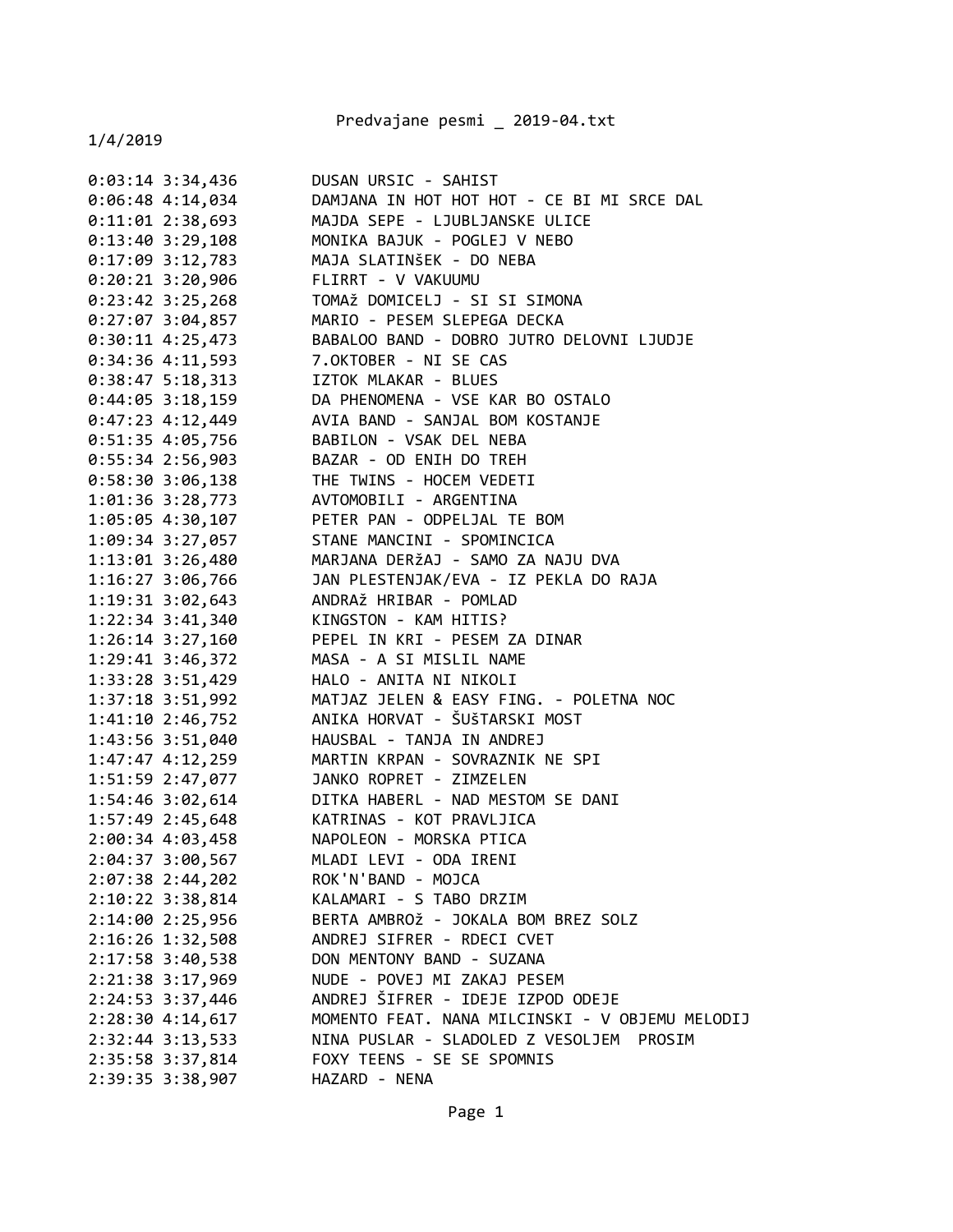|                      | Predvajane pesmi _ 2019-04.txt            |
|----------------------|-------------------------------------------|
| 2:43:14 3:41,115     | ALEKSANDER MEZEK - JULIJA                 |
| 2:46:54 3:03,767     | JANEZ ZMAZEK - LAHKO NARDIM ŠE BOLJŠ      |
| 2:49:57 5:13,892     | VITA - LAZNJIVE OCI                       |
| 2:55:11 3:24,217     | TATJANA DREMELJ - SAJ VEŠ DA RADA TE IMAM |
| 2:58:35 3:47,182     | KATJA KOREN - DAJ UPAJ SI                 |
| 3:02:22 3:42,766     | DARJA ŠVAJGER - PRAVLJICA                 |
| 3:06:04 2:49,192     | RENE - BREZ TEBE                          |
| 3:08:53 2:52,503     | NECA FALK - TAKO DEKLE                    |
| 3:11:45 4:10,017     | LIDIJA POLJSAK - NOC IMA SVOJO MOC        |
| 3:15:55 3:30,755     | METKA ŠTOK - OSAMLJENA ( ALONE AGAIN )    |
| 3:19:26 0:10,412     | RADIO A - DATABASE                        |
| $3:19:36$ 4:11,285   | ANJA RUPEL - BREZ LJUBEZNI                |
| $3:23:47$ $3:14,945$ | MOJCA - BOZIC JE                          |
| $3:27:01$ 4:26,975   | BELE VRANE - NAJ SIJE SONCE               |
| 3:31:28 4:14,916     | FARAONI - NE VDAJ SE                      |
| $3:35:43$ $2:25,226$ | DAMJANA - SAMBA                           |
| 3:38:08 4:27,857     | KATARINA AVBAR - PESEK V OCI              |
| 3:42:35 4:27,043     | BLUEGRASS HOPPERS - DRAVSKI MOST          |
| 3:47:02 3:18,057     | SPELA GROSELJ - CESNJA NA TORTI           |
| 3:50:20 3:36,937     | BOTRI - NAZAJ                             |
| 3:53:57 2:45,784     | MONROE - LJUBIM TE                        |
| 3:56:42 3:55,178     | ALEKSANDER MEŽEK - JULIJA                 |
| 4:00:37 3:18,077     | ZEUS - FENIKS                             |
| 4:03:55 3:27,966     | PAPIR - NACIN                             |
| 4:07:22 3:35,630     | ALENKA GODEC - ZIVLJENJE JE LEPO          |
| 4:10:58 4:18,306     | OTO PESTNER - TRIDESET LET (DOLGA)        |
| 4:15:16 4:53,267     | DAVID GROM - LEPA SI MOJA                 |
| 4:20:09 3:25,184     | JELKA CVETEZAR - TOM PILIBI               |
| 4:23:34 2:47,067     | ANDRAZ HRIBAR - LETIM NAPREJ              |
| 4:26:20 3:12,975     | IVA STANIC - NORE NEZNOSTI                |
| 4:29:33 2:46,965     | DARJA SVAJGER - PRISLUHNI MI              |
| 4:32:20 3:53,233     | GU-GU - HULA HULA                         |
| 4:36:13 4:24,058     | NUSA DERENDA - ROKO NA SRCE               |
| 4:40:37 5:40,032     | DADI DAZ - VEDNO                          |
| 4:46:16 3:43,792     | DEJAN LAPANJA - TU IN ZDAJ                |
| 4:50:00 4:24,050     | ALFI NIPIC - ZAMETNE NOCI                 |
| 4:54:24 3:33,475     | JURKI & BASISTI- GROBARJEVA PESEM.WAV -   |
| 4:57:57 3:14,063     | AYNEE - ZJUTRAJ                           |
| $5:01:11$ 2:53,104   | VICTORY - HELENA                          |
| 5:04:04 2:56,386     | MATJAŽ JELEN - ODKAR SI ŠLA               |
| 5:07:00 3:53,613     | 3CELOS FT. KLEMEN BUNDERLA - LEPO JE      |
| 5:10:53 4:35,969     | FLORA & PARIS - OLJE IN VODA              |
| 5:15:29 5:06,586     | MIA ZNIDARIC - PESEM NAMESTO ZLATNIKOV    |
| 5:20:35 3:01,881     | MATJAZ JELEN - LEBDIM                     |
| 5:23:37 3:26,097     | SUNNY ORCHESTRA - V NOV KRAJ              |
| 5:27:03 3:19,523     | NEISHA - MALO TU MALO TAM                 |
| $5:30:22$ 2:26,062   | IZTOK MLAKAR - PUBI, USIDIMO SE           |
| 5:32:48 4:02,815     | MAJDA ARH - NORI DAN                      |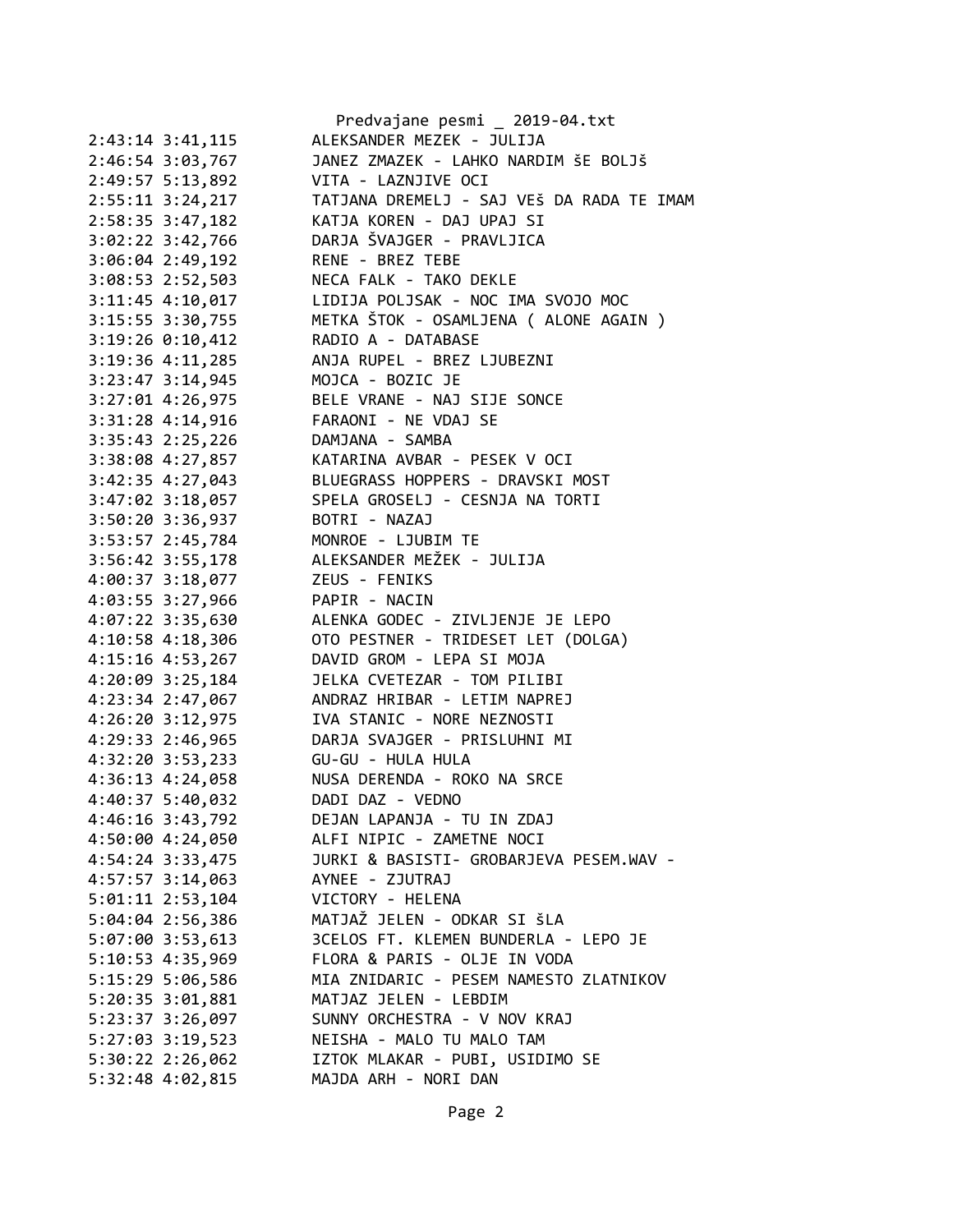|                      | Predvajane pesmi _ 2019-04.txt                     |
|----------------------|----------------------------------------------------|
| 5:36:50 1:25,094     | FRANE MILICINSKI JEZEK - MOJ NAROBE SVET           |
| $5:38:15$ $3:51,127$ | TOMAŽ DOMICELJ - BIL JE TAKO PRIKUPNO ZMEDEN       |
| 5:42:06 4:26,160     | HELENA KODRIC - TVOJE TELO                         |
| 5:46:32 4:00,770     | AVIA BAND - KO BI JI MISLI BRAL                    |
| 5:50:32 3:26,004     | POLONA - PODNEVI MANJ BOLI                         |
| 5:53:58 2:49,824     | NOVA LEGIJA - VIAGRA                               |
| 5:56:47 3:18,207     | MARTA ZORE - MENI SI ŽIVLJENJE                     |
| 6:00:47 3:36,001     | IRENA VRCKOVNIK - NAJ                              |
| $6:04:22$ 3:02,437   | MARIJAN NOVINA - ANGEL IN HUDIC                    |
| $6:07:24$ 3:04,499   | IRENA KOHONT - LJUBEZEN JE NAJLEPŠI DAR            |
| $6:10:29$ 1:56,692   | MATIJA CERAR - VESELO NA POT                       |
| $6:12:25$ 5:09,320   | FLIRT - ROMEO IN JULIJA                            |
| $6:18:35$ 3:10,726   | NANA MILCINSKI - PESEM O VETRU                     |
| 6:21:46 4:13,835     | BAZAR - MEHKA DEKLETA                              |
| 6:25:59 2:43,945     | DEMETRA MALALAN - NE GREM SE VEC                   |
| $6:28:43$ 3:40,018   | DEŽUR - KAM SI NAMENJEN DRAGI MOJ                  |
| 6:33:39 3:17,178     | VITA CREPINSEK - KO NAJINA POGLEDA                 |
| 6:36:56 3:34,468     | PEPEL IN KRI - DAN LJUBEZNI                        |
| $6:40:30$ 3:47,167   | PRAH - SEZONA SENC                                 |
| $6:45:39$ $4:03,898$ | NAPOLEON - SANJAM                                  |
| $6:49:42$ 3:43,352   | STANE MANCINI - KO BI SE ENKRAT                    |
| $6:53:25$ 3:50,329   | SANK ROCK - MACEK                                  |
| $6:57:14$ 3:39,534   | BILBI - KAJ PA TI                                  |
|                      | KATARINA MALA - CIAO CIAO                          |
| 7:01:35 2:44,226     | DUSAN URSIC - HLAPCI                               |
| 7:04:18 3:55,656     |                                                    |
| 7:08:14 3:24,107     | ROMAN GOSTISA - DANES JE NAJLEPSI DAN              |
| 7:11:38 2:37,191     | JELKA CVETEŽAR - KO BOŠ PRIŠLA NA BLED             |
| 7:15:16 3:12,234     | JAN PLESTENJAK - LJUBEZEN IN SMRT                  |
| 7:18:28 3:30,115     | ADI SMOLAR - JE TREBA DELAT                        |
| 7:21:58 3:02,055     | NUDE - VESOLJKA                                    |
|                      | 7:24:59 3:25,811 ANDREJ ŠIFRER - SAMO ŠE TEBE IMAM |
| 7:28:25 3:28,755     | TINKARA KOVAC - MED ZEMLJO IN ZRAKOM               |
| 7:33:10 3:00,949     | FOLKROLA - UJEMI ME                                |
| 7:36:11 4:18,622     | AGROPOP - TI SI MOJ SONCEK                         |
| 7:40:27 3:30,474     | CALIFORNIA - LEDENA PTICA                          |
| 7:43:58 2:57,503     | ALMA - Z MANO GRES                                 |
| 7:48:17 3:05,101     | MANOUCHE - MED ZVEZDE IN NAZAJ                     |
| 7:51:22 3:47,627     | KATJA M FEAT. ARMANI - OBALA NORI                  |
| 7:55:09 3:00,726     | ROK 'N' BAND - DEKLE MOJEGA                        |
| 7:58:09 2:24,912     | MARY ROSE - STAMPEDO                               |
| 8:08:12 2:54,379     | KARMEN STAVEC - LJUBIM TE                          |
| 8:11:06 4:37,618     | FRENK NOVA - TIKA TAKA                             |
| 8:16:45 3:23,545     | IVAN HUDNIK - NOVO UPANJE                          |
| 8:20:07 3:40,929     | KATJA LEVSTIK - ORION                              |
| 8:23:48 3:12,658     | ALEX VOLASKO - TATU                                |
| 8:27:00 4:39,627     | PETER PAN - OH, SABINA                             |
| 8:32:56 3:52,770     | ANJA BAS - PUNCA IZ TVOJE ULICE                    |
| 8:36:49 3:14,139     | HAZARD - VRTNAR                                    |
|                      |                                                    |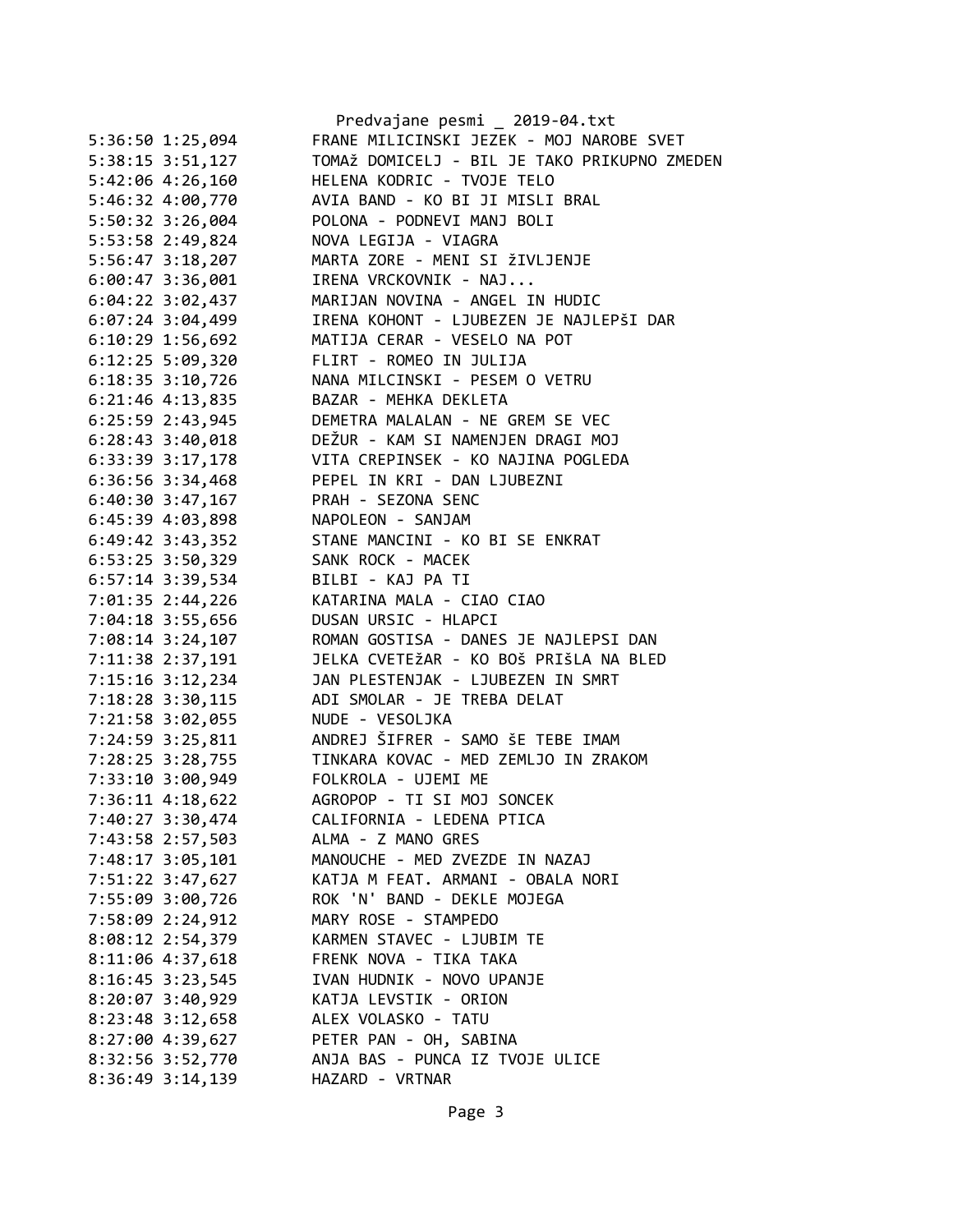|                      |                   | Predvajane pesmi _ 2019-04.txt                                                                                                                          |
|----------------------|-------------------|---------------------------------------------------------------------------------------------------------------------------------------------------------|
| $8:40:03$ 3:28,352   |                   | JAN PLESTENJAK & LARA - SOBA 102                                                                                                                        |
| 8:43:31 3:45,512     | REGINA - JOEY     |                                                                                                                                                         |
| 8:48:38 3:05,998     |                   | BELVI BAND/ROBERT KRESLIN - MI SMO BELVI 2006 (MITHANS RMX)                                                                                             |
| 8:51:43 3:24,961     |                   | OTO PESTNER - VEM, NEKJE ŽIVETI MORA                                                                                                                    |
| 8:55:08 3:34,014     |                   | BOZIDAR WOLFGANG WOLF - ZAJOKAL BOM                                                                                                                     |
| 8:58:42 4:07,067     |                   | JADRANKA JURAS - DRUGACE NE ZNAM                                                                                                                        |
| $9:04:18$ 3:16,342   |                   | KATAYA - NOVI SVET                                                                                                                                      |
| $9:12:01$ $3:11,246$ |                   | ALENKA VIDRIH - SPRENEVEDANJA                                                                                                                           |
| 9:18:18 3:47,089     |                   | DON MENTONY BAND - NE VERJEMI                                                                                                                           |
| $9:22:05$ $3:18,902$ | IGOR - PAULA      |                                                                                                                                                         |
| $9:25:23$ $3:14,905$ |                   | ROK'N'BAND - VERJEMI                                                                                                                                    |
| $9:28:38$ 3:17, 217  |                   | B.B.T. - TVOJ OBJEM                                                                                                                                     |
| 9:33:27 2:53,438     |                   | MARJANA DERŽAJ - ORION                                                                                                                                  |
| 9:36:20 2:58,384     |                   | MATJAZ JELEN - NOV DAN                                                                                                                                  |
| $9:42:33$ $3:23,580$ | PAPIR - NIC MI NI |                                                                                                                                                         |
| 9:45:57 3:08,868     |                   | BIG FOOT MAMA - GARBAGE (HIP HOP MED NOGAMI)                                                                                                            |
| 9:49:00 2:29,177     |                   | ANIKA HORVAT - MINI IN MAXI                                                                                                                             |
| 9:51:29 3:17,103     |                   | JERICA HABER - ZIVLJENJE SE SMEJI                                                                                                                       |
| 9:54:45 3:37,223     |                   | KATRINAS - LETIM                                                                                                                                        |
| 9:58:22 3:02,519     |                   | BYE THE WAY - NEMIR V MENI                                                                                                                              |
|                      |                   |                                                                                                                                                         |
|                      |                   | 10:02:54 3:30,471 POP DESIGN - KO SI NA TLEH (RR EDIT)<br>10:06:24 2:22,813 BRANKA KRANER - PREDRAMI ME<br>10:12:42 3:33,614 ANJA RUPEL - PRIHAJA JESEN |
|                      |                   |                                                                                                                                                         |
|                      |                   | 10:19:21 3:27,736 LETECI POTEPUHI - LJUBEZEN NA PRVI POGLED                                                                                             |
|                      |                   | 10:22:48 3:01,373 ALEKSANDER MEŽEK - SIVA POT                                                                                                           |
|                      |                   | 10:25:49 3:56,795 ALEKSANDER MEZEK - ALELUJA                                                                                                            |
| 10:31:18             | 3:49,569          | DON SERGIO - SPOMIN NA LJUBEZEN                                                                                                                         |
| 10:35:07             | 3:04,882          | JANEZ ZMAZEK ZAN - LAHKO NARDIM SE BOLJS                                                                                                                |
| 10:41:26             | 3:00,176          | BELE VRANE - MOJA LJUBEZEN                                                                                                                              |
| 10:44:26             | 3:19,077          | ANDRAZ HRIBAR - MED NAMI                                                                                                                                |
| 10:47:45 2:46,098    |                   | MATIJA CERAR - LJUBEZEN V APRILU [APRIL LOVE]                                                                                                           |
| 10:50:30             |                   | 4:04,787 KINGSTON - IZGUBIVA SE V NOC                                                                                                                   |
| 10:54:29             | 4:23,459          | NUSA DERENDA - ROKO NA SRCE                                                                                                                             |
| 10:58:53             | 3:18,126          | NATASA & ZIBELNIK - LUNA ME NOSI                                                                                                                        |
| 11:03:40             | 4:31,746          | GU-GU - LJUBIL BI SE                                                                                                                                    |
| 11:13:50             | 2:57,106          | BOTRI - ANGELINA                                                                                                                                        |
| 11:19:50             | 3:46,423          | ALENKA GODEC - RAJE MI PRIZNAJ                                                                                                                          |
| 11:23:36             | 2:19,543          | MARJANA DERZAJ - VOZI ME VLAK V DALJAVE                                                                                                                 |
| 11:25:55             | 3:33,237          | TOMAŽ DOMICELJ - SVETI PETER                                                                                                                            |
| 11:31:01             | 3:36,893          | MIRAN RUDAN - POLETJA NE BO                                                                                                                             |
| 11:34:34             | 3:34,291          | ATLANTIX - ATLANTIS                                                                                                                                     |
| 11:43:27             | 4:03,111          | BAZAR - POISCI ME                                                                                                                                       |
| 11:47:29             | 2:40,884          | PEPEL IN KRI - KDO                                                                                                                                      |
| 11:50:10             | 3:25,989          | NATASA ZIBELNIK - ZAUPAM TI                                                                                                                             |
| 11:53:36             | 4:22,627          | HALO - ZVEZDA                                                                                                                                           |
| 11:57:58             | 3:26,329          | IN&OUT - OD VISINE SE ZVRTI                                                                                                                             |
| 12:05:20             | 4:53,597          | IZTOK MLAKAR - MARJO SPINEL                                                                                                                             |
| 12:16:49             | 4:07,515          | ESKOBARS - HLADNE NOCI                                                                                                                                  |
|                      |                   |                                                                                                                                                         |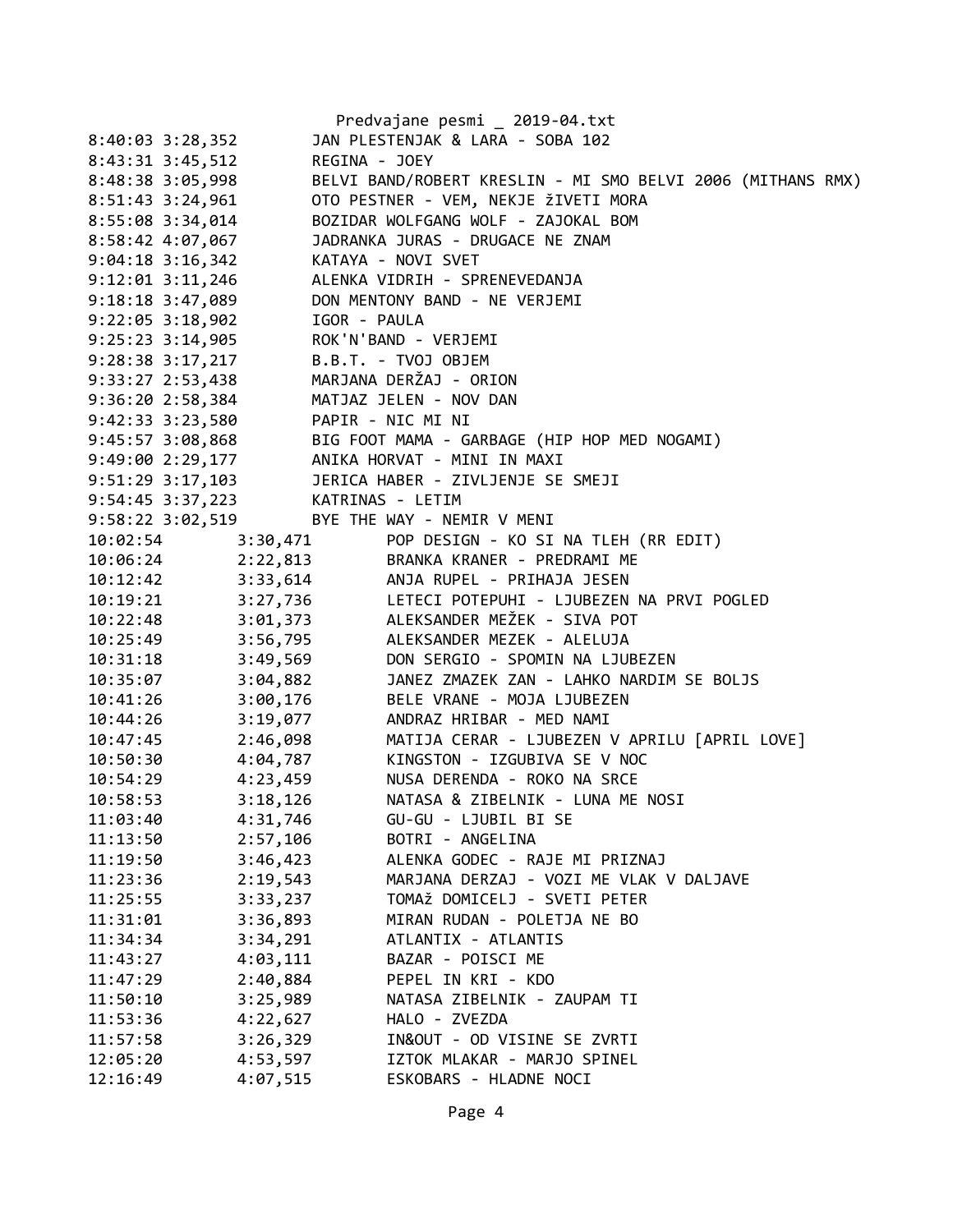|                      |                      | Predvajane pesmi _ 2019-04.txt                |
|----------------------|----------------------|-----------------------------------------------|
| 12:20:57             | 3:22,242             | BERTA AMBROŽ - PISES MI                       |
| 12:24:19             | 3:46,831             | DRUSTVO MRTVIH PESNIKOV - RABM                |
| 12:28:05             | 3:09,198             | KATJA FASINK & ROK FEREGJA - NOVA POMLAD      |
| 12:32:46             | 2:51,589             | FOXY TEENS - PRVA LJUBEZEN                    |
| 12:35:38             | 3:37,205             | DUSAN URSIC - USMERJENCKI                     |
| 12:47:17             | 4:55,971             | BOHEM - POLJA MLADIH LET                      |
| 12:52:12             | 3:50,109             | ADI SMOLAR - J                                |
| 12:56:02             | 3:39,157             | NOCNA PTICA - GLAS SIREN                      |
| 13:02:34             | 4:50,877             | ANDREJ ŠIFRER - ZBOGOM RAJ                    |
| 13:07:25             | 4:05,751             | FLIRT - PRVIC                                 |
| 13:11:30             | 2:49,159             | DARJA ŠVAJGER - LJUBEZEN NE ODHAJA            |
| 13:16:11             | 3:04,831             | ZIGA RUSTJA - KJE JE POLETJE                  |
| 13:19:16             | 4:24,763             | CALIFORNIA/MZ HEKTOR - MOJE HREPENENJE        |
| 13:23:40             | 3:47,753             | AVTOMOBILI - MRAZ                             |
| 13:27:28             | 4:17,755             | BILBI - V DNEVNI DOMA                         |
| 13:34:27             | 3:23,109             | IVO MOJZER - KO SI DAVI SE ZBUDILA            |
| 13:37:49             | 3:22,486             | DEMETRA MALALAN - POISCI ME SRECNO            |
| 13:41:11             | 3:23,403             | ELDA VILER - TU SI TI                         |
| 13:47:05             | 4:32,938             | DON MENTONY BAND - MEDLEY (REKLA JE NE, DOBRA |
| $MRHA$ , )           |                      |                                               |
| 13:51:37             | 3:47,012             | SOPRANOS - JUNAK                              |
| 13:55:24             | 4:24,991             | ANDREJ SIFRER - LEPA DEKLETA                  |
| 14:05:41             | 4:25,385             | VLADO KRESLIN - LILI MARLEN                   |
| 14:10:06             | 3:28,907             | BABALOO BAND - POT DOMOV                      |
| 14:13:35             | 4:24,793             | MAJDA ARH - ZDAJ VEM                          |
| 14:17:59             | 2:38,834             | IVANKA KRASEVEC - PRESERN - O TASCE, TASCICE  |
| 14:20:38             | 3:43,670             | OTO PESTNER - TRIDESET LET (JAZZY)            |
| 14:24:21             | 2:32,013             | STANE MANCINI - MARTINA                       |
| 14:26:53             | 2:55,781             | ANDRAŽ HRIBAR - MOJA MOJA                     |
| 14:34:11             | 3:28,799             | NINO - DOVOLJ ROMANTIKE                       |
| 14:37:39             | 2:54,661             | NECA FALK - DOBRO JUTRO, DOBER DAN            |
| 14:40:34             | 1:40,797             | DARE KAVRIC FT. MARTINA MAJERLE - COKOLADA IN |
| VANILIJA             |                      |                                               |
| 14:42:10             | 3:26,244             | D'KWASCHEN & RETASHY - VRAUCHE                |
| 14:48:07             | 3:00,704             | MONROE - ZALJUBLJEN SEM                       |
| 14:51:07             | 3:21,973             | LIDIJA KODRIC - NEIZPETA MELODIJA             |
| 14:54:29             | 1:52,313             | OPTIMISTI - LIMUZINA                          |
| 14:56:21             | 3:31,938             | POP DESIGN - KRASNA JASNA                     |
| 15:02:46             | 4:42,610             | LINTVERN - KRAVATA                            |
| 15:07:28             | 3:17,838             | MAJA PUR - TVOJ POLJUB                        |
| 15:10:46             | 3:29,595             | ALEKSANDER MEŽEK - AJDA PA ZNOVA CVETI        |
| 15:16:07             | 2:50,200             | ANJA BAS - KAJ JE SE BOLJE                    |
| 15:18:57             | 3:17,614             | AVIA BAND - COOL                              |
| 15:22:14             |                      | ALEX VOLASKO - DA DA DI DA                    |
|                      | 2:50,432<br>2:30,061 | ANIKA HORVAT - URA BREZ KAZALCEV              |
| 15:25:04<br>15:27:34 |                      | JAZZ STATION - NOV JE DAN                     |
| 15:33:19             | 3:03,590<br>3:25,635 | ANJA RUPEL - NAJ TE SONCE PREBUDI             |
| 15:36:45             |                      | MAJDA SEPE - KJE JE TISTA TRAVA               |
|                      | 3:28,588             |                                               |
|                      |                      |                                               |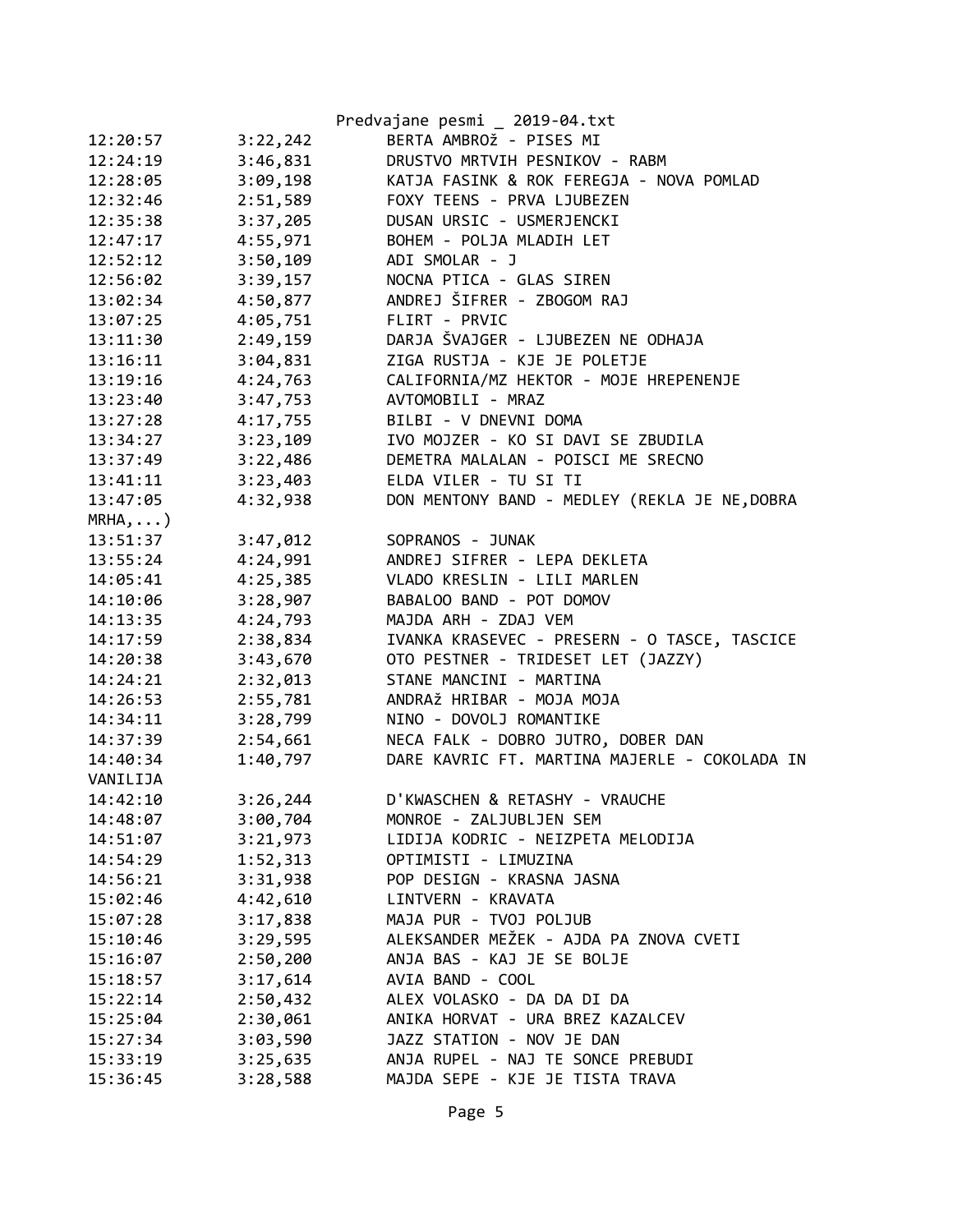|              |          | Predvajane pesmi _ 2019-04.txt                   |
|--------------|----------|--------------------------------------------------|
| 15:40:13     | 2:59,842 | KARMEN STAVEC - LEP POLETNI DAN                  |
| 15:43:11     | 2:54,305 | 1X BAND - TIH DEŽEVEN DAN                        |
| 15:48:35     | 4:13,135 | VETER - BELA SNEZINKA                            |
| 15:52:48     | 2:29,317 | BELE VRANE - SPOMIN                              |
| 15:55:17     | 4:00,156 | NUDE - NEKJE VMES                                |
| 16:05:21     | 1:54,251 | MATIJA CERAR - Z MOJCO PLESAL BI CHA-CHA-CHA     |
| 16:07:15     | 3:52,052 | KARMEN - TI SI ANGEL MOJ                         |
| 16:11:07     | 3:49,938 | ALENKA GODEC - ODKAR SI TU                       |
| 16:14:57     | 3:44,983 | BIG FOOT MAMA - SANJA SE TI NE                   |
| 16:18:38     | 2:55,492 | TOMAŽ DOMICELJ - PUNCA ZA VSE                    |
| 16:21:34     | 4:59,005 | ALENKA VIDRIH - ZAVESA                           |
| 16:26:32     | 4:12,358 | FARAONI - JAZ TE NIMAM RAD                       |
| 16:30:45     | 2:43,653 | VLADO KRESLIN & SEVERA GJURIN - ABEL IN KAIN     |
| 16:33:28     | 3:34,661 | PEPEL IN KRI - JEANETTE                          |
| 16:41:25     | 3:01,347 | KALAMARI - ZA DVAJSET LET                        |
| 16:46:19     | 3:00,130 | FOLKROLA - POLNA LUNA                            |
| 16:49:19     | 3:43,050 | NINA PUSLAR - VSE KAR RECES MI                   |
| 16:53:00     | 2:26,174 | GU-GU - PAPAGAJA                                 |
| 16:55:26     | 3:58,034 | ANIKA - OGENJ IN LED                             |
| 17:02:14     | 3:30,959 | MARTA ZORE - ON                                  |
| 17:05:45     | 4:06,107 | TATJANA GROS - ZATO SEM NORO TE LJUBILA          |
| 17:18:33     | 3:46,194 | ROK'N'BAND - PRIZNAM                             |
| 17:25:34     | 2:34,019 | MARJANA DERZAJ - ZVEZDE PADAJO V NOC             |
| 17:28:08     | 1:56,368 | JELKA CVETEŽAR - ROŽNATO PISEMCE                 |
| 17:32:47     | 3:59,052 | ALEKSANDER MEZEK - KJE SO TISTE STEZICE/MOZJE V  |
| <b>CRNEM</b> |          |                                                  |
| 17:36:45     | 3:53,028 | JANEZ ZMAZEK - BREZ VEZE                         |
| 17:44:36     | 3:22,122 | TOMO JURAK - KO BODO COLNI ZADNJIC V NOC ODPLULI |
| 17:47:58     | 3:36,240 | ANDREJ ŠIFRER - KA-KA BLUES                      |
| 17:51:34     | 4:33,251 | MAST - KAR TI PRIPADA                            |
| 18:02:12     | 3:24,305 | ADI SMOLAR - JAZ SEM NOR                         |
| 18:05:36     | 3:30,981 | 2B - TVOJA SRECA                                 |
| 18:09:07     | 4:02,738 | IZTOK MLAKAR - VANDIMA                           |
| 18:13:09     | 3:59,236 | DREVORED - POLETNA NOC                           |
| 18:21:23     | 3:13,251 | SUPERNOVA - KJE SPI                              |
| 18:24:36     | 2:57,104 | CUDEZNA POLJA - BOOGIE DAMA                      |
| 18:27:33     | 3:56,330 | BAZAR - PORTOROŽ 1905                            |
| 18:34:13     | 3:34,710 | DEZUR - MORJE CAKA                               |
| 18:37:47     | 3:11,651 | DARJA ŠVAJGER - NAJ VIDIMO LJUDI                 |
| 18:40:58     | 3:09,947 | KINGSTON<br>- BOSSA NOGA                         |
| 18:44:06     | 2:26,714 | EDVIN FLISER & PRESSTIGE - DIANA                 |
| 18:46:32     | 4:03,914 | ELDA VILER - LASTOVKE                            |
| 18:50:36     | 3:57,031 | ANSAMBEL VITA - SAMO DA BOS MOJ                  |
| 18:54:33     | 2:43,973 | BOTRI - NA ZABAVI                                |
| 18:57:17     | 3:38,491 | DWON - NACIN KVARTA                              |
| 19:01:55     | 2:01,222 | DUSAN URSIC - JOZKOTI                            |
| 19:03:56     | 4:47,027 | ORLEK - ADIJO KNAPI                              |
| 19:08:43     | 3:42,753 | PAPIR - SRAJCA                                   |
|              |          |                                                  |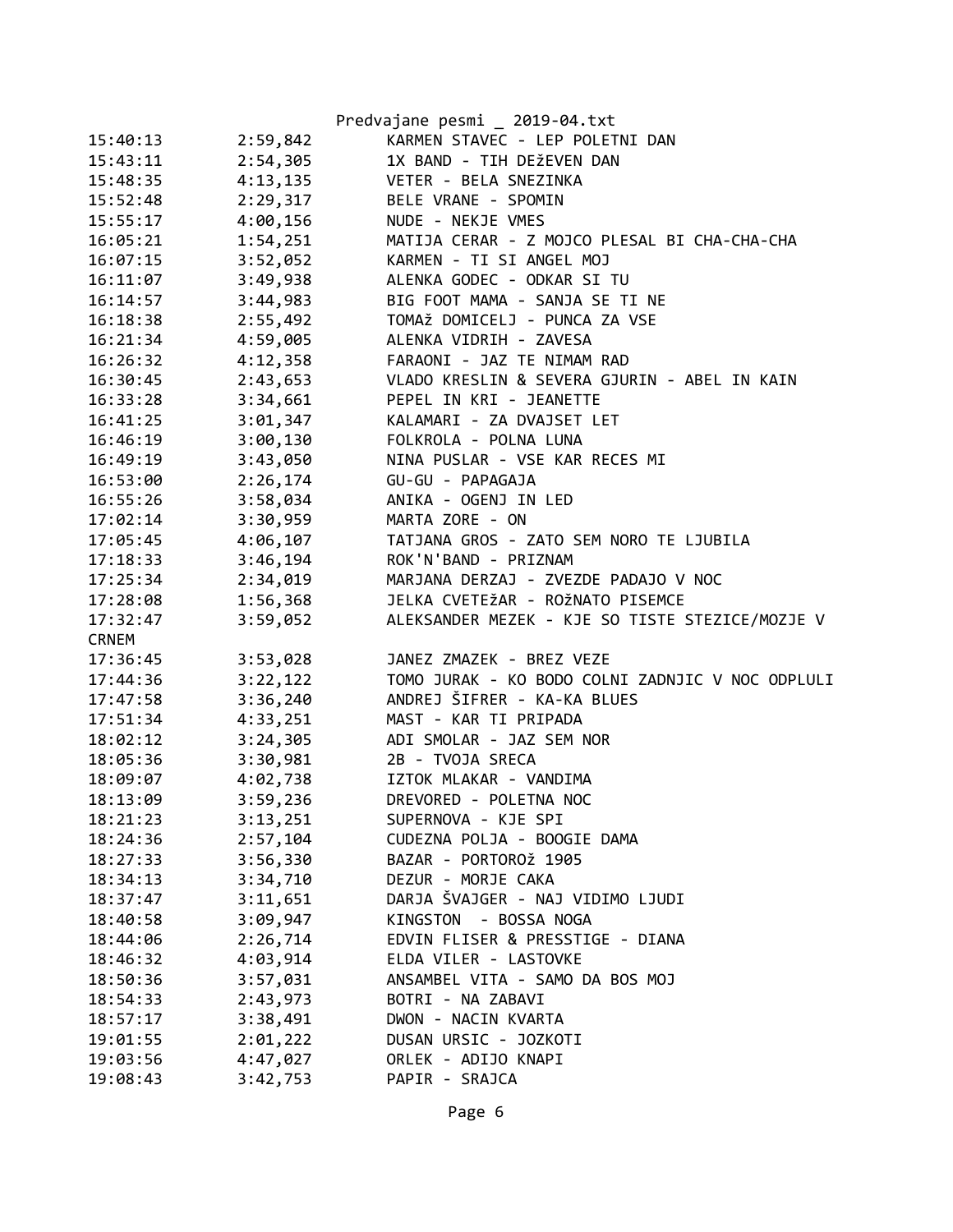|          |          | Predvajane pesmi _ 2019-04.txt                 |
|----------|----------|------------------------------------------------|
| 19:15:09 | 2:55,523 | BETI JURKOVIC - ZVIZGA                         |
| 19:18:05 | 3:06,152 | HAZARD - OTROCI PANKRTOV                       |
| 19:23:57 | 3:41,698 | A.KOLMAN & G.RIJAVEC - NA BOZICNO NOC          |
| 19:27:38 | 3:58,873 | DAMJANA - PRIJATELJ IN LJUBIMEC                |
| 19:33:17 | 3:33,294 | ARISA - CONTROVENTO                            |
| 19:36:51 | 4:11,045 | VLADO KRESLIN - ODPIRAM OKNO                   |
| 19:43:40 | 3:34,903 | KATRINAS - FUNKY BEAT                          |
| 19:47:15 | 2:30,031 | CUKI - ODPELJAL TE BOM TJA                     |
| 19:49:45 | 3:41,449 | ANDREJ SIFRER - JAMNISKI ZVON                  |
| 19:53:26 | 3:20,061 | NINO ROBIC - POSLEDNJA POSTAJA                 |
| 19:56:46 |          | 4:03,127 DOMINIK KOZARIC - SPOMNI SE NAME      |
| 20:03:40 |          | 3:33,840 DON MENTONY BAND - LENOBA             |
| 20:07:14 | 3:55,661 | ANIKA HORVAT - VROCE MI JE                     |
| 20:15:34 | 2:42,462 | OTO PESTNER - MNOGO SRECNIH LET OD TOD         |
| 20:18:17 | 3:00,984 | REGINA - GLAS GORA                             |
| 20:24:02 | 2:48,076 | AYNEE - NA MORJE                               |
| 20:26:50 | 3:19,941 | YUHUBANDA - ANGELINA                           |
| 20:31:46 |          | 2:32,713 BELE VRANE - MALA TERASA              |
| 20:34:19 | 4:08,394 | HALO - JIMMY HUE                               |
| 20:38:27 | 3:14,683 | VANAGO BAND - ONA                              |
| 20:44:56 | 3:17,999 | MAJDA SEPE - MED ISKRENIMI LJUDMI              |
| 20:48:14 | 4:50,850 | AVTOMOBILI - HVALA ZA PISMA                    |
| 20:53:05 | 3:13,072 | MILAN PECOVNIK PIDZI - LE V SANJAH SI TU       |
| 20:56:18 | 3:30,109 | DASHA - V PRELEPI LJUBLJANI                    |
| 21:02:39 | 3:01,871 | MLADI LEVI - ODA IRENI                         |
| 21:05:41 | 4:08,854 | GU-GU - MOJA MALA LUCIJA                       |
| 21:13:47 | 4:00,584 | KARMEN STAVEC - TISTEGA DNE                    |
| 21:17:47 | 3:28,062 | SARA JAGRIC - VSE KAR VREDNO JE                |
| 21:24:01 | 3:59,032 | TOMAŽ DOMICELJ - KAM SO ŠLE VSE ROŽICE         |
| 21:28:00 | 2:37,410 | ALEKSANDRA CERMELJ - BEZNE MISLI               |
| 21:32:18 | 4:09,318 | SUNNY ORCHESTRA - KO SPIŠ NA TLEH              |
| 21:36:27 |          | 3:50,087 IGOR LIJA - KO TE NI                  |
| 21:43:30 |          | 4:11,996 KLEMEN KLEMEN - STILL LOVE HER        |
| 21:47:42 | 4:08,525 | ALENKA GODEC - TO JE DAN                       |
| 21:51:50 | 3:48,162 | DANI DANDOSA - KOGA LJUBIS ZJUTRAJ             |
| 21:55:38 | 3:54,176 | EVA BOTO - PLUS IN MINUS                       |
| 22:02:24 | 3:59,307 | ANJA RUPEL - NE POZABI ME                      |
| 22:06:23 | 3:36,877 | FARAONI - SKRIVNOST                            |
| 22:15:37 | 3:16,395 | NEISHA - OGENJ POD NOGAMI                      |
| 22:18:53 | 4:00,090 | STANE MANCINI - MANDOLINA                      |
| 22:25:39 | 3:53,986 | SOPRANOS - EDINA                               |
| 22:30:52 | 4:46,161 | JANEZ ZMAZEK - NA DRUGI STRANI                 |
| 22:35:37 | 4:04,797 | JAN PLESTENJAK - BELA NOC                      |
| 22:44:58 | 3:27,116 | ANDREJ ŠIFRER - ZA PRIJATELJE                  |
| 22:48:25 | 3:54,526 | BODI IDOL 2003 - URESNICIMO SANJE (RADIO EDIT) |
| 22:52:16 | 2:55,550 | ADI SMOLAR - BOGNEDAJ DA BI CRKNU TELEVIZOR    |
| 22:55:11 | 3:28,032 | GINO - DAN BREZ SKRBI                          |
| 22:58:39 | 3:22,177 | BOSTJAN BRACIC - USPAVANKA                     |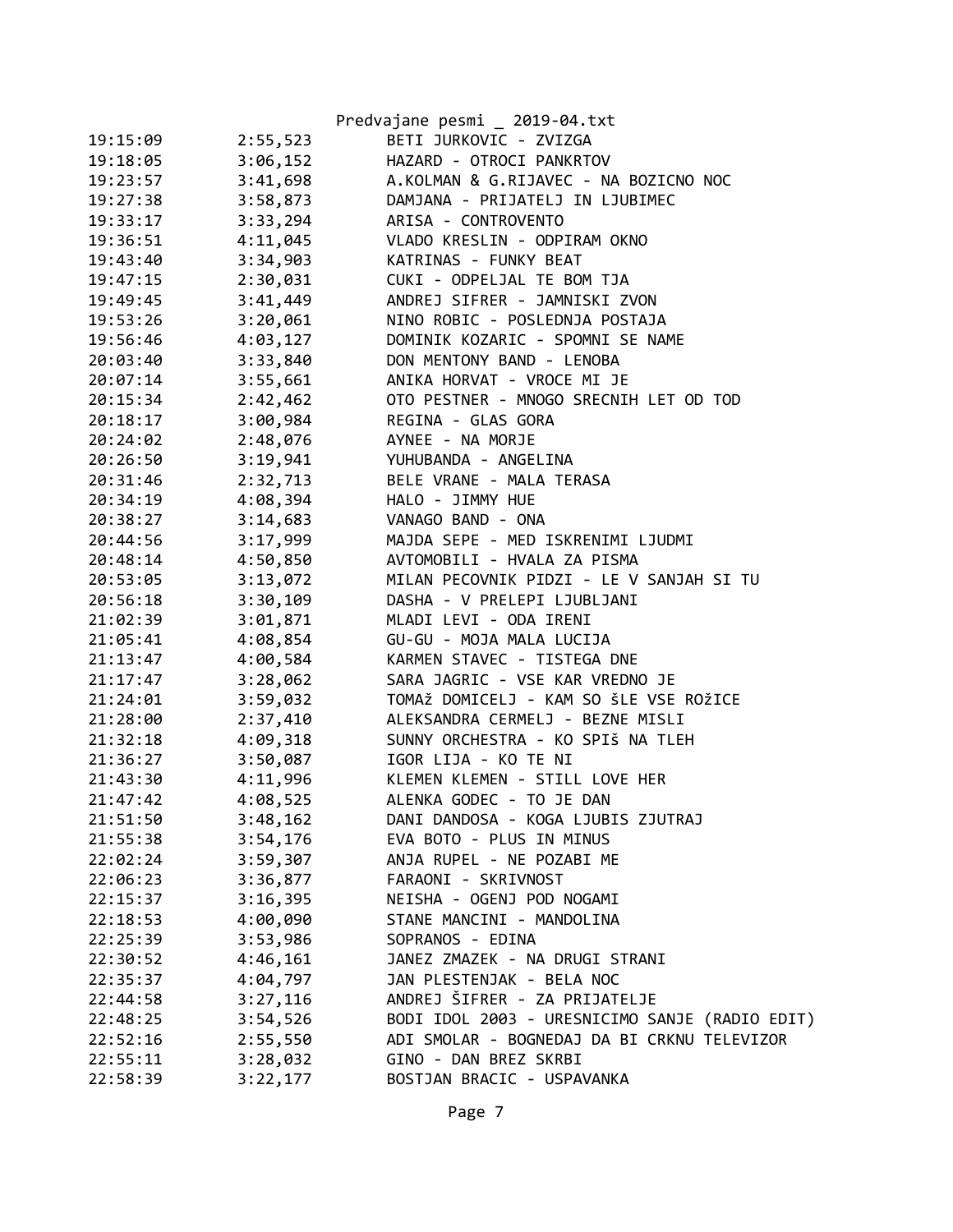|          |          | Predvajane pesmi _ 2019-04.txt          |
|----------|----------|-----------------------------------------|
| 23:04:53 | 3:54,768 | EVA HREN - REKLA SVA                    |
| 23:08:47 | 4:04,743 | DAN D - POCASI                          |
| 23:21:26 | 3:38,975 | DANILO KOCJANCIC & MEF - TA MOSKA       |
| 23:25:04 | 3:40,031 | AVIA BAND - TELESKOP                    |
| 23:28:44 | 3:00,644 | MAJA P - DRUGACNA                       |
| 23:33:04 | 3:35,101 | ROK'N'BAND - SOLZE IN SMEH              |
| 23:36:38 | 3:04,732 | KATJA KLEMENC - ZALJUBLJENA V ZIVLJENJE |
| 23:44:39 | 2:25,715 | METKA ŠTOK - LJUBEZEN NA PRODAJ NI      |
| 23:47:05 | 3:23,979 | CALIFORNIA/MZ HEKTOR - TISOC KILOMETROV |
| 23:50:27 | 5:17,436 | DAMJANA - KJE SI ZDAJ                   |
| 23:55:44 | 3:15,927 | JOZICA SVETE & I.KRASEVEC - TRI SRCA    |
| 23:59:00 | 3:10,232 | DUSAN URSIC - JASTREBI                  |
|          |          |                                         |

| $0:02:10$ 3:00,176   | FRENK NOVA - KO TE NI                                |
|----------------------|------------------------------------------------------|
| $0:05:10$ 3:57,006   | DARJA ŠVAJGER - BODI VETER                           |
| $0:09:06$ 3:07,012   | HAZARD - OTROCI PANKRTOV                             |
| $0:12:13$ 4:44,952   | IZTOK MLAKAR - PEPI ŽBARADORIJA                      |
| $0:16:58$ 2:45,009   | BABALOO BAND - KRALJ SVETA                           |
| $0:19:43$ 3:37,355   | NINA PUSLAR - POLJUB NA KLOPCI                       |
| $0:23:20$ 3:24,128   | BRO FEAT. POLONA LEBEN - RAZSTA                      |
| $0:26:44$ 3:33,907   | PEPEL IN KRI - SVET SE VRTI                          |
| $0:30:17$ 3:50,947   | ANDRAZ HRIBAR - PO CEM DISI TA DAN                   |
| $0:34:08$ 3:27,068   | FOLKROLA - MONA                                      |
| $0:37:35$ 2:45,973   | POP DESIGN - KAJ B TI REKU                           |
| $0:40:21$ 3:20,616   | BAZAR - DOBRODOŠLI                                   |
| $0:43:41$ 4:25,992   | SEBASTIAN - BUM BUM BUM                              |
| $0:48:04$ 2:01,889   | MATIJA CERAR - MILIJON ŽELJA                         |
| $0:50:06$ 3:30,038   | DRUSTVO MRTVIH PESNIKOV - 25                         |
| $0:53:34$ 3:39,384   | MARTIN KRPAN - MALI BOGOVI                           |
| $0:57:14$ 3:45,616   | NIKKA - ZA TVOJ NASMEH                               |
| $1:00:59$ $2:35,084$ | PRO ANIMA SINGERS & ELDA VILER - TI SI MOJA LJUBEZEN |
|                      |                                                      |
| 1:03:34 3:16,064     | EDVIN FLISER - LETI, LETI LASTOVKA                   |
| $1:06:50$ 3:44,832   | PAPIR - VELIKI KORAK                                 |
| $1:10:34$ 5:11,934   | OKTTOBER - SEM KAKOR TI                              |
| $1:15:46$ 4:29,422   | BOHEM - ROMANCA                                      |
| $1:20:15$ 3:15,222   | BOTRI - KER VEM                                      |
| 1:23:30 2:47,032     | HAUSBAL - VSE LAHKO DOBIS                            |
| $1:26:17$ $3:16,587$ | BELE VRANE - BREZ BESED                              |
| 1:29:33 4:04,537     | ZIGA RUSTJA - NISI SAM                               |
| 1:33:38 3:08,522     | MARTA ZORE - MIDVA                                   |
| 1:36:46 2:19,971     | OTO PESTNER - RITEM JUTRA                            |
| 1:39:06 3:00,717     | GADI - DAJ MI DAJ MI DAJ                             |
| 1:42:06 3:58,917     | IRENA KOHONT - ŠEL SI MIMO                           |
| 1:46:05 2:19,728     | CLEMENS - POZAB NA BONTON<br>DEŽUR - NA VRH SVETA    |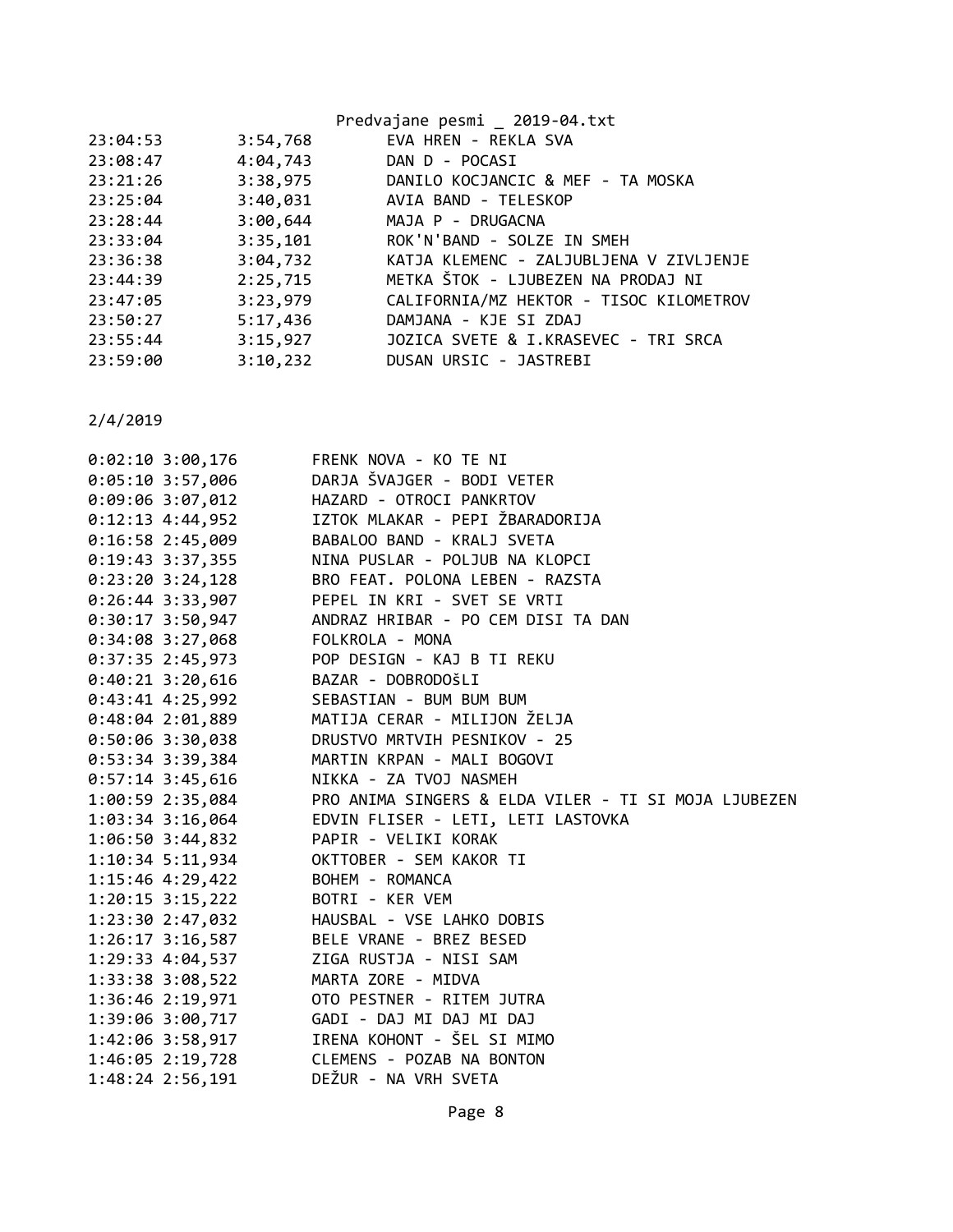|                      | Predvajane pesmi _ 2019-04.txt                       |
|----------------------|------------------------------------------------------|
| 1:51:20 3:54,056     | NUSA DERENDA - V OGENJ ZDAJ OBLECI ME                |
| 1:55:14 4:39,764     | TOMAŽ DOMICELJ - MOJ DOM JE LUBLANA                  |
| 1:59:54 3:25,944     | SWEETSOLOGY - GREVA TJA (RADIO EDIT)                 |
| 2:03:19 3:30,246     | KINGSTON - 3 PRSTE TEKILE                            |
| 2:06:50 3:09,580     | TURBO ANGELS FT. DJ PASSY - NA BAHAME                |
| 2:09:55 3:46,487     | GU-GU - MI 'MAMO SE FAJN                             |
| 2:13:42 3:05,419     | LOS VENTILOS & TOKAC - NE GLEDAM NAZAJ               |
| $2:16:47$ 3:10,993   | PANDA - LINO                                         |
| 2:19:57 3:40,992     | ANU - NIKOLI DOVOLJ                                  |
| 2:23:38 2:41,004     | IRENA VRCKOVNIK - POLJUB POVE VSE                    |
| $2:26:19$ 5:21,448   | SUNNY ORCHESTRA - WELCOME TO THE PARTY               |
| 2:31:40 4:20,039     | ANIKA - CUTIM DA ZIVIM                               |
| 2:36:00 3:55,004     | ALEKSANDER MEŽEK - LJUBLJANSKE CESTE                 |
| 2:39:55 3:33,630     | DAMJANA IN HOT HOT HOT - NOCOJ LJUBILA BI SE S TEBOJ |
| 2:43:28 3:21,191     | MARJANA DERZAJ - DIXIELAND BAND                      |
| 2:46:49 5:07,347     | NINA PUSLAR FT. JAN PLESTENJAK - TEBE IMAM           |
| 2:51:56 3:39,208     | NUDE - PEPELKA (RAD TE IMAM)                         |
| 2:55:35 3:05,110     | AYNEE - ZVECER                                       |
| 2:58:40 3:18,224     | ANIKA HORVAT - HVALA TI                              |
| 3:01:58 3:06,399     | MIT - MIT                                            |
| $3:05:04$ 2:51,838   | DON MENTONY BAND - MARJETKA                          |
| 3:07:56 3:41,580     | AVTOMOBILI - KAJ SI HOTEL                            |
| 3:11:37 2:03,111     | TOMAZ DOMICELJ - PO NOVEM LETU BOLJSE BO             |
| 3:13:40 3:48,349     | ANJA RUPEL - LJUBI ME IN NE SPRAŠUJ                  |
| 3:17:28 3:46,974     | POLONA - NEKAJ LEPIH BESED                           |
| $3:21:15$ $3:41,478$ | DANI DANDOSA - GREVA TJA DO MURE                     |
| 3:24:56 2:59,464     | ANDRAŽ HRIBAR - ŽIVLJENJE JE                         |
| 3:27:55 3:14,035     | BIG FOOT MAMA - ROLA SE                              |
| 3:31:08 2:58,033     | PLATIN - STO IN ENA ZGODBA                           |
| 3:34:06 2:07,349     | MATIJA CERAR & MARJANA DERŽAJ - PESEM ZA DINAR       |
|                      | MILA - NE VIDEZ SRECNA                               |
| 3:36:13 3:37,974     | JAN PLESTENJAK - AMORE MIO                           |
| $3:39:51$ $3:47,904$ | HAPPY DAY - VONJ POLETJA                             |
| 3:43:39 2:51,687     | ANDREJ ŠIFRER - GOZDNI JOŽA                          |
| 3:46:30 3:15,620     | KANTOR - LJUBEZEN IZ SOLSKIH DNI                     |
| 3:49:46 3:07,031     | ALENKA GODEC - VSI LJUDJE HITIJO                     |
| 3:52:52 4:05,251     | DAVID GROM - POLNA LUNA                              |
| $3:56:57$ $3:24,003$ |                                                      |
| 4:00:21 3:55,487     | KING FOO - NENAVADNO JE OK                           |
| 4:04:16 4:31,560     | HALO - GRETA                                         |
| 4:08:48 3:17,092     | CUKI - LIZA                                          |
| 4:12:05 3:32,930     | KR NA TRI - ANITA NI NIKULI                          |
| 4:15:37 4:02,310     | MAJDA ARH - OPROSTI MI                               |
| 4:19:39 3:10,050     | FARAONI - BOZICNI ZVON                               |
| 4:22:49 3:17,756     | NASPROTJE - O LEONIDA<br>12                          |
| 4:26:07 2:10,514     | OPTIMISTI - STARI MEDO                               |
| 4:28:17 3:33,863     | VICTORY - NOV SE DAN BUDI                            |
| 4:31:51 3:28,775     | ADI SMOLAR - NEPRILAGOJEN                            |
| 4:35:19 3:25,989     | RITEM PLANET - NEBO JE BREZ OBLACKA                  |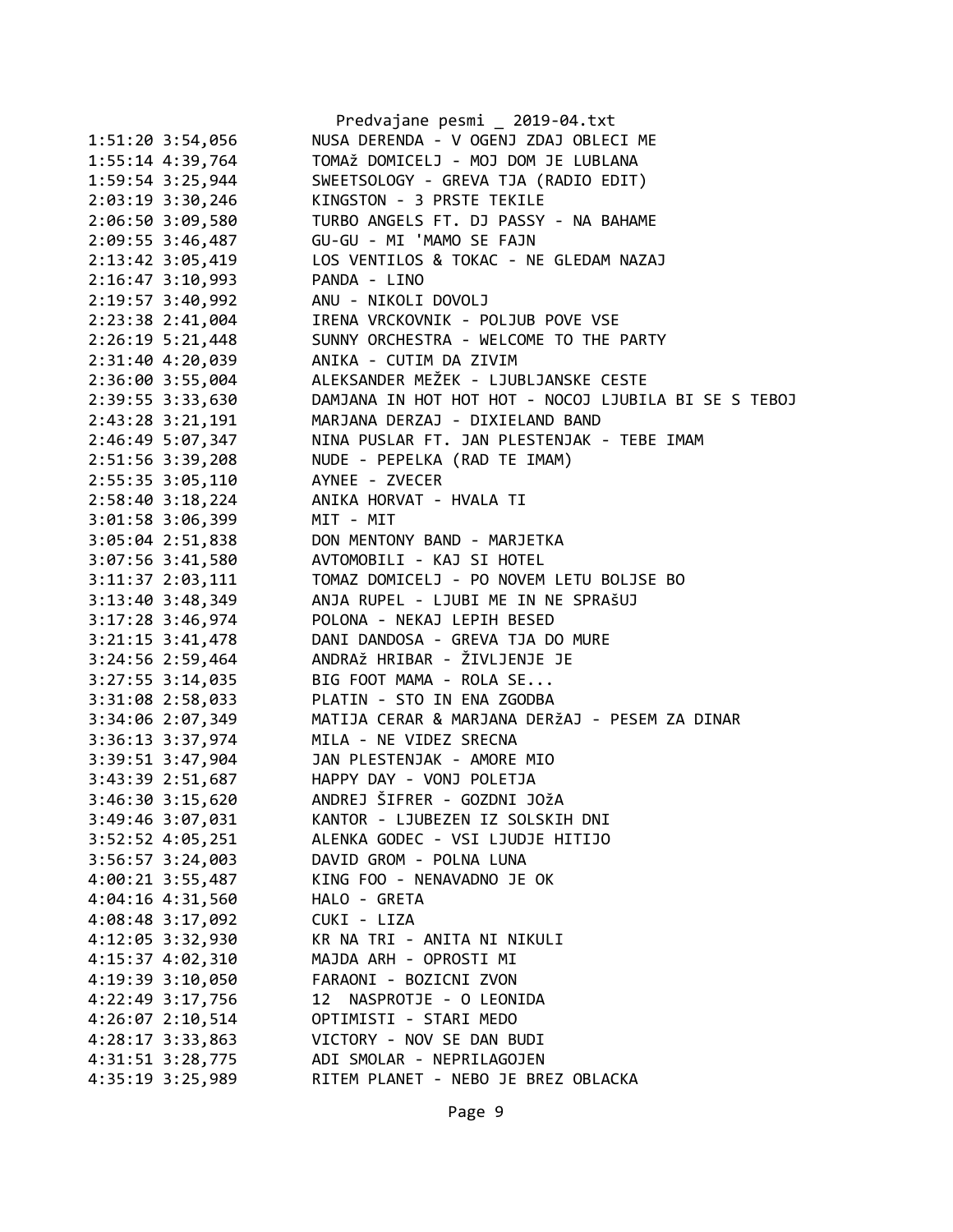|                                      | Predvajane pesmi _ 2019-04.txt                          |
|--------------------------------------|---------------------------------------------------------|
| 4:38:42 3:15,103                     | MOJCA - ZATE                                            |
| 4:41:57 2:45,145                     | KATRINAS - KOT PRAVLJICA                                |
| 4:44:42 3:06,608                     | FRENK NOVA - NA LUNO IN NAZAJ                           |
| 4:47:49 2:58,917                     | HAZARD - NAJLEPŠE PESMI                                 |
| 4:50:47 3:31,986                     | KALAMARI - POLETJE 2000                                 |
| 4:54:19 3:44,321                     | KATAYA - TO JE MOJ DAN                                  |
| 4:58:03 2:07,940                     | VULTURE AND THE GURU - NE STRELJAJ NAME                 |
| 5:00:11 3:35,089                     | AURORA - SRCE PREBUDI                                   |
| 5:03:45 4:00,973                     | AVIA BAND - LJUBEZEN NA PRVI POGLED                     |
| 5:07:46 3:04,695                     | DITKA HABERL - NAD MESTOM SE DANI                       |
| $5:10:51$ $3:23,103$                 | IZTOK MLAKAR - POLITIK GVIDO                            |
| 5:14:14 3:23,051 REVERB - TINA       |                                                         |
|                                      | 5:17:36 2:29,264 ELDA VILER - TI SI MOJA LJUBEZEN       |
|                                      | 5:20:05 3:49,806    GUSTI/POLONA KASAL - VEDNO ZAME     |
| 5:23:55 4:06,047                     | FOLKROLA - MAVRICA                                      |
| 5:28:01 3:34,823                     | PEPEL IN KRI - DAN LJUBEZNI                             |
| 5:31:34 3:52,593                     | DAMIR KOVACEVIC - PUSTI LJUBEZEN DA DIHA                |
| 5:35:27 3:46,138                     | DAMJANA - LJUBIM VETER                                  |
| 5:39:12 4:07,956                     | NINA PUSLAR - NI ONA                                    |
| 5:43:17 2:09,114                     | DUSAN URSIC - BANDA                                     |
| 5:45:26 3:53,966                     | VILI RESNIK - NA FUZBAL ME PUST                         |
| 5:49:19 3:23,720                     | BILBI - KOT SVA BILA                                    |
| 5:52:42 6:13,124                     | ALEKSANDER MEZEK - SIN OCETA                            |
| 5:58:55 3:30,980                     | DAN D - CAS                                             |
| 6:02:59 3:14,846                     | KARMEN STAVEC - VZEMI MOJO DLAN                         |
| 6:06:13 3:12,136                     | GEJA - VZEL SI SONCE                                    |
| $6:10:29$ 4:23,616                   | BAZAR - IGRA ZA DVA                                     |
| 6:14:52 2:54,009                     | NEW SWING QUARTET - TI ALI SOLA                         |
| $6:17:46$ 2:24,147                   | MAJDA SEPE - PRELEPA SI BELA LJUBLJANA                  |
| $6:21:31$ $3:33,226$                 | DREVORED - ZUNAJ JE ZIMA                                |
|                                      | 6:25:04 4:19,006 PERPETUUM JAZZILE - POLETNA NOC        |
| 6:30:43 3:40,331 DADI DAZ - OPOLNOCI |                                                         |
| $6:34:23$ $3:28,110$                 | GU-GU - DNEVI, KI PRIHAJAJO                             |
| 6:37:51 3:09,425                     | SOPRANOS - ISTO IME                                     |
| $6:42:04$ 3:43,623                   | DARJA ŠVAJGER - JESENSKI LIST                           |
| 6:45:47 3:05,238                     | NANA MILICINSKI - DRAGI                                 |
| $6:48:52$ 3:35,328                   | TOMAŽ DOMICELJ - LAŽ                                    |
| $6:53:51$ $3:21,805$                 | SINOBUSI - NAS DAN                                      |
| 6:57:12 3:20,410                     | NUŠA DERENDA - ZA SLOVENIJO ŽIVIM                       |
| 7:01:12 3:00,312                     | ULA LOZAR - NISI SAM (SLO TEXT)                         |
| 7:04:12 3:11,985                     | BELE VRANE - MOJE DEKLE                                 |
| 7:07:23 3:19,137                     | MARJAN NOVINA - LE S TEBOJ MI JE LEPO                   |
| 7:11:46 3:21,638                     | BOTRI - SONCE PO DEŽJU                                  |
| 7:15:07 3:38,729                     | JANEZ BONCINA BENC - MAJA Z BISERI                      |
| 7:18:46 3:35,998                     | JADRANKA JURAS - TISOC                                  |
| 7:23:42 2:58,867<br>7:26:41 3:12,035 | JELKA CVETEŽAR - JUTRO NA PLANINI<br>NINO - A JE VSE OK |
| 7:31:13 4:02,513                     | AYNEE - SPOMLADI                                        |
|                                      |                                                         |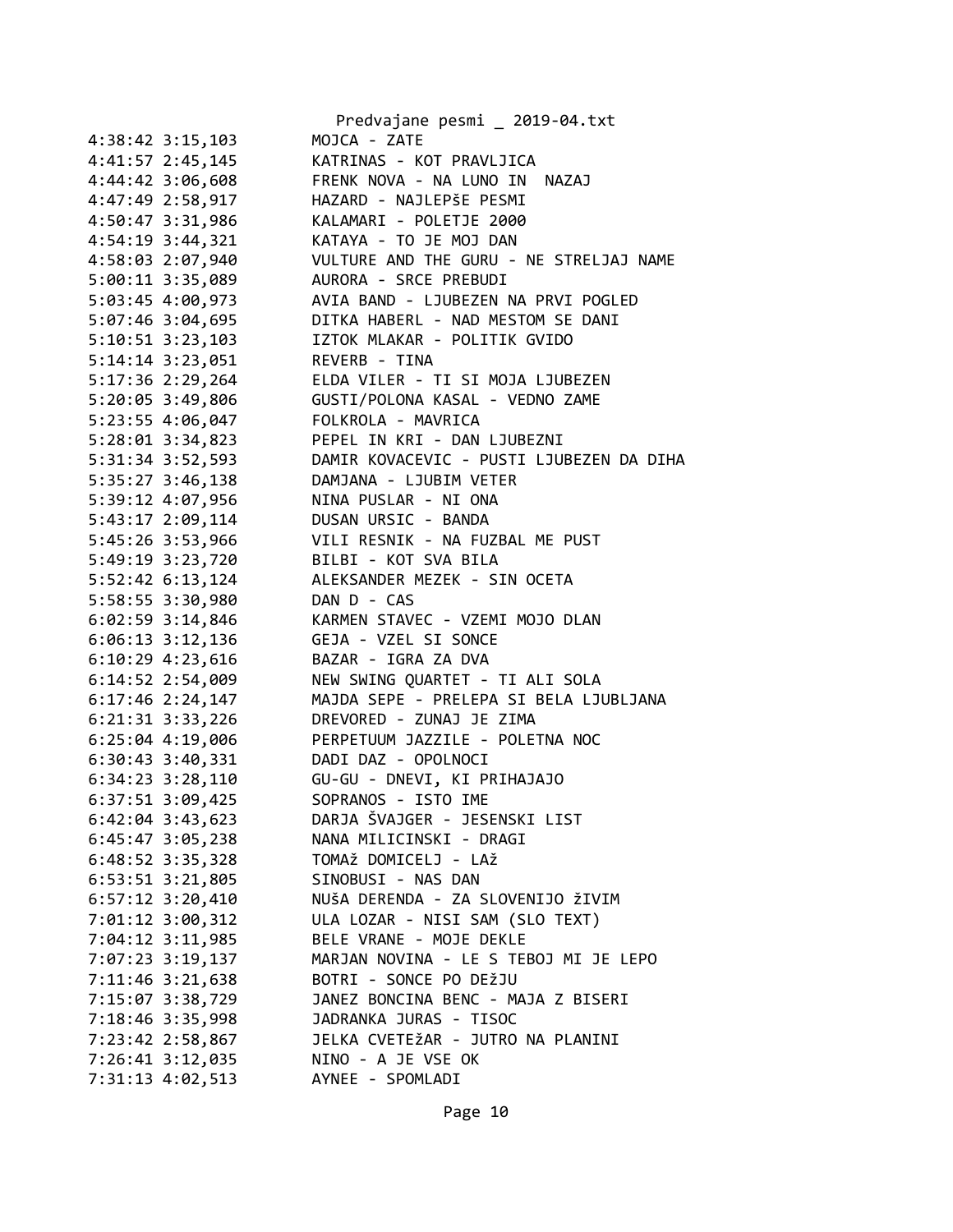|                      |                      | Predvajane pesmi _ 2019-04.txt                                    |
|----------------------|----------------------|-------------------------------------------------------------------|
| 7:35:15 2:59,241     |                      | PIHALNI ORKESTER KOPER - ANITA (POJE T.FURLANIC)                  |
| 7:38:14 3:33,863     |                      | ROK'N'BAND - NIKA                                                 |
| 7:42:42 2:55,941     |                      | ANJA RUPEL - V LJUBLJANO                                          |
| 7:45:38 3:06,262     | ANU - VZEM' SI CAS   |                                                                   |
| 7:48:44 3:17,116     |                      | ALJA KRUSIC - A BOS MALO MOJ                                      |
| 7:53:25 2:31,021     |                      | DON MENTONY BAND - REKLA JE ŠE                                    |
| 7:55:56 2:57,128     |                      | EVITA - VEDNO SI MI LAGAL                                         |
| 7:58:53 4:35,054     |                      | JAN PLESTANJAK - LEPA                                             |
| $8:04:07$ 3:06,332   | MANOUCHE - TAMALA    |                                                                   |
| 8:07:13 3:56,062     |                      | FRANCO MERKATORI - MA, NE OKOL' GOVORT                            |
|                      |                      | 8:12:13 4:15,125 BLUEGRASS HOPPERS - AVTOMAT                      |
| $8:16:28$ 1:35,468   |                      | MATIJA CERAR - PROMETNIK                                          |
| 8:18:03 3:50,791     |                      | METULJ - NALIJ SE VINA                                            |
| $8:23:15$ 3:21,003   |                      | ALENKA GODEC - POGUM                                              |
| 8:26:35 3:12,912     |                      |                                                                   |
| 8:31:04 3:50,740     |                      | OSCAR - TI SI MOJ NASMEH<br>ANDREJ ŠIFRER - STVARI GREDO NA BOLJE |
| 8:34:54 3:29,994     |                      | AVTOMOBILI - POLETJE LJUBEZNI                                     |
| 8:38:24 2:59,172     | MAJA KEUC - VANILIJA |                                                                   |
| $8:42:27$ 3:25,101   |                      | D.A.Z. - BODI MOJA KRI                                            |
| 8:45:52 2:51,981     |                      | ALENKA LESJAK - NAJINI MOSTOVI                                    |
| 8:48:43 4:48,574     |                      | PAPIR - LEPO MI JE S TEBOJ                                        |
| 8:54:56 3:06,088     |                      | JANEZ ZMAZEK ZAN - NA DOPUSTU<br>JAN PLESTENJAK - PRIDE PRIDE DAN |
| 8:58:01 3:48,359     |                      |                                                                   |
| $9:04:06$ 2:49,420   | DEŽUR - HASTA MANANA |                                                                   |
| 9:06:55 3:38,830     |                      | MONROE - JAZ POTREBUJEM VEC                                       |
| 9:14:56 0:57,787     | SANDRA - NAJ TI BO   |                                                                   |
| 9:15:50 3:35,466     |                      | MARJANA DERŽAJ - BREZA MOJE MLADOSTI                              |
| 9:20:41 1:19,314     |                      | JERRY - KER STARI TVOJ NE VE (DON MIRJANY REMIX)                  |
| $9:21:56$ $0:53,138$ |                      | VALENTIN ANTONIO - VINO IN PRIJATELJI                             |
| $9:22:45$ 4:13,371   |                      | ANITA KRALJ - CVET PRVE LJUBEZNI                                  |
| $9:26:58$ 3:15,268   |                      | ALMA MERKLIN - SAMA V MESTU                                       |
| $9:31:16$ $0:50,515$ |                      | ROBERTO - POLETJE ODHAJA                                          |
| 9:32:03 2:44,719     |                      | BABALOO BAND - KRALJ SVETA                                        |
| 9:34:47 4:10,027     |                      | DAZ - PODOBEN SEM ZMAJU                                           |
| 9:38:56 2:37,265     |                      | ADI SMOLAR - VSE ZA DOBER BIZNIS                                  |
| $9:47:23$ $3:25,050$ |                      | NUSA DERENDA - NE KLICI ME                                        |
| $9:51:59$ 4:19,817   |                      | AVIA BAND - DVE SONCI                                             |
| 9:56:19 2:57,492     |                      | HAZARD - ROŽE ZA ELZO                                             |
| 10:01:33             | 3:41,153             | IVAN HUDNIK - ZELENE LIVADE S TEBOJ                               |
| 10:05:14             | 3:27,729             | TRISTAN - SRECA SE RODI V PRICAKOVANJU                            |
| 10:08:41             | 4:19,953             | CUKI - GREVA GOR V HRIBE                                          |
| 10:15:51             | 2:43,219             | BERTA AMBROŽ - BREZ BESED                                         |
| 10:18:34             | 4:30,892             | CHATEAU - NASMEHNI SE                                             |
| 10:24:20             | 2:41,500             | DAMJANA - PRIJATELJ                                               |
| 10:27:01             | 3:32,030             | BAZAR - DOBER DAN                                                 |
| 10:31:30             | 2:54,083             | MARJANA DERZAJ - ORION                                            |
| 10:34:24             | 2:50,933             | PEPEL IN KRI - PO BITKI SO GENERALI VSI                           |
| 10:37:15             | 3:02,238             | FOLKROLA - KLOBUK V KATEREGA DEŽUJE                               |
|                      |                      |                                                                   |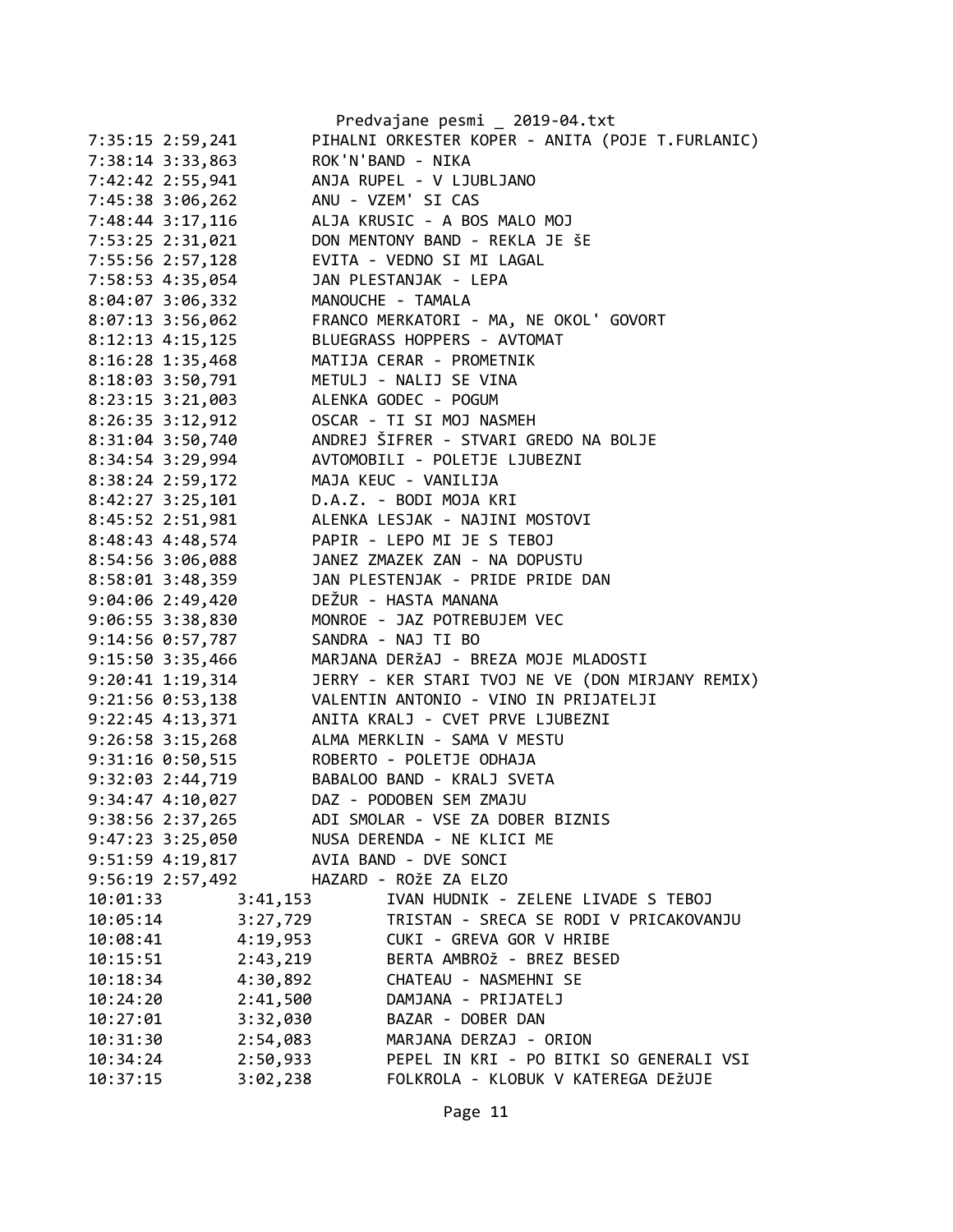|          |          | Predvajane pesmi _ 2019-04.txt                    |
|----------|----------|---------------------------------------------------|
| 10:44:06 | 3:42,754 | SANK ROCK - HITRO DRUGAM                          |
| 10:47:49 | 2:23,120 | TOMAZ DOMICELJ - HEJ, MERI                        |
| 10:51:24 | 3:59,791 | GAL IN GALERIST I- PRIDI SEM.WAV -                |
| 10:55:24 | 3:45,093 | CALIFORNIA/MZ HEKTOR - USTAVIL BI CAS             |
| 11:01:24 | 3:45,245 | BRIGITA ŠULER - PESEM V MENI                      |
| 11:05:09 | 3:07,859 | ANDREJ SIFRER - MOJI PSI                          |
| 11:08:17 | 2:57,569 | ALEX VOLASKO - V HISI VECNIH SANJ                 |
| 11:16:52 | 2:40,558 | STARI MACKI - MOJA BABY [YES SIR, THAT'S MY BABY] |
| 11:20:48 | 3:01,830 | POP DESIGN - ROJSTNA VAS                          |
| 11:23:49 | 3:45,452 | MARTA ZORE - ŠE SI TU                             |
| 11:27:35 | 4:03,131 | IZTOK MLAKAR - VANDIMA                            |
| 11:32:41 | 3:42,768 | TOMAŽ DOMICELJ - ZLOBNA ŽENSKA                    |
| 11:36:23 | 2:28,967 | OTO PESTNER - ZUNAJ TIHO SNEZI                    |
| 11:38:52 | 3:41,664 | KARMEN STAVEC - LEP POLETNI DAN '04               |
| 11:47:12 | 3:16,627 | 2B - SLOVENIJA                                    |
| 11:51:41 | 3:59,216 | GU-GU - GU-GU PLAY FOR YOU                        |
| 11:55:40 | 2:54,247 | NINA PUSLAR - KDO SE VERJAME                      |
| 11:58:34 | 4:19,957 | SLOVENSKI EXPRESS - IZGUBLJEN                     |
| 12:05:10 | 4:08,191 | GAL GJURIN - DUSA IN TELO                         |
| 12:13:39 | 3:57,396 | DMP - KISIK                                       |
| 12:17:36 | 3:48,727 | KALAMARI - NARIŠI VELIKO SRCE                     |
| 12:22:40 | 2:39,464 | ICE - STARA GARA                                  |
| 12:25:20 | 3:10,815 | VILI RESNIK - HEROJ                               |
| 12:28:30 | 3:26,324 | MAJDA SEPE - PESEM O POMLADI IN PRIJATELJSTVU     |
| 12:32:59 | 4:31,121 | ANJA RUPEL - ZIVLJENJE JE KOT IGRA                |
| 12:37:30 | 4:18,252 | DON MENTONY BAND - TETA MARIJA                    |
| 12:45:56 | 3:20,139 | SVAROGOV - V PORTOROZU NA POSTAJI                 |
| 12:50:28 | 2:50,157 | BELE VRANE - ŽAREK TVOJE LJUBEZNI                 |
| 12:53:18 | 2:33,826 | FLIRRT - NAJIN DAN                                |
| 12:55:52 | 3:03,026 | ALENKA GODEC - OBJELA BI TE RADA                  |
| 12:58:55 | 3:12,455 | TINKARA KOVAC - SPET                              |
| 13:03:06 | 3:28,847 | MAYA - NE, O NE                                   |
| 13:06:35 | 3:44,758 | DARJA ŠVAJGER - DIVJA                             |
| 13:13:16 | 4:08,352 | MARTINA SRAJ - PLESETA                            |
| 13:17:24 | 3:56,780 | BEPOP - KOMAJ CAKAM                               |
| 13:22:45 | 3:54,217 | BOTRI - MAL' PREKRATKA                            |
| 13:26:39 | 3:16,629 | LIDIJA KODRIC - DO GLOBIN PREK VISAV              |
| 13:31:28 | 3:26,524 | DAN D - LOVE SONG                                 |
| 13:34:54 | 2:33,478 | MATIJA CERAR - HIJA-HO                            |
| 13:37:27 | 4:15,044 | DAMJANA GOLAVSEK - PRETEKLOST JE MIMO             |
| 13:44:39 | 3:19,977 | DOLORES - ZA TEBOJ                                |
| 13:47:59 | 3:16,585 | ANDREJ ŠIFRER - POBEGNIVA!                        |
| 13:52:51 | 4:14,274 | EDVIN FLISER - NJEJ, KI SEM JO LJUBIL             |
| 13:57:05 | 4:08,033 | KATRINAS - V RITMU SANJ                           |
| 14:04:56 | 2:59,859 | NUDE - TAKO LEPO SI ZLOMILA MI SRCE               |
| 14:07:56 | 3:49,974 | VICTORY - A TI!                                   |
| 14:13:03 | 3:10,446 | SUNDR BAND - BICIKL                               |
| 14:16:13 | 3:51,930 | AVTOMOBILI - POT DOMOV                            |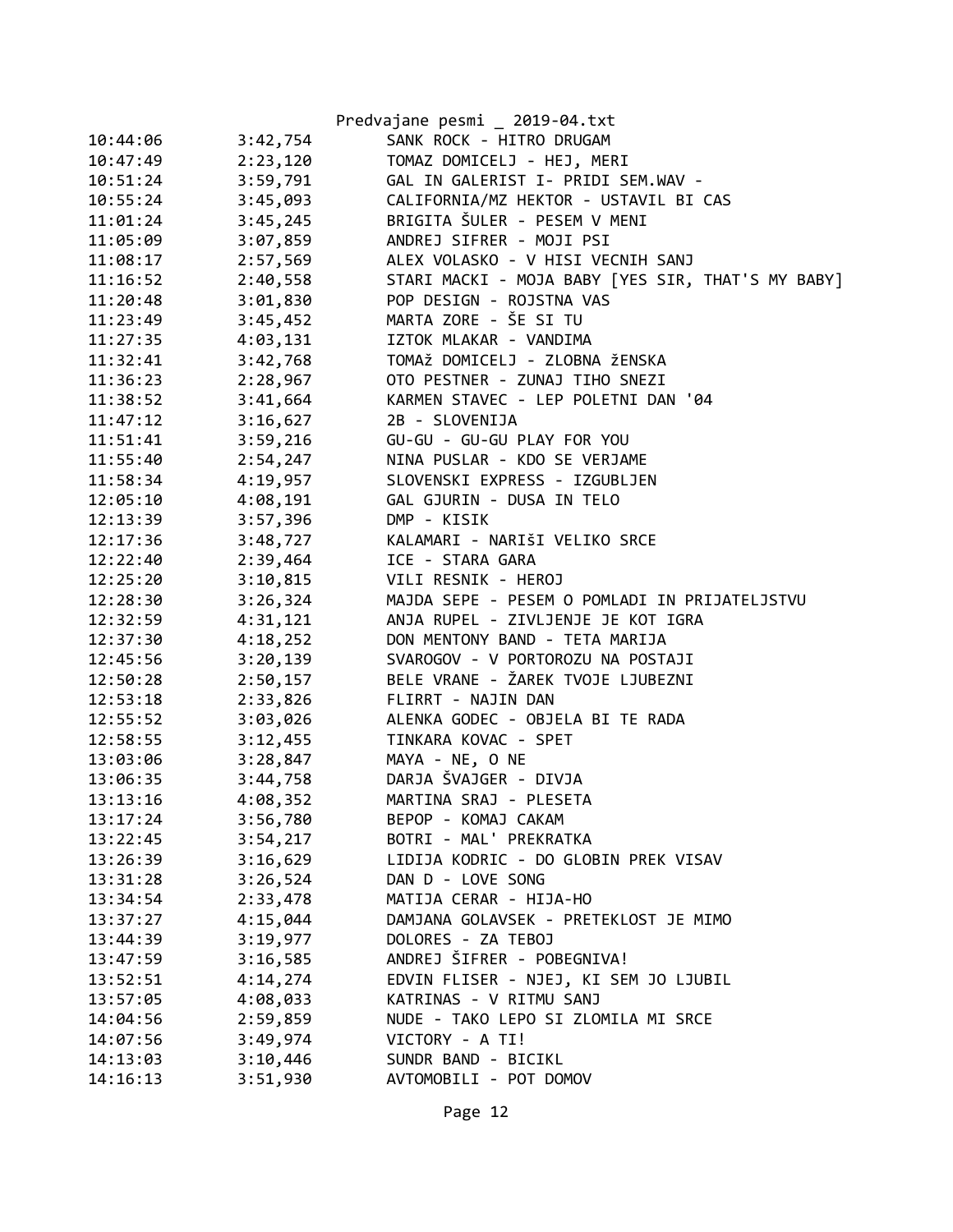|          |          | Predvajane pesmi _ 2019-04.txt            |
|----------|----------|-------------------------------------------|
| 14:21:37 | 3:09,678 | URSKA - STARA DOBRA PRAVLJICA             |
| 14:24:47 | 4:18,652 | JANEZ BONCINA BENC - OB SANKU             |
| 14:32:02 | 3:36,583 | LINTVERN - ZBOGOM BLUES                   |
| 14:35:39 | 3:09,028 | OLGA WEISSBACHER - LJUBEZEN JE BOLEZEN    |
| 14:38:47 | 3:33,121 | LEA LIKAR - VSI VEDO                      |
| 14:42:18 | 2:15,012 | STANE MANCINI - TAM, KAMOR GRE VETER SPAT |
| 14:44:33 | 3:28,887 | NIKA ZORJAN - NASMEH ZIVLJENJA            |
| 14:48:02 | 3:35,591 | BILBI - RESETIRAJ ME                      |
| 14:51:37 | 3:18,967 | PANDA - NEPREMAGLJIVI                     |
| 14:54:56 | 3:16,888 | MERISSA IN FREEWAY - ZA MINUTO            |
| 14:58:13 | 3:53,310 | MAJDA ARH - LJUBEZEN JE KOT VINO          |
| 15:03:06 | 3:08,757 | ANA KARNEZA - ZBUDI SE                    |
| 15:06:14 | 3:31,244 | MITJA PODLESNIK - DO SRCA                 |
| 15:12:42 | 3:18,780 | NEISHA - MALO TU MALO TAM                 |
| 15:16:01 | 3:57,690 | EVA BOTO - NA KOZO PISANA                 |
| 15:21:23 | 2:21,016 | CUKI - TISOC ITALIJANOV                   |
| 15:23:44 | 3:16,217 | ADI SMOLAR - MENI SE MUDI                 |
| 15:27:00 | 3:04,830 | FRENK NOVA - RABIM TVOJ SMEH              |
| 15:31:37 | 3:02,722 | JAN PLESTENJAK/LARA - SOBA 102            |
| 15:34:39 | 2:39,540 | MARJANA DERŽAJ - VALETA (& BELE VRANE)    |
| 15:37:18 | 4:20,761 | ANDREJ SIFRER - 10 TONSKI KAMIJON         |
| 15:44:35 | 4:00,345 | KINGSTON - MODERNE SIRENE                 |
| 15:48:36 | 3:34,425 | EVA CERNE - VRTI SE V RITMU               |
| 15:53:46 | 2:55,253 | ELABANDA - GOODBYE MORNING                |
| 15:56:41 |          | 3:26,095 AVIA BAND - NORA KRILA           |
| 16:03:50 | 3:41,997 | FARAONI - PIJEM KAR TAKO                  |
| 16:07:31 | 3:08,775 | PEPEL IN KRI - LJUBLJANSKI GRAD           |
| 16:12:05 | 2:52,549 | NANA MILCINSKI - ZAKAJ GRES MIMO          |
| 16:14:57 | 3:02,572 | DAMJANA - NAJ VSEM LJUDEM SE DOGODI       |
| 16:18:00 | 3:15,261 | IGOR - ROZMARINKA                         |
| 16:22:47 | 3:35,918 | BAZAR - FEHTARJI                          |
| 16:26:23 |          | 3:29,634 PETER PAN - KEKCEVA PESEM        |
| 16:32:49 |          | 3:35,199 IN & OUT - TE CAKAM              |
| 16:36:24 | 3:00,485 | JELKA CVETEŽAR - SIMFONY                  |
| 16:39:24 | 3:11,157 | CLEMENS - VSE BO KUL                      |
| 16:42:35 | 3:50,191 | NUŠA DERENDA - VZEMI ME VETER             |
| 16:46:25 | 3:55,320 | KATJA KOREN - NA SKRIVAJ                  |
| 16:50:20 | 4:01,617 | GU-GU - MOJA MALA LUCIJA                  |
| 16:54:21 | 3:33,059 | NINO - JUTRO                              |
| 16:57:54 | 3:45,162 | BABALOO BAND - PAJAC                      |
| 17:02:39 | 3:23,831 | KOSTA & OMAR - KAJ BOVA ZDEJ              |
| 17:06:02 | 3:07,865 | TOMAŽ DOMICELJ - AVTOMAT                  |
| 17:12:09 | 3:46,065 | MATEJA - BRIGA ME                         |
| 17:15:55 | 2:43,639 | KALAMARI - WWW                            |
| 17:18:38 | 4:11,065 | CALIFORNIA - GOLOBA                       |
| 17:24:18 | 4:19,465 | DA PHENOMENA - DO SONCA                   |
| 17:28:37 | 3:19,952 | PRIZMA - POGUM                            |
| 17:32:59 | 3:21,404 | ELEFANT - FENIKS                          |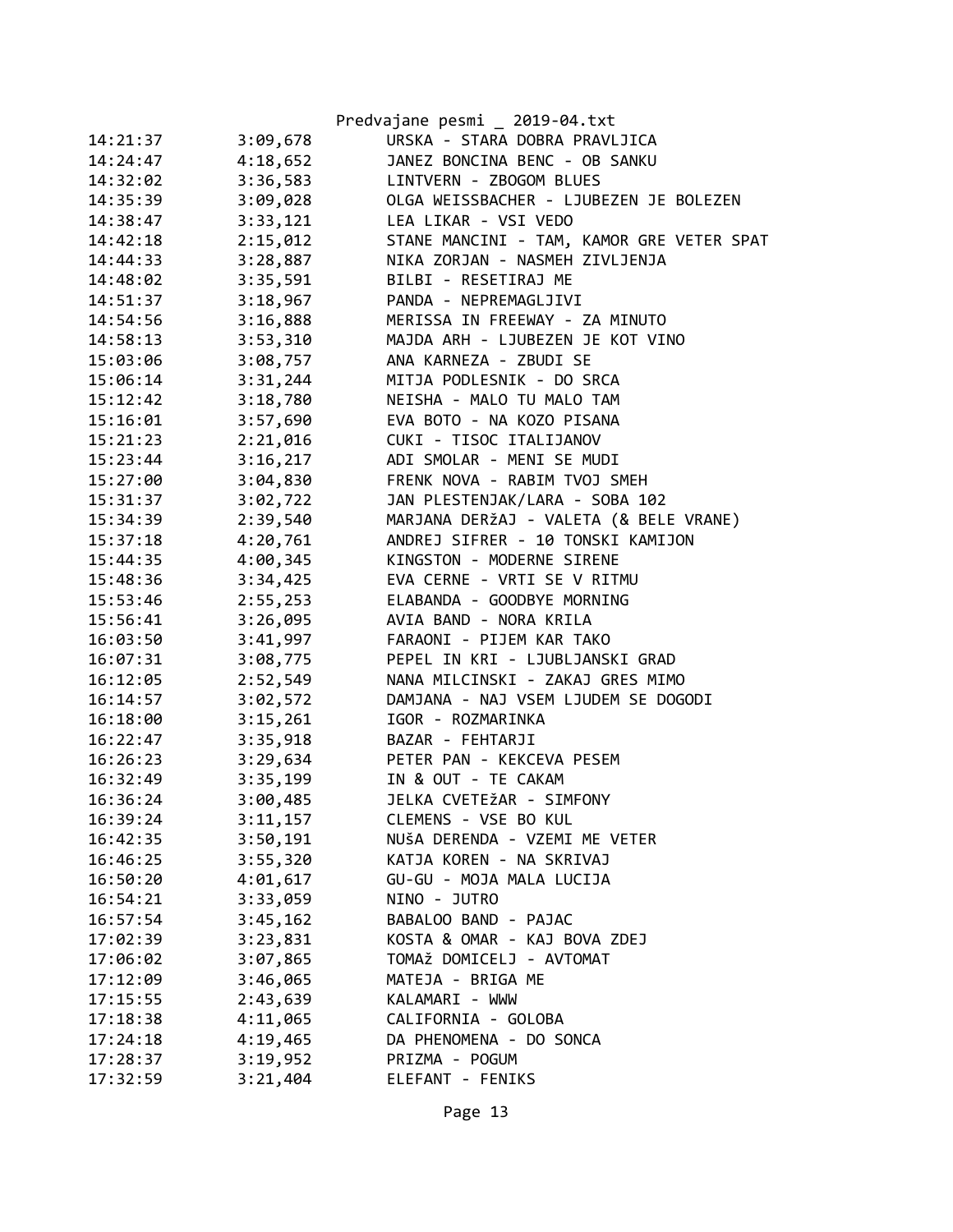|          |          | Predvajane pesmi _ 2019-04.txt                 |
|----------|----------|------------------------------------------------|
| 17:36:20 | 2:37,775 | IRENA KOHONT - ŠPANSKI HARLEM [SPANISH HARLEM] |
| 17:38:58 | 2:54,803 | 1 X BAND - TIH DEZEVEN DAN                     |
| 17:44:50 | 5:06,200 | ALENKA GODEC - STOJ MARIJA                     |
| 17:51:33 | 3:48,166 | SIMONA VODOPIVEC - DOBROJE, DA ZENSKA SEM      |
| 17:55:20 | 3:17,106 | ANIKA HORVAT - NOCEM                           |
| 17:58:37 | 3:24,863 | FOLKROLA - TUMASTI OŽBI                        |
| 18:05:48 | 2:58,649 | MILAN PECOVNIK PIDZI - NE CAKAJ SPET           |
| 18:08:47 | 3:06,137 | NEXYS - SENCA                                  |
| 18:13:18 | 4:17,076 | ANJA RUPEL - NA ZADNJI POSTAJI                 |
| 18:17:35 | 3:41,343 | JADRANKA JURAS - BUSHI                         |
| 18:22:48 | 3:59,174 | NINA PUSLAR - MAMIN SIN                        |
| 18:26:47 | 4:29,400 | DARJA ŠVAJGER - LETIM                          |
| 18:33:32 | 4:53,212 | MURAT & JOSE FT. MAYA - POSTAN TI SAM          |
| 18:38:25 | 3:38,175 | PLIS - METULJI                                 |
| 18:42:58 | 3:15,722 | MAJDA SEPE - MED ISKRENIMI LJUDMI              |
| 18:46:14 | 4:03,038 | BABILON - MOJA RIBA                            |
| 18:51:53 | 3:17,721 | SUPERNOVA - NINA                               |
| 18:55:11 | 3:46,931 | BEPOP - MOJE SONCE                             |
| 18:58:55 | 4:20,914 | ANDREJ ŠIFRER - HAKSENŠUS BLUES                |
| 19:04:15 | 3:15,183 | TRISTAN - PR'PRAU MUDROC                       |
| 19:07:30 | 3:48,898 | BOTRI - AVGUŠTINA                              |
| 19:14:18 | 3:16,652 | NATASA & ZIBELNIK - CAS JE DA SE PREBUDIM      |
| 19:17:35 | 3:35,074 | SANJA MLINAR - POLETJE SE LE S TABO ZACNE      |
| 19:22:38 | 3:28,410 | SUNNY ORCHESTRA - TAT ZMIKAVT                  |
| 19:26:06 | 3:15,530 | DITKA - NE SPREMINJAJ ME                       |
| 19:30:26 | 2:33,929 | RAFKO IRGOLIC - MOJ CRNI KONJ                  |
| 19:32:57 | 3:49,495 | DON MENTONY BAND - VLAK                        |
| 19:36:46 | 3:48,975 | ZAN SERCIC - TO POLETJE                        |
| 19:43:31 | 3:06,704 | ALEKSANDER MEŽEK - VREMENSKA NAPOVED           |
| 19:46:37 | 3:22,262 | MARKO VOZELJ - TUKAJ SI                        |
| 19:51:36 | 2:37,496 | ELDA VILER - KDO SI, NE VEM                    |
| 19:54:13 | 3:03,148 | CUKI - A TI SPLOH VES                          |
| 19:57:16 | 4:08,047 | JAN PLESTENJAK - ZADNJE SLOVO                  |
| 20:05:10 | 4:04,946 | VILI RESNIK - NAJ MI KDO POVE                  |
| 20:13:37 | 3:26,678 | ROK'N'BAND - OSTANI ŠE MINUTO                  |
| 20:17:04 | 2:54,105 | ANZEJ DEZAN - VROCE                            |
| 20:21:26 | 3:17,644 | MARTIN KRPAN - JE V ŠIŠKI ŠE KAJ ODPRTEGA      |
| 20:24:43 | 3:04,100 | MILAN KAMNIK - TIHA VODA VEJKE GRABNE DIEVA    |
| 20:27:47 | 3:27,737 | DITKA HABERL - MATI                            |
| 20:32:19 | 2:45,051 | NECA FALK - VSAK JE SVOJE SRECE KOVAC          |
| 20:35:04 | 4:08,226 | ADI SMOLAR - SPOMIN NA MAJ                     |
| 20:45:02 | 2:45,056 | ANDREJ SIFRER - ENA BOLHA                      |
| 20:47:46 | 3:07,363 | BLUEGRASS HOPPERS - BREZ SONCA CVETJA NI       |
| 20:52:30 | 3:25,909 | ALJA KRUSIC - NAJIN PLES                       |
| 20:55:56 | 4:02,145 | BILBI - KO TVOJA SEM ŠE BLA                    |
| 21:03:44 | 3:23,211 | U'REDU - NA SMARNO GORO                        |
| 21:07:07 | 2:41,081 | JANEZ PUH - BREZ SONCA CVETJA NI               |
| 21:12:42 | 3:23,813 | DAN D - POZITIVNE MISLI                        |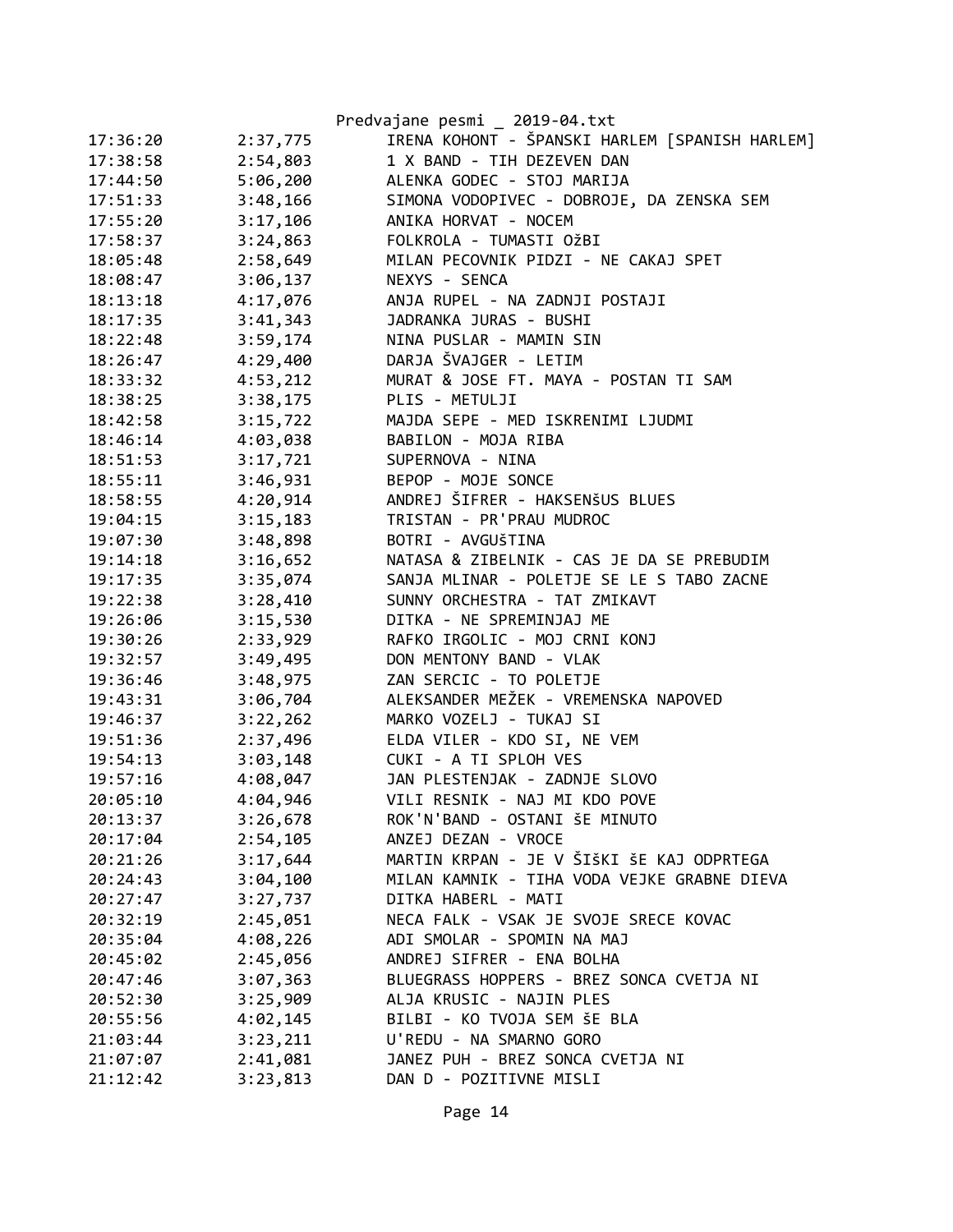|            |          | Predvajane pesmi _ 2019-04.txt                     |
|------------|----------|----------------------------------------------------|
| 21:16:05   | 2:42,176 | METKA ŠTOK - KO BOM 64                             |
| 21:18:47   | 4:33,441 | DRUSTVO MRTVIH PESNIKOV - PINGVIN                  |
| 21:24:39   | 3:27,137 | MAJDA ARH - KAKOR LED IN OGENJ                     |
| 21:28:06   | 3:00,022 | DAMJANA GOLAVSEK - NASMEH                          |
| 21:32:10   | 2:20,029 | DUSAN URSIC - OBUP                                 |
| 21:34:29   | 3:14,913 | NEISHA - 'MAS SE KJE CAS                           |
| 21:37:44   | 4:22,922 | MARTA ZORE - POZABIL SI NA VSE                     |
| 21:45:56   | 3:11,199 | TIP TOP - LEPO MI JE                               |
| 21:50:43   | 3:22,313 | TOMAŽ DOMICELJ - PRIŠLA JE KOT POMLAD              |
| 21:54:06   | 3:57,798 | MAX FT JAN PLESTENJAK & EVA BOTO - TO LETO BO MOJE |
| 21:58:03   | 4:01,623 | DAMJANA - SOLZE                                    |
| 22:05:51   | 4:00,178 | GU-GU - GU-GU PLAY FOR YOU                         |
| 22:15:29   | 3:42,280 | BAZAR - BARABE                                     |
| 22:20:39   | 2:55,151 | NINO - ZADNJE UPANJE (RADIO EDIT)                  |
| 22:23:34   | 3:33,755 | DRUŠTVO MRTVIH PESNIKOV - RABM                     |
| 22:27:08   | 3:30,957 | FARAONI - LJUBEZEN NI PRISLA SE MIMO               |
| 22:31:42   | 3:28,321 | IZTOK MLAKAR - BETULA                              |
| 22:35:10   | 4:26,430 | NUDE - RAZLOG                                      |
| 22:44:15   | 3:27,490 | MARJANA DERŽAJ - CABARET                           |
| 22:47:42   | 3:14,984 | OTO PESTNER - IMEL SEM JO RAD                      |
| 22:52:32   | 4:15,791 | ALENKA GODEC - POT DO SRCA                         |
| 22:56:48   | 3:52,638 | TOSE PROESKI - MOJA                                |
| 23:04:05   | 4:13,798 | EDVIN FLISER - NJEJ, KI SEM JO LJUBIL              |
| 23:08:18   | 3:20,969 | VIKEND+ - KO ZABOLI SRCE                           |
| 23:16:00   | 3:27,407 | BABALOO BAND - POT DOMOV                           |
| 23:20:55   | 2:56,331 | ANIKA HORVAT - DA BO OKOLJE IZGLEDALO BOLJE        |
| 23:23:51   | 2:34,701 | PRO ANIMA SINGERS - TI SI MOJA LJUBEZEN            |
| 23:26:26   | 3:39,028 | HAZARD - VSAK JE SAM                               |
| 23:31:09   | 3:34,538 | FOLKROLA - DANES                                   |
| 23:34:43   | 3:29,043 | ALEKSANDER MEZEK - AJDA PA ZNOVA CVETI             |
| 23:38:10   | 3:21,041 | SAMO GLAVAN - MULTI KULT                           |
| 23:45:39   | 2:40,027 | BRANKA KRANER - POLETNI GIGOLO                     |
| 23:48:19   | 3:22,558 | MARAAYA - HERE FOR YOU                             |
| 23:53:17   | 2:55,931 | HAMO & TRIBUTE 2 LOVE - DEJVA BIT CIST BLIZ        |
| 23:56:13   | 4:11,733 | OTO PESTNER & PERPETUM JAZZILE - MATI BODIVA       |
| PRIJATELJA |          |                                                    |

| $0:00:24$ 3:23,287 | ZABJAK TRIO - BARILOCHE         |
|--------------------|---------------------------------|
| $0:03:47$ 3:31,696 | MARJANA DERZAJ - CEZ VELIKO LET |
| $0:07:18$ 3:31,875 | LEJA LEUTGEB - KOT MOZART VSAK  |
| $0:10:50$ 3:30,368 | AVTOMOBILI - ZASEBNI RAJ        |
| $0:14:20$ 3:36,197 | AVIA BAND - GREVA V KATRCO      |
| $0:17:56$ 3:45,366 | TATJANA DREMELJ - ZALJUBLJENA   |
| $0:21:41$ 3:01,694 | POP DESIGN - ZATE SLOVENIJA     |
| $0:24:42$ 3:17,218 | DON MENTONY BAND - REKLA JE NE  |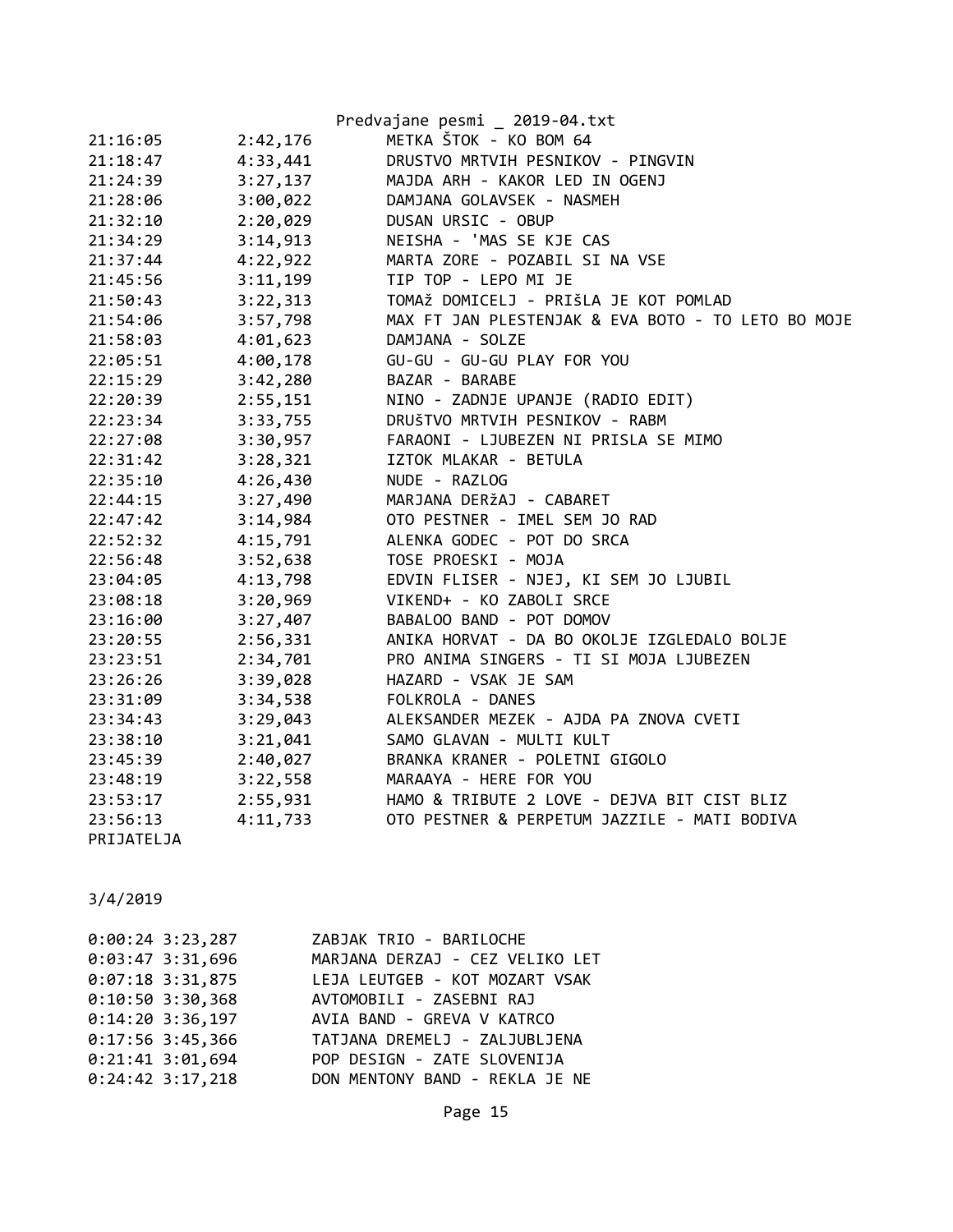|                                  | Predvajane pesmi _ 2019-04.txt         |
|----------------------------------|----------------------------------------|
| $0:27:59$ 3:00,208               | NINA OSENAR - ZELO NAGLAS              |
| $0:30:57$ 4:30,856               | HIŠA - MOSTOVI SO PADLI                |
| $0:35:28$ 3:27,271               | BE - OK SI                             |
| $0:38:55$ 3:31,846               | DARJA ŠVAJGER - ODPELJI ME             |
| 0:42:26 4:32,002                 | MIRAN ZADNIK - SAMO ZA TEBE            |
| 0:46:58 3:10,094                 | ALEKSANDER MEŽEK - OSAMLJENA SENCA     |
| 0:50:08 2:16,689                 | FRANE MILICINSKI JEZEK - GLAZEK VINCKA |
| 0:52:24 3:02,418                 | BOTRI - UGASN' ME                      |
| $0:55:26$ 3:02,718               | ANJA BURNIK S PRIJATELJI - PUNCE PUNCE |
| $0:58:28$ 2:41,658               | ROK 'N' BAND - RAD JO IMAM             |
| 1:01:10 3:08,036                 | OAZA - OB ZVOKIH KITARE                |
| 1:04:17 4:04,365                 | MAJDA SEPE - PISMO ZA MARY BROWN       |
| 1:08:21 3:52,326                 | ELEFANT - IMAVA NEKAJ                  |
| $1:12:13$ 4:41,904               | ADI SMOLAR - KLOŠAR                    |
| $1:16:55$ $3:41,889$             | SKATER - ZA GREH USTVARJENA            |
| 1:20:37 4:18,181                 | ANDREJ ŠIFRER - BOŽJE OKO              |
| $1:24:54$ 3:42,571               | KINGSTON - DAJ POVEJ, DAJ POVEJ        |
| 1:28:37 3:23,906                 | KARMEN STAVEC - ENA SOLZICA            |
| 1:32:00 3:50,162                 | ANDREJ SIFRER - ZENSKE, KI PIJEJO PIVO |
| 1:35:50 2:54,167                 | BLUEGRASS HOPPERS - KAMIONAR           |
| 1:38:44 3:17,106                 | SLAVKO IVANCIC - CRTA                  |
| 1:42:01 3:17,778                 | SUNNY ORCHESTRA - GROBAR               |
| 1:45:18 3:37,729                 | JAN PLESTENJAK - DVIGNI KRILA          |
| 1:48:54 3:51,864                 | NECA FALK - LJUBIMEC MOJ               |
| 1:52:46 3:44,021                 | ANDRAZ HRIBAR - OGNJENI OBROC          |
| 1:56:28 3:04,697                 | KALAMARI - OB ŠTIRIH IN POL            |
| 1:59:33 3:50,673                 | URSA & PR - KJE SO TISTE STEZICE       |
| 2:03:20 3:48,206                 | DITKA HABERL - LJUBIMEC BREZ IMENA     |
| 2:07:08 5:03,853                 | LOPATIC FAMILY BAND - USODA            |
| 2:12:12 2:36,415                 | OPTIMISTI - O, MOJ PAPA                |
| 2:14:47 3:27,023                 | SEBASTIAN - RECI DA SI ZA              |
| 2:18:12 2:34,481 BILBI - ISKRICE |                                        |
| 2:20:47 2:51,324                 | SELL OUT - ZOMBI V KATAKOMBI           |
| 2:23:38 4:28,716                 | ROK N BAND - BAMBINA                   |
| 2:28:06 3:01,099                 | DAMJANA GOLAVSEK - NASMEH              |
| 2:31:07 3:52,504                 | NUSA DERENDA - CEZ DVAJSET LET         |
| 2:34:59 4:07,993                 | DEMETRA MALALAN - MALO FANTAZIJE       |
| 2:39:07 3:23,591                 | TOMAŽ DOMICELJ - ŽIVLJENJE JE LEPO     |
| $2:42:30$ $3:43,935$             | HISA - SE TE LJUBIM                    |
| $2:46:14$ 4:23,527               | ANJA RUPEL - MOJE SANJE                |
| 2:50:37 1:42,066                 | MATEJ KOSIR - Z LJUBEZNIJO             |
| 2:52:19 3:43,286                 | DUSAN URSIC - NIMAMO                   |
| 2:56:02 3:19,656                 | ZEUS - NOV DAN                         |
| $2:59:20$ 4:33,402               | KATRINAS - MOJ ODER JE NEBO            |
| $3:03:53$ 2:56,985               | LETECI POTEPUHI - KURJA LOJTRA         |
| $3:06:48$ $3:41,170$             | ROK'N'BAND - LJUBIM JO                 |
| $3:10:29$ 2:59,732               | MONIKA PUCELJ - MI PASE                |
| $3:13:27$ 1:58,453               | MATIJA CERAR - KRAMLJANJE V MRAKU      |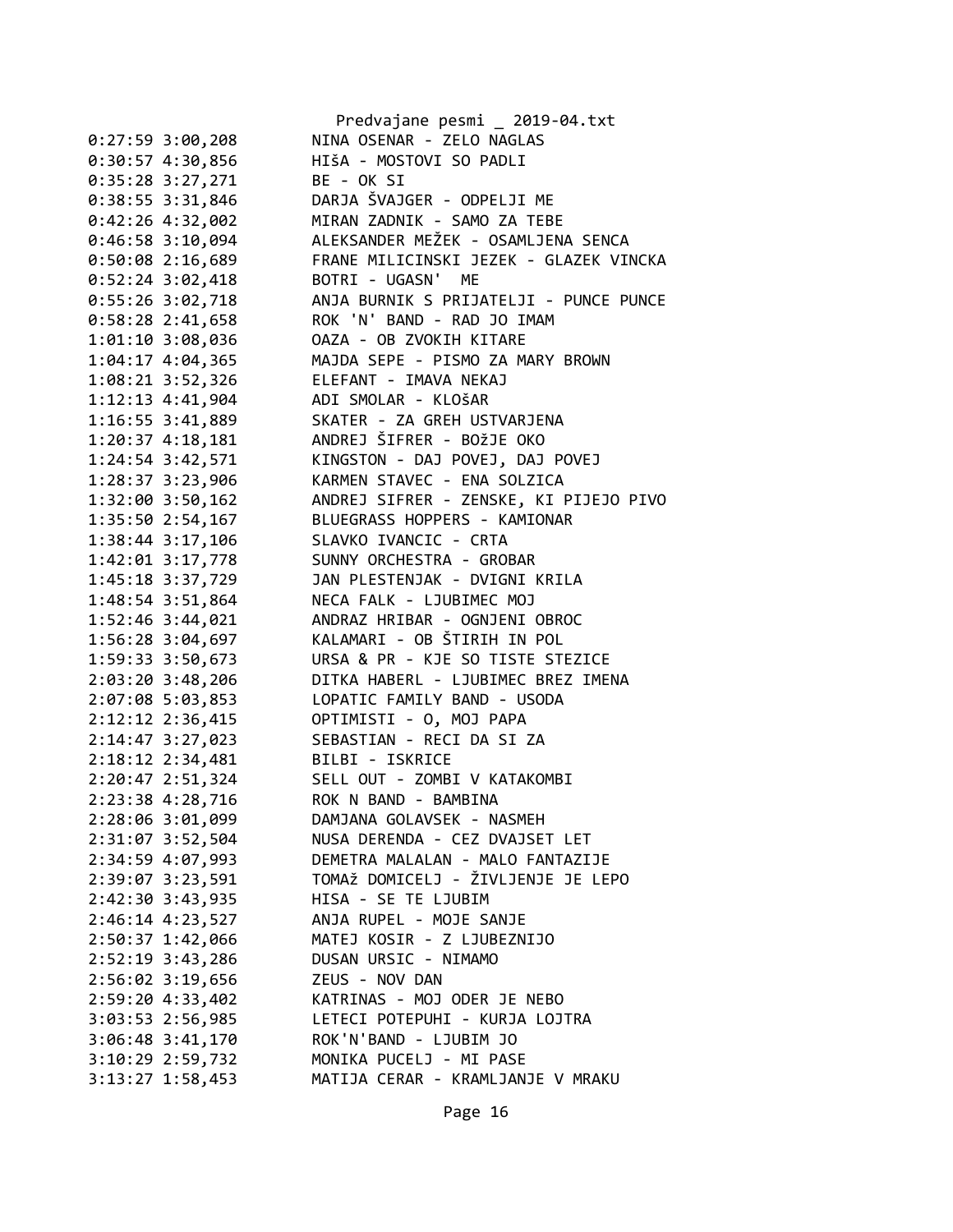|                      | Predvajane pesmi _ 2019-04.txt               |
|----------------------|----------------------------------------------|
| $3:15:25$ 4:09,127   | PATROL - NAZAJ NI POTI                       |
| 3:19:34 3:40,356     | ALENKA GODEC - VZEMI ME                      |
| $3:23:14$ $3:38,767$ | JANEZ BONCINA BENC - TA NOC JE MOJA          |
| 3:26:52 3:52,724     | PEPEL IN KRI - KOT NEKDO KI IMEL ME BO RAD   |
| 3:30:45 3:41,777     | BOR GOSTISA - BOLJ BEL KOT BLED              |
| 3:34:26 4:39,106     | PAPIR - OBJEM                                |
| 3:39:05 4:13,110     | 7.OKTOBER - TA DAN                           |
| 3:43:18 4:24,344     | IZTOK MLAKAR - CIKORIJA IN KAFE              |
| $3:47:42$ $3:24,154$ | JOHNNY'S BAND - MOJE DEKLE (AKUSTICNO)       |
| 3:51:06 3:15,653     | FRENK NOVA - KO TE NI                        |
| 3:54:21 4:45,956     | MATJAZ JELEN - 100 X LAZJE                   |
| 3:59:07 2:53,969     | PRELOM - LJUBEZEN IZ ŠOLSKIH DNI             |
| 4:02:00 3:20,020     | VILI RESNIK - DELAJ MI TO                    |
| 4:05:18 3:21,547     | FARAONI - MI LJUDJE SMO KOT MORJE            |
| 4:08:39 3:14,963     | TOMAZ DOMICELJ - KO SE ZJUTRAJ ZBUDIS        |
| 4:11:54 3:14,401     | WOLF - GOODBYE MICHELLE                      |
| 4:15:08 2:43,006     | I.VRCKOVNIK & HAPPY BAND - POVABI ME         |
| 4:17:50 2:45,230     | BERTA AMBROŽ - PESEM ZAPOJ MI NOCOJ          |
|                      | VICTORY - HOCES ME ALI NOCES ME              |
| 4:20:35 2:50,007     |                                              |
| 4:23:24 4:16,408     | MARTA ZORE - ZDAJ GA POZNAM (& ALENKA GODEC) |
| 4:27:40 4:22,796     | BABEWATCH - LADJICE                          |
| 4:32:01 3:04,950     | GU-GU - F ROMANCA V KINU SLOGA               |
| 4:35:06 4:07,733     | OTO PESTNER - MOJE TVOJE ULICE               |
| 4:39:13 3:01,763     | FOLKROLA - A SI SAMA                         |
| 4:42:14 3:19,898     | MARTIN KRPAN - JE V SISKI SE KAJ ODPRTEGA    |
| 4:45:34 2:43,034     | BELE VRANE - 1,2,3                           |
| 4:48:17 2:53,116     | ALEX VOLASKO - INSTA                         |
| 4:51:08 3:31,815     | MILA - NE VEM ZAKAJ                          |
| 4:54:40 3:33,075     | BAZAR - URA STRASTI                          |
| 4:58:12 2:38,971     | OLGA WEISSBACHER - ZALJUBLJENA               |
| 5:00:51 3:42,964     | BABALOO BAND - JOKAL BOM JUTRI               |
| $5:04:34$ 4:08,613   | ANIKA HORVAT & KLEMEN KLEMEN - KDO SI TI?    |
| 5:08:39 2:46,927     | ANIKA HORVAT - ŠUŠTARSKI MOST                |
| 5:11:25 4:12,948     | FLIRT - POLJUBI ME                           |
| 5:15:38 4:00,198     | MARJANA DERŽAJ - VRNI SE ŠE KDAJ V LJUBLJANO |
| 5:19:38 3:42,344     | GASPER RIFELJ - HOTEL ZA 2                   |
| 5:23:17 3:38,495     | BOTRI - PLAZILCI                             |
| 5:26:56 3:35,574     | AVVEN - SIJAJ                                |
| $5:30:31$ $4:01,210$ | HAZARD - ANDREJA                             |
| 5:34:32 3:16,086     | SLOVENSKI EXPRESS - VRAZJE USNJE             |
| 5:37:47 3:40,586     | AVIA BAND - GRAJSKA DAMA                     |
| 5:41:28 3:04,033     | IRENA VRCKOVNIK - FANT Z ULICE               |
| 5:44:32 4:13,848     | ALEKSANDER MEŽEK - NA DLANI MESTA            |
| 5:48:45 3:51,023     | MITJA - DAN, KO PRIDEJO                      |
| 5:52:36 3:43,856     | AVTOMOBILI - V MRZLIH DVORANAH               |
| 5:56:19 3:29,780     | ZAN SERCIC - LJUBEZEN NA PRVI POGLED         |
| $6:00:49$ 4:22,306   | PAVLE KAVEC & OKO - VSE SEM DAL TI           |
| $6:05:11$ $3:31,069$ | YUHUBANDA - SLADOLJED                        |
|                      |                                              |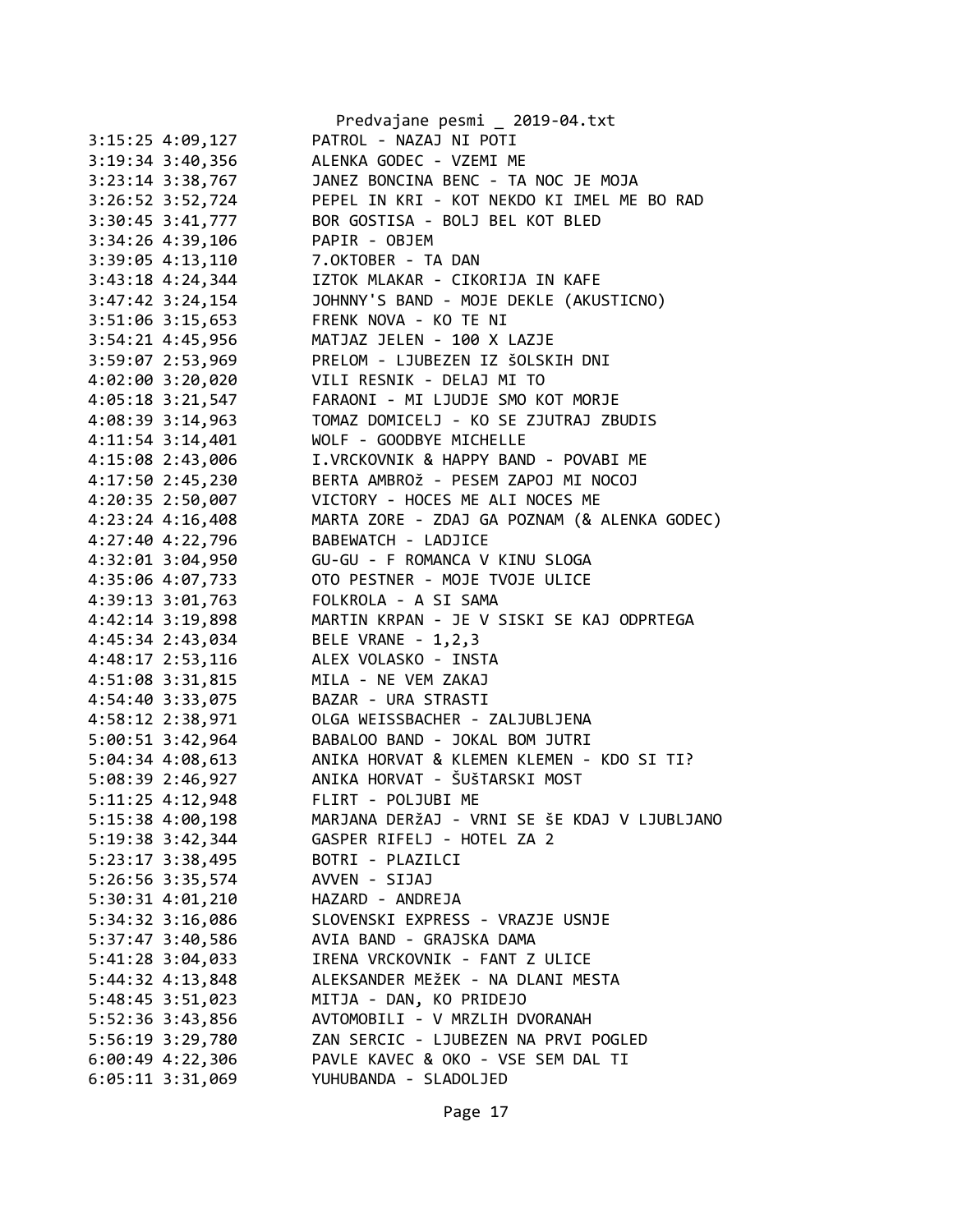|                      | Predvajane pesmi _ 2019-04.txt                                                                  |
|----------------------|-------------------------------------------------------------------------------------------------|
| $6:08:42$ 3:08,378   | REGINA - NAJ LJUBEZEN ZDRUŽI VSE LJUDI                                                          |
| 6:13:16 3:33,995     | E.V.A. - KAKO LEPO TE SRE AT BO SPET                                                            |
| $6:16:49$ $4:27,818$ | META MOCNIK & OTO PESTNER - TRENUTKI BEZE                                                       |
| $6:23:50$ 4:41,250   | BOHEM - MANIFEST                                                                                |
| $6:28:31$ $3:09,143$ | IRENA KOHONT - ZAPRLA SEM VSA OKNA                                                              |
| 6:32:37 3:22,997     | TINKARA KOVAC - BREZ LAZI                                                                       |
| 6:35:59 4:30,755     | DON MENTONY BAND - NE VERJAMEM                                                                  |
| $6:41:54$ 2:26,029   | NINO ROBIC - VCASIH KO SE SRECAVA                                                               |
| $6:44:19$ 3:06,982   | DANIEL RAMPRE - DOST' 'MAM TEGA                                                                 |
| $6:47:26$ $4:30,945$ | VLADO KRESLIN - CESTA (RADIO EDIT)                                                              |
| 6:53:43 3:22,526     | JAN PLESTENJAK - PRAVE KARTE                                                                    |
| $6:57:05$ 3:18,507   | KATARINA MALA & MURAT - KREDITNO SPOSOBNA                                                       |
| 7:01:24 2:06,075     | NECA FALK - BALADA                                                                              |
| 7:03:30 4:10,181     | CALIFORNIA - RECI DA SI NORA NAME                                                               |
| 7:07:40 3:17,780     | DADI DAZ - IN GREM NAPREJ                                                                       |
| 7:12:23 3:20,967     | ANDRAZ HRIBAR - SE VEDNO SI MI VSEC                                                             |
| 7:15:44 5:36,449     | TATJANA DREMELJ - CE NE LJUBIS ME VEC                                                           |
| 7:23:53 2:25,796     | MAJDA SEPE - SUSTARKI MOST                                                                      |
| 7:26:18 2:59,961     | AYNEE - NAJLEPŠI DAN                                                                            |
| 7:30:15 4:18,002     | NUDE - PRI VODNJAKU                                                                             |
| 7:34:33 3:13,154     | ALEKSANDER MEŽEK - NEBO PO DEŽJU                                                                |
| 7:37:46 3:23,557     | POGUM - ZA BOZIC PRIDEM DOMOV                                                                   |
| 7:42:30 2:09,082     | MATIJA CERAR - KAJ MI MAR                                                                       |
| 7:44:39 3:37,047     | PANDA - CESNJEV CVET                                                                            |
| 7:48:16 3:05,330     | ALENKA GODEC - TVOJE JUTRO                                                                      |
| 7:53:08 3:18,397     | ALEKSANDER NOVAK - DA BI (RADIO EDIT)                                                           |
| 7:56:26 2:08,073     | BLUEGRASS HOPPERS - PO NOVEM LETU BOLJŠE BO                                                     |
| 7:58:34 3:31,982     | TOM TOM - ZVEZDE VEDO                                                                           |
| 8:03:06 3:36,256     | ADI SMOLAR - GENOCID                                                                            |
| $8:06:42$ 3:49,969   | DAN D - PLESES                                                                                  |
| 8:11:57 3:32,354     | ROK 'N' BAND - V OBLAKIH                                                                        |
| 8:15:29 3:44,992     | FOXY TEENS - VZEMI ME V NAROCJE                                                                 |
| $8:21:43$ 3:45,142   | ANJA RUPEL - DAN, KOT JE TA                                                                     |
| 8:25:28 3:15,645     | NUSA DERENDA - NAJ MI DEZ NAPOLNI DLAN                                                          |
| 8:28:42 3:55,742     | JANKO ROPRET - NE BODI OBJESTNO DEKLE                                                           |
| 8:33:35 3:11,719     | DAMJANA GOLAVSEK - OLJKA                                                                        |
| 8:36:46 4:01,949     | DARJA ŠVAJGER - DARILA                                                                          |
| 8:42:13 4:18,774     | JADRANKA JURAS - KO SE SPET SRECAVA                                                             |
| 8:46:31 3:30,305     | HIŠA - NA ZDRAVJE SVET                                                                          |
| $8:51:48$ 1:59,188   | BETI JURKOVIC - PRODAJALKA VIJOLIC                                                              |
| 8:53:47 2:54,083     | BERTA AMBROŽ - TIVOLSKI PASTIRCEK                                                               |
| $8:56:41$ 3:06,396   | POP DESIGN - NORA NOC                                                                           |
| $9:01:53$ 5:52,087   | PAPIR - MOJE SRCE ODHAJA                                                                        |
|                      | BITKA TALENTOV - BOZICNA PRAVLJICA                                                              |
| $9:07:45$ 3:52,235   |                                                                                                 |
| $9:15:15 \t5:40,243$ | MARTIN KRPAN - OD VIŠINE SE ZVRTI (RR EDIT)<br>BELLAMI - NE BOM TI PRAVIL (DJT BY DNE 2008 RMX) |
| $9:22:11$ $3:18,006$ |                                                                                                 |
| $9:25:29$ $3:01,953$ | MARTA ZORE - POJDI Z NJO                                                                        |
| $9:28:31$ $3:03,367$ | CUKI - BAM BAM BAM                                                                              |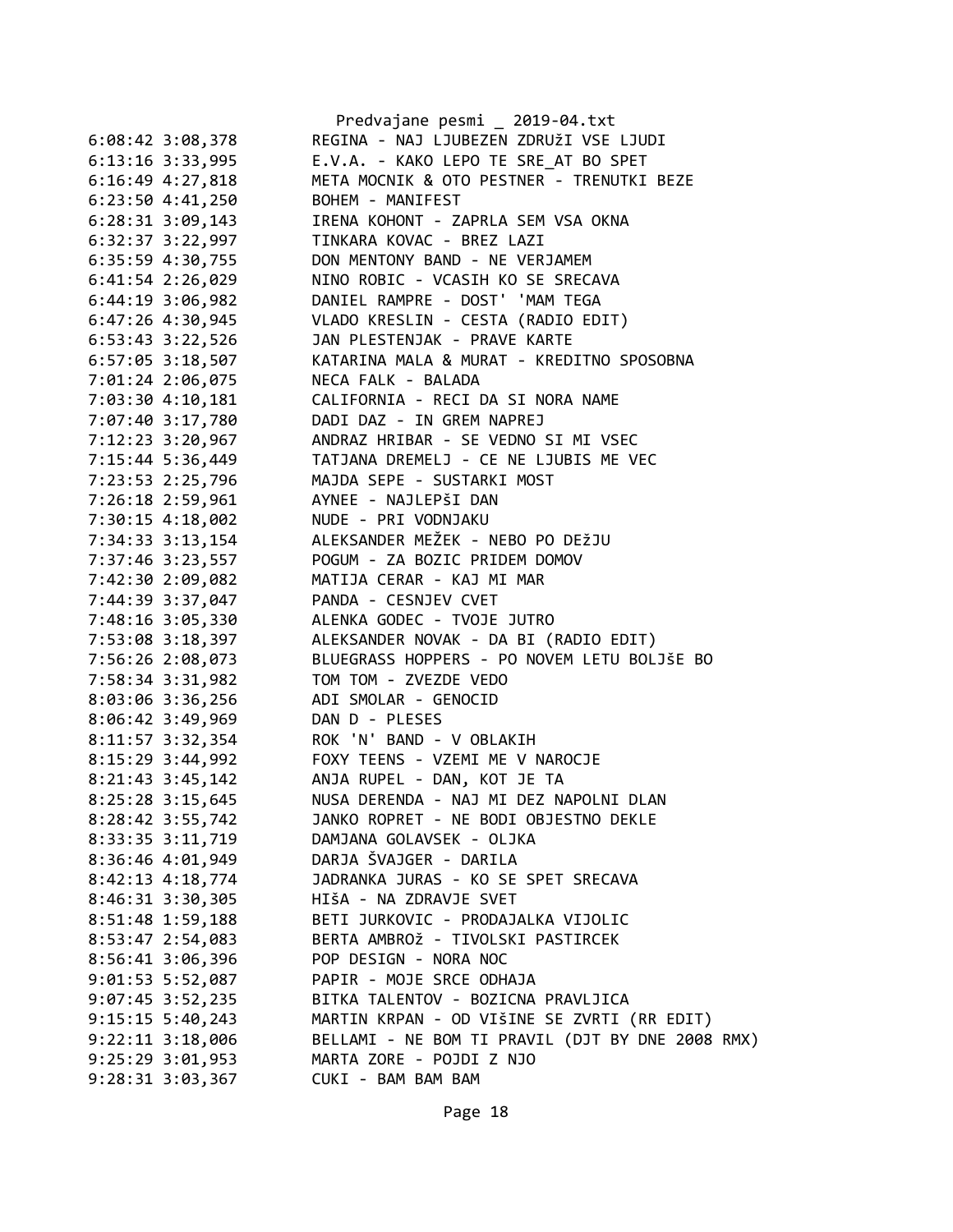|                  |                                 | Predvajane pesmi _ 2019-04.txt                         |
|------------------|---------------------------------|--------------------------------------------------------|
| 9:32:29 3:37,549 |                                 | OTO PESTNER - VSE JE LEPŠE KER TE LJUBIM               |
|                  |                                 | 9:36:06 3:25,726 FRENK NOVA - TIKA TAKA (RADIO EDIT)   |
|                  | 9:42:33 3:37,436                | DAMJANA - RIME                                         |
|                  |                                 | 9:46:10 3:13,995 BIG FOOT MAMA - VAZN DA ZADANE        |
|                  |                                 | 9:50:33 4:55,388 DUSAN URSIC - POGREB IN ZABLODA       |
|                  | 9:55:28 3:21,544 IRIS - DO NEBA |                                                        |
|                  |                                 | 9:58:49 3:12,976 PROF. KLEMEN - TI PRAVIS              |
| 10:04:07         | 3:10,031                        | OTO PESTNER & ELDA VILER - MOJA DEZELA                 |
| 10:07:17         |                                 | 2:40,902 ANSAMBEL GAJ - MOJA NEBESA                    |
| 10:13:06         |                                 | 3:56,049 BOTRI - MAL'PREKRATKA                         |
| 10:17:02         |                                 | 3:39,888 MAJDA ARH - ZALJUBLJENA                       |
| 10:21:58         |                                 | 3:50,043 BABALOO BAND - KO SEM SAM                     |
| 10:25:48         | 5:04,566                        | TOMAŽ DOMICELJ - ZA VEDNO MLAD                         |
| 10:31:47         | 3:56,095                        | TOMAZ DOMICELJ - KAM SO SLE VSE ROZICE                 |
| 10:35:43         | 3:44,529                        | AVIA BAND - ZEMLJA PLEŠE                               |
| 10:43:46         | 3:09,634                        | SEBASTIAN - TI SI TA                                   |
| 10:46:55         |                                 | 3:15,073 EDVIN FLISER - TAM KJER SEM DOMA              |
| 10:51:19         | 2:24,083                        | LIDIJA KODRIC - PRIDI V SOBOTO                         |
| 10:53:43         | 3:07,651                        | MIRAN ZADNIK - SINKO, VRNI SE                          |
| 10:56:50         | 2:56,889                        | BAZAR - OD ENIH DO TREH                                |
| 11:01:53         | 4:02,767                        | MONIKA PUCELJ - TI OB MENI SI                          |
| 11:05:53         | 3:16,798                        | FARAONI - SLAVOSPEV                                    |
| 11:12:30         | 3:11,118                        | VILI RESNIK - NAJ OSTANE TO MED NAMA                   |
| 11:15:40         | 4:03,642                        | ANDREJ ŠIFRER - EGO                                    |
| 11:21:00         | 3:15,976                        | SIMONA VODOPIVEC - DIVJI KONJI                         |
| 11:24:16         | 3:03,963                        | IRENA KOHONT - AMOR MON AMOUR                          |
| 11:27:20         | 4:16,449                        | INDIGO - DRUGACNA                                      |
| 11:32:31         | 3:42,639                        | DON MENTONY BAND - ZBUDI SE                            |
| 11:36:13         | 3:40,954                        | KALAMARI - STABO DRZIM                                 |
| 11:43:48         | 3:14,737                        | GU-GU - MANGO BANANA                                   |
| 11:47:02         | 2:55,243                        | STANE MANCINI - PRIDES KAKOR VETER                     |
| 11:51:06         |                                 | 3:20,040 VLADO KRESLIN & NEISHA - KAKOR ZVEZDI NA NEBU |
| 11:54:26         | 3:34,498                        | PEPEL IN KRI - DAN LJUBEZNI                            |
| 11:58:00         | 4:00,327                        | DEMMY - VEDNO BOM S TEBOJ                              |
| 12:04:06         | 4:53,540                        | SUNNY ORCHESTRA - RELAX                                |
| 12:09:00         | 3:29,997                        | NINA PUSLAR - OBJEMI ME ZDAJ                           |
| 12:17:52         | 2:20,268                        | LUCKY CUPIDS - STECI STRAN                             |
| 12:21:29         | 3:33,105                        | ANDREJ SIFRER - JARCEVA HRUSKA                         |
| 12:25:02         | 3:15,068                        | PERPETUUM JAZZILE - AVSENIK MEDLEY                     |
| 12:28:16         | 4:44,071                        | SANK ROCK - TIH' BOD' IN IGRAJ                         |
| 12:33:55         | 4:11,307                        | IZTOK MLAKAR - REPUBLIKA PALMA DE COCCO                |
| 12:38:06         | 2:55,328                        | YLENIA ZOBEC - PRIZNAM                                 |
| 12:45:09         | 2:57,698                        | MARJANA DERŽAJ - PRIŠLA JE POMLAD                      |
| 12:48:07         | 4:07,628                        | KANTOR - TATU                                          |
| 12:53:22         | 4:49,261                        | ALENKA GODEC - VSE KAR ŽELIM                           |
| 12:58:11         | 3:19,774                        | ADI SMOLAR - PISMO DEDKU MRAZU                         |
| 13:02:11         | 3:17,398                        | TATJANA DREMELJ - DALA SEM TI VSE                      |
| 13:05:28         | 4:24,476                        | TINKARA KOVAC - 2X2                                    |
|                  |                                 |                                                        |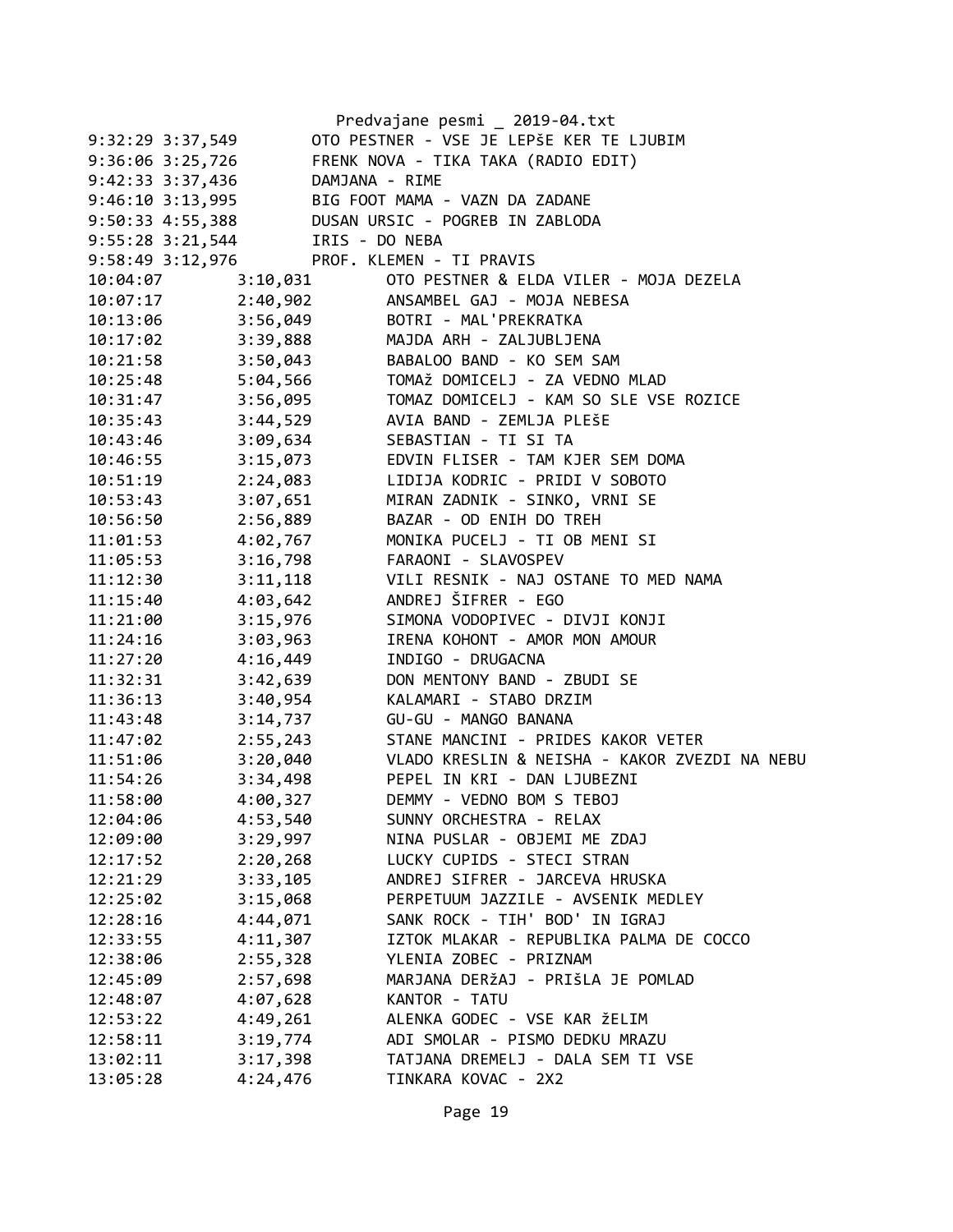|                      | Predvajane pesmi _ 2019-04.txt              |
|----------------------|---------------------------------------------|
| 13:11:38<br>4:24,977 | HALO - DAM TI JUTRA                         |
| 2:21,988<br>13:16:03 | MATIJA CERAR - DEZNIKI                      |
| 4:01,710<br>13:18:24 | NECA FALK - VSI LJUDJE HITIJO               |
| 3:18,062<br>13:24:18 | ALES VOLK - KAJ SPOMIN MI BO                |
| 3:20,044<br>13:27:36 | JAN PLESTENJAK - SMEH IN SOLZE              |
| 3:16,739<br>13:31:58 | IRENA VRCKOVNIK - TISTO NOC                 |
| 3:31,771<br>13:35:14 | PANDA - SIVE CESTE                          |
| 2:47,988<br>13:38:46 | HELENA, IRENA, LADO, NINO - VRTILJAK        |
| 3:23,057<br>13:43:19 | KINGSTON - KO BO PADAL DEŽ                  |
| 3:41,861<br>13:46:42 | VICTORY - MI MAMO SE FAJN                   |
| 13:52:20<br>3:33,375 | CALIFORNIA - STARA BARKA                    |
| 13:55:53<br>3:45,210 | XEQUTIFZ - DALEC STRAN                      |
| 3:12,723<br>14:01:51 | OPTIMISTI - SANJE                           |
| 3:17,708<br>14:05:03 | TURBO ANGELS - NA BOZICNO NOC 2006          |
| 4:11,713<br>14:08:20 | FOLKROLA - FRANCI KORAJŽA                   |
| 3:47,932<br>14:14:24 | MARKO BRECELJ - ALOJZ VALCEK                |
| 3:28,728<br>14:18:11 | ALEKSANDER MEŽEK - MESTO BREZ SRCA          |
| 4:02,543<br>14:22:42 | AYNEE - SPOMLADI                            |
| 2:29,821<br>14:26:44 | DAMJANA - V MOJ SVET VSTOPIL SI TI          |
| 4:05,946<br>14:31:00 | FRENK NOVA - VSAK DEL NEBA                  |
| 2:41,246<br>14:35:05 | BELE VRANE - MINI MAXI                      |
| 3:28,937<br>14:37:46 | NATASA & ZIBELNIK - DAN JE LEP              |
| 4:31,529<br>14:41:15 | PAPIR - PERON 9                             |
| 3:41,918<br>14:45:46 | CUKI - LJUBI ME, LJUBI                      |
| 3:22,035<br>14:49:25 | OTO PESTNER - ZGODBA ZA DVA                 |
| 3:53,717<br>14:52:47 | SELEKCIJA - BELA GOLOBICA                   |
| 3:19,587<br>14:56:41 | SLAVKO IVANCIC - TISTO KAR OSTANE           |
| 15:00:41<br>3:28,800 | ALENKA VIDRIH - PRISLUHNI                   |
| 3:22,861<br>15:04:09 | SAMO GLAVAN - SPRAVA ODPADE                 |
| 3:59,968<br>15:07:32 | ANJA RUPEL - NE POZABI ME                   |
| 3:32,638<br>15:13:16 | MAJDA SEPE - S TEBOJ                        |
| 15:16:48<br>3:48,753 | BQL - MUZA                                  |
| 3:07,045<br>15:22:28 | FARAONI - NE POZABI NIKDAR NAME             |
| 4:16,207<br>15:25:35 | BEPOP - BELA SNEZINKA                       |
| 15:30:53<br>4:24,169 | ANIKA HORVAT - PREBUDI SE                   |
| 3:56,683<br>15:35:17 | OBJEM - ODSEL BOM                           |
| 3:25,381<br>15:40:59 | BOTRI - OB TEBI SE MI ZROLA                 |
| 1:27,785<br>15:44:24 | OTO PESTNER & J.ANZLOVAR - CIGANSKA ROMANCA |
| 2:43,448<br>15:45:48 | ROK 'N' BAND - DEJ RUK'N ME                 |
| 0:58,011<br>15:48:31 | PREROD - SKUPAJ ZAPOJMO                     |
| 2:58,910<br>15:51:21 | MARTIN KRPAN - NJEN TRENUTEK PRIHAJA        |
| 15:54:19<br>2:58,942 | ANDRAZ HRIBAR - ZIVLJENJE JE                |
| 15:57:17<br>2:36,007 | MOJCA PAVLIC - PRAVLJICA                    |
| 3:18,928<br>16:02:00 | AVIA BAND - NEKAJ JE V ZRAKU                |
| 1:32,850<br>16:05:19 | TANJA ADAMIC - POVEJ POVEJ                  |
| 2:58,369<br>16:06:48 | HAZARD - ZABLODA V MODRIH KAVBOJKAH         |
| 1:02,490<br>16:11:38 | NATASA CAMERNIK - NE BOM JOKALA ZA TEBOJ    |
| 2:33,920<br>16:12:37 | MAJDA SEPE IN NINO ROBIC - BELE LADJE       |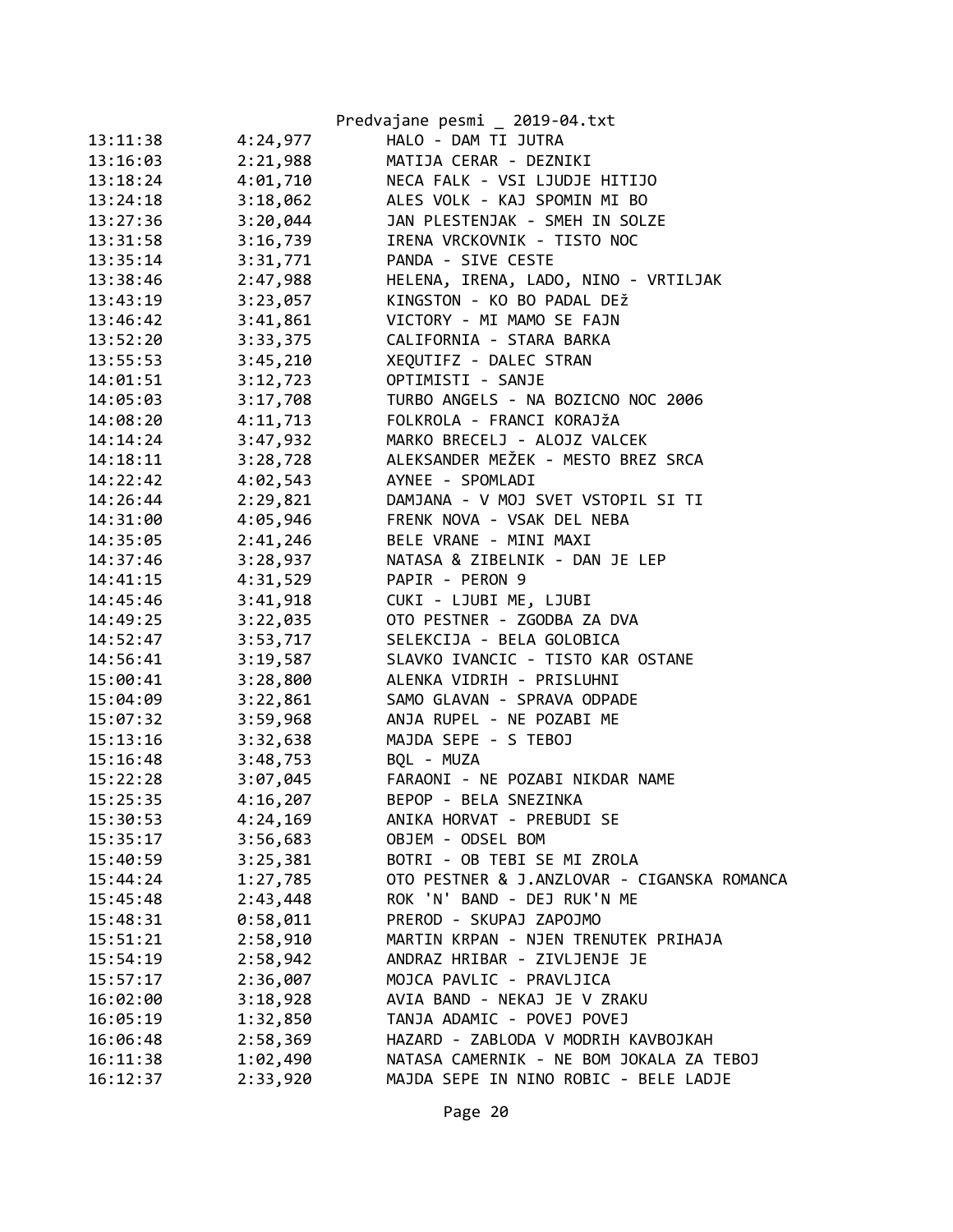|          |          | Predvajane pesmi _ 2019-04.txt             |
|----------|----------|--------------------------------------------|
| 16:15:10 | 2:49,748 | POP DESIGN - SEDEM DNI                     |
| 16:17:59 | 3:18,629 | DON MENTONY BAND - MARJETKA [LIVE]         |
| 16:22:20 | 3:57,070 | MZ HEKTOR - MIGAM DA TO NI RES             |
| 16:26:17 | 3:21,006 | BAZAR - AMERIKA                            |
| 16:31:23 | 3:56,060 | ROK'N'BAND - ZVEZDICA                      |
| 16:35:14 | 3:50,129 | BABALOO BAND - KO SEM SAM                  |
| 16:39:03 | 3:34,361 | DUSAN URSIC - SAHIST                       |
| 16:42:37 | 3:52,864 | NUDE - DAN LJUBEZNI                        |
| 16:46:29 | 3:44,536 | DITKA HABERL - SAMO NASMEH JE BOLJ GRENAK  |
| 16:50:14 | 3:13,646 | MANOUCHE - SUPERFAJN                       |
| 16:53:27 | 3:46,455 | KATRINAS - PESEM O LJUBEZNI                |
| 16:57:13 | 4:07,063 | NINO - POLETJE                             |
| 17:02:07 | 2:04,629 | GAUDEAMUS - PESEM ZA ŠPAS                  |
| 17:04:11 | 4:01,410 | MILAN KAMNIK - SKURNE BESIEDE              |
| 17:08:12 | 4:01,035 | STANE MANCINI - MANDOLINA                  |
| 17:14:17 | 3:31,104 | BOR GOSTIŠA - DOVOLJ JE SRCE, KI ZATE GORI |
| 17:17:47 | 3:28,886 | SONJA GABERSCEK - BRESKVICE                |
| 17:23:30 | 2:18,599 | MARJANA DERŽAJ - VOZI ME VLAK V DALJAVE    |
| 17:25:48 | 4:42,026 | MONROE - NOC DEZEVNA ME SPOMINJA           |
| 17:32:07 | 3:56,611 | ALENKA GODEC - TISTI SI TI                 |
| 17:36:03 | 3:21,866 | RITEM PLANET - USTNICE BREZ POLJUBOV       |
| 17:41:29 | 4:20,839 | IZTOK MLAKAR - BRISKULA                    |
| 17:45:49 | 3:52,146 | ALEKSANDER MEZEK - KRILA                   |
| 17:51:17 | 2:30,862 | ADI SMOLAR - KDO IMA PRAV                  |
| 17:53:48 | 2:58,381 | JAKA SVOLJSAK - Z VLAKOM NA MORJE          |
| 17:56:45 | 4:09,394 | ORLEK - PUNCA S ŠOHTA                      |
| 18:03:37 | 2:12,303 | ANDREJ SIFRER - MOJE MISKE                 |
| 18:05:48 | 3:41,776 | AVTOMOBILI - GOSPODAR                      |
| 18:11:22 | 3:20,807 | KARMEN STAVEC - POVEJ                      |
| 18:14:42 | 3:18,173 | EVITA - KO NAJINA POGLEDA                  |
| 18:18:00 | 2:07,011 | LUCKY CUPIDS - DAJ LJUBI ME                |
| 18:21:09 | 3:03,101 | VANAGO BAND - KADAR SAM SEM V TEMI         |
| 18:24:31 | 3:15,462 | NECA FALK - ON JE REKEL SONCE              |
| 18:27:46 | 3:36,149 | MOULIN ROUGE - TI SI MOJ BOMBONCEK         |
| 18:32:53 | 2:35,170 | SING & SONG - ZENSKE                       |
| 18:35:28 | 2:41,372 | MATIJA CERAR - TRI DEKLICE                 |
| 18:38:08 | 3:19,340 | YUHUBANDA/KATJA KOREN - CE JE TO SLOVO     |
| 18:42:11 | 3:51,771 | SANK ROCK - EO (RADIO EDIT)                |
| 18:46:02 | 3:13,589 | ANDREJ ŠIFRER - FANTJE MOJI, NI PROBLEMA   |
| 18:50:52 | 4:24,949 | JAN PLESTENJAK - STAVI NA MOJE SRCE        |
| 18:55:16 | 4:11,837 | PANDA - DAJ NASMEH MI NAZAJ                |
| 19:00:15 | 2:39,000 | BLUEGRASS HOPPERS - STARA MAMA             |
| 19:02:54 | 4:09,653 | NINA PUSLAR - TI GRES                      |
| 19:07:03 | 3:38,202 | DARJA ŠVAJGER - TVOJ OBRAZ                 |
| 19:12:46 | 3:40,002 | ALJA OMLADIC - NE JEMLJI ME ZARES          |
| 19:16:25 | 2:40,056 | BRANKA KRANER - POLETNI GIGOLO             |
| 19:21:20 | 4:56,068 | BIG FOOT MAMA - LED S SEVERA               |
| 19:26:14 | 3:13,817 | BABILON & DADA - KOT OCEAN                 |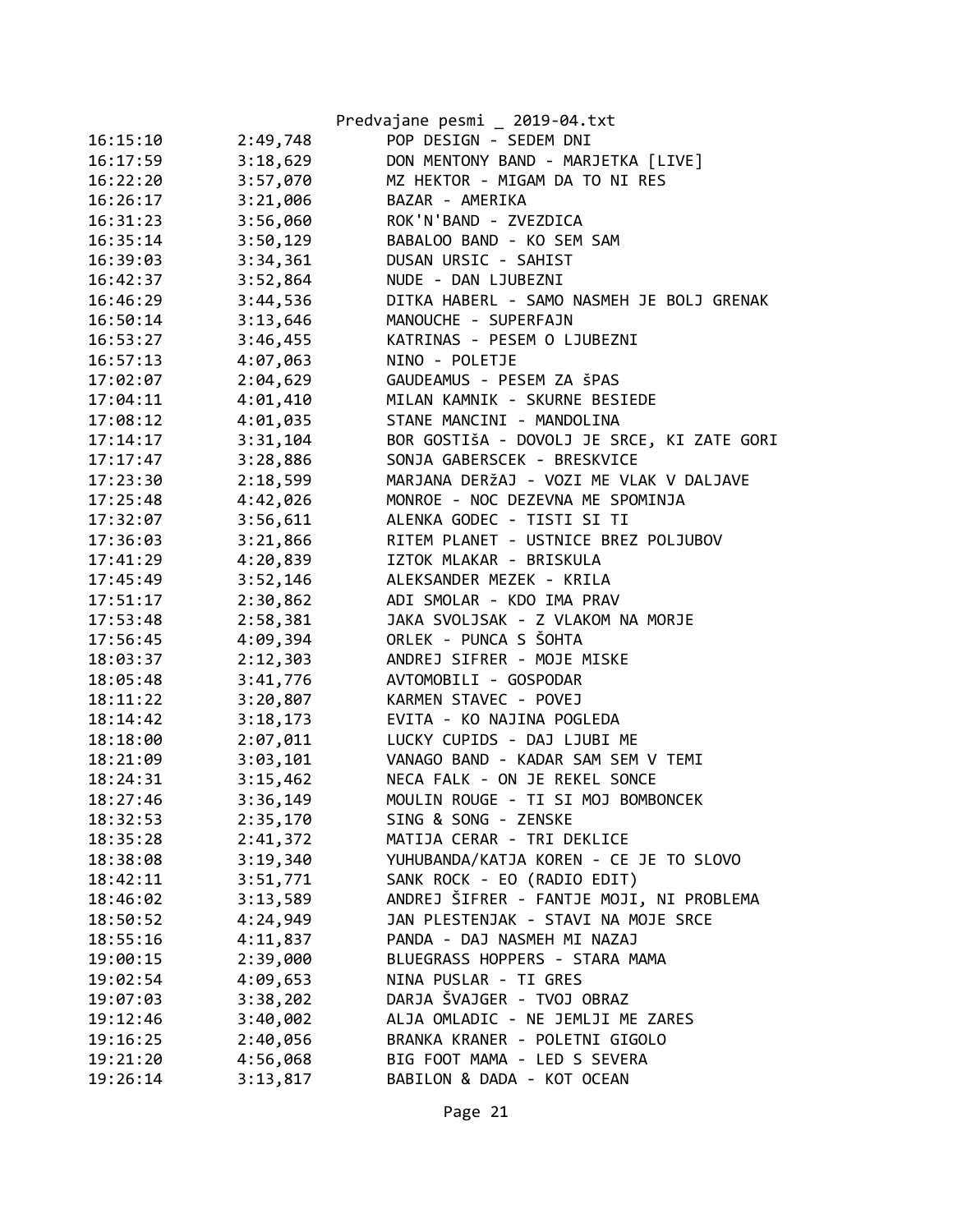|          |          | Predvajane pesmi _ 2019-04.txt                   |
|----------|----------|--------------------------------------------------|
| 19:31:04 | 3:12,911 | AGROPOP - ZIVELE SLOVENKE                        |
| 19:34:16 | 5:03,069 | ALEKSANDER MEŽEK - PODARJENO SRCU                |
| 19:41:24 | 3:21,769 | DAN D - JUTRANJA                                 |
| 19:44:45 | 3:42,282 | MAJDA SEPE - PLAZ                                |
| 19:48:27 | 3:33,882 | BEPOP - ZAPLESI Z NAMI                           |
| 19:53:35 | 3:32,803 | DAMJANA - NOCOJ LJUBILA BI SE S TEBOJ            |
| 19:57:07 | 3:14,335 | SELL OUT - POPOLN DAN                            |
| 20:03:02 | 2:21,527 | BELE VRANE - HOROSKOP                            |
| 20:05:23 | 3:19,046 | SIMONA VODOPIVEC - TITANIC LJUBEZNI              |
| 20:08:41 | 2:56,140 | FOLKROLA - DVIGNIL BOM ZASTAVO                   |
| 20:15:16 | 3:12,224 | CALIFORNIA - VRAG NAJ TE VZAME                   |
| 20:18:28 | 3:03,598 | ANIKA HORVAT - V LJUBLJANO                       |
| 20:23:45 | 3:02,606 | AURORA - REKLA JE                                |
| 20:26:48 | 3:20,762 | REGINA - BODI TU                                 |
| 20:31:45 | 3:29,257 | NUSA DERENDA - KOT DA JE PRVIC                   |
| 20:35:13 | 2:47,718 | OTO PESTNER - LETIVA                             |
| 20:38:00 | 3:06,988 | FRENK NOVA - NA LUNO IN NAZAJ                    |
| 20:44:09 | 3:23,014 | TOMAZ DOMICELJ - ZIVLJENJE JE LEPO               |
| 20:47:31 | 2:29,482 | VIDEOSEX - VOZI ME VLAK V DALJAVE                |
| 20:51:37 | 3:00,077 | KALAMARI - DAN IN POL                            |
| 20:54:35 | 1:58,770 | BERTA AMBROŽ - MALI VRAGEC V OCEH                |
| 20:56:33 | 3:17,404 | MAJDA ARH - OSTANI TAM                           |
| 21:02:50 | 3:16,212 | DON MENTONY BAND - NA OBALI                      |
| 21:06:06 | 3:11,906 | VLADO KRESLIN - DAN NESKONCNIH SANJ              |
| 21:12:22 | 3:20,823 | PEPEL IN KRI - LJUDJE POMLADI                    |
| 21:15:42 | 3:40,364 | CUKI - ZGODBA O PRIJATELJSTVU                    |
| 21:21:37 | 3:30,616 | KINGSTON - TRI PRSTE TEQILE                      |
| 21:25:07 | 4:20,157 | SLOVENSKI EXPRESS - IZGUBLJEN                    |
| 21:31:03 | 2:44,533 | ROK'N'BAND - MOJCA                               |
| 21:33:47 | 3:50,465 | A.LESJAK & BOZO A.KOLERIC - MOJ ANGEL            |
| 21:37:37 | 2:44,654 | VICTORY - ZAPRI OCI                              |
| 21:44:41 | 3:15,835 | DUSAN URSIC - SMRDECA                            |
| 21:47:56 | 2:36,098 | NATASA ZIBELNIK - SRECNO VSEM                    |
| 21:52:04 | 3:09,157 | BOTRI - NA JUG                                   |
| 21:55:13 | 3:48,723 | FARAONI/SLAVKO IVANCIC - TI ZNAS                 |
| 21:59:00 | 3:13,719 | GU-GU - HONOLULU BABY                            |
| 22:04:54 | 3:29,377 | AVIA BAND - LJUBEZEN JE ODSLA                    |
| 22:08:23 | 2:57,188 | MARJANA DERŽAJ - TELSTAR                         |
| 22:14:40 | 4:04,783 | DAMIR KOVACIC - KDO KRADE TE                     |
| 22:18:44 | 3:26,813 | MONROE - PRIJATELJ STARI                         |
| 22:24:26 | 3:56,867 | SAMO GLAVAN - NEGATIVNE POZITIVMOSTI             |
| 22:28:22 | 3:41,861 | ALENKA GODEC - VSAK JE SAM                       |
| 22:33:40 | 3:25,516 | TOMAŽ DOMICELJ - SI SI SIMONA                    |
| 22:37:05 | 3:48,846 | ANDREJ SIFRER - NAJ SE JE, PIJE, UZIVA IN POCIVA |
| 22:44:47 | 3:33,964 | KATRINAS - DO NEBA                               |
| 22:48:20 | 3:09,109 | ADI SMOLAR - PASJI DNEVI                         |
| 22:53:05 | 4:21,840 | BAZAR - SI ŠE JEZNA NAME                         |
| 22:57:26 | 3:32,215 | ALENKA VIDRIH - KAKO SI                          |

Page 22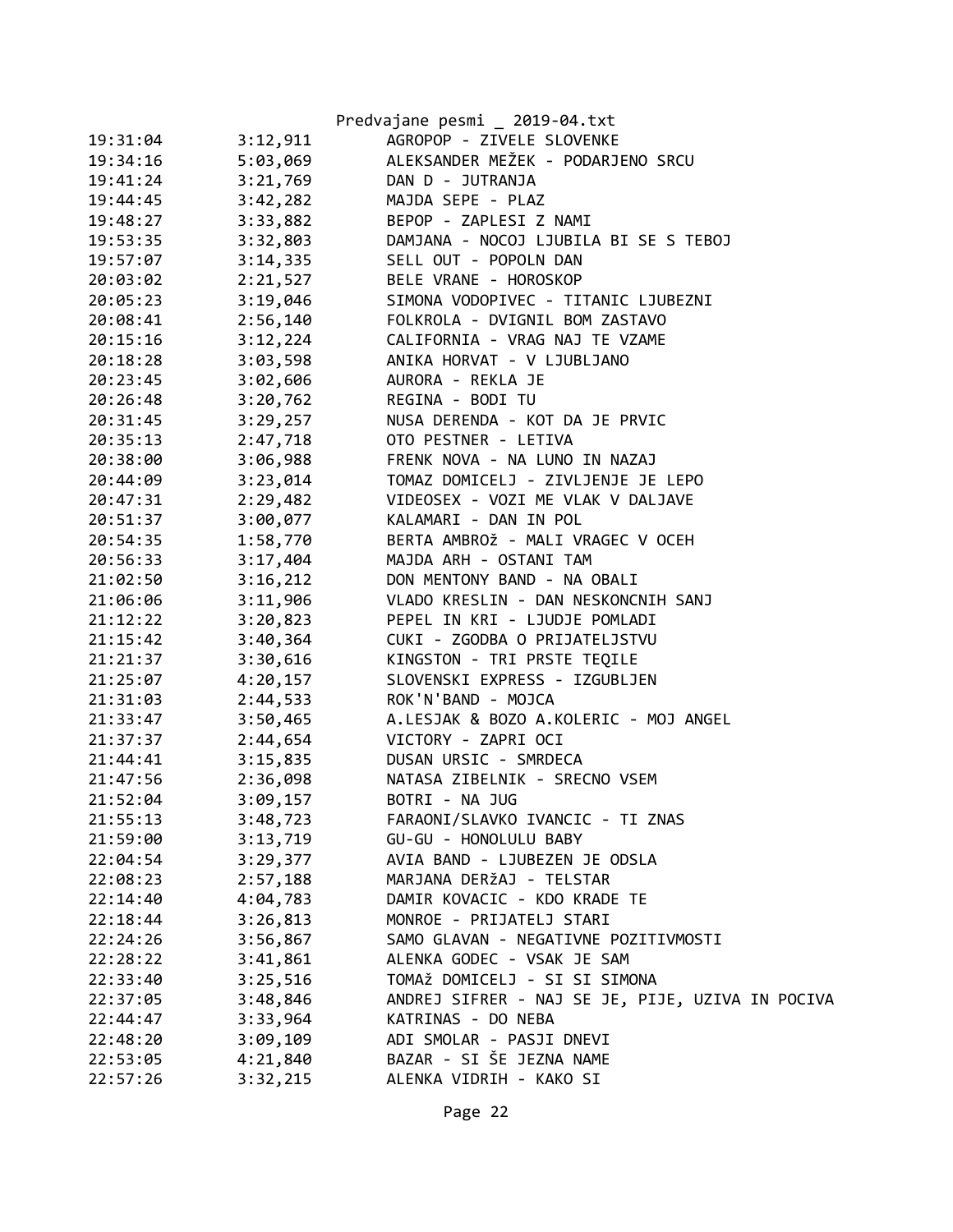|          |          | Predvajane pesmi _ 2019-04.txt            |
|----------|----------|-------------------------------------------|
| 23:03:39 | 2:46,221 | DARJA SVAJGER - PRISLUHNI MI              |
| 23:06:24 | 3:54,900 | MATJAZ JELEN - VSE SE V PRAVO SMER VRTI   |
| 23:15:41 | 2:32,154 | HAZARD - BISTRO                           |
| 23:18:13 |          | 3:09,525 JADRANKA JURAS - SENORITA        |
| 23:23:36 | 3:30,494 | THE STICKY LICKS - IMEL TE BOM RAD        |
| 23:27:06 | 5:18,418 | IZTOK MLAKAR - BLUES                      |
| 23:34:01 | 2:47,421 | SANJA, DAMJANA IN IRENA - IGRA JE KONCANA |
| 23:36:48 | 2:34,700 | STANE MANCINI - NON CAPITO                |
| 23:43:30 | 1:44,270 | KLEMEN KLEMEN - JEST SEM UMRL             |
| 23:45:13 | 4:13,395 | JAN PLESTENJAK - PO NEVIHTI               |
| 23:51:02 | 3:50,183 | EDVARD - MED ISKRENIMI LJUDMI             |
| 23:54:52 | 2:25,632 | HIŠA - USPAVANKA                          |
| 23:57:17 | 3:37,671 | GAL - CAS BO NA MOJI STRANI               |
|          |          |                                           |

| $0:00:55$ 3:47,041                     | ANJA RUPEL - NAJBOLJ NORI PAR                                |
|----------------------------------------|--------------------------------------------------------------|
| $0:04:41$ 3:31,980                     | DAZ - OPROSTI MI                                             |
| $0:08:06$ 3:00,975                     | ANDREJ ŠIFRER - TO SE GOVORI                                 |
| $0:11:07$ 2:56,286                     | NINA PUSLAR - BILO LEPO BI                                   |
| $0:14:03$ 3:34,400                     | TINKARA KOVAC - NE ODHAJA POLETJE                            |
| $0:17:36$ 4:01,629                     | JANKO ROPRET - LEPA SI NOCOJ                                 |
| 0:21:38 3:33,759                       | KRISTINA - ONA SE LJUBI SAMA                                 |
| $0:25:11$ 3:14,334                     | DARJA ŠVAJGER - POGREŠAM TE                                  |
| $0:28:25$ 3:32,009                     | ROK FERENGJA - LJUBI ME                                      |
| $0:31:57$ 2:25,827                     | MARJANA DERZAJ - TO JE MOJ ZLATI SIN                         |
| $0:34:22$ 3:04,314                     | MAJDA SEPE - POJDI SPET NA BLED                              |
| $0:37:26$ 3:35,540                     | MANOUCHE - RESNICNA ROMANSA                                  |
| $0:41:02$ 3:41,697                     | DAMJANA - VZEMI ME ŠE ENKRAT NOCOJ                           |
| $0:44:43$ 3:42,867                     | PATROL - CECILIA                                             |
|                                        | 0:48:26 3:23,432 NECA FALK - STORILA BOM TO                  |
|                                        | 0:51:49 3:18,948 MARTINA SRAJ - LE BODI TU                   |
| $0:55:07$ 3:20,005                     | SUNNY ORCHESTRA - AFRO ŽUR                                   |
| 0:58:27 3:57,039 AYNEE - AVTO          |                                                              |
| $1:02:23$ $4:11,120$                   | ANIKA HORVAT - PLIMA                                         |
| 1:06:34 2:44,047 SPIN - SUSTARSKI MOST |                                                              |
|                                        | 1:09:18 3:37,864 FOLKROLA - DOBRO JUTRO MADAME               |
|                                        | 1:12:55 2:47,775 HAMO & TRIBUTE 2 LOVE - GREMO SE IGRAT BOGA |
| $1:15:43$ $2:41,333$                   | BELE VRANE - ŽENITOVANJSKA                                   |
| $1:18:24$ 3:14,416                     | NUSA DERENDA & MARKO VOZELJ - NAJ NAMA SODI LE NEBO          |
| 1:21:38 3:28,943                       | DELIAL - SEJEM ZELJA                                         |
| 1:25:06 2:56,833                       | HORIZONT - TE IGRE BO KONEC                                  |
| $1:28:03$ 3:49,138                     | KARMEN STAVEC - LJUBEZEN JE                                  |
| 1:31:51 2:54,276                       | MATIJA CERAR - KMALU BOM SPET PRI TEBI [I'LL BE HOME]        |
| 1:34:45 3:03,106                       | STIL 5 - NASMEHNI SE                                         |
|                                        | 1:37:47 4:58,083 DON MENTONY BAND - DAJ POVEJ MI             |
| 1:42:45 3:47,769                       | KALAMARI - CAKAM TE ZAMAN                                    |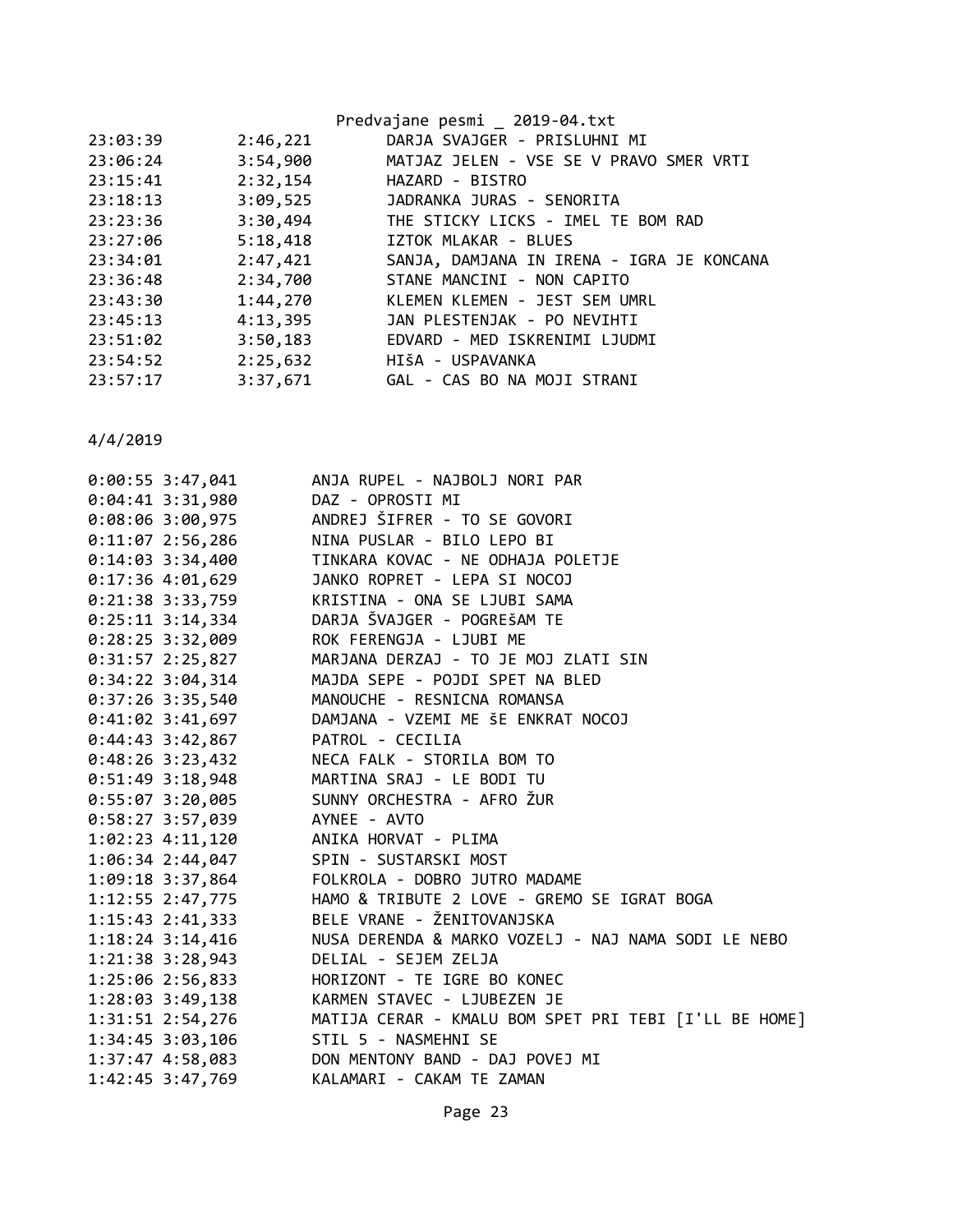|                      | Predvajane pesmi _ 2019-04.txt                                                          |
|----------------------|-----------------------------------------------------------------------------------------|
| 1:46:32 2:43,045     | EVA SRŠEN - LJUBI, LJUBI, LJUBI                                                         |
| 1:49:15 3:26,312     | NUSA DERENDA - BOGINJA                                                                  |
| 1:52:41 3:29,296     | CUKI - TA VLAK                                                                          |
| 1:56:10 2:22,619     | OTO PESTNER - TRIDESET LET (KRATKA)                                                     |
| 1:58:32 3:53,582     | KINGSTON - MODERNE SIRENE                                                               |
| 2:02:18 2:36,876     | VLADO KRESLIN - TVOJE JUTRO                                                             |
| 2:04:54 3:05,201     | MILAN KAMNIK - POT NA KOROŠKO                                                           |
| 2:07:59 4:02,551     | PINOCCHIO - LJUBEZEN IZ SOLSKIH DNI                                                     |
| 2:12:01 2:47,311     | DELIALI - ZVON LJUBEZNI                                                                 |
| 2:14:48 4:05,986     | TATJANA GROS - ZATO SEM NORO TE LJUBILA                                                 |
| 2:18:54 3:00,765     | BEPOP - LE TI                                                                           |
| 2:21:51 2:58,360     | BERTA AMBROŽ - POSLEDNJA NOC LJUBEZNI                                                   |
| 2:24:49 3:12,021     | VENERA - DISKO KLUB                                                                     |
| 2:28:00 3:12,336     | MAJDA ARH - NE JOCI ZA NJIM SRCE                                                        |
| 2:31:12 3:42,607     | GU-GU - LJUBICA MOJ'GA SRCA                                                             |
| 2:34:54 3:47,009     | DAVID GROM - NAJ PADA ZDAJ DEZ                                                          |
| 2:38:41 3:58,859     | AVIA BAND - GLEJ                                                                        |
| 2:42:39 3:23,683     | TANGELS - BOZICNI VECER                                                                 |
| 2:46:02 3:00,598     | ROK 'N' BAND - DEKLE MOJEGA                                                             |
| 2:49:02 3:20,035     | ANETTE - DANES                                                                          |
| 2:52:22 3:35,160     | FARAONI - SEM TAKŠEN, KER SEM ŽIV                                                       |
| 2:55:57 3:15,141     | BETI JURKOVIC - PRISLA JE POMLAD                                                        |
| 2:59:12 2:31,113     | DUSAN URSIC - MOJSTRI                                                                   |
| 3:01:43 3:48,747     | REGINA - RITEM ULICE                                                                    |
| 3:05:31 3:50,778     | PETRA PETAN - ON JE BIL TA                                                              |
| 3:09:21 3:29,808     | BLUEGRASS HOPPERS - SLOVENSKEGA NARODA SIN                                              |
| 3:12:51 4:45,613     | GUSTI/POLONA KASAL - MOJE SANJE                                                         |
| 3:17:35 2:51,248     | MARJANA DERŽAJ - V LJUBLJANO                                                            |
| 3:20:25 4:13,003     | BABILON/05 - ZEMLJA IN NEBO                                                             |
| 3:24:35 3:20,713     | ALENKA GODEC - JULIJA                                                                   |
| 3:27:55 3:13,081     | DANILO FURLAN - SAMBA                                                                   |
| 3:31:08 4:35,108     | BAZAR - LJUBOSUMJE                                                                      |
| 3:35:43 3:21,094     | MARJAN NOVINA - PUNCA TEBE RAB'M                                                        |
| 3:39:03 3:02,015     | NOVA LEGIJA - POKLICI                                                                   |
| $3:42:05$ $3:01,508$ | ALEKSANDER MEŽEK - SIVA POT                                                             |
| 3:45:06 2:11,490     | ADI SMOLAR - LJUBIM JO                                                                  |
|                      | ZELJKO - VERONIKA                                                                       |
| $3:47:17$ $3:04,206$ | TOMAŽ DOMICELJ - LOŠKI GRAD                                                             |
| $3:50:21$ 4:48,558   | VICTORY - UPAJ SI                                                                       |
| 3:55:09 3:30,951     |                                                                                         |
|                      | 3:58:40 3:15,108 PEPEL IN KRI - LJUBLJANSKI GRAD                                        |
|                      | 4:01:55  4:06,014   PRELOM - NAD SRCEM TVOJIM SIJE SONCE<br>BIG FOOT MAMA - CRN TULIPAN |
| $4:06:00$ 3:11,314   |                                                                                         |
| 4:09:07 3:51,215     | VINDY BAND - CAROBNA NOC                                                                |
| $4:12:58$ $3:42,017$ | HELENA KODRIC - VEDNO BOM LJUBILA TE                                                    |
| 4:16:40 3:37,329     | HIŠA - ZAMAN                                                                            |
| 4:20:17 3:20,967     | SPELA GROSELJ - V TRETJE RADO GRE                                                       |
| $4:23:37$ $3:44,128$ | BOTRI - GALEBI                                                                          |
| $4:27:21$ $3:28,282$ | KLEPAC IN GUSTINCIC - MOJE OCI                                                          |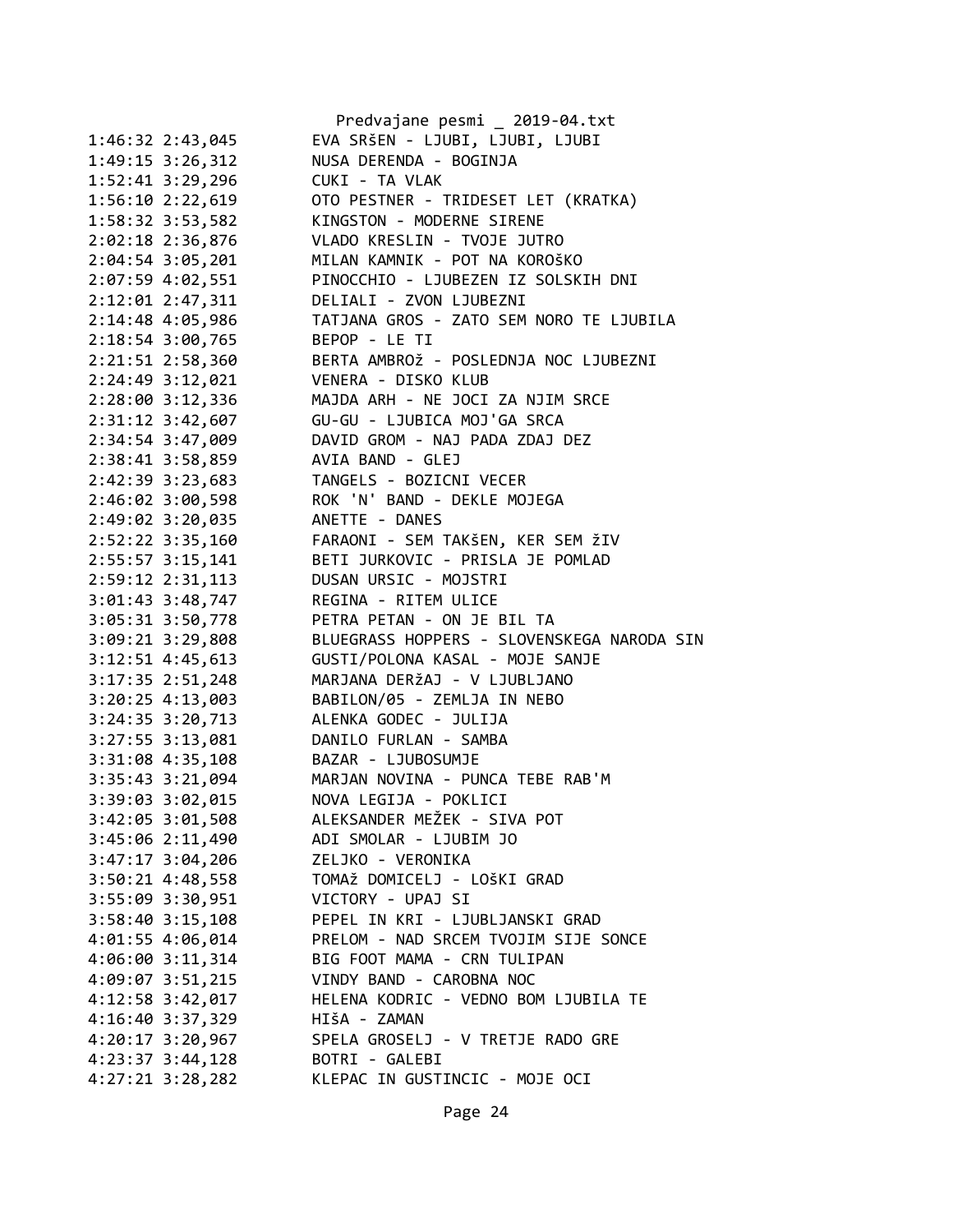|                      | Predvajane pesmi _ 2019-04.txt                     |
|----------------------|----------------------------------------------------|
| 4:30:47 4:55,388     | SAMO GLAVAN - VENTILATORSKA PESEM                  |
| 4:35:42 3:03,068     | CHATEAU/DADI DAZ - SOLZICE                         |
| 4:38:45 3:04,465     | JAN PLESTENJAK - CAO LEPA                          |
| 4:41:49 2:56,919     | BILBI - TO NI BLUES                                |
| 4:44:46 3:49,971     | ANJA RUPEL - ODSLA BOM SE TO NOC                   |
| 4:48:36 3:22,557     | IVO MOJZER - KO SI DAVI SE ZBUDILA                 |
| 4:51:58 2:52,874     | TRISTAN - POLETJE SE POSLAVLJA                     |
| 4:54:51 2:39,436     | MAJDA SEPE - DREVO                                 |
| 4:57:30 3:22,912     | ANDREJ SIFRER - SKRIPA                             |
|                      | 5:00:52 3:13,938 DARJA ŠVAJGER - KJE JE KDO        |
|                      | 5:04:06 2:55,394 ZLATI MUZIKANTI - PEPELKA         |
| 5:07:01 4:17,620     | ANDREJ ŠIFRER - SREBRO V LASE, ZLATO V ZOBE        |
| $5:11:18$ $3:20,021$ | POP DESIGN - KJE MOJ OCKA SPI                      |
| 5:14:38 3:38,586     | DAN D - REKLI SO (CISTA RAZLICICA)                 |
| 5:18:16 2:54,736     | NECA FALK - DOBRO JUTRO, DOBER DAN                 |
| $5:21:11$ $2:54,395$ | NINA PUSLAR FEAT. STISKI KVARTET - KDO SE VERJAME  |
| 5:24:05 4:40,614     | TOMAZ DOMICELJ - MOJ DOM JE LJUBLJANA              |
| 5:28:45 3:27,930     | JANKO ROPRET - KAJ JE TO                           |
|                      | 5:32:13 3:52,142 OLGA WEISSBACHER - SRECNA DRUZINA |
| 5:36:05 3:03,804     | DAMJANA - BOŽJI DAR                                |
| 5:39:08 2:57,530     | IRENA KOHONT - POVABI ME NA LUNO                   |
| 5:42:06 3:40,525     | BOR GOSTIŠA - BOLJ BEL, KOT BLED                   |
| 5:45:46 4:49,966     | YUHUBANDA - STEFANA IN BERTOLIN                    |
| 5:50:36 3:11,074     | RED QUA - VAL MORJA                                |
| 5:53:46 3:53,879     | DON MENTONY BAND - A STEKAS                        |
| 5:57:40 3:27,027     | ALEKSANDER MEZEK - DNEVI KOT JE TA                 |
| 6:02:33 4:02,937     | IZTOK MLAKAR - VANDIMA                             |
| 6:06:36 3:01,916     | HAZARD - MARIE NE PISI PESMI VEC                   |
| 6:11:29 2:59,671     | MOMENTO - DRUGA STRAN                              |
| $6:14:28$ 1:57,051   | LIDIJA KODRIC - DAN ZA NAJU DVA                    |
|                      | MODRI VAL - NE POZABI POLETJA                      |
| $6:16:25$ 3:13,784   | DOCA MAROLT - ŽIVLJENJE JE LEPO                    |
| $6:21:17$ $2:32,891$ |                                                    |
|                      | 6:23:50 3:27,024 ANSAMBEL VITA - PRVA LJUBEZEN     |
| $6:27:17$ 3:55,044   | FOLKROLA - V TVOJI SOBI ŠE DIŠI                    |
| 6:32:24 3:00,041     | MAJA KEUC - VANILIJA                               |
| 6:35:24 2:19,020     | NECA FALK & ALFI NIPIC - KAKO SVA SI RAZLICNA      |
| $6:37:41$ $3:00,985$ | KINGSTON - LUNAPARK                                |
| 6:42:32 3:39,469     | MAJDA ARH - SANJAJVA                               |
| $6:46:11$ 3:42,652   | MARE B - EDINA                                     |
| $6:51:03$ $3:16,724$ | BELE VRANE - BREZ BESED                            |
| $6:54:19$ $2:59,911$ | NUDE - SI'Z D BES                                  |
| $6:57:13$ 3:14,469   | KALAMARI - NISEN KRIV                              |
| 7:01:36 3:27,533     | UROS ZAGOZEN - RAD NAZAJ BI CAS ZAVRTEL            |
| 7:05:03 2:22,024     | OTO PESTNER - LAHKO VPRAŠANJE                      |
| 7:07:25 2:39,035     | CUKI - AVTOSTOP                                    |
| 7:11:55 3:02,920     | IVO SPACAPAN - IZLET                               |
| 7:14:58 3:46,081     | ROK'N'BAND - PRIZNAM                               |
| 7:18:44 3:06,144     | ROZA MARIJA - S TABO RADA BI SLA                   |
|                      |                                                    |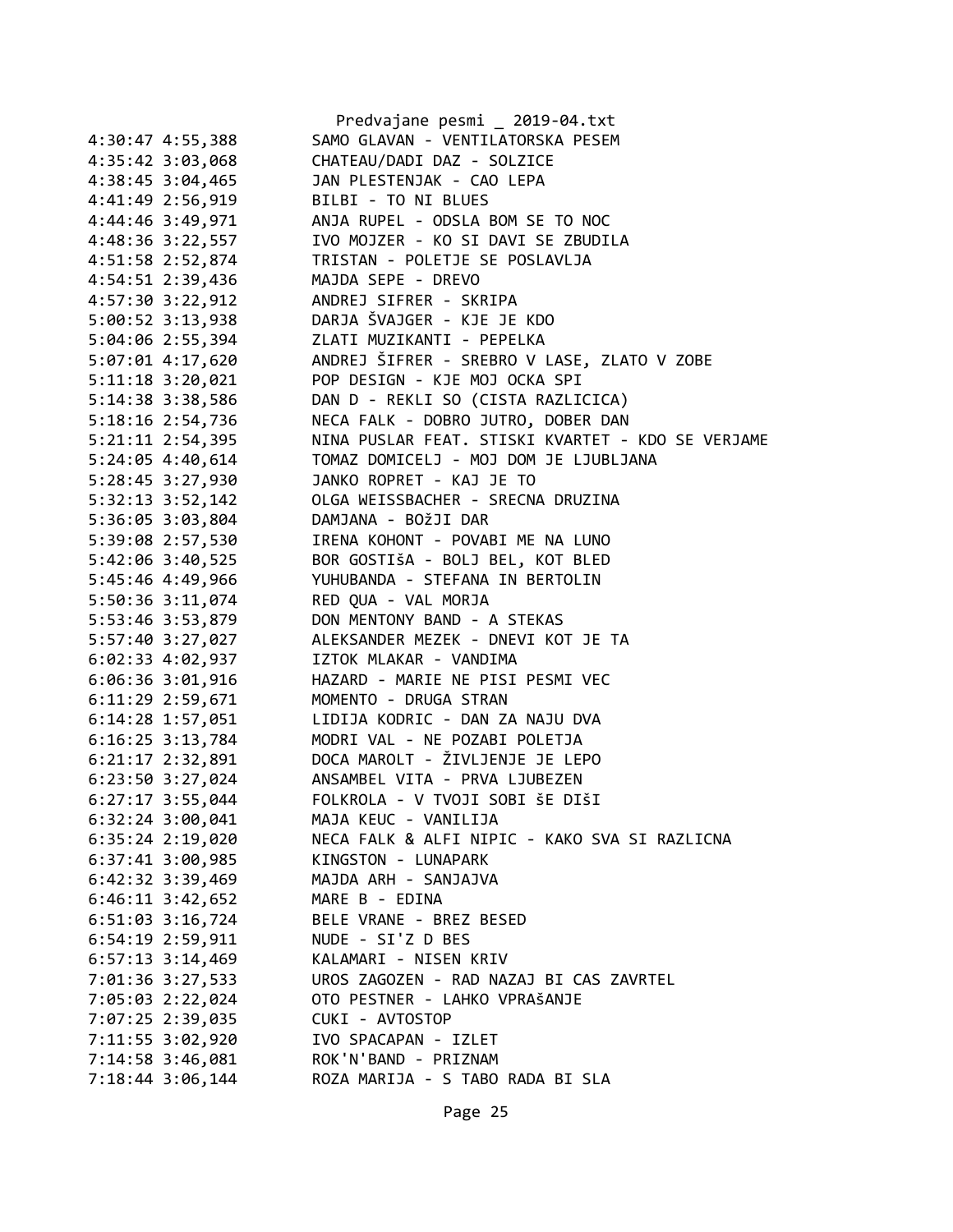|                                                         |                                  | Predvajane pesmi _ 2019-04.txt                           |
|---------------------------------------------------------|----------------------------------|----------------------------------------------------------|
| 7:23:28 3:01,067                                        | ALENKA VIDRIH - ZAUPANJE         |                                                          |
| 7:26:29 2:33,487                                        | ALEKSANDER MEŽEK - SANJAM SAM    |                                                          |
| 7:30:15 3:06,652                                        | DOLIC FT. 9KA & DAVID - TVOJ DAN |                                                          |
| 7:33:22 3:26,301 IN&OUT - KONC SVETA                    |                                  |                                                          |
| 7:36:47 2:07,816 ALENKA GODEC - PESEM                   |                                  |                                                          |
|                                                         |                                  |                                                          |
| 7:44:35 4:11,437 ANIKA HORVAT - ORFEJ                   |                                  |                                                          |
| 7:48:46 4:04,165                                        | ELDA VILER - LASTOVKE            |                                                          |
| 7:53:59 4:28,085 GU-GU - SAM PO PARKU  (OSAMLJEN)       |                                  |                                                          |
|                                                         |                                  |                                                          |
| 8:02:55 3:01,977 KARMEN STAVEC - SE IN SE               |                                  |                                                          |
| 8:05:57 3:35,463 AVIA BAND - GREVA V KATRCO             |                                  |                                                          |
| $8:11:24$ 3:40,009 PANDA - MORJE IN                     |                                  |                                                          |
| 8:14:55 2:19,664 DUSAN URSIC - SVOBODEN [KRATKA]        |                                  |                                                          |
| $8:17:14$ 3:13,848                                      |                                  | REMI & LARA BARUCA - NE CAKAJ APRILA                     |
| 8:22:05 3:37,655                                        | THE BEST - NORA SEM NATE         |                                                          |
| 8:25:42 2:47,708 TOMAZ PENGOV IN MLADI LEVI - ODA IRENI |                                  |                                                          |
| 8:28:29 3:29,491                                        | MIHA MERLAK - RANJENO SRCE       |                                                          |
| 8:33:11 3:25,266 JELKA CVETEZAR - TOM PILIBI            |                                  |                                                          |
| 8:36:36 3:24,215                                        | MATJAZ JELEN - POCASI  JE LEPO   |                                                          |
| 8:41:51 2:38,778                                        | ADI SMOLAR - DVAJSET LJUBIC      |                                                          |
| 8:44:29 2:54,893                                        | IRENA VRCKOVNIK - HEJ, FANT HEJ  |                                                          |
| 8:47:24 3:50,431 BAZAR - DOBER DAN                      |                                  |                                                          |
| 8:52:23 3:20,523 ALEX VOLASKO - A BI Z MANO SLA         |                                  |                                                          |
| 8:55:44 3:55,933 VICTORY - ZIVETI SPET                  |                                  |                                                          |
|                                                         |                                  | 9:02:02 2:51,210 PEPEL IN KRI - PO BITKI SO GENERALI VSI |
| $9:04:52$ 3:14,981                                      | DANI GREGORC - OH TE PUNCE       |                                                          |
| $9:08:07$ 2:49,020                                      | MAYA - LETELA BOM                |                                                          |
| 9:17:22 4:49,521                                        |                                  | ALEKSANDER MEŽE K- LJUBLJANA V MAJU.WAV -                |
| 9:24:38 2:19,237 POLONA KASAL - KAMOR GRES              |                                  |                                                          |
| 9:26:53 4:14,879 ESKOBARS - ILUZIJA                     |                                  |                                                          |
| 9:32:29 3:32,981 DAZ - SRECEN                           |                                  |                                                          |
| 9:36:00 2:53,669 MARJANA DERŽAJ - ORION                 |                                  |                                                          |
| 9:38:53 3:09,330                                        |                                  | JAN PLESTENJAK - 7 LET NAZAJ (NOR SEM, DA TE LJUBIM)     |
| 9:45:15 3:22,782                                        | DARJA ŠVAJGER - OTOK LJUBEZNI    |                                                          |
| $9:48:37$ $4:11,289$                                    | AVTOMOBILI - ODPRI OCI           |                                                          |
|                                                         |                                  | ALEKSANDER MEŽEK - LJUBLJANSKE CESTE                     |
| 9:54:39 3:55,035                                        |                                  |                                                          |
| 9:58:34 4:44,557                                        |                                  | JERNEJ ZORAN FT. MARIJAN NOVINA - CUTIM TE BOLJ (KOT SI  |
| UPAM PRIZNATI)                                          |                                  |                                                          |
| 10:05:21<br>4:36,828                                    | A2 - MINUS IN PLUS               | ANJA RUPEL - PREPOZNO                                    |
| 3:24,086<br>10:14:21                                    |                                  |                                                          |
| 4:22,024<br>10:17:45                                    |                                  | ANDREJ ŠIFRER - SRCE, MOJ MALI KLOVN                     |
| 4:58,059<br>10:24:34                                    | REGINA - NOVO LETO               |                                                          |
| 4:13,923<br>10:30:52                                    |                                  | SUPERNOVA - HEY DEDA                                     |
| 4:21,133<br>10:35:06                                    |                                  | BABILON - NAJLEPSA NOC                                   |
| 3:28,759<br>10:44:58                                    |                                  | SOPRANOS - PRIVLACNO                                     |
| 3:14,992<br>10:48:26                                    |                                  | TOMAZ PENGOV - CRNA PEGA CEZ OCI                         |
| 10:53:32<br>3:21,731                                    |                                  | POP DESIGN - COKOLINA                                    |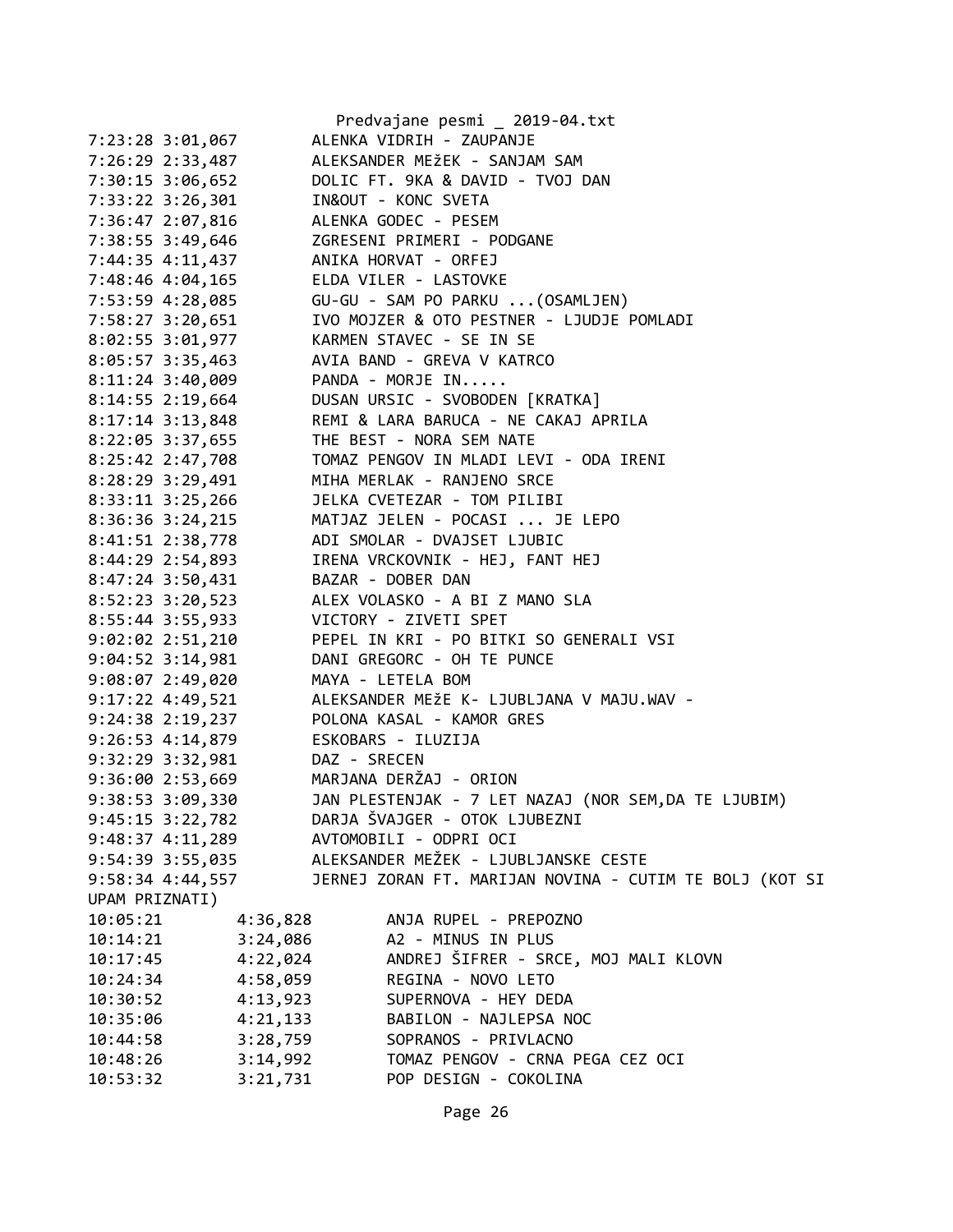|          |          | Predvajane pesmi _ 2019-04.txt                    |
|----------|----------|---------------------------------------------------|
| 10:56:54 | 2:37,901 | IRENA KOHONT - ŠPANSKI HARLEM [SPANISH HARLEM]    |
| 11:01:34 | 3:42,209 | ANDREJ SIFRER - VSE MANJ JE DOBRIH GOSTILN        |
| 11:05:14 | 3:30,625 | DON MENTONY BAND - AMERIKA                        |
| 11:08:45 | 3:04,995 | LIDIJA KODRIC - MOJ KLAVIR                        |
| 11:18:07 | 1:58,120 | ROK 'N' BAND - NE TEŽIT                           |
| 11:22:31 | 2:31,923 | ALMA - PEGASTI MILIJONAR                          |
| 11:25:03 | 3:35,199 | KINGSTON - VZEMI VSE                              |
| 11:28:38 | 3:00,647 | ANJA BAS - SVETLO SONCE                           |
| 11:32:59 | 4:26,983 | BLUEGRASS HOPPERS - DRAVSKI MOST                  |
| 11:37:26 | 2:52,116 | MANOUCHE - KJE SI LUBI                            |
| 11:47:55 | 4:12,046 | DAMJANA - LJUBIMEC                                |
| 11:53:58 | 2:25,592 | IVANKA KRASEVEC - PRESERN - STARA PLOSCA          |
| 11:56:23 | 3:53,963 | HAZARD - LJUDJE KI SEDIJO V PARKIH                |
| 12:02:39 | 3:00,085 | LEA SIRK - HVALA NE                               |
| 12:05:39 | 3:13,977 | DITKA - NE BODI KOT DRUGI                         |
| 12:08:52 | 2:01,656 | BELE VRANE - STOPI NA TLA                         |
| 12:14:09 | 3:58,000 | ALFI NIPIC - V AVTU PRED MENOJ                    |
| 12:18:07 | 2:11,242 | MARJANA DERŽAJ - JANEZ                            |
| 12:22:44 | 2:38,056 | ALENKA VIDRIH - VRTILJAK                          |
| 12:25:22 | 3:24,466 | AVIA BAND - UTRIP SRCA                            |
| 12:28:46 | 2:51,479 | KALAMARI - SVEZE VRTNICE                          |
| 12:32:58 | 2:35,170 | PRO ANIMA SINGERS & ELDA VILER - TI SI MOJA       |
| LJUBEZEN |          |                                                   |
| 12:35:33 | 2:40,087 | MARJANA DERZAJ&BELE VRANE - VALETA                |
| 12:38:13 | 3:17,712 | RAF - NE MOREM MISLITI NA NJO                     |
| 12:46:29 | 3:12,367 | SAMO GLAVAN - KOSOVIRJI LAHKO                     |
| 12:51:33 | 3:33,567 | CALIFORNIA - STARA BARKA                          |
| 12:55:06 | 4:30,850 | ALENKA GODEC - KONCA NI                           |
| 13:00:19 | 3:29,131 | ANIKA - ZDAJ KO SI SAMA                           |
| 13:03:48 | 3:46,456 | GU-GU - MI 'MAMO SE FAJN                          |
| 13:07:34 | 2:57,556 | BRANE DRVARIC - NE ISCI ME                        |
| 13:12:28 | 3:38,802 | VLADO KRESLIN - ZIBAJ ME                          |
| 13:16:07 | 3:27,039 | BRANKA KRANER - LJUBEZEN                          |
| 13:21:17 | 3:38,442 | APOLONIA - MED VRSTICAMI                          |
| 13:24:55 | 1:56,157 | JELKA CVETEŽAR - ROŽNATO PISEMCE                  |
| 13:26:51 | 3:26,742 | SABINA MALI - STRAST                              |
| 13:31:18 | 3:31,138 | ADI SMOLAR - IMAM DEKLE                           |
| 13:34:48 | 3:09,232 | BIG FOOT MAMA - BREZ MEJA                         |
| 13:37:55 | 4:44,535 | TOMAŽ DOMICELJ - ŠPRICER BLUES                    |
| 13:44:35 | 3:40,624 | GAL GJURIN IN TEMNA GODBA - KO POLETIS NAD OBLAKI |
| 13:48:16 | 4:56,508 | ROK'N'BAND - CUDNE IGRE                           |
| 13:54:26 | 2:29,242 | ANIKA HORVAT - MINI IN MAXI                       |
| 13:56:55 | 3:10,866 | KARMEN STAVEC - CE SI PRAVI                       |
| 14:02:32 | 2:41,206 | KRILA - DO YOU SPEAK ENGLISH                      |
| 14:05:12 | 2:21,170 | NECA FALK - BANANE                                |
| 14:07:33 | 4:14,027 | FARAONI/SLAVKO IVANCIC - JAZ TE NIMAM RAD         |
| 14:13:25 | 3:45,255 | VILI RESNIK - VROCA NOC                           |
| 14:17:10 | 3:20,628 | BAZAR - DOBRODOŠLI                                |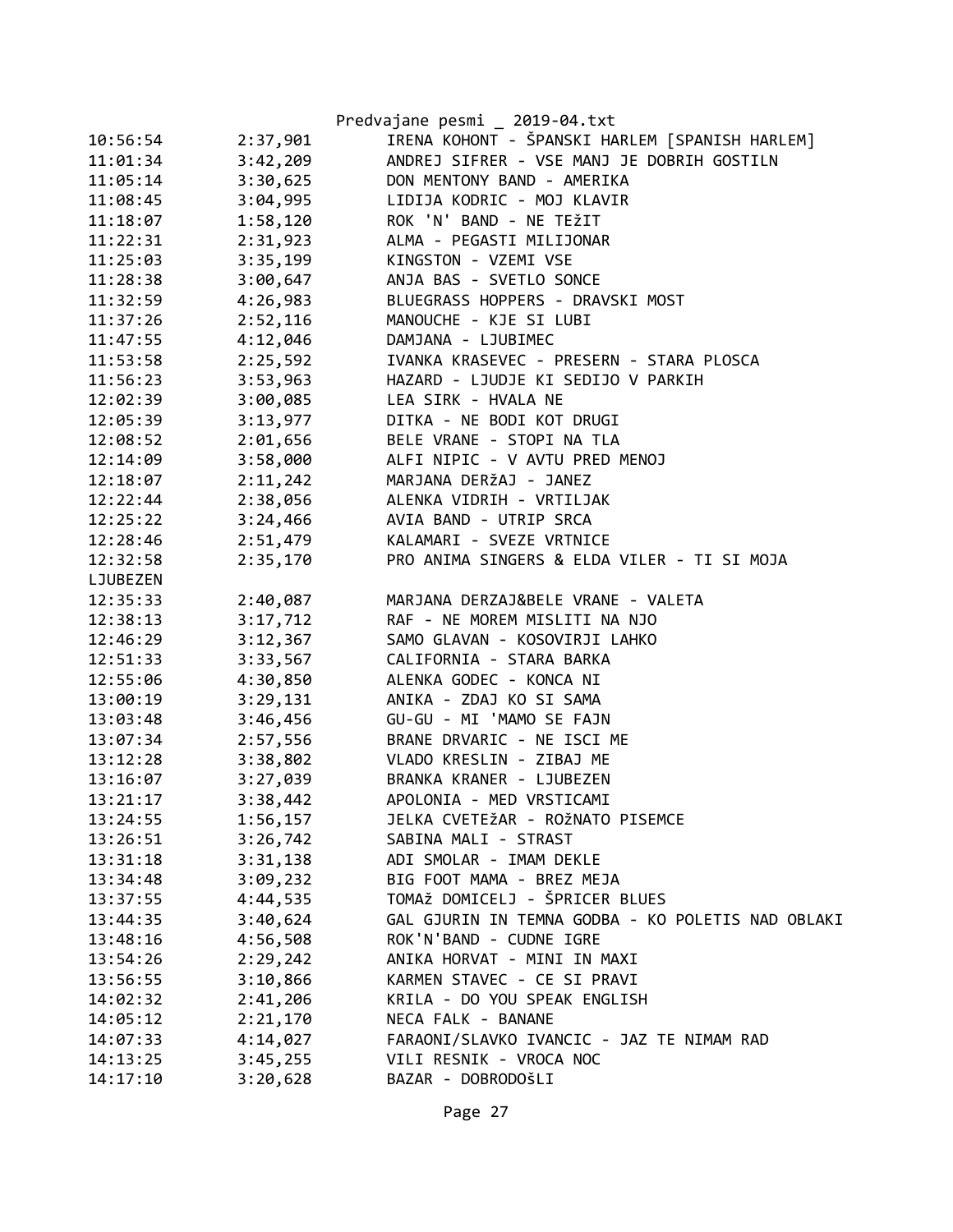|          |          | Predvajane pesmi _ 2019-04.txt                    |
|----------|----------|---------------------------------------------------|
| 14:21:30 | 2:56,698 | CHATEAU - ZARADI TEBE                             |
| 14:24:27 | 3:25,831 | MALI OGLASI BAND - VROCA KRI                      |
| 14:27:52 | 2:34,234 | STANE MANCINI - KAM LETIJO LASTOVKE               |
| 14:32:23 | 4:13,599 | ANJA RUPEL - KOT DA TE NI                         |
| 14:36:36 | 3:21,267 | HAMO & TRIBUTE 2 LOVE - VIJA VAJA VEN             |
| 14:39:57 | 3:37,169 | DUSAN URSIC - USMERJENCKI                         |
| 14:43:34 | 4:18,983 | PETER PAN - SOCI                                  |
| 14:47:53 | 4:32,185 | JAN PLESTENJAK - BOLEZEN                          |
| 14:52:25 | 3:11,641 | AYNEE - LJUBEZEN JE CUDNA STVAR                   |
| 14:55:36 | 4:40,528 | HIŠA - LEDENE CESTE                               |
| 15:01:19 | 2:53,358 | GREGOR RAVNIK - ZDAJ JE CAS                       |
| 15:04:09 | 2:52,673 | DJ SYLVAIN, MIKE VELE & HANNAH MANCINI - TI SI TI |
| 15:07:01 | 3:33,031 | OTO PESTNER - MATI BODIVA PRIJATELJA              |
| 15:12:31 | 3:13,016 | CEDAHUCI - JE MIMO LETO                           |
| 15:15:43 | 3:02,951 | IRENA VRCKOVNIK - CLOVEK                          |
| 15:18:46 | 3:24,245 | TATJANA DREMELJ - SAJ VEŠ DA RADA TE IMAM         |
| 15:23:53 | 3:30,990 | CUKI - ZOBAR                                      |
| 15:27:22 | 3:31,652 | MARJANA DERZAJ - CEZ VELIKO LET                   |
| 15:31:53 | 3:00,696 | SAN DI EGO - TO JE TO                             |
| 15:34:54 | 5:31,336 | DON MENTONY BAND - NA VASI                        |
| 15:42:22 | 4:00,031 | POP DESIGN - NE RECI NE                           |
| 15:46:21 | 2:12,475 | ANDREJ SIFRER - MOJE MIŠKE                        |
| 15:48:33 | 3:28,176 | AVTOMOBILI - ARGENTINA                            |
| 15:53:16 | 2:53,162 | RDECI DECKI & E.FLISER - NOC ZA ROCK'N'ROLL       |
| 15:56:09 | 4:28,073 | PRO ANIMA SINGERS - POLETNA NOC                   |
| 16:03:03 | 2:59,169 | ZANA - DRUGA VIOLINA                              |
| 16:06:00 | 2:47,429 | DADI DAZ - CAKAM TE ZA BOZIC                      |
| 16:08:47 | 2:59,918 | PEPEL IN KRI - PRIDI V SVET LJUBEZNI              |
| 16:13:30 | 4:00,694 | PANDA - VZEMI ME                                  |
| 16:17:30 | 3:18,176 | ALEX VOLASKO - PRIZIGAM LUCI (RADIO EDIT)         |
| 16:21:48 | 2:47,532 | DELIAL - ZVON LJUBEZNI                            |
| 16:24:35 | 2:23,938 | OLGA WEISSBACHER - RUMENI ABONMA                  |
| 16:26:59 | 2:02,185 | MATIJA CERAR - MILIJON ŽELJA                      |
| 16:30:57 | 3:16,448 | BOZIDAR WOLFGANG WOLF - ANGEL VARUH               |
| 16:34:13 | 2:59,716 | DAMJANA - NASMEH                                  |
| 16:37:13 | 2:53,007 | JADRANKA JORAS - SEDMI CUT                        |
| 16:40:05 | 5:04,614 | ALEKSANDER MEZEK - STARI MUZIKANT                 |
| 16:45:09 | 3:27,053 | FLIRT - INJA                                      |
| 16:48:36 | 2:51,257 | AGROPOP - PARADNO TANGO-REMIX 2000                |
| 16:51:27 | 4:45,074 | IZTOK MLAKAR - PEPI ŽBARADORIJA                   |
| 16:56:11 | 3:06,103 | S.MUGERLIH & R.ROLIH - NA TVOJI STRANI            |
| 17:05:51 | 4:16,769 | 2B - NA CRNEM OZADJU                              |
| 17:12:08 | 2:18,999 | BELE VRANE - MI MLADI                             |
| 17:14:24 | 4:15,681 | KOCKA - GREMO NAPREJ                              |
| 17:18:38 | 2:21,767 | IVANKA KRASEVEC - PRESERN - PRODAJALKA VIJOLIC    |
| 17:23:08 | 2:08,622 | GAUDEAMUS - KO BOŠ PRIŠLA NA BLED                 |
| 17:25:16 | 2:38,717 | ZLATA OGNJANOVIC - NE CAKAJ NA MAJ                |
| 17:27:55 | 2:40,436 | STARI MACKI - MOJA BABY [YES SIR, THAT'S MY BABY] |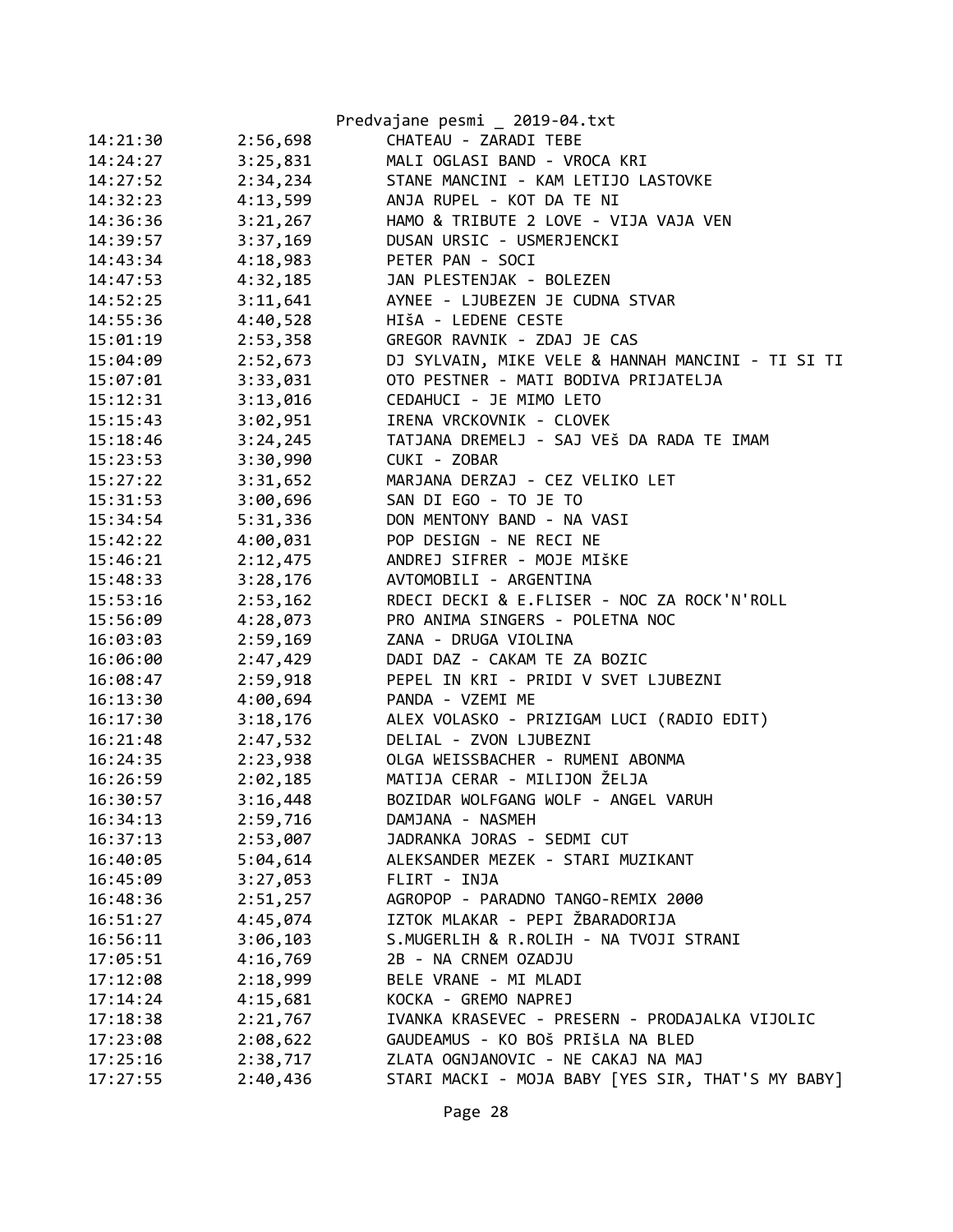|           |          | Predvajane pesmi _ 2019-04.txt                   |
|-----------|----------|--------------------------------------------------|
| 17:31:31  | 4:05,090 | SANK ROCK - KER TE LJUBIM                        |
| 17:35:35  | 3:54,612 | ALENKA GODEC - SANJE                             |
| 17:41:28  | 3:40,915 | BIG BIBLS BROTHERS BAND - STARE IGRE             |
| 17:45:09  | 4:01,633 | GU-GU - MOJA MALA LUCIJA                         |
| 17:50:34  | 3:22,879 | LEA SIRK - TAKO JE                               |
| 17:53:57  | 3:17,020 | KATARINA GALIC - POVEJ MI                        |
| 17:57:13  | 3:00,365 | FOLKROLA - POLNA LUNA                            |
| 18:03:02  | 3:04,025 | BABILON - RABIM TVOJ SMEH                        |
| 18:06:02  | 3:39,802 | THE BEST - VSEC SI MI                            |
| 18:11:25  | 4:57,626 | SAMO GLAVAN - ZGODOVINA OBSTOJA                  |
| 18:16:22  | 3:37,357 | HAZARD - VSAK JE SAM                             |
| 18:20:59  | 2:28,857 | DAZ - RAD BI TE VIDEL ZGORAJ BREZ<br>2015        |
| 18:23:27  | 3:05,269 | KAMNIK MILAN - POT NA KOROSKO                    |
| 18:26:32  | 2:36,287 | OPTIMISTI - O, MOJ PAPA                          |
| 18:30:20  | 4:06,908 | KALAMARI - KDO TE LJUBI ZDAJ                     |
| 18:34:27  | 2:55,214 | ADI SMOLAR - LJUBOSUMNEŽ                         |
| 18:37:22  | 2:47,131 | RAFKO IRGOLIC - TO JE MOJ DRAGI DOM (GREEN GREEN |
| GRASS     |          |                                                  |
| 18:41:06  | 3:28,054 | NUSA DERENDA - ZA STARE CASE                     |
| 18:44:34  | 3:41,253 | MARKO VOZELJ - MAVRICA                           |
| 18:48:14  | 4:25,327 | VLADO KRESLIN - LILI MARLEN                      |
| 18:54:03  | 3:24,379 | KINGSTON - ONA SANJA                             |
| 18:57:27  | 3:31,248 | NINA PUSLAR - OBJEMI ME ZDAJ                     |
| 19:01:36  | 2:59,295 | MILAN PECOVNIK PIDZI - LJUBIM JO                 |
| 19:04:35  | 3:44,034 | LETECI POTEPUHI - POJEM BLUES                    |
| 19:08:19  | 6:07,581 | ORLEK - ADIJO KNAPI                              |
| 19:16:25  | 3:41,883 | NECA FALK - DRAVSKI MOST                         |
| 19:22:15  | 3:58,819 | IRENA KOHONT - ŠEL SI MIMO                       |
| 19:26:13  | 2:55,817 | TINKARA KOVAC - SONCE V OCEH                     |
| 19:30:02  | 5:21,484 | SUNNY ORCHESTRA - WELCOME TO THE PARTY           |
| 19:35:24  | 4:07,228 | HALO - JIMMY HUE                                 |
| 19:41:29  | 3:30,443 | CALIFORNIA - LEDENA PTICA                        |
| 19:44:59  | 2:04,015 | VLADO - MOJA LJUBICA                             |
| 19:47:03  | 3:33,336 | ANJA RUPEL - PRIHAJA JESEN                       |
| 19:52:00  | 2:29,764 | JANEZ DOLTAR & KUD DOBREC - V RITMU KITARE       |
| 19:54:30  | 3:11,769 | EDVIN FLISER - SOLZA, KI JE NE PRODAM            |
| 19:57:41  | 3:54,963 | ANAVRIN - PREMALO ENAKIH                         |
| 20:04:05  | 4:13,242 | REGINA - ŠOK                                     |
| 20:08:18  | 4:31,988 | JAN PLESTENJAK - BOLEZEN                         |
| 20:21:24  | 2:48,982 | HIŠA - ODKRIJ OTROKOM SVET                       |
| 20:24:13  | 3:55,063 | REMI BAND - MOJE ROSNO JUTRO                     |
| 20:28:08  | 4:16,466 | MARTA ZORE - ZDAJ GA POZNAM (& ALENKA GODEC)     |
| 20:33:20  | 4:07,092 | FRENK NOVA FT. ZIBELNIK & KONECNIK - GREMO NASI  |
| BIATLONCI |          |                                                  |
| 20:37:27  | 3:46,877 | TOMAZ DOMICELJ - TEZKO JE POSTATI HEROJ          |
| 20:44:31  | 3:32,016 | SLAVKO IVANCIC - OGOLJUFAN                       |
| 20:48:02  | 3:00,515 | JELKA CVETEŽAR - SIMFONY                         |
| 20:52:27  | 2:52,954 | DAMJANA G. & IRENA V. - SNEG JE TU               |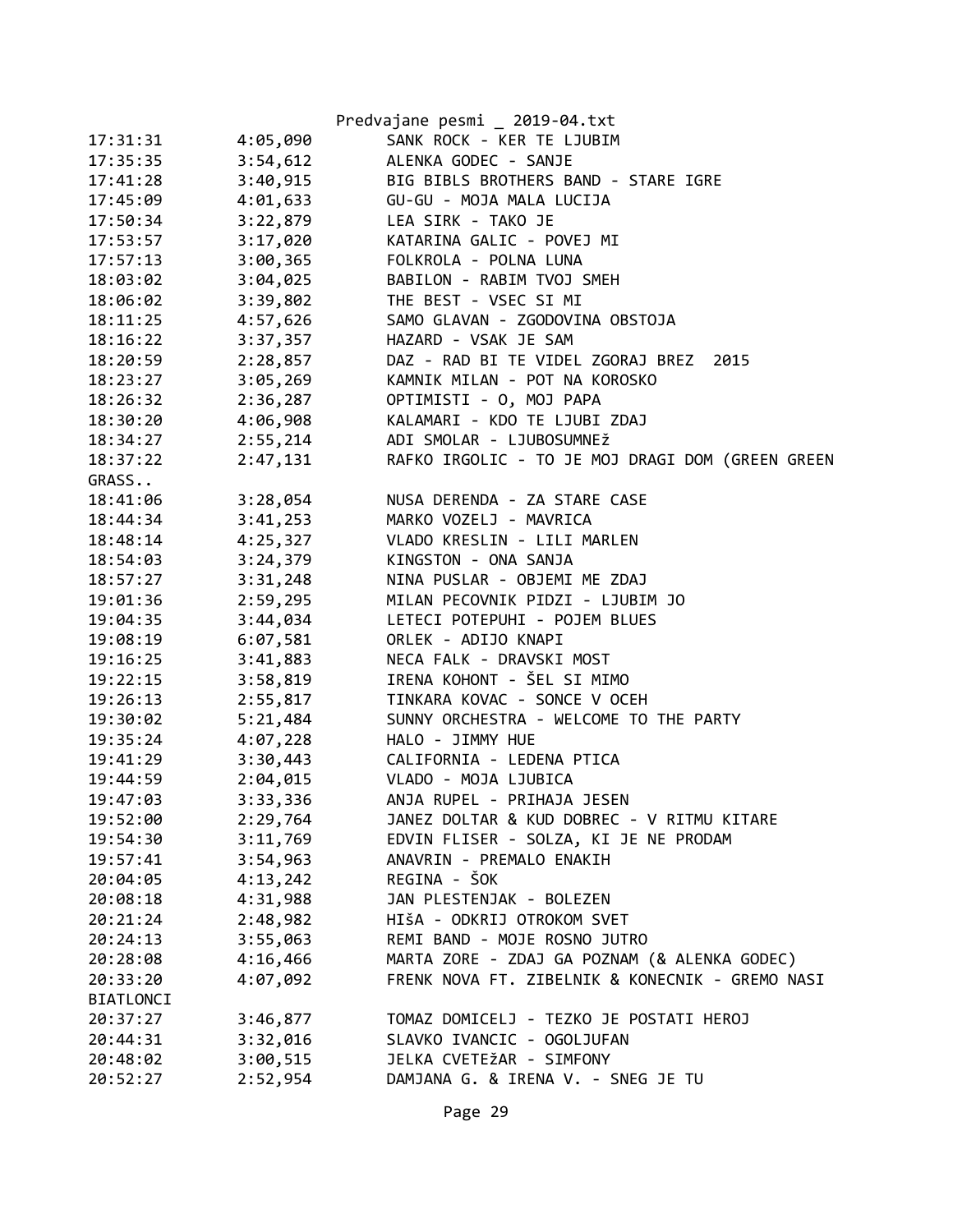|          |          | Predvajane pesmi _ 2019-04.txt              |
|----------|----------|---------------------------------------------|
| 20:55:19 | 3:47,717 | SLOVENSKI EXPRESS - IZI                     |
| 21:01:56 | 4:40,532 | LEONART - NOV DAN                           |
| 21:06:36 | 3:25,118 | OTO PESTNER - VEM, NEKJE ŽIVETI MORA        |
| 21:14:24 | 3:29,677 | POP DESIGN - CAKAL TE BOM                   |
| 21:17:54 | 3:38,746 | BOTRI - PLAZILCI                            |
| 21:23:40 | 3:41,072 | NEISHA - SLAB DAN                           |
| 21:27:18 | 3:48,990 | ANDREJ SIFRER - POGLEJ GA NOVO JUTRO        |
| 21:32:03 | 3:41,083 | AVTOMOBILI - GOSPODAR                       |
| 21:35:35 | 2:49,131 | DARJA ŠVAJGER - LJUBEZEN NE ODHAJA          |
| 21:38:24 | 2:54,022 | CHATEAU - MLINAR NA MURI                    |
| 21:46:48 | 3:05,628 | PEPEL IN KRI - MATERIN NASMEH               |
| 21:51:18 | 3:54,999 | NAPOLEON - HOCEM TE NAZAJ                   |
| 21:55:12 | 4:01,843 | VILI RESNIK - REKA ZELJA                    |
| 22:01:43 | 5:02,265 | PANDA - V POZNIH NOCNIH URAH                |
| 22:06:45 | 2:09,462 | DUSAN URSIC - BANDA                         |
| 22:08:54 | 3:31,207 | DRUSTVO MRTVIH PESNIKOV - ME ZE MA DA BI TE |
| 22:18:41 | 3:30,847 | METKA ŠTOK - OSAMLJENA ( ALONE AGAIN )      |
| 22:24:20 | 2:45,978 | VICTORY - LE POVEJTE JI                     |
| 22:27:04 | 2:41,088 | GU-GU - MOJ MALI KAKADU                     |
| 22:30:40 | 3:08,096 | ROK'N'BAND - POPULAREN PAR                  |
| 22:33:48 | 3:31,126 | D.A.Z. - OPROSTI MI (2015 EDIT)             |
| 22:37:19 | 3:39,755 | BILBI - KAJ PA TI                           |
| 22:48:36 | 3:47,689 | BAZAR - KO ODBIJE POLNOC                    |
| 22:53:47 | 4:53,599 | IZTOK MLAKAR - MARJO SPINEL                 |
| 22:58:40 | 3:48,787 | FOXY TEENS - GOR IN DOL                     |
| 23:04:58 | 3:49,391 | DAMJANA - ŽIVLJENJE                         |
| 23:08:48 | 3:04,998 | DON MENTONY BAND - ZDEJ S'M PA MISKO        |
| 23:15:07 | 4:24,763 | ANIKA HORVAT - TUKAJ JAZ ŽIVIM              |
| 23:21:40 | 3:31,066 | CUKI - LAHKO BI BIL                         |
| 23:25:11 | 3:20,025 | JAZZ STATION - DELAM KAR SE NE SME          |
| 23:28:31 | 3:17,788 | FARAONI - SLAVOSPEV                         |
| 23:32:44 | 2:50,135 | BELE VRANE - ŽAREK TVOJE LJUBEZNI           |
| 23:35:34 | 3:16,036 | DANILO KOCJANCIC - POGUM                    |
| 23:38:50 | 3:22,225 | BERTA AMBROŽ - PISES MI                     |
| 23:47:11 | 2:57,000 | KINGSTON - BINGO BANGO MANGO TANGO          |
| 23:51:31 | 2:44,937 | BABALOO BAND - KRALJ SVETA                  |
| 23:54:16 | 3:17,658 | KARMEN STAVEC - POVEJ                       |
| 23:57:33 | 3:30,013 | IVO MOJZER - CIFRA MOŽ                      |

| $0:01:03$ 2:38,872 | OLGA WEISSBACHER - NE OBUPUJ         |
|--------------------|--------------------------------------|
| $0:03:41$ 3:33,619 | SUNNY ORCHESTRA - MY COMMANDING WIFE |
| $0:07:15$ 3:43,996 | DAN D - ROKE                         |
| $0:10:56$ 3:41,825 | ROK 'N' BAND - GIRI GIRI             |
| $0:14:38$ 3:21,645 | LIDIJA KODRIC - PO TIHO              |
| $0:17:59$ 2:49,341 | DEŽUR - HASTA MANANA                 |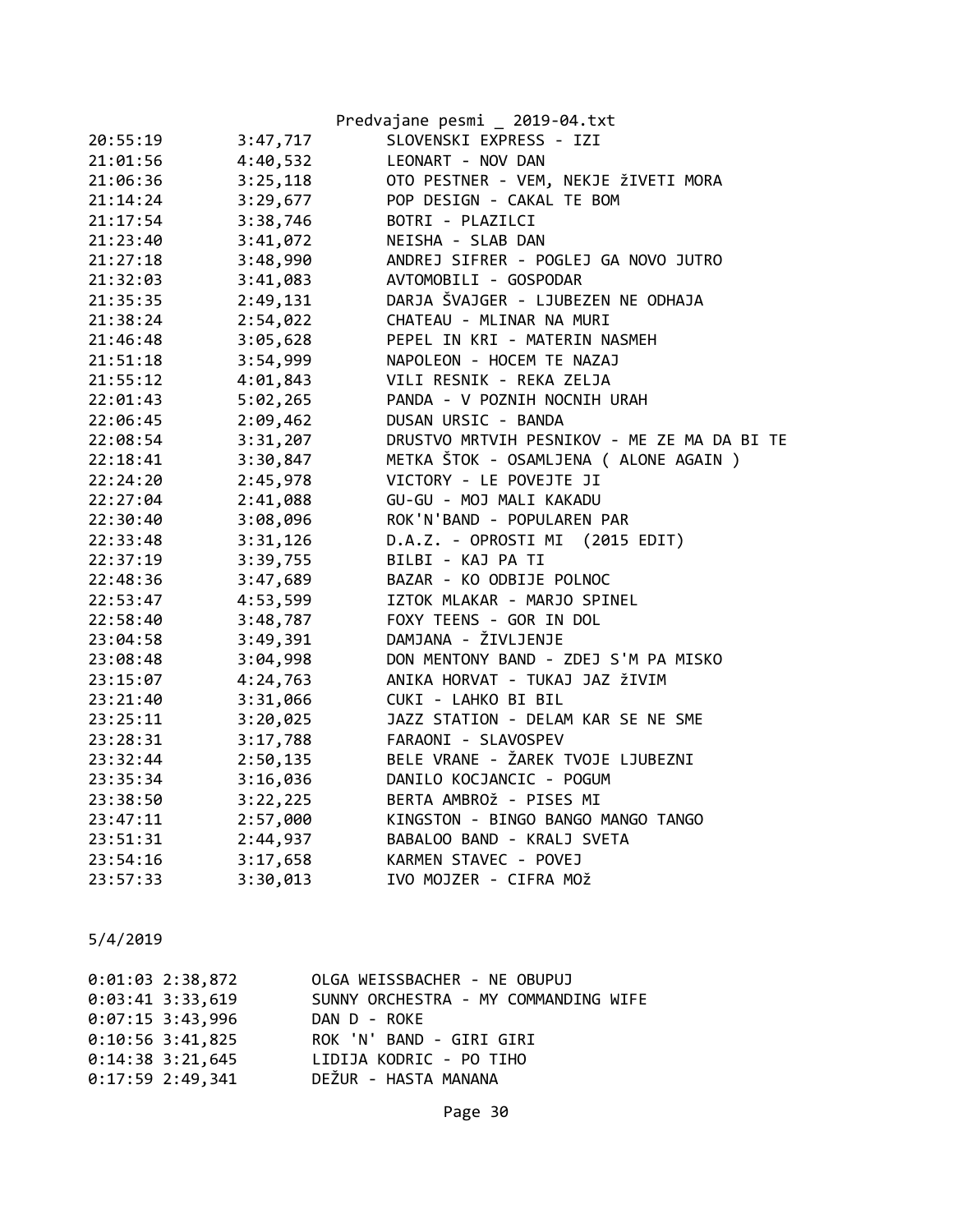|                      | Predvajane pesmi _ 2019-04.txt                      |
|----------------------|-----------------------------------------------------|
| $0:20:48$ 2:58,146   | TINKARA KOVAC - VETER Z JUGA                        |
| $0:23:46$ 2:55,978   | MANOUCHE - PRIDEM ZVECER                            |
| $0:26:41$ 3:16,193   | ADI SMOLAR - MENI SE MUDI                           |
| $0:29:57$ 3:37,068   | IGOR - ZALJUBLJENA                                  |
| $0:33:34$ 3:55,056   | VLADO KRESLIN - NEKEGA JUTRA, KO SE ZDANI           |
| $0:37:29$ 4:10,085   | MAYA - TAKA KOT SM                                  |
| $0:41:39$ 3:27,727   | MARJANA DERZAJ - CABARET                            |
| $0:45:06$ 4:03,359   | NUDE - NAJLEPSA PESEM                               |
| $0:49:09$ 3:51,405   | HALO - ANITA NI NIKOLI                              |
| 0:53:002:58,963      | ANDRAZ HRIBAR - ZIVLJENJE JE                        |
| $0:55:57$ 3:51,416   | HIŠA - MELODIJA                                     |
| $0:59:48$ 3:26,907   | MAJDA ARH - KAKOR LED IN OGENJ                      |
| 1:03:15 4:08,310     | KATRINAS - V RITMU SANJ                             |
| $1:07:23$ 3:54,850   | KOSTA IN KOKO & MANDOVI - SRECA PRIDE               |
| $1:11:17$ 3:45,941   | MARINO LEGOVIC & ZBOR - PO PRAZNIKIH DISI           |
| 1:15:03 3:34,049     | DRUŠTVO MRTVIH PESNIKOV - RABM                      |
| 1:18:36 2:57,954     | ALJA KRUSIC - NISI SAM                              |
| $1:21:34$ $2:48,665$ | DITKA HABERL - V MENI RASTE DREVO                   |
| 1:24:22 3:53,727     | BEPOP - LOKOMOTIVA                                  |
| $1:28:11$ $3:52,501$ | NUSA DERENDA - CEZ DVAJSET LET                      |
| 1:32:03 3:55,195     | KOMET - ANA                                         |
| 1:35:58 3:47,136     | BOSSA DE NOVO - SESTANEK POD RJUHO                  |
| $1:39:45$ $3:15,782$ | KALAMARI - JAZ BOM OB TEBI                          |
| 1:43:00 2:56,116     | IRENA KOHONT - POVABI ME NA LUNO                    |
| 1:45:56 3:03,965     | ANZEJ DEZAN - KOT ROMEO IN JULIJA                   |
| 1:48:59 3:34,994     | MARTA ZORE - POVEJ MI ZAKAJ                         |
| 1:52:34 2:45,967     | POP DESIGN - NEKOC BOM ZBRAL POGUM                  |
| $1:55:19$ $4:18,368$ | OTO PESTNER - TRIDESET LET (DOLGA)                  |
| 1:59:38 3:28,982     | MATEJ ZALAR - KO TE NI                              |
| 2:03:03 2:53,993     | 1X BAND - TIH DEŽEVEN DAN                           |
| 2:05:57 2:56,950     | IRENA VRCKOVNIK - TVOJA PESEM                       |
| $2:08:54$ 3:46,424   | ANDREJ SIFRER - ZOBOBLUES                           |
| 2:12:40 4:45,161     | ALENKA GODEC - DRUGACNA                             |
| 2:17:25 2:04,597     | DIAMONDS - BATMAN, WOLFMAN, FRANKENSTEIN OR DRACULA |
| 2:19:29 4:34,546     | HULAHOOP - PARITVENI PLES                           |
| 2:24:03 5:39,384     | HISA - PALE SAM NA SVETU                            |
| 2:29:42 3:29,539     | NEISHA - PRIDEJO CASI                               |
| 2:33:08 3:49,119     | BOTRI - AVGUŠTINA                                   |
| $2:36:57$ $2:25,649$ | RENE - NA KONC SVETA                                |
| 2:39:22 3:42,865     | TOMAZ DOMICELJ - ZLOBNA ŽENSKA                      |
| 2:43:05 3:43,610     | PETER PAN - ONA                                     |
| 2:46:48 2:37,604     | ELDA VILER - KDO SI, NE VEM                         |
| 2:49:26 2:54,692     | DEZUR - CISTO DROBNA ZELJA                          |
| 2:52:20 4:33,038     | JANEZ ZMAZEK - ZGODBA O LJUDEH                      |
| 2:56:53 3:34,931     | PEPEL IN KRI - JEANETTE                             |
| $3:00:27$ 3:59,190   | GU-GU - GU-GU PLAY FOR YOU                          |
| 3:04:26 3:33,419     | LUNA NAD OBALO - MARTINA MAJERLE                    |
| $3:07:59$ 3:26,364   | AVIA BAND - NORA KRILA                              |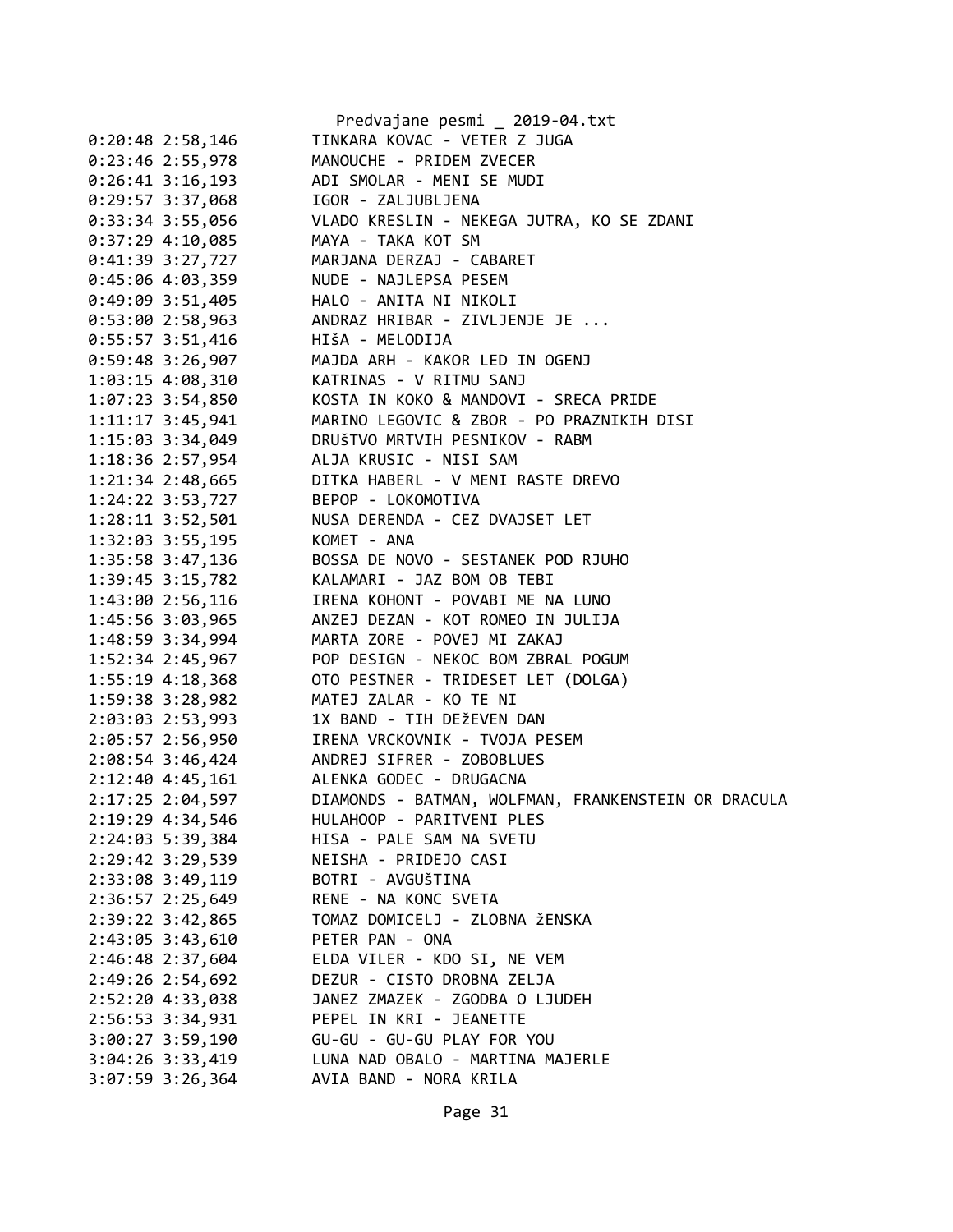|                                                                                 | Predvajane pesmi _ 2019-04.txt                                                                                        |
|---------------------------------------------------------------------------------|-----------------------------------------------------------------------------------------------------------------------|
| 3:11:25 4:15,718                                                                | SLAPOVI & NUSA DERENDA - KO MI RECES DA ME LJUBIS                                                                     |
| $3:15:41$ $3:46,366$                                                            | DUSAN URSIC - SLOVENCELJNI                                                                                            |
| $3:19:27$ $4:02,011$                                                            | DADI DAZ/MZ HEKTOR - VODNJAK LJUBEZNI                                                                                 |
| $3:23:26$ $3:33,305$                                                            | JURKI & BASISTI- GROBARJEVA PESEM.WAV -                                                                               |
| 3:26:59 2:57,816                                                                | NINA PUSLAR - DEZ                                                                                                     |
| 3:29:56 2:52,495                                                                | NECA FALK - TAKO DEKLE                                                                                                |
| 3:32:49 3:32,026                                                                | JAN PLESTENJAK - NIMAS POJMA                                                                                          |
| 3:36:21 3:39,477                                                                | MARTIN KRPAN - MALI BOGOVI                                                                                            |
| 3:40:00 2:25,881                                                                | NULA KELVINA - MASKERADA                                                                                              |
|                                                                                 | 3:42:25 2:48,454 BLUEGRASS HOPPERS - ŠTAJERSKA                                                                        |
| $3:45:14$ $2:38,011$                                                            | MAJDA SEPE - LJUBLJANSKE ULICE                                                                                        |
|                                                                                 | 3:47:51 1:58,232 MATIJA CERAR - KRAMLJANJE V MRAKU                                                                    |
| 3:49:49 4:22,871 VICTORY - DELILAH                                              |                                                                                                                       |
|                                                                                 | 3:54:11 3:02,716 DAMJANA - NAJ VSEM LJUDEM SE DOGODI                                                                  |
| $3:57:14$ $3:54,340$                                                            |                                                                                                                       |
| $4:01:08$ 2:26,258                                                              | NIKA ZORJAN - PO DEZJU<br>ORLEK - LOJZI GOBC<br>UTLIN VINUTY                                                          |
|                                                                                 |                                                                                                                       |
|                                                                                 | 4:03:34 2:40,267 MILAN KAMNIK - GREMO NA KAVO V PORTOROZ<br>4:06:14 4:28,127 DON MENTONY BAND - KARIERA               |
| 4:10:41 3:03,796 CUKI - BARVE                                                   |                                                                                                                       |
|                                                                                 | 4:13:44 2:56,294 ROK'N'BAND - ZDAJ SEM TU                                                                             |
|                                                                                 | 4:16:40 3:48,141 ANJA RUPEL - NEKAJ UR ZA NOROST                                                                      |
|                                                                                 |                                                                                                                       |
| 4:20:28 4:12,187 FOLKROLA - KÄRNTEN<br>4:24:40 3:55,045 AVTOMOBILI - PROTI LUNI |                                                                                                                       |
| 4:28:35 4:06,105                                                                | BAZAR - THE END                                                                                                       |
| 4:32:40 3:27,131                                                                | ANIKA - TI ZAVAJAJ ME                                                                                                 |
|                                                                                 | 4:36:07 3:09,481 LINTVERN - NEDELJA LEP JE DAN                                                                        |
|                                                                                 | 4:39:16 4:05,565 FOXY TEENS - RANJENO SRCE                                                                            |
| 4:43:15 3:11,377 BELE VRANE - MOJE DEKLE                                        |                                                                                                                       |
|                                                                                 |                                                                                                                       |
|                                                                                 |                                                                                                                       |
|                                                                                 | 4:46:26 3:28,846<br>4:49:55 3:35,741 MARJANA DERZAJ - BREZA MOJE MLADOSTI<br>4:53:30 3:38,853 VILI RESNIK - KOT PTICA |
|                                                                                 | 4:57:09 3:10,206 KINGSTON - CELA ULICA NORI                                                                           |
| 5:00:19 3:56,697                                                                | BOZIDAR WOLFGANG WOLF - EDINO TI                                                                                      |
| 5:04:15 3:24,891                                                                | ANIKA HORVAT - 10 MAREC OB 19 30                                                                                      |
| 5:07:40 2:17,853                                                                | LIDIJA KODRIC - SUBI DUBI                                                                                             |
| $5:09:58$ 3:24,305                                                              | ADI SMOLAR - JAZ SEM NOR                                                                                              |
| $5:13:21$ $3:17,992$                                                            | AMOR DUET - BOZICKOVA                                                                                                 |
| 5:16:39 3:27,554                                                                | JANKO ROPRET - VRNI SE                                                                                                |
| 5:20:06 3:10,660                                                                | ALEX VOLASKO - TVOJI NASMEHI                                                                                          |
| $5:23:17$ $3:27,853$                                                            | PAPIR - NACIN                                                                                                         |
| 5:26:44 3:29,025                                                                | SUNNY ORCHESTRA - TAT ZMIKAVT                                                                                         |
| $5:30:13$ $3:14,234$                                                            | HAZARD - VRTNAR                                                                                                       |
| 5:33:27 4:16,306                                                                | MOULIN ROUGE - JUTRO SE PREBUJA 2002 (RNB RMX)                                                                        |
| 5:37:43 4:29,567                                                                | DARJA ŠVAJGER - LETIM                                                                                                 |
| 5:42:12 3:33,951                                                                | SANJA - HOCEM V POSTELJO                                                                                              |
| 5:45:43 3:55,303                                                                | ALEKSANDER MEZEK - JULIJA                                                                                             |
| 5:49:38 2:46,553                                                                | LARA BARUCA - KO TE NI                                                                                                |
| $5:52:24$ $2:42,115$                                                            | METKA ŠTOK - KO BOM 64                                                                                                |
|                                                                                 |                                                                                                                       |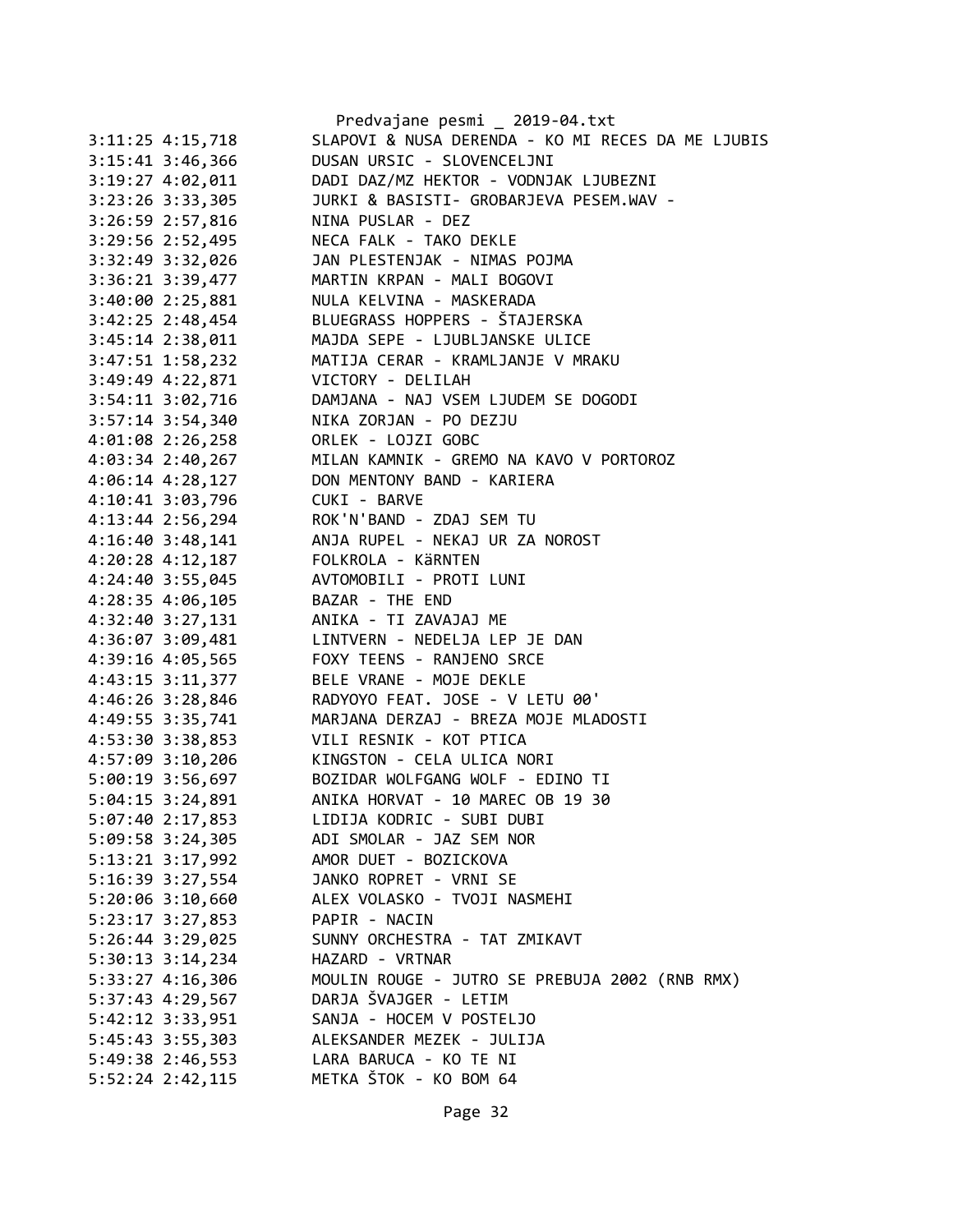|                      | Predvajane pesmi _ 2019-04.txt                  |
|----------------------|-------------------------------------------------|
| 5:55:06 3:34,154     | KARMEN STAVEC - SRCA TI VEC NE DAM              |
| 5:58:58 3:49,798     | DON SERGIO - SPOMIN NA LJUBEZEN                 |
| 6:03:42 3:37,785     | SARA KOBOLT - NE ZNAM NA KONEC NEBA             |
| $6:07:20$ 3:21,188   | ANDREA - ISKRA SRECE                            |
| $6:12:03$ $3:02,647$ | AURORA - REKLA JE                               |
| 6:15:05 2:54,018     | IVAN HUDNIK - DAJ MI SRCE                       |
| $6:17:59$ 3:28,404   | BIG FOOT MAMA - LED S SEVERA (RADIO EDIT)       |
| $6:23:25$ 3:42,582   | BABALOO BAND - JOKAL BOM JUTRI                  |
| 6:27:08 3:06,769     | FRENK NOVA - NOV JE DAN                         |
| $6:31:19$ 4:25,002   | AGROPOP - SAMO MILIJON NAS SE ZIVI              |
| 6:35:41 4:02,494     | AYNEE - SPOMLADI                                |
| 6:41:05 3:00,817     | NUDE - TAKO LEPO SI ZLOMILA MI SRCE             |
| $6:44:05$ 2:54,487   | SAMO GLAVAN - MOJA PUNCA                        |
| 6:46:59 2:55,247     | STANE MANCINI - OTOZNI TANGO                    |
| $6:51:15$ 3:20,065   | NINO ROBIC - POSLEDNJA POSTAJA                  |
| $6:54:35$ 3:46,301   | TANGELS - NAJIN (CHR RMX)                       |
| 6:58:21 4:23,060     | MARTA ZORE - POZABIL SI NA VSE                  |
| 7:03:39 4:07,620     | POP DESIGN - NA BOZICNO NOC                     |
|                      | IVO MOJZER - TI SI REKLA SONCE                  |
| 7:07:46 4:09,478     |                                                 |
| 7:13:17 4:20,034     | ANDREJ SIFRER - STOJ MARIJA                     |
| 7:17:37 3:02,264     | DARJA SVAJGER - SE TISOC LET                    |
| 7:22:37 3:28,385     | NUSA DERENDA - ZA STARE CASE                    |
| 7:26:05 3:04,264     | TOMAZ DOMICELJ - NA VRHU                        |
| 7:30:14 2:54,951     | OTO PESTNER - SNEG JE POVSOD                    |
| 7:33:09 4:26,160     | KATRINAS - ARIANA                               |
| 7:37:35 2:34,415     | GINO - PRAZNA POSTELJA                          |
| 7:41:31 2:57,620     | FARAONI - IMEJ ME VEDNO S SEBOJ                 |
| 7:44:26 3:26,145     | D'KWASCHEN & RETASHY - VRAUCHE                  |
| 7:47:52 3:37,521     | ELEFANT - TRENUTEK                              |
| 7:52:51 3:26,926     | KATAYA - NAPREJ                                 |
| 7:56:17 2:43,166     | BERTA AMBROŽ - BREZ BESED                       |
| 7:59:55 3:26,322     | TINKARA KOVAC - LAHHEEIYEEE                     |
|                      | 8:03:14 8:11,890 ALENKA GODEC - RAJE MI PRIZNAJ |
| 8:11:10 4:03,885     | SRECNA MLADINA - KDO SMO                        |
| 8:16:49 3:20,656     | GU-GU - DNEVI, KI PRIHAJAJO                     |
| 8:22:08 3:25,903     | DADI DAZ - MAMIN SIN                            |
| $8:25:31$ 4:00,593   | AVIA BAND - KO BI JI MISLI BRAL                 |
| 8:30:37 0:56,124     | JAN PLESTENJAK - MOJA LJUBICA                   |
| 8:31:27 3:49,217     | HIŠA - SPOZNAL SEM                              |
| $8:35:16$ $0:55,507$ | CALYPSO - SLEJ KO PREJ                          |
| $8:36:07$ 3:15,266   | BOTRI - KER VEM                                 |
| $8:40:46$ 3:52,914   | MIRAN RUDAN - ZARADI NJE                        |
| 8:44:37 2:40,390     | DUSAN URSIC - BUTALCI                           |
| 8:47:12 3:42,027     | KSENIJA - VONJ POLETJA IN MORJA                 |
| 8:52:15 2:59,831     | ANDRAZ HRIBAR - ŽIVLJENJE JE                    |
| 8:55:14 2:27,343     | SANK ROCK - AL' OSTANEM AL' NAJ GREM            |
| 8:57:41 4:05,694     | VLADO KRESLIN - JOUŽEK                          |
| $9:05:12$ $2:11,053$ | RAFKO IRGOLIC - DIKSI ZA NOCOJ                  |
|                      |                                                 |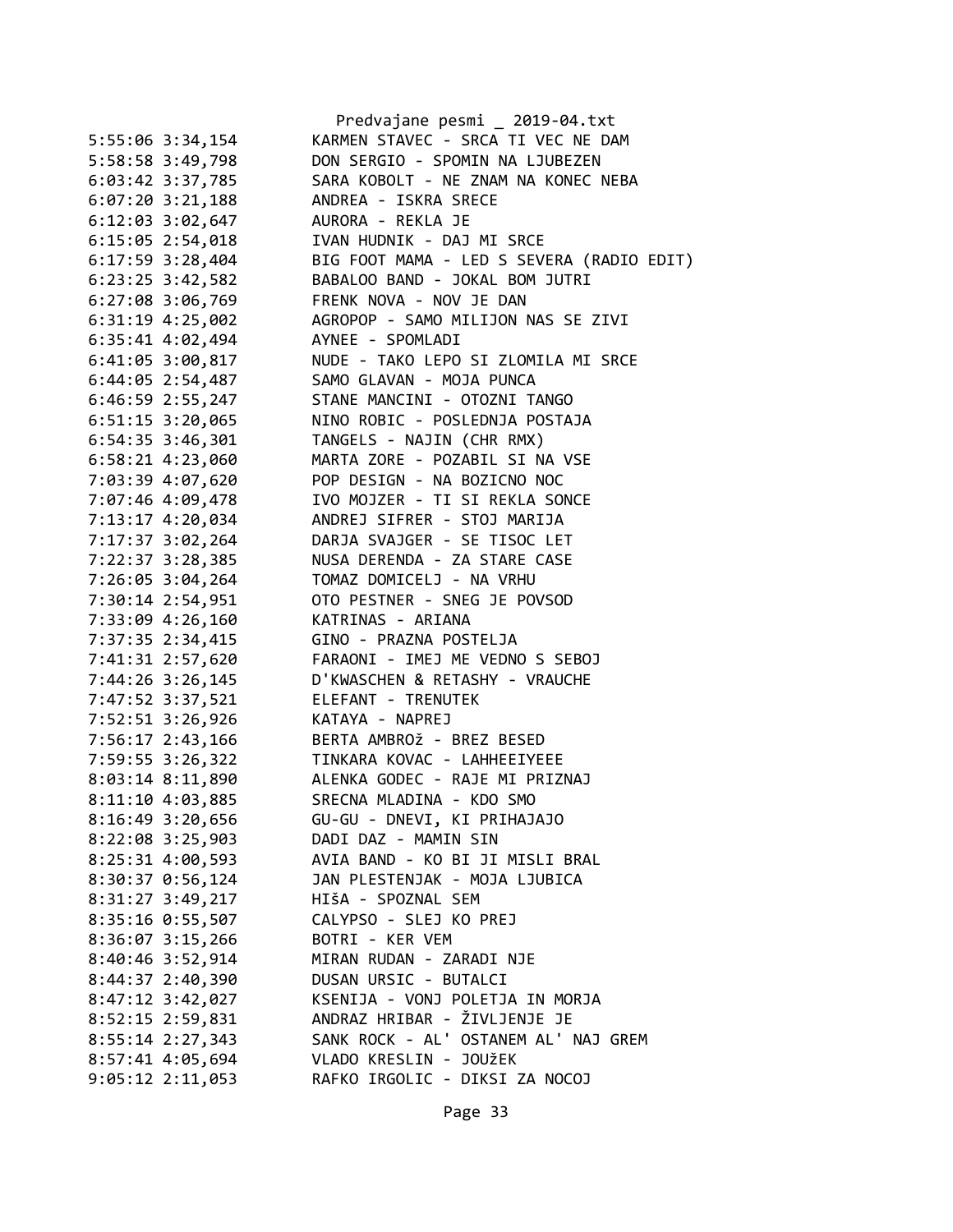|                                       |                          | Predvajane pesmi _ 2019-04.txt                                     |
|---------------------------------------|--------------------------|--------------------------------------------------------------------|
| $9:07:22$ $3:15,575$                  |                          | MAJDA SEPE - MED ISKRENIMI LJUDMI                                  |
| 9:14:21 4:16,002                      |                          | PANDA - EN KORAK                                                   |
| 9:18:36 4:42,653 LINTVERN - KRAVATA   |                          |                                                                    |
| 9:24:52 3:02,061                      |                          | PEPEL IN KRI - EVROPA '92                                          |
| $9:27:53$ $3:25,218$                  |                          | NECA FALK - ZA TOPOLI NEKJE SI TI                                  |
| 9:32:12 3:10,925                      |                          | MONIKA PUCELJ - NIC NE USTAVI ME                                   |
| $9:35:15$ $1:06,961$                  |                          | REGINA - JOEY<br>NEXYS - VSAJ ZA EN DAN<br>DITIII - VEIII II II II |
| 9:36:18 3:07,359                      |                          |                                                                    |
|                                       |                          | 9:43:05 2:59,071 DITKA - NEKAJ JE V ZRAKU                          |
|                                       |                          | 9:46:03 2:56,059 ANJA RUPEL - V LJUBLJANO                          |
|                                       |                          | 9:48:59 3:22,717 DON MENTONY BAND - ZMIKAVTI                       |
|                                       |                          | 9:54:00 3:00,180 ROK'N'BAND - JAGODE IN COKOLADA                   |
| 9:57:00 3:24,618 VICTORY - PARTY BOYS |                          |                                                                    |
| 10:03:28                              | 3:14,803                 | DAMJANA - FANT IZ IPANEME                                          |
| 10:06:42                              | 3:25,938 NINO - LEPA SI  |                                                                    |
| 10:13:04                              |                          | 3:53,278 DITKA HABERL - KO SEM ZALJUBLJENA                         |
| 10:16:55                              |                          | 3:38,646 KINGSTON - V SOBOTO ZVECER                                |
| 10:22:06                              |                          | 1:53,051 OPTIMISTI - LIMUZINA                                      |
| 10:23:58                              |                          | 5:29,213 IZTOK MLAKAR - STEFANA IN BERTOLIN                        |
| 10:30:20                              |                          | 3:09,601 KATJA FASINK & ROK FEREGJA - NOVA POMLAD                  |
| 10:33:29                              |                          | 3:28,314 MARJANA DERZAJ - GRENKA REKA                              |
| 10:36:57                              |                          | 3:50,518 ANIKA HORVAT - PLEŠEM V DEŽJU                             |
| 10:44:51                              |                          | 2:56,798 MAJA KEUC - ZMOREM                                        |
| 10:47:47                              | 3:09,173 PAPIR - SLUTNJA |                                                                    |
| 10:52:35                              | 2:38,587                 | KOSTA - BOMBNAR (RADIO EDIT)                                       |
| 10:55:13                              |                          | 3:34,557 BAZAR - PRVI MAJ                                          |
| 10:58:47                              | 3:04,448                 | B.B.T. - DRUGA NAJ TI SUZNJA BO                                    |
| 11:05:13                              | 3:42,453                 | DARJA ŠVAJGER - PRAVLJICA                                          |
| 11:08:55                              | 3:23,599                 | FOXY TEENS - ENERGIJA                                              |
| 11:15:28                              | 2:40,223                 | BELE VRANE - SANJE O KALIFORNIJI                                   |
| 11:18:08                              |                          | 3:01,888 ORLEK - NA KOLINAH                                        |
| 11:22:47                              |                          | 4:13,472 FOLKROLA - MARUŠKA                                        |
| 11:27:00                              |                          | 3:28,079    GAL GJURIN - SEDEMNAJST                                |
| 11:31:21                              | 2:57,934                 | HAZARD - ROŽE ZA ELZO                                              |
| 11:34:19                              | 3:01,642                 | LARA BARUCA - SONCE IN LUNA                                        |
| 11:37:19                              | 2:37,123                 | JELKA CVETEŽAR - KO BOŠ PRIŠLA NA BLED                             |
| 11:44:51                              | 3:33,873                 | MOMENTO - NOVO UPANJE                                              |
| 11:48:23                              | 3:04,988                 | MANOUCHE - MED ZVEZDE IN NAZAJ                                     |
| 11:53:07                              | 3:11,029                 | CALIFORNIA - V MENI JE CALIFORNIA (RADIO CUT)                      |
| 11:56:18                              | 3:52,098                 | ANDREJ SIFRER - VONJ ŽELEZNIŠKIH POSTAJ                            |
| 12:03:34                              | 2:53,038                 | VILI RESNIK - DALEC JE AMERIKA                                     |
| 12:06:26                              | 3:17,627                 | DON JUAN - JULIJA                                                  |
| 12:13:40                              | 3:10,003                 | SPIN - ALI TVOJA MAMA VE                                           |
| 12:16:49                              | 3:17,672                 | JANKO ROPRET - NIMA SMISLA DA LAŽEŠ                                |
| 12:21:39                              | 3:47,845                 | BARNI BAND - NASA PESEM                                            |
| 12:25:27                              | 3:30,891                 | MARTA ZORE - ON                                                    |
| 12:28:57                              | 3:36,153                 | NEW SWING QUARTET - OBRTNIKI                                       |
| 12:33:28                              | 3:57,643                 | TOMAZ DOMICELJ - POGREŠAM TE                                       |
|                                       |                          |                                                                    |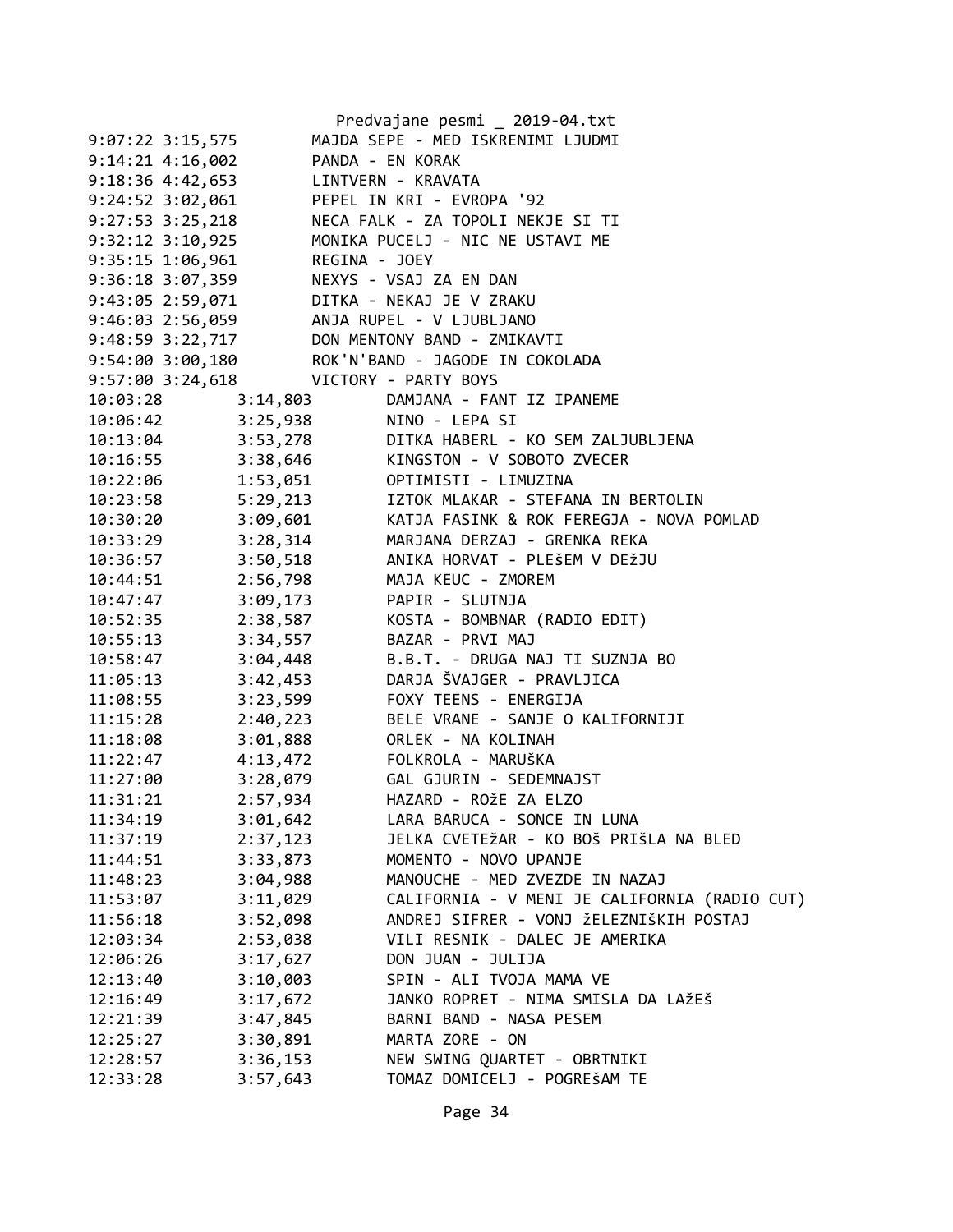|          |          | Predvajane pesmi _ 2019-04.txt                      |
|----------|----------|-----------------------------------------------------|
| 12:37:25 | 4:12,203 | ANKA COP - VSAK TVOJ TRENUTEK                       |
| 12:46:40 | 3:37,816 | KATRINAS - LETIM                                    |
| 12:51:56 | 3:31,009 | BOHEM - NE SE ZASPAT                                |
| 12:55:27 | 3:07,549 | BRANKA KRANER - LJUBLJANSKI ZVON                    |
| 12:58:34 | 3:10,636 | MAJA PUR - MOJ KOROSKI DOM                          |
| 13:02:30 | 4:00,010 | STANE MANCINI - MANDOLINA                           |
| 13:06:30 | 4:14,904 | FARAONI/SLAVKO IVANCIC - DRUGACEN                   |
| 13:13:06 | 3:38,068 | FLIRT - NJENA BALADA (V TEBI IN MENI)               |
| 13:16:44 | 3:51,635 | XEQUTIFZ - BIL JE PLES                              |
| 13:22:03 | 4:31,706 | GU-GU - LJUBIL BI SE                                |
| 13:26:35 | 2:24,809 | FLIRRT - GREM RADIOEDIT                             |
| 13:28:59 | 4:24,849 | MAJDA ARH - ZDAJ VEM                                |
| 13:34:35 | 2:36,642 | NEISHA - CVETNI PRAH LJUBEZNI                       |
| 13:37:11 | 3:17,065 | OTO PESTNER - CAS ZA ZALJUBLJENE                    |
| 13:42:50 | 4:24,874 | SIMONA VODOPIVEC - GLASBA JE VSE, KAR IMAM          |
| 13:47:15 | 3:15,546 | FRENK NOVA - KO TE NI                               |
| 13:51:40 | 2:56,738 | ANDRAZ HRIBAR - KADAR SI TU                         |
| 13:54:37 | 3:26,110 | TATJANA DREMELJ - OSTANI TAKŠEN KOT SI              |
| 13:58:03 | 3:05,088 | LIDIJA KODRIC - PRIDI ZA MOJ ROJSTNI DAN            |
| 14:04:02 | 3:09,429 | KARMEN STAVEC - SEM KAR SEM                         |
| 14:07:11 | 4:16,517 | ADI SMOLAR - DNEVI SO KRATKI, NOCI PA DOLGE         |
| 14:12:55 | 3:14,557 | ROK 'N' BAND - MOJA MLADA LJUBICA                   |
| 14:16:10 | 4:31,045 | SOPRANOS - IZ BOZICA V NOVOLETNI DAN                |
| 14:21:51 | 4:04,378 | MAJDA SEPE - NA LJUBLJANSKEM GRADU                  |
| 14:25:55 | 3:50,214 | SANK ROCK - NAJINA PESEM                            |
| 14:32:05 | 4:12,498 | AVIA BAND - SANJAL BOM KOSTANJE                     |
| 14:36:17 | 4:39,625 | ANDREJ SIFRER & KENNY LOGGINS - KORA/PTICA IZ NEBES |
| 14:40:48 | 3:10,336 | DUSAN URSIC - JASTREBI                              |
| 14:43:58 | 3:36,638 | JERNEJ ZORAN - TO JE LJUBEZEN                       |
| 14:47:35 | 4:51,056 | AVTOMOBILI - HVALA ZA PISMA                         |
| 14:52:25 | 3:41,902 | ELI - VZTRAJAM                                      |
| 14:56:07 |          | 3:08,728 PEPEL IN KRI - LJUBLJANSKI GRAD            |
| 15:00:20 | 3:20,947 | JAN PLESTENJAK - PRELEPA ZA PORAZ                   |
| 15:03:39 | 3:34,740 | BILBI - HVALA ZA VIJOLICE                           |
| 15:07:13 | 2:11,704 | PUPPETZ - V MENI                                    |
| 15:11:43 | 2:51,613 | BOTRI - BAMBINA                                     |
| 15:14:34 | 3:45,294 | BRIGITA ŠULER - PESEM V MENI                        |
| 15:18:19 | 3:24,111 | LINTVERN - CE TE SRECAM                             |
| 15:23:11 | 3:35,298 | ROK'N'BAND - SOLZE IN SMEH                          |
| 15:26:46 | 4:50,995 | BLUEGRASS HOPPERS - VENCEK NEVARNIH                 |
| 15:32:47 | 3:40,813 | KATJA LEVSTIK - ORION                               |
| 15:36:28 | 3:38,468 | NATASA & ZIBELNIK - PRIZNAJ DA NI LAHKO             |
| 15:42:28 | 2:48,124 | OLGA WEISSBACHER - GOSPODICNA VALENTINA             |
| 15:45:16 | 3:39,766 | DEŽUR - KAM SI NAMENJEN DRAGI MOJ                   |
| 15:48:56 | 4:11,975 | IZTOK MLAKAR - REPUBLIKA PALMA DE COCCO             |
| 15:54:18 | 2:55,808 | CUKI - STO NA URO                                   |
| 15:57:14 | 3:53,777 | REGINA - LIZA LJUBI JAZZ                            |
| 16:04:01 | 4:27,116 | BELE VRANE - NAJ SIJE SONCE                         |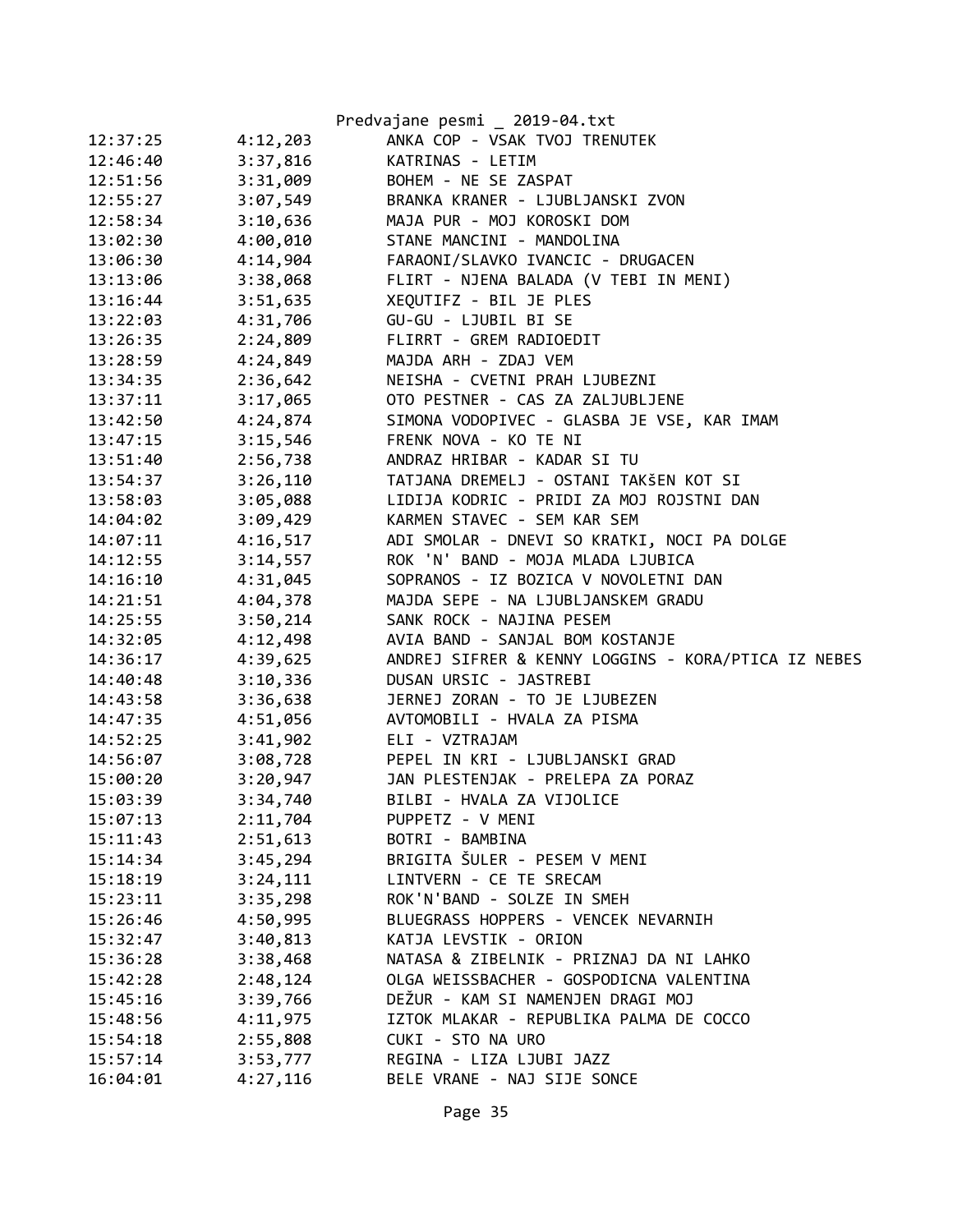|          |          | Predvajane pesmi _ 2019-04.txt              |
|----------|----------|---------------------------------------------|
| 16:08:28 | 3:46,463 | MIRAN RUDAN - ROJEN, DA TE LJUBIM           |
| 16:13:42 | 3:11,571 | DARJA ŠVAJGER - NAJ VIDIMO LJUDI            |
| 16:16:53 | 1:25,843 | SANJA MLINAR - MOJE ULICE                   |
| 16:19:26 | 4:10,419 | BAZAR - ZATE                                |
| 16:23:36 | 4:01,968 | IVAN HUDNIK - SVOJE DUSE NE PRODAM          |
| 16:27:38 | 4:00,184 | ZVEZDE - NOVE ZVEZDE NAD EVROPO             |
| 16:34:00 | 3:32,423 | MONI KOVACIC - NASMEH POLETNIH DNI          |
| 16:37:31 | 3:30,523 | POP DESIGN - KO SI NA TLEH (RR EDIT)        |
| 16:41:01 | 1:15,473 | ZA ZNORET - ZA ZNORET                       |
| 16:42:13 | 3:13,595 | OPTIMISTI - SANJE                           |
| 16:45:25 | 3:28,300 | PUPE - POLETJE                              |
| 16:48:50 | 3:19,446 | KALAMARI- BYE BYE.WAV -                     |
| 16:52:09 | 5:04,819 | ALEKSANDER MEZEK - STARI MUZIKANT           |
| 16:57:12 | 2:45,911 | ANIKA HORVAT - TEENAGERSKA BALADA           |
| 17:00:42 | 3:51,225 | OBVEZNA SMER - SRCE JE POPOTNIK             |
| 17:04:33 | 3:12,994 | MANOUCHE - SUPERFAJN                        |
| 17:07:46 | 2:52,097 | NUSA DERENDA - SE V SEBI SKRIVAM            |
| 17:13:15 | 4:38,893 | ANDREJ SIFRER - KORA PTICA IZ NEBES         |
| 17:17:54 | 4:06,983 | ANJA RUPEL - LJUBI ME IN NE SPRASUJ         |
| 17:23:27 | 4:55,652 | NAPOLEON - VRNI SE                          |
| 17:28:23 | 3:00,194 | SPEKTER - RECEPT ZA DEZEVEN DAN             |
| 17:32:28 | 5:12,820 | TOMAZ DOMICELJ - BODI MOJA DEKLICA          |
| 17:37:40 | 3:58,510 | NUDE - SE IMAM TE RAD                       |
| 17:44:16 | 4:39,244 | PAPIR - OBJEM                               |
| 17:48:55 | 2:53,833 | ANJA ROPOTAR - KAKO JE LEPA TALE NOC        |
| 17:53:08 | 3:49,910 | HAZARD - MAKALONCA                          |
| 17:56:57 | 4:30,108 | KGV - KAKSEN DAN                            |
| 18:04:58 | 2:29,285 | ELDA VILER - TI SI MOJA LJUBEZEN            |
| 18:07:27 | 2:54,245 | IVO MOJZER - POLNOCNI KAVBOJ                |
| 18:11:49 | 3:13,516 | NINA PUSLAR - SLADOLED Z VESOLJEM<br>PROSIM |
| 18:15:03 | 3:07,746 | TINKARA KOVAC - RASTEMO                     |
| 18:18:10 | 3:29,973 | GU-GU - RIBA SMRDI PRI GLAVI                |
| 18:22:51 | 2:19,628 | BETI JURKOVIC - TALISMAN                    |
| 18:25:10 | 2:55,862 | ANDRAZ HRIBAR - MOJA MOJA                   |
| 18:28:06 | 3:36,636 | ANAVRIN - OGENJ                             |
| 18:35:02 | 2:54,503 | KARMEN STAVEC - LJUBIM TE                   |
| 18:40:22 | 3:04,593 | KALAMARI - OB ŠTIRIH IN POL                 |
| 18:46:03 | 3:03,700 | NECA FALK - SAMA FANTA NASLA SI BOM         |
| 18:50:26 | 4:22,762 | HALO - ZVEZDA                               |
| 18:54:49 | 3:53,276 | VICTORY - LJUBEZEN NISO METRI               |
| 18:58:36 | 2:42,725 | OTO PESTNER - MNOGO SRECNIH LET OD TOD      |
| 19:02:04 | 4:42,675 | ALENKA GODEC - KONEC JE                     |
| 19:06:46 | 3:01,649 | FOLKROLA - A SI SAMA                        |
| 19:12:25 | 4:14,912 | MZ HEKTOR - ENERGIJA                        |
| 19:16:40 | 3:15,031 | IRENA VRCKOVNIK - VSAK MOSKI NAJ            |
| 19:21:22 | 2:45,203 | BERTA AMBROŽ - PESEM ZAPOJ MI NOCOJ         |
| 19:24:07 | 3:31,959 | DAMJANA GOLAVSEK - MODRI HORIZONT           |
| 19:27:39 | 4:29,839 | JANEZ ZMAZEK - DOST JE BLO BESED            |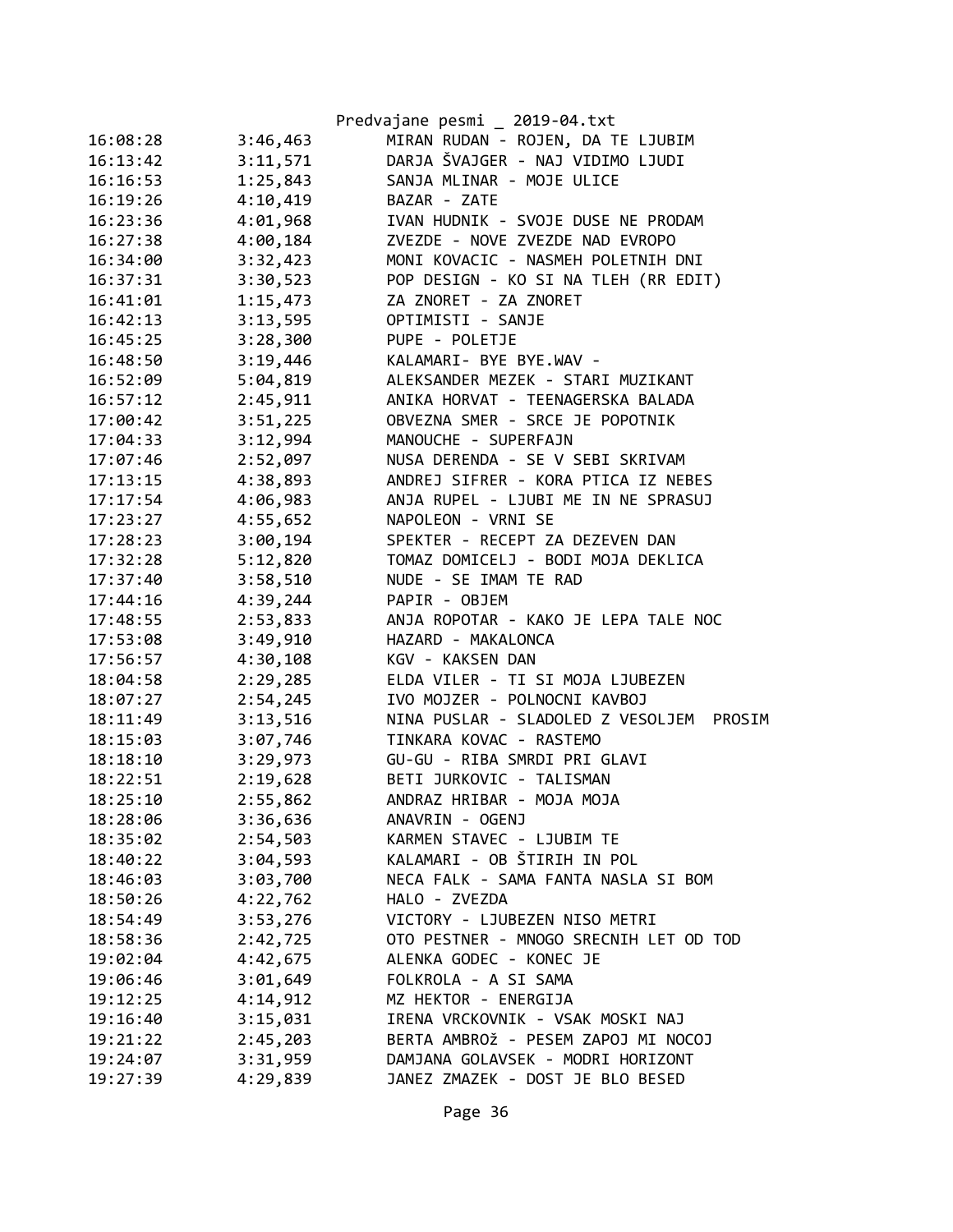|          |          | Predvajane pesmi _ 2019-04.txt                     |
|----------|----------|----------------------------------------------------|
| 19:33:14 | 2:40,679 | ANABEL - OB KAVI                                   |
| 19:35:54 | 3:56,143 | HISA - V NOVO JUTRO                                |
| 19:42:28 | 3:14,732 | BIG FOOT MAMA - SLAB SPOMIN                        |
| 19:45:43 | 4:12,439 | FARAONI - JAZ TE NIMAM RAD                         |
| 19:51:14 | 3:43,771 | HELLCATS - SANJAM DEMONE                           |
| 19:54:58 | 3:22,089 | PEPEL IN KRI - NAJ BO BABY                         |
| 19:58:20 | 2:34,042 | BRANKA KRANER - RUM IN COCA COLA                   |
| 20:04:05 | 3:47,964 | AVTOMOBILI - MRAZ                                  |
| 20:07:52 | 2:45,817 | AVIA BAND - NE IZDAJTE ME                          |
| 20:14:21 | 3:56,014 | ANIKA - NISVA DOBER PAR                            |
| 20:18:17 | 2:56,494 | MATJAŽ JELEN - ODKAR SI ŠLA                        |
| 20:22:41 | 3:27,953 | MARJANA DERZAJ - CABARET                           |
| 20:26:09 | 3:29,993 | MILAN PECOVNIK PIDZI - NOCOJ BOM PLESAL LE S TEBOJ |
| 20:30:44 | 2:39,500 | MAJDA SEPE - DREVO                                 |
| 20:33:23 | 2:55,473 | NUSKA DRASCEK - NE ZAPUSTI ME ZDAJ                 |
| 20:36:17 | 3:27,403 | BABALOO BAND - POT DOMOV                           |
| 20:43:23 | 3:05,010 | NOVA LEGIJA - ISKAL TE BOM                         |
| 20:46:28 | 2:29,281 | BELE VRANE - SPOMIN                                |
| 20:48:57 | 3:30,277 | GOLICNIK - NAJINA LJUBEZEN                         |
| 20:53:46 | 4:12,363 | BABILON - ZEMLJA IN NEBO                           |
| 20:57:58 | 2:43,045 | JASMINA CAFNIK - TUDI KO TE Z MANO NI              |
| 21:04:12 | 4:23,796 | BAZAR - IGRA ZA DVA                                |
| 21:08:35 | 3:58,864 | ORLEK - NA KUM                                     |
| 21:15:30 | 3:49,923 | DON MENTONY BAND - VLAK                            |
| 21:20:47 | 2:52,836 | ADI SMOLAR - TAGADA                                |
| 21:23:40 | 3:33,813 | KINGSTON - KATARINA NIZA BISERE                    |
| 21:27:13 | 3:18,211 | SUPERNOVA - NINA                                   |
| 21:31:36 | 4:02,626 | LINTERA - SE JE CAS                                |
| 21:35:38 | 3:13,466 | ROK'N'BAND - VERJEMI                               |
| 21:38:50 | 1:54,289 | MATIJA CERAR - Z MOJCO PLESAL BI CHA-CHA-CHA       |
| 21:44:48 | 3:28,561 | JANEZ DOLTAR & KUD DOBREC - ZITNO POLJE            |
| 21:48:16 | 3:08,464 | REGINA - NAJ LJUBEZEN ZDRUŽI VSE LJUDI             |
| 21:52:44 | 3:02,411 | BQL & NIKA ZORJAN - NI PREDAJE, NI UMIKA           |
| 21:55:45 | 4:23,319 | ANDREJ SIFRER - LEPA DEKLETA                       |
| 22:03:19 | 3:47,045 | MARTA ZORE - SE SI TU                              |
| 22:07:03 | 3:34,290 | ATLANTIX - ATLANTIS                                |
| 22:13:47 | 3:01,765 | POP ART - SE JE CAS                                |
| 22:16:49 | 3:18,583 | ANIKA HORVAT - HVALA TI                            |
| 22:21:34 | 2:20,942 | LIDIJA KODRIC - PASTIR KOSTJA                      |
| 22:23:55 | 2:59,787 | AYNEE - NAJLEPŠI DAN                               |
| 22:26:54 | 3:34,991 | POLONA/NOVA POT - OBRNI SE                         |
| 22:31:33 | 4:50,411 | IZTOK MLAKAR - VARSE CECA                          |
| 22:36:23 | 3:13,803 | IVANKA KRASEVEC - PRESERN - VIOLINA TZIGANO        |
| 22:44:31 | 4:25,798 | AGROPOP - SAMO MILIJON                             |
| 22:48:57 | 3:16,894 | ANZEJ DEZAN - LE OBJEMI ME                         |
| 22:53:33 | 3:05,336 | SEBASTIAN - NAPAD                                  |
| 22:56:38 | 3:04,471 | IRENA KOHONT - LJUBEZEN JE NAJLEPŠI DAR            |
| 23:02:53 | 2:57,915 | ANDREJA CAMERNIK - UJEMIVA VETER                   |
|          |          |                                                    |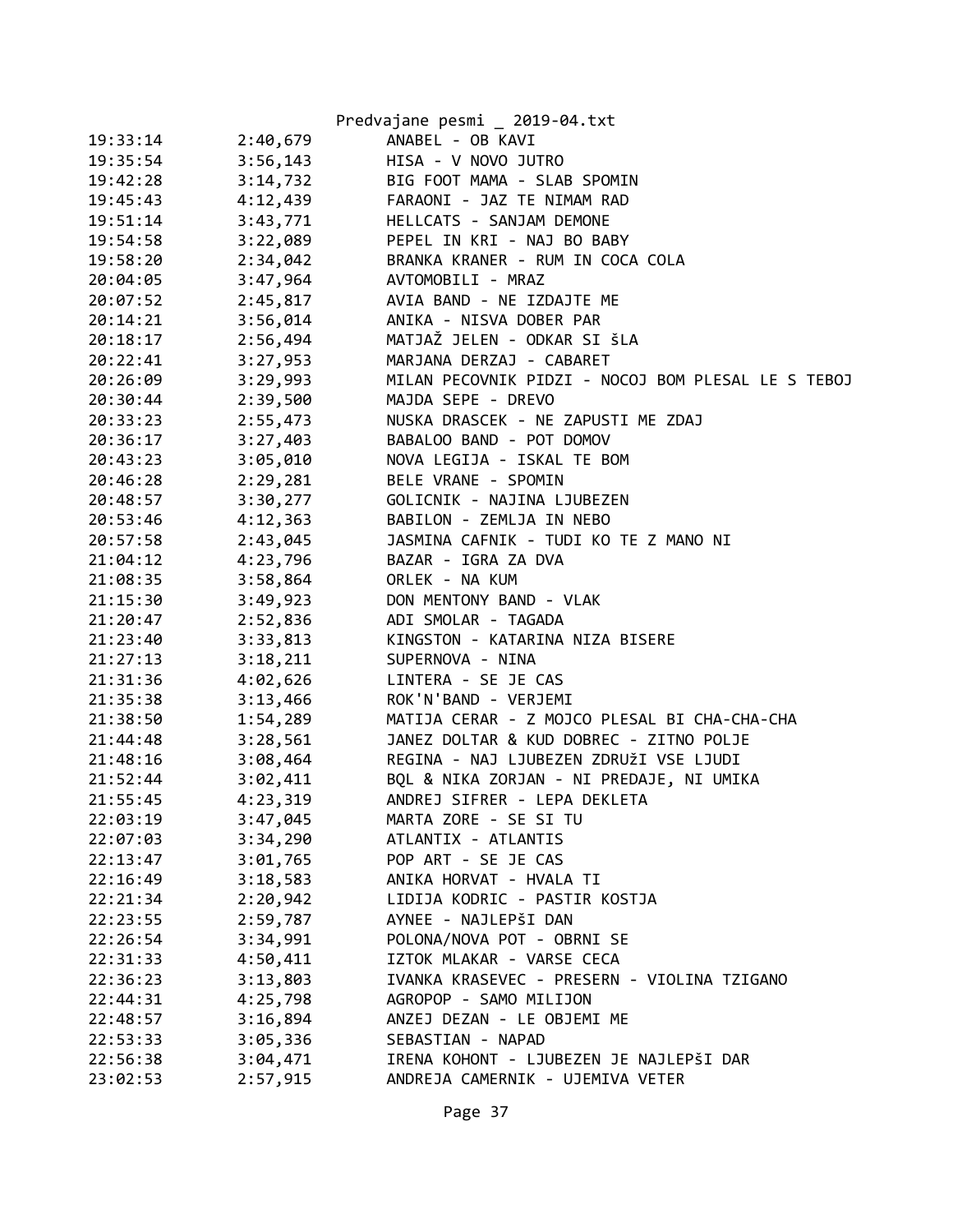|          |          | Predvajane pesmi _ 2019-04.txt         |
|----------|----------|----------------------------------------|
| 23:05:51 | 4:23,370 | ANJA RUPEL - MOJE SANJE                |
| 23:14:11 | 3:00,503 | MAJA KEUC - ZMOREM                     |
| 23:17:12 | 4:28,097 | GU-GU - SAM PO PARKU                   |
| 23:23:07 |          | 2:02,001 ALEKSANDER MEZEK - 0, LOJZIKA |
| 23:25:09 | 4:02,225 | KATRINAS - SLADKI SVET                 |
| 23:30:16 | 4:18,962 | PANDA - SAMA PROTI VSEM                |
| 23:34:35 | 4:10,745 | BOHEM - NIHCE IZ VESOLJA               |
| 23:38:45 | 4:19,865 | SLOVENSKI EXPRESS - IZGUBLJEN          |
| 23:48:08 | 3:23,362 | 4 FUN - POKLICI ME                     |
| 23:52:50 | 3:02,670 | DITKA HABERL - NAD MESTOM SE DANI      |
| 23:55:53 | 3:28,726 | FOXY TEENS - ZADNJI RENDEZ VOUS        |
| 23:59:21 | 3:44,295 | KATAYA - TO JE MOJ DAN                 |
|          |          |                                        |

| 0:03:05 3:02,677     | ANITA KRALJ - SEM, KAR SEM                                        |
|----------------------|-------------------------------------------------------------------|
| 0:06:07 3:06,023     | HAZARD - OTROCI PANKRTOV                                          |
| 0:09:13 3:01,277     | GAL GJURIN - NISEM KRIV                                           |
| $0:12:14$ 1:58,643   | BERTA AMBROŽ - MALI VRAGEC V OCEH                                 |
| $0:14:13$ $4:11,580$ | K.U.D. GAS - EROTIKA                                              |
| $0:18:24$ 4:39,787   | OLIVIJA - KADAR SVA SAMA                                          |
| $0:23:03$ 2:57,426   | BOZIDAR WOLFGANG WOLF - O NE CHERIE                               |
| $0:26:00$ 3:09,764   | TOMAZ DOMICELJ - ANAMARIA                                         |
| 0:29:09 3:07,982     | BILBI - LIMONADA                                                  |
| $0:32:16$ 3:36,911   | BOTRI - NAZAJ                                                     |
|                      |                                                                   |
|                      |                                                                   |
| $0:43:52$ 2:30,745   | RAFKO IRGOLIC - CARMEN                                            |
| $0:46:23$ 3:57,119   | DARJA ŠVAJGER - BODI VETER                                        |
| $0:50:20$ 2:29,312   | NASTJA DIMNIK - OTROCI POLETJA                                    |
| $0:52:48$ 4:43,280   | DUSAN URSIC - KRETENIZACIJA                                       |
| 0:57:31 3:34,745     | SKATER - ON NE MORE                                               |
| 1:01:06 3:29,491     | DRUŠTVO MRTVIH PESNIKOV - 25                                      |
| $1:04:35$ 3:19,858   | MILA - IGRA                                                       |
|                      | 1:07:50 4:27,107 KLEMEN KLEMEN - KES PICKE                        |
| $1:12:17$ $2:34,063$ | MAJDA SEPE IN NINO ROBIC - BELE LADJE                             |
| $1:14:50$ $4:23,180$ | CALIFORNIA - DAN POTEM                                            |
| $1:19:13$ $3:21,506$ | ALENKA GODEC - POGUM                                              |
| $1:22:34$ 3:34,298   | OTO PESTNER - MATI BODIVA PRIJATELJA                              |
| 1:26:08 3:07,820     | BELE VRANE - LETALOVLAK                                           |
| 1:29:15 3:41,781     | IVANA HONSIC - RDECA NIT                                          |
| 1:32:57 3:25,547     | ANA DEŽMAN - RADA BI                                              |
| 1:36:22 3:35,937     | CARPE DIEM - ORIGINAL                                             |
|                      |                                                                   |
|                      | 1:39:57 4:07,107<br>1:44:04 3:47,976   JAN PLESTENJAK - AMORE MIO |
|                      | 1:47:52 3:42,750 ALENKA VIDRIH - HARMONIKAR                       |
| 1:51:34 3:09,975     | VIP BAND - KA PA TO                                               |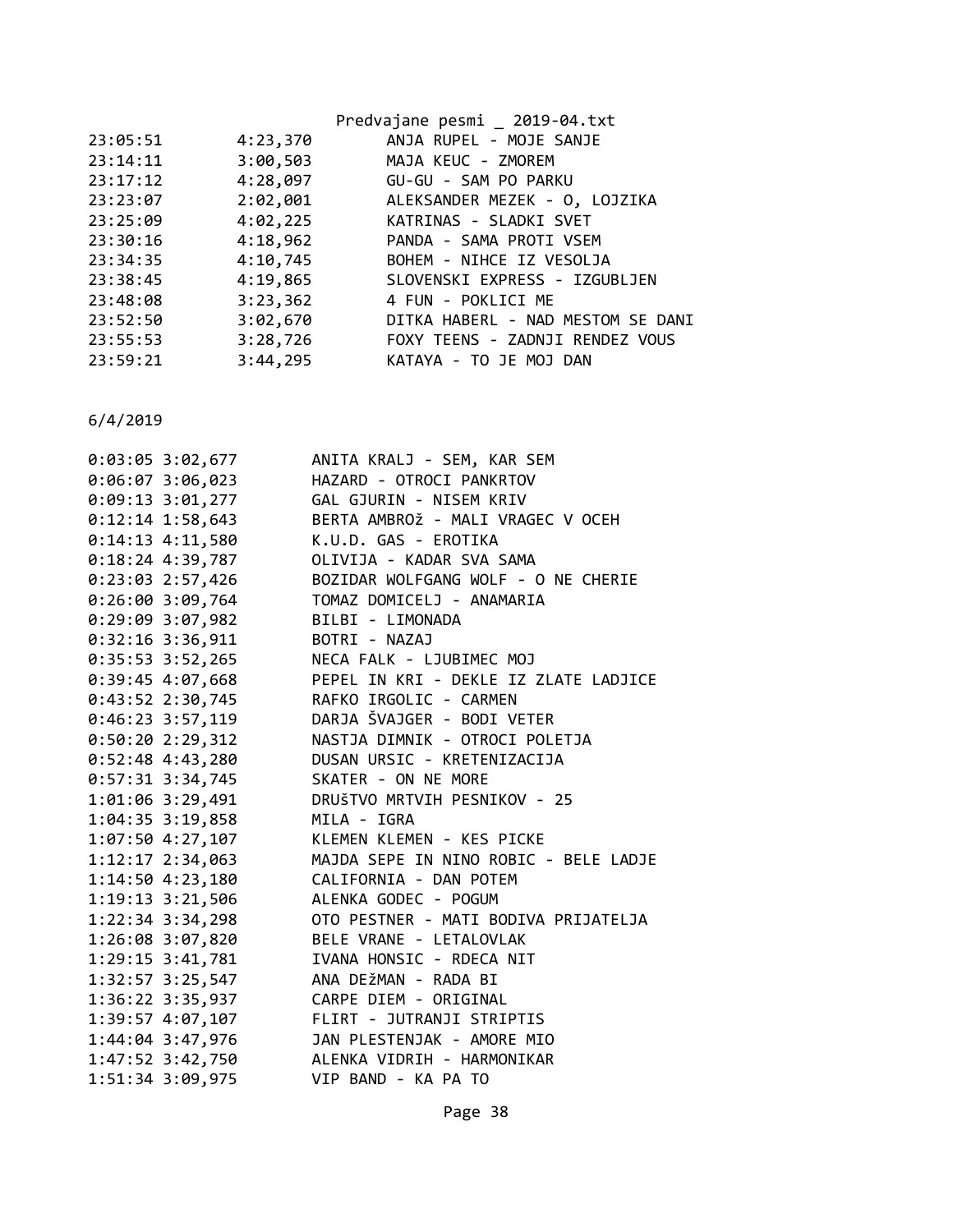|                                      | Predvajane pesmi _ 2019-04.txt                             |
|--------------------------------------|------------------------------------------------------------|
| 1:54:44 4:23,529                     | NUSA DERENDA - ROKO NA SRCE                                |
| 1:59:07 3:24,899                     | FARAONI - TO JE ZIVLJENJE BREZ NEBA                        |
| 2:02:32 3:25,187                     | BABALOO BAND - NENAJAVLJEN GOST                            |
| 2:05:57 4:00,251                     | MARJANA DERZAJ - VRNI SE ŠE KDAJ V LJUBLJANO               |
| 2:09:57 3:21,960                     | ADI SMOLAR - VROCI TELEFON                                 |
| 2:13:18 4:09,191                     | SUNNY ORCHESTRA - KO SPIŠ NA TLEH                          |
| 2:17:27 3:24,613                     | KINGSTON - REPUBLIKA BANANA                                |
| 2:20:50 3:38,554                     | BAZAR - TA MOŠKA                                           |
| 2:24:28 3:34,075                     | BLUEGRASS HOPPERS - SLOVENSKEGA NARODA SIN                 |
| 2:28:01 4:03,550                     | NAPOLEON - SANJAM                                          |
| 2:32:05 3:47,233                     | EDVIN FLISER IN ZBOR - OTROCI MORJA                        |
| 2:35:51 3:24,890                     | ROK'N'BAND - PAZI                                          |
| 2:39:16 2:56,012                     | IRENA VRCKOVNIK - NAJ BO VESELA JESEN                      |
| 2:42:11 3:17,648                     | MARTIN KRPAN - JE V ŠIŠKI ŠE KAJ ODPRTEGA                  |
| 2:45:29 3:52,702                     | VILI RESNIK - NE MOREM BREZ NJE                            |
| 2:49:21 3:16,800                     | ANDREJ SIFRER - POBEGNIVA!                                 |
| 2:52:38 3:10,992                     | REGINA - LJUBEZEN BEZI                                     |
| 2:55:48 3:47,183                     | SOPRANOS - JUNAK                                           |
| 2:59:35 3:45,200                     | MANUELLA BRECKO - IL FUTURO                                |
| 3:03:20 3:01,151                     | MITJA PODLESNIK - TOTALNO HUDA                             |
| 3:06:21 2:38,850                     | MAJDA SEPE - LJUBLJANSKE ULICE                             |
| 3:08:59 2:57,028                     | ANITA ZORE - VSE BI ZATE DALA                              |
| 3:11:56 3:36,052                     | MANOUCHE - BI ŠLA NAPREJ                                   |
| 3:15:31 2:44,000                     | OBJEM - LEP SONCEN DAN                                     |
| 3:18:15 3:23,224                     | IZTOK MLAKAR - POLITIK GVIDO                               |
| 3:21:38 3:04,049                     | CUKI - SRECA ME JE ZAPUSTILA                               |
| 3:24:42 4:04,359                     | AVTOMOBILI - OBLJUBLJENA                                   |
| 3:28:46 3:03,646                     | ROYAL FLASH - VSE BI DAL                                   |
| 3:31:49 2:44,107                     | IVO MOJZER - NJENE CRNE OCI                                |
| 3:34:33 3:23,737                     | KARMEN STAVEC - ENA SOLZICA                                |
| 3:37:56 4:50,913                     | DRUSTVO MRTVIH PESNIKOV - TI SI VSE                        |
|                                      |                                                            |
| $3:42:44$ $2:36,352$                 | MARTINA SRAJ - DOVOLJ LJUBEZNI                             |
| 3:45:20 3:48,680                     | KALAMARI - NARIŠI VELIKO SRCE                              |
| 3:49:09 3:08,906<br>3:52:18 3:28,890 | SLAPOVI & NUSA DERENDA - SKUPAJ NA POTI<br>FOLKROLA - MONA |
|                                      |                                                            |
| $3:55:46$ 2:15,627                   | JOŽICA SVETE - SONCE SIJE NA PORTOROZ                      |
| $3:58:01$ $3:19,015$                 | PRIZMA - OD ENIH DO TREH                                   |
| 4:01:19 5:17,584                     | DAMJANA - KJE SI ZDAJ                                      |
| 4:06:37 3:51,990                     | DAN D - JUTRANJA (ORIGINAL)                                |
| $4:10:28$ $4:11,859$                 | JERNEJ ZORAN - VSE TI DAM (2012 RADIO EDIT)                |
| $4:14:40$ 3:26,544                   | ANJA RUPEL - ZADNJI POLJUB                                 |
| 4:18:06 3:51,969                     | APOLONIA - TA OBCUTEK                                      |
| 4:21:58 3:29,378                     | ALEKSANDER MEZEK - AJDA PA ZNOVA CVETI                     |
| 4:25:27 3:31,994                     | POP DESIGN - NE BOM TE PUSTIL SAME                         |
| 4:28:56 3:03,928                     | BABILON - RABIM TVOJ SMEH                                  |
| 4:32:00 2:48,700                     | DA PHENOMENA - PELJI ME (RADIO EDIT)                       |
| 4:34:48 3:48,983                     | GU-GU - ŽELIM SI NA JAMAJKO                                |
| 4:38:37 4:38,169                     | ANDRAZ HRIBAR - KAJ MI DELAS                               |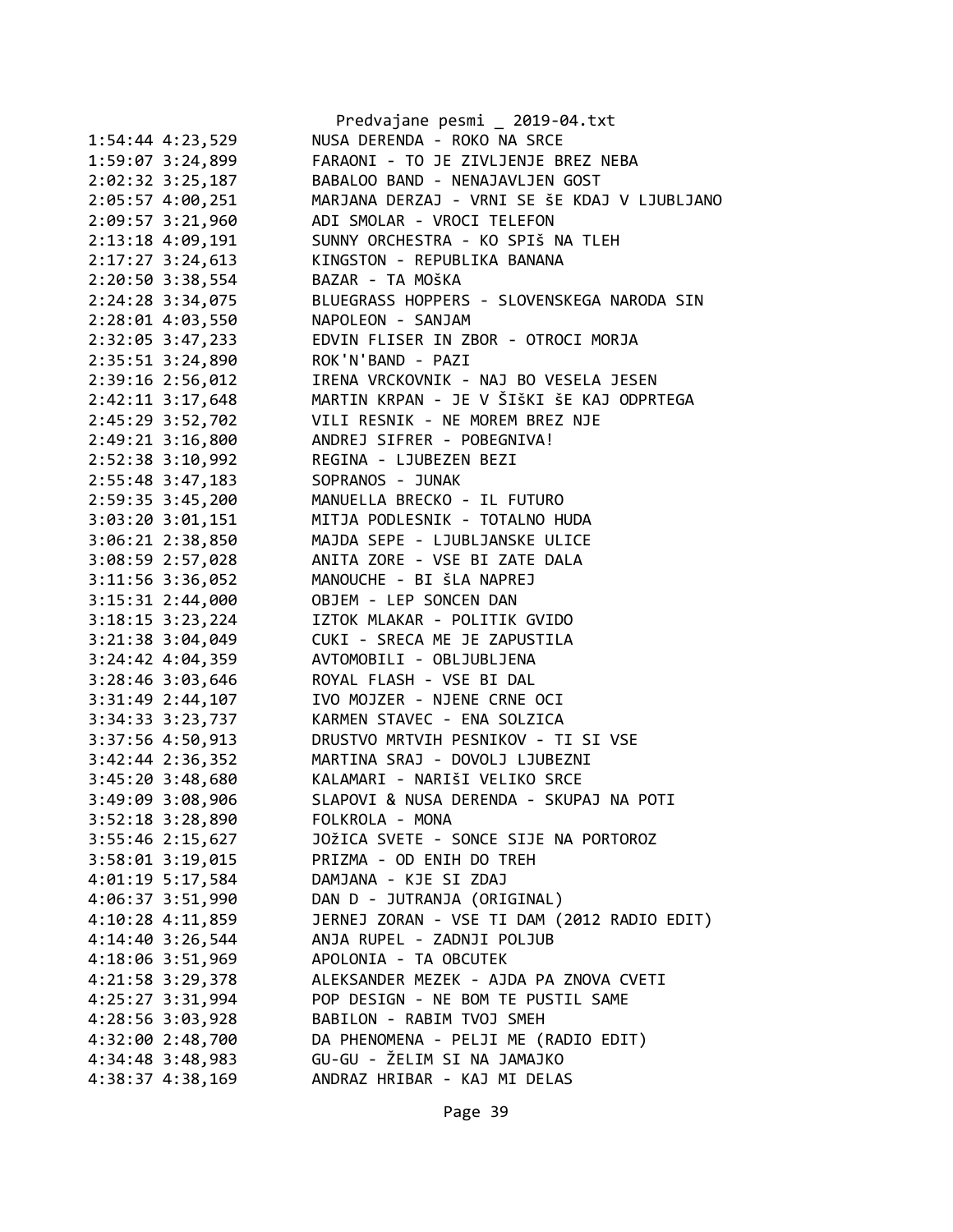|                      | Predvajane pesmi _ 2019-04.txt              |
|----------------------|---------------------------------------------|
| 4:43:15 3:17,817     | DADI DAZ - IN GREM NAPREJ                   |
| 4:46:32 3:54,477     | GUSTI/POLONA KASAL - MINE LETO              |
| 4:50:23 4:22,838     | O. ROUS IN LEA LIKAR - LJUBLJENA            |
| 4:54:45 3:32,138     | PETER AMBROŽ - NA PLESU                     |
| 4:58:17 3:59,634     | MIRAN RUDAN - POSKUSI POZABITI              |
| 5:02:13 3:49,333     | MARTA ZORE - PESEM JE VSE KAR IMAM          |
| $5:06:02$ 2:33,153   | STANE MANCINI - VOLNENI SAL                 |
| 5:08:35 5:12,252     | ANIKA HORVAT - POGREŠAM TE                  |
| 5:13:47 3:49,147     | NINA PUSLAR - SAJ SVA SKUPAJ                |
| $5:17:36$ 2:43,643   | AYNEE - ZDAJ SEM TU                         |
| $5:20:19$ $3:24,408$ | NIKA ZORJAN - PROBLEMOM SREDINC             |
| 5:23:43 3:08,022     | TOMAZ DOMICELJ - AVTOMAT                    |
| 5:26:50 3:25,499     | PANDA - DALEC STRAN                         |
| $5:30:15$ 4:19,025   | PERPETUUM JAZZILE - POLETNA NOC             |
| 5:34:34 3:44,349     | NUDE - PADAM V LJUBEZEN                     |
|                      | PEPEL IN KRI - SVET SE VRTI                 |
| 5:38:18 3:33,887     |                                             |
| 5:41:52 3:04,984     | AVIA BAND - LOLA                            |
| 5:44:44 4:47,641     | BIG FOOT MAMA - BULDOŽER                    |
| 5:49:32 3:02,091     | HAMO IN GAL - CRNI KONJI CEZ NEBO           |
| 5:52:33 3:41,516     | NECA FALK - DRAVSKI MOST                    |
| 5:56:15 2:54,030     | HELENA KODRIC - NI MI ZAL                   |
| 5:59:28 2:33,331     | MATIJA CERAR - HIJA-HO                      |
| $6:02:01$ 2:59,058   | ZABJAK TRIO - GORENJSKA                     |
| $6:05:00$ 3:47,101   | DON MENTONY BAND - NE VERJEMI               |
| $6:08:47$ 3:43,433   | CAPTAIN'S GANG - OD MRAKA DO ZORE           |
| 6:12:30 3:41,796     | NEISHA - LE KAJ SE SKRIVA                   |
| $6:16:11$ $3:35,401$ | BOTRI - VRTILJAK                            |
| $6:19:47$ 3:53,055   | VES.STAJERKE &VILI RESNIK - PODAJMO SI ROKE |
| $6:23:39$ $3:34,026$ | JAN PLESTENJAK - RAD BI BIL SPET TVOJ       |
| 6:27:13 3:23,557     | PAPIR - NIC MI NI                           |
| 6:39:20 2:39,595     | MARJANA DERZAJ - VALETA (& BELE VRANE)      |
| 6:41:59 4:12,146     | EDVIN FLISER - VINO LJUBEZEN IN PESEM       |
| 6:46:11 3:38,858     | HAZARD - NENA                               |
| 6:49:50 4:19,130     | OTO PESTNER - TRIDESET LET                  |
| 6:54:08 3:35,050     | KATRINAS - FUNKY BEAT                       |
| $6:57:44$ 3:51,178   | GLOBUS - LEDENO SRCE                        |
| 7:03:40 3:37,453     | ADI SMOLAR - GENOCID                        |
| 7:09:44 2:29,578     | JANEZ ZMAZEK - HOPLA KONOPLA                |
| 7:14:49 4:11,059     | VICTORY - ZELENA DEZELA                     |
| 7:18:55 2:58,043     | BERTA AMBROŽ - POSLEDNJA NOC LJUBEZNI       |
| 7:21:53 3:27,928     | BAZAR - NA ZAVAJAJ ME VEC                   |
| 7:25:21 4:02,332     | MAJDA ARH - OPROSTI MI                      |
| 7:29:23 2:45,687     | A.LESJAK & BOZO A.KOLERIC - NAJINO DREVO    |
| 7:32:09 3:00,219     | BELE VRANE - MOJA LJUBEZEN                  |
| 7:35:08 3:48,993     | ANIKA - PREDALA SE NE BOM                   |
| 7:38:55 3:35,972     | BILBI - RESETIRAJ ME                        |
| 7:42:31 3:25,463     | CUKI IN MAJCI - MARILYN MONROE              |
| 7:45:56 3:01,713     | ANDREJ SIFRER - VASOVALEC                   |
|                      |                                             |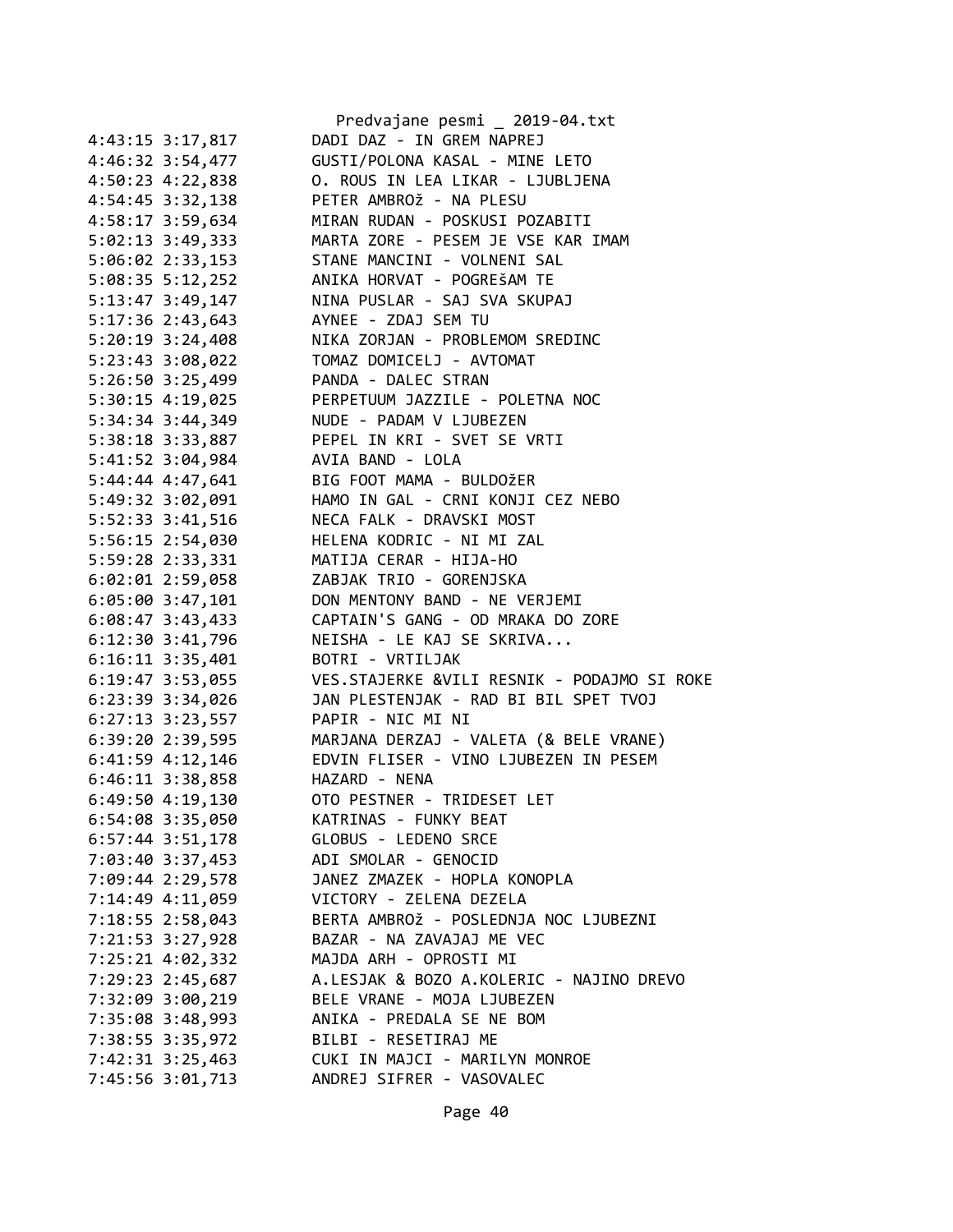|                      | Predvajane pesmi _ 2019-04.txt                            |
|----------------------|-----------------------------------------------------------|
| 7:48:57 2:59,640     | EVA CERNE - CUDEZI SMEHLJAJA                              |
| 7:51:55 2:37,623     | ALEŠ HADALIN - KAKO LEPO JE                               |
| 7:54:32 3:49,695     | DAMJANA IN HOT HOT HOT - ZIVLJENJE                        |
| 7:58:22 3:55,601     | DUSAN URSIC - HLAPCI                                      |
| $8:02:17$ 3:42,293   | MAJDA SEPE - PLAZ                                         |
| $8:05:59$ 3:50,210   | ANDREJ SIFRER - KARNEVAL                                  |
| 8:09:49 5:07,114     | ZASAVCI - BELA SNEZINKA                                   |
| 8:14:56 3:03,905     | SUNNY ORCHESTRA - NA KARIBE                               |
| 8:17:59 4:07,635     | IRENA VRCKOVNIK/SLAVKO IVANCIC - KAR SEM JAZ IN KAR SI TI |
| 8:22:07 3:15,063     | ROK'N'BAND - VERJEMI                                      |
| 8:25:21 4:24,023     | ALENKA GODEC - IGRA                                       |
| 8:29:45 3:02,001     | MLADI LEVI - ODA IRENI                                    |
| 8:37:53 2:02,946     | TOMAZ DOMICELJ - PO NOVEM LETU BOLJŠE BO                  |
| 8:44:41 3:27,083     | IRENA KOHONT - MODRI SPEV [SONG SUNG BLUE]                |
| 8:50:00 2:43,584     | D KWASCHEN RETASHY - ROZALIJA                             |
| 8:52:44 2:43,781     | KALAMARI - WWW                                            |
| 8:55:27 3:34,802     | YUHUBANDA - MOJA SI                                       |
| $9:01:29$ 3:21,498   | ALJA KRUSIC - DAJ MI POLJUB                               |
| 9:04:50 5:54,504     | MARTIN KRPAN - OD VIŠINE SE ZVRTI                         |
| $9:14:18$ 2:37,991   | MAJDA SEPE & NINO ROBIC - BELE LADJE                      |
| $9:16:55$ 3:40,797   | ANJA RUPEL - PREDEN GRE                                   |
| $9:21:55$ $3:22,728$ | DARJA ŠVAJGER - OTOK LJUBEZNI                             |
| $9:25:18$ $3:20,975$ | KASTELO - VSE KAR LJUBIM                                  |
| $9:28:34$ 3:26,902   | TATJANA DREMELJ - TI SI ZAME VSE                          |
| $9:33:08$ $3:03,161$ | IVANKA KRASEVEC - PRESERN - BREZ TEBE (WITHOUT YOU)       |
| 9:36:10 3:23,723     | MARAAYA - HERE FOR YOU                                    |
| $9:42:14$ 3:15,894   | CUKI - OE !                                               |
| 9:45:29 3:21,650     | KINGSTON - VZEMI VSE                                      |
| $9:48:49$ 2:34,483   | STANE MANCINI - NON CAPITO                                |
| 9:52:40 3:46,225     | KATAYA - TO JE MOJ DAN                                    |
| 9:56:26 3:11,748     | PANDA - LINO                                              |
| 10:01:44             | EVITA - PELJI ME TJA (MI CICHO LATINO)<br>3:07,101        |
| 10:04:51             | 3:34,643<br>PEPEL IN KRI - JEANETTE                       |
| 4:55,031<br>10:08:26 | IZTOK MLAKAR - SOCA                                       |
| 10:17:51<br>2:59,575 | DAMJANA - NASMEH                                          |
| 3:49,093<br>10:22:11 | ALEKSANDER MEZEK - VARUH                                  |
| 3:53,186<br>10:26:00 | GU-GU - HULA HULA                                         |
| 4:05,206<br>10:31:00 | JADRANKA JURAS - DRUGACE NE ZNAM                          |
| 10:35:05<br>3:13,181 | SUPERNOVA - KJE SPI                                       |
| 2:50,339<br>10:38:17 | SKALP - VEM DA LAHKO                                      |
| 3:13,842<br>10:45:30 | ANIKA HORVAT - KO GRE TVOJA POT OD TOD                    |
| 10:48:43<br>3:27,675 | MARTA ZORE - CUJ MOJ GLAS                                 |
| 10:53:26<br>3:50,027 | NUŠA DERENDA - VZEMI ME VETER                             |
| 2:39,273<br>10:57:15 | ANABEL - POZITIVA                                         |
| 2:56,747<br>11:02:02 | POLONA - UJEL SI SE                                       |
| 11:04:58<br>2:46,261 | MATIJA CERAR - LJUBEZEN V APRILU [APRIL LOVE]             |
| 3:52,650<br>11:07:44 | FARAONI - HOCEM TE                                        |
| 11:14:54<br>3:44,101 | EVA HREN - KDAJ                                           |
|                      |                                                           |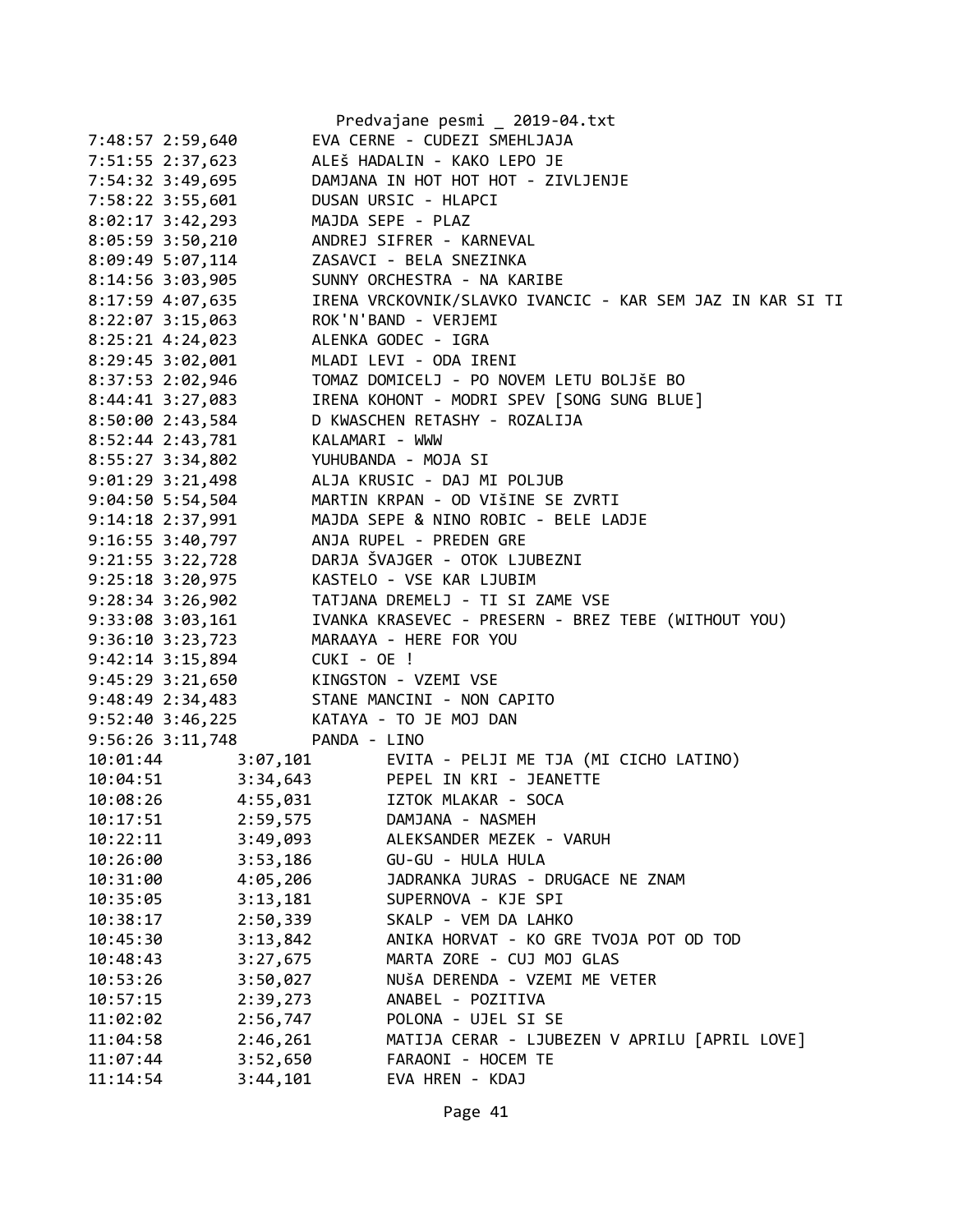|             |          | Predvajane pesmi _ 2019-04.txt                    |
|-------------|----------|---------------------------------------------------|
| 11:18:37    | 2:38,057 | TAYA - HEY                                        |
| 11:22:35    | 2:49,834 | OTO PESTNER - ŽIVLJENJE ODVZETO                   |
| 11:25:25    | 4:22,945 | PRIJATELJI - GLEJ KAKO SNEZI                      |
| 11:30:52    | 3:01,075 | FOLKROLA - UJEMI ME                               |
| 11:33:53    | 3:07,841 | POP DESIGN - NADJA                                |
| 11:37:00    | 2:59,410 | NEISHA - PLANET ZA ZADET                          |
| 11:44:06    | 3:46,167 | DON MENTONY BAND - SPET DOMA                      |
| 11:47:52    | 3:07,936 | FOXY TEENS - KJE ZDAJ SO VSE NOCI                 |
| 11:52:16    | 2:51,961 | AYNEE - NEPRESPANE NOCI                           |
| 11:55:08    | 3:09,360 | PAPIR - DOMOTOZJA                                 |
| 11:58:36    | 3:43,380 | SANK ROCK - NI SRECE BREZ R'N'R                   |
| 12:04:26    | 4:47,058 | BIG FOOT MAMA - FENOMEN                           |
| 12:12:38    | 2:51,064 | METKA ŠTOK - MOŠKI IN ŽENSKA                      |
| 12:15:29    | 2:51,992 | MIRAN RUDAN - CVETJE IN VRTOVI                    |
| 12:18:19    | 4:08,354 | ADI SMOLAR - SPOMIN NA MAJ                        |
| 12:23:48    | 4:22,470 | MAJA PUR - VSE NAJBOLJSE MAMA                     |
| 12:28:10    | 4:14,142 | BAZAR - MEHKA DEKLETA                             |
| 12:33:31    | 3:04,933 | NUSA DERENDA - PESEK V OCI                        |
| 12:36:34    | 4:25,159 | HALO - DAM TI JUTRA                               |
| 12:44:13    | 3:04,203 | MILOS PETELIN - KAKO SI TO NEKDO ZELI             |
| 12:47:16    | 3:02,491 | JERNEJ DERMOTA - NOC UGASA LUCI                   |
| 12:51:35    | 3:41,777 | KARMEN STAVEC - LEP POLETNI DAN '04               |
| 12:55:17    | 2:56,525 | INDIGO - VESNA                                    |
| 12:58:13    | 3:54,003 | TOMAZ AHACIC - FOGL - POVEJ MI, KOLIKO TI SE      |
| POMENIM JAZ |          |                                                   |
| 13:02:50    | 4:00,078 | GAL IN GALERIST I- PRIDI SEM.WAV -                |
| 13:06:49    | 3:30,329 | GASPER RIFELJ - KRIV SEM                          |
| 13:12:17    | 2:01,497 | DUSAN URSIC - JOZKOTI                             |
| 13:14:18    | 3:27,787 | JAKOB - ZAPLES                                    |
| 13:17:46    | 2:11,168 | BERTA AMBROŽ - DAN KOT DNEVI VSI                  |
| 13:21:08    | 1:42,281 | MAJDA SEPE - ROMANCA                              |
| 13:22:49    | 3:15,082 | KALAMARI - NISEN KRIV                             |
| 13:26:03    | 3:00,251 | PAX - KO SO LIPE CVETELE                          |
| 13:30:17    | 3:05,125 | ANDREJ SIFRER - PESEM ZA TADEJO                   |
| 13:33:22    | 3:33,942 | ANEJ PILETIC - KO SAMA BOS                        |
| 13:36:55    | 3:13,269 | IVA STANIC - NORE NEZNOSTI                        |
| 13:42:05    | 3:47,046 | AVTOMOBILI - NAVADEN DAN                          |
| 13:45:52    | 3:20,050 | TOMAZ DOMICELJ - KER TE NIMA RAD                  |
| 13:51:17    | 2:05,594 | MARJANA DERZAJ - V LJUBLJANO                      |
| 13:53:22    | 3:25,419 | BOTRI - OB TEBI SE MI ZROLA                       |
| 13:56:47    | 3:17,075 | SLAVKO IVANCIC - CRTA                             |
| 14:02:31    | 2:45,583 | BELE VRANE - MESTO MLADIH                         |
| 14:05:16    | 2:56,139 | MATEJ KOSIR - VSO LJUBEZEN                        |
| 14:08:12    | 4:16,224 | ALENKA GODEC - PREBUJENA                          |
| 14:13:39    | 3:38,696 | MARTIN KRPAN/VLADO KRESLIN - TO NI POLITICEN SONG |
| 14:17:16    | 3:08,780 | SABINA - NE BOVA PAR                              |
| 14:21:38    | 5:06,596 | MIA ZNIDARIC - PESEM NAMESTO ZLATNIKOV            |
| 14:26:44    | 3:40,650 | TINKARA KOVAC - GREM                              |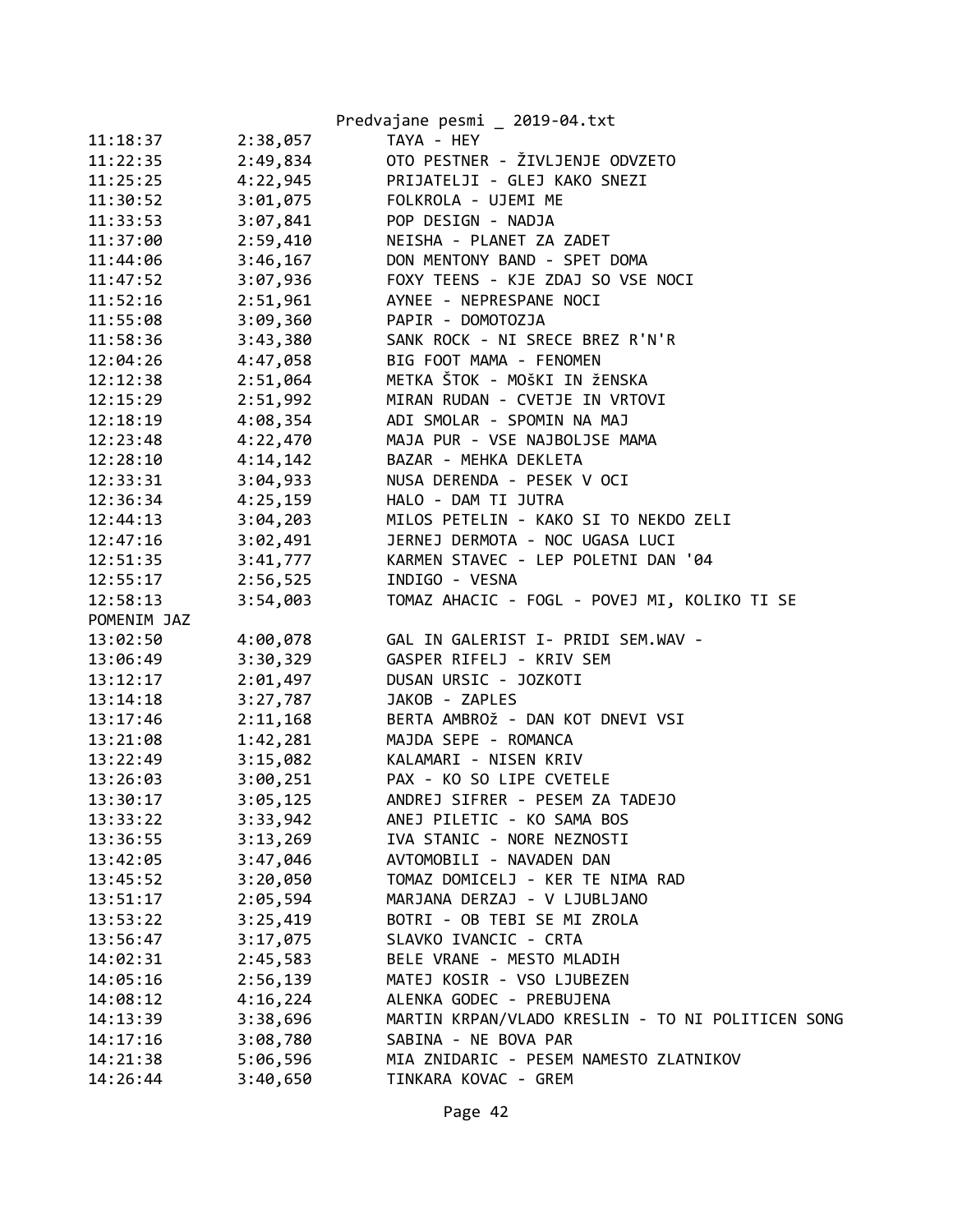|          |          | Predvajane pesmi _ 2019-04.txt                  |
|----------|----------|-------------------------------------------------|
| 14:32:20 | 3:50,671 | NAPOLEON - BODI MOJA                            |
| 14:36:10 | 3:41,160 | K.U.T. GAS - FASHION                            |
| 14:39:51 | 2:58,049 | CUKI - SA-LA-LA                                 |
| 14:42:48 | 4:02,111 | BILBI - KO TVOJA SEM ŠE BLA                     |
| 14:46:50 | 2:44,274 | MAJDA ARH - POISCI ME                           |
| 14:49:34 | 3:39,873 | NECA FALK - PRVA LJUBEZEN                       |
| 14:53:13 | 2:56,168 | KALAMARI & ORKESTER RTV - POPOLDNE              |
| 14:56:09 | 3:19,554 | AVIA BAND - EN KORAK                            |
| 15:00:31 | 3:10,100 | BRATJE BOSTJANCIC - ZVEZDE PADAJO V NOC         |
| 15:03:41 | 3:51,477 | ROK'N'BAND - PRVI PLES                          |
| 15:07:32 | 3:32,104 | PANDA - KAKSNO SONCE KAKSEN DAN                 |
| 15:13:02 | 3:40,043 | ANJA RUPEL - VSE                                |
| 15:16:41 | 4:51,061 | IZTOK MLAKAR - BOZICNA                          |
| 15:22:43 | 3:18,544 | FLORA EMA LOTRIC & PARIS - JUTRANJA ROSA        |
| 15:26:02 | 2:22,287 | MATIJA CERAR - DEŽNIKI                          |
| 15:28:23 | 3:45,386 | LAVENDER - DAN SE PREBUJA                       |
| 15:33:22 | 4:21,149 | JAN PLESTENJAK - TRIKRAT ME POLJUBI             |
| 15:37:43 | 3:03,205 | GU-GU - F.ROMANCA V KINU SLOGA                  |
| 15:42:44 | 3:37,179 | ANIKA HORVAT - VSE SI TI                        |
| 15:46:21 | 3:54,873 | TULIO FURLANIC - TOCNO VMES                     |
| 15:52:20 | 3:28,721 | SUNNY ORCHESTRA - TAT ZMIKAVT                   |
| 15:55:48 | 2:56,111 | BLUEGRASS HOPPERS - IRENA, LAHKO NOC            |
| 15:58:44 | 2:56,457 | PEPEL IN KRI - VODA NA MOJ MLIN                 |
| 16:04:08 | 2:47,723 | YUHUBANDA - BUM BUM                             |
| 16:06:53 | 3:35,214 | FARAONI - SEM TAKŠEN, KER SEM ŽIV               |
| 16:11:39 | 3:30,885 | FLIRRT - ZATE BI SNEL DOL NEBO                  |
| 16:15:10 | 3:54,286 | ZAN SERCIC - KAJ PA MIDVA                       |
| 16:20:17 | 3:21,093 | BANHOF - KAKO JE TO LEPO                        |
| 16:23:38 | 3:10,326 | ALEKSANDER NOVAK - KAKO SE POCUTIS (RADIO EDIT) |
| 16:26:48 | 3:44,106 | IRENA VRCKOVNIK - KDAJ SE ZACNE IN KDAJ KONCA   |
| 16:32:30 | 2:15,084 | STANE MANCINI - TAM, KAMOR GRE VETER SPAT       |
| 16:34:45 | 3:50,254 | ADI SMOLAR - MI SMO PA SPILAL                   |
| 16:38:35 | 5:31,575 | DON MENTONY BAND - NA VASI                      |
| 16:44:06 | 3:20,711 | MANOUCHE - STISN SE K MEN                       |
| 16:47:26 | 2:59,903 | OTO PESTNER - SPET PO STARI POTI                |
| 16:50:26 | 4:03,057 | MONI KOVACIC - BREZ LJUBEZNI MI ZIVETI NI       |
| 16:54:29 | 3:03,463 | FOLKROLA - CYBER BABY                           |
| 16:57:32 | 4:05,649 | MAYA - VSE SE DA                                |
| 17:02:21 | 2:31,363 | HAZARD - KOPALNICO IMA                          |
| 17:04:52 | 3:00,255 | NUDE - TAKO LEPO SI ZLOMILA MI SRCE             |
| 17:07:51 | 3:58,722 | LIDIJA KODRIC - SRECA JE                        |
| 17:13:45 | 3:35,140 | FOLK ROLA - DANES                               |
| 17:17:20 | 3:39,142 | NEISHA - LE KAJ SE SKRIVA                       |
| 17:22:44 | 3:55,213 | VILI RESNIK - KJER MODRA SPI                    |
| 17:26:39 | 3:12,441 | NINA PUSLAR - CE TI ZAVEZEM OCI                 |
| 17:31:38 | 4:04,314 | MAJDA SEPE - PISMO ZA MARY BROWN                |
| 17:35:42 | 3:23,014 | KINGSTON - KDOR ZNA TA ZNA                      |
| 17:41:00 | 3:38,174 | DARJA ŠVAJGER - SONCE SI                        |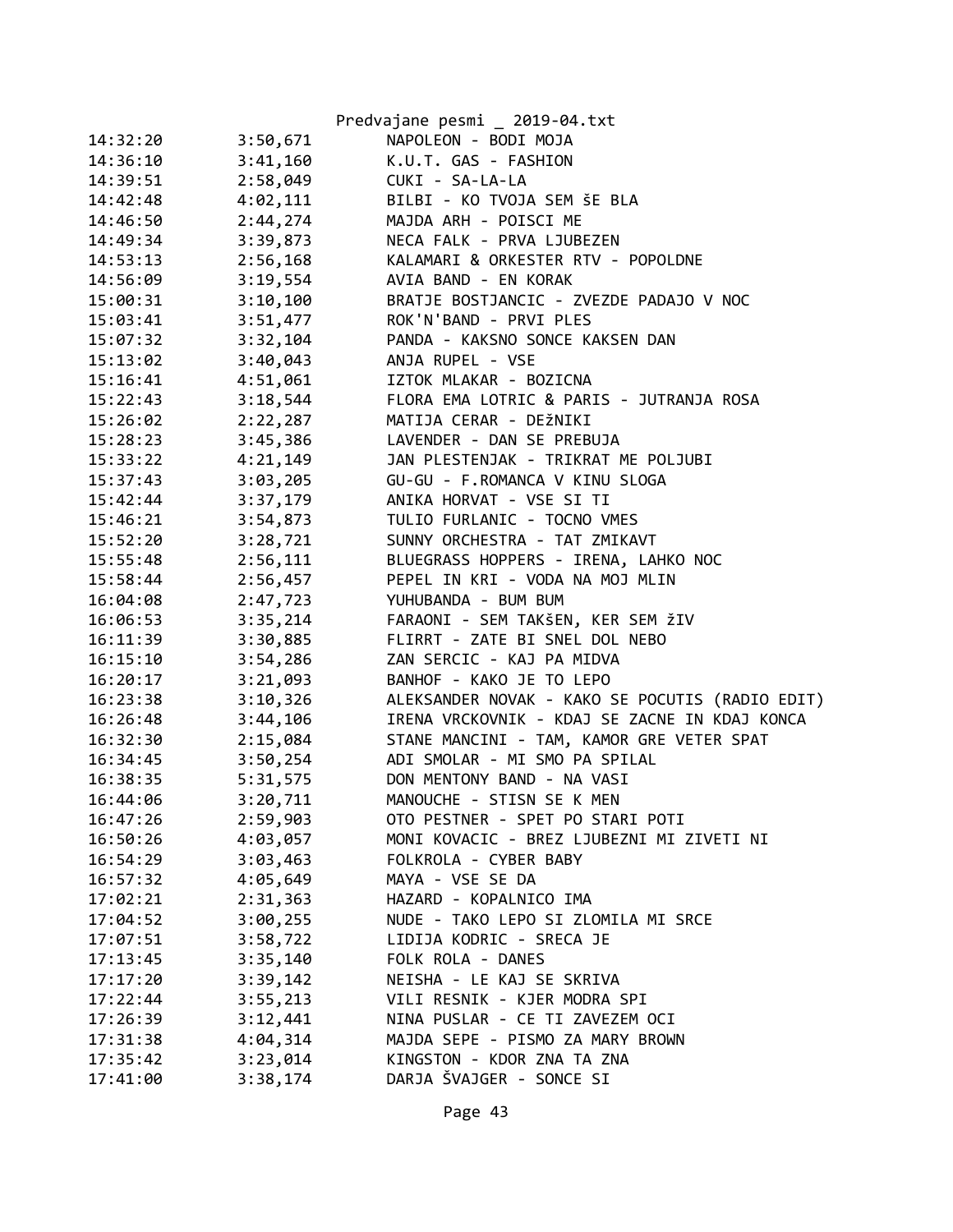|          |          | Predvajane pesmi _ 2019-04.txt             |
|----------|----------|--------------------------------------------|
| 17:44:38 | 4:26,189 | TATJANA MIHELJ - SVET V ZNAMENJU SRCA      |
| 17:50:13 | 3:23,196 | MANUELLA - V TVOJEM OGNJU (INFERNO)        |
| 17:53:36 | 3:15,054 | KARMEN STAVEC - VZEMI MOJO DLAN            |
| 17:56:51 | 3:43,052 | ANDRAZ HRIBAR - OGNJENI OBROC              |
| 18:03:20 | 4:48,087 | BIG FOOT MAMA - NISEM VEC S TABO           |
| 18:08:05 | 3:46,376 | KATRINAS - PESEM O LJUBEZNI                |
| 18:13:02 | 4:04,836 | POP DESIGN - ENCIJANCEK                    |
| 18:17:06 | 2:59,558 | DUSAN URSIC - SVOBODEN                     |
| 18:21:19 | 3:51,245 | GAL - KAJ VSE BI DAL                       |
| 18:25:10 | 3:12,838 | MAJA SLATINŠEK - DO NEBA                   |
| 18:28:22 | 3:27,813 | SOPRANOS - SONG ZA VSE LJUDI               |
| 18:36:56 | 3:29,223 | ANDREJ SIFRER - USPAVANKA ZA EVO           |
| 18:45:10 | 3:43,779 | AVTOMOBILI - V MRZLIH DVORANAH             |
| 18:51:56 | 3:56,096 | BAZAR - PORTOROŽ 1905                      |
| 18:55:52 | 2:38,086 | JELKA CVETEZER - KO BOS PRISLA NA BLED     |
| 18:58:30 | 2:54,236 | BERTA AMBROŽ - TIVOLSKI PASTIRCEK          |
| 19:02:08 | 3:13,223 | FOXY TEENS - PELJI ME NA MORJE             |
| 19:05:20 | 3:32,722 | DAMJANA - NOCOJ LJUBILA BI SE S TEBOJ      |
| 19:08:52 | 3:16,075 | REGINA - PRAVLJICNA LJUBEZEN               |
| 19:14:03 | 4:40,110 | TOMAZ DOMICELJ - MOJ DOM JE LUBLANA        |
| 19:18:43 | 3:49,859 | NUSA DERENDA - LUC                         |
| 19:24:15 | 4:07,103 | JADRANKA JURAS - DRUGACE NE ZNAM           |
| 19:28:21 | 3:16,082 | SANK ROCK/MATJAZ JELEN - VZEMI ALI PUSTI   |
| 19:33:24 | 3:34,916 | CALIFORNIA/MZ HEKTOR - STARA BARKA         |
| 19:36:56 | 2:36,846 | BABALOO BAND - MOJE SRCE                   |
| 19:41:27 | 4:02,204 | MATEVZ SALEHAR HAMO - PRIHAJAS             |
| 19:45:29 | 3:22,703 | IVO MOJZER - DECEK Z ULICE                 |
| 19:48:52 | 4:12,444 | MARTIN KRPAN - SOVRAZNIK NE SPI            |
| 19:54:14 | 3:03,169 | SAN DI EGO - BREZ TEBE                     |
| 19:57:16 | 3:10,154 | CUKI - CRNE OCI                            |
| 20:02:53 | 2:41,568 | MATIJA CERAR - TRI DEKLICE                 |
| 20:05:34 | 3:42,622 | ALENKA GODEC - VSAK JE SAM                 |
| 20:12:51 | 3:58,697 | AVIA BAND - GLEJ                           |
| 20:16:49 | 4:05,490 | VLADO KRESLIN - V PARKU ZA GRADOM          |
| 20:22:40 | 6:25,793 | IZTOK MLAKAR - IVO BALILA                  |
| 20:30:53 | 3:37,654 | ANJA RUPEL - ODPRI OCI                     |
| 20:34:30 | 3:53,426 | MAJDA ARH - LJUBEZEN JE KOT VINO           |
| 20:38:23 | 3:22,585 | JAN PLESTENJAK - JADRA                     |
| 20:44:23 | 3:13,801 | PANDA - KAKO GA CUTIM                      |
| 20:47:33 | 4:48,668 | PAPIR - LEPO MI JE S TEBOJ                 |
| 20:53:31 | 2:58,271 | ABADON - POZITIVNA ENERGIJA                |
| 20:56:29 | 3:32,183 | MARJANA DERZAJ - NA ZMAJSKEM MOSTU         |
| 21:02:47 | 5:40,203 | DADI DAZ - VEDNO                           |
| 21:08:27 | 2:26,084 | ALEKSANDER MEZEK - SIVA POT                |
| 21:15:21 | 3:05,273 | SMILE - OD JUTRA DO JUTRA (RMX BY STAYERC) |
| 21:18:25 | 1:46,477 | IVANKA KRAŠEVEC - HOT DIGGITY              |
| 21:21:57 | 3:27,097 | V.I.P. - ZAKAJ IGRAS Z MENOJ SE TI?        |
| 21:25:22 | 4:09,167 | DON MENTONY BAND - NEKAM BOM ŠEL           |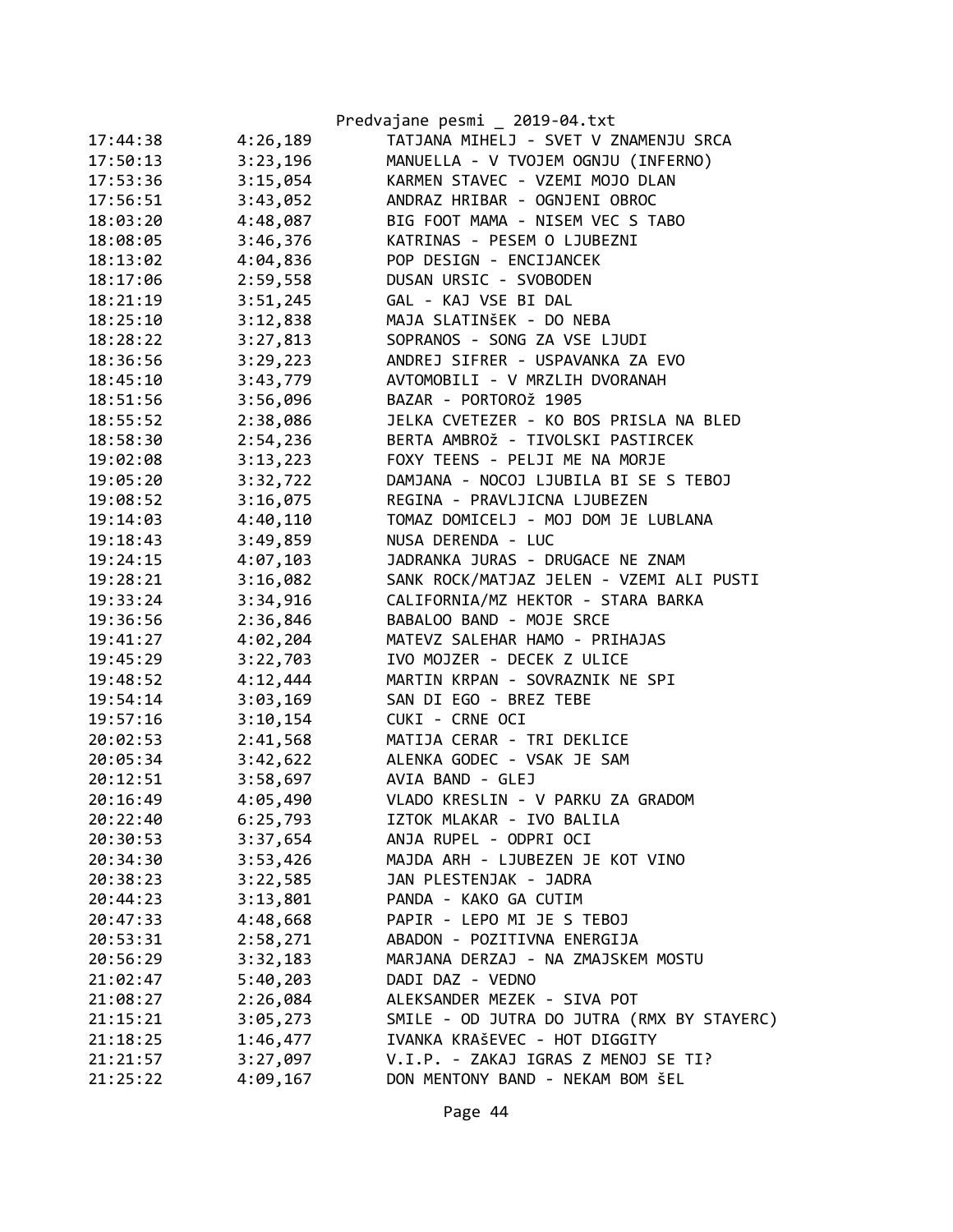|          |          | Predvajane pesmi _ 2019-04.txt           |
|----------|----------|------------------------------------------|
| 21:31:18 | 4:07,232 | ADI SMOLAR - CE SVET PRIJAZEN BI POSTAL  |
| 21:35:24 | 2:41,521 | PEPEL IN KRI - CHANSON D'AMOUR           |
| 21:38:05 | 2:55,046 | NECA FALK - TAKO DEKLE                   |
| 21:45:21 | 1:31,938 | ROK'N'BAND - LJUBEZEN NA PRVI DOTIK      |
| 21:46:49 | 4:23,076 | TINKARA KOVAC - KO BO PRISEL             |
| 21:52:12 | 3:06,560 | MANOUCHE - TAMALA                        |
| 21:55:18 | 4:20,660 | DRUSTVO MRTVIH PESNIKOV - CUTIM TE       |
| 22:02:03 | 3:40,897 | NUDE - PEPELKA                           |
| 22:05:39 | 3:49,919 | SUNNY ORCHESTRA - ODHAJAM                |
| 22:12:47 | 3:49,270 | 2 BROTHERS - GREMO V SOLO                |
| 22:16:35 | 3:43,715 | OTO PESTNER - TRIDESET LET (JAZZY)       |
| 22:22:04 | 2:32,098 | BELE VRANE - NA VRHU NEBOTICNIKA         |
| 22:24:36 | 2:27,508 | BARBARA JARC - ZAPLEŠIMO TWIST           |
| 22:27:03 | 3:28,837 | TANGELS - LIFE GOES UP                   |
| 22:32:18 | 4:57,448 | DRUŠTVO MRTVIH PESNIKOV - KO OSTANEM SAM |
| 22:37:15 | 3:39,738 | NIKKA - SKRIVNOST (RADIO EDIT)           |
| 22:45:04 | 3:31,977 | VICTORY - KAKO NAJ CAS USTAVIM           |
| 22:48:35 | 3:27,351 | FOLKROLA - MONA                          |
| 22:53:12 | 2:57,763 | LARA KADIS - ZDAJ SEM TU                 |
| 22:56:09 | 3:30,043 | PETER PAN - VROCE USTNICE                |
| 23:02:06 | 4:10,253 | NAPOLEON - TINA                          |
| 23:06:13 | 4:16,371 | POP DESIGN - PIKA NA I                   |
| 23:14:02 | 1:22,779 | DUSAN URSIC - OMEJEN                     |
| 23:15:24 | 3:01,055 | IRENA VRCKOVNIK - TAKSNA SEM             |
| 23:18:23 | 3:21,508 | BOTRI - SONCE PO DEŽJU                   |
| 23:23:31 | 3:21,368 | KALAMARI - PRIDE DAN                     |
| 23:26:51 | 3:05,373 | YLENIA - ZIVIM                           |
| 23:31:44 | 2:27,365 | BERTA AMBROŽ - JOKALA BOM BREZ SOLZ      |
| 23:34:10 | 3:33,200 | BAZAR - URA STRASTI                      |
| 23:37:42 | 3:19,068 | NEISHA - MALO TU MALO TAM                |
| 23:44:14 | 3:38,273 | BIG FOOT MAMA - ZADNJI PORAZ             |
| 23:47:52 | 3:08,181 | TOMAZ DOMICELJ - JAMAJKA                 |
| 23:52:09 | 3:42,273 | EVITA - VSE MOJE PESMI                   |
| 23:55:51 | 4:02,352 | DARJA ŠVAJGER - DARILA                   |
| 23:59:53 | 3:02,543 | FOXY TEENS - ZALJUBLJENA V SKEJTERJA     |

| ANDREJ SIFRER - VSE MANJ JE DOBRIH GOSTILN    |
|-----------------------------------------------|
| $0:07:04$ 4:35,276<br>AVTOMOBILI - SKOZI LETA |
| FARAONI - MI LJUDJE SMO KOT MORJE             |
| NUSA DERENDA - TO JE LJUBEZEN                 |
| DASA - OD LJUBEZNI ZADET                      |
| NUŠA DERENDA - BOGINJA                        |
| $0:24:37$ 3:25,122<br>HAUSBAL - LE TEBE       |
| ANIKA HORVAT - URA BREZ KAZALCEV              |
| KINGSTON - TRI PRSTE TEQUILE                  |
|                                               |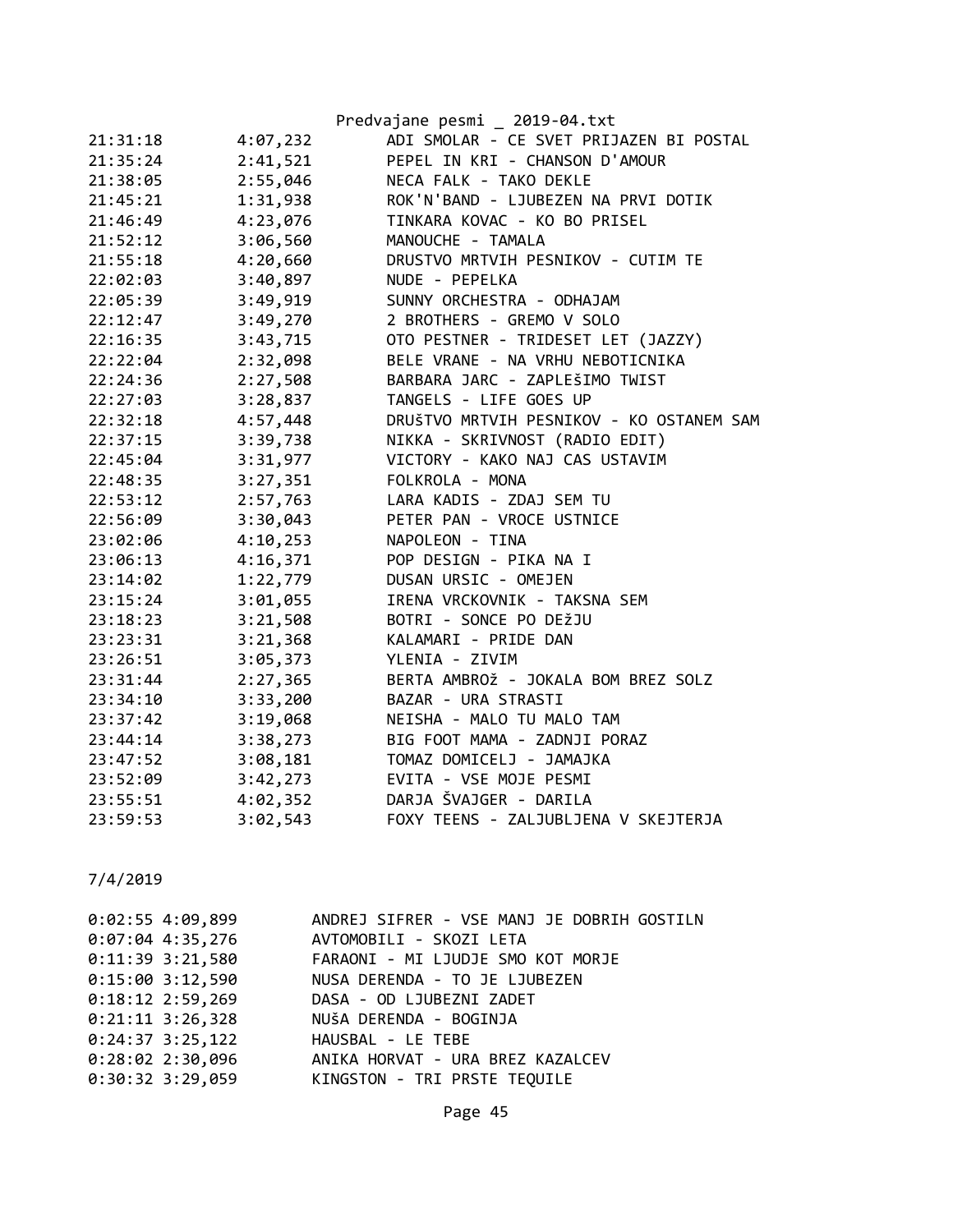|                      | Predvajane pesmi _ 2019-04.txt                 |
|----------------------|------------------------------------------------|
| $0:33:59$ 3:04,703   | MAJDA SEPE - POJDI SPET NA BLED                |
| $0:37:04$ 3:48,046   | CUKI - POLETNA                                 |
| $0:40:51$ 4:00,769   | AVIA BAND - TEBE SI ŽELIM                      |
| $0:44:51$ 4:38,284   | ANDRAZ HRIBAR - KAJ MI DELAS                   |
| $0:49:29$ 4:08,333   | GU-GU - TUJCA                                  |
| $0:53:37$ 3:11,013   | VLADO KRESLIN/MARTIN KRPAN - LAHKO BI ZLETELA  |
| $0:56:42$ 4:05,348   | ALENKA GODEC - VSI LJUDJE HITIJO               |
| $1:00:47$ 2:43,280   | IZTOK MLAKAR - VALENTIN                        |
| $1:03:30$ $3:21,788$ | ALENKA SMID - ENKRAT KO BOS SAM                |
| $1:06:51$ $3:19,741$ | SLAVKO IVANCIC - TISTO KAR OSTANE              |
| $1:10:11$ $2:43,129$ | EVA SRSEN - LJUBI, LJUBI, LJUBI                |
| $1:12:53$ $3:14,427$ | ANA STOKELJ - MIDVA SVA ZALJUBLJENA            |
| 1:16:07 3:37,540     | NINA PUSLAR - POLJUB NA KLOPCI                 |
| $1:19:44$ $3:41,008$ | MARTA ZORE - LJUBEZEN                          |
| $1:23:22$ $3:19,318$ | SANK ROCK - NEKAJ VEC                          |
| $1:26:41$ $2:25,708$ | METKA ŠTOK - LJUBEZEN NA PRODAJ NI             |
| $1:29:07$ 3:57,002   | MOULIN ROUGE - NAJSLAJSI POLJUBI               |
| 1:32:57 3:17,728     | KARMEN STAVEC - 100 NORIH IDEJ                 |
| 1:36:14 4:05,565     | ALEX VOLASKO - KRATEK DIH                      |
| 1:40:19 3:54,894     | JAN PLESTENJAK - OB TEBI BOM OSTAL             |
| $1:44:14$ $4:11,490$ | ANJA RUPEL - BREZ LJUBEZNI                     |
| 1:48:25 3:30,800     | MARJANA DERZAJ - PTICJE STRASILO               |
| 1:51:56 3:36,755     | FLIRT - KOGA SANJA                             |
| 1:55:28 2:28,949     | ALEKSANDER MEZEK - DAN ZA DNEM                 |
|                      | BLUEGRASS HOPPERS - STARI PIJANCEK             |
| 1:57:57 3:27,079     |                                                |
| 2:01:23 2:59,328     | MAJA KEUC - VANILIJA<br>BEPOP - NA BOZICNO NOC |
| $2:04:22$ 3:28,931   |                                                |
| $2:07:48$ 4:13,127   | DAMJANA IN HOT HOT HOT - SUM DEZJA             |
| 2:12:01 2:58,927     | JELKA CVETEŽAR - JUTRO NA PLANINI              |
| 2:15:00 5:05,084     | DON MENTONY BAND - B'LA JE SREDA               |
| 2:20:05 3:23,852     | DON SERGIO - TUDI TI                           |
| 2:23:28 3:12,884     | PETER DIRNBEK - PRVA SLUZBA                    |
| $2:26:41$ $2:50,302$ | SUPERNOVA - KJE STE VSI                        |
| 2:29:31 3:41,904     | DAMJANA - VZEMI ME ŠE ENKRAT NOCOJ             |
| 2:33:12 3:36,709     | MONIKA PUCELJ - DA BIL BI TI                   |
| 2:36:48 3:00,889     | NINO - PADAJO POLJUBI                          |
| 2:39:49 2:34,628     | BILBI - ISKRICE                                |
| 2:42:23 3:07,148     | APOLONIA - V VRTINCU                           |
| 2:45:30 3:33,586     | KATJA M FEAT. ARMANI - NOVA NOC                |
| 2:49:03 3:06,293     | MANOUCHE - KJE SI LUBI                         |
| 2:52:09 3:42,239     | BABALOO BAND - JOKAL BOM JUTRI                 |
| 2:55:51 3:05,293     | LEA LIKAR - ODMIK OD TAL                       |
| 2:58:56 4:03,979     | ELDA VILER - LASTOVKE                          |
| 3:02:59 2:48,074     | SONJA GABERSCEK - ANDREJ                       |
| $3:05:47$ $3:26,914$ | ADI SMOLAR - KO SEM BIL MLAD, SEM BIL TRAPAST  |
| $3:09:13$ $2:25,801$ | BRANKA KRANER - MON MONSIEUR                   |
| 3:11:39 3:32,701     | OTO PESTNER - HVALNICO POJEM BOGU              |
| $3:15:11$ $2:46,726$ | KATJA M - ZADNJI DAN                           |
|                      |                                                |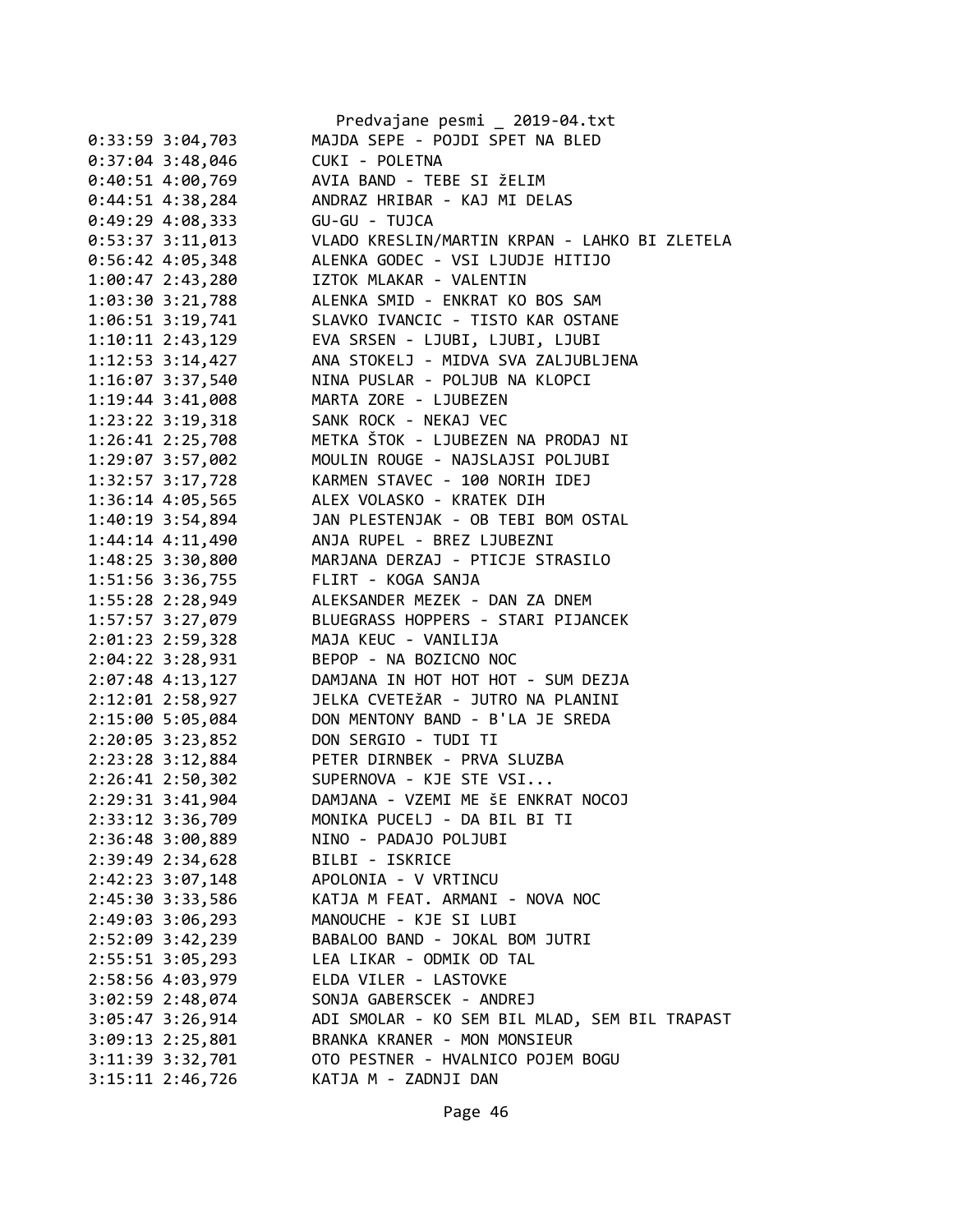|                      | Predvajane pesmi _ 2019-04.txt                                 |
|----------------------|----------------------------------------------------------------|
| 3:17:58 3:52,203     | MZ HEKTOR/CALIFORNIA - POLETJA NE BO'98                        |
| 3:21:50 2:49,053     | MAJDA ARH - POŠLJI MU VETER POZDRAV                            |
| 3:24:38 3:18,759     | POLONA - CUTIM, DA ZIVIM                                       |
| 3:27:53 4:21,989     | SEBASTIAN - LE KAKO NAJ POZABIM TE                             |
| $3:32:14$ 4:08,645   | HALO - JIMMY HUE                                               |
| 3:36:22 3:34,048     | ANJA ROPOTAR - BOZIC ZA VSE                                    |
| 3:39:56 3:43,043     | TOM TOM - LE SPOMIN                                            |
| 3:43:39 2:53,713     | MATIJA CERAR - KMALU BOM SPET PRI TEBI [I'LL BE HOME]          |
| 3:46:32 4:22,260     | TINKARA KOVAC - SPEZZACUORI                                    |
| 3:50:54 3:21,001     | NIKA ZORJAN - CAS ZA NAS                                       |
| 3:54:14 3:49,256     | REMI BAND - VRNEM SE                                           |
| 3:58:03 3:45,933     | MARKO VOZELJ - ZVEZDE SO Z NAMA                                |
| 4:01:49 3:24,312     | BOTRI - SONCE PO DEZJU                                         |
| 4:05:12 3:34,603     | FOLKROLA - DANES                                               |
| 4:08:46 3:50,572     | NECA FALK - PLAVO MORJE JE MOJ DOM                             |
| 4:12:37 3:17,992     | BELE VRANE - KAM SI NAMENJEN                                   |
| 4:15:55 3:44,927     | PAPIR - VELIKI KORAK                                           |
| 4:19:39 3:32,898     | ORLEK - HENRIK IN ROZIKA                                       |
| 4:23:12 3:53,910     | SAN DI EGO - JULIJA                                            |
| 4:27:05 2:10,496     | OPTIMISTI - STARI MEDO                                         |
| 4:29:15 4:13,038     | MIRAN RUDAN - NE ODPUSTI MI                                    |
| 4:33:22 2:45,985     | DARJA SVAJGER - PRISLUHNI MI                                   |
| 4:36:08 3:55,099     | IRENA VRCKOVNIK - PESEM O POMLADI                              |
| 4:40:03 4:18,460     | ANDREJ SIFRER - ROMANJE                                        |
| 4:44:21 4:06,889     | GAL IN GALERISTI - PRIDI SEM                                   |
| 4:48:27 2:56,496     | DEŽUR - NA VRH SVETA                                           |
| 4:51:23 4:45,358     | NUDE - NAVIJALA SLOVENIJA                                      |
| 4:56:08 3:07,813     | ROK'N'BAND - POPULAREN PAR                                     |
| 4:59:16 3:23,152     | POP DESIGN - NOC JE ZA NAS                                     |
| 5:02:39 4:03,647     | NAPOLEON - MORSKA PTICA                                        |
| 5:06:42 3:24,188     | TONI ROM - TIVOLI                                              |
| $5:10:06$ 3:44,553   | DITKA HABERL - SAMO NASMEH JE BOLJ GRENAK                      |
| 5:13:50 4:07,796     | PEPEL IN KRI - DEKLE IZ ZLATE LADJICE                          |
| 5:17:57 3:20,628     | REGINA - BODI TU                                               |
| $5:21:18$ $3:42,266$ | BAZAR - BARABE                                                 |
| 5:25:00 4:01,090     | HAZARD - ANDREJA                                               |
| 5:29:00 3:58,886     | SOULGREG - PROSIM VRNI SE (NISI ŽENSKA ZAME-PART II)           |
| 5:32:59 3:26,421     | MAJDA SEPE - PESEM O POMLADI IN PRIJATELJSTVU                  |
| 5:36:25 2:53,445     | TANGELS - KAJ IN KAM (ORIGINAL)                                |
| 5:39:18 3:02,057     | MARTA ZORE - POJDI Z NJO                                       |
| 5:42:20 3:12,854     | KINGSTON - NOCOJ JE DRUGA REKLA MI                             |
| 5:45:32 2:49,150     | HISA - ODKRIJ OTROKOM SVET                                     |
| 5:48:21 3:53,632     | NUSA DERENDA - CEZ DVAJSET LET                                 |
| 5:52:11 3:19,612     | ALENKA GODEC - SONCE SI TI                                     |
| 5:55:30 3:02,179     | VILI RESNIK - NAJ BOGOVI SLISIJO                               |
| 5:58:52 4:44,373     | TOMAZ DOMICELJ - ŠPRICER BLUES<br>AVIA BAND - VSAJ SE TRENUTEK |
| $6:03:36$ 3:00,124   |                                                                |
| $6:06:33$ 3:43,500   | DARJA ŠVAJGER - JESENSKI LIST                                  |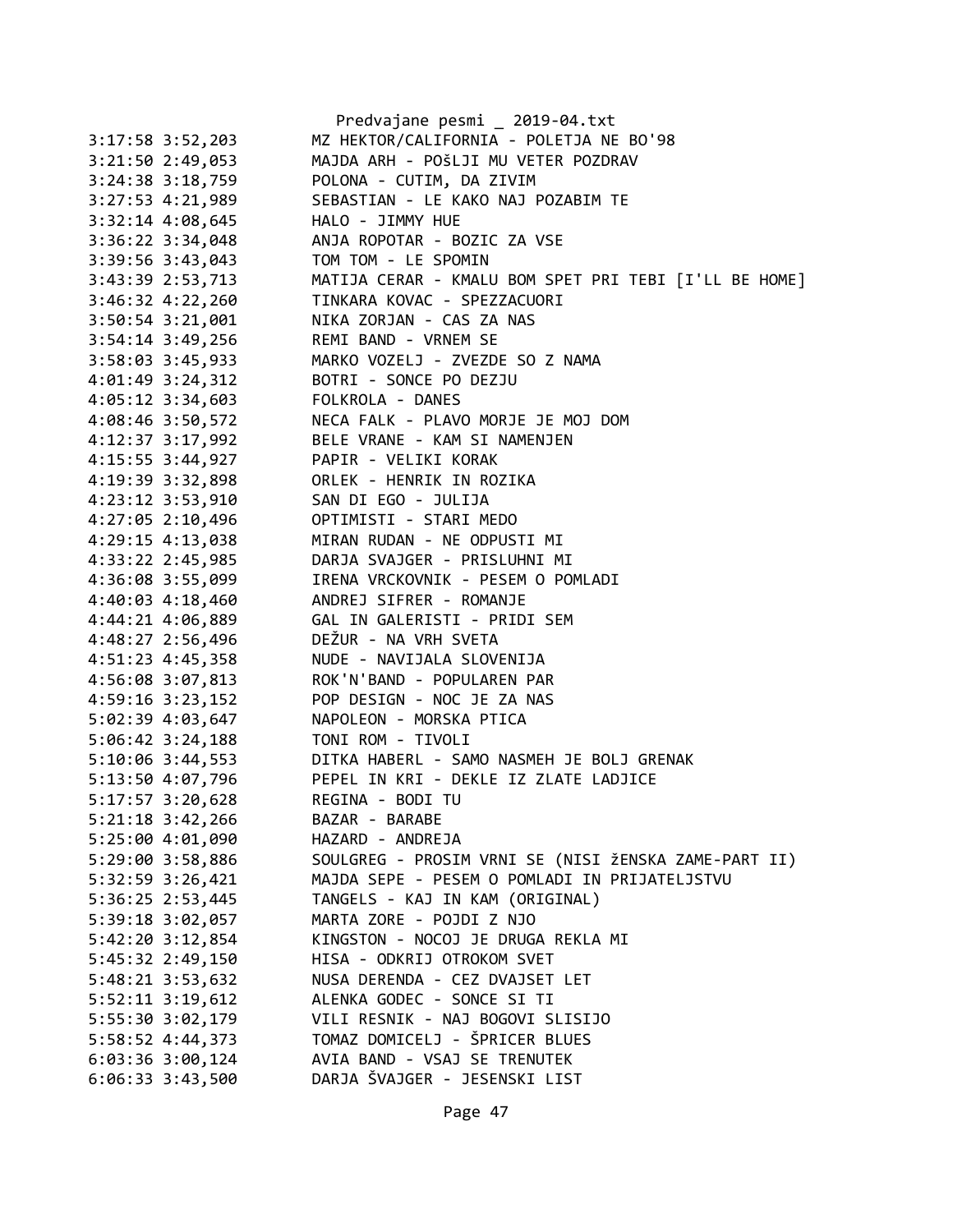|                      | Predvajane pesmi _ 2019-04.txt              |
|----------------------|---------------------------------------------|
| $6:10:16$ 3:21,930   | FARAONI - MI LJUDJE SMO KOT MORJE           |
| $6:13:38$ 4:24,250   | ANIKA HORVAT - PREBUDI SE                   |
| $6:18:02$ 3:13,007   | VLADO KRESLIN - ZVEZDICE BELE               |
| 6:21:15 3:03,856     | JANEZ ZMAZEK - LAHKO NARDIM ŠE BOLJŠ        |
| $6:24:18$ 3:07,124   | BETI JURKOVIC - ENKRAT SE                   |
| $6:27:25$ 2:27,480   | DUSAN URSIC - BUTALCI                       |
| $6:29:52$ $2:31,810$ | CUKI - RAKETA POD KOZOLCEM                  |
| $6:32:24$ $3:21,223$ | MARJANA DERZAJ - DIXIELAND BAND             |
| 6:35:45 3:20,496     | NEISHA - OBCUTEK                            |
| 6:39:05 3:31,984     | DON MENTONY BAND - N'KOL SI NAM ODPUSTU     |
| $6:42:36$ 4:45,135   | IZTOK MLAKAR - PEPI ZBARADORIA              |
| $6:47:21$ $4:05,704$ | TATJANA GROS - ZATO SEM NORO TE LJUBILA     |
| 6:51:27 4:01,177     | DADI DAZ - KO SE STOPIL BO SNEG             |
| 6:55:28 3:37,592     | KARMEN STAVEC - FANT IZ PRAVLJICE           |
| 6:59:05 3:21,516     | TIME TO TIME - LJUBEZEN IZ SOLSKIH DNI      |
| 7:02:26 4:13,797     | EDVIN FLISER - NJEJ, KI SEM JO LJUBIL       |
| 7:06:39 3:52,043     | ALEKSANDER MEZEK - NASA LADJA               |
| 7:10:31 3:26,176     | AYNEE - SI TO TI                            |
| 7:13:57 2:37,092     | FELIKS LANGUS - LJUBEZEN NA DALJAVO         |
| 7:16:34 3:27,443     | JANKO ROPRET - VRNI SE                      |
| 7:20:01 2:08,228     | RAFKO IRGOLIC - JAHAM SPET V KOLORADO       |
| 7:22:09 3:24,461     | MATJAZ JELEN - BREZ TEBE PADAM              |
|                      |                                             |
| 7:25:33 2:53,937     | PRELOM - LJUBEZEN IZ ŠOLSKIH DNI            |
| 7:28:26 3:28,125     | LIDIJA KODRIC - MESTO SPI                   |
| 7:31:54 3:23,671     | ELDA VILER - TU SI TI                       |
| 7:35:17 3:38,014     | ZABJAK TRIO - PISMO                         |
| 7:38:55 4:02,916     | MAJDA ARH - NORI DAN                        |
| 7:42:58 3:20,840     | FOXY TEENS - LIMBO DANCE                    |
| 7:46:18 3:00,649     | ROK 'N' BAND - DEKLE MOJEGA                 |
| 7:49:18 4:12,575     | SANK ROCK - PRAVLJICA O MAVRICNIH LJUDEH    |
| 7:53:29 3:41,745     | AVTOMOBILI - GOSPODAR                       |
| 7:57:11 3:54,982     | ANJA RUPEL - ZVEZDE SO NA NJENI STRANI      |
| 8:09:47 3:04,014     | IRENA KOHONT - AMOR MON AMOUR               |
| 8:12:51 2:22,187     | OTO PESTNER - LAHKO VPRAŠANJE               |
| 8:15:13 4:32,578     | GU-GU - LJUBIL BI SE                        |
| 8:19:45 3:11,369     | ADI SMOLAR - TO BO HIT                      |
| 8:22:56 3:14,813     | IGI TOP - BUNDES STYLE                      |
| $8:26:10$ 3:40,701   | BOR GOSTIŠA - BOLJ BEL, KOT BLED            |
| 8:29:51 4:08,005     | JERNEJ ZORAN FEAT. LARA POREBER - KISIK     |
| 8:33:58 4:02,253     | MILAN KAMNIK - UPANJE ZA BOZIC              |
| 8:38:00 3:24,330     | TATJANA DREMELJ - SAJ VEŠ DA RADA TE IMAM   |
| 8:41:24 4:27,053     | VICTORY - ZALJUBLJENA                       |
| 8:45:50 1:36,601     | JAN PLESTENJAK - BITKA MED SPOLOMA          |
| 8:47:23 4:40,288     | PETER PAN - OH, SABINA                      |
| 8:52:03 3:05,106     | MANOUCHE - KJE SI LUBI                      |
| 8:55:01 2:08,105     | BLUEGRASS HOPPERS - PO NOVEM LETU BOLJŠE BO |
| 8:57:09 3:41,518     | EVA CERNE - KDAJ CE NE ZDAJ                 |
| $9:04:59$ 2:09,228   | BRANKA KRANER - CAO                         |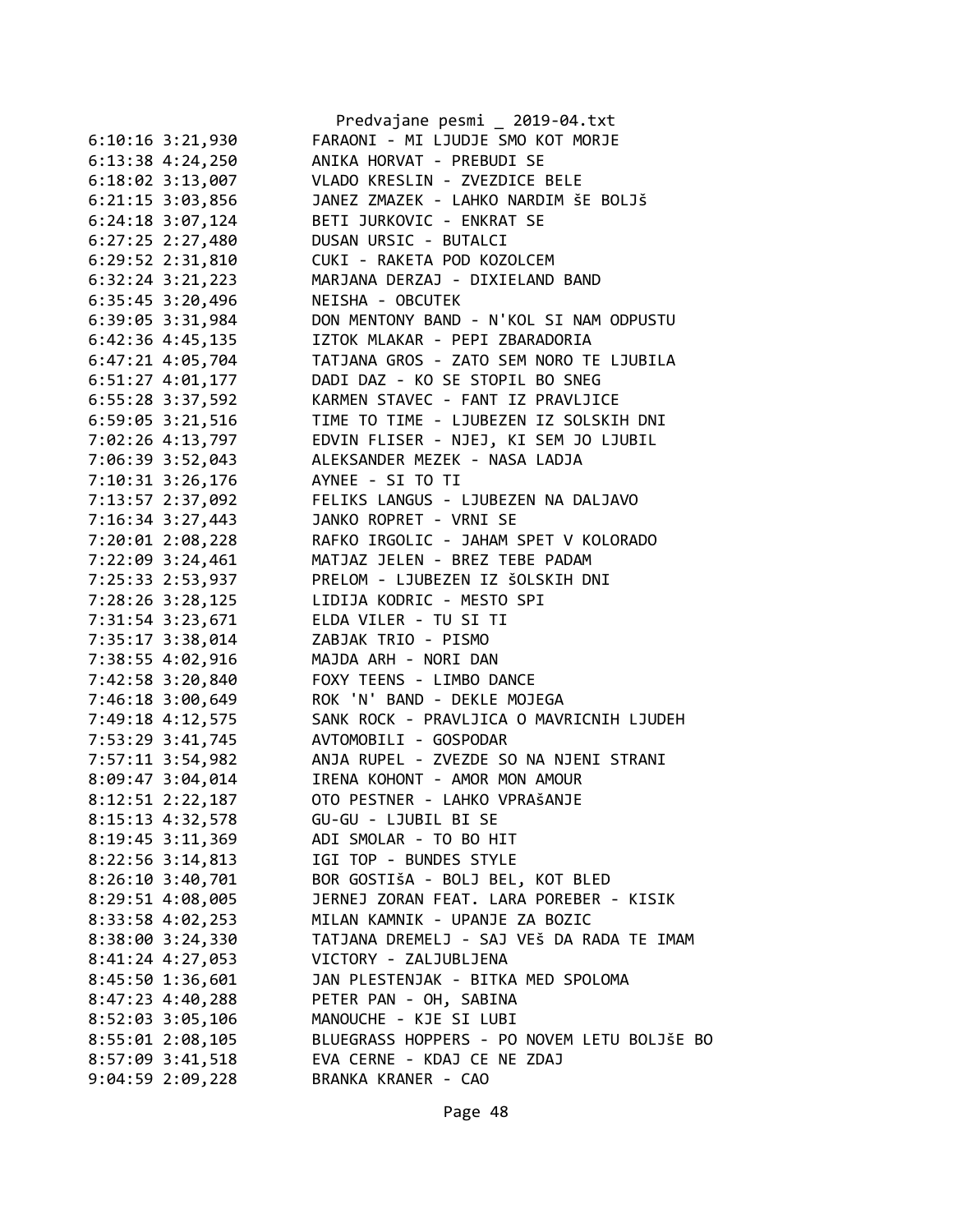|                      |                                       | Predvajane pesmi _ 2019-04.txt                                                                                                                                                                              |
|----------------------|---------------------------------------|-------------------------------------------------------------------------------------------------------------------------------------------------------------------------------------------------------------|
| 9:07:08 2:52,517     |                                       | NECA FALK - TAKO DEKLE                                                                                                                                                                                      |
| 9:14:40 1:00,525     |                                       | OTO PESTNER IN STRUNE - TOPLE JULIJSKE NOCI                                                                                                                                                                 |
| $9:15:37$ 3:25,682   |                                       | FOLKROLA - TUMASTI OŽBI                                                                                                                                                                                     |
| $9:21:22$ $2:41,312$ | BELE VRANE - MINI MAXI                |                                                                                                                                                                                                             |
|                      |                                       |                                                                                                                                                                                                             |
|                      |                                       | 9:24:03 3:11,522<br>9:27:12 2:44,329<br>9:31:17 2:35,126<br>9:33:52 2:39,319<br>MILAN PECOVNIK PIDZI - JESSE JAMES<br>9:33:52 2:39,319<br>MILAN PECOVNIK PIDZI - JESSE JAMES                                |
|                      |                                       |                                                                                                                                                                                                             |
|                      |                                       |                                                                                                                                                                                                             |
|                      | 9:36:31 3:32,877 MAJDA SEPE - S TEBOJ |                                                                                                                                                                                                             |
|                      |                                       | 9:43:44 1:25,940 ALENKA GOTAR - CVET Z JUGA                                                                                                                                                                 |
|                      | 9:45:06 3:33,674 KATRINAS - DO NEBA   |                                                                                                                                                                                                             |
|                      |                                       | 9:48:39 3:00,911 ROK'N'BAND - AFRIKA RUSIJA                                                                                                                                                                 |
|                      | 9:52:48 4:10,464 BAZAR - ZATE         |                                                                                                                                                                                                             |
|                      |                                       | 9:56:58 2:26,045 POP DESIGN - POBEGNIVA PROC                                                                                                                                                                |
|                      |                                       | 10:03:14 2:59,682 ANDRAZ HRIBAR - ZASPALA SI                                                                                                                                                                |
|                      |                                       | 10:06:13 3:49,842 D.KOCJANCIC & M.JELEN - POISCI ME                                                                                                                                                         |
|                      |                                       | 10:13:08 3:22,731 IVO MOJZER - KO SI DAVI SE ZBUDILA                                                                                                                                                        |
|                      | 10:16:30 2:59,395 HAZARD - BISTRO     |                                                                                                                                                                                                             |
|                      |                                       |                                                                                                                                                                                                             |
|                      |                                       |                                                                                                                                                                                                             |
|                      |                                       | 10:21:49 3:40,701 DAMJANA IN HOT HOT - LJUBIM NORO<br>10:25:29 4:27,808 PRO ANIMA SINGERS - POLETNA NOC<br>10:31:19 4:12,794 NAPOLEON - LE TEBE ZELIM SI<br>10:35:30 2:40,989 JAZZ STATION - NAGAJIV NASMEH |
|                      |                                       |                                                                                                                                                                                                             |
|                      |                                       | 10:38:10 3:46,640 NINA PUSLAR - LEPA SI                                                                                                                                                                     |
|                      |                                       | 10:44:24 4:09,261 ORLEK - PUNCA S ŠOHTA                                                                                                                                                                     |
| 10:48:33             | 3:17,825 PAPIR - SLUTNJA              |                                                                                                                                                                                                             |
| 10:52:59             |                                       | 2:18,427 MARJANA DERZAJ - VOZI ME VLAK V DALJAVE                                                                                                                                                            |
| 10:55:17             |                                       | 3:17,021 KINGSTON - HOTEL MODRO NEBO                                                                                                                                                                        |
| 10:58:29             |                                       | 4:13,151 DON MENTONY BAND - MRTVE ROŽE                                                                                                                                                                      |
| 11:06:33             |                                       | 2:45,981     JOZE KOBLAR - VSE BI ZATE DAL                                                                                                                                                                  |
|                      |                                       | 11:13:58  4:05,208  ANDREJ SIFRER - EGO                                                                                                                                                                     |
|                      |                                       | 11:18:02 3:30,524 MARTIN KRPAN - KAR JE STARO SE NOVO ZDI                                                                                                                                                   |
|                      |                                       | 11:23:52 3:26,097 SUNNY ORCHESTRA - V NOV KRAJ                                                                                                                                                              |
| 11:27:18             |                                       | 3:59,381 TOMAZ DOMICELJ - UCILNA ZIDANA                                                                                                                                                                     |
| 11:32:39             | 3:28,046                              | IZTOK MLAKAR - BETULA                                                                                                                                                                                       |
| 11:36:06             | 3:11,686                              | NEW SWING QUARTET - NAZDRAVIMO PRIJATELSTVU (TO SE                                                                                                                                                          |
| SPIJEMO.)            |                                       |                                                                                                                                                                                                             |
| 11:44:09             | 2:08,284                              | ALENKA GODEC - PESEM                                                                                                                                                                                        |
| 11:46:17             | 3:27,962                              | PEPEL IN KRI - PESEM ZA DINAR                                                                                                                                                                               |
| 11:50:54             | 3:47,089                              | BOSSA DE NOVO - SESTANEK POD RJUHO                                                                                                                                                                          |
| 11:54:41             | 3:33,578                              | STEREOTIPI - LJUBI ME                                                                                                                                                                                       |
| 11:58:30             | 3:24,366                              | AVIA BAND - UTRIP SRCA                                                                                                                                                                                      |
| 12:05:45             | 3:39,834                              | SLAVKO IVANCIC - CRN DEZ                                                                                                                                                                                    |
| 12:12:43             | 2:20,101                              | DUSAN URSIC - OBUP                                                                                                                                                                                          |
| 12:15:03             | 2:57,547                              | VLADO KRESLIN - IGRALA JE IGRALA                                                                                                                                                                            |
| 12:18:00             | 3:31,216                              | FOXY TEENS - POSLJI MI POLJUB                                                                                                                                                                               |
| 12:23:49             | 3:13,842                              | DARJA ŠVAJGER - KJE JE KDO                                                                                                                                                                                  |
| 12:27:03             | 3:50,200                              | AGROPOP - FRANCEK PIROMANCEK                                                                                                                                                                                |
| 12:32:14             | 3:56,548                              | HISA - V NOVO JUTRO                                                                                                                                                                                         |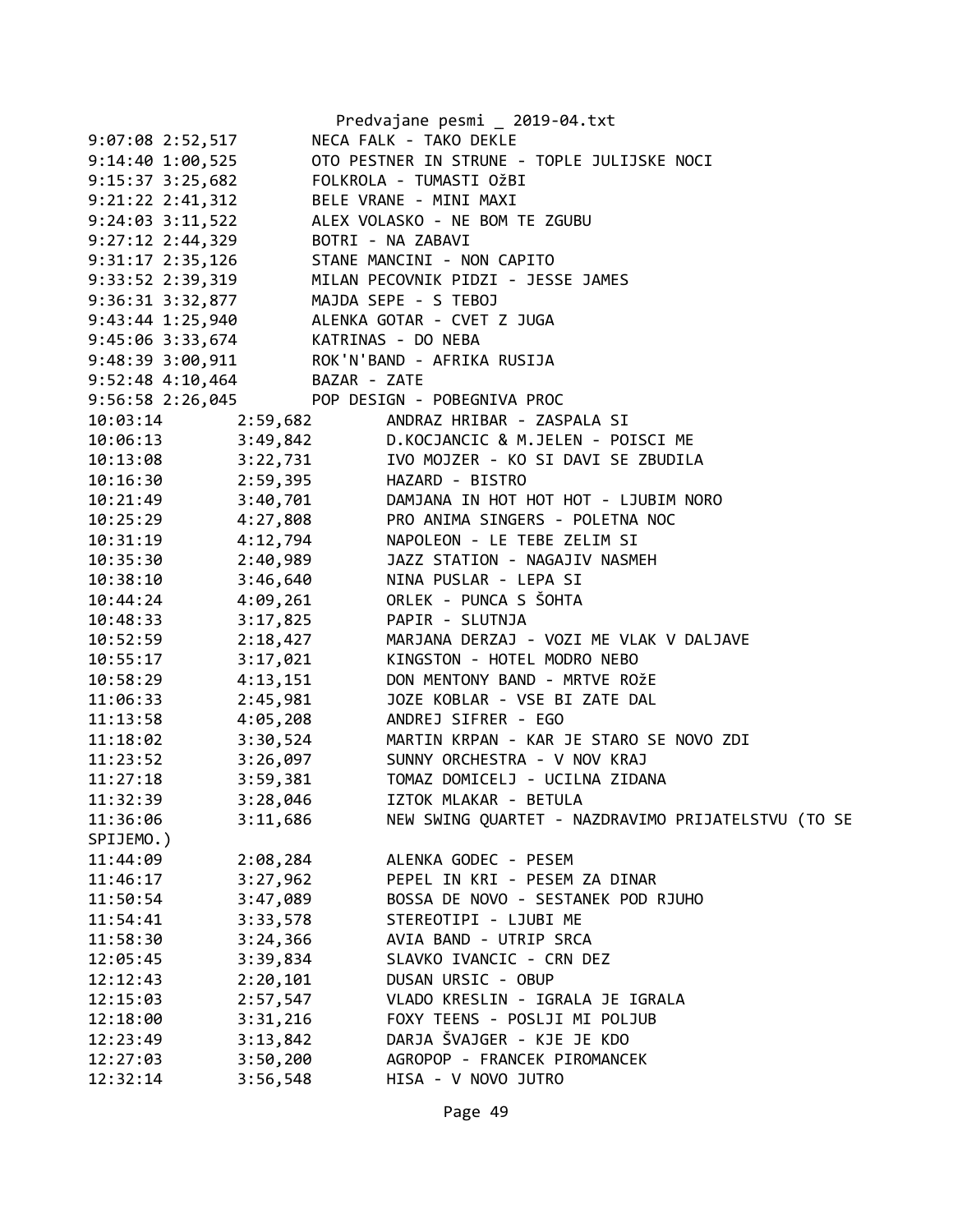|          |          | Predvajane pesmi _ 2019-04.txt                      |
|----------|----------|-----------------------------------------------------|
| 12:36:10 | 2:53,910 | KARMEN STAVEC - OB TEBI ZASPIM                      |
| 12:43:20 | 4:31,646 | HALO - GRETA                                        |
| 12:47:51 | 3:11,067 | KALAMARI - VSE ME IMAJO RAJSI                       |
| 12:52:11 | 3:20,663 | IVO MOJZER & OTO PESTNER - LJUDJE POMLADI           |
| 12:55:31 | 3:45,237 | ALEKSANDER MEZEK - ZVESTO SRCE                      |
| 13:00:10 | 4:13,478 | ANJA RUPEL - KOT DA TE NI                           |
| 13:04:23 | 4:21,628 | MAJDA ARH - ZDAJ VEM                                |
| 13:08:45 | 2:04,510 | GAUDEAMUS - PESEM ZA ŠPAS                           |
| 13:13:27 | 3:47,092 | BABALOO BAND - PAJAC                                |
| 13:17:13 | 3:03,683 | DAMJANA - BOŽJI DAR                                 |
| 13:21:54 | 1:53,140 | MATIJA CERAR - Z MOJCO PLESAL BI CHA CHA CHA        |
| 13:23:47 | 4:01,664 | JANKO ROPRET - LEPA SI NOCOJ                        |
| 13:27:48 | 3:15,091 | PANDA - MORDA                                       |
| 13:31:56 | 3:25,940 | JANEZ DOLTAR & KUD DOBREC - SANJAL O TEBI SEM NOCOJ |
| 13:35:22 | 3:16,810 | FARAONI - SLAVOSPEV                                 |
| 13:38:38 | 3:17,140 | BELE VRANE - BREZ BESED                             |
| 13:44:33 | 3:14,380 | WOLF - GOODBYE MICHELLE                             |
| 13:47:47 | 3:05,761 | UROS ZAGOZEN - VECNI LED                            |
| 13:52:10 | 3:33,696 | JOC BAND - TECEJO NITKE ZIVLJENJA                   |
| 13:55:43 | 2:22,365 | OTO PESTNER - TRIDESET LET (KRATKA)                 |
| 13:58:05 | 4:13,891 | SIMONA VODOPIVEC - SEXY PHONE                       |
| 14:05:37 | 3:44,398 | ADI SMOLAR - ZAVOD ZA ZAPOSLOVANJE                  |
| 14:10:58 | 3:38,759 | SLOVENAID - EN SVET (RADIO EDIT)                    |
| 14:14:37 | 3:07,162 | DANIEL RAMPRE - DOST' 'MAM TEGA                     |
| 14:17:43 | 3:21,616 | CUKI - POD KROSNJO STAREGA BORA                     |
| 14:21:58 | 3:45,683 | MARTA ZORE - ŠE SI TU                               |
| 14:25:43 | 3:54,314 | MAJA ZALOZNIK & PAPAS - VZEMI, VSE TI DAM           |
| 14:32:15 | 2:29,577 | VIDEOSEX - VOZI ME VLAK V DALJAVE                   |
| 14:34:44 | 3:10,882 | NUSA DERENDA - DANES VRACAM SE                      |
| 14:37:54 | 1:42,615 | MAJDA SEPE - ROMANCA                                |
| 14:39:37 | 4:15,124 | POP DESIGN - ZOGO IMAM                              |
| 14:43:51 | 2:58,898 | AYNEE - ZDAJ VEM                                    |
| 14:46:50 | 3:27,025 | AVTOMOBILI - DRUGACNO NEBO                          |
| 14:50:17 | 1:58,036 | ROK 'N' BAND - NE TEŽIT                             |
| 14:52:14 | 3:15,078 | YUHUBANDA - NE NIMAS POJMA                          |
| 14:55:29 | 3:45,126 | BOTRI - V NOVO JUTRO                                |
| 15:00:27 | 2:06,073 | LIDIJA KODRIC - DANES MI JE 16 LET                  |
| 15:02:33 | 2:07,112 | LUCKY CUPIDS - DAJ LJUBI ME                         |
| 15:04:40 | 3:12,189 | GU-GU - O JA JA, O NE NE                            |
| 15:07:51 | 2:45,326 | KATRINAS - KOT PRAVLJICA                            |
| 15:13:14 | 3:20,404 | LETECI POTEPUHI - BICIKL                            |
| 15:16:34 | 3:14,275 | HAZARD - VRTNAR                                     |
| 15:21:25 | 3:11,139 | NANA MILCINSKI - POLETNE IMPRESIJE                  |
| 15:24:36 | 3:00,222 | FOLKROLA - POLNA LUNA                               |
| 15:27:36 | 3:11,225 | LEA SIRK - MOJ PROFIL                               |
| 15:31:40 | 4:22,634 | PAVLE KAVEC & OKO - VSE SEM DAL TI                  |
| 15:36:02 | 2:55,080 | NECA FALK - DOBRO JUTRO, DOBER DAN                  |
| 15:38:56 | 3:09,502 | IRENA KOHONT - ZAPRLA SEM VSA OKNA                  |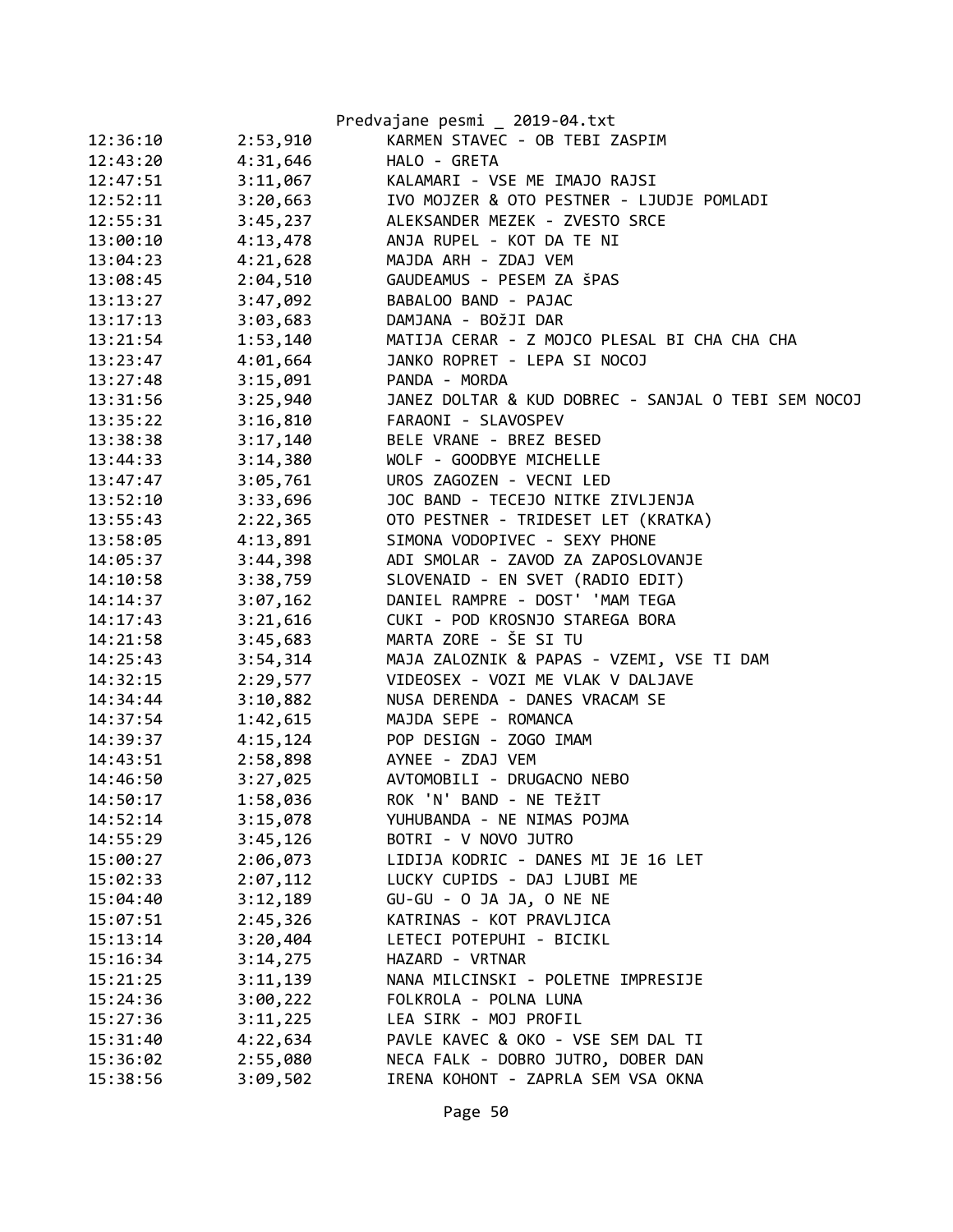|          |          | Predvajane pesmi _ 2019-04.txt                    |
|----------|----------|---------------------------------------------------|
| 15:44:43 | 3:34,659 | RADIC FT. DASA - DOPUSTI SI (V PRELEPI LJUBLJANI) |
| 15:48:16 | 3:55,271 | DEŽUR - PO POMLADI DIŠI                           |
| 15:53:29 | 3:08,822 | KINGSTON - MAGICNA                                |
| 15:56:36 | 4:49,503 | ALEKSANDER MEŽE K- LJUBLJANA V MAJU.WAV -         |
| 16:04:44 | 3:18,355 | MALITA GOLOB - MOJA DEZELA SLOVENIJA              |
| 16:08:01 | 2:31,084 | DON MENTONY BAND - REKLA JE ŠE                    |
| 16:12:09 | 4:10,820 | IVO MOJZER - TI SI REKLA SONCE                    |
| 16:16:19 | 3:46,524 | ANDREJ SIFRER - ZOBOBLUES                         |
| 16:20:59 | 3:23,928 | NUDE - ROLA                                       |
| 16:24:23 | 3:36,754 | LINTVERN - ZBOGOM BLUES                           |
| 16:27:59 | 3:04,181 | JAN PLESTENJAK - BARKA IZ PERJA                   |
| 16:33:38 | 4:35,352 | BAZAR - LJUBOSUMJE                                |
| 16:38:12 | 4:30,259 | ROK'N'BAND - BAMBINA                              |
| 16:42:42 | 2:45,261 | STANE MANCINI - CIKLAME                           |
| 16:45:27 | 2:26,826 | ORLEK - LOJZI GOBC                                |
| 16:47:53 | 3:04,620 | PAPIR - DOMOTOZJA                                 |
| 16:50:57 | 2:57,943 | MARJANA DERZAJ - PRIŠLA JE POMLAD                 |
| 16:53:55 | 4:56,210 | CALIFORNIA - RAD LETEL BI                         |
| 16:58:47 | 3:17,659 | SUNNY ORCHESTRA - GROBAR                          |
| 17:02:50 | 3:38,162 | GAUCHO - CE ME ZELIS                              |
| 17:06:28 | 4:30,868 | HISA - MOSTOVI SO PADLI                           |
| 17:13:18 | 3:18,958 | IRENA VRCKOVNIK - MED NEBOM IN MENOJ              |
| 17:16:36 | 3:46,651 | ALENKA GODEC - ZA NASMEH                          |
| 17:22:28 | 5:00,892 | VLADO KRESLIN - PREKO MURE, PREKO DRAVE           |
| 17:27:11 | 4:11,783 | ANIKA HORVAT - ORFEJ                              |
| 17:32:27 | 4:12,081 | LEELOOJAMAIS - TIK TAK (RADIO RMX)                |
| 17:36:39 | 3:30,175 | DARJA SVAJGER - NEKAJ, KAR NE MINE                |
| 17:42:28 | 5:13,117 | TOMAZ DOMICELJ - BODI MOJA DEKLICA                |
| 17:47:40 | 5:15,495 | BIG FOOT MAMA - TATTOO                            |
| 17:53:55 | 3:20,698 | NUŠA DERENDA - ZA SLOVENIJO ŽIVIM                 |
| 17:57:15 | 3:36,700 | MANOUCHE - KONEC TEDNA                            |
| 18:04:04 | 3:08,139 | BRANKA KRANER - LJUBLJANSKI ZVON                  |
| 18:07:11 | 4:13,099 | SUPERNOVA - POBEGNI Z MANO                        |
| 18:13:01 | 2:09,297 | MATIJA CERAR - KAJ MI MAR                         |
| 18:15:10 | 3:48,729 | RESPARD - HVALA                                   |
| 18:18:58 | 3:17,246 | AVIA BAND - VRATA V RAJ                           |
| 18:23:08 | 3:36,083 | SPELA GROSELJ - NAJINA POMLAD                     |
| 18:26:43 | 2:42,582 | OTO PESTNER - MNOGO SRECNIH LET OD TOD            |
| 18:31:14 | 2:24,543 | MAJDA SEPE - ŠUŠTARSKI MOST                       |
| 18:33:38 | 2:24,358 | MAJDA SEPE - PRELEPA SI BELA LJUBLJANA            |
| 18:36:02 | 2:55,020 | KARMEN STAVEC - LJUBIM TE                         |
| 18:38:55 | 4:37,048 | ANJA RUPEL - PREPOZNO                             |
| 18:43:32 | 4:52,003 | ALEKSANDER MEZEK - LJUBLJANA V MAJU               |
| 18:48:23 | 4:28,028 | META MOCNIK & OTO PESTNER - TRENUTKI BEZE         |
| 18:52:51 | 4:03,227 | SIMPLE - SAM                                      |
| 18:56:54 | 3:44,751 | ZEUS - POLARNI SIJAJ                              |
| 19:01:22 | 3:00,086 | PEPEL IN KRI - PRIDI V SVET LJUBEZNI              |
| 19:04:22 | 2:39,413 | BELE VRANE - SANJE O KALIFORNIJI                  |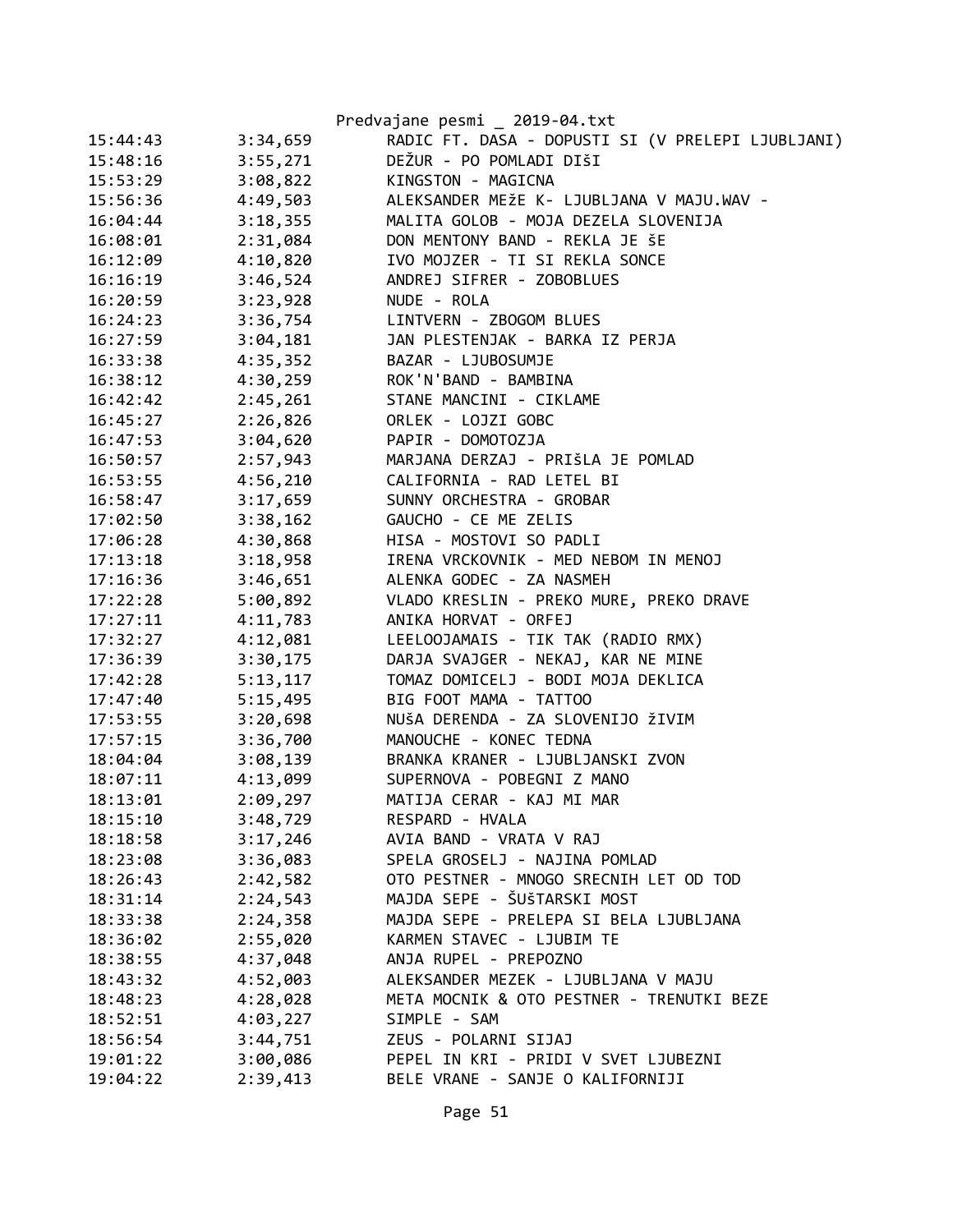|          |          | Predvajane pesmi _ 2019-04.txt                      |
|----------|----------|-----------------------------------------------------|
| 19:07:01 | 3:02,633 | ANDRAZ HRIBAR - POMLAD                              |
| 19:12:22 | 1:53,110 | MITJA CERAR - Z MOJCO PLESAL BI CHA CHA CHA         |
| 19:14:15 | 4:55,547 | DUSAN URSIC - POGREB IN ZABLODA                     |
| 19:21:15 | 3:42,027 | CUKI - HOZNTREGARJI                                 |
| 19:26:01 | 3:50,265 | ADI SMOLAR - J                                      |
| 19:29:51 | 3:41,954 | NEISHA - VZEMI ME                                   |
| 19:33:32 | 3:13,929 | GU-GU - HONOLULU BABY                               |
| 19:36:46 | 3:40,099 | MARTIN KRPAN - MALI BOGOVI                          |
| 19:42:44 | 4:04,966 | NINA PUSLAR - NI ONA                                |
| 19:46:49 | 4:00,114 | HAZARD - ANDREJA                                    |
| 19:51:51 | 2:43,619 | ROK 'N' BAND - DEJ RUK'N ME                         |
| 19:54:35 | 3:19,056 | NIKA ZORJAN - CAS ZA NAS (AC EDIT)                  |
| 19:57:53 | 3:37,707 | DAMJANA - RIME                                      |
| 20:04:23 | 4:23,058 | BOTRI - SRECEN Z NJO                                |
| 20:08:41 | 3:02,918 | DITKA HABERL - NAD MESTOM SE DANI                   |
| 20:16:24 | 3:57,167 | POLONA - SI POZABIL                                 |
| 20:22:26 | 3:44,779 | DARJA ŠVAJGER - DIVJA                               |
| 20:26:11 | 3:34,311 | BILBI - PESEM OD VCERAJ                             |
| 20:30:49 | 2:54,564 | BLUEGRASS HOPPERS - KAMIONAR                        |
| 20:33:43 | 2:42,875 | NINO ROBIC - URA BREZ KAZALCEV                      |
| 20:36:25 | 2:55,983 | IZTOK MLAKAR - EN GLAZ VINA MI DAJ                  |
| 20:43:02 | 5:09,549 | FLIRT - ROMEO IN JULIJA                             |
| 20:48:11 | 3:42,109 | VILI RESNIK/MARTA ZORE - VSE KAR SVA BILA           |
| 20:52:55 | 2:56,751 | HORIZONT - TE IGRE BO KONEC                         |
| 20:55:52 | 3:22,294 | JANEZ ZMAZEK ZAN - DOTAKN SE ME Z OBCUTKOM          |
| 21:02:25 | 3:03,230 | DADI DAZ - KRALJICA SRCA                            |
| 21:05:28 | 3:02,224 | ANDREJ SIFRER - VASOVALEC                           |
| 21:08:30 | 3:15,089 | EDVIN FLISER - TAM KJER SEM DOMA                    |
| 21:14:50 | 4:17,900 | POP DESIGN - OBJEMI ME                              |
| 21:21:13 | 4:15,355 | DON MENTONY BAND - RES NE VEM                       |
| 21:25:28 | 3:40,195 | TINKARA KOVAC - MARS IN VENERA                      |
| 21:30:12 | 4:22,171 | BAZAR - SI ŠE JEZNA NAME                            |
| 21:34:33 | 3:47,619 | AJDA IVSEK & BEST COMPANY - NAJ TE OMAMA NE PREMAMI |
| 21:38:20 | 3:39,284 | MAJDA ARH - SANJAJVA                                |
| 21:44:29 | 3:17,696 | FOXY TEENS - MOJA SIMPATIJA                         |
| 21:47:46 | 2:54,720 | SAMO GLAVAN - MOJA PUNCA                            |
| 21:51:43 | 3:11,876 | JAN PLESTENJAK - TVOJA DRUGA STRAN                  |
| 21:54:55 | 2:57,103 | MARJANA DERZAJ - TELSTAR                            |
| 21:57:52 | 1:57,053 | MIRAN TETICKOVIC - BUM TIKI BUM                     |
| 22:02:37 | 2:47,678 | ALENKA GODEC - MONA LISA                            |
| 22:05:24 | 3:09,424 | KINGSTON - TAM TAM TAM                              |
| 22:08:33 | 3:26,133 | TATJANA DREMELJ - OSTANI TAKŠEN KOT SI              |
| 22:16:39 | 4:09,171 | BABALOO BAND - JAZ IN TI                            |
| 22:22:53 | 3:37,857 | FOLKROLA - DOBRO JUTRO MADAME                       |
| 22:26:31 | 3:02,544 | BLACK CAT - NIKOLI                                  |
| 22:30:38 | 2:43,091 | EVA SRŠEN - LJUBI, LJUBI, LJUBI                     |
| 22:33:20 | 3:52,166 | DAMJANA GOLAVSEK - MASKARADA                        |
| 22:37:12 | 3:56,060 | ROK'N'BAND - LJUBEZNI NAJIN CAS                     |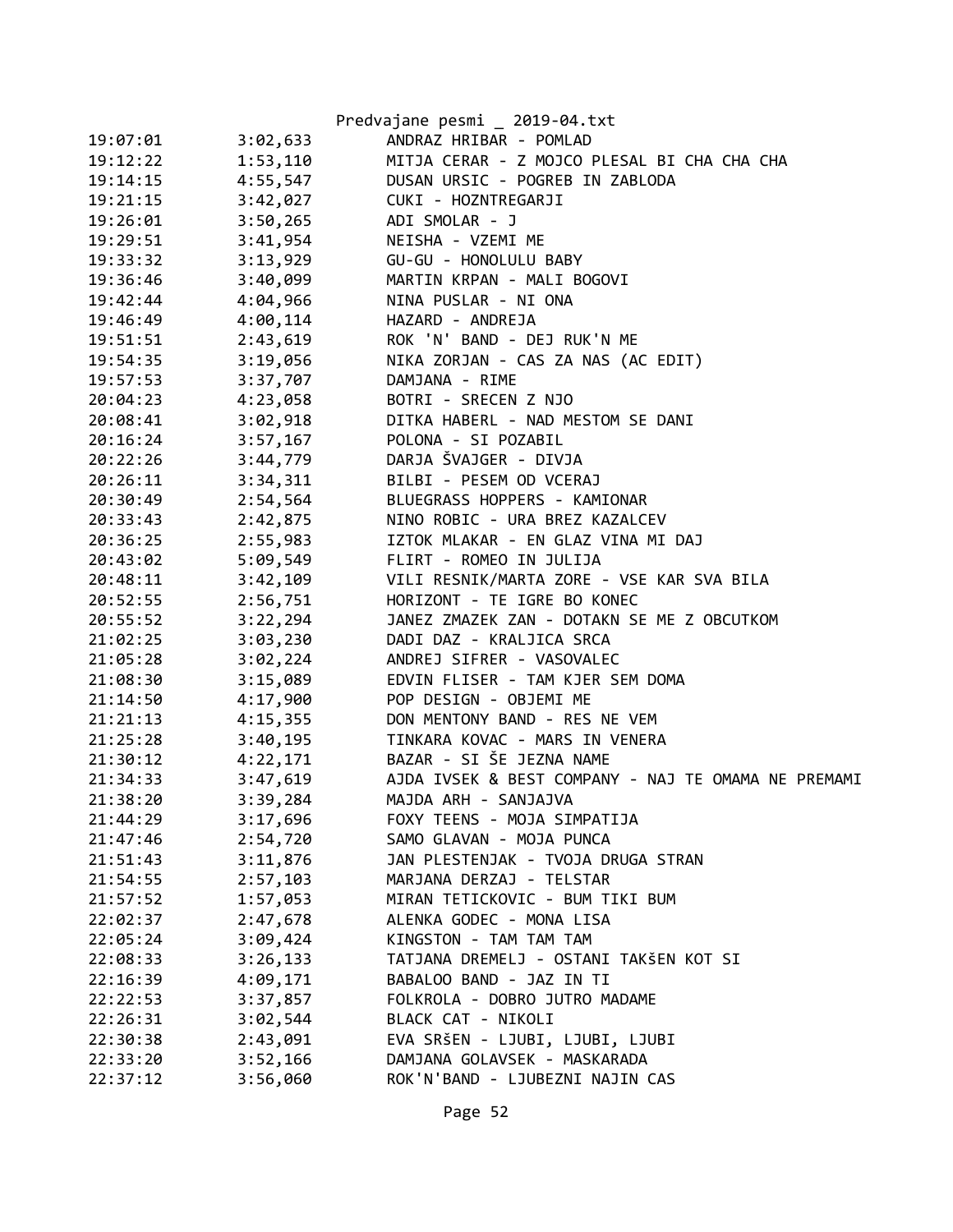|          |          | Predvajane pesmi _ 2019-04.txt      |
|----------|----------|-------------------------------------|
| 22:45:52 | 4:48,579 | TOMAZ DOMICELJ - LOŠKI GRAD         |
| 22:51:43 | 3:32,529 | MIRAN RUDAN - NE MISLI DA UMIRAM    |
| 22:55:14 | 4:53,664 | SUNNY ORCHESTRA - RELAX             |
| 23:03:00 | 4:08,712 | SLAVKO IVANCIC - DAN OB TEBI        |
| 23:07:09 | 3:33,541 | CALIFORNIA - STARA BARKA            |
| 23:14:04 | 3:24,677 | BIG FOOT MAMA - ISKRE               |
| 23:17:28 | 3:58,435 | MAJDA SEPE - POJ KITARA MOJEGA SRCA |
| 23:23:31 | 4:08,832 | BOHEM - ON JE JAZ                   |
| 23:27:40 | 2:55,826 | ANDRAZ HRIBAR - KADAR SI TU         |
| 23:31:40 | 2:57,868 | BELE VRANE - TUDI DEZ               |
| 23:34:38 | 3:37,348 | HISA - ZAMAN                        |
| 23:38:14 | 3:48,188 | KALAMARI - TVOJA SLED               |
| 23:46:18 | 3:47,391 | ANJA RUPEL - NEKAJ UR ZA NOROST     |
| 23:51:07 | 3:09,543 | DEMETRA MALALAN - DANES SI TU       |
| 23:54:17 | 3:29,791 | IVO MOJZER - CIFRA MOŽ              |
| 23:57:46 | 4:51,676 | ALEKSANDER MEZEK - TU SEM DOMA      |
|          |          |                                     |

| $0:02:37$ 3:39,389                      | NUDE - PEPELKA (RAD TE IMAM)                    |
|-----------------------------------------|-------------------------------------------------|
| $0:06:16$ 3:25,749                      | AVIA BAND/JASMINA CAFNIK & DARE - SAVA SUMI     |
| $0:09:40$ 3:05,793                      | PEPEL IN KRI - MATERIN NASMEH                   |
| $0:12:45$ 4:08,244                      | ANIKA - LAHKO NOC PIRAN                         |
| $0:16:53$ 3:07,232                      | FARAONI - KAKO SI LEPA NOCOJ                    |
| $0:20:00$ 3:35,069                      | SASKA DEBELJAK - VSE KAR OSTANE                 |
| $0:23:34$ 4:28,726                      | ROK N BAND - BAMBINA                            |
| $0:28:03$ 3:34,533                      | HOSTNIK - U LUBLAN                              |
| $0:31:37$ 2:56,156                      | EVITA - POJDI Z MANO (COME ON OVER)             |
| $0:34:32$ 2:38,424                      | DAMJANA - KAJ PA TI                             |
| $0:37:10$ 3:35,136                      | OTO PESTNER - CIGANSKA KRI (BIG BAND MIX)       |
|                                         |                                                 |
| $0:44:15$ 2:34,476                      | ADI SMOLAR - GREMO NA POVSETOVO                 |
| $0:46:49$ 3:42,827                      | PAPIR - SRAJCA                                  |
|                                         | 0:50:31 4:25,177 MAJA SINK - POLETNI POLJUB     |
| $0:54:56$ 4:12,697                      | ANIKA HORVAT - PLIMA                            |
| $0:59:07$ 3:11,838                      | BEPOP - BODI ZVEZDA                             |
| 1:02:21 3:00,639 BOTRI - UGASN' ME      |                                                 |
| 1:05:21 4:04,785 LAMAI - SPET TE SLISIM |                                                 |
| $1:09:25$ 6:10,362                      | ORLEK - ADIJO KNAPI                             |
| 1:15:35 3:07,305                        | INTERVAL - ABRAHAMKA                            |
| $1:18:42$ 3:30,247                      | AVTOMOBILI - ZASEBNI RAJ                        |
| $1:22:12$ $3:16,691$                    | PETER JANUS - ZATE                              |
| 1:25:23 3:56,048                        | JANKO ROPRET - NE BODI OBJESTNO DEKLE           |
| 1:29:19 3:34,779                        | CUKI - ZA ROJSTNI DAN                           |
| $1:32:53$ $2:34,595$                    | STANE MANCINI - NON CAPITO                      |
| 1:35:28 5:57,216                        | MARTIN KRPAN/VLADO KRESLIN - OD VISINE SE ZVRTI |
| 1:41:23 2:52,091                        | DON MENTONY BAND - MARJETKA                     |
|                                         |                                                 |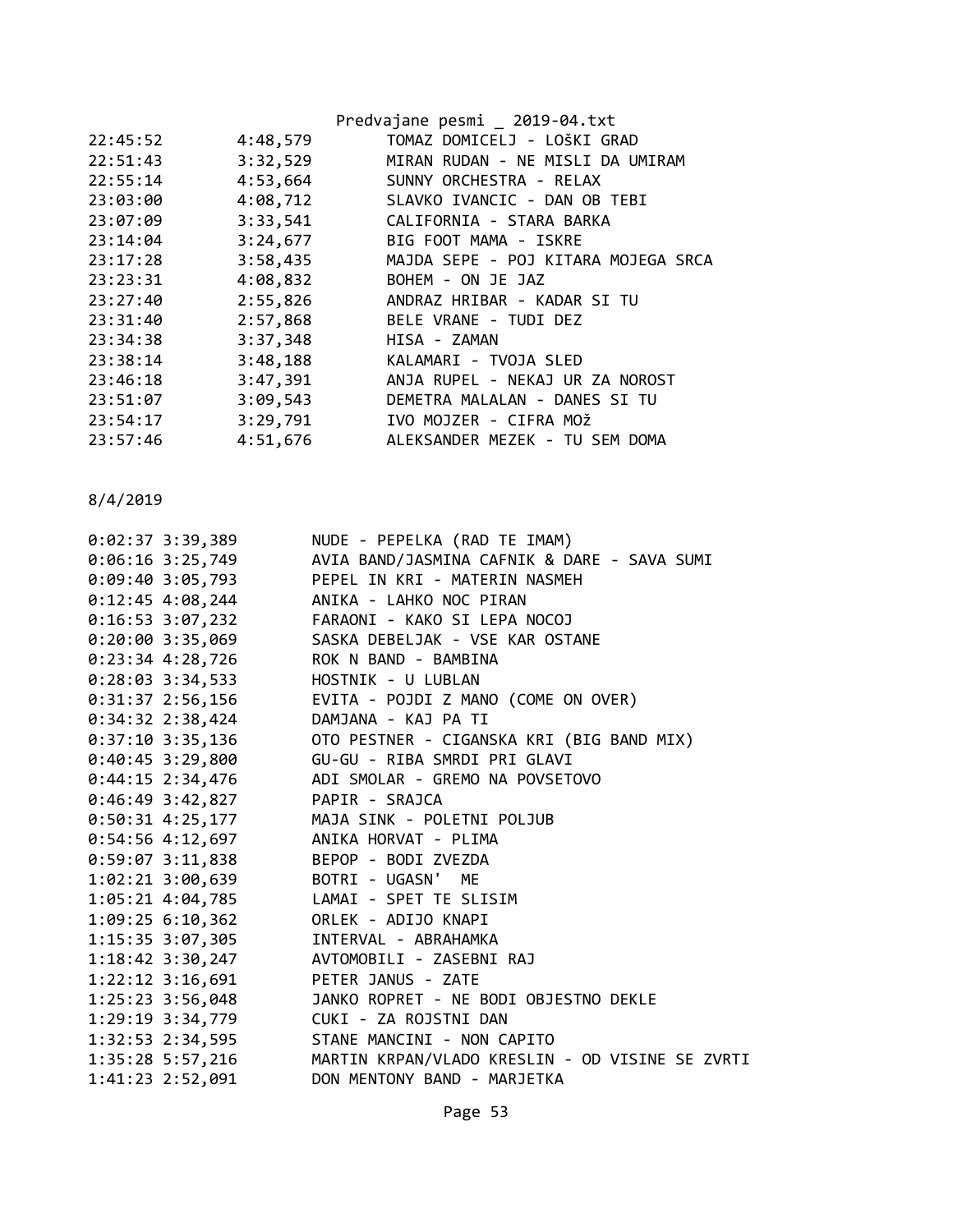|                      | Predvajane pesmi _ 2019-04.txt                       |
|----------------------|------------------------------------------------------|
| 1:44:14 2:38,966     | BLUEGRASS HOPPERS - STARA MAMA                       |
| 1:46:53 3:27,150     | BRANKA KRANER - LJUBEZEN                             |
| 1:50:20 3:31,702     | PANDA - SIVE CESTE                                   |
| 1:53:51 3:23,063     | ANDREJ SIFRER - KDO KOMU VEC POMENI                  |
| $1:57:14$ $2:58,936$ | HAZARD - NAJLEPŠE PESMI                              |
| $2:00:12$ 3:35,643   | SERGEJA - NAJ NAJ                                    |
| $2:03:47$ 3:01,062   | KARMEN STAVEC - BREZ ZAMERE IN SOLZA                 |
| 2:06:48 2:54,828     | NECA FALK - DOBRO JUTRO, DOBER DAN                   |
| $2:09:42$ 3:48,859   | REGINA - POKLICI LJUBEZEN                            |
| 2:13:31 3:24,376     | IZTOK MLAKAR - POLITIK GUIDO                         |
| $2:16:55$ 3:32,229   | ROK 'N' BAND - V OBLAKIH                             |
| 2:20:26 3:42,435     | BILBI - TISTE SNOVI                                  |
| 2:24:09 3:25,938     | MALI OGLASI BAND - VROCA KRI                         |
| 2:27:34 3:34,777     | JANEZ BONCINA BENC - KADAR OGNJI DOGORIJO            |
| 2:31:09 3:30,377     | KINGSTON - 3 PRSTE TEKILE                            |
| 2:34:39 2:02,144     | MATIJA CERAR - MILIJON ZELJA                         |
| 2:36:41 2:35,071     | PRO ANIMA SINGERS & ELDA VILER - TI SI MOJA LJUBEZEN |
| 2:39:16 4:02,170     | SKUPINA FONEM - POLETNA ROMANCA                      |
| 2:43:17 3:59,988     | ALENKA GODEC - JE TO RES LJUBEZEN                    |
| 2:47:17 3:00,036     | STEFICA STIPANCEVIC - NOVI ZMAGOVALCI                |
| 2:50:17 3:17,178     | TATJANA DREMELJ - DALA SEM TI VSE                    |
| 2:53:34 3:48,988     | MILAN PECOVNIK PIDZI - COWBOY PIDZI                  |
|                      |                                                      |
| 2:57:23 3:45,204     | BABALOO BAND - PAJAC                                 |
| 3:01:07 4:26,096     | POP DESIGN/VILI RESNIK - NE BOM TI LAGAL             |
| $3:05:33$ $3:15,006$ | TOMAZ PENGOV - CRNA PEGA CEZ OCI                     |
| $3:08:48$ 2:12,146   | OLGA WEISSBACHER - SPODNJICE                         |
| 3:11:00 1:47,599     | RAFKO IRGOLIC - KAVBOJEVA LJUBICA                    |
| $3:12:47$ $3:10,016$ | OTO PESTNER & ELDA VILER - MOJA DEZELA               |
| 3:15:57 3:37,265     | NEZA DROBNIC - MOJA DEZELA                           |
| 3:19:34 3:12,887     | OPTIMISTI - SANJE                                    |
| 3:22:46 3:01,025     | MAJDA ARH - POSLJI MU VETER POZDRAV                  |
| $3:25:47$ $3:22,565$ | JAN PLESTENJAK - PRAVE KARTE                         |
| 3:29:09 5:13,977     | MARTA ZORE - NI MI ZAL                               |
| 3:34:23 2:09,085     | GAUDEAMUS - KO BOŠ PRIŠLA NA BLED                    |
| 3:36:32 3:22,900     | NINA PUSLAR - ODHAJAM Z VETROM                       |
| 3:39:54 2:57,628     | DA PHENOMENA - NOV DAN                               |
| $3:42:52$ $3:04,562$ | TOMAZ DOMICELJ - NA VRHU                             |
| 3:45:56 3:38,216     | SOPRANOS - POD ZVEZDAMI                              |
| 3:49:34 3:13,827     | BABILON & DADA - KOT OCEAN                           |
| 3:52:47 3:35,983     | FLIRT - KO JE NI                                     |
| $3:56:23$ $3:46,230$ | ROK'N'BAND - PRIZNAM                                 |
| 4:00:09 3:43,592     | FOXY TEENS - TIHO ZASEPETAJ                          |
| 4:03:50 3:05,388     | MILAN KAMNIK - POT NA KOROŠKO                        |
| 4:06:55 3:03,377     | ZANA - SKRITE PRAVLJICE                              |
| 4:09:58 2:40,268     | STARI MACKI - MOJA BABY [YES SIR, THAT'S MY BABY]    |
| $4:12:38$ $4:20,148$ | ANKA COP - METROPOLE                                 |
| 4:16:58 2:48,157     | AYNEE - NA MORJE                                     |
| 4:19:46 3:21,363     | KALAMARI - RITEM SONCA                               |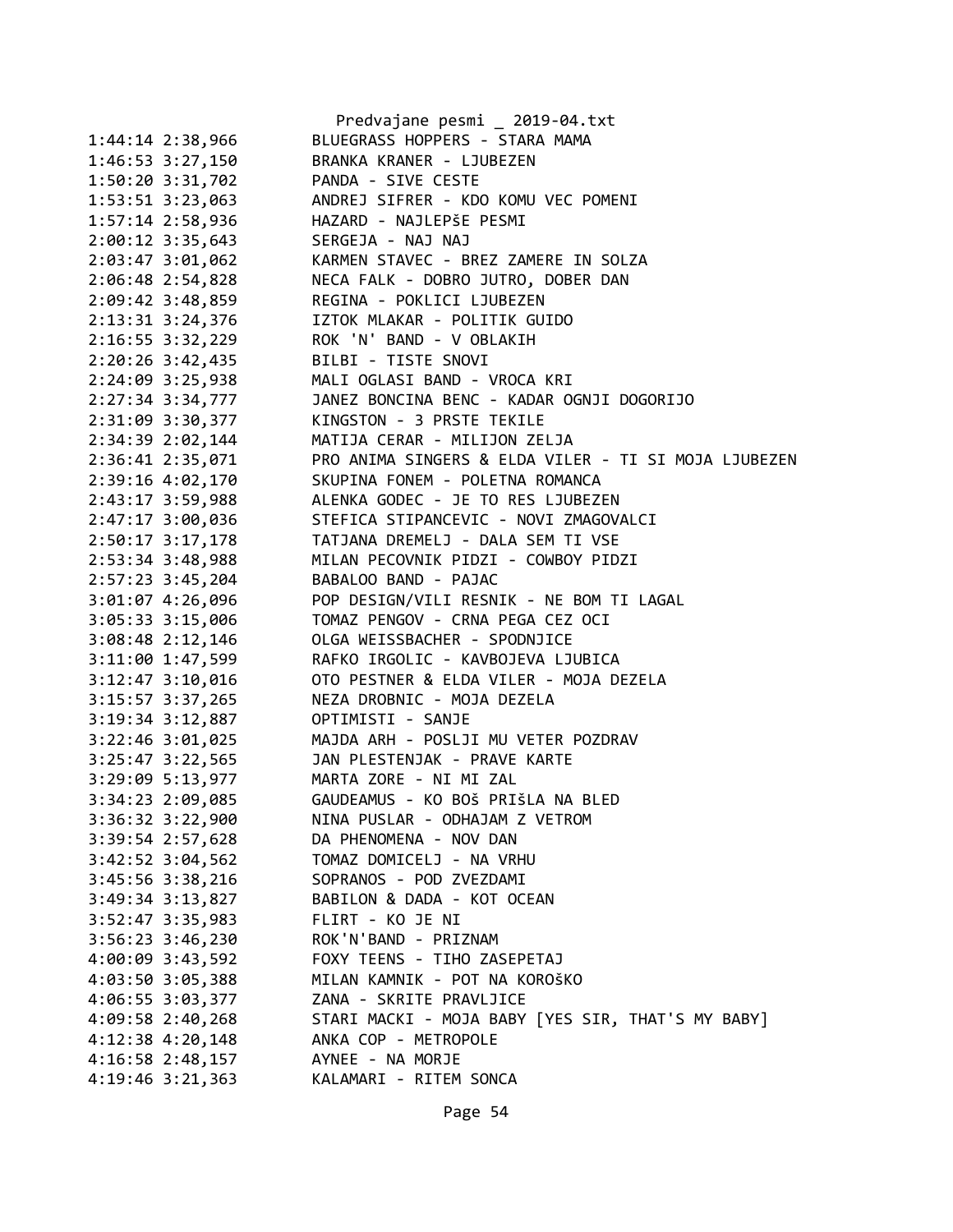|                        | Predvajane pesmi _ 2019-04.txt                      |
|------------------------|-----------------------------------------------------|
| 4:23:07 3:11,320       | BELE VRANE - MOJE DEKLE                             |
| $4:26:18$ $2:22,088$   | IRENA VRCKOVNIK - MOJI TIGRI                        |
| 4:28:40 3:54,961       | FOLKROLA - V TVOJI SOBI ŠE DIŠI                     |
| 4:32:35 3:14,178       | SONJA GABRSCEK - PILULA ZA SRECO                    |
| 4:35:49 2:40,891       | JANEZ PUH - BREZ SONCA CVETJA NI                    |
| 4:38:29 3:37,283       | ANJA RUPEL - DAN KOT JE TA                          |
| 4:42:03 3:48,609       | DAN D - GOOGLE ME                                   |
| 4:45:51 2:48,704       | DITKA HABERL - V MENI RASTE DREVO                   |
| 4:48:39 4:01,303       | KATJA FASINK - MOJE ZIVLJENJE                       |
| 4:52:40 3:19,647       | SUNNY ORCHESTRA - AFRO ŽUR                          |
| 4:55:59 3:59,359       | ALEKSANDER MEZEK - NASA LADJA                       |
| 4:59:58 3:42,769       | BAZAR - BARABE                                      |
| 5:03:40 2:53,670       | NUSA DERENDA - PRVIC IN ZADNJIC                     |
| 5:06:32 3:30,787       | METKA ŠTOK - OSAMLJENA ( ALONE AGAIN )              |
| $5:10:02$ 4:04,229     | OTO PESTNER - BISERE IMAS V OCEH                    |
| 5:14:06 3:14,154       | DARJA ŠVAJGER - POGREŠAM TE                         |
| 5:17:20 2:52,730       | GU-GU - GU-GU GRE V HOLLYWOOD                       |
| $5:20:12$ 4:09,402     | IVO MOJZER - TI SI REKLA SONCE                      |
| 5:24:22 2:22,233       | MESTNI POSTOPACI - ELEKTRIK SONJA                   |
| $5:26:44$ 3:46,026     | DAMJANA - LJUBIM VETER                              |
| 5:30:29 3:23,078       | SLEEPWALKERS - IME ROZE                             |
| 5:33:52 2:47,427       | DELIAL - ZVON LJUBEZNI                              |
| 5:36:39 2:32,121       | SUPERNOVA - DON'S GREM ZURAT                        |
| $5:39:11$ $3:15,162$   | PERPETUUM JAZZILE - AVSENIK MEDLEY                  |
| 5:42:26 3:13,248       | FARAONI - SAMO TI                                   |
| 5:45:39 2:47,111       | TOMAZ PENGOV IN MLADI LEVI - ODA IRENI              |
| 5:48:25 3:38,367       | ALENKA VIDRIH - UJETA                               |
| 5:52:03 3:32,943       | BIG FOOT MAMA - NOR SIGURNO NE                      |
| 5:55:36 3:17,693       | ADI SMOLAR - RADI SE IMEJTE                         |
| 5:59:55 3:04,432       | IRENA KOHONT - LJUBEZEN JE NAJLEPŠI DAR             |
| $6:02:59$ 3:39,014     | KATRINAS - LETIM                                    |
| $6:06:38$ 5:32,094     | DON MENTONY BAND - SEDEM LET                        |
| 6:13:03 3:06,031       | BEPOP - BOZIC JE                                    |
| $6:16:08$ 3:28,134     | JANKO ROPRET - KAJ JE TO                            |
| 6:21:11 4:05,027       | MIRAN ZADNIK - ZAPEL BI VAM RAD                     |
| $6:25:16$ 3:04,463     | BOTRI - JAZ SEM IN                                  |
| $6:28:20$ 2:59,560     | SANJA GROHAR - GREH V PESKU                         |
| $6:33:16$ $2:20,233$   | LUCKY CUPIDS - STECI STRAN                          |
| 6:35:36 2:41,977       | VICTORY - ONA JE KOT SLADKA KAVA                    |
| $6:38:17$ 2:55,250     | VLADO KRESLIN - DEKLE MOJE                          |
| $6:42:03$ $3:03$ , 350 | ANIKA HORVAT - V LJUBLJANO                          |
| 6:45:06 3:45,729       | NINA PUSLAR FEAT. STISKI KVARTET - VSE KAR RECES MI |
| 6:48:52 4:31,879       | PAPIR - PERON 9                                     |
| $6:54:40$ 3:38,406     | MANOUCHE - BI SLA NAPREJ                            |
| $6:58:18$ 2:08,960     | DUSAN URSIC - BANDA                                 |
| 7:01:09 4:20,081       | AVIA BAND - DVE SONCI                               |
| 7:05:29 2:54,132       | BERTA AMBROŽ - TIVOLSKI PASTIRCEK                   |
| 7:08:23 3:33,577       | ALENKA GODEC - KLICEM TE                            |
|                        |                                                     |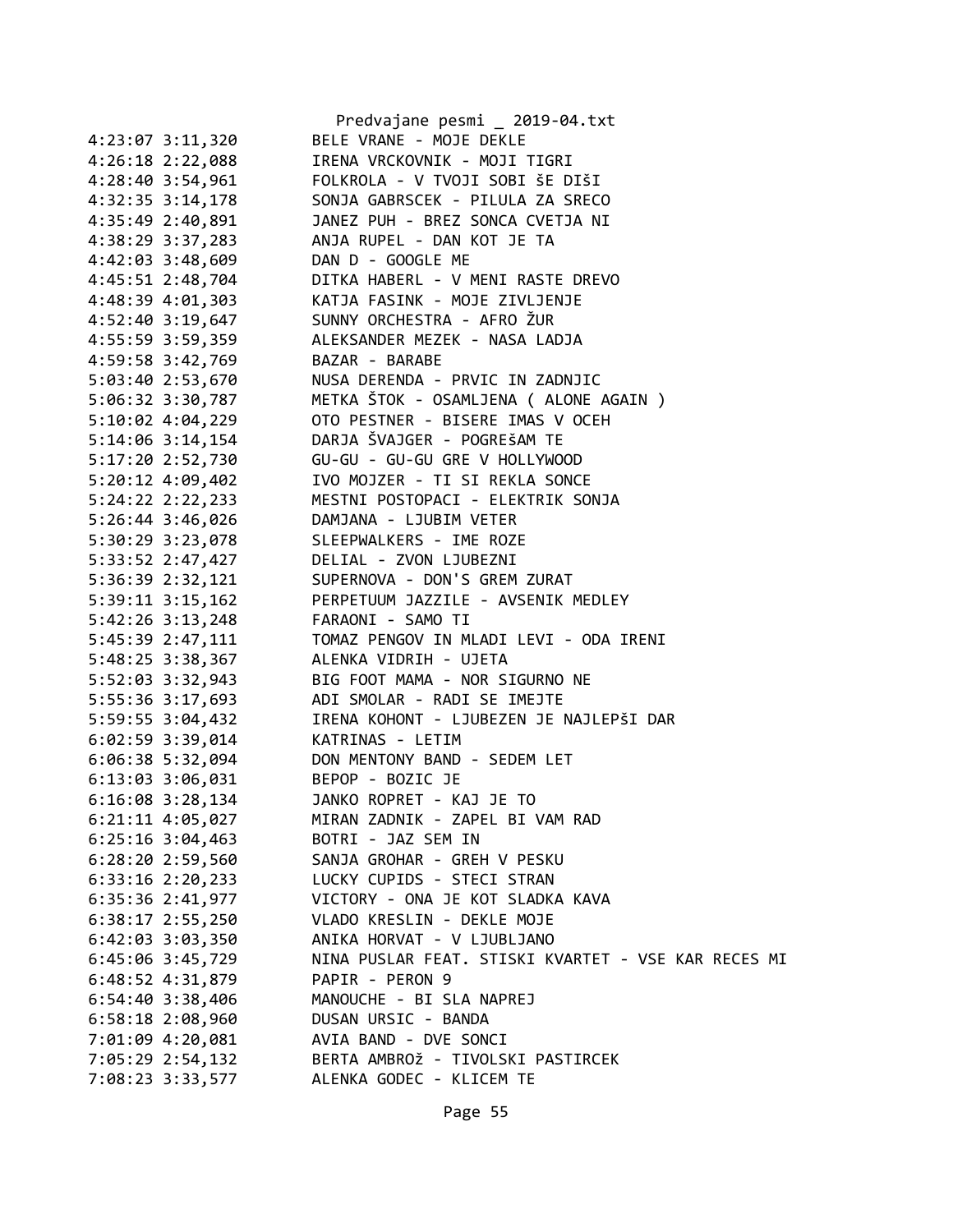|                      | Predvajane pesmi _ 2019-04.txt                |
|----------------------|-----------------------------------------------|
| 7:12:49 3:07,104     | HELLCATS - DIVJA POT                          |
| 7:15:56 5:36,624     | TATJANA DREMELJ - CE NE LJUBIS ME VEC         |
| 7:23:07 3:23,396     | CUKI - KO SE ZALJUBIS                         |
| 7:26:29 4:47,199     | JANEZ ZMAZEK - NA DRUGI STRANI                |
| 7:33:14 3:36,914     | ANDREJ SIFRER - SEDEM PIJANSKIH NOCI          |
| 7:36:50 2:33,086     | DOCA MAROLT - ŽIVLJENJE JE LEPO               |
| 7:40:16 3:45,700     | KARMEN STAVEC - FANT IZ PRAVLJICE             |
| 7:44:01 4:01,727     | KINGSTON - LUNA NAD OBALO                     |
| 7:48:03 4:55,064     | IZTOK MLAKAR - MARJO SPINEL                   |
| 7:54:10 3:17,494     | NECA FALK - ON JE REKEL SONCE                 |
| 7:57:26 5:19,103     | YUHUBANDA - STEFANA                           |
| 8:03:28 3:06,851     | UROS ZAGOZEN - PRISEL BO DAN                  |
| 8:06:34 3:30,801     | CALIFORNIA - LEDENA PTICA                     |
| 8:10:58 2:54,735     | BLUEGRASS HOPPERS - KAMIONAR                  |
| 8:13:52 2:34,077     | MAJDA SEPE IN NINO ROBIC - BELE LADJE         |
| 8:16:26 4:07,224     | POP DESIGN - KJER JE SRECA, TAM SI TI         |
| 8:22:08 3:51,871     | AVTOMOBILI - POT DOMOV                        |
| 8:25:59 3:03,439     | JAN PLESTENJAK - LATINO                       |
| 8:31:00 3:30,608     | BOR GOSTIŠA - DOVOLJ JE SRCE, KI ZATE GORI    |
| 8:34:30 3:08,970     | VILI RESNIK - KO VRBE JOKAJO                  |
| 8:37:39 3:49,067     | BRANKA KRANER - SNEG V MAJU                   |
| 8:42:14 3:00,099     | ROK'N'BAND - JAGODE IN COKOLADA               |
| 8:45:13 3:47,118     | NINA PUSLAR - TO MI JE VSEC                   |
| 8:50:17 4:31,684     | MARTA ZORE - OB KLICU SLOVESA (& OTO PESTNER) |
| 8:54:48 3:49,231     | BOZIDAR WOLFGANG WOLF - PRIZNAJ               |
| 8:58:57 3:53,099     | PEPEL IN KRI - KOT NEKDO KI IMEL ME BO RAD    |
| $9:04:58$ 3:44,828   | TINA OSTERMAN - TRENUTEK (RADIO MASTER)       |
| 9:08:42 2:57,422     | HAZARD - ZABLODA V MODRIH KAVBOJKAH           |
| 9:17:08 2:25,783     | HISA - USPAVANKA                              |
| 9:20:58 3:47,921     | EVA - TI ZNAS                                 |
| $9:24:35$ 3:09,939   | MLADI LEVI - ODA IRENI                        |
| $9:27:42$ $2:58,160$ | TOMAZ DOMICELJ - STARA MAMA                   |
| $9:31:44$ 3:55,754   | MONIKA PUCELJ - MENE JE STRAH                 |
| 9:35:39 4:17,066     | OTO PESTNER - TRIDESET LET (DOLGA)            |
| 9:43:04 3:25,727     | MILAN PECOVNIK PIDZI - KANALIJA TI            |
| $9:46:29$ 3:34,429   | DARJA ŠVAJGER - ODPELJI ME                    |
| 9:51:50 2:41,504     | MATIJA CERAR - TRI DEKLICE                    |
| 9:54:30 5:03,071     | ALEKSANDER MEZEK - PODARJENO SRCU             |
| 10:01:42<br>3:00,773 | SERGEJA - NEDOTAKNJENA                        |
| 3:51,686<br>10:04:41 | BABALOO BAND - KO SEM SAM                     |
| 2:33,817<br>10:08:32 | OLGA WEISSBACHER - JAZ SEM ZENSKA             |
| 3:20,646<br>10:15:41 | BAZAR - DOBRODOŠLI                            |
| 2:01,194<br>10:20:26 | IVANKA KRASEVEC - PRESERN - KRESOVANJE        |
| 3:38,774<br>10:22:27 | FLIRT - KO JE NI                              |
| 1:37,959<br>10:26:05 | HELENA KODRIC - VEDNO BOM LJUBILA             |
| 3:10,684<br>10:28:39 | EVITA - VES SVET SE VRTI                      |
| 4:06,242<br>10:31:47 | MAJDA SEPE - PISMO ZA MARY BROWN              |
| 2:41,165<br>10:35:52 | AYNEE - TVOJA ROZA                            |
|                      |                                               |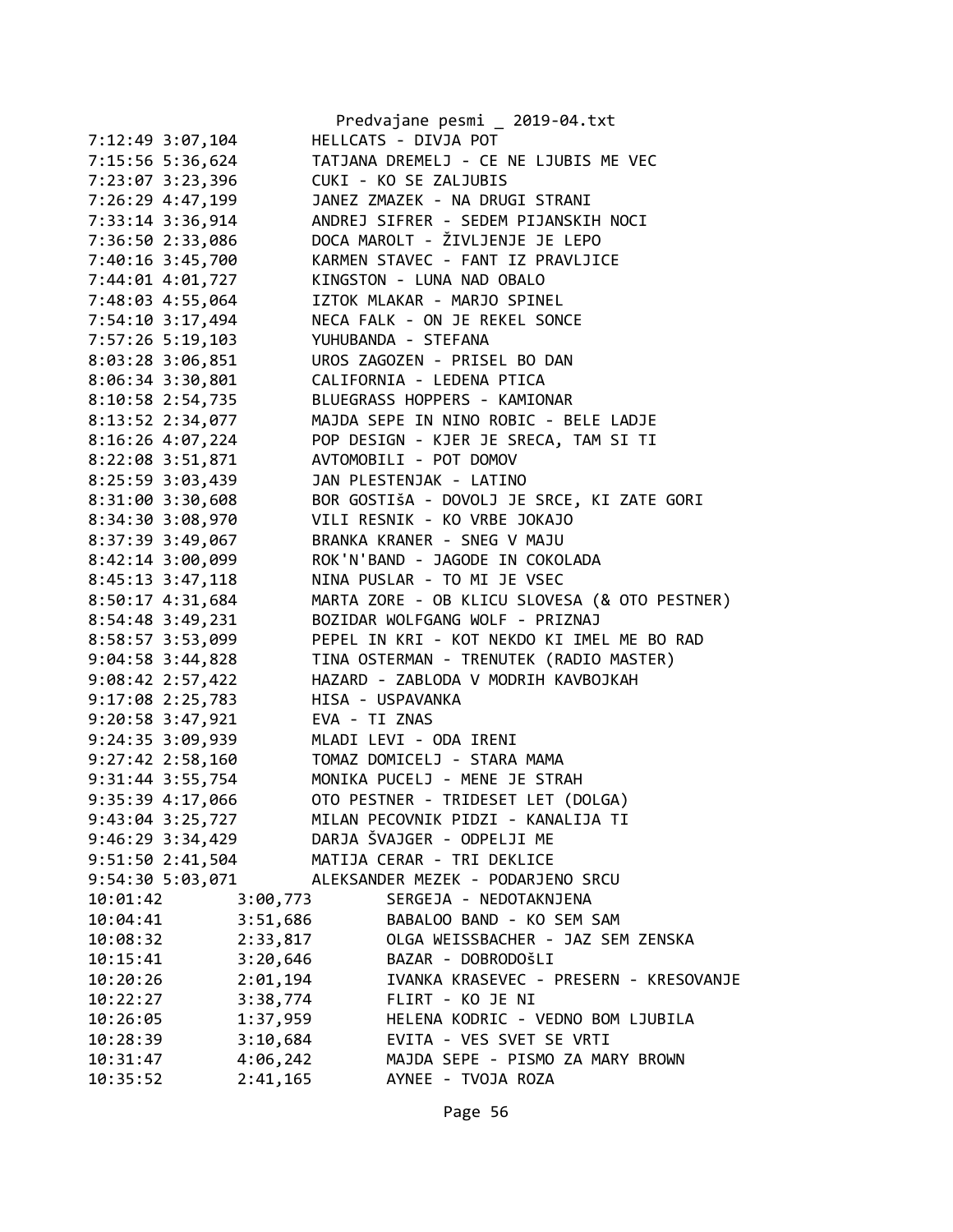|          |          | Predvajane pesmi _ 2019-04.txt                  |
|----------|----------|-------------------------------------------------|
| 10:38:33 | 2:34,842 | PRO ANIMA SINGERS - TI SI MOJA LJUBEZEN         |
| 10:44:00 | 3:54,059 | DON MENTONY BAND - A STEKAS                     |
| 10:47:54 | 3:46,712 | TANGELS - TI SI POLETJE                         |
| 10:53:27 | 3:27,318 | MARJANA DERZAJ - SAMO ZA NAJU DVA               |
| 10:56:54 | 2:55,633 | ADI SMOLAR - BOGNEDAJ DA BI CRKNU TELEVIZOR     |
| 11:01:58 | 3:35,097 | FARAONI/SLAVKO IVANCIC - SEM TAKSEN KER SEM ZIV |
| 11:05:32 | 3:28,125 | GU-GU - DNEVI, KI PRIHAJAJO                     |
| 11:08:59 | 2:56,886 | FOLKROLA - DVIGNIL BOM ZASTAV                   |
| 11:14:41 | 4:02,382 | ANJA RUPEL - SANJAM TE                          |
| 11:18:43 | 2:29,889 | ELDA VILER - TI SI MOJA LJUBEZEN                |
| 11:22:37 | 3:16,844 | BELE VRANE - BREZ BESED                         |
| 11:25:53 | 3:59,053 | KALAMARI - SVET BREZ NAPAKE                     |
| 11:30:56 | 3:38,065 | BOTRI - JA IN NE                                |
| 11:34:32 | 3:56,513 | SAMO GLAVAN - NEGATIVNE POZITIVMOSTI            |
| 11:38:28 | 3:31,075 | MILA - NA VIDEZ SRECNA                          |
| 11:47:25 | 3:27,067 | IRENA KOHONT - MODRI SPEV [SONG SUNG BLUE]      |
| 11:52:39 | 4:26,869 | IVAN HUDNIK - DVA NOVCICA                       |
| 11:57:05 | 2:29,607 | DAMJANA - V MOJ SVET VSTOPIL SI TI              |
| 12:02:03 | 3:24,485 | ANGEE - VEDNO BO TAKO                           |
| 12:05:27 | 4:21,969 | ANDREJ SIFRER - SRCE, MOJ MALI KLOVN            |
| 12:14:35 | 4:49,184 | ALENKA GODEC - MOJ PRIJATELJ SI                 |
| 12:20:48 | 3:29,016 | MIRAN RUDAN - LAURE NI VEC                      |
| 12:24:15 | 2:31,131 | DUSAN URSIC - MOJSTRI                           |
| 12:26:46 | 3:15,039 | KARMEN STAVEC - VZEMI MOJO DLAN                 |
| 12:31:01 | 3:27,498 | MAJDA ARH - KAKOR LED IN OGENJ                  |
| 12:34:28 | 3:44,312 | PHONOMONICS - POHITIVA                          |
| 12:38:12 | 3:16,896 | COVERLOVER - VSE JE V GLAVI                     |
| 12:45:53 | 4:19,816 | AVIA BAND - DVE SONCI                           |
| 12:52:00 | 4:22,152 | IZTOK MLAKAR - KARLO SPACAPAN                   |
| 12:56:21 | 5:40,399 | MARTIN KRPAN - OD VIŠINE SE ZVRTI (RR EDIT)     |
| 13:03:00 | 3:30,787 | NAIO SSAION - N.SS                              |
| 13:06:29 | 2:43,182 | BERTA AMBROŽ - BREZ BESED                       |
| 13:11:39 | 3:08,420 | NUSA DERENDA - PRESTIZ                          |
| 13:14:48 | 3:11,853 | SPIN - ALI TVOJA MAMA VE                        |
| 13:17:59 | 3:51,731 | NECA FALK - LJUBIMEC MOJ                        |
| 13:23:47 | 3:06,006 | IRENA VRCKOVNIK - CEPRAV BOM SPET SAMA          |
| 13:26:53 | 3:42,211 | POP DESIGN/VILI RESNIK - POKLICI ME NOCOJ       |
| 13:31:52 | 3:35,548 | PEPEL IN KRI - DAN LJUBEZNI                     |
| 13:35:26 | 3:01,233 | DARJA SVAJGER - SE TISOC LET                    |
| 13:38:27 | 4:33,529 | KATRINAS - MOJ ODER JE NEBO                     |
| 13:45:28 | 4:17,128 | DAN D - KO HODIS NAD OBLAKI                     |
| 13:51:04 | 4:27,600 | BLUEGRASS HOPPERS - DRAVSKI MOST                |
| 13:55:31 | 4:06,358 | MARJAN MARJAN - PUNCA TEBE RAB'M                |
| 14:02:52 | 3:08,829 | MARTA ZORE - MIDVA                              |
| 14:06:00 | 3:15,447 | VLADO KRESLIN - KDO SI                          |
| 14:11:12 | 2:44,463 | ROK'N'BAND - MOJCA                              |
| 14:13:56 | 3:47,285 | AVTOMOBILI - V MRZLIH DVORANAH                  |
| 14:17:36 | 2:36,402 | OPTIMISTI - O, MOJ PAPA                         |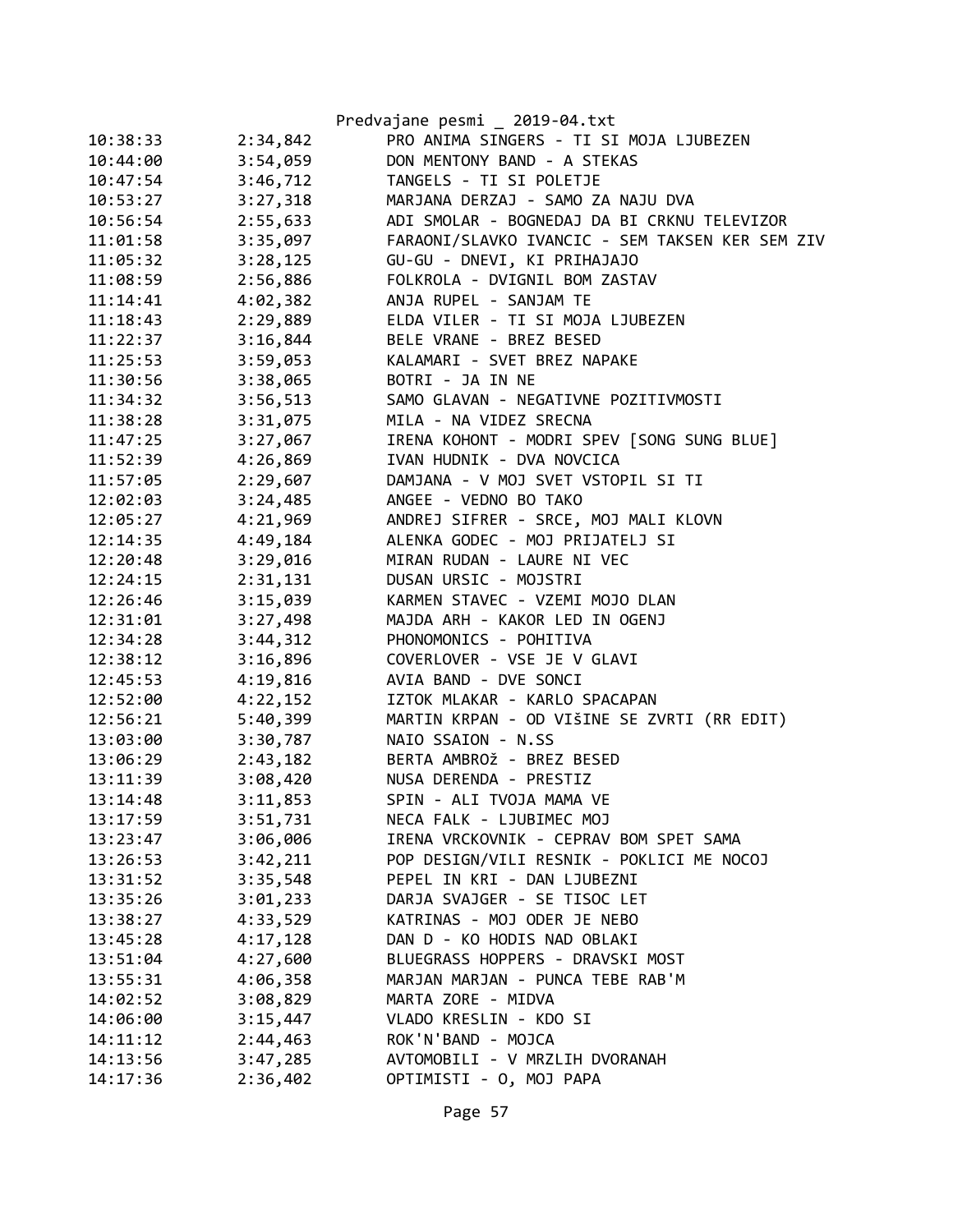|          |          | Predvajane pesmi 2019-04.txt                 |
|----------|----------|----------------------------------------------|
| 14:21:29 | 2:53,388 | ANIKA HORVAT - ORION                         |
| 14:24:21 | 3:11,660 | JAN PLESTENJAK - VECJA OD NEBA (RADIO EDIT)  |
| 14:27:32 | 2:33,530 | ALEKSANDER MEZEK - SANJAM SAM                |
| 14:53:08 | 3:12,595 | OPTIMISTI - SANJE                            |
| 15:15:44 | 5:32,102 | DON MENTONY BAND - SEDEM LET                 |
| 15:23:13 | 3:04,058 | FOLKROLA - CYBER BABY                        |
| 15:26:17 | 3:28,485 | SUNNY ORCHESTRA - TAT ZMIKAVT                |
| 15:31:03 | 4:07,740 | PEPEL IN KRI - DEKLE IZ ZLATE LADJICE        |
| 15:35:10 | 3:50,279 | NAPOLEON - BODI MOJA                         |
| 15:41:28 | 3:35,020 | AURORA - SRCE PREBUDI                        |
| 15:45:03 | 2:29,303 | VIDEOSEX - VOZI ME VLAK V DALJAVE            |
| 15:47:32 | 4:01,840 | DARJA ŠVAJGER - DARILA                       |
| 15:52:53 | 3:20,074 | KALAMARI - PRIDE DAN                         |
| 15:56:13 | 2:21,153 | NECA FALK - BANANE                           |
| 15:58:33 | 4:00,130 | MARJANA DERZAJ - VRNI SE ŠE KDAJ V LJUBLJANO |
| 16:05:46 | 3:07,120 | FARAONI - KAKO SI LEPA NOCOJ                 |
| 16:08:53 | 3:06,055 | POP DESIGN - NORA NOC                        |
| 16:13:56 | 3:55,153 | ALEKSANDER MEZEK - JULIJA                    |
| 16:17:51 | 3:49,959 | ALENKA GODEC - ODKAR SI TU                   |
| 16:22:58 | 3:02,679 | DITKA HABERL - NAD MESTOM SE DANI            |
| 16:26:00 | 4:21,051 | SIMONA VODOPIVEC - KO SE ODSELILA BOM        |
| 16:32:49 | 3:31,021 | JAN PLESTENJAK - SAM DA TI MAŠ MENE RADA     |
| 16:36:19 | 3:51,441 | HISA - MELODIJA                              |
| 16:40:11 | 3:07,054 | EVITA - PELJI ME TJA (MI CICHO LATINO)       |
| 16:43:17 | 4:00,324 | KINGSTON - MODERNE SIRENE                    |
| 16:47:17 | 3:07,722 | ROK'N'BAND - POPULAREN PAR                   |
| 16:50:25 | 4:56,290 | CALIFORNIA - RAD LETEL BI                    |
| 16:55:18 | 2:55,999 | IRENA KOHONT - POVABI ME NA LUNO             |
| 16:58:14 | 3:12,895 | AGROPOP - ZIVELE SLOVENKE                    |
| 17:02:16 | 4:17,676 | ADI SMOLAR - JAZ BI TE                       |
| 17:06:33 | 3:21,068 | KASTELO - VSE KAR LJUBIM                     |
| 17:11:17 | 3:35,271 | TOMAZ DOMICELJ - LAŽ                         |
| 17:14:52 | 3:18,040 | NATASA & ZIBELNIK - LUNA ME NOSI             |
| 17:18:10 | 4:02,081 | KATRINAS - SLADKI SVET                       |
| 17:23:55 | 3:16,069 | BOZIDAR WOLFGANG WOLF - ANGEL VARUH          |
| 17:27:11 | 3:12,355 | SAMO GLAVAN - KOSOVIRJI LAHKO                |
| 17:31:39 | 4:20,062 | ANKA COP - METROPOLE                         |
| 17:35:59 | 3:58,854 | DAMJANA - PRIJATELJ IN LJUBIMEC              |
| 17:41:25 | 2:21,926 | ANDREA - ISKRA SRECE                         |
| 17:43:43 | 3:42,571 | GU-GU - LJUBICA MOJ'GA SRCA                  |
| 17:47:25 | 2:48,064 | OLGA WEISSBACHER - GOSPODICNA VALENTINA      |
| 17:51:42 | 3:40,536 | AVIA BAND - GRAJSKA DAMA                     |
| 17:55:23 | 4:09,100 | BABALOO BAND - JAZ IN TI                     |
| 18:01:56 | 2:15,909 | BELE VRANE - MI MLADI                        |
| 18:04:12 | 4:00,041 | ZABJAK TRIO - LENORA                         |
| 18:08:12 | 3:15,665 | MAJDA SEPE - MED ISKRENIMI LJUDMI            |
| 18:13:25 | 2:59,032 | KARMEN STAVEC - OGENJ                        |
| 18:16:23 | 2:40,644 | JAZZ STATION - NAGAJIV NASMEH                |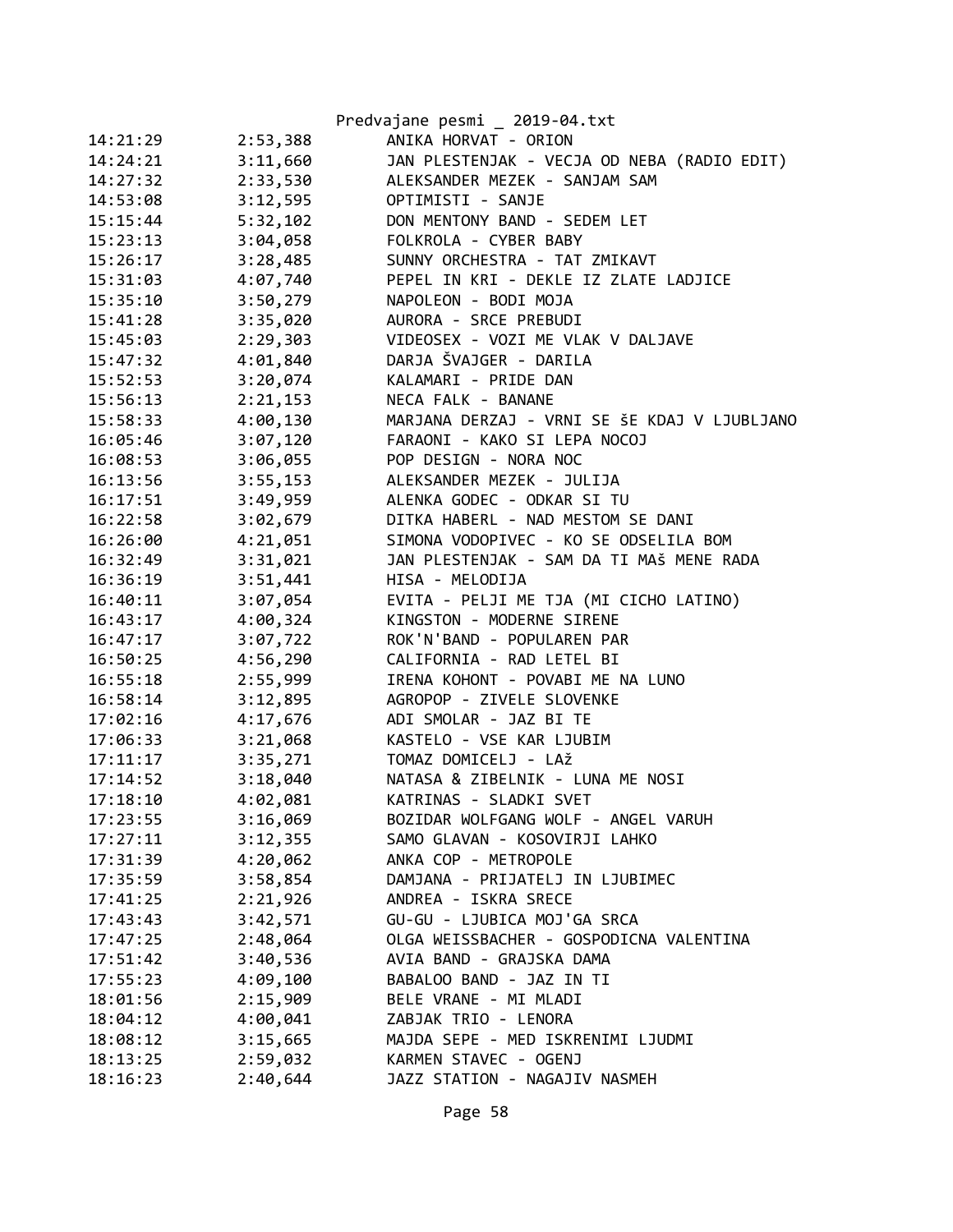|          |          | Predvajane pesmi _ 2019-04.txt              |
|----------|----------|---------------------------------------------|
| 18:20:21 | 2:03,668 | VLADO - MOJA LJUBICA                        |
| 18:22:20 | 2:56,592 | HORIZONT - TE IGRE BO KONEC                 |
| 18:25:17 | 4:15,032 | DAMJANA GOLAVSEK - PRETEKLOST JE MIMO       |
| 18:30:21 | 3:20,405 | NUŠA DERENDA - ZA SLOVENIJO ŽIVIM           |
| 18:33:41 | 2:33,184 | OTO PESTNER - SAH                           |
| 18:36:14 | 4:15,779 | ANDREJ SIFRER - JOPA IZ MNOGIH BARV         |
| 18:41:19 | 3:04,044 | MILAN KAMNIK - TIHA VODA VEJKE GRABNE DIEVA |
| 18:44:23 | 4:47,577 | BIG FOOT MAMA - BULDOŽER                    |
| 18:50:39 | 2:51,944 | AYNEE - NEPRESPANE NOCI                     |
| 18:53:31 | 3:54,991 | VLADO KRESLIN - NEKEGA JUTRA, KO SE ZDANI   |
| 18:57:26 | 4:06,037 | TATJANA GROS - ZATO SEM NORO TE LJUBILA     |
| 19:02:21 | 3:03,132 | DADI DAZ - KRALJICA SRCA                    |
| 19:05:24 | 4:13,957 | HOLDER - TI NISI NA MOJI STRANI             |
| 19:11:05 | 3:14,935 | EDVIN FLISER - TAM KJER SEM DOMA            |
| 19:14:20 | 3:41,016 | K.U.T. GAS - FASHION                        |
| 19:18:01 | 5:06,573 | MIA ZNIDARIC - PESEM NAMESTO ZLATNIKOV      |
| 19:24:51 | 3:20,014 | BAZAR - KO PRIDE NOC                        |
| 19:28:11 | 3:38,057 | FLIRT - NJENA BALADA (V TEBI IN MENI)       |
| 19:33:05 | 2:29,718 | JANEZ DOLTAR & KUD DOBREC - V RITMU KITARE  |
| 19:35:34 | 3:14,413 | ROK 'N' BAND - MOJA MLADA LJUBICA           |
| 19:38:49 | 2:22,082 | IRENA VRCKOVNIK - MOJI TIGRI                |
| 19:42:38 | 3:39,893 | ANJA RUPEL - VSE                            |
| 19:46:17 | 3:20,074 | DOLORES - ZA TEBOJ                          |
| 19:51:06 | 3:07,015 | DANIEL RAMPRE - DOST' 'MAM TEGA             |
| 19:54:13 | 2:41,054 | KRILA - DO YOU SPEAK ENGLISH                |
| 19:56:54 | 3:18,268 | MARTA ZORE - MENI SI ŽIVLJENJE              |
| 20:02:17 | 4:02,561 | LINTERA - SE JE CAS                         |
| 20:06:19 | 3:24,889 | ANIKA HORVAT - 10 MAREC OB 19 30            |
| 20:15:13 | 3:56,113 | BOTRI - MAL'PREKRATKA                       |
| 20:20:53 | 3:35,683 | BILBI - RESETIRAJ ME                        |
| 20:24:28 | 3:02,837 | MLADI LEVI - ODA IRENI                      |
| 20:27:31 | 3:46,313 | DUSAN URSIC - SLOVENCELJNI                  |
| 20:32:33 | 3:17,903 | RAF - NE MOREM MISLITI NA NJO               |
| 20:35:51 | 2:41,152 | MATIJA CERAR - TRI DEKLICE                  |
| 20:38:32 | 3:31,034 | CUKI - LAHKO BI BIL                         |
| 20:45:11 | 3:37,408 | NINA PUSLAR - POLJUB NA KLOPCI              |
| 20:48:48 | 2:58,748 | MILAN PECOVNIK PIDZI - NE CAKAJ SPET        |
| 20:53:15 | 4:02,780 | IZTOK MLAKAR - VANDIMA                      |
| 20:57:18 | 3:44,127 | LETECI POTEPUHI - POJEM BLUES               |
| 21:03:27 | 3:53,417 | MAJDA ARH - LJUBEZEN JE KOT VINO            |
| 21:07:20 | 3:02,021 | BRANE KAC - ZASANJANA                       |
| 21:14:57 | 4:22,435 | PAVLE KAVEC & OKO - VSE SEM DAL TI          |
| 21:21:03 | 2:40,055 | TOMO JURAK - CE JO NEBI VZEL BI BIL BEDAK   |
| 21:23:42 | 3:44,310 | KATAYA - TO JE MOJ DAN                      |
| 21:27:26 | 3:14,773 | VANAGO BAND - ONA                           |
| 21:31:57 | 3:47,092 | BOSSA DE NOVO - SESTANEK POD RJUHO          |
| 21:35:44 | 2:20,047 | MATEJA GOLOB - CU-CU                        |
| 21:38:04 | 5:53,647 | MARTIN KRPAN - OD VIŠINE SE ZVRTI           |
|          |          |                                             |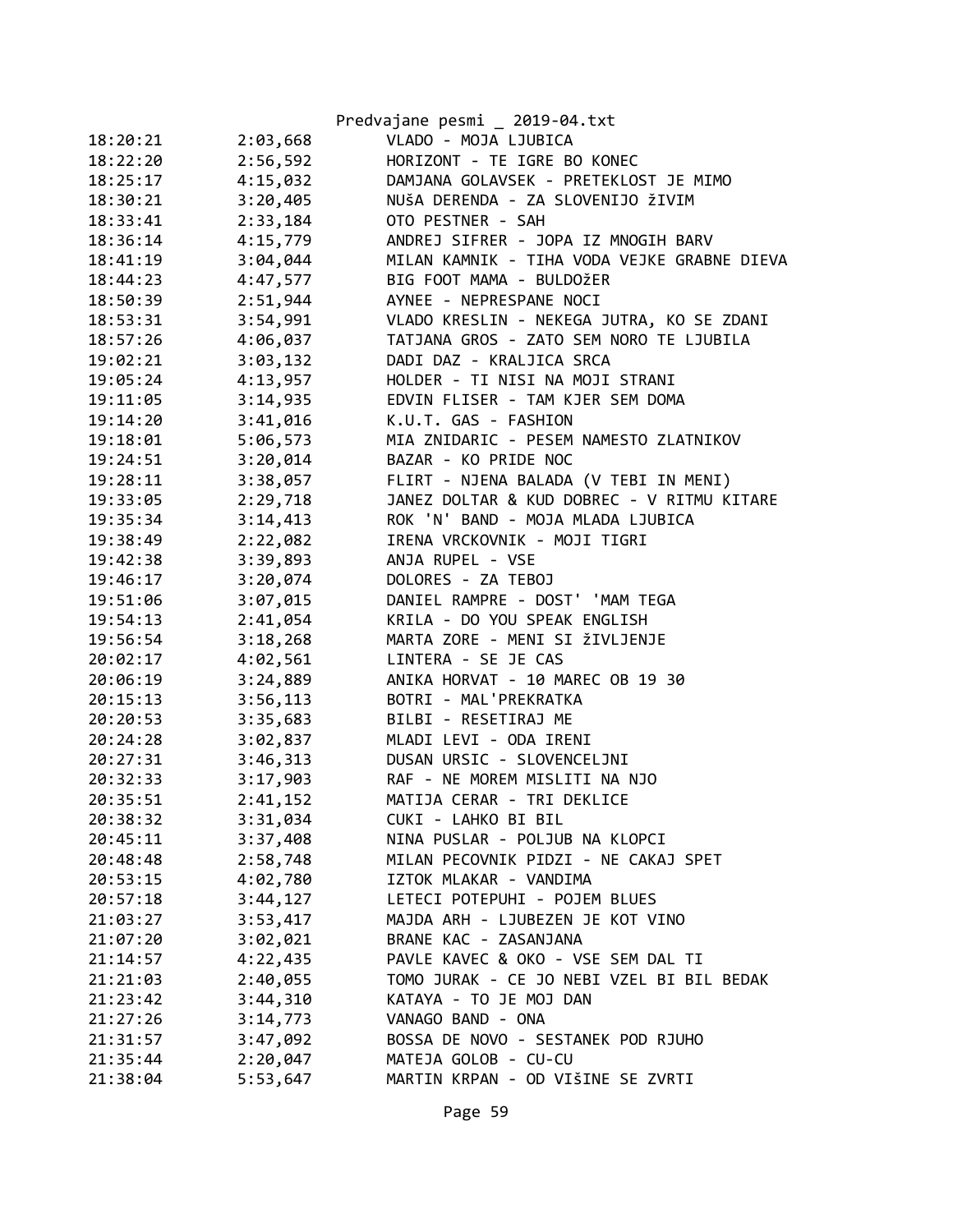|          |          | Predvajane pesmi _ 2019-04.txt                    |
|----------|----------|---------------------------------------------------|
| 21:46:50 | 3:04,872 | JANEZ ZMAZEK ZAN - LAHKO NARDIM SE BOLJS          |
| 21:51:24 | 2:46,926 | TOMAZ PENGOV IN MLADI LEVI - ODA IRENI            |
| 21:54:10 | 3:28,674 | FOLKROLA - MONA                                   |
| 21:57:39 | 2:40,310 | STARI MACKI - MOJA BABY [YES SIR, THAT'S MY BABY] |
| 22:02:24 | 3:19,940 | MILA - IGRA                                       |
| 22:05:39 | 3:20,092 | JAN PLESTENJAK - SMEH IN SOLZE                    |
| 22:08:59 | 3:23,078 | REVERB - TINA                                     |
| 22:15:07 | 2:50,909 | PEPEL IN KRI - PO BITKI SO GENERALI VSI           |
| 22:17:57 | 2:56,058 | EVITA - POJDI Z MANO (COME ON OVER)               |
| 22:22:37 | 3:13,152 | SUPERNOVA - KJE SPI                               |
| 22:25:50 | 3:36,077 | JADRANKA JURAS - TISOC                            |
| 22:30:42 | 4:39,774 | TOMAZ DOMICELJ - MOJ DOM JE LUBLANA               |
| 22:35:22 | 3:23,053 | POP DESIGN - NOC JE ZA NAS                        |
| 22:38:44 | 3:59,872 | GAL IN GALERIST I- PRIDI SEM.WAV -                |
| 22:48:11 | 3:07,067 | ADI SMOLAR - POVPRECNOST                          |
| 22:52:46 | 2:54,128 | BLUEGRASS HOPPERS - KAMIONAR                      |
| 22:55:40 | 3:43,694 | PETER PAN - ONA                                   |
| 23:01:29 | 4:33,433 | KINGSTON - ONA SANJA                              |
| 23:06:02 | 2:58,063 | JAKA SVOLJSAK - Z VLAKOM NA MORJE                 |
| 23:13:47 | 3:26,750 | TATJANA DREMELJ - TI SI ZAME VSE                  |
| 23:17:13 | 3:18,886 | SIMONA VODOPIVEC - TITANIC LJUBEZNI               |
| 23:22:16 | 1:56,149 | JELKA CVETEŽAR - ROŽNATO PISEMCE                  |
| 23:24:12 | 3:26,019 | TINA TRANJAR - MACHO MOJ                          |
| 23:27:37 | 3:19,315 | KALAMARI- BYE BYE.WAV -                           |
| 23:32:13 | 3:12,047 | CALIFORNIA - VRAG NAJ TE VZAME                    |
| 23:35:25 | 4:18,294 | ANDREJ SIFRER - ROMANJE                           |
| 23:44:08 | 3:02,061 | KALAMARI - NA DRUGEM SVETU                        |
| 23:47:09 | 4:49,157 | ALENKA GODEC - MOJ PRIJATELJ SI                   |
| 23:53:27 | 3:37,071 | IGOR - ZALJUBLJENA                                |
| 23:57:04 | 3:06,036 | HAZARD - OTROCI PANKRTOV                          |

| $0:00:10$ 3:17,040   | BELE VRANE - BREZ BESED          |
|----------------------|----------------------------------|
| $0:03:27$ 2:49,094   | DEŽUR - HASTA MANANA             |
| $0:06:16$ 3:38,047   | ALENKA VIDRIH - UJETA            |
| $0:09:53$ 2:59,828   | OTO PESTNER - SPET PO STARI POTI |
| $0:12:53$ 3:17,755   | FARAONI - SLAVOSPEV              |
| $0:16:10$ 5:40,024   | DADI DAZ - VEDNO                 |
| $0:21:50$ 4:43,833   | ZABJAK TRIO - KURTIZANA          |
| $0:26:34$ 3:07,551   | BRANKA KRANER - LJUBLJANSKI ZVON |
| $0:29:41$ 3:45,018   | AVTOMOBILI - V MRZLIH DVORANAH   |
| $0:33:21$ $3:32,002$ | PETER AMBROŽ - NA PLESU          |
| $0:36:53$ 3:33,011   | KR NA TRI - ANITA NI NIKULI      |
| $0:40:26$ 3:20,455   | REGINA - BODI TU                 |
| $0:43:46$ 4:05,567   | ALEKSANDRA - VERJAMEM V LJUBEZEN |
| $0:47:51$ 3:42,174   | BAZAR - BARABE                   |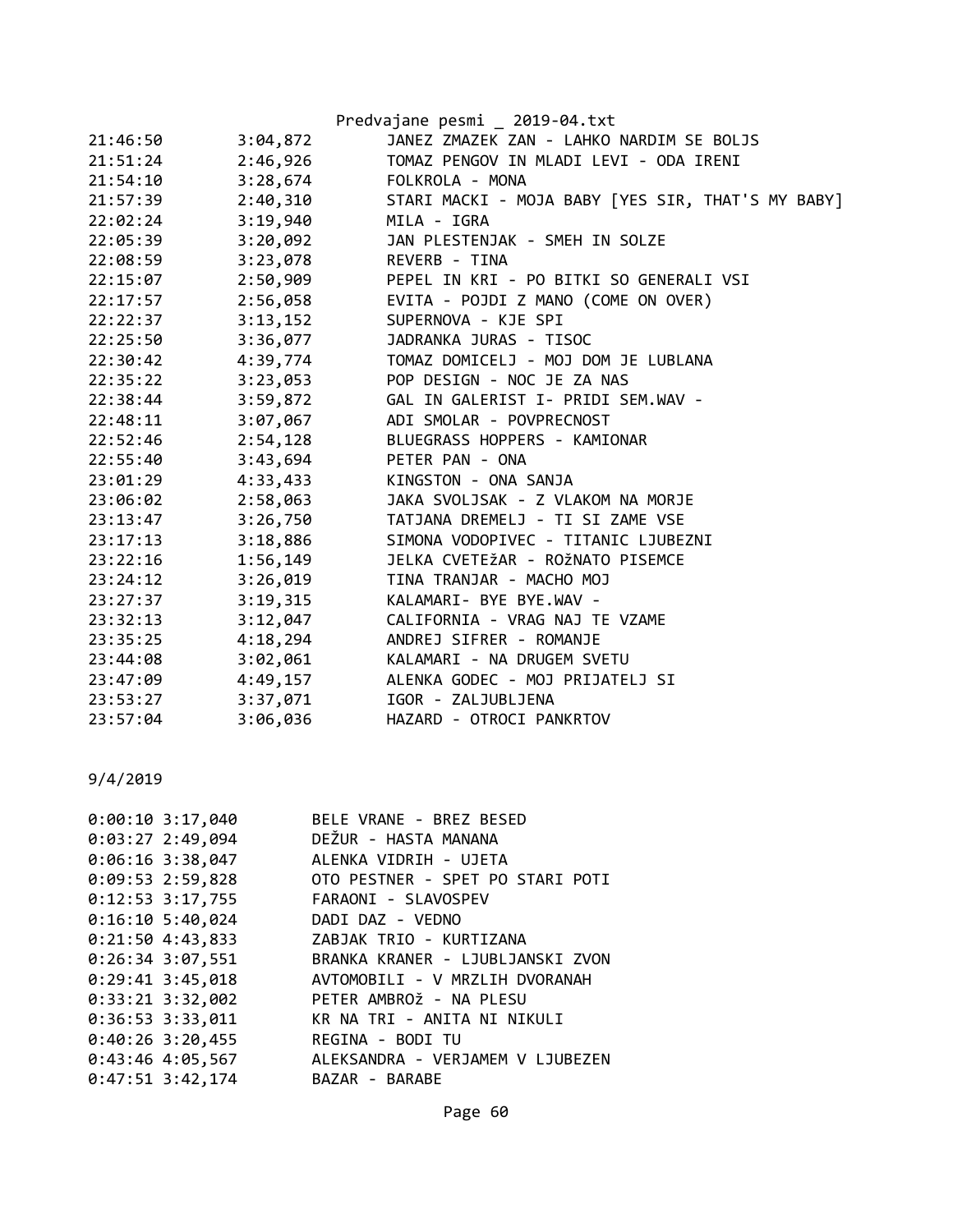|                      | Predvajane pesmi _ 2019-04.txt                                       |
|----------------------|----------------------------------------------------------------------|
| $0:51:33$ 3:55,040   | NAPOLEON - HOCEM TE NAZAJ                                            |
| 0:55:28 3:49,969     | NUŠA DERENDA - VZEMI ME VETER                                        |
| 0:59:18 3:13,769     | IVANKA KRASEVEC - PRESERN - VIOLINA TZIGANO                          |
| 1:02:31 3:37,067     | HISA - ZAMAN                                                         |
| 1:06:08 3:28,572     | JANEZ DOLTAR & KUD DOBREC - ZITNO POLJE                              |
| 1:09:36 2:57,625     | DAMJANA - JE TO LJUBEZEN                                             |
| 1:12:34 3:17,749     | MAJA PUR - TVOJ POLJUB                                               |
| $1:15:51$ 4:09,362   | IVO MOJZER - TI SI REKLA SONCE                                       |
| 1:20:00 2:51,649     | HAPPY DAY - VONJ POLETJA                                             |
| 1:22:52 3:35,337     | AVIA BAND - GREVA V KATRCO                                           |
| 1:26:27 3:06,619     | FRENK NOVA - NA LUNO IN NAZAJ                                        |
| 1:29:33 6:07,555     | ORLEK - ADIJO KNAPI                                                  |
| $1:35:41$ $3:10,900$ | KARMEN STAVEC - CE SI PRAVI                                          |
| 1:38:51 3:58,891     | IRENA KOHONT - ŠEL SI MIMO                                           |
| 1:42:50 3:27,060     | ANSAMBEL VITA - PRVA LJUBEZEN                                        |
| 1:46:17 3:54,184     | BOTRI - MAL' PREKRATKA                                               |
| 1:50:11 3:42,056     | BABALOO BAND - JOKAL BOM JUTRI                                       |
| 1:53:52 3:31,836     | PANDA - SIVE CESTE                                                   |
| 1:57:24 4:08,032     | AURORA - SVOJE DUSE POET                                             |
| 2:01:32 3:26,109     | D'KWASCHEN & RETASHY - VRAUCHE                                       |
| 2:04:58 3:05,669     | CUKI - DVOJNE POCITNICE                                              |
|                      | DITKA HABERL - SAMO NASMEH JE BOLJ GRENAK                            |
| 2:08:03 3:44,445     | KARAMELA - KO SI MI PRVIC REKLA NE                                   |
| 2:11:47 3:49,027     | JURKI & BASISTI - GROBARJEVA PESEM                                   |
| 2:15:36 3:33,418     |                                                                      |
| 2:19:09 3:25,915     | VILI RESNIK - ZDAJ JE CAS                                            |
| $2:22:35$ 5:04,444   | ALEKSANDER MEZEK - STARI MUZIKANT<br>DAMJANA GODNIC - SEDI ZA KLAVIR |
| 2:27:39 3:22,661     |                                                                      |
| 2:31:02 3:02,024     | MARTA ZORE - POJDI Z NJO                                             |
| 2:34:03 3:39,679     | ALJA OMLADIC - NE JEMLJI ME ZARES                                    |
| 2:37:43 3:17,328     | JANKO ROPRET - NIMA SMISLA DA LAŽEŠ                                  |
| 2:41:00 2:34,005     | OLGA WEISSBACHER - JAZ SEM ZENSKA                                    |
| 2:43:34 4:04,276     | MAJDA SEPE - NA LJUBLJANSKEM GRADU                                   |
| 2:47:38 5:07,075     | ZASAVCI - BELA SNEZINKA                                              |
| 2:52:45 4:09,122     | SUNNY ORCHESTRA - KO SPIŠ NA TLEH                                    |
| 2:56:54 2:41,044     | IRENA VRCKOVNIK - POLJUB POVE VSE                                    |
| 2:59:34 2:29,198     | ANIKA HORVAT - MINI IN MAXI                                          |
| 3:02:03 3:34,048     | BOZIDAR WOLFGANG WOLF - ZAJOKAL BOM                                  |
| 3:05:37 3:20,056     | JAZZ STATION - DELAM KAR SE NE SME                                   |
| 3:08:57 4:15,026     | FOLKROLA - MARUSKA                                                   |
| 3:13:12 4:27,857     | GU-GU - SAM PO PARKU                                                 |
| 3:17:39 3:29,036     | IZTOK MLAKAR - BETULA                                                |
| 3:21:08 5:31,393     | DON MENTONY BAND - NA VASI                                           |
| 3:26:39 3:34,617     | JANEZ BONCINA BENC - KADAR OGNJI DOGORIJO                            |
| 3:30:14 3:52,662     | PEPEL IN KRI - KOT NEKDO KI IMEL ME BO RAD                           |
| 3:34:06 2:50,012     | SUPERNOVA - KJE STE VSI                                              |
| 3:36:56 3:49,547     | DON SERGIO - SPOMIN NA LJUBEZEN                                      |
| $3:40:45$ 2:47,017   | SANJA, DAMJANA IN IRENA - IGRA JE KONCANA                            |
| 3:43:32 2:44,288     | ROK'N'BAND - MOJCA                                                   |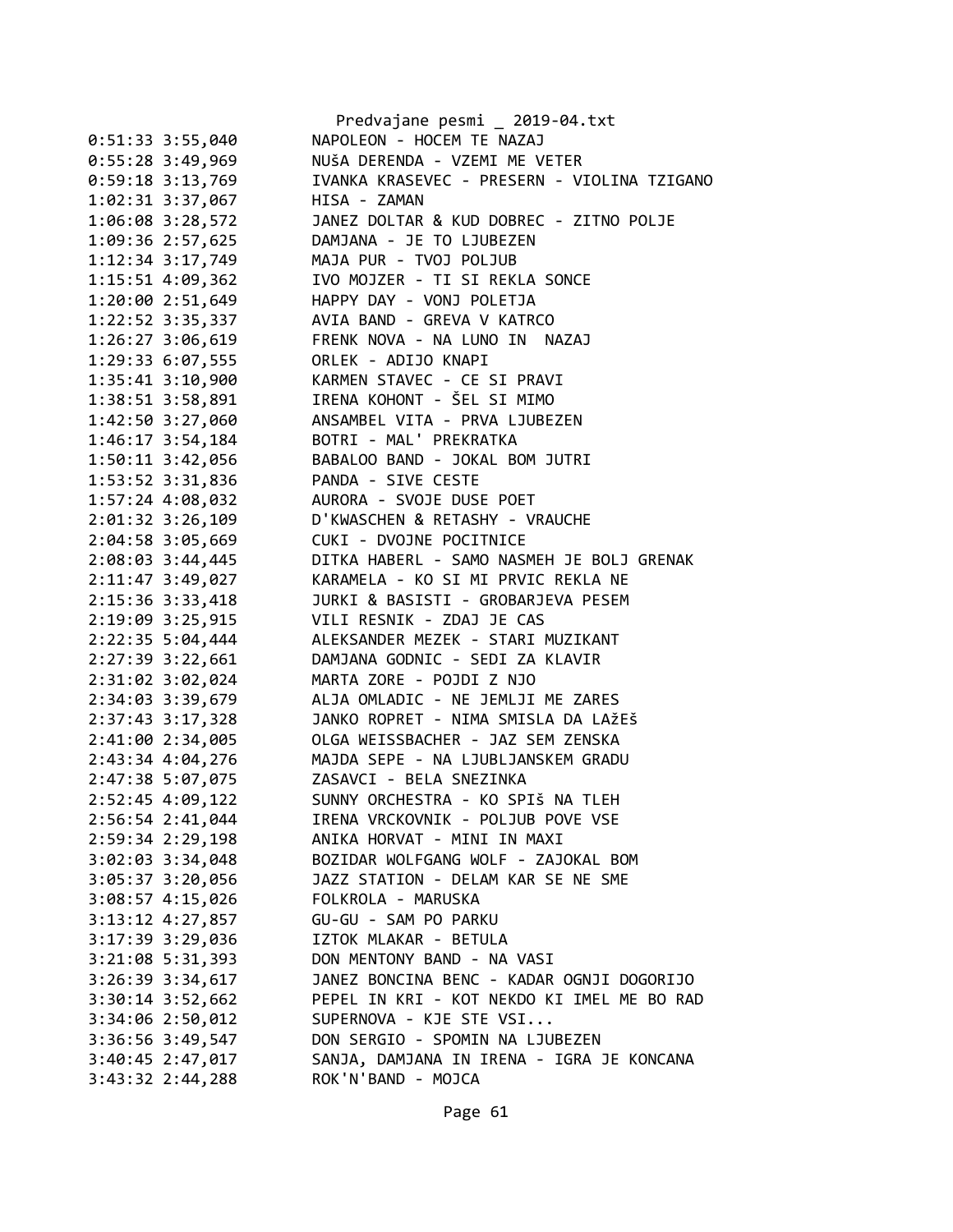|                      | Predvajane pesmi _ 2019-04.txt            |
|----------------------|-------------------------------------------|
| 3:46:16 4:31,978     | MIRAN ZADNIK - SAMO ZA TEBE               |
| 3:50:48 3:40,851     | KATJA LEVSTIK - ORION                     |
| 3:54:28 4:11,658     | 7.OKTOBER - NI SE CAS                     |
| 3:58:40 4:31,597     | PAPIR - PERON 9                           |
| 4:03:11 2:03,033     | TOMAZ DOMICELJ - PO NOVEM LETU BOLJSE BO  |
| 4:05:14 3:13,510     | ANDREJ SIFRER - FANTJE MOJI, NI PROBLEMA  |
| 4:08:27 3:31,862     | POP DESIGN - KRASNA JASNA                 |
| 4:11:59 3:25,166     | ANA DEŽMAN - RADA BI                      |
| 4:15:24 0:10,385     | RADIO A - DATABASE                        |
| 4:15:34 3:56,340     | SAMO GLAVAN - NEGATIVNE POZITIVMOSTI      |
| 4:19:30 3:08,064     | BLUEGRASS HOPPERS - BREZ SONCA CVETJA NI  |
| 4:22:35 4:21,032     | JAN PLESTENJAK - TRIKRAT ME POLJUBI       |
| 4:26:56 4:14,698     | MZ HEKTOR - ENERGIJA                      |
| 4:31:10 4:27,718     | META MOCNIK & OTO PESTNER - TRENUTKI BEZE |
| 4:35:38 3:01,712     | POP ART - SE JE CAS                       |
| 4:38:39 3:30,189     | ADI SMOLAR - JE TREBA DELAT               |
| 4:42:09 2:16,664     | FRANE MILICINSKI JEZEK - GLAZEK VINCKA    |
| 4:44:26 2:41,464     | ROK 'N' BAND - RAD JO IMAM                |
| 4:47:07 5:01,729     | VLADO KRESLIN - DALEC JE MOJ ROJSTNI KRAJ |
| 4:52:08 2:01,952     | MATIJA CERAR - MILIJON ŽELJA              |
| 4:54:10 5:13,853     | VITA - LAZNJIVE OCI                       |
|                      | HALO - DAM TI JUTRA                       |
| 4:59:24 4:24,937     |                                           |
| 5:03:48 3:27,748     | LETECI POTEPUHI - LJUBEZEN NA PRVI POGLED |
| 5:07:16 3:11,556     | EDVIN FLISER - SOLZA, KI JE NE PRODAM     |
| 5:10:27 4:12,048     | ANKA COP - VSAK TVOJ TRENUTEK             |
| 5:14:39 3:43,359     | EVA HREN - KDAJ                           |
| 5:18:22 2:38,031     | KALAMARI - V VETRU RDECIH ZASTAV          |
| 5:21:00 2:31,593     | HAZARD - BISTRO                           |
| 5:23:31 5:03,675     | LOPATIC FAMILY BAND - USODA               |
| 5:28:35 3:39,580     | MAJDA ARH - ZALJUBLJENA                   |
| 5:32:14 2:37,044     | ROK KLEMENC - PREPIR                      |
| 5:34:51 2:49,735     | OTO PESTNER - ŽIVLJENJE ODVZETO           |
| 5:37:40 3:12,812     | FOXY TEENS - PELJI ME NA MORJE            |
| 5:40:53 3:47,230     | ANJA RUPEL - NEKAJ UR ZA NOROST           |
| 5:44:40 3:01,026     | ALENKA VIDRIH - ZAUPANJE                  |
| $5:47:41$ $3:37,162$ | DUSAN URSIC - USMERJENCKI                 |
| $5:51:18$ $3:24,813$ | MIRAN TETICKOVIC - BUM TIKI BUM           |
| 5:54:42 2:27,069     | BARBARA JARC - ZAPLEŠIMO TWIST            |
| 5:57:09 3:03,101     | VANAGO BAND - KADAR SAM SEM V TEMI        |
| $6:01:10$ 2:38,171   | DAMJANA - KAJ PA TI                       |
| $6:03:48$ 3:15,052   | IGOR - ROZMARINKA                         |
| $6:07:03$ 2:47,337   | DELIAL - ZVON LJUBEZNI                    |
| $6:11:03$ 2:59,067   | MILAN PECOVNIK PIDZI - LJUBIM JO          |
| $6:14:02$ $3:19,370$ | ALENKA GODEC - SONCE SI TI                |
| $6:17:21$ 4:16,690   | FARAONI - PASJE ZIVLJENJE                 |
| $6:23:13$ $3:56,229$ | HISA - V NOVO JUTRO                       |
| $6:27:09$ 3:08,064   | SONJA - NAJLEPSI DAN                      |
| $6:31:25$ 4:00,468   | AVIA BAND - KO BI JI MISLI BRAL           |
|                      |                                           |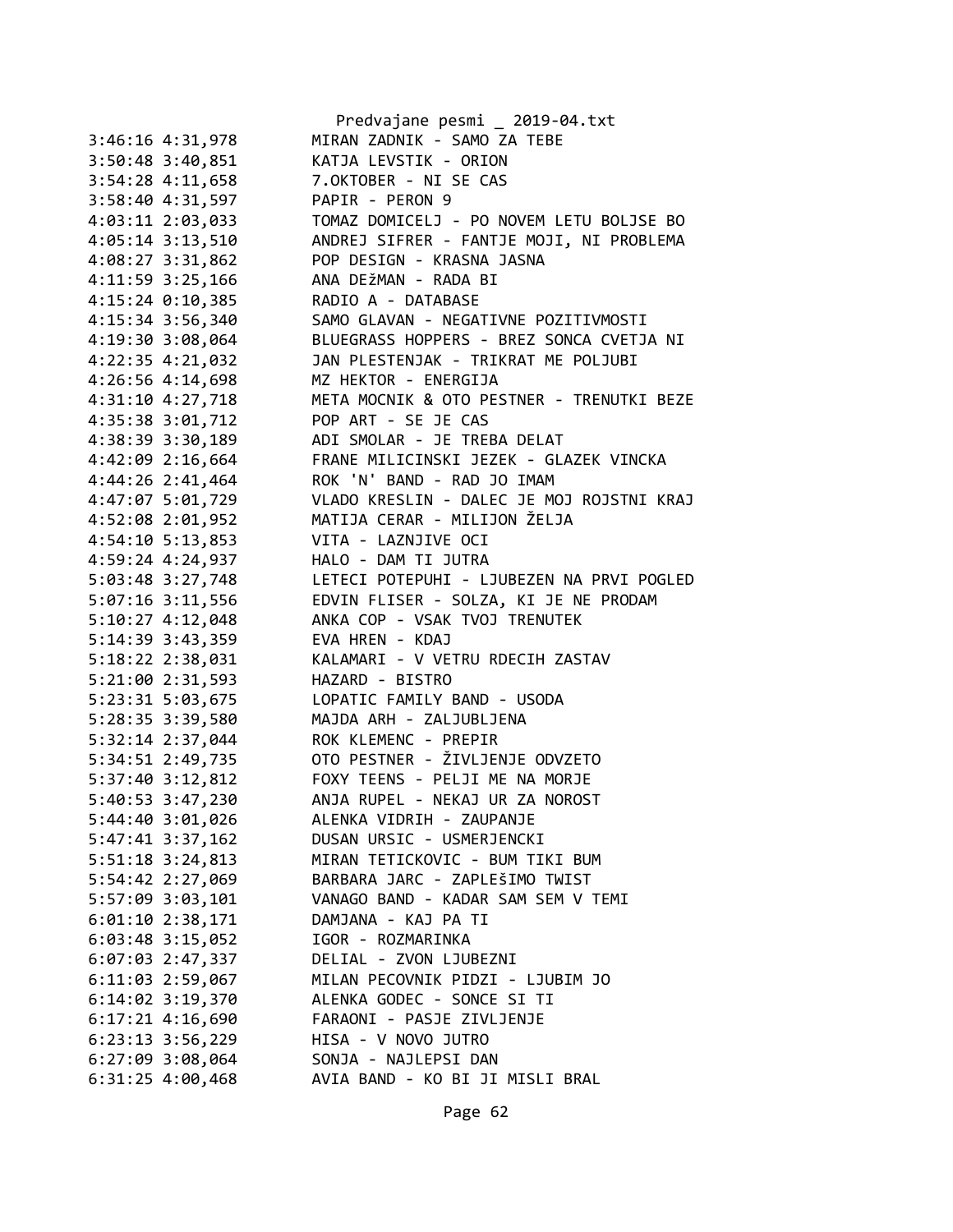|                      | Predvajane pesmi _ 2019-04.txt                       |
|----------------------|------------------------------------------------------|
| $6:35:26$ 3:46,049   | BEPOP - BREZ TEBE                                    |
| $6:40:22$ 3:35,143   | BELE VRANE - LJUBIL BOM LE                           |
| 6:43:57 3:51,021     | DANILO KOCJANCIC/MATJAZ JELEN - POISCI ME            |
| 6:47:48 3:09,565     | LINTVERN - NEDELJA LEP JE DAN                        |
| $6:52:39$ $3:23,034$ | U'REDU - NA SMARNO GORO                              |
| $6:56:02$ 3:33,447   | CALIFORNIA - STARA BARKA                             |
| 7:00:14 1:23,326     | INTERVAL - ABRAHAMKA                                 |
| 7:01:33 2:54,085     | BERTA AMBROŽ - TIVOLSKI PASTIRCEK                    |
| 7:04:27 3:31,679     | MILA - NE VEM ZAKAJ                                  |
| 7:07:58 4:50,977     | AVTOMOBILI - HVALA ZA PISMA                          |
| 7:14:02 3:08,586     | IRENA VRCKOVNIK - SLADKE BESEDE                      |
| 7:17:10 3:25,592     | NECA FALK - ZA TOPOLI NEKJE SI TI                    |
| 7:22:10 2:19,051     | PREZRTI - NA SKALAH IN MIVKI                         |
| 7:24:29 2:55,693     | ANDRAZ HRIBAR - KADAR SI TU                          |
| 7:27:25 3:00,071     | STEFICA STIPANCEVIC - NOVI ZMAGOVALCI                |
| 7:31:34 4:49,447     | ALEKSANDER MEŽE K- LJUBLJANA V MAJU.WAV -            |
| 7:36:23 4:05,849     | FRENK NOVA - DEZ IN SONCE                            |
| 7:41:41 4:26,221     | KATRINAS - ARIANA                                    |
| 7:46:07 3:15,972     | SLOVENSKI EXPRESS - VRAZJE USNJE                     |
| 7:51:04 3:26,171     | TATJANA DREMELJ - OSTANI TAKŠEN KOT SI               |
| 7:54:30 3:11,801     | VENERA - DISKO KLUB                                  |
| 7:57:42 3:45,203     | BABALOO BAND - PAJAC                                 |
| 8:02:06 2:48,038     | DITKA HABERI - MLADE OCI                             |
| $8:04:53$ 2:35,109   | PRO ANIMA SINGERS & ELDA VILER - TI SI MOJA LJUBEZEN |
| $8:07:28$ 3:50,103   | SUNNY ORCESTRA - ODHAJAM                             |
| 8:12:31 4:04,138     | MAJDA SEPE - PISMO ZA MARY BROWN                     |
| 8:16:35 3:28,054     | LIDIJA KODRIC - MESTO SPI                            |
| 8:21:38 3:25,966     | NUŠA DERENDA - BOGINJA                               |
| 8:25:04 2:56,721     | FOLKROLA - DVIGNIL BOM ZASTAV                        |
| 8:28:00 2:56,278     | ROK'N'BAND - ZDAJ SEM TU                             |
| $8:32:05$ 4:10,085   | DAZ - PODOBEN SEM ZMAJU                              |
| 8:36:14 4:30,826     | DON MENTONY BAND - NE VERJAMEM                       |
| $8:41:57$ $2:27,063$ | SANK ROCK - AL' OSTANEM AL' NAJ GREM                 |
| 8:44:24 2:52,107     | GU-GU - GU-GU GRE V HOLLYWOOD                        |
| 8:47:16 2:25,800     | DITKA HABERL - VSE ALI NIC                           |
| 8:51:23 3:41,712     | KARMEN STAVEC - LEP POLETNI DAN '04                  |
| 8:55:04 3:56,971     | ALEKSANDER MEZEK - ALELUJA                           |
| 9:00:58 4:01,566     | JANKO ROPRET - LEPA SI NOCOJ                         |
| $9:05:00$ $3:41,982$ | CUKI - HOZNTREGARJI                                  |
| $9:08:41$ 3:17,543   | SUNNY ORCHESTRA - GROBAR                             |
| $9:15:24$ 2:38,785   | BETI JURKOVIC - POJEM IN ZVIZGAM                     |
| $9:18:03$ 5:12,629   | TOMAZ DOMICELJ - BODI MOJA DEKLICA                   |
| 9:24:504:13,928      | DAMJANA IN HOT HOT HOT - CE BI MI SRCE DAL           |
| 9:30:13 1:52,348     | OPTIMISTI - LIMUZINA                                 |
| 9:32:05 1:29,024     | ORLEK - NA KOLINAH                                   |
| 9:33:30 3:22,724     | DARJA ŠVAJGER - OTOK LJUBEZNI                        |
| 9:36:52 3:59,946     | POP DESIGN - NE RECI NE                              |
| $9:45:22$ 5:12,075   | ANIKA HORVAT - POGREŠAM TE                           |
|                      |                                                      |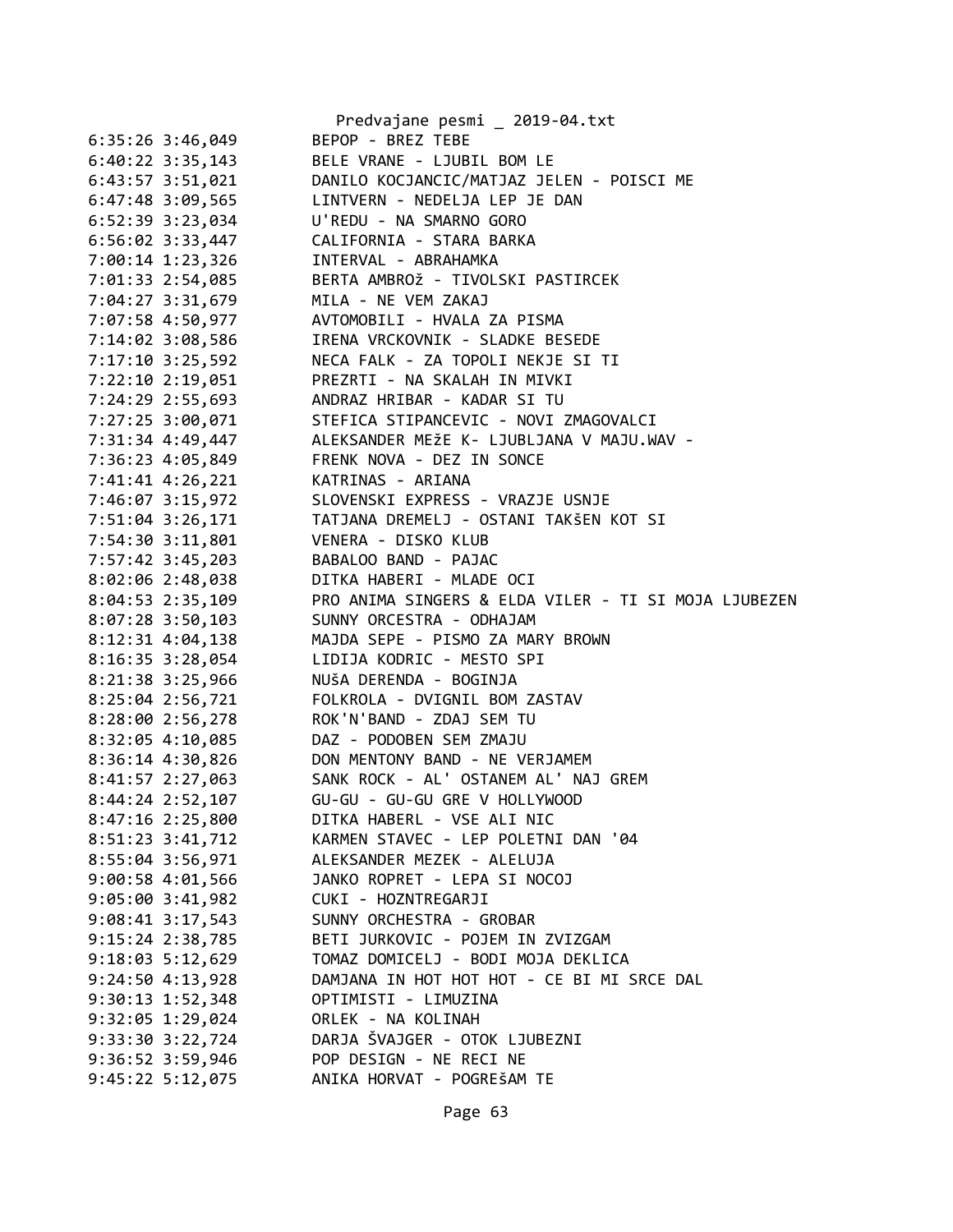|                      |          | Predvajane pesmi _ 2019-04.txt                       |
|----------------------|----------|------------------------------------------------------|
| $9:52:17$ $3:16,763$ |          | AURORA - JOCE SRCE                                   |
|                      |          | 9:55:34 3:05,008 MANOUCHE - MED ZVEZDE IN NAZAJ      |
|                      |          | 9:58:39 3:57,085 VILI RESNIK - KER VES, DA TE LJUBIM |
| 10:03:44             | 5:27,575 | IZTOK MLAKAR - ŠTEFANA IN BARTOLIN                   |
| 10:13:17             | 3:02,629 | ANJA BURNIK S PRIJATELJI - PUNCE PUNCE               |
| 10:16:19             | 3:23,767 | DON SERGIO - TUDI TI                                 |
| 10:21:18             |          | 3:40,959 KALAMARI - NE BODI JEZNA NAME               |
| 10:24:58             | 4:30,247 | PEPEL IN KRI - SONCE POMLADI                         |
| 10:30:37             | 3:47,561 | BAZAR - KO ODBIJE POLNOC                             |
| 10:34:25             | 3:17,600 | MARTIN KRPAN - JE V ŠIŠKI ŠE KAJ ODPRTEGA            |
| 10:37:42             | 2:57,024 | MARKO JURCA - POVEJ MU                               |
| 10:45:05             | 3:49,000 | ANDREJ SIFRER - POGLEJ GA NOVO JUTRO                 |
| 10:48:54             | 4:30,082 | PETER PAN - ODPELJAL TE BOM                          |
| 10:55:07             | 2:33,330 | MATIJA CERAR - HIJA-HO                               |
| 10:57:40             | 3:05,207 | KAMNIK MILAN - POT NA KOROSKO                        |
| 11:01:54             | 3:39,813 | BILBI - KAJ PA TI                                    |
| 11:05:33             | 3:38,032 | ADI SMOLAR - SAJ TE PRIME PA TE MINE                 |
| 11:11:56             | 2:08,631 | GAUDEAMUS - KO BOŠ PRIŠLA NA BLED                    |
| 11:14:05             | 3:39,421 | PLAMEN - RAJSKI CVET                                 |
| 11:17:43             | 5:52,072 | PAPIR - MOJE SRCE ODHAJA                             |
| 11:25:10             | 1:06,160 | BUH POMAGEJ - BUH POMAGEJ (ROCK POLKA)               |
| 11:26:12             | 3:51,049 | HAUSBAL - TANJA IN ANDREJ                            |
| 11:31:12             | 3:46,949 | OTO PESTNER - ZA LJUBEZEN HVALA TI                   |
| 11:34:58             | 3:49,428 | DAMJANA - ŽIVLJENJE                                  |
| 11:38:48             | 2:40,038 | MILAN KAMNIK - GREMO NA KAVO V PORTOROZ              |
| 11:46:10             | 4:27,074 | BELE VRANE - NAJ SIJE SONCE                          |
| 11:52:20             | 3:38,045 | GAUCHO - CE ME ZELIS                                 |
| 11:55:58             | 4:22,970 | ALENKA GODEC - POT LJUBEZNI                          |
| 12:01:49             | 3:14,996 | MOJCA - ZATE                                         |
| 12:05:04             | 4:28,647 | ROK N BAND - BAMBINA                                 |
| 12:12:57             | 3:14,522 | JANEZ DOLTAR & KUD DOBREC - TRENUTEK MOJIH SANJ      |
| 12:16:11             | 2:57,880 | MARJANA DERZAJ - PRIŠLA JE POMLAD                    |
| 12:20:43             |          | 4:02,045 DADI DAZ/MZ HEKTOR - VODNJAK LJUBEZNI       |
| 12:24:42             | 2:59,461 | ANDRAZ HRIBAR - ŽIVLJENJE JE                         |
| 12:27:42             | 3:52,057 | MATJAZ JELEN & EASY FING. - POLETNA NOC              |
| 12:32:42             | 3:36,498 | HAZARD - VSAK JE SAM                                 |
| 12:36:18             | 3:32,069 | DAMJANA GOLAVSEK - MODRI HORIZONT                    |
| 12:43:47             | 4:34,218 | ANJA RUPEL - RADA IMAM                               |
| 12:48:21             | 3:44,014 | HISA - SE TE LJUBIM                                  |
| 12:53:48             | 2:38,608 | BLUEGRASS HOPPERS - STARA MAMA                       |
| 12:56:26             | 4:14,907 | FARAONI - NE VDAJ SE                                 |
| 13:01:33             | 4:02,488 | AYNEE - SPOMLADI                                     |
| 13:05:35             | 5:14,971 | OLGA WEISSBACHER - AMALIJA                           |
| 13:12:14             | 4:55,315 | SAMO GLAVAN - VENTILATORSKA PESEM                    |
| 13:17:09             | 2:52,040 | ALENKA LESJAK - NAJINI MOSTOVI                       |
| 13:21:46             | 4:59,058 | ALENKA VIDRIH - ZAVESA                               |
| 13:26:45             | 0:05,897 | DIAMONDS - BATMAN, WOLFMAN, FRANKENSTEIN OR DRACULA  |
| 13:26:47             | 2:26,664 | EDVIN FLISER & PRESSTIGE - DIANA                     |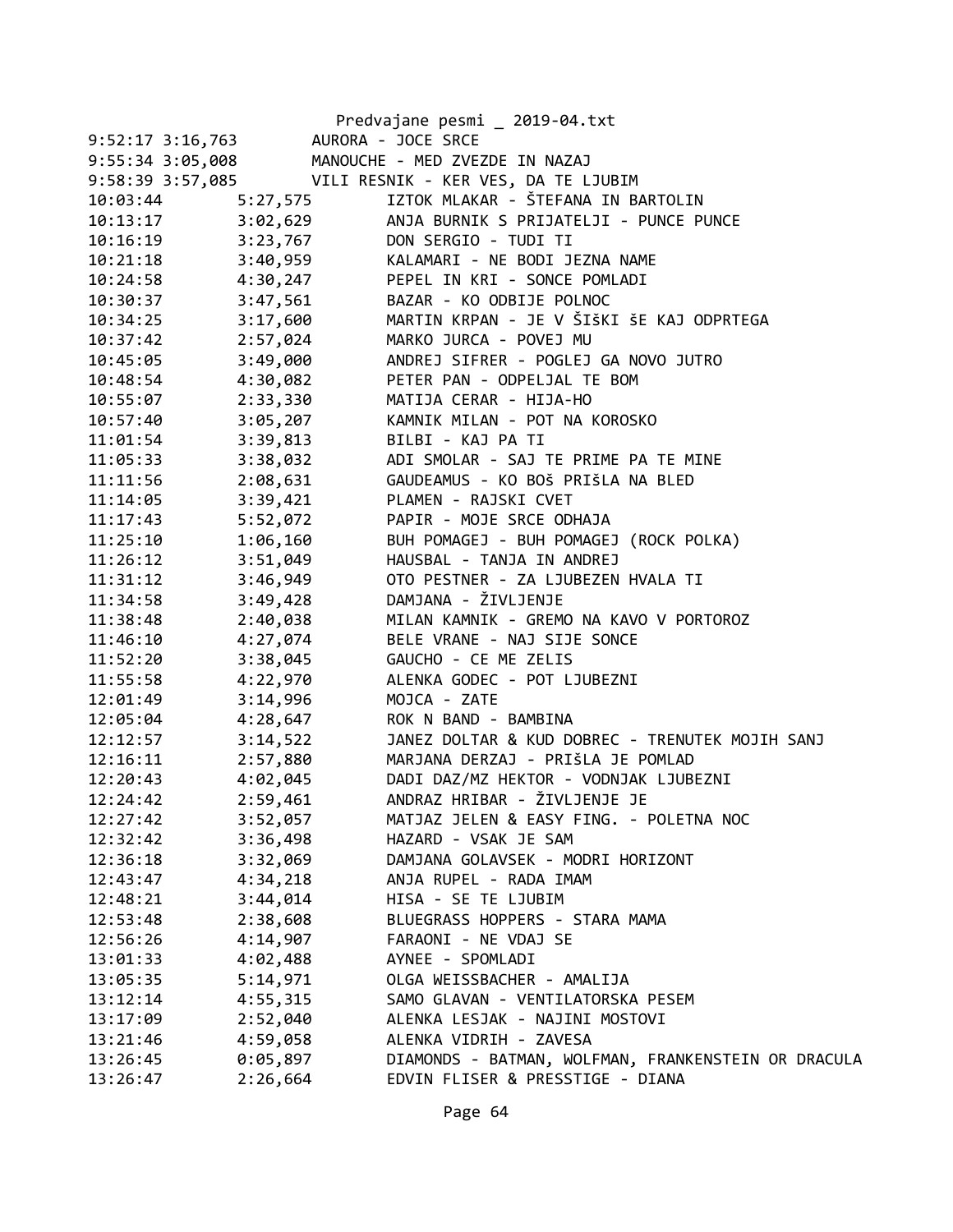|                      |                      | Predvajane pesmi _ 2019-04.txt                          |
|----------------------|----------------------|---------------------------------------------------------|
| 13:30:49             | 3:58,299             | MAJDA SEPE - POJ KITARA MOJEGA SRCA                     |
| 13:34:47             | 4:05,022             | MIRAN ZADNIK - ZAPEL BI VAM RAD                         |
| 13:53:44             | 3:36,725             | THE BEST - NORA SEM NATE                                |
| 13:57:21             | 0:29,282             | SRECKO MLINSEK - LJUBIM                                 |
|                      |                      |                                                         |
| 8/4/2019             |                      |                                                         |
| 14:32:33             |                      | *END NOT FOUND* GOLDEN EYE - DO KONCA                   |
| 9/4/2019             |                      |                                                         |
|                      |                      |                                                         |
| 13:59:49             | 0:05,617             | BRIGITA LUPSA - SRECNA                                  |
| 13:59:50             | 0:05,884             | VES.STAJERKE &VILI RESNIK - PODAJMO SI ROKE             |
| 13:59:52             | 2:21,942             | NATASA & ZIBELNIK - NOCEM ZVEZD                         |
| 14:02:10             | 1:55,169             | AURORA - BLIZJE SONCU                                   |
| 14:04:01             | 0:08,565             | FOXY TEENS - LIMBO DANCE                                |
| 14:04:06             | 4:57,907             | DRUŠTVO MRTVIH PESNIKOV - KO OSTANEM SAM                |
| 14:10:48             | 3:23,111             | ZABJAK TRIO - BARILOCHE                                 |
| 14:14:10             | 3:51,214             | HALO - ANITA NI NIKOLI                                  |
| 14:18:01             | 3:03,782             | ROYAL FLASH - VSE BI DAL                                |
| 14:22:41             | 3:41,724             | BOR GOSTISA - BOLJ BEL KOT BLED                         |
| 14:26:23             | 3:53,155             | JANEZ ZMAZEK - BREZ VEZE                                |
| 14:31:40             | 3:24,980             | BABALOO BAND - NENAJAVLJEN GOST<br>ROK'N'BAND - PRIZNAM |
| 14:35:05             | 3:46,093             | KATRINAS - MOJ ODER JE NEBO                             |
| 14:38:51<br>14:43:24 | 4:33,383             | TOMAZ DOMICELJ - KER TE NIMA RAD                        |
| 14:46:44             | 3:19,860<br>1:21,263 | DUSAN URSIC - OMEJEN                                    |
| 14:48:05             | 3:23,376             | ELDA VILER - TU SI TI                                   |
| 14:51:28             | 3:17,201             | TATJANA DREMELJ - DALA SEM TI VSE                       |
| 14:54:45             | 3:12,992             | IVA STANIC - NORE NEZNOSTI                              |
| 14:57:58             | 3:36,022             | IRENA VRCKOVNIK - NAJ                                   |
| 15:02:45             | 3:20,902             | BAZAR - AMERIKA                                         |
| 15:06:05             | 3:44,796             | FOLKROLA - TUMASTI OZBI                                 |
| 15:11:15             | 4:18,954             | PERPETUUM JAZZILE - POLETNA NOC                         |
| 15:15:33             | 6:25,660             | IZTOK MLAKAR - IVO BALILA                               |
| 15:23:44             | 3:56,783             | BOZIDAR WOLFGANG WOLF - EDINO TI                        |
| 15:27:40             | 2:51,867             | DON MENTONY BAND - MARJETKA                             |
| 15:32:08             | 2:26,023             | NINO ROBIC - VCASIH KO SE SRECAVA                       |
| 15:34:33             | 4:03,967             | ANDREJ SIFRER - EGO                                     |
| 15:38:37             | 3:14,797             | MAJA ZUPANCIC - VABILO NA SORBET                        |
| 15:43:16             | 2:43,218             | BERTA AMBROŽ - BREZ BESED                               |
| 15:45:59             | 4:13,852             | SUPERNOVA - HEY DEDA                                    |
| 15:51:36             | 3:59,817             | ALENKA GODEC - KOT NEKDO, KI IMEL ME BO RAD             |
| 15:55:35             | 3:19,913             | PEPEL IN KRI - ZA VSE LJUDI SVETA                       |
| 15:58:55             | 3:53,221             | GU-GU - HULA HULA                                       |
| 16:04:51             | 4:03,981             | KALAMARI - NISEM TE SPOZNAL                             |
|                      |                      |                                                         |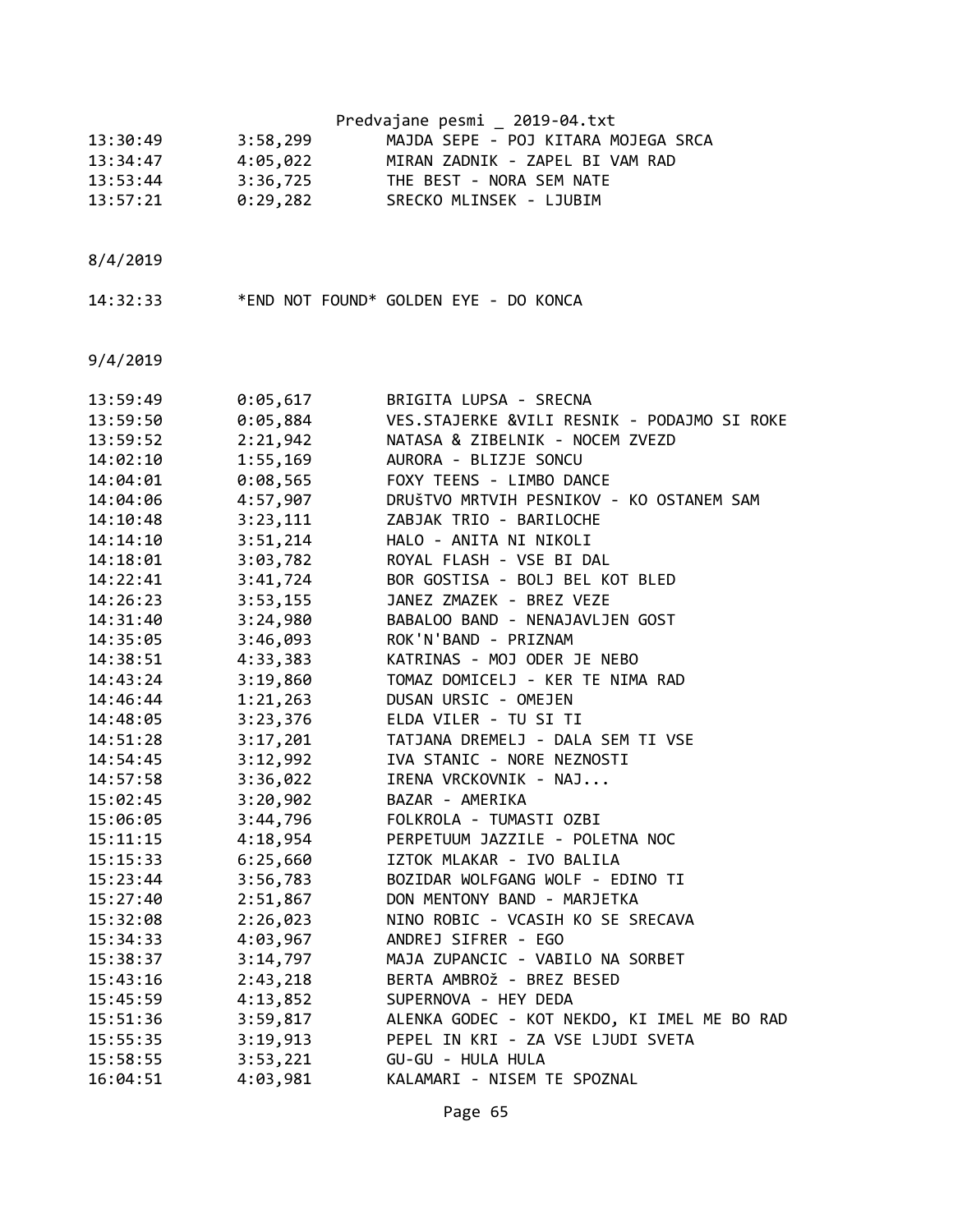|          |          | Predvajane pesmi _ 2019-04.txt                  |
|----------|----------|-------------------------------------------------|
| 16:08:55 | 3:02,224 | BOTRI - UGASN' ME                               |
| 16:13:41 | 3:10,991 | RED QUA - VAL MORJA                             |
| 16:16:52 | 3:22,067 | OTO PESTNER - ZGODBA ZA DVA                     |
| 16:21:50 | 2:51,051 | AGROPOP - PARADNO TANGO-REMIX 2000              |
| 16:24:41 | 3:26,117 | SUNNY ORCHESTRA - V NOV KRAJ                    |
| 16:28:07 | 4:31,068 | PETER PAN - CAR NOCI                            |
| 16:34:03 | 2:48,543 | DITKA HABERL - V MENI RASTE DREVO               |
| 16:36:51 | 3:25,038 | TINKARA KOVAC - LAHHEEIYEEE                     |
| 16:40:08 | 3:12,999 | JAN PLESTENJAK - 7 LET NAZAJ                    |
| 16:43:21 | 3:24,034 | A2 - MINUS IN PLUS                              |
| 16:46:45 | 3:11,293 | BELE VRANE - MOJE DEKLE                         |
| 16:49:56 | 4:30,600 | CHATEAU - NASMEHNI SE                           |
| 16:54:26 | 2:07,426 | MARJANA DERZAJ - PESEM ZA DINAR                 |
| 16:56:33 | 3:16,923 | MERISSA IN FREEWAY - ZA MINUTO                  |
| 17:00:45 | 3:47,059 | SOPRANOS - JUNAK                                |
| 17:04:32 | 3:03,792 | CUKI - BARVE                                    |
| 17:07:36 | 3:05,110 | MILAN KAMNIK - POT NA KOROŠKO                   |
| 17:12:15 | 4:51,536 | ALEKSANDER MEZEK - TU SEM DOMA                  |
| 17:17:07 | 3:31,534 | DARJA ŠVAJGER - ODPELJI ME                      |
| 17:21:42 | 2:38,049 | ROSA - ROSA                                     |
| 17:24:20 | 3:53,135 | HAZARD - LJUDJE KI SEDIJO V PARKIH              |
| 17:28:13 | 3:27,054 | BLUEGRASS HOPPERS - STARI PIJANCEK              |
| 17:33:02 | 4:36,861 | ANJA RUPEL - PREPOZNO                           |
| 17:37:39 | 4:00,045 | NUDE - NEKJE VMES                               |
| 17:43:14 | 2:26,282 | ORLEK - LOJZI GOBC                              |
| 17:45:40 | 3:54,055 | MAJDA ARH - LJUBEZEN JE KOT VINO                |
| 17:50:49 | 2:58,880 | AYNEE - ZDAJ VEM                                |
| 17:53:48 | 4:01,001 | SASA FIRM - LATINO BOY                          |
| 17:57:48 | 2:52,693 | NECA FALK - TAKO DEKLE                          |
| 18:03:18 | 3:13,060 | LIDIJA POLJSAK - PA KAJ                         |
| 18:06:31 | 2:38,567 | MAJDA SEPE - LJUBLJANSKE ULICE                  |
| 18:10:54 | 2:58,809 | POP DESIGN - PUSTI SONCU V SRCE                 |
| 18:13:53 | 4:12,286 | FARAONI - JAZ TE NIMAM RAD                      |
| 18:18:05 | 2:27,533 | IVANKA KRASEVEC - PRESERN - POVSOD PO PRAZNIKIH |
| DISI     |          |                                                 |
| 18:22:09 | 1:57,768 | ROK 'N' BAND - NE TEŽIT                         |
| 18:24:06 | 3:18,960 | IGOR - PAULA                                    |
| 18:27:25 | 2:56,221 | DEŽUR - NA VRH SVETA                            |
| 18:31:32 | 3:51,891 | DAMJANA GOLAVSEK - MASKARADA                    |
| 18:35:24 | 3:50,094 | ANIKA HORVAT - PLEŠEM V DEŽJU                   |
| 18:39:49 | 5:05,647 | CALIFORNIA/MZ HEKTOR - V MENI JE CALIFORNIA     |
| 18:44:50 | 3:06,119 | MANOUCHE - KJE SI LUBI                          |
| 18:47:56 | 3:21,985 | DUO PRIMAVERA - KOLIKO POMLADI                  |
| 18:52:33 | 2:40,809 | JANEZ PUH - BREZ SONCA CVETJA NI                |
| 18:55:14 | 3:55,032 | REMI BAND - MOJE ROSNO JUTRO                    |
| 19:00:04 | 2:59,590 | ANDRAZ HRIBAR - ZASPALA SI                      |
| 19:03:03 | 3:22,710 | IVO MOJZER - DECEK Z ULICE                      |
| 19:06:26 | 2:54,008 | PRELOM - LJUBEZEN IZ ŠOLSKIH DNI                |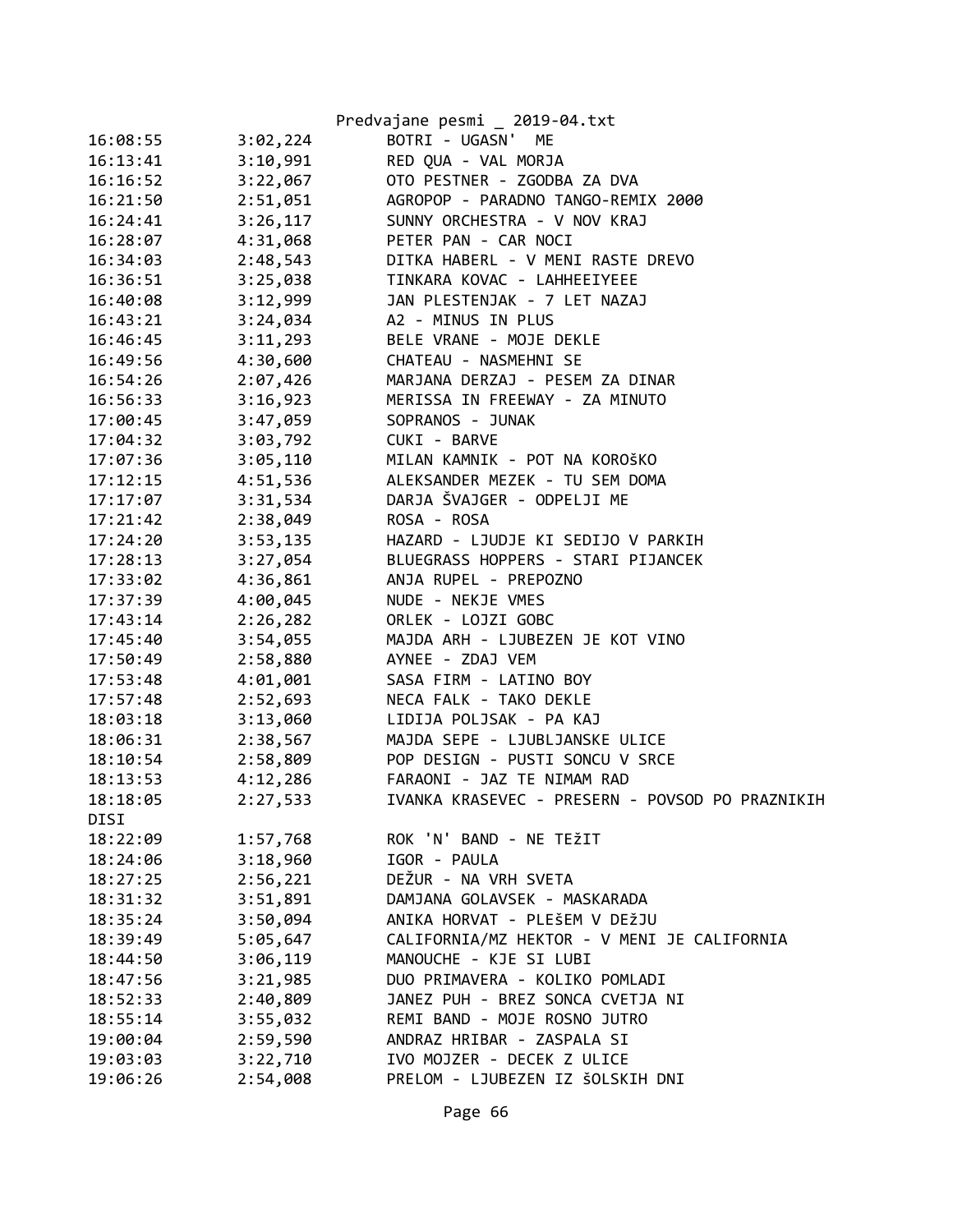|          |          | Predvajane pesmi _ 2019-04.txt               |
|----------|----------|----------------------------------------------|
| 19:10:54 | 3:23,011 | ADI SMOLAR - PRAVICE NI - PRAVICA JE         |
| 19:14:17 | 3:25,156 | JELKA CVETEZAR - TOM PILIBI                  |
| 19:17:42 | 3:17,714 | MALITA GOLOB - MOJA DEZELA SLOVENIJA         |
| 19:22:03 | 3:30,243 | KINGSTON - TRI PRSTE TEQILE                  |
| 19:25:33 | 3:56,058 | FOLKROLA - V TVOJI SOBI SE DISI              |
| 19:30:52 | 3:51,177 | TOMAZ DOMICELJ - BIL JE TAKO PRIKUPNO ZMEDEN |
| 19:34:43 | 3:06,044 | IRENA VRCKOVNIK - CEPRAV BOM SPET SAMA       |
| 19:37:49 | 3:36,770 | LINTVERN - ZBOGOM BLUES                      |
| 19:43:00 | 0:10,374 | RADIO A - DATABASE                           |
| 19:43:10 | 3:41,164 | ROK'N'BAND - LJUBIM JO                       |
| 19:46:51 | 3:37,006 | MIRAN RUDAN - POLETJA NE BO                  |
| 19:51:40 | 3:41,674 | AVTOMOBILI - GOSPODAR                        |
| 19:55:22 | 4:00,932 | OLGA WEISSBACHER - GOSPOD ANTON              |
| 20:01:40 | 2:31,156 | DUSAN URSIC - MOJSTRI                        |
| 20:04:11 | 3:04,808 | DAN IN NOC - DAN IN NOC GARA                 |
| 20:07:16 | 3:09,143 | KATJA FASINK & ROK FEREGJA - NOVA POMLAD     |
| 20:13:50 | 4:07,616 | KANTOR - TATU                                |
| 20:17:57 | 4:04,441 | VLADO KRESLIN - JOUŽEK                       |
| 20:23:05 | 2:51,649 | EVITA - ZAPELJI ME V EKSTAZO                 |
| 20:25:56 | 2:15,154 | STANE MANCINI - TAM, KAMOR GRE VETER SPAT    |
| 20:30:23 | 2:40,955 | ANSAMBEL GAJ - MOJA NEBESA                   |
| 20:33:04 | 3:39,479 | MARTIN KRPAN - MALI BOGOVI                   |
| 20:36:43 | 0:58,145 | DANILO FURLAN - SAMBA                        |
| 20:42:08 | 3:15,031 | TOMAZ PENGOV - CRNA PEGA CEZ OCI             |
| 20:45:23 | 6:32,667 | IZTOK MLAKAR - OD FRANCA FRANCESKINA GOD     |
| 20:53:11 | 4:48,559 | PAPIR - LEPO MI JE S TEBOJ                   |
| 20:57:59 | 3:32,194 | BAZAR - URA STRASTI                          |
| 21:04:09 | 3:37,736 | ANDREJ SIFRER - DRŽAVA                       |
| 21:07:46 | 5:06,998 | OTO PESTNER - ZLATO SONCE IN CRNA REKA       |
| 21:16:58 | 2:43,683 | KALAMARI - WWW                               |
| 21:20:45 | 3:08,030 | OAZA - OB ZVOKIH KITARE                      |
| 21:23:52 | 2:41,338 | PEPEL IN KRI - CHANSON D'AMOUR               |
| 21:26:34 | 3:40,052 | AVIA BAND - TELESKOP                         |
| 21:31:36 | 3:23,085 | SLEEPWALKERS - IME ROZE                      |
| 21:34:59 | 2:52,005 | JOHNNY BRAVO - DVA VONJA                     |
| 21:37:51 | 4:08,032 | GU-GU - TUJCA                                |
| 21:46:25 | 2:49,206 | ALENKA LESJAK - MIDVA                        |
| 21:50:30 | 2:39,496 | MARJANA DERZAJ - VALETA (& BELE VRANE)       |
| 21:53:09 | 3:02,685 | ELDA VILER - ZLATI PRAH IMAS V OCEH          |
| 21:56:11 | 3:21,603 | BOTRI - SONCE PO DEŽJU                       |
| 22:01:51 | 2:59,045 | ZABJAK TRIO - GORENJSKA                      |
| 22:04:50 | 3:56,758 | BELE VRANE - TO BIL JE DAN                   |
| 22:08:46 | 4:13,047 | SUPERNOVA - POBEGNI Z MANO                   |
| 22:15:44 | 4:22,720 | HALO - ZVEZDA                                |
| 22:21:10 | 3:01,046 | KARMEN STAVEC - BREZ ZAMERE IN SOLZA         |
| 22:24:11 | 2:20,241 | LUCKY CUPIDS - STECI STRAN                   |
| 22:26:31 | 3:18,080 | ALES VOLK - KAJ SPOMIN MI BO                 |
| 22:31:12 | 3:15,780 | DON MENTONY BAND - NA OBALI                  |
|          |          |                                              |

Page 67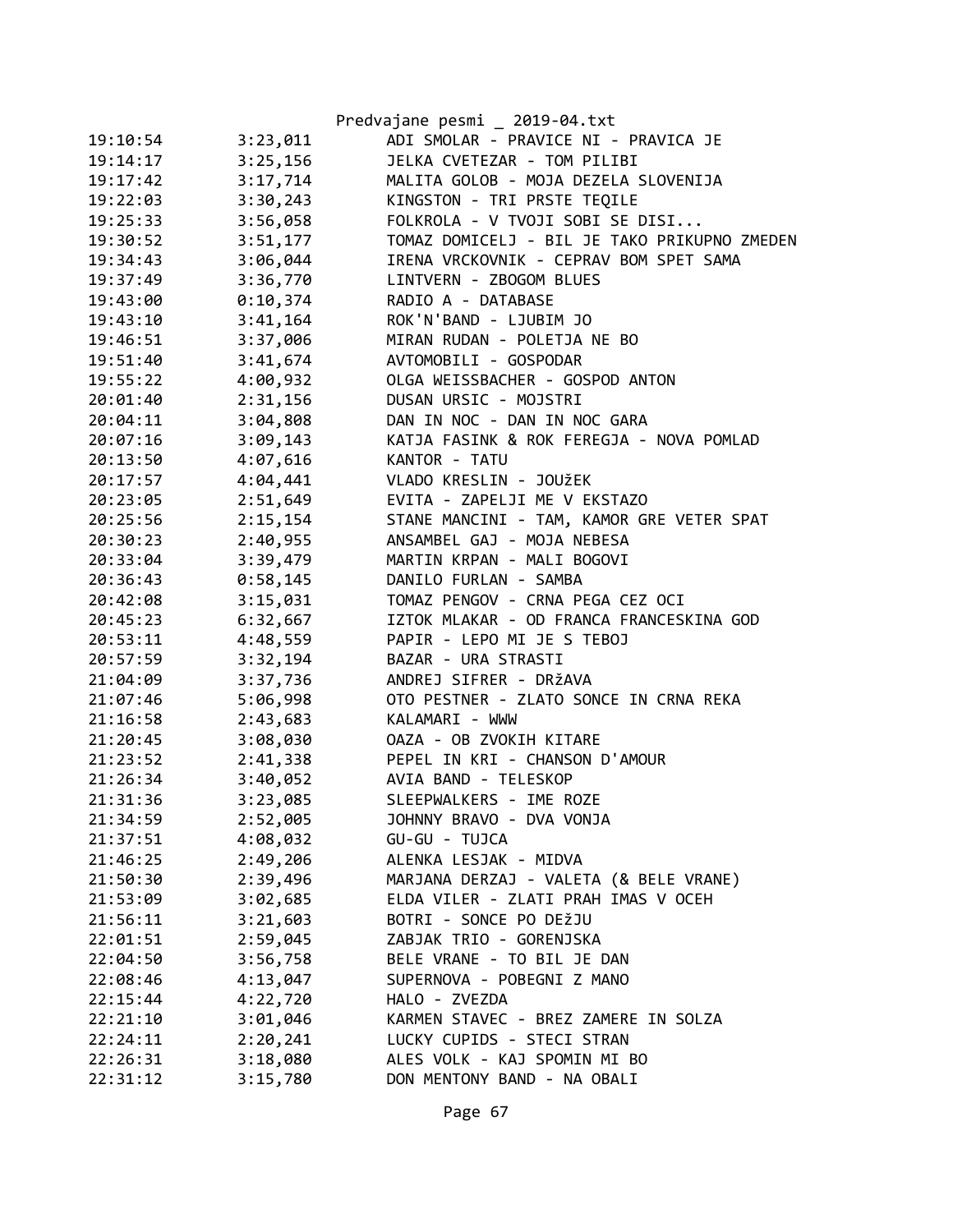|          |          | Predvajane pesmi _ 2019-04.txt        |
|----------|----------|---------------------------------------|
| 22:34:27 | 4:01,045 | MILAN KAMNIK - SKURNE BESIEDE         |
| 22:38:28 | 4:13,819 | ALEKSANDER MEZEK - NA DLANI MESTA     |
| 22:47:25 | 4:11,630 | K.U.D. GAS - EROTIKA                  |
| 22:52:52 | 3:45,294 | BRIGITA SULER - PESEM V MENI          |
| 22:56:37 | 3:04,883 | FRENK NOVA - RABIM TVOJ SMEH          |
| 23:01:59 | 3:47,057 | BABALOO BAND - PAJAC                  |
| 23:05:46 | 2:57,989 | BERTA AMBROŽ - POSLEDNJA NOC LJUBEZNI |
| 23:08:44 | 3:14,003 | AYNEE - ZJUTRAJ                       |
| 23:15:22 | 3:46,087 | DAMJANA - LJUBIM VETER                |
| 23:20:12 | 3:32,914 | DAZ - SRECEN                          |
| 23:23:43 | 2:45,517 | ANIKA HORVAT - TEENAGERSKA BALADA     |
| 23:26:29 | 3:52,617 | FARAONI - HOCEM TE                    |
| 23:31:44 | 2:48,744 | MAJDA ARH - POŠLJI MU VETER POZDRAV   |
| 23:34:32 | 3:07,629 | MIRAN ZADNIK - SINKO, VRNI SE         |
| 23:37:40 | 4:27,941 | PRO ANIMA SINGERS - POLETNA NOC       |
| 23:46:04 | 3:32,553 | POP DESIGN - LENA                     |
| 23:50:52 | 4:22,016 | ALENKA GODEC - KLIC DOBROTE           |
| 23:55:14 | 3:05,059 | KATRINAS - ZELEN ZAFRAN               |
| 23:58:19 | 3:14,361 | WOLF - GOODBYE MICHELLE               |
|          |          |                                       |

| $0:01:33$ 3:34,918<br>FOLK ROLA - DANES                                  |
|--------------------------------------------------------------------------|
| 0:05:08 3:19,649 SUNNY ORCHESTRA - AFRO ŽUR                              |
| 0:08:27 3:47,032 AJDA IVSEK & BEST COMPANY - NAJ TE OMAMA NE PREMAMI     |
| $0:12:14$ 4:13,688<br>EDVIN FLISER - NJEJ, KI SEM JO LJUBIL              |
| BLUEGRASS HOPPERS - SLOVENSKEGA NARODA SIN                               |
| 0:20:01 2:53,507 MATIJA CERAR - KMALU BOM SPET PRI TEBI [I'LL BE HOME]   |
| $0:22:54$ 3:16,761<br>NATASA & ZIBELNIK - CAS JE DA SE PREBUDIM          |
| $0:26:11$ 3:26,478<br>ANJA RUPEL - ZADNJI POLJUB                         |
| $0:29:37$ 3:04,006<br>IRENA VRCKOVNIK - FANT Z ULICE                     |
| 0:32:41 4:11,433 OTO PESTNER & PERPETUM JAZZILE - MATI BODIVA PRIJATELJA |
| $0:36:52$ 1:25,047<br>FRANE MILICINSKI JEZEK - MOJ NAROBE SVET           |
| ANDRAZ HRIBAR - MOJA MOJA                                                |
| 0:41:12 2:38,811 OLGA WEISSBACHER - NE OBUPUJ                            |
| 0:43:51 3:38,828 HAZARD - NENA                                           |
| 0:47:29 4:22,508 MAJA PUR - VSE NAJBOLJSE MAMA                           |
| 0:51:52 3:51,882 AVTOMOBILI - POT DOMOV                                  |
| 0:55:43 3:49,700 DAMJANA IN HOT HOT HOT - ZIVLJENJE                      |
| $0:59:33$ 4:05,647<br>TATJANA GROS - ZATO SEM NORO TE LJUBILA            |
| 1:03:38 4:19,019<br>JANEZ BONCINA BENC - NA NOGE                         |
| 1:07:57 4:01,706 VILI RESNIK - REKA ZELJA                                |
| 1:11:59 3:08,944 SLAPOVI & NUSA DERENDA - SKUPAJ NA POTI                 |
| 1:15:07 3:29,735<br>IVO MOJZER - CIFRA MOŽ                               |
| 1:18:37 3:19,015 PREROD - SKUPAJ ZAPOJMO                                 |
| 1:21:56 3:26,184 MAJDA SEPE - PESEM O POMLADI IN PRIJATELJSTVU           |
| 1:25:21 3:48,041 AURORA - ANGEL MOJ                                      |
|                                                                          |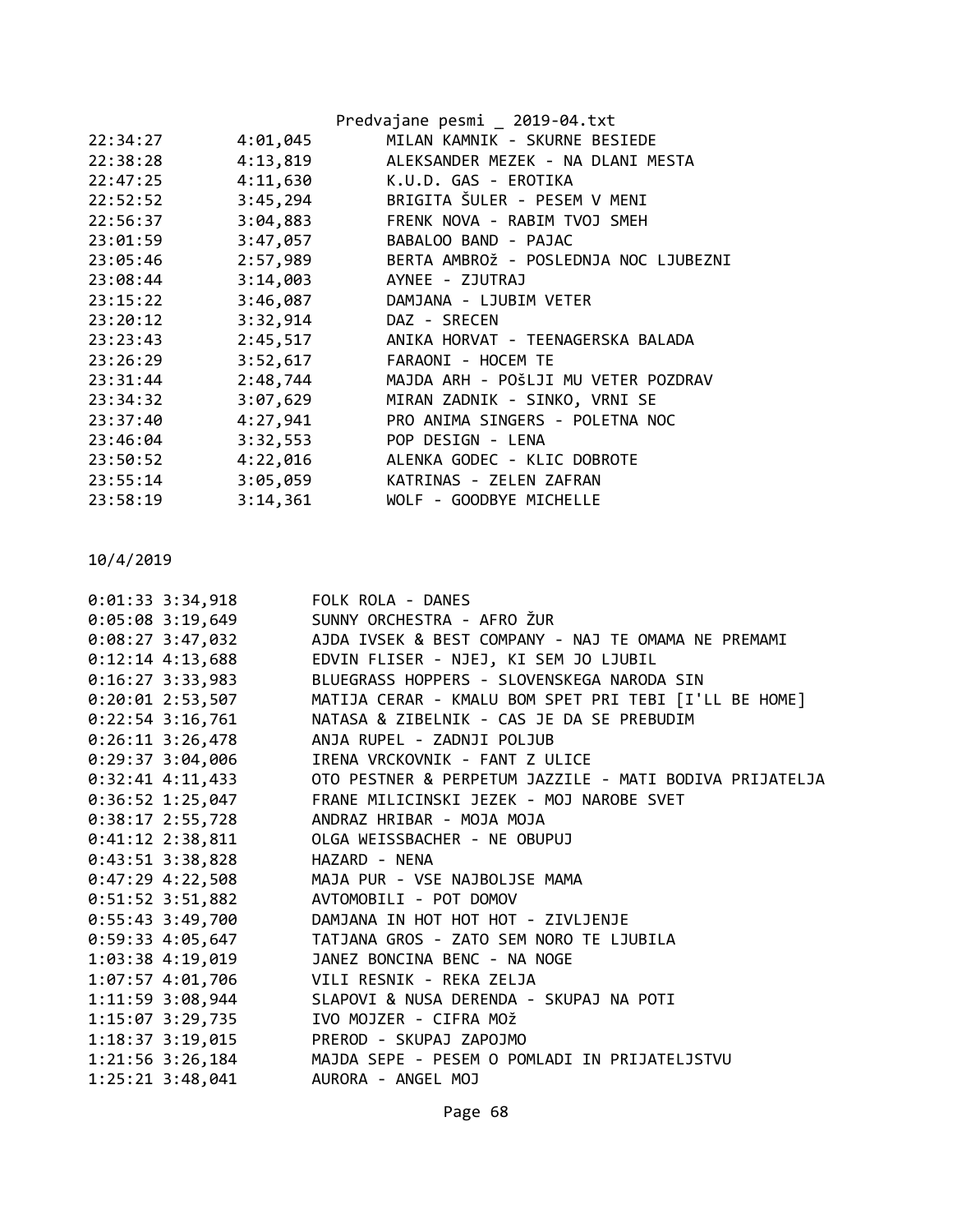|                      | Predvajane pesmi _ 2019-04.txt             |
|----------------------|--------------------------------------------|
| 1:29:08 3:33,771     | DRUŠTVO MRTVIH PESNIKOV - RABM             |
| 1:32:41 2:45,070     | ANDREJ SIFRER - ENA BOLHA                  |
| 1:35:25 2:43,367     | ROK 'N' BAND - DEJ RUK'N ME                |
| 1:38:07 3:29,035     | FOLKROLA - V DEZELI KRAVAT                 |
| 1:41:35 4:32,360     | DARJA ŠVAJGER - BREZ SANJ SEM SLEPA        |
| 1:46:06 3:16,019     | CUKI - OE !                                |
| 1:49:21 2:42,457     | OTO PESTNER - MNOGO SRECNIH LET OD TOD     |
| 1:52:03 3:45,664     | DITKA HABERL - SAMO NASMEH JE BOLJ GRENAK  |
| 1:55:47 3:35,960     | MANOUCHE - BI ŠLA NAPREJ                   |
| 1:59:22 3:32,964     | ANSAMBEL JEVSEK - RESNICA TVOJA ME NE BOLI |
| 2:02:54 4:44,886     | IZTOK MLAKAR - PEPI ŽBARADORIJA            |
| 2:07:38 3:49,047     | REMI BAND - VRNEM SE                       |
| 2:11:26 3:34,214     | ATLANTIX - ATLANTIS                        |
| 2:14:59 3:38,011     | MILA - NE VIDEZ SRECNA                     |
|                      | BAZAR - IGRA ZA DVA                        |
| 2:18:36 4:23,630     |                                            |
| 2:22:59 3:29,575     | PETER PAN - KEKCEVA PESEM                  |
| 2:26:27 2:37,102     | JELKA CVETEŽAR - KO BOŠ PRIŠLA NA BLED     |
| 2:29:04 3:47,041     | PRAH - SEZONA SENC                         |
| 2:32:50 4:06,925     | JADRANKA JURAS - DRUGACE NE ZNAM           |
| 2:36:55 3:11,018     | KALAMARI - VSE ME IMAJO RAJSI              |
| 2:40:05 3:25,224     | TOMAZ DOMICELJ - SI SI SIMONA              |
| 2:43:30 3:57,041     | GOLDEN EYE - DO KONCA                      |
| 2:47:26 3:21,164     | BANHOF - KAKO JE TO LEPO                   |
| 2:50:46 3:51,979     | KARMEN - TI SI ANGEL MOJ                   |
| 2:54:37 2:01,740     | BELE VRANE - STOPI NA TLA                  |
| 2:56:38 4:01,059     | DADI DAZ - KO SE STOPIL BO SNEG            |
| 3:00:38 3:59,895     | ZVEZDE - NOVE ZVEZDE NAD EVROPO            |
| 3:04:36 3:57,033     | ANSAMBEL VITA - SAMO DA BOS MOJ            |
| 3:08:32 4:09,215     | ORLEK - PUNCA S ŠOHTA                      |
| 3:12:41 4:49,787     | YUHUBANDA - STEFANA IN BERTOLIN            |
| 3:17:29 3:10,994     | PANDA - LINO                               |
| 3:20:39 3:47,726     | BARNI BAND - NASA PESEM                    |
| 3:24:26 4:05,821     | PRELOM - NAD SRCEM TVOJIM SIJE SONCE       |
| 3:28:31 4:07,784     | IVAN HUDNIK - ONI KRAJ                     |
| 3:32:38 2:37,483     | ELDA VILER - KDO SI, NE VEM                |
| $3:35:14$ 4:58,022   | REGINA - NOVO LETO                         |
| $3:40:11$ $4:42,670$ | LINTVERN - KRAVATA                         |
| 3:44:53 3:09,004     | SPELA MAROLT - VSAK NOV DAN                |
| 3:48:01 4:57,372     | SAMO GLAVAN - ZGODOVINA OBSTOJA            |
| $3:52:57$ $3:44,875$ | PEPEL IN KRI - LISICKA IN LISJAK           |
|                      | DON MENTONY BAND - N'KOL SI NAM ODPUSTU    |
| $3:56:41$ $3:31,783$ |                                            |
| 4:00:12 2:25,032     | GU-GU - PAPAGAJA                           |
| $4:02:36$ 3:24,218   | TATJANA DREMELJ - SAJ VEŠ DA RADA TE IMAM  |
| 4:05:59 3:17,054     | VLADO KRESLIN - SPET DOMA                  |
| 4:09:13 3:15,490     | FRENK NOVA - KO TE NI                      |
| 4:12:28 3:24,804     | ZABJAK TRIO - MORALITETA                   |
| 4:15:52 4:01,695     | NECA FALK - VSI LJUDJE HITIJO              |
| 4:19:52 2:32,029     | SUPERNOVA - DON'S GREM ZURAT               |
|                      |                                            |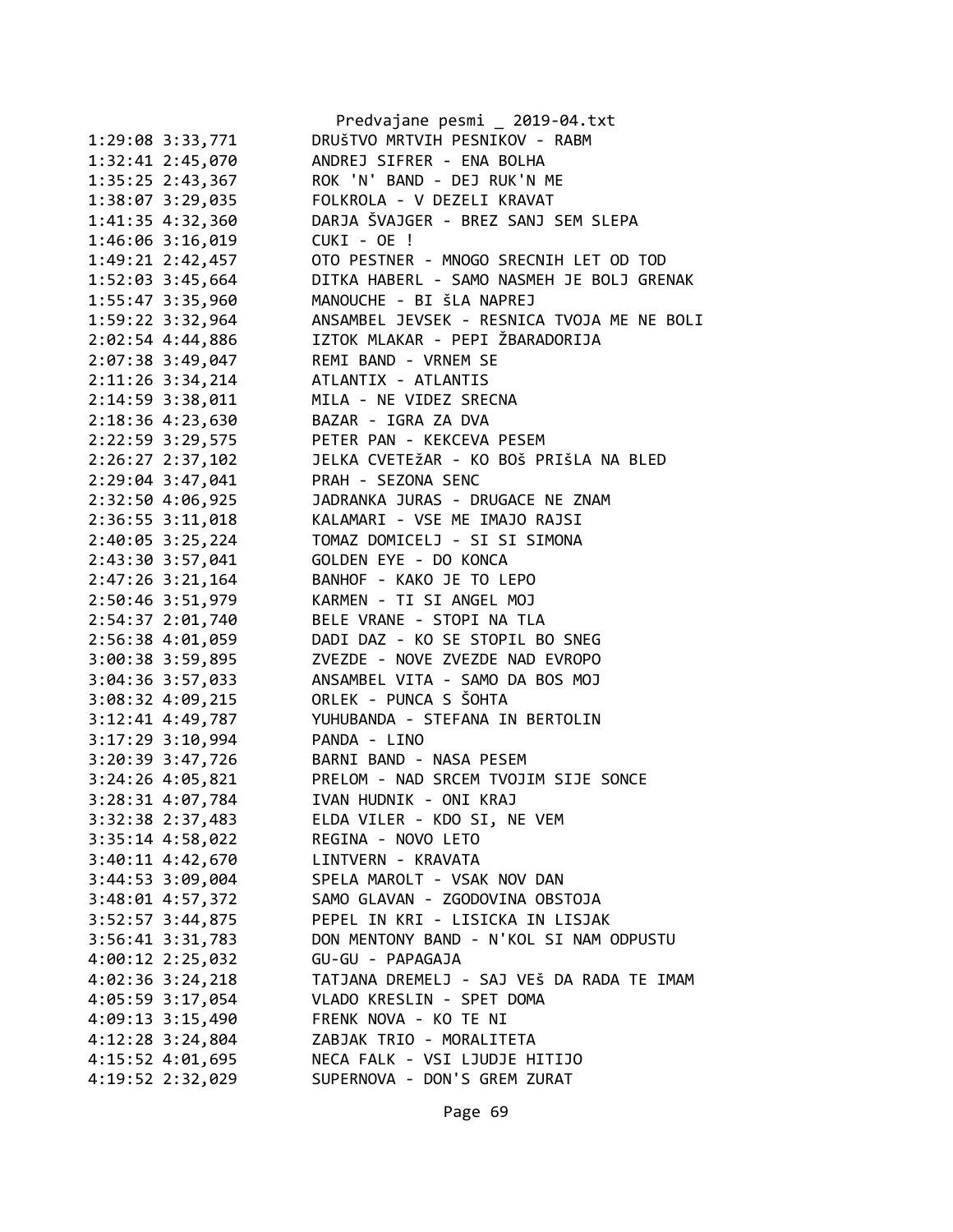|                      | Predvajane pesmi _ 2019-04.txt              |
|----------------------|---------------------------------------------|
| 4:22:23 3:21,129     | ADI SMOLAR - EASY COME-EASY GO              |
| 4:25:43 3:49,880     | ALENKA VIDRIH - OBLJUBLJENA                 |
| 4:29:32 3:13,164     | ALEKSANDER MEZEK - NEBO PO DEŽJU            |
| 4:32:44 2:53,033     | RDECI DECKI & E.FLISER - NOC ZA ROCK'N'ROLL |
| 4:35:36 3:25,829     | MALI OGLASI BAND - VROCA KRI                |
| 4:39:01 3:05,046     | LIDIJA KODRIC - PRIDI ZA MOJ ROJSTNI DAN    |
| 4:42:05 3:44,959     | BOTRI - V NOVO JUTRO                        |
| 4:45:49 3:04,785     | KATJA KLEMENC - ZALJUBLJENA V ZIVLJENJE     |
| 4:48:53 2:09,017     | DUSAN URSIC - BANDA                         |
| 4:51:01 2:44,039     | MAJDA ARH - POISCI ME                       |
| 4:53:44 4:02,225     | ANJA RUPEL - SANJAM TE                      |
| 4:57:45 3:07,894     | FARAONI - KAKO SI LEPA NOCOJ                |
| 5:00:52 5:40,078     | MARTIN KRPAN - OD VIŠINE SE ZVRTI (RR EDIT) |
| 5:06:31 2:24,057     | IRENA VRCKOVNIK - SONCE IN LUNA             |
| 5:08:54 3:03,034     | ALENKA GODEC - OBJELA BI TE RADA            |
| 5:11:56 3:24,057     | ROMAN GOSTISA - DANES JE NAJLEPSI DAN       |
| 5:15:19 3:30,339     | HISA - NA ZDRAVJE SVET                      |
| 5:18:48 3:42,084     | EVITA - VSE MOJE PESMI                      |
| 5:22:29 4:02,015     | BILBI - KO TVOJA SEM ŠE BLA                 |
| 5:26:30 3:50,051     | BABALOO BAND - KO SEM SAM                   |
| 5:30:19 3:07,349     | BLUEGRASS HOPPERS - BREZ SONCA CVETJA NI    |
| 5:33:26 3:01,043     | DAMJANA GOLAVSEK - NASMEH                   |
| 5:36:26 2:42,150     | METKA ŠTOK - KO BOM 64                      |
| 5:39:07 3:02,068     | VILI RESNIK - NAJ BOGOVI SLISIJO            |
| 5:42:08 3:30,299     | AVTOMOBILI - ZASEBNI RAJ                    |
| 5:45:37 2:35,758     | POP DESIGN - KMECKA PESEM                   |
| 5:48:12 3:22,608     | IVO MOJZER - KO SI DAVI SE ZBUDILA          |
| 5:51:33 1:32,582     | OLGA WEISSBACHER - TI SI MOJA SIMPATIJA     |
| 5:53:05 3:30,879     | MARTA ZORE - ON                             |
| 5:56:35 4:03,051     | SIMPLE - SAM                                |
| 6:01:33 2:39,884     | BRANKA KRANER - POLETNI GIGOLO              |
| 6:04:12 2:59,054     | HAZARD - BISTRO                             |
| $6:07:10$ 2:28,578   | AVIA BAND - HODIM PO PARKU                  |
| $6:10:47$ 3:10,584   | MAJA PUR - MOJ KOROSKI DOM                  |
| $6:13:56$ $3:03,410$ | ANIKA HORVAT - V LJUBLJANO                  |
| $6:16:59$ $3:13,054$ | MILAN PECOVNIK PIDZI - LE V SANJAH SI TU    |
| 6:21:47 2:29,617     | JANEZ ZMAZEK - HOPLA KONOPLA                |
| $6:24:15$ 1:59,062   | BETI JURKOVIC - PRODAJALKA VIJOLIC          |
| 6:26:13 3:09,974     | OTO PESTNER & ELDA VILER - MOJA DEZELA      |
| $6:31:10$ $3:28,935$ | NATASA & ZIBELNIK - DAN JE LEP              |
| $6:34:38$ $2:33,962$ | MAJDA SEPE IN NINO ROBIC - BELE LADJE       |
| $6:37:11$ $4:16,036$ | KINGSTON - PLESATI NA SONCU (SA LA LA)      |
| 6:42:34 3:03,849     | BABILON - RABIM TVOJ SMEH                   |
| 6:45:37 3:05,863     | S.MUGERLIH & R.ROLIH - NA TVOJI STRANI      |
| 6:48:42 3:37,464     | OTO PESTNER - VSE JE LEPŠE KER TE LJUBIM    |
| $6:53:24$ $4:13,072$ | 7.OKTOBER - TA DAN                          |
| $6:57:36$ 3:23,486   | PAPIR - NIC MI NI                           |
| 7:01:35 3:11,563     | SPIN - ALI TVOJA MAMA VE                    |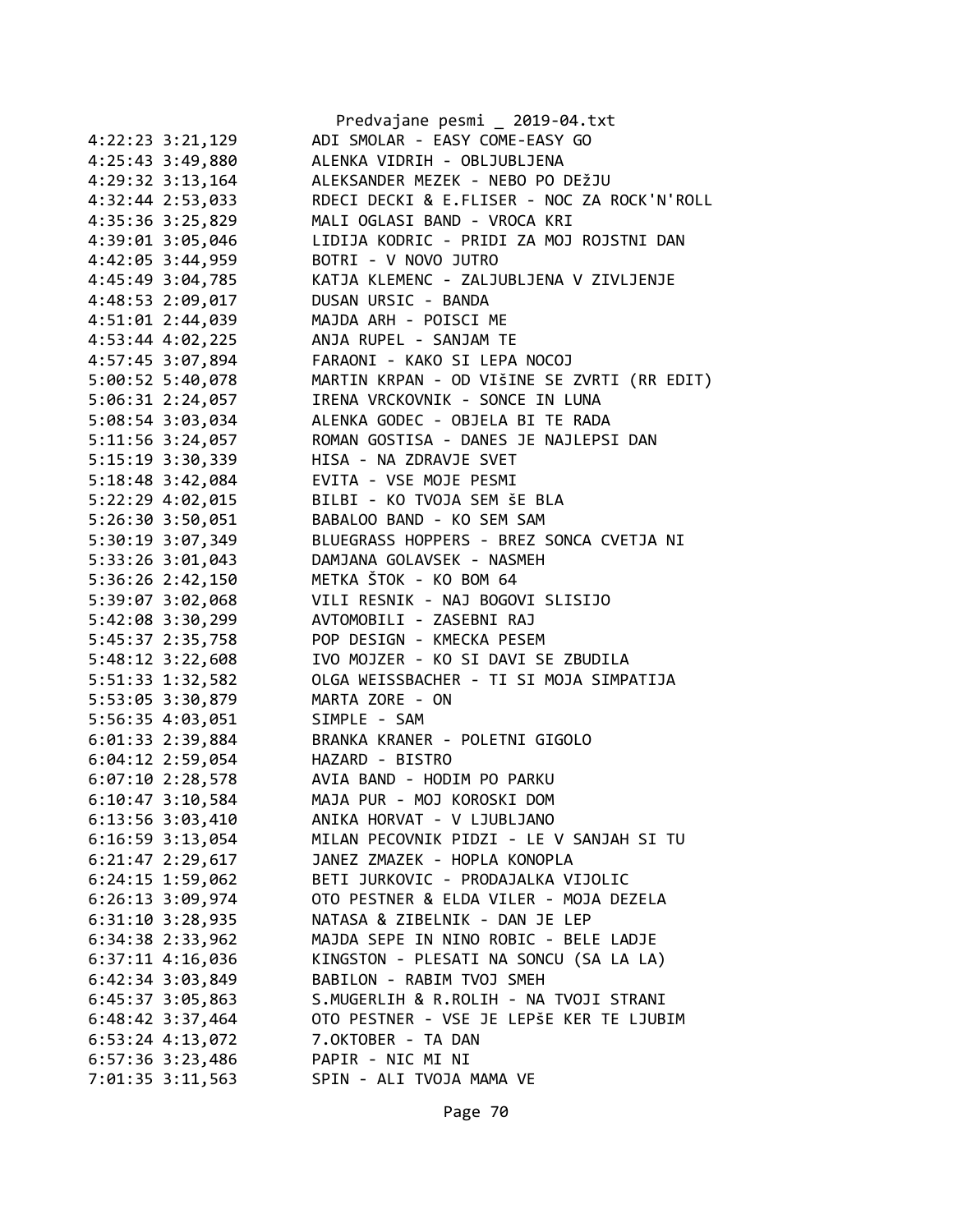|                      | Predvajane pesmi _ 2019-04.txt                   |
|----------------------|--------------------------------------------------|
| 7:04:46 4:20,130     | ANDREJ SIFRER - GORSKA ROŽA                      |
| 7:10:14 2:59,048     | PIHALNI ORKESTER KOPER - ANITA (POJE T.FURLANIC) |
| 7:13:12 3:38,112     | DARJA ŠVAJGER - TVOJ OBRAZ                       |
| 7:16:49 2:35,744     | AYNEE - NOCEM ZIVET                              |
| 7:21:00 3:23,055     | IZTOK MLAKAR - POLITIK GVIDO                     |
| 7:24:22 4:10,031     | MAYA - TAKA KOT SM                               |
| 7:30:20 3:20,581     | IVO MOJZER & OTO PESTNER - LJUDJE POMLADI        |
| 7:33:40 2:21,013     | CUKI - TISOC ITALIJANOV                          |
| 7:36:00 2:53,388     | MARJANA DERZAJ - ORION                           |
| 7:38:52 3:35,042     | BAZAR - PRVI MAJ                                 |
| 7:43:35 3:09,081     | KALAMARI - BREZ TEBE                             |
| 7:46:43 3:30,635     | BOR GOSTIŠA - DOVOLJ JE SRCE, KI ZATE GORI       |
| 7:51:19 4:13,122     | JAN PLESTENJAK - PO NEVIHTI                      |
| 7:55:31 2:57,934     | ABADON - POZITIVNA ENERGIJA                      |
| 7:58:28 3:33,227     | TOMAZ DOMICELJ - SVETI PETER                     |
| 8:02:37 3:54,605     | DOMINIK KOZARIC - REKA LUCI                      |
| 8:06:29 2:54,024     | 1X BAND - TIH DEŽEVEN DAN                        |
| 8:10:31 2:53,854     | KARMEN STAVEC - OB TEBI ZASPIM                   |
| 8:13:24 3:00,131     | BELE VRANE - MOJA LJUBEZEN                       |
| 8:16:23 3:17,282     | DON JUAN - JULIJA                                |
| $8:21:15$ 3:00,428   | ROK 'N' BAND - DEKLE MOJEGA                      |
| 8:24:15 3:29,841     | PETER PAN - VROCE USTNICE                        |
|                      | MAJDA SEPE - ROMANCA                             |
| 8:27:43 1:42,591     |                                                  |
| 8:31:14 2:52,049     | DON MENTONY BAND - MARJETKA                      |
| 8:34:05 4:03,490     | NAPOLEON - MORSKA PTICA                          |
| $8:38:07$ 4:10,040   | LIDIJA POLJSAK - NOC IMA SVOJO MOC               |
| $8:43:25$ 3:51,172   | DITKA HABERL - KO SEM ZALJUBLJENA                |
| $8:47:16$ 3:00,048   | ROK'N'BAND - JAGODE IN COKOLADA                  |
| 8:51:20 3:53,540     | REGINA - LIZA LJUBI JAZZ                         |
| $8:55:13$ 2:56,386   | PEPEL IN KRI - VODA NA MOJ MLIN                  |
| 8:58:28 3:42,742     | SANK ROCK - HITRO DRUGAM                         |
| $9:04:27$ 2:59,532   | DAMJANA - NASMEH                                 |
| $9:07:26$ 3:32,020   | DAZ - OPROSTI MI                                 |
| $9:15:13$ $2:54,538$ | SAMO GLAVAN - MOJA PUNCA                         |
| $9:18:07$ 3:31,049   | GU-GU - RIBA SMRDI PRI GLAVI                     |
| $9:23:03$ $3:30,512$ | CALIFORNIA - LEDENA PTICA                        |
| $9:26:32$ $3:47,003$ | POLONA - NEKAJ LEPIH BESED                       |
| $9:32:10$ 3:59,954   | STANE MANCINI - MANDOLINA                        |
| $9:36:09$ $3:26,553$ | NECA FALK - ZA TOPOLI NEKJE SI TI                |
| $9:43:45$ $4:17,104$ | ANJA RUPEL - NA ZADNJI POSTAJI                   |
| $9:48:01$ $3:28,818$ | ALENKA VIDRIH - PRISLUHNI                        |
| 9:52:30 4:40,534     | HISA - LEDENE CESTE                              |
| $9:57:10$ 3:49,053   | BOZIDAR WOLFGANG WOLF - PRIZNAJ                  |
| 10:03:16<br>2:56,020 | ADI SMOLAR - KO SPREGOVORIŠ                      |
| 4:05,926<br>10:06:11 | FRENK NOVA - VSAK DEL NEBA                       |
| 3:55,648<br>10:13:59 | DUSAN URSIC - HLAPCI                             |
| 4:21,590<br>10:17:54 | MAJDA ARH - ZDAJ VEM                             |
| 10:23:40<br>3:35,195 | FARAONI - SEM TAKŠEN, KER SEM ŽIV                |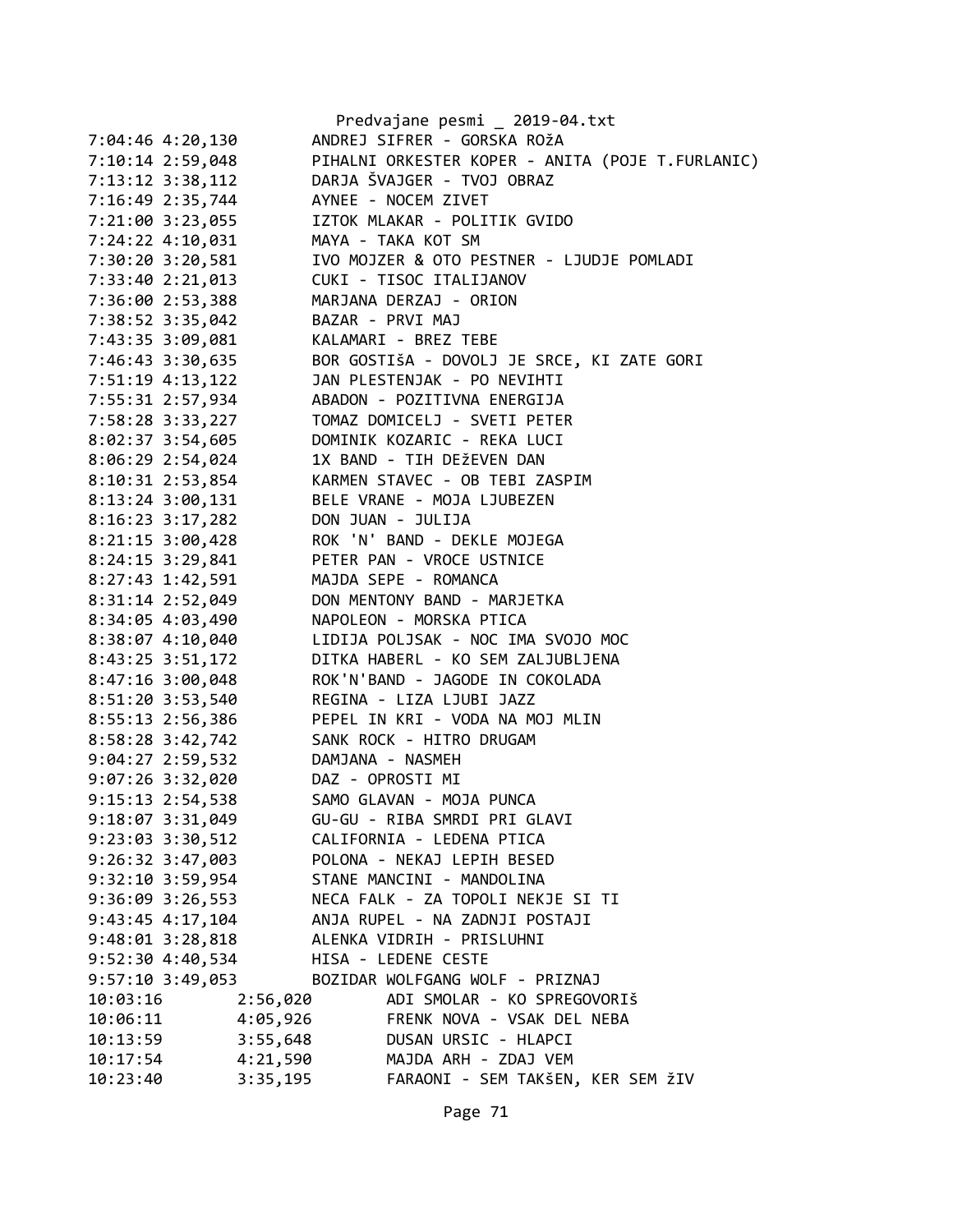|          |          | Predvajane pesmi _ 2019-04.txt                      |
|----------|----------|-----------------------------------------------------|
| 10:27:14 | 4:46,977 | ORLEK - ADIJO KNAPI                                 |
| 10:33:53 | 2:32,919 | DOCA MAROLT - ŽIVLJENJE JE LEPO                     |
| 10:36:25 | 3:25,854 | JANEZ DOLTAR & KUD DOBREC - SANJAL O TEBI SEM NOCOJ |
| 10:42:10 |          | 3:34,372 FOLKROLA - DANES                           |
| 10:45:43 |          | 2:56,894 IRENA VRCKOVNIK - TVOJA PESEM              |
| 10:48:39 |          | 2:34,844 PRO ANIMA SINGERS - TI SI MOJA LJUBEZEN    |
| 10:52:14 | 3:45,065 | ALEKSANDER MEZEK - ZVESTO SRCE                      |
| 10:55:58 | 2:25,693 | METKA ŠTOK - LJUBEZEN NA PRODAJ NI                  |
| 10:58:23 | 3:31,024 | MILA - NA VIDEZ SRECNA                              |
| 11:04:11 |          | 4:22,822 ALENKA GODEC - IGRA                        |
| 11:08:33 |          | 4:43,752 SIMONA VODOPIVEC - ONA NOCE VEDETI         |
| 11:16:42 | 2:30,148 | ANIKA HORVAT - URA BREZ KAZALCEV                    |
| 11:20:37 | 1:42,011 | MATEJ KOSIR - Z LJUBEZNIJO                          |
| 11:22:18 | 3:27,279 | BABALOO BAND - POT DOMOV                            |
| 11:25:44 | 3:38,545 | NATASA & ZIBELNIK - PRIZNAJ DA NI LAHKO             |
| 11:31:08 | 4:01,050 | HAZARD - ANDREJA                                    |
| 11:35:08 |          | 3:52,924 BOTRI - VROCA HLADNA                       |
| 11:43:44 |          | 3:46,314 KATRINAS - PESEM O LJUBEZNI                |
| 11:47:29 |          | 3:16,590 AVTOMOBILI - VSE ZA SVOBODO                |
| 11:51:43 |          | 5:36,245 TATJANA DREMELJ - CE NE LJUBIS ME VEC      |
| 11:57:18 | 2:25,776 | POP DESIGN - POBEGNIVA PROC                         |
| 12:02:20 | 3:18,711 | AVIA BAND - NEKAJ JE V ZRAKU                        |
| 12:05:38 | 2:39,048 | BLUEGRASS HOPPERS - STARA MAMA                      |
| 12:08:16 | 3:55,081 | VILI RESNIK - KJER MODRA SPI                        |
| 12:16:13 |          | 3:01,768 MLADI LEVI - ODA IRENI                     |
| 12:20:40 |          | 2:55,064 OTO PESTNER - SNEG JE POVSOD               |
| 12:23:34 | 2:48,113 | AYNEE - NA MORJE                                    |
| 12:26:21 | 4:31,062 | CUKI - SRECO TI ZELIM                               |
| 12:32:38 | 3:35,629 | ANDREJ SIFRER - KAKO MI ZADIŠIŠ                     |
| 12:36:13 | 2:43,019 | IZTOK MLAKAR - VALENTIN                             |
| 12:38:55 | 4:29,606 | JANEZ ZMAZEK - DOST JE BLO BESED                    |
| 12:46:25 |          | 3:15,041 YUHUBANDA - NE NIMAS POJMA                 |
| 12:50:40 |          | 2:58,508 TOMAZ DOMICELJ - SLOVENSKEGA NARODA SIN    |
| 12:53:38 | 2:23,929 | OLGA WEISSBACHER - RUMENI ABONMA                    |
| 12:56:00 | 4:23,556 | NUSA DERENDA - ROKO NA SRCE                         |
| 13:01:14 | 3:27,059 | MAJA PUR - POCAKAJ DRAGI                            |
| 13:04:40 | 4:10,450 | BAZAR - ZATE                                        |
| 13:08:49 | 2:51,040 | ANDRAZ HRIBAR - TI NE VES                           |
| 13:14:06 | 2:37,633 | ALEŠ HADALIN - KAKO LEPO JE                         |
| 13:16:43 | 2:57,027 | EVITA - VEDNO SI MI LAGAL                           |
| 13:21:56 | 3:27,054 | BRANKA KRANER - LJUBEZEN                            |
| 13:25:22 | 2:55,534 | BETI JURKOVIC - ZVIZGA                              |
| 13:29:54 | 3:27,091 | MARJANA DERZAJ - CABARET                            |
| 13:33:20 | 3:29,934 | MILAN PECOVNIK PIDZI - NOCOJ BOM PLESAL LE S TEBOJ  |
| 13:36:49 | 4:08,093 | JAN PLESTENJAK - ZADNJE SLOVO                       |
| 13:43:23 | 3:53,055 | VLADO JEREMIC - KAVICA JE KUHANA                    |
| 13:47:15 | 3:32,174 | ROK 'N' BAND - V OBLAKIH                            |
| 13:52:07 | 3:41,071 | KALAMARI - STABO DRZIM                              |
|          |          |                                                     |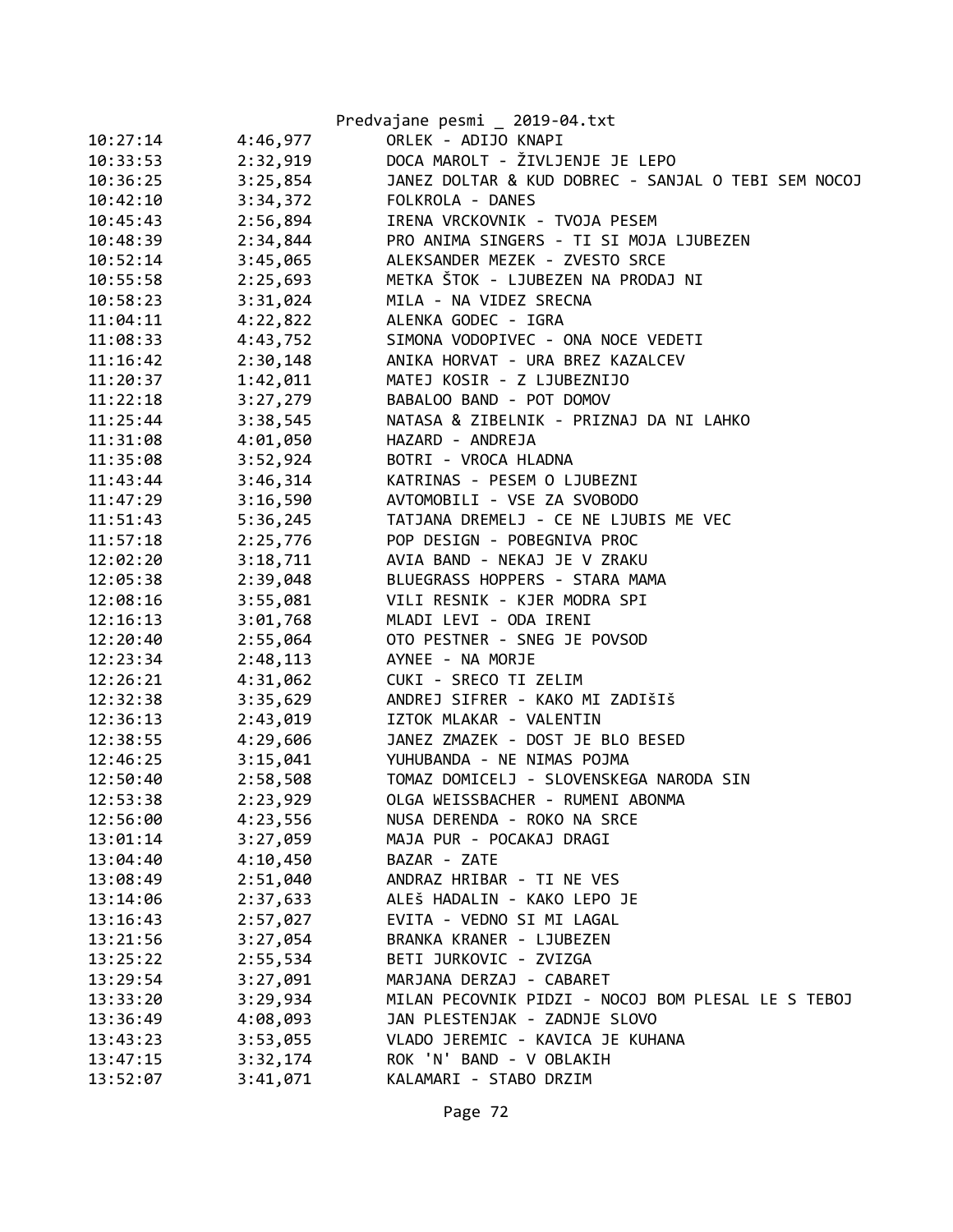|          |          | Predvajane pesmi _ 2019-04.txt         |
|----------|----------|----------------------------------------|
| 13:55:47 | 3:46,235 | DON MENTONY BAND - SPET DOMA           |
| 14:02:37 | 3:05,070 | LIDIJA KODRIC - MOJ KLAVIR             |
| 14:05:41 | 2:39,045 | BELE VRANE - SANJE O KALIFORNIJI       |
| 14:08:19 | 3:19,176 | DARJA ŠVAJGER - OB MENI                |
| 14:13:54 | 3:37,830 | ZABJAK TRIO - PISMO                    |
| 14:17:31 | 3:04,853 | GU-GU - F ROMANCA V KINU SLOGA         |
| 14:21:27 | 2:59,889 | NUDE - TAKO LEPO SI ZLOMILA MI SRCE    |
| 14:24:26 | 3:58,515 | MAJDA SEPE - STIHI MOJEGA SPOMINA      |
| 14:31:40 | 2:54,047 | IVAN HUDNIK - DAJ MI SRCE              |
| 14:34:33 | 3:17,704 | SUPERNOVA - NINA                       |
| 14:37:50 | 4:25,026 | MAJA SINK - POLETNI POLJUB             |
| 14:42:14 | 3:24,640 | PEPEL IN KRI - V MENI ŽIV JE SMEH      |
| 14:45:37 | 2:38,053 | ALENKA VIDRIH - VRTILJAK               |
| 14:48:14 | 3:02,634 | DAMJANA - NAJ VSEM LJUDEM SE DOGODI    |
| 14:51:16 | 3:40,041 | DAMJANA IN HOT HOT HOT - LJUBIM NORO   |
| 14:54:55 | 3:51,321 | ROK'N'BAND - PRVI PLES                 |
| 14:59:56 | 3:37,295 | ANJA RUPEL - DAN KOT JE TA             |
| 15:03:29 | 3:08,774 | PAPIR - SLUTNJA                        |
| 15:06:37 | 3:11,640 | ADI SMOLAR - TO BO HIT                 |
| 15:12:14 | 3:02,203 | DARJA SVAJGER - SE TISOC LET           |
| 15:15:15 | 2:53,669 | ANJA ROPOTAR - KAKO JE LEPA TALE NOC   |
| 15:18:08 | 2:25,534 | HISA - USPAVANKA                       |
| 15:22:49 | 2:57,040 | VLADO KRESLIN - IGRALA JE IGRALA       |
| 15:25:45 | 3:31,076 | METKA ŠTOK - OSAMLJENA ( ALONE AGAIN ) |
| 15:30:58 | 3:16,692 | IRENA VRCKOVNIK - TISTO NOC            |
| 15:34:14 | 4:03,291 | NAPOLEON - SANJAM                      |
| 15:38:16 | 1:02,584 | EDVIN FLISER - VINO LJUBEZEN IN PESEM  |
| 15:41:41 | 2:06,091 | NECA FALK - BALADA                     |
| 15:43:46 | 3:26,960 | MAJDA ARH - KAKOR LED IN OGENJ         |
| 15:47:12 | 4:13,248 | KINGSTON - IZGUBIVA SE V NOC           |
| 15:52:46 | 3:27,812 | JANKO ROPRET - KAJ JE TO               |
| 15:56:13 | 3:52,042 | ALEKSANDER MEZEK - KRILA               |
| 16:03:08 | 2:57,890 | MARTIN KRPAN - NJEN TRENUTEK PRIHAJA   |
| 16:06:04 | 4:23,043 | CALIFORNIA - DAN POTEM                 |
| 16:12:44 | 3:15,876 | DUSAN URSIC - SMRDECA                  |
| 16:15:59 | 4:42,591 | ALENKA GODEC - KONEC JE                |
| 16:21:32 | 3:12,821 | MANOUCHE - SUPERFAJN                   |
| 16:24:44 | 3:16,642 | KATARINA GALIC - POVEJ MI              |
| 16:28:00 | 1:46,352 | IVANKA KRAŠEVEC - HOT DIGGITY          |
| 16:32:56 | 3:00,059 | FRENK NOVA - KO TE NI                  |
| 16:35:56 | 3:23,565 | BILBI - KOT SVA BILA                   |
| 16:39:18 | 3:01,730 | POP DESIGN - ZATE SLOVENIJA            |
| 16:42:19 | 3:45,129 | TATJANA DREMELJ - ZALJUBLJENA          |
| 16:46:03 | 2:59,047 | BABALOO BAND - NOCEM PESEM             |
| 16:49:01 | 3:37,598 | FOLKROLA - DOBRO JUTRO MADAME          |
| 16:52:37 | 3:32,740 | ORLEK - HENRIK IN ROZIKA               |
| 16:56:09 | 3:03,060 | BOTRI - UGASN' ME                      |
| 16:59:59 | 4:04,040 | AVTOMOBILI - OBLJUBLJENA               |
|          |          |                                        |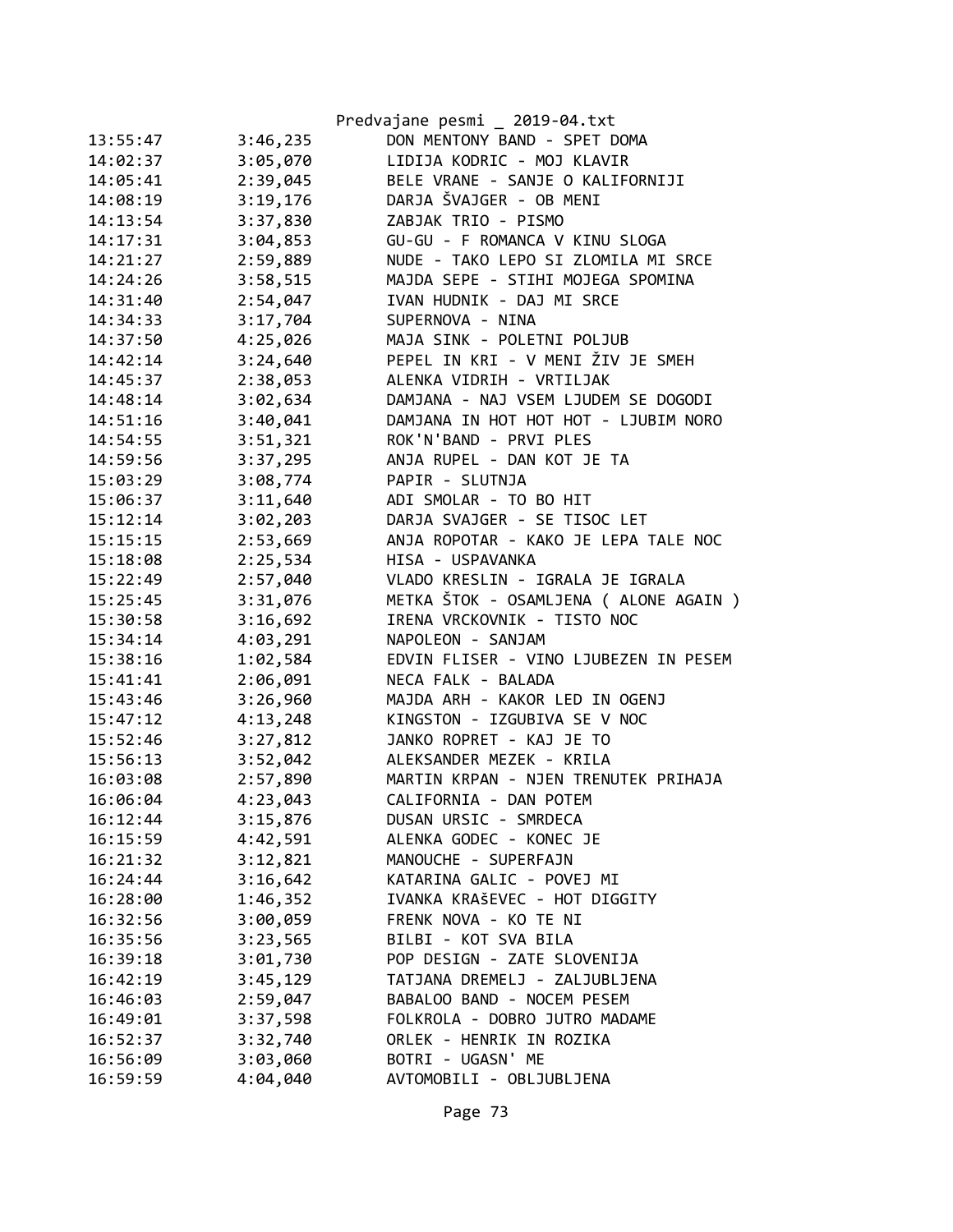|          |          | Predvajane pesmi _ 2019-04.txt              |
|----------|----------|---------------------------------------------|
| 17:04:02 | 3:53,815 | HALO - ANITA NI NIKOLI                      |
| 17:07:55 | 3:14,166 | HAZARD - VRTNAR                             |
| 17:12:56 | 3:32,054 | FARAONI - TU JE MOJ DOM                     |
| 17:16:27 | 3:33,978 | KATRINAS - DO NEBA                          |
| 17:21:35 | 2:56,039 | MATEJ KOSIR - VSO LJUBEZEN                  |
| 17:24:30 | 2:06,890 | LUCKY CUPIDS - DAJ LJUBI ME                 |
| 17:26:36 | 3:03,986 | IRENA KOHONT - AMOR MON AMOUR               |
| 17:31:21 | 2:42,890 | OTO PESTNER - SEPET POLETNIH TRAV           |
| 17:34:03 | 3:38,700 | FLIRT - KO JE NI                            |
| 17:37:41 | 3:18,026 | ANDREJ SIFRER - GOZDNI JOZA                 |
| 17:42:46 | 4:24,376 | IZTOK MLAKAR - CIKORIJA IN KAFE             |
| 17:47:09 | 4:43,948 | TOMAZ DOMICELJ - SPRICER BLUES              |
| 17:53:33 | 4:00,598 | AVIA BAND - TEBE SI ŽELIM                   |
| 17:57:33 | 2:41,013 | AYNEE - TVOJA ROZA                          |
| 18:02:57 | 2:12,068 | OLGA WEISSBACHER - SPODNJICE                |
| 18:05:08 | 2:07,995 | BLUEGRASS HOPPERS - PO NOVEM LETU BOLJŠE BO |
| 18:07:14 | 2:30,031 | CUKI - ODPELJAL TE BOM TJA                  |
| 18:12:01 | 4:45,994 | JANEZ ZMAZEK - NA DRUGI STRANI              |
| 18:16:46 | 4:04,749 | VILI RESNIK - NAJ MI KDO POVE               |
| 18:21:41 | 3:38,264 | BAZAR - TA MOŠKA                            |
| 18:25:19 | 2:29,231 | ELDA VILER - TI SI MOJA LJUBEZEN            |
| 18:27:47 | 4:53,541 | SUNNY ORCHESTRA - RELAX                     |
| 18:34:24 | 4:11,693 | PANDA - DAJ NASMEH MI NAZAJ                 |
| 18:38:35 | 2:45,463 | BELE VRANE - MESTO MLADIH                   |
| 18:42:21 | 3:45,589 | KARMEN STAVEC - FANT IZ PRAVLJICE           |
| 18:46:05 | 4:29,449 | DARJA ŠVAJGER - LETIM                       |
| 18:52:14 | 3:20,902 | SAMO GLAVAN - MULTI KULT                    |
| 18:55:34 | 1:57,016 | LIDIJA KODRIC - DAN ZA NAJU DVA             |
| 18:57:30 | 4:12,994 | REGINA - ŠOK                                |
| 19:02:30 | 3:47,697 | KALAMARI - CAKAM TE ZAMAN                   |
| 19:06:17 | 3:47,547 | SLOVENSKI EXPRESS - IZI                     |
| 19:11:52 | 2:51,499 | ANIKA HORVAT - ORION                        |
| 19:14:42 | 2:36,185 | OPTIMISTI - 0, MOJ PAPA                     |
| 19:17:17 | 2:42,899 | ROK'N'BAND - RAD JO IMAM                    |
| 19:21:26 | 3:04,812 | DON MENTONY BAND - ZDEJ S'M PA MIŠKO        |
| 19:24:30 | 2:34,222 | ADI SMOLAR - GREMO NA POVSETOVO             |
| 19:27:03 | 3:48,882 | GU-GU - ŽELIM SI NA JAMAJKO                 |
| 19:32:37 | 2:34,032 | MARJANA DERZAJ - ZVEZDE PADAJO V NOC        |
| 19:35:10 | 3:55,299 | DEŽUR - PO POMLADI DIŠI                     |
| 19:40:53 | 3:27,183 | PEPEL IN KRI - PESEM ZA DINAR               |
| 19:44:19 | 2:06,615 | MAJDA SEPE - USPAVANKA ZA DNEVNO RABO       |
| 19:46:24 | 4:11,165 | ANJA RUPEL - BREZ LJUBEZNI                  |
| 19:52:15 | 3:11,053 | ALENKA VIDRIH - SPRENEVEDANJA               |
| 19:55:25 |          | MARTA ZORE - ŠE SI TU                       |
|          | 3:45,511 | DITKA HABERL - LJUBIMEC BREZ IMENA          |
| 20:01:34 | 3:48,056 | BERTA AMBROŽ - JOKALA BOM BREZ SOLZ         |
| 20:05:21 | 2:25,986 | IRENA VRCKOVNIK - CLOVEK                    |
| 20:07:46 | 3:03,023 | DAMJANA - NOCOJ LJUBILA BI SE S TEBOJ       |
| 20:15:11 | 3:32,540 |                                             |
|          |          |                                             |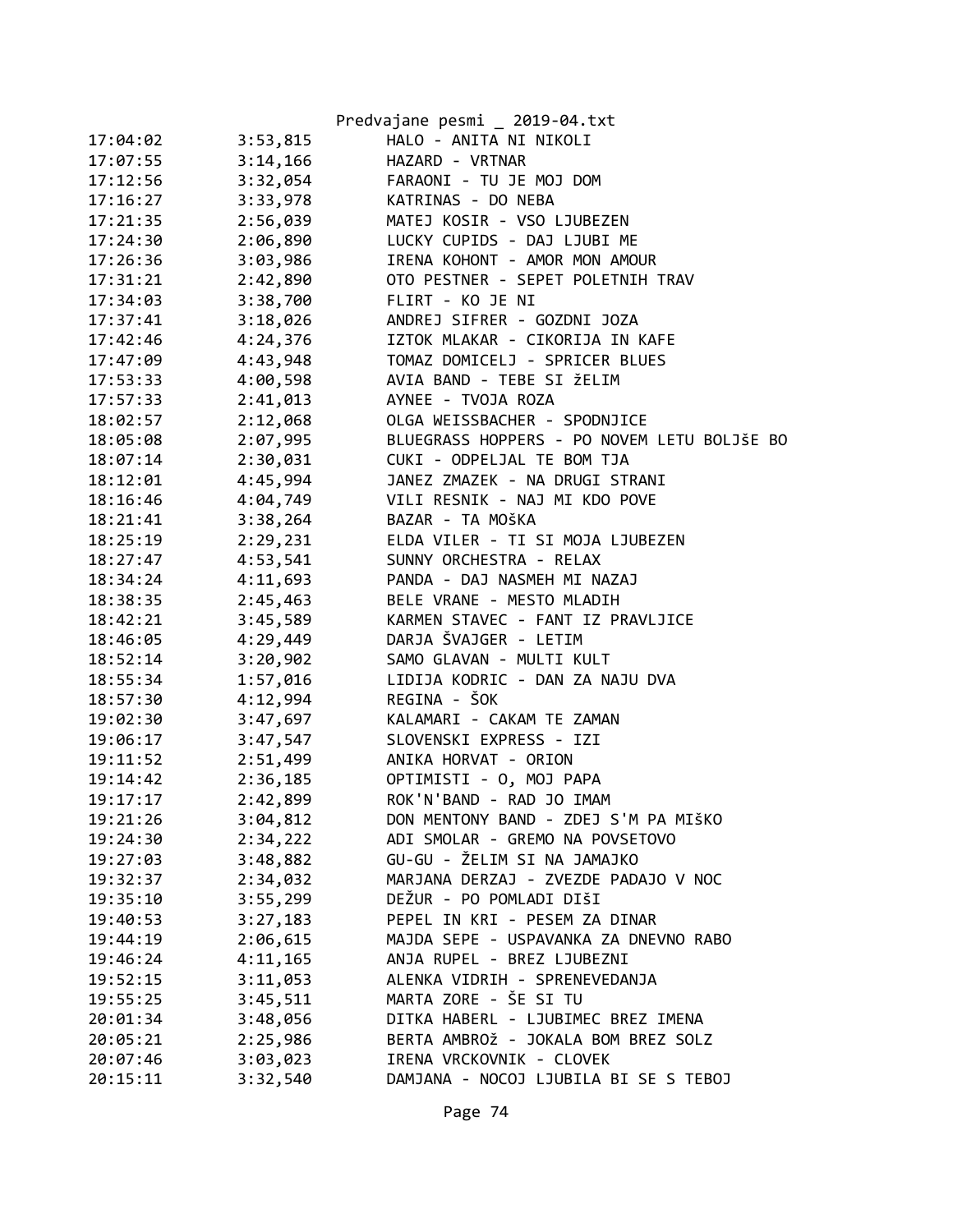|          |          | Predvajane pesmi _ 2019-04.txt              |
|----------|----------|---------------------------------------------|
| 20:18:42 | 3:17,036 | MAJDA ARH - OSTANI TAM                      |
| 20:23:33 | 3:15,250 | NECA FALK - ON JE REKEL SONCE               |
| 20:26:47 | 3:10,141 | KINGSTON - CELA ULICA NORI                  |
| 20:31:44 | 3:17,889 | EVITA - KO NAJINA POGLEDA                   |
| 20:35:00 | 3:12,710 | MAJA SLATINŠEK - DO NEBA                    |
| 20:38:12 | 3:41,440 | ROK 'N' BAND - GIRI GIRI                    |
| 20:46:03 | 3:42,768 | PAPIR - SRAJCA                              |
| 20:51:26 | 2:09,058 | MATIJA CERAR - KAJ MI MAR                   |
| 20:53:34 | 3:29,658 | POP DESIGN - CAKAL TE BOM                   |
| 20:57:02 | 3:20,611 | ALENKA GODEC - JULIJA                       |
| 21:03:06 | 5:02,909 | ALEKSANDER MEZEK - PODARJENO SRCU           |
| 21:08:08 | 3:48,875 | MILAN PECOVNIK PIDZI - COWBOY PIDZI         |
| 21:15:39 | 3:45,647 | HISA - SPOZNAL SEM                          |
| 21:20:58 | 3:48,037 | SIMONA VODOPIVEC - DOBROJE, DA ZENSKA SEM   |
| 21:24:45 | 3:29,555 | DRUŠTVO MRTVIH PESNIKOV - 25                |
| 21:28:14 | 3:20,110 | NINO ROBIC - POSLEDNJA POSTAJA              |
| 21:32:29 | 3:36,913 | FARAONI - SKRIVNOST                         |
| 21:36:05 | 3:04,234 | BOTRI - JAZ SEM IN                          |
| 21:41:28 | 4:55,427 | DUSAN URSIC - POGREB IN ZABLODA             |
| 21:46:23 | 3:43,574 | AVTOMOBILI - V MRZLIH DVORANAH              |
| 21:51:46 | 3:22,547 | JAN PLESTENJAK - PRAVE KARTE                |
| 21:55:08 | 4:39,701 | OLIVIJA - KADAR SVA SAMA                    |
| 22:02:11 | 2:58,167 | HAZARD - ZABLODA V MODRIH KAVBOJKAH         |
| 22:05:08 | 3:02,076 | ANDREJ SIFRER - VASOVALEC                   |
| 22:08:09 | 4:05,975 | NAPOLEON - TINA                             |
| 22:15:40 | 3:51,792 | TOMAZ DOMICELJ - OPROSTI, KER TE MOTIM      |
| 22:21:05 | 3:27,896 | IZTOK MLAKAR - BETULA                       |
| 22:24:32 | 2:36,745 | BABALOO BAND - MOJE SRCE                    |
| 22:27:08 | 3:11,546 | AYNEE - LJUBEZEN JE CUDNA STVAR             |
| 22:31:15 | 3:24,963 | OTO PESTNER - VEM, NEKJE ŽIVETI MORA        |
| 22:34:39 | 2:45,127 | KATRINAS - KOT PRAVLJICA                    |
| 22:37:23 | 3:17,684 | DADI DAZ - IN GREM NAPREJ                   |
| 22:45:23 | 3:09,129 | IRENA KOHONT - ZAPRLA SEM VSA OKNA          |
| 22:48:31 | 3:27,920 | BAZAR - NA ZAVAJAJ ME VEC                   |
| 22:53:39 | 2:45,864 | DARJA SVAJGER - PRISLUHNI MI                |
| 22:56:24 | 3:42,939 | CUKI - PESEM O KRALJESTVU KI VZEL GA JE CAS |
| 23:02:30 | 3:27,385 | JANKO ROPRET - VRNI SE                      |
| 23:05:56 | 1:38,688 | OLGA WEISSBACHER - AVTOPORTRET              |
| 23:07:34 | 3:17,007 | FOLKROLA - HELENA                           |
| 23:14:53 | 2:04,461 | GAUDEAMUS - PESEM ZA ŠPAS                   |
| 23:16:56 | 4:25,822 | AGROPOP - SAMO MILIJON                      |
| 23:22:55 | 4:15,077 | BLUEGRASS HOPPERS - AVTOMAT                 |
| 23:27:09 | 3:18,766 | NEISHA - MALO TU MALO TAM                   |
| 23:31:24 | 2:58,917 | JELKA CVETEŽAR - JUTRO NA PLANINI           |
| 23:34:21 | 3:08,860 | ADI SMOLAR - PASJI DNEVI                    |
| 23:37:29 | 4:00,546 | KARMEN STAVEC - TISTEGA DNE                 |
| 23:44:30 | 3:04,569 | KALAMARI - OB STIRIH IN POL                 |
| 23:47:33 | 3:43,589 | DARJA ŠVAJGER - JESENSKI LIST               |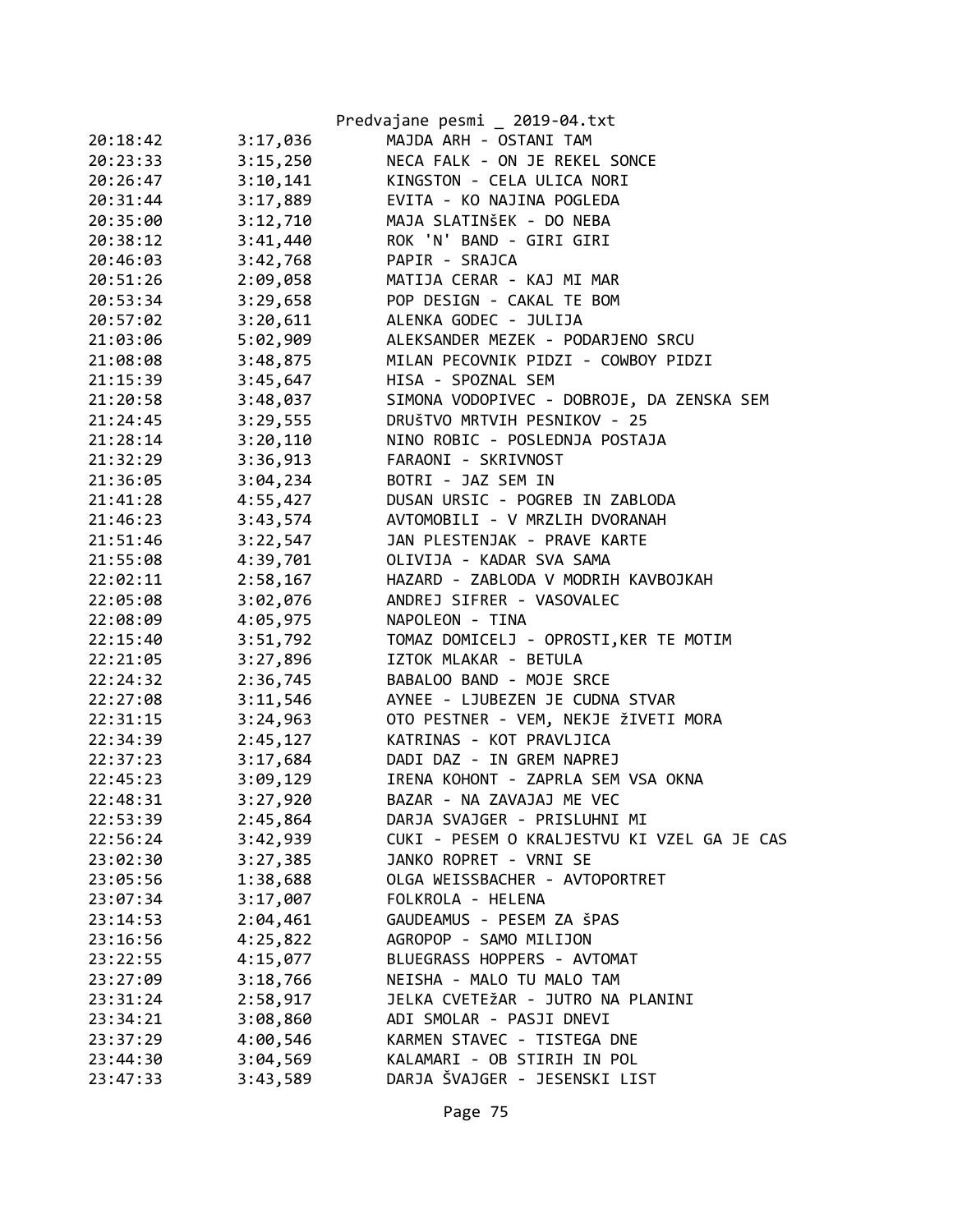|          |          | Predvajane pesmi 2019-04.txt |  |
|----------|----------|------------------------------|--|
| 23:52:57 | 3:24,443 | ROK'N'BAND - PAZI            |  |
| 23:56:20 | 3:49,602 | DON MENTONY BAND - VLAK      |  |

| $0:00:09$ 3:18,012   | BELE VRANE - KAM SI NAMENJEN              |
|----------------------|-------------------------------------------|
| $0:03:26$ 4:12,181   | AVIA BAND - SANJAL BOM KOSTANJE           |
| $0:07:37$ 4:11,068   | ANIKA HORVAT - PLIMA                      |
| $0:11:47$ 2:23,946   | MAJDA SEPE - ŠUŠTARSKI MOST               |
| $0:14:10$ 3:39,828   | DEŽUR - KAM SI NAMENJEN DRAGI MOJ         |
| $0:17:48$ 3:01,176   | PEPEL IN KRI - EVROPA 92                  |
| 0:20:49 3:42,044     | VILI RESNIK/MARTA ZORE - VSE KAR SVA BILA |
| 0:24:302:26,070      | GU-GU - PAPAGAJA                          |
| $0:26:55$ 4:12,246   | MARTIN KRPAN - SOVRAZNIK NE SPI           |
| $0:31:06$ 3:32,020   | ALENKA VIDRIH - KAKO SI                   |
| $0:34:37$ 4:25,323   | VLADO KRESLIN - LILI MARLEN               |
| $0:39:01$ 2:59,088   | MAJA KEUC - VANILIJA                      |
| 0:41:59 3:35,426     | MARJANA DERZAJ - BREZA MOJE MLADOSTI      |
| 0:45:34 3:25,653     | ANJA RUPEL - NAJ TE SONCE PREBUDI         |
| 0:48:58 3:55,000     | IRENA VRCKOVNIK - PESEM O POMLADI         |
| 0:52:52 3:35,917     | KINGSTON - MINI BIKINI                    |
| $0:56:27$ 4:02,750   | MAJDA ARH - NORI DAN                      |
| 1:00:29 3:27,662     | DITKA HABERL - MATI                       |
| $1:03:55$ $3:54,811$ | EVA HREN - REKLA SVA                      |
| 1:07:49 3:08,391     | REGINA - NAJ LJUBEZEN ZDRUŽI VSE LJUDI    |
| 1:10:57 2:14,854     | JOŽICA SVETE - SONCE SIJE NA PORTOROZ     |
| 1:13:11 3:54,458     | ALENKA GODEC - SANJE                      |
| 1:17:04 2:55,033     | ALEKSANDER MEZEK - SUZENJ                 |
| 1:19:58 3:39,702     | NECA FALK - PRVA LJUBEZEN                 |
| 1:23:37 2:25,249     | DAMJANA - SAMBA                           |
| 1:26:01 2:56,340     | MATJAŽ JELEN - ODKAR SI ŠLA               |
| 1:28:56 1:35,537     | MATIJA CERAR - PROMETNIK                  |
| 1:30:31 4:19,698     | SLOVENSKI EXPRESS - IZGUBLJEN             |
| 1:34:49 3:33,520     | SUNNY ORCHESTRA - MY COMMANDING WIFE      |
| 1:38:22 3:22,279     | BERTA AMBROŽ - PISES MI                   |
| 1:41:43 4:04,635     | NINA PUSLAR - NI ONA                      |
| 1:45:47 4:39,126     | PAPIR - OBJEM                             |
| 1:50:25 4:30,782     | HISA - MOSTOVI SO PADLI                   |
| $1:54:55$ $4:39,661$ | PETER PAN - OH, SABINA                    |
| 1:59:33 2:29,012     | NASTJA DIMNIK - OTROCI POLETJA            |
| 2:02:01 3:16,023     | SIMONA VODOPIVEC - DIVJI KONJI            |
| 2:05:16 4:03,809     | ELDA VILER - LASTOVKE                     |
| 2:09:19 4:09,356     | MASA - A ME MAS MALO RAD                  |
| 2:13:27 2:48,446     | DA PHENOMENA - PELJI ME (RADIO EDIT)      |
| $2:16:15$ 3:10,179   | DUSAN URSIC - JASTREBI                    |
| $2:19:24$ $2:50,202$ | ANJA BAS - KAJ JE SE BOLJE                |
| 2:22:13 3:25,414     | BOTRI - OB TEBI SE MI ZROLA               |
|                      |                                           |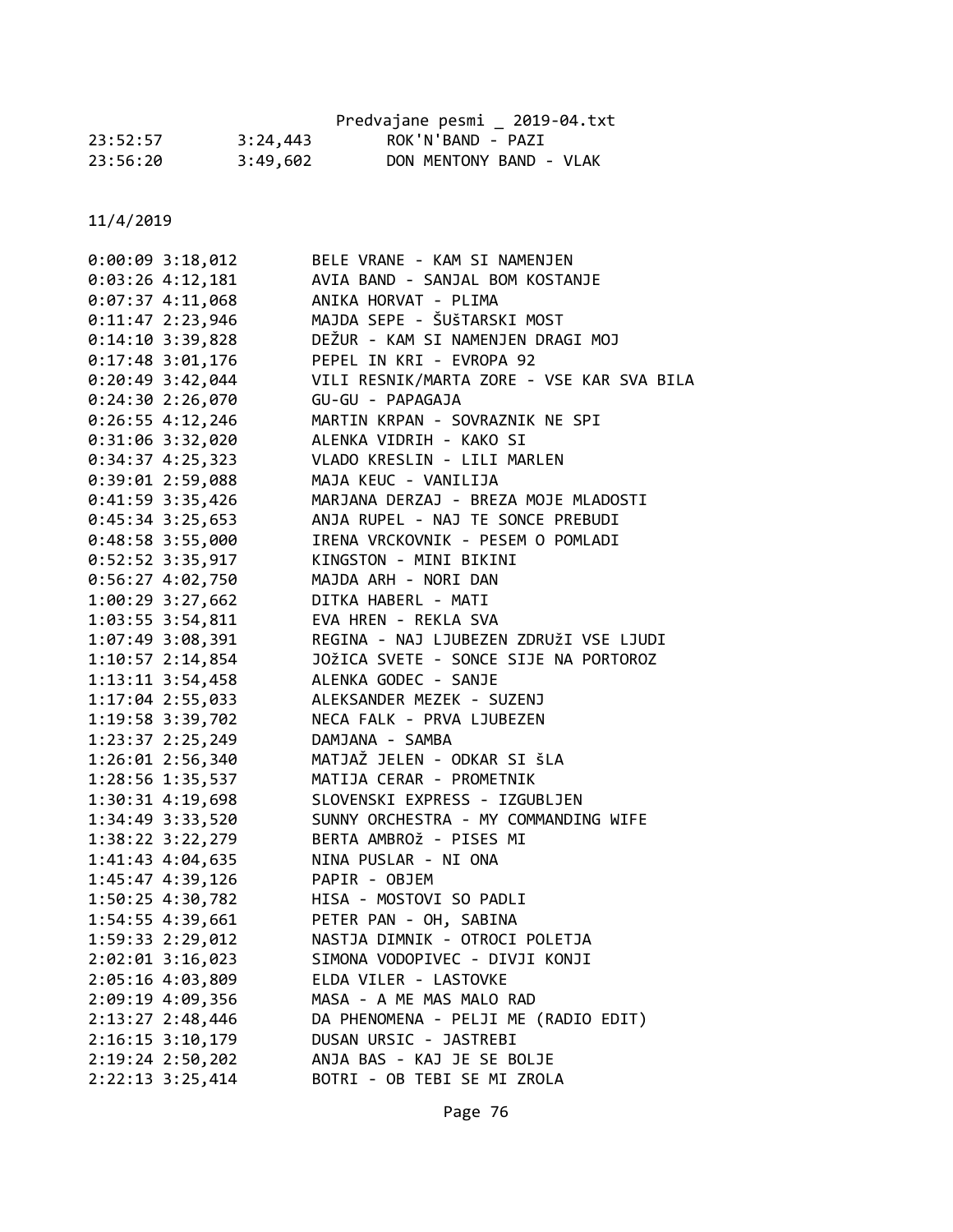|                                        | Predvajane pesmi _ 2019-04.txt                    |
|----------------------------------------|---------------------------------------------------|
| 2:25:37 3:35,678                       | NEZA DROBNIC - BREZ BESED                         |
| 2:29:12 3:37,871                       | BIG FOOT MAMA - ZADNJI PORAZ                      |
| 2:32:49 2:34,421                       | BILBI - ISKRICE                                   |
| 2:35:22 2:52,335                       | DJ SYLVAIN, MIKE VELE & HANNAH MANCINI - TI SI TI |
| $2:38:14$ 3:11,588                     | ALEX VOLASKO - NE BOM TE ZGUBU                    |
| 2:41:22 3:15,091                       | PERPETUUM JAZZILE - AVSENIK MEDLEY                |
| $2:44:37$ $3:11,218$                   | CLEMENS - VSE BO KUL                              |
| 2:47:47 2:57,034                       | DAMJANA IN HOT HOT HOT - JE TO LJUBEZEN           |
| 2:50:43 2:50,857                       | METKA ŠTOK - MOŠKI IN ŽENSKA                      |
| 2:53:33 3:55,015                       | IVAN HUDNIK - TANJA                               |
| 2:57:27 4:55,619                       | NAPOLEON - VRNI SE                                |
|                                        |                                                   |
| 3:02:21 4:05,096                       | SANK ROCK - KER TE LJUBIM                         |
| $3:06:25$ 4:19,161                     | ANDREJ SIFRER - STOJ MARIJA                       |
| $3:10:43$ 4:48,061                     | OTO PESTNER - VRACA SE POMLAD                     |
| $3:15:30$ 4:32,110                     | JAN PLESTENJAK - BOLEZEN                          |
| $3:20:01$ $3:50,953$                   | ANDRAZ HRIBAR - PO CEM DISI TA DAN                |
| 3:23:51 3:29,898                       | TOMAZ DOMICELJ - POTISNJEN V KOT                  |
| $3:27:20$ $3:54,083$                   | EVA BOTO - PLUS IN MINUS                          |
| 3:31:13 3:47,842 AVTOMOBILI - MRAZ     |                                                   |
| 3:35:00 3:09,065                       | FARAONI/SLAVKO IVANCIC - KAR JE RES, JE RES       |
| $3:38:04$ 3:49,945                     | DAN D - PLESES                                    |
| $3:41:53$ $3:47,160$                   | MAJA JAJALO - BESEDE BREZ POMENA                  |
| 3:45:39 4:07,917                       | ANAVRIN - KRALJ                                   |
| 3:49:46 2:34,489                       | STANE MANCINI - NON CAPITO                        |
| $3:52:19$ $3:22,144$                   | BOSTJAN BRACIC - USPAVANKA                        |
| 3:55:404:08,460                        | HALO - JIMMY HUE                                  |
| $3:59:48$ 2:58,058                     | HAZARD - ZABLODA V MODRIH KAVBOJKAH               |
| 4:02:45 2:48,423                       | BLUEGRASS HOPPERS - ŠTAJERSKA                     |
| 4:05:32 3:24,150                       | ANGEE - VEDNO BO TAKO                             |
| 4:08:55 3:52,493                       | NUSA DERENDA - CEZ DVAJSET LET                    |
|                                        | 4:12:47 3:23,101 TANGELS - BOZICNI VECER          |
|                                        | 4:16:09 2:25,665 IZTOK MLAKAR - PUBI, USIDMA SE   |
| 4:18:34 2:56,665 CHATEAU - ZARADI TEBE |                                                   |
| 4:21:29 4:32,845                       | JANEZ ZMAZEK - ZGODBA O LJUDEH                    |
| 4:26:01 2:58,043                       | YUHUBANDA - CRNO NA BELEM                         |
| 4:28:58 3:34,576                       | SKATER - ON NE MORE                               |
| 4:32:32 3:01,000                       | FOLKROLA - UJEMI ME                               |
| 4:35:32 2:56,037                       | KALAMARI & ORKESTER RTV - POPOLDNE                |
| 4:38:26 3:50,068                       | ADI SMOLAR - MI SMO PA SPILAL                     |
| $4:42:15$ $2:10,532$                   | OPTIMISTI - STARI MEDO                            |
|                                        | CUKI - SRECA ME JE ZAPUSTILA                      |
| 4:44:25 3:04,074                       |                                                   |
| 4:47:28 3:37,252                       | KATRINAS - LETIM                                  |
| 4:51:04 3:49,056                       | KARMEN STAVEC - LJUBEZEN JE                       |
| 4:54:52 2:49,932                       | BELE VRANE - ŽAREK TVOJE LJUBEZNI                 |
| 4:57:41 3:38,983                       | MARTIN KRPAN - TO NI POLITICEN SONG               |
| 5:01:19 3:52,747                       | MARTA ZORE - TI                                   |
| 5:05:11 3:59,019                       | KALAMARI - SVET BREZ NAPAKE                       |
| 5:09:09 3:55,673                       | JANKO ROPRET - NE BODI OBJESTNO DEKLE             |
|                                        |                                                   |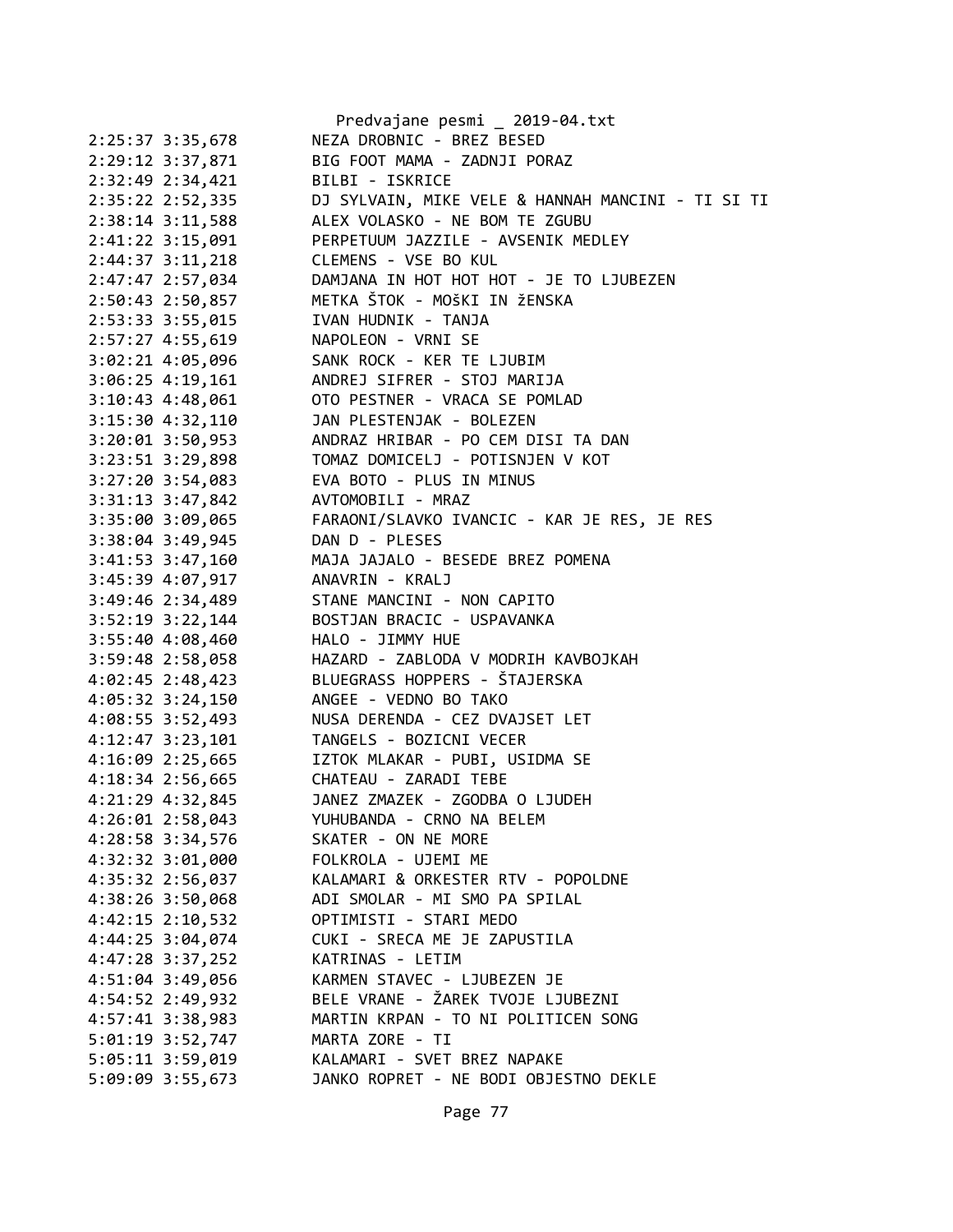|                      | Predvajane pesmi _ 2019-04.txt                         |
|----------------------|--------------------------------------------------------|
| 5:13:03 3:55,678     | ANIKA HORVAT - VROCE MI JE                             |
| 5:16:58 3:31,637     | DON MENTONY BAND - NKOL SI NAM ODPUSTU                 |
| 5:20:28 2:52,714     | GU-GU - GU-GU GRE V HOLLYWOOD                          |
| 5:23:20 2:49,124     | DARJA ŠVAJGER - LJUBEZEN NE ODHAJA                     |
| 5:26:08 4:08,218     | GAL GJURIN - DUSA IN TELO                              |
| 5:30:15 4:06,747     | GAL IN GALERISTI - PRIDI SEM                           |
| 5:34:21 2:11,003     | MARJANA DERZAJ - JANEZ                                 |
| 5:36:31 3:12,830     | PETER DIRNBEK - PRVA SLUZBA                            |
| 5:39:43 4:23,394     | ANJA RUPEL - MOJE SANJE                                |
| 5:44:05 3:27,972     | MAJDA SEPE - LONEC BREZ MEDU                           |
| 5:47:32 2:33,399     | ALEKSANDER MEZEK - SANJAM SAM                          |
| 5:50:04 3:37,851     | FOXY TEENS - SE SE SPOMNIS                             |
| 5:53:41 3:40,345     | ALENKA GODEC - VZEMI ME                                |
| 5:57:20 3:59,159     | DREVORED - POLETNA NOC                                 |
| 6:02:08 4:34,898     | BAZAR - LJUBOSUMJE                                     |
| $6:06:42$ 3:00,847   | DARJA SVAJGER - SE TISOC LET                           |
| $6:11:08$ 5:17,382   | DAMJANA - KJE SI ZDAJ                                  |
| $6:16:24$ 2:48,650   | ROK'N'BAND - CISTO TVOJ                                |
| $6:21:06$ 3:41,322   | NECA FALK - DRAVSKI MOST                               |
| 6:24:46 2:33,970     | RAFKO IRGOLIC - MOJ CRNI KONJ                          |
|                      | NUDE - PEPELKA (RAD TE IMAM)                           |
| 6:27:17 3:39,072     | DAMIR KOVACEVIC - PUSTI LJUBEZEN DA DIHA               |
| 6:33:14 3:52,421     | LIDIJA KODRIC - DO GLOBIN PREK VISAV                   |
| 6:37:06 3:16,735     | BERTA AMBROŽ - MALI VRAGEC V OCEH                      |
| 6:41:47 1:58,584     |                                                        |
| $6:43:44$ 2:59,433   | SANJA GROHAR - GREH V PESKU                            |
| $6:46:43$ 3:44,835   | PAPIR - VELIKI KORAK<br>VICTORY - KAKO NAJ CAS USTAVIM |
| $6:51:27$ $3:31,910$ | PEPEL IN KRI - LJUDJE POMLADI                          |
| 6:54:58 3:20,579     |                                                        |
| 6:58:17 3:04,058     | ZELJKO - VERONIKA<br>KINGSTON - VZEMI VSE              |
| 7:02:10 3:35,212     |                                                        |
| 7:05:44 3:16,205     | SELL OUT - SAMOTA                                      |
| 7:08:59 3:48,730     | REGINA - POKLICI LJUBEZEN                              |
| 7:14:13 3:43,997     | BOTRI - GALEBI                                         |
| 7:17:56 3:18,350     | ANDREJ SIFRER & TINA - TAKI LJUDJE                     |
| 7:23:07 4:30,989     | VLADO KRESLIN - CESTA (RADIO EDIT)                     |
| 7:27:37 4:01,053     | AVIA BAND - LJUBEZEN NA PRVI POGLED                    |
| 7:33:57 2:52,846     | TRISTAN - POLETJE SE POSLAVLJA                         |
| 7:36:49 2:27,482     | DUSAN URSIC - BUTALCI                                  |
| 7:40:41 4:10,394     | CALIFORNIA - NE GOVORI                                 |
| 7:44:50 3:04,426     | IRENA KOHONT - LJUBEZEN JE NAJLEPŠI DAR                |
| 7:47:54 3:55,065     | AVTOMOBILI - POT DOMOV                                 |
| 7:52:44 2:44,742     | BABALOO BAND - KRALJ SVETA                             |
| 7:55:28 3:25,394     | CUKI IN MAJCI - MARILYN MONROE                         |
| 7:58:52 3:56,384     | OTO PESTNER - PRAZEN VRT                               |
| 8:03:37 2:35,064     | SING & SONG - ZENSKE                                   |
| 8:06:11 1:21,257     | 2 BROTHERS - GREMO V SOLO                              |
| 8:08:54 2:49,562     | ANDREJ SIFRER - DAJVA SI NAGAJAT                       |
| $8:11:42$ $4:01,020$ | KATJA FASINK - MOJE ZIVLJENJE                          |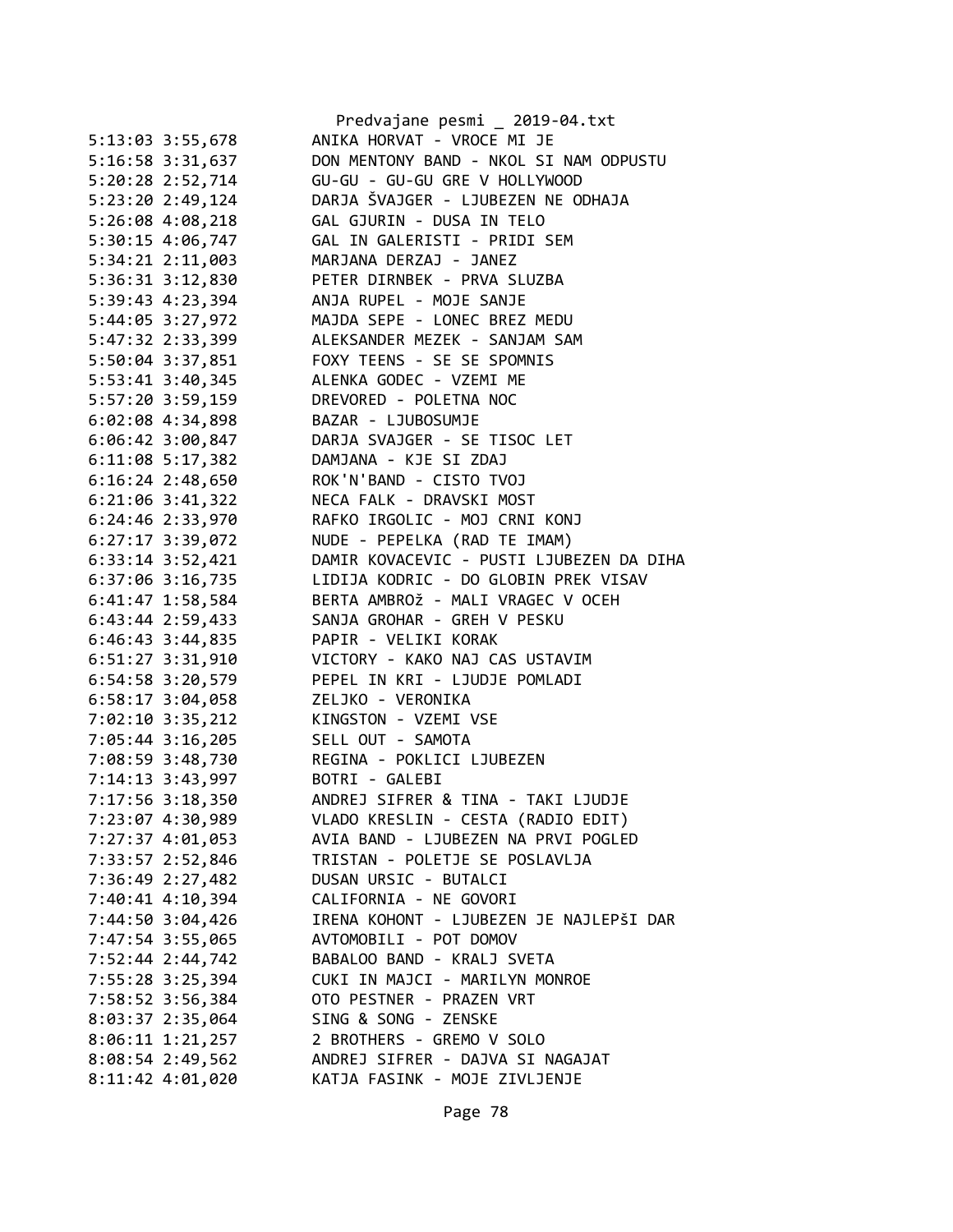|                      |          | Predvajane pesmi _ 2019-04.txt                                 |
|----------------------|----------|----------------------------------------------------------------|
| 8:15:42 3:38,848     |          | NEISHA - LE KAJ SE SKRIVA                                      |
| $8:21:15$ 3:41,958   |          | TINKARA KOVAC - CEZ BIVJE DOMOV                                |
| $8:24:55$ 3:46,330   |          | TOMAZ DOMICELJ - ŽELIM SI STARIH PRAVLJIC                      |
| 8:31:01 3:45,150     |          | XEQUTIFZ - DALEC STRAN                                         |
| 8:34:45 3:34,063     |          | BILBI - HVALA ZA VIJOLICE                                      |
| 8:38:18 3:48,908     |          | BRANKA KRANER - SNEG V MAJU                                    |
| 8:43:25 3:38,144     |          | PLIS - METULJI                                                 |
| $8:47:02$ 2:46,160   |          | MATIJA CERAR - LJUBEZEN V APRILU [APRIL LOVE]                  |
| $8:50:48$ 3:15,043   |          | BETI JURKOVIC - PRISLA JE POMLAD                               |
| 8:54:02 3:19,570     |          | SLAVKO IVANCIC - TISTO KAR OSTANE                              |
| 8:57:20 3:51,024     |          | MITJA - DAN, KO PRIDEJO                                        |
| $9:04:10$ 3:27,088   |          | SEBASTIAN - RECI DA SI ZA                                      |
| $9:07:35$ 2:59,861   |          | AYNEE - NAJLEPŠI DAN                                           |
| $9:14:36$ $3:42,141$ |          | MAJDA SEPE - PLAZ                                              |
| $9:18:17$ $3:31,308$ |          | SAMO GLAVAN - NAPACNI NACIN                                    |
| $9:23:38$ $3:14,067$ |          | SONJA GABRSCEK - PILULA ZA SRECO                               |
| $9:26:51$ $4:15,846$ |          | ALENKA GODEC - POT DO SRCA                                     |
| 9:33:09 3:18,807     |          | MARTIN KRPAN/VLADO KRESLIN - JE V SISKI SE KAJ ODPRTEGA        |
| 9:36:24 4:38,587     |          | ANDREJ SIFRER - KORA PTICA IZ NEBES                            |
| $9:46:07$ $3:41,628$ |          | AVTOMOBILI - KAJ SI HOTEL                                      |
|                      |          | 9:50:54 3:41,736 DAMJANA - VZEMI ME ŠE ENKRAT NOCOJ            |
|                      |          | 9:54:35 3:31,510 POLONA FURLAN - TAKA KOT SEM                  |
|                      |          |                                                                |
| 10:05:48             | 4:07,631 | IRENA VRCKOVNIK/SLAVKO IVANCIC - KAR SEM JAZ IN KAR            |
| SI TI                |          |                                                                |
|                      |          | 10:14:56   2:44,031   BOTRI - NA ZABAVI                        |
| 10:17:39             |          | 3:44,174 LETECI POTEPUHI - POJEM BLUES                         |
| 10:23:13             | 3:32,910 | BAZAR - URA STRASTI                                            |
| 10:26:45             | 1:47,109 | BOSTJAN BRACIC - PREBUDI ME                                    |
| 10:30:33             | 2:55,969 | ANJA RUPEL - V LJUBLJANO                                       |
| 10:33:28             | 4:03,155 | NINA PUSLAR - SLECENO SRCE                                     |
| 10:37:30             |          | 3:35,999 ROK'N'BAND - SOLZE IN SMEH                            |
| 10:45:56             |          | 2:37,836        IRENA KOHONT - ŠPANSKI HARLEM [SPANISH HARLEM] |
| 10:48:32             | 4:12,921 | FLIRT - POLJUBI ME                                             |
| 10:53:51             | 3:47,168 | DON MENTONY BAND - NE VERJEMI                                  |
| 10:57:37             | 2:45,047 | NECA FALK - VSAK JE SVOJE SRECE KOVAC                          |
| 11:03:20             | 2:21,238 | BELE VRANE - HOROSKOP                                          |
| 11:05:41             | 3:03,179 | CUKI - BAM BAM BAM                                             |
| 11:08:43             | 3:07,022 | FARAONI - NE POZABI NIKDAR NAME                                |
| 11:16:04             | 3:17,207 | ALJA KRUSIC - A BOS MALO MOJ                                   |
| 11:21:11             | 4:14,814 | PEPEL IN KRI - ENAKONOCJE                                      |
| 11:25:25             | 2:26,064 | ALEKSANDER MEZEK - SIVA POT                                    |
| 11:27:48             | 2:38,630 | ADI SMOLAR - DVAJSET LJUBIC                                    |
| 11:32:24             | 3:16,860 | COVERLOVER - VSE JE V GLAVI                                    |
| 11:35:40             | 2:57,362 | HAZARD - ROŽE ZA ELZO                                          |
| 11:38:36             | 3:18,819 | POLONA - CUTIM, DA ZIVIM                                       |
| 11:46:04             | 3:49,428 | BABALOO BAND - KO SEM SAM                                      |
| 11:50:59             | 3:14,169 | SELL OUT - POPOLN DAN                                          |
|                      |          |                                                                |
|                      |          |                                                                |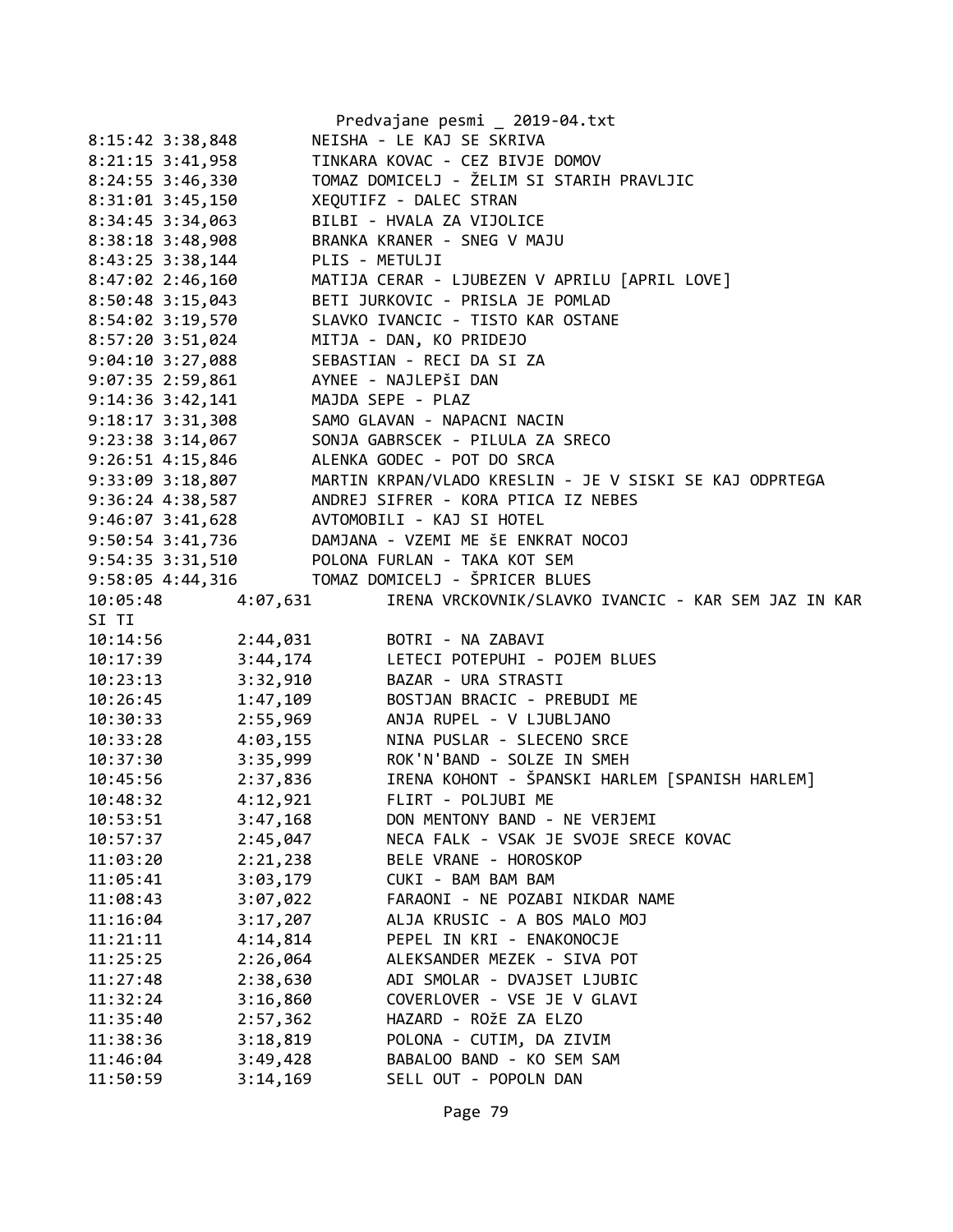|          |          | Predvajane pesmi _ 2019-04.txt                    |
|----------|----------|---------------------------------------------------|
| 11:54:12 | 2:46,813 | ANIKA HORVAT - ŠUŠTARSKI MOST                     |
| 11:56:58 | 3:13,027 | PROF. KLEMEN - TI PRAVIS                          |
| 12:03:09 | 1:58,401 | MATIJA CERAR - KRAMLJANJE V MRAKU                 |
| 12:05:06 | 3:54,157 | NIKA ZORJAN - PO DEZJU                            |
| 12:09:00 | 3:48,639 | KALAMARI - NARIŠI VELIKO SRCE                     |
| 12:16:42 | 3:58,218 | NUDE - BOLJSI JUTRI                               |
| 12:22:30 | 3:32,877 | OTO PESTNER - MATI BODIVA PRIJATELJA              |
| 12:26:02 | 2:19,874 | DUSAN URSIC - OBUP                                |
| 12:30:20 | 2:53,028 | VILI RESNIK - DALEC JE AMERIKA                    |
| 12:33:11 | 3:13,718 | BABILON & DADA - KOT OCEAN                        |
| 12:36:24 | 2:52,572 | NANA MILCINSKI - ZAKAJ GRES MIMO                  |
| 12:44:11 | 3:19,033 | IVO MOJZER - VOZIM SE                             |
| 12:47:29 | 5:21,462 | SUNNY ORCHESTRA - WELCOME TO THE PARTY            |
| 12:53:56 | 4:02,162 | BILBI - KO TVOJA SEM SE BLA                       |
| 12:57:57 | 2:48,972 | HISA - ODKRIJ OTROKOM SVET                        |
| 13:01:20 | 3:00,831 | BEPOP - LE TI                                     |
| 13:04:18 | 4:08,053 | KATRINAS - V RITMU SANJ                           |
| 13:08:25 | 3:22,117 | ZAN SERCIC - SATELITI                             |
| 13:13:10 | 4:31,727 | GU-GU - LJUBIL BI SE                              |
| 13:17:41 | 4:05,577 | ALEX VOLASKO - KRATEK DIH                         |
| 13:23:03 | 3:04,434 | MAJDA SEPE - POJDI SPET NA BLED                   |
| 13:26:07 | 3:16,670 | PETER JANUS - ZATE                                |
| 13:31:32 | 3:03,427 | FOLKROLA - CYBER BABY                             |
| 13:34:34 | 3:30,910 | BITKA TALENTOV 2005 - KO ZACUTIS ENERGIJO         |
| 13:38:02 | 3:22,037 | TOMO JURAK - KO BODO COLNI ZADNJIC V NOC ODPLULI  |
| 13:42:48 | 3:37,533 | KARMEN STAVEC - FANT IZ PRAVLJICE                 |
| 13:46:25 | 2:30,853 | RAFKO IRGOLIC - CARMEN                            |
| 13:48:54 | 3:42,550 | KINGSTON - DAJ POVEJ, DAJ POVEJ                   |
| 13:54:20 | 3:27,842 | PAPIR - NACIN                                     |
| 13:57:47 | 4:37,427 | FRENK NOVA - TIKA TAKA                            |
| 14:04:10 | 3:29,875 | BLUEGRASS HOPPERS - SLOVENSKEGA NARODA SIN        |
| 14:07:39 | 4:00,054 | VICTORY - TEQUILA IZ TVOJEGA POPKA                |
| 14:12:55 | 3:56,992 | DARJA ŠVAJGER - BODI VETER                        |
| 14:16:51 | 2:54,326 | NINA PUSLAR FEAT. STISKI KVARTET - KDO SE VERJAME |
| 14:21:13 | 3:01,121 | MAJA ZALOZNIK - MI POVES                          |
| 14:24:13 | 2:45,226 | BERTA AMBROŽ - PESEM ZAPOJ MI NOCOJ               |
| 14:26:57 | 3:07,934 | NEISHA - ZARADI UPANJA                            |
| 14:32:18 | 3:46,453 | ALENKA GODEC - RAJE MI PRIZNAJ                    |
| 14:36:04 | 3:34,187 | HOSTNIK - U LUBLAN                                |
| 14:39:37 | 2:27,498 | ANDREJ SIFRER - DEBELUHI                          |
| 14:42:03 | 3:47,598 | KATJA M FEAT. ARMANI - OBALA NORI                 |
| 14:45:50 | 4:24,668 | MAJDA ARH - ZDAJ VEM                              |
| 14:50:14 | 2:19,732 | CLEMENS - POZAB NA BONTON                         |
| 14:52:32 | 4:12,496 | TOMAZ DOMICELJ - BREZ SONCA CVETJA NI             |
| 14:56:44 | 3:02,327 | MARIJAN NOVINA - ANGEL IN HUDIC                   |
| 15:00:21 | 4:01,637 | DAMJANA - SOLZE                                   |
| 15:04:21 | 2:48,056 | HELENA, IRENA, LADO, NINO - VRTILJAK              |
| 15:07:08 | 2:40,022 | DAMJANA GOLAVSEK - LJUBIM LJUBIS                  |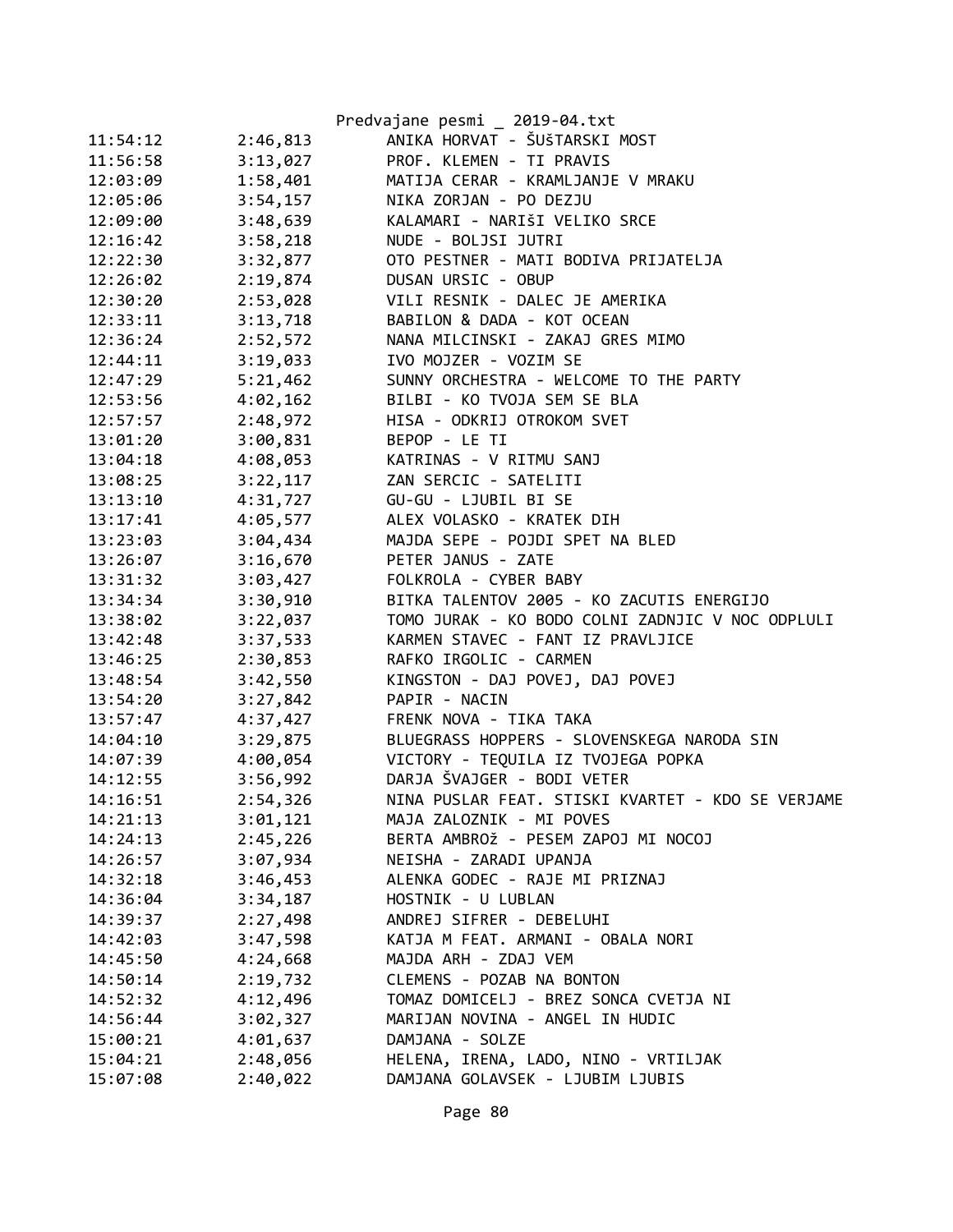|          |          | Predvajane pesmi _ 2019-04.txt               |
|----------|----------|----------------------------------------------|
| 15:11:12 | 3:58,456 | AVIA BAND - GLEJ                             |
| 15:15:09 | 3:05,533 | MANOUCHE - KJE SI LUBI                       |
| 15:18:08 | 3:46,334 | MASA - A SI MISLIL NAME                      |
| 15:23:11 | 2:51,119 | MARJANA DERZAJ - V LJUBLJANO                 |
| 15:26:01 | 2:24,867 | FLIRRT - GREM RADIOEDIT                      |
| 15:30:44 | 3:43,394 | AVTOMOBILI - NAVADEN DAN                     |
| 15:34:26 | 3:46,997 | VLADO KRESLIN - VRANE                        |
| 15:38:12 | 3:55,922 | BAZAR - PORTOROŽ 1905                        |
| 15:43:32 | 3:28,320 | JAN PLESTENJAK & LARA - SOBA 102             |
| 15:46:59 | 3:17,150 | DON MENTONY BAND - REKLA JE NE               |
| 15:51:59 | 3:26,051 | AURORA - ODPELJI ME                          |
| 15:55:21 | 2:54,838 | IRENA VRCKOVNIK - HEJ, FANT HEJ              |
| 15:58:15 | 4:07,033 | FLIRT - JUTRANJI STRIPTIS                    |
| 16:04:08 | 3:17,370 | BELE VRANE - KAM SI NAMENJEN                 |
| 16:07:24 | 3:03,396 | ZANA - SKRITE PRAVLJICE                      |
| 16:11:44 | 3:08,579 | MARTA ZORE - MIDVA                           |
| 16:14:51 | 3:19,016 | MARJAN NOVINA - LE S TEBOJ MI JE LEPO        |
| 16:18:09 | 2:54,734 | NECA FALK - DOBRO JUTRO, DOBER DAN           |
| 16:22:31 | 3:17,858 | NASPROTJE - O LEONIDA<br>12                  |
| 16:25:48 | 1:54,267 | MATIJA CERAR - Z MOJCO PLESAL BI CHA-CHA-CHA |
| 16:27:41 | 4:32,670 | ROK'N'BAND - BABY BABY                       |
| 16:34:22 | 3:35,484 | BOTRI - VRTILJAK                             |
| 16:37:57 | 4:14,056 | CALIFORNIA/MZ HEKTOR - NE POZABI ME          |
| 16:42:10 | 3:34,392 | PEPEL IN KRI - DAN LJUBEZNI                  |
| 16:45:43 | 3:00,858 | NUDE - TAKO LEPO SI ZLOMILA MI SRCE          |
| 16:48:43 | 4:13,485 | ANJA RUPEL - KOT DA TE NI                    |
| 16:52:56 | 3:22,010 | ADI SMOLAR - VROCI TELEFON                   |
| 16:56:17 | 4:24,249 | ANIKA HORVAT - PREBUDI SE                    |
| 17:01:19 | 3:29,023 | BIG FOOT MAMA - ONA JE SAMO ZA MENE          |
| 17:04:47 | 3:26,048 | AYNEE - SI TO TI                             |
| 17:08:12 | 3:11,796 | POP DESIGN - ZATE                            |
| 17:13:19 | 3:10,096 | ALEKSANDER MEZEK - OSAMLJENA SENCA           |
| 17:16:28 | 2:57,866 | ALJA KRUSIC - NISI SAM                       |
| 17:20:52 | 3:03,826 | JANEZ ZMAZEK - LAHKO NARDIM ŠE BOLJŠ         |
| 17:23:54 | 3:06,918 | APOLONIA - V VRTINCU                         |
| 17:27:00 | 2:57,370 | ALMA - Z MANO GRES                           |
| 17:32:04 | 4:07,543 | MAJDA SEPE - SIROTA [NOBODY'S CHILD]         |
| 17:36:11 | 1:35,076 | BOHEM - MANIFEST                             |
| 17:39:37 | 4:12,354 | BABILON - ZEMLJA IN NEBO                     |
| 17:43:49 | 3:26,583 | NINA PUSLAR - POZDRAV Z LJUBEZNIJO           |
| 17:47:14 | 3:29,436 | GU-GU - DNEVI, KI PRIHAJAJO                  |
| 17:52:00 | 2:57,959 | CUKI - SA-LA-LA                              |
| 17:54:57 | 4:25,353 | BABALOO BAND - DOBRO JUTRO DELOVNI LJUDJE    |
| 18:01:44 | 3:57,407 | DMP - KISIK                                  |
| 18:05:41 | 3:21,073 | ELEFANT - FENIKS                             |
| 18:10:19 | 2:53,138 | ALEX VOLASKO - INSTA                         |
| 18:13:10 | 3:48,220 | HAZARD - NI CVETJA BREZ TRNJA                |
| 18:16:57 | 3:21,129 | HAMO & TRIBUTE 2 LOVE - VIJA VAJA VEN        |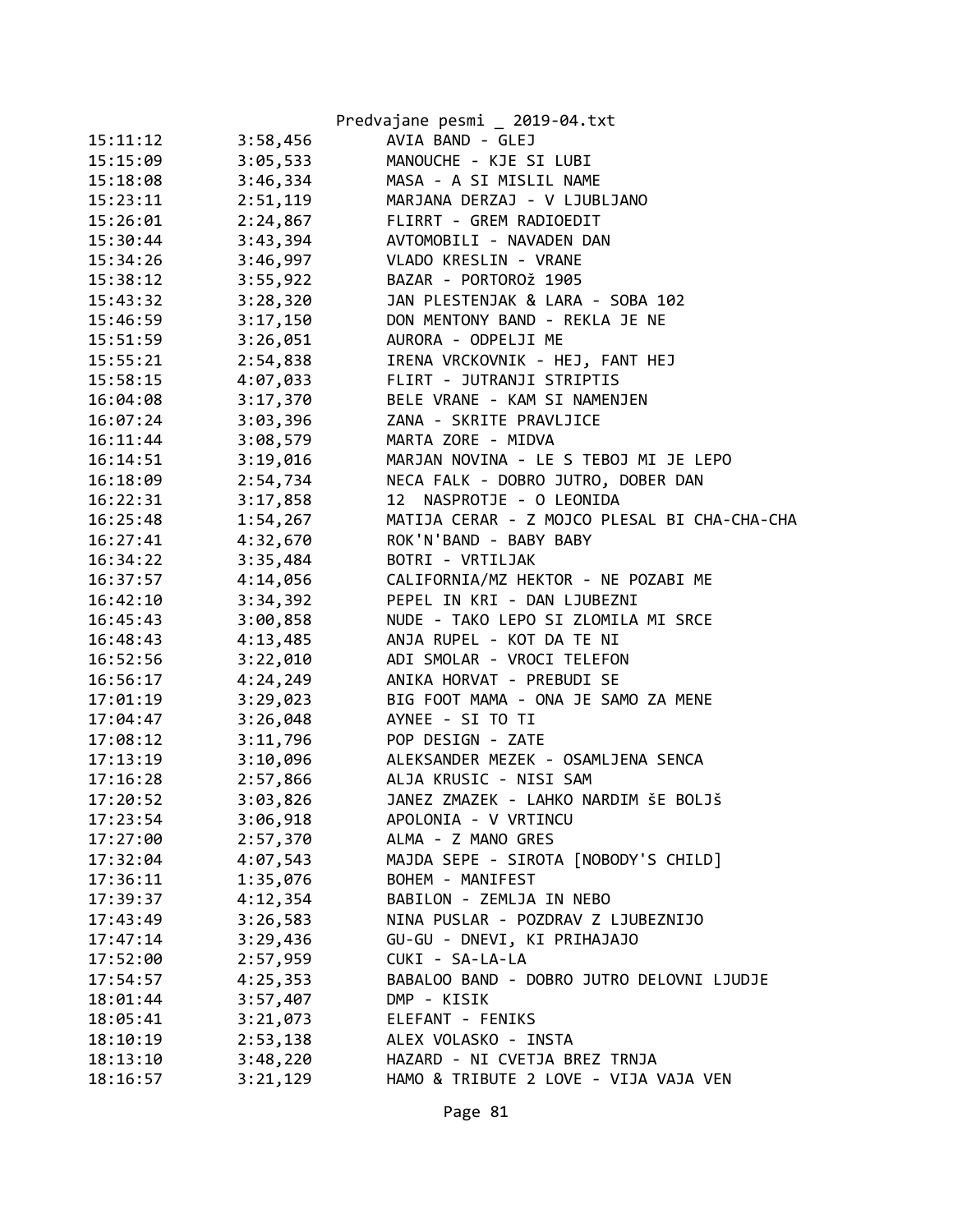|          |          | Predvajane pesmi _ 2019-04.txt             |
|----------|----------|--------------------------------------------|
| 18:21:45 | 3:33,638 | KATRINAS - FUNKY BEAT                      |
| 18:25:18 | 3:08,729 | ANA KARNEZA - ZBUDI SE                     |
| 18:30:38 | 4:29,051 | OTO PESTNER - LETIVA                       |
| 18:35:06 | 3:26,956 | IRENA KOHONT - MODRI SPEV [SONG SUNG BLUE] |
| 18:38:32 | 3:35,186 | SASKA DEBELJAK - VSE KAR OSTANE            |
| 18:42:46 | 2:01,252 | DUSAN URSIC - JOZKOTI                      |
| 18:44:47 | 3:14,519 | KALAMARI - NISEN KRIV                      |
| 18:48:00 | 3:35,086 | IN & OUT - TE CAKAM                        |
| 18:52:53 | 4:24,465 | TINKARA KOVAC - 2X2                        |
| 18:57:17 | 3:30,988 | FARAONI - LJUBEZEN NI PRISLA SE MIMO       |
| 19:01:26 | 2:53,725 | NUSA DERENDA - PRVIC IN ZADNJIC            |
| 19:04:17 | 3:55,008 | FOLKROLA - V TVOJI SOBI ŠE DIŠI            |
| 19:08:11 | 4:02,019 | MATEVZ SALEHAR HAMO - PRIHAJAS             |
| 19:14:08 | 3:33,314 | LUNA NAD OBALO - MARTINA MAJERLE           |
| 19:17:40 | 3:30,323 | KINGSTON - 3 PRSTE TEKILE                  |
| 19:22:36 | 3:22,400 | COVERLOVER - V SRCE                        |
| 19:25:58 | 3:53,815 | VILI RESNIK - NA FUZBAL ME PUST            |
| 19:32:02 | 3:00,351 | JELKA CVETEŽAR - SIMFONY                   |
| 19:35:01 | 3:26,667 | SABINA MALI - STRAST                       |
| 19:38:27 | 3:58,604 | ALENKA GODEC - DOVOLJ MI JE                |
| 19:44:20 | 3:30,811 | MARJANA DERZAJ - PTICJE STRASILO           |
| 19:47:50 | 3:22,176 | TOMAZ DOMICELJ - GOSPOD DIREKTOR           |
| 19:52:30 | 3:15,449 | DITKA - NE SPREMINJAJ ME                   |
| 19:55:45 | 3:09,246 | KARMEN STAVEC - SEM KAR SEM                |
| 19:58:53 | 3:29,026 | SEBASTIAN - HOCEM TO NAZAJ                 |
| 20:04:44 | 3:25,878 | ANDREJ SIFRER - SAMO ŠE TEBE IMAM          |
| 20:08:08 | 2:47,225 | DADI DAZ - CAKAM TE ZA BOZIC               |
| 20:14:57 | 3:02,640 | ANDRAZ HRIBAR - POMLAD                     |
| 20:17:58 | 2:56,973 | CUDEZNA POLJA - BOOGIE DAMA                |
| 20:22:21 | 3:15,237 | TRISTAN - PR'PRAU MUDROC                   |
| 20:25:35 | 3:38,624 | SLOVENAID - EN SVET (RADIO EDIT)           |
| 20:31:25 | 3:33,897 | E.V.A. - KAKO LEPO TE SRE AT BO SPET       |
| 20:34:58 | 2:10,999 | BERTA AMBROŽ - DAN KOT DNEVI VSI           |
| 20:37:08 | 3:34,047 | SANJA - HOCEM V POSTELJO                   |
| 20:45:45 | 3:13,892 | DARJA ŠVAJGER - KJE JE KDO                 |
| 20:48:57 | 3:37,772 | JAN PLESTENJAK - DVIGNI KRILA              |
| 20:53:53 | 2:43,054 | BELE VRANE - 1,2,3                         |
| 20:56:35 | 3:15,790 | NULA KELVINA - KAKO NAJ TE POGRESAM        |
| 21:02:13 | 4:42,907 | DON MENTONY BAND - GOSPOD SODNIK           |
| 21:06:54 | 3:51,016 | OBVEZNA SMER - SRCE JE POPOTNIK            |
| 21:15:46 | 3:34,051 | BAZAR - PRVI MAJ                           |
| 21:20:46 | 3:41,012 | AVTOMOBILI - GOSPODAR                      |
| 21:24:18 | 2:29,545 | DAMJANA - V MOJ SVET VSTOPIL SI TI         |
| 21:26:47 | 4:22,812 | O. ROUS IN LEA LIKAR - LJUBLJENA           |
| 21:32:30 | 2:52,882 | VICTORY - HELENA                           |
| 21:35:22 | 3:14,902 | AVIA BAND - VRATA V RAJ                    |
| 21:38:36 | 3:26,345 | ANITA KRALJ - NI TRNJA BREZ GREHA          |
| 21:46:53 | 3:14,935 | ROK'N'BAND - VERJEMI                       |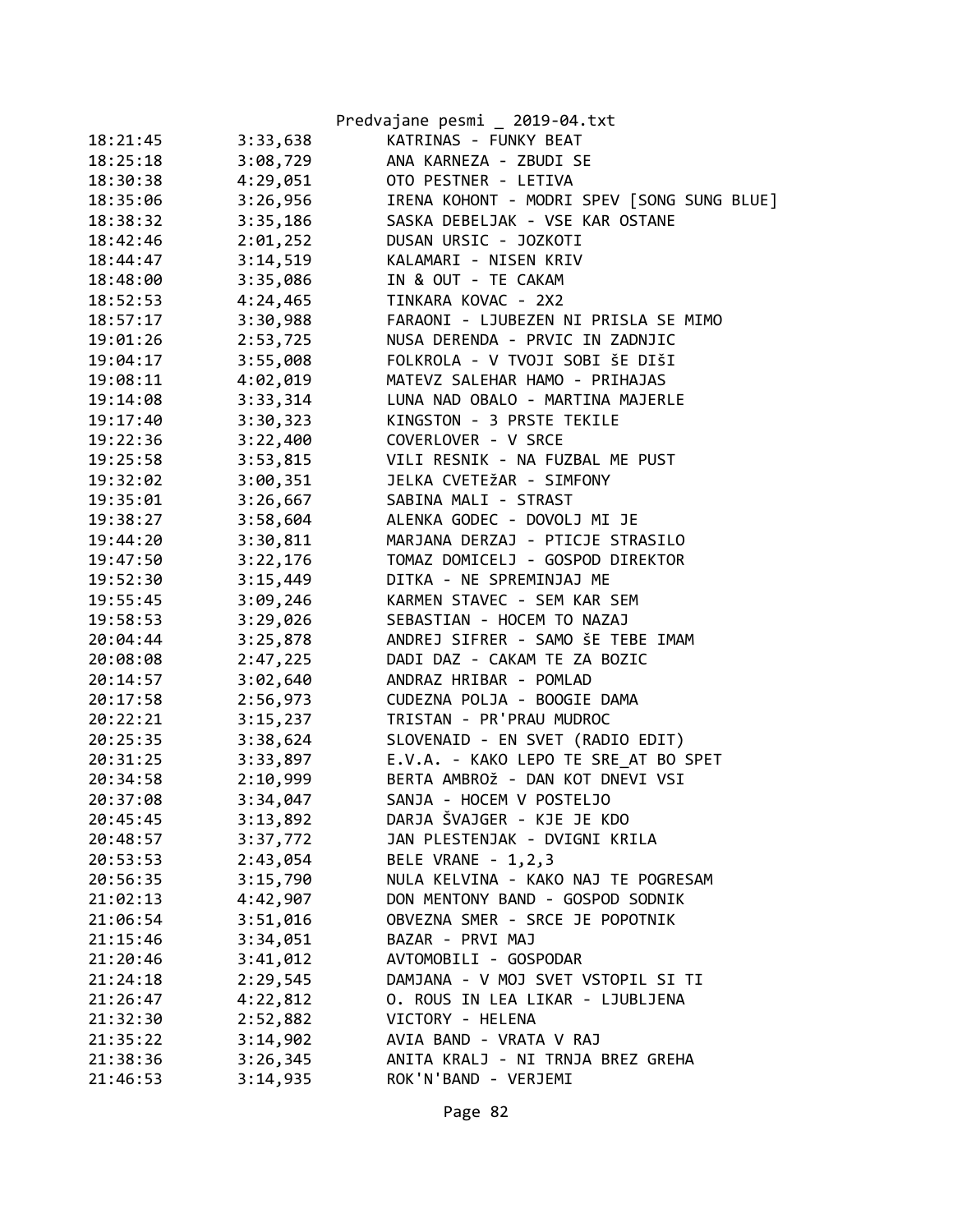|                    |          | Predvajane pesmi _ 2019-04.txt                  |
|--------------------|----------|-------------------------------------------------|
| 21:51:26           | 3:30,783 | NAIO SSAION - N.SS                              |
| 21:54:55           | 2:22,016 | MATIJA CERAR - DEŽNIKI                          |
| 21:57:16           | 3:06,900 | DA PHENOMENA - NOCEM TE NAZAJ                   |
| 22:02:45           | 3:48,366 | ANJA RUPEL - LJUBI ME IN NE SPRAŠUJ             |
| 22:06:32           | 3:28,704 | NINO - DOVOLJ ROMANTIKE                         |
| 22:14:15           | 3:26,094 | ALEKSANDER MEZEK - DNEVI KAKOR JE TA            |
| 22:17:40           | 3:07,581 | BILBI - LIMONADA                                |
| 22:22:13           | 3:48,946 | BOTRI - AVGUŠTINA                               |
| 22:26:01           | 4:12,137 | PANDA - GREM SVOJO POT                          |
| 22:31:34           | 3:33,885 | PEPEL IN KRI - SVET SE VRTI                     |
| 22:35:07           | 4:09,406 | NINA PUSLAR - TI GRES                           |
| 22:43:28           | 3:27,772 | ADI SMOLAR - LJUDJE PA PRAVIJO                  |
| 22:46:54           | 3:06,987 | HELLCATS - DIVJA POT                            |
| 22:51:19           | 3:51,634 | NECA FALK - LJUBIMEC MOJ                        |
| 22:55:10           | 3:22,007 | JANEZ ZMAZEK ZAN - DOTAKN SE ME Z OBCUTKOM      |
| 22:58:31           | 2:43,369 | AYNEE - ZDAJ SEM TU                             |
|                    |          | NEW SWING QUARTET - TI ALI SOLA                 |
| 23:03:36           | 2:54,062 | PRIMOZ P RAM SITER - NOVA SENZACIJA             |
| 23:06:29           | 2:40,112 |                                                 |
| 23:13:03           | 2:24,089 | MAJDA SEPE - PRELEPA SI BELA LJUBLJANA          |
| 23:15:26           | 3:07,050 | HAZARD - OTROCI PANKRTOV                        |
| 23:18:32           | 3:35,000 | MARTA ZORE - POVEJ MI ZAKAJ                     |
| 23:23:33           | 4:08,798 | ELEVATORS - NA KRILIH LJUBEZNI                  |
| 23:27:40           | 2:22,092 | OTO PESTNER - LAHKO VPRAŠANJE                   |
| 23:31:23           | 2:34,238 | GINO - PRAZNA POSTELJA                          |
| 23:33:56           | 3:30,082 | MAJDA ARH - GRAD ŽELJA                          |
| 23:37:25           | 3:19,375 | YUHUBANDA/KATJA KOREN - CE JE TO SLOVO          |
| 23:45:37           | 3:13,788 | GU-GU - HONOLULU BABY                           |
| 23:48:50           | 2:55,998 | MANOUCHE - PRIDEM ZVECER                        |
| 23:53:04           | 3:24,352 | BABALOO BAND - NENAJAVLJEN GOST                 |
| 23:56:27           | 2:29,835 | ELDA VILER - TI SI MOJA LJUBEZEN                |
| 23:58:56           | 4:43,394 | DUSAN URSIC - KRETENIZACIJA                     |
| 8/4/2019           |          |                                                 |
|                    |          |                                                 |
| 14:56:20           |          | 19:35:11,304 DAMJANA G. & IRENA V. - SNEG JE TU |
|                    |          |                                                 |
| 9/4/2019           |          |                                                 |
|                    |          |                                                 |
| 13:38:52           |          | 20:52:39,138 AVIA BAND - NORA KRILA             |
|                    |          |                                                 |
| 12/4/2019          |          |                                                 |
| $0:03:39$ 3:57,845 |          | ALFI NIPIC - V AVTU PRED MENOJ                  |
| $0:07:36$ 3:03,874 |          | SUNNY ORCHESTRA - NA KARIBE                     |

0:10:38 3:40,528 TINKARA KOVAC - GREM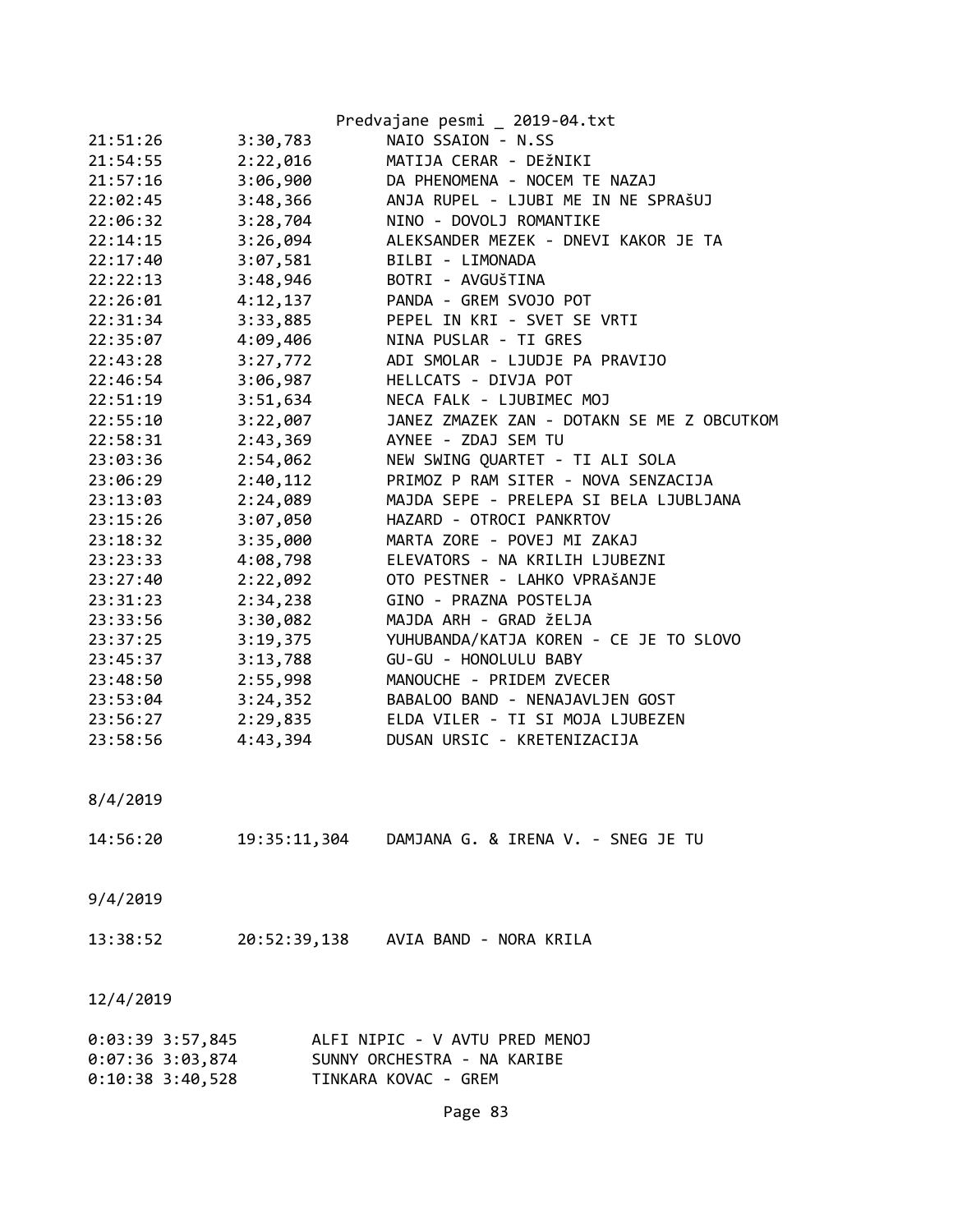|                    | Predvajane pesmi _ 2019-04.txt                                                                       |
|--------------------|------------------------------------------------------------------------------------------------------|
| $0:14:16$ 3:37,165 | ANIKA HORVAT - VSE SI TI                                                                             |
| 0:17:52 3:27,859   | DAMIAN - SI KOT POLETJE                                                                              |
| $0:21:19$ 3:31,616 | MARJANA DERZAJ - CEZ VELIKO LET                                                                      |
| $0:24:49$ 3:46,048 | FOXY TEENS - NAJ PADA ZDAJ DEZ                                                                       |
| $0:28:32$ 3:21,332 | FARAONI - MI LJUDJE SMO KOT MORJE                                                                    |
|                    | 0:31:52 4:13,052 BABILON/05 - ZEMLJA IN NEBO                                                         |
| $0:36:01$ 3:52,393 | ANDREJ SIFRER - LUKNJA V DUŠI                                                                        |
| $0:39:53$ 3:52,029 |                                                                                                      |
| $0:43:44$ 3:56,177 | MIRIES SITHER LONDON I BOSI<br>MZ HEKTOR/CALIFORNIA - POLETJA NE BO'98<br>ALENKA GODEC - TISTI SI TI |
| $0:47:39$ 3:43,046 | TOM TOM - LE SPOMIN                                                                                  |
|                    |                                                                                                      |
|                    | 0:55:07 3:57,056 MOULIN ROUGE - NAJSLAJSI POLJUBI                                                    |
|                    | 0:58:57 4:01,714 KINGSTON - LUNA NAD OBALO                                                           |
| 1:02:57 3:23,979   | DAVID GROM - POLNA LUNA                                                                              |
|                    |                                                                                                      |
|                    | 1:06:20 3:06,388 MIT - MIT<br>1:09:26 3:23,704 KARMEN STAVEC - ENA SOLZICA                           |
|                    | 1:12:48 2:32,978 STANE MANCINI - VOLNENI SAL                                                         |
|                    | 1:15:20 4:15,732 SLAPOVI & NUSA DERENDA - KO MI RECES DA ME LJUBIS                                   |
|                    | 1:19:35 3:50,027 GLOBUS - LEDENO SRCE                                                                |
|                    | 1:23:24 4:18,172 DON MENTONY BAND - TETA MARIJA                                                      |
|                    |                                                                                                      |
|                    | 1:27:41 2:18,650 IZTOK MLAKAR - PUNTARSKA<br>1:29:59 3:51,982 DAN D - JUTRANJA (ORIGINAL)            |
|                    | 1:33:50 3:44,544 DARJA ŠVAJGER - DIVJA                                                               |
|                    | 1:37:33  4:35,978  RAF - NA DRUGI STRANI SVETA                                                       |
|                    | 1:42:07 2:25,595 RENE - NA KONC SVETA                                                                |
|                    | 1:44:31 3:06,259 NIET - OPROSTI MI                                                                   |
|                    | 1:47:32 2:24,880 MARY ROSE - STAMPEDO                                                                |
| 1:49:56 3:08,986   | PAPIR - DOMOTOZJA                                                                                    |
| $1:53:04$ 3:28,878 |                                                                                                      |
| 1:56:32 2:21,619   | <br>NIKA ZORJAN - NASMEH ZIVLJENJA<br>IVANKA KRASEVEC - PRESERN - PRODAJALKA VIJOLIC                 |
|                    | 1:58:53 4:36,090 MATJAZ JELEN - POLJUBI ME V DEZJU                                                   |
|                    | 2:03:21 4:11,568 FOLKROLA - FRANCI KORAJŽA                                                           |
|                    | 2:07:32 2:56,654 POLONA - UJEL SI SE                                                                 |
| 2:10:28 2:29,366   | BELE VRANE - SPOMIN                                                                                  |
| 2:12:56 3:53,882   | TOMAZ AHACIC - FOGL - POVEJ MI, KOLIKO TI SE POMENIM JAZ                                             |
| 2:16:49 3:22,927   | CUKI - KO SE ZALJUBIS                                                                                |
| 2:20:11 3:45,002   | AVTOMOBILI - SAMA                                                                                    |
| 2:23:45 3:47,813   | JAN PLESTENJAK - AMORE MIO                                                                           |
| 2:27:32 2:46,931   | DARJA SVAJGER - PRISLUHNI MI                                                                         |
| 2:30:18 3:30,032   | DRUSTVO MRTVIH PESNIKOV - 25                                                                         |
|                    |                                                                                                      |
| 2:33:46 2:41,470   | DAMJANA - PRIJATELJ                                                                                  |
| 2:36:26 2:56,836   | BOZIDAR WOLFGANG WOLF - O NE CHERIE                                                                  |
| 2:39:22 4:05,358   | BAZAR - THE END                                                                                      |
| 2:43:26 3:29,064   | MONIKA BAJUK - POGLEJ V NEBO                                                                         |
| 2:46:54 3:45,772   | NINA PUSLAR FEAT. STISKI KVARTET - VSE KAR RECES MI                                                  |
| 2:50:39 3:46,660   | ANJA RUPEL - NAJBOLJ NORI PAR                                                                        |
| 2:54:25 3:19,819   | SELEKCIJA - SPOMIN                                                                                   |
| $2:57:44$ 3:55,025 | ALEKSANDER MEZEK - LJUBLJANSKE CESTE                                                                 |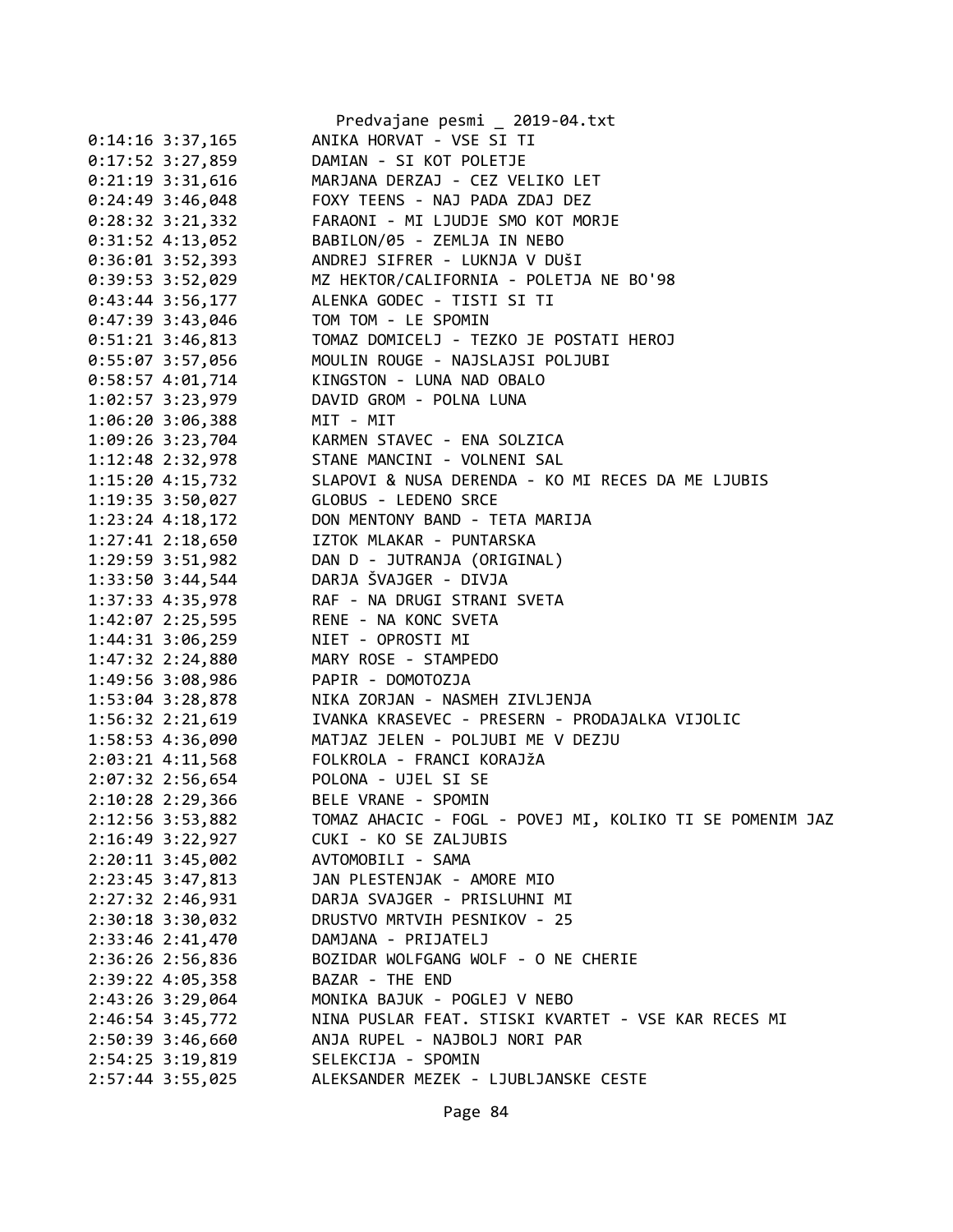|                      | Predvajane pesmi _ 2019-04.txt                |
|----------------------|-----------------------------------------------|
| 3:01:38 2:11,015     | RAFKO IRGOLIC - DIKSI ZA NOCOJ                |
| 3:03:48 5:09,276     | FLIRT - ROMEO IN JULIJA                       |
| 3:08:56 2:56,036     | IRENA VRCKOVNIK - NAJ BO VESELA JESEN         |
| 3:11:51 3:08,033     | KALAMARI - JAZ SEM THE BEST                   |
| 3:14:58 3:08,856     | BOTRI - NA JUG                                |
| 3:18:06 3:45,874     | MARKO VOZELJ - ZVEZDE SO Z NAMA               |
| 3:21:51 3:43,096     | PATROL - CECILIA                              |
| 3:25:33 2:02,024     | MATIJA CERAR - MILIJON ZELJA                  |
| 3:27:34 3:52,708     | ANJA BAS - PUNCA IZ TVOJE ULICE               |
| 3:31:26 3:01,271     | GAL GJURIN - NISEM KRIV                       |
| 3:34:26 2:55,569     | ADI SMOLAR - BOGNEDAJ DA BI CRKNU TELEVIZOR   |
| 3:37:21 3:09,614     | BIG FOOT MAMA - BREZ MEJA                     |
| 3:40:28 3:36,295     | ANAVRIN - OGENJ                               |
| 3:44:03 3:18,180     | AVIA BAND - VSAJ ŠE TRENUTEK                  |
| 3:47:20 2:59,264     | DASA - OD LJUBEZNI ZADET                      |
| 3:50:18 3:40,041     | PANDA - MORJE IN                              |
| 3:53:50 4:31,619     | MARTA ZORE - OB KLICU SLOVESA (& OTO PESTNER) |
| $3:58:21$ $2:54,260$ | NINA PUSLAR - KDO SE VERJAME                  |
| $4:01:14$ 2:43,042   | JASMINA CAFNIK - TUDI KO TE Z MANO NI         |
|                      | TULIO FURLANIC - TOCNO VMES                   |
| 4:03:56 3:54,617     |                                               |
| 4:07:49 2:59,652     | MONIKA PUCELJ - MI PASE                       |
| 4:10:47 2:55,860     | HAMO & TRIBUTE 2 LOVE - DEJVA BIT CIST BLIZ   |
| 4:13:42 3:15,198     | ALMA MERKLIN - SAMA V MESTU                   |
| 4:16:56 4:05,266     | VLADO KRESLIN - OGLEDALCE POVEJ               |
| 4:21:00 3:52,684     | VILI RESNIK - NE MOREM BREZ NJE               |
| 4:24:52 3:51,490     | XEQUTIFZ - BIL JE PLES                        |
| 4:28:42 3:43,744     | HELLCATS - SANJAM DEMONE                      |
| 4:32:25 3:11,647     | DAMJANA GOLAVSEK - OLJKA                      |
| 4:35:36 3:27,079     | MAJDA ARH - KAKOR LED IN OGENJ                |
| 4:39:02 3:25,472     | KATJA M - A SE SPOMNIS                        |
| 4:42:26 3:14,756     | GU-GU - MANGO BANANA                          |
| 4:45:40 3:18,858     | MARTINA SRAJ - LE BODI TU                     |
| 4:48:58 3:35,434     | MARJANA DERZAJ - BREZA MOJE MLADOSTI          |
| 4:52:32 3:50,689     | ZANA - AMOR (LATINO MIX)                      |
| 4:56:20 3:06,285     | MANOUCHE - TAMALA                             |
| 4:59:26 2:08,024     | VULTURE AND THE GURU - NE STRELJAJ NAME       |
| 5:01:33 3:49,514     | ANDREJ SIFRER - OSTANI Z NAMI                 |
| $5:05:21$ 3:16,349   | NEISHA - OGENJ POD NOGAMI                     |
| 5:08:37 3:00,633     | SAN DI EGO - TO JE TO                         |
| 5:11:36 2:58,968     | CALIFORNIA/MZ HEKTOR - 1 MILJO OD OBALE       |
| 5:14:33 3:16,809     | FARAONI - SLAVOSPEV                           |
| $5:17:49$ 3:43,141   | RAAY - ZIMSKA                                 |
| 5:21:31 3:48,962     | ANU - DEKLE Z NASLOVNICE                      |
| 5:25:19 3:00,039     | LEA SIRK - HVALA NE                           |
| 5:28:18 3:13,809     | ANIKA HORVAT - KO GRE TVOJA POT OD TOD        |
| 5:31:31 4:59,887     | SAN DI EGO BAND - SONCE JE TAM KJER SI TI     |
| 5:36:30 2:37,479     | ELDA VILER - KDO SI, NE VEM                   |
| 5:39:06 3:15,987     | REGINA - PRAVLJICNA LJUBEZEN                  |
|                      |                                               |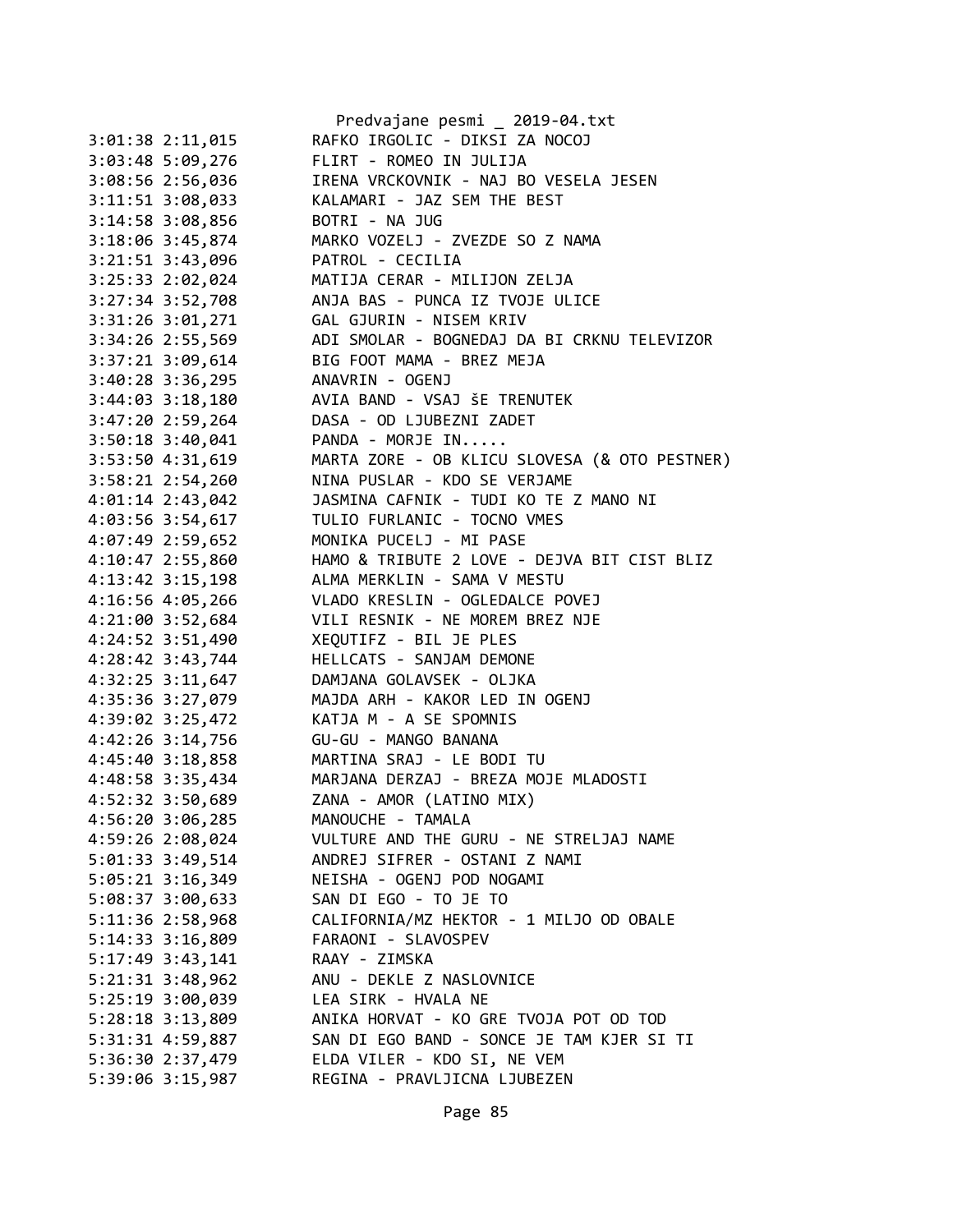|                      | Predvajane pesmi _ 2019-04.txt                         |
|----------------------|--------------------------------------------------------|
| 5:42:21 3:55,789     | DON MENTONY BAND - PRESERJE BLUES                      |
| $5:46:16$ $3:41,298$ | DANI DANDOSA - GREVA TJA DO MURE                       |
| 5:49:56 3:17,428     | TOMAZ DOMICELJ - HONDOIDI                              |
| 5:53:12 3:35,847     | CARPE DIEM - ORIGINAL                                  |
| 5:56:47 5:06,060     | ALENKA GODEC - STOJ MARIJA                             |
| $6:02:39$ 3:27,666   | SOPRANOS - SONG ZA VSE LJUDI                           |
| 6:06:06 3:58,781     | DAMIR - LJUBEZEN JE SLEPA                              |
| $6:11:31$ $3:17,492$ | KARMEN STAVEC - 100 NORIH IDEJ                         |
| $6:14:47$ 5:19,023   | YUHUBANDA - STEFANA                                    |
| $6:21:29$ $3:22,138$ | PEPEL IN KRI - NAJ BO BABY                             |
| $6:24:50$ $3:50,785$ | URSA & PR - KJE SO TISTE STEZICE                       |
| $6:30:36$ $3:23,070$ | KINGSTON - KO BO PADAL DEŽ                             |
| 6:33:58 3:39,818     | SLAVKO IVANCIC - CRN DEZ                               |
| $6:37:35$ 2:24,033   | LIDIJA KODRIC - PRIDI V SOBOTO                         |
| $6:41:25$ 3:30,698   | METKA ŠTOK - OSAMLJENA ( ALONE AGAIN )                 |
| 6:44:55 2:37,907     | JELKA CVETEZER - KO BOS PRISLA NA BLED                 |
| $6:47:32$ $3:31,235$ | DARJA SVAJGER - SONCEN DAN                             |
| $6:52:42$ $2:41,143$ | BELE VRANE - ŽENITOVANJSKA                             |
| $6:55:22$ 3:04,091   | RESISTANCE ACOUSTIQUE - DVE JEZERI, VSI SO VENCI VEJLI |
| $6:58:25$ 3:00,095   | FOLKROLA - POLNA LUNA                                  |
| 7:02:11 3:39,566     | ROK'N'BAND - NE NE NE                                  |
| 7:05:42 2:28,980     | OTO PESTNER - ZUNAJ TIHO SNEZI                         |
| 7:08:10 3:38,139     | DARJA ŠVAJGER - SONCE SI                               |
| 7:13:15 3:57,815     | MAJDA SEPE - POJ KITARA MOJEGA SRCA                    |
| 7:17:11 3:55,893     | VICTORY - ZIVETI SPET                                  |
| 7:22:30 3:55,044     | AVTOMOBILI - PROTI LUNI                                |
| 7:26:24 3:48,042     | JAN PLESTENJAK - TVOJ SMEH                             |
| 7:32:10 3:32,025     | PETER AMBROŽ - NA PLESU                                |
| 7:35:41 4:39,939     | A.R.ROZA - CRVIVA PESEM                                |
| 7:41:47 3:03,700     | DAMJANA - BOŽJI DAR                                    |
| 7:44:50 3:23,900     | BOTRI - SONCE PO DEZJU                                 |
|                      | 7:48:13 3:06,755 ALEKSANDER MEZEK - VREMENSKA NAPOVED  |
| 7:52:58 3:16,550     | DRUSTVO MRTVIH PESNIKOV - PLESI Z MANO                 |
| 7:56:14 3:47,698     | ANIKA - PREMAJHNA BARABA                               |
| 8:00:42 3:28,451     | NUSA DERENDA - ZA STARE CASE                           |
| 8:04:09 4:31,551     | HALO - GRETA                                           |
| 8:08:40 3:34,226     | EVA CERNE - VRTI SE V RITMU                            |
| $8:13:40$ 4:15,342   | BAZAR - TINA                                           |
| 8:17:55 4:22,037     | SEBASTIAN - LE KAKO NAJ POZABIM TE                     |
| 8:23:39 3:00,035     | MITJA - CAS JE, DA NAJDEM TE                           |
| 8:26:38 3:47,154     | KATJA KOREN - DAJ UPAJ SI                              |
| 8:32:23 1:46,319     | IVANKA KRAŠEVEC - HOT DIGGITY                          |
| 8:34:08 4:18,577     | JANEZ BONCINA BENC - OB SANKU                          |
| 8:38:26 3:26,672     | ADI SMOLAR - KO SEM BIL MLAD, SEM BIL TRAPAST          |
| $8:43:19$ 4:18,265   | JADRANKA JURAS - KO SE SPET SRECAVA                    |
| 8:47:36 3:57,038     | POLONA - SI POZABIL                                    |
| 8:53:12 1:30,003     | DAN D - LEP DAN ZA SMRT                                |
| 8:54:38 3:37,773     | PANDA - CESNJEV CVET                                   |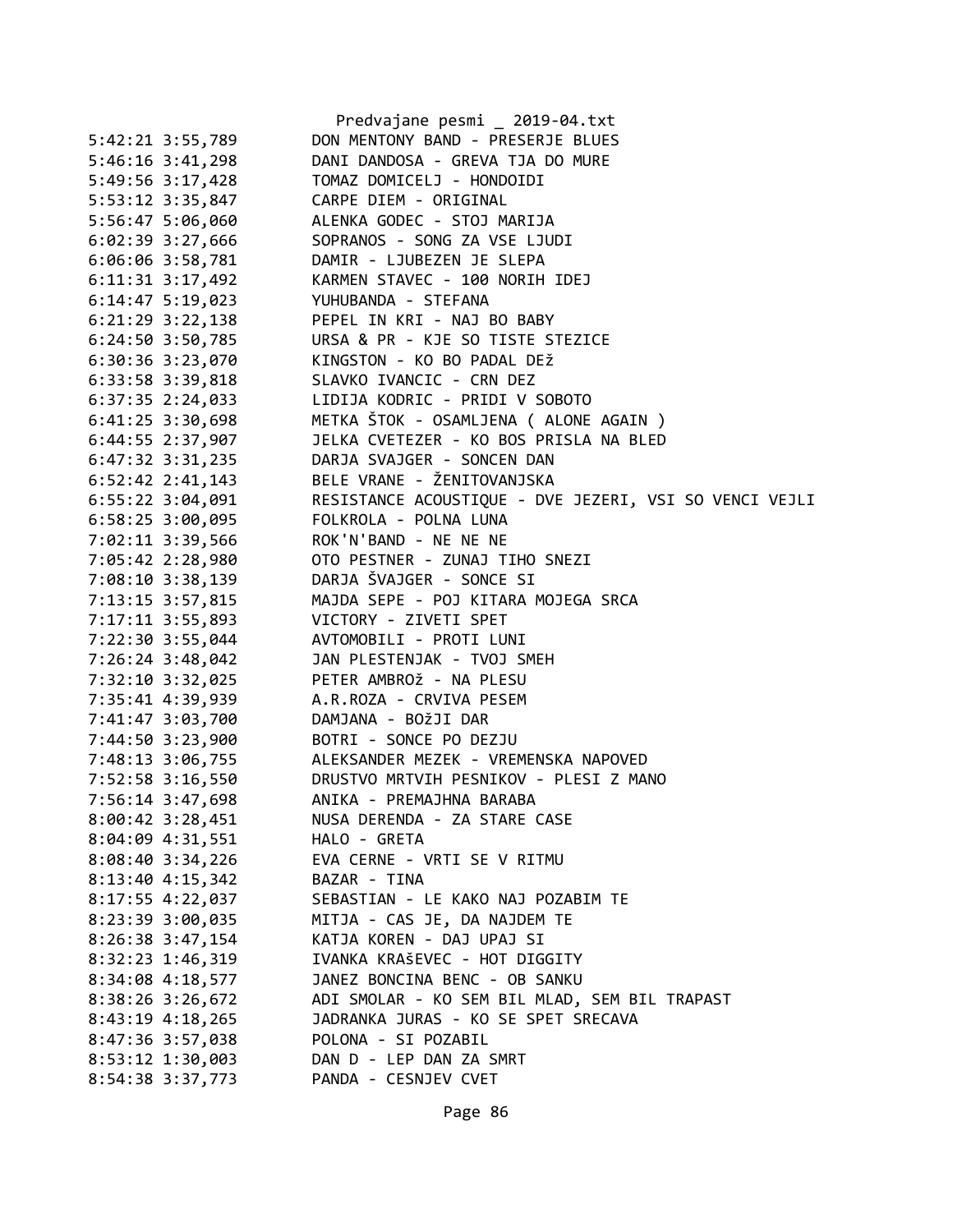|                                         |          | Predvajane pesmi _ 2019-04.txt              |
|-----------------------------------------|----------|---------------------------------------------|
| $8:58:14$ 3:50,171                      |          | AVIA BAND - NAJINO LETO                     |
| $9:04:58$ 2:55,489                      |          | NUSKA DRASCEK - NE ZAPUSTI ME ZDAJ          |
| $9:07:52$ 3:14,049                      |          | BIG FOOT MAMA - ROLA SE                     |
| 9:14:29 4:05,995                        |          | KATRINAS - V RITMU SANJ                     |
| $9:18:34$ $3:41,768$                    |          | NECA FALK - DRAVSKI MOST                    |
| 9:24:22 2:54,089                        |          | BERTA AMBROŽ - TIVOLSKI PASTIRCEK           |
| $9:27:15$ $3:50,011$                    |          | ANDREJ SIFRER - ZENSKE, KI PIJEJO PIVO      |
| $9:32:46$ $3:33,292$                    |          | ANJA RUPEL - PRIHAJA JESEN                  |
| $9:36:18$ $3:34,026$                    |          | KALAMARI - MI ZNAMO                         |
| 9:45:59 3:09,727                        |          | URSKA - STARA DOBRA PRAVLJICA               |
| 9:50:31 3:48,985                        |          | MARTA ZORE - PESEM JE VSE KAR IMAM          |
| 9:54:19 3:47,049                        |          | HAZARD - LJUDJE KI SEDIJO V PARKIH          |
| 9:58:02 4:02,343 MAJDA ARH - OPROSTI MI |          |                                             |
| 10:04:58                                | 4:24,044 | ALFI NIPIC - ZAMETNE NOCI                   |
| 10:13:33                                | 3:13,459 | NINA PUSLAR - SLADOLED Z VESOLJEM PROSIM    |
| 10:16:45                                | 3:58,984 | TOMAZ DOMICELJ - KAM SO ŠLE VSE ROŽICE      |
| 10:22:51                                | 4:10,971 | VLADO KRESLIN - ODPIRAM OKNO                |
| 10:26:56                                | 3:31,193 | FARAONI - TU JE MOJ DOM                     |
| 10:31:50                                | 1:56,260 | MATIJA CERAR - VESELO NA POT                |
| 10:33:45                                | 9:43,049 | DON MENTONY BAND - RES NE VEM               |
| 10:41:17                                | 2:11,181 | ALENKA GODEC - TVOJE JUTRO                  |
| 10:52:15                                | 3:12,607 | OPTIMISTI - SANJE                           |
| 10:55:26                                | 2:54,381 | KARMEN STAVEC - LJUBIM TE                   |
| 10:58:19                                | 4:19,947 | CUKI - GREVA GOR V HRIBE                    |
| 11:05:30                                | 4:36,612 | NE ME JUGAT - JUTRO                         |
| 11:12:51                                | 3:32,019 | JAN PLESTENJAK - NIMAS POJMA                |
| 11:16:22                                | 4:25,737 | NUDE - RAZLOG                               |
| 11:22:54                                | 3:50,769 | PETRA PETAN - ON JE BIL TA                  |
| 11:26:44                                | 4:12,077 | FOLKROLA - KÄRNTEN                          |
| 11:32:31                                | 3:23,075 | 4 FUN - POKLICI ME                          |
| 11:35:53                                | 2:16,027 | STANE MANCINI - TAM, KAMOR GRE VETER SPAT   |
| 11:38:08                                | 3:53,900 | MOULIN ROUGE - NE KLICI ZVEZDE Z NEBA       |
| 11:46:05                                | 5:06,542 | MIA ZNIDARIC - PESEM NAMESTO ZLATNIKOV      |
| 11:52:33                                | 3:49,056 | MZ HEKTOR/CALIFORNIA - MAKSIMALNO DOBER DAN |
| 11:56:21                                | 3:36,966 | BOTRI - NAZAJ                               |
| 12:02:52                                | 3:35,732 | KSENIJA - OBJEMI ME                         |
| 12:06:27                                | 3:08,258 | NUSA DERENDA - PRESTIZ                      |
| 12:14:41                                | 4:01,455 | DOMINIK KOZARIC - REKA LUCI (ORIGINAL)      |
| 12:18:41                                | 2:02,015 | ALEKSANDER MEZEK - 0, LOJZIKA               |
| 12:22:50                                | 3:11,549 | DARJA ŠVAJGER - NAJ VIDIMO LJUDI            |
| 12:26:00                                | 3:55,427 | KATJA KOREN - NA SKRIVAJ                    |
| 12:31:32                                | 2:35,056 | BERTA AMBROZ - TIPITIPITI                   |
| 12:34:06                                | 3:37,377 | DAMJANA - RIME                              |
| 12:37:43                                | 4:09,047 | PATROL - NAZAJ NI POTI                      |
| 12:45:20                                | 3:46,836 | DAVID GROM - NAJ PADA ZDAJ DEZ              |
| 12:50:29                                | 2:38,510 | MAJDA SEPE - LJUBLJANSKE ULICE              |
| 12:53:06                                | 3:00,029 | REGINA - DAN NAJLEPSIH SANJ                 |
| 12:56:05                                | 3:44,311 | ADI SMOLAR - ZAVOD ZA ZAPOSLOVANJE          |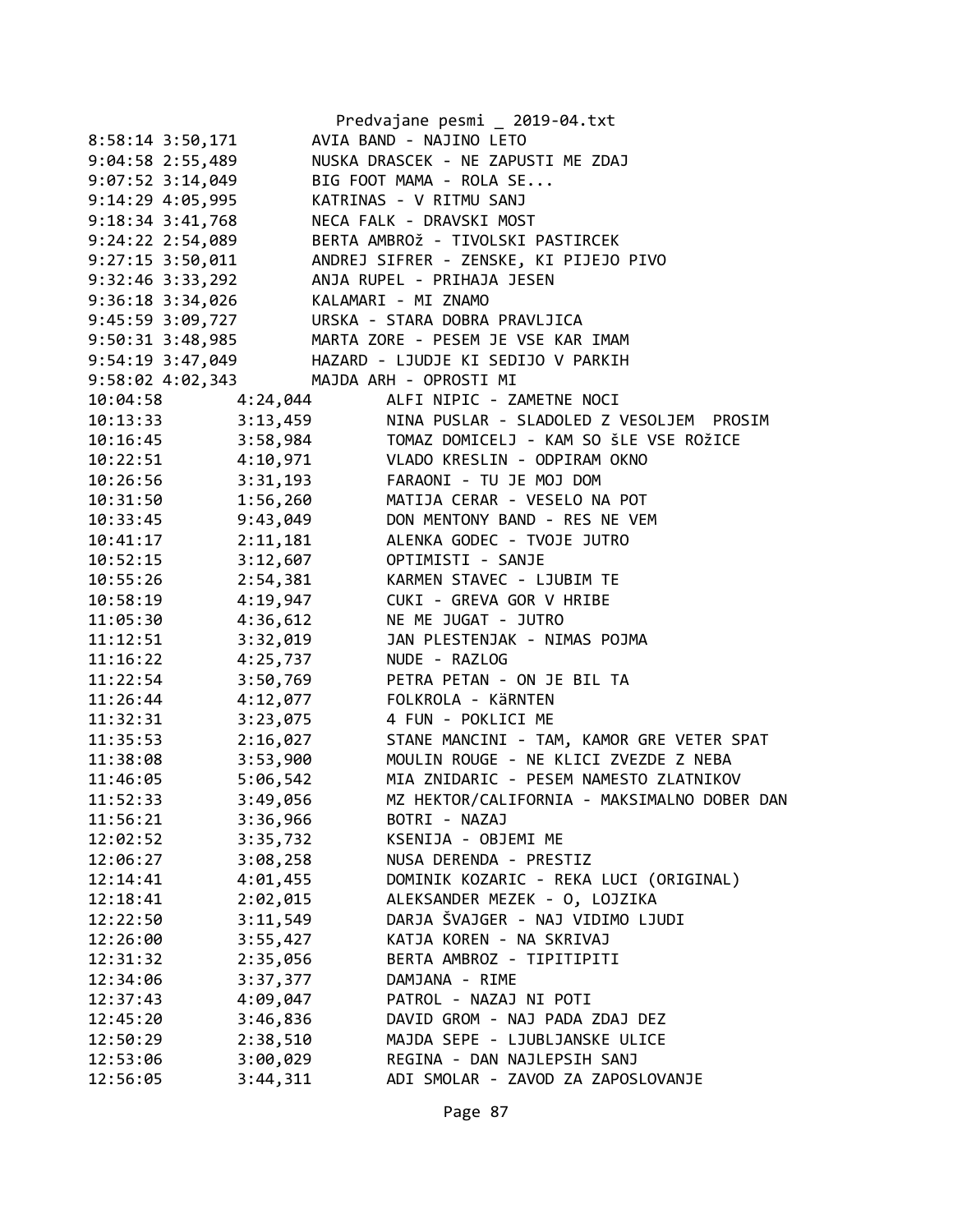|          |          | Predvajane pesmi _ 2019-04.txt                   |
|----------|----------|--------------------------------------------------|
| 13:00:27 | 3:02,705 | BOJANA GLATZ - ON ME NI                          |
| 13:03:29 | 3:56,080 | FRANCO MERKATORI - MA, NE OKOL' GOVORT           |
| 13:07:26 | 3:03,304 | JAZZ STATION - NOV JE DAN                        |
| 13:11:57 | 2:39,057 | BELE VRANE - SANJE O KALIFORNIJI                 |
| 13:14:35 | 3:39,514 | NIKKA - SKRIVNOST (RADIO EDIT)                   |
| 13:18:14 | 3:41,007 | AVIA BAND - MALA MOJA                            |
| 13:23:46 | 2:48,536 | DITKA HABERL - V MENI RASTE DREVO                |
| 13:26:33 | 3:55,015 | KOMET - ANA                                      |
| 13:32:42 | 4:12,840 | NAPOLEON - LE TEBE ZELIM SI                      |
| 13:36:53 | 3:30,604 | BOR GOSTIŠA - DOVOLJ JE SRCE, KI ZATE GORI       |
| 13:41:51 | 3:21,009 | BAZAR - AMERIKA                                  |
| 13:45:11 | 3:23,389 | ELDA VILER - TU SI TI                            |
| 13:48:34 | 3:57,136 | BEPOP - ODPELJI ME                               |
| 13:53:46 | 3:12,558 | NEISHA - MUZA TVOJ'GA BLUZA                      |
| 13:56:58 | 3:04,830 | GU-GU - F ROMANCA V KINU SLOGA                   |
| 14:01:56 | 2:47,679 | HAMO & TRIBUTE 2 LOVE - GREMO SE IGRAT BOGA      |
| 14:04:42 | 3:59,342 | ANJA RUPEL - NE POZABI ME                        |
| 14:08:41 | 3:25,832 | SWEETSOLOGY - GREVA TJA (RADIO EDIT)             |
| 14:13:58 | 3:05,485 | PEPEL IN KRI - MATERIN NASMEH                    |
| 14:17:02 | 3:49,064 | ANIKA - PREDALA SE NE BOM                        |
| 14:22:17 | 3:56,043 | ROK'N'BAND - LJUBEZNI NAJIN CAS                  |
| 14:26:10 | 4:18,128 | ANDREJ SIFRER - BOŽJE OKO                        |
| 14:32:46 | 3:38,888 | KALAMARI - S TABO DRZIM                          |
| 14:36:23 | 3:16,495 | 2B - SLOVENIJA                                   |
| 14:39:39 | 3:07,342 | BLUEGRASS HOPPERS - BREZ SONCA CVETJA NI         |
| 14:42:45 | 3:28,488 | TANGELS - LIFE GOES UP                           |
| 14:46:13 | 2:37,091 | JELKA CVETEŽAR - KO BOŠ PRIŠLA NA BLED           |
| 14:48:50 | 4:24,500 | GAL IN GALERISTI - POGLEJ VEN, DEZUJE            |
| 14:53:14 | 2:30,912 | DON MENTONY BAND - REKLA JE ŠE                   |
| 14:55:45 | 4:05,337 | MAYA - VSE SE DA                                 |
| 15:00:29 | 6:25,716 | IZTOK MLAKAR - IVO BALILA                        |
| 15:06:54 | 3:22,567 | MIRAN RUDAN - RAD JO IMAM                        |
| 15:11:45 | 4:16,408 | MARTA ZORE - ZDAJ GA POZNAM (& ALENKA GODEC)     |
| 15:16:01 | 3:06,712 | FRENK NOVA - NOV JE DAN                          |
| 15:21:00 | 2:41,464 | ROK 'N' BAND - RAD JO IMAM                       |
| 15:23:41 | 3:42,732 | DAN D - VODA                                     |
| 15:27:22 | 2:46,581 | KATJA M - ZADNJI DAN                             |
| 15:32:28 | 2:26,273 | ORLEK - LOJZI GOBC                               |
| 15:34:54 | 3:54,781 | ANAVRIN - PREMALO ENAKIH                         |
| 15:38:49 | 2:46,955 | RAFKO IRGOLIC - TO JE MOJ DRAGI DOM (GREEN GREEN |
| GRASS    |          |                                                  |
| 15:43:04 | 3:53,113 | HAZARD - LJUDJE KI SEDIJO V PARKIH               |
| 15:46:57 | 3:27,277 | BE - OK SI                                       |
| 15:51:43 | 3:01,723 | MLADI LEVI - ODA IRENI                           |
| 15:54:44 | 3:07,043 | BETI JURKOVIC - ENKRAT SE                        |
| 15:57:51 | 3:46,776 | ALENKA GODEC - ZA NASMEH                         |
| 16:03:31 | 2:58,061 | PLATIN - STO IN ENA ZGODBA                       |
| 16:06:29 | 3:55,017 | VLADO KRESLIN - NEKEGA JUTRA, KO SE ZDANI        |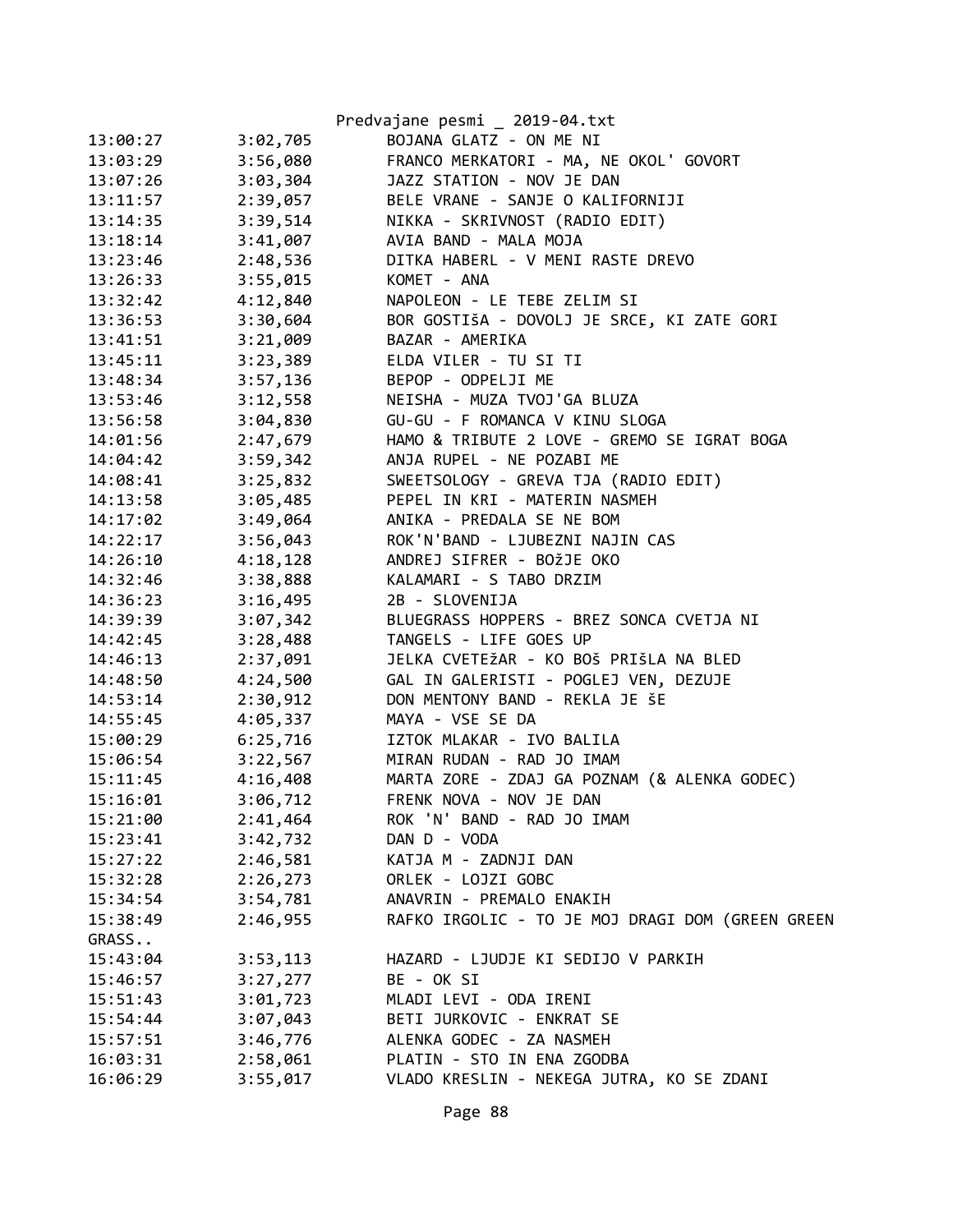|          |          | Predvajane pesmi _ 2019-04.txt                    |
|----------|----------|---------------------------------------------------|
| 16:12:16 | 4:02,073 | IVAN HUDNIK - SVOJE DUSE NE PRODAM                |
| 16:16:18 | 4:36,010 | FLORA & PARIS - OLJE IN VODA                      |
| 16:22:22 | 3:41,354 | NECA FALK - DRAVSKI MOST                          |
| 16:26:03 | 3:08,744 | SABINA - NE BOVA PAR                              |
| 16:31:25 | 3:36,733 | KINGSTON - NON STOP                               |
| 16:35:02 | 3:47,056 | BOSSA DE NOVO - SESTANEK POD RJUHO                |
| 16:38:49 | 3:02,876 | EVA BOTO - VERJAMEM                               |
| 16:41:51 | 3:07,016 | IRENA KOHONT - BIL JE TAKO PRIKUPNO ZMEDEN        |
| 16:44:54 | 4:55,246 | SAMO GLAVAN - VENTILATORSKA PESEM                 |
| 16:49:49 | 3:02,036 | JAN PLESTENJAK - POZABLJENA                       |
| 16:52:51 | 2:41,171 | MATIJA CERAR - TRI DEKLICE                        |
| 16:55:32 | 3:52,077 | DAMJANA - DAJ MI LJUBEZEN NAZAJ                   |
| 17:00:01 | 3:42,565 | DARJA ŠVAJGER - PRAVLJICA                         |
| 17:03:43 | 3:27,067 | MARJANA DERZAJ - SAMO ZA NAJU DVA                 |
| 17:07:10 | 3:30,574 | CALIFORNIA - LEDENA PTICA                         |
| 17:11:53 | 2:42,736 | NINO ROBIC - URA BREZ KAZALCEV                    |
| 17:14:35 | 3:14,798 | KARMEN STAVEC - VZEMI MOJO DLAN                   |
| 17:17:50 | 4:10,646 | IVO MOJZER - TI SI REKLA SONCE                    |
| 17:23:57 | 2:08,599 | GAUDEAMUS - KO BOŠ PRIŠLA NA BLED                 |
| 17:26:05 | 3:48,070 | OTO PESTNER - MARY ANN                            |
| 17:31:42 | 3:38,509 | BOTRI - PLAZILCI                                  |
| 17:35:20 | 3:14,045 | HALO - NEVESTA                                    |
| 17:38:34 | 5:36,301 | TATJANA DREMELJ - CE NE LJUBIS ME VEC             |
| 17:45:23 | 1:58,757 | KOCKA - GREMO NAPREJ                              |
| 17:48:45 | 3:04,012 | BABILON - RABIM TVOJ SMEH                         |
| 17:51:46 | 4:27,908 | PRO ANIMA SINGERS - POLETNA NOC                   |
| 17:56:14 | 3:42,076 | FARAONI - PIJEM KAR TAKO                          |
| 18:01:33 | 2:40,246 | STARI MACKI - MOJA BABY [YES SIR, THAT'S MY BABY] |
| 18:04:13 | 3:24,046 | TOMAZ DOMICELJ - SI-SI-SIMONA                     |
| 18:07:37 | 3:24,253 | AVIA BAND - UTRIP SRCA                            |
| 18:12:53 | 3:10,041 | CUKI - CRNE OCI                                   |
| 18:16:03 | 3:15,917 | DUSAN URSIC - SMRDECA                             |
| 18:20:47 | 3:04,877 | NUSA DERENDA - PESEK V OCI                        |
| 18:23:51 | 3:16,237 | ADI SMOLAR - MENI SE MUDI                         |
| 18:27:07 | 3:08,920 | BIG FOOT MAMA - GARBAGE (HIP HOP MED NOGAMI)      |
| 18:34:20 | 4:28,626 | ANJA RUPEL - ŽIVLJENJE JE KOT IGRA                |
| 18:40:38 | 3:23,965 | ALENKA GODEC - ZLATA OBALA                        |
| 18:46:28 | 2:45,521 | ANIKA HORVAT - TEENAGERSKA BALADA                 |
| 18:49:13 | 3:05,046 | SMILE - OD JUTRA DO JUTRA (RMX BY STAYERC)        |
| 18:52:18 | 3:01,629 | FOLKROLA - A SI SAMA                              |
| 18:55:19 | 4:18,025 | NUDE - PRI VODNJAKU                               |
| 19:00:13 | 3:51,151 | DITKA HABERL - KO SEM ZALJUBLJENA                 |
| 19:04:04 | 2:57,008 | LETECI POTEPUHI - KURJA LOJTRA                    |
| 19:06:58 | 3:15,998 | JOZICA SVETE & I.KRASEVEC - TRI SRCA              |
| 19:11:27 | 2:29,287 | VIDEOSEX - VOZI ME VLAK V DALJAVE                 |
| 19:13:56 | 3:37,195 | NEZA DROBNIC - MOJA DEZELA                        |
| 19:17:33 | 2:27,199 | BARBARA JARC - ZAPLEŠIMO TWIST                    |
| 19:21:56 | 3:40,034 | TINKARA KOVAC - MARS IN VENERA                    |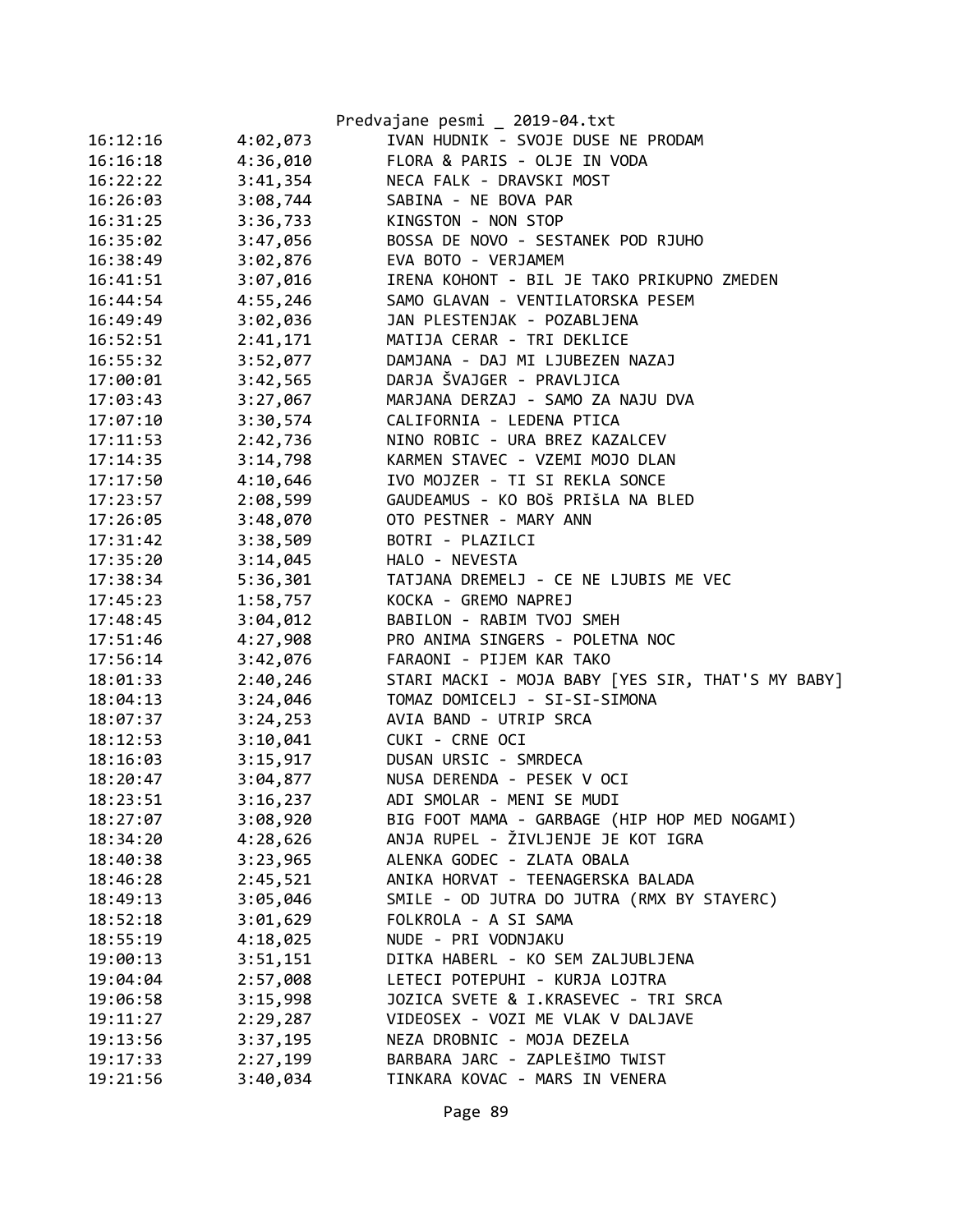|          |          | Predvajane pesmi _ 2019-04.txt                    |
|----------|----------|---------------------------------------------------|
| 19:25:36 | 3:29,550 | NEISHA - PRIDEJO CASI                             |
| 19:30:55 | 2:38,617 | BLUEGRASS HOPPERS - STARA MAMA                    |
| 19:33:33 | 4:34,495 | HULAHOOP - PARITVENI PLES                         |
| 19:38:08 | 3:42,640 | DON MENTONY BAND - ZBUDI SE                       |
| 19:43:03 | 3:02,055 | BYE THE WAY - NEMIR V MENI                        |
| 19:46:04 | 3:15,540 | ANDREJ SIFRER - NOCOJ TE BOM LJUBIL               |
| 19:50:48 | 3:28,033 | PEPEL IN KRI - PESEM ZA DINAR                     |
| 19:54:15 | 2:46,683 | CORVUS - S TEBOJ LETET                            |
| 19:57:02 | 4:23,715 | BAZAR - IGRA ZA DVA                               |
| 20:03:03 | 3:40,732 | GAL GJURIN IN TEMNA GODBA - KO POLETIS NAD OBLAKI |
| 20:06:44 | 4:22,951 | MARTA ZORE - POZABIL SI NA VSE                    |
| 20:14:30 | 4:08,072 | DEMETRA MALALAN - MALO FANTAZIJE                  |
| 20:18:37 | 3:46,537 | GU-GU - MI 'MAMO SE FAJN                          |
| 20:24:20 | 2:38,761 | ZLATA OGNJANOVIC - NE CAKAJ NA MAJ                |
| 20:26:59 | 3:58,429 | MAJDA SEPE - POJ KITARA MOJEGA SRCA               |
| 20:32:51 | 4:05,183 | VLADO KRESLIN - V PARKU ZA GRADOM                 |
| 20:36:56 | 3:42,250 | NINO - ZAL MI JE (RADIO EDIT)                     |
| 20:46:45 | 2:56,596 | HORIZONT - TE IGRE BO KONEC                       |
| 20:51:10 | 3:59,030 | ALEKSANDER MEZEK - NASA LADJA                     |
| 20:55:09 | 5:27,553 | IZTOK MLAKAR - ŠTEFANA IN BARTOLIN                |
| 21:02:14 | 4:03,072 | MIRAN RUDAN - LJUBI NEZNO                         |
| 21:06:14 | 3:33,190 | LEA LIKAR - VSI VEDO                              |
| 21:13:57 | 3:14,311 | WOLF - GOODBYE MICHELLE                           |
| 21:17:11 | 2:57,605 | ALEX VOLASKO - V HISI VECNIH SANJ                 |
| 21:22:05 | 3:38,701 | VICTORY - SKUPAJ S TEBOJ                          |
| 21:25:44 | 3:46,241 | ROK'N'BAND - PRIZNAM                              |
| 21:30:32 | 4:11,179 | AVTOMOBILI - ODPRI OCI                            |
| 21:34:43 | 2:50,849 | METKA ŠTOK - MOŠKI IN ŽENSKA                      |
| 21:37:34 | 3:54,182 | SANK ROCK - MACEK                                 |
| 21:46:37 | 2:32,037 | BELE VRANE - NA VRHU NEBOTICNIKA                  |
| 21:50:36 | 3:05,102 | MILAN KAMNIK - POT NA KOROŠKO                     |
| 21:53:41 | 3:21,014 | ANDRAZ HRIBAR - SE VEDNO SI MI VSEC               |
| 21:57:02 | 3:27,055 | GAL GJURIN - SEDEMNAJST                           |
| 22:02:07 | 4:24,848 | JAN PLESTENJAK - STAVI NA MOJE SRCE               |
| 22:06:32 | 3:40,955 | IVAN HUDNIK - ZELENE LIVADE S TEBOJ               |
| 22:12:58 | 2:49,738 | OTO PESTNER - ŽIVLJENJE ODVZETO                   |
| 22:15:47 | 2:57,776 | ANDREJA CAMERNIK - UJEMIVA VETER                  |
| 22:18:45 | 1:47,576 | SPELA GROSELJ - V TRETJE RADO GRE                 |
| 22:22:25 | 2:06,085 | NECA FALK - BALADA                                |
| 22:24:31 | 3:40,531 | KSENIJA - VONJ POLETJA IN MORJA                   |
| 22:28:11 | 3:40,421 | DADI DAZ - OPOLNOCI                               |
| 22:32:54 | 3:51,434 | HISA - MELODIJA                                   |
| 22:36:45 | 2:53,181 | NINA PUSLAR - MED VRSTICAMI                       |
| 22:43:42 | 2:43,219 | BERTA AMBROŽ - BREZ BESED                         |
| 22:46:25 | 3:45,044 | VILI RESNIK - VROCA NOC                           |
| 22:51:37 | 3:36,212 | ADI SMOLAR - GENOCID                              |
| 22:55:13 | 3:28,654 | MAYA - NE, O NE                                   |
| 22:58:42 | 3:27,192 | BRANKA KRANER - LJUBEZEN                          |

Page 90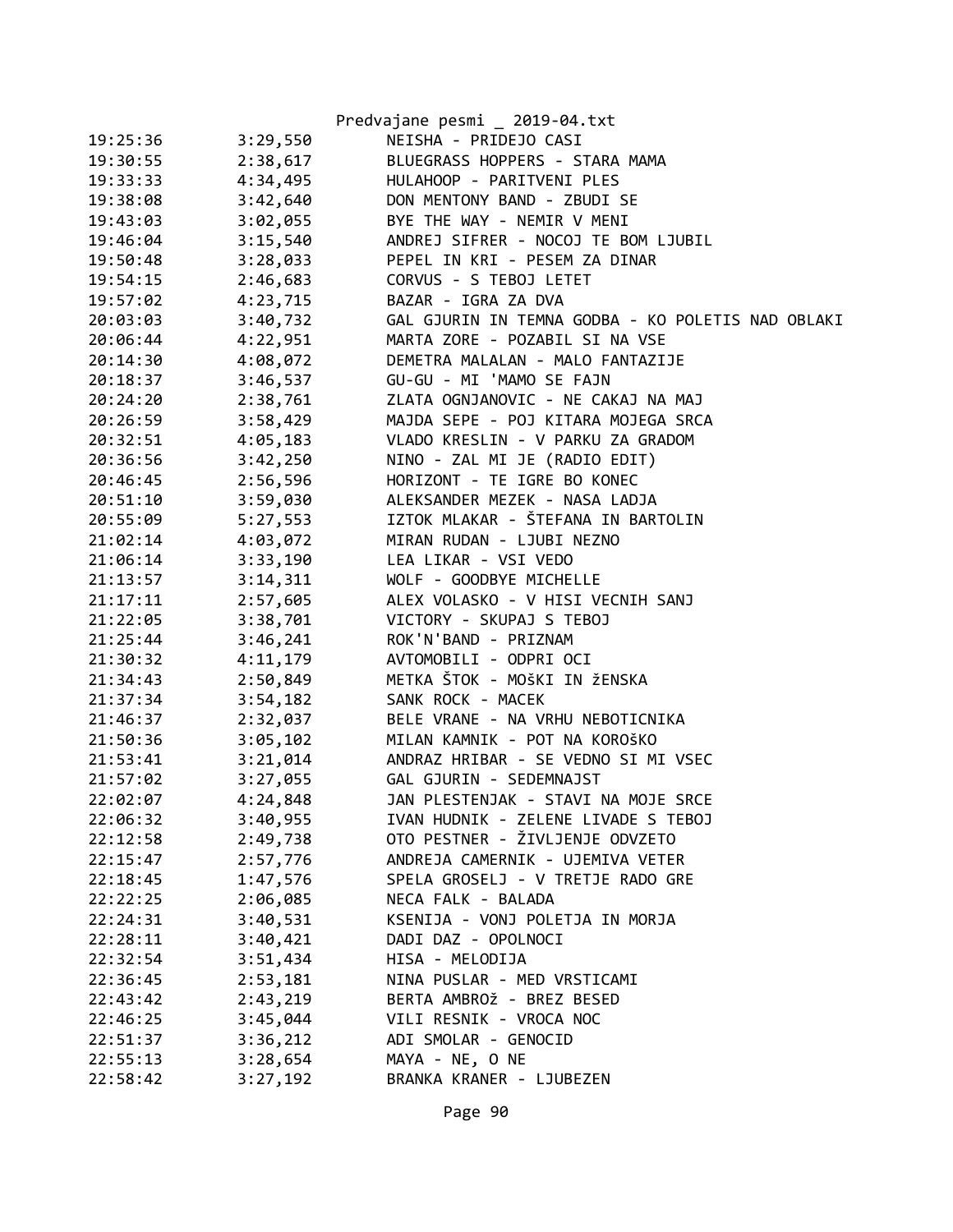|          |          | Predvajane pesmi _ 2019-04.txt      |
|----------|----------|-------------------------------------|
| 23:03:47 | 3:45,049 | FOXY TEENS - VZEMI ME V NAROCJE     |
| 23:07:28 | 2:59,024 | KARMEN STAVEC - OSTANI TU           |
| 23:15:32 | 3:35,305 | TOMAZ DOMICELJ - LAŽ                |
| 23:21:03 | 3:29,134 | AVIA BAND - LJUBEZEN JE ODSLA       |
| 23:24:32 | 4:02,476 | PINOCCHIO - LJUBEZEN IZ SOLSKIH DNI |
| 23:28:35 | 3:37,157 | DUSAN URSIC - USMERJENCKI           |
| 23:33:14 | 2:54,845 | NATASA & ZIBELNIK - ZAME SI         |
| 23:36:07 | 3:24,105 | BRO FEAT. POLONA LEBEN - RAZSTA     |
| 23:43:00 | 4:09,342 | IVO MOJZER - TI SI REKLA SONCE      |
| 23:47:09 | 2:45,117 | STANE MANCINI - CIKLAME             |
| 23:51:22 | 2:57,781 | MARJANA DERZAJ - PRIŠLA JE POMLAD   |
| 23:54:19 | 3:05,318 | SEBASTIAN - NAPAD                   |
| 23:57:24 | 4:13,164 | DON MENTONY BAND - MRTVE ROŽE       |
|          |          |                                     |

| $0:01:37$ 3:02,502   | ANITA KRALJ - SEM, KAR SEM                   |
|----------------------|----------------------------------------------|
| $0:04:39$ 2:30,090   | ANIKA HORVAT - URA BREZ KAZALCEV             |
| $0:07:09$ 3:00,327   | ULA LOZAR - NISI SAM (SLO TEXT)              |
| $0:10:09$ 4:41,727   | ALENKA GODEC - KONEC JE                      |
| 0:14:51 3:37,036     | ANDREJ SIFRER - DRZAVA                       |
| $0:18:28$ 4:05,794   | PRELOM - NAD SRCEM TVOJIM SIJE SONCE         |
| 0:22:33 2:38,845     | IVANKA KRASEVEC - PRESERN - O TASCE, TASCICE |
| $0:25:12$ 2:43,009   | I.VRCKOVNIK & HAPPY BAND - POVABI ME         |
| $0:27:55$ 3:38,756   | HAZARD - NENA                                |
| $0:31:33$ 3:10,003   | FARAONI - BOZICNI ZVON                       |
| $0:34:43$ 4:07,063   | HALO - JIMMY HUE                             |
| $0:38:50$ 3:14,847   | EDVIN FLISER - TAM KJER SEM DOMA             |
| $0:42:04$ 3:37,262   | CUKI - STORKLJE                              |
| 0:45:402:29,241      | ELDA VILER - TI SI MOJA LJUBEZEN             |
| $0:48:09$ 3:27,142   | ANIKA - TI ZAVAJAJ ME                        |
| $0:51:35$ 4:14,899   | ESKOBARS - ILUZIJA                           |
| 0:55:504:09,209      | ORLEK - PUNCA S ŠOHTA                        |
| $0:59:59$ 2:28,485   | DAZ - RAD BI TE VIDEL ZGORAJ BREZ<br>2015    |
| $1:02:27$ 3:22,548   | IRENA VRCKOVNIK - POLEPSAJ SVET Z LJUBEZNIJO |
| 1:05:50 4:27,002     | BLUEGRASS HOPPERS - DRAVSKI MOST             |
| $1:10:16$ 3:28,672   | SOPRANOS - PRIVLACNO                         |
| 1:13:45 4:23,038     | BOTRI - SRECEN Z NJO                         |
| 1:18:03 4:34,858     | BAZAR - LJUBOSUMJE                           |
| $1:22:38$ $3:03,068$ | SAN DI EGO - BREZ TEBE                       |
| $1:25:41$ $3:28,687$ | SONJA GABERSCEK - BRESKVICE                  |
| 1:29:09 3:57,943     | SAMO GLAVAN - NOV DAN                        |
| 1:33:07 3:17,906     | MYSELF - LJUBEZEN V ZRAKU JE (RADIO EDIT)    |
| $1:36:25$ $2:14,798$ | JOŽICA SVETE - SONCE SIJE NA PORTOROZ        |
| 1:38:39 4:12,038     | ANJA RUPEL - BREZ LJUBEZNI                   |
| 1:42:45 3:19,736     | MARTIN KRPAN - JE V SISKI SE KAJ ODPRTEGA    |
| 1:46:05 3:41,128     | ROK'N'BAND - LJUBIM JO                       |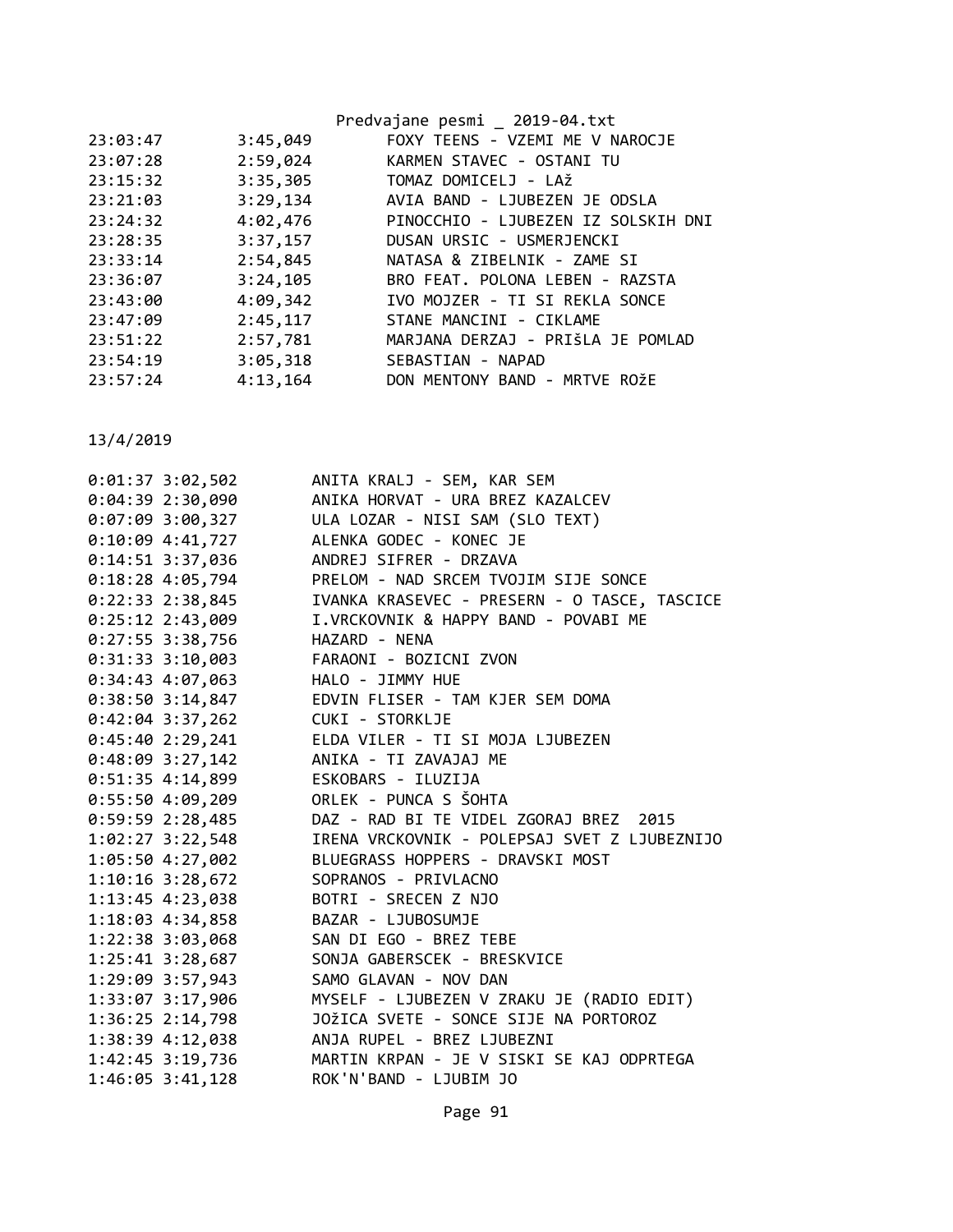|                      | Predvajane pesmi _ 2019-04.txt              |
|----------------------|---------------------------------------------|
| 1:49:46 3:49,832     | D.KOCJANCIC & M.JELEN - POISCI ME           |
| 1:53:35 3:28,715     | POPSING - VPRASAJ NOCOJ SRCE                |
| 1:57:04 4:50,327     | IZTOK MLAKAR - VARSE CECA                   |
| 2:01:54 2:54,013     | MELANHOLIKI - ANJA                          |
| 2:04:47 3:44,956     | BIG FOOT MAMA - SANJA SE TI NE              |
| 2:08:29 3:17,300     | JANKO ROPRET - NIMA SMISLA DA LAŽEŠ         |
| 2:11:46 3:26,940     | FLIRT - INJA                                |
| 2:15:13 3:36,671     | MANOUCHE - KONEC TEDNA                      |
| 2:18:49 2:06,873     | LUCKY CUPIDS - DAJ LJUBI ME                 |
| 2:20:56 3:31,845     | ALMA MERKLIN - VSAKA MINUTA                 |
| 2:24:28 2:36,174     | OPTIMISTI - O, MOJ PAPA                     |
| 2:27:04 4:21,031     | BABILON - NAJLEPSA NOC                      |
| 2:31:24 3:53,696     | NUSA DERENDA - CEZ DVAJSET LET              |
| 2:35:15 5:04,407     | ALEKSANDER MEZEK - STARI MUZIKANT           |
| 2:40:19 4:40,257     | LEONART - NOV DAN                           |
| 2:44:59 3:28,859     | BOSTJAN KOROSEC - KJE JE TISTA TRAVA        |
| 2:48:28 3:08,656     | PEPEL IN KRI - LJUBLJANSKI GRAD             |
| 2:51:36 3:53,260     | VICTORY - LJUBEZEN NISO METRI               |
| 2:55:24 3:12,034     | NINO - A JE VSE OK                          |
| 2:58:35 2:47,294     | DELIAL - ZVON LJUBEZNI                      |
| 3:01:23 2:52,304     | EVA BEUS - NAZAJ K MAMI                     |
| 3:04:15 2:48,738     | MAJDA ARH - POŠLJI MU VETER POZDRAV         |
| 3:07:03 3:13,045     | REMI - LE TEBE SE SPOZNAM                   |
| 3:10:14 2:15,864     | BELE VRANE - MI MLADI                       |
| 3:12:29 4:12,904     | DAMJANA IN HOT HOT HOT - SUM DEZJA          |
| 3:16:42 4:04,240     | MAJDA SEPE - PISMO ZA MARY BROWN            |
| 3:20:46 2:49,518     | JAN PLESTENJAK - VSE JE OK                  |
| 3:23:34 3:12,724     | MAJA SLATINŠEK - DO NEBA                    |
| 3:26:47 3:10,894     | REGINA - LJUBEZEN BEZI                      |
| 3:29:58 3:45,630     | HISA - SPOZNAL SEM                          |
| 3:33:43 3:48,996     | NINA PUSLAR - SAJ SVA SKUPAJ                |
| 3:37:32 2:56,364     | MATJAŽ JELEN - ODKAR SI ŠLA                 |
| 3:40:28 3:30,039     | AVTOMOBILI - POLETJE LJUBEZNI               |
| 3:43:58 4:01,686     | NECA FALK - VSI LJUDJE HITIJO               |
| 3:47:59 5:07,244     | NINA PUSLAR FT. JAN PLESTENJAK - TEBE IMAM  |
| 3:53:06 3:38,873     | NEISHA - LE KAJ SE SKRIVA                   |
| $3:56:45$ $3:29,581$ | ZAN SERCIC - LJUBEZEN NA PRVI POGLED        |
| 4:00:14 3:33,371     | CALIFORNIA - STARA BARKA                    |
| $4:03:47$ $3:02,024$ | HAMO IN GAL - CRNI KONJI CEZ NEBO           |
| 4:06:49 4:19,726     | SLOVENSKI EXPRESS - IZGUBLJEN               |
| 4:11:09 3:45,651     | NIKKA - ZA TVOJ NASMEH                      |
| 4:14:54 4:28,577     | ROK N BAND - BAMBINA                        |
| 4:19:23 3:04,904     | MARIO - PESEM SLEPEGA DECKA                 |
| $4:22:27$ 1:56,143   | JELKA CVETEŽAR - ROŽNATO PISEMCE            |
| 4:24:23 3:04,775     | KINGSTON - SONCNA UPRAVA                    |
| $4:27:27$ $4:08,071$ | KATRINAS - V RITMU SANJ                     |
| 4:31:35 3:33,040     | ALENKA GODEC/PERPETUUM JAZZILE - MESTO SANJ |
| 4:35:06 3:37,443     | OTO PESTNER - VSE JE LEPŠE KER TE LJUBIM    |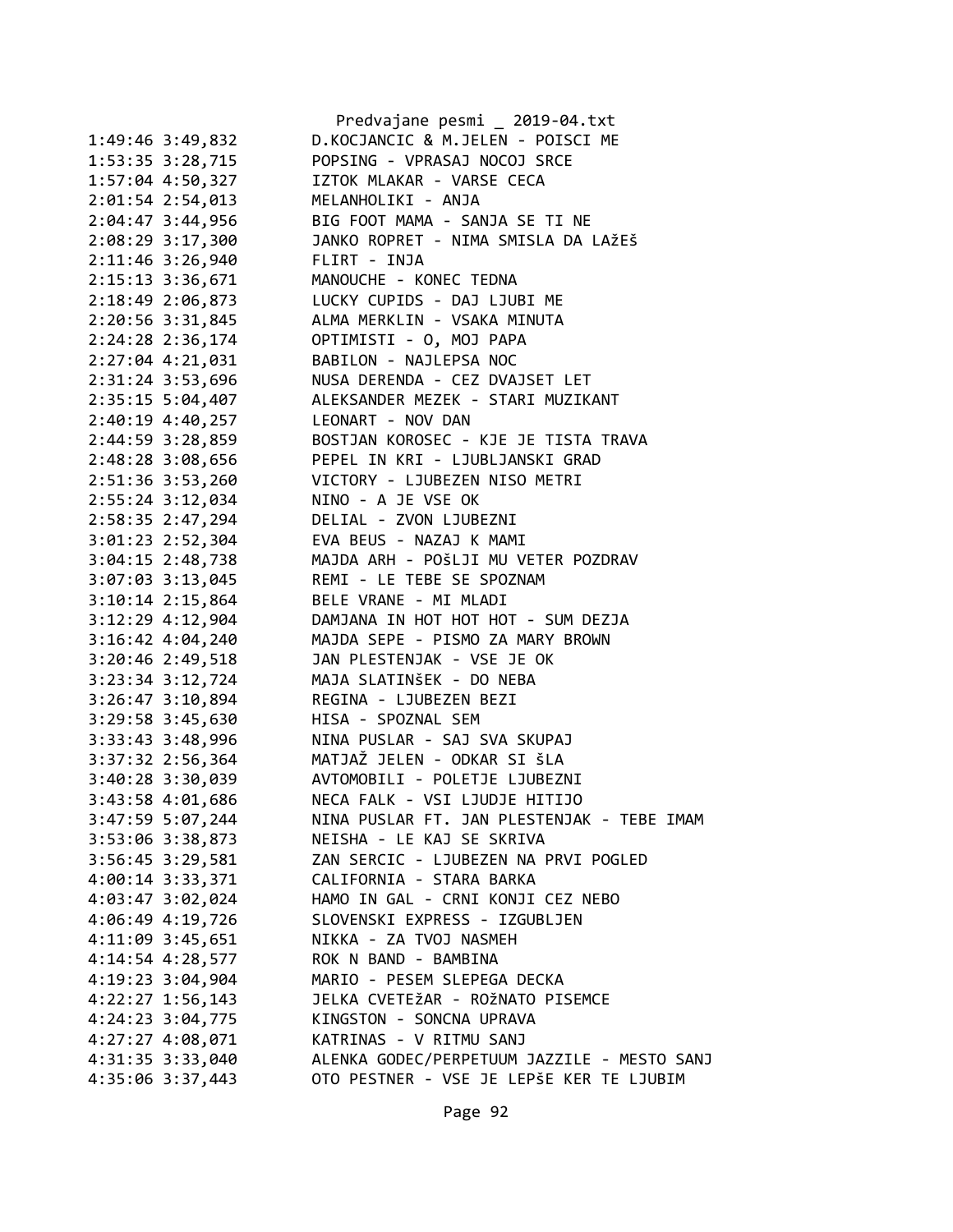|                      | Predvajane pesmi _ 2019-04.txt                                                          |
|----------------------|-----------------------------------------------------------------------------------------|
| 4:38:44 2:33,458     | NIET - VIDIM RDECE                                                                      |
|                      | 4:41:14 3:21,118 ADI SMOLAR - EASY COME-EASY GO                                         |
|                      | 4:44:35 2:12,033 ANDREJ SIFRER - MOJE MISKE                                             |
| 4:46:47 3:50,099     | ANIKA HORVAT - PLEŠEM V DEŽJU                                                           |
|                      | 4:50:37 3:50,036 GU-GU - ZELIM SI NA JAMAJKO                                            |
|                      | 4:54:22 3:35,615 BILBI - RESETIRAJ ME                                                   |
|                      | 4:57:58 3:06,014 BEPOP - BOZIC JE<br>5:01:04 3:29,651 IVO MOJZER - CIFRA MOŽ            |
|                      |                                                                                         |
|                      | 5:04:33 4:04,872 DRUSTVO MRTVIH PESNIKOV - POD OBLAKOM                                  |
|                      | 5:08:27 3:24,854 FOLKROLA - TUMASTI OŽBI                                                |
|                      | 5:11:51 3:50,872    GAL GJURIN IN TEMNA GODBA - MILE OCI                                |
|                      |                                                                                         |
|                      | 5:18:51 2:47,654 YUHUBANDA - BUM BUM                                                    |
|                      | 5:21:36 1:35,548 MATIJA CERAR - PROMETNIK<br>5:23:11 3:32,725 LEA LIKAR - PRIDE TAK DAN |
|                      |                                                                                         |
|                      | 5:26:44 3:23,515 PAPIR - NIC MI NI                                                      |
|                      | 5:30:07 2:39,193 ANABEL - POZITIVA                                                      |
|                      | 5:32:46 3:49,755 HAZARD - MAKALONCA                                                     |
|                      | 5:36:36 3:13,570 MODRI VAL - NE POZABI POLETJA                                          |
|                      | 5:39:49 3:41,700 KARMEN STAVEC - LEP POLETNI DAN '04                                    |
|                      | 5:43:31 2:58,894<br>5:46:29 3:34,170 DUSAN URSIC - SAHIST                               |
|                      |                                                                                         |
|                      | 5:50:03 3:39,046 DANILO KOCJANCIC & MEF - TA MOSKA                                      |
|                      | 5:53:42 3:44,296 KATAYA - TO JE MOJ DAN                                                 |
|                      | 5:57:26 4:59,307 VLADO KRESLIN - TAM NA KONCU DREVOREDA                                 |
|                      | 6:02:25 3:41,595 IVANA HONSIC - RDECA NIT                                               |
|                      | 6:06:07 3:49,492 DON SERGIO - SPOMIN NA LJUBEZEN                                        |
| $6:09:56$ 3:43,670   | CUKI - U U U                                                                            |
| $6:13:39$ $3:07,002$ | DANIEL RAMPRE - DOST' 'MAM TEGA                                                         |
|                      | 6:16:46 3:33,326 ARISA - CONTROVENTO                                                    |
|                      | 6:20:19 3:09,111 IRENA KOHONT - ZAPRLA SEM VSA OKNA                                     |
|                      | 6:23:28 3:20,358 ALEX VOLASKO - A BI Z MANO SLA                                         |
|                      | 6:26:48 3:18,705 AVIA BAND - NEKAJ JE V ZRAKU                                           |
| 6:39:35 2:57,069     | MARJANA DERZAJ - TELSTAR                                                                |
| 6:42:32 3:56,625     | MONIKA PUCELJ - POTISKAS ME OB TLA                                                      |
| 6:46:28 4:11,436     | OTO PESTNER & PERPETUM JAZZILE - MATI BODIVA PRIJATELJA                                 |
| 6:50:40 4:08,051     | DMP - NEBO NAD BERLINOM                                                                 |
| $6:54:47$ 5:17,348   | DAMJANA - KJE SI ZDAJ                                                                   |
| 7:02:43 3:33,759     | DRUŠTVO MRTVIH PESNIKOV - RABM                                                          |
| 7:08:06 4:08,460     | HALO - JIMMY HUE                                                                        |
| 7:14:40 3:11,080     | VILI RESNIK - HEROJ                                                                     |
| 7:17:51 3:31,821     | PANDA - SIVE CESTE                                                                      |
|                      | ALENKA SMID - ENKRAT KO BOS SAM                                                         |
| 7:21:23 3:21,565     |                                                                                         |
| 7:24:44 3:54,145     | BOTRI - MAL' PREKRATKA<br>MILAN PECOVNIK PIDZI - JESSE JAMES                            |
| 7:29:24 2:39,024     |                                                                                         |
| 7:32:03 2:32,889     | DOCA MAROLT - ŽIVLJENJE JE LEPO                                                         |
| 7:34:35 2:54,494     | DEZUR - CISTO DROBNA ZELJA                                                              |
| 7:37:30 3:26,479     | ANJA RUPEL - ZADNJI POLJUB                                                              |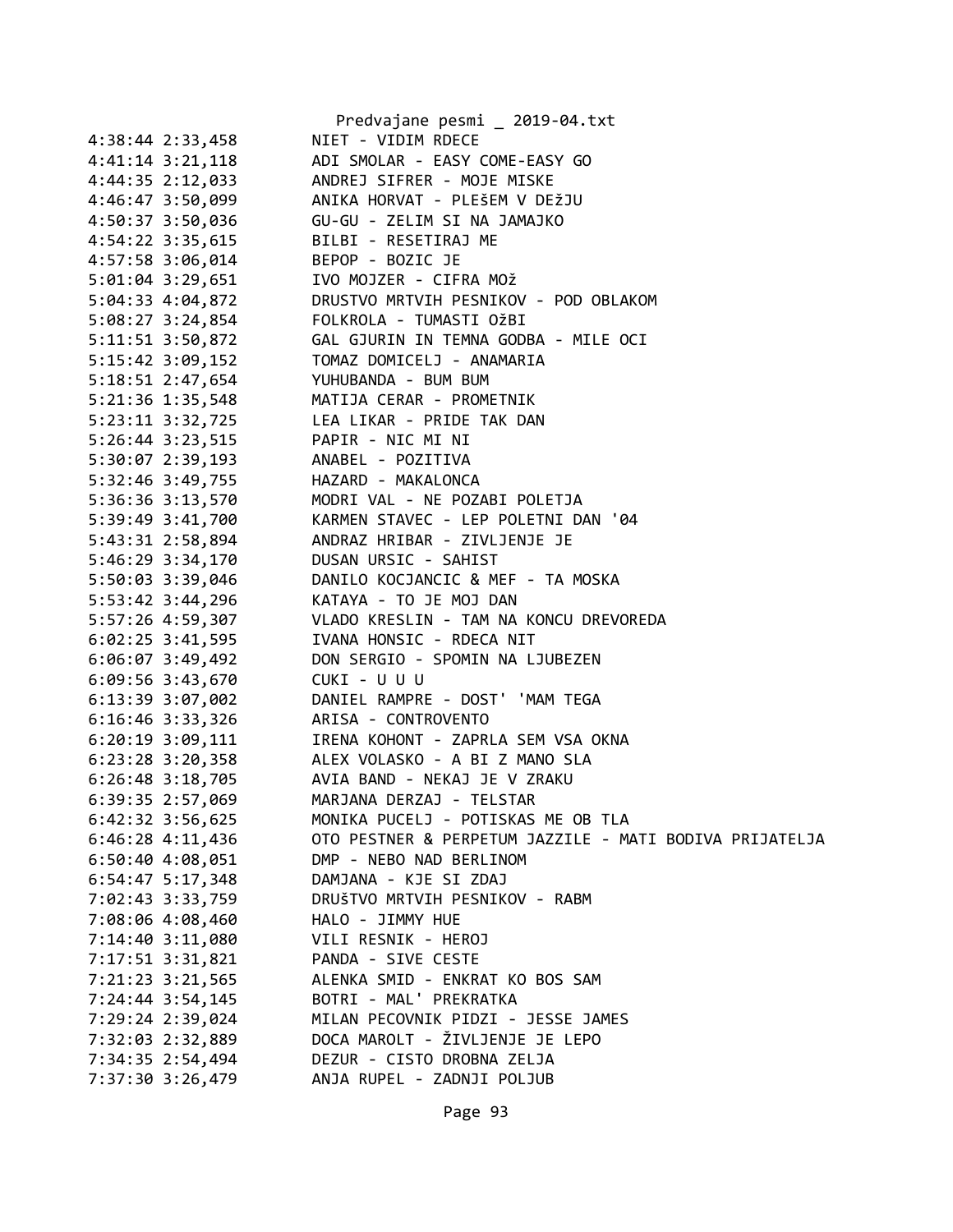|                                                             |          | Predvajane pesmi _ 2019-04.txt                                         |
|-------------------------------------------------------------|----------|------------------------------------------------------------------------|
| 7:40:56 3:20,062                                            |          | PRIZMA - POGUM                                                         |
| 7:44:13 3:26,151                                            |          | TATJANA DREMELJ - OSTANI TAKŠEN KOT SI                                 |
| 7:47:39 3:41,381                                            |          | STEREOTIPU - PLES V DEZJU                                              |
| 7:51:21 2:15,039                                            |          | STANE MANCINI - TAM, KAMOR GRE VETER SPAT                              |
| 7:53:35 2:55,674                                            |          | NEZA BRACUN - MOJ REFREN                                               |
| 7:56:31 3:08,544                                            |          | MARTA ZORE - MIDVA                                                     |
|                                                             |          |                                                                        |
|                                                             |          |                                                                        |
| 8:09:04 3:44,445                                            |          | DITKA HABERL - SAMO NASMEH JE BOLJ GRENAK                              |
| 8:14:18 4:57,363                                            |          | SAMO GLAVAN - ZGODOVINA OBSTOJA                                        |
| 8:19:15 3:48,035 KALAMARI - TVOJA SLED                      |          |                                                                        |
| 8:23:03 3:19,194                                            |          | DARJA ŠVAJGER - OB MENI                                                |
|                                                             |          | 8:26:22 4:22,021 TINKARA KOVAC - SPEZZACUORI                           |
|                                                             |          | ROK 'N' BAND - NE TEŽIT                                                |
| 8:33:04 1:57,746<br>8:36:58 2:25,721                        |          | METKA ŠTOK - LJUBEZEN NA PRODAJ NI                                     |
| 8:41:19 4:01,421                                            |          | JANKO ROPRET - LEPA SI NOCOJ                                           |
|                                                             |          | 8:45:20 2:43,668 VLADO KRESLIN & SEVERA GJURIN - ABEL IN KAIN          |
| 8:48:04 3:43,690                                            |          | AVTOMOBILI - V MRZLIH DVORANAH                                         |
| 8:51:47 3:36,946                                            |          | GAL GJURIN IN NINA PUSLAR - TO JE TO                                   |
| 8:55:24 2:59,798                                            |          | PEPEL IN KRI - PRIDI V SVET LJUBEZNI                                   |
| 8:55.24 2.55,755<br>8:58:23 4:12,066<br>9:05:25 4:23,490    |          | IZTOK MLAKAR - REPUBLIKA PALMA DE COCCO                                |
|                                                             |          | NUSA DERENDA - ROKO NA SRCE                                            |
| 9:14:31 5:04,958                                            |          | DON MENTONY BAND - B'LA JE SREDA                                       |
| 9:21:03 2:34,806                                            |          | PRO ANIMA SINGERS - TI SI MOJA LJUBEZEN                                |
| 9:23:37 4:56,546                                            |          | ROK'N'BAND - CUDNE IGRE                                                |
| 9:30:39 1:58,379                                            |          | MATIJA CERAR - KRAMLJANJE V MRAKU                                      |
| 9:32:37 3:33,148                                            |          | EVA CERNE - LE SANJE                                                   |
| 9:36:10 3:17,543<br>9.30.10 3.17, 3.12<br>9:44:02 3:28, 258 |          | SUNNY ORCHESTRA - GROBAR                                               |
|                                                             |          | KINGSTON - TROPIKANA KLUB                                              |
| 9:47:30 1:55,651                                            |          | TOMAZ DOMICELJ - POTISNJEN V KOT                                       |
|                                                             |          | 9:50:20 3:53,593 3CELOS FT. KLEMEN BUNDERLA - LEPO JE                  |
|                                                             |          | 9:54:13 3:03,080 DADI DAZ - KRALJICA SRCA<br>ALENKA GODEC - SONCEN DAN |
| 9:57:16 3:15,174<br>10:03:20                                |          | 3:20,943 BAZAR - AMERIKA                                               |
| 10:06:41                                                    | 4:39,649 | ANDREJ SIFRER & KENNY LOGGINS - KORA/PTICA IZ NEBES                    |
| 10:14:44                                                    | 3:42,640 | BABALOO BAND - JOKAL BOM JUTRI                                         |
| 10:18:27                                                    | 2:40,869 | GU-GU - MOJ MALI KAKADU                                                |
| 10:22:34                                                    | 4:20,081 | ANDREJ SIFRER - GORSKA ROŽA                                            |
| 10:26:54                                                    | 2:55,052 | MARTIN KRPAN - MI NIKOL NE TARNAMO                                     |
| 10:31:52                                                    | 4:17,677 | ADI SMOLAR - JAZ BI TE                                                 |
| 10:36:10                                                    | 3:23,948 | JOHNNY'S BAND - MOJE DEKLE (AKUSTICNO)                                 |
| 10:43:43                                                    | 4:40,517 | HISA - LEDENE CESTE                                                    |
| 10:48:23                                                    | 3:04,763 | ZIGA RUSTJA - KJE JE POLETJE                                           |
| 10:52:26                                                    | 2:51,138 | MARJANA DERZAJ - V LJUBLJANO                                           |
| 10:55:17                                                    | 2:50,022 | VICTORY - HOCES ME ALI NOCES ME                                        |
| 10:58:06                                                    | 2:59,213 | MAJA KEUC - VANILIJA                                                   |
| 11:03:54                                                    | 3:51,106 | GAL - KAJ VSE BI DAL                                                   |
| 11:07:45                                                    | 3:13,183 | ALEKSANDER MEZEK - NEBO PO DEŽJU                                       |
|                                                             |          |                                                                        |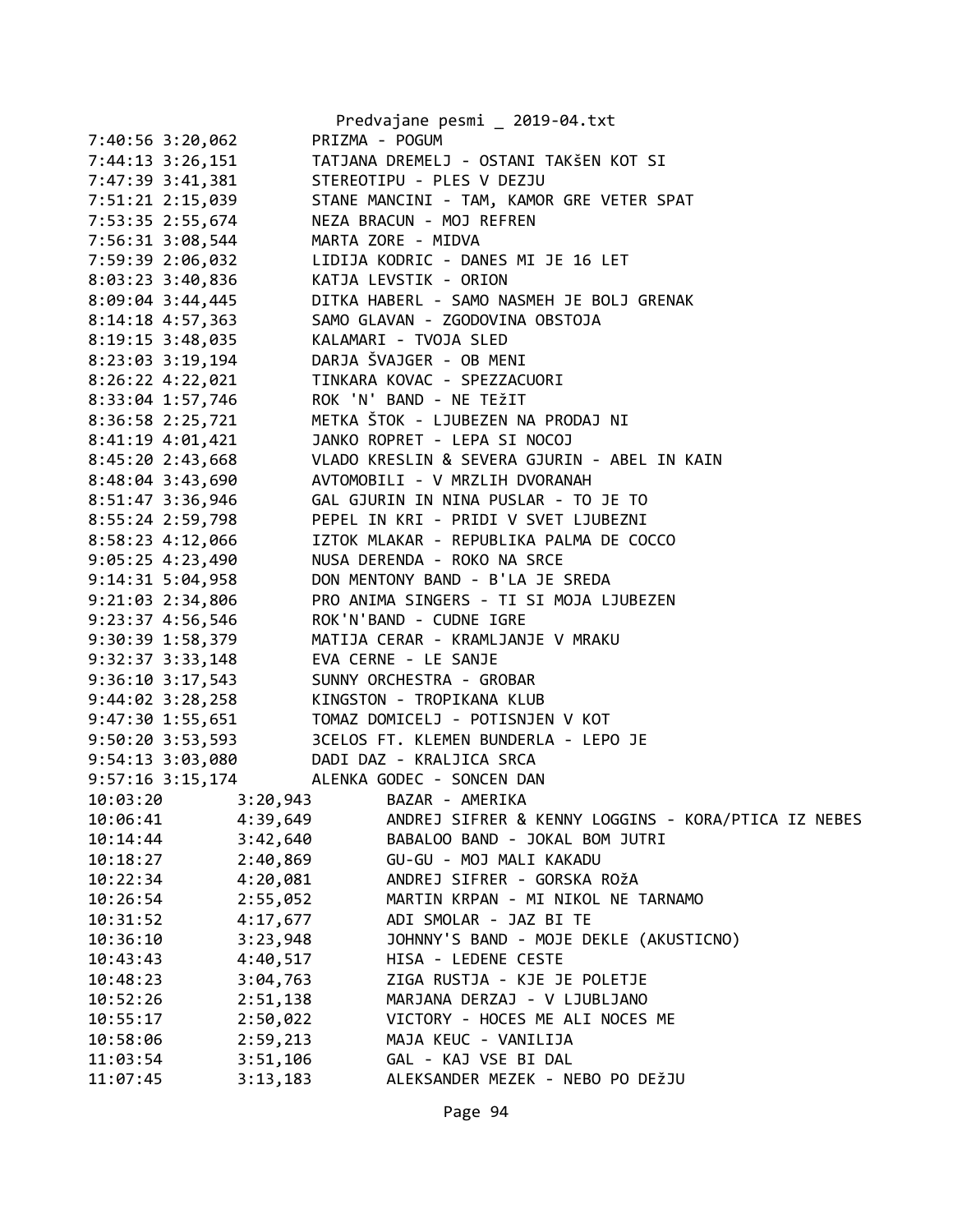|          |          | Predvajane pesmi _ 2019-04.txt            |
|----------|----------|-------------------------------------------|
| 11:16:04 | 2:54,030 | IVO MOJZER - POLNOCNI KAVBOJ              |
| 11:18:57 | 3:20,132 | JAN PLESTENJAK - SMEH IN SOLZE            |
| 11:23:44 | 1:45,394 | V.I.P. - ZAKAJ IGRAS Z MENOJ SE TI?       |
| 11:25:25 | 2:52,644 | NECA FALK - TAKO DEKLE                    |
| 11:30:19 | 3:41,805 | SKATER - ZA GREH USTVARJENA               |
| 11:34:01 | 4:02,074 | KATRINAS - SLADKI SVET                    |
| 11:38:02 | 3:41,045 | NEISHA - SLAB DAN                         |
| 11:46:28 | 2:19,663 | DUSAN URSIC - SVOBODEN [KRATKA]           |
| 11:48:47 | 3:26,480 | DAN D - LOVE SONG                         |
| 11:53:12 | 3:12,300 | NINA PUSLAR - CE TI ZAVEZEM OCI           |
| 11:56:24 | 3:46,919 | OTO PESTNER - ZA LJUBEZEN HVALA TI        |
| 12:03:00 | 3:31,051 | CUKI - ZOBAR                              |
| 12:06:29 | 3:34,048 | BILBI - HVALA ZA VIJOLICE                 |
| 12:15:37 | 3:25,189 | JELKA CVETEZAR - TOM PILIBI               |
| 12:20:29 | 3:48,156 | STATIC - PROBLEM                          |
| 12:24:17 | 3:18,130 | MARTA ZORE - MENI SI ŽIVLJENJE            |
| 12:27:34 | 3:40,930 | MARKO VOZELJ - MAVRICA                    |
| 12:33:18 | 4:05,635 | TATJANA GROS - ZATO SEM NORO TE LJUBILA   |
| 12:37:23 | 3:51,018 | AVIA BAND - NAJINO LETO                   |
| 12:45:46 | 4:22,690 | HALO - ZVEZDA                             |
| 12:51:07 | 3:36,855 | FLIRT - KOGA SANJA                        |
| 12:54:39 | 3:06,027 | HAZARD - OTROCI PANKRTOV                  |
| 12:57:45 | 4:03,304 | NUDE - NAJLEPSA PESEM                     |
| 13:02:35 | 3:47,507 | SLOVENSKI EXPRESS - IZI                   |
| 13:06:22 | 3:41,046 | BIG BIBLS BROTHERS BAND - STARE IGRE      |
| 13:12:24 | 3:17,193 | TATJANA DREMELJ - DALA SEM TI VSE         |
| 13:15:41 | 5:00,921 | VLADO KRESLIN - PREKO MURE, PREKO DRAVE   |
| 13:22:20 | 3:39,600 | MAJDA ARH - ZALJUBLJENA                   |
| 13:25:59 | 3:13,074 | CEDAHUCI - JE MIMO LETO                   |
| 13:31:19 | 3:02,661 | DITKA HABERL - NAD MESTOM SE DANI         |
| 13:34:22 | 3:17,744 | TURBO ANGELS - NA BOZICNO NOC 2006        |
| 13:37:39 | 2:24,056 | MAJDA SEPE - ŠUŠTARSKI MOST               |
| 13:42:23 | 3:00,650 | MAJA P - DRUGACNA                         |
| 13:45:23 | 3:51,918 | AVTOMOBILI - POT DOMOV                    |
| 13:50:21 | 3:53,870 | MONIKA PUCELJ - MENE JE STRAH             |
| 13:54:14 | 3:56,319 | SAMO GLAVAN - NEGATIVNE POZITIVMOSTI      |
| 13:58:10 | 3:42,499 | MARE B - EDINA                            |
| 14:04:46 | 4:32,917 | JANEZ ZMAZEK - ZGODBA O LJUDEH            |
| 14:11:15 | 2:43,527 | D KWASCHEN RETASHY - ROZALIJA             |
| 14:13:58 | 2:50,863 | PEPEL IN KRI - PO BITKI SO GENERALI VSI   |
| 14:16:49 | 3:07,111 | KANTOR - LJUBEZEN IZ SOLSKIH DNI          |
| 14:21:17 | 5:32,148 | DON MENTONY BAND - SEDEM LET              |
| 14:26:49 | 3:16,958 | ANJA RUPEL - SE ENKRAT ME POLJUBI         |
| 14:33:15 | 4:49,507 | ALEKSANDER MEŽE K- LJUBLJANA V MAJU.WAV - |
| 14:38:04 | 2:59,600 | EVA CERNE - CUDEZI SMEHLJAJA              |
| 14:41:02 | 3:10,918 | PANDA - LINO                              |
| 14:44:13 | 2:45,900 | KAMN'S - DEJ, STOP' NA MOJO STRAN         |
| 14:46:57 | 3:00,154 | BELE VRANE - MOJA LJUBEZEN                |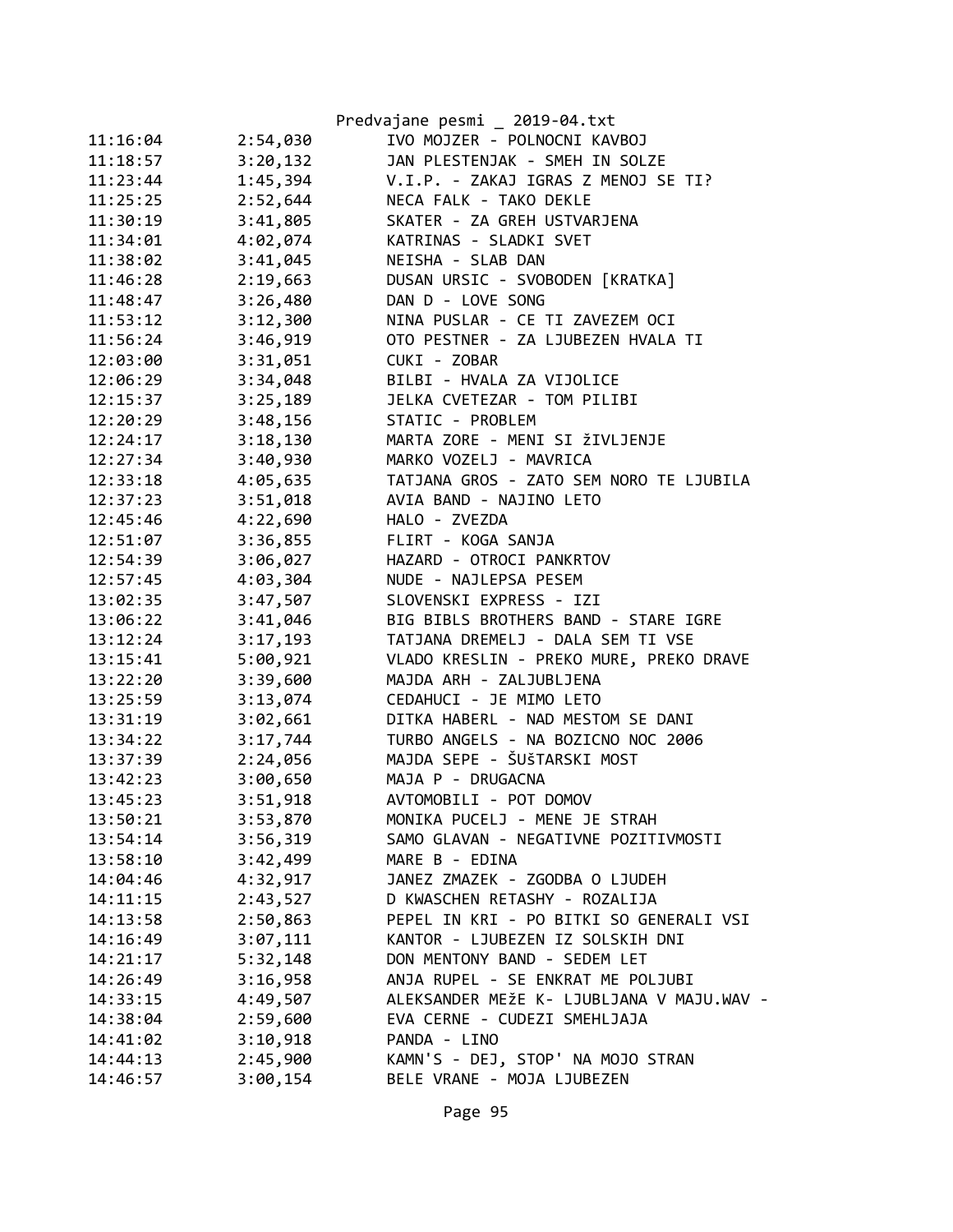|          |          | Predvajane pesmi _ 2019-04.txt                    |
|----------|----------|---------------------------------------------------|
| 14:49:57 | 3:04,501 | PAPIR - DOMOTOZJA                                 |
| 14:53:01 | 2:10,983 | BERTA AMBROŽ - DAN KOT DNEVI VSI                  |
| 14:55:12 | 3:34,091 | RADIC FT. DASA - DOPUSTI SI (V PRELEPI LJUBLJANI) |
| 14:58:46 | 2:59,454 | ANDRAZ HRIBAR - ŽIVLJENJE JE                      |
| 15:02:32 | 3:13,911 | ANJA BAS - SKUSNJAVA                              |
| 15:05:45 | 3:32,189 | ROK 'N' BAND - V OBLAKIH                          |
| 15:11:38 | 4:16,227 | INDIGO - DRUGACNA                                 |
| 15:15:54 | 4:22,815 | ALENKA GODEC - POT LJUBEZNI                       |
| 15:22:13 | 3:19,255 | 3CELOS - MADAMME                                  |
| 15:25:32 | 3:53,269 | GU-GU - HULA HULA                                 |
| 15:31:37 | 2:25,803 | BRANKA KRANER - MON MONSIEUR                      |
| 15:34:03 | 2:56,210 | DEŽUR - NA VRH SVETA                              |
| 15:36:59 | 4:16,012 | BEPOP - BELA SNEZINKA                             |
| 15:43:35 | 4:39,812 | TOMAZ DOMICELJ - MOJ DOM JE LUBLANA               |
| 15:48:15 | 2:16,044 | JOZICA SVETE - SONCE SIJE NA PORTOROZ             |
| 15:51:36 | 2:45,858 | DARJA SVAJGER - PRISLUHNI MI                      |
| 15:54:21 | 2:59,870 | KING FOO - ZIVE SANJE                             |
| 15:57:21 | 4:30,786 | HISA - MOSTOVI SO PADLI                           |
| 16:04:45 | 3:17,034 | ADI SMOLAR - RADI SE IMEJTE                       |
| 16:08:02 | 2:10,994 | MARJANA DERZAJ - JANEZ                            |
| 16:12:09 | 3:16,980 | ALEX VOLASKO - SONG                               |
| 16:15:26 | 3:59,856 | GAL IN GALERIST I- PRIDI SEM.WAV -                |
| 16:20:47 | 3:43,468 | CAPTAIN'S GANG - OD MRAKA DO ZORE                 |
| 16:24:30 | 2:49,549 | ANDREJ SIFRER - DAJVA SI NAGAJAT                  |
| 16:27:20 | 3:17,054 | KATJA MIHELIC - TO NISI TI                        |
| 16:33:42 | 4:12,246 | MARTIN KRPAN - SOVRAZNIK NE SPI                   |
| 16:37:54 | 3:50,431 | BAZAR - DOBER DAN                                 |
| 16:41:44 | 3:52,016 | NECA FALK - LJUBIMEC MOJ                          |
| 16:45:36 | 4:08,046 | JAN PLESTENJAK - ZADNJE SLOVO                     |
| 16:49:44 | 3:19,031 | PRIZMA - OD ENIH DO TREH                          |
| 16:53:02 | 6:07,530 | ORLEK - ADIJO KNAPI                               |
| 17:00:00 | 2:57,028 | BOTRI - ANGELINA                                  |
| 17:02:55 | 3:13,880 | DARJA ŠVAJGER - KJE JE KDO                        |
| 17:06:08 | 4:01,056 | STANE MANCINI - MANDOLINA                         |
| 17:11:44 | 3:55,680 | JANKO ROPRET - NE BODI OBJESTNO DEKLE             |
| 17:15:40 | 3:09,554 | KARMEN STAVEC - SEM KAR SEM                       |
| 17:18:49 | 3:26,989 | IRENA KOHONT - MODRI SPEV [SONG SUNG BLUE]        |
| 17:23:41 | 4:11,706 | ANIKA - PLIMA                                     |
| 17:27:53 | 3:02,104 | MARTA ZORE - POJDI Z NJO                          |
| 17:32:34 | 3:29,995 | MIHA MERLAK - RANJENO SRCE                        |
| 17:36:04 | 2:51,419 | ANIKA HORVAT - ORION                              |
| 17:38:55 | 3:54,870 | MATJAZ JELEN - VSE SE V PRAVO SMER VRTI           |
| 17:44:26 | 3:26,116 | SUNNY ORCHESTRA - V NOV KRAJ                      |
| 17:47:52 | 2:57,580 | BRANE DRVARIC - NE ISCI ME                        |
| 17:52:23 | 1:21,281 | DUSAN URSIC - OMEJEN                              |
| 17:53:44 | 2:51,614 | FOXY TEENS - PRVA LJUBEZEN                        |
| 17:56:35 | 3:04,584 | KALAMARI - OB ŠTIRIH IN POL                       |
| 18:01:55 | 4:16,950 | DAN D - KO HODIS NAD OBLAKI                       |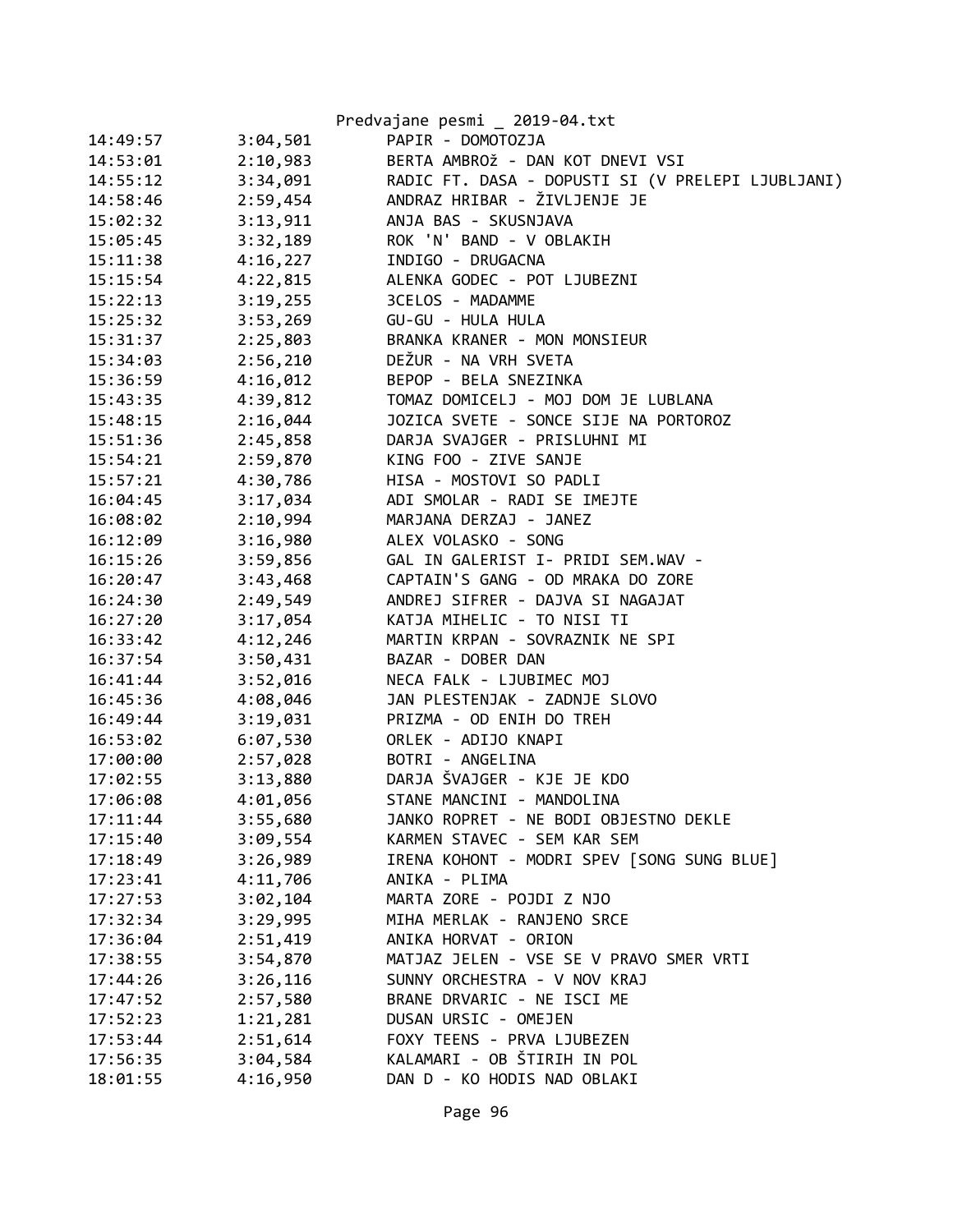|          |          | Predvajane pesmi _ 2019-04.txt                |
|----------|----------|-----------------------------------------------|
| 18:06:11 | 3:55,140 | ALEKSANDER MEZEK - JULIJA                     |
| 18:12:02 | 4:02,177 | SKUPINA FONEM - POLETNA ROMANCA               |
| 18:16:04 | 3:15,116 | PERPETUUM JAZZILE - AVSENIK MEDLEY            |
| 18:20:40 | 3:30,133 | THE STICKY LICKS - IMEL TE BOM RAD            |
| 18:24:10 | 5:18,212 | IZTOK MLAKAR - BLUES                          |
| 18:32:53 | 3:34,505 | PEPEL IN KRI - JEANETTE                       |
| 18:38:23 | 3:36,599 | LINTVERN - ZBOGOM BLUES                       |
| 18:43:55 | 2:07,963 | RAFKO IRGOLIC - JAHAM SPET V KOLORADO         |
| 18:46:03 | 2:46,115 | MATIJA CERAR - LJUBEZEN V APRILU [APRIL LOVE] |
| 18:48:49 | 2:59,937 | SPEKTER - RECEPT ZA DEZEVEN DAN               |
| 18:51:49 | 3:35,310 | AVIA BAND - GREVA V KATRCO                    |
| 18:55:24 | 3:18,858 | ALJA KRUSIC - A BOS MALO MOJ                  |
| 18:58:42 | 2:35,179 | PRO ANIMA SINGERS & ELDA VILER - TI SI MOJA   |
| LJUBEZEN |          |                                               |
| 19:02:08 | 3:30,288 | GASPER RIFELJ - KRIV SEM                      |
| 19:05:38 | 3:55,043 | FOLKROLA - V TVOJI SOBI ŠE DIŠI               |
| 19:11:09 | 2:38,041 | MAJDA SEPE & NINO ROBIC - BELE LADJE          |
| 19:13:47 | 3:48,005 | DITKA HABERL - LJUBIMEC BREZ IMENA            |
| 19:17:34 | 3:41,926 | CUKI - LJUBI ME, LJUBI                        |
| 19:22:39 | 4:39,654 | OLIVIJA - KADAR SVA SAMA                      |
| 19:27:18 | 3:41,848 | NEISHA - VZEMI ME                             |
| 19:32:43 | 2:48,416 | BLUEGRASS HOPPERS - ŠTAJERSKA                 |
| 19:35:31 | 2:30,981 | HAZARD - KOPALNICO IMA                        |
| 19:38:02 | 4:33,456 | KATRINAS - MOJ ODER JE NEBO                   |
| 19:44:11 | 2:20,572 | LIDIJA KODRIC - PASTIR KOSTJA                 |
| 19:46:32 | 4:04,458 | VLADO KRESLIN - JOUŽEK                        |
| 19:52:10 | 3:29,454 | FLIRRT - V TVOJEM TELESU                      |
| 19:55:39 | 2:33,795 | MAJDA SEPE IN NINO ROBIC - BELE LADJE         |
| 19:58:13 | 3:46,327 | MIRAN RUDAN - ROJEN, DA TE LJUBIM             |
| 20:04:14 | 3:37,971 | FLIRT - NJENA BALADA (V TEBI IN MENI)         |
| 20:07:51 | 3:17,996 | OTO PESTNER - DAN ZA ZALJUBLJENE              |
| 20:15:52 | 4:08,178 | GU-GU - TUJCA                                 |
| 20:21:26 | 2:58,873 | DITKA - NEKAJ JE V ZRAKU                      |
| 20:24:24 | 2:55,944 | ANJA RUPEL - V LJUBLJANO                      |
| 20:27:20 | 3:25,547 | PANDA - DALEC STRAN                           |
| 20:33:12 | 3:25,231 | TOMAZ DOMICELJ - SI SI SIMONA                 |
| 20:36:37 | 1:58,034 | MARJETKA RAMSAK - SRECA NA VRVICI             |
| 20:38:32 | 3:26,036 | AYNEE - SI TO TI                              |
| 20:41:58 | 3:02,571 | AURORA - REKLA JE                             |
| 20:49:35 | 3:56,744 | BELE VRANE - TO BIL JE DAN                    |
| 20:53:31 | 4:14,560 | REGINA - TEBE NI                              |
| 20:57:46 | 3:19,329 | KALAMARI- BYE BYE.WAV -                       |
| 21:02:30 | 3:05,011 | BIG FOOT MAMA - MOJA MAMA                     |
| 21:05:35 | 2:46,879 | TOMAZ PENGOV IN MLADI LEVI - ODA IRENI        |
| 21:08:22 | 4:02,916 | MONI KOVACIC - BREZ LJUBEZNI MI ZIVETI NI     |
| 21:12:24 | 4:07,485 | MAJDA SEPE - SIROTA [NOBODY'S CHILD]          |
| 21:20:04 | 3:40,532 | SANK ROCK - SENCA SEBE                        |
| 21:23:44 | 3:17,675 | SUPERNOVA - NINA                              |
|          |          |                                               |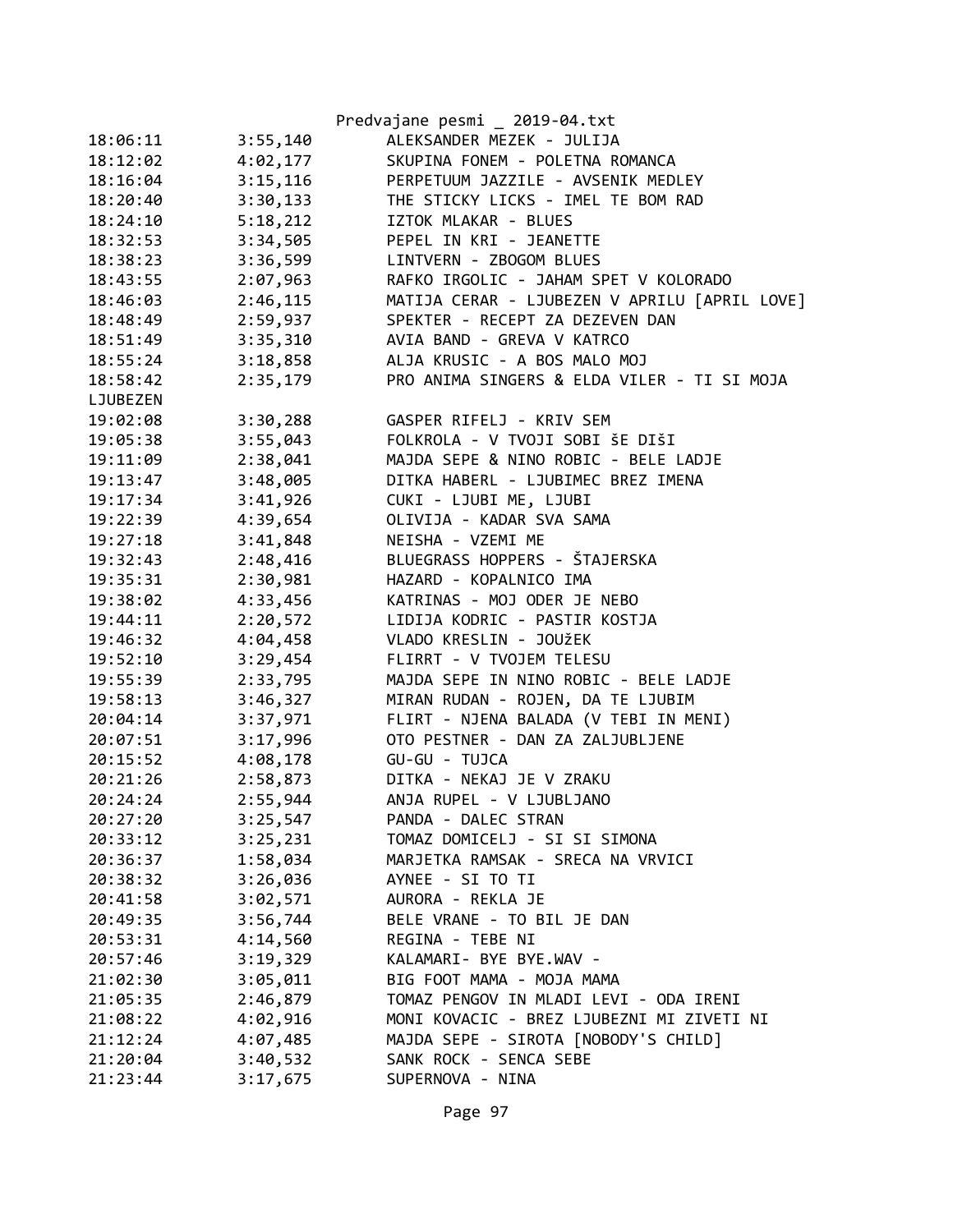|          |          | Predvajane pesmi _ 2019-04.txt            |
|----------|----------|-------------------------------------------|
| 21:27:02 | 2:40,454 | ANABEL - OB KAVI                          |
| 21:31:18 | 3:12,297 | SAMO GLAVAN - KOSOVIRJI LAHKO             |
| 21:34:30 | 3:34,454 | BILBI - HVALA ZA VIJOLICE                 |
| 21:38:05 | 2:55,753 | ANDRAZ HRIBAR - MOJA MOJA                 |
| 21:41:00 | 3:15,035 | REMI BAND - VSE KAR SI ZELIM JE TU        |
| 21:48:25 | 3:42,180 | BAZAR - BARABE                            |
| 21:52:07 | 3:22,652 | ZANA - NE SPRASUJ                         |
| 21:55:29 | 3:03,813 | BABILON - RABIM TVOJ SMEH                 |
| 21:58:33 | 2:57,658 | FARAONI - IMEJ ME VEDNO S SEBOJ           |
| 22:02:22 | 3:23,097 | NECA FALK - STORILA BOM TO                |
| 22:05:45 | 3:32,005 | MARJANA DERZAJ - NA ZMAJSKEM MOSTU        |
| 22:09:16 | 3:58,797 | DAMJANA - PRIJATELJ IN LJUBIMEC           |
| 22:13:15 | 3:06,843 | FRENK NOVA - NA LUNO IN NAZAJ             |
| 22:21:27 | 2:57,087 | ANDREJ SIFRER - GRENKO VINO               |
| 22:24:24 | 2:49,411 | ALEX VOLASKO - PRAVLJICA                  |
| 22:27:13 | 1:52,411 | OPTIMISTI - LIMUZINA                      |
| 22:30:41 | 4:28,019 | DON MENTONY BAND - OBCUTEK JE VAZEN       |
| 22:35:09 | 3:49,987 | NUŠA DERENDA - VZEMI ME VETER             |
| 22:38:59 | 2:54,000 | CHATEAU - MLINAR NA MURI                  |
| 22:41:52 | 2:01,308 | DUSAN URSIC - JOZKOTI                     |
| 22:43:53 | 3:54,171 | ZAN SERCIC - KAJ PA MIDVA                 |
| 22:52:35 | 3:33,487 | SUNNY ORCHESTRA - MY COMMANDING WIFE      |
| 22:56:08 | 2:59,663 | ADI SMOLAR - ROKENROL U D-DURU            |
| 23:00:39 | 3:20,635 | IVO MOJZER & OTO PESTNER - LJUDJE POMLADI |
| 23:03:59 | 3:19,857 | ANETTE - DANES                            |
| 23:07:19 | 3:41,637 | AVTOMOBILI - GOSPODAR                     |
| 23:11:00 | 3:38,471 | DWON - NACIN KVARTA                       |
| 23:20:13 | 4:02,736 | IZTOK MLAKAR - VANDIMA                    |
| 23:24:16 | 3:48,153 | DANI DANDOSA - KOGA LJUBIS ZJUTRAJ        |
| 23:28:04 | 2:44,002 | BOTRI - NA ZABAVI                         |
| 23:32:24 | 3:56,088 | ROBERT JUKIC & JADRANKA JURAS - TO SI TI  |
| 23:36:19 | 3:27,831 | JANKO ROPRET - KAJ JE TO                  |
| 23:39:47 | 3:47,006 | EDVIN FLISER IN ZBOR - OTROCI MORJA       |
| 23:43:34 | 2:34,438 | STANE MANCINI - NON CAPITO                |
| 23:50:43 | 3:17,984 | AMOR DUET - BOZICKOVA                     |
| 23:54:01 | 3:47,043 | SOPRANOS - JUNAK                          |
| 23:57:48 | 3:54,305 | JAN PLESTENJAK - SI OK                    |

| $0:01:42$ 3:24,605 | PEPEL IN KRI - V MENI ŽIV JE SMEH            |
|--------------------|----------------------------------------------|
| $0:05:06$ 2:54,047 | CUKI - RDECA MASNA                           |
| $0:08:00$ 3:49,916 | ALENKA GODEC - ODKAR SI TU                   |
| $0:11:50$ 1:53,034 | MATIJA CERAR - Z MOJCO PLESAL BI CHA CHA CHA |
| $0:13:42$ 2:39,827 | BRANKA KRANER - POLETNI GIGOLO               |
| $0:16:22$ 3:27,780 | TRISTAN - SRECA SE RODI V PRICAKOVANJU       |
| $0:19:50$ 3:16,958 | FOLKROLA - HELENA                            |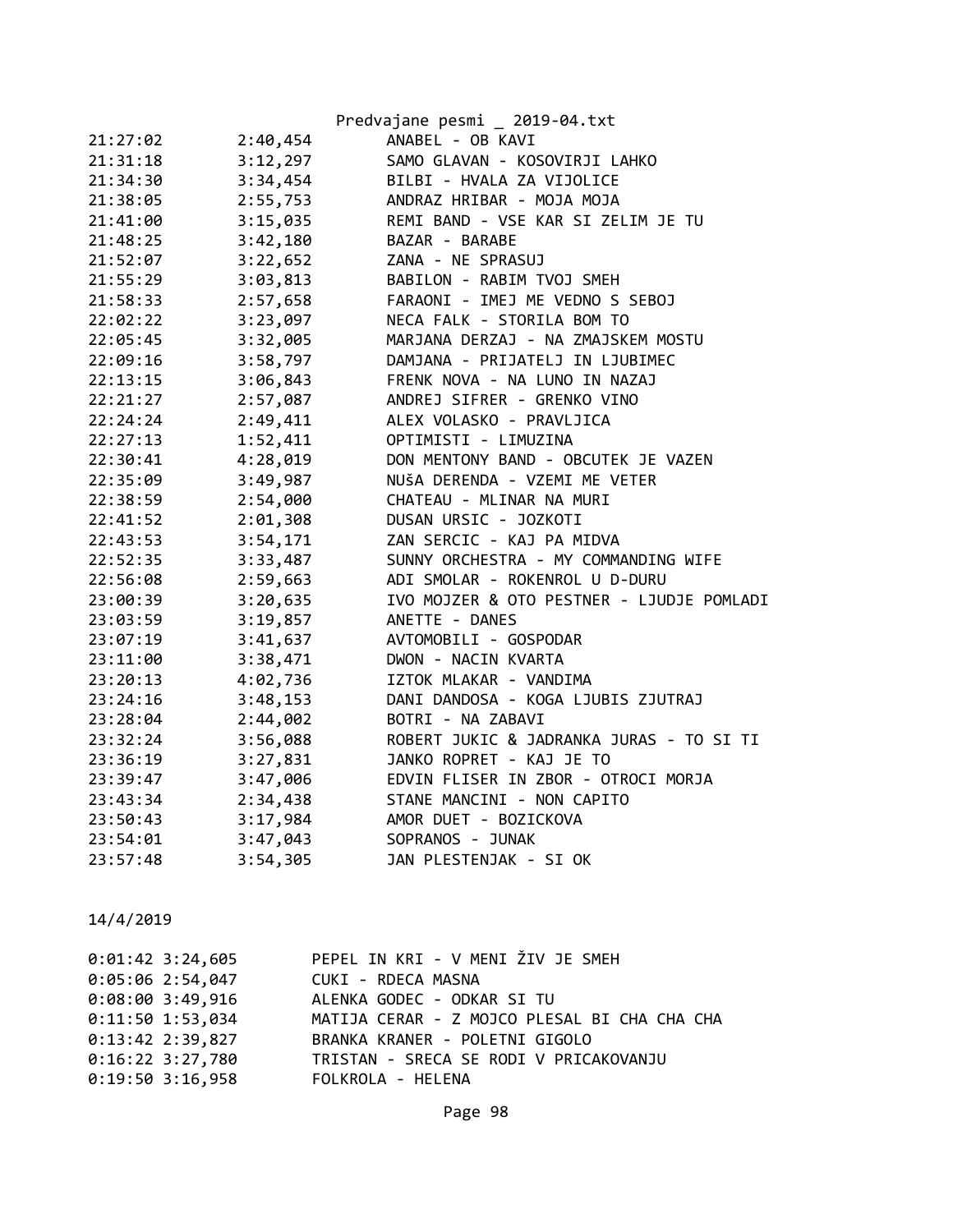|                      | Predvajane pesmi _ 2019-04.txt                |
|----------------------|-----------------------------------------------|
| $0:23:06$ 2:59,877   | DAMJANA GOLAVSEK - NASMEH                     |
| 0:26:06 2:25,497     | HISA - USPAVANKA                              |
| $0:28:31$ 3:14,858   | ANIKA HORVAT - SAMA DOMA                      |
| $0:31:44$ 3:52,456   | NUSA DERENDA - CEZ DVAJSET LET                |
| $0:35:36$ 2:19,043   | NECA FALK & ALFI NIPIC - KAKO SVA SI RAZLICNA |
| $0:37:53$ 2:20,223   | LUCKY CUPIDS - STECI STRAN                    |
| $0:40:13$ 4:29,993   | KGV - KAKSEN DAN                              |
| $0:44:43$ 3:04,390   | IRENA KOHONT - LJUBEZEN JE NAJLEPŠI DAR       |
| $0:47:47$ 3:38,327   | MANOUCHE - BI SLA NAPREJ                      |
| $0:51:25$ 3:09,414   | KARMEN STAVEC - SEM KAR SEM                   |
| $0:54:35$ 3:25,923   | NINO - LEPA SI                                |
|                      | JANEZ PUH - BREZ SONCA CVETJA NI              |
| 0:58:002:40,807      |                                               |
| 1:00:41 2:57,809     | LIDIJA KODRIC - KDOR ZIVI RAD V MIRU          |
| 1:03:38 4:01,696     | VILI RESNIK - REKA ZELJA                      |
| 1:07:40 3:52,659     | NUDE - DAN LJUBEZNI                           |
| 1:11:32 3:29,734     | GU-GU - RIBA SMRDI PRI GLAVI                  |
| 1:15:02 3:25,763     | AVIA BAND/JASMINA CAFNIK & DARE - SAVA SUMI   |
| $1:18:25$ 4:18,981   | PERPETUUM JAZZILE - POLETNA NOC               |
| $1:22:44$ $2:47,759$ | VOCABELLA - MED VRSTICAMI                     |
| 1:25:32 3:04,172     | TOMAZ DOMICELJ - NA VRHU                      |
| 1:28:36 3:14,938     | BABILON IN DADA - KOT OCEAN (EMA 99)          |
| 1:31:48 4:06,907     | JADRANKA JURAS - DRUGACE NE ZNAM              |
| 1:35:55 3:35,300     | NEISHA - ZVEZDNI PRAH                         |
| 1:39:30 2:54,096     | BLUEGRASS HOPPERS - KAMIONAR                  |
| 1:42:24 3:30,042     | MARTIN KRPAN - KAR JE STARO SE NOVO ZDI       |
| 1:45:54 2:57,986     | BERTA AMBROŽ - POSLEDNJA NOC LJUBEZNI         |
| 1:48:52 4:12,612     | SANK ROCK - LAHKA DAMA                        |
| 1:53:04 3:36,981     | KATRINAS - LETIM                              |
| 1:56:41 4:25,058     | AGROPOP - SAMO MILIJON NAS SE ZIVI            |
| 2:01:03 3:51,292     | ROK'N'BAND - PRVI PLES                        |
| $2:04:54$ 3:43,223   | POTECI LENUHI - ZZ TOP                        |
| 2:08:34 4:48,534     | PAPIR - LEPO MI JE S TEBOJ                    |
| 2:13:22 3:25,093     | D.A.Z. - BODI MOJA KRI                        |
| 2:16:47 2:41,165     | BELE VRANE - MINI MAXI                        |
| 2:19:28 2:48,964     | YUHUBANDA - GOR PA DOL                        |
|                      | ANJA RUPEL - PREPOZNO                         |
| 2:22:17 4:36,832     | SARA KOBOLT - NE ZNAM NA KONEC NEBA           |
| 2:26:53 3:37,783     |                                               |
| 2:30:31 2:53,926     | PRELOM - LJUBEZEN IZ ŠOLSKIH DNI              |
| 2:33:24 3:36,656     | MONIKA PUCELJ - DA BIL BI TI                  |
| 2:37:01 2:40,559     | JAZZ STATION - NAGAJIV NASMEH                 |
| 2:39:41 3:02,852     | STIL 5 - NASMEHNI SE                          |
| 2:42:44 2:57,445     | HAZARD - ROŽE ZA ELZO                         |
| 2:45:41 3:03,094     | MATJAZ JELEN - LEBDIM                         |
| 2:48:44 3:24,795     | MAJDA SEPE - PESEM O POMLADI IN PRIJATELJSTVU |
| 2:52:09 3:26,016     | POLONA - PODNEVI MANJ BOLI                    |
| 2:55:35 2:59,635     | DAMJANA - NASMEH                              |
| $2:58:34$ $3:22,110$ | MARKO VOZELJ - TUKAJ SI                       |
| $3:01:56$ $3:24,185$ | TATJANA DREMELJ - SAJ VEŠ DA RADA TE IMAM     |
|                      |                                               |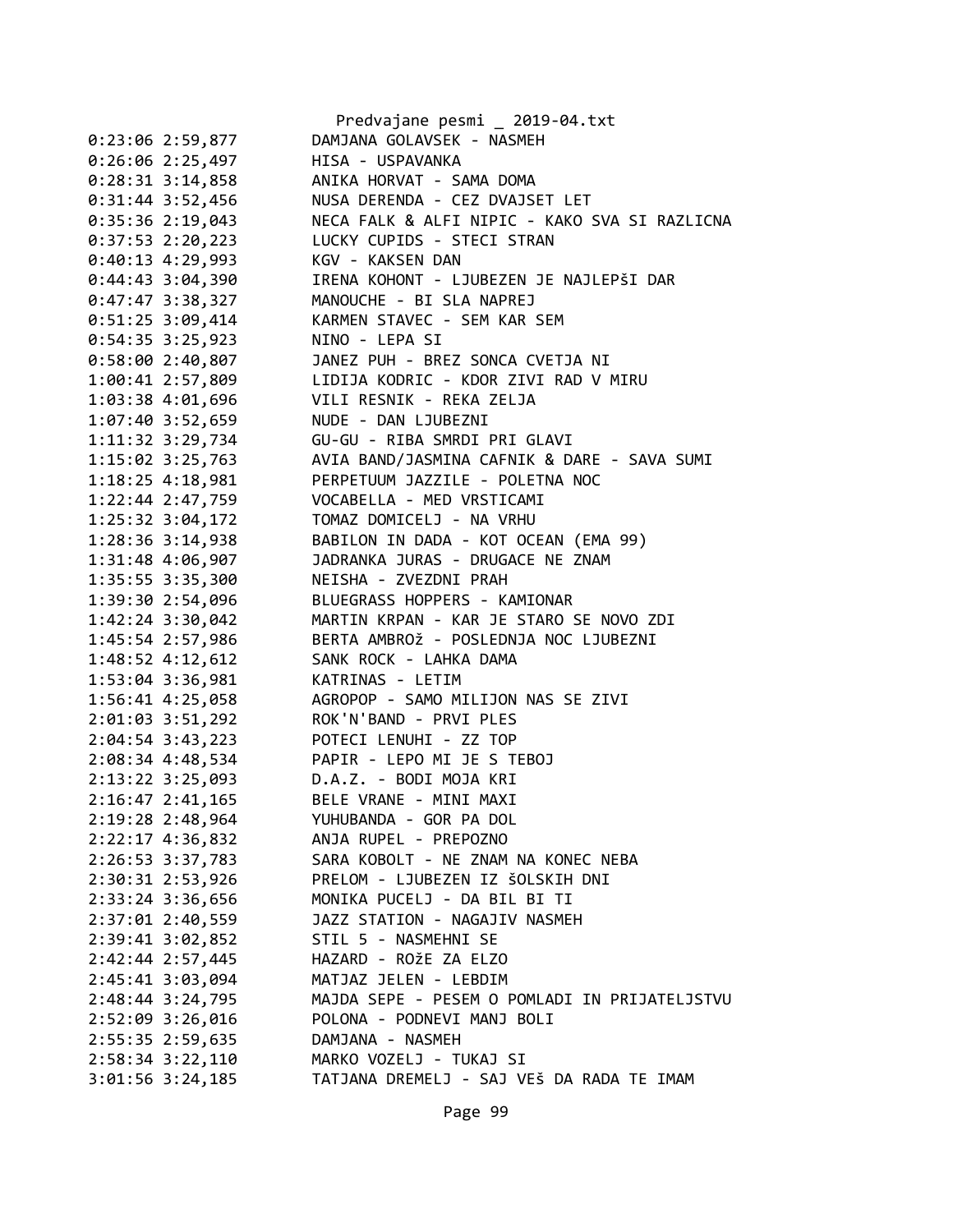|                      | Predvajane pesmi _ 2019-04.txt                            |
|----------------------|-----------------------------------------------------------|
| $3:05:20$ $3:51,026$ | ANDREJ SIFRER - OSTANI Z NAMI                             |
| $3:09:02$ $3:21,210$ | BANHOF - KAKO JE TO LEPO                                  |
| 3:12:23 4:18,064     | DMP - KOMU ZVONI                                          |
| 3:16:41 4:21,471     | BAZAR - SI ŠE JEZNA NAME                                  |
| 3:21:02 4:29,793     | SOULGREG ARTIST - NOVI SVET                               |
| $3:25:31$ $3:47,153$ | DON MENTONY BAND - NE VERJEMI                             |
| $3:29:18$ $3:27,581$ | KINGSTON - TRI PRSTE TEQUILE                              |
| 3:32:46 4:43,351     | DUSAN URSIC - KRETENIZACIJA                               |
| 3:37:29 4:06,789     | FRENK NOVA FT. ZIBELNIK & KONECNIK - GREMO NASI BIATLONCI |
| 3:41:35 3:25,136     | ANA DEŽMAN - RADA BI                                      |
| 3:45:00 3:31,750     | ROK FERENGJA - LJUBI ME                                   |
| 3:48:32 3:39,700     | NECA FALK - PRVA LJUBEZEN                                 |
| 3:52:11 2:31,844     | ALMA - PEGASTI MILIJONAR                                  |
| 3:54:43 2:42,049     | METKA ŠTOK - KO BOM 64                                    |
| 3:57:25 4:26,043     | SEBASTIAN - BUM BUM BUM                                   |
| 4:01:48 3:20,466     | REGINA - BODI TU                                          |
| 4:05:08 4:14,061     | EDVIN FLISER - NJEJ, KI SEM JO LJUBIL                     |
| $4:09:22$ 5:02,018   | PANDA - V POZNIH NOCNIH URAH                              |
| 4:14:24 3:47,904     | AVTOMOBILI - MRAZ                                         |
|                      | POP DESIGN - NEKOC BOM ZBRAL POGUM                        |
| 4:18:11 2:46,016     |                                                           |
| 4:20:57 3:20,935     | SAMO GLAVAN - MULTI KULT                                  |
| $4:24:18$ 3:05,735   | JANEZ ZMAZEK ZAN - NA DOPUSTU                             |
| 4:27:23 4:12,376     | BABILON - ZEMLJA IN NEBO                                  |
| 4:31:36 4:08,890     | ANAVRIN - MESTO IDEJ                                      |
| 4:35:44 2:25,623     | IZTOK MLAKAR - PUBI, USIDMA SE                            |
| $4:38:10$ $3:18,067$ | ZEUS - FENIKS                                             |
| 4:41:27 2:55,695     | ANDRAZ HRIBAR - KADAR SI TU                               |
| 4:44:23 3:00,241     | NINA OSENAR - ZELO NAGLAS                                 |
| 4:47:21 3:17,086     | OTO PESTNER - CAS ZA ZALJUBLJENE                          |
| 4:50:38 3:10,015     | SPIN - ALI TVOJA MAMA VE                                  |
| 4:53:47 2:22,027     | MATIJA CERAR - DEŽNIKI                                    |
| 4:56:09 4:13,018     | 7.OKTOBER - TA DAN                                        |
| 5:00:22 2:44,830     | BABALOO BAND - KRALJ SVETA                                |
| 5:03:06 3:29,937     | PETER PAN - VROCE USTNICE                                 |
| 5:06:36 3:00,415     | ROK 'N' BAND - DEKLE MOJEGA                               |
| 5:09:36 3:33,826     | BEPOP - ZAPLESI Z NAMI                                    |
| 5:13:08 2:54,007     | 1X BAND - TIH DEŽEVEN DAN                                 |
| 5:16:02 3:32,438     | MIRAN RUDAN - NE MISLI DA UMIRAM                          |
| 5:19:33 3:55,063     | ALEKSANDER MEZEK - LJUBLJANSKE CESTE                      |
| 5:23:28 3:24,588     | FARAONI - PESKADOR                                        |
| 5:26:52 4:24,714     | MAJDA ARH - ZDAJ VEM                                      |
| 5:31:17 2:58,016     | JAKA SVOLJSAK - Z VLAKOM NA MORJE                         |
| 5:34:14 3:33,871     | PEPEL IN KRI - SVET SE VRTI                               |
| 5:37:48 3:35,480     | MARTINA SRAJ - HOCEM NAZAJ                                |
| 5:41:23 3:58,589     | ALENKA GODEC - DOVOLJ MI JE                               |
| 5:45:22 3:12,286     | JAN PLESTENJAK - LJUBEZEN IN SMRT                         |
| 5:48:34 4:25,329     | VLADO KRESLIN - LILI MARLEN                               |
| 5:52:59 3:25,628     | FRENK NOVA - TIKA TAKA (RADIO EDIT)                       |
|                      |                                                           |
|                      |                                                           |

Page 100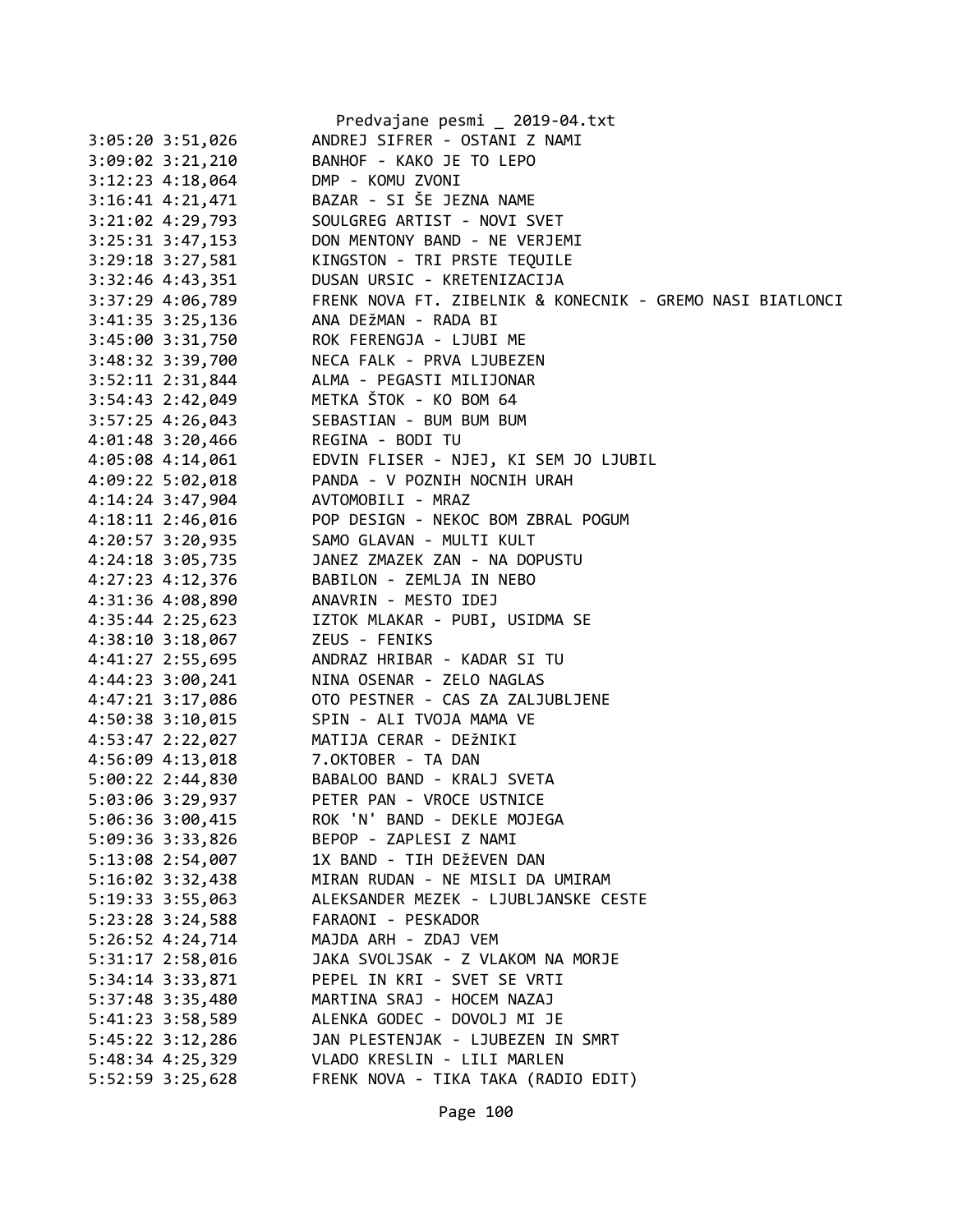|                      | Predvajane pesmi _ 2019-04.txt                   |
|----------------------|--------------------------------------------------|
| $5:56:24$ 1:58,548   | BERTA AMBROŽ - MALI VRAGEC V OCEH                |
| 5:58:23 4:13,030     | VETER - BELA SNEZINKA                            |
| $6:02:35$ 2:56,027   | ADI SMOLAR - KO SPREGOVORIŠ                      |
| $6:05:31$ $3:00,182$ | AVIA BAND - VSAJ SE TRENUTEK                     |
| $6:08:28$ 3:59,012   | TOMAZ DOMICELJ - KAM SO ŠLE VSE ROŽICE           |
| $6:12:27$ 3:00,005   | MAJA KEUC - VANILIJA                             |
| 6:15:27 4:02,454     | AYNEE - SPOMLADI                                 |
| 6:19:29 3:31,027     | CUKI - LAHKO BI BIL                              |
| $6:23:00$ $3:56,197$ | HISA - V NOVO JUTRO                              |
| $6:26:56$ 2:54,053   | MARJANA DERZAJ - ORION                           |
| 6:30:35 3:14,534     | KALAMARI - NISEN KRIV                            |
| 6:33:49 3:18,999     | OLGA WEISSBACHER - IGNACIJ                       |
| 6:37:08 3:33,965     | BLUEGRASS HOPPERS - SLOVENSKEGA NARODA SIN       |
| 6:40:42 4:03,278     | NAPOLEON - SANJAM                                |
| 6:44:45 3:53,777     | HALO - ANITA NI NIKOLI                           |
| 6:48:38 5:06,549     | AURORA - BLIZJE SONCU                            |
| 6:53:45 3:03,953     | IRENA KOHONT - AMOR MON AMOUR                    |
| 6:56:48 3:51,740     | SANK ROCK - EO (RADIO EDIT)                      |
| 7:00:40 4:01,846     | DARJA ŠVAJGER - DARILA                           |
| 7:04:41 3:48,975     | ZAN SERCIC - TO POLETJE                          |
| 7:08:27 3:03,375     | ANIKA HORVAT - V LJUBLJANO                       |
| 7:11:30 3:56,034     | ANIKA - NISVA DOBER PAR                          |
| 7:15:26 4:11,231     | ANJA RUPEL - BREZ LJUBEZNI                       |
| 7:19:37 3:30,995     | 2B - TVOJA SRECA                                 |
| 7:23:08 3:09,859     | OTO PESTNER & ELDA VILER - MOJA DEZELA           |
| 7:26:17 3:04,731     | DITKA HABERL - NAD MESTOM SE DANI                |
| 7:30:08 4:09,167     | SUNNY ORCHESTRA - KO SPIŠ NA TLEH                |
| 7:34:17 3:02,515     | BLACK CAT - NIKOLI                               |
|                      | BELE VRANE - ŽENITOVANJSKA                       |
| 7:37:19 2:41,118     |                                                  |
| 7:40:00 2:56,264     | NINA PUSLAR - BILO LEPO BI                       |
| 7:42:56 4:42,600     | LINTVERN - KRAVATA                               |
| 7:47:38 3:42,736     | ALENKA VIDRIH - HARMONIKAR                       |
|                      | 7:51:21 3:28,814 RADYOYO FEAT. JOSE - V LETU 00' |
| 7:54:50 3:04,417     | MAJDA SEPE - POJDI SPET NA BLED                  |
| 7:57:54 2:58,966     | IRENA VRCKOVNIK - MAJHNA LUCKA                   |
| 8:08:15 2:58,889     | JELKA CVETEŽAR - JUTRO NA PLANINI                |
| 8:11:13 4:26,198     | KATRINAS - ARIANA                                |
| 8:15:39 5:11,920     | OKTTOBER - SEM KAKOR TI                          |
| 8:20:51 4:27,866     | GU-GU - SAM PO PARKU                             |
| 8:25:19 4:00,422     | KINGSTON - MODERNE SIRENE                        |
| 8:30:04 2:58,037     | DON MENTONY BAND - HOPLA KONOPLA                 |
| 8:33:02 2:54,508     | SAMO GLAVAN - MOJA PUNCA                         |
| 8:35:57 3:25,850     | ANDREJ SIFRER - SAMO ŠE TEBE IMAM                |
| 8:39:22 3:54,023     | NUSA DERENDA - V OGENJ ZDAJ OBLECI ME            |
| 8:43:16 3:08,742     | PAPIR - SLUTNJA                                  |
| 8:46:25 3:31,818     | TOM TOM - ZVEZDE VEDO                            |
| 8:49:56 3:33,809     | VICTORY - NOV SE DAN BUDI                        |
| 8:53:30 3:34,243     | ATLANTIX - ATLANTIS                              |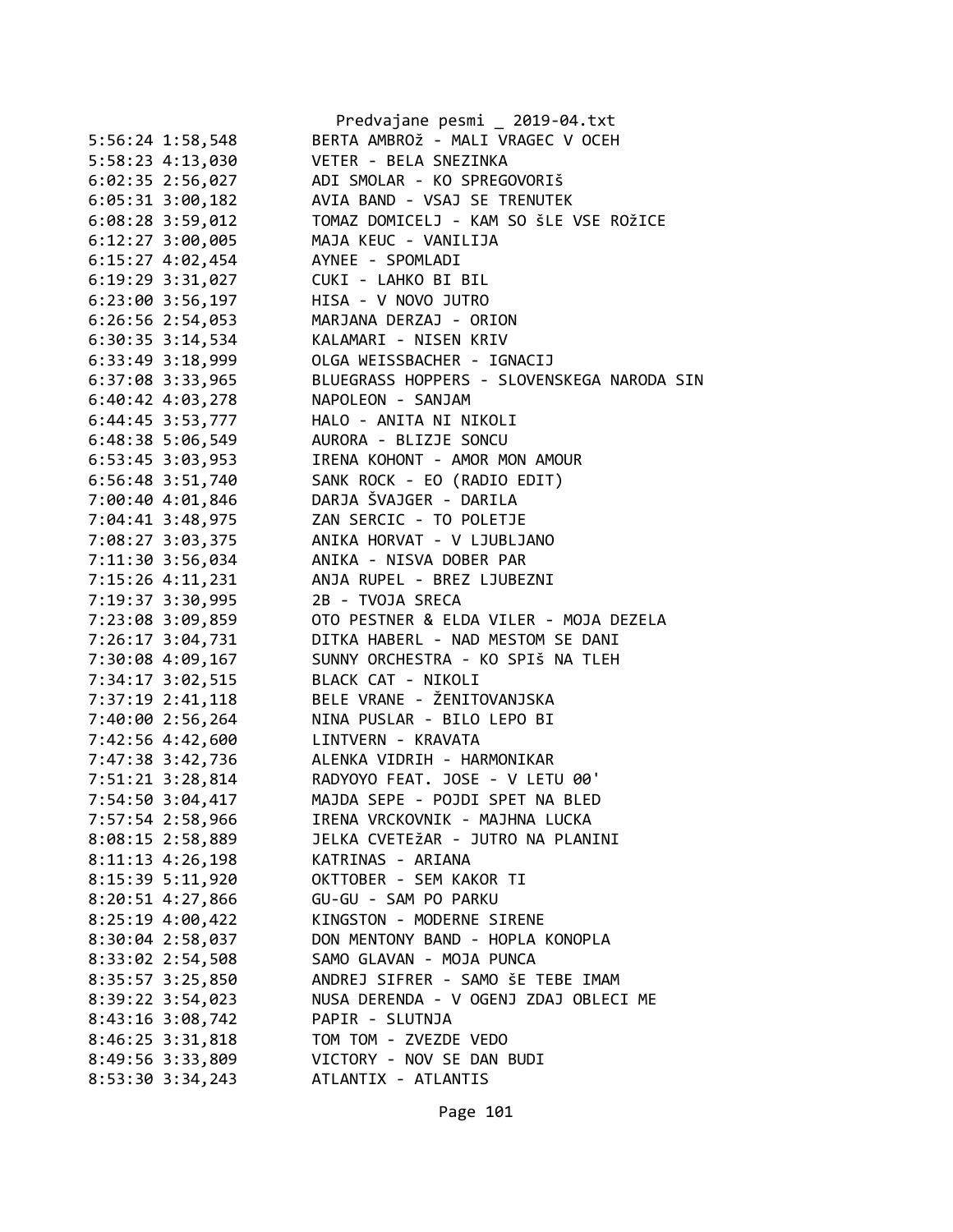|                      |                                  | Predvajane pesmi _ 2019-04.txt                                                                                |
|----------------------|----------------------------------|---------------------------------------------------------------------------------------------------------------|
| 8:57:04 2:58,136     |                                  | TINKARA KOVAC - VETER Z JUGA                                                                                  |
| $9:01:47$ 3:40,487   |                                  | BOSTJAN LEVICAR - PISEM ZATE                                                                                  |
| $9:05:27$ 4:15,341   | BAZAR - TINA                     |                                                                                                               |
| $9:13:49$ $3:40,019$ |                                  | MARTIN KRPAN - MALI BOGOVI                                                                                    |
| 9:17:29 3:59,971     |                                  | STANE MANCINI - MANDOLINA                                                                                     |
| $9:22:59$ $3:16,770$ |                                  | JERICA HABER - ZIVLJENJE SE SMEJI                                                                             |
| $9:26:16$ $4:29,720$ |                                  | JANEZ ZMAZEK - DOST JE BLO BESED                                                                              |
| $9:32:54$ $3:10,212$ |                                  | DUSAN URSIC - JASTREBI                                                                                        |
| 9:36:04 2:26,080     |                                  | IZTOK MLAKAR - PUBI, USIDIMO SE                                                                               |
| 9:38:30 3:17,984     |                                  | NUDE - POVEJ MI ZAKAJ PESEM                                                                                   |
| $9:44:47$ 3:26,096   |                                  | D'KWASCHEN & RETASHY - VRAUCHE                                                                                |
|                      |                                  | 9:48:13 2:08,034 ROBERTO - POLETJE ODHAJA                                                                     |
|                      |                                  | 9:51:20 3:48,030 SIMONA VODOPIVEC - DOBROJE, DA ZENSKA SEM                                                    |
|                      | 9:55:07 3:43,433 EVA HREN - KDAJ |                                                                                                               |
| 9:58:50 1:43,973     |                                  | KLEMEN KLEMEN - JEST SEM UMRL                                                                                 |
|                      |                                  | 10:02:20 2:22,130 OTO PESTNER - LAHKO VPRAŠANJE                                                               |
|                      |                                  | 10:04:41 3:09,597 TURBO ANGELS FT. DJ PASSY - NA BAHAME                                                       |
|                      |                                  | 10:07:47 3:19,596 SLAVKO IVANCIC - TISTO KAR OSTANE                                                           |
|                      |                                  | 10:17:19 3:47,050 AJDA IVSEK & BEST COMPANY - NAJ TE OMAMA NE PREMAMI                                         |
|                      |                                  | 10:22:36 3:24,343 MATJAZ JELEN - BREZ TEBE PADAM                                                              |
| 10:26:00             |                                  |                                                                                                               |
| 10:31:32             |                                  | 3:22,407<br>3:42,998 BIG FOOT MAMA - VRN SE K MEN<br>3:46,048 DAMJANA - LJUBIM VETER<br>ALTAWA - LJUBIM VETER |
| 10:35:15             |                                  |                                                                                                               |
| 10:43:28             |                                  | 3:01,053 ALENKA GODEC - POGLEJ ME V OCI                                                                       |
| 10:46:28             |                                  | 3:42,841 TOMAZ DOMICELJ - ZLOBNA ŽENSKA                                                                       |
| 10:51:10             |                                  | 2:55,233 ELABANDA - GOODBYE MORNING                                                                           |
| 10:54:05             |                                  | 3:19,541 AVIA BAND - EN KORAK                                                                                 |
| 10:57:24             |                                  | 3:30,962 D.A.Z. - OPROSTI MI (2015 EDIT)                                                                      |
| 11:02:40             | 3:15,044                         | TOMAZ PENGOV - CRNA PEGA CEZ OCI                                                                              |
| 11:05:55             |                                  | 3:41,733 BOR GOSTISA - BOLJ BEL KOT BLED                                                                      |
| 11:12:57             |                                  | 3:04,247 BOTRI - JAZ SEM IN                                                                                   |
| 11:16:01             |                                  | 3:16,026 NECA FALK - ON JE REKEL SONCE                                                                        |
| 11:20:48             |                                  | 3:22,567 IVO MOJZER - KO SI DAVI SE ZBUDILA                                                                   |
| 11:24:10             |                                  | 2:55,234 YLENIA ZOBEC - PRIZNAM                                                                               |
| 11:27:06             | 4:15,309                         | FOLKROLA - MARUŠKA                                                                                            |
| 11:33:24             | 3:11,123                         | JAN PLESTENJAK - VECJA OD NEBA (RADIO EDIT)                                                                   |
| 11:36:35             | 2:04,447                         | GAUDEAMUS - PESEM ZA ŠPAS                                                                                     |
| 11:38:40             | 3:10,040                         | ADI SMOLAR - NEPRILAGOJEN                                                                                     |
| 11:44:14             | 2:01,932                         | MATIJA CERAR - MILIJON ŽELJA                                                                                  |
| 11:46:16             | 2:44,024                         | MAJDA ARH - POISCI ME                                                                                         |
|                      | 3:52,894                         | MARTA ZORE - TI                                                                                               |
| 11:48:59             |                                  |                                                                                                               |
| 11:53:51             | 3:41,147                         | ALEKSANDER MEZEK - JULIJA                                                                                     |
| 11:57:31             | 3:24,552                         | ROK'N'BAND - PAZI                                                                                             |
| 12:02:41             | 2:44,034                         | OBJEM - LEP SONCEN DAN                                                                                        |
| 12:05:25             | 4:24,901                         | HALO - DAM TI JUTRA                                                                                           |
| 12:14:08             | 2:51,250                         | SELL OUT - ZOMBI V KATAKOMBI                                                                                  |
| 12:16:59             | 2:01,777                         | BELE VRANE - STOPI NA TLA                                                                                     |
| 12:20:31             | 1:25,008                         | FRANE MILICINSKI JEZEK - MOJ NAROBE SVET                                                                      |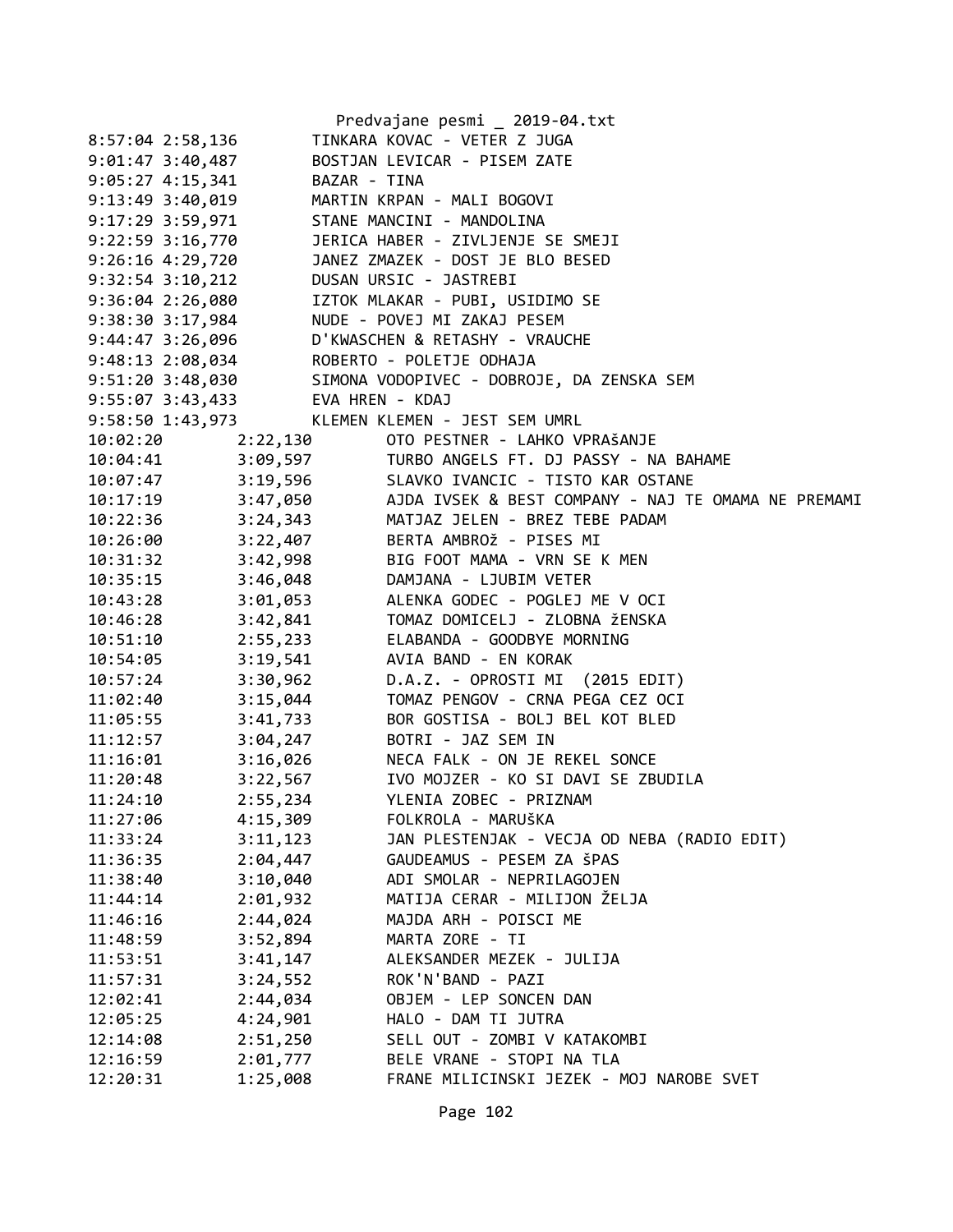|                      | Predvajane pesmi _ 2019-04.txt                      |
|----------------------|-----------------------------------------------------|
| 12:21:56<br>3:17,254 | DON JUAN - JULIJA                                   |
| 12:25:13<br>4:22,076 | CALIFORNIA/MZ HEKTOR - KRALJICA POROCNEGA POTOVANJA |
| 12:31:37<br>3:06,099 | ANU - VZEM' SI CAS                                  |
| 12:34:43<br>3:39,840 | ANJA RUPEL - VSE                                    |
| 12:38:23<br>4:25,043 | MAJA SINK - POLETNI POLJUB                          |
| 12:46:22<br>3:27,478 | JANKO ROPRET - VRNI SE                              |
| 3:29,035<br>12:50:49 | CUKI - TA VLAK                                      |
| 3:58,837<br>12:54:17 | IRENA KOHONT - ŠEL SI MIMO                          |
| 3:08,220<br>12:58:16 | NEISHA - TISTE LEPE DNI                             |
| 3:13,135<br>13:02:03 | SUPERNOVA - KJE SPI                                 |
| 3:34,522<br>13:05:16 | KINGSTON - DANES JE MOJ DAN                         |
| 4:02,334<br>13:08:50 | ANDREJ SIFRER - GOSTILNA ŠIFRER                     |
| 3:52,611<br>13:14:03 | FARAONI - HOCEM TE                                  |
| 3:27,286<br>13:17:55 | BABALOO BAND - POT DOMOV                            |
| 13:22:48<br>2:51,983 | MIRAN RUDAN - CVETJE IN VRTOVI                      |
| 3:31,353<br>13:25:39 | SAMO GLAVAN - NAPACNI NACIN                         |
| 13:31:23<br>3:01,324 | KALAMARI - ZA DVAJSET LET                           |
| 4:02,023<br>13:34:24 | BILBI - KO TVOJA SEM ŠE BLA                         |
| 3:11,948<br>13:38:26 | VLADO KRESLIN - DAN NESKONCNIH SANJ                 |
| 4:14,778<br>13:42:45 | PEPEL IN KRI - ENAKONOCJE                           |
| 2:03,797<br>13:47:00 | SINOBUSI - NAS DAN                                  |
| 3:33,969<br>13:50:14 | KATRINAS - DO NEBA                                  |
| 3:04,725<br>13:53:48 | YLENIA - ZIVIM                                      |
| 13:56:52<br>3:27,660 | DITKA HABERL - MATI                                 |
| 2:55,517<br>14:00:59 | BETI JURKOVIC - ZVIZGA                              |
| 14:03:54<br>2:07,407 | MARJANA DERZAJ - PESEM ZA DINAR                     |
| 14:06:01<br>3:33,218 | ANEJ PILETIC - KO SAMA BOS                          |
| 3:38,089<br>14:10:45 | DARJA ŠVAJGER - TVOJ OBRAZ                          |
| 3:38,994<br>14:14:23 | NOCNA PTICA - GLAS SIREN                            |
| 14:18:01<br>5:12,059 | ANIKA HORVAT - POGREŠAM TE                          |
| 14:24:39<br>3:27,992 | BAZAR - NA ZAVAJAJ ME VEC                           |
| 3:17,219<br>14:28:57 | DON MENTONY BAND - REKLA JE NE                      |
| 3:13,946<br>14:33:41 | DITKA - NE BODI KOT DRUGI                           |
| 14:36:55<br>2:42,548 | OTO PESTNER - MNOGO SRECNIH LET OD TOD              |
| 4:13,942<br>14:40:48 | HOLDER - TI NISI NA MOJI STRANI                     |
| 3:05,028<br>14:45:01 | MANOUCHE - MED ZVEZDE IN NAZAJ                      |
| 14:48:06<br>3:25,893 | ALJA KRUSIC - NAJIN PLES                            |
| 14:52:46<br>2:59,449 | DUSAN URSIC - SVOBODEN                              |
| 4:00,029<br>14:55:45 | GU-GU - GU-GU PLAY FOR YOU                          |
| 3:39,054<br>15:00:24 | NUDE - PEPELKA (RAD TE IMAM)                        |
| 2:55,032<br>15:04:03 | STANE MANCINI - PRIDES KAKOR VETER                  |
| 2:58,885<br>15:06:58 | HAZARD - NAJLEPŠE PESMI                             |
| 3:18,987<br>15:11:07 | IGOR - PAULA                                        |
| 3:25,798<br>15:14:26 | MALI OGLASI BAND - VROCA KRI                        |
| 15:17:51<br>2:59,086 | PIHALNI ORKESTER KOPER - ANITA (POJE T.FURLANIC)    |
| 15:22:16<br>3:48,888 | MILAN PECOVNIK PIDZI - COWBOY PIDZI                 |
| 15:26:56<br>3:51,273 | TOMAZ DOMICELJ - BIL JE TAKO PRIKUPNO ZMEDEN        |
| 3:58,688<br>15:32:14 | SOULGREG - PROSIM VRNI SE (NISI ŽENSKA ZAME-PART    |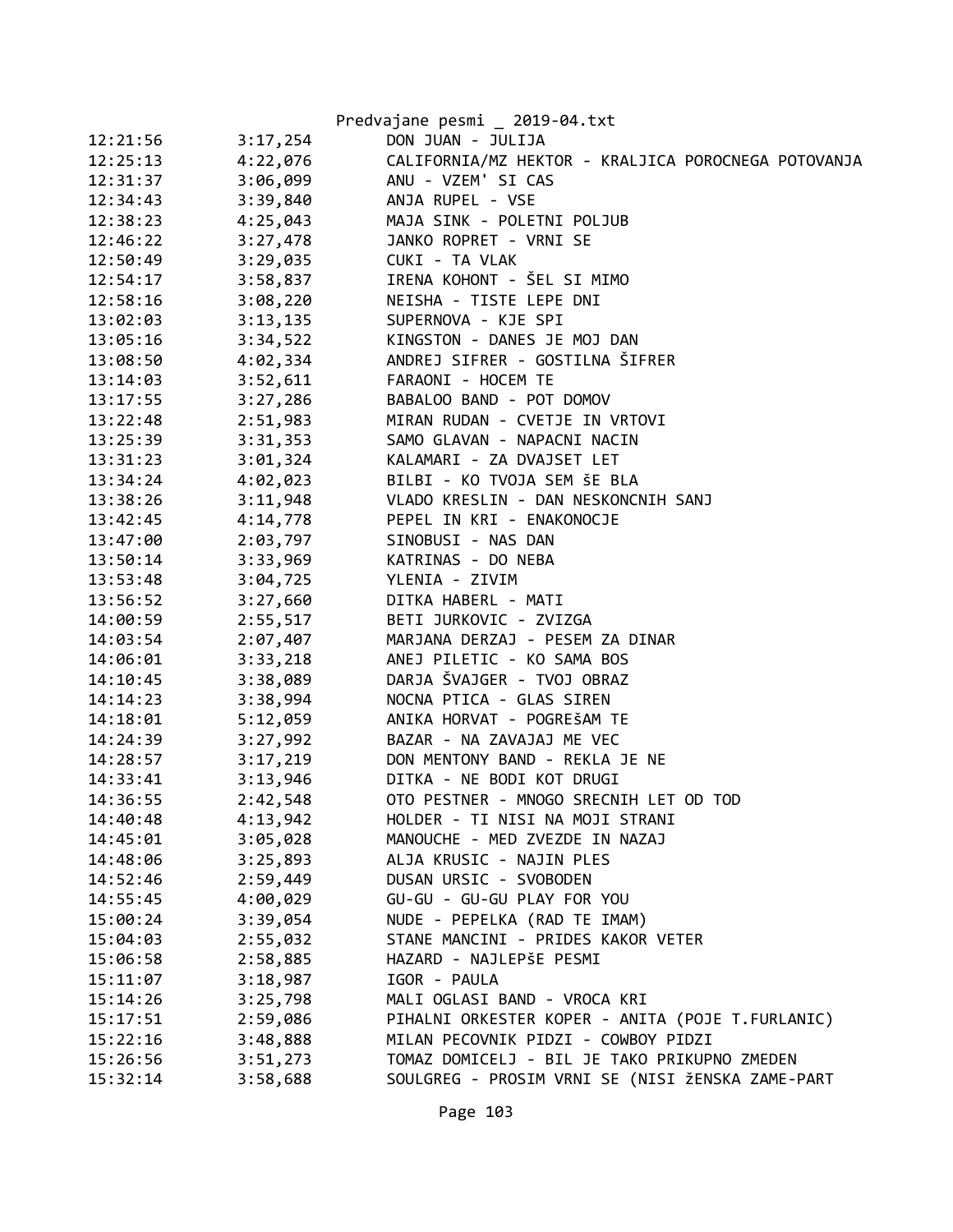|          |          | Predvajane pesmi _ 2019-04.txt                  |
|----------|----------|-------------------------------------------------|
| II)      |          |                                                 |
| 15:36:13 | 3:55,357 | DEŽUR - PO POMLADI DIŠI                         |
| 15:41:18 | 3:35,840 | NEW SWING QUARTET - OBRTNIKI                    |
| 15:44:54 | 4:22,419 | PAVLE KAVEC & OKO - VSE SEM DAL TI              |
| 15:50:30 | 3:21,551 | LIDIJA KODRIC - PO TIHO                         |
| 15:53:52 | 3:23,655 | DON SERGIO - TUDI TI                            |
| 15:57:15 | 2:29,606 | JANEZ ZMAZEK - HOPLA KONOPLA                    |
| 16:00:23 | 4:53,241 | DAVID GROM - LEPA SI MOJA                       |
| 16:05:16 | 4:11,266 | IZTOK MLAKAR - REPUBLIKA PALMA DE COCCO         |
| 16:10:38 | 3:15,687 | NUSA DERENDA - NAJ MI DEZ NAPOLNI DLAN          |
| 16:13:53 | 4:00,595 | AVIA BAND - TEBE SI ŽELIM                       |
| 16:17:53 | 3:32,002 | DAMJANA GOLAVSEK - MODRI HORIZONT               |
| 16:22:51 | 3:07,561 | BRANKA KRANER - LJUBLJANSKI ZVON                |
| 16:26:43 | 3:03,089 | CHATEAU/DADI DAZ - SOLZICE                      |
| 16:31:14 | 3:58,509 | MAJDA SEPE - STIHI MOJEGA SPOMINA               |
| 16:35:12 | 4:31,029 | ANJA RUPEL - ZIVLJENJE JE KOT IGRA              |
| 16:40:53 | 3:25,949 | NUŠA DERENDA - BOGINJA                          |
| 16:44:19 | 4:05,816 | BABILON - VSAK DEL NEBA                         |
| 16:48:18 | 3:07,764 | BELE VRANE - LETALOVLAK                         |
| 16:52:40 | 4:45,907 | MATJAZ JELEN - 100 X LAZJE                      |
| 16:57:25 | 3:30,055 | MAJDA ARH - GRAD ŽELJA                          |
| 17:01:37 | 3:33,015 | KR NA TRI - ANITA NI NIKULI                     |
| 17:05:09 | 3:44,466 | NINA PUSLAR - ZA VEDNO                          |
| 17:08:53 | 3:28,803 | ADI SMOLAR - NEPRILAGOJEN                       |
| 17:13:56 | 3:23,260 | ALENKA GODEC - NEZNA PESEM                      |
| 17:17:19 | 2:09,408 | BLUEGRASS HOPPERS - PO NOVEM LETU BOLJŠE BO     |
| 17:22:00 | 3:03,365 | DEKAMERONI - SAVA SUMI                          |
| 17:25:46 | 3:24,564 | BIG FOOT MAMA - ISKRE                           |
| 17:30:36 | 3:14,431 | ROK 'N' BAND - MOJA MLADA LJUBICA               |
| 17:33:50 | 3:14,718 | VANAGO BAND - ONA                               |
| 17:37:04 | 2:53,552 | MATIJA CERAR - KMALU BOM SPET PRI TEBI [I'LL BE |
| HOME ]   |          |                                                 |
| 17:41:32 | 3:34,802 | YUHUBANDA - MOJA SI                             |
| 17:45:07 | 4:25,374 | BABALOO BAND - DOBRO JUTRO DELOVNI LJUDJE       |
| 17:50:58 | 3:44,113 | PHONOMONICS - POHITIVA                          |
| 17:54:42 | 4:18,328 | ANDREJ SIFRER - ROMANJE                         |
| 17:59:42 | 3:42,120 | MAJDA SEPE - PLAZ                               |
| 18:03:24 | 3:18,811 | SIMONA VODOPIVEC - TITANIC LJUBEZNI             |
| 18:06:42 | 4:17,692 | ALENKA GODEC - ZGUBLJAM TE                      |
| 18:12:10 | 4:22,517 | MAJA PUR - VSE NAJBOLJSE MAMA                   |
| 18:16:33 | 4:01,526 | GU-GU - MOJA MALA LUCIJA                        |
| 18:23:07 | 3:34,889 | PEPEL IN KRI - DAN LJUBEZNI                     |
| 18:26:40 | 5:21,467 | SUNNY ORCHESTRA - WELCOME TO THE PARTY          |
| 18:33:40 | 2:09,038 | MATIJA CERAR - KAJ MI MAR                       |
| 18:37:48 | 3:00,331 | JELKA CVETEŽAR - SIMFONY                        |
| 18:42:19 | 2:58,040 | HAZARD - ROZE ZA ELZO                           |
| 18:45:17 | 2:27,483 | DUSAN URSIC - BUTALCI                           |
| 18:47:44 | 1:55,232 | KATJA KLEMENC - ZALJUBLJENA V ZIVLJENJE         |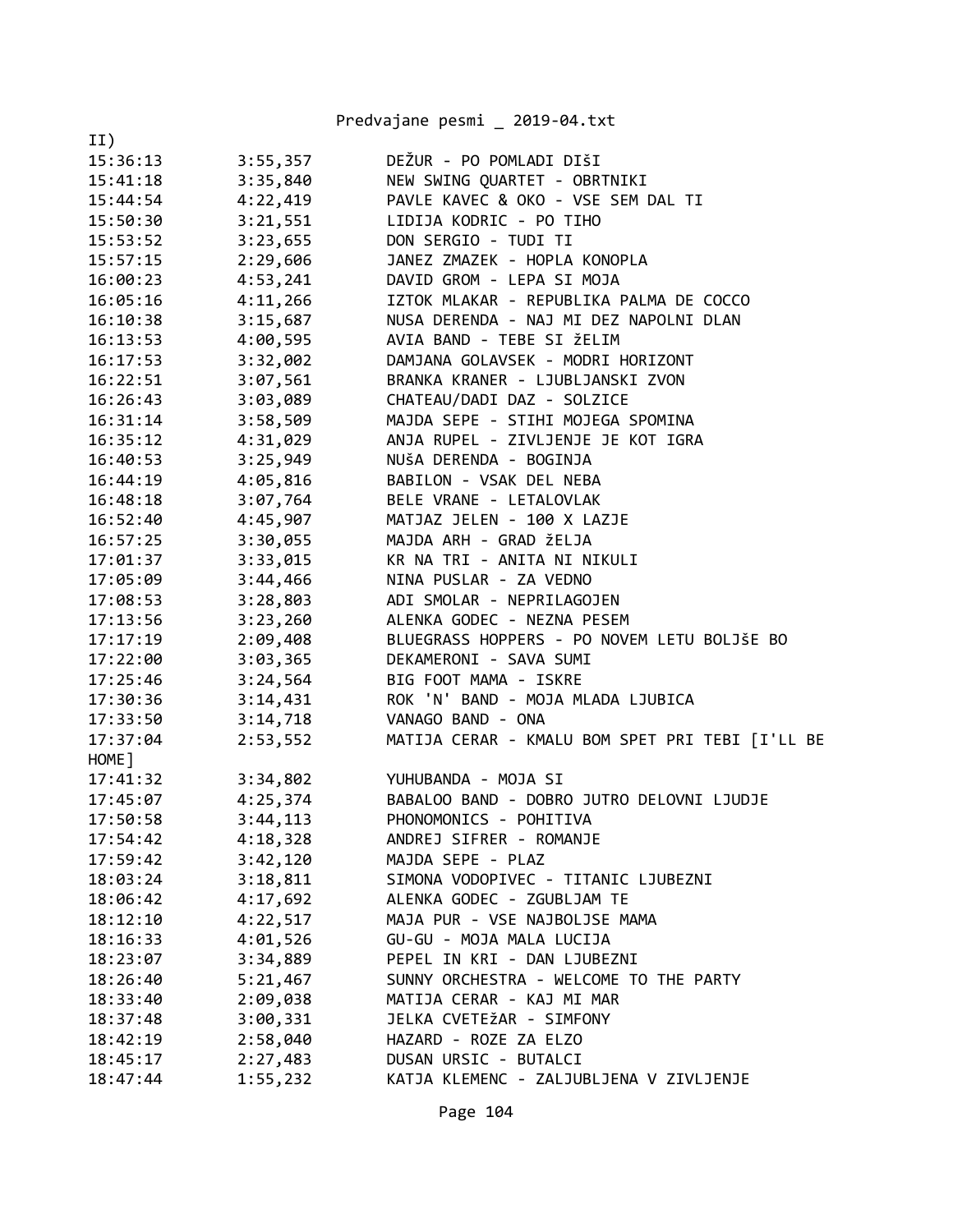|          |          | Predvajane pesmi _ 2019-04.txt                      |
|----------|----------|-----------------------------------------------------|
| 18:51:01 | 3:11,536 | DARJA ŠVAJGER - NAJ VIDIMO LJUDI                    |
| 18:54:13 | 2:44,032 | BELE VRANE - MINI MAXI                              |
| 18:56:57 | 4:24,522 | ANIKA HORVAT - TUKAJ JAZ ŽIVIM                      |
| 19:02:02 | 4:04,321 | NECA FALK - VSI LJUDJE HITIJO                       |
| 19:06:05 | 3:59,391 | ANJA RUPEL - NE POZABI ME                           |
| 19:11:39 | 3:09,370 | JAN PLESTENJAK - 7 LET NAZAJ (NOR SEM,DA TE LJUBIM) |
| 19:14:43 | 3:34,036 | BAZAR - PRVI MAJ                                    |
| 19:18:17 | 3:05,443 | LOS VENTILOS & TOKAC - NE GLEDAM NAZAJ              |
| 19:23:55 | 2:53,398 | MARJANA DERZAJ - ORION                              |
| 19:27:38 | 4:13,431 | MIRAN RUDAN - NE ODPUSTI MI                         |
| 19:33:10 | 3:44,348 | ADI SMOLAR - ZAVOD ZA ZAPOSLOVANJE                  |
| 19:36:55 | 3:50,061 | SUNNY ORCESTRA - ODHAJAM                            |
| 19:42:19 | 5:39,117 | HISA - PALE SAM NA SVETU                            |
| 19:47:58 | 3:17,440 | PAPIR - SLUTNJA                                     |
| 19:52:42 | 3:17,531 | KARMEN STAVEC - 100 NORIH IDEJ                      |
| 19:55:59 | 2:51,010 | AGROPOP - PARADNO TANGO-REMIX 2000                  |
| 19:58:50 | 3:26,152 | ALEKSANDER MEZEK - DNEVI KAKOR JE TA                |
| 20:02:57 | 4:15,056 | BLUEGRASS HOPPERS - AVTOMAT                         |
| 20:07:12 | 3:40,095 | AVIA BAND - TELESKOP                                |
| 20:14:58 | 3:09,030 | MODRI VAL - BODI MOJ                                |
| 20:18:07 | 3:35,119 | ROK'N'BAND - SOLZE IN SMEH                          |
| 20:22:55 | 3:49,841 | GUSTI/POLONA KASAL - VEDNO ZAME                     |
| 20:27:36 | 3:35,978 | MANOUCHE - BI ŠLA NAPREJ                            |
| 20:33:44 | 3:22,686 | IVO MOJZER - DECEK Z ULICE                          |
| 20:37:07 | 2:53,619 | TOMAZ DOMICELJ - KAMIONAR                           |
| 20:43:03 | 3:36,047 | MOULIN ROUGE - TI SI MOJ BOMBONCEK                  |
| 20:46:38 | 2:25,962 | BERTA AMBROŽ - JOKALA BOM BREZ SOLZ                 |
| 20:49:37 | 2:34,051 | BRANKA KRANER - RUM IN COCA COLA                    |
| 20:52:11 | 3:13,009 | IVA STANIC - NORE NEZNOSTI                          |
| 20:55:44 | 1:19,950 | CUKI - RAKETA POD KOZOLCEM                          |
| 20:57:00 | 3:56,443 | OTO PESTNER - PRAZEN VRT                            |
| 21:02:21 | 3:24,031 | LINTVERN - CE TE SRECAM                             |
| 21:05:45 | 3:38,472 | BOTRI - PLAZILCI                                    |
| 21:15:35 | 3:25,034 | FARAONI - PUSTI ME                                  |
| 21:19:00 | 4:00,052 | ZABJAK TRIO - LENORA                                |
| 21:24:13 | 3:53,880 | DON MENTONY BAND - A STEKAS                         |
| 21:28:07 | 2:49,160 | RENE - BREZ TEBE                                    |
| 21:32:22 | 2:48,062 | KALAMARI - PRLE                                     |
| 21:35:10 | 2:57,852 | MARTIN KRPAN - NJEN TRENUTEK PRIHAJA                |
| 21:38:07 | 3:43,625 | PETER PAN - ONA                                     |
| 21:46:18 | 3:16,698 | IRENA VRCKOVNIK - TISTO NOC                         |
| 21:50:08 | 3:20,087 | NINO ROBIC - POSLEDNJA POSTAJA                      |
| 21:53:28 | 3:03,768 | ROYAL FLASH - VSE BI DAL                            |
| 21:56:31 | 2:59,695 | ANDRAZ HRIBAR - ZASPALA SI                          |
| 22:02:03 | 3:15,001 | YUHUBANDA - NE NIMAS POJMA                          |
| 22:05:18 | 3:00,969 | FOLKROLA - UJEMI ME                                 |
| 22:08:19 | 4:05,032 | MIRAN ZADNIK - ZAPEL BI VAM RAD                     |
| 22:15:45 | 4:27,859 | META MOCNIK & OTO PESTNER - TRENUTKI BEZE           |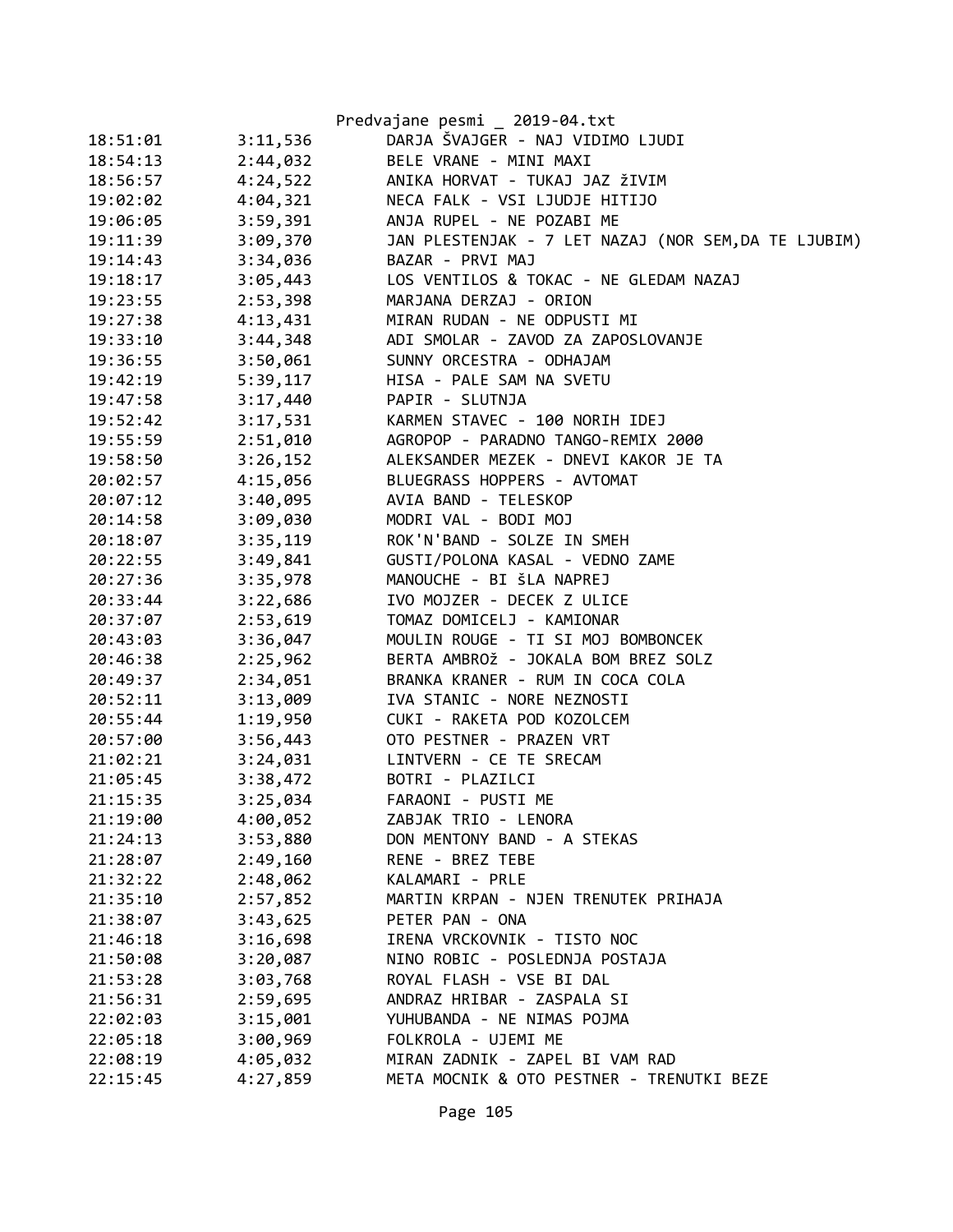|          |          | Predvajane pesmi _ 2019-04.txt       |
|----------|----------|--------------------------------------|
| 22:21:26 | 3:23,071 | KINGSTON - KDOR ZNA TA ZNA           |
| 22:24:48 | 3:02,594 | DAMJANA - NAJ VSEM LJUDEM SE DOGODI  |
| 22:27:50 | 3:00,540 | MLADI LEVI - ODA IRENI               |
| 22:32:16 | 3:14,186 | ANA STOKELJ - MIDVA SVA ZALJUBLJENA  |
| 22:35:30 | 2:10,491 | OPTIMISTI - STARI MEDO               |
| 22:37:40 | 5:39,968 | DADI DAZ - VEDNO                     |
| 22:45:46 | 3:33,025 | BIG FOOT MAMA - NOR SIGURNO NE       |
| 22:49:52 | 4:05,801 | FLIRT - PRVIC                        |
| 22:53:57 | 3:22,630 | DAMJANA GODNIC - SEDI ZA KLAVIR      |
| 22:57:20 | 3:02,991 | ALENKA GODEC - OBJELA BI TE RADA     |
| 23:01:49 | 5:03,656 | LOPATIC FAMILY BAND - USODA          |
| 23:06:52 | 3:52,521 | ANDREJ SIFRER - KO ZVONOVI ZAPOJO    |
| 23:15:03 | 3:25,036 | MAJDA SEPE - RIBIC, RIBIC ME JE UJEL |
| 23:18:26 | 2:34,416 | BILBI - ISKRICE                      |
| 23:22:13 | 3:44,806 | ZEUS - POLARNI SIJAJ                 |
| 23:25:56 | 3:46,269 | DUSAN URSIC - SLOVENCELJNI           |
| 23:30:16 | 4:05,063 | JADRANKA JURAS - DRUGACE NE ZNAM     |
| 23:34:21 | 3:34,459 | NINO - POLETJE                       |
| 23:37:55 | 4:30,103 | PEPEL IN KRI - SONCE POMLADI         |
| 23:46:00 | 3:38,732 | JANEZ BONCINA BENC - TA NOC JE MOJA  |
| 23:49:38 | 3:30,283 | AVTOMOBILI - ZASEBNI RAJ             |
| 23:53:08 | 3:42,723 | SANK ROCK - HITRO DRUGAM             |
| 23:56:51 | 2:31,572 | HAZARD - BISTRO                      |
| 23:59:22 | 2:59,173 | ZANA - DRUGA VIOLINA                 |

|  | 0:02:20 4:03,787   | ELDA VILER - LASTOVKE                                         |
|--|--------------------|---------------------------------------------------------------|
|  |                    | 0:06:23 3:45,288 LAVENDER - DAN SE PREBUJA                    |
|  |                    | 0:10:08 4:16,363 MARTA ZORE - ZDAJ GA POZNAM (& ALENKA GODEC) |
|  | $0:14:24$ 3:55,009 | NAPOLEON - HOCEM TE NAZAJ                                     |
|  |                    | 0:18:19 2:29,247 ANIKA HORVAT - MINI IN MAXI                  |
|  |                    | 0:20:48 3:51,004 2B - FIGURE V SKATLAH                        |
|  |                    | 0:24:39 3:20,460 NUŠA DERENDA - ZA SLOVENIJO ŽIVIM            |
|  |                    | 0:27:59 2:45,912 VICTORY - LE POVEJTE JI                      |
|  |                    | 0:30:43 3:59,064 GU-GU - GU-GU PLAY FOR YOU                   |
|  | 0:34:42 3:38,524   | NATASA & ZIBELNIK - PRIZNAJ DA NI LAHKO                       |
|  |                    | 0:38:20 3:15,473 FRENK NOVA - KO TE NI                        |
|  |                    | 0:41:35 2:40,083 TOMO JURAK - CE JO NEBI VZEL BI BIL BEDAK    |
|  |                    | 0:44:15 3:51,634 NECA FALK - LJUBIMEC MOJ                     |
|  |                    | 0:48:07 3:19,984 NUDE - NI CIST GREH                          |
|  |                    | 0:51:25 4:13,089 JAN PLESTENJAK - PO NEVIHTI                  |
|  |                    | 0:55:37 3:02,728 B.B.T. - 5 MINUT                             |
|  |                    | 0:58:39 2:44,069 SAMO GLAVAN - VREDNOTE GENOCIDA              |
|  |                    | 1:01:23 2:43,953 DEMETRA MALALAN - NE GREM SE VEC             |
|  |                    | 1:04:07 2:45,227 BERTA AMBROŽ - PESEM ZAPOJ MI NOCOJ          |
|  |                    | 1:06:52 4:02,861 LAMAI - SPET TE SLISIM                       |
|  |                    |                                                               |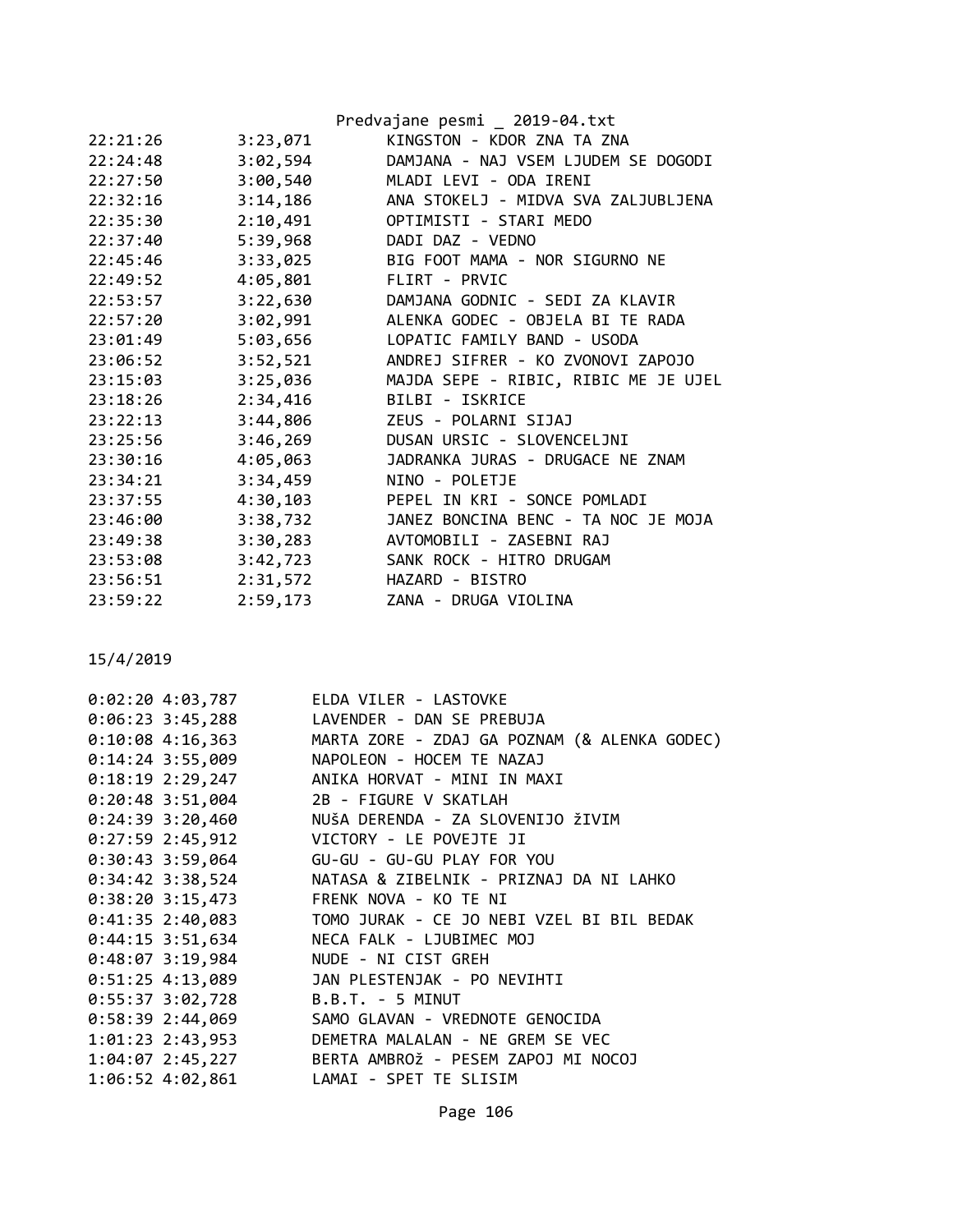|                      | Predvajane pesmi _ 2019-04.txt                                                                        |
|----------------------|-------------------------------------------------------------------------------------------------------|
| $1:10:54$ 4:02,138   | ANJA RUPEL - SANJAM TE                                                                                |
| $1:14:56$ 3:28,997   | GORAZD LAMPE - TRAVNIK IN DREVO                                                                       |
| $1:18:24$ $4:11,530$ | TOMAZ DOMICELJ - VZEMI ME NA KRAJ SVETA                                                               |
| 1:22:36 4:09,235     | GUSTI/POLONA KASAL - D DAN                                                                            |
| $1:26:44$ $2:45,232$ | KATRINAS - KOT PRAVLJICA                                                                              |
| 1:29:29 4:40,115     | VLADO KRESLIN/JONAS Z. - SAMO TIJ                                                                     |
| 1:34:09 4:18,345     | OTO PESTNER - TRIDESET LET (DOLGA)                                                                    |
| 1:38:27 3:27,046     | MAJA PUR - POCAKAJ DRAGI                                                                              |
| $1:41:54$ 3:16,203   | ADI SMOLAR - MENI SE MUDI                                                                             |
| $1:45:10$ $3:18,530$ | FLORA EMA LOTRIC & PARIS - JUTRANJA ROSA                                                              |
| 1:48:28 3:27,864     | IZTOK MLAKAR - BETULA                                                                                 |
| 1:51:56 3:42,912     | CUKI - PESEM O KRALJESTVU KI VZEL GA JE CAS                                                           |
| 1:55:38 3:40,510     | AVIA BAND - GRAJSKA DAMA                                                                              |
| 1:59:19 3:28,601     | JANEZ DOLTAR & KUD DOBREC - ZITNO POLJE                                                               |
| 2:02:47 3:30,408     | HISA - NA ZDRAVJE SVET                                                                                |
| 2:06:17 3:52,005     | KARMEN - TI SI ANGEL MOJ                                                                              |
| 2:10:09 2:55,967     | IRENA KOHONT - POVABI ME NA LUNO                                                                      |
| 2:13:05 2:59,497     | NEISHA - PLANET ZA ZADET                                                                              |
| 2:16:01 3:23,713     | KARMEN STAVEC - ENA SOLZICA                                                                           |
| $2:19:25$ 3:28,090   | GINO - DAN BREZ SKRBI                                                                                 |
| 2:22:53 2:45,458     | BELE VRANE - MESTO MLADIH                                                                             |
| 2:25:38 2:57,910     | ABADON - POZITIVNA ENERGIJA                                                                           |
| 2:28:36 3:44,848     | PAPIR - VELIKI KORAK                                                                                  |
| 2:32:20 3:00,804     | GADI - DAJ MI DAJ MI DAJ                                                                              |
| 2:35:21 3:29,494     | ALEKSANDER MEZEK - AJDA PA ZNOVA CVETI                                                                |
| 2:38:50 3:02,093     | MARJANA DERZAJ - ZADNJI VALCEK (THE LAST WALTZ)                                                       |
| 2:41:52 3:35,485     | BOTRI - VRTILJAK                                                                                      |
| 2:45:27 3:14,062     | IRENA VRCKOVNIK - VCERAJ IN DANES                                                                     |
| 2:48:41 3:55,930     | BAZAR - PORTOROŽ 1905                                                                                 |
| 2:52:36 4:08,026     | ANIKA - LAHKO NOC PIRAN                                                                               |
| $2:56:44$ 4:12,920   | DON MENTONY BAND - MRTVE ROŽE                                                                         |
|                      |                                                                                                       |
|                      | 3:00:57 2:42,163 FELIKS LANGUS - DISKO RAJ (DISCO RAJ)<br>3:03:39 3:07,739 ROK'N'BAND - POPULAREN PAR |
| 3:06:46 2:55,956     |                                                                                                       |
| 3:09:40 1:54,256     | BEPOP - NE SEKIRAJ SE<br>MATIJA CERAR - Z MOJCO PLESAL BI CHA-CHA-CHA                                 |
|                      | MILAN PECOVNIK PIDZI - NOCOJ BOM PLESAL LE S TEBOJ                                                    |
| $3:11:34$ $3:29,861$ |                                                                                                       |
| $3:15:04$ 2:29,513   | DAMJANA - V MOJ SVET VSTOPIL SI TI                                                                    |
| $3:17:33$ $3:48,445$ | REGINA - RITEM ULICE                                                                                  |
| $3:21:21$ $3:11,504$ | EDVIN FLISER - SOLZA, KI JE NE PRODAM                                                                 |
| 3:24:32 3:58,301     | SOPRANOS - CAS ZA NOROSTI (RADIO EDIT)                                                                |
| $3:28:30$ $3:38,150$ | DARJA ŠVAJGER - SONCE SI                                                                              |
| 3:32:08 3:06,040     | SIMON - HEJ, MALA HEJ                                                                                 |
| $3:35:14$ $3:42,956$ | ANDRAZ HRIBAR - OGNJENI OBROC                                                                         |
| $3:38:57$ $3:20,589$ | ALENKA GODEC - JULIJA                                                                                 |
| $3:42:17$ $3:56,665$ | OBJEM - ODSEL BOM                                                                                     |
| $3:46:14$ $3:30,102$ | DASHA - V PRELEPI LJUBLJANI                                                                           |
| 3:49:44 3:00,063     | FOLKROLA - POLNA LUNA                                                                                 |
| $3:52:43$ $2:03,983$ | OTO PESTNER &P.UGRIN BAND - KAKOR MADONNA                                                             |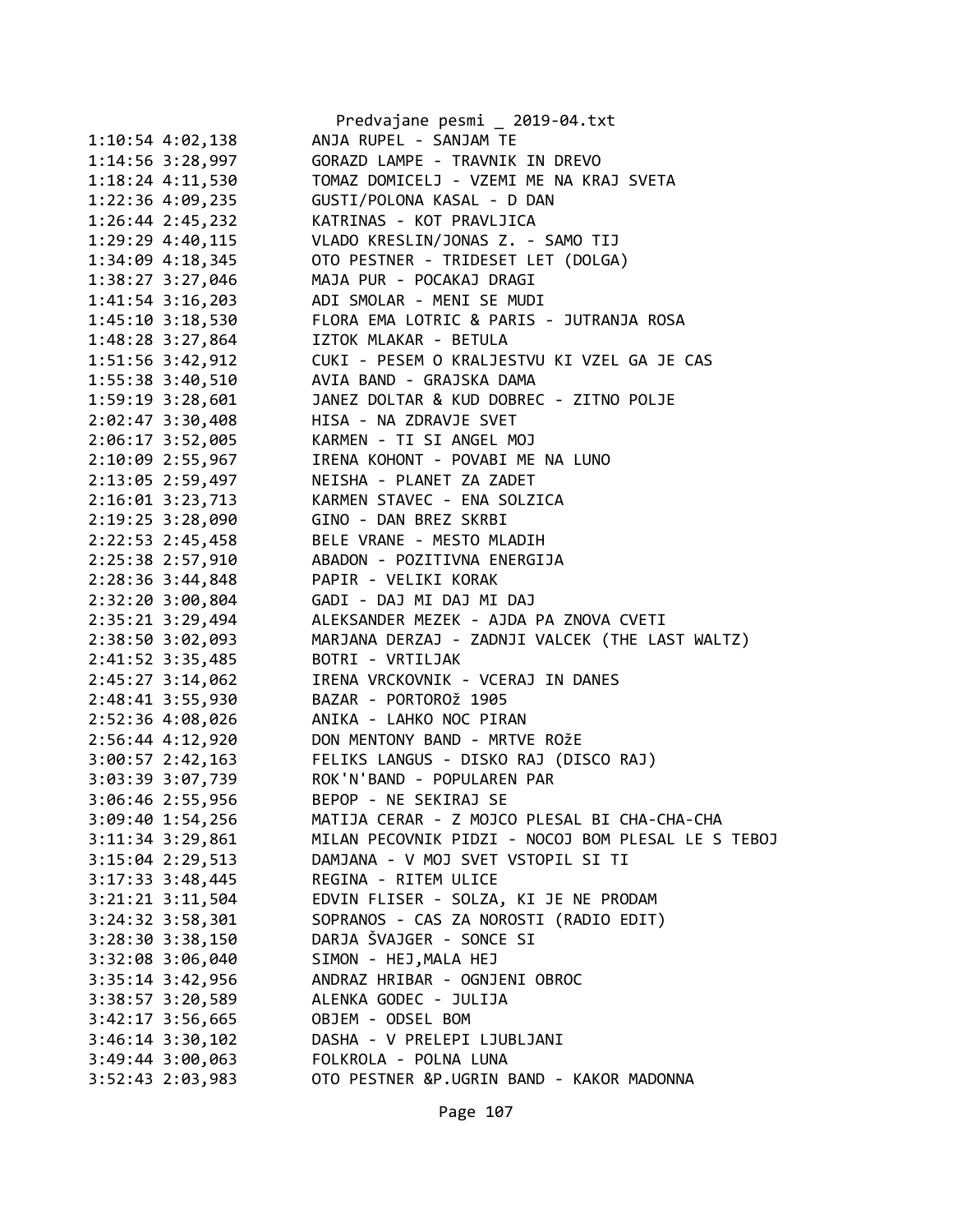|                      | Predvajane pesmi _ 2019-04.txt                  |
|----------------------|-------------------------------------------------|
| $3:54:47$ $3:58,725$ | CALIFORNIA/MZ HEKTOR - LE SPOMINI (MODERNI MIX) |
| 3:58:41 3:15,610     | MAJDA SEPE - MED ISKRENIMI LJUDMI               |
| 4:01:57 4:17,927     | ANDREJ SIFRER - SREBRO V LASE ZLATO V ZOBE      |
| 4:06:15 4:39,637     | PETER PAN - OH, SABINA                          |
| 4:10:54 4:13,024     | SUPERNOVA - POBEGNI Z MANO                      |
| 4:15:07 2:56,373     | PEPEL IN KRI - VODA NA MOJ MLIN                 |
| 4:18:03 2:52,790     | JADRANKA JORAS - SEDMI CUT                      |
| 4:20:56 2:58,854     | AYNEE - ZDAJ VEM                                |
| 4:23:54 2:51,650     | HAPPY DAY - VONJ POLETJA                        |
| 4:26:46 4:48,057     | BIG FOOT MAMA - NISEM VEC S TABO                |
| 4:31:30 3:06,254     | MANOUCHE - TAMALA                               |
| 4:34:36 3:28,755     | DELIAL - SEJEM ZELJA                            |
| 4:38:05 2:31,097     | DUSAN URSIC - MOJSTRI                           |
| 4:40:36 2:38,013     | ROSA - ROSA                                     |
| 4:43:14 3:30,245     | KINGSTON - TRI PRSTE TEQILE                     |
| 4:46:43 7:44,041     | MAJDA ARH - MM MIX (MAJDA MEGA MIX)             |
| 4:54:27 3:16,904     | MERISSA IN FREEWAY - ZA MINUTO                  |
| 4:57:44 2:00,976     | IVANKA KRASEVEC - PRESERN - KRESOVANJE          |
| 5:00:38 4:04,621     | NINA PUSLAR - NI ONA                            |
| 5:04:43 2:59,254     | COVERLOVER - DJ DEJ NAPOVEJ                     |
| 5:07:42 3:24,864     | ANIKA HORVAT - 10 MAREC OB 19 30                |
| 5:12:19 3:25,911     | VILI RESNIK - ZDAJ JE CAS                       |
| 5:15:45 4:57,276     | DRUŠTVO MRTVIH PESNIKOV - KO OSTANEM SAM        |
| 5:22:37 3:04,753     | DAN IN NOC - DAN IN NOC GARA                    |
| 5:25:41 3:48,920     | GU-GU - ŽELIM SI NA JAMAJKO                     |
| 5:31:04 3:19,031     | PANDA - NEPREMAGLJIVI                           |
| 5:34:22 4:50,893     | AVTOMOBILI - HVALA ZA PISMA                     |
| 5:40:25 3:23,794     | NUDE - ROLA                                     |
| 5:43:49 2:58,113     | HAZARD - ZABLODA V MODRIH KAVBOJKAH             |
| 5:46:47 3:57,516     | EVA BOTO - NA KOZO PISANA                       |
| 5:52:23 3:28,818     | ALENKA VIDRIH - PRISLUHNI                       |
| 5:56:12 3:34,622     | DEZUR - MORJE CAKA                              |
| $6:00:40$ 3:34,089   | OTO PESTNER - MATI BODIVA PRIJATELJA            |
| 6:04:14 3:45,025     | ANJA RUPEL - DAN, KOT JE TA                     |
| 6:07:58 2:50,480     | ALEX VOLASKO - DA DA DI DA                      |
| 6:12:01 2:54,579     | TOMAZ DOMICELJ - SOL                            |
| 6:14:55 3:49,995     | IGOR LIJA - KO TE NI                            |
| $6:18:45$ 4:32,213   | JAN PLESTENJAK - BOLEZEN                        |
| $6:25:57$ 2:58,360   | MATJAZ JELEN - NOV DAN                          |
| 6:28:55 3:00,758     | POLONA - POVEJ                                  |
| 6:33:29 3:50,138     | ADI SMOLAR - J                                  |
| $6:37:19$ 3:47,046   | BABALOO BAND - PAJAC                            |
| $6:42:18$ 3:45,178   | TATJANA DREMELJ - ZALJUBLJENA                   |
| $6:46:03$ 3:10,447   | SUNDR BAND - BICIKL                             |
| 6:50:53 3:51,223     | HALO - ANITA NI NIKOLI                          |
| 6:54:44 1:47,580     | RAFKO IRGOLIC - KAVBOJEVA LJUBICA               |
| $6:56:31$ $2:21,141$ | NECA FALK - BANANE                              |
| 6:58:52 3:27,018     | ANSAMBEL VITA - PRVA LJUBEZEN                   |
|                      |                                                 |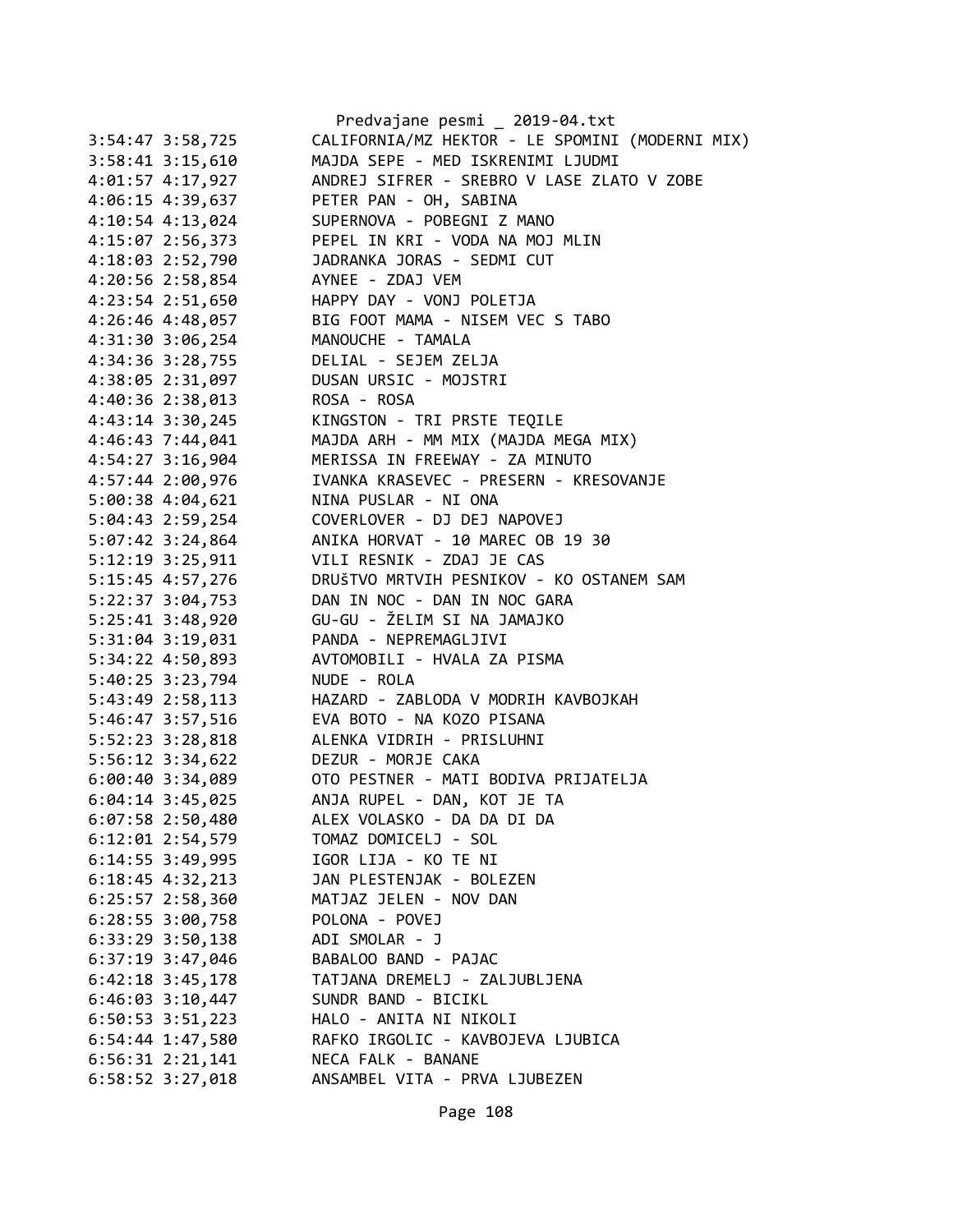|                      | Predvajane pesmi _ 2019-04.txt                 |
|----------------------|------------------------------------------------|
| 7:03:13 3:27,063     | MARJANA DERZAJ - CABARET                       |
| 7:06:40 3:44,061     | LETECI POTEPUHI - POJEM BLUES                  |
| 7:11:36 3:17,678     | DADI DAZ - IN GREM NAPREJ                      |
| 7:14:53 3:19,501     | NEISHA - MALO TU MALO TAM                      |
| 7:18:12 2:29,352     | BELE VRANE - SPOMIN                            |
| 7:22:36 3:08,967     | BRANKA KRANER - LJUBLJANSKI ZVON               |
| 7:26:29 3:44,940     | BOTRI - V NOVO JUTRO                           |
| 7:31:48 3:50,046     | VICTORY - A TI!                                |
| 7:35:30 4:20,865     | IZTOK MLAKAR - BRISKULA                        |
| 7:41:02 2:41,991     | CASABLANCA - O, MAMA                           |
| 7:43:44 3:07,120     | FARAONI - KAKO SI LEPA NOCOJ                   |
| 7:46:51 4:15,971     | MOULIN ROUGE - JUTRO SE PREBUJA 2002 (RNB RMX) |
| 7:52:46 3:28,547     | ALEKSANDER MEZEK - MESTO BREZ SRCA             |
| 7:56:14 3:23,064     | U'REDU - NA SMARNO GORO                        |
| 8:00:31 3:33,636     | KATRINAS - FUNKY BEAT                          |
| 8:04:04 2:13,311     | ANJA ROPOTAR - BOZIC ZA VSE                    |
| 8:06:13 3:38,374     | BAZAR - TA MOŠKA                               |
| 8:11:04 4:22,886     | CUKI - POSLEDNJI ROD                           |
| 8:15:21 2:24,081     | MAJDA SEPE - PRELEPA SI BELA LJUBLJANA         |
| 8:17:45 3:04,037     | IRENA VRCKOVNIK - FANT Z ULICE                 |
| 8:22:44 4:11,806     | DAMJANA - LJUBIMEC                             |
| 8:27:41 3:16,590     | LARA-B - DAN NESKONCNIH SANJ                   |
|                      | ANDREJ SIFRER - ŽIVLJENJE JE DRAG ŠPORT        |
| 8:32:31 5:18,291     |                                                |
| 8:37:49 4:00,967     | OLGA WEISSBACHER - GOSPOD ANTON                |
| 8:43:02 4:06,086     | FOLKROLA - MAVRICA                             |
| 8:47:08 4:33,863     | FLIRT - NJENA BALADA (V MENI IN TEBI)          |
| 8:53:17 3:29,058     | MATEJ ZALAR - KO TE NI                         |
| 8:57:02 4:30,833     | DON MENTONY BAND - NE VERJAMEM                 |
| 9:04:15 3:02,826     | MLADI LEVI - ODA IRENI                         |
| 9:07:18 3:29,879     | BLUEGRASS HOPPERS - SLOVENSKEGA NARODA SIN     |
| 9:15:05 2:44,007     | IVO MOJZER - NJENE CRNE OCI                    |
| $9:17:49$ 4:01,049   | AVIA BAND - LJUBEZEN NA PRVI POGLED            |
| $9:23:20$ 3:18,052   | NATASA & ZIBELNIK - LUNA ME NOSI               |
| $9:27:27$ 2:57,102   | VLADO KRESLIN - IGRALA JE IGRALA               |
| 9:31:24 4:24,034     | ALENKA GODEC - IGRA                            |
| $9:35:48$ 4:55,589   | NAPOLEON - VRNI SE                             |
| $9:43:12$ $3:33,263$ | DREVORED - ZUNAJ JE ZIMA                       |
| $9:46:45$ 3:52,645   | PEPEL IN KRI - KOT NEKDO KI IMEL ME BO RAD     |
| 9:52:14 2:22,030     | MATIJA CERAR - DEZNIKI                         |
| 9:54:36 3:54,794     | EVA HREN - REKLA SVA                           |
| 9:58:30 3:33,304     | STEREOTIPI - LJUBI ME                          |
| 2:48,974<br>10:04:43 | HISA - ODKRIJ OTROKOM SVET                     |
| 3:02,623<br>10:07:31 | ANJA BURNIK S PRIJATELJI - PUNCE PUNCE         |
| 3:29,534<br>10:13:36 | DRUŠTVO MRTVIH PESNIKOV - 25                   |
| 3:23,736<br>10:17:05 | DAN D - POZITIVNE MISLI                        |
| 3:26,204<br>10:21:58 | MONIKA PUCELJ - FESTA                          |
| 10:26:15<br>3:06,063 | MANOUCHE - KJE SI LUBI                         |
| 10:30:20<br>3:54,033 | LEELOOJAMAIS - NE ZAMERI MI                    |

Page 109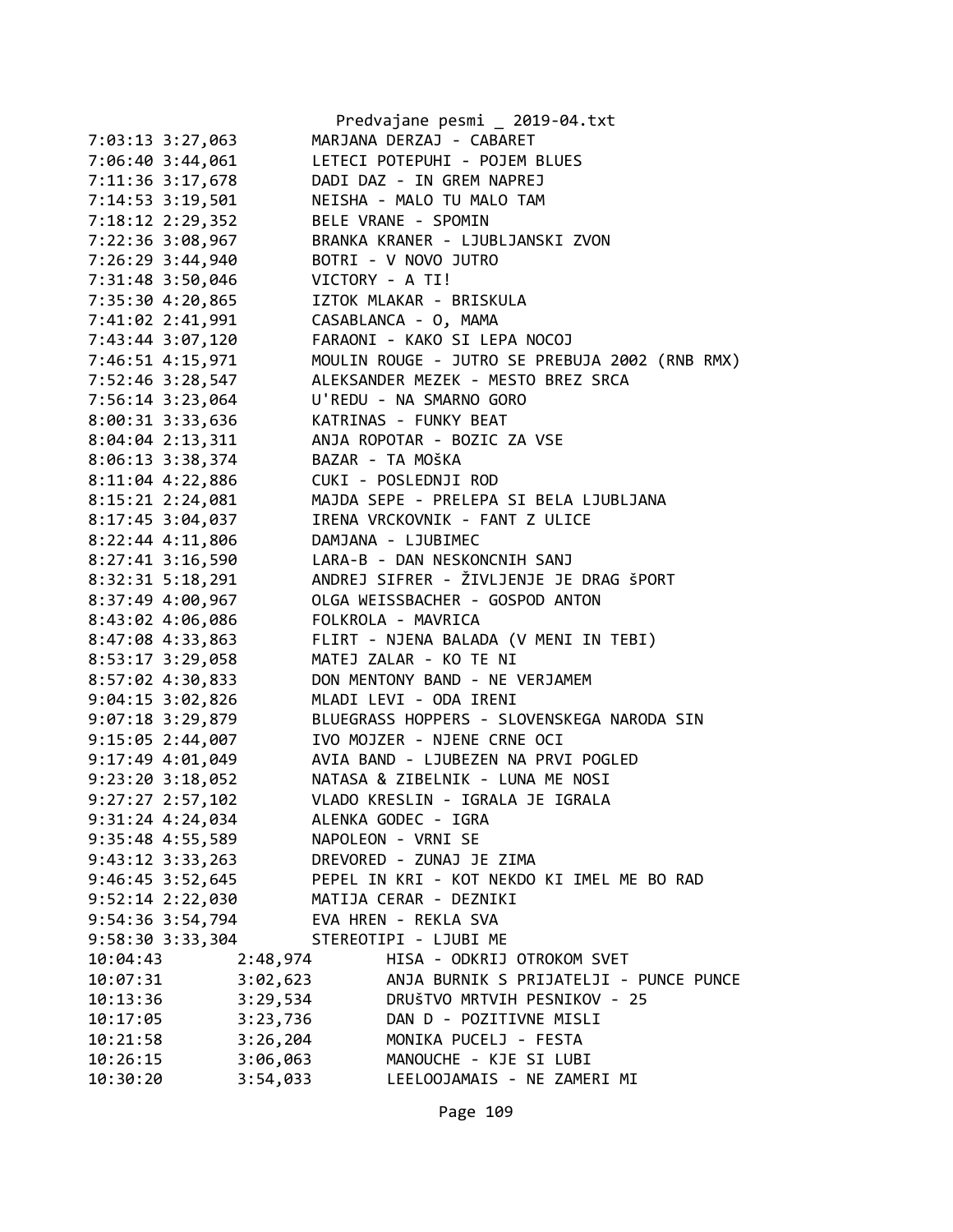|          |          | Predvajane pesmi _ 2019-04.txt               |
|----------|----------|----------------------------------------------|
| 10:34:10 | 2:19,852 | DUSAN URSIC - OBUP                           |
| 10:36:30 | 3:50,035 | ANJA BAS - SMISEL                            |
| 10:43:21 | 4:34,904 | SEBASTIAN - TVOJA SLIKA (BLEDI)              |
| 10:47:54 | 4:28,745 | ANJA RUPEL - ŽIVLJENJE JE KOT IGRA           |
| 10:53:59 | 3:33,939 | BILBI - PESEM OD VCERAJ                      |
| 10:57:33 | 3:41,620 | ROK 'N' BAND - GIRI GIRI                     |
| 11:03:56 | 3:53,764 | BIG FOOT MAMA - POMLAD                       |
| 11:07:50 | 4:01,685 | KINGSTON - LUNA NAD OBALO                    |
| 11:15:26 | 4:56,256 | CALIFORNIA - RAD LETEL BI                    |
| 11:21:49 | 3:25,100 | TOMAZ DOMICELJ - POVEJ KAR MISLIŠ            |
| 11:25:58 | 3:58,349 | NUDE - SE IMAM TE RAD                        |
| 11:30:56 | 3:14,180 | DARJA ŠVAJGER - POGREŠAM TE                  |
| 11:34:10 | 4:10,036 | DAZ - PODOBEN SEM ZMAJU                      |
| 11:38:19 | 3:26,619 | ROK'N'BAND - OSTANI ŠE MINUTO                |
| 11:46:49 | 2:35,033 | STANE MANCINI - NON CAPITO                   |
| 11:51:00 | 2:59,834 | AYNEE - NAJLEPŠI DAN                         |
| 11:54:00 | 3:57,003 | VILI RESNIK - KER VES, DA TE LJUBIM          |
| 11:58:16 | 4:31,756 | GU-GU - LJUBIL BI SE                         |
| 12:05:30 | 3:45,651 | DITKA HABERL - SAMO NASMEH JE BOLJ GRENAK    |
| 12:13:52 | 4:00,146 | MARJANA DERZAJ - VRNI SE ŠE KDAJ V LJUBLJANO |
| 12:17:51 | 3:00,068 | FRENK NOVA - KO TE NI                        |
| 12:22:21 | 3:13,644 | BABILON & DADA - KOT OCEAN                   |
| 12:26:20 | 2:56,513 | INDIGO - VESNA                               |
| 12:30:16 | 2:54,736 | NECA FALK - DOBRO JUTRO, DOBER DAN           |
| 12:33:10 | 4:03,995 | ELDA VILER - LASTOVKE                        |
| 12:37:14 | 2:38,659 | ADI SMOLAR - DVAJSET LJUBIC                  |
| 12:44:10 | 4:32,032 | JAN PLESTENJAK - BOLEZEN                     |
| 12:48:42 | 3:36,455 | HAZARD - VSAK JE SAM                         |
| 12:53:55 | 3:15,004 | KALAMARI - NISEM KRIV                        |
| 12:57:09 | 3:59,899 | ZVEZDE - NOVE ZVEZDE NAD EVROPO              |
| 13:01:49 | 3:47,571 | SLOVENSKI EXPRESS - IZI                      |
| 13:05:36 | 4:11,470 | ANIKA HORVAT - ORFEJ                         |
| 13:10:38 | 2:47,019 | JANKO ROPRET - ZIMZELEN                      |
| 13:13:25 | 3:45,478 | MARTA ZORE - ŠE SI TU                        |
| 13:17:10 | 3:21,445 | ALJA KRUSIC - DAJ MI POLJUB                  |
| 13:21:56 | 4:44,885 | IZTOK MLAKAR - PEPI ŽBARADORIJA              |
| 13:27:27 | 3:43,391 | SANK ROCK - NI SRECE BREZ R'N'R              |
| 13:32:27 | 4:04,270 | MAJDA SEPE - NA LJUBLJANSKEM GRADU           |
| 13:36:31 | 5:04,797 | ALEKSANDER MEZEK - STARI MUZIKANT            |
| 13:42:25 | 3:31,160 | FARAONI - TU JE MOJ DOM                      |
| 13:45:56 | 3:47,696 | BARNI BAND - NASA PESEM                      |
| 13:50:51 | 2:47,274 | OTO PESTNER - LETIVA                         |
| 13:53:38 | 3:43,015 | NINA PUSLAR - VSE KAR RECES MI               |
| 13:57:19 | 3:01,660 | FOLKROLA - A SI SAMA                         |
| 14:01:00 | 4:01,675 | DOM ZA SANJE - KRAVE PLAVAJO PO MORJU        |
| 14:05:02 | 3:02,154 | ANDREJ SIFRER - TVOJ SPOMIN                  |
| 14:08:03 | 3:41,595 | NEISHA - LE KAJ SE SKRIVA                    |
| 14:12:36 | 3:44,009 | BOTRI - GALEBI                               |
|          |          |                                              |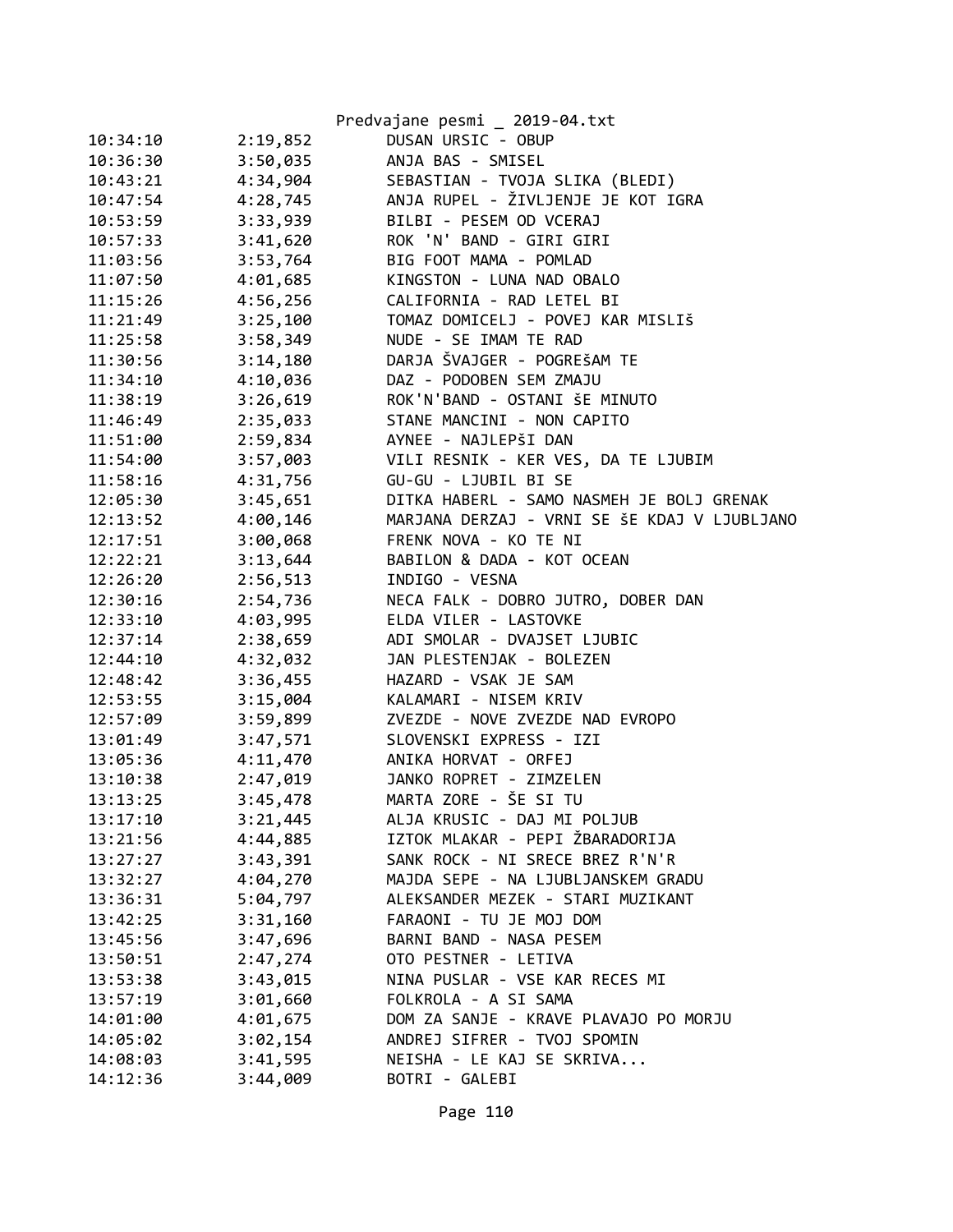|                      | Predvajane pesmi _ 2019-04.txt            |
|----------------------|-------------------------------------------|
| 3:33,775<br>14:16:20 | MARTINA MAJERLE - LUNA NAD OBALO          |
| 3:26,725<br>14:21:18 | TATJANA DREMELJ - TI SI ZAME VSE          |
| 14:24:44<br>3:51,071 | DANILO KOCJANCIC/MATJAZ JELEN - POISCI ME |
| 4:32,247<br>14:30:44 | DON MENTONY BAND - RAD BI BIL BARABA      |
| 14:35:16<br>3:35,035 | SPIN - SPUSTI SE NA TLA                   |
| 4:26,982<br>14:38:47 | BELE VRANE - NAJ SIJE SONCE               |
| 3:35,935<br>14:44:05 | AVTOMOBILI - LIPE                         |
| 2:33,453<br>14:47:38 | MATIJA CERAR - HIJA-HO                    |
| 2:30,044<br>14:51:18 | CUKI - ODPELJAL TE BOM TJA                |
| 3:41,716<br>14:53:48 | ALENKA GODEC - VSAK JE SAM                |
| 14:57:49<br>3:20,064 | AVIA BAND - EN KORAK                      |
| 3:57,859<br>15:01:48 | DAN D - POCASI                            |
| 5:52,153<br>15:05:42 | PAPIR - MOJE SRCE ODHAJA                  |
| 15:12:25<br>2:31,989 | SUPERNOVA - DON'S GREM ZURAT              |
| 3:37,077<br>15:14:57 | HISA - ZAMAN                              |
| 15:18:33<br>4:46,053 | MARTIN KRPAN/VLADO KRESLIN - SE JE CAS    |
| 4:01,700<br>15:24:40 | DAMJANA - SOLZE                           |
| 3:38,539<br>15:30:51 | NINO - ZVEZDNO NEBO                       |
| 4:15,872<br>15:34:29 | SAMO GLAVAN - TUJERODNA INVAZIJA          |
| 4:07,778<br>15:38:45 | PEPEL IN KRI - DEKLE IZ ZLATE LADJICE     |
| 3:27,991<br>15:43:43 | LIDIJA KODRIC - MESTO SPI                 |
| 3:05,861<br>15:47:11 | S.MUGERLIH & R.ROLIH - NA TVOJI STRANI    |
| 4:20,045<br>15:51:24 | ANIKA - CUTIM DA ZIVIM                    |
| 3:27,765<br>15:55:43 | LETECI POTEPUHI - LJUBEZEN NA PRVI POGLED |
| 4:47,494<br>15:59:51 | BIG FOOT MAMA - BULDOŽER                  |
| 3:20,490<br>16:04:38 | IVANKA KRASEVEC - PRESERN - NISEM SANJALA |
| 3:14,965<br>16:07:58 | ROK'N'BAND - VERJEMI                      |
| 3:38,728<br>16:12:04 | JANEZ BONCINA BENC - MAJA Z BISERI        |
| 4:13,319<br>16:15:42 | KINGSTON - IZGUBIVA SE V NOC              |
| 16:21:20<br>3:22,012 | AYNEE - TO JE TA                          |
| 2:55,502<br>16:24:42 | TOMAZ DOMICELJ - PUNCA ZA VSE             |
| 2:49,010<br>16:28:22 | MAYA - LETELA BOM                         |
| 4:00,550<br>16:32:29 | KARMEN STAVEC - TISTEGA DNE               |
| 3:56,741<br>16:36:30 | BEPOP - KOMAJ CAKAM                       |
| 4:13,861<br>16:41:16 | BAZAR - MEHKA DEKLETA                     |
| 16:45:29<br>3:25,889 | ANJA RUPEL - NAJLJUBSA NAPAKA             |
| 3:19,751<br>16:48:55 | SUNNY ORCHESTRA - AFRO ŽUR                |
| 2:47,028<br>16:53:21 | DELIALI - ZVON LJUBEZNI                   |
| 3:43,691<br>16:56:08 | TINA OSTERMAN - TRENUTEK (RADIO MASTER)   |
| 2:18,306<br>17:00:33 | MARJANA DERZAJ - VOZI ME VLAK V DALJAVE   |
| 3:46,621<br>17:02:51 | TANGELS - TI SI POLETJE                   |
| 3:44,632<br>17:06:38 | DARJA ŠVAJGER - DIVJA                     |
| 2:21,929<br>17:11:54 | RAFKO IRGOLIC - SLOVO V PRISTANISCU       |
| 3:08,851<br>17:14:15 | ADI SMOLAR - PASJI DNEVI                  |
| 3:53,189<br>17:17:24 | JANEZ ZMAZEK - BREZ VEZE                  |
| 2:39,901<br>17:22:39 | BRANKA KRANER - POLETNI GIGOLO            |
| 3:14,754<br>17:26:05 | GU-GU - MANGO BANANA                      |
| 3:32,924<br>17:30:39 | BAND 501 - ÈAS SE USTAVI                  |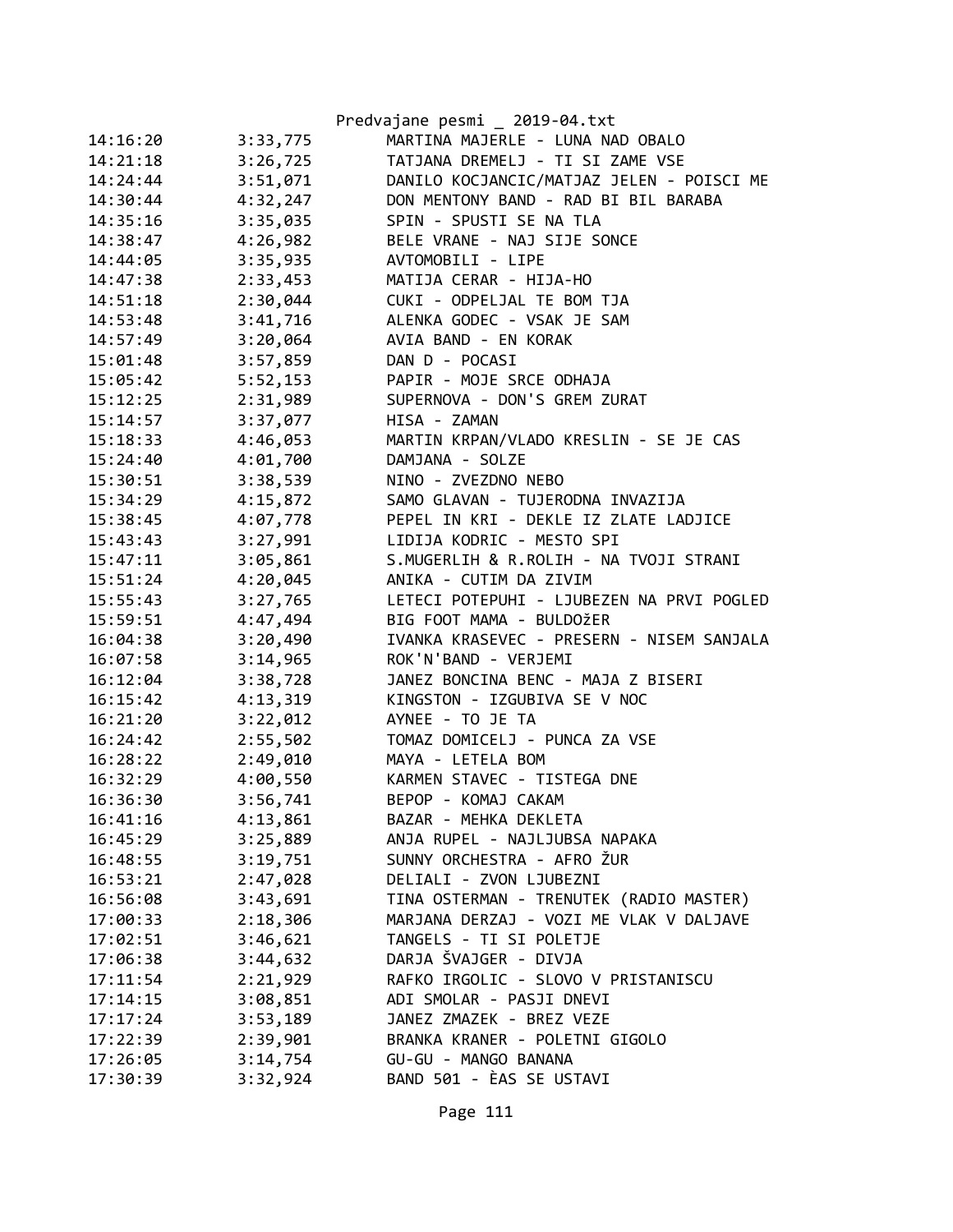|          |          | Predvajane pesmi _ 2019-04.txt              |
|----------|----------|---------------------------------------------|
| 17:34:12 | 2:59,882 | NUDE - TAKO LEPO SI ZLOMILA MI SRCE         |
| 17:37:11 | 3:31,017 | YUHUBANDA - SLADOLJED                       |
| 17:42:14 | 2:43,346 | ROK 'N' BAND - DEJ RUK'N ME                 |
| 17:44:57 | 4:15,090 | DAMJANA GOLAVSEK - PRETEKLOST JE MIMO       |
| 17:50:35 | 4:24,778 | JAN PLESTENJAK - STAVI NA MOJE SRCE         |
| 17:54:59 | 3:08,962 | JADRANKA JURAS - SENORITA                   |
| 17:58:28 | 3:57,085 | GOLDEN EYE - DO KONCA                       |
| 18:03:06 | 3:32,705 | MAJDA SEPE - S TEBOJ                        |
| 18:06:39 | 2:27,060 | MATEJA - BRIGA ME                           |
| 18:09:53 | 3:09,134 | KATJA FASINK & ROK FEREGJA - NOVA POMLAD    |
| 18:13:02 | 3:38,022 | ALENKA VIDRIH - UJETA                       |
| 18:16:40 | 3:13,882 | ANIKA HORVAT - KO GRE TVOJA POT OD TOD      |
| 18:21:15 | 3:29,593 | PETER PAN - KEKCEVA PESEM                   |
| 18:24:45 | 3:49,400 | BABALOO BAND - KO SEM SAM                   |
| 18:30:39 | 3:32,027 | FARAONI - TU JE MOJ DOM                     |
| 18:34:11 | 2:59,047 | HAZARD - BISTRO                             |
| 18:37:10 | 3:53,570 | REGINA - LIZA LJUBI JAZZ                    |
| 18:42:35 | 3:09,320 | DEMETRA MALALAN - DANES SI TU               |
| 18:45:44 | 3:15,242 | NECA FALK - ON JE REKEL SONCE               |
| 18:48:59 | 2:53,074 | DAMJANA G. & IRENA V. - SNEG JE TU          |
| 18:53:15 | 3:50,259 | NAPOLEON - BODI MOJA                        |
| 18:57:05 | 4:21,580 | MAJDA ARH - ZDAJ VEM                        |
| 19:02:08 | 3:24,953 | OTO PESTNER - VEM, NEKJE ŽIVETI MORA        |
| 19:05:33 | 3:52,030 | MATJAZ JELEN & EASY FING. - POLETNA NOC     |
| 19:10:56 | 2:22,024 | MATIJA CERAR - DEŽNIKI                      |
| 19:13:18 | 4:17,476 | ANDREJ SIFRER - SREBRO V LASE, ZLATO V ZOBE |
| 19:17:35 | 2:52,030 | ALENKA LESJAK - NAJINI MOSTOVI              |
| 19:21:49 | 2:30,922 | DON MENTONY BAND - REKLA JE ŠE              |
| 19:24:20 | 1:38,652 | OLGA WEISSBACHER - AVTOPORTRET              |
| 19:26:48 | 3:38,073 | CUKI - ZANZIBAR                             |
| 19:31:46 | 3:24,924 | ALENKA GODEC - MAJA Z BISERI                |
| 19:35:10 | 4:11,827 | LEELOOJAMAIS - TIK TAK (RADIO RMX)          |
| 19:40:53 | 2:55,825 | TINKARA KOVAC - SONCE V OCEH                |
| 19:43:46 | 4:04,072 | AVTOMOBILI - OBLJUBLJENA                    |
| 19:47:50 | 3:13,889 | AVIA BAND - KAKO JI JE IME                  |
| 19:52:26 | 5:02,943 | ALEKSANDER MEZEK - PODARJENO SRCU           |
| 19:57:29 | 3:14,899 | NEISHA - 'MAS SE KJE CAS                    |
| 20:01:26 | 3:38,701 | FLIRT - KO JE NI                            |
| 20:05:04 | 3:29,983 | DARJA SVAJGER - NEKAJ, KAR NE MINE          |
| 20:08:34 | 4:53,594 | IZTOK MLAKAR - MARJO SPINEL                 |
| 20:17:45 | 3:37,855 | ZABJAK TRIO - PISMO                         |
| 20:22:32 | 2:33,941 | MAJDA SEPE IN NINO ROBIC - BELE LADJE       |
| 20:25:57 | 3:41,006 | ANU - NIKOLI DOVOLJ                         |
| 20:31:00 | 3:37,412 | NINA PUSLAR - POLJUB NA KLOPCI              |
| 20:34:37 | 3:30,386 | VLADO KRESLIN - Z GORICKEGA V PIRAN         |
| 20:38:05 | 3:01,159 | PEPEL IN KRI - EVROPA 92                    |
| 20:43:35 | 3:30,887 | VICTORY - UPAJ SI                           |
| 20:47:05 | 3:39,636 | BILBI - KAJ PA TI                           |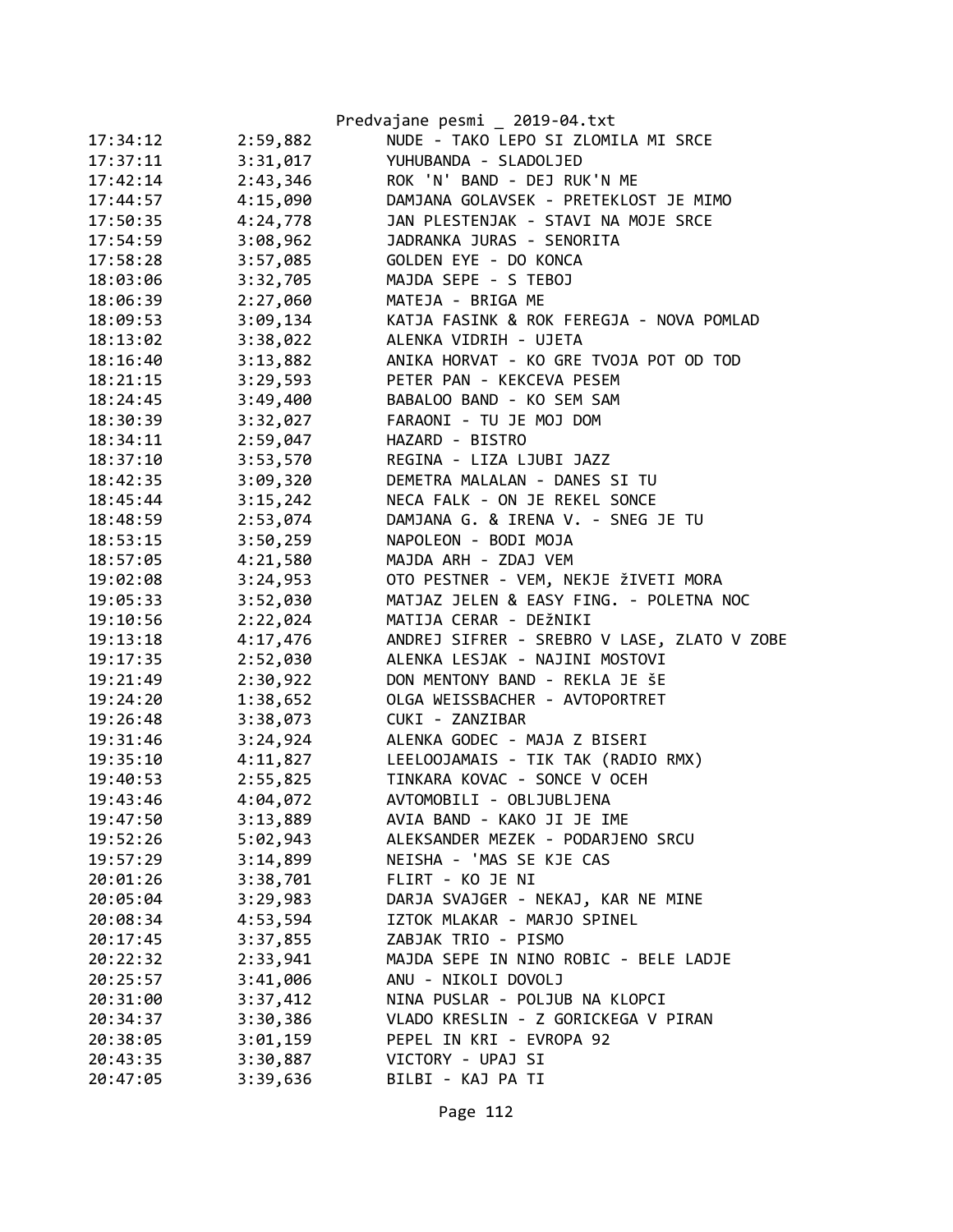|               |          | Predvajane pesmi _ 2019-04.txt                |
|---------------|----------|-----------------------------------------------|
| 20:51:19      | 3:34,047 | BOZIDAR WOLFGANG WOLF - ZAJOKAL BOM           |
| 20:54:53      | 3:00,035 | ROK'N'BAND - JAGODE IN COKOLADA               |
| 20:58:12      | 3:38,394 | APOLONIA - MED VRSTICAMI                      |
| 21:03:10      | 3:09,492 | LINTVERN - NEDELJA LEP JE DAN                 |
| 21:06:19      | 2:57,634 | BELE VRANE - TUDI DEZ                         |
| 21:12:19      | 2:33,830 | FLIRRT - NAJIN DAN                            |
| 21:14:52      | 2:55,949 | FOLKROLA - DVIGNIL BOM ZASTAVO                |
| 21:17:48      | 3:39,699 | KINGSTON - TRI KRASNE                         |
| 21:22:35      | 3:47,675 | KALAMARI - CAKAM TE ZAMAN                     |
| 21:26:22      | 3:04,004 | IRENA KOHONT - AMOR MON AMOUR                 |
| 21:30:49      | 3:17,651 | KARMEN STAVEC - POVEJ                         |
| 21:34:07      | 3:03,732 | ADI SMOLAR - JAZ SEM IZVISEL                  |
| 21:37:10      | 3:21,974 | DUO PRIMAVERA - KOLIKO POMLADI                |
| 21:43:34      | 3:22,149 | TOMAZ DOMICELJ - GOSPOD DIREKTOR              |
| 21:46:56      | 3:23,253 | FLORA & PARIS - VSE SI TI                     |
| 21:50:53      | 2:57,585 | DAMJANA - JE TO LJUBEZEN                      |
| 21:53:50      | 2:48,027 | RITEM PLANET - ZGOREJ BREZ                    |
| 21:56:33      | 3:14,055 | SING & SONG - PLAVA KUVERTA                   |
| 22:01:05      | 3:43,553 | DARJA ŠVAJGER - JESENSKI LIST                 |
| 22:04:48      | 4:21,015 | SIMONA VODOPIVEC - KO SE ODSELILA BOM         |
| 22:12:43      | 3:55,038 | IRENA VRCKOVNIK - PESEM O POMLADI             |
| 22:16:38      | 4:25,845 | AGROPOP - SAMO MILIJON                        |
| 22:22:13      | 3:19,809 | TIDE - TVOJA STVAR                            |
| 22:25:33      | 4:12,656 | SANK ROCK - PRAVLJICA O MAVRICNIH LJUDEH      |
| 22:31:04      | 2:29,327 | ELDA VILER - TI SI MOJA LJUBEZEN              |
| 22:33:33      | 3:47,558 | BAZAR - KO ODBIJE POLNOC                      |
| 22:37:20      | 4:23,397 | ANJA RUPEL - MOJE SANJE                       |
| 22:46:47      | 3:49,875 | ALENKA VIDRIH - OBLJUBLJENA                   |
| 22:51:11      | 3:13,784 | GU-GU - HONOLULU BABY                         |
| 22:54:24      | 3:19,714 | ZEUS - NOV DAN                                |
| 22:57:43      | 3:12,980 | JAN PLESTENJAK - 7 LET NAZAJ                  |
| 23:02:19      | 3:19,120 | ANDRAZ HRIBAR - MED NAMI                      |
| 23:05:38      | 2:46,787 | ANIKA HORVAT - ŠUŠTARSKI MOST                 |
| 23:08:24      | 4:03,015 | SIMPLE - SAM                                  |
| 23:17:03      | 3:02,388 | BOTRI - UGASN'<br>ME                          |
| 23:21:14      | 3:32,705 | ORLEK - HENRIK IN ROZIKA                      |
| 23:24:47      | 3:41,746 | A.KOLMAN & G.RIJAVEC - NA BOZICNO NOC         |
| 23:28:28      | 3:33,446 | JURKI & BASISTI - GROBARJEVA PESEM            |
| 23:32:36      | 2:25,713 | MARJANA DERZAJ - TO JE MOJ ZLATI SIN          |
| 23:35:01      | 2:34,996 | NINO - PADAJO POLJUBI                         |
| 23:37:32      | 3:59,958 | STANE MANCINI - MANDOLINA                     |
| 23:45:49      | 2:36,722 | BABALOO BAND - MOJE SRCE                      |
| 23:48:26      | 3:48,202 | HAZARD - NI CVETJA BREZ TRNJA                 |
| 23:52:14      | 2:43,997 | SPIN - SUSTARSKI MOST                         |
| 23:54:57      | 3:10,100 | DON MENTONY BAND - MORSKI POZDRAV             |
| 23:58:07      | 3:05,884 | BELVI BAND/ROBERT KRESLIN - MI SMO BELVI 2006 |
| (MITHANS RMX) |          |                                               |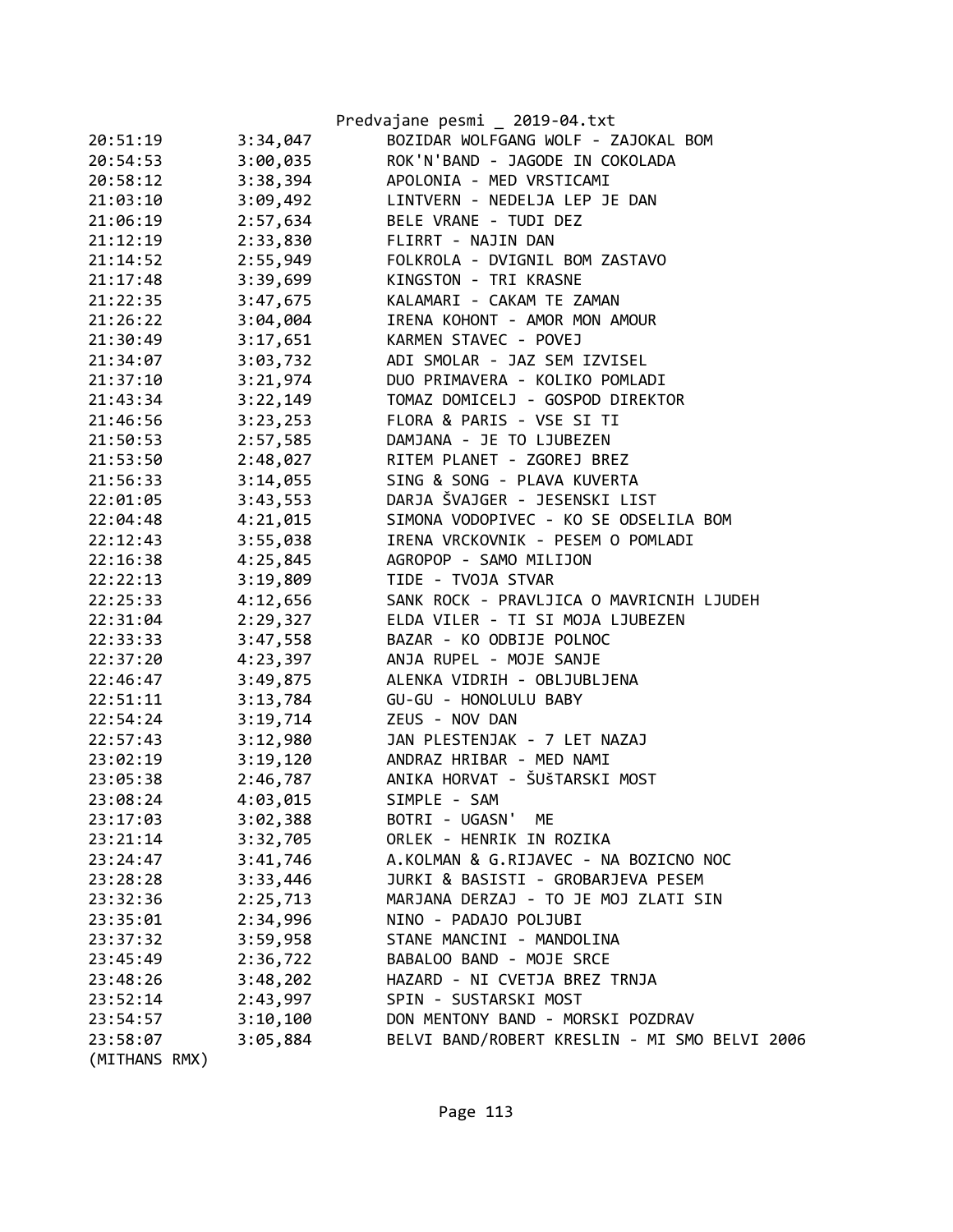| $0:01:13$ 4:45,597   | ANDREJ SIFRER - SPREMENITE PROTOKOL           |
|----------------------|-----------------------------------------------|
| $0:05:58$ 3:03,094   | VANAGO BAND - KADAR SAM SEM V TEMI            |
| $0:09:01$ 3:03,860   | JANEZ ZMAZEK - LAHKO NARDIM ŠE BOLJŠ          |
| $0:12:05$ 3:35,526   | MANOUCHE - RESNICNA ROMANSA                   |
| $0:15:40$ 3:40,875   | NUDE - PEPELKA                                |
| $0:19:17$ 3:27,066   | MAJDA ARH - KAKOR LED IN OGENJ                |
| $0:22:44$ 3:24,188   | NIKA ZORJAN - PROBLEMOM SREDINC               |
| 0:26:08 3:25,009     | NUSA DERENDA - NE KLICI ME                    |
| 0:29:31 1:52,327     | OPTIMISTI - LIMUZINA                          |
| 0:31:23 3:04,834     | FRENK NOVA - RABIM TVOJ SMEH                  |
| $0:34:28$ 4:30,850   | ALENKA GODEC - KONCA NI                       |
| $0:38:59$ 3:16,468   | AVTOMOBILI - VSE ZA SVOBODO                   |
| $0:42:11$ $2:33,353$ | ALEKSANDER MEZEK - SANJAM SAM                 |
| $0:44:45$ 3:53,004   | VLADO JEREMIC - KAVICA JE KUHANA              |
| 0:48:37 3:17,518     | AVIA BAND - COOL                              |
| 0:51:55 2:57,023     | MARKO JURCA - POVEJ MU                        |
| $0:54:51$ 5:07,027   | ZASAVCI - BELA SNEZINKA                       |
| $0:59:58$ 4:24,344   | IZTOK MLAKAR - CIKORIJA IN KAFE               |
| $1:04:22$ $4:11,614$ | 7.OKTOBER - NI SE CAS                         |
| 1:08:34 4:03,487     | NAPOLEON - MORSKA PTICA                       |
| 1:12:37 3:03,714     | NECA FALK - SAMA FANTA NASLA SI BOM           |
| $1:15:41$ $3:32,816$ | OTO PESTNER - MATI BODIVA PRIJATELJA          |
| 1:19:13 3:32,975     | ANSAMBEL JEVSEK - RESNICA TVOJA ME NE BOLI    |
| 1:22:46 2:33,914     | BETI JURKOVIC - COLNIC                        |
| $1:25:20$ 3:45,213   | BRIGITA ŠULER - PESEM V MENI                  |
| 1:29:05 3:11,757     | VENERA - DISKO KLUB                           |
| 1:32:16 5:14,904     | OLGA WEISSBACHER - AMALIJA                    |
| $1:37:31$ $3:25,138$ | JELKA CVETEZAR - TOM PILIBI                   |
| 1:40:56 3:29,763     | IVO MOJZER - CIFRA MOZ                        |
| 1:44:25 3:17,030     | CUKI - LIZA                                   |
| 1:47:42 3:20,600     | PEPEL IN KRI - LJUDJE POMLADI                 |
| 1:51:03 3:43,740     | LUNAPARK - ALARM                              |
| $1:54:46$ $3:27,181$ | FOLKROLA - MONA                               |
| 1:58:13 3:30,607     | FLIRRT - ZATE BI SNEL DOL NEBO                |
| 2:01:43 3:17,277     | BELE VRANE - KAM SI NAMENJEN                  |
| 2:05:00 3:42,835     | TINKARA KOVAC - OD ZVEZD PIJAN                |
| 2:08:43 3:51,901     | APOLONIA - TA OBCUTEK                         |
| 2:12:35 3:27,061     | BIG FOOT MAMA - OKLEP                         |
| 2:16:00 2:48,144     | AYNEE - NA MORJE                              |
| 2:18:48 3:10,977     | VLADO KRESLIN/MARTIN KRPAN - LAHKO BI ZLETELA |
| 2:21:53 2:38,026     | MAJDA SEPE - LJUBLJANSKE ULICE                |
| 2:24:30 3:30,717     | METKA ŠTOK - OSAMLJENA ( ALONE AGAIN )        |
| 2:28:00 3:22,217     | DEMETRA MALALAN - POISCI ME SRECNO            |
| 2:31:22 2:25,227     | DAMJANA - SAMBA                               |
| 2:33:47 3:11,044     | RED QUA - VAL MORJA                           |
|                      |                                               |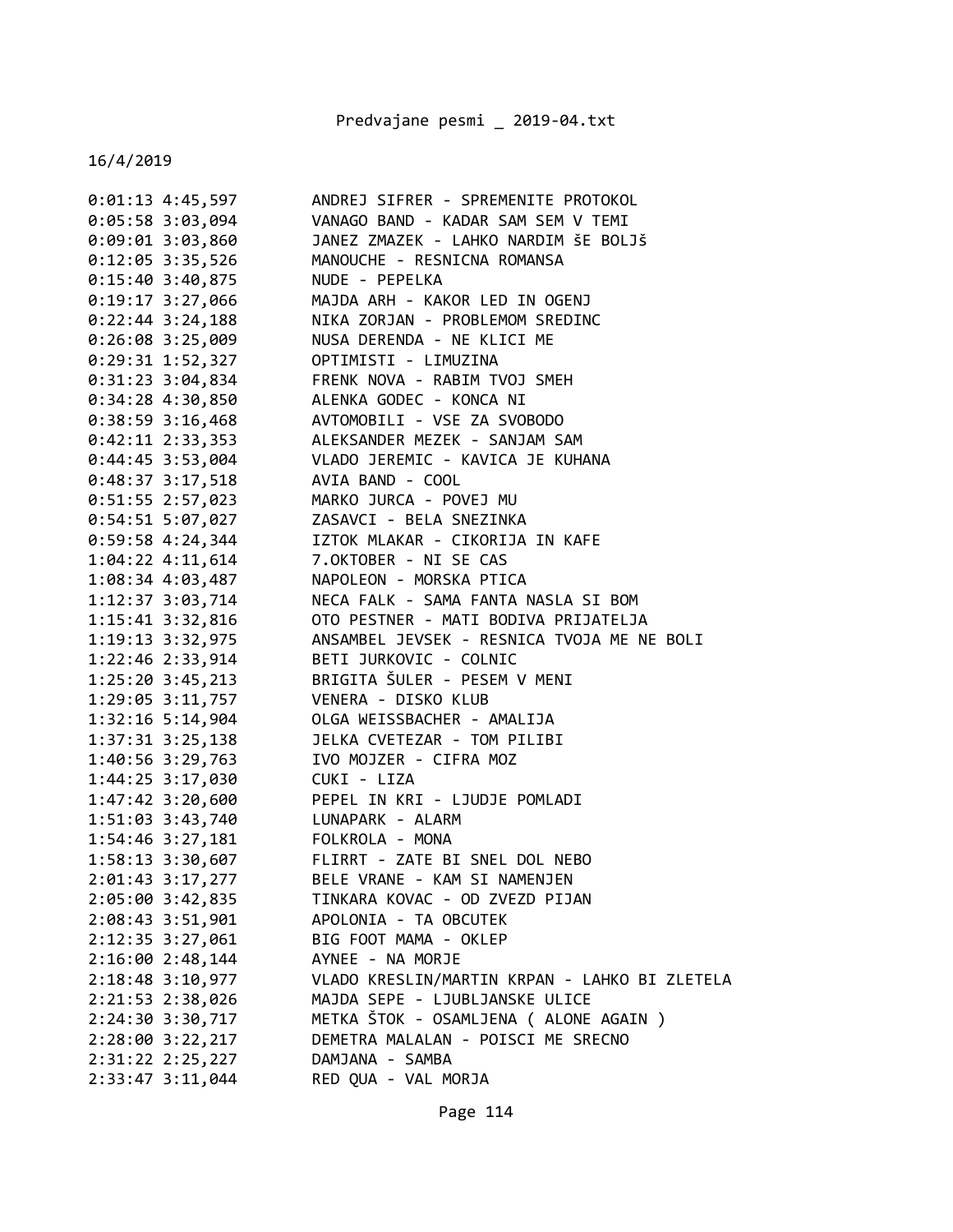|                                        | Predvajane pesmi _ 2019-04.txt                                     |
|----------------------------------------|--------------------------------------------------------------------|
| 2:36:58 3:33,237                       | TOMAZ DOMICELJ - SVETI PETER                                       |
| 2:40:31 2:05,319                       | ADI SMOLAR - HUJSE MUKE NI                                         |
| 2:42:36 3:13,456                       | NINA PUSLAR - SLADOLED Z VESOLJEM PROSIM                           |
|                                        | 2:45:50 2:53,346 GREGOR RAVNIK - ZDAJ JE CAS                       |
|                                        | 2:48:40 3:08,022 MARTA ZORE - NE BO TI LAHKO                       |
| 2:51:44 3:08,969 PAPIR - DOMOTOZJA     |                                                                    |
| 2:54:53 3:55,013                       | VILI RESNIK - KJER MODRA SPI                                       |
| 2:58:48 4:08,323                       | MARTINA SRAJ - PLESETA                                             |
|                                        | 3:02:56 4:12,343 FARAONI - JAZ TE NIMAM RAD                        |
| 3:07:08 3:46,013 BEPOP - BREZ TEBE     |                                                                    |
| 3:10:52 2:44,297 ROK'N'BAND - MOJCA    |                                                                    |
|                                        | 3:13:36 4:24,730 DRUSTVO MRTVIH PESNIKOV - BOJNA CRTA (RADIO EDIT) |
| 3:18:00 3:23,392 ELDA VILER - TU SI TI |                                                                    |
| $3:21:23$ $3:02,018$                   | B.B.T. - DRUGA NAJ TI SUZNJA BO                                    |
|                                        | 3:24:25 3:48,343 ANJA RUPEL - LJUBI ME IN NE SPRAŠUJ               |
| 3:28:13 3:38,183 ZAN SERCIC - ZATE     |                                                                    |
|                                        | 3:31:51 2:47,002 SANJA, DAMJANA IN IRENA - IGRA JE KONCANA         |
|                                        | 3:34:38 3:08,373 REGINA - NAJ LJUBEZEN ZDRUŽI VSE LJUDI            |
|                                        | 3:37:46 3:05,188 LEA LIKAR - ODMIK OD TAL                          |
|                                        | 3:40:51 3:10,412 GU-GU - 0 JA JA, 0 NE NE                          |
| $3:44:01$ $2:47,022$                   | ANDRAZ HRIBAR - LETIM NAPREJ                                       |
|                                        |                                                                    |
|                                        | 3:46:48 2:37,618 ALEŠ HADALIN - KAKO LEPO JE                       |
|                                        | 3:49:26 2:52,788 JAN PLESTENJAK - KER TE LJUBIM                    |
|                                        | 3:52:18 3:18,033 ALES VOLK - KAJ SPOMIN MI BO                      |
|                                        | 3:55:36 3:46,250 TANGELS - NAJIN (CHR RMX)                         |
| 3:59:22 2:19,011                       | PREZRTI - NA SKALAH IN MIVKI                                       |
| 4:01:41 2:57,777                       | MARJANA DERZAJ - PRIŠLA JE POMLAD                                  |
| 4:04:38 3:17,660                       | MALITA GOLOB - MOJA DEZELA SLOVENIJA                               |
| 4:07:56 4:09,154                       | DON MENTONY BAND - NEKAM BOM ŠEL                                   |
| 4:12:05 3:34,948                       | AURORA - SRCE PREBUDI                                              |
| 4:15:40 3:32,847                       | BAZAR - URA STRASTI                                                |
|                                        | 4:19:12 2:54,628 BLUEGRASS HOPPERS - KAMIONAR                      |
|                                        | 4:22:07 3:49,648 SUNNY ORCHESTRA - ODHAJAM                         |
| 4:25:56 3:10,338                       | ALEKSANDER NOVAK - KAKO SE POCUTIS (RADIO EDIT)                    |
| 4:29:06 3:14,083                       | HAZARD - VRTNAR                                                    |
| 4:32:20 2:36,559                       | NEISHA - CVETNI PRAH LJUBEZNI                                      |
| 4:34:57 3:08,873                       | BOTRI - NA JUG                                                     |
| 4:38:05 4:06,864                       | NINO - POLETJE                                                     |
| 4:42:12 3:37,087                       | ANIKA HORVAT - VSE SI TI                                           |
| 4:45:49 3:54,589                       | DAVID GROM - EN KLIC STRAN                                         |
| 4:49:43 3:23,533                       | BILBI - KOT SVA BILA                                               |
| 4:53:06 3:31,767                       | PANDA - SIVE CESTE                                                 |
| 4:56:37 3:21,039                       | KASTELO - VSE KAR LJUBIM                                           |
| 5:00:45 3:12,775                       | OPTIMISTI - SANJE                                                  |
| 5:03:58 3:00,993                       | KINGSTON - LUNAPARK                                                |
| 5:06:58 3:57,029                       | DARJA ŠVAJGER - BODI VETER                                         |
| 5:12:07 3:23,810                       | MATJAZ JELEN - POCASI  JE LEPO                                     |
| 5:15:31 2:59,607                       | ANDREJ SIFRER - Z GRDO ŽENSKO SPAT                                 |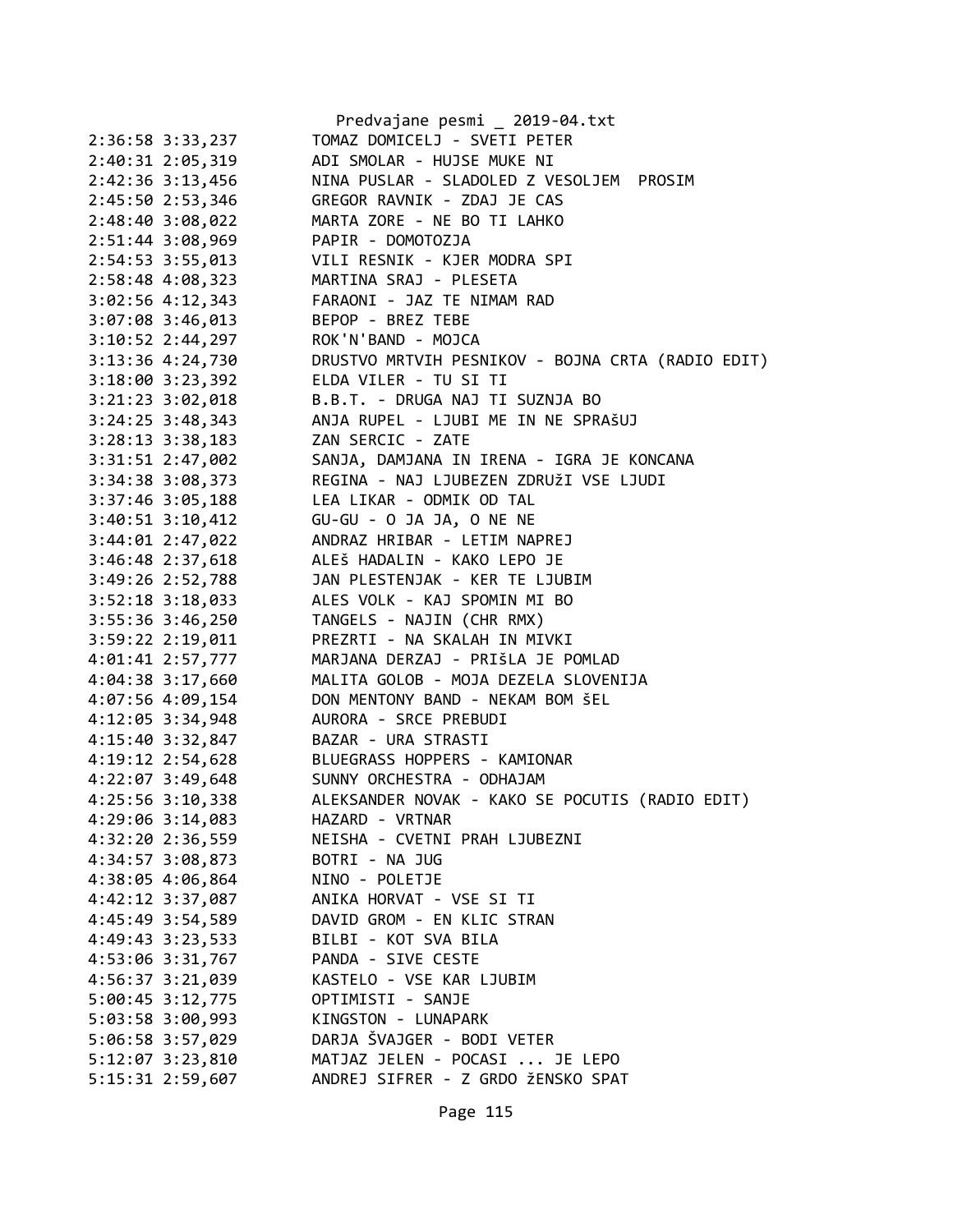|                    | Predvajane pesmi _ 2019-04.txt                     |
|--------------------|----------------------------------------------------|
| 5:18:30 2:58,644   | MILAN PECOVNIK PIDZI - NE CAKAJ SPET               |
| 5:23:25 4:13,811   | ALENKA GODEC - POZABI                              |
| 5:27:38 2:08,052   | MATIJA CERAR - PESEM ZA DINAR                      |
| 5:31:19 3:15,054   | IGOR - ROZMARINKA                                  |
| 5:34:34 3:45,034   | AVTOMOBILI - V MRZLIH DVORANAH                     |
| 5:38:13 3:20,838   | NIKA ZORJAN - CAS ZA NAS                           |
| 5:42:47 3:12,814   | MANOUCHE - SUPERFAJN                               |
| 5:45:59 4:05,674   | CALIFORNIA/MZ HEKTOR - RECI DA SI NORA NAME        |
| 5:51:10 4:00,689   | ALEKSANDER MEZEK - WAR IN AFRICA                   |
| 5:55:30 2:14,842   | JOŽICA SVETE - SONCE SIJE NA PORTOROZ              |
| 5:57:44 3:50,224   | SANK ROCK - NAJINA PESEM                           |
| $6:02:24$ 2:20,008 | MATEJA GOLOB - CU-CU                               |
| 6:04:44 3:43,621   | OTO PESTNER - TRIDESET LET (JAZZY)                 |
| $6:08:27$ 3:49,124 | KARAMELA - KO SI MI PRVIC REKLA NE                 |
| 6:13:29 4:02,781   | MAJDA ARH - NORI DAN                               |
| 6:17:31 3:03,113   | CUKI - A TI SPLOH VES                              |
| 6:22:30 3:19,034   | STANE MANCINI - SOPEK VRTNIC                       |
| $6:26:34$ 3:26,218 | AVIA BAND - NORA KRILA                             |
| 6:31:32 3:27,691   | JAKOB - ZAPLES                                     |
| 6:35:00 2:55,038   | NECA FALK - DOBRO JUTRO, DOBER DAN                 |
| 6:37:53 3:35,630   | AVVEN - SIJAJ                                      |
| 6:42:42 5:06,511   | MIA ZNIDARIC - PESEM NAMESTO ZLATNIKOV             |
| 6:47:48 3:28,925   | NATASA & ZIBELNIK - DAN JE LEP                     |
| 6:52:23 3:03,400   | FOLKROLA - CYBER BABY                              |
| 6:55:26 2:33,884   | DOCA MAROLT - ZIVLJENJE JE LEPO                    |
| 6:57:56 3:16,460   | TOMAZ DOMICELJ - KO SE ZJUTRAJ ZBUDIŠ              |
| 7:02:04 3:17,039   | NUSA DERENDA - NI MI ZAL                           |
| 7:05:18 4:05,959   | NAPOLEON - TINA                                    |
| 7:10:36 2:53,034   | OLGA WEISSBACHER - ZENSKA DUSA                     |
| 7:13:29 2:21,218   | BELE VRANE - HOROSKOP                              |
| 7:15:50 3:36,025   | JADRANKA JURAS - TISOC                             |
|                    | 7:21:22 3:37,548 KARMEN STAVEC - FANT IZ PRAVLJICE |
| 7:24:59 3:28,855   | BABALOO BAND - POT DOMOV                           |
| 7:30:46 2:41,263   | PEPEL IN KRI - CHANSON D'AMOUR                     |
| 7:33:27 3:03,014   | IRENA VRCKOVNIK - CLOVEK                           |
| 7:36:30 3:20,129   | JAZZ STATION - DELAM KAR SE NE SME                 |
| 7:41:03 3:24,030   | A2 - MINUS IN PLUS                                 |
| 7:44:26 3:59,849   | VICTORY - POLETNE MACKE                            |
| 7:48:25 4:04,264   | MAJDA SEPE - PISMO ZA MARY BROWN                   |
| 7:53:36 3:49,005   | BOZIDAR WOLFGANG WOLF - PRIZNAJ                    |
| 7:57:24 3:25,273   | ADI SMOLAR - SE TREBA BO OŽENIT                    |
| 8:01:41 4:18,009   | NUDE - PRI VODNJAKU                                |
| 8:05:59 2:26,059   | GU-GU - PAPAGAJA                                   |
| 8:08:25 3:41,135   | K.U.T. GAS - FASHION                               |
| 8:13:19 4:34,236   | ANJA RUPEL - RADA IMAM                             |
| 8:17:53 2:39,419   | ICE - STARA GARA                                   |
| 8:22:28 4:19,019   | PETER PAN - SOCI                                   |
| 8:27:32 4:31,610   | PAPIR - PERON 9                                    |
|                    |                                                    |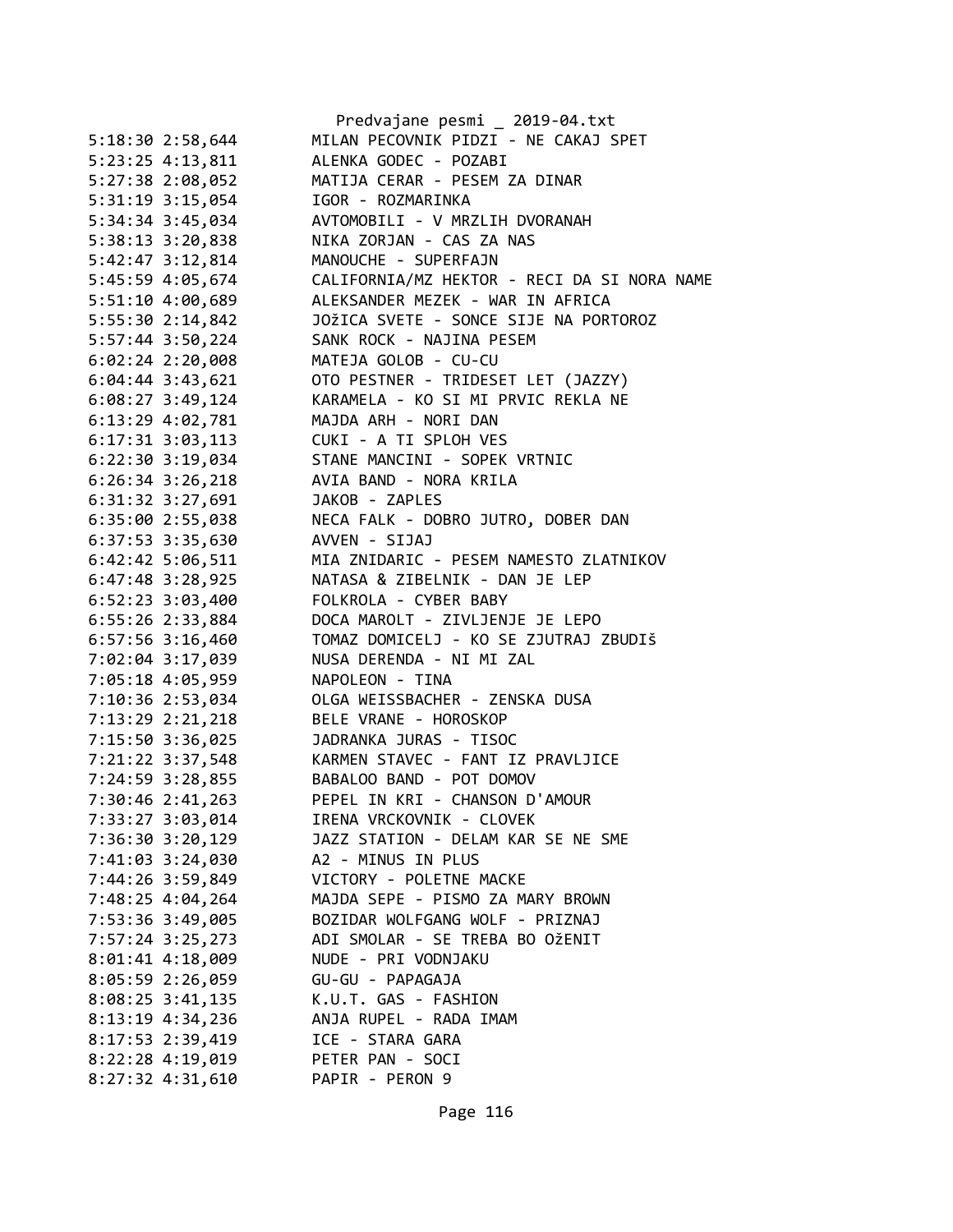|                    |              | Predvajane pesmi _ 2019-04.txt         |
|--------------------|--------------|----------------------------------------|
| 8:33:36 3:48,611   |              | DAN D - GOOGLE ME                      |
| 8:37:25 3:54,558   |              | DOMINIK KOZARIC - REKA LUCI            |
| 8:42:29 4:31,578   | HALO - GRETA |                                        |
| 8:47:01 4:51,096   |              | IZTOK MLAKAR - BOZICNA                 |
| 8:52:58 3:22,958   |              | SLEEPWALKERS - IME ROZE                |
| 8:56:40 2:43,299   |              | BERTA AMBROŽ - BREZ BESED              |
| 9:01:49 2:42,703   |              | ANIKA - NE CAKAJ NA MAJ                |
| 9:04:32 3:35,035   |              | MARTA ZORE - POVEJ MI ZAKAJ            |
| 9:08:07 3:36,906   |              | MIRAN RUDAN - POLETJA NE BO            |
| 9:15:39 4:11,121   |              | ANIKA HORVAT - PLIMA                   |
| 9:21:27 3:13,619   |              | KALAMARI - KOSCEK NEBA                 |
| 9:24:40 3:46,397   |              | KATRINAS - PESEM O LJUBEZNI            |
| $9:30:24$ 3:09,406 |              | NINO - SIMFONIJA                       |
| 9:33:33 4:47,032   |              | ORLEK - ADIJO KNAPI                    |
| 9:38:20 3:33,836   |              | DON MENTONY BAND - LENOBA              |
| 9:45:25 2:37,696   | TAYA - HEY   |                                        |
| 9:48:02 3:46,855   |              | DRUSTVO MRTVIH PESNIKOV - RABM         |
| 9:53:17 3:18,794   |              | NEISHA - MALO TU MALO TAM              |
| 9:56:36 3:38,704   |              | MONROE - JAZ POTREBUJEM VEC            |
| 10:02:40           |              | 2:56,190 ROK'N'BAND - ZDAJ SEM TU      |
| 10:05:36           | 3:49,708     | AGROPOP - FRANCEK PIROMANCEK           |
| 10:13:22           | 2:25,659     | METKA ŠTOK - LJUBEZEN NA PRODAJ NI     |
| 10:15:48           | 3:12,411     | TINKARA KOVAC - SPET                   |
| 10:19:00           |              | 4:29,487 DARJA ŠVAJGER - LETIM         |
| 10:25:57           |              | 3:27,038 AVTOMOBILI - DRUGACNO NEBO    |
| 10:30:31           |              | 3:00,881 ANDREJ SIFRER - TO SE GOVORI  |
| 10:33:32           |              | 4:14,877 FARAONI - NE VDAJ SE          |
| 10:37:47           | 3:39,397     | MARTIN KRPAN - MALI BOGOVI             |
| 10:45:05           | 3:58,643     | LIDIJA KODRIC - SRECA JE               |
| 10:50:32           | 2:59,830     | OTO PESTNER - SPET PO STARI POTI       |
| 10:53:31           | 4:11,651     | PANDA - DAJ NASMEH MI NAZAJ            |
| 10:57:43           |              | 3:28,556 SUNNY ORCHESTRA - TAT ZMIKAVT |
| 11:03:37           |              | 3:44,971 MANUELLA BRECKO - IL FUTURO   |
| 11:07:22           | 3:48,797     | FIREFLIES - NE SEZUVAJ SE              |
| 11:14:45           | 3:40,327     | ALENKA GODEC - VZEMI ME                |
| 11:18:25           | 2:26,044     | NINO ROBIC - VCASIH KO SE SRECAVA      |
| 11:22:27           | 4:12,020     | JAN PLESTENJAK - ZA BOZIC BOM SAM      |
| 11:27:22           | 2:02,060     | MATIJA CERAR - MILIJON ŽELJA           |
| 11:30:31           | 3:23,031     | MAJDA ARH - DAN ZA ZABAVO              |
| 11:33:54           | 4:33,395     | KINGSTON - ONA SANJA                   |
| 11:38:27           | 3:34,939     | FOLK ROLA - DANES                      |
| 11:46:38           | 3:40,980     | TOMAZ DOMICELJ - MLINAR NA MURI        |
| 11:51:47           | 3:30,031     | NINA PUSLAR - OBJEMI ME ZDAJ           |
| 11:55:37           | 4:20,113     | ANKA COP - METROPOLE                   |
| 12:02:22           | 3:14,032     | AYNEE - ZJUTRAJ                        |
| 12:05:36           | 3:32,468     | DAMJANA - NOCOJ LJUBILA BI SE S TEBOJ  |
| 12:13:59           | 3:17,038     | VLADO KRESLIN - SPET DOMA              |
| 12:17:14           | 3:35,176     | BELE VRANE - LJUBIL BOM LE             |
|                    |              |                                        |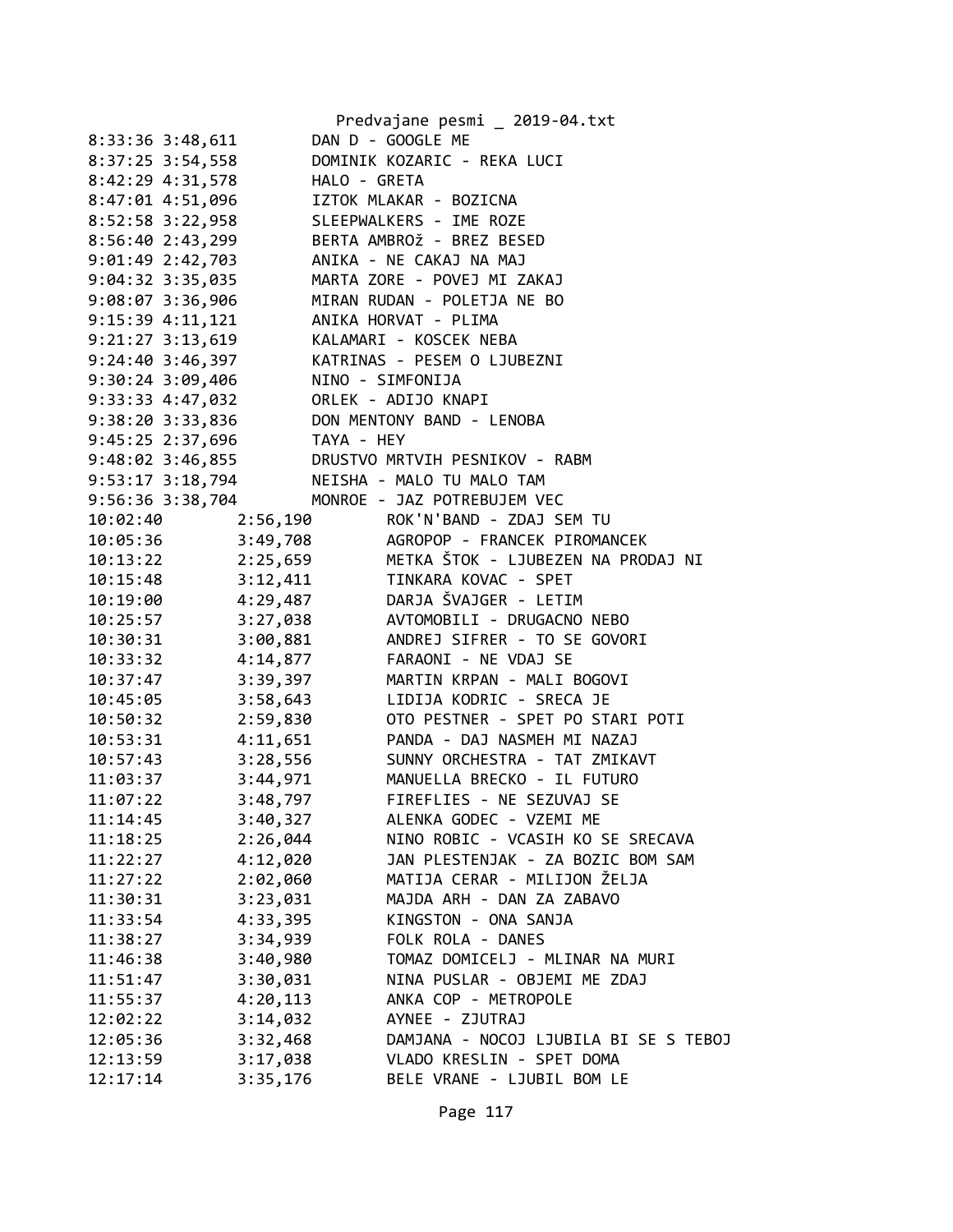|          |          | Predvajane pesmi _ 2019-04.txt                  |
|----------|----------|-------------------------------------------------|
| 12:22:26 | 3:32,438 | MONI KOVACIC - NASMEH POLETNIH DNI              |
| 12:26:43 | 3:36,963 | BOTRI - NAZAJ                                   |
| 12:31:28 | 4:30,609 | CHATEAU - NASMEHNI SE                           |
| 12:35:58 | 3:40,673 | AVIA BAND - TELESKOP                            |
| 12:43:52 | 3:58,287 | MAJDA SEPE - POJ KITARA MOJEGA SRCA             |
| 12:47:50 | 2:15,021 | BRANKA KRANER - BARVICE SI KUPI                 |
| 12:51:33 | 3:34,346 | FOLKROLA - DANES                                |
| 12:55:07 | 3:15,046 | KARMEN STAVEC - VZEMI MOJO DLAN                 |
| 12:58:18 | 3:34,467 | PEPEL IN KRI - DAN LJUBEZNI                     |
| 13:02:35 | 2:40,022 | MARJANA DERZAJ - VALETA                         |
| 13:05:14 | 4:41,729 | ADI SMOLAR - KLOŠAR                             |
| 13:11:23 | 4:01,889 | CUKI - NA LICU BELA SOLZA                       |
| 13:15:24 | 3:19,993 | VILI RESNIK - DELAJ MI TO                       |
| 13:18:42 | 2:49,135 | DEŽUR - HASTA MANANA                            |
| 13:23:00 | 3:15,017 | IRENA VRCKOVNIK - VSAK MOSKI NAJ                |
| 13:27:00 | 4:43,873 | ZABJAK TRIO - KURTIZANA                         |
| 13:32:47 | 3:02,672 | ANDRAZ HRIBAR - POMLAD                          |
| 13:35:49 | 4:26,075 | TATJANA MIHELJ - SVET V ZNAMENJU SRCA           |
| 13:41:42 | 3:52,030 | ALEKSANDER MEZEK - NASA LADJA                   |
| 13:45:34 | 3:09,099 | IRENA KOHONT - ZAPRLA SEM VSA OKNA              |
| 13:48:43 | 3:20,738 | MANOUCHE - STISN SE K MEN                       |
| 13:52:57 | 4:17,055 | ANJA RUPEL - NA ZADNJI POSTAJI                  |
| 13:57:14 | 2:59,997 | PAX - KO SO LIPE CVETELE                        |
| 14:00:56 | 3:42,514 | GU-GU - LJUBICA MOJ'GA SRCA                     |
| 14:04:38 | 3:00,974 | MITJA PODLESNIK - TOTALNO HUDA                  |
| 14:07:39 | 3:50,555 | NECA FALK - PLAVO MORJE JE MOJ DOM              |
| 14:12:56 | 3:10,974 | CALIFORNIA - V MENI JE CALIFORNIA (RADIO CUT)   |
| 14:16:07 | 2:39,033 | STANE MANCINI - BESEDA LJUBLJANA                |
| 14:18:46 | 3:41,420 | JADRANKA JURAS - BUSHI                          |
| 14:23:56 | 4:23,010 | MARTA ZORE - POZABIL SI NA VSE                  |
| 14:30:11 | 3:05,048 | KAMNIK MILAN - POT NA KOROSKO                   |
| 14:33:16 | 3:13,024 | MILAN PECOVNIK PIDZI - LE V SANJAH SI TU        |
| 14:36:29 | 2:58,959 | JELKA CVETEŽAR - JUTRO NA PLANINI               |
| 14:40:54 | 2:27,512 | IVANKA KRASEVEC - PRESERN - POVSOD PO PRAZNIKIH |
| DISI     |          |                                                 |
| 14:43:22 | 4:42,906 | DON MENTONY BAND - GOSPOD SODNIK                |
| 14:48:04 | 4:49,772 | YUHUBANDA - STEFANA IN BERTOLIN                 |
| 14:53:48 | 3:02,045 | ROK'N'BAND - LJUBI ME, PAZI ME                  |
| 14:57:09 | 3:45,247 | BABALOO BAND - PAJAC                            |
| 15:01:36 | 3:31,024 | ANSAMBEL DONACKA - NAJ ZVEZDE ZARIJO ZATE       |
| 15:05:07 | 3:37,030 | JANEZ BONCINA BENC - NAVALI NAROD NA GOSTILNE   |
| 15:08:44 | 3:02,284 | DARJA SVAJGER - SE TISOC LET                    |
| 15:13:12 | 3:20,050 | BAZAR - KO PRIDE NOC                            |
| 15:16:32 | 2:56,030 | BLUEGRASS HOPPERS - IRENA, LAHKO NOC            |
| 15:20:58 | 2:49,083 | DARJA ŠVAJGER - LJUBEZEN NE ODHAJA              |
| 15:23:46 | 2:27,047 | SANK ROCK - AL' OSTANEM AL' NAJ GREM            |
| 15:27:04 | 2:38,813 | OLGA WEISSBACHER - NE OBUPUJ                    |
| 15:30:46 | 3:25,818 | MALI OGLASI BAND - VROCA KRI                    |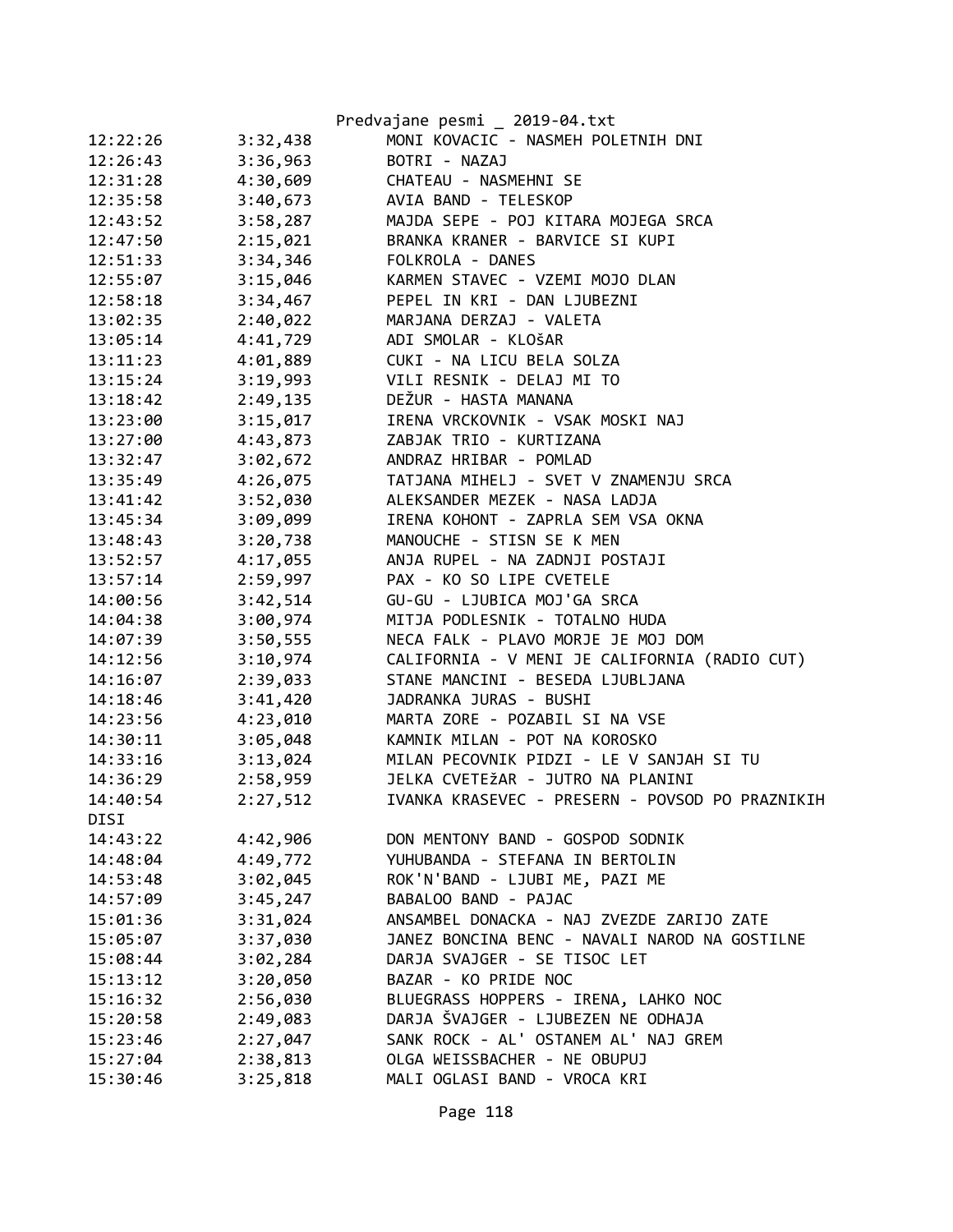|          |          | Predvajane pesmi _ 2019-04.txt                  |
|----------|----------|-------------------------------------------------|
| 15:34:11 | 3:00,033 | NUDE - SI'Z D BES                               |
| 15:37:05 | 3:48,759 | KALAMARI - NARIŠI VELIKO SRCE                   |
| 15:42:20 | 4:30,690 | AVTOMOBILI - ENAKONOCJE                         |
| 15:46:51 | 3:27,110 | ANDREJ SIFRER - ZA PRIJATELJE                   |
| 15:51:11 | 3:06,622 | FRENK NOVA - NA LUNO IN NAZAJ                   |
| 15:54:18 | 4:15,785 | ALENKA GODEC - POT DO SRCA                      |
| 15:58:33 | 3:32,525 | PLANET GROOVE - SONCE                           |
| 16:02:48 | 3:08,461 | REGINA - MOJE SANJE                             |
| 16:05:56 | 3:04,808 | JANEZ ZMAZEK ZAN - LAHKO NARDIM SE BOLJS        |
| 16:10:27 | 3:28,305 | KLEPAC IN GUSTINCIC - MOJE OCI                  |
| 16:13:53 | 3:07,043 | FARAONI - NE POZABI NIKDAR NAME                 |
| 16:17:00 | 3:11,044 | NANA MILCINSKI - POLETNE IMPRESIJE              |
| 16:21:40 | 3:29,035 | ANIKA - ZDAJ KO SI SAMA                         |
| 16:25:54 | 2:53,463 | MATIJA CERAR - KMALU BOM SPET PRI TEBI [I'LL BE |
| HOME ]   |          |                                                 |
| 16:28:47 | 6:32,650 | IZTOK MLAKAR - OD FRANCA FRANCESKINA GOD        |
| 16:36:23 | 3:23,084 | KINGSTON - KO BO PADAL DEŽ                      |
| 16:41:12 | 3:04,354 | JAN PLESTENJAK - CAO LEPA                       |
| 16:44:17 | 3:30,004 | NINA PUSLAR - STIRJE LETNI CASI                 |
| 16:47:43 | 4:02,359 | MAJDA ARH - OPROSTI MI                          |
| 16:52:39 | 2:40,033 | MILAN KAMNIK - GREMO NA KAVO V PORTOROZ         |
| 16:55:18 | 3:23,702 | SEBASTIAN - KDO MISLIS DA SI                    |
| 16:58:40 | 3:42,729 | PAPIR - SRAJCA                                  |
| 17:03:00 | 3:20,016 | VLADO KRESLIN & NEISHA - KAKOR ZVEZDI NA NEBU   |
| 17:06:20 | 2:56,194 | MATEJ KOSIR - VSO LJUBEZEN                      |
| 17:10:12 | 3:01,027 | TOMAZ DOMICELJ - SLOVENSKEGA NARODA SIN         |
| 17:13:11 | 3:07,727 | TINKARA KOVAC - RASTEMO                         |
| 17:16:19 | 2:38,514 | MAJDA SEPE - LJUBLJANSKE ULICE                  |
| 17:18:57 | 3:11,707 | ADI SMOLAR - TO BO HIT                          |
| 17:23:39 | 3:44,486 | AVIA BAND - ZEMLJA PLEŠE                        |
| 17:28:10 | 3:31,337 | PANDA - KAKSNO SONCE KAKSEN DAN                 |
| 17:32:40 | 2:40,910 | PEPEL IN KRI - KDO                              |
| 17:35:20 | 3:19,949 | SVAROGOV - V PORTOROZU NA POSTAJI               |
| 17:38:40 | 3:14,848 | KARMEN STAVEC - VZEMI MOJO DLAN                 |
| 17:42:51 | 3:54,569 | GUSTI/POLONA KASAL - MINE LETO                  |
| 17:46:41 | 3:11,354 | BELE VRANE - MOJE DEKLE                         |
| 17:51:04 | 2:51,948 | AYNEE - NEPRESPANE NOCI                         |
| 17:53:56 | 4:11,579 | FOLKROLA - FRANCI KORAJŽA                       |
| 17:58:27 | 3:11,551 | ALEX VOLASKO - NAJIN TRENUTEK                   |
| 18:02:16 | 3:16,666 | KATARINA GALIC - POVEJ MI                       |
| 18:05:32 | 5:09,320 | FLIRT - ROMEO IN JULIJA                         |
| 18:12:08 | 5:15,550 | BIG FOOT MAMA - TATTOO                          |
| 18:17:20 | 2:03,101 | OTO PESTNER - V ZIMSKI CUDEZNI DEZELI           |
| 18:20:54 | 3:35,447 | MARJANA DERZAJ - BREZA MOJE MLADOSTI            |
| 18:24:29 | 2:54,182 | MAJA KEUC - ZMOREM                              |
| 18:28:09 | 3:56,381 | SAMO GLAVAN - NEGATIVNE POZITIVMOSTI            |
| 18:33:03 | 3:10,040 | VILI RESNIK - NAJ OSTANE TO MED NAMA            |
| 18:36:13 | 3:41,764 | DAMJANA - VZEMI ME ŠE ENKRAT NOCOJ              |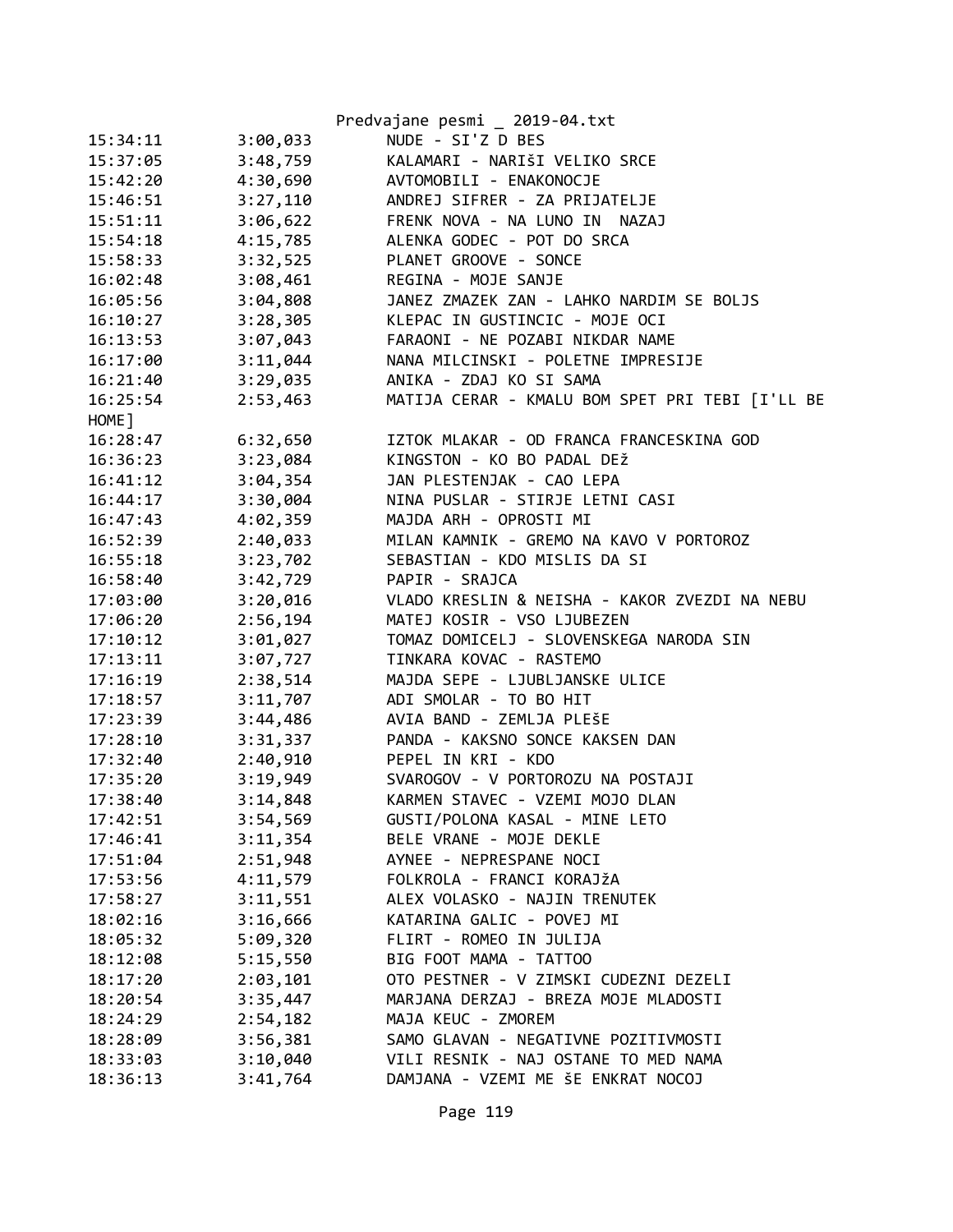|          |          | Predvajane pesmi _ 2019-04.txt              |
|----------|----------|---------------------------------------------|
| 18:40:51 | 3:58,898 | ORLEK - NA KUM                              |
| 18:44:49 | 4:53,720 | SUNNY ORCHESTRA - RELAX                     |
| 18:50:55 | 3:48,975 | REMI BAND - VRNEM SE                        |
| 18:54:43 | 3:16,030 | BOZIDAR WOLFGANG WOLF - ANGEL VARUH         |
| 18:57:59 | 2:42,033 | VICTORY - ONA JE KOT SLADKA KAVA            |
| 19:01:17 | 3:31,835 | LEJA LEUTGEB - KOT MOZART VSAK              |
| 19:04:49 | 3:25,649 | ANJA RUPEL - NAJ TE SONCE PREBUDI           |
| 19:08:14 | 4:30,070 | PETER PAN - ODPELJAL TE BOM                 |
| 19:13:40 | 2:08,026 | JOC BAND - TECEJO NITKE ZIVLJENJA           |
| 19:15:44 | 2:57,961 | BERTA AMBROŽ - POSLEDNJA NOC LJUBEZNI       |
| 19:18:42 | 3:44,755 | CUKI - KROKODILCKI                          |
| 19:23:57 | 3:21,406 | DON MENTONY BAND - TO JE MOJ' ŽIVLJENJE     |
| 19:28:08 | 4:13,965 | DAMJANA IN HOT HOT HOT - CE BI MI SRCE DAL  |
| 19:33:20 | 2:25,815 | NULA KELVINA - MASKERADA                    |
| 19:35:46 | 3:48,981 | MARTA ZORE - PESEM JE VSE KAR IMAM          |
| 19:40:31 | 3:38,953 | NEISHA - LE KAJ SE SKRIVA                   |
| 19:44:07 | 4:24,634 | CALIFORNIA/MZ HEKTOR - MOJE HREPENENJE      |
| 19:48:31 | 2:41,181 | GADI - ZALJUBLJEN DO USES                   |
| 19:52:24 | 4:27,036 | VLADO KRESLIN - TISTA CRNA KITARA           |
| 19:56:50 | 3:21,524 | BOTRI - SONCE PO DEŽJU                      |
| 20:00:49 | 2:37,088 | ROK KLEMENC - PREPIR                        |
| 20:03:26 | 4:01,365 | JANKO ROPRET - LEPA SI NOCOJ                |
| 20:07:27 | 2:47,921 | SONJA GABERSCEK - ANDREJ                    |
| 20:14:14 | 1:56,138 | JELKA CVETEŽAR - ROŽNATO PISEMCE            |
| 20:16:10 | 3:32,035 | BAZAR - DOBER DAN                           |
| 20:20:09 | 3:19,388 | ALENKA GODEC - SONCE SI TI                  |
| 20:23:28 | 3:11,523 | SPIN - ALI TVOJA MAMA VE                    |
| 20:27:30 | 4:31,827 | GU-GU - LJUBIL BI SE                        |
| 20:33:33 | 3:15,885 | DANILO KOCJANCIC - POGUM                    |
| 20:36:48 | 3:35,181 | FARAONI - SEM TAKŠEN, KER SEM ŽIV           |
| 20:43:54 | 4:23,996 | NUSA DERENDA - ROKO NA SRCE                 |
| 20:48:18 | 4:50,915 | ANDREJ SIFRER - ZBOGOM RAJ                  |
| 20:53:43 | 3:27,524 | KATARINA AVBAR - SENCE IN PRAH              |
| 20:57:30 | 4:04,485 | ZIGA RUSTJA - NISI SAM                      |
| 21:02:33 | 2:51,424 | ANIKA HORVAT - ORION                        |
| 21:05:24 | 4:16,602 | 2B - NA CRNEM OZADJU                        |
| 21:13:37 | 3:42,527 | DARJA ŠVAJGER - PRAVLJICA                   |
| 21:17:19 | 3:43,733 | DEJAN LAPANJA - TU IN ZDAJ                  |
| 21:21:36 | 4:27,954 | PRO ANIMA SINGERS - POLETNA NOC             |
| 21:26:04 | 3:22,980 | MANUELLA - V TVOJEM OGNJU (INFERNO)         |
| 21:30:39 | 3:33,154 | MAJDA SEPE - S TEBOJ                        |
| 21:34:12 | 2:44,102 | ROK'N'BAND - DEJ RUKN' ME                   |
| 21:36:55 | 2:37,274 | ADI SMOLAR - VSE ZA DOBER BIZNIS            |
| 21:43:12 | 2:09,033 | BRANKA KRANER - CAO                         |
| 21:45:21 | 2:07,976 | BLUEGRASS HOPPERS - PO NOVEM LETU BOLJŠE BO |
| 21:47:28 | 3:13,131 | JAN PLESTENJAK - STARA DOBRA                |
| 21:51:15 | 3:24,340 | BABALOO BAND - NENAJAVLJEN GOST             |
| 21:54:39 | 4:18,646 | AGROPOP - TI SI MOJ SONCEK                  |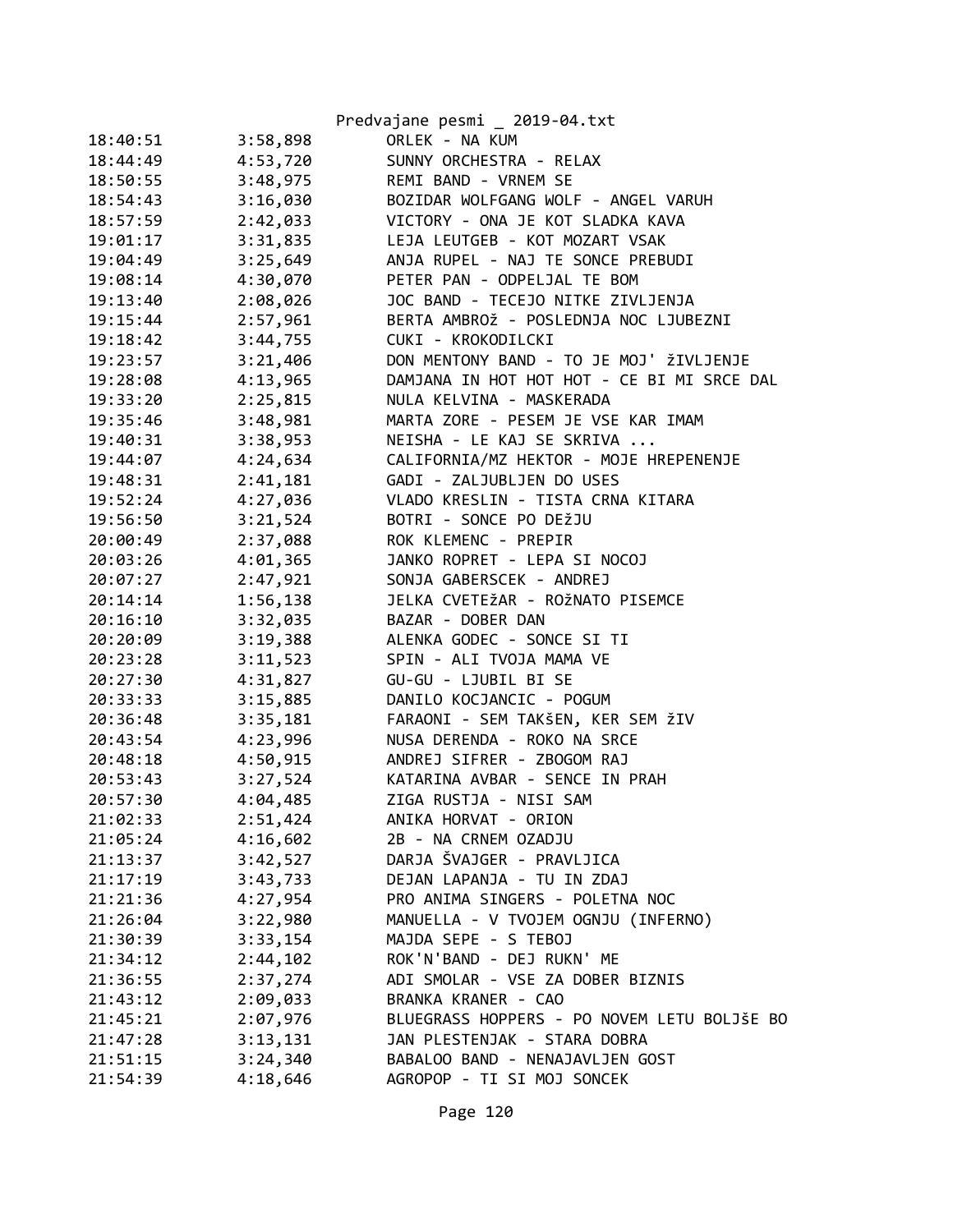|            |          | Predvajane pesmi 2019-04.txt                 |
|------------|----------|----------------------------------------------|
| 21:58:56   | 2:02,893 | TOMAZ DOMICELJ - PO NOVEM LETU BOLJŠE BO     |
| 22:02:30   | 3:11,025 | KALAMARI - VSE ME IMAJO RAJSI                |
| 22:05:40   | 3:50,150 | AVIA BAND - NAJINO LETO                      |
| 22:13:05   | 4:19,030 | JANEZ BONCINA BENC - NA NOGE                 |
| 22:17:24   | 4:11,395 | OTO PESTNER & PERPETUM JAZZILE - MATI BODIVA |
| PRIJATELJA |          |                                              |
| 22:22:09   | 2:37,148 | ALEKSANDRA CERMELJ - BEZNE MISLI             |
| 22:24:45   | 3:20,888 | LETECI POTEPUHI - BICIKL                     |
| 22:28:06   | 3:29,676 | IVO MOJZER - CIFRA MOŽ                       |
| 22:32:34   | 3:28,515 | TINKARA KOVAC - MED ZEMLJO IN ZRAKOM         |
| 22:36:02   | 3:26,920 | IRENA KOHONT - MODRI SPEV [SONG SUNG BLUE]   |
| 22:44:05   | 4:38,042 | ANDRAZ HRIBAR - KAJ MI DELAS                 |
| 22:48:43   | 2:54,379 | KARMEN STAVEC - LJUBIM TE                    |
| 22:52:11   | 4:45,200 | NUDE - NAVIJALA SLOVENIJA                    |
| 22:56:56   | 3:45,240 | TATJANA DREMELJ - ZALJUBLJENA                |
| 23:01:53   | 3:54,030 | PEPEL IN KRI - KOT NEKDO, KI IMEL ME BO RAD  |
| 23:05:47   | 3:37,564 | FOLKROLA - DOBRO JUTRO MADAME                |
| 23:14:15   | 4:04,016 | MARJAN MARJAN - PUNCA TEBE RAB'M             |
| 23:18:18   | 3:06,017 | HAZARD - OTROCI PANKRTOV                     |
| 23:21:58   | 3:37,071 | PANDA - CESNJEV CVET                         |
| 23:25:35   | 4:13,005 | REGINA - ŠOK                                 |
| 23:30:22   | 3:37,052 | IGOR - ZALJUBLJENA                           |
| 23:33:59   | 3:56,199 | HISA - V NOVO JUTRO                          |
| 23:37:55   | 3:05,039 | AVTOMOBILI - LJUBEZEN NE STANUJE TU          |
| 23:45:10   | 3:27,825 | PAPIR - NACIN                                |
| 23:48:38   | 4:07,595 | ESKOBARS - HLADNE NOCI                       |
| 23:52:45   | 2:47,289 | DELIAL - ZVON LJUBEZNI                       |
| 23:55:32   | 2:33,954 | OLGA WEISSBACHER - JAZ SEM ZENSKA            |
| 23:58:06   | 3:27,090 | MARJANA DERZAJ - CABARET                     |

| $0:01:33$ 4:33,420 |                    | DRUSTVO MRTVIH PESNIKOV - PINGVIN                |
|--------------------|--------------------|--------------------------------------------------|
|                    | $0:05:56$ 3:49,399 | DAMJANA - ŽIVLJENJE                              |
|                    |                    | 0:09:45 3:24,605 KINGSTON - REPUBLIKA BANANA     |
|                    |                    | 0:13:08 3:30,459 CALIFORNIA - LEDENA PTICA       |
|                    |                    | 0:16:39 1:57,001 LIDIJA KODRIC - DAN ZA NAJU DVA |
|                    | $0:18:35$ 3:30,904 | MARTA ZORE - ON                                  |
|                    | $0:22:06$ 3:53,765 | BEPOP - LOKOMOTIVA                               |
|                    |                    | 0:25:55 3:12,364 SAMO GLAVAN - KOSOVIRJI LAHKO   |
|                    | $0:29:07$ 2:42,994 | IZTOK MLAKAR - VALENTIN                          |
|                    | 0:31:50 3:31,715   | DON MENTONY BAND - N'KOL SI NAM ODPUSTU          |
|                    | $0:35:21$ 4:14,661 | MZ HEKTOR - ENERGIJA                             |
|                    |                    |                                                  |
|                    | $0:43:54$ 3:53,381 | MAJDA ARH - LJUBEZEN JE KOT VINO                 |
|                    |                    | 0:47:47 2:57,007 ANITA ZORE - VSE BI ZATE DALA   |
|                    | $0:50:44$ 3:14,990 | TOMAZ PENGOV - CRNA PEGA CEZ OCI                 |
|                    |                    |                                                  |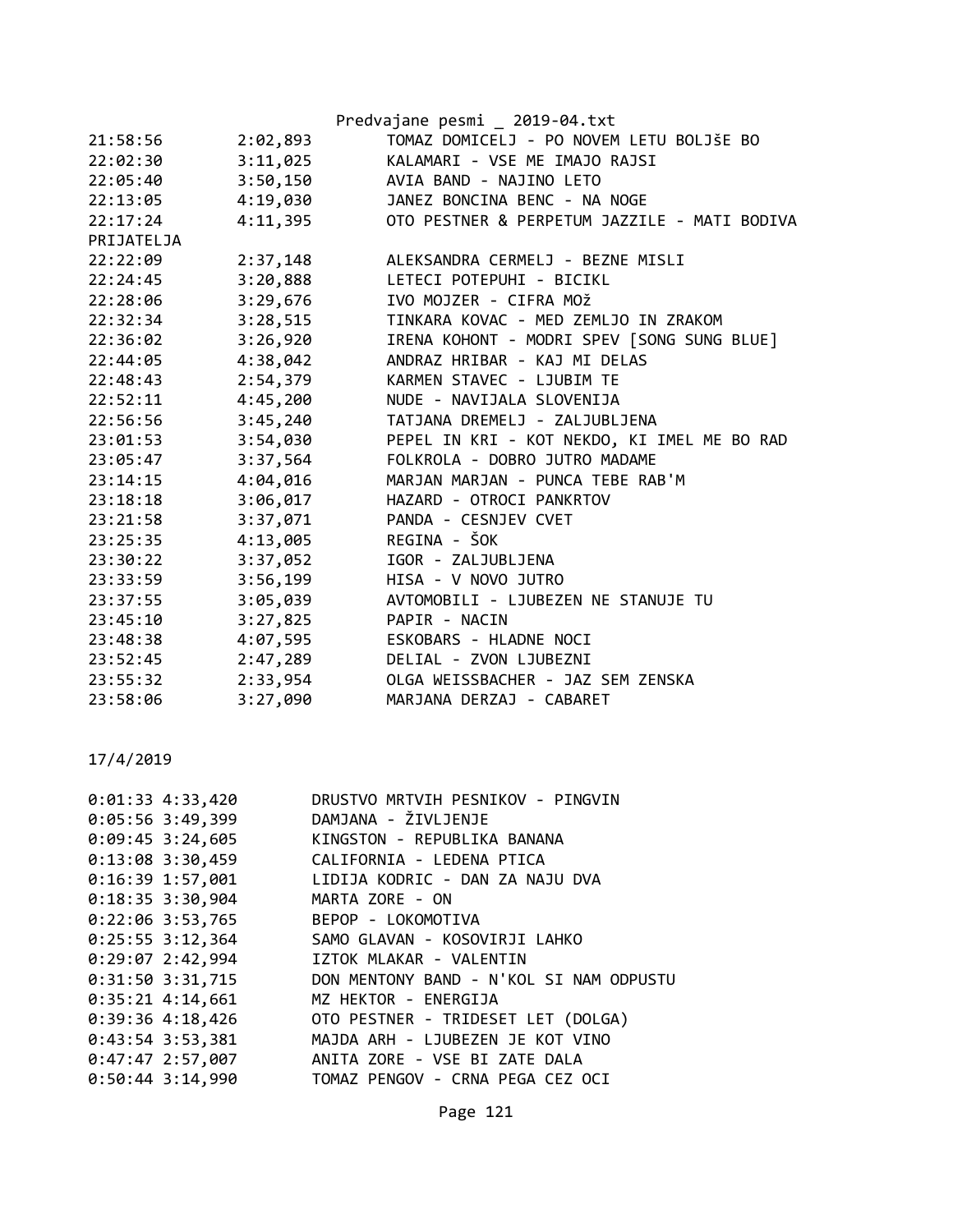|                      | Predvajane pesmi _ 2019-04.txt                       |
|----------------------|------------------------------------------------------|
| $0:53:59$ 3:02,058   | VILI RESNIK - NAJ BOGOVI SLISIJO                     |
| 0:57:002:25,947      | BERTA AMBROŽ - JOKALA BOM BREZ SOLZ                  |
| 0:59:26 3:52,924     | BOTRI - VROCA HLADNA                                 |
| 1:03:19 3:33,314     | ALENKA GODEC - POT ZA DVA                            |
| 1:06:52 2:41,054     | IRENA VRCKOVNIK - POLJUB POVE VSE                    |
| 1:09:33 2:45,454     | BELE VRANE - MESTO MLADIH                            |
| $1:12:18$ $3:22,559$ | DAN D - KOZLAM                                       |
| $1:15:40$ 3:33,259   | ANJA RUPEL - PRIHAJA JESEN                           |
| 1:19:13 4:22,991     | PRIJATELJI - GLEJ KAKO SNEZI                         |
| $1:23:34$ $4:23,636$ | BAZAR - IGRA ZA DVA                                  |
| $1:27:57$ 3:54,035   | ANDREJ SIFRER - KO ZVONOVI ZAPOJO                    |
| $1:31:51$ $3:35,848$ | NATASA & ZIBELNIK - NOCEM ZVEZD                      |
| 1:35:26 3:27,671     | DITKA HABERL - MATI                                  |
| 1:38:54 2:42,964     | EVA SRSEN - LJUBI, LJUBI, LJUBI                      |
| 1:41:37 4:46,980     | BIG FOOT MAMA - FENOMEN                              |
| 1:46:17 2:32,839     | DOCA MAROLT - ŽIVLJENJE JE LEPO                      |
| 1:48:50 3:25,787     | JANEZ DOLTAR & KUD DOBREC - SANJAL O TEBI SEM NOCOJ  |
| 1:52:15 3:01,714     | MLADI LEVI - ODA IRENI                               |
| $1:55:17$ $3:38,025$ | STANE MANCINI - KO BI SE ENKRAT                      |
| $1:58:55$ $3:11,290$ | ADI SMOLAR - TO BO HIT                               |
| 2:02:06 3:08,030     | BLUEGRASS HOPPERS - BREZ SONCA CVETJA NI             |
| $2:05:11$ $2:08,988$ | DUSAN URSIC - BANDA                                  |
| $2:07:19$ 3:06,044   | THE TWINS - HOCEM VEDETI                             |
| $2:10:25$ 3:16,794   | FARAONI - SLAVOSPEV                                  |
| 2:13:42 2:56,110     | ANIKA HORVAT - DA BO OKOLJE IZGLEDALO BOLJE          |
| 2:16:38 4:49,387     | ALEKSANDER MEŽE K- LJUBLJANA V MAJU.WAV -            |
| 2:21:27 3:17,083     | SLAVKO IVANCIC - CRTA                                |
| $2:24:44$ 3:24,784   | ZABJAK TRIO - MORALITETA                             |
| 2:28:08 3:29,324     | ALEKSANDER MEZEK - AJDA PA ZNOVA CVETI               |
| 2:31:37 4:24,856     | SIMONA VODOPIVEC - GLASBA JE VSE, KAR IMAM           |
| 2:36:02 4:45,967     | JANEZ ZMAZEK - NA DRUGI STRANI                       |
| 2:40:48 2:55,763     | CUKI - STO NA URO                                    |
| 2:43:43 3:41,345     | NECA FALK - DRAVSKI MOST                             |
| 2:47:25 3:10,440     | ALEX VOLASKO - TVOJI NASMEHI                         |
| 2:50:35 2:09,058     | MATIJA CERAR - KAJ MI MAR                            |
| $2:52:44$ 3:47,145   | NINA PUSLAR - TO MI JE VSEC                          |
| 2:56:31 4:22,815     | BABEWATCH - LADJICE                                  |
| $3:00:51$ 4:48,380   | TOMAZ DOMICELJ - LOŠKI GRAD                          |
| $3:05:40$ $3:15,078$ | MOJCA - BOZIC JE                                     |
| $3:08:54$ 3:24,327   | AVIA BAND - UTRIP SRCA                               |
| 3:12:19 4:07,595     | KANTOR - TATU                                        |
| 3:16:25 3:59,031     | GU-GU - GU-GU PLAY FOR YOU                           |
| $3:20:24$ $3:20,334$ | NEISHA - OBCUTEK                                     |
| $3:23:44$ $3:31,531$ | DARJA ŠVAJGER - ODPELJI ME                           |
| $3:27:15$ 2:42,883   | ROK'N'BAND - RAD JO IMAM                             |
| $3:29:50$ $3:17,314$ | JANKO ROPRET - NIMA SMISLA DA LAŽEŠ                  |
| 3:33:07 4:27,556     | KATARINA AVBAR - PESEK V OCI                         |
| 3:37:34 3:33,659     | DAMJANA IN HOT HOT HOT - NOCOJ LJUBILA BI SE S TEBOJ |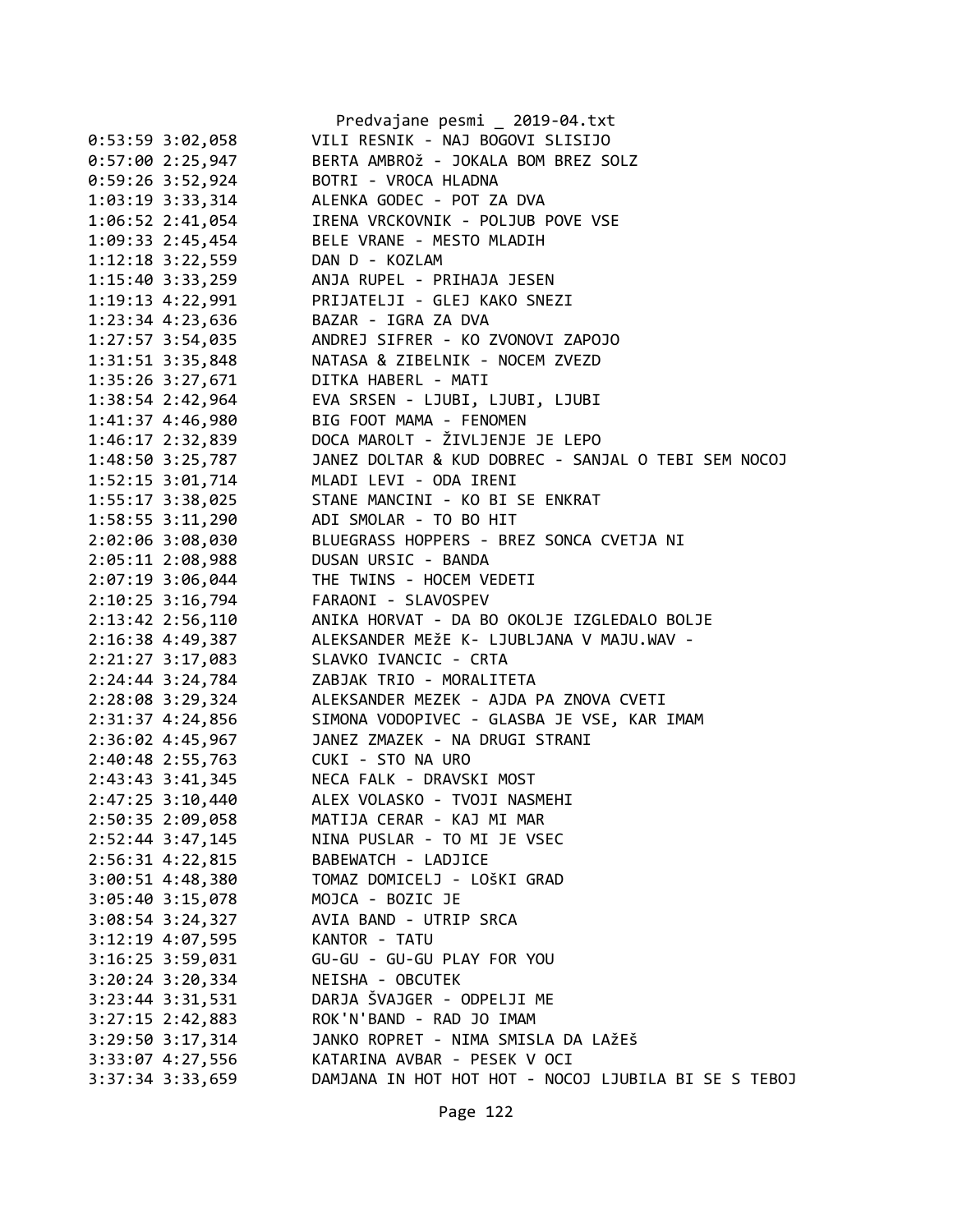|                                 | Predvajane pesmi _ 2019-04.txt                                                                                                                                                   |
|---------------------------------|----------------------------------------------------------------------------------------------------------------------------------------------------------------------------------|
| 3:41:07 3:42,384                | GASPER RIFELJ - HOTEL ZA 2                                                                                                                                                       |
| 3:44:47 4:07,552                | MAJDA SEPE - SIROTA [NOBODY'S CHILD]                                                                                                                                             |
| 3:48:54 2:55,293                | ZLATI MUZIKANTI - PEPELKA                                                                                                                                                        |
|                                 | 3:51:49 4:12,046 FOLKROLA - KÄRNTEN                                                                                                                                              |
|                                 | 3:56:01 4:02,570 AYNEE - SPOMLADI                                                                                                                                                |
|                                 | 4:00:04 3:36,547 HAZARD - VSAK JE SAM                                                                                                                                            |
|                                 |                                                                                                                                                                                  |
|                                 |                                                                                                                                                                                  |
|                                 | 4:03:40 3:38,542<br>4:07:18 2:55,008<br>4:10:09 4:04,367<br>4:10:09 4:04,367<br>1.10:09 1:04,367<br>1.10:09 1:04,367<br>1.10:09 1:04,367<br>1.10:09 1:04,367<br>1.10:09 1:04,367 |
| $4:14:13$ $3:11,244$            | JAN PLESTENJAK - SMEH IN SOLZE                                                                                                                                                   |
|                                 | 4:17:22 4:00,028 DEMMY - VEDNO BOM S TEBOJ                                                                                                                                       |
|                                 | 4:21:21 3:11,518 EDVIN FLISER - SOLZA, KI JE NE PRODAM                                                                                                                           |
|                                 | 4:24:33 3:04,994 KATRINAS - ZELEN ZAFRAN                                                                                                                                         |
| 4:27:38 3:17,224                | B.B.T. - TVOJ OBJEM                                                                                                                                                              |
| 4:30:54 2:53,967                | PRELOM - LJUBEZEN IZ ŠOLSKIH DNI                                                                                                                                                 |
| 4:33:48 3:29,018                | NUSA DERENDA - KOT DA JE PRVIC                                                                                                                                                   |
|                                 | 4:37:16 2:50,838 METKA ŠTOK - MOŠKI IN ŽENSKA                                                                                                                                    |
|                                 | 4:40:07 3:09,038 OLGA WEISSBACHER - LJUBEZEN JE BOLEZEN                                                                                                                          |
| 4:43:16 2:43,698 KALAMARI - WWW |                                                                                                                                                                                  |
|                                 | 4:45:59 2:27,009 MARJANA DERZAJ - KO GRE TVOJA POT OD TOD                                                                                                                        |
|                                 | 4:48:26 2:25,699 IZTOK MLAKAR - PUBI, USIDMA SE                                                                                                                                  |
| 4:50:52 3:23,054                | KINGSTON - KO BO PADAL DEZ                                                                                                                                                       |
| 4:54:14 2:38,144                |                                                                                                                                                                                  |
|                                 | DAMJANA - KAJ PA TI                                                                                                                                                              |
| 4:56:52 3:05,603                | MERRISA IN FREEWAY - FENOMENALEN DAN                                                                                                                                             |
| 5:00:53 2:39,828                | BRANKA KRANER - POLETNI GIGOLO<br>DADI DAZ - KO SE STOPIL BO SNEG                                                                                                                |
| 5:03:32 4:01,085                | AVTOMOBILI - NAVADEN DAN                                                                                                                                                         |
| 5:07:33 3:43,431                |                                                                                                                                                                                  |
| $5:12:24$ $3:21,381$            | TIME TO TIME - LJUBEZEN IZ SOLSKIH DNI<br>JANEZ PUH - BREZ SONCA CVETJA NI<br>KARMEN STAVEC - V REDU JE                                                                          |
| 5:15:46 2:40,776                |                                                                                                                                                                                  |
| 5:18:26 4:22,277                |                                                                                                                                                                                  |
| $5:24:10$ $3:41,441$            | MARTA ZORE - VSE, KAR SVA BILA (& VILI RESNIK)                                                                                                                                   |
|                                 | 5:27:51 2:56,010 ANDRAZ HRIBAR - KADAR SI TU                                                                                                                                     |
| $5:32:24$ $5:39,102$            | HISA - PALE SAM NA SVETU                                                                                                                                                         |
| 5:38:03 3:55,482                | KING FOO - NENAVADNO JE OK                                                                                                                                                       |
| 5:43:06 3:00,335                | JELKA CVETEŽAR - SIMFONY                                                                                                                                                         |
| 5:46:06 3:18,016                | BELLAMI - NE BOM TI PRAVIL (DJT BY DNE 2008 RMX)                                                                                                                                 |
| 5:51:03 1:14,050                | ALENKA GODEC - RECI MI                                                                                                                                                           |
| 5:52:17 2:56,858                | IRENA VRCKOVNIK - TVOJA PESEM                                                                                                                                                    |
| 5:55:33 3:22,556                | IVO MOJZER - KO SI DAVI SE ZBUDILA                                                                                                                                               |
| 5:58:55 2:53,335                | TANGELS - KAJ IN KAM (ORIGINAL)                                                                                                                                                  |
| $6:02:43$ $4:13,449$            | ANJA RUPEL - KOT DA TE NI                                                                                                                                                        |
| $6:06:57$ 2:19,592              | BETI JURKOVIC - TALISMAN                                                                                                                                                         |
| $6:10:24$ 3:09,938              | OTO PESTNER & ELDA VILER - MOJA DEZELA                                                                                                                                           |
| 6:13:34 3:53,807                | SOPRANOS - EDINA                                                                                                                                                                 |
| 6:17:27 3:38,696                | DON MENTONY BAND - DOBRA MRHA                                                                                                                                                    |
| 6:22:31 4:31,030                | PEPEL IN KRI - SONCE POMLADI                                                                                                                                                     |
| $6:27:47$ 3:37,542              | OTO PESTNER - VSE JE LEPŠE KER TE LJUBIM                                                                                                                                         |
| $6:33:01$ $3:35,028$            | ANDREJ SIFRER - NA ZDRAVJE NASIH ZENA                                                                                                                                            |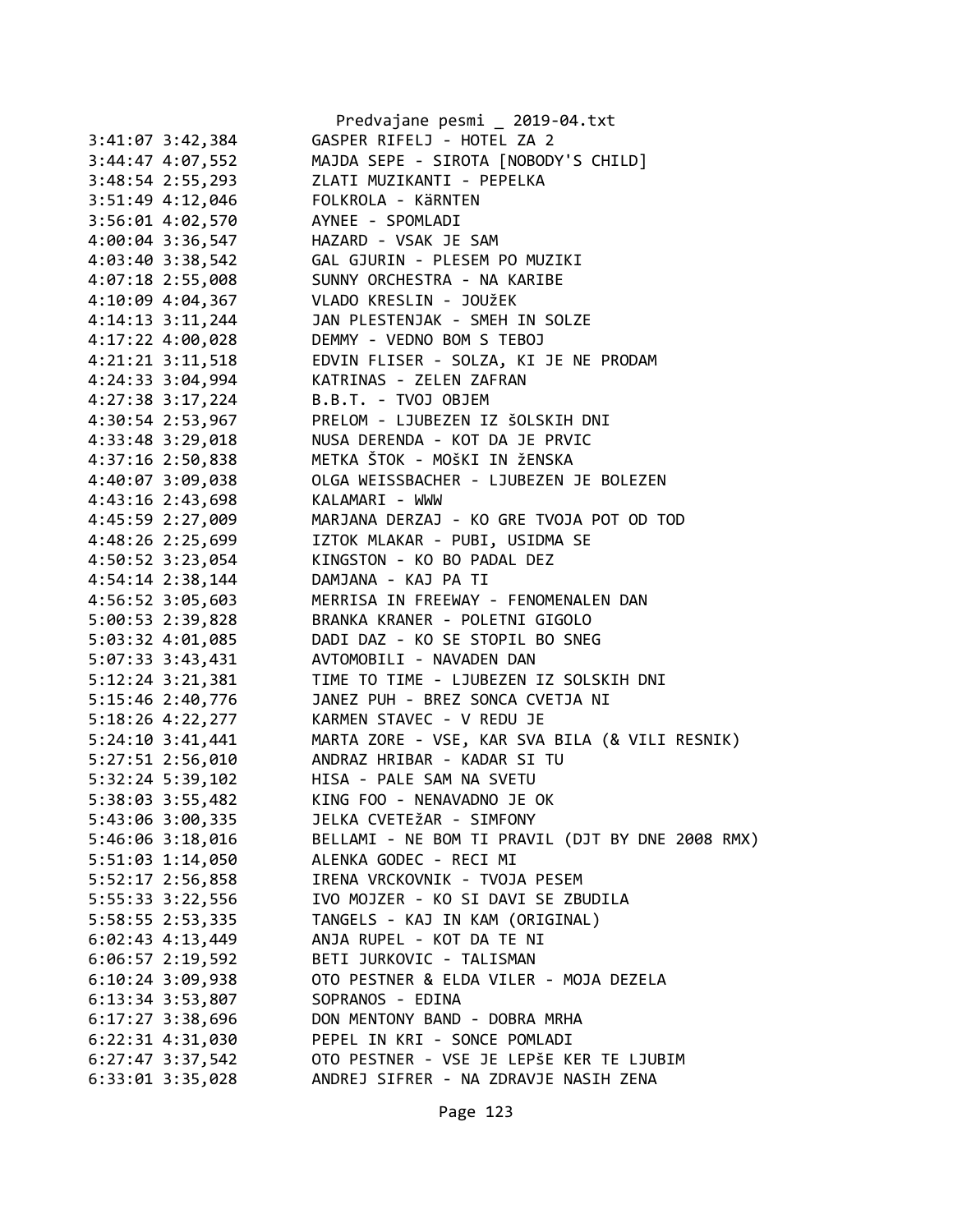|                    | Predvajane pesmi _ 2019-04.txt                        |
|--------------------|-------------------------------------------------------|
| $6:36:36$ 3:48,894 | BOTRI - AVGUŠTINA                                     |
| 6:41:32 3:15,738   | SANK ROCK/MATJAZ JELEN - VZEMI ALI PUSTI              |
| $6:44:48$ 3:17,198 | TATJANA DREMELJ - DALA SEM TI VSE                     |
| $6:48:05$ 4:11,029 | VICTORY - ZELENA DEZELA                               |
| $6:53:49$ 2:37,795 | IRENA KOHONT - ŠPANSKI HARLEM [SPANISH HARLEM]        |
| $6:56:27$ 3:21,746 | SANJA - MOJE SANJE                                    |
| 7:00:40 3:39,262   | MAJDA ARH - SANJAJVA                                  |
| 7:04:20 3:21,907   | FARAONI - MI LJUDJE SMO KOT MORJE                     |
| 7:07:41 2:29,262   | VIDEOSEX - VOZI ME VLAK V DALJAVE                     |
| 7:11:18 2:37,046   | FELIKS LANGUS - LJUBEZEN NA DALJAVO                   |
| 7:13:55 3:37,613   | ADI SMOLAR - NAŠ SVET SE PA VRTI                      |
| 7:17:32 4:45,600   | GUSTI/POLONA KASAL - MOJE SANJE                       |
| 7:23:41 2:19,892   | DUSAN URSIC - OBUP                                    |
| 7:26:47 3:01,799   | POP ART - SE JE CAS                                   |
| 7:31:25 0:10,387   | RADIO A - DATABASE                                    |
| 7:31:35 2:45,572   | ANIKA HORVAT - TEENAGERSKA BALADA                     |
| 7:34:21 2:55,019   | ALEKSANDER MEZEK - SUZENJ                             |
| 7:37:15 3:47,979   | MARKO BRECELJ - ALOJZ VALCEK                          |
| 7:42:11 3:14,303   | WOLF - GOODBYE MICHELLE                               |
| 7:45:25 2:38,023   | ALENKA VIDRIH - VRTILJAK                              |
| 7:48:03 2:36,199   | OPTIMISTI - 0, MOJ PAPA                               |
| 7:52:18 3:20,309   | LETECI POTEPUHI - BICIKL                              |
| 7:55:38 2:28,563   | AVIA BAND - HODIM PO PARKU                            |
| 7:58:06 3:56,728   | BOZIDAR WOLFGANG WOLF - EDINO TI                      |
| 8:02:58 2:56,869   | BAZAR - OD ENIH DO TREH                               |
| 8:05:54 3:14,607   | JANEZ DOLTAR & KUD DOBREC - TRENUTEK MOJIH SANJ       |
|                    | DRUSTVO MRTVIH PESNIKOV - CUTIM TE                    |
| 8:10:17 4:20,631   | DITKA HABERL - KO SEM ZALJUBLJENA                     |
| 8:14:34 3:51,164   |                                                       |
| 8:18:24 4:10,315   | CALIFORNIA - RECI DA SI NORA NAME                     |
| 8:23:59 1:12,153   | PREROD - SKUPAJ ZAPOJMO                               |
| 8:25:53 3:56,804   | BELE VRANE - TO BIL JE DAN                            |
| $8:31:27$ 3:24,063 | NINA PUSLAR - POZDRAV Z LJUBEZNIJO                    |
| 8:34:51 2:27,516   | TOMAZ DOMICELJ - DANES BO SRECEN DAN                  |
| 8:37:16 3:46,185   | ROK'N'BAND - PRIZNAM                                  |
| 8:42:10 4:02,722   | DAMJANA GOLAVSEK - SOLZE                              |
| 8:46:13 4:04,355   | MAJDA SEPE - NA LJUBLJANSKEM GRADU                    |
| 8:51:55 1:07,344   | LEELOOJAMAIS/SUNSHINE ANDERSON - HEARD IT ALL TIK TAK |
| (ROCCO RMX)        |                                                       |
| 8:53:18 2:58,957   | ZABJAK TRIO - GORENJSKA                               |
| 8:56:17 3:39,839   | NECA FALK - PRVA LJUBEZEN                             |
| $9:02:35$ 3:16,259 | JAN PLESTENJAK - PUNCA                                |
| 9:05:51 3:50,999   | VINDY BAND - CAROBNA NOC                              |
| 9:15:22 3:31,823   | PANDA - SIVE CESTE                                    |
| 9:18:54 3:14,166   | NUSA DERENDA & MARKO VOZELJ - NAJ NAMA SODI LE NEBO   |
| 9:23:30 3:03,874   | SUNNY ORCHESTRA - NA KARIBE                           |
| 9:27:24 3:05,695   | CUKI - DVOJNE POCITNICE                               |
| 9:31:55 4:01,035   | HAZARD - ANDREJA                                      |
| 9:35:56 2:38,997   | OLGA WEISSBACHER - ZALJUBLJENA                        |
|                    |                                                       |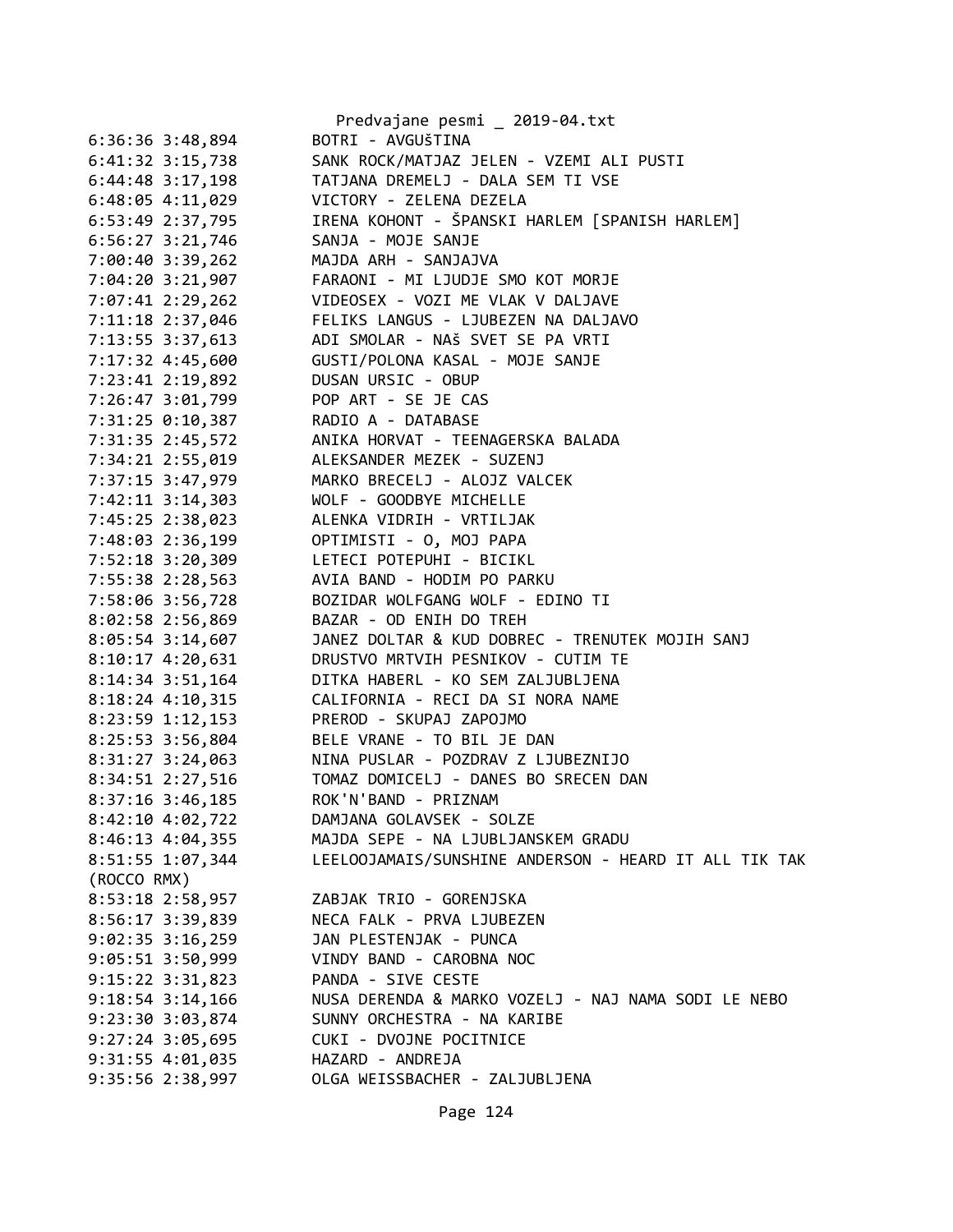|                      |          | Predvajane pesmi _ 2019-04.txt               |
|----------------------|----------|----------------------------------------------|
| $9:38:34$ $3:02,183$ |          | FOLKROLA - KLOBUK V KATEREGA DEŽUJE          |
| $9:46:03$ 5:13,868   |          | VITA - LAZNJIVE OCI                          |
| $9:52:30$ 4:25,286   |          | VLADO KRESLIN - LILI MARLEN                  |
| 9:56:55 3:13,849     |          | IVANKA KRASEVEC - PRESERN - VIOLINA TZIGANO  |
| 10:02:47             | 2:37,101 | JELKA CVETEŽAR - KO BOŠ PRIŠLA NA BLED       |
| 10:05:24             | 3:40,964 | KINGSTON - KAM HITIS?                        |
| 10:13:29             | 3:05,151 | ALENKA GODEC - TVOJE JUTRO                   |
| 10:16:34             | 4:32,586 | PAPIR - PERON 9                              |
| 10:22:24             | 2:48,994 | HISA - ODKRIJ OTROKOM SVET                   |
| 10:26:04             | 3:50,796 | MARJANA DERZAJ - MUZIKA                      |
| 10:31:20             | 3:22,686 | DARJA ŠVAJGER - OTOK LJUBEZNI                |
| 10:34:42             | 3:57,553 | ADAM - ALFA                                  |
| 10:38:40             | 2:04,405 | GAUDEAMUS - PESEM ZA ŠPAS                    |
| 10:43:33             | 3:21,026 | MARJAN NOVINA - PUNCA TEBE RAB'M             |
| 10:46:54             | 3:03,764 | DAMJANA - BOŽJI DAR                          |
| 10:51:10             | 2:59,807 | KARMEN STAVEC - LEP POLETNI DAN              |
| 10:54:09             | 3:30,604 | BOR GOSTIŠA - DOVOLJ JE SRCE, KI ZATE GORI   |
| 10:57:39             | 2:38,043 | KALAMARI - V VETRU RDECIH ZASTAV             |
| 11:02:55             | 4:03,046 | IZTOK MLAKAR - VANDIMA                       |
| 11:06:58             | 3:41,496 | ROK 'N' BAND - GIRI GIRI                     |
| 11:14:09             | 2:48,703 | MARTA ZORE - V TEBI JE MOC                   |
| 11:16:58             | 2:27,087 | BARBARA JARC - ZAPLEŠIMO TWIST               |
| 11:20:47             | 3:05,044 | LIDIJA KODRIC - PRIDI ZA MOJ ROJSTNI DAN     |
| 11:23:52             | 3:07,338 | DON MENTONY BAND - NON CAPITO                |
| 11:27:44             | 3:24,024 | SANK ROCK - JAZ NIMAM NOC ZA SPANJE          |
| 11:32:34             | 3:22,044 | OTO PESTNER - ZGODBA ZA DVA                  |
| 11:35:55             | 3:37,540 | ANJA RUPEL - ODPRI OCI                       |
| 11:42:16             | 3:00,884 | MAJDA ARH - POSLJI MU VETER POZDRAV          |
| 11:45:16             | 4:27,820 | META MOCNIK & OTO PESTNER - TRENUTKI BEZE    |
| 11:50:57             | 1:53,062 | MATIJA CERAR - Z MOJCO PLESAL BI CHA CHA CHA |
| 11:52:50             | 2:28,393 | ADI SMOLAR - PO SLUŽBI                       |
| 11:55:38             | 3:29,024 | MIRAN RUDAN - LAURE NI VEC                   |
| 12:01:43             | 4:09,769 | ANDREJ SIFRER - VSE MANJ JE DOBRIH GOSTILN   |
| 12:05:52             | 3:46,963 | PRAH - SEZONA SENC                           |
| 12:13:25             | 3:39,811 | DEŽUR - KAM SI NAMENJEN DRAGI MOJ            |
| 12:17:05             | 3:20,764 | DITKA - DRUGI BREG ZELJA                     |
| 12:21:47             | 3:53,225 | GU-GU - HULA HULA                            |
| 12:26:26             | 4:05,572 | ALEKSANDRA - VERJAMEM V LJUBEZEN             |
| 12:31:57             | 2:56,003 | IRENA KOHONT - POVABI ME NA LUNO             |
| 12:34:53             | 2:47,999 | DITKA HABERI - MLADE OCI                     |
| 12:37:40             | 3:22,744 | LEA SIRK - TAKO JE                           |
| 12:46:40             | 4:22,371 | PAVLE KAVEC & OKO - VSE SEM DAL TI           |
| 12:52:15             | 3:42,025 | BABALOO BAND - JOKAL BOM JUTRI               |
| 12:55:57             | 2:56,014 | KALAMARI & PRIJATELJI - PO POLNOCI           |
| 12:58:53             | 3:28,546 | ALEKSANDER MEZEK - MESTO BREZ SRCA           |
| 13:03:00             | 2:57,378 | LARA KADIS - ZDAJ SEM TU                     |
| 13:05:57             | 2:56,770 | ANDRAZ HRIBAR - KADAR SI TU                  |
| 13:08:54             | 2:41,117 | BELE VRANE - ŽENITOVANJSKA                   |
|                      |          |                                              |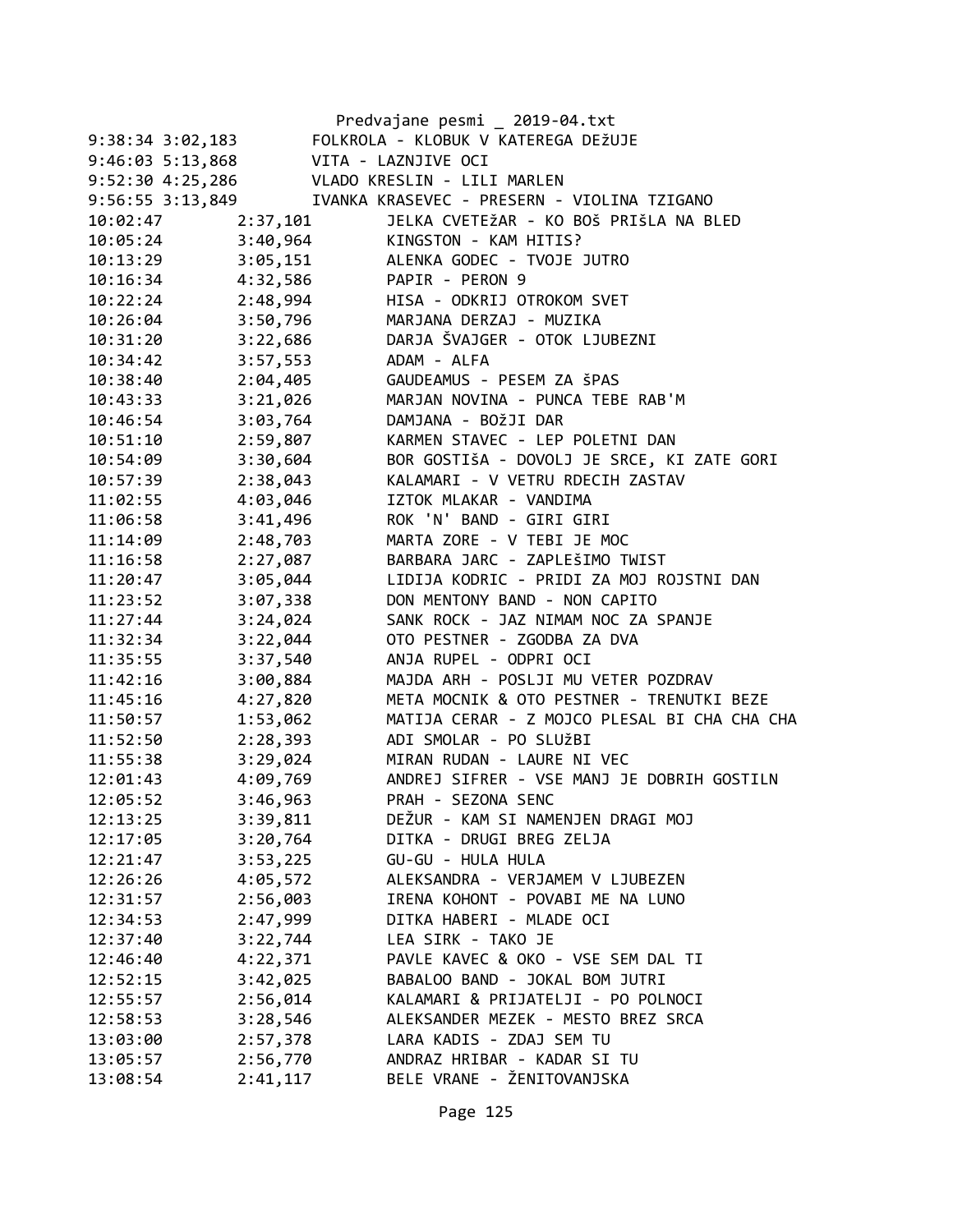|          |          | Predvajane pesmi _ 2019-04.txt                |
|----------|----------|-----------------------------------------------|
| 13:13:09 | 3:28,364 | BIG FOOT MAMA - LED S SEVERA (RADIO EDIT)     |
| 13:16:37 | 4:19,794 | AVIA BAND - DVE SONCI                         |
| 13:22:12 | 3:26,100 | RITEM PLANET - NEBO JE BREZ OBLACKA           |
| 13:26:21 | 3:57,960 | SAMO GLAVAN - NOV DAN                         |
| 13:31:20 | 3:07,635 | MIRAN ZADNIK - SINKO, VRNI SE                 |
| 13:34:28 | 1:42,565 | MAJDA SEPE - ROMANCA                          |
| 13:36:10 | 4:00,034 | NUDE - NEKJE VMES                             |
| 13:41:44 | 4:14,029 | FARAONI/SLAVKO IVANCIC - JAZ TE NIMAM RAD     |
| 13:45:52 | 6:07,554 | ORLEK - ADIJO KNAPI                           |
| 13:53:09 | 3:38,723 | VILI RESNIK - KOT PTICA                       |
| 13:56:48 | 4:20,955 | JAN PLESTENJAK - TRIKRAT ME POLJUBI           |
| 14:01:48 | 2:45,948 | JOZE KOBLAR - VSE BI ZATE DAL                 |
| 14:04:33 | 3:25,063 | TOMAZ DOMICELJ - POVEJ KAR MISLIŠ             |
| 14:07:58 | 3:24,350 | NINA PUSLAR - ROK TRAJANJA                    |
| 14:12:53 | 3:05,030 | AYNEE - ZVECER                                |
| 14:15:57 | 2:31,066 | DUSAN URSIC - MOJSTRI                         |
| 14:18:28 | 4:03,015 | DOMINIK KOZARIC - SPOMNI SE NAME              |
| 14:23:47 | 3:00,966 | ROK'N'BAND - AFRIKA RUSIJA                    |
| 14:27:36 | 3:34,560 | PEPEL IN KRI - JEANETTE                       |
| 14:32:12 | 3:34,615 | JANEZ BONCINA BENC - KADAR OGNJI DOGORIJO     |
| 14:35:47 | 1:58,536 | BERTA AMBROŽ - MALI VRAGEC V OCEH             |
| 14:37:45 | 3:30,157 | SARA JAGRICC - POBEGNI Z MANO                 |
| 14:42:49 | 3:59,771 | ALENKA GODEC - KOT NEKDO, KI IMEL ME BO RAD   |
| 14:46:48 | 3:40,031 | DAMJANA IN HOT HOT HOT - LJUBIM NORO          |
| 14:51:38 | 4:05,648 | TATJANA GROS - ZATO SEM NORO TE LJUBILA       |
| 14:56:03 | 5:01,846 | VLADO KRESLIN - DALEC JE MOJ ROJSTNI KRAJ     |
| 15:01:44 | 3:40,716 | EVA CERNE - KDAJ CE NE ZDAJ                   |
| 15:05:24 | 3:38,801 | HAZARD - NENA                                 |
| 15:10:37 | 3:20,018 | ALFI NIPIC - POLJANE DOM PRELEPIH DNI         |
| 15:13:57 | 3:49,772 | NUSA DERENDA - LUC                            |
| 15:17:43 | 4:35,054 | BAZAR - LJUBOSUMJE                            |
| 15:23:33 | 2:58,773 | POP DESIGN - PUSTI SONCU V SRCE               |
| 15:27:23 | 3:44,063 | IRENA VRCKOVNIK - KDAJ SE ZACNE IN KDAJ KONCA |
| 15:32:08 | 3:44,389 | DITKA HABERL - SAMO NASMEH JE BOLJ GRENAK     |
| 15:35:52 | 2:45,002 | CUKI - SVETILNIK LJUBEZNI                     |
| 15:38:37 | 2:10,531 | OPTIMISTI - STARI MEDO                        |
| 15:42:21 | 3:12,852 | KINGSTON - NOCOJ JE DRUGA REKLA MI            |
| 15:45:34 | 3:46,227 | DON MENTONY BAND - SPET DOMA                  |
| 15:50:30 | 3:16,942 | ANIKA HORVAT - NOCEM                          |
| 15:53:47 | 3:30,309 | HISA - NA ZDRAVJE SVET                        |
| 15:57:17 | 4:54,833 | IZTOK MLAKAR - SOCA                           |
| 16:02:51 | 4:04,052 | KALAMARI - NISEM TE SPOZNAL                   |
| 16:06:55 | 2:41,432 | ROK 'N' BAND - RAD JO IMAM                    |
| 16:11:10 | 3:43,295 | ESTEFANIO BIG - POISCIVA SONCE                |
| 16:14:53 | 2:41,458 | DAMJANA - PRIJATELJ                           |
| 16:17:34 | 2:27,402 | DAN D - MOJ PROBLEM                           |
| 16:21:17 | 3:20,569 | IVO MOJZER & OTO PESTNER - LJUDJE POMLADI     |
| 16:24:38 | 3:46,833 | AVTOMOBILI - NAVADEN DAN                      |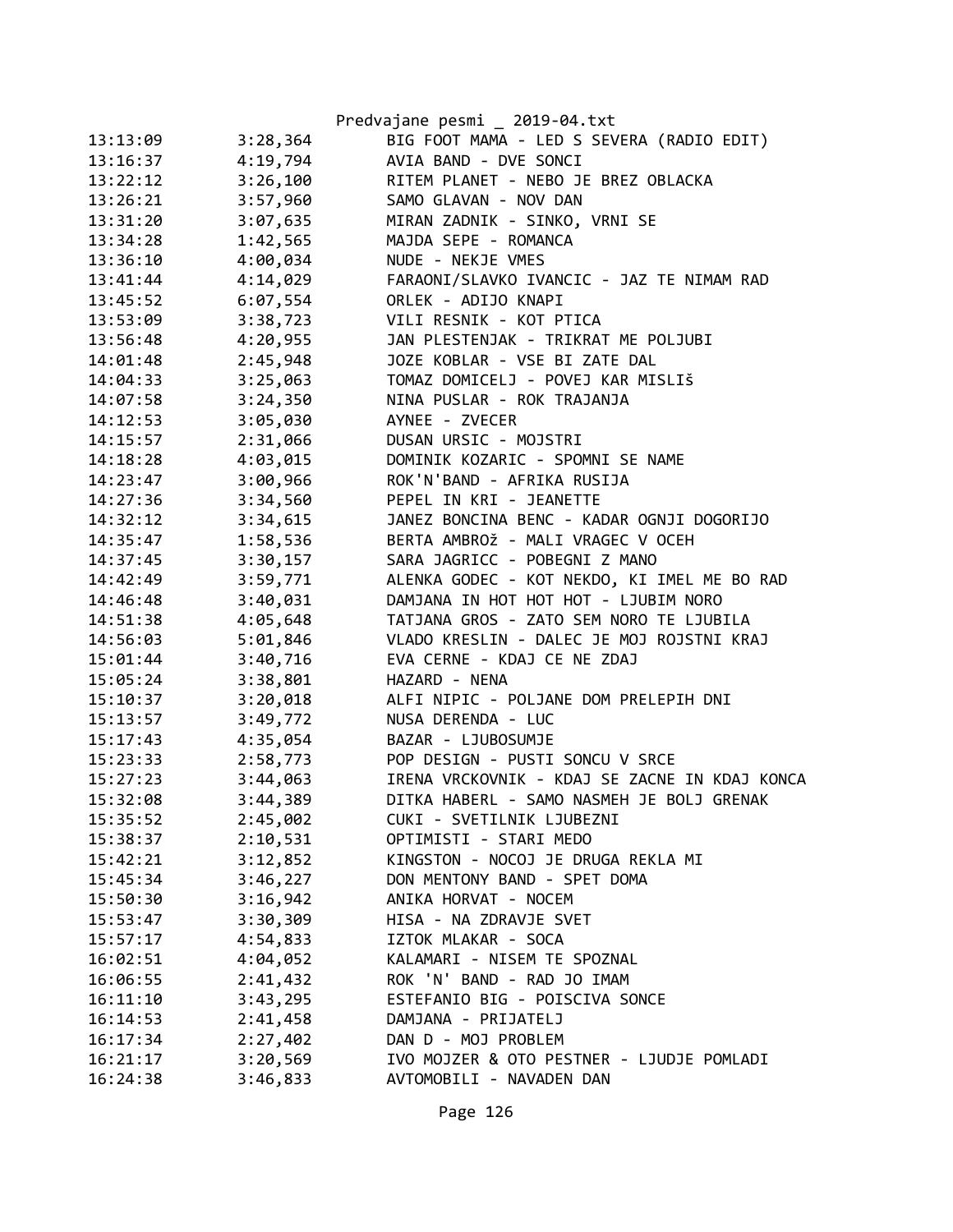|          |          | Predvajane pesmi _ 2019-04.txt              |
|----------|----------|---------------------------------------------|
| 16:30:11 | 2:51,043 | TINKARA KOVAC - ZAKAJ                       |
| 16:33:01 | 3:23,082 | NECA FALK - STORILA BOM TO                  |
| 16:36:24 | 2:47,643 | MARJANA DERZAJ - BASIN STREET BLUES         |
| 16:40:46 | 2:34,482 | STANE MANCINI - NON CAPITO                  |
| 16:43:20 | 3:04,022 | MATIJA CERAR - NAJINA NOVA SRECA            |
| 16:46:24 | 3:27,768 | ADI SMOLAR - LJUDJE PA PRAVIJO              |
| 16:51:01 | 3:45,148 | CALIFORNIA/MZ HEKTOR - USTAVIL BI CAS       |
| 16:54:45 | 3:55,607 | JANKO ROPRET - NE BODI OBJESTNO DEKLE       |
| 16:58:40 | 3:11,020 | TIP TOP - LEPO MI JE                        |
| 17:02:26 | 3:46,634 | ANJA RUPEL - NAJBOLJ NORI PAR               |
| 17:06:12 | 3:12,029 | MAJDA ARH - NE JOCI ZA NJIM SRCE            |
| 17:10:31 | 4:18,091 | ANDREJ SIFRER - BOŽJE OKO                   |
| 17:14:49 | 3:17,617 | NEISHA - MALO TU MALO TAM                   |
| 17:18:04 | 2:16,668 | FRANE MILICINSKI JEZEK - GLAZEK VINCKA      |
| 17:21:37 | 4:09,364 | IVO MOJZER - TI SI REKLA SONCE              |
| 17:26:32 | 3:05,209 | MONIKA PUCELJ - NIC NE USTAVI ME            |
| 17:30:28 | 3:23,044 | REVERB - TINA                               |
| 17:33:51 | 3:46,460 | GU-GU - MI 'MAMO SE FAJN                    |
| 17:37:37 | 3:13,814 | GINO - BODI TU                              |
| 17:41:58 | 3:58,830 | IRENA KOHONT - ŠEL SI MIMO                  |
| 17:45:57 | 3:55,354 | SRECNA MLADINA - KDO SMO                    |
| 17:51:04 | 3:06,723 | ALEKSANDER MEZEK - JOK NA DEZJU             |
| 17:54:11 | 3:39,683 | ALJA OMLADIC - NE JEMLJI ME ZARES           |
| 17:58:10 | 4:00,469 | AVIA BAND - KO BI JI MISLI BRAL             |
| 18:02:44 | 4:30,845 | SOPRANOS - IZ BOZICA V NOVOLETNI DAN        |
| 18:07:15 | 2:48,470 | BLUEGRASS HOPPERS - ŠTAJERSKA               |
| 18:11:37 | 3:30,584 | MAJDA SEPE - USPAVANKA ZA MRTVE VAGABUNDE   |
| 18:15:07 | 2:53,623 | ANJA ROPOTAR - KAKO JE LEPA TALE NOC        |
| 18:18:01 | 4:28,596 | ROK N BAND - BAMBINA                        |
| 18:23:46 | 1:42,016 | MATEJ KOSIR - Z LJUBEZNIJO                  |
| 18:26:14 | 3:32,964 | DAZ - SRECEN                                |
| 18:30:39 | 4:22,866 | VICTORY - DELILAH                           |
| 18:35:01 | 3:03,038 | BOTRI - UGASN' ME                           |
| 18:38:04 | 3:22,504 | JAN PLESTENJAK - PRAVE KARTE                |
| 18:42:34 | 3:09,563 | SEBASTIAN - TI SI TA                        |
| 18:45:44 | 3:24,129 | TATJANA DREMELJ - SAJ VEŠ DA RADA TE IMAM   |
| 18:50:19 | 4:08,015 | AURORA - SVOJE DUSE POET                    |
| 18:54:27 | 3:15,874 | SLOVENSKI EXPRESS - VRAZJE USNJE            |
| 18:57:43 | 4:57,355 | SAMO GLAVAN - ZGODOVINA OBSTOJA             |
| 19:03:14 | 3:15,023 | OTO PESTNER - IMEL SEM JO RAD               |
| 19:06:28 | 3:56,051 | ROK'N'BAND - ZVEZDICA                       |
| 19:11:26 | 3:07,720 | BELE VRANE - LETALOVLAK                     |
| 19:14:34 | 3:12,674 | ALEX VOLASKO - TATU                         |
| 19:17:46 | 3:37,340 | GAL - CAS BO NA MOJI STRANI                 |
| 19:22:40 | 2:35,082 | PRO ANIMA SINGERS & ELDA VILER - TI SI MOJA |
| LJUBEZEN |          |                                             |
| 19:26:05 | 3:42,041 | VILI RESNIK/MARTA ZORE - VSE KAR SVA BILA   |
| 19:30:41 | 2:42,067 | METKA ŠTOK - KO BOM 64                      |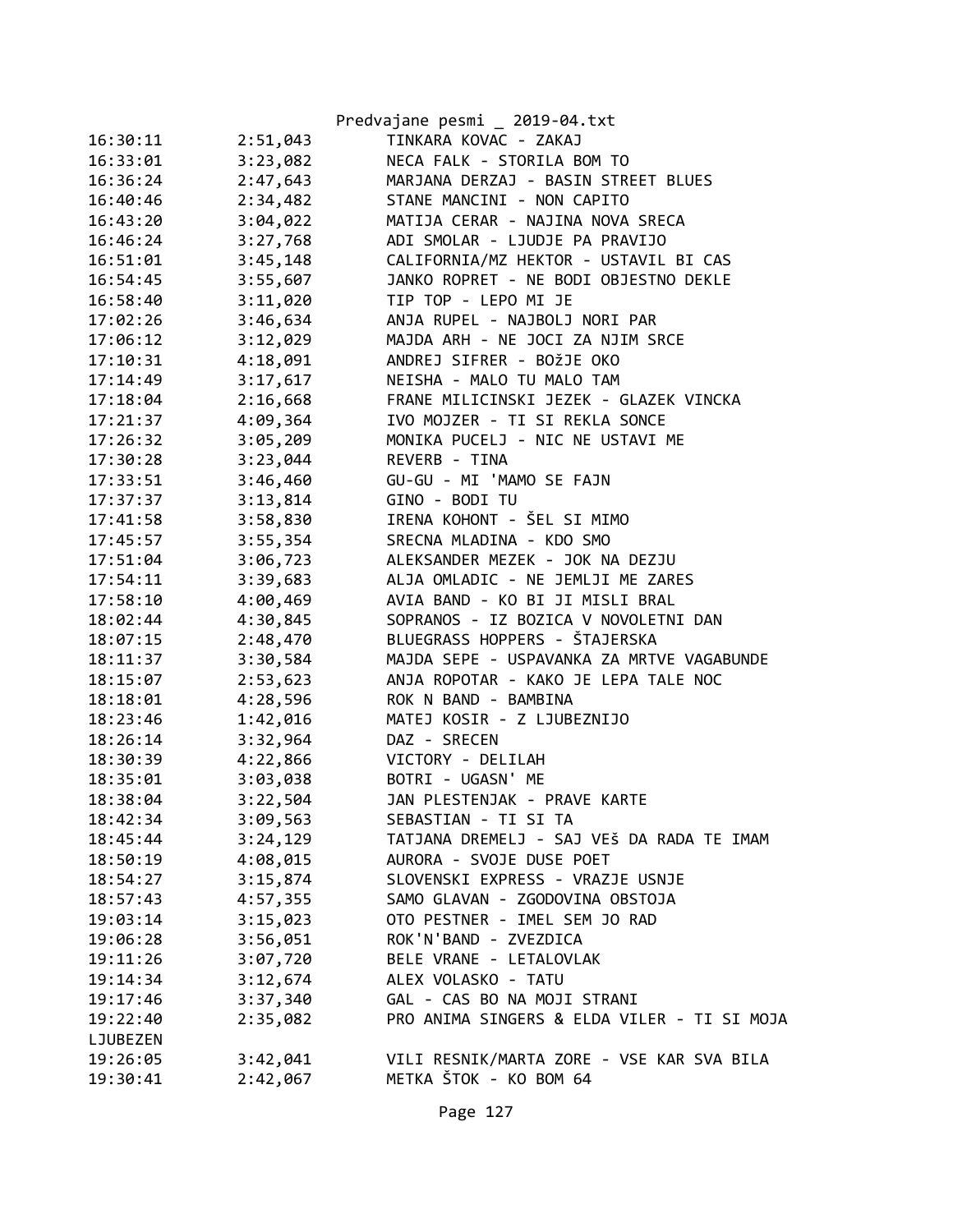|          |          | Predvajane pesmi _ 2019-04.txt                      |
|----------|----------|-----------------------------------------------------|
| 19:33:23 | 4:04,185 | DAMIR KOVACIC - KDO KRADE TE                        |
| 19:37:27 | 4:48,970 | ALENKA GODEC - VSE KAR ŽELIM                        |
| 19:43:23 | 4:59,056 | ALENKA VIDRIH - ZAVESA                              |
| 19:48:22 | 3:50,555 | BAZAR - DOBER DAN                                   |
| 19:53:24 | 2:56,693 | FOLKROLA - DVIGNIL BOM ZASTAV                       |
| 19:56:21 | 3:14,798 | MAJA ZUPANCIC - VABILO NA SORBET                    |
| 20:00:09 | 2:19,583 | DUSAN URSIC - SVOBODEN [KRATKA]                     |
| 20:02:29 | 2:59,058 | KARMEN STAVEC - OGENJ                               |
| 20:05:28 | 3:02,894 | IVANKA KRASEVEC - PRESERN - BREZ TEBE (WITHOUT YOU) |
| 20:08:30 | 3:24,605 | PEPEL IN KRI - V MENI ŽIV JE SMEH                   |
| 20:17:35 | 3:49,635 | VLADO KRESLIN - ENA PESEM                           |
| 20:22:05 | 3:12,893 | AGROPOP - ZIVELE SLOVENKE                           |
| 20:26:08 | 3:07,930 | TOMAZ DOMICELJ - AVTOMAT                            |
| 20:30:32 | 1:35,149 | OLGA WEISSBACHER - LOJZEK                           |
| 20:32:03 | 2:45,211 | BERTA AMBROŽ - PESEM ZAPOJ MI NOCOJ                 |
| 20:34:48 | 3:02,686 | ELDA VILER - ZLATI PRAH IMAS V OCEH                 |
| 20:37:51 | 3:18,478 | DON MENTONY BAND - MARJETKA [LIVE]                  |
| 20:45:36 | 3:48,616 | FARAONI/SLAVKO IVANCIC - TI ZNAS                    |
| 20:50:02 | 1:57,806 | ROK 'N' BAND - NE TEŽIT                             |
| 20:52:00 | 3:27,907 | GASPER RIFELJ - MOZAIK                              |
| 20:55:47 | 3:18,810 | NIKA ZORJAN - CAS ZA NAS (AC EDIT)                  |
| 20:59:59 | 3:07,554 | BRANKA KRANER - LJUBLJANSKI ZVON                    |
| 21:03:07 | 2:53,036 | RDECI DECKI & E.FLISER - NOC ZA ROCK'N'ROLL         |
| 21:06:00 | 3:25,989 | NUSA DERENDA - BOGINJA                              |
| 21:13:50 | 3:37,101 | HISA - ZAMAN                                        |
| 21:17:26 | 3:42,018 | CUKI - HOZNTREGARJI                                 |
| 21:21:48 | 3:33,856 | KINGSTON - KATARINA NIZA BISERE                     |
| 21:25:22 | 2:06,913 | LUCKY CUPIDS - DAJ LJUBI ME                         |
| 21:27:29 | 4:54,951 | IZTOK MLAKAR - MARJO SPINEL                         |
| 21:33:31 | 4:00,158 | MARJANA DERZAJ - VRNI SE ŠE KDAJ V LJUBLJANO        |
| 21:37:31 | 3:22,973 | ADI SMOLAR - PRAVICE NI - PRAVICA JE                |
| 21:43:43 | 3:54,119 | MAJA ZALOZNIK & PAPAS - VZEMI, VSE TI DAM           |
| 21:47:37 | 2:58,195 | HAZARD - ZABLODA V MODRIH KAVBOJKAH                 |
| 21:51:15 | 3:54,026 | MAJDA ARH - LJUBEZEN JE KOT VINO                    |
| 21:55:08 | 3:21,399 | KALAMARI - RITEM SONCA                              |
| 21:58:30 | 3:48,070 | DITKA HABERL - LJUBIMEC BREZ IMENA                  |
| 22:03:34 | 3:40,877 | ANJA RUPEL - PREDEN GRE                             |
| 22:07:14 | 3:17,700 | FOXY TEENS - MOJA SIMPATIJA                         |
| 22:14:00 | 4:09,253 | ORLEK - PUNCA S ŠOHTA                               |
| 22:18:09 | 5:05,564 | CALIFORNIA/MZ HEKTOR - V MENI JE CALIFORNIA         |
| 22:23:50 | 3:06,006 | ANDREJ SIFRER - MARTINOV LULCEK                     |
| 22:26:56 | 3:01,008 | REGINA - GLAS GORA                                  |
| 22:30:50 | 3:32,006 | PETER AMBROŽ - NA PLESU                             |
| 22:34:22 | 2:22,066 | IRENA VRCKOVNIK - MOJI TIGRI                        |
| 22:36:43 | 3:46,917 | GU-GU - MI 'MAMO SE FAJN                            |
| 22:43:13 | 3:54,996 | ALEKSANDER MEZEK - LJUBLJANSKE CESTE                |
| 22:47:08 | 3:05,133 | LIDIJA KODRIC - MOJ KLAVIR                          |
| 22:50:52 | 3:45,952 | MARINO LEGOVIC & ZBOR - PO PRAZNIKIH DISI           |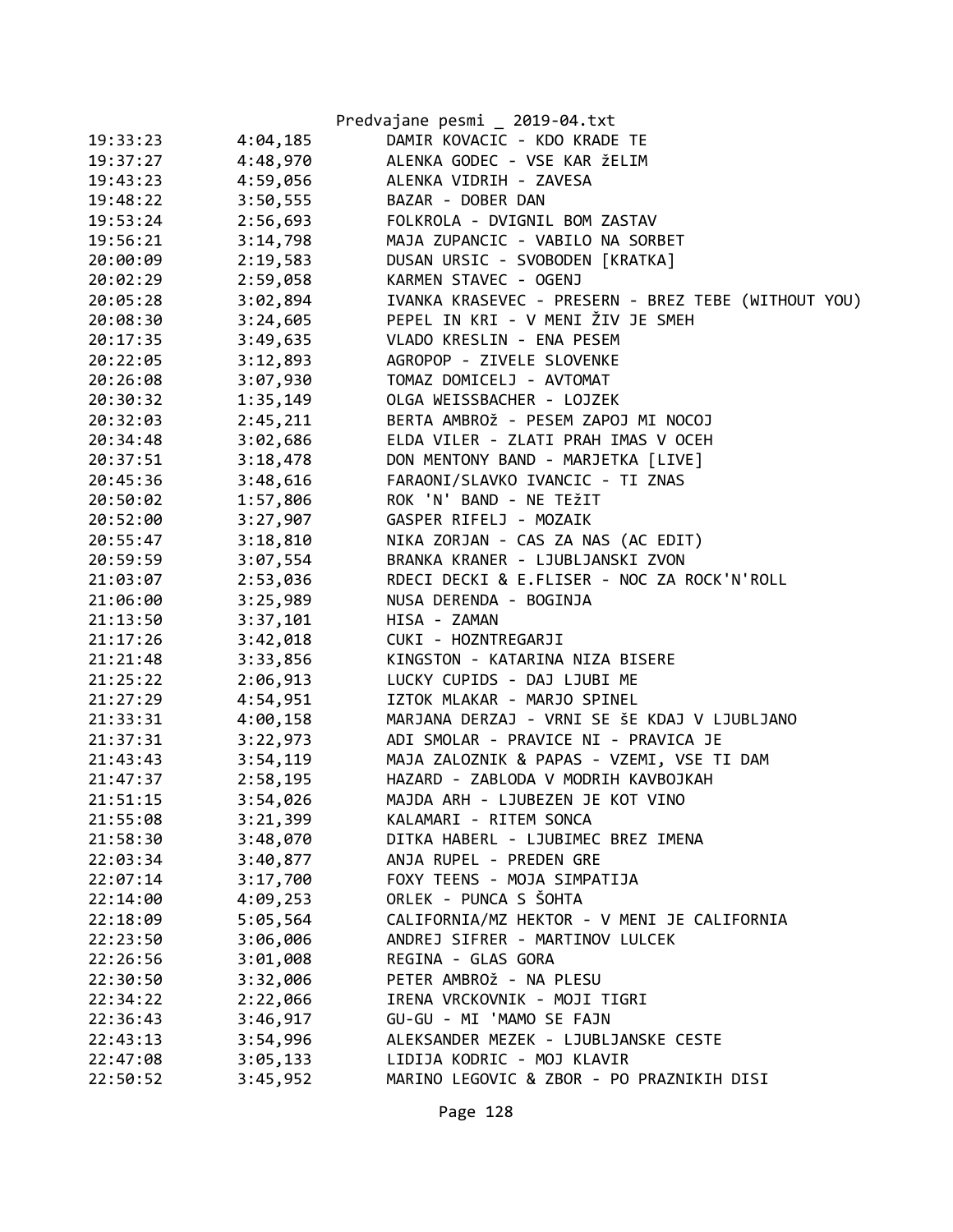|          |          | Predvajane pesmi _ 2019-04.txt           |
|----------|----------|------------------------------------------|
| 22:54:38 | 2:21,154 | NECA FALK - BANANE                       |
| 22:56:59 | 3:50,043 | BABALOO BAND - KO SEM SAM                |
| 23:02:00 | 2:58,114 | STANE MANCINI - NAMESTO PISMA            |
| 23:04:58 | 3:07,321 | BLUEGRASS HOPPERS - BREZ SONCA CVETJA NI |
| 23:08:05 | 2:52,138 | MANOUCHE - KJE SI LUBI                   |
| 23:14:43 | 4:12,014 | ANKA COP - VSAK TVOJ TRENUTEK            |
| 23:18:55 | 3:16,111 | EDVIN FLISER - TAM KJER SEM DOMA         |
| 23:22:51 | 1:46,311 | IVANKA KRAŠEVEC - HOT DIGGITY            |
| 23:24:37 | 3:28,249 | JAN PLESTENJAK - SAM DA TI MAS MENE RADA |
| 23:28:05 | 1:41,990 | MAJDA SEPE - ROMANCA                     |
| 23:30:26 | 3:27,858 | JANKO ROPRET - KAJ JE TO                 |
| 23:33:54 | 3:22,971 | NINA PUSLAR - ODHAJAM Z VETROM           |
| 23:37:16 | 4:17,655 | BILBI - V DNEVNI DOMA                    |
| 23:47:11 | 2:49,722 | OTO PESTNER - ŽIVLJENJE ODVZETO          |
| 23:50:00 | 3:11,723 | BELE VRANE - MOJE DEKLE                  |
| 23:53:11 | 4:19,942 | SLOVENSKI EXPRESS - IZGUBLJEN            |
| 23:57:31 | 2:30,088 | ANIKA HORVAT - URA BREZ KAZALCEV         |

|  | 0:00:01 3:12,068 GEJA - VZEL SI SONCE                                                     |
|--|-------------------------------------------------------------------------------------------|
|  |                                                                                           |
|  | 0:03:13 3:26,062 D'KWASCHEN & RETASHY - VRAUCHE<br>0:06:39 4:20,121 AVIA BAND - DVE SONCI |
|  | 0:10:59 3:31,207 SAMO GLAVAN - NAPACNI NACIN                                              |
|  | 0:14:30 1:22,027 ROMAN GOSTISA - DANES JE NAJLEPSI DAN                                    |
|  | 0:15:48 3:04,384         IRENA KOHONT - LJUBEZEN JE NAJLEPŠI DAR                          |
|  | 0:18:52 3:48,013 AURORA - ANGEL MOJ                                                       |
|  | 0:22:40 3:33,653 KATRINAS - FUNKY BEAT                                                    |
|  | 0:26:13 2:59,026 ANDRAZ HRIBAR - ZIVLJENJE JE                                             |
|  | 0:29:10 3:47,074 BOSSA DE NOVO - SESTANEK POD RJUHO                                       |
|  | 0:32:57 3:34,848 PEPEL IN KRI - JEANETTE                                                  |
|  | 0:36:32 3:02,236 BOTRI - UGASN' ME                                                        |
|  | 0:39:34 3:44,882    FOLKROLA - TUMASTI OZBI                                               |
|  | 0:43:18 3:35,032 ROK'N'BAND - SOLZE IN SMEH                                               |
|  | 0:46:53 3:32,012 ALENKA VIDRIH - KAKO SI                                                  |
|  | 0:50:25 3:21,181 BANHOF - KAKO JE TO LEPO                                                 |
|  | 0:53:46 3:42,649 RAMUS FT. NIKA ZORJAN - LAJF JE MOJ                                      |
|  | 0:57:28 3:48,058 ALENKA GODEC - RAJE MI PRIZNAJ                                           |
|  | 1:01:16 3:34,938 MARTA ZORE - POVEJ MI ZAKAJ                                              |
|  | 1:04:51 3:56,063 NEW SWING QUARTET - FANTJE                                               |
|  | 1:08:47 2:33,317 MATIJA CERAR - HIJA-HO                                                   |
|  | 1:11:20 3:58,089 ANIKA - OGENJ IN LED                                                     |
|  | 1:15:17 3:17,773 SUPERNOVA - NINA                                                         |
|  | 1:18:35 3:36,723 ELECTRIX - RADIO                                                         |
|  | 1:22:11 3:20,927 BAZAR - AMERIKA                                                          |
|  | 1:25:32 3:23,032 TINKARA KOVAC - BREZ LAZI                                                |
|  | 1:28:53 4:31,619 PAPIR - PERON 9                                                          |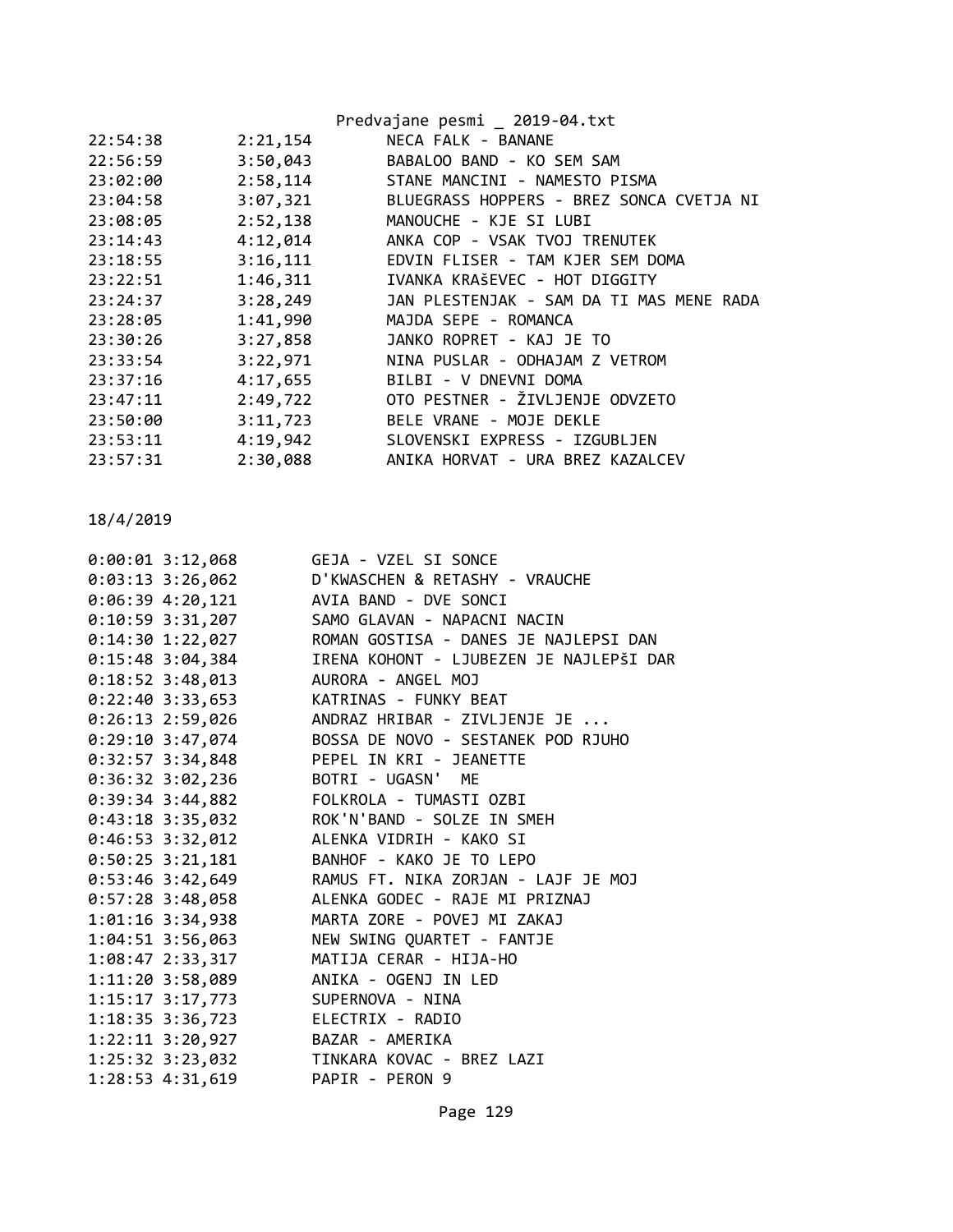|                      | Predvajane pesmi _ 2019-04.txt                              |
|----------------------|-------------------------------------------------------------|
| $1:33:25$ 4:32,574   | DON MENTONY BAND - MEDLEY (REKLA JE NE, DOBRA MRHA, )       |
| $1:37:57$ 2:57,988   | TOMAZ DOMICELJ - STARA MAMA                                 |
| 1:40:55 3:07,962     | FARAONI - KAKO SI LEPA NOCOJ                                |
| $1:44:03$ 3:55,315   | DEŽUR - PO POMLADI DIŠI                                     |
| 1:47:58 4:59,166     | VLADO KRESLIN - TISOC LET                                   |
| 1:52:56 3:02,042     | KARMEN STAVEC - SE IN SE                                    |
| 1:55:58 3:12,693     | MAJA SLATINŠEK - DO NEBA                                    |
| 1:59:10 4:57,189     | JADRANKA JURAS - LJUBEZEN                                   |
| 2:04:08 3:10,233     | DUSAN URSIC - JASTREBI                                      |
| $2:07:18$ 3:12,963   | ZANA - VEM KAJ SI ZELIS (TROFEJA PART II)                   |
| 2:10:29 3:31,600     | MARJANA DERZAJ - CEZ VELIKO LET                             |
| 2:14:00 4:08,564     | SLAVKO IVANCIC - DAN OB TEBI                                |
| 2:18:09 3:14,153     | DARJA ŠVAJGER - POGREŠAM TE                                 |
| 2:21:22 3:55,045     | ANJA RUPEL - ZVEZDE SO NA NJENI STRANI                      |
| 2:25:16 2:08,544     | GAUDEAMUS - KO BOŠ PRIŠLA NA BLED                           |
| 2:27:24 4:50,921     | DRUSTVO MRTVIH PESNIKOV - TI SI VSE                         |
| 2:32:12 4:42,645     | LINTVERN - KRAVATA                                          |
| 2:36:54 3:01,887     | JANA SUSTERSIC - GLAS SRCA                                  |
| 2:39:56 5:36,347     | TATJANA DREMELJ - CE NE LJUBIS ME VEC                       |
| 2:45:32 3:16,999     | VITA CREPINSEK - KO NAJINA POGLEDA                          |
| 2:48:49 3:58,832     | DAMJANA - PRIJATELJ IN LJUBIMEC                             |
| 2:52:47 3:17,040     | KINGSTON - HOTEL MODRO NEBO                                 |
| 2:56:00 2:46,893     | TOMAZ PENGOV IN MLADI LEVI - ODA IRENI                      |
| 2:58:46 3:04,973     | NANA MILICINSKI - DRAGI                                     |
| 3:01:51 3:30,078     | MAJDA ARH - GRAD ŽELJA                                      |
| $3:05:21$ $3:44,270$ | NUDE - PADAM V LJUBEZEN                                     |
| 3:09:05 3:07,119     | DANIEL RAMPRE - DOST' 'MAM TEGA                             |
| 3:12:12 3:56,945     | AYNEE - AVTO                                                |
| 3:16:09 2:40,204     | STARI MACKI - MOJA BABY [YES SIR, THAT'S MY BABY]           |
| 3:18:49 4:45,016     | IZTOK MLAKAR - PEPI ZBARADORIA                              |
| 3:23:33 3:03,804     | BABILON - RABIM TVOJ SMEH                                   |
| $3:26:37$ $3:40,619$ | ADI SMOLAR - NEDELJA LEP JE DAN                             |
| 3:30:18 4:45,570     | ANDREJ SIFRER - SPREMENITE PROTOKOL                         |
| 3:35:03 3:14,021     | IRENA VRCKOVNIK - SIRENA                                    |
| 3:38:16 2:36,803     | BABALOO BAND - MOJE SRCE                                    |
| 3:40:53 2:57,939     | LETECI POTEPUHI - KO TI VSE NAROBE GRE                      |
| $3:43:51$ $2:58,773$ | HAZARD - NAJLEPŠE PESMI                                     |
| $3:46:49$ 4:28,136   | GU-GU - SAM PO PARKU  (OSAMLJEN)                            |
| $3:51:17$ $2:40,651$ | JAZZ STATION - NAGAJIV NASMEH                               |
| 3:53:57 3:09,039     | KALAMARI - BREZ TEBE                                        |
| 3:57:06 2:34,798     | PRO ANIMA SINGERS - TI SI MOJA LJUBEZEN                     |
| 3:59:41 4:29,020     | CUKI - SONCE                                                |
| $4:04:10$ $4:57,181$ | DRUŠTVO MRTVIH PESNIKOV - KO OSTANEM SAM                    |
| $4:09:07$ 3:14,769   | BIG FOOT MAMA - SLAB SPOMIN                                 |
| 4:12:21 2:48,479     | DITKA HABERL - V MENI RASTE DREVO                           |
| 4:15:09 3:40,889     | KATJA LEVSTIK - ORION<br>SIMONA VODOPIVEC - ONA NOCE VEDETI |
| 4:18:50 4:43,689     |                                                             |
| 4:23:34 3:49,702     | SUNNY ORCHESTRA - ODHAJAM                                   |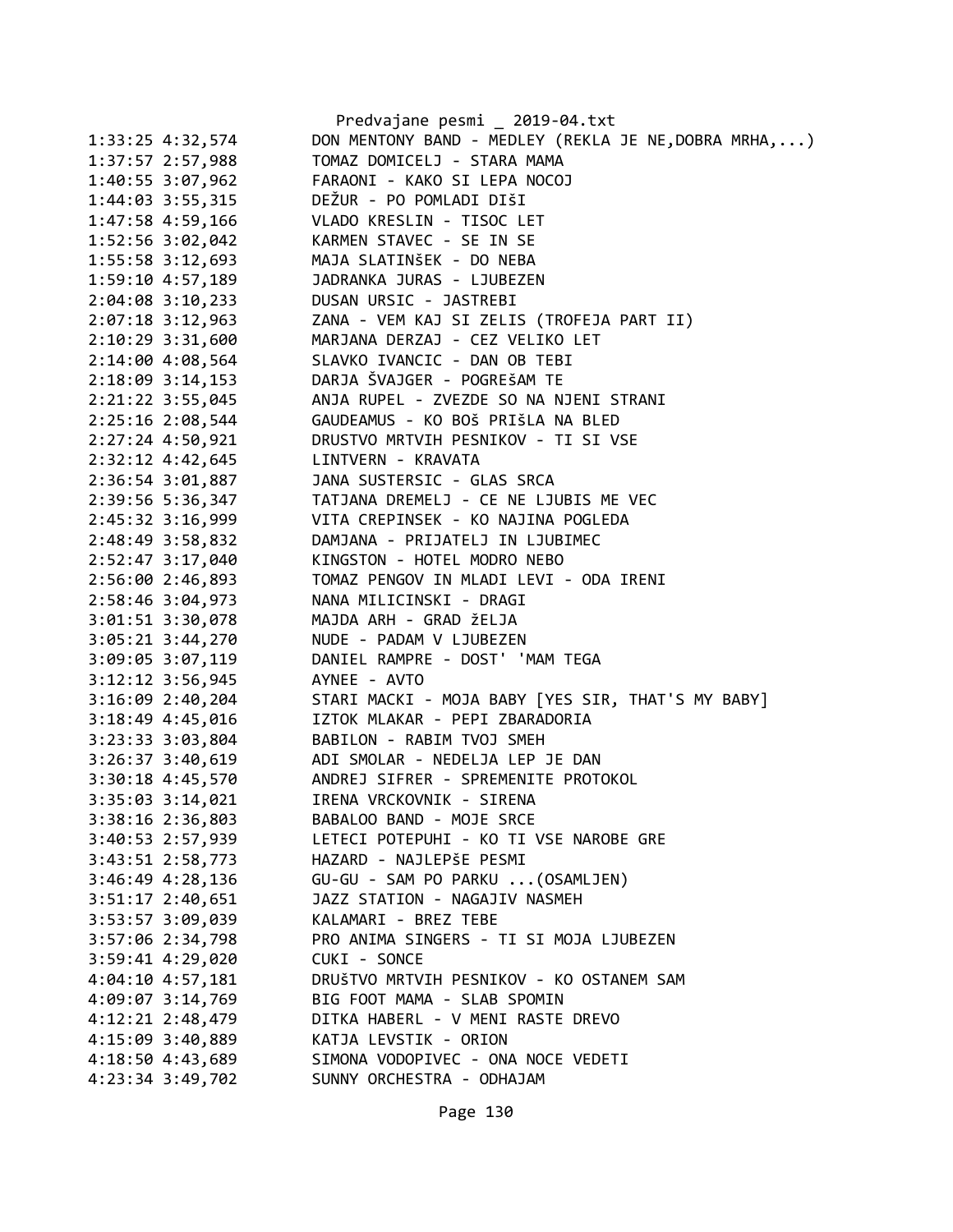|                      | Predvajane pesmi _ 2019-04.txt                  |
|----------------------|-------------------------------------------------|
| 4:27:23 3:49,564     | MAMA REKLA - SPRIJETA V OMAMI, NEKAJ NAJU MAMI  |
| 4:31:12 2:46,778     | ANIKA HORVAT - ŠUŠTARSKI MOST                   |
| 4:33:59 2:22,862     | BRANKA KRANER - PREDRAMI ME                     |
| 4:36:19 3:54,801     | EVA HREN - REKLA SVA                            |
| 4:40:14 3:22,004     | LIDIJA KODRIC - NEIZPETA MELODIJA               |
| 4:43:35 2:15,968     | BELE VRANE - MI MLADI                           |
| 4:45:51 2:40,956     | ALEKSANDER MEZEK - ZALJUBITI SE JE RES LAHKO    |
| 4:48:32 3:09,164     | KATJA FASINK & ROK FEREGJA - NOVA POMLAD        |
| 4:51:41 3:15,014     | PANDA - MORDA                                   |
| 4:54:56 2:06,050     | NECA FALK - BALADA                              |
| $4:57:01$ 3:44,033   | JAN PLESTENJAK - IZ DRUGEGA SVETA               |
| 5:01:27 3:47,875     | AVTOMOBILI - MRAZ                               |
| 5:05:15 3:26,030     | DADI DAZ - MAMIN SIN                            |
| 5:08:39 3:51,432     | HISA - MELODIJA                                 |
| 5:13:37 3:16,055     | EDVIN FLISER - LETI, LETI LASTOVKA              |
| 5:16:52 4:03,868     | ELDA VILER - LASTOVKE                           |
| 5:22:31 3:53,039     | AVIA BAND - RDECI SAL                           |
| 5:26:22 4:23,546     | NUSA DERENDA - ROKO NA SRCE                     |
| 5:31:38 3:40,036     | ALENKA GODEC - VZEMI ME                         |
| 5:35:18 2:59,749     | OTO PESTNER - SPET PO STARI POTI                |
| 5:38:17 2:38,777     | BETI JURKOVIC - POJEM IN ZVIZGAM                |
| 5:42:02 4:18,936     | PERPETUUM JAZZILE - POLETNA NOC                 |
|                      | SLAPOVI & NUSA DERENDA - SKUPAJ NA POTI         |
| 5:46:21 3:08,947     | ROK'N'BAND - PAZI                               |
| 5:51:16 3:24,414     | MARTA ZORE - NI MI ZAL                          |
| $5:54:40$ $5:14,033$ |                                                 |
| $6:01:01$ 4:03,471   | NAPOLEON - MORSKA PTICA                         |
| $6:05:04$ 3:00,557   | MITJA PODLESNIK - TOTALNO HUDA                  |
| 6:08:04 4:55,335     | SAMO GLAVAN - VENTILATORSKA PESEM               |
| 6:14:06 3:00,374     | ANJA BAS - SVETLO SONCE                         |
| 6:17:06 3:23,567     | BILBI - KOT SVA BILA                            |
| $6:22:05$ 3:18,019   | MAJDA SEPE - MED ISKRENIMI LJUDMI               |
| $6:26:08$ 3:22,174   | PEPEL IN KRI - NAJ BO BABY                      |
| $6:30:22$ 3:59,189   | NINA PUSLAR - MAMIN SIN                         |
| $6:34:21$ $3:22,264$ | BERTA AMBROŽ - PISES MI                         |
| 6:37:43 2:49,884     | KLEMEN BUNDERLA - NA POMOC                      |
| 6:41:39 3:02,624     | ANDRAZ HRIBAR - POMLAD                          |
| 6:44:42 5:56,067     | MARTIN KRPAN/VLADO KRESLIN - OD VISINE SE ZVRTI |
| $6:52:22$ $3:42,183$ | BAZAR - BARABE                                  |
| 6:56:04 3:53,486     | SAN DI EGO - JULIJA                             |
| 7:00:44 3:06,240     | MANOUCHE - TAMALA                               |
| 7:03:51 3:11,243     | LEA SIRK - MOJ PROFIL                           |
| 7:07:01 2:59,495     | DUSAN URSIC - SVOBODEN                          |
| 7:11:07 3:11,928     | BEPOP - PRISLUHNI SKOLJKI                       |
| $7:14:18$ $3:10,129$ | DON MENTONY BAND - MORSKI POZDRAV               |
| 7:17:28 3:55,035     | REMI BAND - MOJE ROSNO JUTRO                    |
| 7:22:58 3:27,342     | JANKO ROPRET - VRNI SE                          |
| 7:27:11 3:05,968     | FOXY TEENS - MODRE OCI                          |
| 7:31:10 3:18,768     | NEISHA - MALO TU MALO TAM                       |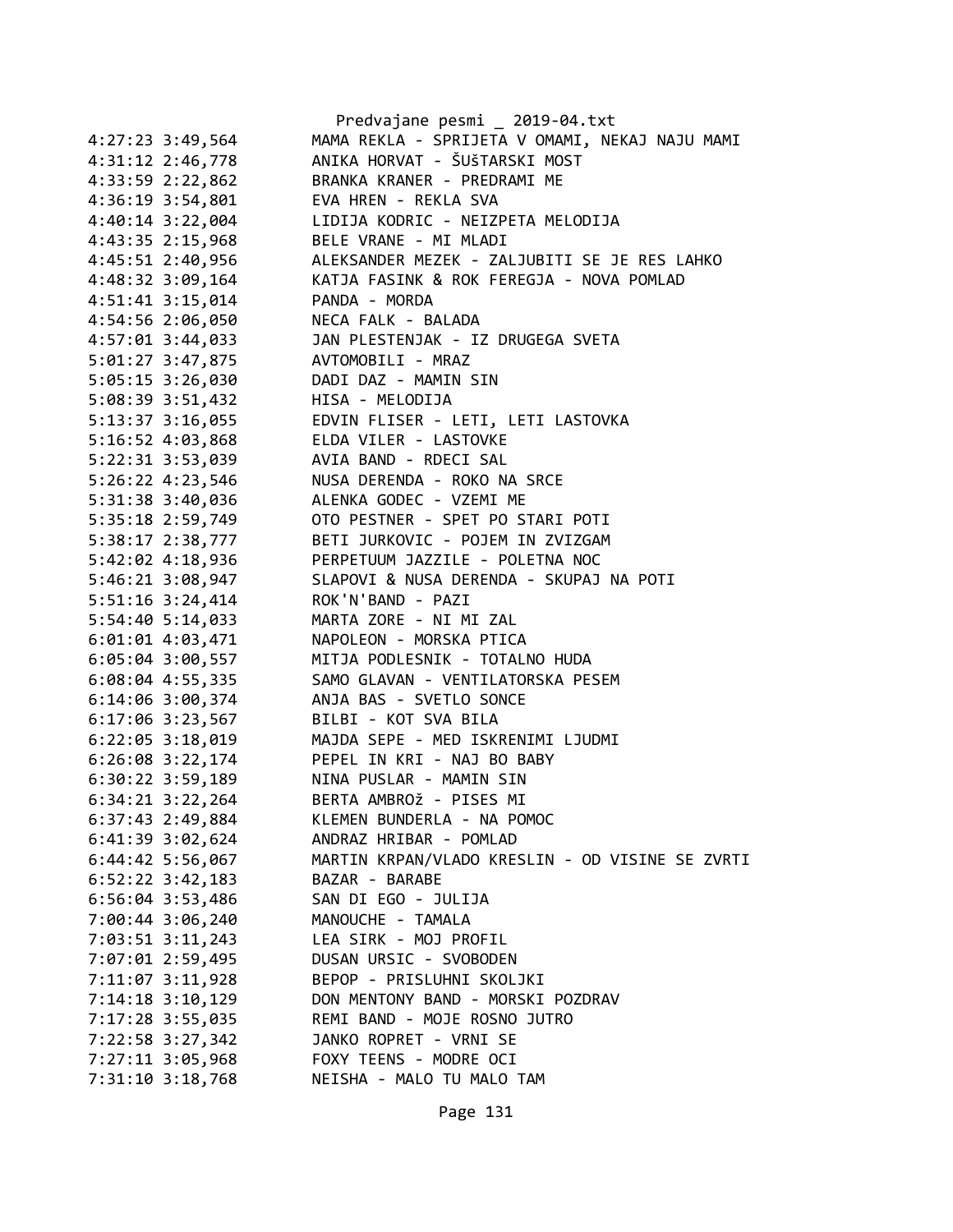|                      | Predvajane pesmi _ 2019-04.txt               |
|----------------------|----------------------------------------------|
| 7:34:28 4:16,943     | SANK ROCK/MATJAZ JELEN - METULJ              |
| 7:38:45 3:33,472     | CALIFORNIA - STARA BARKA                     |
| 7:43:25 3:14,008     | WOLF - ZASAVSKI ZVONOVI                      |
| 7:46:39 2:39,500     | MARJANA DERZAJ - VALETA (& BELE VRANE)       |
|                      | FARAONI - PASJE ZIVLJENJE                    |
| 7:51:04 4:16,572     | ALEŠ HADALIN - KAKO LEPO JE                  |
| 7:55:20 2:37,573     |                                              |
| 7:57:58 2:55,078     | IRENA VRCKOVNIK - REKA LAZI                  |
| 8:01:40 3:13,443     | ANDREJ SIFRER - FANTJE MOJI, NI PROBLEMA     |
| 8:04:53 2:59,986     | FOLKROLA - POLNA LUNA                        |
| 8:07:53 3:11,588     | DARJA ŠVAJGER - NAJ VIDIMO LJUDI             |
| 8:12:10 3:58,028     | POP DESIGN/VILI RESNIK - KO SI NA TLEH       |
| 8:16:08 3:26,114     | TATJANA DREMELJ - OSTANI TAKŠEN KOT SI       |
| 8:21:10 3:49,721     | DAMJANA IN HOT HOT HOT - ZIVLJENJE           |
| 8:24:59 3:28,781     | ADI SMOLAR - NEPRILAGOJEN                    |
| 8:30:06 3:38,291     | SOPRANOS - POD ZVEZDAMI                      |
| 8:33:44 3:27,851     | IZTOK MLAKAR - BETULA                        |
| 8:37:12 2:34,044     | STANE MANCINI - KAM LETIJO LASTOVKE          |
| 8:40:52 3:51,184     | HALO - ANITA NI NIKOLI                       |
| 8:44:43 3:32,014     | DAZ - OPROSTI MI                             |
| 8:48:08 2:55,487     | TOMAZ DOMICELJ - PUNCA ZA VSE                |
| 8:52:49 3:17,047     | SLAVKO IVANCIC - CRTA                        |
| 8:56:25 1:54,215     | MATIJA CERAR - Z MOJCO PLESAL BI CHA-CHA-CHA |
| 8:58:19 3:21,977     | RITEM PLANET - USTNICE BREZ POLJUBOV         |
|                      | AGROPOP - SAMO MILIJON                       |
| 9:04:31 4:25,788     |                                              |
| $9:08:56$ 3:29,825   | MARKO VOZELJ - LETIVA V NEBO                 |
| 9:15:58 4:11,031     | ANIKA HORVAT - PLIMA                         |
| 9:21:38 4:04,769     | SKEEBEEP - ENOSTAVNO                         |
| 9:26:32 3:34,022     | KATRINAS - DO NEBA                           |
| 9:31:07 3:44,043     | DAN D - ROKE                                 |
| 9:34:49 2:26,286     | ORLEK - LOJZI GOBC                           |
| 9:37:15 3:12,498     | KALAMARI - PREDEN ZASPI                      |
| 9:43:41 3:59,848     | ZVEZDE - NOVE ZVEZDE NAD EVROPO              |
| 9:47:40 4:09,038     | BABALOO BAND - JAZ IN TI                     |
| 9:53:37 2:56,538     | HORIZONT - TE IGRE BO KONEC                  |
| 9:56:33 3:34,812     | CUKI - ZA ROJSTNI DAN                        |
| 10:02:58<br>3:23,643 | DON SERGIO - TUDI TI                         |
| 3:37,286<br>10:06:21 | ANJA RUPEL - DAN KOT JE TA                   |
| 4:13,809<br>10:12:55 | ALEKSANDER MEZEK - NA DLANI MESTA            |
| 3:53,709<br>10:17:09 | KINGSTON - MODERNE SIRENE                    |
| 3:10,893<br>10:22:23 | KARMEN STAVEC - CE SI PRAVI                  |
| 4:29,639<br>10:26:25 | JANEZ ZMAZEK - DOST JE BLO BESED             |
| 3:00,022<br>10:31:55 | MARINA MARTENSSON - BLIZU                    |
| 4:01,668<br>10:34:55 | NECA FALK - VSI LJUDJE HITIJO                |
| 3:28,999             | SUNNY ORCHESTRA - TAT ZMIKAVT                |
| 10:38:56             |                                              |
| 2:48,112<br>10:45:00 | AYNEE - NA MORJE                             |
| 3:01,837<br>10:47:48 | HAZARD - MARIE NE PISI PESMI VEC             |
| 10:52:37<br>2:43,128 | BELE VRANE - 1, 2, 3                         |
| 10:55:20<br>3:07,473 | ALEX VOLASKO - TAM NA OBALI                  |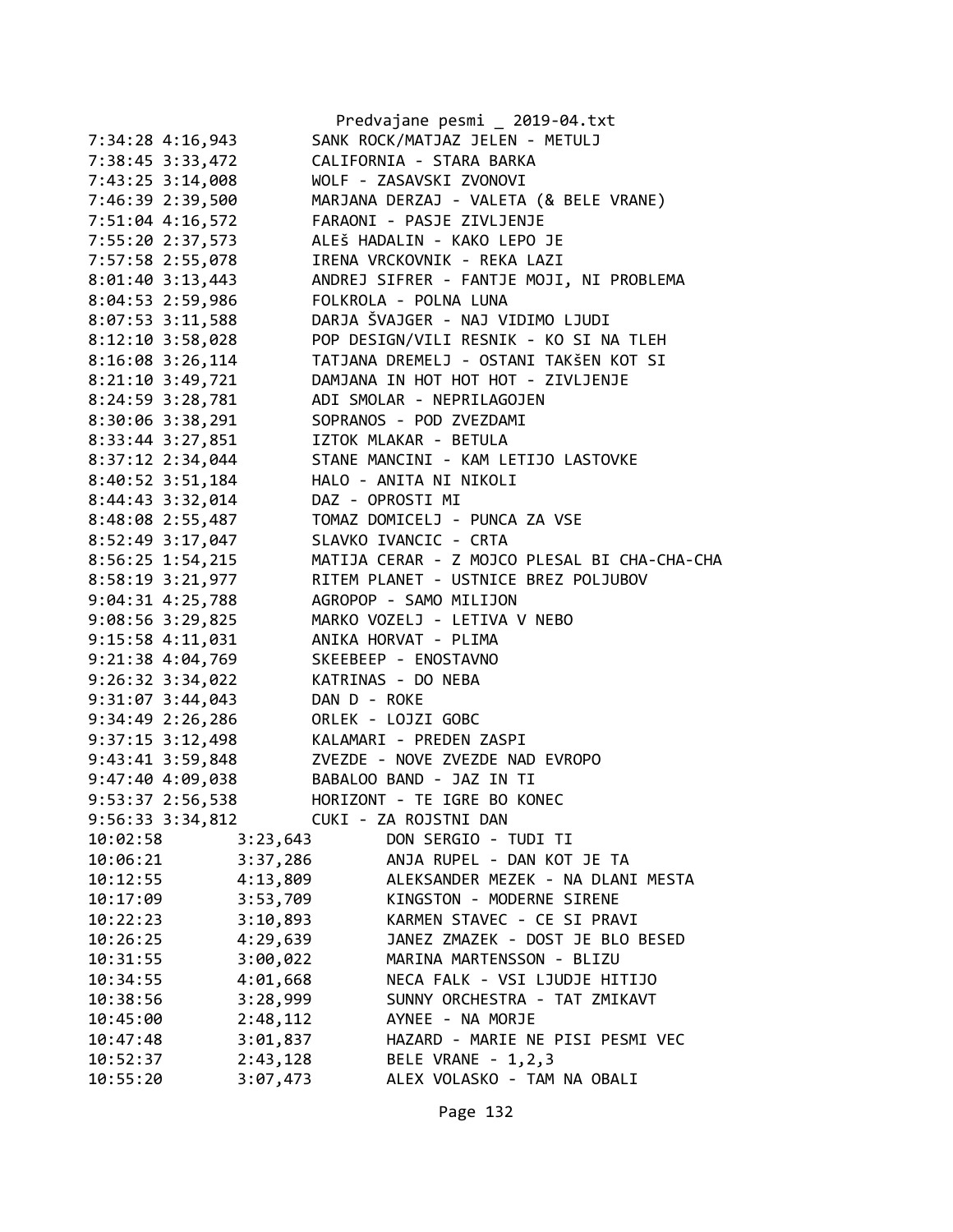|          |          | Predvajane pesmi _ 2019-04.txt           |
|----------|----------|------------------------------------------|
| 10:58:28 | 3:52,530 | NUSA DERENDA - CEZ DVAJSET LET           |
| 11:05:10 | 4:31,035 | PETER PAN - CAR NOCI                     |
| 11:16:43 | 3:32,944 | OTO PESTNER - MATI BODIVA PRIJATELJA     |
| 11:21:44 | 3:33,730 | DRUŠTVO MRTVIH PESNIKOV - RABM           |
| 11:26:02 | 4:30,046 | ROK'N'BAND - BAMBINA                     |
| 11:31:33 | 2:25,502 | HISA - USPAVANKA                         |
| 11:33:58 | 4:08,855 | GU-GU - MOJA MALA LUCIJA                 |
| 11:38:07 | 3:04,373 | MAJDA SEPE - POJDI SPET NA BLED          |
| 11:45:23 | 3:19,923 | YUHUBANDA - ANGELINA                     |
| 11:48:38 | 3:19,541 | AVIA BAND - EN KORAK                     |
| 11:53:45 | 3:02,059 | BRANE KAC - ZASANJANA                    |
| 11:57:06 | 2:56,479 | PEPEL IN KRI - VODA NA MOJ MLIN          |
| 12:02:52 | 3:56,050 | BOTRI - MAL'PREKRATKA                    |
| 12:06:48 | 4:03,269 | NAPOLEON - SANJAM                        |
| 12:16:03 | 2:25,608 | IVANKA KRASEVEC - PRESERN - STARA PLOSCA |
| 12:18:29 | 3:02,764 | DITKA HABERL - NAD MESTOM SE DANI        |
| 12:23:00 | 3:15,428 | VLADO KRESLIN - KDO SI                   |
| 12:27:01 | 3:02,163 | DARJA SVAJGER - SE TISOC LET             |
| 12:31:04 | 3:33,414 | ALENKA GODEC - KLICEM TE                 |
| 12:34:37 | 4:55,397 | DUSAN URSIC - POGREB IN ZABLODA          |
| 12:44:07 | 3:36,024 | MARTA ZORE - POVEJ MI ZAKAJ              |
| 12:47:42 | 2:30,951 | DON MENTONY BAND - REKLA JE ŠE           |
| 12:52:01 | 3:38,910 | BAZAR - PORTOROZ 1905                    |
| 12:55:40 | 2:54,103 | BLUEGRASS HOPPERS - KAMIONAR             |
| 12:58:34 | 4:04,825 | JAN PLESTENJAK - BELA NOC                |
| 13:03:15 | 2:10,982 | BERTA AMBROŽ - DAN KOT DNEVI VSI         |
| 13:05:26 | 4:52,020 | ANDREJ SIFRER - ZBOGOM RAJ               |
| 13:11:51 | 3:08,754 | PAPIR - SLUTNJA                          |
| 13:15:00 | 3:12,213 | BEPOP - BODI ZVEZDA                      |
| 13:18:13 | 4:45,258 | TOMAZ DOMICELJ - TEŽEK DEŽ               |
| 13:24:40 | 2:49,036 | ALENKA LESJAK - MIDVA                    |
| 13:28:15 |          | 3:38,689 FLIRT - KO JE NI                |
| 13:33:11 | 2:54,834 | 1 X BAND - TIH DEZEVEN DAN               |
| 13:36:04 | 3:18,724 | IRENA VRCKOVNIK - MED NEBOM IN MENOJ     |
| 13:41:15 | 3:08,384 | REGINA - NAJ LJUBEZEN ZDRUŽI VSE LJUDI   |
| 13:44:23 | 3:46,985 | POLONA - NEKAJ LEPIH BESED               |
| 13:48:10 | 3:51,894 | DAMJANA GOLAVSEK - MASKARADA             |
| 13:53:04 | 2:56,273 | MATJAŽ JELEN - ODKAR SI ŠLA              |
| 13:56:00 | 3:24,024 | TONI ROM - TIVOLI                        |
| 14:00:03 | 4:11,209 | IZTOK MLAKAR - REPUBLIKA PALMA DE COCCO  |
| 14:04:14 | 3:11,334 | BIG FOOT MAMA - CRN TULIPAN              |
| 14:07:21 | 2:53,358 | MARJANA DERZAJ - ORION                   |
| 14:12:07 | 4:22,972 | TINKARA KOVAC - KO BO PRISEL             |
| 14:16:20 | 4:24,715 | MAJDA ARH - ZDAJ VEM                     |
| 14:22:27 | 2:16,036 | ANIKA HORVAT - POLETNA NOC               |
| 14:24:43 | 3:14,920 | EDVIN FLISER - TAM KJER SEM DOMA         |
| 14:28:47 | 3:51,065 | CUKI - SONCNI ZAREK                      |
| 14:33:56 | 3:47,579 | SLOVENSKI EXPRESS - IZI                  |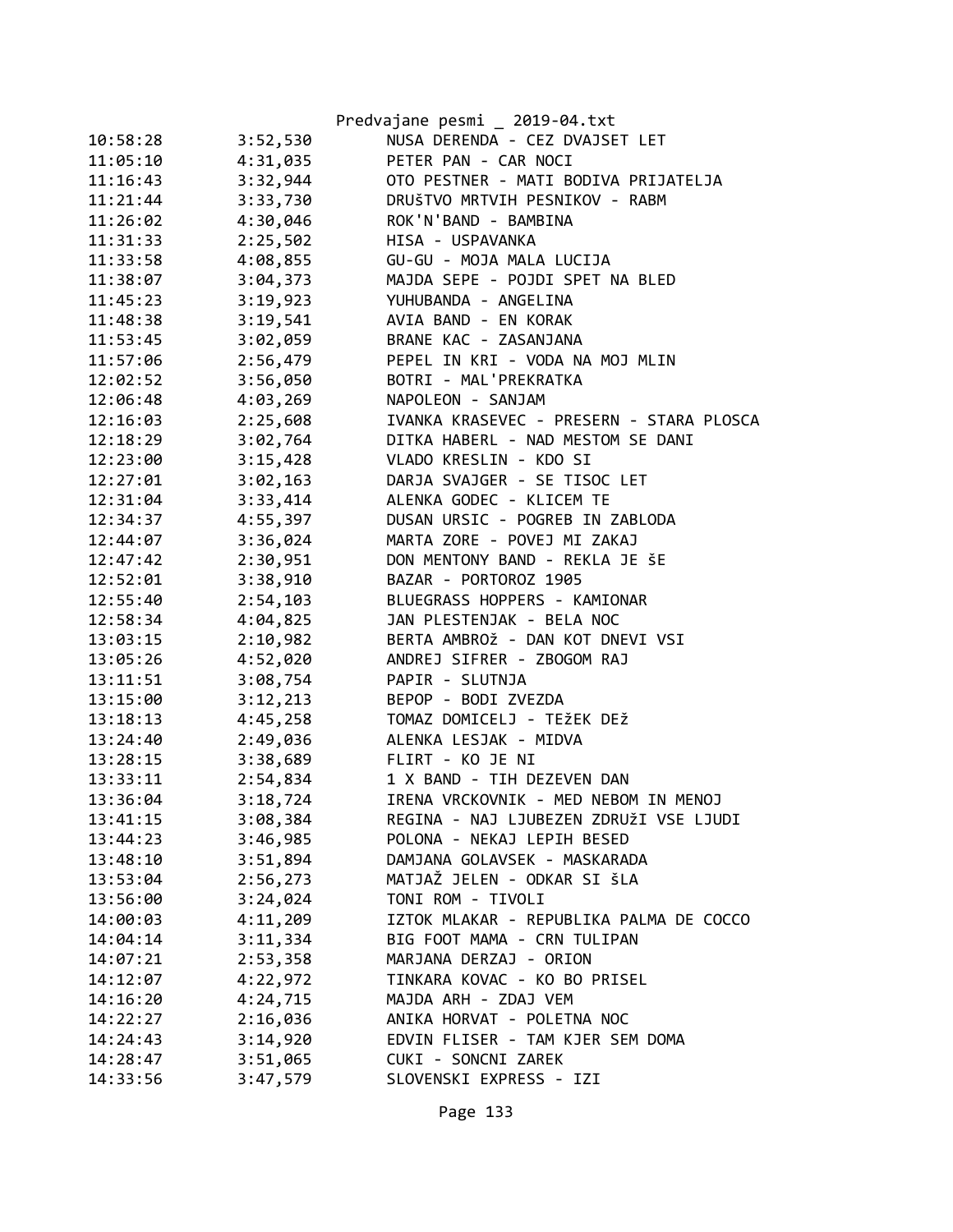|          |          | Predvajane pesmi _ 2019-04.txt             |
|----------|----------|--------------------------------------------|
| 14:37:43 | 2:45,469 | ANDRAZ HRIBAR - RAPAD TEPE IPI MAPAM       |
| 14:42:19 | 4:15,885 | SAMO GLAVAN - TUJERODNA INVAZIJA           |
| 14:46:35 | 1:59,012 | BETI JURKOVIC - PRODAJALKA VIJOLIC         |
| 14:48:34 | 4:25,415 | BABALOO BAND - DOBRO JUTRO DELOVNI LJUDJE  |
| 14:54:01 | 2:55,030 | STANE MANCINI - OTOZNI TANGO               |
| 14:57:15 | 3:22,920 | ADI SMOLAR - LJUBEZEN, PESEM IN PIJACA     |
| 15:01:14 | 3:38,183 | DARJA ŠVAJGER - SONCE SI                   |
| 15:04:52 | 4:02,794 | MONIKA PUCELJ - TI OB MENI SI              |
| 15:08:52 | 3:14,475 | ROK 'N' BAND - MOJA MLADA LJUBICA          |
| 15:13:59 | 2:56,789 | BILBI - TO NI BLUES                        |
| 15:16:55 | 3:12,048 | CALIFORNIA - VRAG NAJ TE VZAME             |
| 15:21:50 | 3:28,474 | SUNNY ORCHESTRA - TAT ZMIKAVT              |
| 15:26:09 | 3:13,809 | PANDA - KAKO GA CUTIM                      |
| 15:30:36 | 3:01,270 | ALEKSANDER MEZEK - SIVA POT                |
| 15:33:38 | 4:13,889 | SUPERNOVA - HEY DEDA                       |
| 15:37:51 | 2:57,908 | MARTIN KRPAN - NJEN TRENUTEK PRIHAJA       |
| 15:42:41 | 3:10,034 | BRATJE BOSTJANCIC - ZVEZDE PADAJO V NOC    |
| 15:45:51 | 3:51,631 | NECA FALK - LJUBIMEC MOJ                   |
| 15:50:44 | 3:46,974 | IVANCIC SLAVKO/LAVANDA - KO MENE VEC NE BO |
| 15:54:31 | 3:41,640 | AVTOMOBILI - GOSPODAR                      |
| 15:58:12 | 3:55,985 | FOLKROLA - V TVOJI SOBI SE DISI            |
| 16:02:48 | 2:21,228 | BELE VRANE - HOROSKOP                      |
| 16:05:09 | 3:08,881 | VILI RESNIK - KO VRBE JOKAJO               |
| 16:08:18 | 4:08,516 | HALO - JIMMY HUE                           |
| 16:14:18 | 3:40,911 | KALAMARI - NE BODI JEZNA NAME              |
| 16:17:59 | 2:29,690 | JANEZ DOLTAR & KUD DOBREC - V RITMU KITARE |
| 16:22:11 | 3:58,522 | MAJDA SEPE - STIHI MOJEGA SPOMINA          |
| 16:26:54 | 3:14,011 | HAZARD - VRTNAR                            |
| 16:31:25 | 3:04,241 | BOTRI - JAZ SEM IN                         |
| 16:34:29 | 3:27,605 | NUSA DERENDA - ZA STARE CASE               |
| 16:37:57 | 3:00,016 | ROK'N'BAND - JAGODE IN COKOLADA            |
| 16:42:48 | 2:41,002 | MATIJA CERAR - TRI DEKLICE                 |
| 16:45:29 | 3:50,342 | NAPOLEON - BODI MOJA                       |
| 16:50:21 | 2:56,856 | KINGSTON - BINGO BANGO MANGO TANGO         |
| 16:53:18 | 3:42,531 | GU-GU - LJUBICA MOJ'GA SRCA                |
| 16:57:00 | 3:08,037 | OAZA - OB ZVOKIH KITARE                    |
| 17:00:44 | 4:02,435 | AYNEE - SPOMLADI                           |
| 17:04:46 | 4:04,784 | DAN D - POCASI                             |
| 17:08:50 | 4:30,808 | HISA - MOSTOVI SO PADLI                    |
| 17:14:27 | 3:44,883 | PEPEL IN KRI - LISICKA IN LISJAK           |
| 17:18:12 | 3:40,086 | AVIA BAND - TELESKOP                       |
| 17:22:56 | 2:26,669 | EDVIN FLISER & PRESSTIGE - DIANA           |
| 17:26:08 | 4:05,896 | PRELOM - NAD SRCEM TVOJIM SIJE SONCE       |
| 17:31:13 | 2:45,666 | KATRINAS - KOT PRAVLJICA                   |
| 17:33:59 | 3:51,736 | TOMAZ DOMICELJ - OPROSTI, KER TE MOTIM     |
| 17:37:50 | 4:13,845 | ALENKA GODEC - POZABI                      |
| 17:43:10 | 2:33,044 | OTO PESTNER - SAH                          |
| 17:45:43 | 5:18,309 | ANDREJ SIFRER - ŽIVLJENJE JE DRAG ŠPORT    |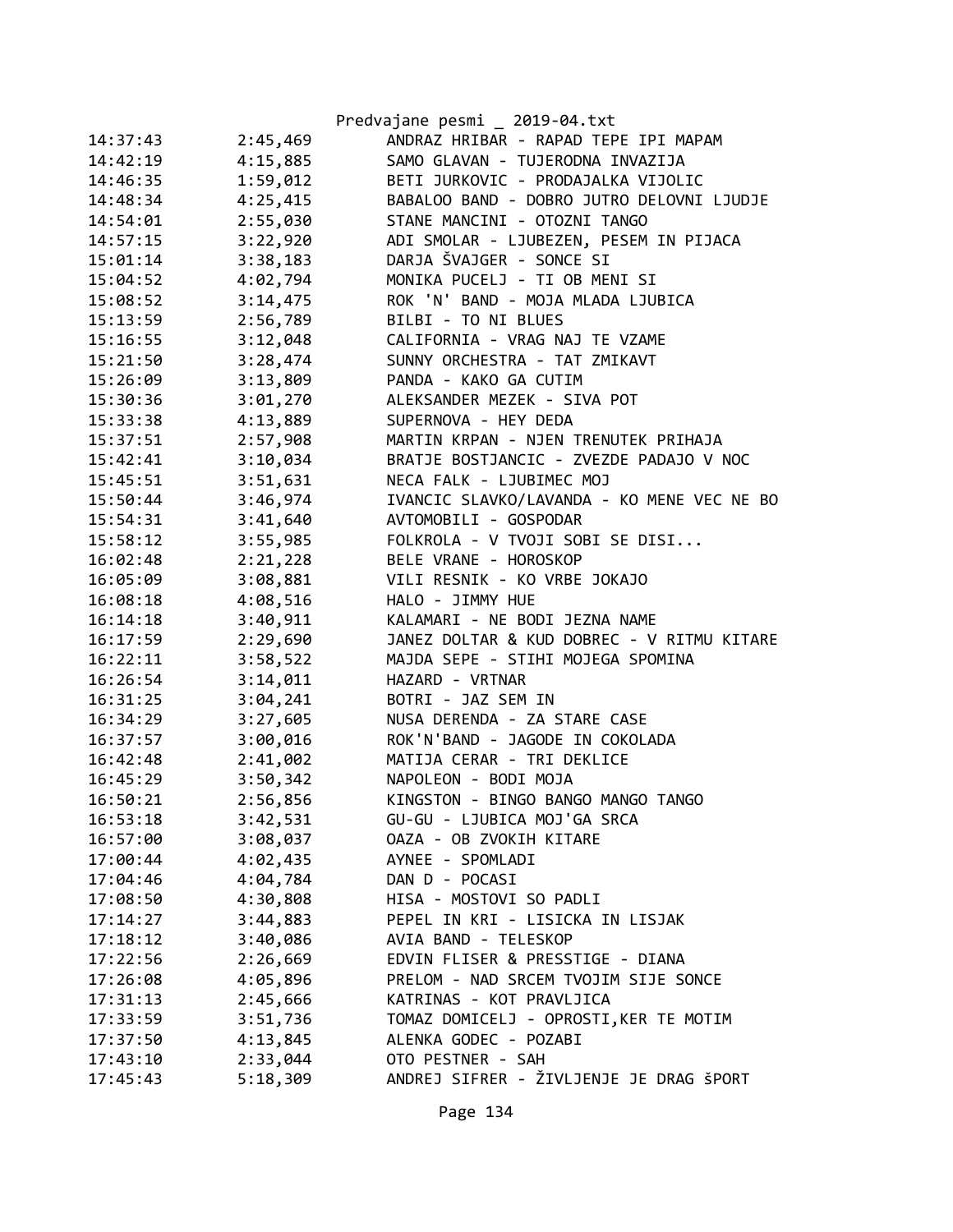|          |          | Predvajane pesmi _ 2019-04.txt              |
|----------|----------|---------------------------------------------|
| 17:52:09 | 4:05,936 | TATJANA GROS - ZATO SEM NORO TE LJUBILA     |
| 17:56:32 | 4:00,564 | KARMEN STAVEC - TISTEGA DNE                 |
| 18:01:08 | 2:55,301 | VLADO KRESLIN - DEKLE MOJE                  |
| 18:04:02 | 4:26,987 | BLUEGRASS HOPPERS - DRAVSKI MOST            |
| 18:08:28 | 4:04,504 | ANJA RUPEL - SANJAM TE                      |
| 18:14:25 | 3:13,426 | NINA PUSLAR - SLADOLED Z VESOLJEM<br>PROSIM |
| 18:17:38 | 3:33,714 | DON MENTONY BAND/JANEZ ZMAZEK ZAN - LENOBA  |
| 18:22:16 | 3:55,848 | BAZAR - PORTOROŽ 1905                       |
| 18:26:57 | 3:36,735 | JAN PLESTENJAK - KRADEVA BREZ VERE          |
| 18:31:32 | 3:23,472 | PAPIR - NIC MI NI                           |
| 18:34:55 | 3:11,009 | ALENKA VIDRIH - SPRENEVEDANJA               |
| 18:38:06 | 3:02,012 | FARAONI - PINO IN MARINO                    |
| 18:42:14 | 2:18,302 | MARJANA DERZAJ - VOZI ME VLAK V DALJAVE     |
| 18:44:32 | 4:44,041 | SANK ROCK - TIH' BOD' IN IGRAJ              |
| 18:50:23 | 2:45,850 | DARJA SVAJGER - PRISLUHNI MI                |
| 18:53:09 | 3:36,026 | FLIRT - KO JE NI                            |
| 18:56:44 | 2:29,183 | ANIKA HORVAT - MINI IN MAXI                 |
| 18:59:49 | 3:13,758 | BIG FOOT MAMA - VAZN DA ZADANE              |
| 19:03:03 | 2:54,028 | 1X BAND - TIH DEŽEVEN DAN                   |
| 19:05:57 | 3:21,361 | CUKI - POD KROSNJO STAREGA BORA             |
| 19:10:24 | 3:43,370 | EVA HREN - KDAJ                             |
| 19:14:07 | 3:17,008 | MAJDA ARH - OSTANI TAM                      |
| 19:17:24 | 4:44,886 | IZTOK MLAKAR - PEPI ŽBARADORIJA             |
| 19:23:13 | 3:57,011 | ANSAMBEL VITA - SAMO DA BOS MOJ             |
| 19:27:59 | 3:36,675 | LINTVERN - ZBOGOM BLUES                     |
| 19:32:35 | 3:20,841 | FLIRRT - V VAKUUMU                          |
| 19:35:56 | 3:34,142 | DUSAN URSIC - SAHIST                        |
| 19:40:36 | 4:13,399 | ANITA KRALJ - CVET PRVE LJUBEZNI            |
| 19:44:49 | 3:20,035 | NINO ROBIC - POSLEDNJA POSTAJA              |
| 19:48:09 | 4:05,871 | FRENK NOVA - VSAK DEL NEBA                  |
| 19:53:22 | 4:39,608 | PETER PAN - OH, SABINA                      |
| 19:58:02 | 3:30,027 | ADI SMOLAR - JE TREBA DELAT                 |
| 20:02:02 | 3:33,387 | KATJA M FEAT. ARMANI - NOVA NOC             |
| 20:05:35 | 3:25,911 | NUŠA DERENDA - BOGINJA                      |
| 20:12:33 | 2:58,549 | IRENA VRCKOVNIK - TAKSNA SEM                |
| 20:15:31 | 2:25,720 | DITKA HABERL - VSE ALI NIC                  |
| 20:17:57 | 3:52,778 | MARTA ZORE - TI                             |
| 20:22:31 | 2:33,387 | ALEKSANDER MEZEK - SANJAM SAM               |
| 20:25:55 | 3:13,311 | MANOUCHE - SUPERFAJN                        |
| 20:30:12 | 3:45,257 | BRIGITA ŠULER - PESEM V MENI                |
| 20:33:57 | 2:45,073 | BABALOO BAND - KRALJ SVETA                  |
| 20:36:42 | 3:00,488 | ROK 'N' BAND - DEKLE MOJEGA                 |
| 20:42:56 | 2:41,031 | KRILA - DO YOU SPEAK ENGLISH                |
| 20:45:37 | 2:15,009 | STANE MANCINI - TAM, KAMOR GRE VETER SPAT   |
| 20:47:51 | 2:53,021 | BELE VRANE - MACEK V ZAKLJU                 |
| 20:51:21 | 3:59,841 | GAL IN GALERIST I- PRIDI SEM.WAV -          |
| 20:55:38 | 3:21,027 | VIKEND+ - KO ZABOLI SRCE                    |
| 20:58:59 | 3:51,380 | ROK'N'BAND - PRVI PLES                      |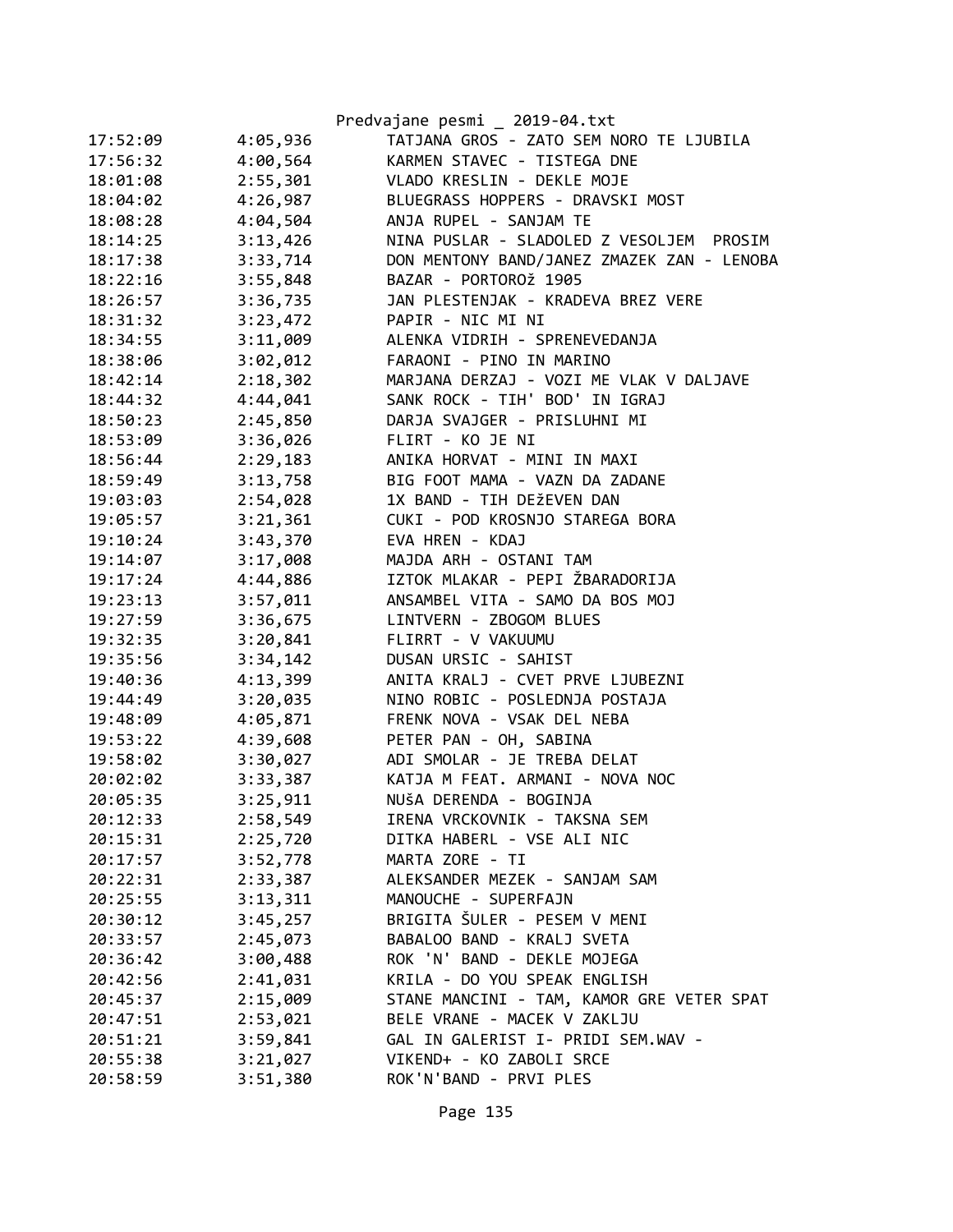|          |          | Predvajane pesmi _ 2019-04.txt            |
|----------|----------|-------------------------------------------|
| 21:03:50 | 2:58,876 | MILAN PECOVNIK PIDZI - LJUBIM JO          |
| 21:06:48 | 4:04,064 | AVTOMOBILI - OBLJUBLJENA                  |
| 21:13:53 | 3:18,078 | ALEX VOLASKO - PRIZIGAM LUCI (RADIO EDIT) |
| 21:17:11 | 3:20,988 | SAMO GLAVAN - MULTI KULT                  |
| 21:21:13 | 3:38,015 | FOLKROLA - DOBRO JUTRO MADAME             |
| 21:24:50 | 2:55,760 | ANDRAZ HRIBAR - MOJA MOJA                 |
| 21:27:46 | 3:15,753 | KALAMARI - JAZ BOM OB TEBI                |
| 21:32:09 | 3:53,026 | MIRAN RUDAN - ZARADI NJE                  |
| 21:36:00 | 3:19,544 | SLAVKO IVANCIC - TISTO KAR OSTANE         |
| 21:41:54 | 4:03,036 | BABILON - MOJA RIBA                       |
| 21:45:57 | 3:48,204 | HAZARD - NI CVETJA BREZ TRNJA             |
| 21:50:22 | 2:54,119 | BERTA AMBROŽ - TIVOLSKI PASTIRCEK         |
| 21:53:16 | 4:08,334 | VRNI SE - MITHANS                         |
| 21:57:24 | 3:35,545 | BOTRI - VRTILJAK                          |
| 22:02:03 | 3:49,554 | KINGSTON - KOCKA JE PADLA NATE            |
| 22:05:52 | 4:13,777 | TOMAZ DOMICELJ - KAJ NAJ JEM              |
| 22:17:07 | 2:46,944 | SANJA GROHAR - POLETNA NOC                |
| 22:20:35 | 4:32,827 | JANEZ ZMAZEK - ZGODBA O LJUDEH            |
| 22:25:08 | 3:27,966 | PEPEL IN KRI - MOJA SRECNA ZVEZDA         |
| 22:28:33 | 3:25,663 | NECA FALK - ZA TOPOLI NEKJE SI TI         |
| 22:32:58 | 1:57,957 | MATIJA CERAR - ZACARALA ME JE DEKLICA     |
| 22:34:55 | 3:17,631 | DADI DAZ - IN GREM NAPREJ                 |
| 22:38:13 | 2:17,978 | LIDIJA KODRIC - SUBI DUBI                 |
| 22:44:42 | 3:17,054 | OTO PESTNER - CAS ZA ZALJUBLJENE          |
| 22:47:59 | 2:36,407 | MARTINA SRAJ - DOVOLJ LJUBEZNI            |
| 22:51:12 | 3:53,505 | REGINA - LIZA LJUBI JAZZ                  |
| 22:55:05 | 2:41,018 | AYNEE - TVOJA ROZA                        |
| 22:57:46 | 4:01,565 | GU-GU - MOJA MALA LUCIJA                  |
| 23:02:54 | 3:59,025 | AVIA BAND - TEBE SI ZELIM                 |
| 23:06:53 | 3:15,603 | MAJDA SEPE - MED ISKRENIMI LJUDMI         |
| 23:15:21 | 3:16,884 | DON MENTONY BAND - NA OBALI               |
| 23:18:37 | 4:13,241 | JAN PLESTENJAK - PO NEVIHTI               |
| 23:23:32 | 3:09,244 | ANDREJ SIFRER - MAJHNI PSI                |
| 23:26:41 | 3:27,024 | BRANKA KRANER - LJUBEZEN                  |
| 23:30:44 | 2:57,033 | KARMEN STAVEC - ENA IN EDINA              |
| 23:33:38 | 3:47,015 | SOPRANOS - JUNAK                          |
| 23:37:24 | 3:25,884 | VLADO KRESLIN - VSAK SI ZELI              |
| 23:45:23 | 2:20,239 | LUCKY CUPIDS - STECI STRAN                |
| 23:47:43 | 3:32,111 | BAZAR - URA STRASTI                       |
| 23:51:14 | 3:26,424 | ANJA RUPEL - ZADNJI POLJUB                |
| 23:54:41 | 3:12,230 | NUSA DERENDA - TO JE LJUBEZEN             |
| 23:57:53 | 3:37,168 | ANIKA HORVAT - VSE SI TI                  |

| 0:01:302:39,013    | BLUEGRASS HOPPERS - STARA MAMA |
|--------------------|--------------------------------|
| $0:04:08$ 4:08,104 | KATRINAS - V RITMU SANJ        |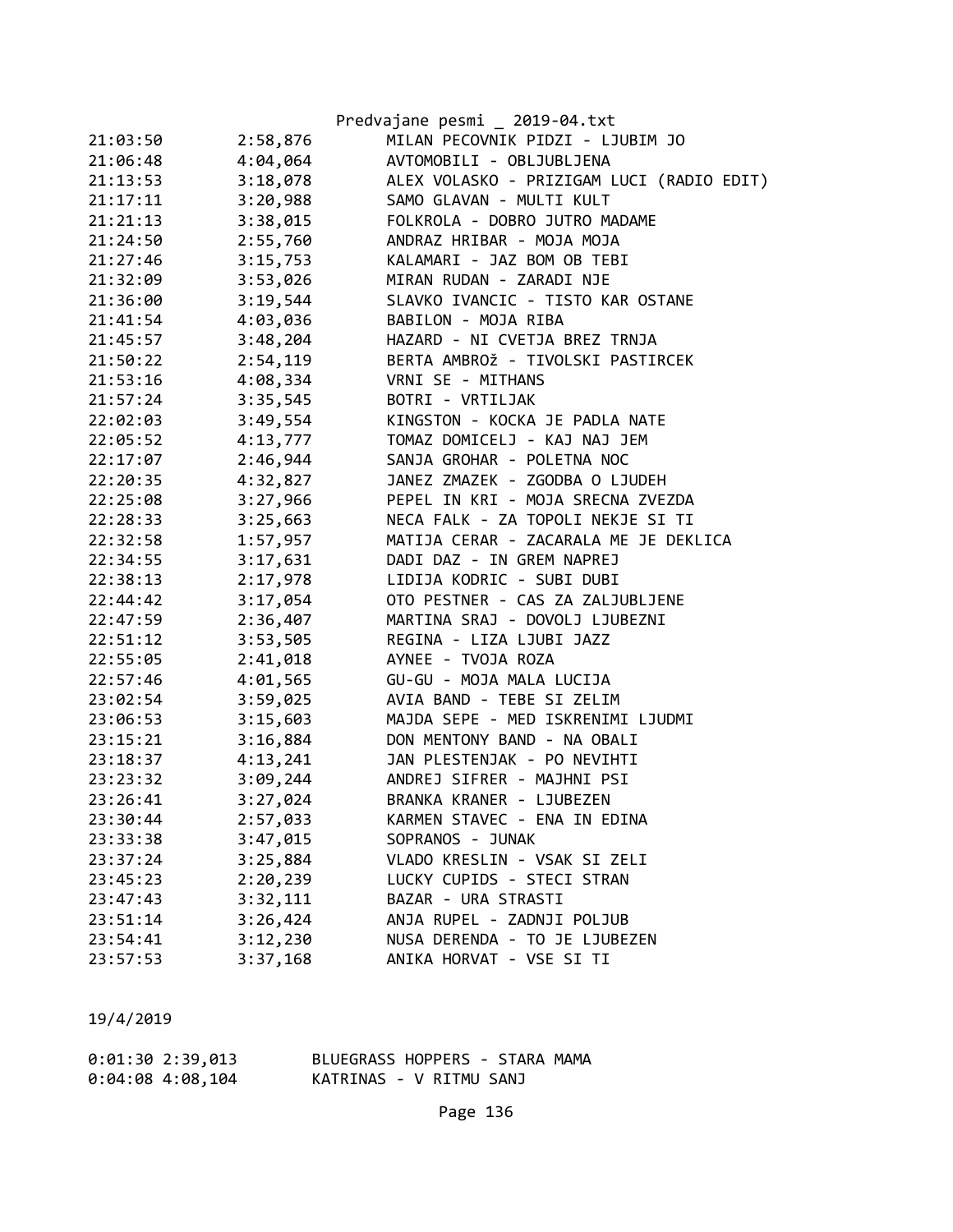|                      | Predvajane pesmi _ 2019-04.txt                                              |
|----------------------|-----------------------------------------------------------------------------|
| $0:08:16$ 3:10,510   | MAJA PUR - MOJ KOROSKI DOM                                                  |
| $0:11:27$ 3:26,506   | MARJANA DERZAJ - SAMO ZA NAJU DVA                                           |
| $0:14:53$ 3:02,014   | NUDE - VESOLJKA                                                             |
| $0:17:55$ 4:22,786   | ALENKA GODEC - POT LJUBEZNI                                                 |
| $0:22:17$ 4:05,865   | FRENK NOVA - DEZ IN SONCE                                                   |
| $0:26:23$ 2:01,197   | DUSAN URSIC - JOZKOTI                                                       |
| $0:28:24$ 4:18,951   | PANDA - SAMA PROTI VSEM                                                     |
| $0:32:42$ 4:55,623   | NAPOLEON - VRNI SE                                                          |
| 0:37:38 3:10,004     | VIP BAND - KA PA TO                                                         |
| $0:40:48$ 3:34,094   | TINKARA KOVAC - NE ODHAJA POLETJE                                           |
| $0:44:21$ 2:48,714   | MAJDA ARH - POŠLJI MU VETER POZDRAV                                         |
| $0:47:10$ 3:31,164   | NINA PUSLAR - OBJEMI ME ZDAJ                                                |
| 0:50:36 4:20,796     | IZTOK MLAKAR - BRISKULA                                                     |
| 0:54:57 3:21,905     | FARAONI - TI IN JAZ                                                         |
| $0:58:18$ 3:15,170   | PERPETUUM JAZZILE - AVSENIK MEDLEY                                          |
| 1:01:33 3:38,540     | DAN D - REKLI SO (CISTA RAZLICICA)                                          |
| 1:05:12 3:33,315     | CALIFORNIA - STARA BARKA                                                    |
| 1:08:45 3:05,048     | ALEKSANDER MEZEK - VREMENSKA NAPOVED                                        |
|                      | 1:11:49 4:01,750 VILI RESNIK - REKA ZELJA                                   |
| 1:15:50 4:09,979     | MAYA - TAKA KOT SM                                                          |
| 1:20:00 2:44,260     | ROK'N'BAND - MOJCA                                                          |
| $1:22:44$ 3:40,035   | CUKI - ZGODBA O PRIJATELJSTVU                                               |
| $1:26:24$ $4:22,655$ | HALO - ZVEZDA                                                               |
| 1:30:46 2:42,989     | IRENA VRCKOVNIK - POVABI ME                                                 |
|                      | 1:33:29 3:46,754 ADI SMOLAR - NIC NISI VREDEN                               |
| 1:37:15 3:25,138     | ANA DEŽMAN - RADA BI                                                        |
| 1:40:40 3:32,162     | ROK 'N' BAND - V OBLAKIH                                                    |
| 1:44:12 3:34,564     | MANOUCHE - MEN SI FENSI                                                     |
| 1:47:47 2:29,529     | DAMJANA - V MOJ SVET VSTOPIL SI TI                                          |
| 1:50:16 2:44,334     | BIG FOOT MAMA - UZITEK NA REPLAY                                            |
| $1:52:58$ $3:15,817$ | BILBI - KOT SVA BILA                                                        |
|                      | 1:56:14 2:37,448 ELDA VILER - KDO SI, NE VEM                                |
| $1:58:51$ $3:47,018$ | MARTA ZORE - SE SI TU                                                       |
| 2:02:35 3:33,415     | JURKI & BASISTI - GROBARJEVA PESEM                                          |
| 2:06:08 2:50,049     | SUPERNOVA - KJE STE VSI                                                     |
| 2:08:58 4:06,707     | KALAMARI - KDO TE LJUBI ZDAJ                                                |
| 2:13:05 3:27,089     | FOLKROLA - MONA                                                             |
| 2:16:31 3:00,998     | ALENKA VIDRIH - ZAUPANJE                                                    |
|                      | HAZARD - MAKALONCA                                                          |
| 2:19:32 3:49,735     |                                                                             |
| $2:23:22$ $3:21,982$ | JANKO ROPRET - LJUBLJANCANKE<br>2:26:43 3:13,905 DARJA ŠVAJGER - KJE JE KDO |
|                      |                                                                             |
| 2:29:57 3:18,389     | ALEKSANDER NOVAK - DA BI (RADIO EDIT)                                       |
| $2:33:15$ 4:40,462   | HISA - LEDENE CESTE                                                         |
| 2:37:56 2:57,546     | IRENA KOHONT - POVABI ME NA LUNO                                            |
| 2:40:53 3:51,851     | AVTOMOBILI - POT DOMOV                                                      |
| 2:44:45 3:11,390     | BELE VRANE - MOJE DEKLE                                                     |
| 2:47:56 2:22,290     | MESTNI POSTOPACI - ELEKTRIK SONJA                                           |
| 2:50:18 1:58,356     | MATIJA CERAR - KRAMLJANJE V MRAKU                                           |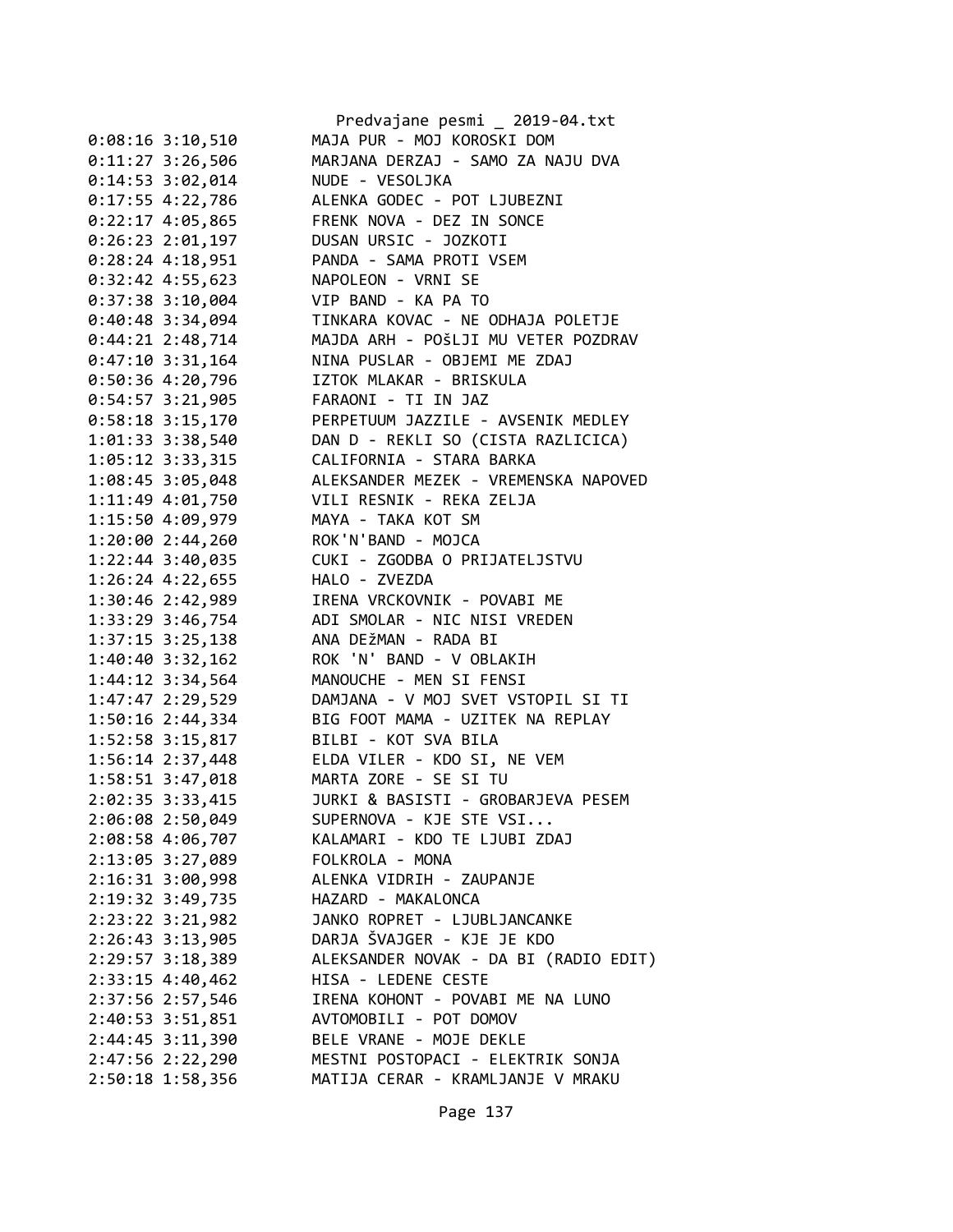|                      | Predvajane pesmi _ 2019-04.txt                |
|----------------------|-----------------------------------------------|
| 2:52:16 5:09,581     | FLIRT - ROMEO IN JULIJA                       |
| 2:57:21 2:29,559     | JANEZ ZMAZEK - HOPLA KONOPLA                  |
| 2:59:51 3:19,890     | PEPEL IN KRI - ZA VSE LJUDI SVETA             |
| 3:03:10 2:58,481     | TOMAZ DOMICELJ - SLOVENSKEGA NARODA SIN       |
| 3:06:09 3:24,027     | KINGSTON - ONA SANJA                          |
| 3:09:32 3:29,521     | DRUŠTVO MRTVIH PESNIKOV - 25                  |
| 3:13:02 3:25,650     | OTO PESTNER - VEM, NEKJE ZIVETI MORA          |
| 3:16:27 4:12,307     | BABILON - ZEMLJA IN NEBO                      |
| 3:20:39 2:56,941     | STANE MANCINI - NOC SREDI POLETJA             |
| 3:23:36 3:25,191     | ENZO HROVATIN - SPREMINJAM SE                 |
| 3:27:01 3:44,921     | BOTRI - V NOVO JUTRO                          |
| 3:30:46 3:31,221     | MITJA PODLESNIK - DO SRCA                     |
| 3:34:17 2:52,491     | NECA FALK - TAKO DEKLE                        |
| 3:37:09 3:17,867     | RAF - NE MOREM MISLITI NA NJO                 |
| 3:40:27 3:26,178     | MAJDA SEPE - PESEM O POMLADI IN PRIJATELJSTVU |
| 3:43:53 3:41,492     | ANDREJ SIFRER - JAMNISKI ZVON                 |
| $3:47:34$ $3:20,450$ | REGINA - BODI TU                              |
| $3:50:54$ $3:01,011$ | DAMJANA GOLAVSEK - NASMEH                     |
| $3:53:55$ $3:14,032$ | GU-GU - HONOLULU BABY                         |
| 3:57:09 2:59,838     | AYNEE - NAJLEPŠI DAN                          |
| 4:00:08 4:11,452     | K.U.D. GAS - EROTIKA                          |
| 4:04:20 3:26,698     | TATJANA DREMELJ - TI SI ZAME VSE              |
| 4:07:46 3:17,252     | DON MENTONY BAND - REKLA JE NE                |
| 4:11:03 4:01,978     | DADI DAZ/MZ HEKTOR - VODNJAK LJUBEZNI         |
| 4:15:02 3:12,993     | JAN PLESTENJAK - 7 LET NAZAJ                  |
| 4:18:15 3:05,091     | AVIA BAND - LOLA                              |
| 4:21:08 2:57,125     | MARJANA DERZAJ - TELSTAR                      |
| 4:24:04 3:51,653     | NEISHA/VLADO KRESLIN - NJEN TRENUTEK PRIHAJA  |
| 4:27:55 3:42,606     | BABALOO BAND - JOKAL BOM JUTRI                |
| 4:31:38 4:03,017     | BAZAR - POISCI ME                             |
| 4:35:40 3:31,283     | DRUSTVO MRTVIH PESNIKOV - ME ZE MA DA BI TE   |
| 4:39:11 3:09,507     | KARMEN STAVEC - SEM KAR SEM                   |
| 4:42:20 3:56,204     | NUSA DERENDA - MODRO MORJE                    |
| 4:46:14 3:48,024     | ANJA RUPEL - NEKAJ UR ZA NOROST               |
| 4:50:01 3:08,957     | PAPIR - DOMOTOZJA                             |
| 4:53:10 2:50,253     | SKALP - VEM DA LAHKO                          |
| 4:56:00 5:11,977     | ANIKA HORVAT - POGREŠAM TE                    |
|                      |                                               |
| 5:01:55 4:32,054     | MIRAN ZADNIK - SAMO ZA TEBE                   |
| 5:06:27 3:34,254     | ATLANTIX - ATLANTIS                           |
| 5:11:03 2:08,991     | BLUEGRASS HOPPERS - PO NOVEM LETU BOLJSE BO   |
| 5:13:11 4:02,511     | LINTERA - SE JE CAS                           |
| $5:17:14$ 4:19,741   | SLOVENSKI EXPRESS - IZGUBLJEN                 |
| 5:22:39 4:00,232     | PANDA - VZEMI ME                              |
| 5:26:39 3:43,248     | DUSAN URSIC - NIMAMO                          |
| 5:31:17 3:41,734     | VICTORY - MI MAMO SE FAJN                     |
| 5:34:58 5:02,972     | ALEKSANDER MEZEK - PODARJENO SRCU             |
| 5:41:03 3:39,009     | KATRINAS - LETIM                              |
| 5:44:42 3:39,448     | MARTIN KRPAN - MALI BOGOVI                    |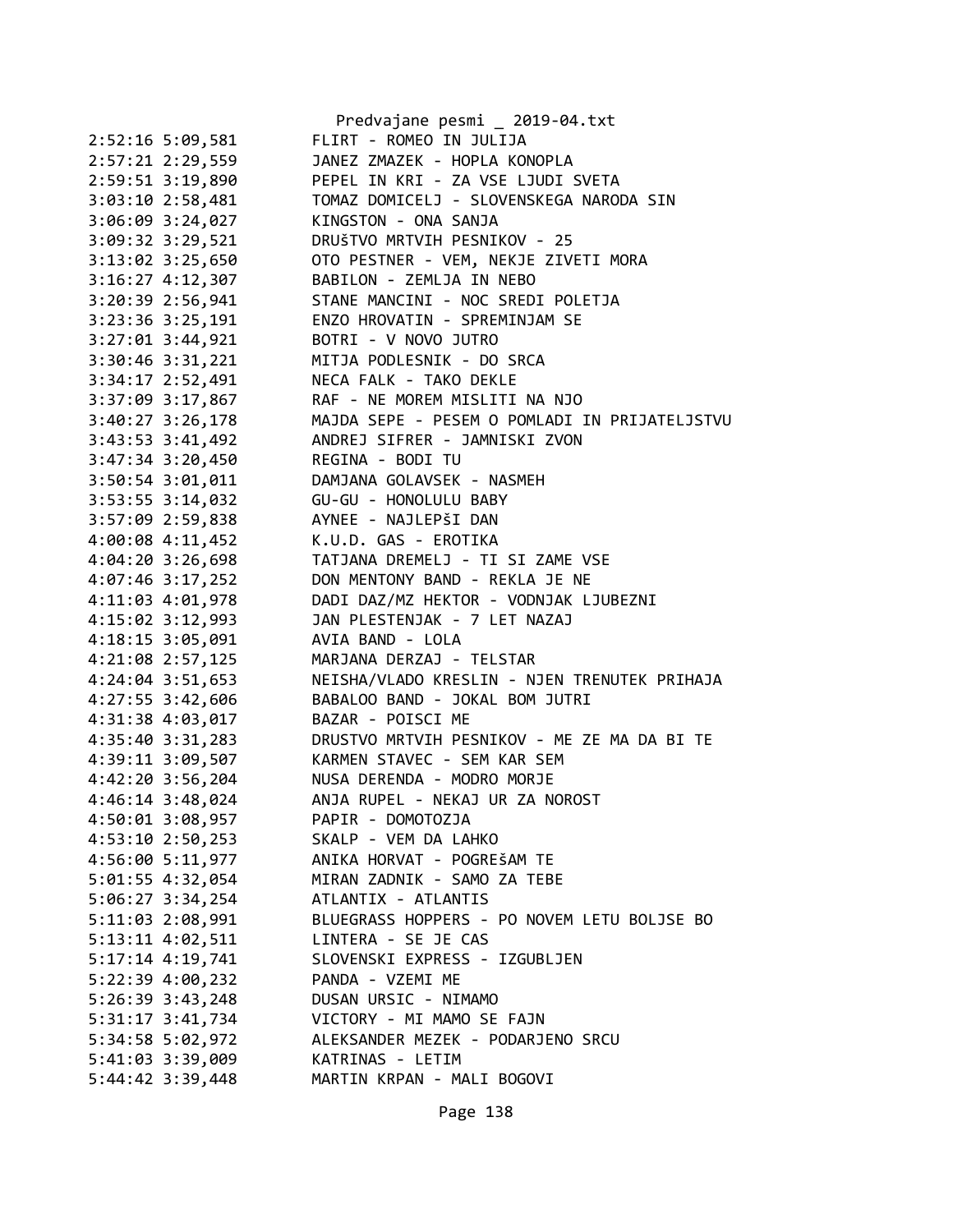|                                      | Predvajane pesmi _ 2019-04.txt                                                         |
|--------------------------------------|----------------------------------------------------------------------------------------|
| 5:48:21 4:39,720                     | OLIVIJA - KADAR SVA SAMA                                                               |
| 5:54:27 3:44,080                     | ANDRAZ HRIBAR - OGNJENI OBROC                                                          |
| 5:58:27 3:19,095                     | SANK ROCK - NEKAJ VEC                                                                  |
| $6:02:29$ 3:42,444                   | ALENKA GODEC - VSAK JE SAM                                                             |
| $6:06:11$ 3:34,088                   | BILBI - HVALA ZA VIJOLICE                                                              |
| $6:10:47$ 3:42,035                   | ADI SMOLAR - MOJ TROMBON                                                               |
| $6:14:29$ 2:54,533                   | SAMO GLAVAN - MOJA PUNCA                                                               |
| $6:17:23$ $3:30,018$                 | TANGELS - NAJIN                                                                        |
| 6:21:59 3:12,717                     | MANOUCHE - SUPERFAJN                                                                   |
| 6:25:56 3:36,830                     | VILI RESNIK - RAD BI BIL S TEBOJ                                                       |
|                                      | 6:30:28 4:14,689 FARAONI/SLAVKO IVANCIC - DRUGACEN                                     |
| $6:34:42$ $3:13,024$                 | IVA STANIC - NORE NEZNOSTI                                                             |
| $6:37:55$ $3:25,774$                 | ROK'N'BAND - PAZI                                                                      |
| $6:42:22$ $6:25,693$                 | IZTOK MLAKAR - IVO BALILA                                                              |
| 6:48:48 3:59,015                     | MILAN PECOVNIK PIDZI - RAD SE VRACAM NA KOROSKO                                        |
| $6:54:13$ $3:02,609$                 | DAMJANA - NAJ VSEM LJUDEM SE DOGODI                                                    |
| 6:57:15 2:57,828                     | NINA PUSLAR - DEZ                                                                      |
| 7:00:56 4:23,039                     | CALIFORNIA - DAN POTEM                                                                 |
| 7:05:18 2:41,117                     | MATIJA CERAR - TRI DEKLICE                                                             |
| 7:07:59 4:35,021                     | AVTOMOBILI - SKOZI LETA                                                                |
| 7:13:36 3:08,563                     | MARTA ZORE - MIDVA                                                                     |
| 7:16:44 3:11,024                     | CUKI - ROCK AND ROLL ZA ZMERAJ                                                         |
| 7:21:01 2:56,018                     | KALAMARI - PO NAVADI                                                                   |
| 7:23:57 2:59,058                     | MAJA KEUC - VANILIJA                                                                   |
| 7:27:42 3:22,928                     | ZABJAK TRIO - BARILOCHE                                                                |
| 7:31:59 3:59,711                     | MIRAN RUDAN - POSKUSI POZABITI                                                         |
| 7:35:55 3:19,210                     | DARJA ŠVAJGER - OB MENI                                                                |
| 7:40:16 3:09,294                     | SOPRANOS - ISTO IME                                                                    |
| 7:43:25 4:30,111                     | PEPEL IN KRI - SONCE POMLADI                                                           |
| 7:47:55 3:33,931                     | HAZARD - NENA                                                                          |
| 7:52:55 3:24,822                     | FOLKROLA - TUMASTI OžBI                                                                |
|                                      | 7:56:20 3:25,014 TINKARA KOVAC - LAHHEEIYEEE                                           |
|                                      |                                                                                        |
|                                      | 8:00:20 2:50,678 IRENA VRCKOVNIK - DANES MI JE SESTNAJST LET<br>MAJA PUR - TVOJ POLJUB |
| 8:03:10 3:17,735<br>8:06:28 3:25,457 | BOTRI - OB TEBI SE MI ZROLA                                                            |
|                                      | HISA - SE TE LJUBIM                                                                    |
| $8:10:55$ 3:44,004                   | ANDREJ SIFRER - MAR NAJ ZATO ZNORIM                                                    |
| 8:14:39 2:56,407                     |                                                                                        |
| 8:17:35 3:35,038                     | OTO PESTNER - CIGANSKA KRI (BIG BAND MIX)                                              |
| $8:22:16$ 3:39,060                   | NUDE - PEPELKA (RAD TE IMAM)                                                           |
| 8:26:402:32,063                      | STANE MANCINI - MARTINA                                                                |
| $8:30:07$ 3:29,684                   | GU-GU - RIBA SMRDI PRI GLAVI                                                           |
| 8:33:36 4:15,995                     | KINGSTON - PLESATI NA SONCU (SA LA LA)                                                 |
| 8:37:51 2:58,898                     | AYNEE - ZDAJ VEM                                                                       |
| 8:41:51 3:46,995                     | BEPOP - MOJE SONCE                                                                     |
| 8:45:36 3:27,083                     | MAJDA ARH - KAKOR LED IN OGENJ                                                         |
| 8:50:29 2:58,047                     | TOMAZ DOMICELJ - STARA MAMA                                                            |
| 8:53:27 2:49,921                     | BELE VRANE - ŽAREK TVOJE LJUBEZNI                                                      |
| 8:56:34 3:16,809                     | NATASA & ZIBELNIK - CAS JE DA SE PREBUDIM                                              |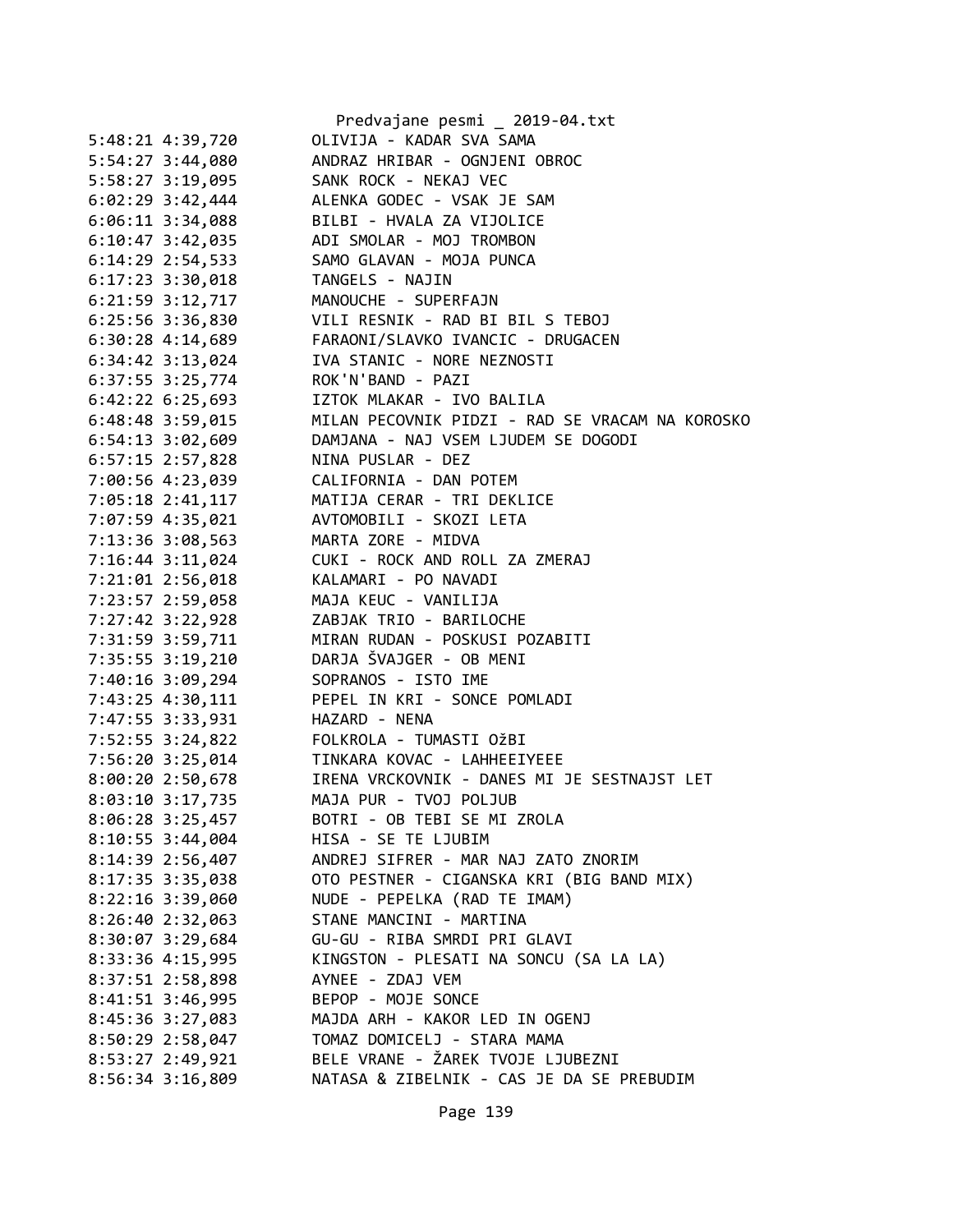|                      |          | Predvajane pesmi _ 2019-04.txt                             |
|----------------------|----------|------------------------------------------------------------|
| $9:01:34$ 2:51,159   |          | MARJANA DERZAJ - V LJUBLJANO                               |
| $9:04:25$ 3:15,538   |          | FRENK NOVA - KO TE NI                                      |
|                      |          | 9:07:40 4:07,025 ANJA RUPEL - LJUBI ME IN NE SPRASUJ       |
| $9:17:30$ 4:10,455   |          | BAZAR - ZATE                                               |
| $9:22:47$ 4:47,514   |          | BIG FOOT MAMA - BULDOŽER                                   |
| $9:28:24$ 3:00,026   |          | MAJDA SEPE - TOPLO-HLADNO MORJE                            |
| $9:32:45$ $2:52,108$ |          | NUSA DERENDA - SE V SEBI SKRIVAM                           |
| 9:35:36 4:48,555     |          | PAPIR - LEPO MI JE S TEBOJ                                 |
|                      |          | 9:43:40 3:34,042 JAN PLESTENJAK - RAD BI BIL SPET TVOJ     |
|                      |          | 9:47:14 2:55,036 KARMEN STAVEC - LJUBIM TE                 |
|                      |          | 9:51:08 4:42,889 DON MENTONY BAND - GOSPOD SODNIK          |
|                      |          | 9:55:51 3:01,707 POP DESIGN - ZATE SLOVENIJA               |
|                      |          | 9:58:52 2:38,169 VLADO KRESLIN/HORIZONT - TE IGRE BO KONEC |
| 10:03:13             | 3:27,014 | ALEKSANDER MEZEK - DNEVI KOT JE TA                         |
| 10:06:39             |          | 3:44,282<br>2:45,847 AVIA BAND - NE IZDAJTE ME             |
| 10:13:59             |          |                                                            |
| 10:16:45             |          | 3:31,014 DAN D - CAS                                       |
| 10:21:16             |          | 2:44,709 BABALOO BAND - KRALJ SVETA                        |
| 10:24:01             |          | 1:21,253 DUSAN URSIC - OMEJEN                              |
| 10:26:13             |          | 3:40,062 NECA FALK - PRVA LJUBEZEN                         |
| 10:31:16             |          | 4:53,604 SUNNY ORCHESTRA - RELAX                           |
| 10:36:09             |          |                                                            |
| 10:42:58             |          | 3:27,014<br>3:09,419 LINTVERN - NEDELJA LEP JE DAN         |
| 10:46:08             |          | 3:58,875 IRENA KOHONT - ŠEL SI MIMO                        |
| 10:51:07             |          | 3:05,882 ADI SMOLAR - PREMAV                               |
| 10:54:11             |          | 3:39,586 BILBI - KAJ PA TI                                 |
| 10:57:50             |          | 3:08,030 ALENKA GODEC - V MENI JE MOC                      |
| 11:02:41             |          | 3:23,033 IZTOK MLAKAR - POLITIK GVIDO                      |
| 11:06:04             |          | $3:00,004$ ROK'N'BAND - JAGODE IN COKOLADA                 |
| 11:12:47             |          | 3:07,118 FARAONI - KAKO SI LEPA NOCOJ                      |
| 11:15:54             |          | 2:41,277 DEMETRA MALALAN - V MISLIH S TABO (RADIO EDIT)    |
| 11:18:35             |          | 3:20,417 NUŠA DERENDA - ZA SLOVENIJO ŽIVIM                 |
| 11:23:03             |          | 3:49,521 DON SERGIO - SPOMIN NA LJUBEZEN                   |
| 11:27:37             | 4:11,489 | ANIKA HORVAT - ORFEJ                                       |
| 11:33:11             | 4:38,012 | ANDRAZ HRIBAR - KAJ MI DELAS                               |
| 11:37:49             | 3:01,715 | MLADI LEVI - ODA IRENI                                     |
| 11:44:43             | 3:57,731 | CUKI - VSEPOVSOD LJUBEZEN                                  |
| 11:48:41             | 3:37,535 | DAMJANA - RIME                                             |
| 11:53:19             | 3:10,589 | NANA MILCINSKI - PESEM O VETRU                             |
| 11:56:47             | 3:10,988 | PANDA - LINO                                               |
| 12:01:41             | 3:31,930 | KALAMARI - POLETJE 2000                                    |
| 12:05:13             | 1:44,888 | MATIJA CERAR - KUHARCKOV TWIST                             |
| 12:06:58             | 3:30,152 | AVTOMOBILI - ZASEBNI RAJ                                   |
| 12:14:30             | 3:53,636 | SELEKCIJA - BELA GOLOBICA                                  |
| 12:18:24             | 5:40,045 | DADI DAZ - VEDNO                                           |
| 12:25:57             | 2:37,082 | JELKA CVETEŽAR - KO BOŠ PRIŠLA NA BLED                     |
| 12:28:34             | 3:02,117 | ANDREJ SIFRER - VASOVALEC                                  |
| 12:32:58             | 2:51,555 | PEPEL IN KRI - PO BITKI SO GENERALI VSI                    |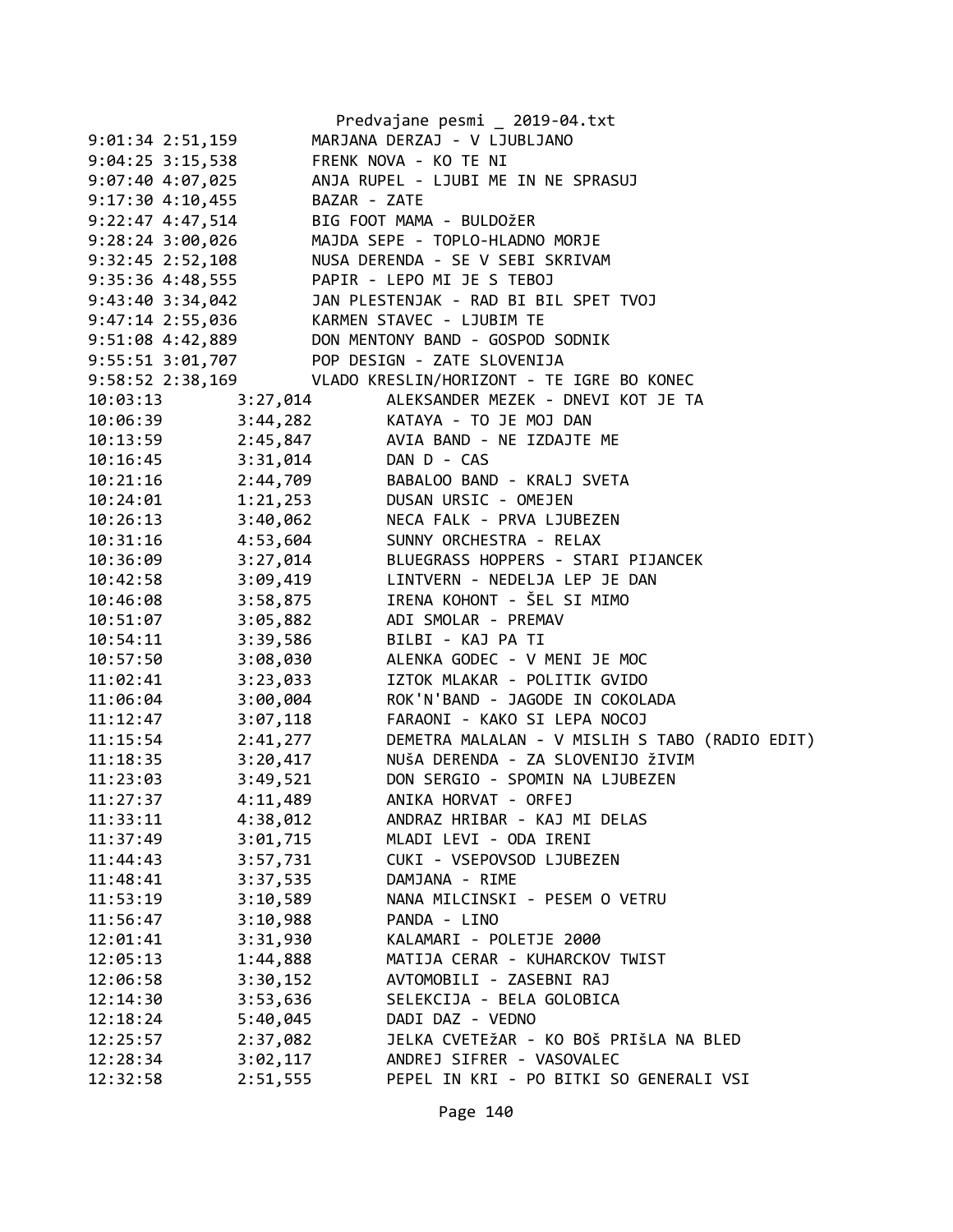|          |          | Predvajane pesmi _ 2019-04.txt              |
|----------|----------|---------------------------------------------|
| 12:35:50 | 3:28,640 | FOLKROLA - MONA                             |
| 12:43:57 | 3:43,978 | BOTRI - GALEBI                              |
| 12:47:40 | 2:24,032 | IRENA VRCKOVNIK - SONCE IN LUNA             |
| 12:51:05 | 4:05,988 | NAPOLEON - TINA                             |
| 12:55:11 | 4:04,718 | VILI RESNIK - NAJ MI KDO POVE               |
| 13:00:08 | 3:41,048 | MARTA ZORE - LJUBEZEN                       |
| 13:03:46 | 3:35,919 | MANOUCHE - BI ŠLA NAPREJ                    |
| 13:07:22 | 2:42,926 | OTO PESTNER - SEPET POLETNIH TRAV           |
| 13:12:04 | 2:29,271 | ELDA VILER - TI SI MOJA LJUBEZEN            |
| 13:14:33 | 3:27,980 | SARA JAGRIC - VSE KAR VREDNO JE             |
| 13:18:01 | 3:13,211 | SUPERNOVA - KJE SPI                         |
| 13:23:05 | 2:44,841 | VICTORY - ZAPRI OCI                         |
| 13:26:36 | 4:27,014 | BELE VRANE - NAJ SIJE SONCE                 |
| 13:32:17 | 5:03,949 | TOMAZ DOMICELJ - ZA VEDNO MLAD              |
| 13:37:21 | 4:31,579 | HALO - GRETA                                |
| 13:43:51 | 3:03,073 | GU-GU - F.ROMANCA V KINU SLOGA              |
| 13:46:54 | 2:44,072 | SAMO GLAVAN - VREDNOTE GENOCIDA             |
| 13:51:06 | 3:21,652 | KINGSTON - VZEMI VSE                        |
| 13:54:26 | 3:11,543 | AYNEE - LJUBEZEN JE CUDNA STVAR             |
| 13:57:37 | 3:40,872 | KATJA LEVSTIK - ORION                       |
| 14:02:10 | 3:28,533 | MAJDA SEPE - KJE JE TISTA TRAVA             |
| 14:05:39 | 3:39,711 | MAJDA ARH - ZALJUBLJENA                     |
| 14:11:17 | 3:11,931 | JAN PLESTENJAK - TVOJA DRUGA STRAN          |
| 14:14:29 | 3:38,225 | BAZAR - TA MOŠKA                            |
| 14:18:07 | 3:39,054 | PLAMEN - RAJSKI CVET                        |
| 14:23:38 | 4:15,033 | DON MENTONY BAND - RES NE VEM               |
| 14:28:43 | 3:30,277 | CALIFORNIA/MZ HEKTOR - LEDENA PTICA         |
| 14:33:25 | 3:52,464 | NUSA DERENDA - KAKOR PTICA, KAKOR PESEM     |
| 14:37:17 | 5:52,110 | PAPIR - MOJE SRCE ODHAJA                    |
| 14:45:08 | 2:34,016 | MARJANA DERZAJ - ZVEZDE PADAJO V NOC        |
| 14:47:42 | 2:59,115 | YLENIA ZOBEC - DAN KOT IZ SANJ              |
| 14:52:09 | 2:14,842 | JOŽICA SVETE - SONCE SIJE NA PORTOROZ       |
| 14:54:24 | 3:26,524 | NECA FALK - ZA TOPOLI NEKJE SI TI           |
| 14:58:08 | 3:17,523 | KARMEN STAVEC - 100 NORIH IDEJ              |
| 15:02:18 | 3:46,677 | NINA PUSLAR - LEPA SI                       |
| 15:06:01 | 4:50,716 | BLUEGRASS HOPPERS - VENCEK NEVARNIH         |
| 15:12:51 | 4:19,771 | AVIA BAND - DVE SONCI                       |
| 15:17:11 | 3:35,199 | ANJA RUPEL - NISI MOJ                       |
| 15:22:37 | 3:46,231 | DUSAN URSIC - SLOVENCELJNI                  |
| 15:27:14 | 4:58,118 | REGINA - NOVO LETO                          |
| 15:33:26 | 2:45,093 | KATRINAS - KOT PRAVLJICA                    |
| 15:36:11 | 3:15,020 | MOJCA - ZATE                                |
| 15:41:25 | 3:45,624 | HISA - SPOZNAL SEM                          |
| 15:45:11 | 4:32,541 | DARJA ŠVAJGER - BREZ SANJ SEM SLEPA         |
| 15:51:11 | 5:03,660 | ALEKSANDER MEZEK - PODARJENO SRCU-SLOVENIJA |
| 15:56:13 | 2:27,036 | BARBARA JARC - ZAPLEŠIMO TWIST              |
| 15:58:40 | 3:20,705 | ADI SMOLAR - EMPERARTRICE                   |
| 16:02:53 | 3:19,647 | SUNNY ORCHESTRA - AFRO ŽUR                  |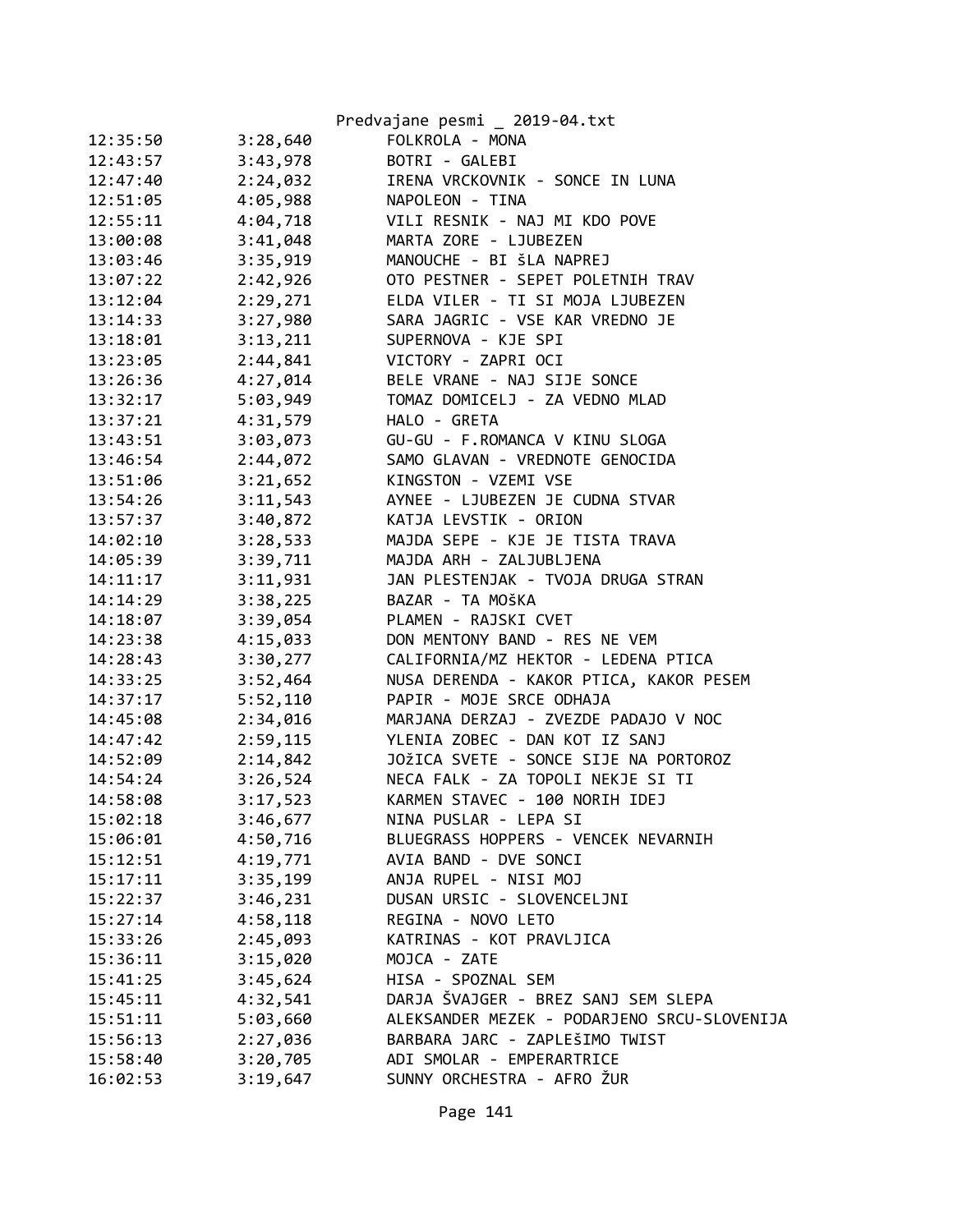|          |          | Predvajane pesmi _ 2019-04.txt           |
|----------|----------|------------------------------------------|
| 16:06:13 | 3:13,105 | FARAONI - SAMO TI                        |
| 16:11:25 | 3:09,053 | ROK'N'BAND - TINA                        |
| 16:14:31 | 3:39,855 | DEŽUR - KAM SI NAMENJEN DRAGI MOJ        |
| 16:18:11 | 2:51,027 | ANDRAZ HRIBAR - TI NE VES                |
| 16:22:54 | 2:31,568 | HAZARD - BISTRO                          |
| 16:26:10 | 4:42,621 | ALENKA GODEC - KONEC JE                  |
| 16:32:07 | 3:00,485 | MAJA KEUC - ZMOREM                       |
| 16:35:07 | 5:18,289 | IZTOK MLAKAR - BLUES                     |
| 16:42:24 | 3:25,013 | BABALOO BAND - NENAJAVLJEN GOST          |
| 16:45:49 | 3:03,354 | ANIKA HORVAT - V LJUBLJANO               |
| 16:48:52 | 3:13,014 | VLADO KRESLIN - ZVEZDICE BELE            |
| 16:53:33 | 3:25,124 | JELKA CVETEZAR - TOM PILIBI              |
| 16:56:58 | 3:24,997 | ANDREJ SIFRER - POZDRAVI DOMA SVOJO ZENO |
| 17:01:15 | 3:32,522 | DAMJANA - NOCOJ LJUBILA BI SE S TEBOJ    |
| 17:04:48 | 3:41,434 | CUKI - ZGODBA O PRIJATELJSTVU            |
| 17:08:29 | 3:07,725 | MATIJA CERAR - GOSPOD V KRAVATI          |
| 17:13:03 | 5:09,252 | FLIRT - ROMEO IN JULIJA                  |
| 17:18:12 | 4:15,835 | PEPEL IN KRI - ENAKONOCJE                |
| 17:24:23 | 3:03,380 | FOLKROLA - CYBER BABY                    |
| 17:28:12 | 3:42,416 | BILBI - TISTE SNOVI                      |
| 17:32:56 | 4:11,148 | PANDA - LJUBIMEC BREZ                    |
| 17:37:07 | 3:03,199 | DADI DAZ - KRALJICA SRCA                 |
| 17:41:36 | 3:22,273 | BERTA AMBROŽ - PISES MI                  |
| 17:44:58 | 3:47,748 | OTO PESTNER - LJUBLJANA JE ZAKON         |
| 17:48:45 | 2:59,832 | NUDE - TAKO LEPO SI ZLOMILA MI SRCE      |
| 17:52:39 | 2:51,527 | BOTRI - BAMBINA                          |
| 17:55:48 | 3:22,198 | TOMAZ DOMICELJ - GOSPOD DIREKTOR         |
| 18:00:03 | 3:26,978 | KALAMARI - SOVRAZIM JUTRA                |
| 18:03:30 | 3:27,693 | MARTA ZORE - CUJ MOJ GLAS                |
| 18:06:55 | 2:01,674 | BELE VRANE - STOPI NA TLA                |
| 18:08:56 | 2:45,514 | THE USERS - PRELEPO JE ZIVLJENJE         |
| 18:13:41 | 3:09,041 | SPELA MAROLT - VSAK NOV DAN              |
| 18:16:50 | 3:12,914 | BEPOP - PRISLUHNI SKOLJKI                |
| 18:21:57 | 4:04,040 | IRENA VRCKOVNIK - POJEM PESEM            |
| 18:26:47 | 3:58,288 | MAJDA SEPE - POJ KITARA MOJEGA SRCA      |
| 18:33:23 | 3:33,841 | DON MENTONY BAND - LENOBA                |
| 18:38:47 | 4:24,909 | HALO - DAM TI JUTRA                      |
| 18:43:11 | 4:24,022 | BAZAR - TINA                             |
| 18:47:25 | 3:43,653 | AVTOMOBILI - V MRZLIH DVORANAH           |
| 18:51:08 | 3:12,009 | GU-GU - O JA JA, O NE NE                 |
| 18:54:20 | 3:02,798 | JAN PLESTENJAK/LARA - SOBA 102           |
| 18:57:22 | 3:38,918 | NEISHA - LE KAJ SE SKRIVA                |
| 19:01:53 | 3:13,668 | BABILON & DADA - KOT OCEAN               |
| 19:05:07 | 3:25,934 | AYNEE - SI TO TI                         |
| 19:08:32 | 2:25,689 | METKA ŠTOK - LJUBEZEN NA PRODAJ NI       |
| 19:12:24 | 3:45,585 | KARMEN STAVEC - FANT IZ PRAVLJICE        |
| 19:16:09 | 4:05,205 | KINGSTON - IZGUBIVA SE V NOC             |
| 19:22:05 |          |                                          |
|          | 2:57,639 | NUSA DERENDA - NE, NI RES                |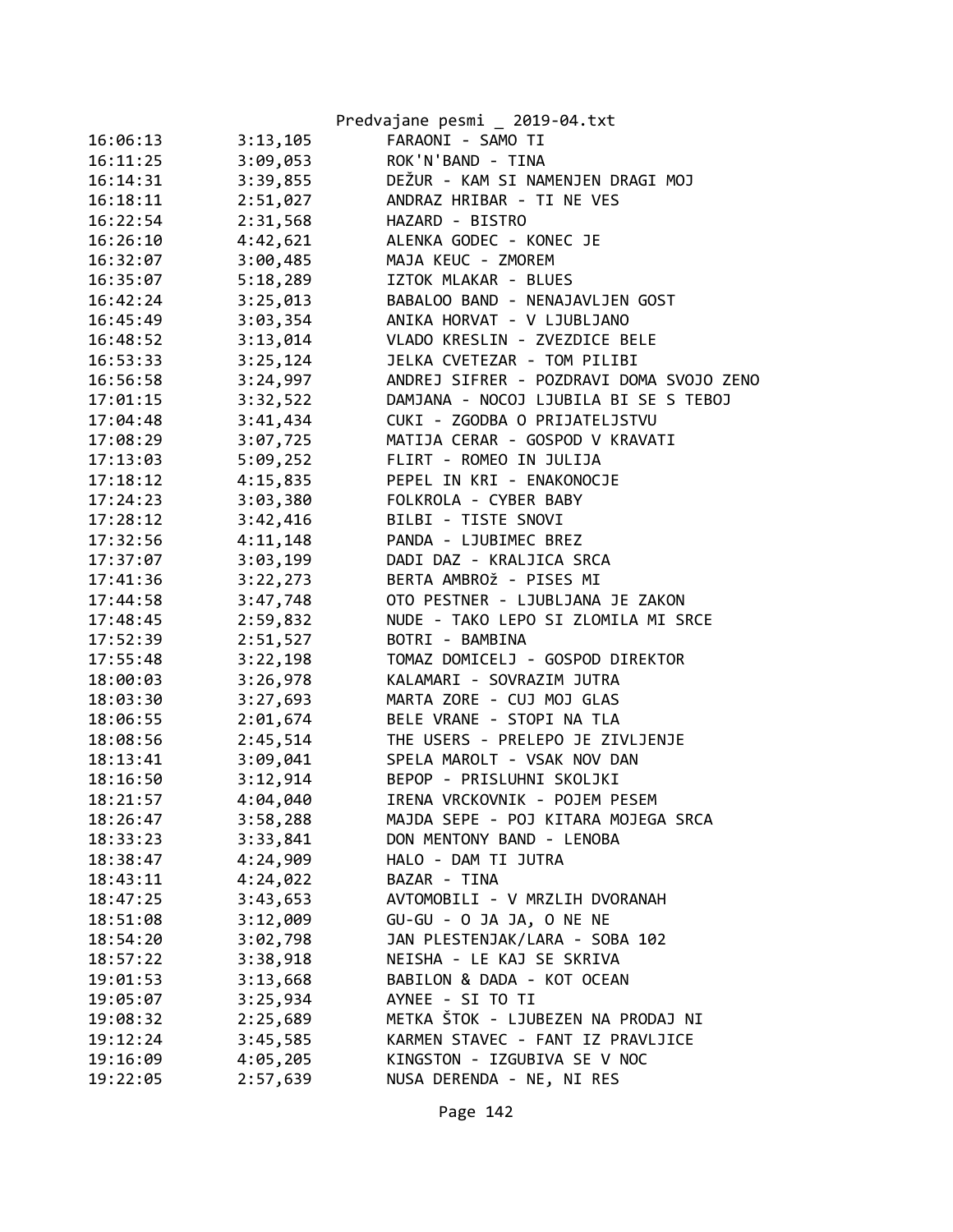|                      | Predvajane pesmi _ 2019-04.txt                |
|----------------------|-----------------------------------------------|
| 19:25:51<br>3:32,125 | PETER AMBROŽ - NA PLESU                       |
| 3:32,044<br>19:30:24 | SLAVKO IVANCIC - OGOLJUFAN                    |
| 19:33:56<br>3:14,878 | AVIA BAND - VRATA V RAJ                       |
| 2:19,598<br>19:37:11 | MARJANA DERZAJ - VOZI ME VLAK V DALJAVE       |
| 4:11,022<br>19:40:56 | CALIFORNIA - GOLOBA                           |
| 3:06,082<br>19:45:07 | MANOUCHE - KJE SI LUBI                        |
| 3:15,279<br>19:48:13 | NECA FALK - ON JE REKEL SONCE                 |
| 4:11,185<br>19:52:22 | ANJA RUPEL - BREZ LJUBEZNI                    |
| 3:19,221<br>19:56:33 | KALAMARI- BYE BYE.WAV -                       |
| 5:06,589<br>20:00:45 | MIA ZNIDARIC - PESEM NAMESTO ZLATNIKOV        |
| 3:45,012<br>20:05:51 | ALEKSANDER MEZEK - ZVESTO SRCE                |
| 3:27,819<br>20:15:19 | PAPIR - NACIN                                 |
| 3:37,159<br>20:18:47 | DUSAN URSIC - USMERJENCKI                     |
| 20:23:09<br>3:03,804 | JANEZ ZMAZEK - LAHKO NARDIM ŠE BOLJŠ          |
| 3:57,002<br>20:27:04 | DARJA ŠVAJGER - BODI VETER                    |
| 4:12,210<br>20:32:57 | MARTIN KRPAN - SOVRAZNIK NE SPI               |
| 3:03,949<br>20:37:09 | IRENA KOHONT - AMOR MON AMOUR                 |
| 20:43:28<br>3:36,880 | FARAONI - SKRIVNOST                           |
| 3:44,341<br>20:47:05 | ADI SMOLAR - ZAVOD ZA ZAPOSLOVANJE            |
| 3:26,595<br>20:51:41 | ROK'N'BAND - OSTANI ŠE MINUTO                 |
| 3:31,616<br>20:55:26 | ALENKA GODEC - KAR SEM S TEBOJ                |
| 3:33,458<br>20:58:57 | SUNNY ORCHESTRA - MY COMMANDING WIFE          |
| 4:03,783<br>21:03:32 | ELDA VILER - LASTOVKE                         |
| 21:07:36<br>4:02,765 | MAJDA ARH - NORI DAN                          |
| 21:15:14<br>2:55,848 | IZTOK MLAKAR - EN GLAZ VINA MI DAJ            |
| 21:18:10<br>3:37,692 | ANDREJ SIFRER - DRŽAVA                        |
| 4:26,204<br>21:22:33 | KATRINAS - ARIANA                             |
| 4:24,498<br>21:26:59 | ANIKA HORVAT - TUKAJ JAZ ŽIVIM                |
| 2:59,587<br>21:32:17 | ANDRAZ HRIBAR - ZASPALA SI                    |
| 3:46,041<br>21:35:17 | DAMJANA - LJUBIM VETER                        |
| 21:42:25<br>3:25,826 | MALI OGLASI BAND - VROCA KRI                  |
| 4:14,971<br>21:45:51 | FOLKROLA - MARUSKA                            |
| 3:49,413<br>21:50:58 | BABALOO BAND - KO SEM SAM                     |
| 4:15,923<br>21:54:48 | PANDA - EN KORAK                              |
| 3:34,394<br>22:01:00 | PEPEL IN KRI - DAN LJUBEZNI                   |
| 2:56,243<br>22:04:34 | DEŽUR - NA VRH SVETA                          |
| 3:32,887<br>22:07:30 | CUKI - GOSPOD MERCI                           |
| 4:00,029<br>22:14:47 | HAZARD - ANDREJA                              |
| 3:38,799<br>22:18:46 | VLADO KRESLIN - ZIBAJ ME                      |
| 22:23:10<br>1:52,355 | OPTIMISTI - LIMUZINA                          |
| 2:55,026<br>22:25:02 | OTO PESTNER - SNEG JE POVSOD                  |
| 4:31,552<br>22:27:57 | MARTA ZORE - OB KLICU SLOVESA (& OTO PESTNER) |
| 2:52,055<br>22:33:30 | TOMAZ DOMICELJ - KAMIJONAR                    |
| 3:00,096<br>22:36:20 | BELE VRANE - MOJA LJUBEZEN                    |
| 22:43:13<br>3:37,983 | FLIRT - NJENA BALADA (V TEBI IN MENI)         |
| 22:46:51<br>3:02,072 | KALAMARI - NA DRUGEM SVETU                    |
| 22:50:45<br>2:58,866 | JELKA CVETEŽAR - JUTRO NA PLANINI             |
| 3:04,803<br>22:53:44 | DON MENTONY BAND - ZDEJ S'M PA MIŠKO          |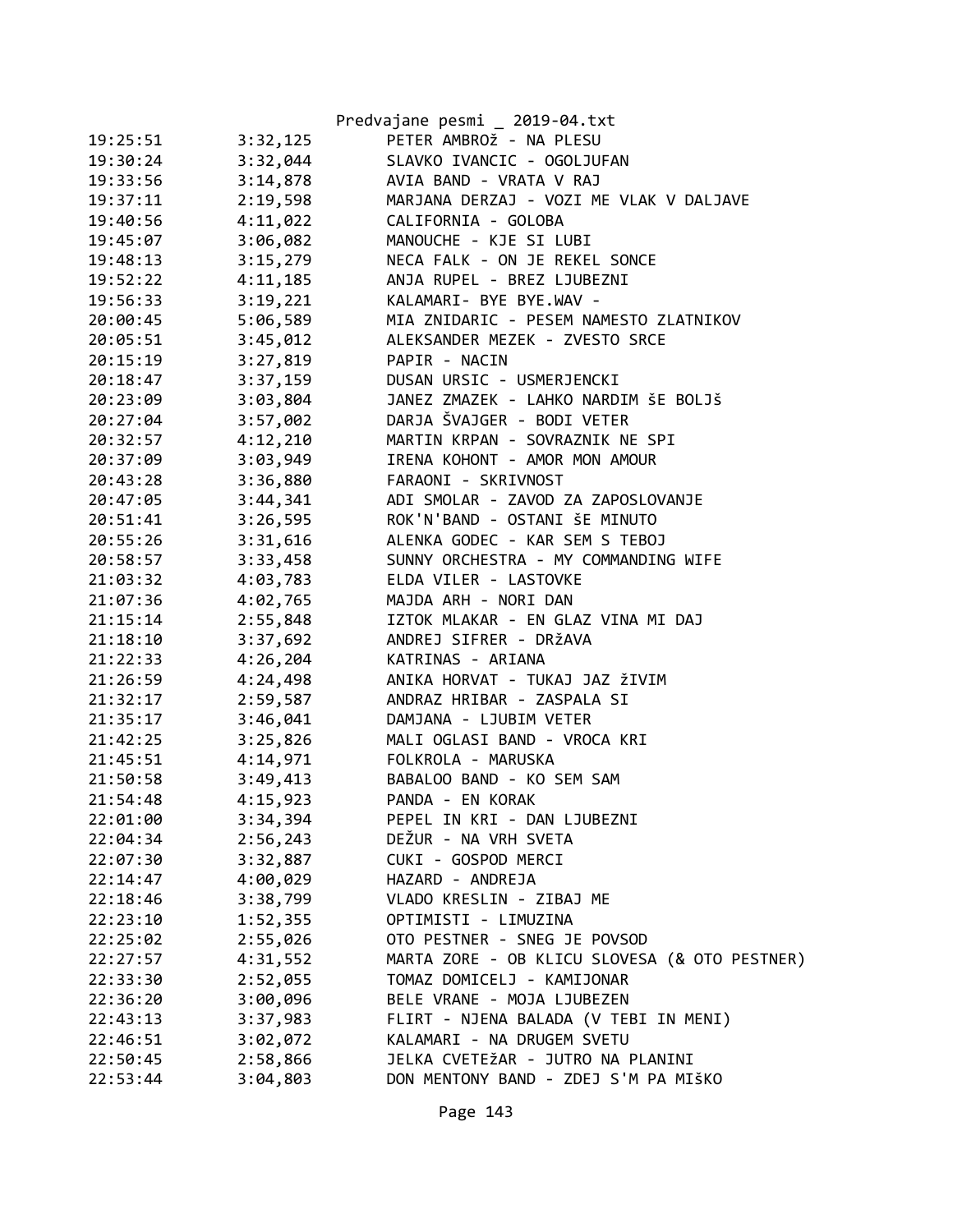|          |          | Predvajane pesmi _ 2019-04.txt                    |
|----------|----------|---------------------------------------------------|
| 22:56:48 | 4:05,314 | BAZAR - THE END                                   |
| 23:01:48 | 3:37,410 | NINA PUSLAR - POLJUB NA KLOPCI                    |
| 23:05:25 | 3:38,014 | BOTRI - JA IN NE                                  |
| 23:13:03 | 2:40,202 | STARI MACKI - MOJA BABY [YES SIR, THAT'S MY BABY] |
| 23:15:43 | 2:34,399 | BILBI - ISKRICE                                   |
| 23:18:17 | 3:28,023 | AVTOMOBILI - ARGENTINA                            |
| 23:22:30 | 3:06,781 | JAN PLESTENJAK/EVA - IZ PEKLA DO RAJA             |
| 23:25:34 | 2:24,012 | MATIJA CERAR - NE BOM TE VEC VABIL                |
| 23:27:58 | 2:25,802 | MAJDA SEPE - SUSTARKI MOST                        |
| 23:31:16 | 4:00,024 | STANE MANCINI - MANDOLINA                         |
| 23:35:16 | 3:20,614 | KARMEN STAVEC - POVEJ                             |
| 23:38:36 | 3:09,956 | KINGSTON - BOSSA NOGA                             |
| 23:46:23 | 4:32,031 | GU-GU - LJUBIL BI SE                              |
| 23:50:54 | 2:43,365 | AYNEE - ZDAJ SEM TU                               |
| 23:53:38 | 3:10,603 | NUSA DERENDA - DANES VRACAM SE                    |
| 23:56:48 | 2:45,212 | BERTA AMBROŽ - PESEM ZAPOJ MI NOCOJ               |
| 23:59:33 | 4:06,044 | VICTORY - DAN BREZ TEBE (ORIGINAL)                |
|          |          |                                                   |

| 0:03:39 3:48,310   | ANJA RUPEL - LJUBI ME IN NE SPRAŠUJ            |
|--------------------|------------------------------------------------|
| $0:07:27$ 3:36,161 | IRENA VRCKOVNIK - NAJ                          |
| $0:11:03$ 3:17,274 | DON JUAN - JULIJA                              |
| $0:14:20$ 2:05,595 | MARJANA DERZAJ - V LJUBLJANO                   |
| $0:16:25$ 3:17,630 | AVIA BAND - COOL                               |
| $0:19:42$ 1:46,309 | IVANKA KRAŠEVEC - HOT DIGGITY                  |
| $0:21:29$ 4:39,085 | PAPIR - OBJEM                                  |
| $0:26:07$ 3:26,054 | ALEKSANDER MEZEK - DNEVI KAKOR JE TA           |
| $0:29:33$ 3:24,039 | CALIFORNIA/MZ HEKTOR - TISOC KILOMETROV        |
| 0:32:56 2:54,919   | NECA FALK - TAKO DEKLE                         |
| 0:35:502:50,814    | METKA ŠTOK - MOŠKI IN ŽENSKA                   |
| $0:38:41$ 4:45,944 | JANEZ ZMAZEK - NA DRUGI STRANI                 |
| $0:43:27$ 2:27,682 | DUSAN URSIC - BUTALCI                          |
| $0:45:54$ 3:44,604 | DARJA ŠVAJGER - DIVJA                          |
| $0:49:38$ 2:37,899 | IRENA KOHONT - ŠPANSKI HARLEM [SPANISH HARLEM] |
| $0:52:16$ 3:49,958 | NUŠA DERENDA - VZEMI ME VETER                  |
| $0:56:06$ 2:33,943 | MAJDA SEPE IN NINO ROBIC - BELE LADJE          |
| 0:58:40 3:37,030   | ADI SMOLAR - JAZ NE GREM V SOLO                |
| $1:02:10$ 3:26,014 | ROK'N'BAND - OSTANI SE MINUTO                  |
| 1:05:34 3:31,130   | FARAONI - TU JE MOJ DOM                        |
|                    | 1:09:05 3:40,361 ALENKA GODEC - VZEMI ME       |
| $1:12:45$ 3:17,528 | SUNNY ORCHESTRA - GROBAR                       |
| $1:16:02$ 3:23,383 | ELDA VILER - TU SI TI                          |
| 1:19:25 4:02,735   | MAJDA ARH - NORI DAN                           |
|                    | 1:23:28 3:17,061 ANDREJ SIFRER - POBEGNIVA     |
| 1:26:45 3:20,014   | JAZZ STATION - DELAM KAR SE NE SME             |
| 1:30:04 3:05,004   | MANOUCHE - MED ZVEZDE IN NAZAJ                 |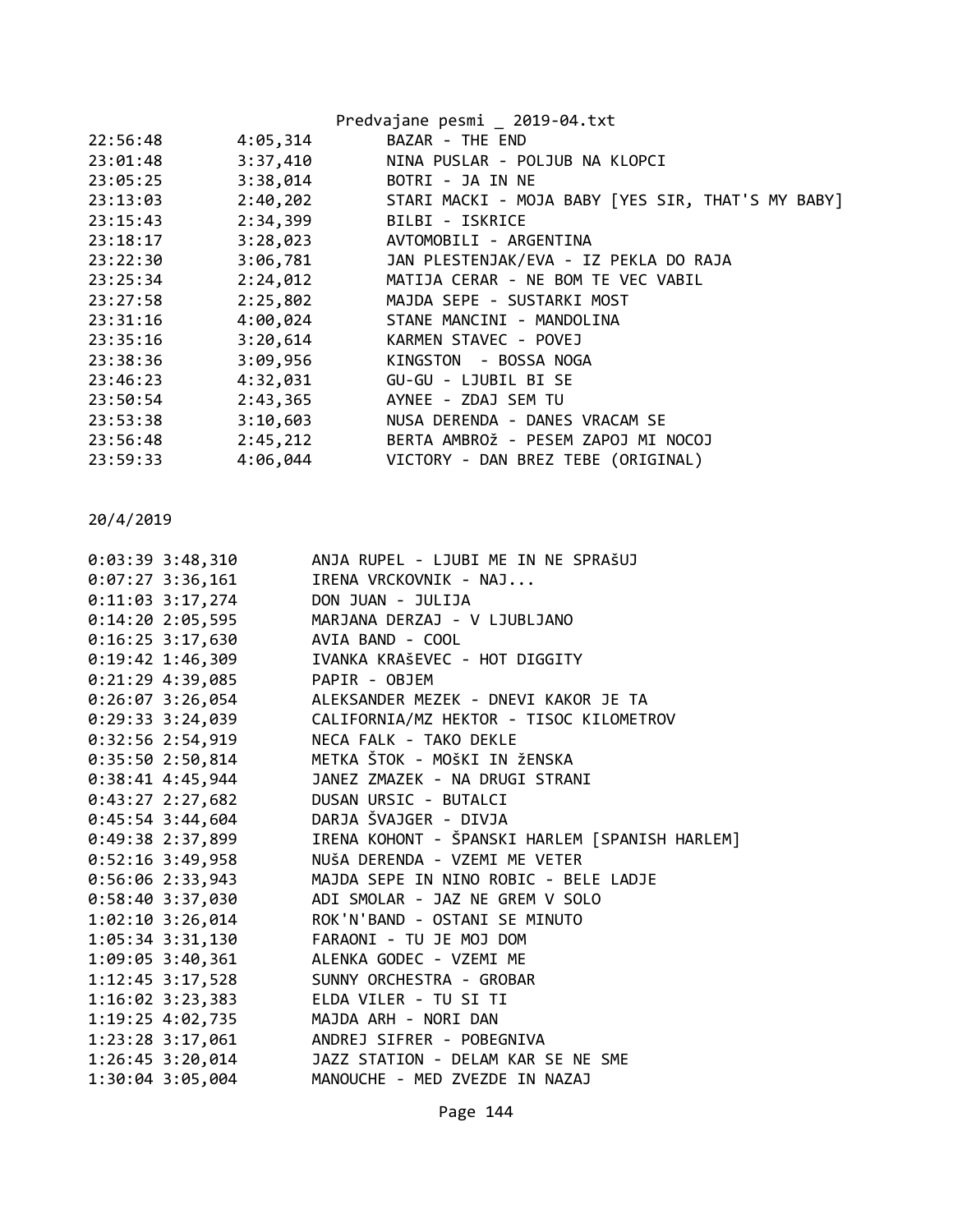|                      | Predvajane pesmi _ 2019-04.txt                              |
|----------------------|-------------------------------------------------------------|
| 1:33:09 3:29,020     | IZTOK MLAKAR - BETULA                                       |
| 1:36:38 4:02,041     | KATRINAS - SLADKI SVET                                      |
| 1:40:40 4:13,075     | REGINA - ŠOK                                                |
| 1:44:53 4:01,595     | DAMJANA - SOLZE                                             |
| 1:48:54 2:08,102     | BLUEGRASS HOPPERS - PO NOVEM LETU BOLJŠE BO                 |
| $1:51:02$ $3:29,613$ | IVO MOJZER - CIFRA MOŽ                                      |
| $1:54:31$ $4:15,996$ | SAMO GLAVAN - TUJERODNA INVAZIJA                            |
| $1:58:47$ $4:16,945$ | DAN D - KO HODIS NAD OBLAKI                                 |
| 2:03:04 2:56,084     | KALAMARI & PRIJATELJI - PO POLNOCI                          |
| 2:05:59 3:32,995     | BIG FOOT MAMA - NOR SIGURNO NE                              |
| 2:09:32 2:46,798     | ANIKA HORVAT - ŠUŠTARSKI MOST                               |
| 2:12:19 2:55,457     | NUSKA DRASCEK - NE ZAPUSTI ME ZDAJ                          |
| 2:15:13 3:00,952     | FOLKROLA - UJEMI ME                                         |
| $2:18:14$ 3:45,741   | DITKA HABERL - SAMO NASMEH JE BOLJ GRENAK                   |
| 2:21:59 3:56,211     | HISA - V NOVO JUTRO                                         |
| 2:25:55 3:53,854     | TOMAZ AHACIC - FOGL - POVEJ MI, KOLIKO TI SE POMENIM JAZ    |
| 2:29:49 3:14,884     | NEISHA - 'MAS SE KJE CAS                                    |
| 2:33:03 3:26,284     | TATJANA DREMELJ - OSTANI TAKŠEN KOT SI                      |
| 2:36:29 3:05,150     | LEA LIKAR - ODMIK OD TAL                                    |
| 2:39:34 3:31,729     | PANDA - SIVE CESTE                                          |
| 2:43:05 3:14,274     | WOLF - GOODBYE MICHELLE                                     |
| $2:46:19$ $4:13,045$ | SUPERNOVA - POBEGNI Z MANO                                  |
| 2:50:32 3:49,589     | VLADO KRESLIN - ENA PESEM                                   |
| 2:54:21 4:36,066     | MATJAZ JELEN - POLJUBI ME V DEZJU                           |
| 2:58:50 3:27,881     | JANKO ROPRET - KAJ JE TO                                    |
| 3:02:18 3:05,884     | BELVI BAND/ROBERT KRESLIN - MI SMO BELVI 2006 (MITHANS RMX) |
| $3:05:23$ 4:00,229   | ZABJAK TRIO - LENORA                                        |
| 3:09:23 4:05,946     | PRELOM - NAD SRCEM TVOJIM SIJE SONCE                        |
| 3:13:29 2:45,888     | KAMN'S - DEJ, STOP' NA MOJO STRAN                           |
| $3:16:13$ $3:27,004$ | ANSAMBEL VITA - PRVA LJUBEZEN                               |
| $3:19:40$ 2:26,269   | ORLEK - LOJZI GOBC                                          |
| 3:22:06 3:36,704     | ELECTRIX - RADIO                                            |
| 3:25:42 2:31,992     | BELE VRANE - NA VRHU NEBOTICNIKA                            |
| 3:28:14 4:22,476     | PAVLE KAVEC & OKO - VSE SEM DAL TI                          |
| 3:32:36 2:33,961     | RAFKO IRGOLIC - MOJ CRNI KONJ                               |
| 3:35:07 2:46,143     | MATIJA CERAR - LJUBEZEN V APRILU [APRIL LOVE]               |
| 3:37:53 3:17,014     | VITA CREPINSEK - KO NAJINA POGLEDA                          |
| 3:41:10 3:53,775     | DON MENTONY BAND - A STEKAS                                 |
| 3:45:03 3:32,050     | JAN PLESTENJAK - NIMAS POJMA                                |
| $3:48:35$ $3:24,629$ | PEPEL IN KRI - V MENI ŽIV JE SMEH                           |
| $3:51:59$ 4:04,151   | DAMIR KOVACIC - KDO KRADE TE                                |
| 3:56:03 3:30,964     | MARTA ZORE - ON                                             |
| 3:59:34 3:13,060     | MILAN PECOVNIK PIDZI - LE V SANJAH SI TU                    |
| 4:02:47 3:11,528     | EDVIN FLISER - SOLZA, KI JE NE PRODAM                       |
| 4:05:58 4:48,012     | OTO PESTNER - VRACA SE POMLAD                               |
| 4:10:46 3:45,139     | BABALOO BAND - PAJAC                                        |
| 4:14:31 2:39,987     | TOMO JURAK - CE JO NEBI VZEL BI BIL BEDAK                   |
| 4:17:11 4:49,466     | ALEKSANDER MEŽE K- LJUBLJANA V MAJU.WAV -                   |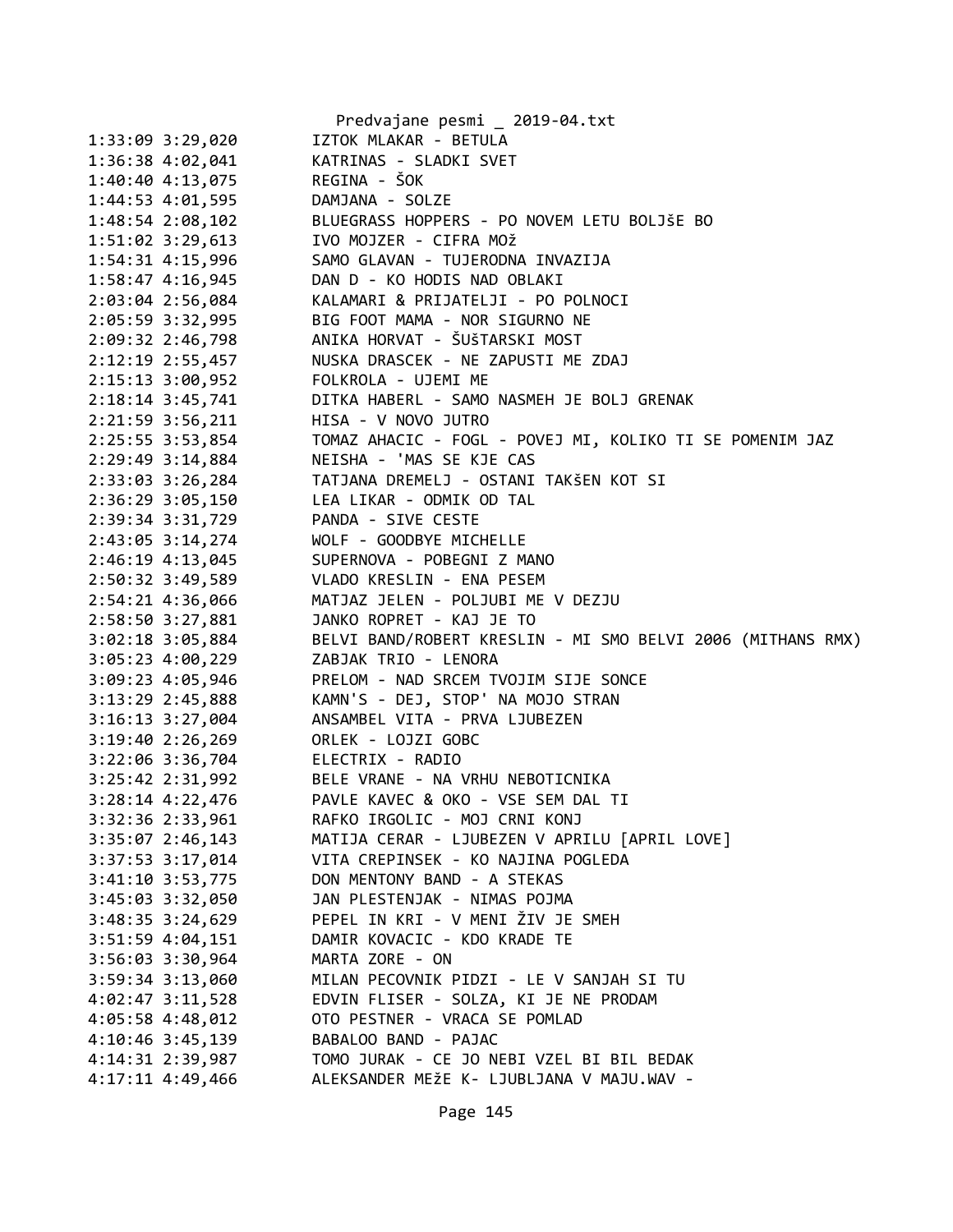|                      | Predvajane pesmi _ 2019-04.txt                    |
|----------------------|---------------------------------------------------|
| $4:22:00$ 3:41,013   | IVAN HUDNIK - ZELENE LIVADE S TEBOJ               |
| 4:25:41 2:55,828     | ANDRAZ HRIBAR - KADAR SI TU                       |
| 4:28:36 3:16,021     | SIMONA VODOPIVEC - DIVJI KONJI                    |
| 4:31:52 3:20,593     | IVO MOJZER & OTO PESTNER - LJUDJE POMLADI         |
| 4:35:12 4:15,006     | DAMJANA GOLAVSEK - PRETEKLOST JE MIMO             |
| 4:39:27 4:04,190     | MAJDA SEPE - PISMO ZA MARY BROWN                  |
| 4:43:31 3:19,203     | 3CELOS - MADAMME                                  |
| 4:46:50 3:48,619     | KALAMARI - NARIŠI VELIKO SRCE                     |
| 4:50:39 3:01,018     | TOMAZ DOMICELJ - SLOVENSKEGA NARODA SIN           |
| 4:53:38 2:56,569     | HORIZONT - TE IGRE BO KONEC                       |
| 4:56:34 3:04,673     | YLENIA - ZIVIM                                    |
| 4:59:38 3:38,478     | BOTRI - PLAZILCI                                  |
| 5:03:17 3:38,739     | VILI RESNIK - KOT PTICA                           |
| 5:06:55 2:33,369     | ALEKSANDER MEZEK - SANJAM SAM                     |
| 5:09:28 2:55,653     | NEZA BRACUN - MOJ REFREN                          |
| $5:12:24$ 4:02,168   | ANJA RUPEL - SANJAM TE                            |
| 5:16:26 3:39,998     | TINKARA KOVAC - MARS IN VENERA                    |
|                      | HAZARD - VSAK JE SAM                              |
| 5:20:06 3:36,458     |                                                   |
| 5:23:42 4:33,878     | FLIRT - NJENA BALADA (V MENI IN TEBI)             |
| $5:28:11$ $3:30,198$ | KINGSTON - TRI PRSTE TEQILE                       |
| 5:31:41 4:59,872     | SAN DI EGO BAND - SONCE JE TAM KJER SI TI         |
| 5:36:40 2:57,629     | ALEX VOLASKO - V HISI VECNIH SANJ                 |
| 5:39:38 2:39,483     | MARJANA DERZAJ - VALETA (& BELE VRANE)            |
| 5:42:17 3:51,022     | AVIA BAND - NAJINO LETO                           |
| 5:46:05 2:38,654     | ADI SMOLAR - DVAJSET LJUBIC                       |
| 5:48:44 2:51,192     | SELL OUT - ZOMBI V KATAKOMBI                      |
| 5:51:35 3:53,135     | GU-GU - HULA HULA                                 |
| 5:55:46 2:54,340     | NINA PUSLAR FEAT. STISKI KVARTET - KDO SE VERJAME |
| 5:58:40 4:16,429     | ALENKA GODEC - ZDAJ GA POZNAM                     |
| 6:02:56 3:27,751     | TRISTAN - SRECA SE RODI V PRICAKOVANJU            |
| 6:06:23 3:25,507     | NECA FALK - ZA TOPOLI NEKJE SI TI                 |
| 6:09:49 3:13,000     | PROF. KLEMEN - TI PRAVIS                          |
| $6:13:01$ $3:26,101$ | SUNNY ORCHESTRA - V NOV KRAJ                      |
| 6:16:26 4:27,577     | KATARINA AVBAR - PESEK V OCI                      |
| 6:20:54 2:39,827     | BRANKA KRANER - POLETNI GIGOLO                    |
| $6:23:33$ $3:14,035$ | SONJA GABRSCEK - PILULA ZA SRECO                  |
| $6:27:32$ 3:37,561   | KARMEN STAVEC - FANT IZ PRAVLJICE                 |
| 6:37:36 2:57,992     | BERTA AMBROŽ - POSLEDNJA NOC LJUBEZNI             |
| $6:40:34$ 2:26,117   | IZTOK MLAKAR - PUBI, USIDIMO SE                   |
| $6:43:00$ $2:31,119$ | DUSAN URSIC - MOJSTRI                             |
| 6:45:31 4:32,576     | PAPIR - PERON 9                                   |
| $6:49:58$ 3:27,022   | IRENA KOHONT - MODRI SPEV [SONG SUNG BLUE]        |
| $6:53:25$ 3:06,918   | HELLCATS - DIVJA POT                              |
| $6:56:32$ 3:43,367   | SANK ROCK - NI SRECE BREZ R'N'R                   |
| 7:02:41 3:01,666     | FOLKROLA - A SI SAMA                              |
|                      | MAJDA ARH - SANJAJVA                              |
| 7:07:36 3:39,312     |                                                   |
| 7:12:59 3:20,952     | BAZAR - AMERIKA                                   |
| 7:16:20 3:14,718     | VANAGO BAND - ONA                                 |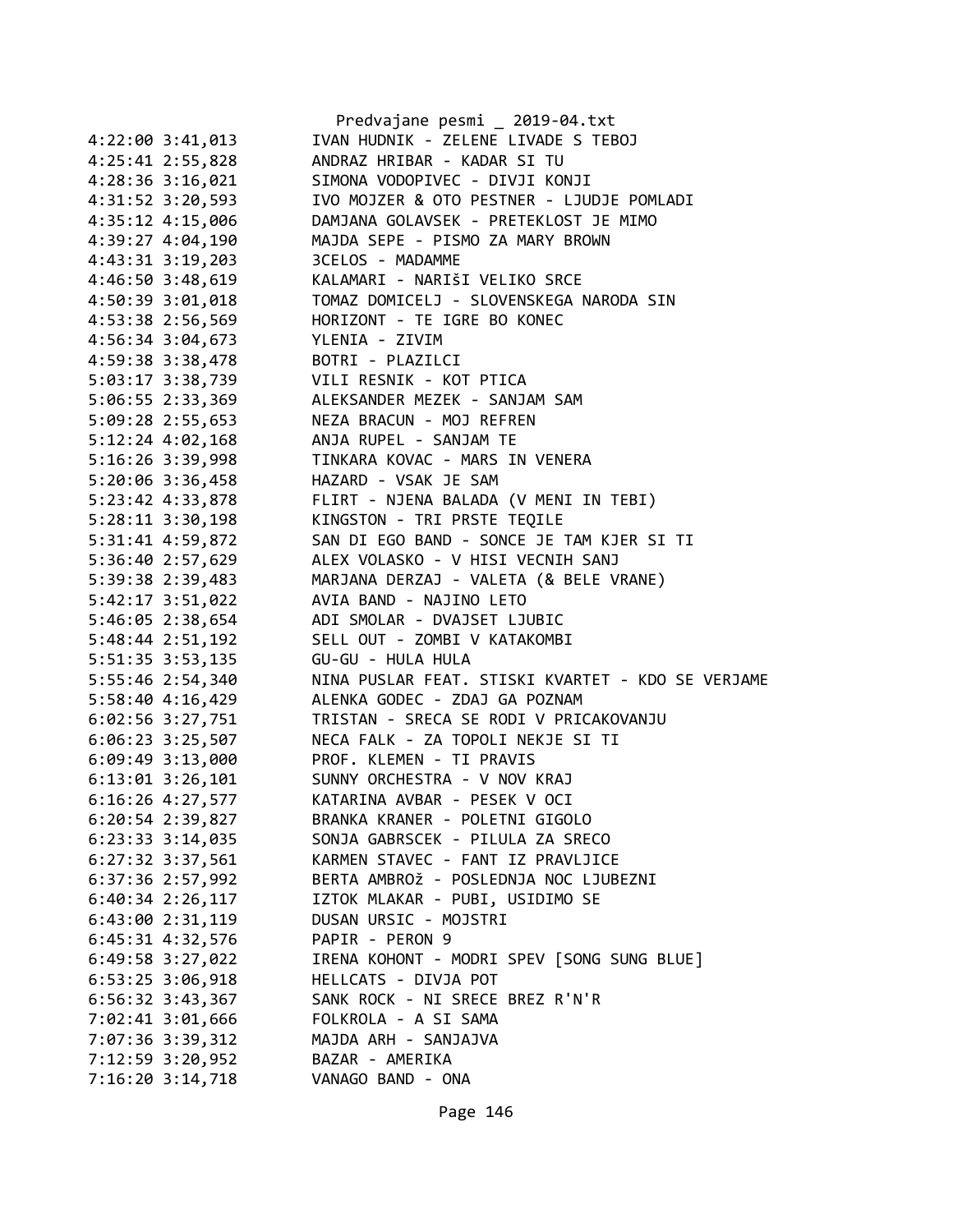|                      | Predvajane pesmi _ 2019-04.txt                            |
|----------------------|-----------------------------------------------------------|
| 7:19:34 3:43,583     | DARJA ŠVAJGER - JESENSKI LIST                             |
| 7:23:18 3:50,202     | SUNNY ORCESTRA - ODHAJAM                                  |
| 7:27:54 2:35,115     | PRO ANIMA SINGERS & ELDA VILER - TI SI MOJA LJUBEZEN      |
| 7:31:55 3:30,699     | METKA ŠTOK - OSAMLJENA ( ALONE AGAIN )                    |
| 7:36:35 3:30,601     | BOR GOSTIŠA - DOVOLJ JE SRCE, KI ZATE GORI                |
| 7:41:37 3:47,581     | SLOVENSKI EXPRESS - IZI                                   |
| 7:45:24 3:00,961     | MITJA PODLESNIK - TOTALNO HUDA                            |
| 7:48:25 3:04,064     | ANDREJ SIFRER - ŽIVEL JE MOŽ                              |
| 7:51:29 2:56,524     | INDIGO - VESNA                                            |
| 7:54:25 3:21,286     | FARAONI - MI LJUDJE SMO KOT MORJE                         |
| 7:57:46 3:28,558     | TANGELS - LIFE GOES UP                                    |
| $8:01:14$ 3:41,492   | ROK 'N' BAND - GIRI GIRI                                  |
| 8:04:55 2:58,992     | TULIO FURLANIC & PIHALNI ORKESTER KOPER - AGATA           |
| 8:07:54 2:54,589     | SAMO GLAVAN - MOJA PUNCA                                  |
| 8:10:48 4:32,346     | DON MENTONY BAND - RAD BI BIL BARABA                      |
| 8:15:21 3:02,691     | DITKA HABERL - NAD MESTOM SE DANI                         |
| 8:18:23 2:15,316     | STANE MANCINI - TAM, KAMOR GRE VETER SPAT                 |
| 8:20:38 3:10,899     | REGINA - LJUBEZEN BEZI                                    |
| 8:23:48 3:10,988     | VLADO KRESLIN/MARTIN KRPAN - LAHKO BI ZLETELA             |
| 8:27:39 2:54,030     | CHATEAU - MLINAR NA MURI                                  |
| 8:32:15 2:29,310     | BELE VRANE - SPOMIN                                       |
| 8:36:27 3:12,739     | OPTIMISTI - SANJE                                         |
| 8:41:21 4:30,694     | AVTOMOBILI - ENAKONOCJE                                   |
| 8:45:51 4:21,010     | JAN PLESTENJAK - TRIKRAT ME POLJUBI                       |
| 8:50:12 2:56,032     | IRENA VRCKOVNIK - NAJ BO VESELA JESEN                     |
| 8:53:08 2:50,864     | PEPEL IN KRI - PO BITKI SO GENERALI VSI                   |
| 8:56:16 3:53,867     | BIG FOOT MAMA - POMLAD                                    |
| 9:01:49 3:37,260     | KATRINAS - LETIM                                          |
| 9:05:26 4:06,780     | FRENK NOVA FT. ZIBELNIK & KONECNIK - GREMO NASI BIATLONCI |
| 9:13:18 5:36,281     | TATJANA DREMELJ - CE NE LJUBIS ME VEC                     |
| $9:18:54$ $2:31,878$ | ALMA - PEGASTI MILIJONAR                                  |
| $9:22:21$ $4:10,534$ | IVO MOJZER - TI SI REKLA SONCE                            |
| $9:27:22$ $3:03,728$ | DAMJANA - BOŽJI DAR                                       |
| 9:31:16 1:54,241     | MATIJA CERAR - Z MOJCO PLESAL BI CHA-CHA-CHA              |
| 9:33:10 2:54,553     | DEZUR - CISTO DROBNA ZELJA                                |
| $9:36:04$ 5:11,996   | ANIKA HORVAT - POGREŠAM TE                                |
| $9:44:32$ $3:02,094$ | B.B.T. - DRUGA NAJ TI SUZNJA BO                           |
| 9:47:34 4:02,938     | MONI KOVACIC - BREZ LJUBEZNI MI ZIVETI NI                 |
| 9:52:27 5:04,426     | ALEKSANDER MEZEK - STARI MUZIKANT                         |
| 9:57:31 3:37,765     | PANDA - CESNJEV CVET                                      |
| 10:02:47<br>3:38,651 | NATASA & ZIBELNIK - PRIZNAJ DA NI LAHKO                   |
| 10:06:26<br>2:06,842 | LUCKY CUPIDS - DAJ LJUBI ME                               |
| 10:08:32<br>3:46,394 | MASA - A SI MISLIL NAME                                   |
| 3:15,299<br>10:16:13 | BOTRI - KER VEM                                           |
| 2:40,098<br>10:20:24 | PRIMOZ P RAM SITER - NOVA SENZACIJA                       |
| 10:23:04<br>2:55,468 | TOMAZ DOMICELJ - PUNCA ZA VSE                             |
| 4:22,032<br>10:26:50 | TINKARA KOVAC - SPEZZACUORI                               |
| 10:32:02<br>3:58,525 | MAJDA SEPE - STIHI MOJEGA SPOMINA                         |
|                      |                                                           |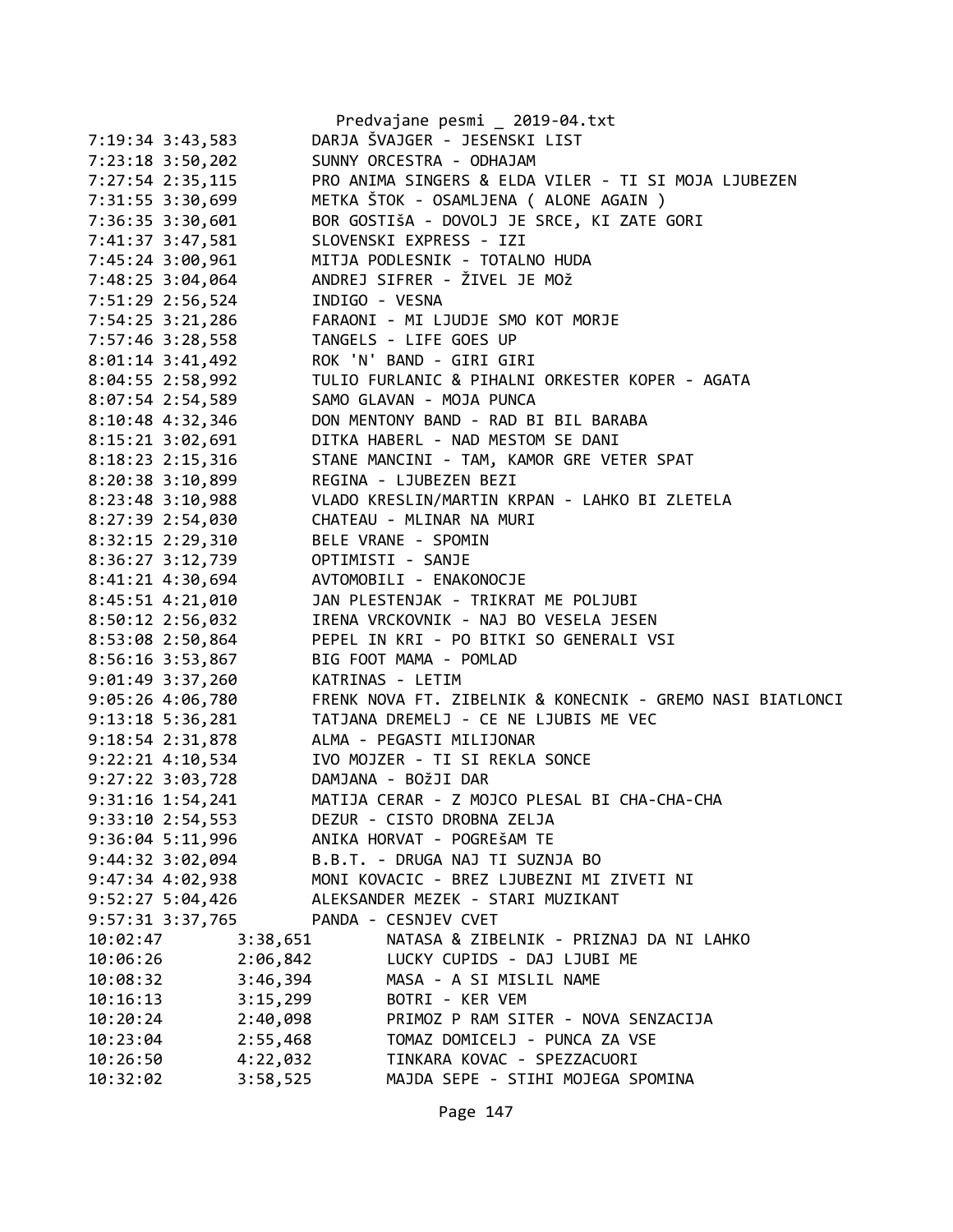|          |          | Predvajane pesmi _ 2019-04.txt              |
|----------|----------|---------------------------------------------|
| 10:36:01 | 3:28,844 | BOSTJAN KOROSEC - KJE JE TISTA TRAVA        |
| 10:44:21 | 3:18,184 | AVIA BAND - VSAJ ŠE TRENUTEK                |
| 10:47:39 | 3:42,892 | CUKI - PESEM O KRALJESTVU KI VZEL GA JE CAS |
| 10:52:12 | 2:53,883 | PRELOM - LJUBEZEN IZ ŠOLSKIH DNI            |
| 10:55:06 | 2:24,847 | FLIRRT - GREM RADIOEDIT                     |
| 10:57:31 | 2:08,139 | ALENKA GODEC - PESEM                        |
| 11:01:17 | 3:25,774 | KINGSTON - MENE LUNA NOSI                   |
| 11:04:43 | 2:32,910 | DOCA MAROLT - ŽIVLJENJE JE LEPO             |
| 11:07:16 | 3:23,679 | DAN D - POZITIVNE MISLI                     |
| 11:12:55 | 3:11,263 | ADI SMOLAR - TO BO HIT                      |
| 11:16:06 | 3:11,030 | TIP TOP - LEPO MI JE                        |
| 11:20:12 | 4:01,710 | NECA FALK - VSI LJUDJE HITIJO               |
| 11:24:59 | 3:19,110 | MARJAN NOVINA - LE S TEBOJ MI JE LEPO       |
| 11:28:18 | 3:45,005 | ANJA RUPEL - DAN, KOT JE TA                 |
| 11:32:53 | 3:11,648 | DAMJANA GOLAVSEK - OLJKA                    |
| 11:36:04 | 5:39,112 | HISA - PALE SAM NA SVETU                    |
| 11:44:39 | 3:18,543 | FLORA EMA LOTRIC & PARIS - JUTRANJA ROSA    |
| 11:47:57 | 2:54,149 | BERTA AMBROŽ - TIVOLSKI PASTIRCEK           |
| 11:51:42 | 3:20,041 | NUDE - NI CIST GREH                         |
| 11:55:17 | 3:41,686 | KARMEN STAVEC - LEP POLETNI DAN '04         |
| 11:58:59 | 2:55,013 | SUNNY ORCHESTRA - NA KARIBE                 |
| 12:03:29 | 3:27,370 | JANKO ROPRET - VRNI SE                      |
| 12:06:56 | 4:17,615 | BILBI - V DNEVNI DOMA                       |
| 12:18:46 | 4:19,062 | PETER PAN - SOCI                            |
| 12:24:46 | 4:27,996 | PRO ANIMA SINGERS - POLETNA NOC             |
| 12:30:05 | 3:10,035 | SPIN - ALI TVOJA MAMA VE                    |
| 12:33:14 | 3:42,618 | DARJA ŠVAJGER - PRAVLJICA                   |
| 12:36:56 | 2:57,083 | DAMJANA IN HOT HOT HOT - JE TO LJUBEZEN     |
| 12:45:39 | 2:25,657 | IZTOK MLAKAR - PUBI, USIDMA SE              |
| 12:48:05 | 3:58,806 | DAMIR - LJUBEZEN JE SLEPA                   |
| 12:52:54 | 3:45,510 | MARTA ZORE - ŠE SI TU                       |
| 12:56:39 | 3:52,722 | ANJA BAS - PUNCA IZ TVOJE ULICE             |
| 13:01:08 | 2:38,612 | BLUEGRASS HOPPERS - STARA MAMA              |
| 13:03:46 | 3:38,827 | JANEZ BONCINA BENC - MAJA Z BISERI          |
| 13:07:25 | 2:55,878 | IRENA KOHONT - POVABI ME NA LUNO            |
| 13:11:39 | 2:57,609 | BRANE DRVARIC - NE ISCI ME                  |
| 13:14:36 | 3:49,445 | DON MENTONY BAND - VLAK                     |
| 13:18:26 | 3:12,666 | ALEX VOLASKO - TATU                         |
| 13:23:12 | 3:15,824 | DUSAN URSIC - SMRDECA                       |
| 13:27:14 | 3:29,110 | GORAZD LAMPE - TRAVNIK IN DREVO             |
| 13:31:42 | 4:08,091 | JAN PLESTENJAK - ZADNJE SLOVO               |
| 13:35:50 | 3:17,023 | NUSA DERENDA - NI MI ZAL                    |
| 13:40:23 | 4:15,333 | BAZAR - TINA                                |
| 13:44:38 | 2:55,889 | HAMO & TRIBUTE 2 LOVE - DEJVA BIT CIST BLIZ |
| 13:47:33 | 3:17,028 | FOLKROLA - HELENA                           |
| 13:51:44 | 3:38,689 | VICTORY - SKUPAJ S TEBOJ                    |
| 13:55:22 | 4:25,314 | VLADO KRESLIN - LILI MARLEN                 |
| 14:00:24 | 3:35,938 | AVTOMOBILI - LIPE                           |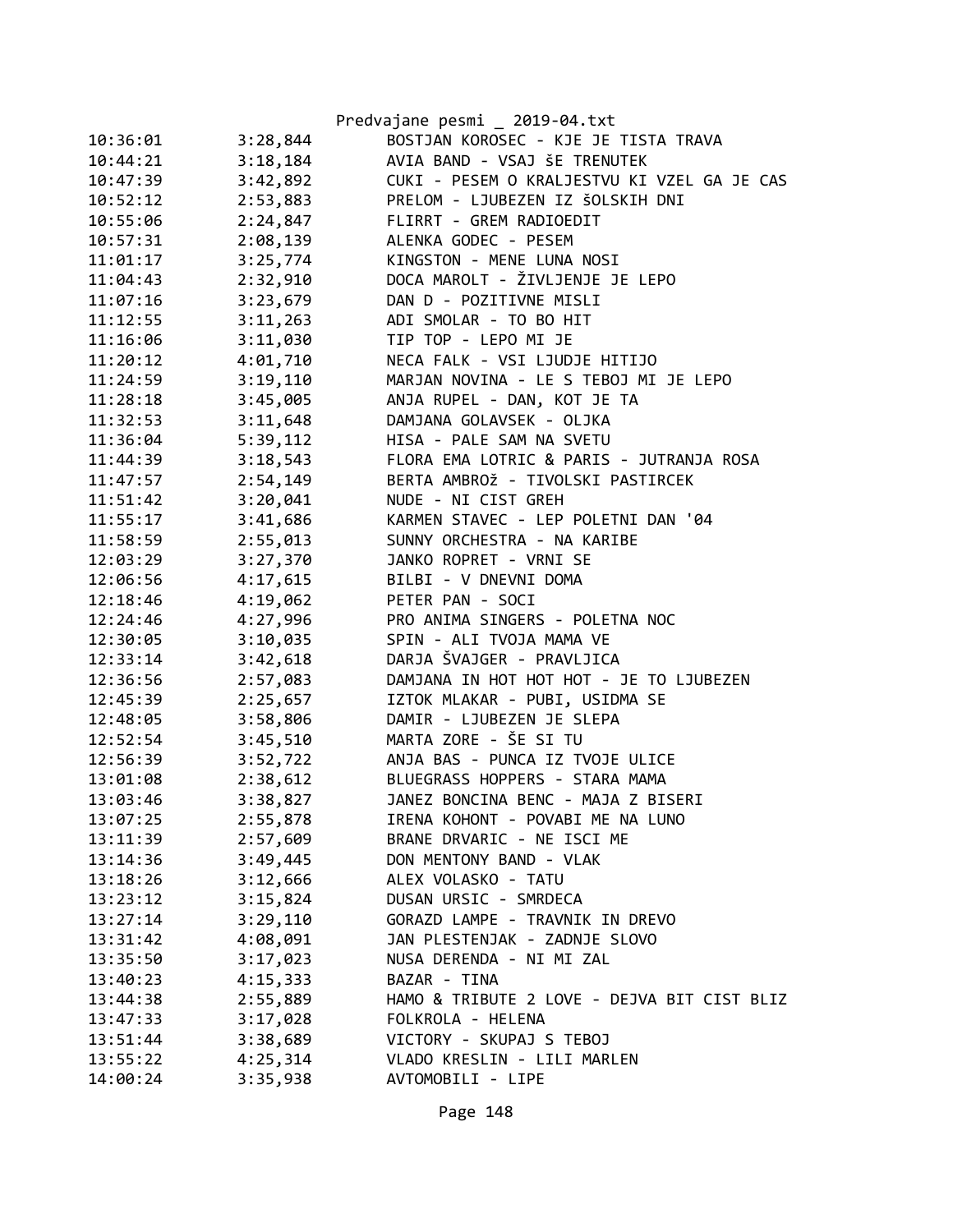|                      |          | Predvajane pesmi _ 2019-04.txt                           |
|----------------------|----------|----------------------------------------------------------|
| 14:03:56             | 4:08,754 | ELEVATORS - NA KRILIH LJUBEZNI                           |
| 14:08:05             | 3:59,123 | GU-GU - GU-GU PLAY FOR YOU                               |
| 14:13:22             | 3:33,184 | LEA LIKAR - VSI VEDO                                     |
| 14:16:53             | 2:53,568 | MATIJA CERAR - KMALU BOM SPET PRI TEBI [I'LL BE          |
| HOME ]               |          |                                                          |
| 14:21:21             | 3:04,059 | RESISTANCE ACOUSTIQUE - DVE JEZERI, VSI SO VENCI         |
| VEJLI                |          |                                                          |
| 14:25:15             | 4:11,688 | 7.OKTOBER - NI SE CAS                                    |
| 14:30:26             | 2:44,085 | SAMO GLAVAN - VREDNOTE GENOCIDA                          |
| 14:33:09             | 3:47,149 | KATJA KOREN - DAJ UPAJ SI                                |
| 14:36:56             | 2:59,688 | DAMJANA - NASMEH                                         |
| 14:41:14             | 2:54,141 | MAJA KEUC - ZMOREM                                       |
| 14:44:08             | 3:46,118 | ROK'N'BAND - PRIZNAM                                     |
| 14:47:54             | 4:14,008 | FARAONI/SLAVKO IVANCIC - JAZ TE NIMAM RAD                |
| 14:52:56             | 2:57,769 | ANDREJA CAMERNIK - UJEMIVA VETER                         |
| 14:56:11             | 3:32,169 | ROK 'N' BAND - V OBLAKIH                                 |
| 15:00:19             | 3:15,017 | REMI BAND - VSE KAR SI ZELIM JE TU                       |
| 15:03:34             | 3:46,272 | KATRINAS - PESEM O LJUBEZNI                              |
| 15:07:20             | 3:29,997 | NINA PUSLAR - STIRJE LETNI CASI                          |
| 15:12:05             | 3:48,986 | ANDREJ SIFRER - POGLEJ GA NOVO JUTRO                     |
| 15:15:54             | 2:42,922 | EVA SRSEN - LJUBI, LJUBI, LJUBI                          |
| 15:18:36             | 3:26,551 | MARJANA DERZAJ - SAMO ZA NAJU DVA                        |
| 15:23:37             | 3:14,027 | HALO - NEVESTA                                           |
| 15:27:42             | 3:24,225 | ADI SMOLAR - JAZ SEM NOR                                 |
| 15:32:05             | 3:48,901 | BRANKA KRANER - SNEG V MAJU                              |
| 15:35:47             | 4:09,197 | ORLEK - PUNCA S ŠOHTA                                    |
| 15:41:14             | 3:00,642 | MAJA P - DRUGACNA                                        |
| 15:44:15             | 3:20,581 | ALENKA GODEC - JULIJA                                    |
| 15:47:35             | 3:19,601 | NEISHA - MALO TU MALO TAM                                |
| 15:51:48             | 2:04,427 | GAUDEAMUS - PESEM ZA ŠPAS                                |
| 15:53:52             | 2:58,026 | PLATIN - STO IN ENA ZGODBA                               |
| 15:56:50             | 3:01,908 | MATJAZ JELEN - LEBDIM                                    |
| 16:00:28             | 2:43,092 | BELE VRANE - 1,2,3                                       |
| 16:03:11             | 2:37,911 | JELKA CVETEZER - KO BOS PRISLA NA BLED                   |
| 16:05:49             | 3:44,580 | AVIA BAND - ZEMLJA PLEŠE                                 |
| 16:10:51             | 3:40,030 | PANDA - MORJE IN                                         |
|                      |          | ANIKA HORVAT - URA BREZ KAZALCEV                         |
| 16:14:23<br>16:16:53 | 2:30,078 |                                                          |
|                      | 3:20,770 | MANOUCHE - STISN SE K MEN<br>MAJDA SEPE - ŠUŠTARSKI MOST |
| 16:21:47             | 2:23,965 |                                                          |
| 16:24:56             | 3:49,047 | KARMEN STAVEC - LJUBEZEN JE                              |
| 16:28:45             | 3:44,829 | PAPIR - VELIKI KORAK                                     |
| 16:34:12             | 3:51,643 | NECA FALK - LJUBIMEC MOJ                                 |
| 16:39:46             | 3:36,944 | BOTRI - NAZAJ                                            |
| 16:45:04             | 3:23,046 | MAJDA ARH - DAN ZA ZABAVO                                |
| 16:48:27             | 3:46,891 | OTO PESTNER - ZA LJUBEZEN HVALA TI                       |
| 16:52:13             | 4:20,034 | ANKA COP - METROPOLE                                     |
| 16:56:33             | 4:34,186 | ANJA RUPEL - RADA IMAM                                   |
| 17:01:43             | 3:34,039 | BOZIDAR WOLFGANG WOLF - ZAJOKAL BOM                      |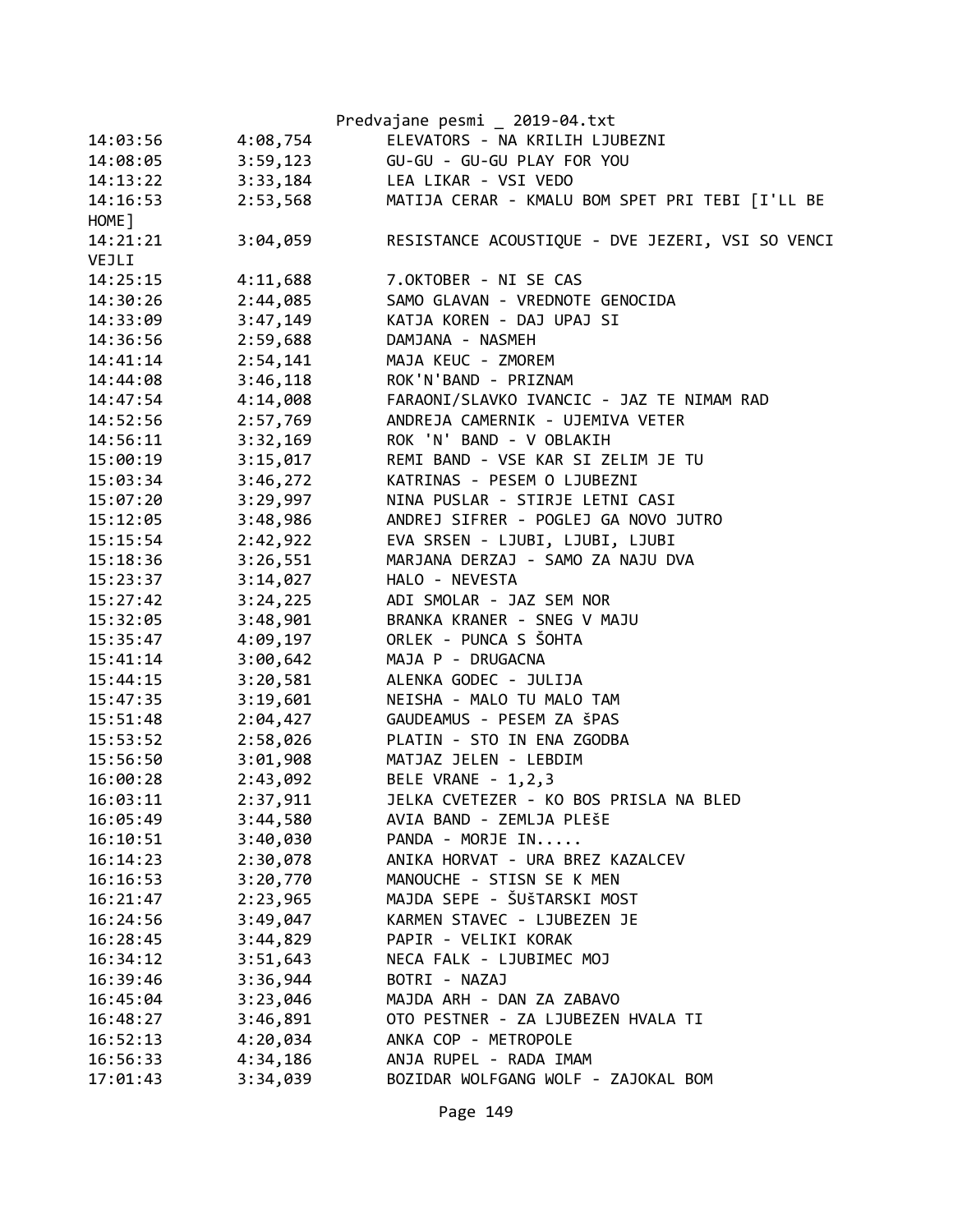|          |          | Predvajane pesmi _ 2019-04.txt               |
|----------|----------|----------------------------------------------|
| 17:05:17 | 3:24,113 | TATJANA DREMELJ - SAJ VEŠ DA RADA TE IMAM    |
| 17:08:41 | 3:43,738 | LUNAPARK - ALARM                             |
| 17:13:28 | 4:33,421 | KINGSTON - ONA SANJA                         |
| 17:18:01 | 3:33,983 | E.V.A. - KAKO LEPO TE SRE AT BO SPET         |
| 17:22:30 | 3:55,648 | JANKO ROPRET - NE BODI OBJESTNO DEKLE        |
| 17:27:11 | 3:36,989 | GAL GJURIN IN NINA PUSLAR - TO JE TO         |
| 17:31:59 | 2:58,887 | ANDRAZ HRIBAR - ZIVLJENJE JE                 |
| 17:34:58 | 3:55,116 | ALEKSANDER MEZEK - JULIJA                    |
| 17:38:53 | 3:35,557 | MARTINA SRAJ - HOCEM NAZAJ                   |
| 17:43:32 | 3:20,091 | NINO ROBIC - POSLEDNJA POSTAJA               |
| 17:46:52 | 4:22,873 | CUKI - POSLEDNJI ROD                         |
| 17:52:12 | 3:46,183 | DON MENTONY BAND - SPET DOMA                 |
| 17:56:16 | 2:58,949 | IRENA VRCKOVNIK - MAJHNA LUCKA               |
| 17:59:51 | 3:05,488 | PEPEL IN KRI - MATERIN NASMEH                |
| 18:02:56 | 4:14,970 | BLUEGRASS HOPPERS - AVTOMAT                  |
| 18:07:11 | 4:16,415 | MARTA ZORE - ZDAJ GA POZNAM (& ALENKA GODEC) |
| 18:12:46 | 4:13,040 | VETER - BELA SNEZINKA                        |
| 18:16:59 | 2:59,496 | DUSAN URSIC - SVOBODEN                       |
| 18:20:53 | 4:00,020 | DEMMY - VEDNO BOM S TEBOJ                    |
| 18:25:38 | 4:29,405 | DARJA ŠVAJGER - LETIM                        |
| 18:31:33 | 2:41,136 | MATIJA CERAR - TRI DEKLICE                   |
| 18:35:24 | 3:04,420 | IRENA KOHONT - LJUBEZEN JE NAJLEPŠI DAR      |
| 18:40:00 | 3:51,098 | GAL - KAJ VSE BI DAL                         |
| 18:43:51 | 2:19,608 | BETI JURKOVIC - TALISMAN                     |
| 18:46:10 | 4:45,014 | IZTOK MLAKAR - PEPI ZBARADORIA               |
| 18:50:55 | 2:29,272 | VIDEOSEX - VOZI ME VLAK V DALJAVE            |
| 18:53:24 | 4:03,314 | NUDE - NAJLEPSA PESEM                        |
| 18:57:27 | 2:10,986 | BERTA AMBROŽ - DAN KOT DNEVI VSI             |
| 19:00:14 | 4:24,010 | NUSA DERENDA - ROKO NA SRCE                  |
| 19:04:38 | 4:24,855 | JAN PLESTENJAK - STAVI NA MOJE SRCE          |
| 19:10:06 | 3:21,545 | LIDIJA KODRIC - PO TIHO                      |
| 19:13:27 | 3:32,878 | BAZAR - URA STRASTI                          |
| 19:17:00 | 3:44,245 | LETECI POTEPUHI - POJEM BLUES                |
| 19:21:39 | 2:43,589 | KALAMARI - WWW                               |
| 19:25:12 | 3:25,994 | POLONA - PODNEVI MANJ BOLI                   |
| 19:28:38 | 3:06,099 | HAZARD - OTROCI PANKRTOV                     |
| 19:32:56 | 3:11,014 | RED QUA - VAL MORJA                          |
| 19:36:06 | 5:21,503 | SUNNY ORCHESTRA - WELCOME TO THE PARTY       |
| 19:42:31 | 3:46,035 | BEPOP - BREZ TEBE                            |
| 19:46:15 | 2:58,527 | TOMAZ DOMICELJ - SLOVENSKEGA NARODA SIN      |
| 19:50:16 | 3:42,710 | DAN D - VODA                                 |
| 19:53:58 | 3:02,193 | FOLKROLA - KLOBUK V KATEREGA DEŽUJE          |
| 19:57:00 | 4:18,068 | DMP - KOMU ZVONI                             |
| 20:01:54 | 3:20,893 | SAMO GLAVAN - MULTI KULT                     |
| 20:05:14 | 4:30,792 | HISA - MOSTOVI SO PADLI                      |
| 20:13:31 | 3:02,695 | BOJANA GLATZ - ON ME NI                      |
| 20:16:33 | 2:51,153 | MARJANA DERZAJ - V LJUBLJANO                 |
| 20:20:08 | 3:15,701 | SANK ROCK/MATJAZ JELEN - VZEMI ALI PUSTI     |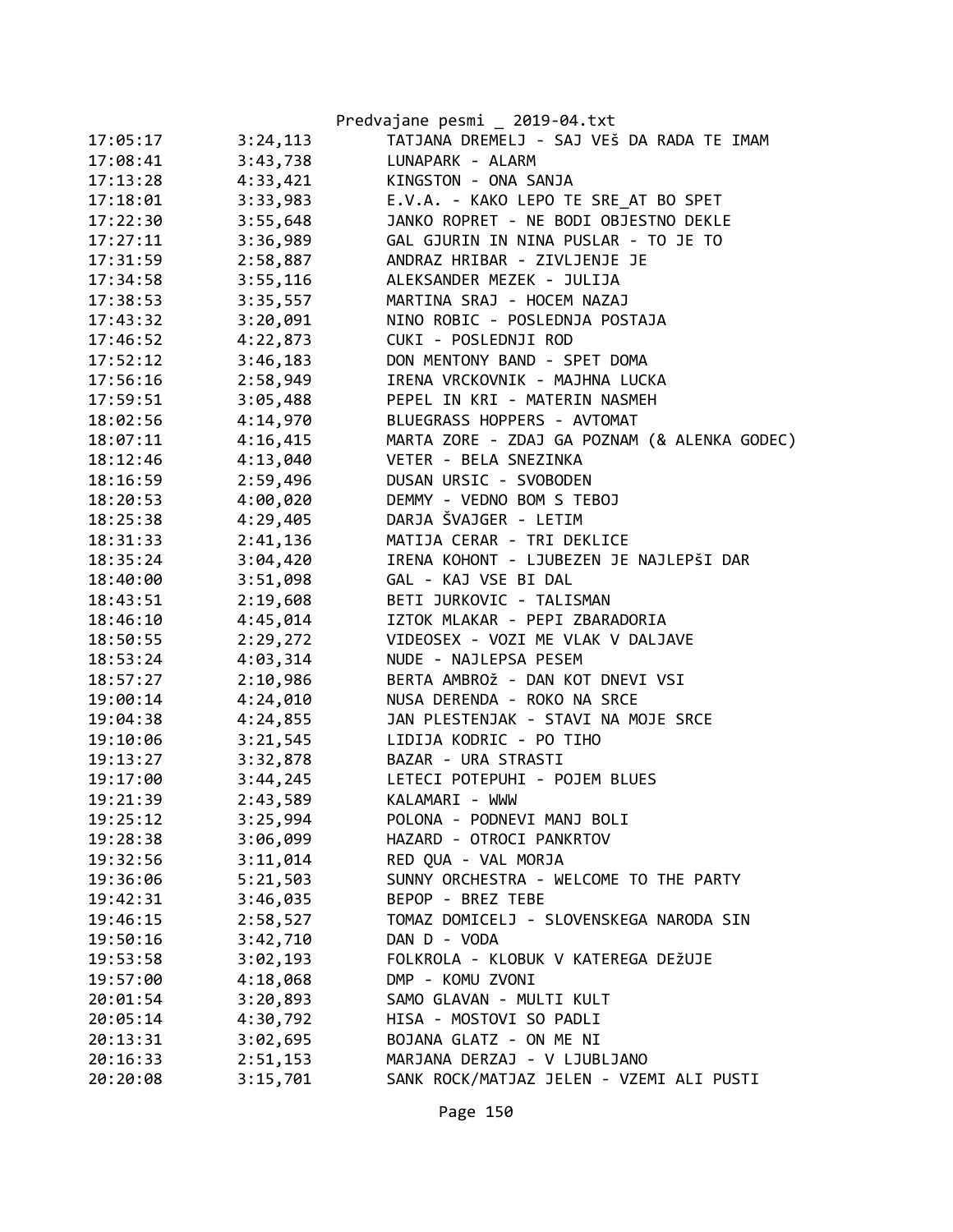|          |          | Predvajane pesmi _ 2019-04.txt                   |
|----------|----------|--------------------------------------------------|
| 20:23:23 | 3:50,171 | ADI SMOLAR - J                                   |
| 20:28:04 | 2:52,824 | TRISTAN - POLETJE SE POSLAVLJA                   |
| 20:31:51 | 2:21,235 | BELE VRANE - HOROSKOP                            |
| 20:34:12 | 2:45,018 | STANE MANCINI - CIKLAME                          |
| 20:36:57 | 4:12,313 | FARAONI - JAZ TE NIMAM RAD                       |
| 20:44:25 | 3:01,845 | JANA SUSTERSIC - GLAS SRCA                       |
| 20:47:26 | 5:01,748 | VLADO KRESLIN - DALEC JE MOJ ROJSTNI KRAJ        |
| 20:52:59 | 3:24,306 | AVIA BAND - UTRIP SRCA                           |
| 20:56:41 | 3:51,505 | XEQUTIFZ - BIL JE PLES                           |
| 21:01:44 | 3:51,180 | DITKA HABERL - KO SEM ZALJUBLJENA                |
| 21:05:35 | 3:18,314 | ANDREJ SIFRER & TINA - TAKI LJUDJE               |
| 21:08:53 | 3:24,913 | ALENKA GODEC - MAJA Z BISERI                     |
| 21:16:13 | 2:46,912 | RAFKO IRGOLIC - TO JE MOJ DRAGI DOM (GREEN GREEN |
| GRASS    |          |                                                  |
| 21:19:00 | 3:00,080 | ROK'N'BAND - JAGODE IN COKOLADA                  |
| 21:22:43 | 3:34,047 | SANJA - HOCEM V POSTELJO                         |
| 21:26:14 | 2:38,481 | MAJDA SEPE - LJUBLJANSKE ULICE                   |
| 21:28:53 | 3:30,759 | NAIO SSAION - N.SS                               |
| 21:33:25 | 4:02,016 | BILBI - KO TVOJA SEM ŠE BLA                      |
| 21:37:26 | 2:01,017 | IVANKA KRASEVEC - PRESERN - KRESOVANJE           |
| 21:44:19 | 4:24,195 | ANIKA HORVAT - PREBUDI SE                        |
| 21:48:43 | 3:06,097 | ANU - VZEM' SI CAS                               |
| 21:52:21 | 4:11,836 | DAMJANA - LJUBIMEC                               |
| 21:56:32 | 3:17,408 | PAPIR - SLUTNJA                                  |
| 22:00:44 | 3:31,902 | PANDA - SIVE CESTE                               |
| 22:04:16 | 3:58,014 | ALFI NIPIC - V AVTU PRED MENOJ                   |
| 22:08:14 | 3:59,369 | ANJA RUPEL - NE POZABI ME                        |
| 22:14:29 | 3:30,191 | THE STICKY LICKS - IMEL TE BOM RAD               |
| 22:17:59 | 2:06,049 | NECA FALK - BALADA                               |
| 22:20:48 | 3:04,707 | ZIGA RUSTJA - KJE JE POLETJE                     |
| 22:23:52 | 4:50,879 | AVTOMOBILI - HVALA ZA PISMA                      |
| 22:28:43 | 3:16,067 | BOZIDAR WOLFGANG WOLF - ANGEL VARUH              |
| 22:33:11 | 4:02,293 | ANDREJ SIFRER - GOSTILNA ŠIFRER                  |
| 22:37:13 | 2:51,977 | MIRAN RUDAN - CVETJE IN VRTOVI                   |
| 22:42:59 | 3:00,351 | JELKA CVETEŽAR - SIMFONY                         |
| 22:45:59 | 3:56,048 | NEW SWING QUARTET - FANTJE                       |
| 22:50:27 | 2:51,857 | DON MENTONY BAND - MARJETKA                      |
| 22:53:18 | 3:19,041 | ANDRAZ HRIBAR - MED NAMI                         |
| 22:56:37 | 4:01,527 | GU-GU - MOJA MALA LUCIJA                         |
| 23:01:41 | 2:58,035 | JAKA SVOLJSAK - Z VLAKOM NA MORJE                |
| 23:04:39 | 3:41,466 | MARTA ZORE - VSE, KAR SVA BILA (& VILI RESNIK)   |
| 23:08:21 | 4:21,556 | MAJDA ARH - ZDAJ VEM                             |
| 23:20:58 | 2:19,875 | DUSAN URSIC - OBUP                               |
| 23:23:18 | 3:31,886 | VICTORY - KAKO NAJ CAS USTAVIM                   |
| 23:26:49 | 4:13,212 | KINGSTON - IZGUBIVA SE V NOC                     |
| 23:31:33 | 3:53,858 | SOPRANOS - EDINA                                 |
| 23:35:27 | 3:07,611 | BRANKA KRANER - LJUBLJANSKI ZVON                 |
| 23:38:34 | 2:59,988 | MAJA KEUC - VANILIJA                             |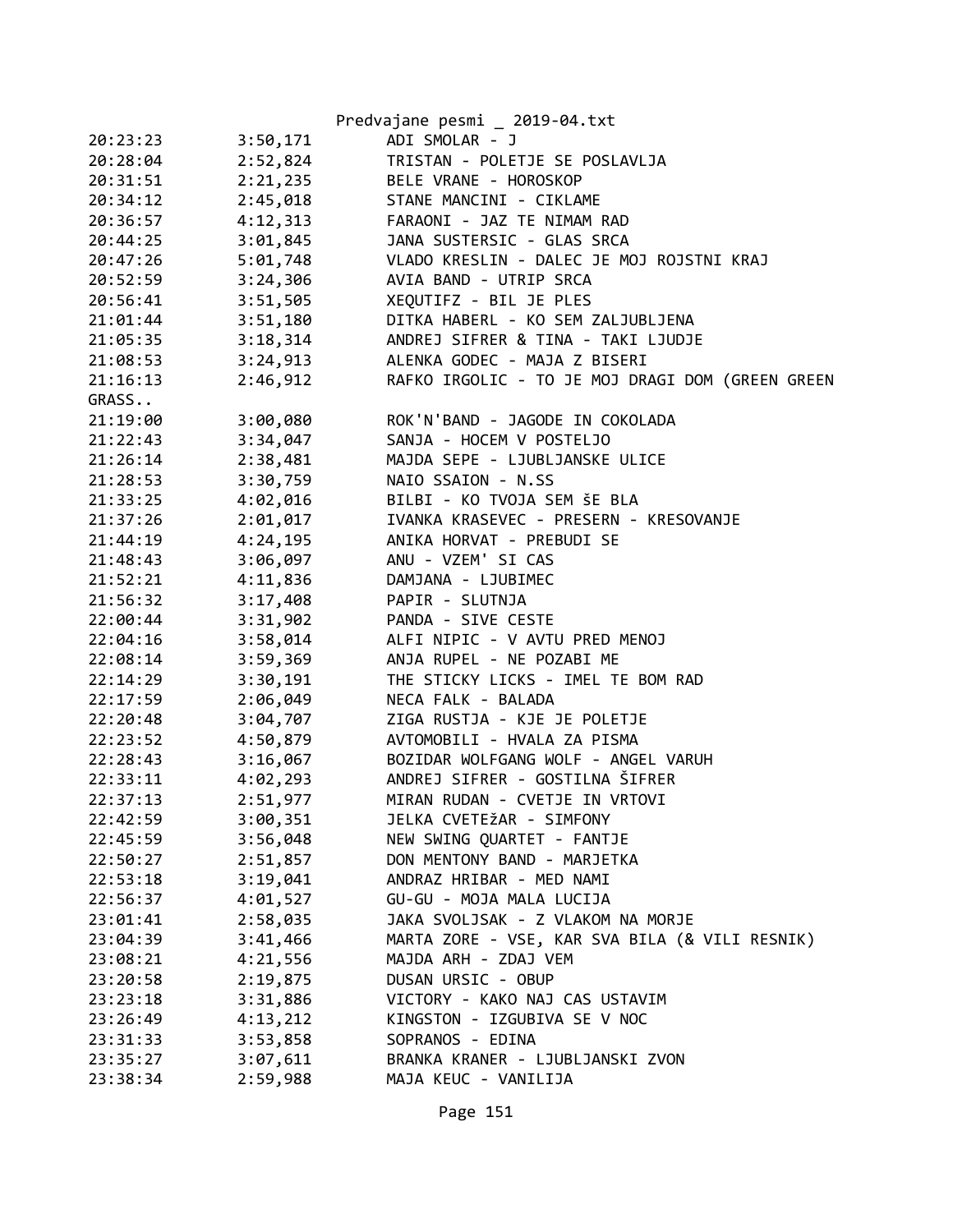|          |          | Predvajane pesmi _ 2019-04.txt    |
|----------|----------|-----------------------------------|
| 23:47:20 | 3:14,792 | KARMEN STAVEC - VZEMI MOJO DLAN   |
| 23:50:35 | 3:30,025 | DRUSTVO MRTVIH PESNIKOV - 25      |
| 23:54:03 | 3:17,251 | TATJANA DREMELJ - DALA SEM TI VSE |
| 23:57:20 | 3:21,955 | DUO PRIMAVERA - KOLIKO POMLADI    |

| $0:00:42$ 2:25,993   | BERTA AMBROŽ - JOKALA BOM BREZ SOLZ                                                        |
|----------------------|--------------------------------------------------------------------------------------------|
| $0:03:08$ 3:15,104   | IRENA VRCKOVNIK - VSAK MOSKI NAJ                                                           |
| $0:06:23$ 2:02,133   | MATIJA CERAR - MILIJON ZELJA                                                               |
| $0:08:24$ 3:22,024   | OTO PESTNER - ZGODBA ZA DVA                                                                |
| $0:11:46$ 2:49,021   | YUHUBANDA - GOR PA DOL                                                                     |
| 0:14:35 2:48,095     | DITKA HABERI - MLADE OCI                                                                   |
| $0:17:23$ 4:11,333   | IZTOK MLAKAR - REPUBLIKA PALMA DE COCCO                                                    |
| 0:21:34 2:54,079     | IVO MOJZER - POLNOCNI KAVBOJ                                                               |
| 0:24:28 3:37,578     | FOLKROLA - DOBRO JUTRO MADAME                                                              |
| $0:28:05$ 3:21,360   | TIME TO TIME - LJUBEZEN IZ SOLSKIH DNI                                                     |
| 0:31:26 3:07,911     | TOMAZ DOMICELJ - AVTOMAT                                                                   |
| $0:34:34$ 3:08,158   | NEISHA - ZARADI UPANJA                                                                     |
| $0:37:42$ 3:25,947   | SWEETSOLOGY - GREVA TJA (RADIO EDIT)                                                       |
| $0:41:07$ 2:48,452   | BLUEGRASS HOPPERS - ŠTAJERSKA                                                              |
| $0:43:55$ 2:51,032   | TINKARA KOVAC - ZAKAJ                                                                      |
| $0:46:46$ 4:00,164   | MARJANA DERZAJ - VRNI SE ŠE KDAJ V LJUBLJANO                                               |
| 0:50:46 2:57,022     |                                                                                            |
| $0:53:41$ 3:07,198   | LETECI POTEPUHI - KURJA LOJTRA<br>FARAONI - NE POZABI NIKDAR NAME                          |
| $0:56:48$ 3:04,970   | LIDIJA KODRIC - PRIDI ZA MOJ ROJSTNI DAN                                                   |
| $0:59:52$ 2:56,464   | PEPEL IN KRI - VODA NA MOJ MLIN                                                            |
| 1:02:49 2:52,834     | JADRANKA JORAS - SEDMI CUT                                                                 |
| $1:05:41$ $2:28,524$ | ADI SMOLAR - PO SLUŽBI                                                                     |
| 1:08:09 3:03,918     | ZELJKO - VERONIKA                                                                          |
| $1:11:13$ 3:56,755   | BELE VRANE - TO BIL JE DAN<br>BELE VRANE - .J<br>AMOR DUET - BOZICKOVA<br>CORPORTO - KAVIC |
| $1:15:10$ $3:17,959$ |                                                                                            |
| $1:18:27$ 3:53,178   | VLADO JEREMIC - KAVICA JE KUHANA                                                           |
| $1:22:20$ $3:42,209$ | BAZAR - BARABE                                                                             |
| $1:26:02$ 3:26,004   | AURORA - ODPELJI ME                                                                        |
| $1:29:24$ 3:06,641   | ALEKSANDER MEZEK - JOK NA DEZJU                                                            |
| 1:32:31 3:38,815     | HAZARD - NENA                                                                              |
| 1:36:09 4:05,113     | JADRANKA JURAS - DRUGACE NE ZNAM                                                           |
| 1:40:14 2:37,459     | ELDA VILER - KDO SI, NE VEM                                                                |
| 1:42:51 3:39,661     | ALJA OMLADIC - NE JEMLJI ME ZARES                                                          |
| 1:46:31 1:14,038     | ALENKA GODEC - RECI MI                                                                     |
| 1:47:45 3:25,633     | FRENK NOVA - TIKA TAKA (RADIO EDIT)                                                        |
| 1:51:10 3:30,509     | CALIFORNIA - LEDENA PTICA                                                                  |
| $1:54:40$ $3:13,885$ | ANJA BAS - SKUSNJAVA                                                                       |
| $1:57:54$ 3:22,604   | JAN PLESTENJAK - PRAVE KARTE                                                               |
| 2:01:16 3:27,008     | BIG FOOT MAMA - OKLEP                                                                      |
| 2:04:42 2:47,269     | DELIAL - ZVON LJUBEZNI                                                                     |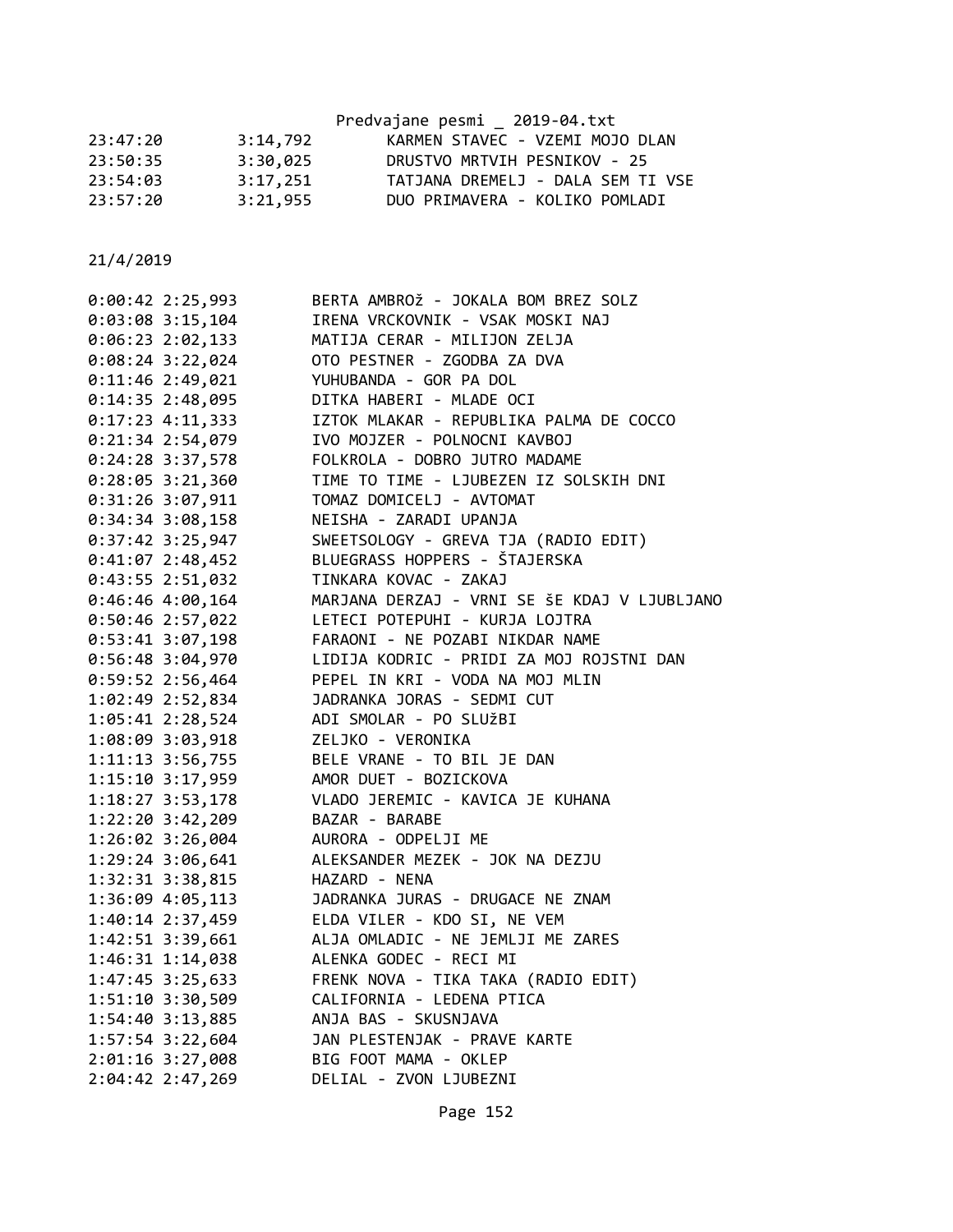|                                         | Predvajane pesmi _ 2019-04.txt                   |
|-----------------------------------------|--------------------------------------------------|
| $2:07:29$ 3:14,024                      | DITKA - NE BODI KOT DRUGI                        |
| 2:10:43 4:00,440                        | AVIA BAND - KO BI JI MISLI BRAL                  |
| 2:14:43 3:16,176                        | SELL OUT - SAMOTA                                |
| 2:17:59 3:06,996                        | DANIEL RAMPRE - DOST' 'MAM TEGA                  |
| 2:21:06 3:06,044                        | SIMON - HEJ, MALA HEJ                            |
| 2:24:12 2:59,336                        | COVERLOVER - DJ DEJ NAPOVEJ                      |
| $2:27:11$ $3:14,880$                    | EDVIN FLISER - TAM KJER SEM DOMA                 |
| $2:30:25$ $2:55,612$                    | BETI JURKOVIC - ZVIZGA                           |
| $2:33:21$ 4:04,268                      | MAJDA SEPE - NA LJUBLJANSKEM GRADU               |
| 2:37:25 3:54,127 SANK ROCK - MACEK      |                                                  |
| 2:41:17 2:30,813 RAFKO IRGOLIC - CARMEN |                                                  |
| 2:43:48 4:11,484 ANIKA HORVAT - ORFEJ   |                                                  |
| 2:47:59 3:22,797 LEA SIRK - TAKO JE     |                                                  |
| 2:51:22 4:17,103                        | ANJA RUPEL - NA ZADNJI POSTAJI                   |
| 2:55:39 3:12,013                        | GEJA - VZEL SI SONCE                             |
| $2:58:50$ $2:52,463$                    | NECA FALK - TAKO DEKLE                           |
|                                         | 3:01:43 3:38,335 MANOUCHE - BI SLA NAPREJ        |
|                                         | 3:05:21 3:22,680 DARJA ŠVAJGER - OTOK LJUBEZNI   |
| $3:08:43$ $3:34,180$                    | HOSTNIK - U LUBLAN                               |
| $3:12:17$ $1:57,733$                    | ROK 'N' BAND - NE TEŽIT                          |
| $3:14:15$ $3:53,881$                    | MOULIN ROUGE - NE KLICI ZVEZDE Z NEBA            |
| 3:18:08 2:57,674                        | DAMJANA - JE TO LJUBEZEN                         |
| $3:21:06$ $3:22,014$                    | TOMO JURAK - KO BODO COLNI ZADNJIC V NOC ODPLULI |
| $3:24:28$ 4:28,613                      | ROK N BAND - BAMBINA                             |
| 3:28:56 2:40,462 ANABEL - OB KAVI       |                                                  |
| 3:31:36 1:56,196                        | JELKA CVETEŽAR - ROŽNATO PISEMCE                 |
| 3:33:32 3:20,031                        | PRIZMA - POGUM                                   |
| $3:36:50$ 5:32,154                      | DON MENTONY BAND - SEDEM LET                     |
| 3:42:22 2:57,410                        | ALMA - Z MANO GRES                               |
|                                         | 3:45:19 3:07,737 ROK'N'BAND - POPULAREN PAR      |
| $3:48:26$ $3:11,604$                    | SPIN - ALI TVOJA MAMA VE                         |
| 3:51:38 3:28,615 AVTOMOBILI - ARGENTINA |                                                  |
|                                         | 3:55:06 3:48,035 MARKO BRECELJ - ALOJZ VALCEK    |
| 3:58:54 3:34,200                        | DUSAN URSIC - SAHIST                             |
| 4:02:28 3:45,128                        | XEQUTIFZ - DALEC STRAN                           |
| 4:06:13 4:05,809                        | FLIRT - PRVIC                                    |
| 4:10:18 4:15,739                        | ANDREJ SIFRER - JOPA IZ MNOGIH BARV              |
| 4:14:34 3:03,032                        | CHATEAU/DADI DAZ - SOLZICE                       |
| 4:17:37 3:04,497                        | KALAMARI - OB ŠTIRIH IN POL                      |
| $4:20:41$ 3:48,988                      | ZAN SERCIC - TO POLETJE                          |
| 4:24:27 3:57,964                        | SAMO GLAVAN - NOV DAN                            |
| 4:28:24 3:47,110                        | NINA PUSLAR - TO MI JE VSEC                      |
| 4:32:11 2:33,377                        | MATIJA CERAR - HIJA-HO                           |
| 4:34:44 3:10,033                        | CUKI - CRNE OCI                                  |
| 4:37:54 3:48,869                        | BOTRI - AVGUŠTINA                                |
| 4:41:43 3:49,012                        | KARAMELA - KO SI MI PRVIC REKLA NE               |
| 4:45:32 3:29,718                        | GU-GU - RIBA SMRDI PRI GLAVI                     |
| 4:49:01 3:48,946                        | ANU - DEKLE Z NASLOVNICE                         |
|                                         |                                                  |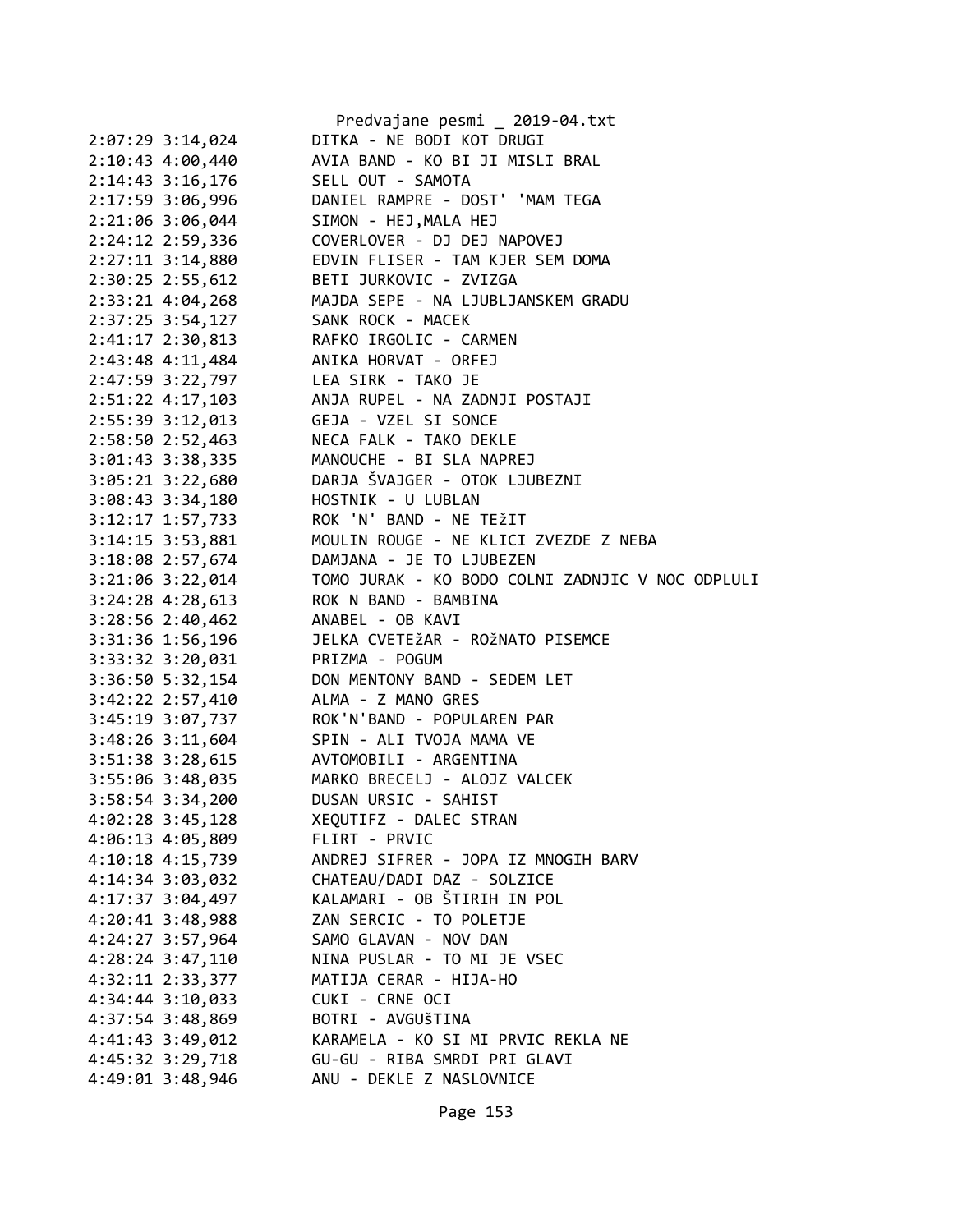|                      | Predvajane pesmi _ 2019-04.txt                      |
|----------------------|-----------------------------------------------------|
| 4:52:50 3:34,338     | FOLKROLA - DANES                                    |
| 4:56:24 3:29,796     | IVO MOJZER - CIFRA MOZ                              |
| 4:59:53 3:15,012     | TOMAZ PENGOV - CRNA PEGA CEZ OCI                    |
| 5:03:08 3:00,023     | NUDE - SI'Z D BES                                   |
| 5:06:02 4:38,029     | ANDRAZ HRIBAR - KAJ MI DELAS                        |
| 5:10:40 3:32,861     | OTO PESTNER - MATI BODIVA PRIJATELJA                |
| $5:14:12$ $3:22,541$ | IRENA VRCKOVNIK - POLEPSAJ SVET Z LJUBEZNIJO        |
| 5:17:35 3:03,854     | SUNNY ORCHESTRA - NA KARIBE                         |
| 5:20:38 3:05,399     | LOS VENTILOS & TOKAC - NE GLEDAM NAZAJ              |
| 5:23:44 2:48,505     | DITKA HABERL - V MENI RASTE DREVO                   |
| $5:26:32$ $3:42,026$ | BABALOO BAND - JOKAL BOM JUTRI                      |
| 5:30:14 2:57,141     | MARJANA DERZAJ - TELSTAR                            |
| 5:33:11 3:54,878     | MATJAZ JELEN - VSE SE V PRAVO SMER VRTI             |
| 5:37:05 4:41,690     | ADI SMOLAR - KLOŠAR                                 |
| 5:41:47 2:59,856     | DAMJANA GOLAVSEK - NASMEH                           |
| 5:44:46 4:07,697     | PEPEL IN KRI - DEKLE IZ ZLATE LADJICE               |
| 5:48:54 3:35,201     | FARAONI - SEM TAKŠEN, KER SEM ŽIV                   |
| 5:52:29 3:03,012     | IVANKA KRASEVEC - PRESERN - BREZ TEBE (WITHOUT YOU) |
| 5:55:49 4:20,684     | IZTOK MLAKAR - BRISKULA                             |
| $6:00:10$ 3:47,075   | PRAH - SEZONA SENC                                  |
| $6:03:57$ 2:42,725   | NINO ROBIC - URA BREZ KAZALCEV                      |
| $6:06:39$ 2:52,619   | NANA MILCINSKI - ZAKAJ GRES MIMO                    |
| $6:09:31$ $3:28,709$ | SOPRANOS - PRIVLACNO                                |
|                      | GAUDEAMUS - KO BOŠ PRIŠLA NA BLED                   |
| 6:13:00 2:08,556     |                                                     |
| $6:15:08$ 3:38,281   | APOLONIA - MED VRSTICAMI                            |
| $6:18:46$ 3:09,096   | IRENA KOHONT - ZAPRLA SEM VSA OKNA                  |
| $6:21:55$ 3:49,819   | NUSA DERENDA - LUC                                  |
| $6:26:27$ 3:46,622   | ALENKA GODEC - ZA NASMEH                            |
| $6:30:13$ 2:47,009   | DELIALI - ZVON LJUBEZNI                             |
| 6:33:00 3:09,965     | OTO PESTNER & ELDA VILER - MOJA DEZELA              |
| 6:36:09 4:57,232     | JADRANKA JURAS - LJUBEZEN                           |
| $6:41:06$ $4:33,415$ | KATRINAS - MOJ ODER JE NEBO                         |
| $6:45:40$ 3:41,149   | ALEKSANDER MEZEK - JULIJA                           |
| $6:49:20$ 3:50,420   | BAZAR - DOBER DAN                                   |
| 6:53:10 3:22,014     | JANEZ ZMAZEK ZAN - DOTAKN SE ME Z OBCUTKOM          |
| 6:56:32 2:28,494     | DAZ - RAD BI TE VIDEL ZGORAJ BREZ 2015              |
| 6:59:00 3:25,075     | TOMAZ DOMICELJ - POVEJ KAR MISLIŠ                   |
| 7:02:25 2:44,005     | OBJEM - LEP SONCEN DAN                              |
| 7:05:09 3:35,931     | KINGSTON - MINI BIKINI                              |
| 7:08:44 3:08,425     | REGINA - MOJE SANJE                                 |
| 7:11:52 3:45,605     | HISA - SPOZNAL SEM                                  |
| 7:15:38 3:37,838     | BIG FOOT MAMA - ZADNJI PORAZ                        |
| 7:19:15 1:42,620     | MAJDA SEPE - ROMANCA                                |
| 7:20:58 3:14,955     | BABILON IN DADA - KOT OCEAN (EMA 99)                |
| 7:24:56 3:20,053     | JAN PLESTENJAK - SMEH IN SOLZE                      |
| 7:28:16 3:37,095     | PANDA - CESNJEV CVET                                |
| 7:31:53 2:40,811     | JANEZ PUH - BREZ SONCA CVETJA NI                    |
| 7:34:34 4:39,667     | ANDREJ SIFRER & KENNY LOGGINS - KORA/PTICA IZ NEBES |
|                      |                                                     |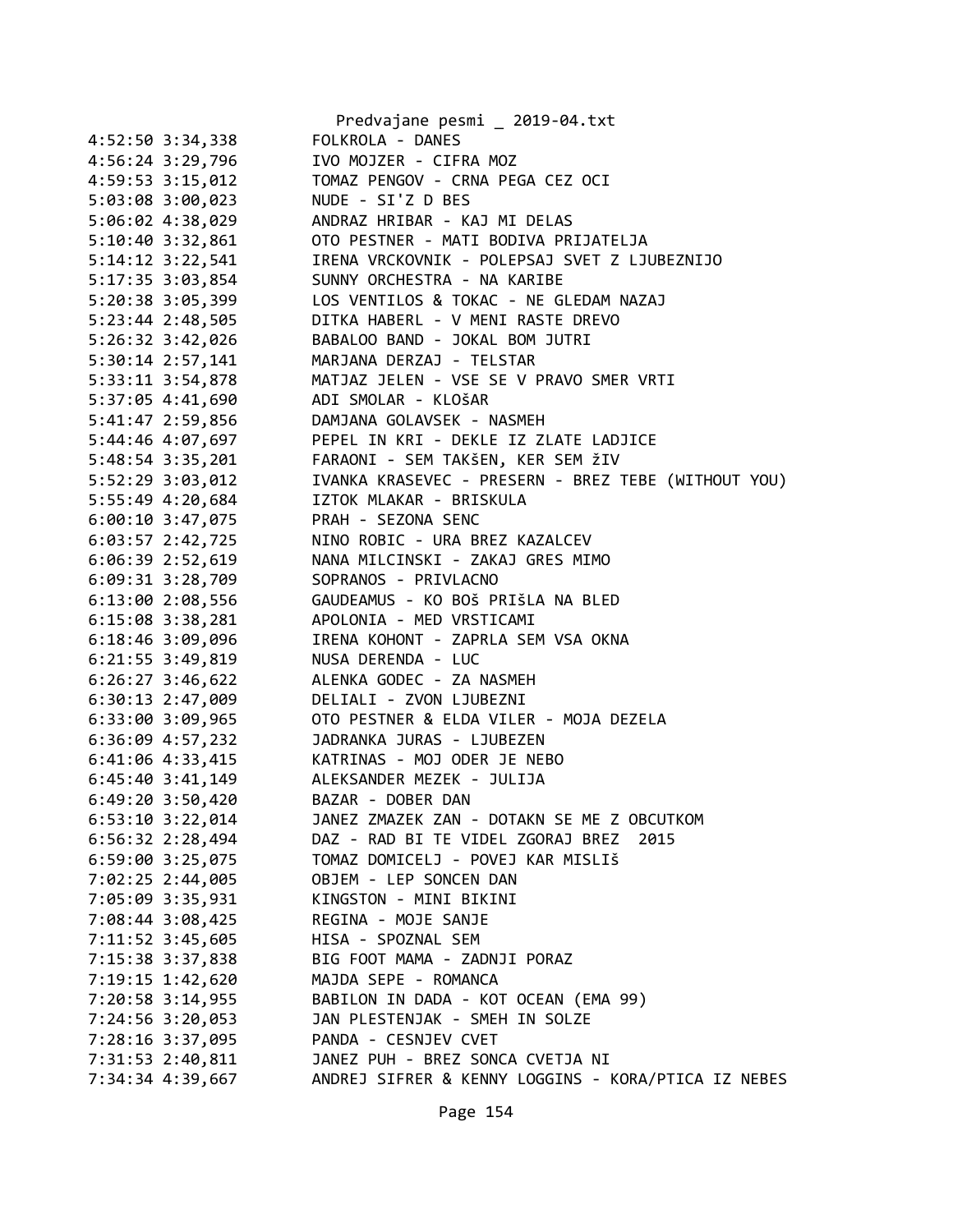|                                        | Predvajane pesmi 2019-04.txt                                                                           |
|----------------------------------------|--------------------------------------------------------------------------------------------------------|
| 7:39:05 3:40,706                       | EVA CERNE - KDAJ CE NE ZDAJ                                                                            |
| 7:42:46 3:41,376                       | NECA FALK - DRAVSKI MOST                                                                               |
| 7:46:27 3:34,527                       | SKATER - ON NE MORE                                                                                    |
| 7:50:01 3:43,009                       | PATROL - CECILIA                                                                                       |
| 7:53:44 3:00,421                       | ROK 'N' BAND - DEKLE MOJEGA                                                                            |
| 7:56:44 4:08,045                       | ANIKA - LAHKO NOC PIRAN                                                                                |
| 8:07:19 3:26,083                       | MAJDA SEPE - PESEM O POMLADI IN PRIJATELJSTVU                                                          |
| 8:10:44 2:46,885                       | TOMAZ PENGOV IN MLADI LEVI - ODA IRENI                                                                 |
| 8:13:31 4:13,501                       | ANJA RUPEL - KOT DA TE NI                                                                              |
| 8:17:44 3:39,048                       | DANILO KOCJANCIC & MEF - TA MOSKA                                                                      |
| 8:21:23 2:58,836                       | HAZARD - NAJLEPŠE PESMI                                                                                |
| 8:25:07 3:41,001                       | BIG BIBLS BROTHERS BAND - STARE IGRE                                                                   |
| 8:28:48 2:34,464                       | STANE MANCINI - NON CAPITO                                                                             |
| 8:31:22 3:46,319                       | TANGELS - NAJIN (CHR RMX)                                                                              |
| 8:35:08 4:57,769                       | DON MENTONY BAND - DAJ POVEJ MI                                                                        |
| 8:40:06 4:12,898                       | DAMJANA IN HOT HOT HOT - SUM DEZJA                                                                     |
|                                        | ANIKA HORVAT - 10 MAREC OB 19 30                                                                       |
| 8:44:19 3:24,830                       |                                                                                                        |
| 8:47:43 3:34,084                       | RADIC FT. DASA - DOPUSTI SI (V PRELEPI LJUBLJANI)                                                      |
| $8:51:17$ 3:43,362                     | AVTOMOBILI - NAVADEN DAN                                                                               |
|                                        | 8:55:18 3:53,299 VICTORY - LJUBEZEN NISO METRI                                                         |
| $9:01:52$ 3:55,502                     | KING FOO - NENAVADNO JE OK                                                                             |
| 9:05:47 3:58,479                       | AVIA BAND - GLEJ                                                                                       |
| $9:15:01$ $3:49,702$                   | AGROPOP - FRANCEK PIROMANCEK                                                                           |
| $9:18:50$ 4:20,126                     | ANDREJ SIFRER - GORSKA ROŽA                                                                            |
| 9:25:42 3:47,032 VLADO KRESLIN - VRANE |                                                                                                        |
| 9:30:54 3:40,605 TINKARA KOVAC - GREM  |                                                                                                        |
|                                        | 9:34:31 4:26,951 BELE VRANE - NAJ SIJE SONCE                                                           |
| 9:38:58 4:16,026 BEPOP - BELA SNEZINKA |                                                                                                        |
|                                        | 9:46:47 2:57,857 MARJANA DERZAJ - PRIŠLA JE POMLAD<br>9:51:24 1:57,020 LIDIJA KODRIC - DAN ZA NAJU DVA |
|                                        |                                                                                                        |
| 9:53:21 2:41,544                       | DAMJANA - PRIJATELJ                                                                                    |
|                                        | 9:56:02 3:45,195 LAVENDER - DAN SE PREBUJA                                                             |
| 10:02:33<br>3:55,596                   | DUSAN URSIC - HLAPCI                                                                                   |
| 10:06:29<br>4:03,011                   | SIMPLE - SAM                                                                                           |
| 10:14:41<br>3:36,798                   | FLIRT - KOGA SANJA                                                                                     |
| 10:18:13<br>2:56,351                   | ROK'N'BAND - ZDAJ SEM TU                                                                               |
| 3:36,017<br>10:22:51                   | MOULIN ROUGE - TI SI MOJ BOMBONCEK                                                                     |
| 10:27:18<br>2:44,052                   | BOTRI - NA ZABAVI                                                                                      |
| 4:24,773<br>10:31:27                   | DRUSTVO MRTVIH PESNIKOV - BOJNA CRTA (RADIO EDIT)                                                      |
| 3:29,843<br>10:35:51                   | BLUEGRASS HOPPERS - SLOVENSKEGA NARODA SIN                                                             |
| 3:14,172<br>10:42:05                   | SELL OUT - POPOLN DAN                                                                                  |
| 4:22,534<br>10:45:19                   | MAJA PUR - VSE NAJBOLJSE MAMA                                                                          |
| 4:09,333<br>10:51:20                   | IVO MOJZER - TI SI REKLA SONCE                                                                         |
| 3:02,578<br>10:55:30                   | AURORA - REKLA JE                                                                                      |
| 2:01,976<br>10:58:32                   | MATIJA CERAR - MILIJON ŽELJA                                                                           |
| 3:24,303<br>11:03:20                   | MATJAZ JELEN - BREZ TEBE PADAM                                                                         |
| 3:46,414<br>11:06:44                   | ALENKA GODEC - RAJE MI PRIZNAJ                                                                         |
| 11:14:49<br>3:35,048                   | SPIN - SPUSTI SE NA TLA                                                                                |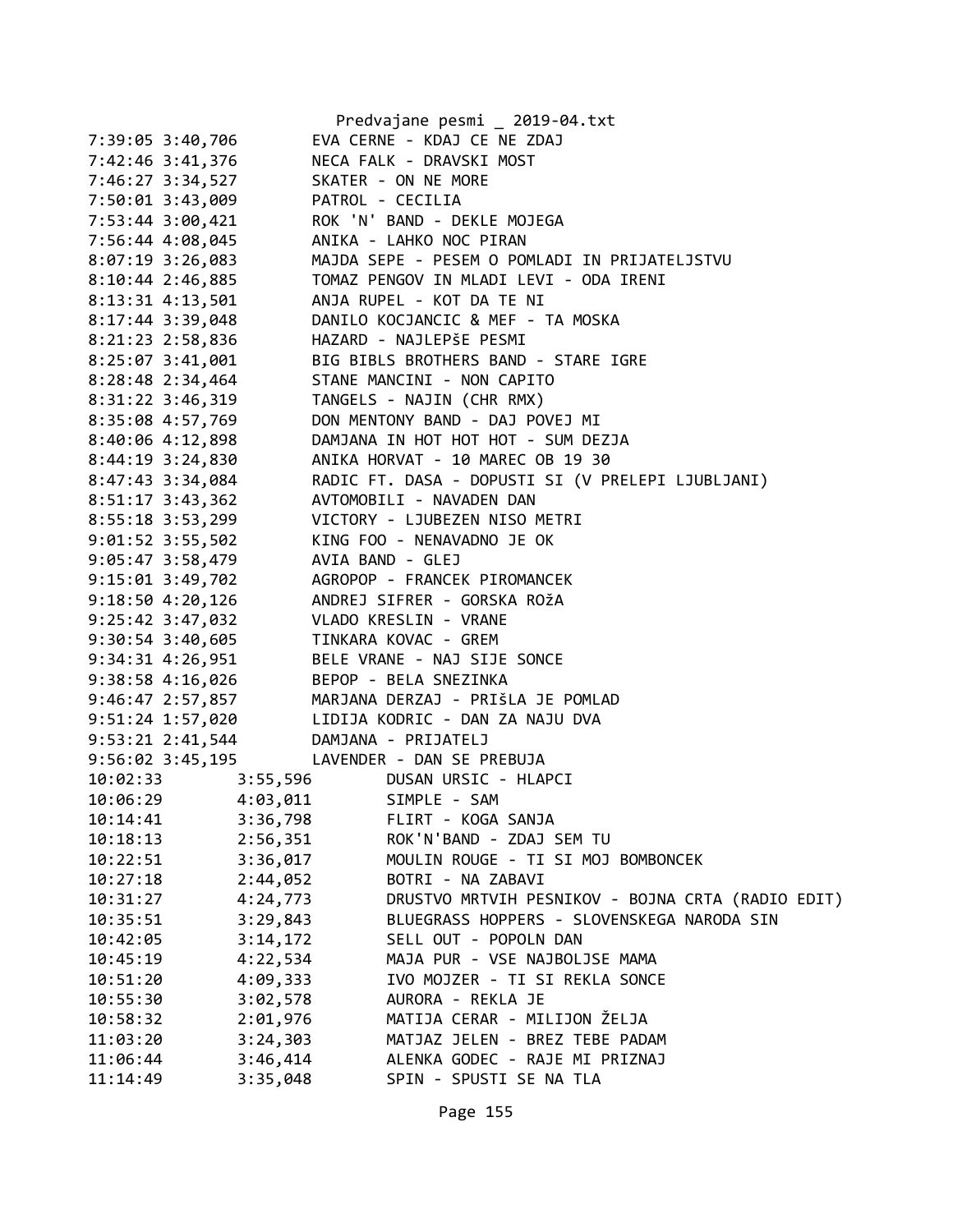|          |          | Predvajane pesmi _ 2019-04.txt             |
|----------|----------|--------------------------------------------|
| 11:18:20 | 3:44,423 | DITKA HABERL - SAMO NASMEH JE BOLJ GRENAK  |
| 11:23:46 | 3:15,024 | MOJCA - BOZIC JE                           |
| 11:27:46 | 4:08,154 | ADI SMOLAR - SPOMIN NA MAJ                 |
| 11:33:19 | 3:28,049 | PEPEL IN KRI - PESEM ZA DINAR              |
| 11:36:47 | 4:05,550 | TATJANA GROS - ZATO SEM NORO TE LJUBILA    |
| 11:44:32 | 2:33,452 | NIET - VIDIM RDECE                         |
| 11:47:02 | 2:56,027 | FOLKROLA - DVIGNIL BOM ZASTAVO             |
| 11:51:37 | 3:03,023 | CUKI - A TI SPLOH VES                      |
| 11:54:58 | 4:01,448 | JANKO ROPRET - LEPA SI NOCOJ               |
| 11:58:59 | 2:34,308 | GINO - PRAZNA POSTELJA                     |
| 12:04:19 | 2:52,399 | EVA BEUS - NAZAJ K MAMI                    |
| 12:07:11 | 3:28,039 | GU-GU - DNEVI, KI PRIHAJAJO                |
| 12:15:32 | 3:05,215 | MONIKA PUCELJ - NIC NE USTAVI ME           |
| 12:18:34 | 1:58,655 | BERTA AMBROŽ - MALI VRAGEC V OCEH          |
| 12:22:14 | 3:21,939 | FARAONI - MI LJUDJE SMO KOT MORJE          |
| 12:26:22 | 2:38,016 | MAJDA SEPE & NINO ROBIC - BELE LADJE       |
| 12:28:59 | 4:12,715 | TOMAZ DOMICELJ - BREZ SONCA CVETJA NI      |
| 12:34:37 | 5:07,276 | NINA PUSLAR FT. JAN PLESTENJAK - TEBE IMAM |
| 12:44:43 | 3:25,544 | PANDA - DALEC STRAN                        |
| 12:48:08 | 2:49,032 | HISA - ODKRIJ OTROKOM SVET                 |
| 12:52:36 | 3:47,044 | EDVIN FLISER IN ZBOR - OTROCI MORJA        |
| 12:56:22 | 3:35,215 | KINGSTON - VZEMI VSE                       |
| 13:00:47 | 3:48,639 | DAN D - GOOGLE ME                          |
| 13:04:35 | 3:39,634 | NECA FALK - PRVA LJUBEZEN                  |
| 13:08:15 | 3:52,674 | VILI RESNIK - NE MOREM BREZ NJE            |
| 13:14:17 | 3:05,024 | AYNEE - ZVECER                             |
| 13:17:22 | 3:56,355 | OTO PESTNER - PRAZEN VRT                   |
| 13:23:15 | 3:53,728 | NUSA DERENDA - CEZ DVAJSET LET             |
| 13:27:51 | 4:07,761 | MAJDA SEPE - SIROTA [NOBODY'S CHILD]       |
| 13:33:29 | 2:48,699 | MARTA ZORE - V TEBI JE MOC                 |
| 13:36:18 | 3:33,264 | ANJA RUPEL - PRIHAJA JESEN                 |
| 13:42:00 | 4:13,845 | DAMJANA IN HOT HOT HOT - CE BI MI SRCE DAL |
| 13:46:14 | 3:45,310 | TATJANA DREMELJ - ZALJUBLJENA              |
| 13:51:24 | 2:42,643 | ANIKA - NE CAKAJ NA MAJ                    |
| 13:54:07 | 3:40,544 | DON MENTONY BAND - SUZANA                  |
| 13:57:47 | 2:51,683 | FOXY TEENS - PRVA LJUBEZEN                 |
| 14:01:28 | 3:53,120 | HAZARD - LJUDJE KI SEDIJO V PARKIH         |
| 14:05:21 | 3:22,369 | COVERLOVER - V SRCE                        |
| 14:08:43 | 4:08,587 | SLAVKO IVANCIC - DAN OB TEBI               |
| 14:15:01 | 3:20,614 | BAZAR - DOBRODOŠLI                         |
| 14:18:21 | 3:04,740 | DAN IN NOC - DAN IN NOC GARA               |
| 14:23:23 | 3:44,820 | ZEUS - POLARNI SIJAJ                       |
| 14:27:56 | 2:20,318 | LUCKY CUPIDS - STECI STRAN                 |
| 14:31:47 | 3:28,300 | JAN PLESTENJAK & LARA - SOBA 102           |
| 14:35:15 | 3:35,395 | MARJANA DERZAJ - BREZA MOJE MLADOSTI       |
| 14:38:50 | 3:08,740 | ANA KARNEZA - ZBUDI SE                     |
| 14:44:09 | 2:37,163 | ALEKSANDRA CERMELJ - BEZNE MISLI           |
| 14:46:46 | 5:18,348 | ANDREJ SIFRER - ŽIVLJENJE JE DRAG ŠPORT    |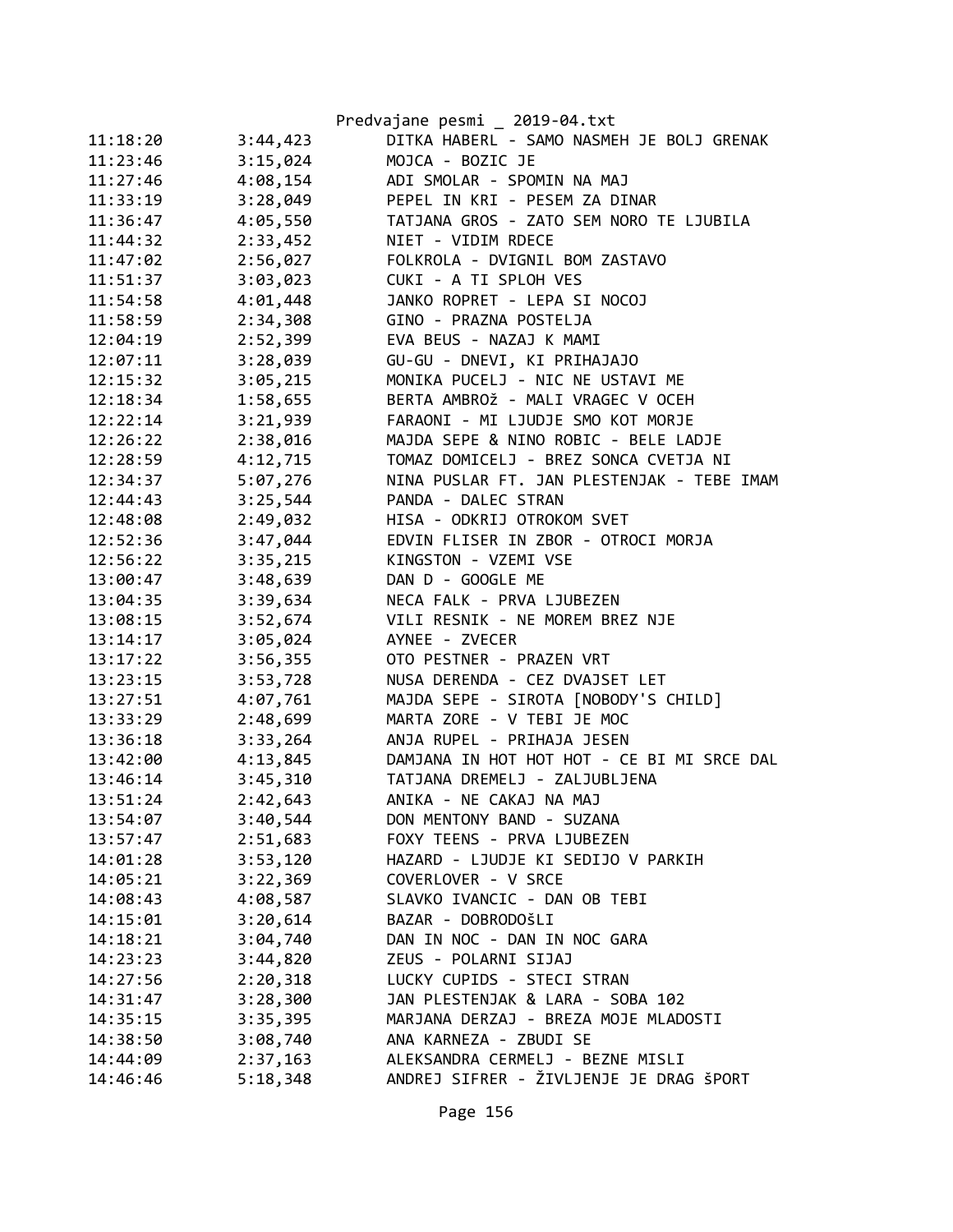|            |          | Predvajane pesmi _ 2019-04.txt                  |
|------------|----------|-------------------------------------------------|
| 14:53:29   | 4:00,025 | NUDE - NEKJE VMES                               |
| 14:57:47   | 3:21,465 | KALAMARI - RITEM SONCA                          |
| 15:01:57   | 4:44,881 | IZTOK MLAKAR - PEPI ŽBARADORIJA                 |
| 15:06:42   | 2:27,537 | IVANKA KRASEVEC - PRESERN - POVSOD PO PRAZNIKIH |
| DISI       |          |                                                 |
| 15:11:19   | 3:30,065 | AVTOMOBILI - POLETJE LJUBEZNI                   |
| 15:14:49   | 3:24,470 | ROK'N'BAND - PAZI                               |
| 15:18:13   | 4:08,952 | ANAVRIN - MESTO IDEJ                            |
| 15:25:10   | 3:23,995 | DAVID GROM - POLNA LUNA                         |
| 15:28:34   | 2:19,643 | DUSAN URSIC - SVOBODEN [KRATKA]                 |
| 15:32:24   | 2:44,029 | MAJDA ARH - POISCI ME                           |
| 15:35:08   | 1:35,551 | MATIJA CERAR - PROMETNIK                        |
| 15:36:43   | 2:56,220 | NINA PUSLAR - BILO LEPO BI                      |
| 15:41:49   | 4:05,159 | ALENKA GODEC - VSI LJUDJE HITIJO                |
| 15:45:54   | 3:33,324 | ARISA - CONTROVENTO                             |
| 15:50:52   | 3:13,134 | ALEKSANDER MEZEK - NEBO PO DEŽJU                |
| 15:54:05   | 2:58,999 | KARMEN STAVEC - OGENJ                           |
| 15:57:04   | 3:59,175 | DREVORED - POLETNA NOC                          |
| 16:01:52   | 3:05,100 | SMILE - OD JUTRA DO JUTRA (RMX BY STAYERC)      |
| 16:04:57   | 2:55,952 | KALAMARI & ORKESTER RTV - POPOLDNE              |
| 16:07:53   | 2:29,263 | ANIKA HORVAT - MINI IN MAXI                     |
| 16:12:32   | 4:14,885 | ESKOBARS - ILUZIJA                              |
| 16:16:46   | 4:04,031 | ELDA VILER - LASTOVKE                           |
| 16:22:47   | 3:07,743 | BELE VRANE - LETALOVLAK                         |
| 16:26:40   | 4:22,030 | SEBASTIAN - LE KAKO NAJ POZABIM TE              |
| 16:31:00   | 3:32,026 | DAMJANA GOLAVSEK - MODRI HORIZONT               |
| 16:34:32   | 3:30,150 | ADI SMOLAR - JE TREBA DELAT                     |
| 16:38:02   | 3:55,395 | KATJA KOREN - NA SKRIVAJ                        |
| 16:41:57   | 2:40,903 | PEPEL IN KRI - KDO                              |
| 16:44:38   | 4:14,535 | REGINA - TEBE NI                                |
| 16:48:52   | 2:57,004 | CUDEZNA POLJA - BOOGIE DAMA                     |
| 16:51:49   | 3:47,135 | BOSSA DE NOVO - SESTANEK POD RJUHO              |
| 16:55:36   | 3:40,496 | SANK ROCK - SENCA SEBE                          |
| 17:00:02   | 4:11,565 | FOLKROLA - FRANCI KORAJŽA                       |
| 17:04:14   | 4:30,985 | VLADO KRESLIN - CESTA (RADIO EDIT)              |
| 17:08:45   | 4:11,345 | OTO PESTNER & PERPETUM JAZZILE - MATI BODIVA    |
| PRIJATELJA |          |                                                 |
| 17:14:35   | 3:10,962 | NANA MILCINSKI - POLETNE IMPRESIJE              |
| 17:17:46   | 3:15,499 | DITKA - NE SPREMINJAJ ME                        |
| 17:22:23   | 3:02,595 | ANJA BURNIK S PRIJATELJI - PUNCE PUNCE          |
| 17:26:12   | 3:38,818 | JANEZ BONCINA BENC - TA NOC JE MOJA             |
| 17:31:16   | 4:49,714 | YUHUBANDA - STEFANA IN BERTOLIN                 |
| 17:36:05   | 3:46,373 | GU-GU - MI 'MAMO SE FAJN                        |
| 17:41:31   | 3:08,045 | BLUEGRASS HOPPERS - BREZ SONCA CVETJA NI        |
| 17:44:36   | 3:00,000 | FRENK NOVA - KO TE NI                           |
| 17:47:36   | 3:51,581 | HISA - MELODIJA                                 |
| 17:53:12   | 3:12,899 | KINGSTON - NOCOJ JE DRUGA REKLA MI              |
| 17:56:43   | 3:32,975 | BAND 501 - ÈAS SE USTAVI                        |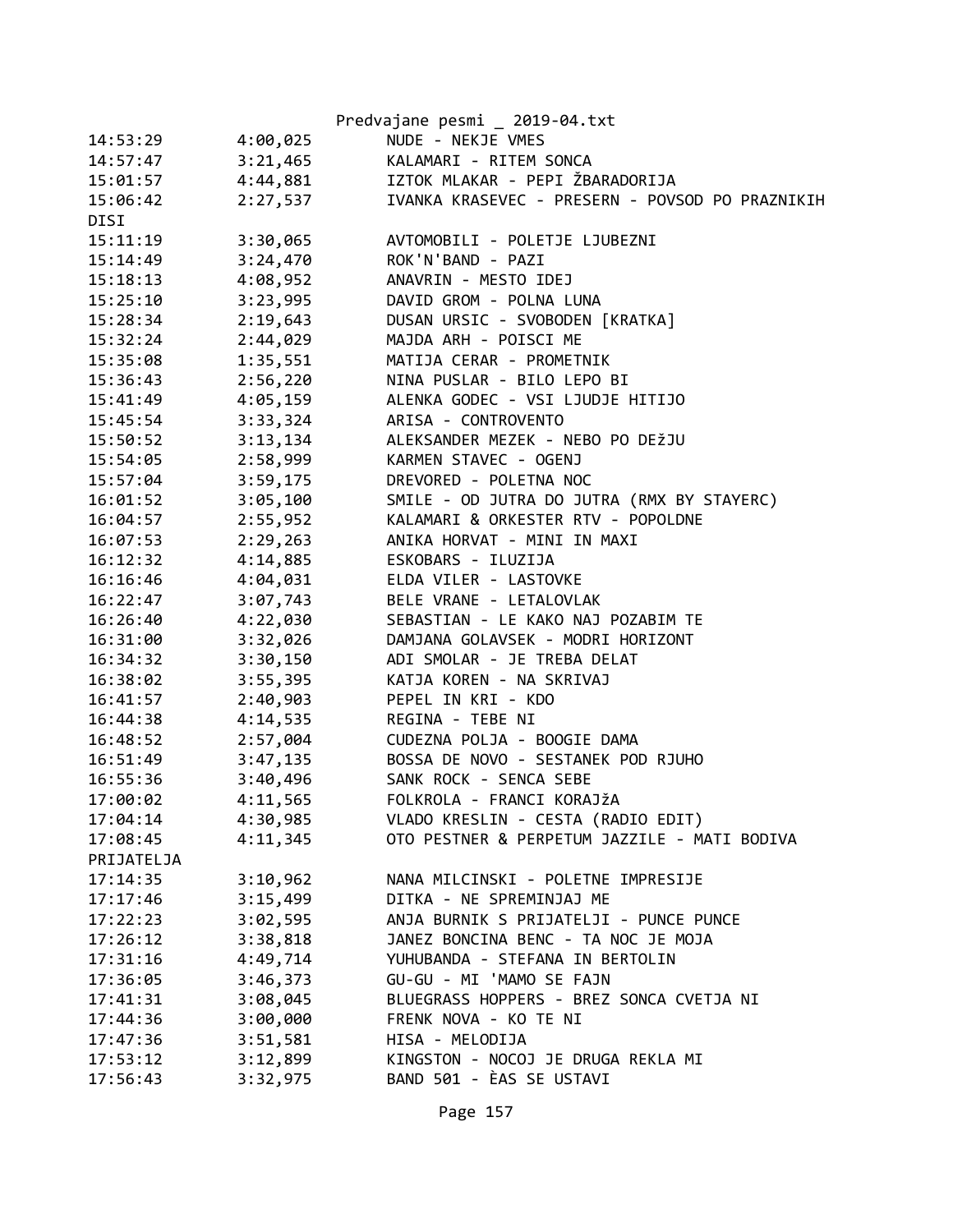|          |          | Predvajane pesmi _ 2019-04.txt              |
|----------|----------|---------------------------------------------|
| 18:01:02 | 2:34,858 | PRO ANIMA SINGERS - TI SI MOJA LJUBEZEN     |
| 18:03:37 | 3:41,820 | CUKI - LJUBI ME, LJUBI                      |
| 18:07:16 | 1:30,955 | MARIO - PESEM SLEPEGA DECKA                 |
| 18:10:52 | 4:39,755 | TOMAZ DOMICELJ - MOJ DOM JE LUBLANA         |
| 18:15:32 | 2:59,665 | EVA CERNE - CUDEZI SMEHLJAJA                |
| 18:18:29 | 3:37,064 | MIRAN RUDAN - POLETJA NE BO                 |
| 18:23:25 | 3:21,381 | DON MENTONY BAND - TO JE MOJ' ŽIVLJENJE     |
| 18:27:32 | 3:40,011 | MARTIN KRPAN - MALI BOGOVI                  |
| 18:32:55 | 4:23,619 | BAZAR - IGRA ZA DVA                         |
| 18:39:01 | 3:59,787 | ALENKA GODEC - KOT NEKDO, KI IMEL ME BO RAD |
| 18:44:41 | 2:59,821 | OTO PESTNER - SPET PO STARI POTI            |
| 18:47:41 | 3:40,374 | DADI DAZ - OPOLNOCI                         |
| 18:51:21 | 3:49,055 | BOZIDAR WOLFGANG WOLF - PRIZNAJ             |
| 18:55:10 | 3:22,999 | NECA FALK - STORILA BOM TO                  |
| 18:58:33 | 3:13,125 | JAN PLESTENJAK - STARA DOBRA                |
| 19:02:32 | 3:35,707 | KSENIJA - OBJEMI ME                         |
| 19:06:07 | 3:14,240 | HAZARD - VRTNAR                             |
| 19:11:01 | 2:27,401 | DAN D - MOJ PROBLEM                         |
| 19:13:28 | 1:19,377 | BIG FOOT MAMA - ONA JE SAMO ZA MENE         |
| 19:14:43 | 2:54,826 | IRENA VRCKOVNIK - HEJ, FANT HEJ             |
| 19:17:38 | 3:27,089 | MARJANA DERZAJ - CABARET                    |
| 19:22:27 | 3:01,358 | KALAMARI - ZA DVAJSET LET                   |
| 19:26:18 | 3:43,765 | AVTOMOBILI - V MRZLIH DVORANAH              |
| 19:31:27 | 3:42,856 | TINKARA KOVAC - OD ZVEZD PIJAN              |
| 19:35:09 | 3:22,571 | IVO MOJZER - KO SI DAVI SE ZBUDILA          |
| 19:38:32 | 2:33,962 | BETI JURKOVIC - COLNIC                      |
| 19:42:45 | 4:31,578 | PAPIR - PERON 9                             |
| 19:47:16 | 2:08,055 | VULTURE AND THE GURU - NE STRELJAJ NAME     |
| 19:51:09 | 3:33,373 | CALIFORNIA - STARA BARKA                    |
| 19:54:43 | 3:17,706 | MALITA GOLOB - MOJA DEZELA SLOVENIJA        |
| 19:58:00 | 3:26,142 | AYNEE - SI TO TI                            |
| 20:02:12 | 3:41,748 | NEISHA - VZEMI ME                           |
| 20:05:54 | 3:15,450 | ANDREJ SIFRER - NOCOJ TE BOM LJUBIL         |
| 20:14:24 | 4:24,855 | SIMONA VODOPIVEC - GLASBA JE VSE, KAR IMAM  |
| 20:18:49 | 2:56,387 | MATJAŽ JELEN - ODKAR SI ŠLA                 |
| 20:22:41 | 3:40,978 | ANU - NIKOLI DOVOLJ                         |
| 20:27:13 | 2:41,483 | ROK 'N' BAND - RAD JO IMAM                  |
| 20:31:16 | 4:07,935 | AURORA - SVOJE DUSE POET                    |
| 20:35:24 | 2:09,169 | MATIJA CERAR - KAJ MI MAR                   |
| 20:37:32 | 3:49,010 | REMI BAND - VRNEM SE                        |
| 20:44:55 | 3:49,660 | SUNNY ORCHESTRA - ODHAJAM                   |
| 20:48:44 | 3:00,735 | GADI - DAJ MI DAJ MI DAJ                    |
| 20:52:40 | 4:53,576 | IZTOK MLAKAR - MARJO SPINEL                 |
| 20:57:51 | 3:33,813 | MARTINA MAJERLE - LUNA NAD OBALO            |
| 21:02:50 | 2:55,766 | ANDRAZ HRIBAR - MOJA MOJA                   |
| 21:05:46 | 2:58,783 | POP DESIGN - PUSTI SONCU V SRCE             |
| 21:08:44 | 3:46,266 | DUSAN URSIC - SLOVENCELJNI                  |
| 21:16:40 | 3:49,050 | ANIKA - PREDALA SE NE BOM                   |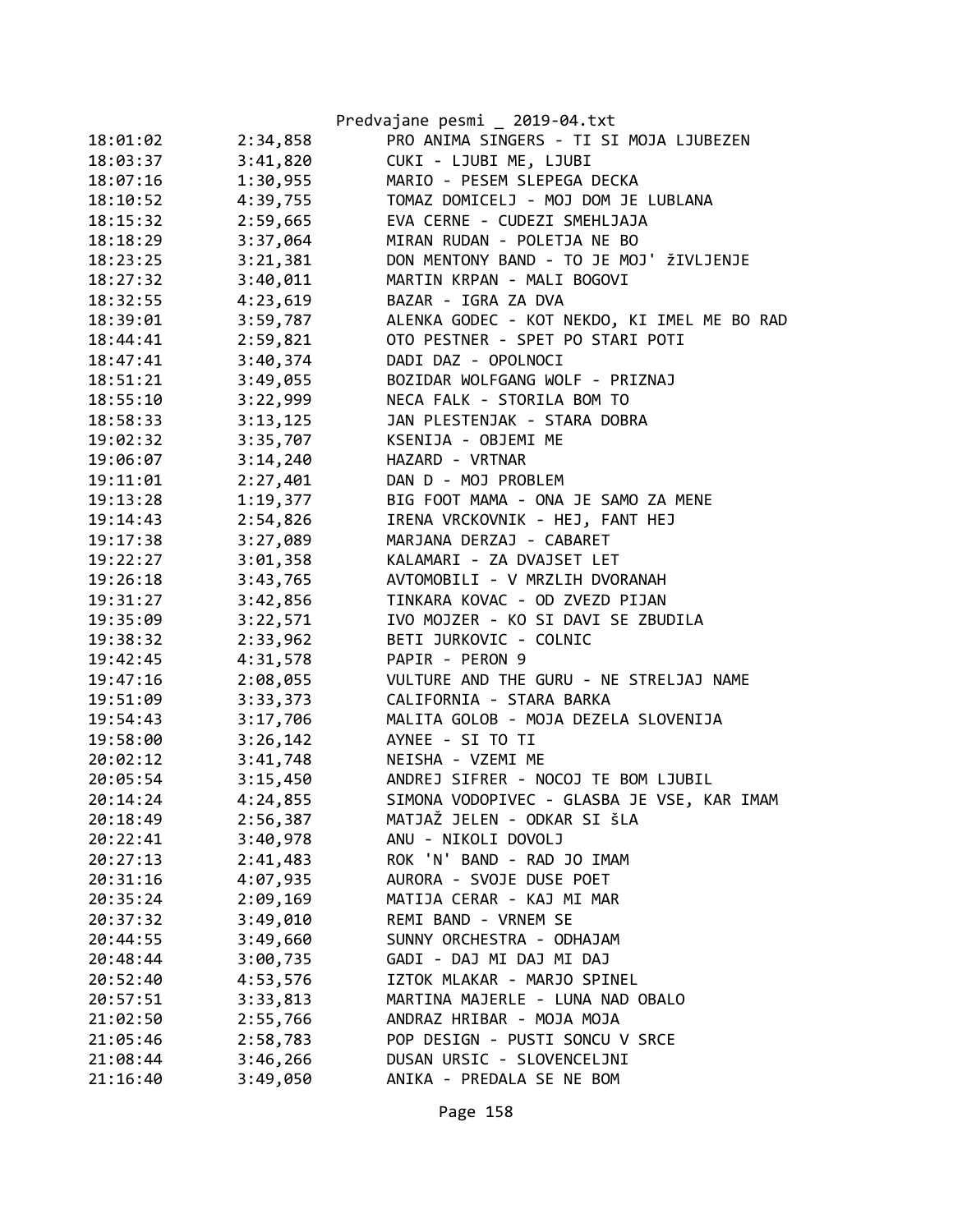|          |          | Predvajane pesmi _ 2019-04.txt             |
|----------|----------|--------------------------------------------|
| 21:21:22 | 3:23,566 | BILBI - KOT SVA BILA                       |
| 21:24:46 | 3:35,830 | NATASA & ZIBELNIK - NOCEM ZVEZD            |
| 21:28:21 | 5:02,901 | ALEKSANDER MEZEK - PODARJENO SRCU          |
| 21:35:09 | 3:13,554 | MODRI VAL - NE POZABI POLETJA              |
| 21:38:23 | 3:13,026 | IVA STANIC - NORE NEZNOSTI                 |
| 21:44:20 | 4:36,527 | NE ME JUGAT - JUTRO                        |
| 21:48:56 | 3:48,119 | DITKA HABERL - LJUBIMEC BREZ IMENA         |
| 21:53:39 | 4:23,029 | BOTRI - SRECEN Z NJO                       |
| 21:57:57 | 3:51,099 | VINDY BAND - CAROBNA NOC                   |
| 22:03:10 | 3:06,152 | MANOUCHE - KJE SI LUBI                     |
| 22:06:16 | 2:15,010 | BRANKA KRANER - BARVICE SI KUPI            |
| 22:08:31 | 4:31,746 | GU-GU - LJUBIL BI SE                       |
| 22:17:21 | 3:43,747 | TINA OSTERMAN - TRENUTEK (RADIO MASTER)    |
| 22:22:00 | 3:01,645 | FOLKROLA - A SI SAMA                       |
| 22:25:02 | 3:13,774 | ANIKA HORVAT - KO GRE TVOJA POT OD TOD     |
| 22:28:15 | 3:31,361 | DARJA SVAJGER - SONCEN DAN                 |
| 22:33:12 | 3:22,021 | ADI SMOLAR - VROCI TELEFON                 |
| 22:36:33 | 3:52,611 | PEPEL IN KRI - KOT NEKDO KI IMEL ME BO RAD |
| 22:44:05 | 3:46,652 | TANGELS - TI SI POLETJE                    |
| 22:47:51 | 3:16,863 | FARAONI - SLAVOSPEV                        |
| 22:52:03 | 2:47,649 | YUHUBANDA - BUM BUM                        |
| 22:54:48 | 2:41,187 | BELE VRANE - MINI MAXI                     |
| 22:57:29 | 3:44,116 | PHONOMONICS - POHITIVA                     |
| 23:02:58 | 3:23,820 | MATJAZ JELEN - POCASI  JE LEPO             |
| 23:06:22 | 3:25,930 | NUŠA DERENDA - BOGINJA                     |
| 23:14:40 | 3:20,010 | ALFI NIPIC - POLJANE DOM PRELEPIH DNI      |
| 23:18:00 | 3:55,998 | BAZAR - PORTOROŽ 1905                      |
| 23:22:52 | 3:41,050 | K.U.T. GAS - FASHION                       |
| 23:26:33 | 4:02,310 | ANJA RUPEL - SANJAM TE                     |
| 23:31:30 | 3:33,791 | BEPOP - ZAPLESI Z NAMI                     |
| 23:35:02 | 3:15,240 | NECA FALK - ON JE REKEL SONCE              |
| 23:38:17 | 3:29,383 | FLIRRT - V TVOJEM TELESU                   |
| 23:46:45 | 4:32,380 | DON MENTONY BAND - RAD BI BIL BARABA       |
| 23:51:17 | 3:17,598 | KARMEN STAVEC - POVEJ                      |
| 23:54:34 | 3:12,336 | SAMO GLAVAN - KOSOVIRJI LAHKO              |
| 23:57:46 | 3:27,668 | KINGSTON - TRI PRSTE TEQUILE               |

| $0:01:14$ 3:46,063 | DAMJANA - LJUBIM VETER                |
|--------------------|---------------------------------------|
| $0:05:00$ 3:02,962 | EVA BOTO - VERJAMEM                   |
| $0:08:02$ 1:41,989 | MATEJ KOSIR - Z LJUBEZNIJO            |
| $0:09:44$ 2:07,962 | RAFKO IRGOLIC - JAHAM SPET V KOLORADO |
| $0:11:52$ 2:59,963 | NUDE - TAKO LEPO SI ZLOMILA MI SRCE   |
| $0:14:51$ 3:17,003 | KATJA MIHELIC - TO NISI TI            |
| $0:18:08$ 2:53,613 | TOMAZ DOMICELJ - KAMIONAR             |
| $0:21:01$ 3:56,604 | MONIKA PUCELJ - POTISKAS ME OB TLA    |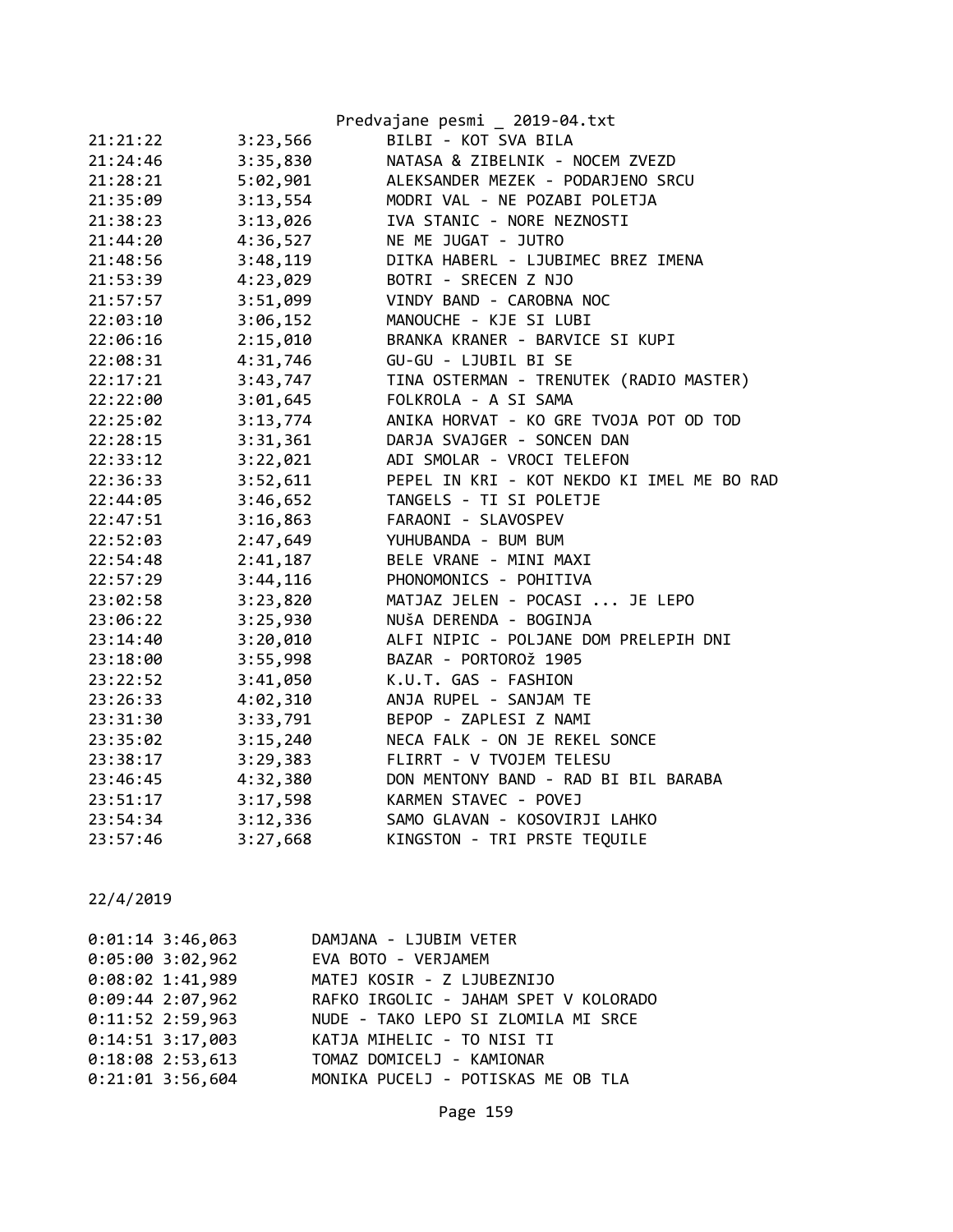|                                                                             | Predvajane pesmi _ 2019-04.txt                                                                                                        |
|-----------------------------------------------------------------------------|---------------------------------------------------------------------------------------------------------------------------------------|
| $0:24:58$ 4:24,672                                                          | MAJDA ARH - ZDAJ VEM                                                                                                                  |
| $0:29:22$ 2:37,982                                                          | MAJDA SEPE - LJUBLJANSKE ULICE                                                                                                        |
|                                                                             | 0:31:59 2:12,390 ANDREJ SIFRER - MOJE MIŠKE                                                                                           |
| 0:34:11 3:13,623 KALAMARI - KOSCEK NEBA                                     |                                                                                                                                       |
| 0:37:25 2:58,850 AYNEE - ZDAJ VEM                                           |                                                                                                                                       |
| 0:40:23 3:06,339 MIT - MIT                                                  |                                                                                                                                       |
|                                                                             |                                                                                                                                       |
|                                                                             | 0:43:29 3:43,169<br>0:47:12 3:17,673<br>0:50:30 3:11,555<br>ALEX VOLASKO - NE BOM TE ZGUBU<br>ALEX VOLASKO - NE BOM TE ZGUBU          |
|                                                                             |                                                                                                                                       |
|                                                                             | 0:53:39 2:49,733 OTO PESTNER - ŽIVLJENJE ODVZETO                                                                                      |
|                                                                             | 0:56:28 3:17,626 NEISHA - MALO TU MALO TAM                                                                                            |
|                                                                             | 0:59:43 3:03,983 IRENA KOHONT - AMOR MON AMOUR                                                                                        |
| 1:02:47 3:06,908 APOLONIA - V VRTINCU                                       |                                                                                                                                       |
| 1:05:53 2:59,133                                                            |                                                                                                                                       |
| $1:08:52$ 3:15,684                                                          |                                                                                                                                       |
| $1:12:07$ 4:04,351                                                          | MAJA KEUC - VANILIJA<br>NUSA DERENDA - NAJ MI DEZ NAPOLNI DLAN<br>VLADO KRESLIN - JOUžEK                                              |
| 1:16:11 3:29,094 MATEJ ZALAR - KO TE NI                                     |                                                                                                                                       |
|                                                                             | 1:19:37 3:36,615 LINTVERN - ZBOGOM BLUES                                                                                              |
|                                                                             | 1:23:14 4:07,069 FLIRT - JUTRANJI STRIPTIS                                                                                            |
|                                                                             | 1:27:20 4:01,001 STANE MANCINI - MANDOLINA                                                                                            |
|                                                                             |                                                                                                                                       |
|                                                                             |                                                                                                                                       |
|                                                                             | 1:31:20 3:37,361 NINA PUSLAR - POLJUB NA KLOPCI<br>1:34:57 3:04,053 BABILON - RABIM TVOJ SMEH<br>1:37:58 3:10,504 SUNDR BAND - BICIKL |
|                                                                             |                                                                                                                                       |
|                                                                             |                                                                                                                                       |
| 1:45:54 3:38,058 CUKI - ZANZIBAR<br>1:49:32 3:30,313 HISA - NA ZDRAVJE SVET |                                                                                                                                       |
| 1:53:02 4:13,041 7.0KTOBER - TA DAN                                         |                                                                                                                                       |
|                                                                             | 1:57:15 2:58,869 JELKA CVETEŽAR - JUTRO NA PLANINI                                                                                    |
|                                                                             |                                                                                                                                       |
|                                                                             | 2:00:13 3:45,669<br>2:03:59 4:16,479 ALENKA GODEC - ZDAJ GA POZNAM                                                                    |
|                                                                             |                                                                                                                                       |
|                                                                             | 2:08:15 3:20,273 LETECI POTEPUHI - BICIKL                                                                                             |
|                                                                             | 2:11:35 3:26,066 ALEKSANDER MEZEK - DNEVI KAKOR JE TA                                                                                 |
|                                                                             | 2:15:01 4:53,242 DAVID GROM - LEPA SI MOJA                                                                                            |
| 2:19:54 3:27,217                                                            | BABALOO BAND - POT DOMOV<br>NATASA & ZIBELNIK - DAN JE LEP                                                                            |
| 2:23:21 3:29,009                                                            |                                                                                                                                       |
| 2:26:50 2:44,172                                                            | ROK'N'BAND - MOJCA                                                                                                                    |
| 2:29:34 5:05,589                                                            | CALIFORNIA/MZ HEKTOR - V MENI JE CALIFORNIA                                                                                           |
| 2:34:35 3:34,964                                                            | MARTA ZORE - POVEJ MI ZAKAJ                                                                                                           |
| 2:38:10 4:18,628                                                            | AGROPOP - TI SI MOJ SONCEK                                                                                                            |
| 2:42:26 3:05,026                                                            | LIDIJA KODRIC - MOJ KLAVIR                                                                                                            |
| 2:45:31 3:02,604                                                            | ANDRAZ HRIBAR - POMLAD                                                                                                                |
| 2:48:34 3:11,115                                                            | VILI RESNIK - HEROJ                                                                                                                   |
| 2:51:44 6:07,509                                                            | ORLEK - ADIJO KNAPI                                                                                                                   |
| 2:57:52 5:03,645                                                            | LOPATIC FAMILY BAND - USODA                                                                                                           |
| $3:02:55$ 1:46,398                                                          | IVANKA KRAŠEVEC - HOT DIGGITY                                                                                                         |
| $3:04:41$ $3:29,889$                                                        | MILAN PECOVNIK PIDZI - NOCOJ BOM PLESAL LE S TEBOJ                                                                                    |
| $3:08:11$ $3:39,853$                                                        | DEŽUR - KAM SI NAMENJEN DRAGI MOJ                                                                                                     |
| $3:11:51$ $3:11,217$                                                        | JAN PLESTENJAK - SMEH IN SOLZE                                                                                                        |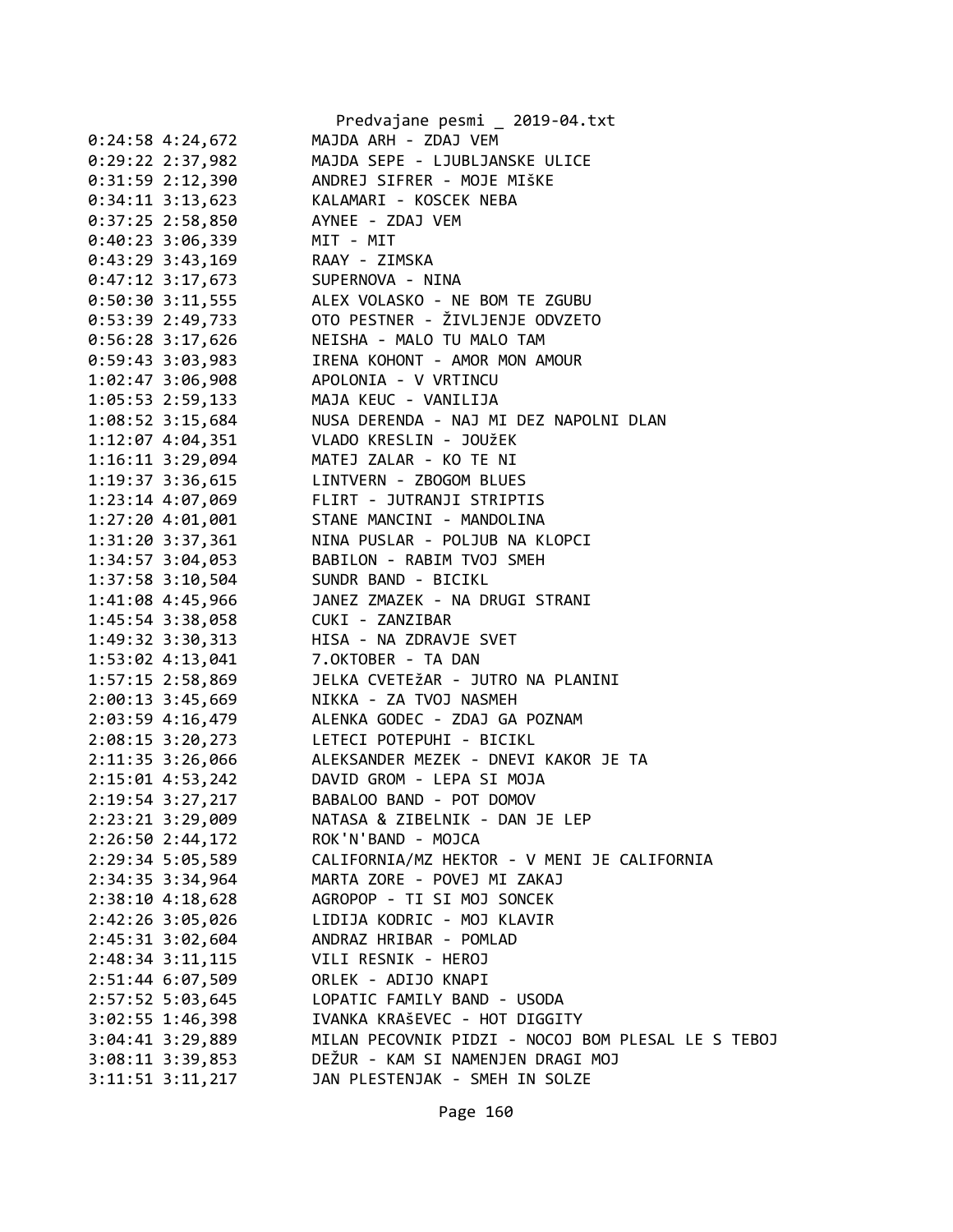|                      | Predvajane pesmi _ 2019-04.txt               |
|----------------------|----------------------------------------------|
| 3:14:59 4:43,469     | DUSAN URSIC - KRETENIZACIJA                  |
| $3:19:42$ $3:14,105$ | ANA STOKELJ - MIDVA SVA ZALJUBLJENA          |
| 3:22:56 4:12,981     | REGINA - ŠOK                                 |
| 3:27:09 2:47,651     | MARJANA DERZAJ - BASIN STREET BLUES          |
| 3:29:56 6:25,618     | IZTOK MLAKAR - IVO BALILA                    |
| 3:36:22 3:31,746     | ROK FERENGJA - LJUBI ME                      |
| 3:39:53 4:57,233     | DRUŠTVO MRTVIH PESNIKOV - KO OSTANEM SAM     |
| 3:44:50 2:39,381     | ICE - STARA GARA                             |
| 3:47:29 3:37,089     | ANIKA HORVAT - VSE SI TI                     |
| 3:51:06 2:46,016     | POP DESIGN - NEKOC BOM ZBRAL POGUM           |
| 3:53:52 4:00,998     | AVIA BAND - LJUBEZEN NA PRVI POGLED          |
| 3:57:53 3:56,711     | BOZIDAR WOLFGANG WOLF - EDINO TI             |
| 4:01:49 3:34,442     | PEPEL IN KRI - DAN LJUBEZNI                  |
|                      |                                              |
| 4:05:24 3:54,001     | LEELOOJAMAIS - NE ZAMERI MI                  |
| 4:09:14 1:54,216     | MATIJA CERAR - Z MOJCO PLESAL BI CHA-CHA-CHA |
| 4:11:08 3:33,881     | KINGSTON - KATARINA NIZA BISERE              |
| 4:14:41 4:31,557     | HALO - GRETA                                 |
| $4:19:13$ $2:26,131$ | GU-GU - PAPAGAJA                             |
| 4:21:39 2:52,981     | DAMJANA G. & IRENA V. - SNEG JE TU           |
| $4:24:31$ $3:54,175$ | BOTRI - MAL' PREKRATKA                       |
| $4:28:25$ 3:11,688   | BELE VRANE - MOJE DEKLE                      |
| 4:31:37 3:49,743     | HAZARD - MAKALONCA                           |
| 4:35:26 3:19,083     | IGOR - PAULA                                 |
| 4:38:45 3:44,589     | DARJA SVAJGER - DIVJA                        |
| 4:42:29 3:31,953     | ALMA MERKLIN - VSAKA MINUTA                  |
| 4:46:01 4:02,152     | BILBI - KO TVOJA SEM SE BLA                  |
| 4:50:03 3:47,853     | AVTOMOBILI - MRAZ                            |
| 4:53:51 3:28,729     | DELIAL - SEJEM ZELJA                         |
| 4:57:19 3:07,342     | BLUEGRASS HOPPERS - BREZ SONCA CVETJA NI     |
| 5:01:09 3:43,529     | CAPTAIN'S GANG - OD MRAKA DO ZORE            |
| 5:04:52 2:50,817     | METKA ŠTOK - MOŠKI IN ŽENSKA                 |
| $5:07:43$ $3:01,032$ | MAJDA ARH - POSLJI MU VETER POZDRAV          |
| $5:11:46$ 3:25,612   | ANJA RUPEL - NAJ TE SONCE PREBUDI            |
| 5:15:11 3:11,742     | VENERA - DISKO KLUB                          |
| 5:18:23 3:22,199     | TOMAZ DOMICELJ - GOSPOD DIREKTOR             |
| 5:22:51 2:03,982     | OTO PESTNER &P.UGRIN BAND - KAKOR MADONNA    |
| 5:24:54 3:33,594     | KATRINAS - FUNKY BEAT                        |
| 5:28:28 3:00,047     | LEA SIRK - HVALA NE                          |
| 5:32:22 2:56,378     | ANDREJ SIFRER - MAR NAJ ZATO ZNORIM          |
| 5:35:19 4:25,786     | NUDE - RAZLOG                                |
| 5:40:46 4:06,124     | FOLKROLA - MAVRICA                           |
| 5:44:52 3:37,983     | ALENKA VIDRIH - UJETA                        |
| 5:48:30 4:57,439     | SAMO GLAVAN - ZGODOVINA OBSTOJA              |
| $5:55:11$ $3:18,863$ | SIMONA VODOPIVEC - TITANIC LJUBEZNI          |
|                      | ZVEZDE - NOVE ZVEZDE NAD EVROPO              |
| 5:58:30 3:59,984     |                                              |
| $6:03:12$ 3:16,898   | MERISSA IN FREEWAY - ZA MINUTO               |
| $6:06:29$ 3:14,423   | ROK 'N' BAND - MOJA MLADA LJUBICA            |
| 6:10:45 4:30,039     | KGV - KAKSEN DAN                             |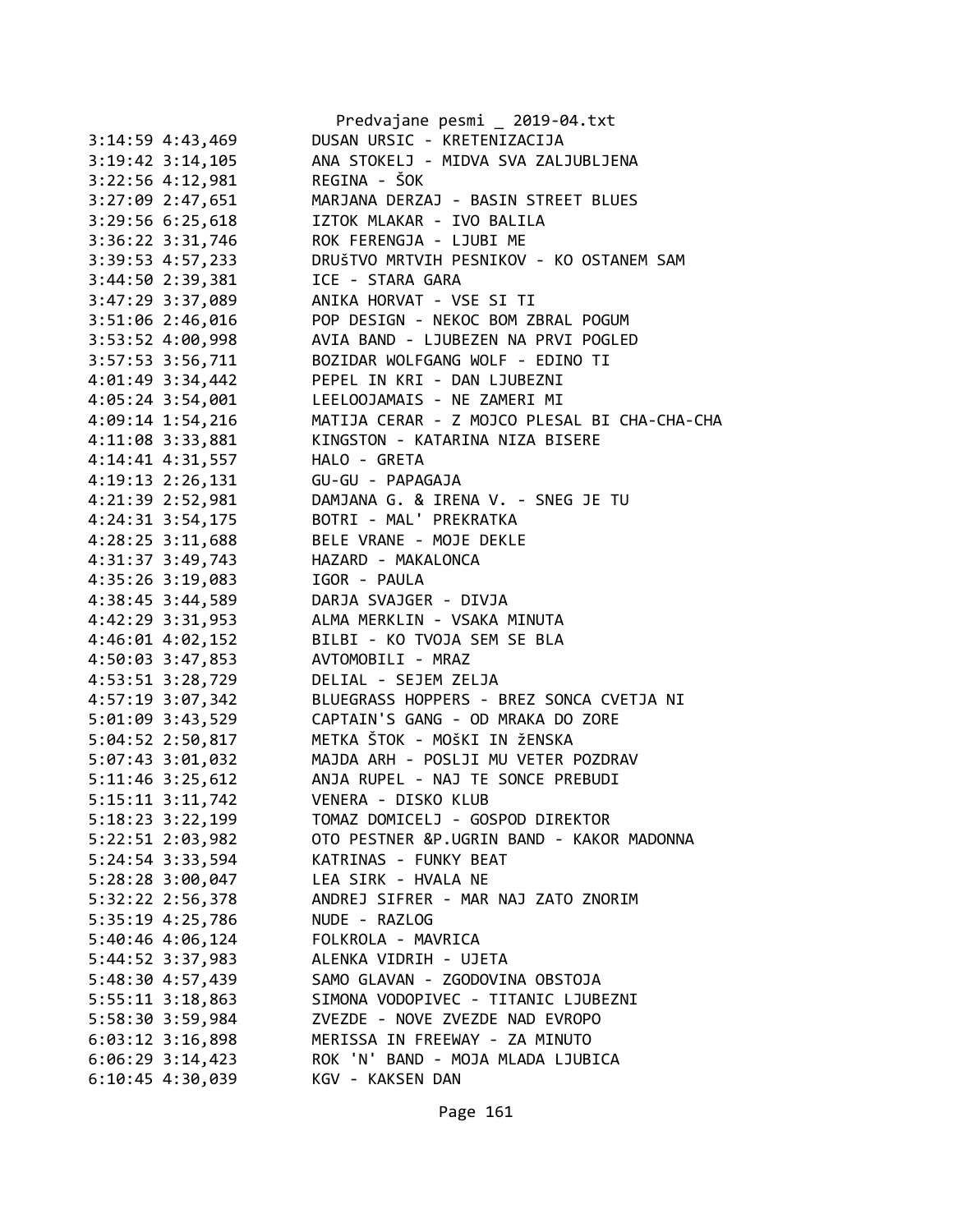|                      | Predvajane pesmi _ 2019-04.txt                             |
|----------------------|------------------------------------------------------------|
| $6:15:15$ 3:58,400   | MAJDA SEPE - POJ KITARA MOJEGA SRCA                        |
| $6:20:19$ 3:33,810   | VICTORY - NOV SE DAN BUDI                                  |
| $6:23:52$ $4:13,810$ | ALENKA GODEC - POZABI                                      |
| $6:28:51$ $3:18,914$ | ALJA KRUSIC - A BOS MALO MOJ                               |
| $6:33:05$ 3:27,000   | BRANKA KRANER - LJUBEZEN                                   |
| $6:36:31$ $3:24,976$ | NUSA DERENDA - NE KLICI ME                                 |
| $6:40:57$ 3:17,143   | DON MENTONY BAND - REKLA JE NE                             |
| $6:44:14$ $4:04,880$ | DRUSTVO MRTVIH PESNIKOV - POD OBLAKOM                      |
| $6:48:07$ 3:27,684   | DITKA HABERL - MATI                                        |
| $6:53:01$ $3:19,966$ | SVAROGOV - V PORTOROZU NA POSTAJI                          |
| $6:56:21$ $3:09,596$ | LINTVERN - NEDELJA LEP JE DAN                              |
| 7:00:13 3:25,058     | FARAONI - PUSTI ME                                         |
| 7:03:38 3:26,729     | TATJANA DREMELJ - TI SI ZAME VSE                           |
| 7:07:04 3:23,019     | 4 FUN - POKLICI ME                                         |
| 7:10:27 3:26,059     | D'KWASCHEN & RETASHY - VRAUCHE                             |
| 7:13:53 3:04,874     | JANEZ ZMAZEK ZAN - LAHKO NARDIM SE BOLJS                   |
| 7:16:57 2:57,993     | BERTA AMBROŽ - POSLEDNJA NOC LJUBEZNI                      |
| 7:19:55 3:03,023     | DEKAMERONI - SAVA SUMI                                     |
| 7:22:56 3:47,166     | SOPRANOS - JUNAK                                           |
| 7:27:28 3:41,578     | IVANA HONSIC - RDECA NIT                                   |
| 7:31:10 3:06,769     | ALEKSANDER MEZEK - VREMENSKA NAPOVED                       |
| 7:34:16 3:02,009     | VILI RESNIK - NAJ BOGOVI SLISIJO                           |
| 7:37:18 4:48,541     | PAPIR - LEPO MI JE S TEBOJ                                 |
| 7:42:06 4:02,570     | AYNEE - SPOMLADI                                           |
| 7:46:09 2:27,532     | DUSAN URSIC - BUTALCI                                      |
| 7:48:36 3:41,619     | NEISHA - LE KAJ SE SKRIVA                                  |
| 7:52:17 4:12,185     | MARTIN KRPAN - SOVRAZNIK NE SPI                            |
| 7:56:29 4:11,748     | ANIKA - PLIMA                                              |
| $8:00:41$ 4:18,347   | OTO PESTNER - TRIDESET LET (DOLGA)                         |
| 8:04:59 2:16,032     | STANE MANCINI - TAM, KAMOR GRE VETER SPAT                  |
| 8:07:15 3:02,014     | KARMEN STAVEC - SE IN SE                                   |
|                      | 8:10:17 2:59,473 ANDRAZ HRIBAR - ŽIVLJENJE JE              |
|                      | 8:13:16 3:45,964 MARINO LEGOVIC & ZBOR - PO PRAZNIKIH DISI |
| 8:17:02 2:53,141     | ALEX VOLASKO - INSTA                                       |
| 8:19:53 2:37,867     | IRENA KOHONT - ŠPANSKI HARLEM [SPANISH HARLEM]             |
| 8:22:31 2:56,990     | VLADO KRESLIN - IGRALA JE IGRALA                           |
| 8:26:13 4:08,435     | HALO - JIMMY HUE                                           |
| 8:30:21 3:12,833     | PETER DIRNBEK - PRVA SLUZBA                                |
| $8:33:34$ $3:10,460$ | GU-GU - O JA JA, O NE NE                                   |
| $8:36:44$ 3:11,582   | ADI SMOLAR - TO BO HIT                                     |
| 8:39:56 3:29,534     | DRUŠTVO MRTVIH PESNIKOV - 25                               |
| 8:43:25 2:49,539     | JAN PLESTENJAK - VSE JE OK                                 |
| 8:46:14 3:57,805     | DAN D - POCASI                                             |
| 8:50:07 3:35,297     | AVIA BAND - GREVA V KATRCO                                 |
| $8:53:42$ 3:24,592   | KINGSTON - REPUBLIKA BANANA                                |
| 8:57:23 3:03,536     | ANIKA HORVAT - V LJUBLJANO                                 |
|                      | KAMNIK MILAN - POT NA KOROSKO                              |
| $9:01:59$ 3:05,051   |                                                            |
| $9:05:03$ 2:36,709   | BABALOO BAND - MOJE SRCE                                   |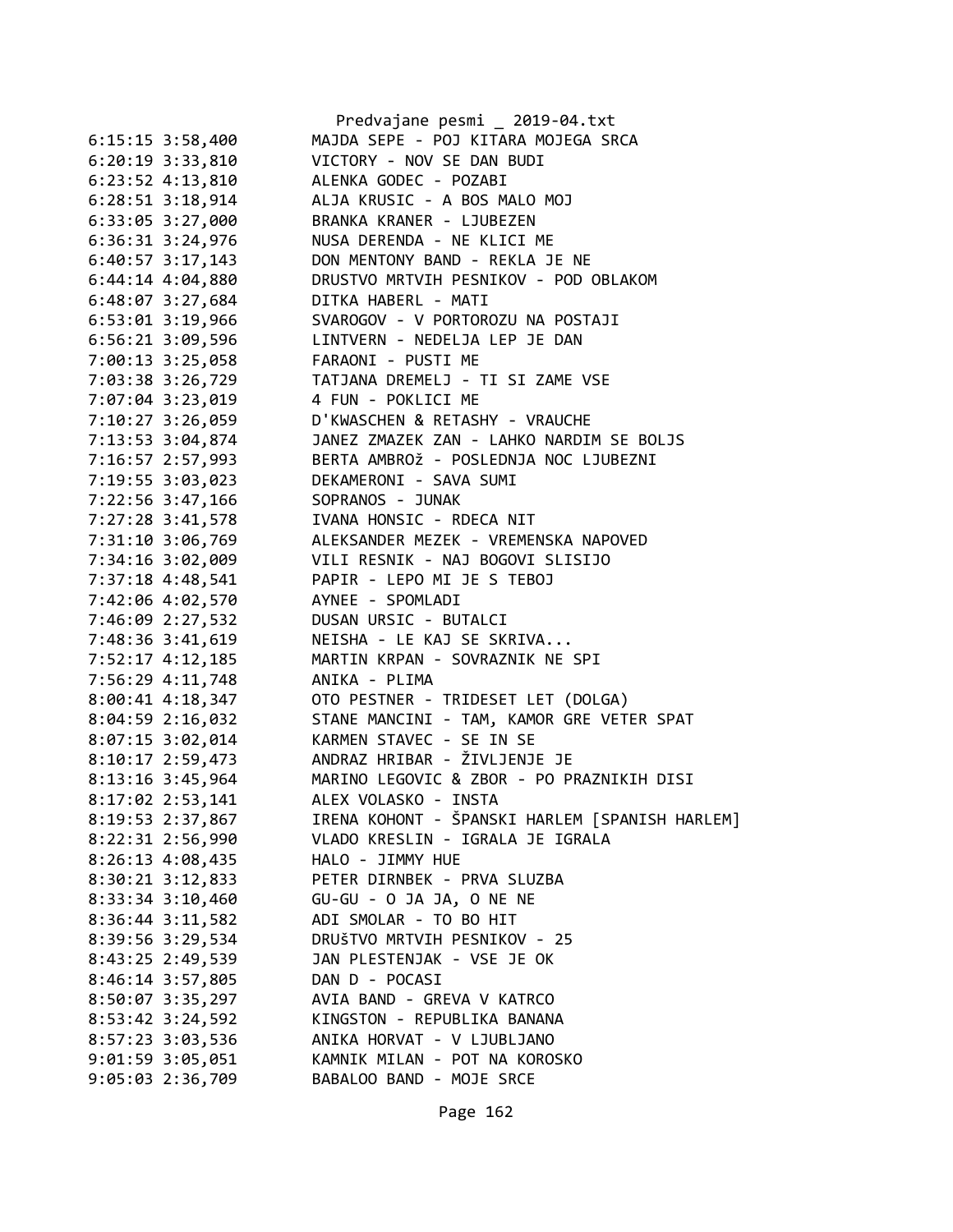|                                     |                      | Predvajane pesmi _ 2019-04.txt                                                                                                      |
|-------------------------------------|----------------------|-------------------------------------------------------------------------------------------------------------------------------------|
| $9:07:40$ 3:37,039                  |                      | JANEZ BONCINA BENC - NAVALI NAROD NA GOSTILNE                                                                                       |
| 9:15:50 2:56,808                    |                      | BAZAR - OD ENIH DO TREH                                                                                                             |
| 9:18:46 3:57,080                    |                      | GOLDEN EYE - DO KONCA                                                                                                               |
| 9:23:57 2:53,477                    |                      | MATIJA CERAR - KMALU BOM SPET PRI TEBI [I'LL BE HOME]                                                                               |
| $9:27:40$ 6:32,629                  |                      | IZTOK MLAKAR - OD FRANCA FRANCESKINA GOD                                                                                            |
| 9:35:03 2:54,057                    |                      | 1X BAND - TIH DEŽEVEN DAN                                                                                                           |
|                                     |                      |                                                                                                                                     |
|                                     |                      | 9:37:57  4:05,555  ALEKSANDRA - VERJAMEM V LJUBEZEN<br>9:47:25  3:16,617  ANDREJ SIFRER - POBEGNIVA!                                |
|                                     |                      | 9:51:32 3:22,980 MANUELLA - V TVOJEM OGNJU (INFERNO)                                                                                |
| 9:54:55 4:55,625 NAPOLEON - VRNI SE |                      |                                                                                                                                     |
| 10:01:22 3:05,489                   |                      | MANOUCHE - KJE SI LUBI                                                                                                              |
|                                     |                      | 10:04:21 3:04,173 TOMAZ DOMICELJ - NA VRHU                                                                                          |
|                                     |                      | 10:07:25 2:21,907 RAFKO IRGOLIC - SLOVO V PRISTANISCU                                                                               |
|                                     |                      |                                                                                                                                     |
|                                     |                      |                                                                                                                                     |
|                                     |                      | 10:16:01 3:08,894 BOTRI - NA JUG<br>10:20:24 3:30,055 MIHA MERLAK - RANJENO SRCE<br>10:23:54 3:48,195 HAZARD - NI CVETJA BREZ TRNJA |
| 10:28:33 4:03,055                   |                      | DOMINIK KOZARIC - SPOMNI SE NAME                                                                                                    |
| $10:33:26$ $3:17,763$               |                      | DADI DAZ - IN GREM NAPREJ                                                                                                           |
| 10:36:43                            | 3:56,031             | ROK'N'BAND - LJUBEZNI NAJIN CAS                                                                                                     |
| 10:44:33                            |                      | 3:08,665 PEPEL IN KRI - LJUBLJANSKI GRAD                                                                                            |
| 10:47:42                            | 3:15,133             | YUHUBANDA - NE NIMAS POJMA                                                                                                          |
| 10:51:47                            | 2:33,898             | MAJDA SEPE IN NINO ROBIC - BELE LADJE                                                                                               |
| 10:54:21                            | 3:55,320             | SRECNA MLADINA - KDO SMO                                                                                                            |
| 10:58:16                            | 2:48,833             | MAJDA ARH - POŠLJI MU VETER POZDRAV                                                                                                 |
| 11:02:37                            | 2:58,690             | MILAN PECOVNIK PIDZI - NE CAKAJ SPET                                                                                                |
| 11:05:35                            | 3:56,335             | SAMO GLAVAN - NEGATIVNE POZITIVMOSTI                                                                                                |
| 11:13:50                            | 2:44,063             | BELE VRANE - MINI MAXI                                                                                                              |
| 11:16:34                            | 3:14,598             | KALAMARI - NISEN KRIV                                                                                                               |
| 11:21:02                            | 4:22,050             | CALIFORNIA/MZ HEKTOR - KRALJICA POROCNEGA POTOVANJA                                                                                 |
| 11:26:06                            | 3:14,047             | SING & SONG - PLAVA KUVERTA                                                                                                         |
| 11:30:05                            | 3:02,163             | DARJA SVAJGER - SE TISOC LET                                                                                                        |
| 11:33:07                            |                      | 3:22,109 ZAN SERCIC - SATELITI                                                                                                      |
| 11:36:29                            |                      | 3:09,024 MODRI VAL - BODI MOJ                                                                                                       |
| 11:42:28                            | 3:17,305             | DON JUAN - JULIJA                                                                                                                   |
| 11:45:46                            | 3:16,932             | COVERLOVER - VSE JE V GLAVI                                                                                                         |
| 11:49:53                            | 3:14,159             | NUSA DERENDA & MARKO VOZELJ - NAJ NAMA SODI LE NEBO                                                                                 |
| 11:53:07                            | 2:37,073             | JELKA CVETEŽAR - KO BOŠ PRIŠLA NA BLED                                                                                              |
| 11:56:01                            | 3:28,878             | ALENKA VIDRIH - PRISLUHNI                                                                                                           |
| 12:01:02                            | 4:12,935             | DON MENTONY BAND - MRTVE ROŽE                                                                                                       |
| 12:05:15                            | 3:16,008             | EDVIN FLISER - TAM KJER SEM DOMA                                                                                                    |
| 12:08:31                            | 2:01,209             | DUSAN URSIC - JOZKOTI                                                                                                               |
| 12:16:05                            | 3:02,919             | MLADI LEVI - ODA IRENI                                                                                                              |
| 12:20:21                            | 3:08,514             | MARTA ZORE - MIDVA                                                                                                                  |
| 12:23:30                            |                      | LEELOOJAMAIS - TIK TAK (RADIO RMX)                                                                                                  |
| 12:28:27                            | 4:11,779<br>4:13,835 | ALEKSANDER MEZEK - NA DLANI MESTA                                                                                                   |
| 12:33:31                            | 4:21,033             | BABILON - NAJLEPSA NOC                                                                                                              |
| 12:37:52                            | 3:33,357             | ALENKA GODEC - POT ZA DVA                                                                                                           |
|                                     |                      |                                                                                                                                     |
| 12:47:24                            | 2:43,045             | I.VRCKOVNIK & HAPPY BAND - POVABI ME                                                                                                |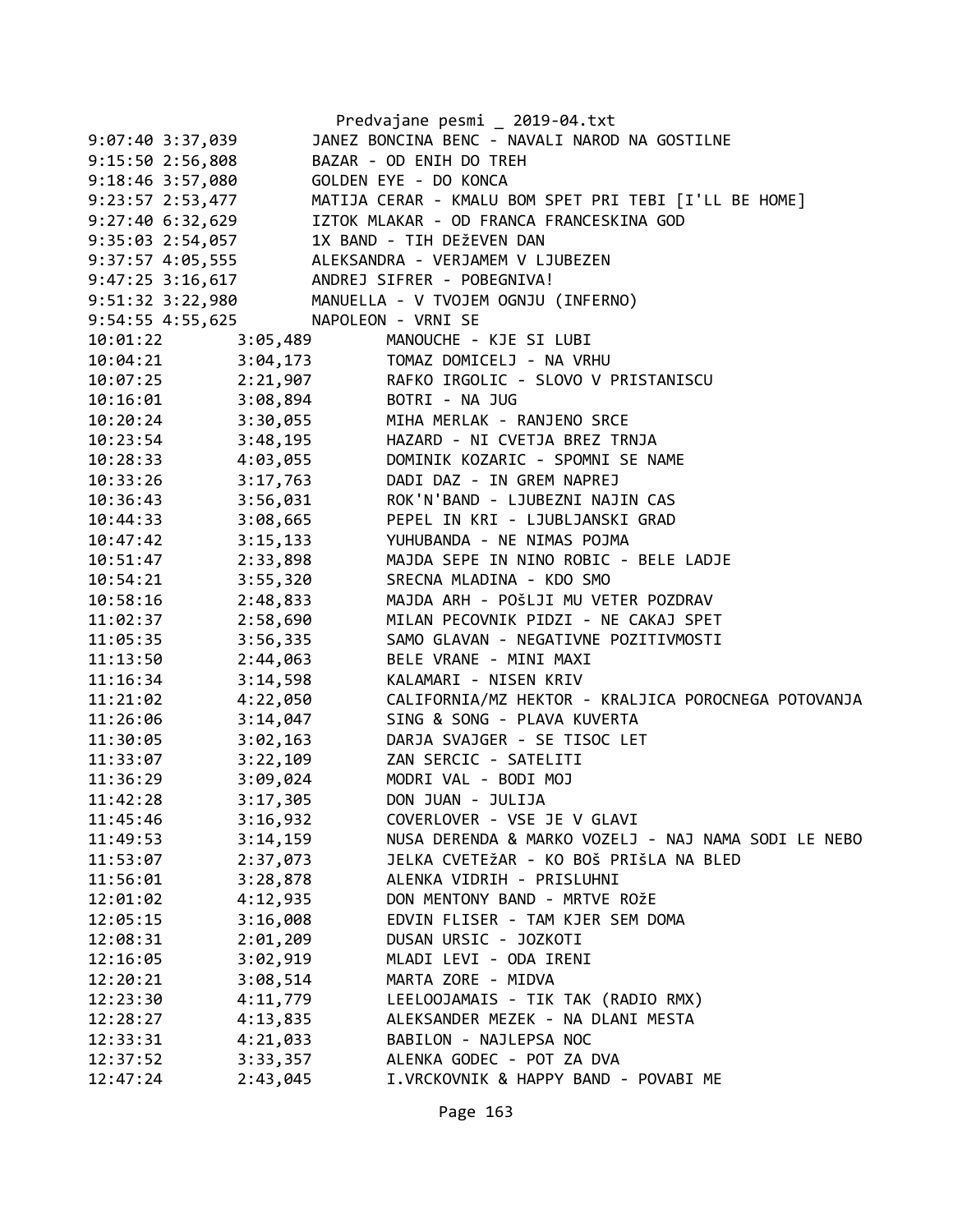|          |          | Predvajane pesmi _ 2019-04.txt            |
|----------|----------|-------------------------------------------|
| 12:50:57 | 2:54,080 | BLUEGRASS HOPPERS - KAMIONAR              |
| 12:53:51 | 2:52,031 | ALENKA LESJAK - NAJINI MOSTOVI            |
| 12:56:43 | 4:23,365 | ANJA RUPEL - MOJE SANJE                   |
| 13:01:41 | 2:29,006 | NASTJA DIMNIK - OTROCI POLETJA            |
| 13:04:10 | 4:27,716 | META MOCNIK & OTO PESTNER - TRENUTKI BEZE |
| 13:08:38 | 4:26,012 | TATJANA MIHELJ - SVET V ZNAMENJU SRCA     |
| 13:14:34 | 3:42,086 | MAJDA SEPE - PLAZ                         |
| 13:18:16 | 3:44,821 | FOLKROLA - TUMASTI OZBI                   |
| 13:22:56 | 3:42,741 | PAPIR - SRAJCA                            |
| 13:27:24 | 2:48,041 | RITEM PLANET - ZGOREJ BREZ                |
| 13:31:07 | 3:51,053 | 2B - FIGURE V SKATLAH                     |
| 13:34:58 | 4:00,573 | KARMEN STAVEC - TISTEGA DNE               |
| 13:38:59 | 3:20,428 | IVANKA KRASEVEC - PRESERN - NISEM SANJALA |
| 13:43:50 | 2:45,501 | ANIKA HORVAT - TEENAGERSKA BALADA         |
| 13:46:35 | 3:45,913 | MARKO VOZELJ - ZVEZDE SO Z NAMA           |
| 13:51:34 | 2:37,596 | ALEŠ HADALIN - KAKO LEPO JE               |
| 13:54:11 | 3:48,892 | GU-GU - ŽELIM SI NA JAMAJKO               |
| 13:58:00 | 3:53,527 | 3CELOS FT. KLEMEN BUNDERLA - LEPO JE      |
| 14:02:29 | 3:31,194 | FARAONI - TU JE MOJ DOM                   |
| 14:06:00 | 2:57,927 | CUKI - SA-LA-LA                           |
| 14:08:57 | 3:24,058 | LINTVERN - CE TE SRECAM                   |
| 14:13:52 | 2:41,139 | MATIJA CERAR - TRI DEKLICE                |
| 14:16:33 | 2:58,022 | STANE MANCINI - NAMESTO PISMA             |
| 14:20:26 | 3:21,183 | BANHOF - KAKO JE TO LEPO                  |
| 14:23:47 | 2:53,722 | NUSA DERENDA - PRVIC IN ZADNJIC           |
| 14:27:29 | 4:24,368 | IZTOK MLAKAR - CIKORIJA IN KAFE           |
| 14:32:52 | 2:33,902 | DOCA MAROLT - ZIVLJENJE JE LEPO           |
| 14:35:22 | 3:37,639 | ADI SMOLAR - NAŠ SVET SE PA VRTI          |
| 14:38:59 | 3:22,674 | ZANA - NE SPRASUJ                         |
| 14:43:52 | 3:42,765 | TOMAZ DOMICELJ - ZLOBNA ŽENSKA            |
| 14:47:35 | 2:45,922 | VICTORY - LE POVEJTE JI                   |
| 14:51:32 | 3:33,778 | DRUŠTVO MRTVIH PESNIKOV - RABM            |
| 14:55:23 | 3:50,954 | ANDRAZ HRIBAR - PO CEM DISI TA DAN        |
| 14:59:49 | 4:21,504 | BAZAR - SI ŠE JEZNA NAME                  |
| 15:04:11 | 3:16,128 | JAN PLESTENJAK - PUNCA                    |
| 15:07:27 | 3:14,818 | DAMJANA - FANT IZ IPANEME                 |
| 15:12:12 | 3:33,993 | BILBI - PESEM OD VCERAJ                   |
| 15:15:46 | 2:27,428 | ANDREJ SIFRER - DEBELUHI                  |
| 15:18:13 | 3:46,798 | DRUSTVO MRTVIH PESNIKOV - RABM            |
| 15:22:55 | 2:10,971 | MARJANA DERZAJ - JANEZ                    |
| 15:25:57 | 2:53,358 | GREGOR RAVNIK - ZDAJ JE CAS               |
| 15:28:47 | 3:45,214 | BABALOO BAND - PAJAC                      |
| 15:33:32 | 3:39,010 | NOCNA PTICA - GLAS SIREN                  |
| 15:37:10 | 3:11,349 | BELE VRANE - MOJE DEKLE                   |
| 15:41:53 | 2:59,269 | DASA - OD LJUBEZNI ZADET                  |
| 15:44:52 | 3:19,160 | DARJA SVAJGER - OB MENI                   |
| 15:48:11 | 2:53,375 | TANGELS - KAJ IN KAM (ORIGINAL)           |
| 15:52:17 | 2:54,659 | NECA FALK - DOBRO JUTRO, DOBER DAN        |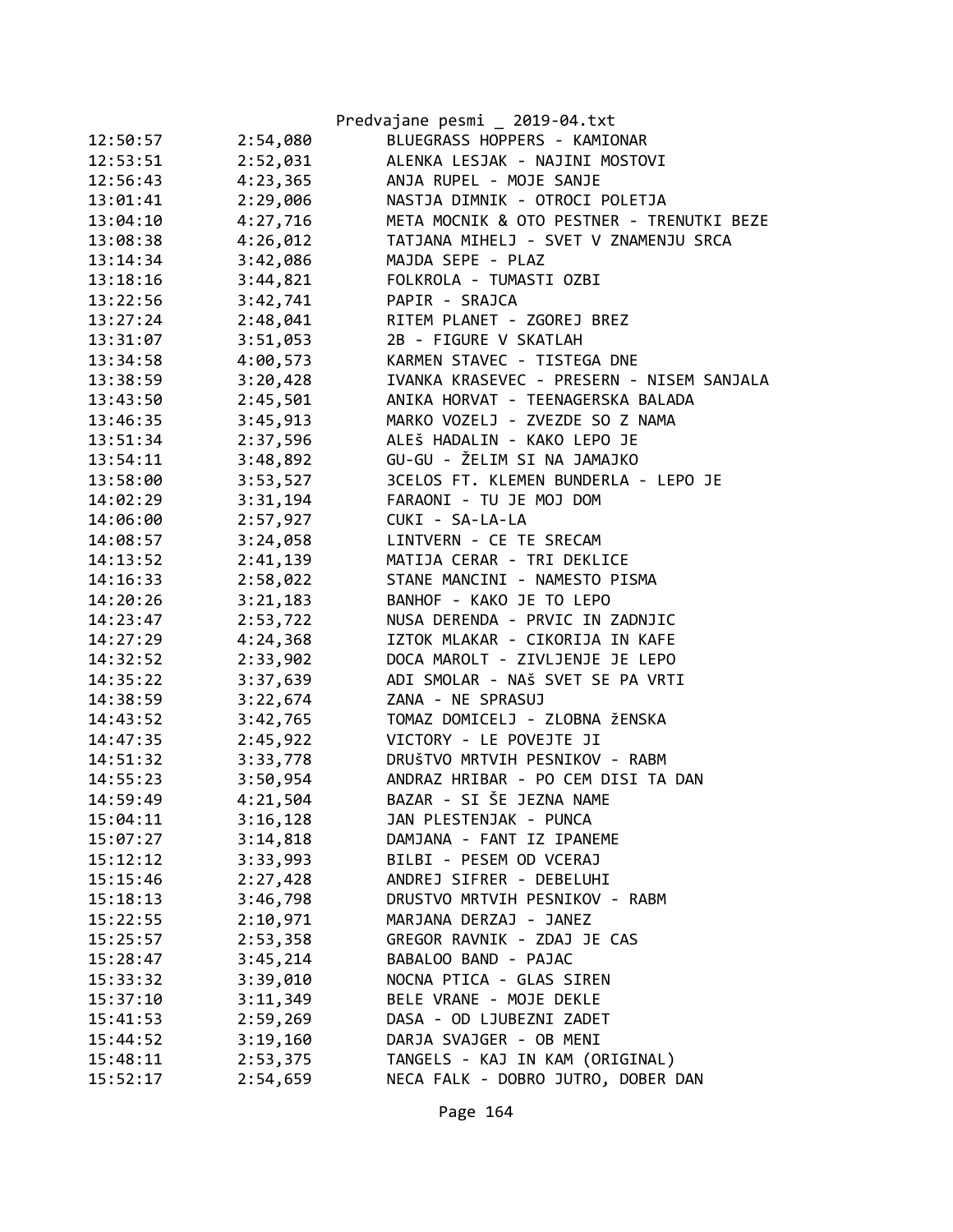|          |          | Predvajane pesmi _ 2019-04.txt                |
|----------|----------|-----------------------------------------------|
| 15:55:11 | 2:54,013 | NEW SWING QUARTET - TI ALI SOLA               |
| 15:58:05 | 2:45,122 | KATRINAS - KOT PRAVLJICA                      |
| 16:01:25 | 3:34,950 | AURORA - SRCE PREBUDI                         |
| 16:05:00 | 3:22,089 | PEPEL IN KRI - NAJ BO BABY                    |
| 16:08:22 | 2:42,157 | FELIKS LANGUS - DISKO RAJ (DISCO RAJ)         |
| 16:12:35 | 3:25,344 | BOTRI - OB TEBI SE MI ZROLA                   |
| 16:16:00 | 3:24,122 | BRO FEAT. POLONA LEBEN - RAZSTA               |
| 16:20:19 | 3:35,080 | ROK'N'BAND - SOLZE IN SMEH                    |
| 16:23:54 | 3:43,704 | DEJAN LAPANJA - TU IN ZDAJ                    |
| 16:28:23 | 3:25,134 | JELKA CVETEZAR - TOM PILIBI                   |
| 16:32:47 | 3:17,021 | SLAVKO IVANCIC - CRTA                         |
| 16:36:04 | 4:01,760 | VILI RESNIK - REKA ZELJA                      |
| 16:41:36 | 2:57,029 | MARKO JURCA - POVEJ MU                        |
| 16:44:33 | 4:40,560 | HISA - LEDENE CESTE                           |
| 16:50:27 | 3:34,677 | JANEZ BONCINA BENC - KADAR OGNJI DOGORIJO     |
| 16:54:01 | 3:50,169 | AVIA BAND - NAJINO LETO                       |
| 16:57:51 | 3:03,993 | IRENA VRCKOVNIK - FANT Z ULICE                |
| 17:01:34 | 2:22,068 | OTO PESTNER - LAHKO VPRAŠANJE                 |
| 17:03:56 | 3:39,534 | NIKKA - SKRIVNOST (RADIO EDIT)                |
| 17:07:35 | 3:02,077 | MARTA ZORE - POJDI Z NJO                      |
| 17:11:49 | 4:45,604 | GUSTI/POLONA KASAL - MOJE SANJE               |
| 17:16:33 | 1:21,230 | DUSAN URSIC - OMEJEN                          |
| 17:17:54 | 3:30,074 | NINA PUSLAR - OBJEMI ME ZDAJ                  |
| 17:22:48 | 3:39,061 | NUDE - PEPELKA (RAD TE IMAM)                  |
| 17:27:13 | 2:43,093 | JASMINA CAFNIK - TUDI KO TE Z MANO NI         |
| 17:30:54 | 2:57,934 | ABADON - POZITIVNA ENERGIJA                   |
| 17:33:52 | 4:03,754 | ELDA VILER - LASTOVKE                         |
| 17:37:55 | 3:28,098 | GINO - DAN BREZ SKRBI                         |
| 17:42:35 | 4:04,075 | AVTOMOBILI - OBLJUBLJENA                      |
| 17:46:39 | 3:19,128 | IVO MOJZER - VOZIM SE                         |
| 17:50:50 | 3:14,067 | BIG FOOT MAMA - ROLA SE                       |
| 17:54:22 | 3:23,471 | PAPIR - NIC MI NI                             |
| 17:57:45 | 3:14,033 | AYNEE - ZJUTRAJ                               |
| 18:01:38 | 3:27,887 | GASPER RIFELJ - MOZAIK                        |
| 18:05:05 | 4:12,466 | BABILON - ZEMLJA IN NEBO                      |
| 18:10:48 | 3:20,004 | VLADO KRESLIN & NEISHA - KAKOR ZVEZDI NA NEBU |
| 18:14:08 | 2:31,572 | HAZARD - BISTRO                               |
| 18:16:40 | 3:58,019 | ANIKA - OGENJ IN LED                          |
| 18:22:01 | 3:03,778 | JANEZ ZMAZEK - LAHKO NARDIM ŠE BOLJŠ          |
| 18:25:50 | 3:34,604 | KINGSTON - DANES JE MOJ DAN                   |
| 18:30:23 | 4:30,871 | SOPRANOS - IZ BOZICA V NOVOLETNI DAN          |
| 18:34:54 | 2:43,194 | BERTA AMBROŽ - BREZ BESED                     |
| 18:37:37 | 2:38,897 | IVANKA KRASEVEC - PRESERN - O TASCE, TASCICE  |
| 18:41:28 | 3:29,184 | ALENKA GODEC - V DOBREM IN SLABEM             |
| 18:44:57 | 3:00,623 | SAN DI EGO - TO JE TO                         |
| 18:47:57 | 3:28,614 | ALEKSANDER MEZEK - MESTO BREZ SRCA            |
| 18:52:18 | 2:55,889 | TINKARA KOVAC - SONCE V OCEH                  |
| 18:55:11 | 3:27,054 | MAJDA ARH - KAKOR LED IN OGENJ                |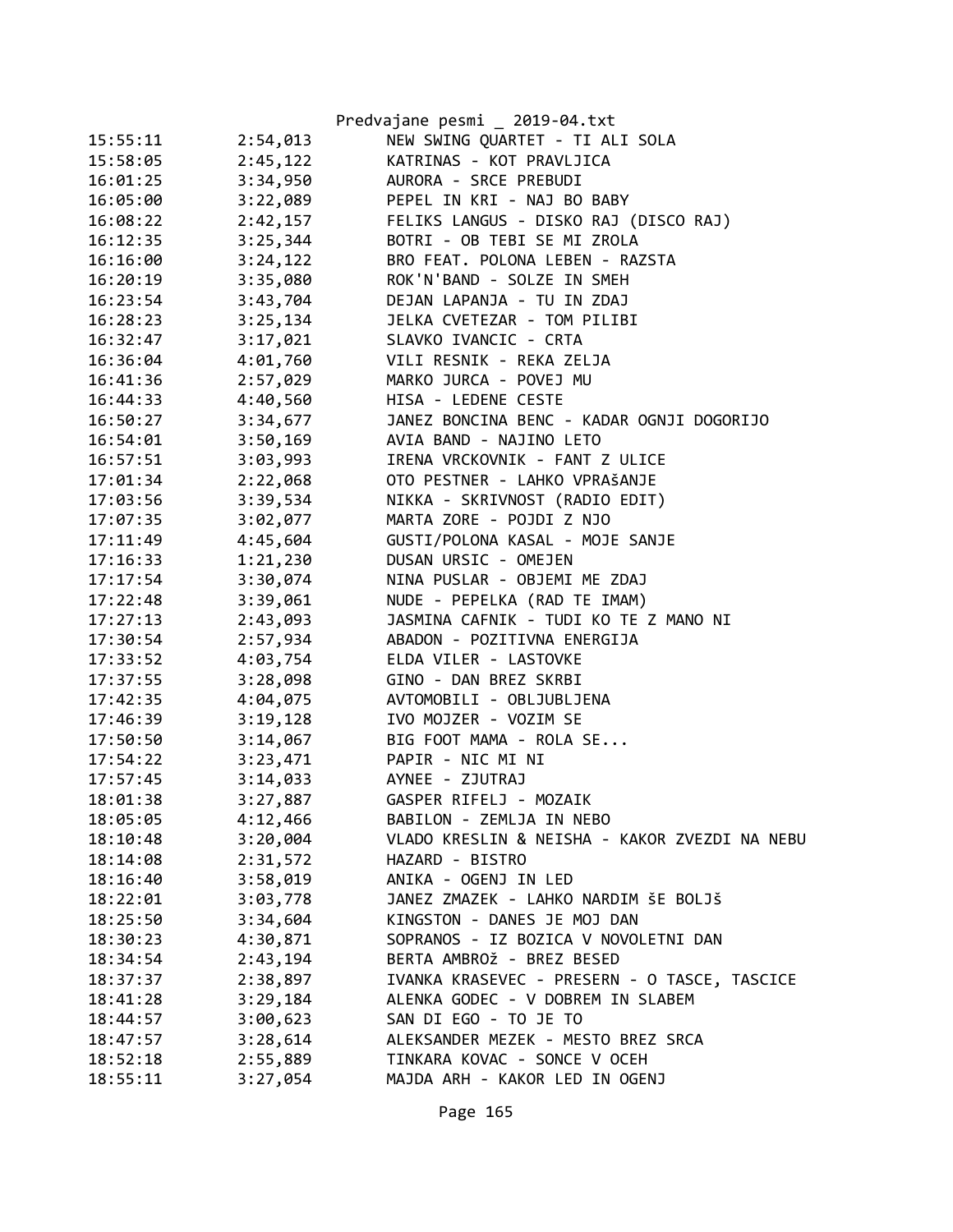|          |          | Predvajane pesmi _ 2019-04.txt                  |
|----------|----------|-------------------------------------------------|
| 18:58:38 | 3:43,264 | ESTEFANIO BIG - POISCIVA SONCE                  |
| 19:03:00 | 4:08,147 | GU-GU - TUJCA                                   |
| 19:07:08 | 3:23,040 | REVERB - TINA                                   |
| 19:11:43 | 3:26,540 | ANJA RUPEL - ZADNJI POLJUB                      |
| 19:15:09 | 2:56,035 | MATEJ KOSIR - VSO LJUBEZEN                      |
| 19:18:05 | 2:43,438 | ROK 'N' BAND - DEJ RUK'N ME                     |
| 19:22:12 | 4:19,964 | SLOVENSKI EXPRESS - IZGUBLJEN                   |
| 19:27:22 | 3:13,137 | SUPERNOVA - KJE SPI                             |
| 19:31:33 | 3:30,071 | MARTIN KRPAN - KAR JE STARO SE NOVO ZDI         |
| 19:35:03 | 3:31,293 | SAMO GLAVAN - NAPACNI NACIN                     |
| 19:38:34 | 3:28,525 | NUSA DERENDA - ZA STARE CASE                    |
| 19:43:14 | 3:59,909 | STANE MANCINI - MANDOLINA                       |
| 19:47:14 | 2:38,058 | KALAMARI - V VETRU RDECIH ZASTAV                |
| 19:50:44 | 2:25,224 | DAMJANA - SAMBA                                 |
| 19:53:09 | 3:58,710 | CALIFORNIA/MZ HEKTOR - LE SPOMINI (MODERNI MIX) |
| 19:57:03 | 2:41,186 | BELE VRANE - ŽENITOVANJSKA                      |
| 20:00:23 | 3:48,246 | DANI DANDOSA - KOGA LJUBIS ZJUTRAJ              |
| 20:04:11 | 3:07,327 | DON MENTONY BAND - NON CAPITO                   |
| 20:07:19 | 3:27,853 | DAMIAN - SI KOT POLETJE                         |
| 20:15:19 | 3:40,969 | TOMAZ DOMICELJ - MLINAR NA MURI                 |
| 20:19:00 | 4:30,709 | CHATEAU - NASMEHNI SE                           |
| 20:24:57 | 5:40,271 | DADI DAZ - VEDNO                                |
| 20:32:01 | 3:57,080 | MOULIN ROUGE - NAJSLAJSI POLJUBI                |
| 20:35:51 | 3:27,856 | IZTOK MLAKAR - BETULA                           |
| 20:44:41 | 3:00,753 | POLONA - POVEJ                                  |
| 20:47:42 | 3:08,437 | REGINA - NAJ LJUBEZEN ZDRUŽI VSE LJUDI          |
| 20:51:38 | 2:58,863 | DITKA - NEKAJ JE V ZRAKU                        |
| 20:54:55 | 4:17,557 | ANDREJ SIFRER - SREBRO V LASE, ZLATO V ZOBE     |
| 21:00:10 | 4:59,157 | VLADO KRESLIN - TISOC LET                       |
| 21:05:09 | 2:51,154 | MARJANA DERZAJ - V LJUBLJANO                    |
| 21:08:00 | 3:53,834 | MONIKA PUCELJ - MENE JE STRAH                   |
| 21:18:08 | 3:21,683 | BOTRI - SONCE PO DEŽJU                          |
| 21:22:05 | 3:09,046 | FARAONI/SLAVKO IVANCIC - KAR JE RES, JE RES     |
| 21:25:09 | 4:27,001 | BLUEGRASS HOPPERS - DRAVSKI MOST                |
| 21:30:28 | 3:42,462 | MARE B - EDINA                                  |
| 21:34:10 | 3:51,187 | HALO - ANITA NI NIKOLI                          |
| 21:38:01 | 3:15,196 | TRISTAN - PR'PRAU MUDROC                        |
| 21:45:13 | 3:17,298 | JANKO ROPRET - NIMA SMISLA DA LAŽEŠ             |
| 21:48:30 | 4:10,024 | DAZ - PODOBEN SEM ZMAJU                         |
| 21:53:27 | 4:25,363 | BABALOO BAND - DOBRO JUTRO DELOVNI LJUDJE       |
| 21:57:52 | 3:38,187 | ZAN SERCIC - ZATE                               |
| 22:02:54 | 4:13,857 | BAZAR - MEHKA DEKLETA                           |
| 22:07:08 | 4:07,525 | ESKOBARS - HLADNE NOCI                          |
| 22:15:34 | 4:00,642 | AVIA BAND - TEBE SI ŽELIM                       |
| 22:20:10 | 3:41,802 | A.KOLMAN & G.RIJAVEC - NA BOZICNO NOC           |
| 22:23:52 | 4:14,851 | PEPEL IN KRI - ENAKONOCJE                       |
| 22:28:06 | 1:53,000 | MATIJA CERAR - Z MOJCO PLESAL BI CHA CHA CHA    |
| 22:30:58 | 2:10,562 | OPTIMISTI - STARI MEDO                          |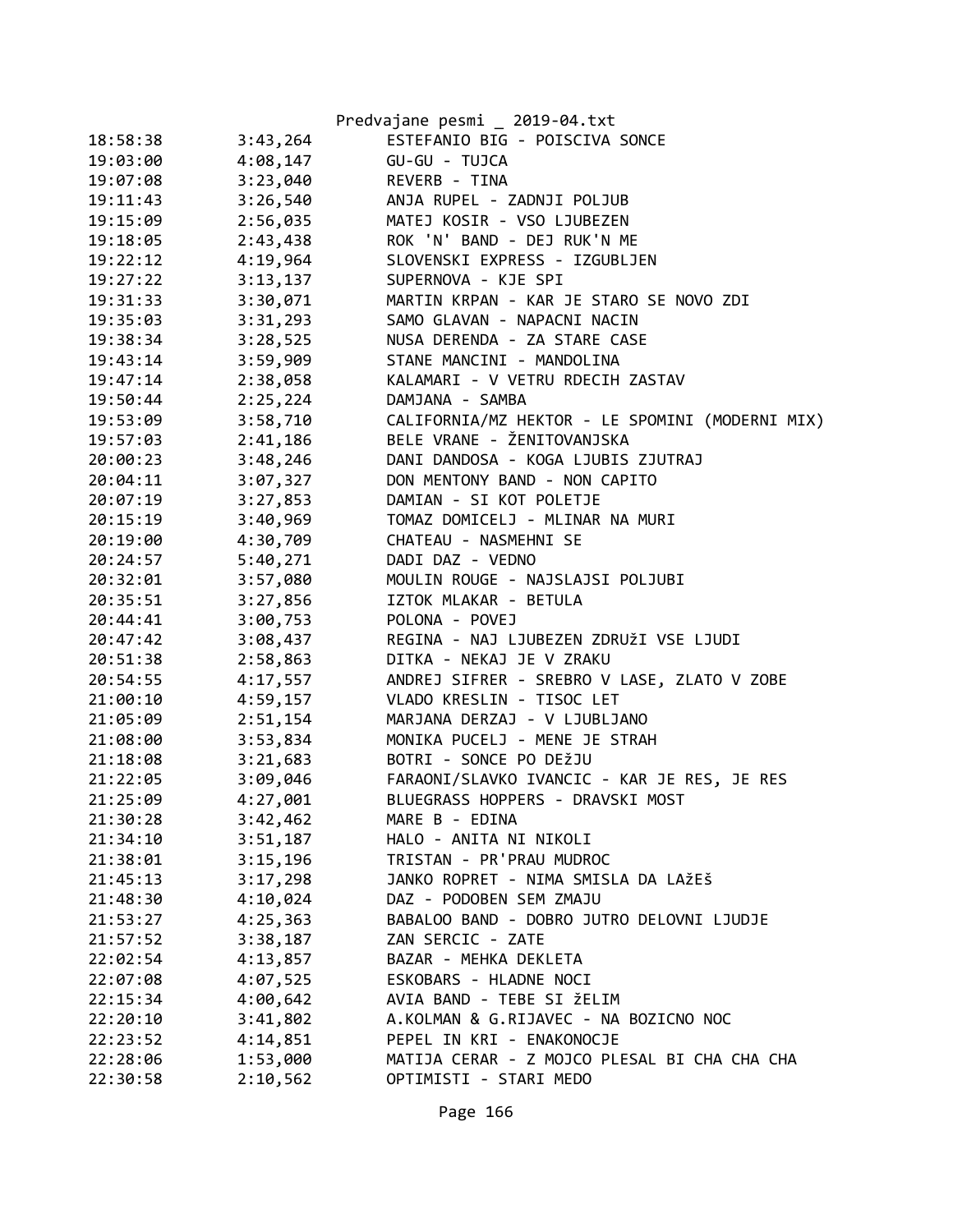|          |          | Predvajane pesmi _ 2019-04.txt         |
|----------|----------|----------------------------------------|
| 22:33:08 | 3:47,972 | AURORA - ANGEL MOJ                     |
| 22:36:56 | 3:04,983 | MANOUCHE - MED ZVEZDE IN NAZAJ         |
| 22:42:51 | 3:58,593 | LIDIJA KODRIC - SRECA JE               |
| 22:46:50 | 2:57,467 | HAZARD - ROŽE ZA ELZO                  |
| 22:50:35 | 3:58,333 | NUDE - SE IMAM TE RAD                  |
| 22:54:33 | 3:28,767 | ADI SMOLAR - NEPRILAGOJEN              |
| 22:58:02 | 3:56,050 | FRANCO MERKATORI - MA, NE OKOL' GOVORT |
| 23:02:50 | 2:22,242 | OTO PESTNER - TRIDESET LET (KRATKA)    |
| 23:05:13 | 3:12,547 | NEISHA - MUZA TVOJ'GA BLUZA            |
| 23:08:25 | 3:15,102 | PERPETUUM JAZZILE - AVSENIK MEDLEY     |
| 23:17:13 | 3:14,886 | ANIKA HORVAT - SAMA DOMA               |
| 23:21:02 | 3:54,294 | JAN PLESTENJAK - SI OK                 |
| 23:24:56 | 3:38,673 | FLIRT - KO JE NI                       |
| 23:28:34 | 3:06,832 | FRENK NOVA - NA LUNO IN NAZAJ          |
| 23:32:29 | 3:31,013 | CUKI - ZOBAR                           |
| 23:35:57 | 2:39,412 | MAJDA SEPE - DREVO                     |
| 23:38:37 | 5:07,006 | ZASAVCI - BELA SNEZINKA                |
| 23:49:42 | 4:19,655 | SLOVENSKI EXPRESS - IZGUBLJEN          |
| 23:54:02 | 3:47,509 | ANIKA - PREMAJHNA BARABA               |
| 23:57:43 | 3:42,553 | GU-GU - LJUBICA MOJ'GA SRCA            |
|          |          |                                        |

| 0:01:25 3:52,110 ALEKSANDER MEZEK - NASA LADJA                           |
|--------------------------------------------------------------------------|
| $0:05:17$ 4:32,878<br>JANEZ ZMAZEK - ZGODBA O LJUDEH                     |
| $0:09:50$ 3:18,125<br>NATASA & ZIBELNIK - LUNA ME NOSI                   |
| 0:13:08 3:07,979 MARTA ZORE - NE BO TI LAHKO                             |
| 0:16:12 3:47,187 ANJA RUPEL - NEKAJ UR ZA NOROST                         |
| 0:19:59 2:20,126 MATEJA GOLOB - CU-CU                                    |
| 0:22:19 3:13,764 GINO - BODI TU                                          |
| 0:25:32 4:00,324 KINGSTON - MODERNE SIRENE                               |
| 0:29:32 4:03,074 BABILON - MOJA RIBA                                     |
| $0:33:35$ 2:21,232<br>NECA FALK - BANANE                                 |
| 0:35:56 3:49,998 VICTORY - A TI!                                         |
| 0:39:38 3:23,459 ELDA VILER - TU SI TI                                   |
| 0:43:01 2:56,023 ANDRAZ HRIBAR - KADAR SI TU                             |
| 0:45:57 3:03,374 FOLKROLA - CYBER BABY                                   |
| 0:49:00 3:54,514 GUSTI/POLONA KASAL - MINE LETO                          |
| 0:52:51 5:04,396 TOMAZ DOMICELJ - ZA VEDNO MLAD                          |
| 0:57:55 3:33,713<br>DAMJANA IN HOT HOT HOT - NOCOJ LJUBILA BI SE S TEBOJ |
| 1:01:29 4:03,310<br>NAPOLEON - SANJAM                                    |
| 1:05:32 2:43,673 VLADO KRESLIN & SEVERA GJURIN - ABEL IN KAIN            |
| 1:08:15 3:00,109 BELE VRANE - MOJA LJUBEZEN                              |
| $1:11:15$ $2:44,103$<br>IVO MOJZER - NJENE CRNE OCI                      |
| 1:13:59 3:26,269 ALENKA GODEC - LJUBIM TO LJUBEZEN                       |
| 1:17:25 3:59,734 MIRAN RUDAN - POSKUSI POZABITI                          |
| 1:21:21 3:26,594 ROK'N'BAND - OSTANI ŠE MINUTO                           |
|                                                                          |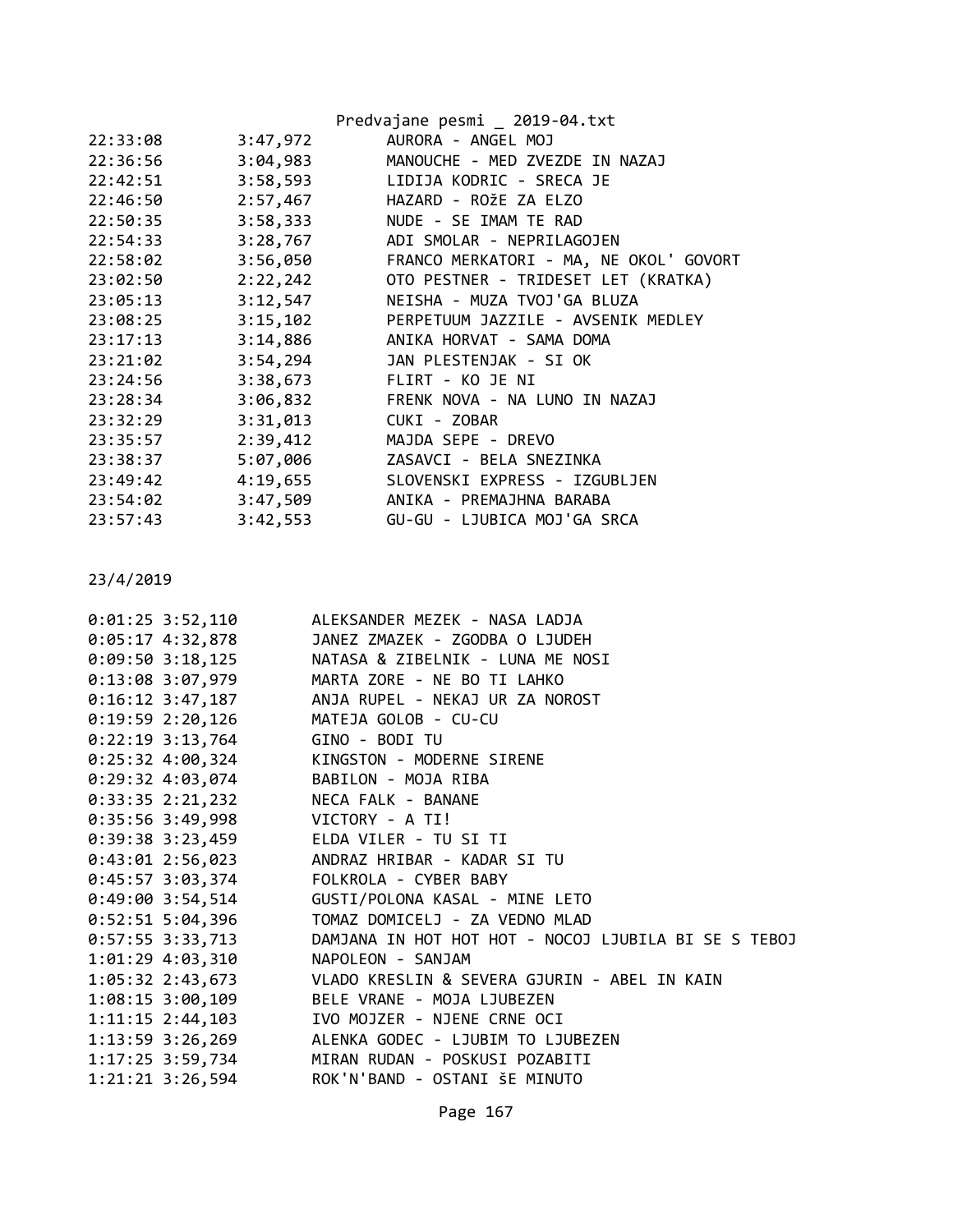|                      | Predvajane pesmi _ 2019-04.txt                |
|----------------------|-----------------------------------------------|
| 1:24:48 2:34,037     | STANE MANCINI - KAM LETIJO LASTOVKE           |
| $1:27:21$ $3:37,533$ | KARMEN STAVEC - FANT IZ PRAVLJICE             |
| 1:30:59 4:09,039     | PATROL - NAZAJ NI POTI                        |
| 1:35:08 4:55,426     | DUSAN URSIC - POGREB IN ZABLODA               |
| 1:40:03 3:11,999     | MAJDA ARH - NE JOCI ZA NJIM SRCE              |
| 1:43:15 2:14,837     | JOŽICA SVETE - SONCE SIJE NA PORTOROZ         |
| 1:45:29 3:37,815     | FOXY TEENS - SE SE SPOMNIS                    |
| 1:49:07 4:23,480     | NUSA DERENDA - ROKO NA SRCE                   |
| 1:53:30 2:38,738     | ZLATA OGNJANOVIC - NE CAKAJ NA MAJ            |
| 1:56:09 3:49,555     | ANDREJ SIFRER - OSTANI Z NAMI                 |
| 1:59:58 3:09,972     | FARAONI - BOZICNI ZVON                        |
| 2:03:08 3:42,560     | DON MENTONY BAND - ZBUDI SE                   |
| 2:06:50 3:49,864     | ALENKA VIDRIH - OBLJUBLJENA                   |
| 2:10:40 2:37,023     | ROK KLEMENC - PREPIR                          |
| 2:13:17 3:12,673     | MAJA SLATINŠEK - DO NEBA                      |
| 2:16:29 4:11,525     | K.U.D. GAS - EROTIKA                          |
| 2:20:40 3:25,027     | TINKARA KOVAC - LAHHEEIYEEE                   |
| 2:23:58 2:38,158     | DAMJANA - KAJ PA TI                           |
| 2:26:36 4:01,019     | DADI DAZ - KO SE STOPIL BO SNEG               |
| 2:30:36 3:06,054     | THE TWINS - HOCEM VEDETI                      |
| 2:33:42 3:22,264     | BERTA AMBROŽ - PISES MI                       |
| 2:37:04 3:23,750     | SEBASTIAN - KDO MISLIS DA SI                  |
| 2:40:26 3:13,833     | DARJA SVAJGER - KJE JE KDO                    |
| 2:43:40 3:27,994     | MARJANA DERZAJ - CABARET                      |
| 2:47:08 4:02,701     | IZTOK MLAKAR - VANDIMA                        |
| 2:51:10 3:50,990     | OBVEZNA SMER - SRCE JE POPOTNIK               |
| 2:55:01 4:12,176     | AVIA BAND - SANJAL BOM KOSTANJE               |
| 2:59:13 4:03,135     | NINA PUSLAR - SLECENO SRCE                    |
| 3:03:16 4:55,253     | SAMO GLAVAN - VENTILATORSKA PESEM             |
| 3:08:11 3:03,037     | IRENA VRCKOVNIK - CLOVEK                      |
| 3:11:14 3:23,614     | DON SERGIO - TUDI TI                          |
| 3:14:37 3:53,512     | SAN DI EGO - JULIJA                           |
|                      | 3:18:31 4:30,126 PEPEL IN KRI - SONCE POMLADI |
| 3:23:01 3:33,170     | STEREOTIPI - LJUBI ME                         |
| 3:26:31 4:39,085     | PAPIR - OBJEM                                 |
|                      | DAN D - JUTRANJA (ORIGINAL)                   |
| 3:31:10 3:51,970     |                                               |
| 3:35:01 3:24,017     | SANK ROCK - JAZ NIMAM NOC ZA SPANJE           |
| 3:38:25 1:52,352     | OPTIMISTI - LIMUZINA                          |
| 3:40:17 4:04,021     | OTO PESTNER - BISERE IMAS V OCEH              |
| $3:44:21$ $4:26,329$ | KATRINAS - ARIANA                             |
| 3:48:47 3:12,894     | AGROPOP - ZIVELE SLOVENKE                     |
| 3:51:59 3:54,997     | VLADO KRESLIN - NEKEGA JUTRA, KO SE ZDANI     |
| 3:55:54 3:27,987     | AVTOMOBILI - ARGENTINA                        |
| 3:59:22 5:09,250     | FLIRT - ROMEO IN JULIJA                       |
| 4:04:31 3:32,709     | LEA LIKAR - PRIDE TAK DAN                     |
| 4:08:03 2:47,933     | SONJA GABERSCEK - ANDREJ                      |
| 4:10:51 2:40,570     | JAZZ STATION - NAGAJIV NASMEH                 |
| 4:13:31 3:18,880     | MARTINA SRAJ - LE BODI TU                     |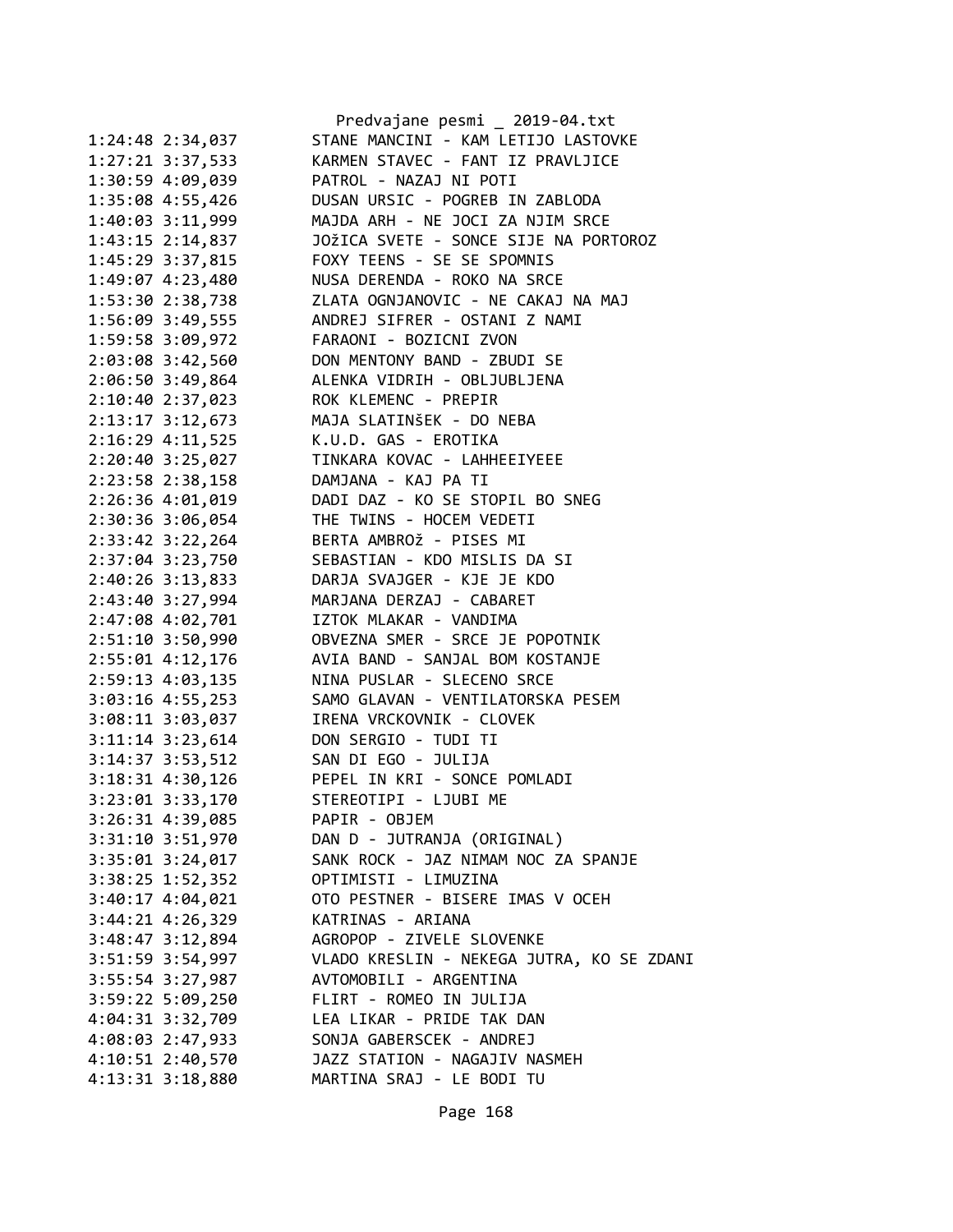|                      | Predvajane pesmi 2019-04.txt                |
|----------------------|---------------------------------------------|
| 4:16:50 3:29,004     | SUNNY ORCHESTRA - TAT ZMIKAVT               |
| 4:20:19 2:57,894     | MARTIN KRPAN - NJEN TRENUTEK PRIHAJA        |
| 4:23:16 3:07,694     | MATIJA CERAR - GOSPOD V KRAVATI             |
| 4:26:24 2:58,189     | HAZARD - ZABLODA V MODRIH KAVBOJKAH         |
| 4:29:22 3:29,040     | MONIKA BAJUK - POGLEJ V NEBO                |
| 4:32:51 3:00,404     | JELKA CVETEŽAR - SIMFONY                    |
| 4:35:51 3:59,011     | ALEKSANDER MEZEK - NASA LADJA               |
| 4:39:50 3:53,091     | JANEZ ZMAZEK - BREZ VEZE                    |
| 4:43:42 3:17,070     | ADI SMOLAR - RADI SE IMEJTE                 |
| 4:46:59 3:18,165     | ANIKA HORVAT - HVALA TI                     |
| 4:50:17 3:38,930     | BAZAR - PORTOROZ 1905                       |
| 4:53:56 4:24,901     | HALO - DAM TI JUTRA                         |
| 4:58:21 3:31,984     | DAZ - OPROSTI MI                            |
| 5:02:32 2:51,354     | KALAMARI - SVEZE VRTNICE                    |
| 5:05:24 3:25,155     | ANA DEŽMAN - RADA BI                        |
| 5:08:49 3:05,767     | CUKI - DVOJNE POCITNICE                     |
| 5:13:23 2:52,119     | GU-GU - GU-GU GRE V HOLLYWOOD               |
| 5:16:15 2:46,979     | SANJA GROHAR - POLETNA NOC                  |
| 5:20:50 3:18,794     | NEISHA - MALO TU MALO TAM                   |
| 5:24:08 2:47,084     | SANJA, DAMJANA IN IRENA - IGRA JE KONCANA   |
| 5:26:55 4:15,966     | PANDA - EN KORAK                            |
| 5:32:45 5:06,531     | MIA ZNIDARIC - PESEM NAMESTO ZLATNIKOV      |
| 5:37:52 2:39,927     | BRANKA KRANER - POLETNI GIGOLO              |
| 5:42:00 2:43,344     | AYNEE - ZDAJ SEM TU                         |
| 5:44:43 3:03,415     | ZANA - SKRITE PRAVLJICE                     |
| 5:47:46 2:49,892     | BELE VRANE - ŽAREK TVOJE LJUBEZNI           |
| 5:51:52 4:32,649     | ROK'N'BAND - BABY BABY                      |
| 5:56:42 4:15,192     | FOLKROLA - MARUŠKA                          |
| $6:01:44$ 2:54,826   | 1 X BAND - TIH DEZEVEN DAN                  |
| $6:04:38$ 3:46,269   | TOMAZ DOMICELJ - ŽELIM SI STARIH PRAVLJIC   |
| $6:08:24$ 4:35,959   | FLORA & PARIS - OLJE IN VODA                |
| $6:14:28$ 3:30,269   | KINGSTON - 3 PRSTE TEKILE                   |
| 6:17:59 4:32,033     | MIRAN ZADNIK - SAMO ZA TEBE                 |
| $6:25:04$ 4:40,320   | LEONART - NOV DAN                           |
| $6:31:18$ 3:24,335   | BABALOO BAND - NENAJAVLJEN GOST             |
| $6:34:42$ $3:55,015$ | NAPOLEON - HOCEM TE NAZAJ                   |
| 6:38:37 3:07,033     | IRENA KOHONT - BIL JE TAKO PRIKUPNO ZMEDEN  |
| $6:43:08$ 3:25,827   | MALI OGLASI BAND - VROCA KRI                |
| $6:46:34$ $3:01,681$ | POP ART - SE JE CAS                         |
| 6:50:52 2:59,591     | ANDRAZ HRIBAR - ZASPALA SI                  |
| 6:53:51 3:16,786     | JERICA HABER - ZIVLJENJE SE SMEJI           |
| 6:57:08 3:50,181     | ANDREJ SIFRER - STVARI GREDO NA BOLJE       |
| 7:01:45 2:58,335     | MATJAZ JELEN - NOV DAN                      |
| 7:04:43 2:49,074     | DEŽUR - HASTA MANANA                        |
| 7:07:32 2:56,651     | CHATEAU - ZARADI TEBE                       |
| 7:11:57 3:33,017     | ALENKA GODEC/PERPETUUM JAZZILE - MESTO SANJ |
| 7:15:28 3:49,117     | MARTA ZORE - PESEM JE VSE KAR IMAM          |
| 7:21:05 2:56,887     | STANE MANCINI - NOC SREDI POLETJA           |
|                      |                                             |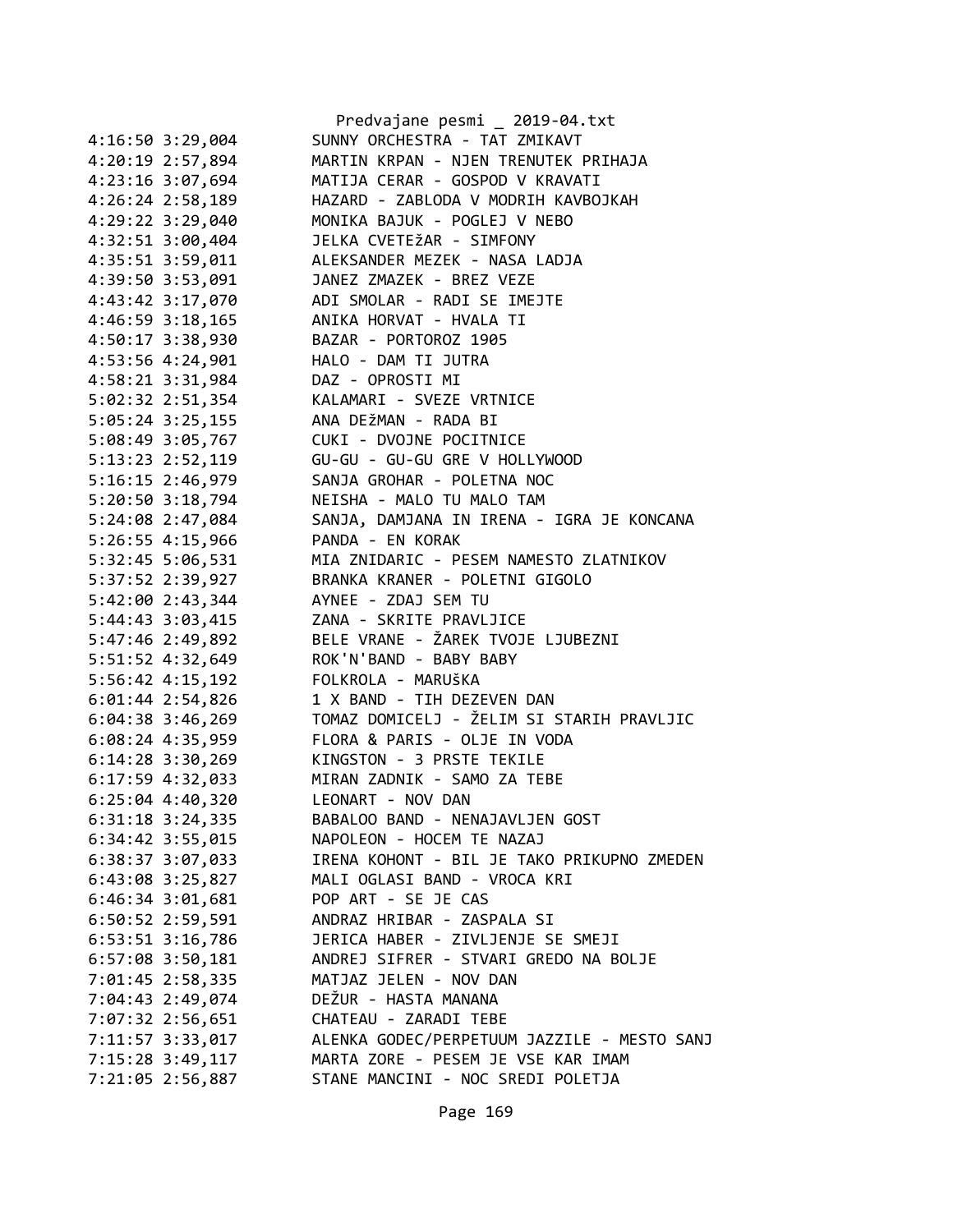|                                        | Predvajane pesmi _ 2019-04.txt                           |
|----------------------------------------|----------------------------------------------------------|
| 7:24:48 3:56,766                       | BEPOP - KOMAJ CAKAM                                      |
| 7:28:43 3:32,517                       | DAMJANA - NOCOJ LJUBILA BI SE S TEBOJ                    |
|                                        | 7:33:50 2:59,017 KARMEN STAVEC - OSTANI TU               |
| 7:36:47 2:35,050                       | BERTA AMBROZ - TIPITIPITI                                |
| 7:40:50 2:39,506                       | MARJANA DERZAJ - VALETA (& BELE VRANE)                   |
| 7:43:30 3:29,019                       | MIRAN RUDAN - LAURE NI VEC                               |
| 7:46:56 3:04,322                       | BOTRI - JAZ SEM IN                                       |
| 7:51:16 3:05,962                       | FOXY TEENS - MODRE OCI                                   |
| 7:54:22 2:09,001                       | DUSAN URSIC - BANDA                                      |
| 7:56:31 3:50,877                       | GAL GJURIN IN TEMNA GODBA - MILE OCI                     |
| $8:01:08$ 3:13,673                     | BABILON & DADA - KOT OCEAN                               |
| $8:04:22$ 5:13,834                     | VITA - LAZNJIVE OCI                                      |
| $8:11:04$ 3:20,573                     | PEPEL IN KRI - LJUDJE POMLADI                            |
| $8:14:24$ 3:24,032                     | CALIFORNIA/MZ HEKTOR - TISOC KILOMETROV                  |
| 8:17:47 3:22,886                       | DON MENTONY BAND - ZMIKAVTI                              |
| 8:22:57 3:31,827                       | TOM TOM - ZVEZDE VEDO                                    |
| 8:27:15 3:28,998                       | IZTOK MLAKAR - BETULA                                    |
| $8:32:18$ 3:26,139                     | AVIA BAND - NORA KRILA                                   |
| 8:35:44 3:22,965                       | NINA PUSLAR - ODHAJAM Z VETROM                           |
| 8:40:35 3:02,036                       | BYE THE WAY - NEMIR V MENI                               |
| 8:43:37 2:29,258                       | ELDA VILER - TI SI MOJA LJUBEZEN                         |
| 8:46:06 3:34,044                       | JAN PLESTENJAK - RAD BI BIL SPET TVOJ                    |
| 8:50:56 3:39,329                       | MAJDA ARH - SANJAJVA                                     |
| 8:54:53 3:30,030                       | DASHA - V PRELEPI LJUBLJANI                              |
| 8:58:23 4:06,755                       | GAL IN GALERISTI - PRIDI SEM                             |
| $9:05:19$ $4:11,218$                   | ANJA RUPEL - BREZ LJUBEZNI                               |
| $9:13:58$ $3:58$ , 284                 | SOPRANOS - CAS ZA NOROSTI (RADIO EDIT)                   |
| $9:17:56$ $4:22,014$                   | AVTOMOBILI - ENKRAT V ZIVLJENJU                          |
| 9:23:56 3:37,258                       | KATRINAS - LETIM                                         |
| 9:28:23 3:17,046 SLAVKO IVANCIC - CRTA |                                                          |
|                                        | 9:32:32 3:17,093 OTO PESTNER - CAS ZA ZALJUBLJENE        |
|                                        | 9:35:49 2:40,008 MILAN KAMNIK - GREMO NA KAVO V PORTOROZ |
| 9:38:29 4:53,585                       | SUNNY ORCHESTRA - RELAX                                  |
| $9:46:39$ 2:57,362                     | LARA KADIS - ZDAJ SEM TU                                 |
| 9:51:17 3:09,929                       | VIP BAND - KA PA TO                                      |
| $9:54:27$ $2:23,922$                   | MAJDA SEPE - ŠUŠTARSKI MOST                              |
| 9:56:51 3:49,699                       | DAMJANA IN HOT HOT HOT - ZIVLJENJE                       |
| 3:26,710<br>10:03:29                   | ADI SMOLAR - KO SEM BIL MLAD, SEM BIL TRAPAST            |
| 3:19,353<br>10:06:56                   | YUHUBANDA/KATJA KOREN - CE JE TO SLOVO                   |
| 3:04,837<br>10:15:55                   | GU-GU - F ROMANCA V KINU SLOGA                           |
| 4:03,049<br>10:18:59                   | BAZAR - POISCI ME                                        |
| 3:19,279<br>10:25:38                   | KALAMARI- BYE BYE.WAV -                                  |
| 4:58,035<br>10:28:57                   | REGINA - NOVO LETO                                       |
| 3:18,809<br>10:34:47                   | POLONA - CUTIM, DA ZIVIM                                 |
| 3:15,393<br>10:38:03                   | FRENK NOVA - KO TE NI                                    |
| 3:47,021<br>10:44:41                   | HAZARD - LJUDJE KI SEDIJO V PARKIH                       |
| 3:50,221<br>10:48:24                   | ANIKA HORVAT - PLEŠEM V DEŽJU                            |
| 10:53:55<br>3:47,989                   | SIMONA VODOPIVEC - DOBROJE, DA ZENSKA SEM                |
|                                        |                                                          |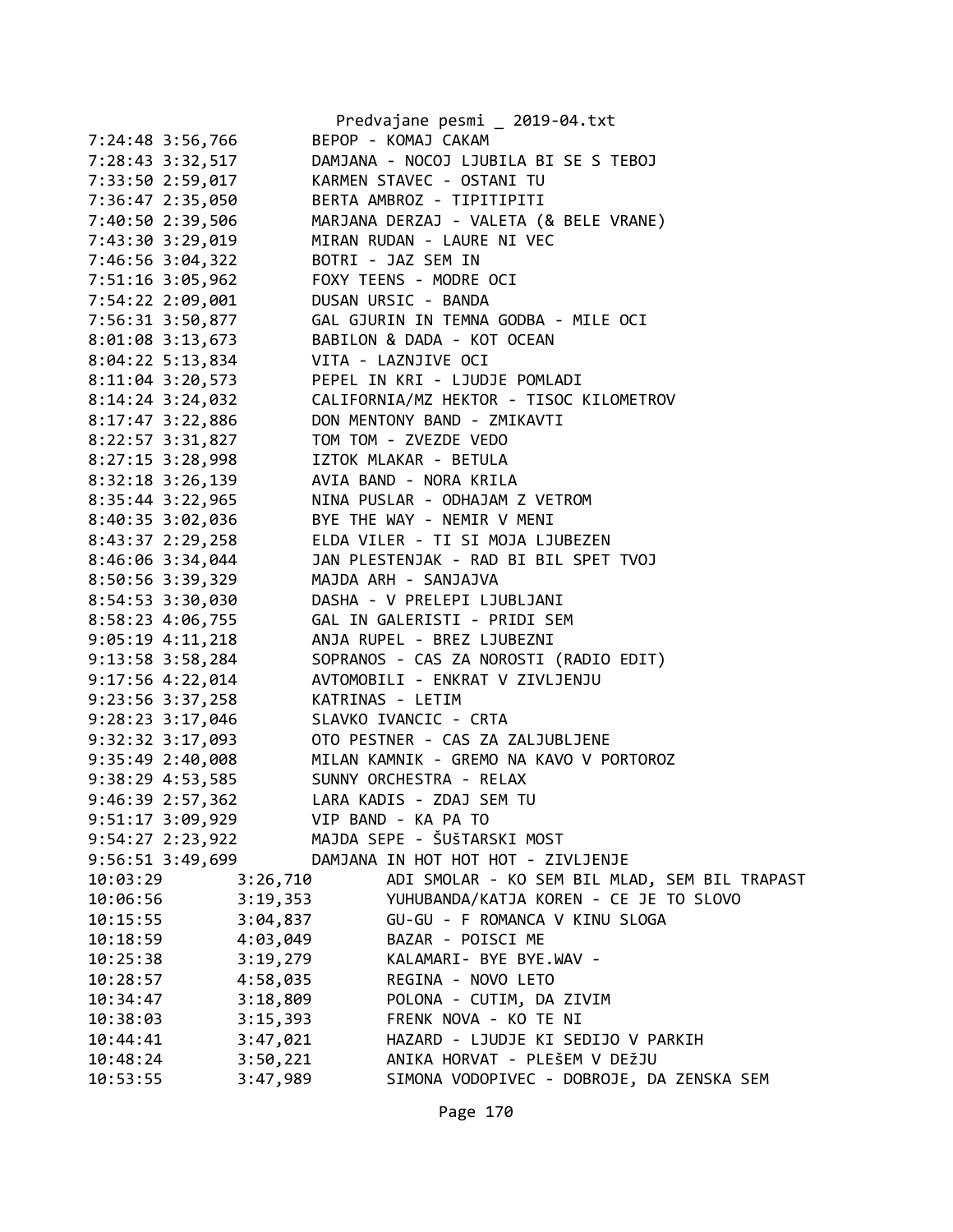|          |          | Predvajane pesmi _ 2019-04.txt              |
|----------|----------|---------------------------------------------|
| 10:57:43 | 2:29,608 | JANEZ ZMAZEK - HOPLA KONOPLA                |
| 11:03:02 | 4:45,191 | NUDE - NAVIJALA SLOVENIJA                   |
| 11:07:47 | 3:29,340 | ALEKSANDER MEZEK - AJDA PA ZNOVA CVETI      |
| 11:15:34 | 2:50,724 | IRENA VRCKOVNIK - DANES MI JE SESTNAJST LET |
| 11:18:25 | 3:09,133 | IRENA KOHONT - ZAPRLA SEM VSA OKNA          |
| 11:23:19 | 2:36,397 | MARTINA SRAJ - DOVOLJ LJUBEZNI              |
| 11:26:40 | 3:50,010 | NUSA DERENDA - VZEMI ME VETER               |
| 11:31:22 | 3:05,874 | KINGSTON - CELA ULICA NORI                  |
| 11:34:25 | 4:24,205 | ANDREJ SIFRER - LJUDI JE STRAH              |
| 11:38:49 | 3:50,235 | SANK ROCK - NAJINA PESEM                    |
| 11:46:55 | 2:48,219 | AYNEE - NA MORJE                            |
| 11:51:24 | 2:59,037 | ANDRAZ HRIBAR - ZIVLJENJE JE                |
| 11:54:39 | 3:22,324 | TOMAZ DOMICELJ - PRIŠLA JE KOT POMLAD       |
| 11:58:01 | 3:22,024 | JANKO ROPRET - LJUBLJANCANKE                |
| 12:04:12 | 2:43,653 | KALAMARI - WWW                              |
| 12:06:55 | 3:56,998 | VILI RESNIK - KER VES, DA TE LJUBIM         |
| 12:15:43 | 3:14,958 | ROK'N'BAND - VERJEMI                        |
| 12:18:58 | 2:41,073 | GADI - ZALJUBLJEN DO USES                   |
| 12:23:24 | 3:54,793 | EVA HREN - REKLA SVA                        |
| 12:28:04 | 4:25,131 | MAJA SINK - POLETNI POLJUB                  |
| 12:33:22 | 3:40,104 | CUKI - ZGODBA O PRIJATELJSTVU               |
| 12:37:02 | 2:25,627 | METKA ŠTOK - LJUBEZEN NA PRODAJ NI          |
| 12:44:56 | 2:24,022 | LIDIJA KODRIC - PRIDI V SOBOTO              |
| 12:47:20 | 3:14,184 | DARJA SVAJGER - POGREŠAM TE                 |
| 12:52:15 | 3:28,694 | SONJA GABERSCEK - BRESKVICE                 |
| 12:55:44 | 3:38,011 | BOTRI - JA IN NE                            |
| 13:00:02 | 3:23,684 | KARMEN STAVEC - ENA SOLZICA                 |
| 13:03:25 | 1:59,036 | BETI JURKOVIC - PRODAJALKA VIJOLIC          |
| 13:05:24 | 3:35,120 | BELE VRANE - LJUBIL BOM LE                  |
| 13:08:59 | 3:22,923 | ZABJAK TRIO - BARILOCHE                     |
| 13:13:38 | 3:09,133 | KATJA FASINK & ROK FEREGJA - NOVA POMLAD    |
| 13:16:47 | 3:51,941 | DAMJANA GOLAVSEK - MASKARADA                |
| 13:21:53 | 3:29,005 | FOLKROLA - V DEZELI KRAVAT                  |
| 13:26:07 | 3:55,399 | DEŽUR - PO POMLADI DIŠI                     |
| 13:31:25 | 3:23,134 | TANGELS - BOZICNI VECER                     |
| 13:34:48 | 3:54,536 | DOMINIK KOZARIC - REKA LUCI                 |
| 13:38:40 | 1:56,156 | JELKA CVETEŽAR - ROŽNATO PISEMCE            |
| 13:41:52 | 3:51,845 | APOLONIA - TA OBCUTEK                       |
| 13:45:44 | 3:59,925 | ALENKA GODEC - JE TO RES LJUBEZEN           |
| 13:51:03 | 2:54,923 | NECA FALK - TAKO DEKLE                      |
| 13:53:58 | 4:02,605 | AVIA BAND - LJUBEZEN NA PRVI POGLED         |
| 13:57:55 | 4:08,039 | KATRINAS - V RITMU SANJ                     |
| 14:02:45 | 2:57,003 | ANITA ZORE - VSE BI ZATE DALA               |
| 14:05:42 | 5:27,599 | IZTOK MLAKAR - ŠTEFANA IN BARTOLIN          |
| 14:12:26 | 4:24,485 | GAL IN GALERISTI - POGLEJ VEN, DEZUJE       |
| 14:16:50 | 2:41,467 | DAMJANA - PRIJATELJ                         |
| 14:20:45 | 2:54,817 | NATASA & ZIBELNIK - ZAME SI                 |
| 14:23:38 | 3:46,040 | FOXY TEENS - NAJ PADA ZDAJ DEZ              |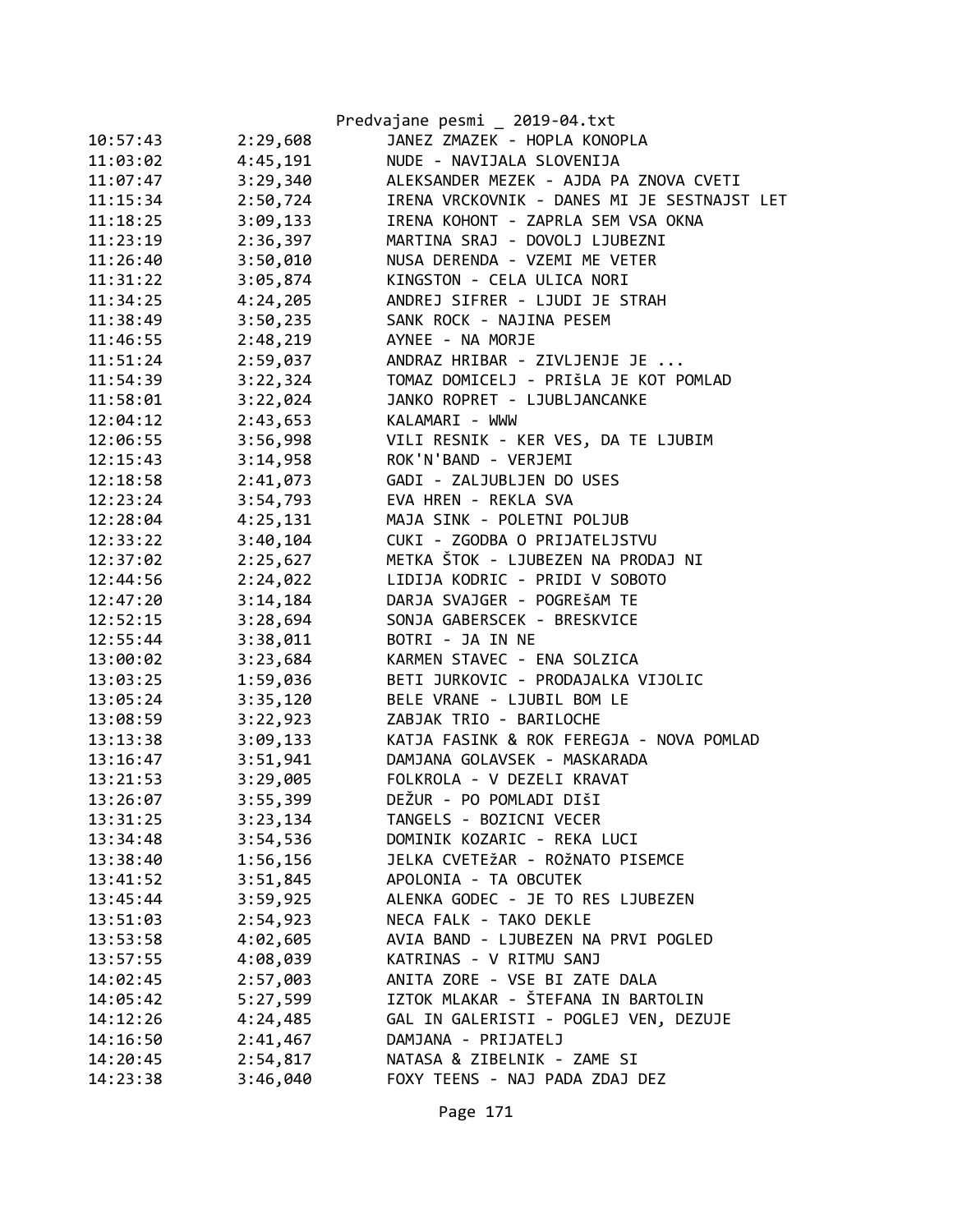|          |          | Predvajane pesmi _ 2019-04.txt              |
|----------|----------|---------------------------------------------|
| 14:28:10 | 4:03,489 | NAPOLEON - MORSKA PTICA                     |
| 14:33:36 | 3:47,659 | PAPIR - SRAJCA                              |
| 14:37:23 | 3:10,263 | DUSAN URSIC - JASTREBI                      |
| 14:41:50 | 3:24,994 | PEPEL IN KRI - V MENI ZIV JE SMEH           |
| 14:45:15 | 2:09,056 | MATIJA CERAR - KAJ MI MAR                   |
| 14:47:24 | 3:11,235 | LEA SIRK - MOJ PROFIL                       |
| 14:51:54 | 3:39,579 | MAJDA ARH - ZALJUBLJENA                     |
| 14:55:51 | 2:59,874 | KING FOO - ZIVE SANJE                       |
| 14:58:51 | 2:42,474 | OTO PESTNER - MNOGO SRECNIH LET OD TOD      |
| 15:02:16 | 3:32,019 | ALENKA VIDRIH - KAKO SI                     |
| 15:05:48 | 4:13,460 | ANJA RUPEL - KOT DA TE NI                   |
| 15:11:18 | 2:34,019 | BRANKA KRANER - RUM IN COCA COLA            |
| 15:13:51 | 4:25,053 | AGROPOP - SAMO MILIJON NAS SE ZIVI          |
| 15:18:13 | 4:18,944 | PERPETUUM JAZZILE - POLETNA NOC             |
| 15:23:46 | 3:37,348 | GAL - CAS BO NA MOJI STRANI                 |
| 15:28:14 | 3:44,008 | DAN D - ROKE                                |
| 15:33:18 | 3:24,094 | ADI SMOLAR - JAZ SEM NOR                    |
| 15:36:42 | 4:11,053 | AVTOMOBILI - ODPRI OCI                      |
| 15:42:09 | 3:38,233 | BAZAR - TA MOŠKA                            |
| 15:45:47 | 3:09,009 | JAN PLESTENJAK - ZVEZDE VEDO                |
| 15:48:56 | 3:32,065 | PETER AMBROŽ - NA PLESU                     |
| 15:53:47 | 2:56,016 | BLUEGRASS HOPPERS - IRENA, LAHKO NOC        |
| 15:56:43 | 5:21,502 | SUNNY ORCHESTRA - WELCOME TO THE PARTY      |
| 16:02:47 | 3:53,797 | BEPOP - LOKOMOTIVA                          |
| 16:06:36 | 4:18,307 | ANDREJ SIFRER - ROMANJE                     |
| 16:12:11 | 3:11,482 | ALEX VOLASKO - NAJIN TRENUTEK               |
| 16:15:22 | 3:10,120 | DON MENTONY BAND - MORSKI POZDRAV           |
| 16:18:32 | 3:37,305 | NEZA DROBNIC - MOJA DEZELA                  |
| 16:23:22 | 4:50,966 | DRUSTVO MRTVIH PESNIKOV - TI SI VSE         |
| 16:28:55 | 3:12,837 | MANOUCHE - SUPERFAJN                        |
| 16:33:30 | 3:38,490 | DWON - NACIN KVARTA                         |
| 16:37:09 | 2:51,477 | ANIKA HORVAT - ORION                        |
| 16:41:16 | 4:12,935 | FLIRT - POLJUBI ME                          |
| 16:45:29 | 2:40,043 | MARJANA DERZAJ - VALETA                     |
| 16:48:09 | 2:59,036 | MILAN PECOVNIK PIDZI - LJUBIM JO            |
| 16:52:27 | 2:55,964 | IRENA KOHONT - POVABI ME NA LUNO            |
| 16:55:23 | 2:52,993 | RDECI DECKI & E.FLISER - NOC ZA ROCK'N'ROLL |
| 16:58:16 | 3:35,670 | BILBI - RESETIRAJ ME                        |
| 17:02:30 | 3:54,559 | TULIO FURLANIC - TOCNO VMES                 |
| 17:06:24 | 3:59,028 | TOMAZ DOMICELJ - KAM SO ŠLE VSE ROŽICE      |
| 17:11:20 | 4:04,003 | MARJAN MARJAN - PUNCA TEBE RAB'M            |
| 17:15:23 | 3:48,182 | STATIC - PROBLEM                            |
| 17:20:16 | 4:39,634 | PETER PAN - OH, SABINA                      |
| 17:25:41 | 3:00,014 | KALAMARI - DAN IN POL                       |
| 17:28:39 | 4:02,478 | AYNEE - SPOMLADI                            |
| 17:33:28 | 3:04,840 | NUSA DERENDA - PESEK V OCI                  |
| 17:36:31 | 4:27,945 | GU-GU - SAM PO PARKU                        |
| 17:41:56 | 3:52,623 | FARAONI - HOCEM TE                          |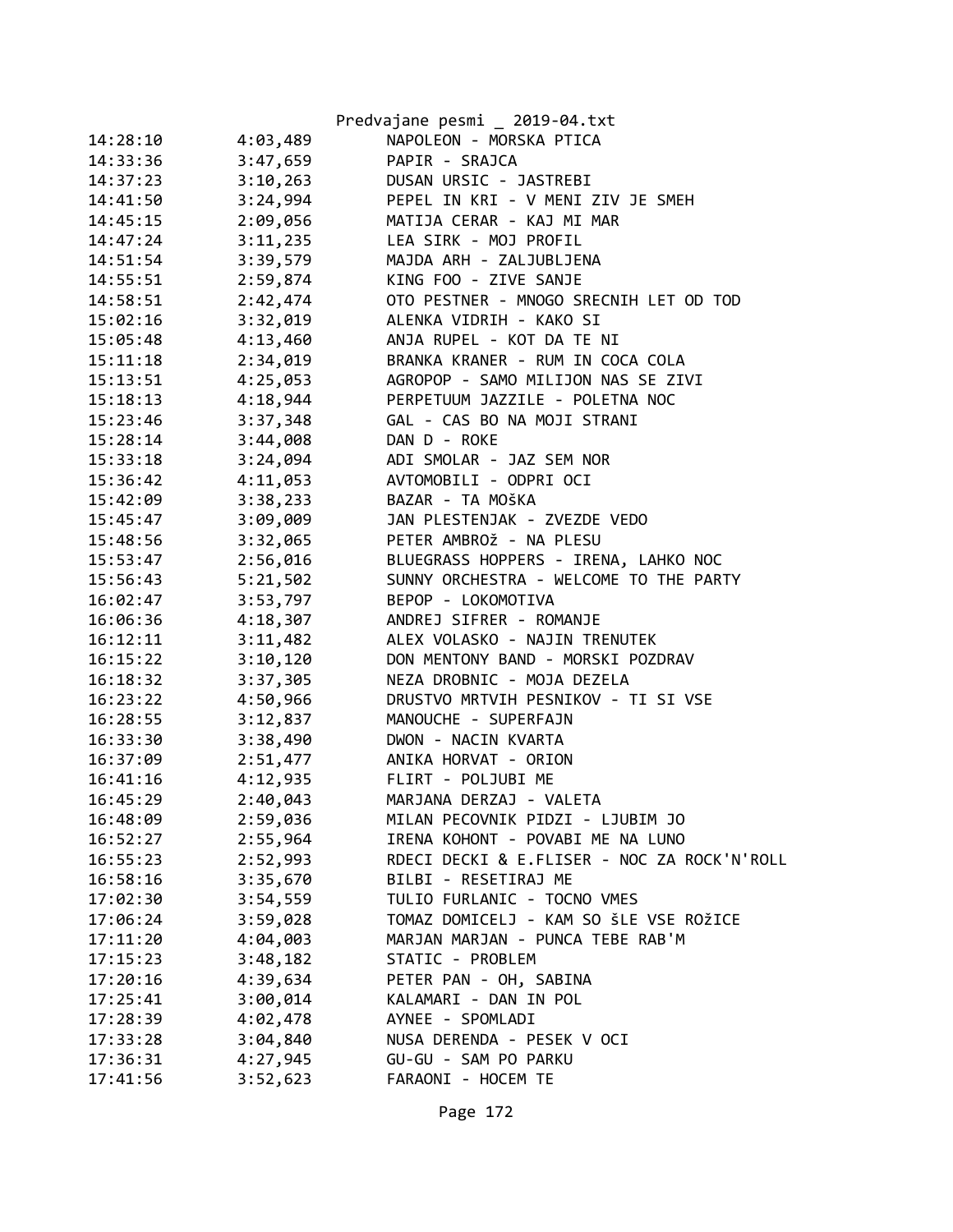|          |          | Predvajane pesmi _ 2019-04.txt                      |
|----------|----------|-----------------------------------------------------|
| 17:45:48 | 3:13,880 | AVIA BAND - KAKO JI JE IME                          |
| 17:49:59 | 3:49,504 | DON SERGIO - SPOMIN NA LJUBEZEN                     |
| 17:53:49 | 3:19,048 | PRIZMA - OD ENIH DO TREH                            |
| 17:57:09 | 3:55,126 | ALEKSANDER MEZEK - LJUBLJANSKE CESTE                |
| 18:01:42 | 4:16,008 | KINGSTON - PLESATI NA SONCU (SA LA LA)              |
| 18:05:57 | 2:40,204 | STARI MACKI - MOJA BABY [YES SIR, THAT'S MY BABY]   |
| 18:08:37 | 3:17,041 | VLADO KRESLIN - SPET DOMA                           |
| 18:13:08 | 4:12,055 | FOLKROLA - KÄRNTEN                                  |
| 18:17:20 | 4:05,870 | FRENK NOVA - DEZ IN SONCE                           |
| 18:22:30 | 4:38,083 | ANDRAZ HRIBAR - KAJ MI DELAS                        |
| 18:27:54 | 3:47,587 | SLOVENSKI EXPRESS - IZI                             |
| 18:32:27 | 4:07,019 | HALO - JIMMY HUE                                    |
| 18:36:34 | 2:01,692 | BELE VRANE - STOPI NA TLA                           |
| 18:38:35 | 3:31,034 | ANSAMBEL DONACKA - NAJ ZVEZDE ZARIJO ZATE           |
| 18:43:03 | 3:34,272 | ATLANTIX - ATLANTIS                                 |
| 18:46:37 | 3:00,949 | ROK'N'BAND - AFRIKA RUSIJA                          |
| 18:50:35 | 4:00,759 | ALENKA GODEC - DEKLE IZ ZLATE LADJICE               |
| 18:55:00 | 3:14,995 | BETI JURKOVIC - PRISLA JE POMLAD                    |
| 18:58:14 | 2:27,041 | SANK ROCK - AL' OSTANEM AL' NAJ GREM                |
| 19:01:20 | 2:37,444 | ELDA VILER - KDO SI, NE VEM                         |
| 19:03:57 | 3:19,910 | YUHUBANDA - ANGELINA                                |
| 19:07:12 | 2:44,744 | BABALOO BAND - KRALJ SVETA                          |
| 19:10:54 | 3:47,602 | KATJA M FEAT. ARMANI - OBALA NORI                   |
| 19:14:41 | 3:37,128 | DUSAN URSIC - USMERJENCKI                           |
| 19:18:18 | 4:07,651 | IRENA VRCKOVNIK/SLAVKO IVANCIC - KAR SEM JAZ IN KAR |
| SI TI    |          |                                                     |
| 19:23:30 | 3:46,300 | KATRINAS - PESEM O LJUBEZNI                         |
| 19:28:06 | 3:20,768 | DITKA - DRUGI BREG ZELJA                            |
| 19:32:12 | 2:59,095 | ZABJAK TRIO - GORENJSKA                             |
| 19:35:11 | 3:03,054 | DADI DAZ - KRALJICA SRCA                            |
| 19:38:14 | 4:36,028 | RAF - NA DRUGI STRANI SVETA                         |
| 19:43:44 | 3:33,857 | PEPEL IN KRI - SVET SE VRTI                         |
| 19:47:18 | 4:16,075 | MOULIN ROUGE - JUTRO SE PREBUJA 2002 (RNB RMX)      |
| 19:52:32 | 3:18,190 | MARTA ZORE - MENI SI ŽIVLJENJE                      |
| 19:55:50 | 3:27,545 | KATARINA AVBAR - SENCE IN PRAH                      |
| 19:59:55 | 2:20,771 | MAJA PUR - MOJ KOROSKI DOM                          |
| 20:02:12 | 3:01,724 | MLADI LEVI - ODA IRENI                              |
| 20:05:14 | 3:34,818 | CALIFORNIA/MZ HEKTOR - STARA BARKA                  |
| 20:08:45 | 4:34,239 | ANJA RUPEL - RADA IMAM                              |
| 20:17:47 | 3:00,467 | ANJA BAS - SVETLO SONCE                             |
| 20:21:22 | 3:34,083 | BAZAR - PRVI MAJ                                    |
| 20:25:46 | 3:10,043 | ADI SMOLAR - NEPRILAGOJEN                           |
| 20:28:55 | 4:24,897 | JAN PLESTENJAK - STAVI NA MOJE SRCE                 |
| 20:34:24 | 3:24,078 | A2 - MINUS IN PLUS                                  |
| 20:37:48 | 4:00,997 | KATJA FASINK - MOJE ZIVLJENJE                       |
| 20:45:06 | 2:45,819 | DARJA SVAJGER - PRISLUHNI MI                        |
| 20:47:51 | 3:22,047 | LIDIJA KODRIC - NEIZPETA MELODIJA                   |
| 20:51:48 | 1:28,695 | OTO PESTNER - ZUNAJ TIHO SNEZI                      |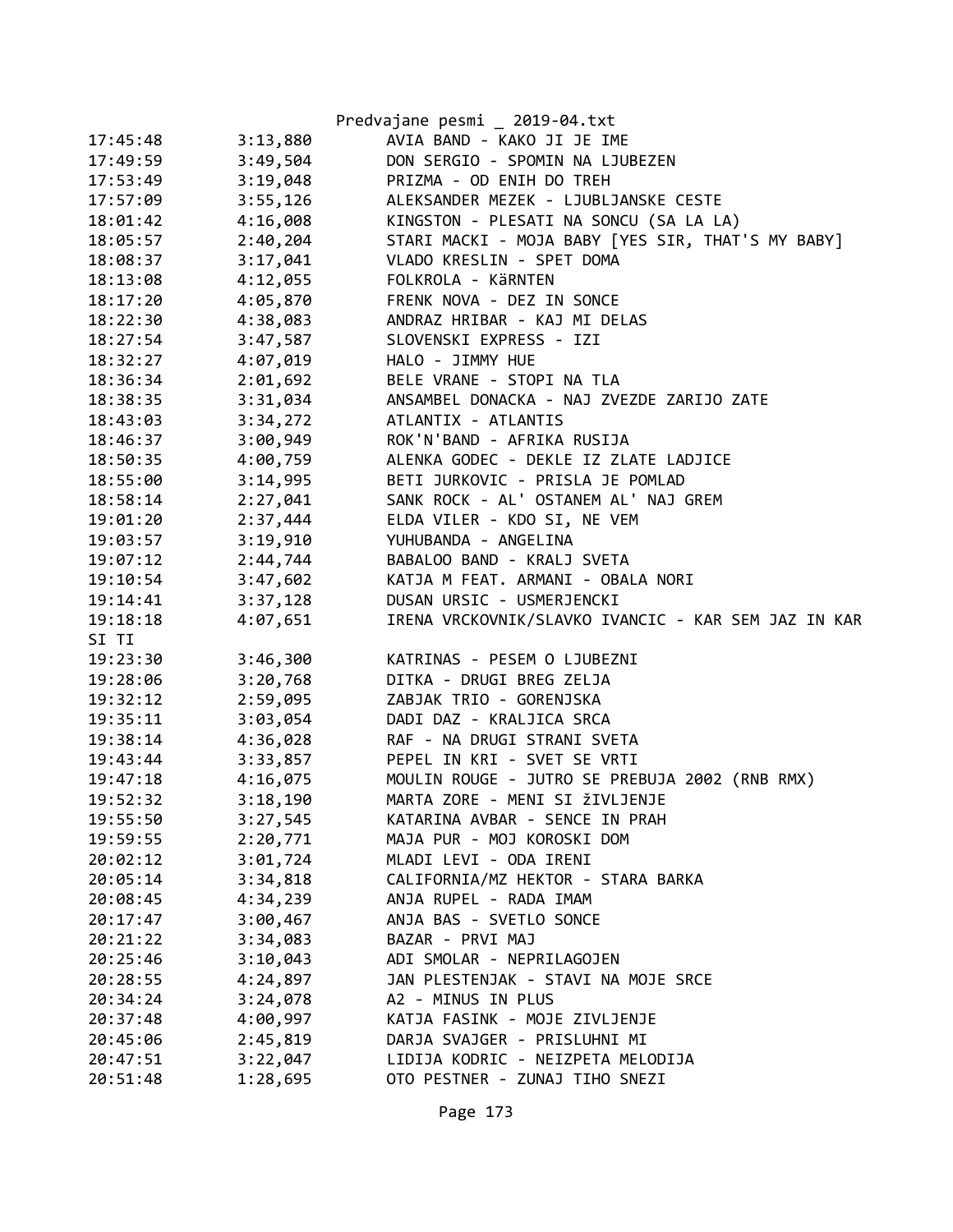|                      |                      | Predvajane pesmi _ 2019-04.txt                    |
|----------------------|----------------------|---------------------------------------------------|
| 20:53:14             | 3:03,852             | SUNNY ORCHESTRA - NA KARIBE                       |
| 20:56:17             | 3:00,264             | NINA OSENAR - ZELO NAGLAS                         |
| 21:00:02             | 4:05,798             | BABILON - VSAK DEL NEBA                           |
| 21:04:01             | 1:58,406             | MATIJA CERAR - KRAMLJANJE V MRAKU                 |
| 21:05:59             | 3:22,934             | CUKI - KO SE ZALJUBIS                             |
| 21:15:04             | 3:46,244             | DON MENTONY BAND - SPET DOMA                      |
| 21:18:50             | 3:40,054             | DAMJANA IN HOT HOT HOT - LJUBIM NORO              |
| 21:23:04             | 3:22,142             | ANDREJ SIFRER - ŠKRIPA                            |
| 21:26:26             | 3:11,775             | POP DESIGN - ZATE                                 |
| 21:30:36             | 3:41,625             | AVTOMOBILI - GOSPODAR                             |
| 21:34:17             | 0:10,360             | RADIO A - DATABASE                                |
| 21:34:27             | 3:03,830             | NECA FALK - SAMA FANTA NASLA SI BOM               |
| 21:37:31             | 4:13,983             | EDVIN FLISER - NJEJ, KI SEM JO LJUBIL             |
| 21:45:08             | 3:32,528             | MONI KOVACIC - NASMEH POLETNIH DNI                |
| 21:48:39             | 2:29,572             | DAMJANA - V MOJ SVET VSTOPIL SI TI                |
| 21:51:43             | 2:33,847             | FLIRRT - NAJIN DAN                                |
| 21:54:41             | 2:51,686             | HAPPY DAY - VONJ POLETJA                          |
| 21:57:32             | 2:34,564             | STANE MANCINI - NON CAPITO                        |
| 22:01:11             | 3:00,644             | MITJA PODLESNIK - TOTALNO HUDA                    |
| 22:04:12             | 3:20,502             | REGINA - BODI TU                                  |
| 22:07:32             | 3:38,278             | SOPRANOS - POD ZVEZDAMI                           |
| 22:15:29             | 2:02,845             | TOMAZ DOMICELJ - PO NOVEM LETU BOLJŠE BO          |
| 22:17:31             | 4:02,902             | LAMAI - SPET TE SLISIM                            |
| 22:22:07             | 3:21,402             | FARAONI - MI LJUDJE SMO KOT MORJE                 |
| 22:25:29             | 2:55,240             | ELABANDA - GOODBYE MORNING                        |
| 22:28:24             | 2:26,639             | EDVIN FLISER & PRESSTIGE - DIANA                  |
| 22:31:36             | 3:30,133             | MAJDA ARH - GRAD ŽELJA                            |
| 22:35:06             | 3:59,847             | VICTORY - POLETNE MACKE                           |
| 22:43:23             | 3:48,929             | MILAN PECOVNIK PIDZI - COWBOY PIDZI               |
| 22:47:12             | 3:52,511             | NUSA DERENDA - CEZ DVAJSET LET                    |
|                      |                      | MARTIN KRPAN - MI NIKOL NE TARNAMO                |
| 22:51:38             | 2:55,053             | ANIKA - NISVA DOBER PAR                           |
| 22:54:29<br>22:58:25 | 3:56,022             |                                                   |
|                      | 3:26,532             | MARJANA DERZAJ - SAMO ZA NAJU DVA<br>AYNEE - AVTO |
| 23:02:50             | 3:56,971<br>2:08,067 | ALENKA GODEC - PESEM                              |
| 23:06:46             |                      |                                                   |
| 23:08:54             | 3:01,029             | ALENKA VIDRIH - ZAUPANJE                          |
| 23:16:46             | 3:38,539             | GAL GJURIN - PLESEM PO MUZIKI                     |
| 23:20:59             | 4:11,576             | FOLKROLA - FRANCI KORAJŽA                         |
| 23:25:10             | 3:32,756             | ORLEK - HENRIK IN ROZIKA                          |
| 23:28:43             | 2:15,885             | BELE VRANE - MI MLADI                             |
| 23:31:33             | 4:02,826             | MONIKA PUCELJ - TI OB MENI SI                     |
| 23:35:33             | 4:04,621             | NINA PUSLAR - NI ONA                              |
| 23:45:07             | 3:26,513             | KINGSTON - PUSTI SONCU V SRCE                     |
| 23:48:32             | 3:01,309             | ALEKSANDER MEZEK - SIVA POT                       |
| 23:51:33             | 2:35,027             | SING & SONG - ZENSKE                              |
| 23:54:08             | 4:03,012             | MIRAN RUDAN - LJUBI NEZNO                         |
| 23:58:08             | 2:55,263             | ZLATI MUZIKANTI - PEPELKA                         |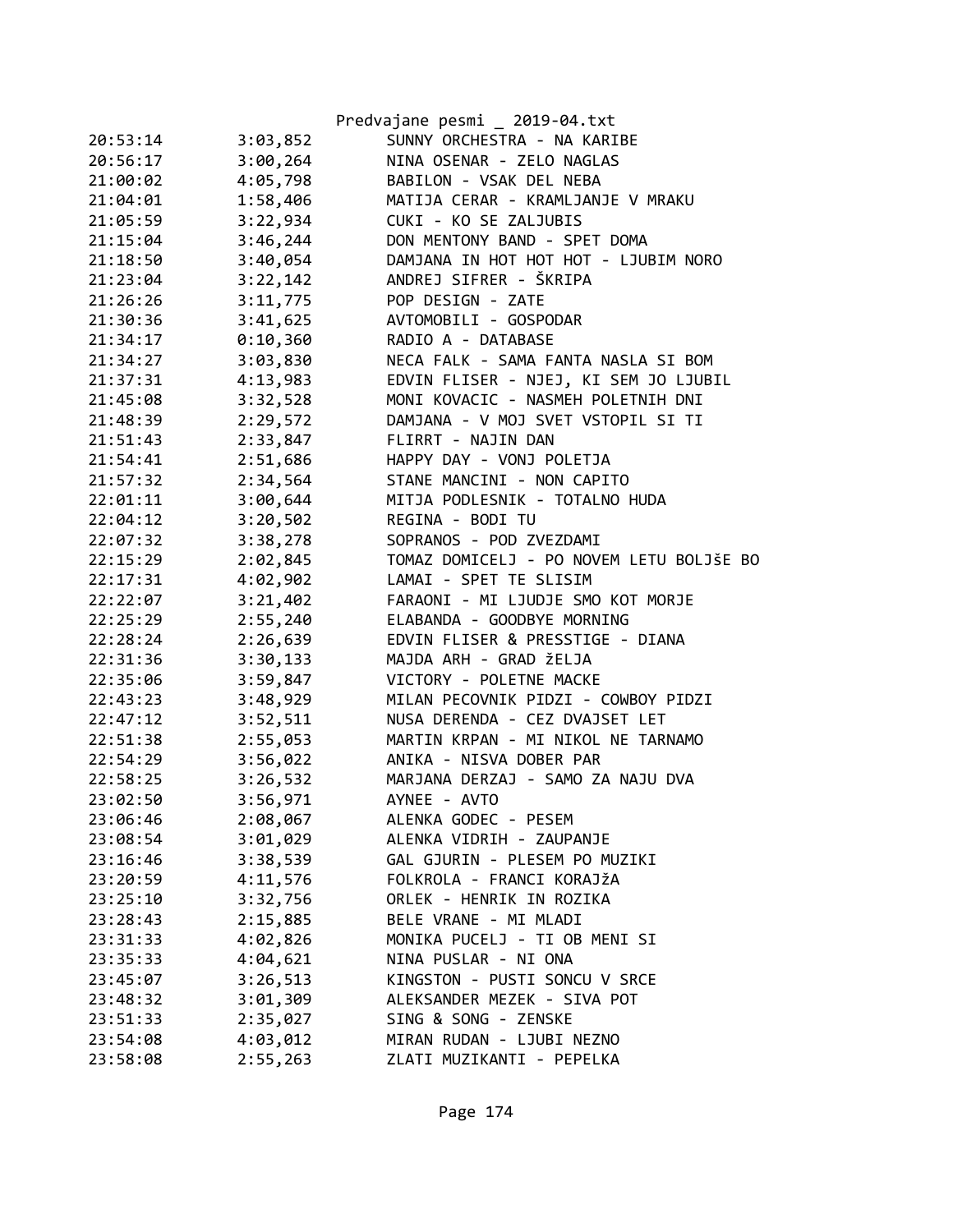| 0:01:03 2:27,036     | BARBARA JARC - ZAPLEŠIMO TWIST                 |
|----------------------|------------------------------------------------|
| 0:03:30 4:45,989     | MATJAZ JELEN - 100 X LAZJE                     |
| $0:08:16$ 4:00,413   | AVIA BAND - KO BI JI MISLI BRAL                |
| $0:12:16$ 2:59,117   | HAZARD - BISTRO                                |
| $0:15:15$ 3:48,773   | FIREFLIES - NE SEZUVAJ SE                      |
| $0:19:03$ 3:45,724   | PAPIR - VELIKI KORAK                           |
| $0:22:48$ 2:59,811   | NEISHA - PLANET ZA ZADET                       |
| $0:25:45$ 2:41,000   | PEPEL IN KRI - CHANSON D'AMOUR                 |
| $0:28:25$ 4:02,017   | IVAN HUDNIK - SVOJE DUSE NE PRODAM             |
| $0:32:27$ 3:43,723   | HELLCATS - SANJAM DEMONE                       |
| $0:36:11$ $3:15,729$ | KALAMARI - JAZ BOM OB TEBI                     |
| $0:39:26$ 3:20,036   | JAZZ STATION - DELAM KAR SE NE SME             |
| $0:42:46$ 3:31,595   | POLONA FURLAN - TAKA KOT SEM                   |
| $0:46:17$ 2:21,568   | IVANKA KRASEVEC - PRESERN - PRODAJALKA VIJOLIC |
| $0:48:39$ 3:15,720   | MAJDA SEPE - MED ISKRENIMI LJUDMI              |
| $0:51:54$ 4:09,457   | MASA - A ME MAS MALO RAD                       |
| $0:56:03$ 3:41,608   | KARMEN STAVEC - LEP POLETNI DAN '04            |
| $0:59:45$ 4:24,632   | CALIFORNIA/MZ HEKTOR - MOJE HREPENENJE         |
| 1:04:09 4:05,345     | BAZAR - THE END                                |
| $1:08:14$ 3:40,853   | NUDE - PEPELKA                                 |
| 1:11:51 3:12,987     | JAN PLESTENJAK - 7 LET NAZAJ                   |
| 1:15:04 3:25,886     | VILI RESNIK - ZDAJ JE CAS                      |
| 1:18:30 3:36,195     | MARTA ZORE - POVEJ MI ZAKAJ                    |
| 1:22:05 3:34,019     | BILBI - HVALA ZA VIJOLICE                      |
| 1:25:39 3:08,014     | OAZA - OB ZVOKIH KITARE                        |
| 1:28:47 3:38,783     | VLADO KRESLIN - ZIBAJ ME                       |
| 1:32:26 3:15,225     | BOTRI - KER VEM                                |
| 1:35:41 2:15,970     | JOZICA SVETE - SONCE SIJE NA PORTOROZ          |
| 1:37:56 2:38,774     | BETI JURKOVIC - POJEM IN ZVIZGAM               |
| 1:40:35 2:33,328     | MATIJA CERAR - HIJA-HO                         |
| 1:43:08 2:38,002     | ROSA - ROSA                                    |
| 1:45:46 2:54,827     | ADI SMOLAR - LJUBOSUMNEŽ                       |
| $1:48:40$ $3:10,133$ | DON MENTONY BAND - MORSKI POZDRAV              |
| 1:51:50 3:52,370     | ANDREJ SIFRER - LUKNJA V DUŠI                  |
| 1:55:42 3:50,567     | NECA FALK - PLAVO MORJE JE MOJ DOM             |
| 1:59:33 4:47,504     | BIG FOOT MAMA - BULDOŽER                       |
| 2:04:20 4:23,005     | PRIJATELJI - GLEJ KAKO SNEZI                   |
| 2:08:40 2:50,016     | KLEMEN BUNDERLA - NA POMOC                     |
| 2:11:30 3:43,603     | DARJA SVAJGER - JESENSKI LIST                  |
| 2:15:13 3:13,026     | ZANA - VEM KAJ SI ZELIS (TROFEJA PART II)      |
| 2:18:24 4:04,525     | ZIGA RUSTJA - NISI SAM                         |
| 2:22:29 3:57,501     | EVA BOTO - NA KOZO PISANA                      |
| 2:26:26 2:46,608     | KATJA M - ZADNJI DAN                           |
| 2:29:12 3:20,110     | NINO ROBIC - POSLEDNJA POSTAJA                 |
| 2:32:32 3:34,076     | OTO PESTNER - MATI BODIVA PRIJATELJA           |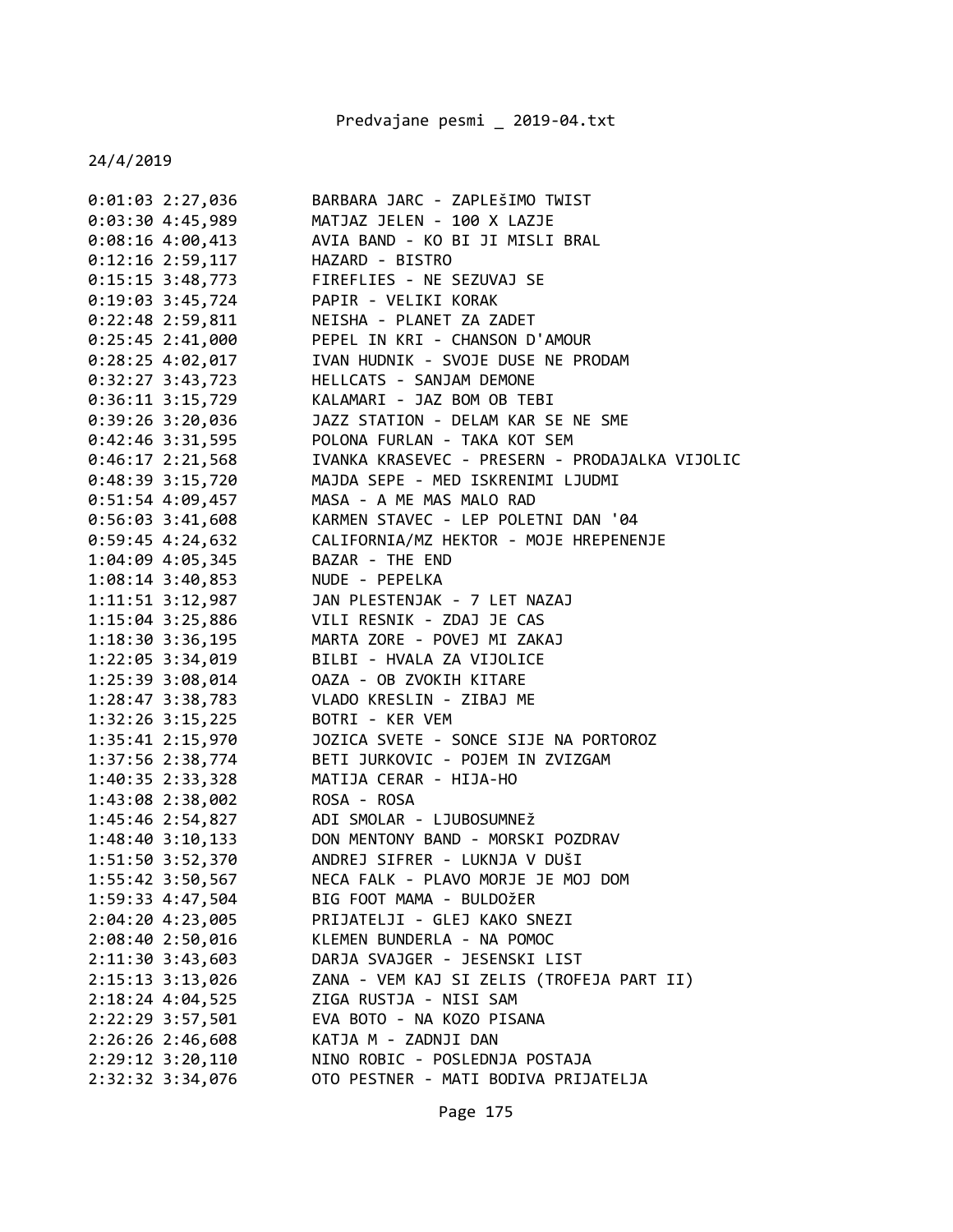|                      | Predvajane pesmi _ 2019-04.txt            |
|----------------------|-------------------------------------------|
| 2:36:06 3:17,637     | SUNNY ORCHESTRA - GROBAR                  |
| 2:39:23 3:29,030     | SEBASTIAN - HOCEM TO NAZAJ                |
| 2:42:51 3:37,708     | TOMAZ DOMICELJ - BLUES NA DEŽEVEN DAN     |
| 2:46:29 3:05,606     | MERRISA IN FREEWAY - FENOMENALEN DAN      |
| 2:49:34 5:17,472     | DAMJANA - KJE SI ZDAJ                     |
| 2:54:51 4:14,655     | FARAONI/SLAVKO IVANCIC - DRUGACEN         |
| 2:59:06 2:11,019     | RAFKO IRGOLIC - DIKSI ZA NOCOJ            |
| 3:01:16 4:28,657     | ANJA RUPEL - ŽIVLJENJE JE KOT IGRA        |
| 3:05:45 4:29,803     | SOULGREG ARTIST - NOVI SVET               |
| 3:10:14 4:05,855     | FRENK NOVA - VSAK DEL NEBA                |
| $3:14:20$ $3:28,530$ | AVTOMOBILI - ARGENTINA                    |
| 3:17:48 3:07,785     | TINKARA KOVAC - RASTEMO                   |
| 3:20:56 4:31,085     | PETER PAN - CAR NOCI                      |
| 3:25:27 2:57,057     | MARJANA DERZAJ - TELSTAR                  |
| 3:28:24 4:18,838     | PANDA - SAMA PROTI VSEM                   |
| $3:32:42$ $3:50,401$ | NAPOLEON - BODI MOJA                      |
| 3:36:32 2:50,096     | SUPERNOVA - KJE STE VSI                   |
| 3:39:22 4:01,614     | DOM ZA SANJE - KRAVE PLAVAJO PO MORJU     |
| $3:43:23$ $3:43,354$ | EVA HREN - KDAJ                           |
| $3:47:07$ $4:22,979$ | VICTORY - DELILAH                         |
| 3:51:29 3:11,915     | BEPOP - PRISLUHNI SKOLJKI                 |
| 3:54:40 3:03,040     | GU-GU - F.ROMANCA V KINU SLOGA            |
| 3:57:43 2:52,687     | ANIKA HORVAT - ORION                      |
| 4:00:36 3:28,748     | POPSING - VPRASAJ NOCOJ SRCE              |
| 4:04:04 7:44,150     | MAJDA ARH - MM MIX (MAJDA MEGA MIX)       |
| $4:11:48$ 2:42,103   | METKA ŠTOK - KO BOM 64                    |
| 4:14:30 4:24,004     | ALENKA GODEC - IGRA                       |
| 4:18:53 2:59,923     | AYNEE - NAJLEPŠI DAN                      |
| 4:21:53 2:47,004     | JANKO ROPRET - ZIMZELEN                   |
| 4:24:40 3:19,833     | TIDE - TVOJA STVAR                        |
| 4:27:59 3:35,986     | MANOUCHE - BI ŠLA NAPREJ                  |
| 4:31:35 3:31,201     | MITJA PODLESNIK - DO SRCA                 |
| 4:35:06 2:35,227     | STANE MANCINI - NON CAPITO                |
| 4:37:41 3:21,593     | ALENKA SMID - ENKRAT KO BOS SAM           |
| 4:41:02 4:55,003     | IZTOK MLAKAR - MARJO SPINEL               |
| 4:45:53 4:02,060     | KATRINAS - SLADKI SVET                    |
| 4:49:55 3:27,729     | LETECI POTEPUHI - LJUBEZEN NA PRVI POGLED |
| 4:53:23 3:01,084     | MAJA ZALOZNIK - MI POVES                  |
| 4:56:23 3:58,914     | IRENA KOHONT - ŠEL SI MIMO                |
| 5:01:03 3:57,023     | POLONA - SI POZABIL                       |
| 5:05:00 4:33,490     | KINGSTON - ONA SANJA                      |
| $5:10:23$ 4:22,814   | BABEWATCH - LADJICE                       |
| 5:14:44 2:06,875     | LUCKY CUPIDS - DAJ LJUBI ME               |
| 5:16:51 3:06,618     | KALAMARI - SNEG                           |
| 5:21:06 3:38,840     | NEISHA - LE KAJ SE SKRIVA                 |
| 5:24:45 2:37,016     | FELIKS LANGUS - LJUBEZEN NA DALJAVO       |
| 5:27:22 2:54,066     | BLUEGRASS HOPPERS - KAMIONAR              |
| $5:31:42$ $3:18,414$ | ALEKSANDER NOVAK - DA BI (RADIO EDIT)     |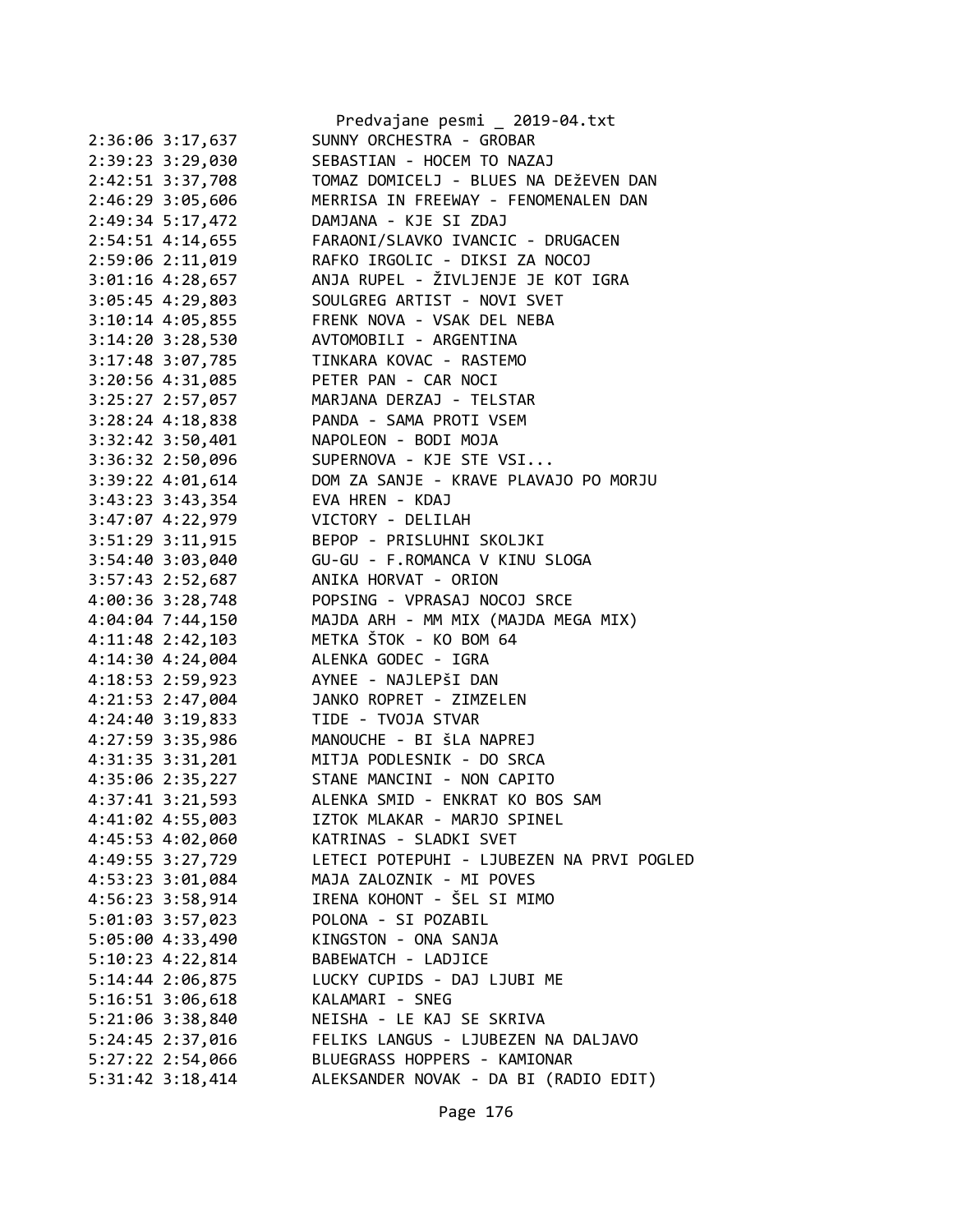|                      | Predvajane pesmi _ 2019-04.txt               |
|----------------------|----------------------------------------------|
| 5:35:00 3:18,687     | AVIA BAND - NEKAJ JE V ZRAKU                 |
| 5:38:19 3:21,504     | ALJA KRUSIC - DAJ MI POLJUB                  |
| 5:42:30 3:55,600     | DUSAN URSIC - HLAPCI                         |
| 5:46:25 2:39,026     | CUKI - AVTOSTOP                              |
| 5:50:16 3:00,069     | FOLKROLA - POLNA LUNA                        |
| 5:53:16 3:20,415     | ALEX VOLASKO - A BI Z MANO SLA               |
| 5:56:38 3:26,140     | ALEKSANDER MEZEK - DNEVI KAKOR JE TA         |
| $6:00:45$ 2:20,545   | LIDIJA KODRIC - PASTIR KOSTJA                |
| 6:03:05 4:04,306     | MAJDA SEPE - NA LJUBLJANSKEM GRADU           |
| $6:07:09$ 2:25,928   | NULA KELVINA - MASKERADA                     |
| $6:10:25$ 4:22,921   | MARTA ZORE - POZABIL SI NA VSE               |
| $6:14:48$ $4:07,712$ | PEPEL IN KRI - DEKLE IZ ZLATE LADJICE        |
| $6:18:55$ 3:50,603   | BAZAR - DOBER DAN                            |
| 6:23:55 3:49,002     | NINA PUSLAR - SAJ SVA SKUPAJ                 |
| $6:28:29$ $4:02,010$ | BILBI - KO TVOJA SEM ŠE BLA                  |
| 6:33:57 3:50,045     | BABALOO BAND - KO SEM SAM                    |
| 6:37:46 2:39,876     | BRANKA KRANER - POLETNI GIGOLO               |
| $6:41:16$ 3:07,018   | BETI JURKOVIC - ENKRAT SE                    |
|                      | DEŽUR - NA VRH SVETA                         |
| $6:44:23$ 2:56,195   |                                              |
| 6:47:19 3:04,371     | JAN PLESTENJAK - CAO LEPA                    |
| $6:51:35$ 4:40,490   | HISA - LEDENE CESTE                          |
| $6:56:40$ 2:41,019   | KRILA - DO YOU SPEAK ENGLISH                 |
| 7:00:02 4:25,777     | AGROPOP - SAMO MILIJON                       |
| 7:04:27 4:13,411     | ANITA KRALJ - CVET PRVE LJUBEZNI             |
| 7:08:40 6:07,699     | ORLEK - ADIJO KNAPI                          |
| 7:15:38 3:00,022     | ROK'N'BAND - JAGODE IN COKOLADA              |
| 7:18:38 1:58,595     | BERTA AMBROŽ - MALI VRAGEC V OCEH            |
| 7:21:45 4:02,234     | SKUPINA FONEM - POLETNA ROMANCA              |
| 7:26:33 3:33,846     | DON MENTONY BAND - LENOBA                    |
| 7:31:33 3:18,008     | BELE VRANE - KAM SI NAMENJEN                 |
| 7:34:51 4:09,722     | ANDREJ SIFRER - VSE MANJ JE DOBRIH GOSTILN   |
| 7:39:50 3:12,970     | CEDAHUCI - JE MIMO LETO                      |
| 7:43:03 3:08,925     | PAPIR - DOMOTOZJA                            |
| 7:46:12 3:37,848     | ZABJAK TRIO - PISMO                          |
| 7:51:02 3:20,839     | SAMO GLAVAN - MULTI KULT                     |
| 7:54:22 3:41,704     | BOR GOSTISA - BOLJ BEL KOT BLED              |
| 7:58:04 2:57,707     | DAMJANA - JE TO LJUBEZEN                     |
| 8:01:42 3:45,007     | FOXY TEENS - VZEMI ME V NAROCJE              |
| $8:05:23$ 4:12,554   | TOMAZ DOMICELJ - BREZ SONCA CVETJA NI        |
| $8:10:25$ 4:01,456   | DOMINIK KOZARIC - REKA LUCI (ORIGINAL)       |
| $8:14:25$ 3:07,048   | FARAONI - NE POZABI NIKDAR NAME              |
| 8:17:32 3:13,900     | ADI SMOLAR - GLAVNO DA JE GLAVA CELA         |
| 8:21:51 2:08,559     | GAUDEAMUS - KO BOŠ PRIŠLA NA BLED            |
| 8:23:59 1:25,978     | MIRAN ZADNIK - ZAPEL BI VAM RAD              |
| 8:26:06 4:00,264     | MARJANA DERZAJ - VRNI SE ŠE KDAJ V LJUBLJANO |
| 8:31:33 4:05,104     | SANK ROCK - KER TE LJUBIM                    |
| 8:35:37 1:14,049     | ALENKA GODEC - RECI MI                       |
| 8:36:50 3:38,896     | HAZARD - VSAK JE SAM                         |
|                      |                                              |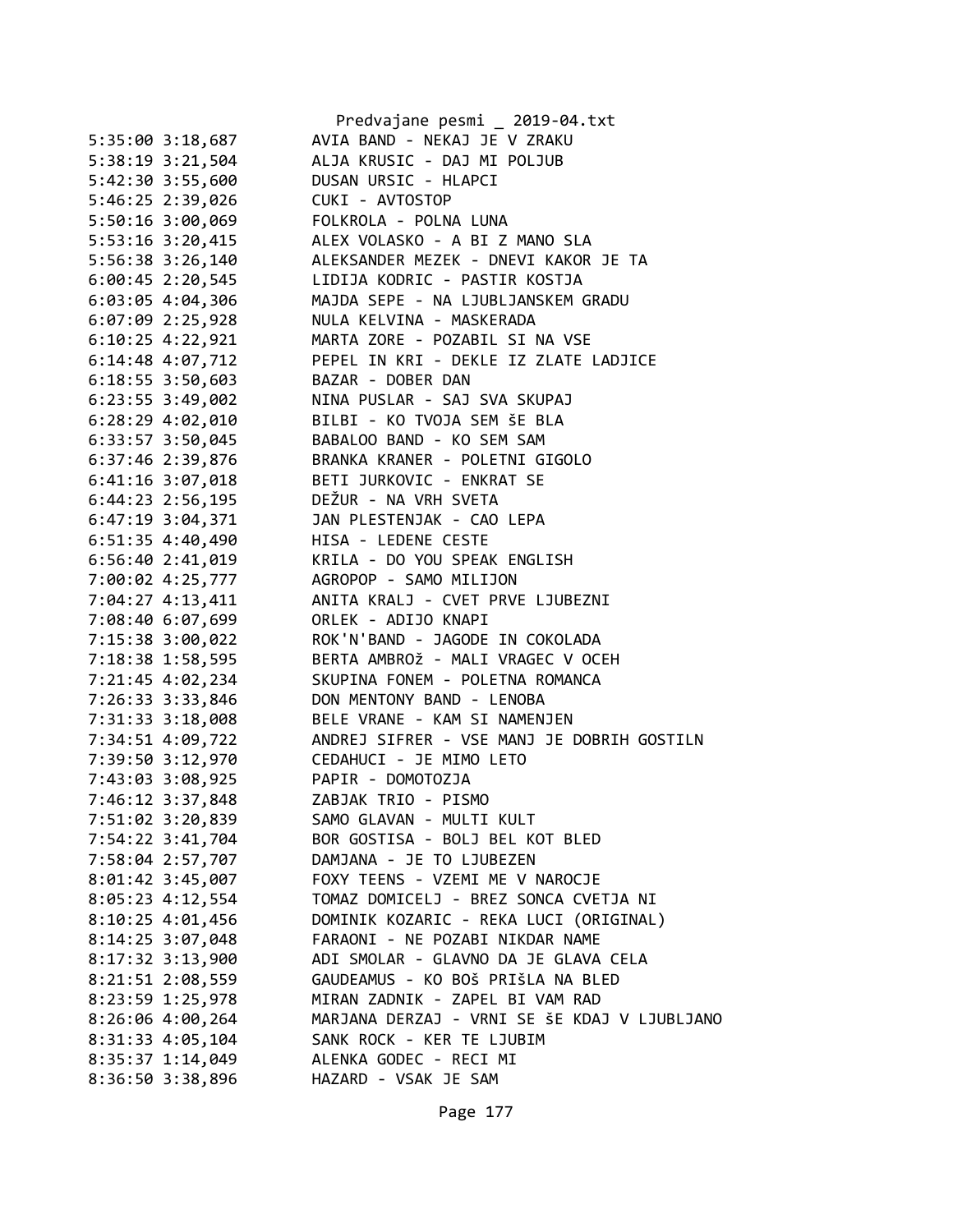| Predvajane pesmi _ 2019-04.txt |                |                                                                         |  |  |  |  |
|--------------------------------|----------------|-------------------------------------------------------------------------|--|--|--|--|
| 8:41:19 3:24,947               |                | OTO PESTNER - VEM, NEKJE ŽIVETI MORA                                    |  |  |  |  |
| $8:44:44$ 2:56,066             |                | ANDRAZ HRIBAR - MOJA MOJA                                               |  |  |  |  |
| 8:47:38 3:44,994               |                | BOTRI - V NOVO JUTRO                                                    |  |  |  |  |
| 8:52:35 3:09,566               |                | SEBASTIAN - TI SI TA                                                    |  |  |  |  |
| 8:55:46 3:45,278               |                | TATJANA DREMELJ - ZALJUBLJENA                                           |  |  |  |  |
| $9:01:15$ 4:02,021             |                | DADI DAZ/MZ HEKTOR - VODNJAK LJUBEZNI                                   |  |  |  |  |
| $9:05:14$ 3:53,442             |                | MAJDA ARH - LJUBEZEN JE KOT VINO                                        |  |  |  |  |
| $9:14:03$ $3:29,610$           |                | ZAN SERCIC - LJUBEZEN NA PRVI POGLED                                    |  |  |  |  |
| 9:17:32 2:46,837               |                | ANIKA HORVAT - ŠUŠTARSKI MOST                                           |  |  |  |  |
| 9:21:56 3:00,017               |                | REGINA - DAN NAJLEPSIH SANJ                                             |  |  |  |  |
| 9:25:45 3:39,510               |                | MARTIN KRPAN - MALI BOGOVI                                              |  |  |  |  |
| $9:30:44$ 4:05,141             |                | VLADO KRESLIN - V PARKU ZA GRADOM                                       |  |  |  |  |
| 9:34:49 3:51,645               |                | NECA FALK - LJUBIMEC MOJ                                                |  |  |  |  |
| 9:38:40 3:19,916               | ANETTE - DANES |                                                                         |  |  |  |  |
| 9:45:53 1:35,528               |                | MATIJA CERAR - PROMETNIK                                                |  |  |  |  |
| 9:47:28 2:25,021               |                | MARY ROSE - STAMPEDO                                                    |  |  |  |  |
| 9:51:03 3:03,807               |                | BABILON - RABIM TVOJ SMEH                                               |  |  |  |  |
| 9:54:30 2:56,864               |                | KINGSTON - BINGO BANGO MANGO TANGO                                      |  |  |  |  |
| 9:57:27 2:59,569               |                | DUSAN URSIC - SVOBODEN                                                  |  |  |  |  |
| 10:02:10                       | 3:15,059       | MOJCA - ZATE                                                            |  |  |  |  |
|                                |                | 10:05:25<br>10:06:25 0:47,033<br>3:28,492 SUNNY ORCHESTRA - TAT ZMIKAVT |  |  |  |  |
|                                |                |                                                                         |  |  |  |  |
|                                |                | 10:13:11 3:36,039 JADRANKA JURAS - TISOC                                |  |  |  |  |
|                                |                | 10:16:47 3:11,635 EDVIN FLISER - SOLZA, KI JE NE PRODAM                 |  |  |  |  |
| $10:21:35$ $3:20,112$          |                | AVIA BAND - EN KORAK                                                    |  |  |  |  |
| 10:25:46                       | 4:32,479       | DARJA SVAJGER - BREZ SANJ SEM SLEPA                                     |  |  |  |  |
| 10:31:37 3:43,065              |                | TOM TOM - LE SPOMIN                                                     |  |  |  |  |
| 10:35:20                       | 2:53,906       | PRELOM - LJUBEZEN IZ ŠOLSKIH DNI                                        |  |  |  |  |
| $10:38:13$ $3:41,055$          |                | NEISHA - SLAB DAN                                                       |  |  |  |  |
| $10:45:14$ $3:46,768$          |                | ANJA RUPEL - NAJBOLJ NORI PAR                                           |  |  |  |  |
| 10:50:10 3:07,096              |                | DANIEL RAMPRE - DOST' 'MAM TEGA                                         |  |  |  |  |
| 10:53:17 3:14,000              |                | IRENA VRCKOVNIK - SIRENA                                                |  |  |  |  |
|                                |                | 10:56:31 3:27,248 IRENA KOHONT - MODRI SPEV [SONG SUNG BLUE]            |  |  |  |  |
| 11:01:41                       | 3:52,051       | ALEKSANDER MEZEK - KRILA                                                |  |  |  |  |
| 11:05:33                       | 3:37,944       | FLIRT - NJENA BALADA (V TEBI IN MENI)                                   |  |  |  |  |
| 11:14:32                       | 3:38,652       | SLOVENAID - EN SVET (RADIO EDIT)                                        |  |  |  |  |
| 11:18:10                       | 3:27,676       | DITKA HABERL - MATI                                                     |  |  |  |  |
| 11:23:15                       | 3:42,748       | MARTA ZORE - VSE, KAR SVA BILA                                          |  |  |  |  |
| 11:27:42                       | 3:37,663       | FOLKROLA - DOBRO JUTRO MADAME                                           |  |  |  |  |
| 11:32:39                       | 2:52,359       | DJ SYLVAIN, MIKE VELE & HANNAH MANCINI - TI SI TI                       |  |  |  |  |
| 11:35:31                       | 3:14,399       | ROK 'N' BAND - MOJA MLADA LJUBICA                                       |  |  |  |  |
| 11:38:45                       | 3:04,997       | AVTOMOBILI - LJUBEZEN NE STANUJE TU                                     |  |  |  |  |
| 11:44:23                       | 3:30,996       | JAN PLESTENJAK - SAM DA TI MAŠ MENE RADA                                |  |  |  |  |
| 11:47:54                       | 3:26,688       | SABINA MALI - STRAST                                                    |  |  |  |  |
| 11:52:30                       | 2:56,414       | PEPEL IN KRI - VODA NA MOJ MLIN                                         |  |  |  |  |
| 11:55:27                       | 3:23,195       | FLORA & PARIS - VSE SI TI                                               |  |  |  |  |
| 11:58:50                       | 3:06,387       | MANOUCHE - TAMALA                                                       |  |  |  |  |
| 12:03:40                       | 3:06,884       | CUKI - KAVBOJCI IN INDIJANCI                                            |  |  |  |  |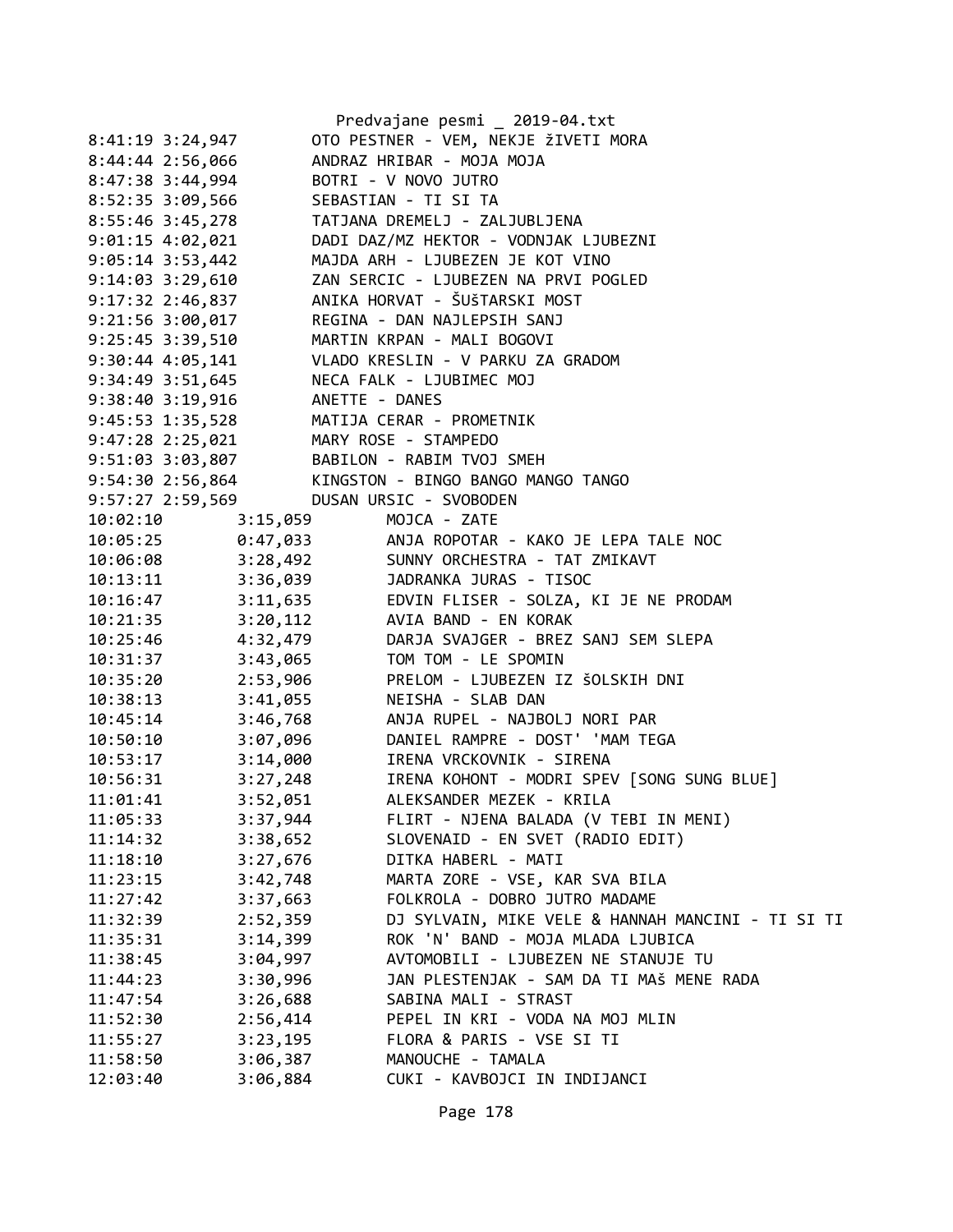|          |          | Predvajane pesmi _ 2019-04.txt                |
|----------|----------|-----------------------------------------------|
| 12:06:47 | 3:48,905 | GU-GU - ŽELIM SI NA JAMAJKO                   |
| 12:14:03 | 3:35,862 | NEW SWING QUARTET - OBRTNIKI                  |
| 12:17:39 | 3:30,691 | METKA ŠTOK - OSAMLJENA ( ALONE AGAIN )        |
| 12:22:46 | 2:09,000 | BLUEGRASS HOPPERS - PO NOVEM LETU BOLJSE BO   |
| 12:25:41 | 4:30,834 | DON MENTONY BAND - NE VERJAMEM                |
| 12:31:31 | 3:17,959 | RAF - NE MOREM MISLITI NA NJO                 |
| 12:34:48 | 3:30,606 | BOR GOSTIŠA - DOVOLJ JE SRCE, KI ZATE GORI    |
| 12:38:19 | 3:53,651 | SELEKCIJA - BELA GOLOBICA                     |
| 12:47:40 | 3:36,254 | ADI SMOLAR - GENOCID                          |
| 12:52:25 | 2:53,032 | VICTORY - HELENA                              |
| 12:55:42 | 3:04,109 | ANDREJ SIFRER - ŽIVEL JE MOŽ                  |
| 12:58:46 | 2:22,778 | BRANKA KRANER - PREDRAMI ME                   |
| 13:01:54 | 3:37,445 | DAMJANA - RIME                                |
| 13:05:31 | 3:34,106 | TINKARA KOVAC - NE ODHAJA POLETJE             |
| 13:11:26 | 4:21,535 | BAZAR - SI ŠE JEZNA NAME                      |
| 13:15:47 | 4:13,527 | MIRAN RUDAN - NE ODPUSTI MI                   |
| 13:21:43 | 3:13,454 | NINA PUSLAR - SLADOLED Z VESOLJEM PROSIM      |
| 13:25:42 | 3:00,052 | MARINA MARTENSSON - BLIZU                     |
| 13:28:42 | 3:11,295 | BELE VRANE - MOJE DEKLE                       |
| 13:33:17 | 2:35,722 | AYNEE - NOCEM ZIVET                           |
| 13:35:52 | 3:35,438 | MARJANA DERZAJ - BREZA MOJE MLADOSTI          |
| 13:41:49 | 2:31,069 | HAZARD - KOPALNICO IMA                        |
| 13:44:19 | 3:33,375 | JURKI & BASISTI - GROBARJEVA PESEM            |
| 13:47:53 | 3:47,728 | OTO PESTNER - LJUBLJANA JE ZAKON              |
| 13:52:48 | 5:18,286 | IZTOK MLAKAR - BLUES                          |
| 13:58:06 | 3:17,980 | ALES VOLK - KAJ SPOMIN MI BO                  |
| 14:02:12 | 3:20,623 | ALENKA GODEC - JULIJA                         |
| 14:05:33 | 3:29,038 | ANIKA - ZDAJ KO SI SAMA                       |
| 14:11:22 | 3:04,151 | TOMAZ DOMICELJ - NA VRHU                      |
| 14:14:26 | 3:06,607 | FRENK NOVA - NA LUNO IN NAZAJ                 |
| 14:17:33 | 3:27,849 | PAPIR - NACIN                                 |
| 14:22:49 | 3:43,970 | HISA - SE TE LJUBIM                           |
| 14:27:22 | 3:17,425 | JANKO ROPRET - NIMA SMISLA DA LAŽEŠ           |
| 14:32:04 | 3:14,017 | WOLF - ZASAVSKI ZVONOVI                       |
| 14:35:17 | 3:42,643 | BABALOO BAND - JOKAL BOM JUTRI                |
| 14:39:00 | 3:28,288 | KLEPAC IN GUSTINCIC - MOJE OCI                |
| 14:44:47 | 2:29,271 | VIDEOSEX - VOZI ME VLAK V DALJAVE             |
| 14:47:16 | 2:19,052 | NECA FALK & ALFI NIPIC - KAKO SVA SI RAZLICNA |
| 14:50:41 | 2:45,203 | BERTA AMBROŽ - PESEM ZAPOJ MI NOCOJ           |
| 14:53:26 | 3:53,807 | HALO - ANITA NI NIKOLI                        |
| 14:57:21 | 2:55,699 | ANDRAZ HRIBAR - KADAR SI TU                   |
| 15:01:05 | 3:13,027 | REMI - LE TEBE SE SPOZNAM                     |
| 15:04:15 | 2:29,251 | ANIKA HORVAT - MINI IN MAXI                   |
| 15:06:44 | 3:09,304 | SOPRANOS - ISTO IME                           |
| 15:12:14 | 4:02,316 | MAJDA ARH - OPROSTI MI                        |
| 15:16:16 | 2:41,015 | MATIJA CERAR - TRI DEKLICE                    |
| 15:18:57 | 2:44,151 | SAMO GLAVAN - VREDNOTE GENOCIDA               |
| 15:23:29 | 3:26,031 | DADI DAZ - MAMIN SIN                          |
|          |          |                                               |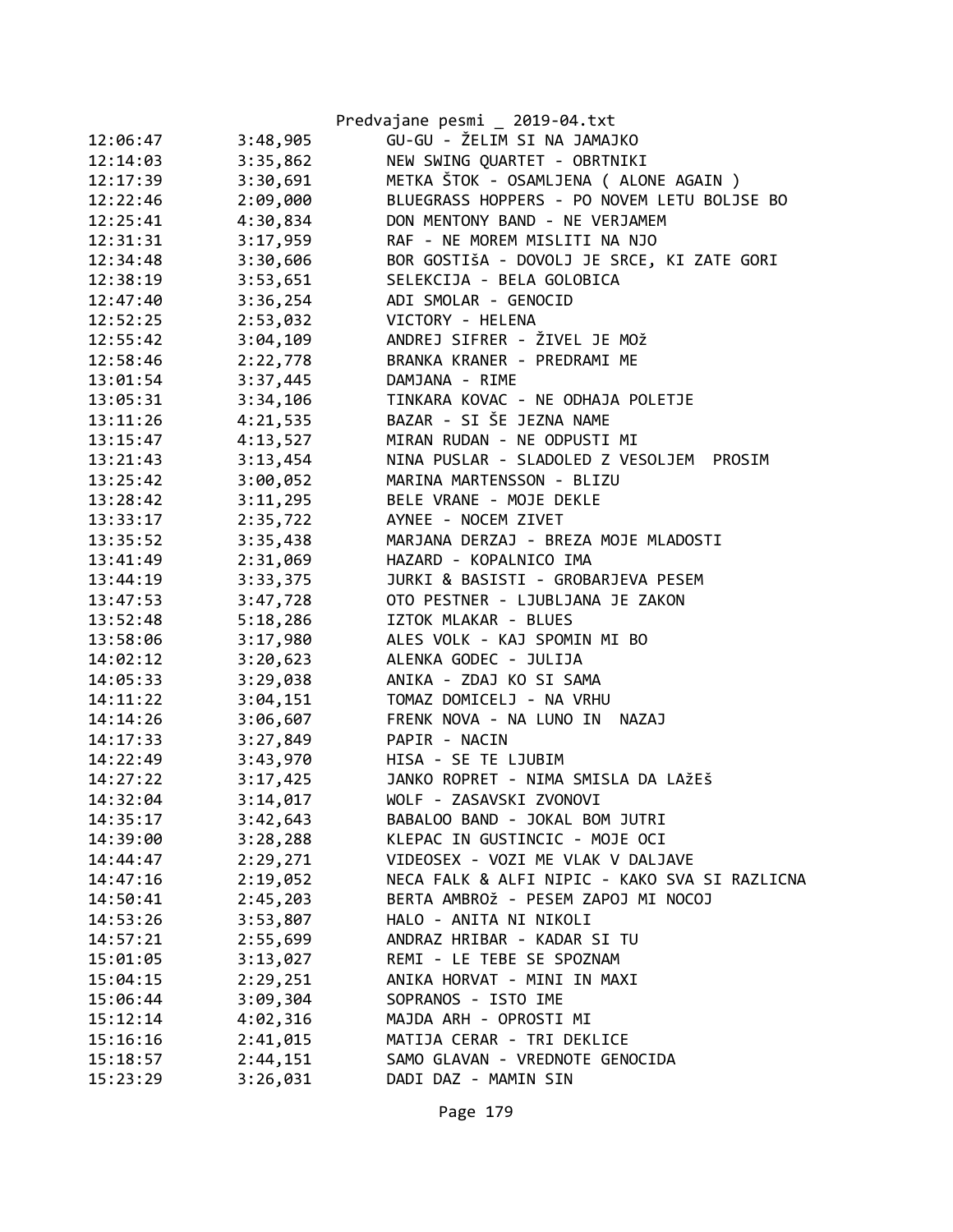|          |          | Predvajane pesmi _ 2019-04.txt              |
|----------|----------|---------------------------------------------|
| 15:27:44 | 4:29,735 | JANEZ ZMAZEK - DOST JE BLO BESED            |
| 15:33:38 | 3:08,868 | VILI RESNIK - KO VRBE JOKAJO                |
| 15:36:46 | 2:34,818 | PRO ANIMA SINGERS - TI SI MOJA LJUBEZEN     |
| 15:41:42 | 3:00,020 | MAJDA SEPE - TOPLO-HLADNO MORJE             |
| 15:44:39 | 3:33,489 | SUNNY ORCHESTRA - MY COMMANDING WIFE        |
| 15:48:13 | 2:59,143 | ZANA - DRUGA VIOLINA                        |
| 15:52:18 | 4:01,666 | NECA FALK - VSI LJUDJE HITIJO               |
| 15:56:44 | 2:57,877 | ALJA KRUSIC - NISI SAM                      |
| 16:00:30 | 2:15,018 | STANE MANCINI - TAM, KAMOR GRE VETER SPAT   |
| 16:02:45 | 3:56,035 | ROK'N'BAND - ZVEZDICA                       |
| 16:06:35 | 3:02,311 | FOLKROLA - KLOBUK V KATEREGA DEŽUJE         |
| 16:11:58 | 3:58,202 | NUDE - BOLJSI JUTRI                         |
| 16:15:56 | 3:32,065 | PANDA - KAKSNO SONCE KAKSEN DAN             |
| 16:21:16 | 3:35,192 | FARAONI - SEM TAKŠEN, KER SEM ŽIV           |
| 16:25:36 | 2:56,867 | IRENA VRCKOVNIK - TVOJA PESEM               |
| 16:28:33 | 3:10,038 | OTO PESTNER & ELDA VILER - MOJA DEZELA      |
| 16:33:07 | 3:31,255 | DRUSTVO MRTVIH PESNIKOV - ME ZE MA DA BI TE |
| 16:36:37 | 3:22,589 | JAN PLESTENJAK - PRAVE KARTE                |
| 16:42:20 | 3:19,087 | SANK ROCK - NEKAJ VEC                       |
| 16:45:39 | 2:47,268 | DELIAL - ZVON LJUBEZNI                      |
| 16:48:26 | 3:34,623 | DEZUR - MORJE CAKA                          |
| 16:53:09 | 3:45,509 | MARTA ZORE - ŠE SI TU                       |
| 16:56:54 | 4:16,609 | 2B - NA CRNEM OZADJU                        |
| 17:01:59 | 3:51,141 | DITKA HABERL - KO SEM ZALJUBLJENA           |
| 17:05:50 | 3:27,049 | SEBASTIAN - RECI DA SI ZA                   |
| 17:11:04 | 3:12,730 | OPTIMISTI - SANJE                           |
| 17:14:17 | 2:55,305 | VLADO KRESLIN - DEKLE MOJE                  |
| 17:17:10 | 2:44,080 | BOTRI - NA ZABAVI                           |
| 17:21:29 | 3:33,036 | ANDREJ SIFRER - JARCEVA HRUSKA              |
| 17:25:48 | 3:13,206 | ALEKSANDER MEZEK - NEBO PO DEŽJU            |
| 17:30:39 | 3:00,808 | BEPOP - LE TI                               |
| 17:33:36 | 3:27,806 | ADI SMOLAR - LJUDJE PA PRAVIJO              |
| 17:37:04 | 4:19,079 | JANEZ BONCINA BENC - NA NOGE                |
| 17:43:12 | 2:48,395 | BLUEGRASS HOPPERS - ŠTAJERSKA               |
| 17:46:00 | 3:03,222 | CUKI - BAM BAM BAM                          |
| 17:50:26 | 2:49,122 | DARJA SVAJGER - LJUBEZEN NE ODHAJA          |
| 17:53:15 | 2:40,768 | GU-GU - MOJ MALI KAKADU                     |
| 17:55:57 | 4:14,886 | PEPEL IN KRI - ENAKONOCJE                   |
| 18:01:00 | 3:34,919 | FOLK ROLA - DANES                           |
| 18:04:34 | 3:33,996 | KATRINAS - DO NEBA                          |
| 18:08:08 | 3:33,234 | DREVORED - ZUNAJ JE ZIMA                    |
| 18:14:02 | 3:19,674 | ZEUS - NOV DAN                              |
| 18:17:20 | 3:40,985 | KATJA LEVSTIK - ORION                       |
| 18:22:37 | 1:21,259 | DUSAN URSIC - OMEJEN                        |
| 18:23:58 | 3:44,105 | LETECI POTEPUHI - POJEM BLUES               |
| 18:28:27 | 3:44,396 | KATAYA - TO JE MOJ DAN                      |
| 18:33:49 | 3:29,851 | MARKO VOZELJ - LETIVA V NEBO                |
| 18:37:18 | 3:42,266 | BAZAR - BARABE                              |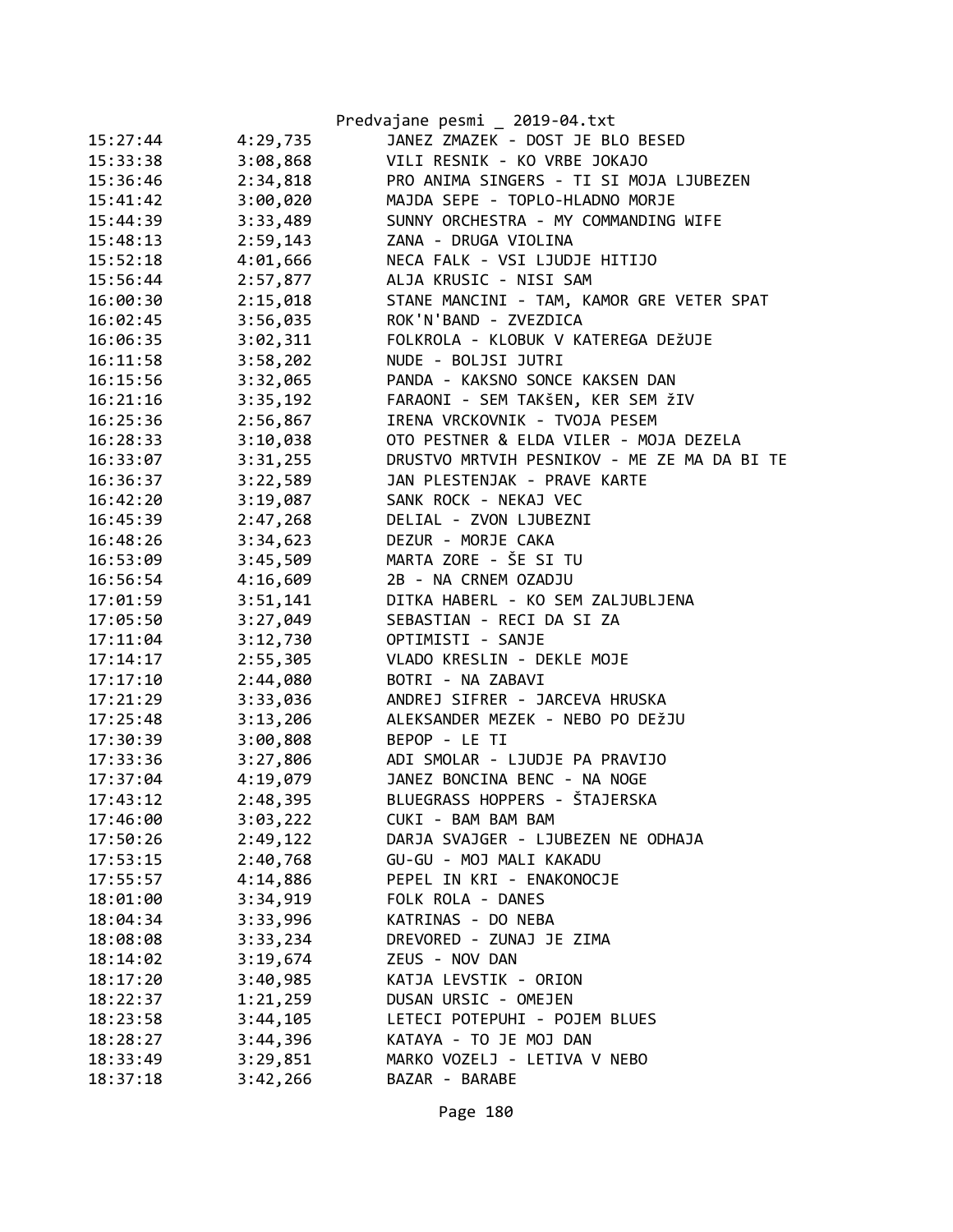|          |          | Predvajane pesmi _ 2019-04.txt                |
|----------|----------|-----------------------------------------------|
| 18:42:50 | 3:08,279 | NUSA DERENDA - PRESTIZ                        |
| 18:45:58 | 2:55,933 | ANJA RUPEL - V LJUBLJANO                      |
| 18:48:54 | 2:54,132 | BERTA AMBROŽ - TIVOLSKI PASTIRCEK             |
| 18:53:10 | 3:41,748 | ALENKA GODEC - VSAK JE SAM                    |
| 18:57:16 | 3:48,036 | KALAMARI - TVOJA SLED                         |
| 19:01:52 | 3:14,950 | EDVIN FLISER - TAM KJER SEM DOMA              |
| 19:05:07 | 3:09,932 | KINGSTON - BOSSA NOGA                         |
| 19:08:15 | 4:05,991 | NAPOLEON - TINA                               |
| 19:14:10 | 4:03,052 | IZTOK MLAKAR - VANDIMA                        |
| 19:18:13 | 3:32,078 | MARJANA DERZAJ - NA ZMAJSKEM MOSTU            |
| 19:23:20 | 3:20,643 | IVO MOJZER & OTO PESTNER - LJUDJE POMLADI     |
| 19:27:31 | 3:56,398 | OTO PESTNER - PRAZEN VRT                      |
| 19:33:04 | 4:05,544 | ALEX VOLASKO - KRATEK DIH                     |
| 19:37:10 | 3:33,005 | AVTOMOBILI - NEZMOTLJIVI                      |
| 19:42:31 | 3:02,614 | DAMJANA - NAJ VSEM LJUDEM SE DOGODI           |
| 19:45:33 | 3:28,069 | SARA JAGRIC - VSE KAR VREDNO JE               |
| 19:50:23 | 3:27,027 | BRANKA KRANER - LJUBEZEN                      |
| 19:53:50 | 3:03,749 | ROYAL FLASH - VSE BI DAL                      |
| 19:56:54 | 3:55,853 | DON MENTONY BAND - PRESERJE BLUES             |
| 20:01:38 | 3:01,215 | GAL GJURIN - NISEM KRIV                       |
| 20:04:39 | 3:14,130 | HAZARD - VRTNAR                               |
| 20:07:53 | 3:26,183 | MONIKA PUCELJ - FESTA                         |
| 20:16:14 | 4:42,757 | LINTVERN - KRAVATA                            |
| 20:22:14 | 3:35,553 | MANOUCHE - RESNICNA ROMANSA                   |
| 20:26:40 | 3:22,671 | IVO MOJZER - KO SI DAVI SE ZBUDILA            |
| 20:31:38 | 3:16,662 | PETER JANUS - ZATE                            |
| 20:34:49 | 2:34,368 | BILBI - ISKRICE                               |
| 20:37:23 | 4:05,361 | MAYA - VSE SE DA                              |
| 20:45:22 | 3:22,171 | TOMAZ DOMICELJ - GOSPOD DIREKTOR              |
| 20:48:44 | 4:37,486 | FRENK NOVA - TIKA TAKA                        |
| 20:54:06 | 3:26,139 | MAJDA SEPE - PESEM O POMLADI IN PRIJATELJSTVU |
| 20:57:32 | 3:28,006 | LIDIJA KODRIC - MESTO SPI                     |
| 21:02:37 | 4:39,651 | OLIVIJA - KADAR SVA SAMA                      |
| 21:07:17 | 3:26,273 | ANITA KRALJ - NI TRNJA BREZ GREHA             |
| 21:14:17 | 4:28,046 | PRO ANIMA SINGERS - POLETNA NOC               |
| 21:18:45 | 3:12,052 | CALIFORNIA - VRAG NAJ TE VZAME                |
| 21:23:15 | 3:40,541 | AVIA BAND - GRAJSKA DAMA                      |
| 21:26:55 | 2:45,122 | BABALOO BAND - KRALJ SVETA                    |
| 21:31:03 | 4:09,233 | ORLEK - PUNCA S ŠOHTA                         |
| 21:35:12 | 2:43,918 | DEMETRA MALALAN - NE GREM SE VEC              |
| 21:37:55 | 5:52,031 | PAPIR - MOJE SRCE ODHAJA                      |
| 21:47:10 | 2:44,804 | VICTORY - ZAPRI OCI                           |
| 21:50:38 | 4:30,795 | HISA - MOSTOVI SO PADLI                       |
| 21:55:33 | 3:25,861 | ALJA KRUSIC - NAJIN PLES                      |
| 21:58:59 | 3:19,659 | SLAVKO IVANCIC - TISTO KAR OSTANE             |
| 22:03:54 | 3:36,716 | JAN PLESTENJAK - KRADEVA BREZ VERE            |
| 22:07:29 | 3:27,345 | JANKO ROPRET - VRNI SE                        |
| 22:16:17 | 2:55,237 | YLENIA ZOBEC - PRIZNAM                        |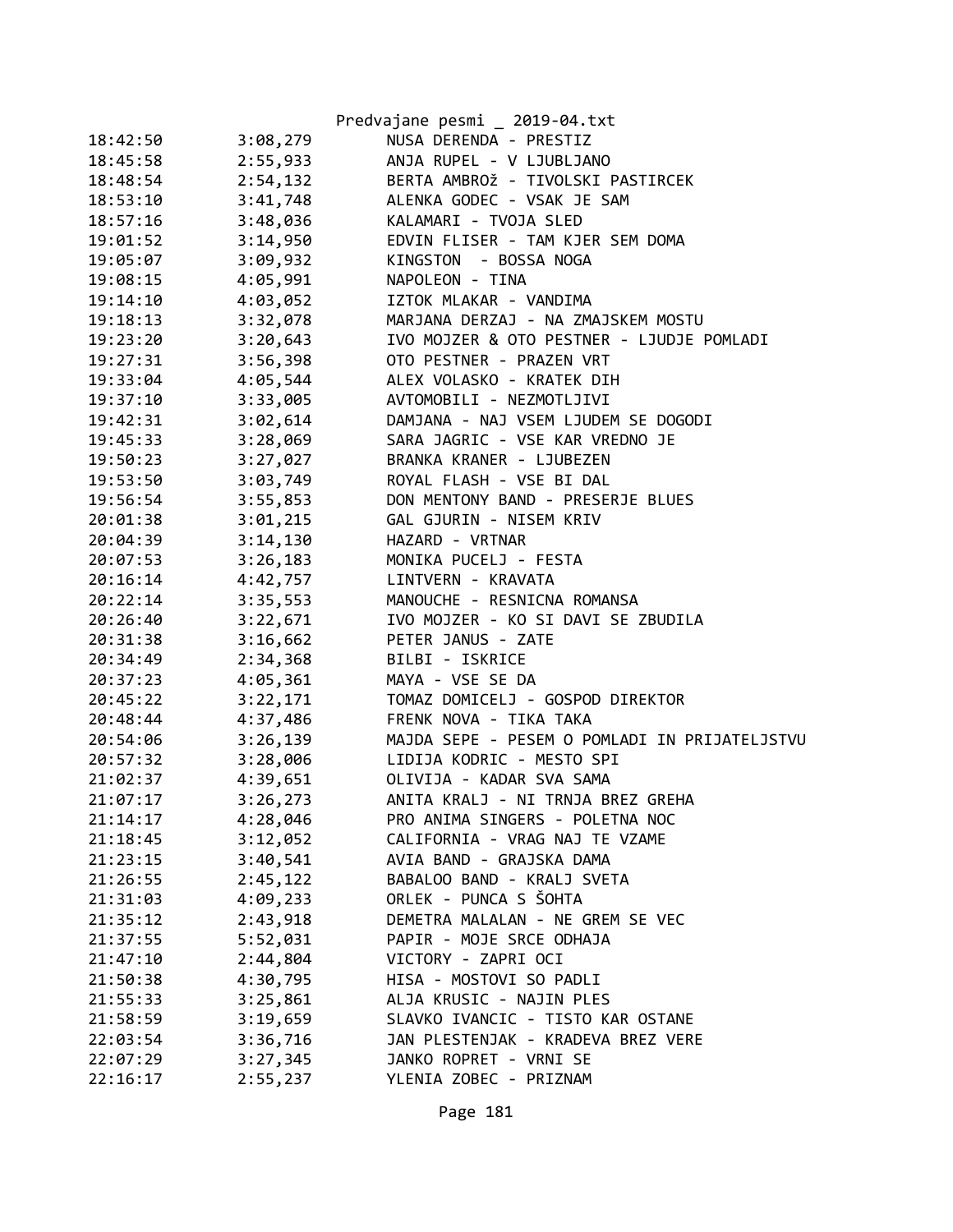|          |          | Predvajane pesmi _ 2019-04.txt              |
|----------|----------|---------------------------------------------|
| 22:20:30 | 2:01,958 | MATIJA CERAR - MILIJON ŽELJA                |
| 22:22:32 | 3:16,681 | IRENA VRCKOVNIK - TISTO NOC                 |
| 22:25:48 | 3:02,197 | BOTRI - UGASN' ME                           |
| 22:28:50 | 3:47,070 | POLONA - NEKAJ LEPIH BESED                  |
| 22:34:15 | 4:15,929 | SAMO GLAVAN - TUJERODNA INVAZIJA            |
| 22:38:30 | 2:31,989 | STANE MANCINI - MARTINA                     |
| 22:43:38 | 3:11,241 | ADI SMOLAR - TO BO HIT                      |
| 22:46:49 | 3:15,937 | DANILO KOCJANCIC - POGUM                    |
| 22:50:48 | 3:48,009 | DITKA HABERL - LJUBIMEC BREZ IMENA          |
| 22:54:36 | 5:03,716 | ALEKSANDER MEZEK - PODARJENO SRCU-SLOVENIJA |
| 23:01:01 | 3:31,580 | DARJA SVAJGER - ODPELJI ME                  |
| 23:04:32 | 3:38,012 | FOLKROLA - DOBRO JUTRO MADAME               |
| 23:08:10 | 4:22,348 | PAVLE KAVEC & OKO - VSE SEM DAL TI          |
| 23:15:59 | 3:32,763 | ANDREJ SIFRER - DEC NE MORE                 |
| 23:20:50 | 3:26,073 | SUNNY ORCHESTRA - V NOV KRAJ                |
| 23:24:16 | 3:38,571 | MONROE - JAZ POTREBUJEM VEC                 |
| 23:27:54 | 2:32,949 | DOCA MAROLT - ŽIVLJENJE JE LEPO             |
| 23:31:10 | 3:18,995 | PANDA - NEPREMAGLJIVI                       |
| 23:34:29 | 2:53,379 | MARJANA DERZAJ - ORION                      |
| 23:37:22 | 3:39,063 | PLAMEN - RAJSKI CVET                        |
| 23:46:29 | 3:17,522 | KARMEN STAVEC - 100 NORIH IDEJ              |
| 23:49:46 | 3:03,765 | CUKI - BARVE                                |
| 23:52:50 | 3:14,999 | TOMAZ PENGOV - CRNA PEGA CEZ OCI            |
| 23:56:04 | 3:32,939 | DAZ - SRECEN                                |
| 23:59:36 | 3:47,707 | ALENKA GODEC - TVOJA                        |

| $0:03:23$ 3:41,530   | STEREOTIPU - PLES V DEZJU                 |
|----------------------|-------------------------------------------|
| $0:07:04$ 4:44,932   | IZTOK MLAKAR - PEPI ŽBARADORIJA           |
| $0:11:49$ 3:16,760   | NATASA & ZIBELNIK - CAS JE DA SE PREBUDIM |
| $0:15:05$ 4:05,249   | VLADO KRESLIN - OGLEDALCE POVEJ           |
| $0:19:10$ 3:07,887   | ROK'N'BAND - POPULAREN PAR                |
| $0:22:18$ 3:30,894   | D.A.Z. - OPROSTI MI (2015 EDIT)           |
| $0:25:49$ 3:04,544   | KALAMARI - OB ŠTIRIH IN POL               |
| $0:28:53$ 1:58,042   | MARJETKA RAMSAK - SRECA NA VRVICI         |
| $0:30:48$ 3:24,865   | ANIKA HORVAT - 10 MAREC OB 19 30          |
| $0:34:13$ 3:07,087   | KANTOR - LJUBEZEN IZ SOLSKIH DNI          |
| $0:37:20$ 3:04,341   | IRENA KOHONT - LJUBEZEN JE NAJLEPŠI DAR   |
| $0:40:24$ 3:38,496   | DAN D - REKLI SO (CISTA RAZLICICA)        |
| $0:44:02$ 4:01,624   | DAMJANA - SOLZE                           |
| $0:48:04$ 2:39,991   | DAMJANA GOLAVSEK - LJUBIM LJUBIS          |
| $0:50:43$ 2:52,473   | NECA FALK - TAKO DEKLE                    |
| $0:53:36$ 4:50,663   | BLUEGRASS HOPPERS - VENCEK NEVARNIH       |
| $0:58:26$ 3:33,252   | ANJA RUPEL - PRIHAJA JESEN                |
| $1:01:59$ $4:20,634$ | DRUSTVO MRTVIH PESNIKOV - CUTIM TE        |
| 1:06:16 2:40,884     | JANEZ PUH - BREZ SONCA CVETJA NI          |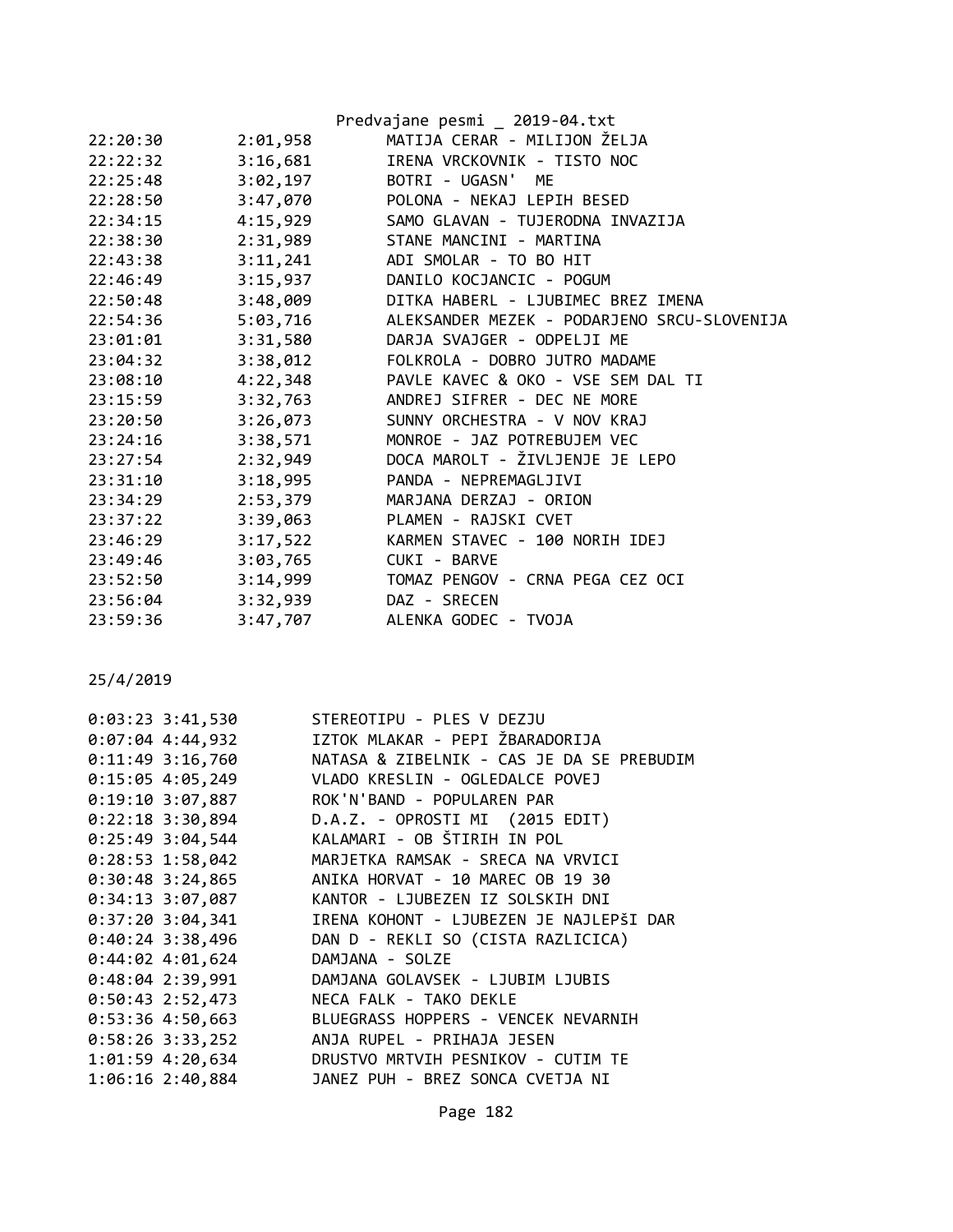|                      | Predvajane pesmi _ 2019-04.txt            |
|----------------------|-------------------------------------------|
| 1:08:57 3:16,648     | AVTOMOBILI - VSE ZA SVOBODO               |
| 1:12:09 3:49,559     | DON MENTONY BAND - VLAK                   |
| 1:15:59 3:01,691     | POP DESIGN - ZATE SLOVENIJA               |
| 1:19:00 4:09,384     | IVO MOJZER - TI SI REKLA SONCE            |
| 1:23:09 4:08,327     | MARTINA SRAJ - PLESETA                    |
| 1:27:17 4:18,241     | JADRANKA JURAS - KO SE SPET SRECAVA       |
| 1:31:35 2:41,171     | BELE VRANE - MINI MAXI                    |
| 1:34:16 3:33,952     | HAZARD - NENA                             |
| 1:37:50 2:38,524     | MAJDA SEPE - LJUBLJANSKE ULICE            |
| 1:40:28 4:31,006     | PEPEL IN KRI - SONCE POMLADI              |
| $1:44:59$ $3:18,165$ | AVIA BAND - VSAJ ŠE TRENUTEK              |
| $1:48:17$ 3:48,047   | OTO PESTNER - MARY ANN                    |
| 1:52:05 2:43,352     | ROK 'N' BAND - DEJ RUK'N ME               |
| 1:54:48 3:52,012     | MATJAZ JELEN & EASY FING. - POLETNA NOC   |
| 1:58:40 3:37,773     | SARA KOBOLT - NE ZNAM NA KONEC NEBA       |
| 2:02:17 2:58,729     | TOMAZ DOMICELJ - SLOVENSKEGA NARODA SIN   |
| $2:05:15$ 3:28,640   | MAYA - NE, O NE                           |
| 2:08:44 4:01,736     | KINGSTON - LUNA NAD OBALO                 |
| 2:12:45 3:51,727     | SANK ROCK - EO (RADIO EDIT)               |
| 2:16:37 3:46,446     | GU-GU - MI 'MAMO SE FAJN                  |
| 2:20:23 4:06,040     | TATJANA GROS - ZATO SEM NORO TE LJUBILA   |
| 2:24:29 4:02,799     | MAJDA ARH - NORI DAN                      |
| 2:28:31 3:54,988     | IVAN HUDNIK - TANJA                       |
| 2:32:26 2:56,845     | BAZAR - OD ENIH DO TREH                   |
|                      | NUDE - PRI VODNJAKU                       |
| 2:35:23 4:18,007     | OPTIMISTI - O, MOJ PAPA                   |
| 2:39:39 2:36,264     | MANOUCHE - MEN SI FENSI                   |
| 2:42:15 3:34,542     |                                           |
| 2:45:49 4:21,016     | JAN PLESTENJAK - TRIKRAT ME POLJUBI       |
| 2:50:10 3:22,026     | AYNEE - TO JE TA                          |
| 2:53:32 2:27,488     | DUSAN URSIC - BUTALCI                     |
| 2:55:59 3:42,000     | VILI RESNIK/MARTA ZORE - VSE KAR SVA BILA |
| 2:59:41 3:31,821     | LEJA LEUTGEB - KOT MOZART VSAK            |
| $3:03:12$ $3:24,798$ | ZABJAK TRIO - MORALITETA                  |
| 3:06:37 3:35,460     | BOTRI - VRTILJAK                          |
| 3:10:12 2:36,541     | NEISHA - CVETNI PRAH LJUBEZNI             |
| $3:12:49$ $3:17,211$ | TATJANA DREMELJ - DALA SEM TI VSE         |
| 3:16:06 4:05,974     | VICTORY - DAN BREZ TEBE (ORIGINAL)        |
| $3:20:11$ $3:39,625$ | BILBI - KAJ PA TI                         |
| $3:23:51$ $3:16,472$ | 2B - SLOVENIJA                            |
| $3:27:07$ $3:30,346$ | HISA - NA ZDRAVJE SVET                    |
| 3:30:37 3:54,590     | DAVID GROM - EN KLIC STRAN                |
| $3:34:32$ $2:25,943$ | BERTA AMBROŽ - JOKALA BOM BREZ SOLZ       |
| 3:36:57 4:59,019     | ALENKA VIDRIH - ZAVESA                    |
| $3:41:56$ $4:99,139$ | SUNNY ORCHESTRA - KO SPIŠ NA TLEH         |
| 3:46:05 2:57,798     | LIDIJA KODRIC - KDOR ZIVI RAD V MIRU      |
| 3:49:03 3:33,353     | CALIFORNIA - STARA BARKA                  |
| 3:52:36 3:00,522     | MLADI LEVI - ODA IRENI                    |
| 3:55:36 3:56,989     | DARJA SVAJGER - BODI VETER                |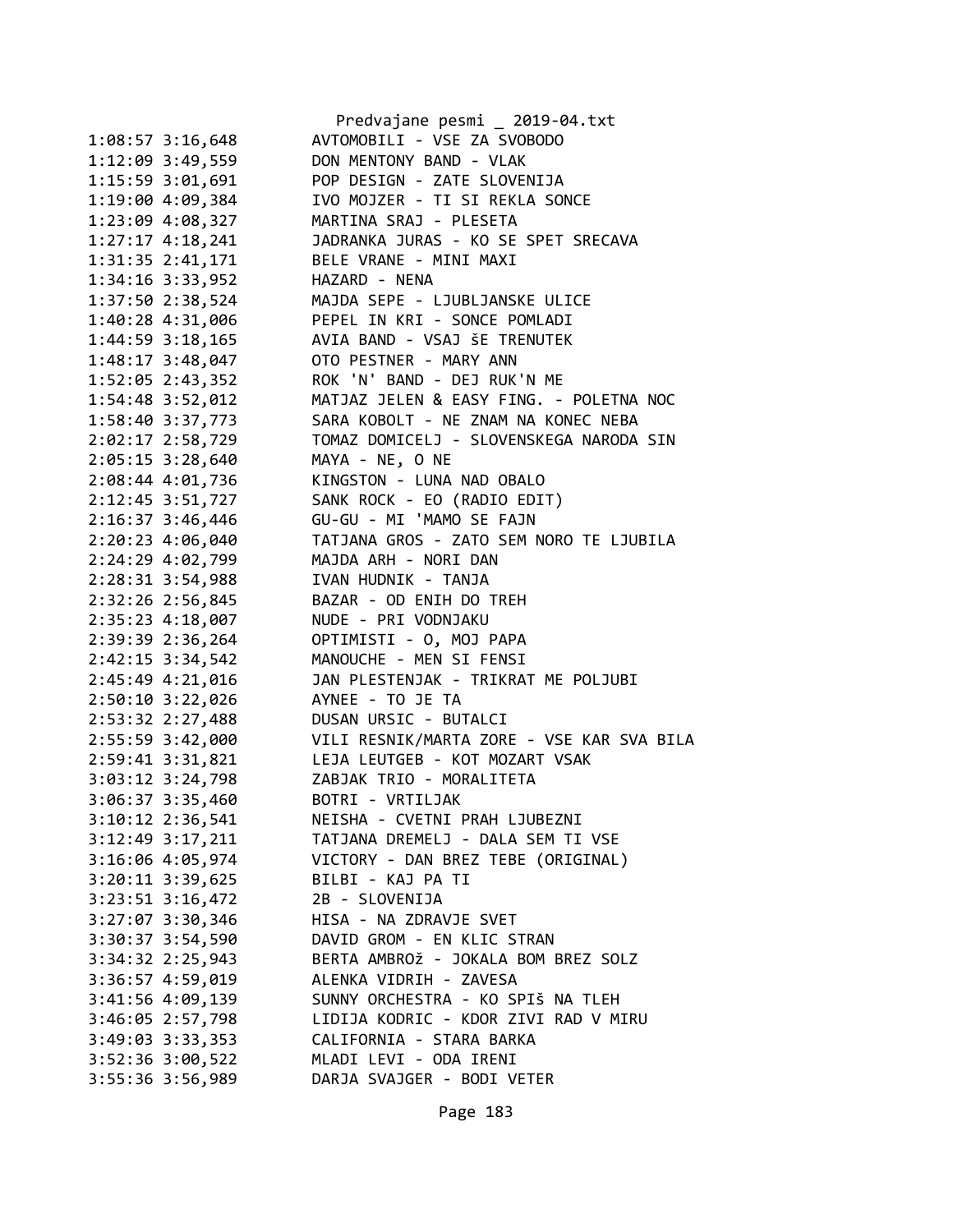|                      | Predvajane pesmi _ 2019-04.txt                                                 |
|----------------------|--------------------------------------------------------------------------------|
| $3:59:33$ $3:50,546$ | ADI SMOLAR - ZIVELE RAZLIKE                                                    |
| 4:03:19 3:12,391     | SAMO GLAVAN - KOSOVIRJI LAHKO                                                  |
| $4:06:31$ $3:30,125$ | TANGELS - NAJIN                                                                |
| 4:10:01 2:55,933     | FOLKROLA - DVIGNIL BOM ZASTAVO                                                 |
| 4:12:57 3:49,003     | ALEKSANDER MEZEK - VARUH                                                       |
| 4:16:46 3:02,632     | DITKA HABERL - NAD MESTOM SE DANI                                              |
| 4:19:48 3:26,012     | RITEM PLANET - NEBO JE BREZ OBLACKA                                            |
| 4:23:11 3:18,998     | STANE MANCINI - SOPEK VRTNIC                                                   |
| 4:26:30 3:27,875     | JANKO ROPRET - KAJ JE TO                                                       |
| 4:29:57 2:53,991     | MELANHOLIKI - ANJA                                                             |
| 4:32:51 2:21,984     | MATIJA CERAR - DEŽNIKI                                                         |
| 4:35:13 3:21,018     | VIKEND+ - KO ZABOLI SRCE                                                       |
| 4:38:33 3:03,009     | ALENKA GODEC - OBJELA BI TE RADA                                               |
| 4:41:36 4:22,903     | O. ROUS IN LEA LIKAR - LJUBLJENA                                               |
| 4:45:59 3:46,441     | ANDREJ SIFRER - ZOBOBLUES                                                      |
| 4:49:45 4:54,865     | IZTOK MLAKAR - SOCA                                                            |
| 4:54:40 4:12,337     | FARAONI - JAZ TE NIMAM RAD                                                     |
| 4:58:52 3:49,889     | D.KOCJANCIC & M.JELEN - POISCI ME                                              |
| 5:03:29 2:26,278     | ORLEK - LOJZI GOBC                                                             |
| 5:05:55 2:37,981     |                                                                                |
|                      | VLADO KRESLIN/HORIZONT - TE IGRE BO KONEC<br>NUSA DERENDA - ZA SLOVENIJO ŽIVIM |
| 5:08:33 3:20,538     |                                                                                |
| 5:13:22 2:59,390     | SANJA GROHAR - GREH V PESKU                                                    |
| $5:16:21$ $3:00,110$ | ROK'N'BAND - JAGODE IN COKOLADA                                                |
| $5:20:37$ 3:46,941   | BEPOP - MOJE SONCE                                                             |
| 5:24:22 3:30,779     | MARJANA DERZAJ - PTICJE STRASILO                                               |
| 5:27:52 3:07,617     | BRANKA KRANER - LJUBLJANSKI ZVON                                               |
| 5:31:56 5:19,000     | YUHUBANDA - STEFANA                                                            |
| 5:37:15 3:32,031     | DON MENTONY BAND - N'KOL SI NAM ODPUSTU                                        |
| 5:42:15 2:54,396     | KARMEN STAVEC - LJUBIM TE                                                      |
| 5:45:09 3:41,030     | KALAMARI - STABO DRZIM                                                         |
| 5:48:50 2:50,271     | SKALP - VEM DA LAHKO                                                           |
| 5:53:16 3:49,399     | BABALOO BAND - KO SEM SAM                                                      |
| 5:57:07 2:42,027     | CASABLANCA - O, MAMA                                                           |
| 6:00:36 3:25,542     | NECA FALK - ZA TOPOLI NEKJE SI TI                                              |
| $6:04:02$ 3:45,021   | AVTOMOBILI - SAMA                                                              |
| $6:07:36$ 4:17,104   | ANJA RUPEL - NA ZADNJI POSTAJI                                                 |
| $6:13:21$ $4:33,439$ | DRUSTVO MRTVIH PESNIKOV - PINGVIN                                              |
| $6:17:44$ 2:46,991   | TOMAZ PENGOV IN MLADI LEVI - ODA IRENI                                         |
| $6:21:47$ 2:56,691   | POLONA - UJEL SI SE                                                            |
| $6:25:28$ 3:03,666   | DAMJANA - BOŽJI DAR                                                            |
| $6:28:32$ $3:18,740$ | IRENA VRCKOVNIK - MED NEBOM IN MENOJ                                           |
| $6:32:47$ $3:14,317$ | WOLF - GOODBYE MICHELLE                                                        |
| $6:36:01$ $3:27,293$ | BE - OK SI                                                                     |
| 6:40:57 3:32,704     | MAJDA SEPE - S TEBOJ                                                           |
| $6:44:29$ 3:37,255   | CUKI - STORKLJE                                                                |
| $6:48:04$ 3:35,249   | KINGSTON - VZEMI VSE                                                           |
| $6:53:15$ 4:02,055   | MATEVZ SALEHAR HAMO - PRIHAJAS                                                 |
| $6:57:41$ 2:26,183   | GU-GU - PAPAGAJA                                                               |
|                      |                                                                                |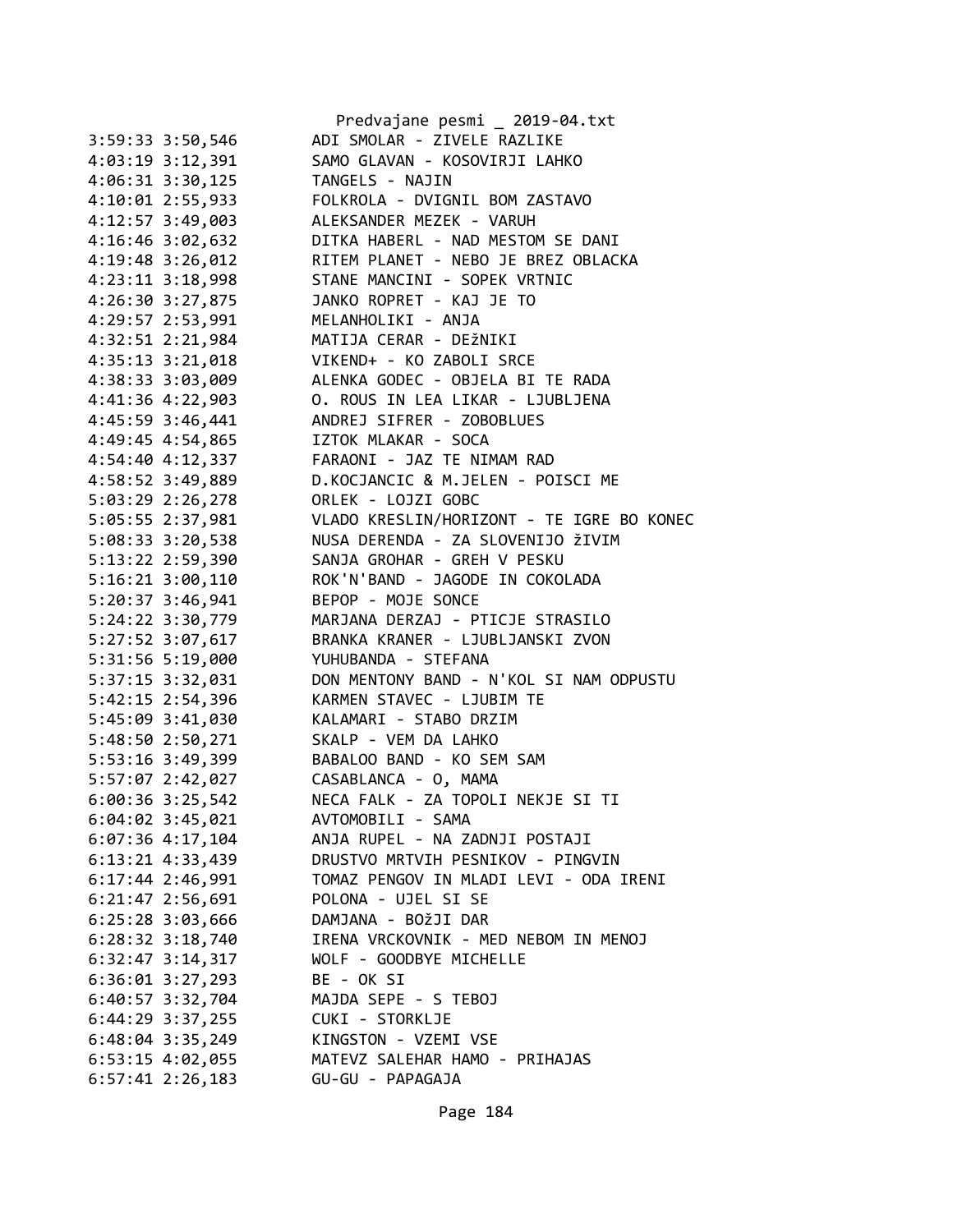|                      |                 | Predvajane pesmi _ 2019-04.txt                |
|----------------------|-----------------|-----------------------------------------------|
| 7:00:55 4:11,118     |                 | PANDA - LJUBIMEC BREZ                         |
| 7:05:06 3:24,325     |                 | AVIA BAND - UTRIP SRCA                        |
| 7:08:30 4:14,692     |                 | MZ HEKTOR - ENERGIJA                          |
| 7:14:12 1:57,773     |                 | ROK 'N' BAND - NE TEŽIT                       |
| 7:16:10 3:21,238     |                 | HAMO & TRIBUTE 2 LOVE - VIJA VAJA VEN         |
| 7:20:47 4:22,716     | HALO - ZVEZDA   |                                               |
| 7:25:56 3:02,512     |                 | ANITA KRALJ - SEM, KAR SEM                    |
| 7:28:58 4:18,404     |                 | OTO PESTNER - TRIDESET LET (DOLGA)            |
| 7:34:13 3:20,038     |                 | BAZAR - KO PRIDE NOC                          |
| 7:37:33 3:23,002     |                 | TINKARA KOVAC - BREZ LAZI                     |
| 7:42:23 3:47,105     |                 | BOSSA DE NOVO - SESTANEK POD RJUHO            |
| 7:46:10 3:34,078     |                 | BLUEGRASS HOPPERS - SLOVENSKEGA NARODA SIN    |
| 7:51:19 2:11,014     |                 | BERTA AMBROŽ - DAN KOT DNEVI VSI              |
| 7:53:30 4:26,011     |                 | SEBASTIAN - BUM BUM BUM                       |
| 7:57:53 3:44,000     | BOTRI - GALEBI  |                                               |
| 8:02:25 2:56,793     |                 | ANDRAZ HRIBAR - KADAR SI TU                   |
| 8:05:21 2:53,562     |                 | TOMAZ DOMICELJ - KAMIONAR                     |
| 8:08:15 3:39,141     |                 | KATRINAS - LETIM                              |
| 8:13:22 3:59,844     |                 | GAL IN GALERIST I- PRIDI SEM.WAV -            |
| $8:17:21$ 4:18,045   |                 | NUDE - PRI VODNJAKU                           |
| 8:22:56 4:27,722     |                 | META MOCNIK & OTO PESTNER - TRENUTKI BEZE     |
| 8:28:09 4:07,638     | KANTOR - TATU   |                                               |
| 8:33:12 4:08,066     |                 | JAN PLESTENJAK - ZADNJE SLOVO                 |
| 8:37:20 3:35,709     |                 | NEZA DROBNIC - BREZ BESED                     |
|                      |                 | HAZARD - OTROCI PANKRTOV                      |
| 8:42:24 3:06,104     |                 | SPEKTER - RECEPT ZA DEZEVEN DAN               |
| 8:45:30 2:59,947     |                 |                                               |
| 8:48:29 3:20,796     |                 | FLIRRT - V VAKUUMU                            |
| 8:53:26 3:37,093     |                 | ANIKA HORVAT - VSE SI TI                      |
| 8:57:04 3:23,026     |                 | SLEEPWALKERS - IME ROZE                       |
| $9:03:41$ 2:46,165   |                 | MATIJA CERAR - LJUBEZEN V APRILU [APRIL LOVE] |
| 9:06:27 2:07,829     |                 | ROBERTO - POLETJE ODHAJA                      |
| 9:08:34 3:30,033     |                 | ADI SMOLAR - IMAM DEKLE                       |
| 9:18:28 3:57,456     | DMP - KISIK     |                                               |
| 9:25:07 3:46,351     |                 | DUSAN URSIC - SLOVENCELJNI                    |
| 9:28:53 4:30,114     |                 | PETER PAN - ODPELJAL TE BOM                   |
| $9:34:42$ $4:05,140$ |                 | ALENKA GODEC - VSI LJUDJE HITIJO              |
| $9:38:47$ 3:16,600   |                 | LARA-B - DAN NESKONCNIH SANJ                  |
| $9:45:40$ 3:37,139   | HISA - ZAMAN    |                                               |
| 9:50:42 3:17,853     |                 | MYSELF - LJUBEZEN V ZRAKU JE (RADIO EDIT)     |
| 9:54:00 3:08,830     | PAPIR - SLUTNJA |                                               |
| 9:57:32 1:47,555     |                 | RAFKO IRGOLIC - KAVBOJEVA LJUBICA             |
| 10:02:34             | 2:27,490        | ANDREJ SIFRER - DEBELUHI                      |
| 10:05:01             | 3:19,911        | PEPEL IN KRI - ZA VSE LJUDI SVETA             |
| 10:08:21             | 3:11,529        | DARJA SVAJGER - NAJ VIDIMO LJUDI              |
| 10:14:57             | 3:24,183        | NINA PUSLAR - POZDRAV Z LJUBEZNIJO            |
| 10:18:21             | 2:47,860        | VOCABELLA - MED VRSTICAMI                     |
| 10:23:00             | 3:31,676        | MARJANA DERZAJ - CEZ VELIKO LET               |
| 10:27:23             | 3:25,160        | D.A.Z. - BODI MOJA KRI                        |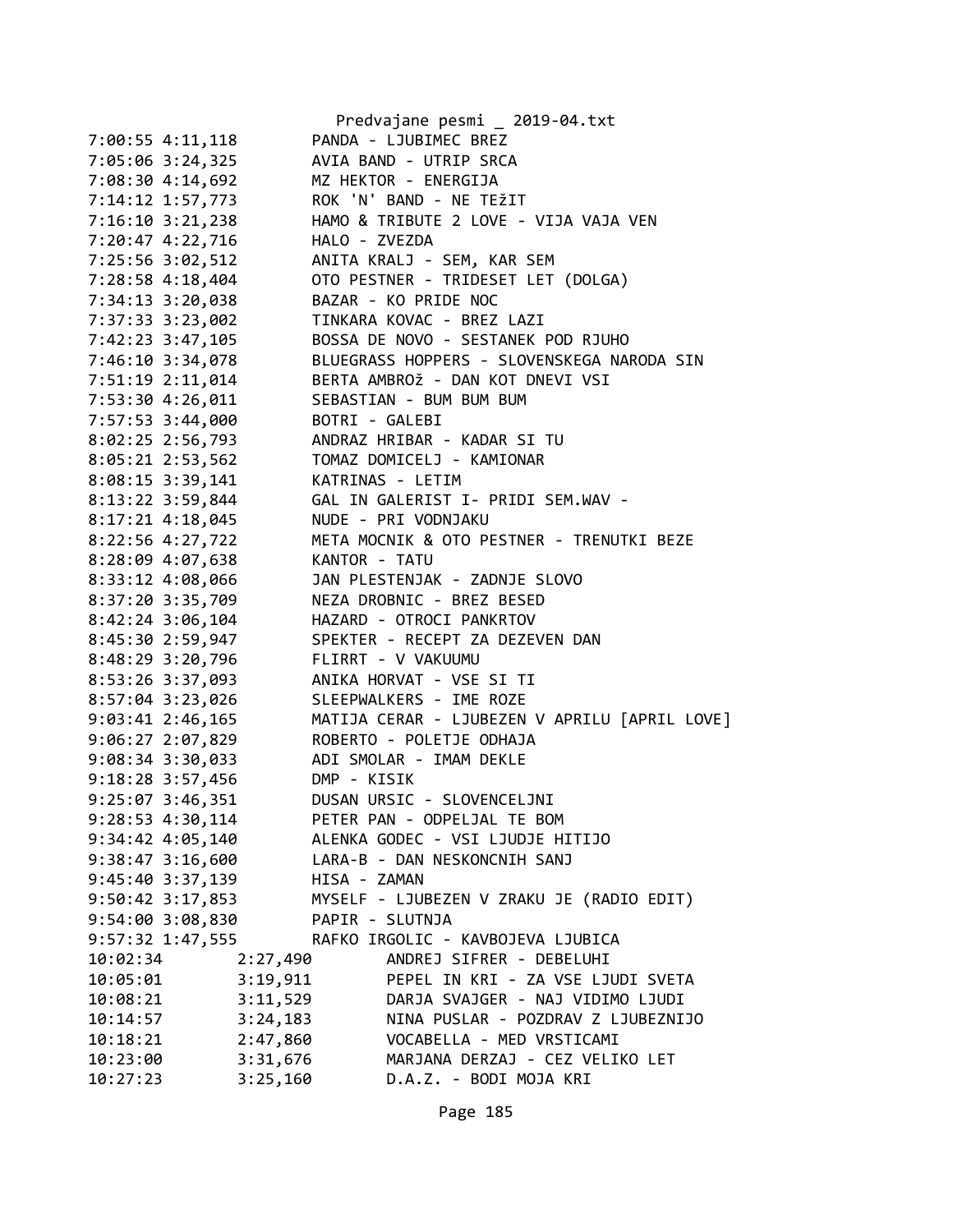|          |          | Predvajane pesmi _ 2019-04.txt                       |
|----------|----------|------------------------------------------------------|
| 10:32:06 | 3:31,808 | DON MENTONY BAND - N'KOL SI NAM ODPUSTU              |
| 10:35:38 | 3:13,059 | FARAONI - SAMO TI                                    |
| 10:38:51 | 3:35,070 | ROK'N'BAND - SOLZE IN SMEH                           |
| 10:45:58 | 4:20,096 | ANIKA - CUTIM DA ZIVIM                               |
| 10:51:42 | 3:27,122 | FOLKROLA - MONA                                      |
| 10:55:09 | 2:53,040 | BELE VRANE - MACEK V ZAKLJU                          |
| 10:58:02 | 2:06,101 | NECA FALK - BALADA                                   |
| 11:03:22 | 4:22,019 | IZTOK MLAKAR - KARLO SPACAPAN                        |
| 11:07:44 | 3:14,768 | KARMEN STAVEC - VZEMI MOJO DLAN                      |
| 11:13:31 | 4:13,935 | SUPERNOVA - HEY DEDA                                 |
| 11:17:45 | 2:04,472 | GAUDEAMUS - PESEM ZA ŠPAS                            |
| 11:21:41 | 2:42,018 | VICTORY - ONA JE KOT SLADKA KAVA                     |
| 11:25:06 | 3:29,043 | ALEKSANDER MEZEK - AJDA PA ZNOVA CVETI               |
| 11:28:33 | 4:01,522 | JANKO ROPRET - LEPA SI NOCOJ                         |
| 11:33:54 | 2:52,140 | MANOUCHE - KJE SI LUBI                               |
| 11:36:45 | 4:04,124 | MAJDA SEPE - PISMO ZA MARY BROWN                     |
| 11:44:52 | 2:47,998 | HELENA, IRENA, LADO, NINO - VRTILJAK                 |
| 11:47:38 | 3:51,960 | AVTOMOBILI - POT DOMOV                               |
| 11:52:55 | 2:22,316 | MESTNI POSTOPACI - ELEKTRIK SONJA                    |
| 11:55:19 | 3:29,667 | IVO MOJZER - CIFRA MOŽ                               |
| 11:58:48 | 3:35,927 | ANJA RUPEL - LEP JE DAN                              |
| 12:05:38 | 3:23,049 | KINGSTON - KO BO PADAL DEŽ                           |
| 12:12:54 | 2:47,845 | KALAMARI - POPOLDNE                                  |
| 12:15:42 | 4:28,631 | ROK N BAND - BAMBINA                                 |
| 12:22:02 | 3:00,021 | PAX - KO SO LIPE CVETELE                             |
| 12:25:48 | 3:41,439 | MARTA ZORE - VSE, KAR SVA BILA (& VILI RESNIK)       |
| 12:30:48 | 2:55,936 | BEPOP - NE SEKIRAJ SE                                |
| 12:33:41 | 3:29,768 | GU-GU - RIBA SMRDI PRI GLAVI                         |
| 12:37:11 | 4:02,657 | MAJDA ARH - NORI DAN                                 |
| 12:45:12 | 3:20,999 | KASTELO - VSE KAR LJUBIM                             |
| 12:48:28 | 4:05,833 | PRELOM - NAD SRCEM TVOJIM SIJE SONCE                 |
| 12:53:59 | 3:30,189 | CALIFORNIA/MZ HEKTOR - LEDENA PTICA                  |
| 12:57:51 | 3:05,006 | NANA MILICINSKI - DRAGI                              |
| 13:01:37 | 3:49,427 | DAMJANA - ŽIVLJENJE                                  |
| 13:05:27 | 2:55,774 | CUKI - STO NA URO                                    |
| 13:08:22 | 2:57,426 | HAZARD - ROŽE ZA ELZO                                |
| 13:12:41 | 4:04,663 | SKEEBEEP - ENOSTAVNO                                 |
| 13:16:46 | 3:58,463 | AVIA BAND - GLEJ                                     |
| 13:21:47 | 2:45,963 | JOZE KOBLAR - VSE BI ZATE DAL                        |
| 13:25:19 | 3:24,050 | TATJANA DREMELJ - SAJ VEŠ DA RADA TE IMAM            |
| 13:28:42 | 3:09,338 | JAN PLESTENJAK - 7 LET NAZAJ (NOR SEM, DA TE LJUBIM) |
| 13:33:00 | 3:03,493 | JAZZ STATION - NOV JE DAN                            |
| 13:36:03 | 2:55,570 | TOMAZ DOMICELJ - PUNCA ZA VSE                        |
| 13:38:59 | 4:12,013 | ANKA COP - VSAK TVOJ TRENUTEK                        |
| 13:44:33 | 3:38,476 | BOTRI - PLAZILCI                                     |
| 13:48:11 | 3:54,137 | MAJA ZALOZNIK & PAPAS - VZEMI, VSE TI DAM            |
| 13:53:00 | 3:57,902 | SAMO GLAVAN - NOV DAN                                |
| 13:56:58 | 2:47,753 | HAMO & TRIBUTE 2 LOVE - GREMO SE IGRAT BOGA          |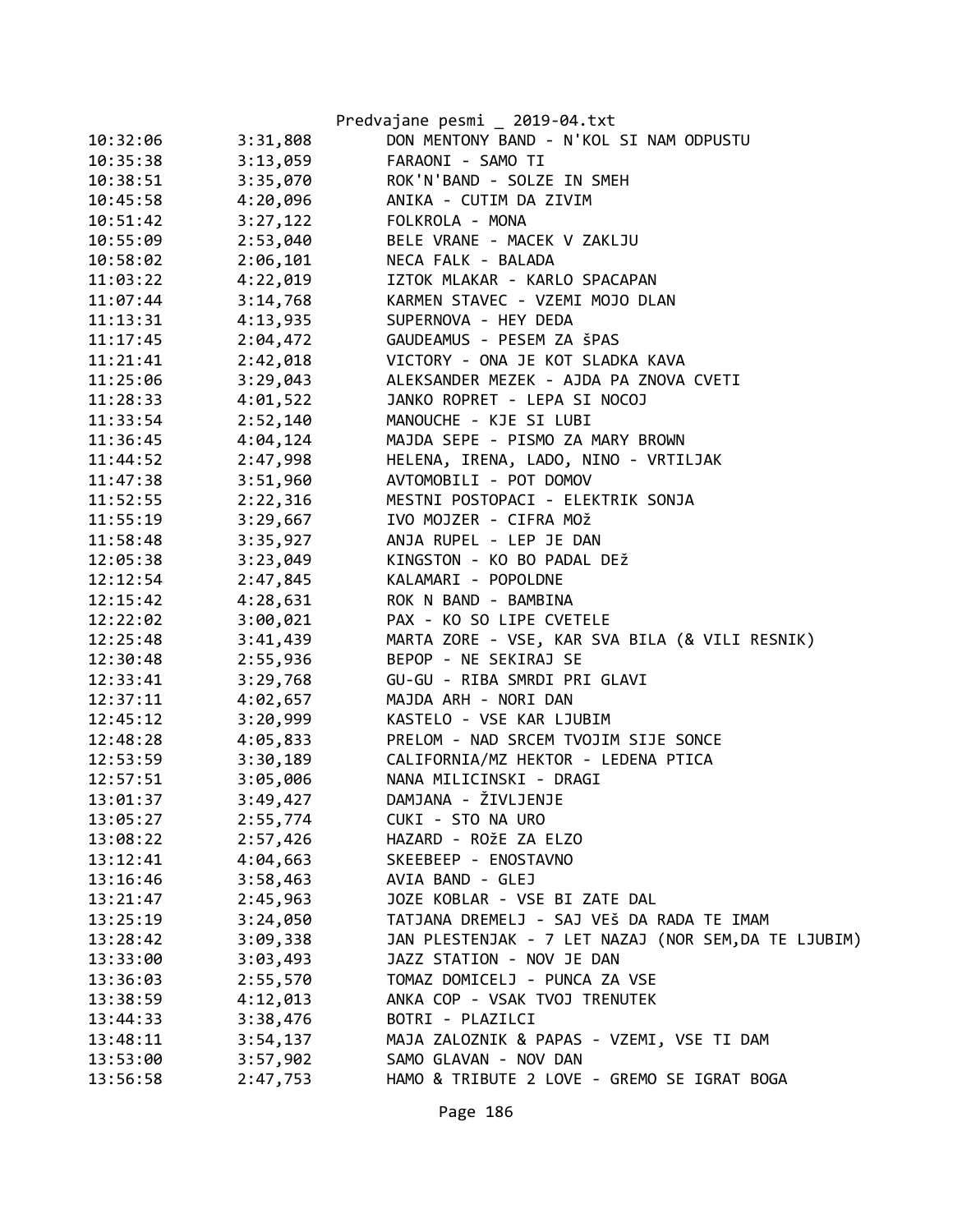|          |          | Predvajane pesmi _ 2019-04.txt                   |
|----------|----------|--------------------------------------------------|
| 14:00:27 | 2:46,998 | ANDRAZ HRIBAR - LETIM NAPREJ                     |
| 14:03:14 | 3:10,954 | PANDA - LINO                                     |
| 14:06:25 | 4:44,989 | ALENKA GODEC - DRUGACNA                          |
| 14:12:32 | 5:11,993 | ANIKA HORVAT - POGREŠAM TE                       |
| 14:17:43 | 3:18,061 | OTO PESTNER - DAN ZA ZALJUBLJENE                 |
| 14:22:04 | 3:19,682 | SUNNY ORCHESTRA - AFRO ŽUR                       |
| 14:26:13 | 3:08,739 | SABINA - NE BOVA PAR                             |
| 14:30:35 | 3:34,165 | DUSAN URSIC - SAHIST                             |
| 14:34:09 | 3:32,997 | ANSAMBEL JEVSEK - RESNICA TVOJA ME NE BOLI       |
| 14:37:42 | 4:08,150 | ADI SMOLAR - SPOMIN NA MAJ                       |
| 14:43:12 | 3:44,011 | IRENA VRCKOVNIK - KDAJ SE ZACNE IN KDAJ KONCA    |
| 14:46:56 | 3:00,527 | ROK 'N' BAND - DEKLE MOJEGA                      |
| 14:50:51 | 3:47,149 | MAJA JAJALO - BESEDE BREZ POMENA                 |
| 14:54:40 | 3:32,438 | MIRAN RUDAN - NE MISLI DA UMIRAM                 |
| 14:58:11 | 2:25,519 | HISA - USPAVANKA                                 |
| 15:01:18 | 2:49,345 | ALEX VOLASKO - PRAVLJICA                         |
| 15:04:08 | 3:21,143 | MARJANA DERZAJ - DIXIELAND BAND                  |
| 15:07:29 | 3:09,312 | ANDREJ SIFRER - MAJHNI PSI                       |
| 15:12:00 | 2:51,866 | DON MENTONY BAND - MARJETKA                      |
| 15:14:51 | 4:43,787 | SIMONA VODOPIVEC - ONA NOCE VEDETI               |
| 15:20:38 | 3:55,957 | BAZAR - PORTOROŽ 1905                            |
| 15:25:24 | 3:29,852 | PETER PAN - VROCE USTNICE                        |
| 15:28:54 | 3:40,878 | FARAONI/SLAVKO IVANCIC - NE BOM POZABIL NA STARE |
|          |          |                                                  |
| CASE     |          |                                                  |
| 15:33:48 | 4:11,341 | IZTOK MLAKAR - REPUBLIKA PALMA DE COCCO          |
| 15:37:59 | 4:09,339 | NINA PUSLAR - TI GRES                            |
| 15:43:30 | 3:45,261 | BRIGITA ŠULER - PESEM V MENI                     |
| 15:47:15 | 3:43,205 | POTECI LENUHI - ZZ TOP                           |
| 15:51:51 | 3:51,306 | ROK'N'BAND - PRVI PLES                           |
| 15:56:06 | 2:24,057 | MATIJA CERAR - NE BOM TE VEC VABIL               |
| 15:58:30 | 3:34,380 | FOLKROLA - DANES                                 |
| 16:02:46 | 3:09,381 | DEMETRA MALALAN - DANES SI TU                    |
| 16:05:55 | 3:42,355 | GASPER RIFELJ - HOTEL ZA 2                       |
| 16:10:56 | 4:07,514 | MAJDA SEPE - SIROTA [NOBODY'S CHILD]             |
| 16:15:04 | 2:41,006 | ALEKSANDER MEZEK - ZALJUBITI SE JE RES LAHKO     |
| 16:17:45 | 4:29,457 | DARJA SVAJGER - LETIM                            |
| 16:23:17 | 4:05,965 | KATRINAS - V RITMU SANJ                          |
| 16:28:07 | 3:52,653 | PEPEL IN KRI - KOT NEKDO KI IMEL ME BO RAD       |
| 16:33:13 | 4:34,521 | HULAHOOP - PARITVENI PLES                        |
| 16:37:47 | 2:45,407 | THE USERS - PRELEPO JE ZIVLJENJE                 |
| 16:41:55 | 3:55,641 | JANKO ROPRET - NE BODI OBJESTNO DEKLE            |
| 16:45:50 | 3:02,677 | ELDA VILER - ZLATI PRAH IMAS V OCEH              |
| 16:48:53 | 3:36,026 | KINGSTON - MINI BIKINI                           |
| 16:53:24 | 3:46,807 | DAVID GROM - NAJ PADA ZDAJ DEZ                   |
| 16:57:10 | 4:05,683 | TATJANA GROS - ZATO SEM NORO TE LJUBILA          |
| 17:01:52 | 3:58,836 | ORLEK - NA KUM                                   |
| 17:05:51 | 3:53,569 | REGINA - LIZA LJUBI JAZZ                         |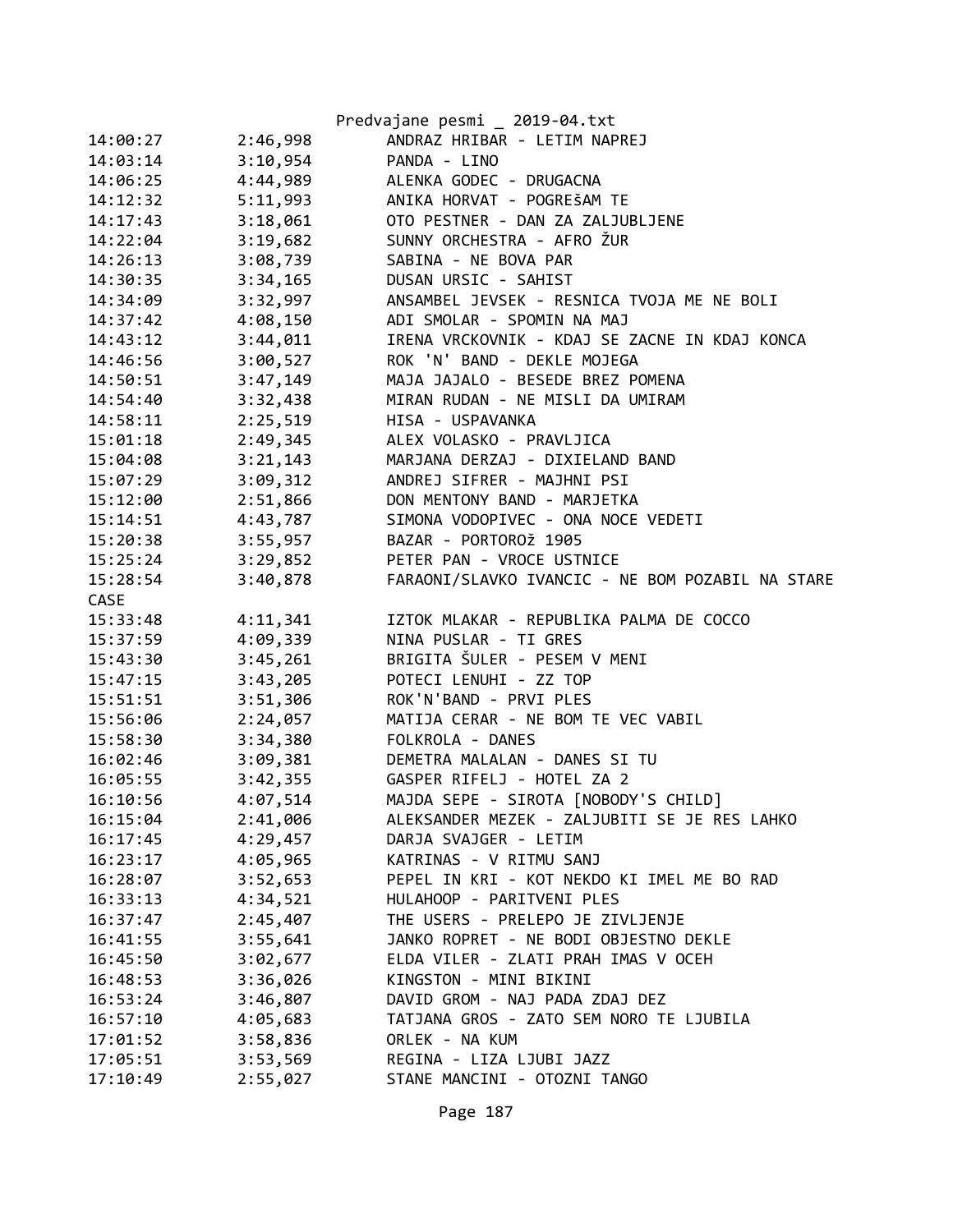|          |          | Predvajane pesmi _ 2019-04.txt                 |
|----------|----------|------------------------------------------------|
| 17:13:44 | 4:49,363 | ALEKSANDER MEŽE K- LJUBLJANA V MAJU.WAV -      |
| 17:18:33 | 3:20,716 | KARMEN STAVEC - POVEJ                          |
| 17:23:26 | 3:49,601 | MAMA REKLA - SPRIJETA V OMAMI, NEKAJ NAJU MAMI |
| 17:28:01 | 4:04,757 | VILI RESNIK - NAJ MI KDO POVE                  |
| 17:32:58 | 3:56,738 | BELE VRANE - TO BIL JE DAN                     |
| 17:36:54 | 4:17,009 | SANK ROCK/MATJAZ JELEN - METULJ                |
| 17:42:16 | 3:52,815 | MARTA ZORE - TI                                |
| 17:46:08 | 2:56,871 | ANJA RUPEL - V LJUBLJANO                       |
| 17:49:58 | 3:52,493 | NUSA DERENDA - KAKOR PTICA, KAKOR PESEM        |
| 17:53:50 | 3:07,696 | MIRAN ZADNIK - SINKO, VRNI SE                  |
| 17:56:59 | 3:42,612 | GU-GU - LJUBICA MOJ'GA SRCA                    |
| 18:01:17 | 3:11,065 | CUKI - ROCK AND ROLL ZA ZMERAJ                 |
| 18:04:28 | 3:48,760 | KALAMARI - NARIŠI VELIKO SRCE                  |
| 18:08:17 | 2:05,944 | LIDIJA KODRIC - DANES MI JE 16 LET             |
| 18:11:45 | 2:07,981 | BLUEGRASS HOPPERS - PO NOVEM LETU BOLJŠE BO    |
| 18:13:52 | 3:33,303 | CALIFORNIA - STARA BARKA                       |
| 18:17:25 | 3:55,069 | KOMET - ANA                                    |
| 18:22:53 | 4:32,081 | JAN PLESTENJAK - BOLEZEN                       |
| 18:28:11 | 3:21,114 | MARJAN NOVINA - PUNCA TEBE RAB'M               |
| 18:32:23 | 4:13,815 | TOMAZ DOMICELJ - KAJ NAJ JEM                   |
| 18:36:37 | 3:02,047 | BRANE KAC - ZASANJANA                          |
| 18:40:44 | 2:28,526 | AVIA BAND - HODIM PO PARKU                     |
| 18:43:12 | 4:43,823 | ZABJAK TRIO - KURTIZANA                        |
| 18:47:55 | 2:35,150 | PRO ANIMA SINGERS & ELDA VILER - TI SI MOJA    |
| LJUBEZEN |          |                                                |
| 18:51:23 | 3:10,123 | BRATJE BOSTJANCIC - ZVEZDE PADAJO V NOC        |
| 18:54:57 | 3:23,963 | ALENKA GODEC - ZLATA OBALA                     |
| 18:58:21 | 3:35,879 | CARPE DIEM - ORIGINAL                          |
| 19:02:33 | 3:49,765 | HAZARD - MAKALONCA                             |
| 19:06:22 | 3:37,067 | IGOR - ZALJUBLJENA                             |
| 19:11:04 | 4:04,348 | VLADO KRESLIN - JOUŽEK                         |
| 19:15:08 | 2:59,660 | MONIKA PUCELJ - MI PASE                        |
| 19:18:06 | 2:57,836 | MARJANA DERZAJ - PRIŠLA JE POMLAD              |
| 19:22:36 | 2:44,048 | SPIN - SUSTARSKI MOST                          |
| 19:26:10 | 4:11,850 | DAMJANA - LJUBIMEC                             |
| 19:31:13 | 3:47,039 | BABALOO BAND - PAJAC                           |
| 19:35:00 | 3:16,594 | ANDREJ SIFRER - POBEGNIVA!                     |
| 19:38:16 | 3:19,557 | ADI SMOLAR - PISMO DEDKU MRAZU                 |
| 19:42:40 | 3:39,130 | DON MENTONY BAND - DOST' 'MAM                  |
| 19:46:19 | 2:16,624 | FRANE MILICINSKI JEZEK - GLAZEK VINCKA         |
| 19:48:36 | 4:57,456 | SAMO GLAVAN - ZGODOVINA OBSTOJA                |
| 19:54:26 | 3:08,933 | BRANKA KRANER - LJUBLJANSKI ZVON               |
| 19:57:32 | 3:10,324 | DUSAN URSIC - JASTREBI                         |
| 20:01:19 | 2:55,029 | NECA FALK - DOBRO JUTRO, DOBER DAN             |
| 20:04:12 | 3:33,008 | KR NA TRI - ANITA NI NIKULI                    |
| 20:07:45 | 3:43,632 | OTO PESTNER - TRIDESET LET (JAZZY)             |
| 20:17:53 | 3:25,292 | ENZO HROVATIN - SPREMINJAM SE                  |
| 20:21:56 | 3:58,549 | MAJDA SEPE - STIHI MOJEGA SPOMINA              |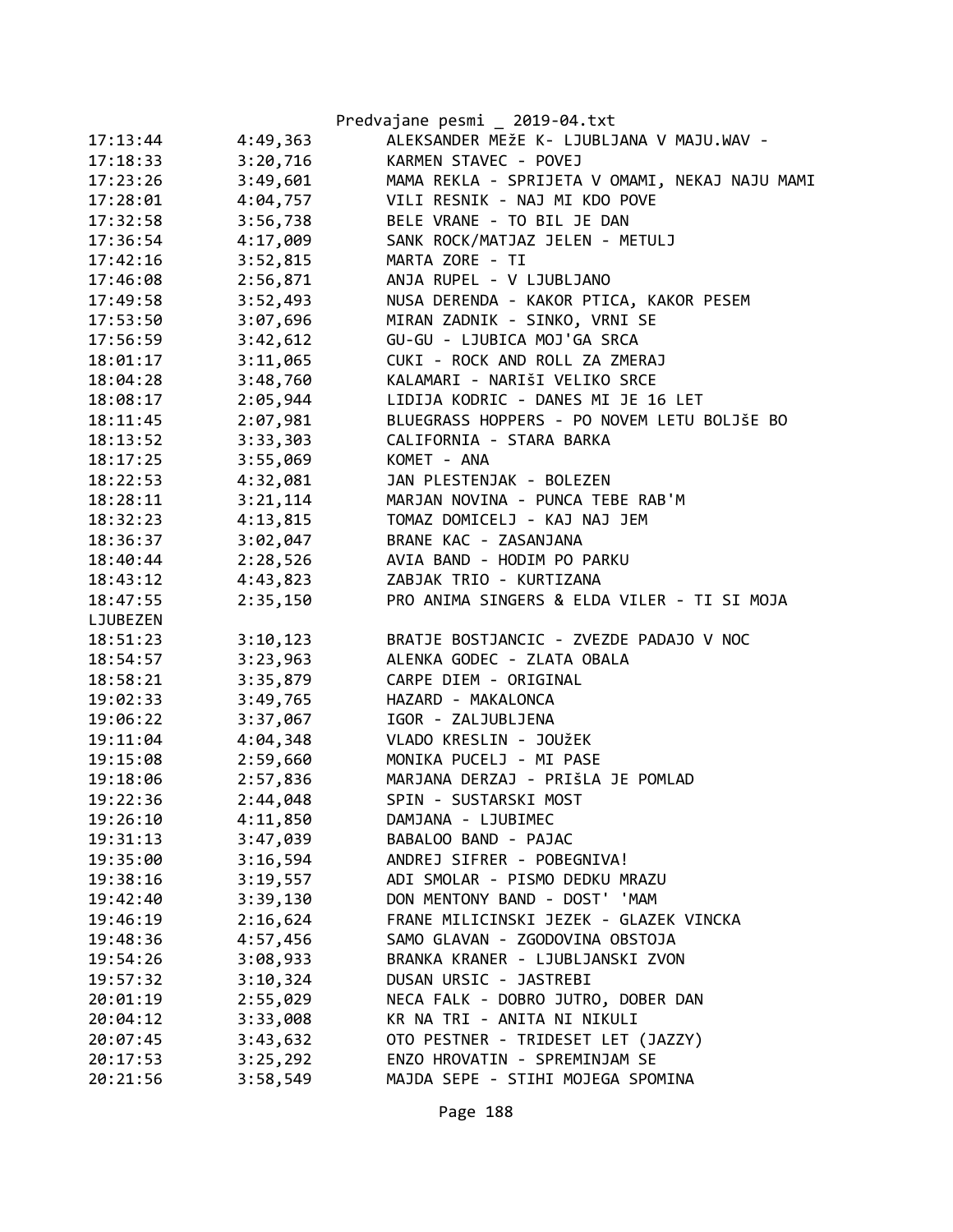|            |          | Predvajane pesmi _ 2019-04.txt                      |
|------------|----------|-----------------------------------------------------|
| 20:26:45   | 3:29,606 | PETER PAN - KEKCEVA PESEM                           |
| 20:31:47   | 3:36,988 | BOTRI - NAZAJ                                       |
| 20:35:24   | 3:52,610 | NUDE - DAN LJUBEZNI                                 |
| 20:42:53   | 3:26,717 | TATJANA DREMELJ - TI SI ZAME VSE                    |
| 20:46:20   | 3:47,069 | AJDA IVSEK & BEST COMPANY - NAJ TE OMAMA NE PREMAMI |
| 20:50:45   | 3:38,100 | DARJA SVAJGER - TVOJ OBRAZ                          |
| 20:54:24   | 3:34,083 | BAZAR - PRVI MAJ                                    |
| 20:57:58   | 1:56,763 | MATIJA CERAR - VESELO NA POT                        |
| 21:00:46   | 3:17,003 | FOLKROLA - HELENA                                   |
| 21:04:03   | 4:29,989 | ROK'N'BAND - BAMBINA                                |
| 21:08:33   | 5:04,427 | ALEKSANDER MEZEK - STARI MUZIKANT                   |
| 21:17:02   | 3:46,642 | NINA PUSLAR - LEPA SI                               |
| 21:21:24   | 4:33,400 | KATRINAS - MOJ ODER JE NEBO                         |
| 21:25:57   | 3:17,044 | ALEX VOLASKO - SONG                                 |
| 21:30:06   | 2:43,549 | D KWASCHEN RETASHY - ROZALIJA                       |
| 21:32:50   | 2:48,993 | MAYA - LETELA BOM                                   |
| 21:35:38   | 3:38,931 | NEISHA - LE KAJ SE SKRIVA                           |
| 21:42:46   | 2:45,512 | ANIKA HORVAT - TEENAGERSKA BALADA                   |
| 21:45:32   | 2:57,505 | IRENA KOHONT - POVABI ME NA LUNO                    |
| 21:48:29   | 3:10,180 | KINGSTON - CELA ULICA NORI                          |
| 21:52:17   | 2:45,531 | ANDRAZ HRIBAR - RAPAD TEPE IPI MAPAM                |
| 21:55:26   | 2:50,854 | PEPEL IN KRI - PO BITKI SO GENERALI VSI             |
| 21:58:16   | 2:43,040 | IZTOK MLAKAR - VALENTIN                             |
| 22:02:32   | 3:07,143 | FARAONI - KAKO SI LEPA NOCOJ                        |
| 22:05:39   | 2:39,289 | ANABEL - POZITIVA                                   |
| 22:08:18   | 4:11,400 | OTO PESTNER & PERPETUM JAZZILE - MATI BODIVA        |
| PRIJATELJA |          |                                                     |
| 22:15:02   | 3:30,310 | GASPER RIFELJ - KRIV SEM                            |
| 22:18:32   | 2:51,981 | AYNEE - NEPRESPANE NOCI                             |
| 22:22:02   | 3:32,142 | ROK 'N' BAND - V OBLAKIH                            |
| 22:25:34   | 3:41,605 | AVTOMOBILI - KAJ SI HOTEL                           |
| 22:30:07   | 2:42,078 | METKA ŠTOK - KO BOM 64                              |
| 22:32:49   | 3:46,917 | GU-GU - MI 'MAMO SE FAJN                            |
| 22:36:35   | 4:06,726 | KALAMARI - KDO TE LJUBI ZDAJ                        |
| 22:44:44   | 2:21,218 | BELE VRANE - HOROSKOP                               |
| 22:47:05   | 2:22,005 | IRENA VRCKOVNIK - MOJI TIGRI                        |
| 22:50:05   | 3:48,371 | ANJA RUPEL - LJUBI ME IN NE SPRAŠUJ                 |
| 22:53:54   | 3:22,571 | DAN D - KOZLAM                                      |
| 22:57:16   | 3:51,503 | HISA - MELODIJA                                     |
| 23:02:00   | 4:08,255 | GAL GJURIN - DUSA IN TELO                           |
| 23:06:08   | 3:29,830 | BLUEGRASS HOPPERS - SLOVENSKEGA NARODA SIN          |
| 23:13:31   | 2:33,038 | STANE MANCINI - VOLNENI SAL                         |
| 23:16:04   | 3:02,072 | HAMO IN GAL - CRNI KONJI CEZ NEBO                   |
| 23:19:44   | 3:47,017 | IVANCIC SLAVKO/LAVANDA - KO MENE VEC NE BO          |
| 23:23:31   | 3:20,051 | NINO ROBIC - POSLEDNJA POSTAJA                      |
| 23:26:50   | 5:00,977 | AVIA BAND - PANDORINA SKRINJICA                     |
| 23:32:28   | 3:23,744 | ALENKA GODEC - KJE SI ZDAJ                          |
| 23:35:51   | 4:23,433 | JAN PLESTENJAK - TRIKRAT ME POLJUBI                 |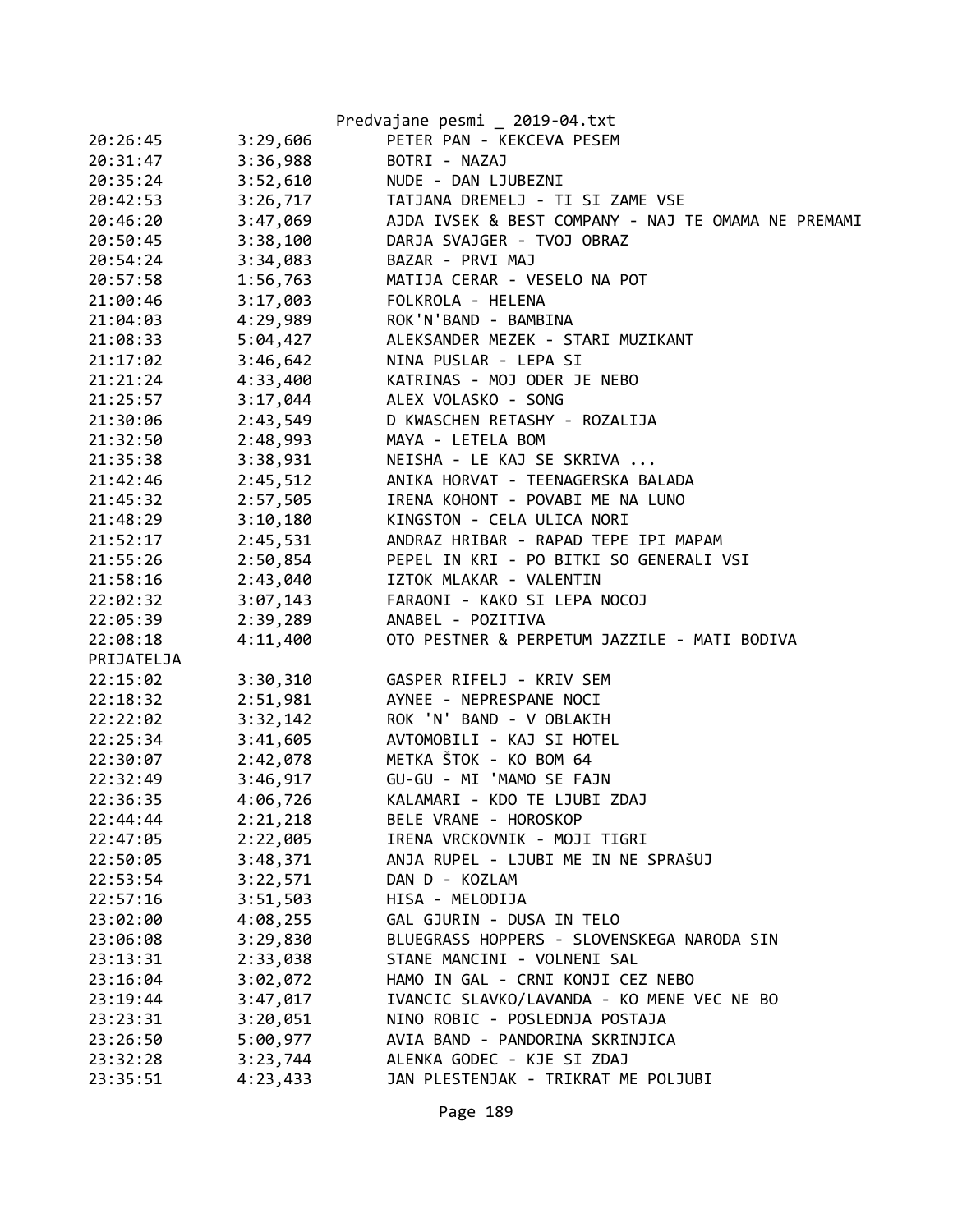|          |          | Predvajane pesmi 2019-04.txt                      |
|----------|----------|---------------------------------------------------|
| 23:44:06 | 5:12,689 | TOMAZ DOMICELJ - BODI MOJA DEKLICA                |
| 23:49:18 | 4:15,683 | SLAPOVI & NUSA DERENDA - KO MI RECES DA ME LJUBIS |
| 23:53:34 | 3:32,887 | CUKI - GOSPOD MERCI                               |
| 23:57:06 | 3:42,755 | ALENKA VIDRIH - HARMONIKAR                        |

| SLOVENSKI EXPRESS - VRAZJE USNJE                     |
|------------------------------------------------------|
| CALIFORNIA - LEDENA PTICA                            |
| VILI RESNIK - DELAJ MI TO                            |
| MARTA ZORE - OB KLICU SLOVESA (& OTO PESTNER)        |
| NUSA DERENDA - NE, NI RES                            |
| KARMEN STAVEC - LJUBIM TE                            |
| MAJDA SEPE IN NINO ROBIC - BELE LADJE                |
| BABALOO BAND - JAZ IN TI                             |
| ADI SMOLAR - DVAJSET LJUBIC                          |
| TINKARA KOVAC - KO BO PRISEL                         |
| OTO PESTNER - SPET PO STARI POTI                     |
| DITKA HABERL - VSE ALI NIC                           |
| DON MENTONY BAND - MARJETKA [LIVE]                   |
| MARJANA DERZAJ - GRENKA REKA                         |
| ANDREJ SIFRER - USPAVANKA                            |
| URSA & PR - KJE SO TISTE STEZICE                     |
| DAMJANA - VZEMI ME ŠE ENKRAT NOCOJ                   |
| SAMO GLAVAN - NAPACNI NACIN                          |
| TONI ROM - TIVOLI                                    |
| NECA FALK - VSI LJUDJE HITIJO                        |
| VLADO KRESLIN - NEKEGA JUTRA, KO SE ZDANI            |
| JOZICA SVETE & I.KRASEVEC - TRI SRCA                 |
| MAJDA SEPE - ŠUŠTARSKI MOST                          |
| FOLKROLA - DVIGNIL BOM ZASTAV                        |
| DARJA SVAJGER - OTOK LJUBEZNI                        |
| FLIRT - INJA                                         |
| SOULGREG - PROSIM VRNI SE (NISI ŽENSKA ZAME-PART II) |
| MATIJA CERAR - ZACARALA ME JE DEKLICA                |
| HORIZONT - TE IGRE BO KONEC                          |
| MARKO VOZELJ - MAVRICA                               |
| LUCKY CUPIDS - STECI STRAN                           |
| ZAN SERCIC - KAJ PA MIDVA                            |
| VICTORY - MI MAMO SE FAJN                            |
| ROK'N'BAND - PRIZNAM                                 |
| SANK ROCK - HITRO DRUGAM                             |
| IRENA KOHONT - ZAPRLA SEM VSA OKNA                   |
| KATRINAS - ZELEN ZAFRAN                              |
| ALEKSANDER MEZEK - TU SEM DOMA                       |
| ANIKA HORVAT - PLIMA                                 |
| DAMIR KOVACEVIC - PUSTI LJUBEZEN DA DIHA             |
|                                                      |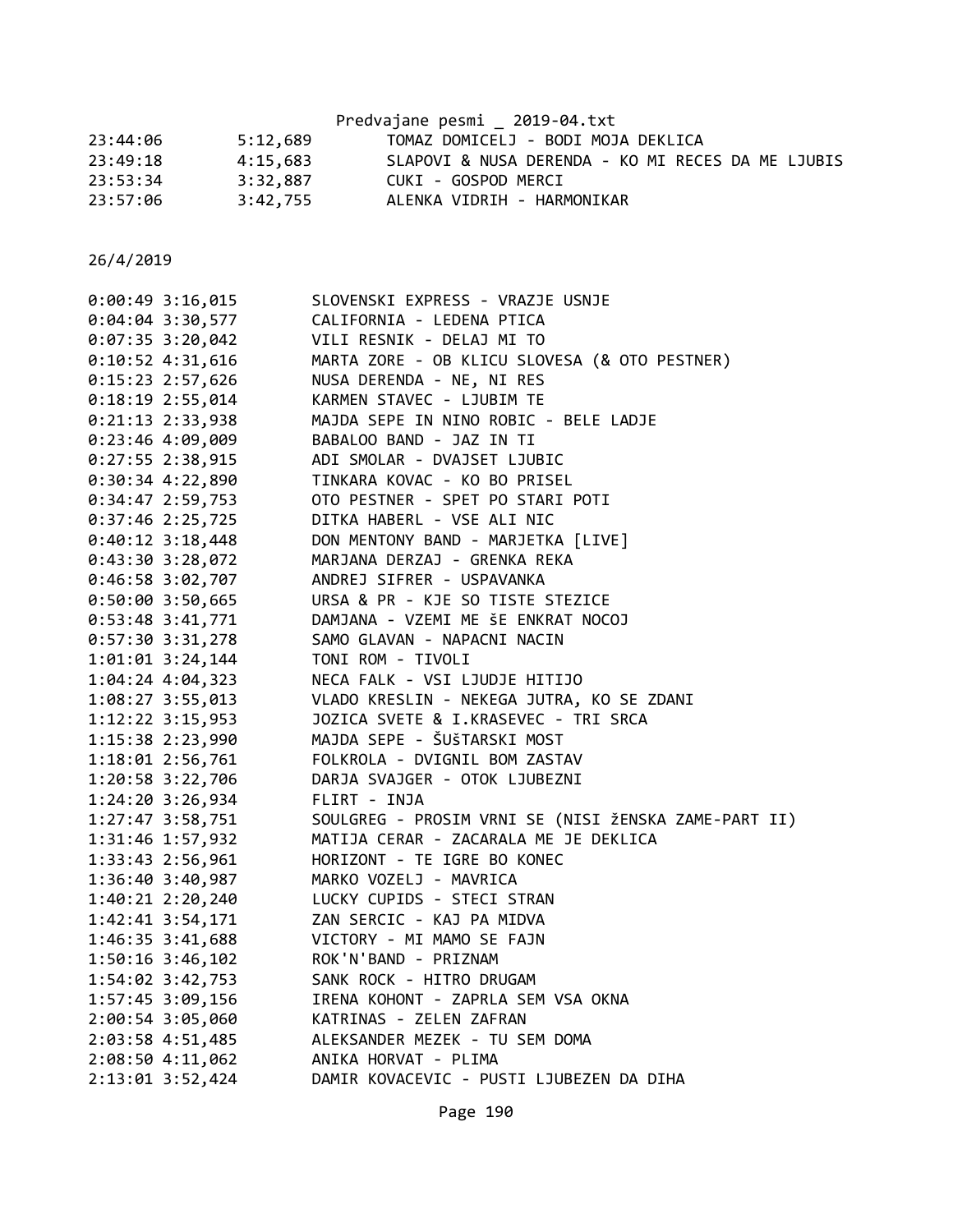|                                         | Predvajane pesmi _ 2019-04.txt                                                               |
|-----------------------------------------|----------------------------------------------------------------------------------------------|
| $2:16:53$ 3:00,832                      | NUDE - TAKO LEPO SI ZLOMILA MI SRCE                                                          |
| 2:19:53 3:34,783                        | YUHUBANDA - MOJA SI                                                                          |
| 2:23:27 3:13,282                        | MANOUCHE - SUPERFAJN                                                                         |
| 2:26:40 4:43,351                        | DUSAN URSIC - KRETENIZACIJA                                                                  |
| 2:31:24 3:50,741                        | PETRA PETAN - ON JE BIL TA                                                                   |
| 2:35:14 4:47,035                        | ORLEK - ADIJO KNAPI                                                                          |
| 2:40:01 4:13,849                        | BAZAR - MEHKA DEKLETA                                                                        |
| $2:44:15$ 3:06,264                      | NIET - OPROSTI MI<br>JELKA CVETEŽAR - JUTRO NA PLANINI                                       |
| 2:47:16 2:58,875                        |                                                                                              |
|                                         | 2:50:14 2:59,222 YLENIA ZOBEC - DAN KOT IZ SANJ                                              |
| 2:53:13 4:51,075 IZTOK MLAKAR - BOZICNA |                                                                                              |
|                                         | 2:58:04 3:04,793 GU-GU - F ROMANCA V KINU SLOGA                                              |
|                                         | 3:01:09 3:07,495 ALEX VOLASKO - TAM NA OBALI                                                 |
| $3:04:16$ $3:30,122$                    | SARA JAGRICC - POBEGNI Z MANO                                                                |
| $3:07:46$ 3:06,982                      | HAZARD - OTROCI PANKRTOV                                                                     |
|                                         | 3:10:53 3:43,476 AVTOMOBILI - NAVADEN DAN                                                    |
|                                         | 3:14:36 3:28,251 KINGSTON - TROPIKANA KLUB                                                   |
| 3:18:04 2:40,860 PEPEL IN KRI - KDO     |                                                                                              |
|                                         | 3:20:45 3:40,928 KALAMARI - NE BODI JEZNA NAME                                               |
|                                         | 3:24:25 3:21,039 ANDRAZ HRIBAR - SE VEDNO SI MI VSEC                                         |
| $3:27:46$ $3:31,841$                    | PANDA - SIVE CESTE                                                                           |
|                                         |                                                                                              |
|                                         | 3:31:18 2:54,303 NINA PUSLAR - KDO SE VERJAME<br>3:34:12 2:34,475 STANE MANCINI - NON CAPITO |
|                                         | 3:36:46 3:41,293 DANI DANDOSA - GREVA TJA DO MURE                                            |
|                                         | 3:40:27 3:59,362 ANJA RUPEL - NE POZABI ME                                                   |
|                                         | 3:44:26 3:33,269 LUNA NAD OBALO - MARTINA MAJERLE                                            |
|                                         | 3:47:59 2:38,646 BLUEGRASS HOPPERS - STARA MAMA                                              |
| 3:50:38 2:32,675                        | BELE VRANE - MALA TERASA                                                                     |
| 3:53:10 3:07,832                        | FARAONI - KAKO SI LEPA NOCOJ                                                                 |
| 3:56:18 3:05,324 SEBASTIAN - NAPAD      |                                                                                              |
|                                         | 3:59:23 4:13,045 BABILON/05 - ZEMLJA IN NEBO                                                 |
| 4:03:32 3:50,677                        | ZANA - AMOR (LATINO MIX)                                                                     |
| $4:07:20$ $4:04,000$                    | IRENA VRCKOVNIK - POJEM PESEM                                                                |
| 4:11:24 1:58,615                        | BERTA AMBROŽ - MALI VRAGEC V OCEH                                                            |
| 4:13:23 4:04,811                        | DAN D - POCASI                                                                               |
| $4:17:27$ 3:40,099                      | AVIA BAND - TELESKOP                                                                         |
| $4:21:07$ 3:36,912                      | JAN PLESTENJAK - TVOJ SONG                                                                   |
| 4:24:43 2:41,237                        | MILAN PECOVNIK PIDZI - JESSE JAMES                                                           |
| $4:27:21$ $4:08,563$                    | ALENKA GODEC - TO JE DAN                                                                     |
| 4:31:30 4:00,067                        | TOMAZ DOMICELJ - POGRESAM TE                                                                 |
| 4:35:29 3:42,371                        | BILBI - TISTE SNOVI                                                                          |
| 4:39:12 3:02,336                        | MARIJAN NOVINA - ANGEL IN HUDIC                                                              |
| 4:42:14 4:02,507                        | LINTERA - SE JE CAS                                                                          |
| 4:46:16 1:46,309                        | IVANKA KRAŠEVEC - HOT DIGGITY                                                                |
| 4:48:02 3:28,536                        | TINKARA KOVAC - MED ZEMLJO IN ZRAKOM                                                         |
| 4:51:30 2:55,541                        | ADI SMOLAR - BOGNEDAJ DA BI CRKNU TELEVIZOR                                                  |
| 4:54:26 3:20,304                        | NEISHA - OBCUTEK                                                                             |
| 4:57:46 3:37,610                        | OTO PESTNER - VSE JE LEPŠE KER TE LJUBIM                                                     |
|                                         |                                                                                              |

Page 191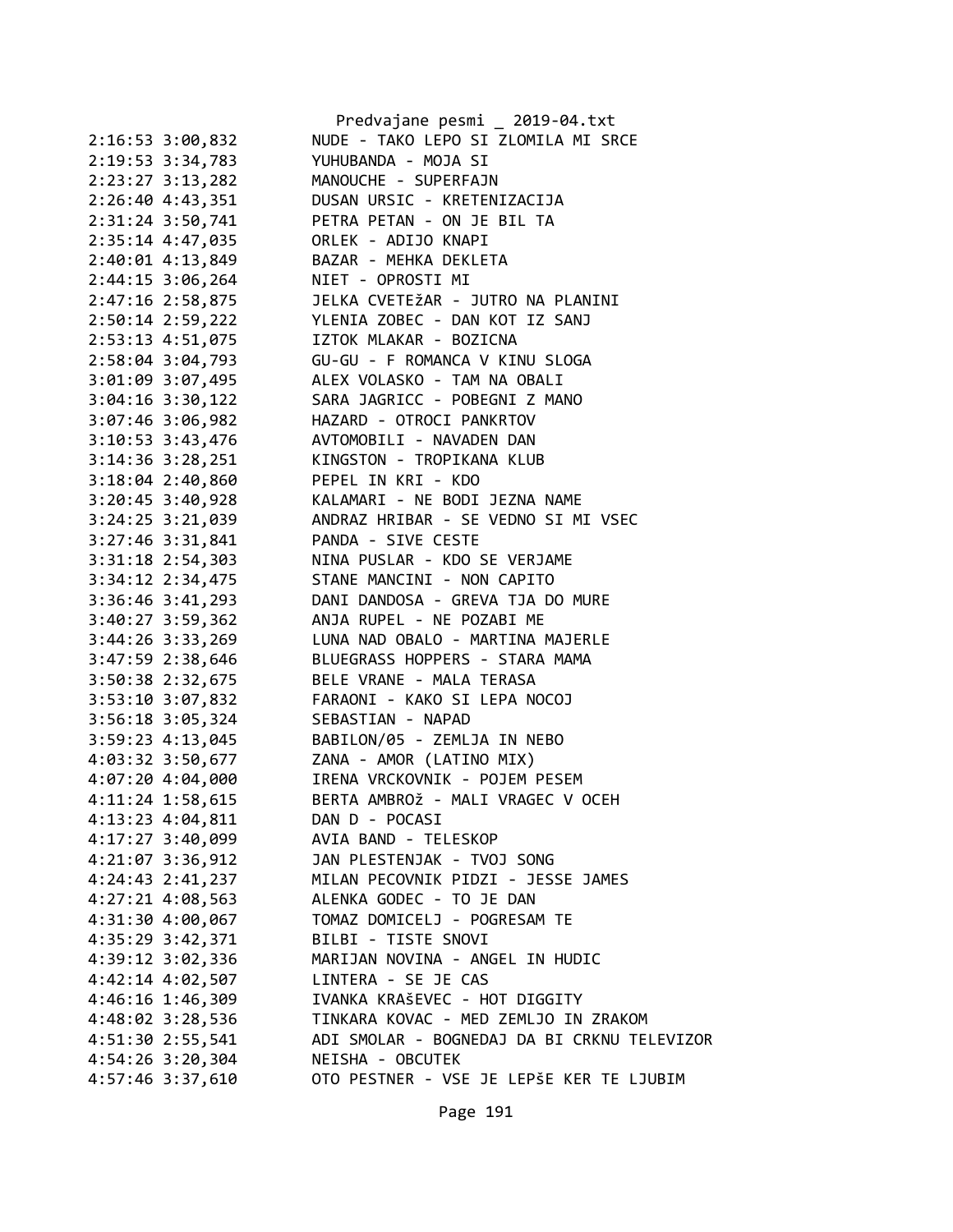|                    | Predvajane pesmi _ 2019-04.txt                       |
|--------------------|------------------------------------------------------|
| 5:02:14 3:17,026   | MAJDA ARH - OSTANI TAM                               |
| 5:05:31 3:41,572   | CUKI - ZGODBA O PRIJATELJSTVU                        |
| 5:11:23 4:08,039   | DMP - NEBO NAD BERLINOM                              |
| 5:15:31 3:45,064   | MANUELLA BRECKO - IL FUTURO                          |
| 5:20:51 4:18,591   | JANEZ BONCINA BENC - OB SANKU                        |
| 5:25:09 3:49,994   | IGOR LIJA - KO TE NI                                 |
| 5:28:59 5:36,473   | TATJANA DREMELJ - CE NE LJUBIS ME VEC                |
| 5:36:09 3:54,045   | NUSA DERENDA - V OGENJ ZDAJ OBLECI ME                |
| 5:42:13 2:39,396   | MAJDA SEPE - DREVO                                   |
| 5:44:52 3:32,028   | SLAVKO IVANCIC - OGOLJUFAN                           |
| 5:48:24 3:40,626   | DON MENTONY BAND - SUZANA                            |
| 5:53:07 3:16,034   | EDVIN FLISER - LETI, LETI LASTOVKA                   |
| 5:56:25 4:20,079   | ANDREJ SIFRER - GORSKA ROŽA                          |
| 6:01:35 3:47,394   | VLADO KRESLIN - KRASNI NOVI SVET                     |
| 6:05:22 3:05,732   | JANEZ ZMAZEK ZAN - NA DOPUSTU                        |
| 6:08:28 3:19,797   | MARTIN KRPAN - JE V SISKI SE KAJ ODPRTEGA            |
| 6:13:58 3:45,581   | KARMEN STAVEC - FANT IZ PRAVLJICE                    |
| $6:17:44$ 2:25,820 | BRANKA KRANER - MON MONSIEUR                         |
| 6:21:45 3:54,976   | FOLKROLA - V TVOJI SOBI ŠE DIŠI                      |
| $6:26:24$ 3:52,969 | BOTRI - VROCA HLADNA                                 |
| 6:31:51 2:54,699   | NECA FALK - DOBRO JUTRO, DOBER DAN                   |
| 6:34:45 2:19,017   | PREZRTI - NA SKALAH IN MIVKI                         |
| 6:37:04 2:50,890   | METKA ŠTOK - MOŠKI IN ŽENSKA                         |
| 6:42:05 3:03,013   | VANAGO BAND - KADAR SAM SEM V TEMI                   |
| 6:45:08 3:55,658   | ANIKA HORVAT - VROCE MI JE                           |
| $6:50:05$ 3:26,608 | ROK'N'BAND - OSTANI ŠE MINUTO                        |
| $6:53:31$ 2:26,014 | NINO ROBIC - VCASIH KO SE SRECAVA                    |
| 6:56:20 2:46,947   | DARJA SVAJGER - PRISLUHNI MI                         |
| 6:59:58 3:28,590   | ALEKSANDER MEZEK - MESTO BREZ SRCA                   |
|                    | MARJANA DERZAJ - VOZI ME VLAK V DALJAVE              |
| 7:03:26 2:19,547   | POP DESIGN/VILI RESNIK - KO SI NA TLEH               |
| 7:05:45 3:58,097   | HISA - V NOVO JUTRO                                  |
| 7:11:54 3:56,214   |                                                      |
| 7:15:50 3:22,735   | DAMJANA GODNIC - SEDI ZA KLAVIR                      |
| 7:20:48 3:36,845   | MANOUCHE - KONEC TEDNA<br>ROK 'N' BAND - RAD JO IMAM |
| 7:25:10 2:41,483   |                                                      |
| 7:27:52 3:56,710   | OBJEM - ODSEL BOM                                    |
| 7:33:21 2:29,278   | ELDA VILER - TI SI MOJA LJUBEZEN                     |
| 7:35:51 3:02,047   | PEPEL IN KRI - EVROPA '92                            |
| 7:38:51 4:50,899   | AVTOMOBILI - HVALA ZA PISMA                          |
| 7:45:53 3:18,235   | ALEX VOLASKO - PRIZIGAM LUCI (RADIO EDIT)            |
| 7:50:13 2:09,072   | DUSAN URSIC - BANDA                                  |
| 7:52:22 3:36,479   | HAZARD - VSAK JE SAM                                 |
| 7:55:59 3:42,015   | BAZAR - BARABE                                       |
| 8:00:31 4:10,370   | CALIFORNIA - NE GOVORI                               |
| 8:04:40 3:57,508   | ADAM - ALFA                                          |
| 8:08:38 3:06,821   | FRENK NOVA - NOV JE DAN                              |
| 8:13:55 3:49,824   | GUSTI/POLONA KASAL - VEDNO ZAME                      |
| 8:17:45 3:02,065   | NUDE - VESOLJKA                                      |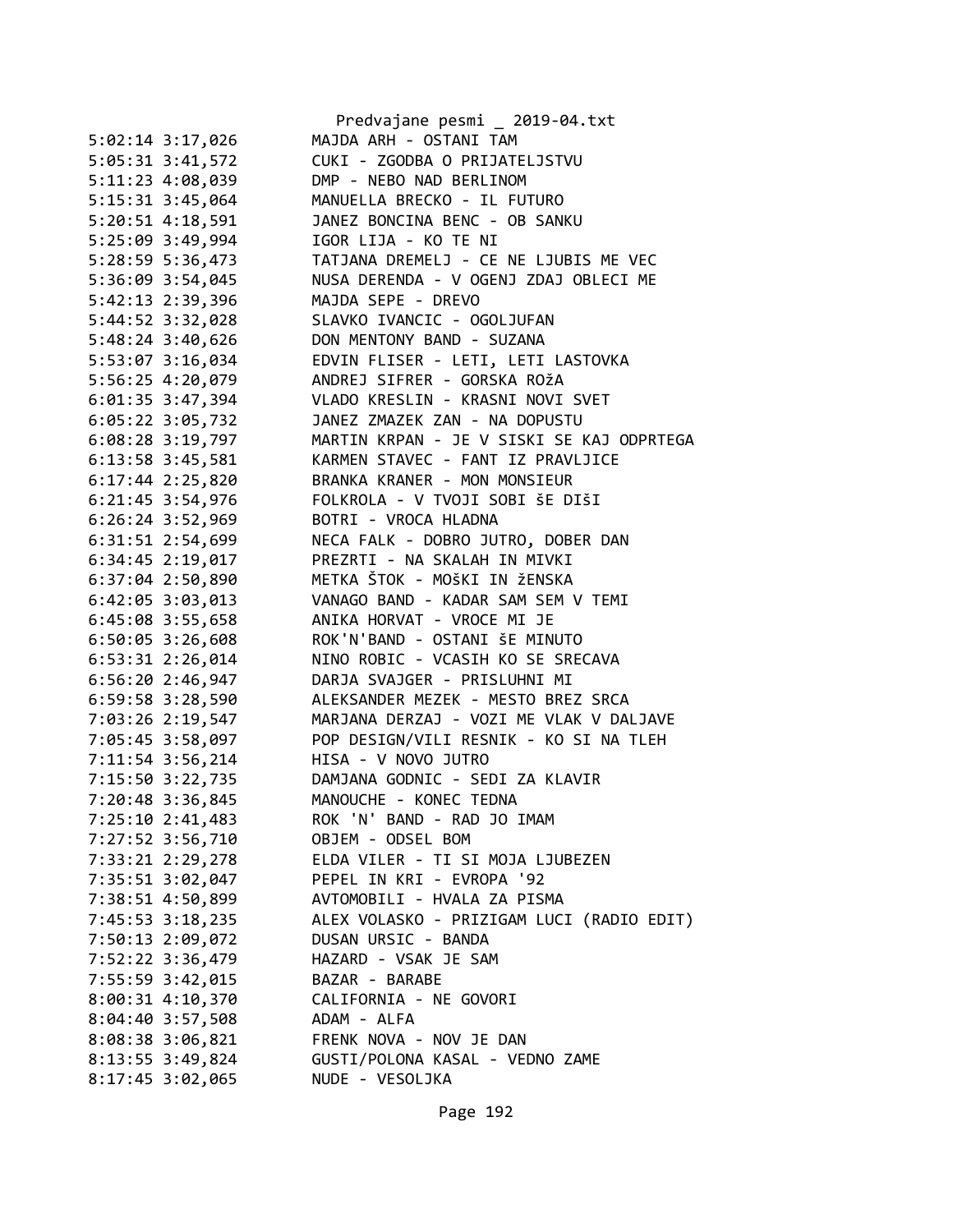|          |                      |                   | Predvajane pesmi _ 2019-04.txt                                                                                                                        |
|----------|----------------------|-------------------|-------------------------------------------------------------------------------------------------------------------------------------------------------|
|          | 8:22:22 4:08,095     | GU-GU - TUJCA     |                                                                                                                                                       |
|          | 8:27:15 3:53,014     |                   | MIRAN RUDAN - ZARADI NJE                                                                                                                              |
|          | 8:32:40 3:01,719     |                   | MLADI LEVI - ODA IRENI                                                                                                                                |
|          | 8:35:42 3:23,035     |                   | KINGSTON - KDOR ZNA TA ZNA                                                                                                                            |
|          | 8:41:15 3:39,847     |                   | ANJA RUPEL - VSE                                                                                                                                      |
|          | 8:44:55 3:47,007     |                   | MARTA ZORE - SE SI TU                                                                                                                                 |
|          | 8:48:39 2:50,048     |                   | BELE VRANE - ŽAREK TVOJE LJUBEZNI                                                                                                                     |
|          | 8:52:31 2:32,026     |                   | SUPERNOVA - DON'S GREM ZURAT                                                                                                                          |
|          | 8:55:04 3:17,529     |                   | AVIA BAND - COOL                                                                                                                                      |
|          | 8:58:22 3:23,098     |                   | U'REDU - NA SMARNO GORO                                                                                                                               |
|          | 9:05:00 2:41,096     |                   | AYNEE - TVOJA ROZA                                                                                                                                    |
|          | 9:07:41 2:23,995     |                   | IRENA VRCKOVNIK - SONCE IN LUNA                                                                                                                       |
|          | 9:13:38 3:15,006     | PANDA - MORDA     |                                                                                                                                                       |
|          | $9:16:53$ $3:02,915$ |                   | STIL 5 - NASMEHNI SE                                                                                                                                  |
|          | 9:21:00 2:48,491     |                   | DITKA HABERL - V MENI RASTE DREVO                                                                                                                     |
|          | $9:23:48$ 3:44,135   |                   | ANDRAZ HRIBAR - OGNJENI OBROC                                                                                                                         |
|          | $9:28:21$ $3:00,441$ |                   | JELKA CVETEŽAR - SIMFONY                                                                                                                              |
|          | 9:32:09 2:52,047     |                   | TOMAZ DOMICELJ - KAMIJONAR                                                                                                                            |
|          | 9:34:58 4:55,205     |                   | SAMO GLAVAN - VENTILATORSKA PESEM                                                                                                                     |
|          |                      |                   | 9:42:18 4:22,379 ALENKA GODEC - KER TO ŽIVLJENJE JE                                                                                                   |
|          |                      |                   | 9:46:40 3:02,122<br>9:51:04 2:41,354 DEMETRA MALALAN - V MISLIH S TABO (RADIO EDIT)<br>9:53:45 4:07,054 ADI SMOLAR - CE TE ENA NOCE, TE PA DRUGA HOCE |
|          |                      |                   |                                                                                                                                                       |
|          |                      |                   |                                                                                                                                                       |
|          | 9:58:16 3:21,385     |                   | CUKI - POD KROSNJO STAREGA BORA                                                                                                                       |
|          |                      | 10:04:52 3:15,843 | BILBI - KOT SVA BILA                                                                                                                                  |
| 10:08:08 |                      |                   | 3:48,509 REGINA - RITEM ULICE                                                                                                                         |
| 10:16:28 |                      | 5:27,656          | IZTOK MLAKAR - ŠTEFANA IN BARTOLIN                                                                                                                    |
| 10:22:59 |                      | 3:15,057          | IGOR - ROZMARINKA                                                                                                                                     |
| 10:27:05 |                      | 2:15,145          | STANE MANCINI - TAM, KAMOR GRE VETER SPAT                                                                                                             |
| 10:30:08 |                      | 5:00,892          | VLADO KRESLIN - PREKO MURE, PREKO DRAVE                                                                                                               |
| 10:34:52 |                      | 4:42,909          | DON MENTONY BAND - GOSPOD SODNIK                                                                                                                      |
| 10:42:13 |                      | 3:02,036          | ANDREJ SIFRER - VASOVALEC                                                                                                                             |
| 10:45:14 |                      | 1:44,870          | MATIJA CERAR - KUHARCKOV TWIST                                                                                                                        |
| 10:46:59 |                      | 2:18,025          | LIDIJA KODRIC - SUBI DUBI                                                                                                                             |
| 10:50:39 |                      | 3:17,121          | OTO PESTNER - CAS ZA ZALJUBLJENE                                                                                                                      |
| 10:53:56 |                      | 3:25,367          | KATJA M - A SE SPOMNIS                                                                                                                                |
| 10:57:21 |                      | 3:15,819          | NULA KELVINA - KAKO NAJ TE POGRESAM                                                                                                                   |
| 11:03:52 |                      | 3:36,032          | FLIRT - KO JE NI                                                                                                                                      |
| 11:07:28 |                      | 3:28,532          | MAJDA SEPE - KJE JE TISTA TRAVA                                                                                                                       |
| 11:15:35 |                      | 3:31,029          | DAN D - CAS                                                                                                                                           |
| 11:18:59 |                      | 2:14,893          | JOŽICA SVETE - SONCE SIJE NA PORTOROZ                                                                                                                 |
| 11:22:18 |                      | 4:34,888          | SEBASTIAN - TVOJA SLIKA (BLEDI)                                                                                                                       |
| 11:27:36 |                      | 3:00,398          | ULA LOZAR - NISI SAM (SLO TEXT)                                                                                                                       |
| 11:31:24 |                      | 3:19,816          | SELEKCIJA - SPOMIN                                                                                                                                    |
| 11:34:44 |                      | 3:21,736          | SANJA - MOJE SANJE                                                                                                                                    |
| 11:38:02 |                      | 3:01,314          | ALEKSANDER MEZEK - SIVA POT                                                                                                                           |
| 11:44:09 |                      | 2:56,014          | KALAMARI - PO NAVADI                                                                                                                                  |
| 11:47:04 |                      | 3:27,128          | GAL GJURIN - SEDEMNAJST                                                                                                                               |
|          |                      |                   |                                                                                                                                                       |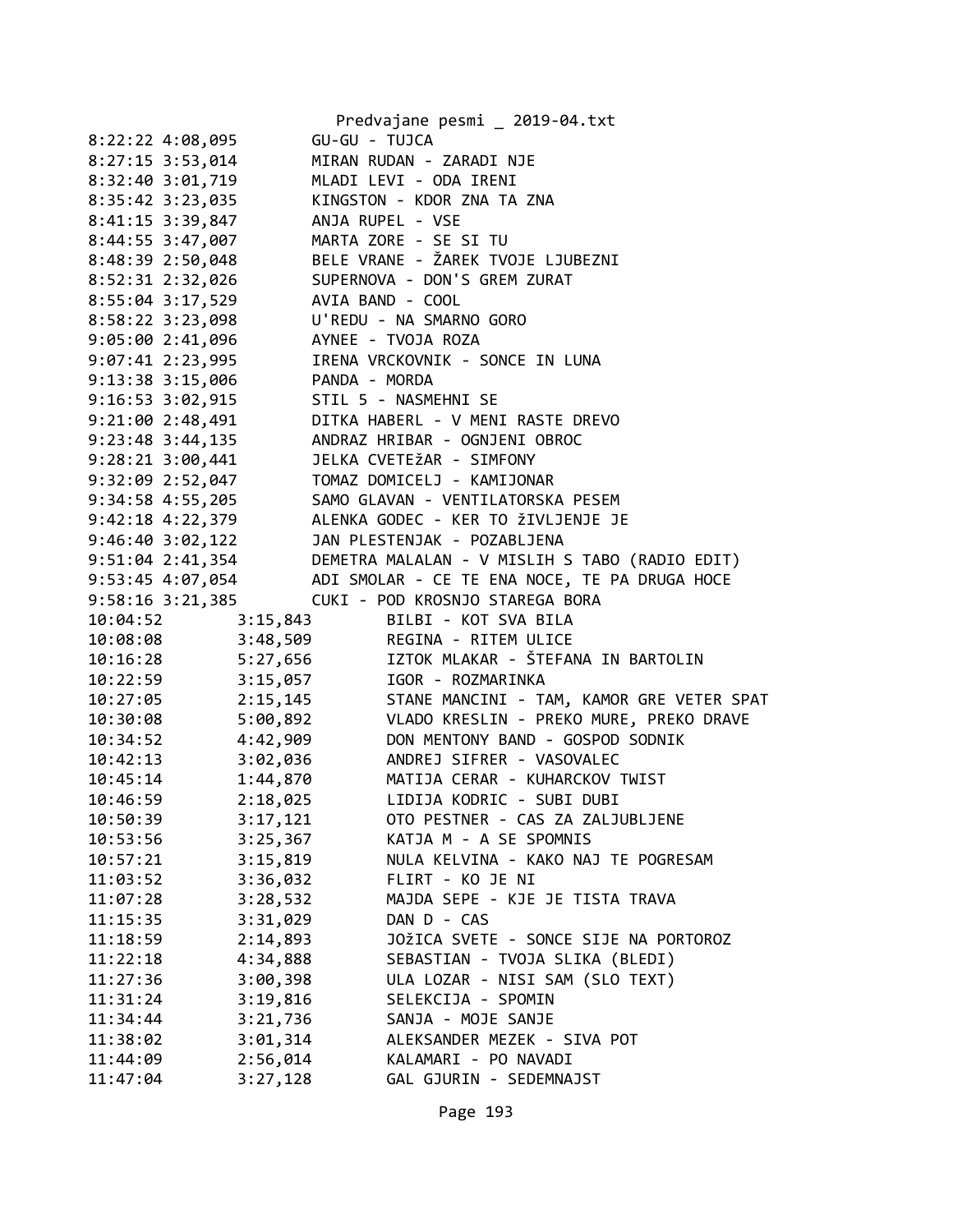|          |          | Predvajane pesmi _ 2019-04.txt                    |
|----------|----------|---------------------------------------------------|
| 11:51:53 | 3:23,143 | NECA FALK - STORILA BOM TO                        |
| 11:55:18 | 3:26,013 | NUSA DERENDA - BOGINJA                            |
| 11:58:44 | 3:48,602 | FARAONI/SLAVKO IVANCIC - TI ZNAS                  |
| 12:05:46 | 4:11,444 | ANIKA HORVAT - ORFEJ                              |
| 12:16:12 | 3:22,770 | IVO MOJZER - DECEK Z ULICE                        |
| 12:20:39 | 2:37,817 | IRENA KOHONT - ŠPANSKI HARLEM [SPANISH HARLEM]    |
| 12:23:16 | 3:23,888 | BOTRI - SONCE PO DEZJU                            |
| 12:27:26 | 3:28,688 | FOLKROLA - MONA                                   |
| 12:31:42 | 3:53,161 | HAZARD - LJUDJE KI SEDIJO V PARKIH                |
| 12:35:35 | 3:29,552 | NEISHA - PRIDEJO CASI                             |
| 12:43:03 | 3:39,568 | ROK'N'BAND - NE NE NE                             |
| 12:46:34 | 3:27,095 | BLUEGRASS HOPPERS - STARI PIJANCEK                |
| 12:51:23 | 3:10,467 | ALEX VOLASKO - TVOJI NASMEHI                      |
| 12:54:58 | 2:19,600 | DUSAN URSIC - SVOBODEN [KRATKA]                   |
| 12:57:17 | 3:09,802 | URSKA - STARA DOBRA PRAVLJICA                     |
| 13:01:07 | 3:27,027 | MARJANA DERZAJ - SAMO ZA NAJU DVA                 |
| 13:04:34 | 4:10,391 | BAZAR - ZATE                                      |
| 13:08:44 | 3:26,980 | MAJDA ARH - KAKOR LED IN OGENJ                    |
| 13:13:51 | 2:40,291 | STARI MACKI - MOJA BABY [YES SIR, THAT'S MY BABY] |
| 13:16:31 | 3:42,836 | PAPIR - SRAJCA                                    |
| 13:21:34 | 3:32,508 | PLANET GROOVE - SONCE                             |
| 13:25:52 | 2:41,350 | PEPEL IN KRI - CHANSON D'AMOUR                    |
| 13:28:33 | 3:12,443 | TINKARA KOVAC - SPET                              |
| 13:32:57 | 3:15,115 | PERPETUUM JAZZILE - AVSENIK MEDLEY                |
| 13:36:12 | 4:07,013 | ANJA RUPEL - LJUBI ME IN NE SPRASUJ               |
| 13:41:58 | 3:22,552 | MIRAN RUDAN - RAD JO IMAM                         |
| 13:45:20 | 3:51,251 | HALO - ANITA NI NIKOLI                            |
| 13:50:09 | 3:24,034 | KINGSTON - ONA SANJA                              |
| 13:53:33 | 3:09,557 | KARMEN STAVEC - SEM KAR SEM                       |
| 13:56:42 | 3:26,134 | AVIA BAND - NORA KRILA                            |
| 14:00:49 | 3:11,992 | GU-GU - O JA JA, O NE NE                          |
| 14:04:00 | 3:50,000 | GLOBUS - LEDENO SRCE                              |
| 14:07:50 | 3:23,528 | ELDA VILER - TU SI TI                             |
| 14:12:53 | 3:42,029 | ADI SMOLAR - MOJ TROMBON                          |
| 14:16:35 | 4:03,359 | NAPOLEON - SANJAM                                 |
| 14:21:59 | 4:11,716 | PANDA - DAJ NASMEH MI NAZAJ                       |
| 14:27:00 | 4:39,882 | TOMAZ DOMICELJ - MOJ DOM JE LUBLANA               |
| 14:32:52 | 2:45,028 | CUKI - SVETILNIK LJUBEZNI                         |
| 14:35:37 | 2:59,987 | AYNEE - NAJLEPŠI DAN                              |
| 14:38:36 | 3:08,584 | IRENA VRCKOVNIK - SLADKE BESEDE                   |
| 14:43:24 | 2:54,595 | SAMO GLAVAN - MOJA PUNCA                          |
| 14:46:19 | 3:22,247 | MARKO VOZELJ - TUKAJ SI                           |
| 14:50:39 | 3:28,446 | SUNNY ORCHESTRA - TAT ZMIKAVT                     |
| 14:54:08 | 3:14,803 | MAJA ZUPANCIC - VABILO NA SORBET                  |
| 14:57:23 | 2:29,473 | BELE VRANE - SPOMIN                               |
| 15:00:33 | 4:32,034 | JAN PLESTENJAK - BOLEZEN                          |
| 15:05:04 | 4:00,799 | ALENKA GODEC - DEKLE IZ ZLATE LADJICE             |
| 15:10:45 | 3:04,791 | FRENK NOVA - RABIM TVOJ SMEH                      |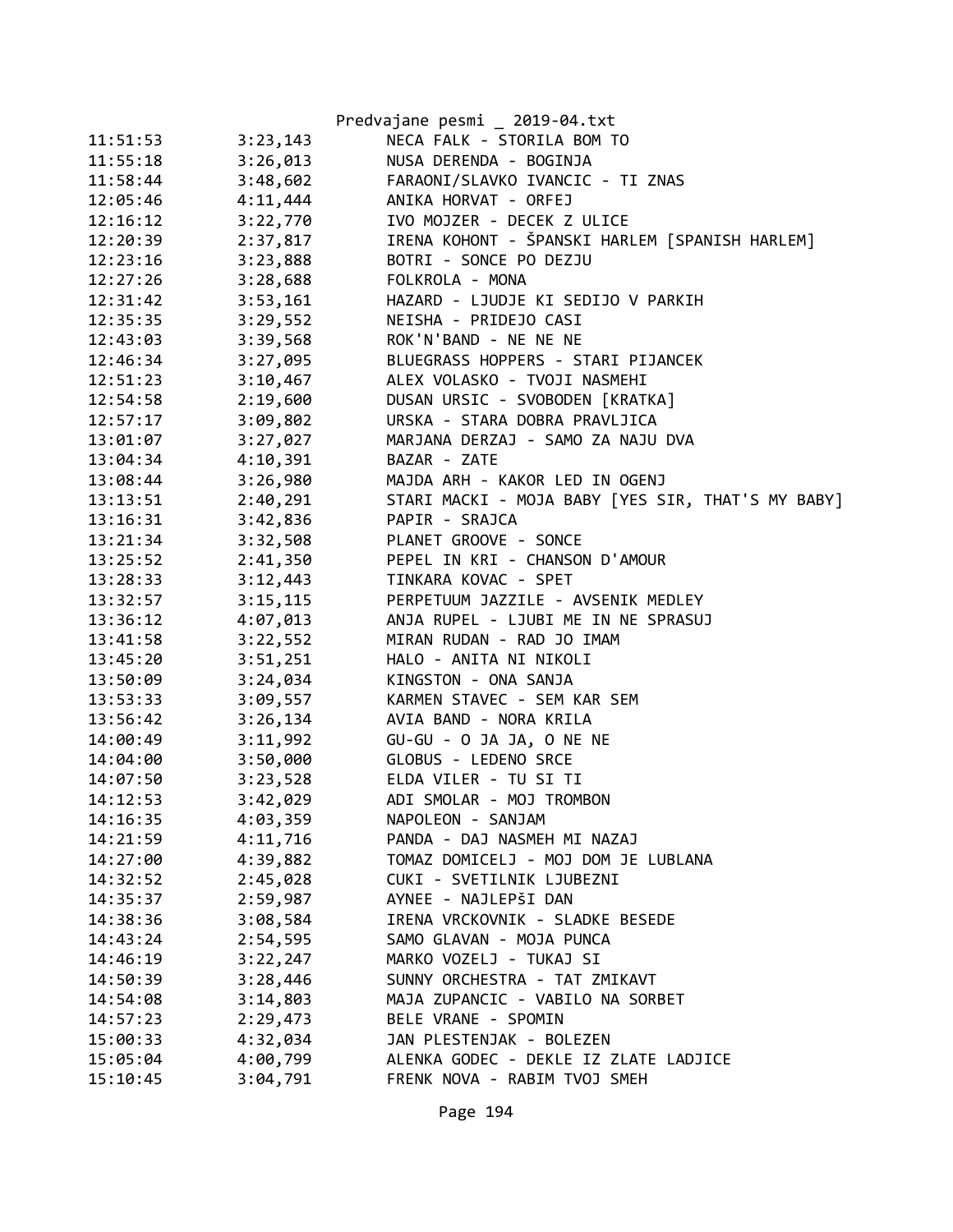|          |          | Predvajane pesmi _ 2019-04.txt                    |
|----------|----------|---------------------------------------------------|
| 15:13:49 | 3:26,195 | TATJANA DREMELJ - OSTANI TAKŠEN KOT SI            |
| 15:17:15 | 3:40,734 | GAL GJURIN IN TEMNA GODBA - KO POLETIS NAD OBLAKI |
| 15:22:16 | 1:52,392 | OPTIMISTI - LIMUZINA                              |
| 15:24:59 | 3:45,020 | AVTOMOBILI - V MRZLIH DVORANAH                    |
| 15:28:39 | 3:32,589 | DAMJANA - NOCOJ LJUBILA BI SE S TEBOJ             |
| 15:33:24 | 3:45,602 | ANDREJ SIFRER - ZOBOBLUES                         |
| 15:37:09 | 4:19,148 | OTO PESTNER - TRIDESET LET                        |
| 15:43:08 | 3:34,929 | MARTA ZORE - POVEJ MI ZAKAJ                       |
| 15:46:42 | 4:10,253 | CALIFORNIA - RECI DA SI NORA NAME                 |
| 15:51:50 | 3:38,116 | PLIS - METULJI                                    |
| 15:55:52 | 3:17,362 | DON JUAN - JULIJA                                 |
| 15:59:50 | 3:54,078 | EVA BOTO - PLUS IN MINUS                          |
| 16:03:44 | 4:20,674 | IZTOK MLAKAR - BRISKULA                           |
| 16:08:04 | 2:57,917 | NINA PUSLAR - DEZ                                 |
| 16:12:42 | 3:10,120 | DON MENTONY BAND - MORSKI POZDRAV                 |
| 16:15:52 | 2:49,986 | VICTORY - HOCES ME ALI NOCES ME                   |
| 16:18:40 | 3:32,046 | PETER AMBROŽ - NA PLESU                           |
| 16:23:32 | 3:44,322 | NUDE - PADAM V LJUBEZEN                           |
| 16:28:01 | 3:38,858 | FLIRT - KO JE NI                                  |
| 16:32:52 | 3:38,842 | KALAMARI - S TABO DRZIM                           |
| 16:36:31 | 3:27,034 | ALEKSANDER MEZEK - DNEVI KOT JE TA                |
| 16:41:36 | 3:21,236 | BANHOF - KAKO JE TO LEPO                          |
| 16:44:57 | 2:52,020 | MATIJA CERAR - OBLEDELA SLIKA                     |
| 16:47:49 | 2:51,470 | ANIKA HORVAT - ORION                              |
| 16:51:39 | 3:09,119 | KATJA FASINK & ROK FEREGJA - NOVA POMLAD          |
| 16:54:47 | 3:08,964 | SLAPOVI & NUSA DERENDA - SKUPAJ NA POTI           |
| 16:57:56 | 3:26,584 | NECA FALK - ZA TOPOLI NEKJE SI TI                 |
| 17:02:06 | 3:06,275 | MANOUCHE - TAMALA                                 |
| 17:05:12 | 4:12,611 | SANK ROCK - LAHKA DAMA                            |
| 17:10:46 | 3:45,632 | HISA - SPOZNAL SEM                                |
| 17:14:32 | 3:15,420 | VLADO KRESLIN - KDO SI                            |
| 17:17:47 | 3:58,966 | IRENA KOHONT - ŠEL SI MIMO                        |
| 17:23:20 | 2:53,022 | VILI RESNIK - DALEC JE AMERIKA                    |
| 17:26:57 | 4:39,744 | OLIVIJA - KADAR SVA SAMA                          |
| 17:32:33 | 3:13,854 | IVANKA KRASEVEC - PRESERN - VIOLINA TZIGANO       |
| 17:35:47 | 4:09,142 | GUSTI/POLONA KASAL - D DAN                        |
| 17:41:17 | 3:49,978 | NUSA DERENDA - VZEMI ME VETER                     |
| 17:45:07 | 3:30,577 | FLIRRT - ZATE BI SNEL DOL NEBO                    |
| 17:48:38 | 2:19,975 | DUSAN URSIC - OBUP                                |
| 17:51:59 | 2:58,031 | YUHUBANDA - CRNO NA BELEM                         |
| 17:54:59 | 3:15,240 | BOTRI - KER VEM                                   |
| 17:58:14 | 3:24,987 | FARAONI - TO JE ZIVLJENJE BREZ NEBA               |
| 18:02:22 | 3:15,218 | ALMA MERKLIN - SAMA V MESTU                       |
| 18:05:37 | 3:24,676 | BABALOO BAND - NENAJAVLJEN GOST                   |
| 18:10:41 | 2:46,768 | CORVUS - S TEBOJ LETET                            |
| 18:13:27 | 3:44,443 | DITKA HABERL - SAMO NASMEH JE BOLJ GRENAK         |
| 18:17:11 | 3:04,216 | FOLKROLA - CYBER BABY                             |
| 18:21:50 | 5:06,580 | MIA ZNIDARIC - PESEM NAMESTO ZLATNIKOV            |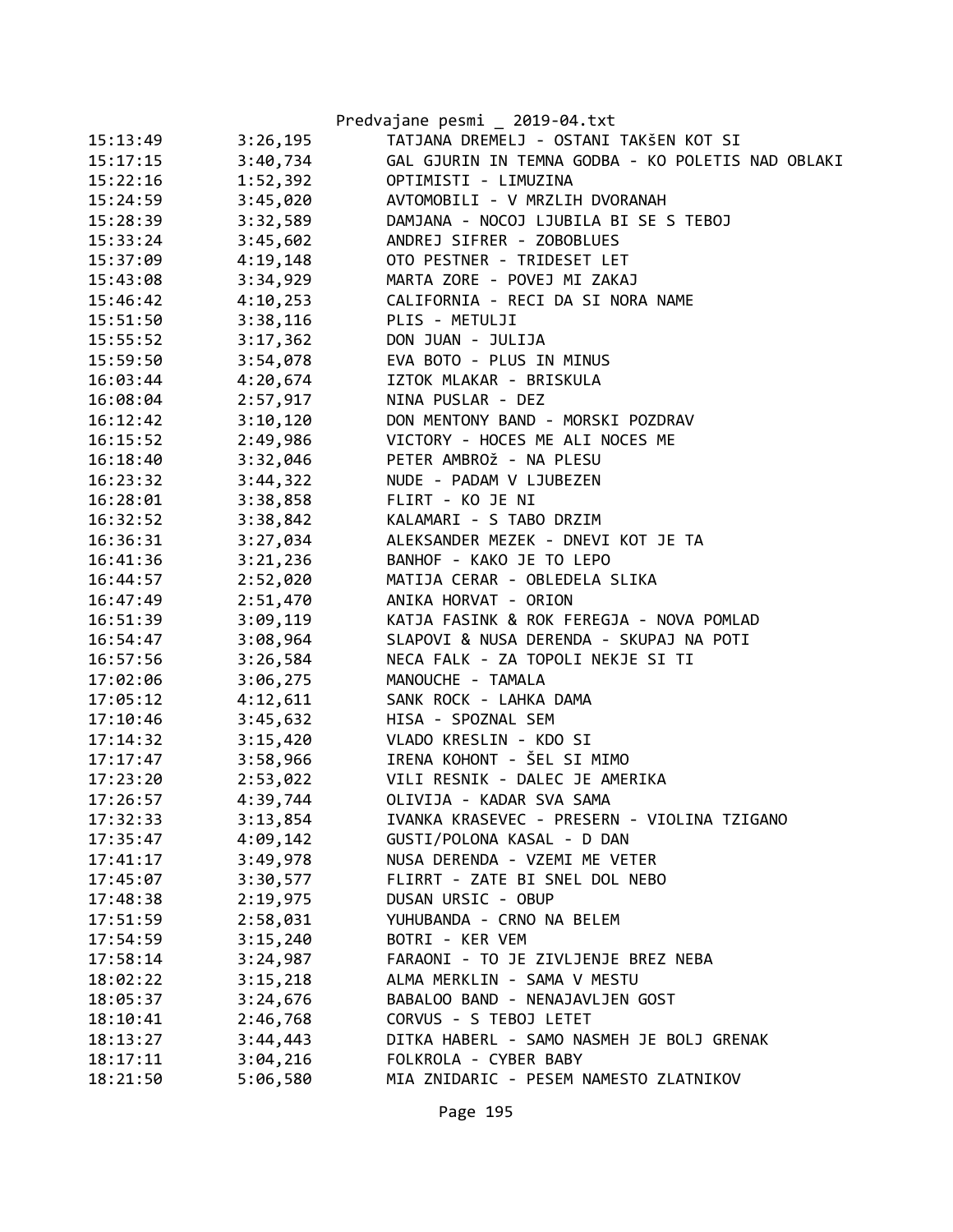|          |          | Predvajane pesmi _ 2019-04.txt                      |
|----------|----------|-----------------------------------------------------|
| 18:27:42 | 4:10,013 | ADI SMOLAR - SPS                                    |
| 18:31:48 | 4:45,961 | JANEZ ZMAZEK - NA DRUGI STRANI                      |
| 18:36:34 | 3:08,339 | REGINA - NAJ LJUBEZEN ZDRUŽI VSE LJUDI              |
| 18:39:49 | 2:56,242 | DEŽUR - NA VRH SVETA                                |
| 18:42:45 | 3:24,123 | ANGEE - VEDNO BO TAKO                               |
| 18:46:08 | 2:52,038 | GU-GU - GU-GU GRE V HOLLYWOOD                       |
| 18:49:00 | 3:36,690 | KINGSTON - NON STOP                                 |
| 18:52:37 | 3:35,325 | AVIA BAND - GREVA V KATRCO                          |
| 18:56:36 | 3:51,043 | DANILO KOCJANCIC/MATJAZ JELEN - POISCI ME           |
| 19:01:10 | 2:58,808 | HAZARD - NAJLEPŠE PESMI                             |
| 19:04:09 | 4:56,577 | ROK'N'BAND - CUDNE IGRE                             |
| 19:10:26 | 3:42,513 | DARJA SVAJGER - PRAVLJICA                           |
| 19:14:08 | 3:35,096 | ANJA RUPEL - NISI MOJ                               |
| 19:17:43 | 4:07,766 | PEPEL IN KRI - DEKLE IZ ZLATE LADJICE               |
| 19:23:26 | 3:01,015 | DAMJANA GOLAVSEK - NASMEH                           |
| 19:27:16 | 3:17,505 | KARMEN STAVEC - 100 NORIH IDEJ                      |
| 19:31:30 | 2:29,800 | ELDA VILER - TI SI MOJA LJUBEZEN                    |
| 19:34:00 | 3:18,094 | MAJDA SEPE - MED ISKRENIMI LJUDMI                   |
| 19:37:18 | 1:56,121 | JELKA CVETEŽAR - ROŽNATO PISEMCE                    |
| 19:40:36 | 3:21,993 | RITEM PLANET - USTNICE BREZ POLJUBOV                |
| 19:43:57 | 4:08,428 | HALO - JIMMY HUE                                    |
| 19:48:05 | 3:40,050 | ALENKA GODEC - VZEMI ME                             |
| 19:52:47 | 4:15,357 | BAZAR - TINA                                        |
| 19:57:02 | 3:55,028 | IRENA VRCKOVNIK - PESEM O POMLADI                   |
| 20:01:40 | 3:41,612 | AVTOMOBILI - GOSPODAR                               |
| 20:05:22 | 3:18,102 | BELLAMI - NE BOM TI PRAVIL (DJT BY DNE 2008 RMX)    |
| 20:08:40 | 2:15,839 | BELE VRANE - MI MLADI                               |
| 20:14:29 | 3:16,731 | LIDIJA KODRIC - DO GLOBIN PREK VISAV                |
| 20:17:45 | 4:48,610 | PAPIR - LEPO MI JE S TEBOJ                          |
| 20:23:13 | 3:07,600 | BILBI - LIMONADA                                    |
| 20:27:11 | 3:03,793 | CUKI - TVOJA LICA PEGASTA                           |
| 20:31:50 | 3:38,948 | NEISHA - LE KAJ SE SKRIVA                           |
| 20:35:29 | 3:46,775 | TOMAZ DOMICELJ - TEZKO JE POSTATI HEROJ             |
| 20:41:40 | 4:02,513 | PINOCCHIO - LJUBEZEN IZ SOLSKIH DNI                 |
| 20:45:42 | 3:26,491 | MARJANA DERZAJ - SAMO ZA NAJU DVA                   |
| 20:50:02 | 3:12,546 | KALAMARI - PREDEN ZASPI                             |
| 20:53:15 | 3:17,664 | SUPERNOVA - NINA                                    |
| 20:56:34 | 4:23,105 | CALIFORNIA - DAN POTEM                              |
| 21:01:53 | 4:02,829 | IZTOK MLAKAR - VANDIMA                              |
| 21:05:56 | 4:20,029 | ANDREJ SIFRER - STOJ MARIJA                         |
| 21:14:47 | 4:04,559 | NINA PUSLAR - NI ONA                                |
| 21:18:51 | 4:28,058 | DON MENTONY BAND - OBCUTEK JE VAZEN                 |
| 21:23:59 | 3:06,740 | ALEKSANDER MEZEK - VREMENSKA NAPOVED                |
| 21:27:05 | 3:57,164 | BEPOP - ODPELJI ME                                  |
| 21:32:01 | 4:24,755 | MAJDA ARH - ZDAJ VEM                                |
| 21:36:26 | 3:45,719 | NINA PUSLAR FEAT. STISKI KVARTET - VSE KAR RECES MI |
| 21:42:50 | 4:00,266 | PANDA - VZEMI ME                                    |
| 21:46:50 | 4:12,528 | BABILON - ZEMLJA IN NEBO                            |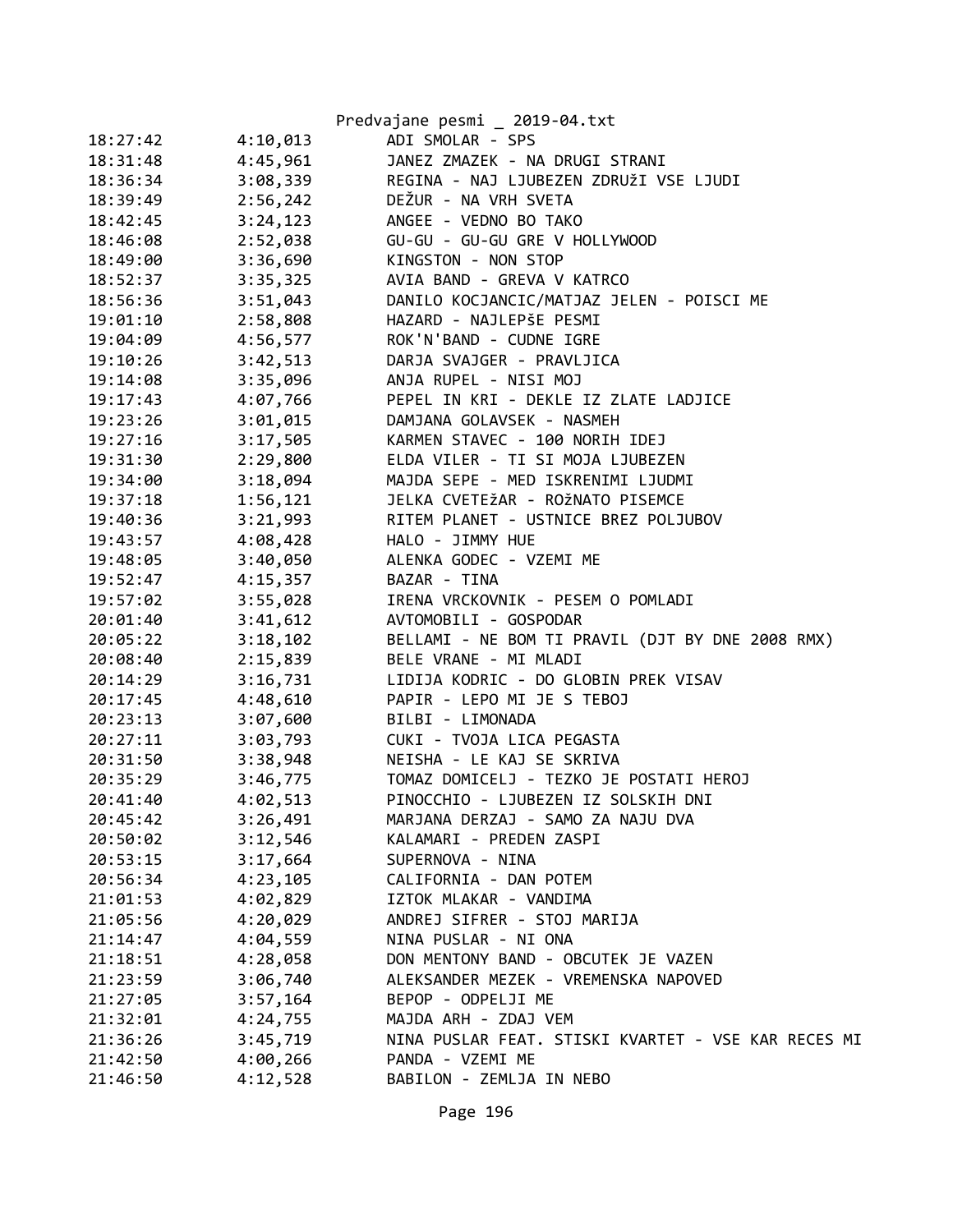|          |          | Predvajane pesmi _ 2019-04.txt           |
|----------|----------|------------------------------------------|
| 21:51:56 | 2:38,125 | OTO PESTNER - BOLJ KO LJUBIM VEC IMAM    |
| 21:54:58 | 3:17,181 | ALJA KRUSIC - A BOS MALO MOJ             |
| 21:58:15 | 3:22,402 | BERTA AMBROŽ - PISES MI                  |
| 22:03:12 | 4:27,035 | VLADO KRESLIN - TISTA CRNA KITARA        |
| 22:07:38 | 3:02,620 | DAMJANA - NAJ VSEM LJUDEM SE DOGODI      |
| 22:15:20 | 2:52,138 | NUSA DERENDA - SE V SEBI SKRIVAM         |
| 22:18:12 | 5:39,242 | HISA - PALE SAM NA SVETU                 |
| 22:24:30 | 3:00,596 | MAJA KEUC - ZMOREM                       |
| 22:27:31 | 2:59,683 | ANDRAZ HRIBAR - ZASPALA SI               |
| 22:31:26 | 3:17,724 | FOXY TEENS - MOJA SIMPATIJA              |
| 22:34:43 | 4:55,484 | DUSAN URSIC - POGREB IN ZABLODA          |
| 22:42:44 | 2:25,604 | IVANKA KRASEVEC - PRESERN - STARA PLOSCA |
| 22:45:09 | 2:43,354 | AYNEE - ZDAJ SEM TU                      |
| 22:47:53 | 2:45,729 | KATRINAS - KOT PRAVLJICA                 |
| 22:51:32 | 5:14,053 | MARTA ZORE - NI MI ZAL                   |
| 22:56:46 | 4:47,588 | BIG FOOT MAMA - BULDOŽER                 |
| 23:02:35 | 3:53,894 | VILI RESNIK - NA FUZBAL ME PUST          |
| 23:06:29 | 2:08,109 | MATIJA CERAR - PESEM ZA DINAR            |
| 23:08:37 | 3:59,943 | STANE MANCINI - MANDOLINA                |
| 23:18:51 | 3:07,121 | ADI SMOLAR - POVPRECNOST                 |
| 23:22:38 | 3:18,205 | AVIA BAND - VSAJ ŠE TRENUTEK             |
| 23:25:56 | 2:57,630 | FARAONI - IMEJ ME VEDNO S SEBOJ          |
| 23:28:51 | 4:24,547 | ANIKA HORVAT - TUKAJ JAZ ŽIVIM           |
| 23:34:10 | 3:39,039 | MARTIN KRPAN - TO NI POLITICEN SONG      |
| 23:37:48 | 3:25,236 | ANA DEŽMAN - RADA BI                     |
| 23:45:15 | 4:15,044 | FOLKROLA - MARUSKA                       |
| 23:49:30 | 3:07,382 | BLUEGRASS HOPPERS - BREZ SONCA CVETJA NI |
| 23:52:37 | 3:11,076 | ALENKA VIDRIH - SPRENEVEDANJA            |
| 23:55:48 | 3:35,452 | BOTRI - VRTILJAK                         |
| 23:59:23 | 4:32,084 | GU-GU - LJUBIL BI SE                     |

| $0:03:55$ 3:31,106                  | 2B - TVOJA SRECA                                           |
|-------------------------------------|------------------------------------------------------------|
|                                     | 0:07:26 5:09,300 FLIRT - ROMEO IN JULIJA                   |
| $0:12:35$ 3:48,184                  | HAZARD - NI CVETJA BREZ TRNJA                              |
| 0:16:23 4:10,149 MAYA - TAKA KOT SM |                                                            |
| $0:20:32$ 3:27,019                  | IRENA KOHONT - MODRI SPEV [SONG SUNG BLUE]                 |
| $0:23:59$ 4:23,996                  | BAZAR - TINA                                               |
|                                     | 0:28:13 5:06,094 ALENKA GODEC - STOJ MARIJA                |
| $0:33:18$ 3:16,889                  | ANJA RUPEL - SE ENKRAT ME POLJUBI                          |
| $0:36:34$ 3:14,916                  | ROK'N'BAND - VERJEMI                                       |
|                                     | 0:39:49 3:30,557 MAJDA SEPE - USPAVANKA ZA MRTVE VAGABUNDE |
| $0:43:19$ 3:49,663                  | SUNNY ORCHESTRA - ODHAJAM                                  |
| $0:47:08$ 3:39,712                  | KINGSTON - TRI KRASNE                                      |
| 0:50:46 2:57,000                    | KARMEN STAVEC - ENA IN EDINA                               |
| 0:53:39 3:39,132                    | NUDE - PEPELKA (RAD TE IMAM)                               |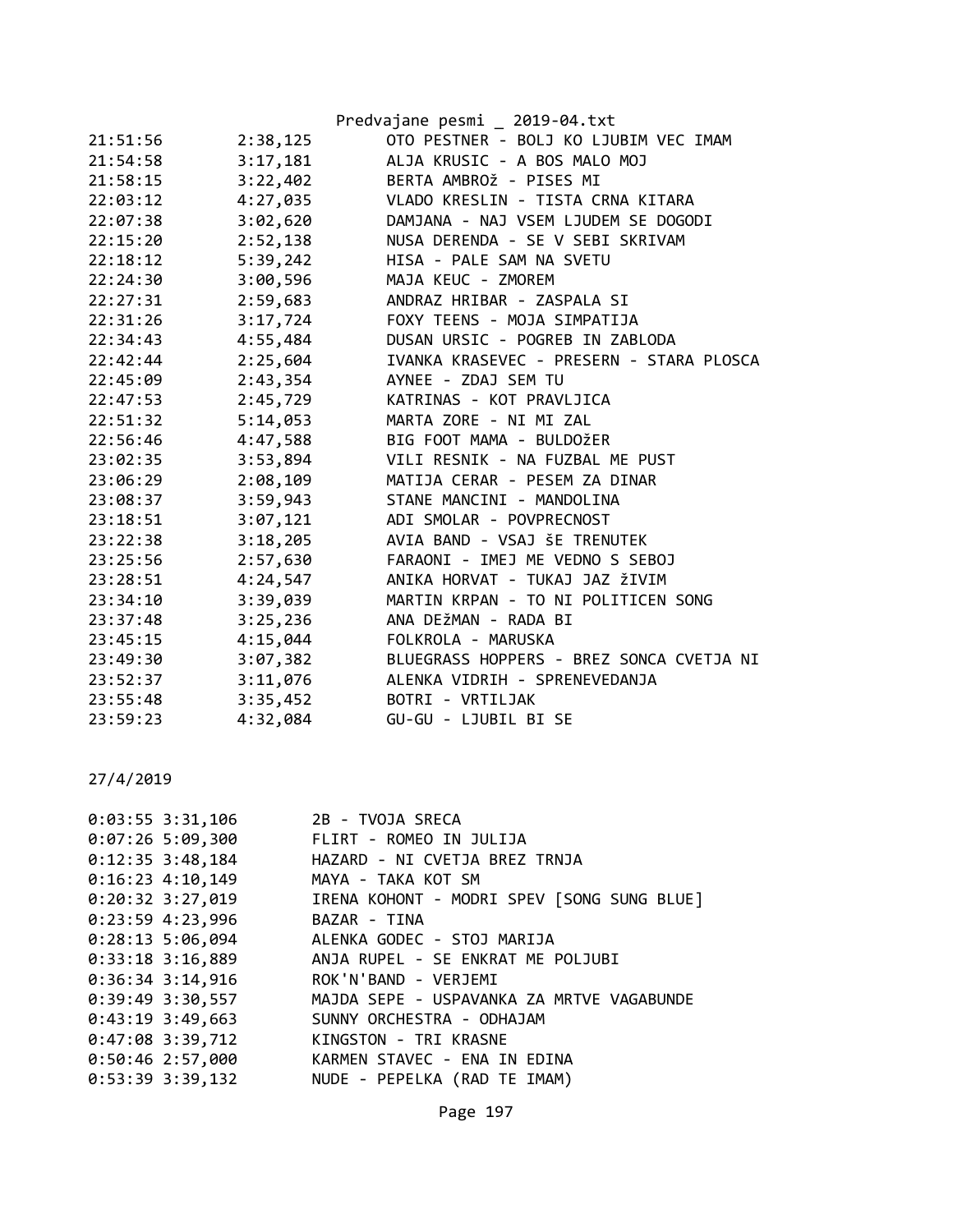|                                         | Predvajane pesmi _ 2019-04.txt                            |
|-----------------------------------------|-----------------------------------------------------------|
| $0:57:18$ 3:33,388                      | KATJA M FEAT. ARMANI - NOVA NOC                           |
| 1:00:51 2:36,814                        | BABALOO BAND - MOJE SRCE                                  |
| $1:03:28$ $3:22,290$                    | DEMETRA MALALAN - POISCI ME SRECNO                        |
| 1:06:50 2:49,062                        | ALENKA LESJAK - MIDVA                                     |
| 1:09:39 2:37,140                        | JELKA CVETEŽAR - KO BOŠ PRIŠLA NA BLED                    |
| $1:12:15$ 4:35,052                      | AVTOMOBILI - SKOZI LETA                                   |
| $1:16:50$ $3:03,145$                    | DADI DAZ - KRALJICA SRCA                                  |
| 1:19:53 5:04,102                        | TOMAZ DOMICELJ - ZA VEDNO MLAD                            |
| $1:24:57$ $3:15,225$                    | NECA FALK - ON JE REKEL SONCE                             |
|                                         | 1:28:12 4:14,105 CALIFORNIA/MZ HEKTOR - NE POZABI ME      |
|                                         | 1:32:26 3:19,365 DARJA SVAJGER - OB MENI                  |
|                                         | 1:35:45 2:30,102 CUKI - ODPELJAL TE BOM TJA               |
|                                         | 1:38:14 3:07,728 BELE VRANE - LETALOVLAK                  |
| 1:41:22 3:34,952                        | PEPEL IN KRI - JEANETTE                                   |
| $1:44:57$ $3:18,826$                    |                                                           |
| $1:48:15$ $3:24,006$                    | NEISHA - MALO TU MALO TAM<br>IZTOK MLAKAR - POLITIK GUIDO |
| 1:51:39 3:50,785                        | MARJANA DERZAJ - MUZIKA                                   |
| 1:55:30 3:20,459 REGINA - BODI TU       |                                                           |
|                                         | 1:58:50 3:11,040 KALAMARI - VSE ME IMAJO RAJSI            |
| 2:02:01 4:00,081                        | VICTORY - TEQUILA IZ TVOJEGA POPKA                        |
| 2:06:002:10,987                         | BERTA AMBROŽ - DAN KOT DNEVI VSI                          |
| $2:08:11$ $3:35,057$                    | OTO PESTNER - CIGANSKA KRI (BIG BAND MIX)                 |
| 2:11:46 4:24,754                        | JAN PLESTENJAK - STAVI NA MOJE SRCE                       |
| 2:16:11 3:48,575                        | ANDREJ SIFRER - NAJ SE JE, PIJE, UZIVA IN POCIVA          |
| 2:19:59 2:53,227                        | NINA PUSLAR - MED VRSTICAMI                               |
|                                         | 2:22:52 3:17,188 DON MENTONY BAND - REKLA JE NE           |
| 2:26:09 3:27,150 ANIKA - TI ZAVAJAJ ME  |                                                           |
| 2:29:35 5:06,561                        | AURORA - BLIZJE SONCU                                     |
| 2:34:42 3:04,992                        | MANOUCHE - MED ZVEZDE IN NAZAJ                            |
| 2:37:46 3:46,562                        | MIRAN RUDAN - ROJEN, DA TE LJUBIM                         |
|                                         | 2:41:33  4:02,843  DAMJANA GOLAVSEK - SOLZE               |
| 2:45:35 3:44,387 KATAYA - TO JE MOJ DAN |                                                           |
| 2:49:19 6:12,796                        | ALEKSANDER MEZEK - SIN OCETA                              |
| 2:55:32 3:40,892                        | KATJA LEVSTIK - ORION                                     |
| 2:59:13 2:55,028                        | IRENA VRCKOVNIK - REKA LAZI                               |
| $3:02:07$ $3:46,209$                    | DAMJANA - LJUBIM VETER                                    |
| $3:05:53$ $3:59,063$                    | MILAN PECOVNIK PIDZI - RAD SE VRACAM NA KOROSKO           |
| $3:09:52$ $3:36,693$                    | MONIKA PUCELJ - DA BIL BI TI                              |
| $3:13:28$ $3:09,542$                    | LINTVERN - NEDELJA LEP JE DAN                             |
| $3:16:38$ 5:02,025                      | PANDA - V POZNIH NOCNIH URAH                              |
| 3:21:40 5:52,079                        | PAPIR - MOJE SRCE ODHAJA                                  |
| 3:27:31 3:57,013                        | ANSAMBEL VITA - SAMO DA BOS MOJ                           |
| 3:31:28 3:03,039                        | SAN DI EGO - BREZ TEBE                                    |
| 3:34:31 3:12,997                        | IVA STANIC - NORE NEZNOSTI                                |
| 3:37:44 4:25,274                        | VLADO KRESLIN - LILI MARLEN                               |
| 3:42:09 3:49,918                        | DAN D - PLESES                                            |
| 3:45:59 2:36,189                        | OPTIMISTI - O, MOJ PAPA                                   |
| $3:48:35$ $3:27,043$                    | STANE MANCINI - SPOMINCICA                                |
|                                         |                                                           |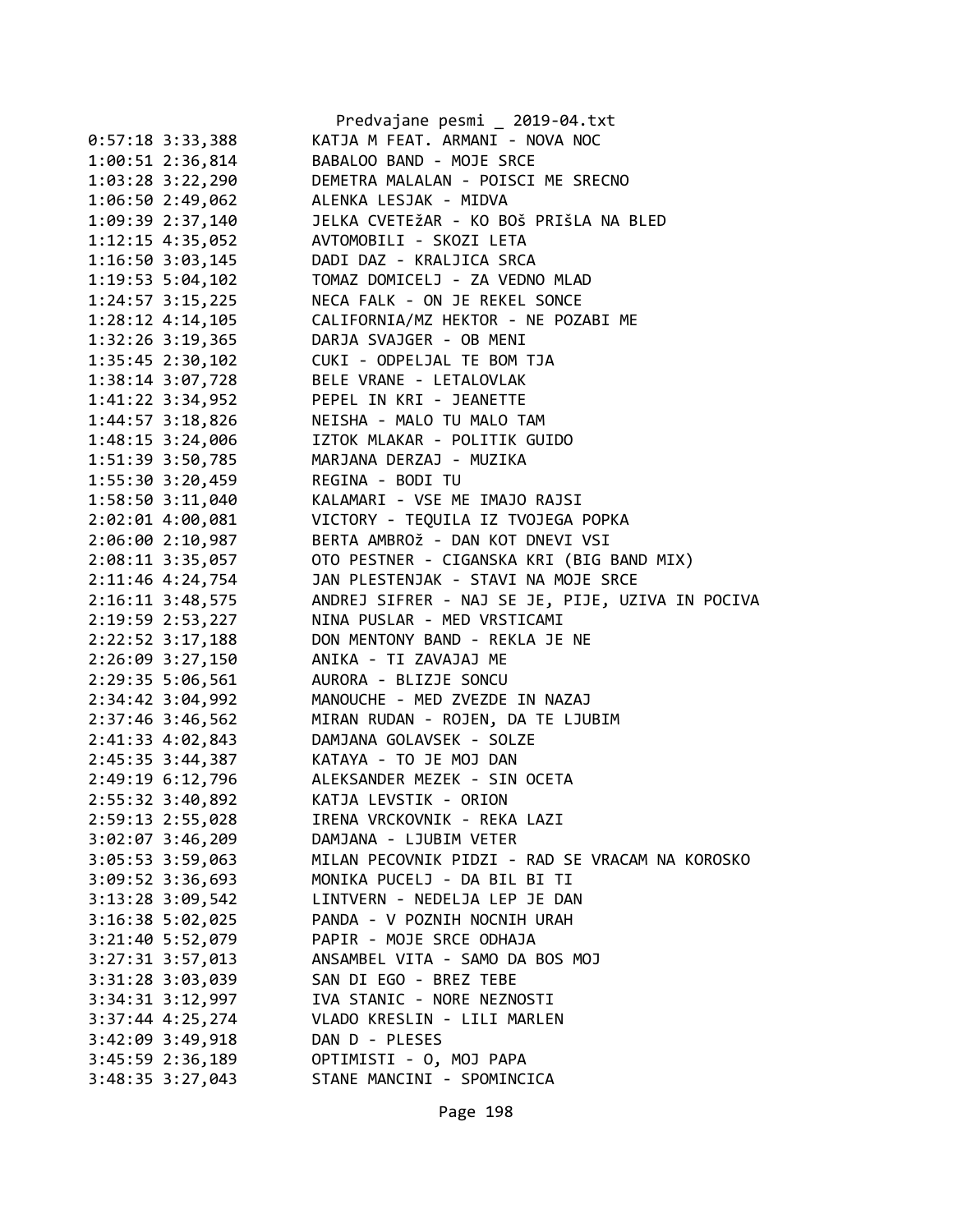|                      | Predvajane pesmi _ 2019-04.txt           |
|----------------------|------------------------------------------|
| $3:52:01$ $3:13,658$ | BABILON & DADA - KOT OCEAN               |
| $3:55:15$ $3:08,814$ | ADI SMOLAR - PASJI DNEVI                 |
| 3:58:24 3:56,318     | SAMO GLAVAN - NEGATIVNE POZITIVMOSTI     |
| $4:02:20$ 3:59,044   | AVIA BAND - TEBE SI ZELIM                |
| 4:06:18 3:39,923     | DEŽUR - KAM SI NAMENJEN DRAGI MOJ        |
| 4:09:58 3:33,157     | EVA CERNE - LE SANJE                     |
| 4:13:31 3:37,138     | DUSAN URSIC - USMERJENCKI                |
| 4:17:08 3:27,733     | NUSA DERENDA - ZA STARE CASE             |
| 4:20:35 3:35,190     | FARAONI - SEM TAKŠEN, KER SEM ŽIV        |
| $4:24:10$ 3:10,004   | VILI RESNIK - NAJ OSTANE TO MED NAMA     |
| 4:27:20 3:23,620     | BILBI - KOT SVA BILA                     |
| 4:30:44 3:42,878     | ANDRAZ HRIBAR - OGNJENI OBROC            |
| 4:34:26 4:24,245     | ANIKA HORVAT - PREBUDI SE                |
| 4:38:50 3:04,029     | MATIJA CERAR - NAJINA NOVA SRECA         |
| 4:41:54 3:04,423     | IRENA KOHONT - LJUBEZEN JE NAJLEPŠI DAR  |
| 4:44:58 3:27,644     | SOPRANOS - SONG ZA VSE LJUDI             |
| 4:48:26 3:59,934     | ALENKA GODEC - JE TO RES LJUBEZEN        |
| 4:52:25 3:39,060     | ROK'N'BAND - VEDNO BOM LE TEBE LJUBIL    |
| 4:55:59 3:13,837     | GU-GU - HONOLULU BABY                    |
|                      | SPELA MAROLT - VSAK NOV DAN              |
| 4:59:12 3:09,024     | KATRINAS - SLADKI SVET                   |
| 5:02:21 4:02,110     |                                          |
| 5:06:23 2:57,934     | LETECI POTEPUHI - KO TI VSE NAROBE GRE   |
| 5:09:21 3:38,824     | HAZARD - NENA                            |
| 5:12:59 3:00,009     | FOLKROLA - POLNA LUNA                    |
| 5:15:59 3:59,875     | ZVEZDE - NOVE ZVEZDE NAD EVROPO          |
| 5:19:59 3:41,383     | JADRANKA JURAS - BUSHI                   |
| 5:23:40 2:09,013     | BRANKA KRANER - CAO                      |
| 5:25:48 4:05,950     | NAPOLEON - TINA                          |
| 5:29:54 4:31,016     | ANJA RUPEL - ZIVLJENJE JE KOT IGRA       |
| 5:34:25 1:25,076     | FRANE MILICINSKI JEZEK - MOJ NAROBE SVET |
| 5:35:50 4:04,190     | MAJDA SEPE - PISMO ZA MARY BROWN         |
| 5:39:54 4:56,231     | CALIFORNIA - RAD LETEL BI                |
| $5:44:47$ $3:21,578$ | BOTRI - SONCE PO DEŽJU                   |
| 5:48:08 3:11,509     | AYNEE - LJUBEZEN JE CUDNA STVAR          |
| 5:51:19 4:11,605     | TOMAZ DOMICELJ - VZEMI ME NA KRAJ SVETA  |
| 5:55:32 3:47,521     | BAZAR - KO ODBIJE POLNOC                 |
| 5:59:19 3:09,423     | KARMEN STAVEC - SEM KAR SEM              |
| 6:02:29 3:30,068     | DARJA SVAJGER - NEKAJ, KAR NE MINE       |
| $6:05:59$ 2:59,023   | BABALOO BAND - NOCEM PESEM               |
| $6:08:57$ 4:00,274   | KINGSTON - MODERNE SIRENE                |
| $6:12:57$ 4:08,045   | DEMETRA MALALAN - MALO FANTAZIJE         |
| $6:17:05$ 4:26,981   | BLUEGRASS HOPPERS - DRAVSKI MOST         |
| $6:21:32$ $3:53,054$ | JANEZ ZMAZEK - BREZ VEZE                 |
| $6:25:25$ 3:41,044   | MARTA ZORE - LJUBEZEN                    |
| $6:29:03$ 2:25,957   | BERTA AMBROŽ - JOKALA BOM BREZ SOLZ      |
| $6:38:48$ 2:27,103   | BARBARA JARC - ZAPLEŠIMO TWIST           |
| $6:41:15$ 3:04,544   | KALAMARI - OB STIRIH IN POL              |
| $6:44:20$ $3:42,550$ | DON MENTONY BAND - ZBUDI SE              |
|                      |                                          |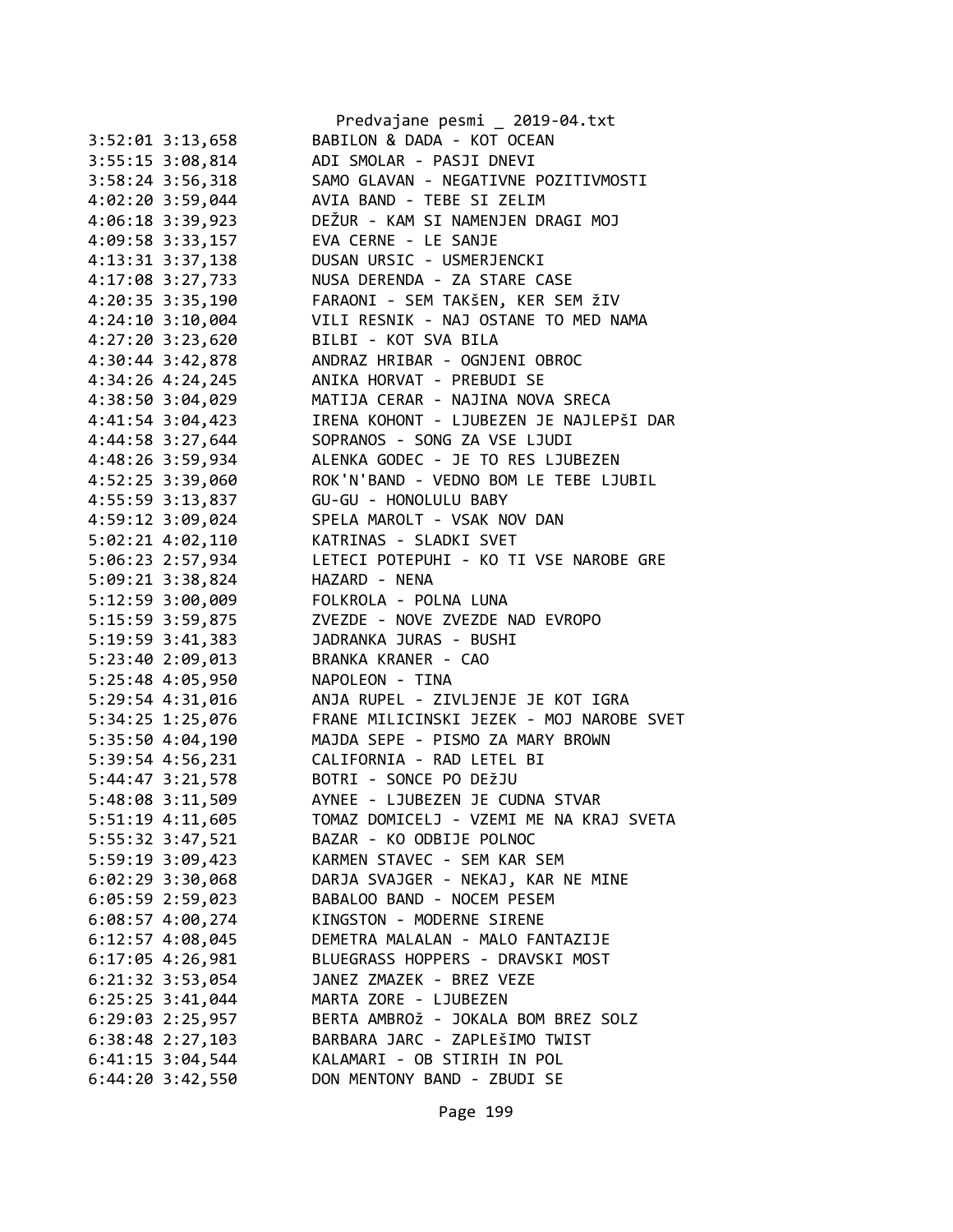|                      |          | Predvajane pesmi _ 2019-04.txt           |
|----------------------|----------|------------------------------------------|
| $6:48:02$ 4:22,025   |          | ANDREJ SIFRER - MOJA CEBELA              |
| $6:52:24$ 3:34,684   |          | PEPEL IN KRI - JEANETTE                  |
| $6:56:22$ 3:33,404   |          | SUNNY ORCHESTRA - MY COMMANDING WIFE     |
| 6:59:56 3:31,084     |          | NINA PUSLAR - OBJEMI ME ZDAJ             |
| 7:03:22 3:06,079     |          | MANOUCHE - KJE SI LUBI                   |
| 7:06:28 4:02,324     |          | MAJDA ARH - OPROSTI MI                   |
| 7:10:36 2:43,191     |          | BELE VRANE - 1,2,3                       |
| 7:13:19 3:05,853     |          | S.MUGERLIH & R.ROLIH - NA TVOJI STRANI   |
| 7:16:25 2:56,348     |          | MATJAŽ JELEN - ODKAR SI ŠLA              |
| 7:19:21 5:27,679     |          | IZTOK MLAKAR - STEFANA IN BERTOLIN       |
| 7:24:48 3:39,766     |          | NECA FALK - PRVA LJUBEZEN                |
| 7:28:28 3:33,385     |          | JURKI & BASISTI - GROBARJEVA PESEM       |
| 7:33:32 3:35,482     |          | MARJANA DERZAJ - BREZA MOJE MLADOSTI     |
| 7:38:38 3:03,363     |          | ANIKA HORVAT - V LJUBLJANO               |
| 7:43:25 5:06,976     |          | OTO PESTNER - ZLATO SONCE IN CRNA REKA   |
| 7:48:32 3:35,304     |          | NEISHA - ZVEZDNI PRAH                    |
|                      |          | HALO - GRETA                             |
| 7:52:07 4:31,530     |          | CUKI - LAHKO BI BIL                      |
| 7:56:39 3:31,013     |          | ALEKSANDER MEZEK - VREMENSKA NAPOVED     |
| 8:00:09 3:05,033     |          |                                          |
| 8:03:13 4:20,999     |          | JAN PLESTENJAK - TRIKRAT ME POLJUBI      |
| 8:07:34 4:12,651     |          | SANK ROCK - PRAVLJICA O MAVRICNIH LJUDEH |
| 8:11:45 3:39,825     |          | SLAVKO IVANCIC - CRN DEZ                 |
| 8:15:22 4:39,175     |          | PAPIR - OBJEM                            |
| 8:20:01 4:12,945     |          | REGINA - ŠOK                             |
| 8:24:14 3:42,230     |          | AVTOMOBILI - PALME GORIJO                |
| 8:27:56 2:50,452     |          | ALEX VOLASKO - DA DA DI DA               |
| 8:32:29 2:01,222     |          | DUSAN URSIC - JOZKOTI                    |
| 8:40:29 2:10,502     |          | OPTIMISTI - STARI MEDO                   |
| 8:44:39 3:25,148     |          | JELKA CVETEZAR - TOM PILIBI              |
| 8:48:04 3:13,048     |          | VLADO KRESLIN - ZVEZDICE BELE            |
| 8:51:17 3:25,320     |          | ADI SMOLAR - SE TREBA BO OŽENIT          |
| 8:54:44 3:56,259     |          | NUSA DERENDA - MODRO MORJE               |
| 8:58:37 3:02,603     |          | BLACK CAT - NIKOLI                       |
| 9:04:40 4:00,581     |          | AVIA BAND - TEBE SI ŽELIM                |
| 9:08:40 3:55,928     |          | VICTORY - ZIVETI SPET                    |
| 9:18:21 3:31,188     |          | FARAONI - TU JE MOJ DOM                  |
| 9:23:24 4:18,921     |          | PERPETUUM JAZZILE - POLETNA NOC          |
| $9:27:42$ 3:36,089   |          | IRENA VRCKOVNIK - NAJ                    |
| $9:32:38$ $2:22,012$ |          | MATIJA CERAR - DEŽNIKI                   |
| 9:35:00 5:09,566     |          | FLIRT - ROMEO IN JULIJA                  |
| $9:45:05$ 3:15,463   |          | FRENK NOVA - KO TE NI                    |
| 9:48:20 3:03,020     |          | ALENKA GODEC - CE VERJAMES ALI NE        |
| $9:52:43$ $3:06,663$ |          | ROK'N'BAND - MALA MAJA                   |
| 9:56:13 2:55,984     |          | FOLKROLA - DVIGNIL BOM ZASTAVO           |
| 10:02:09             | 3:30,964 | GU-GU - RIBA SMRDI PRI GLAVI             |
| 10:05:40             | 3:34,005 | KATRINAS - DO NEBA                       |
| 10:12:41             | 3:14,735 | DAMJANA - FANT IZ IPANEME                |
| 10:15:56             | 4:21,024 | SIMONA VODOPIVEC - KO SE ODSELILA BOM    |
|                      |          |                                          |

Page 200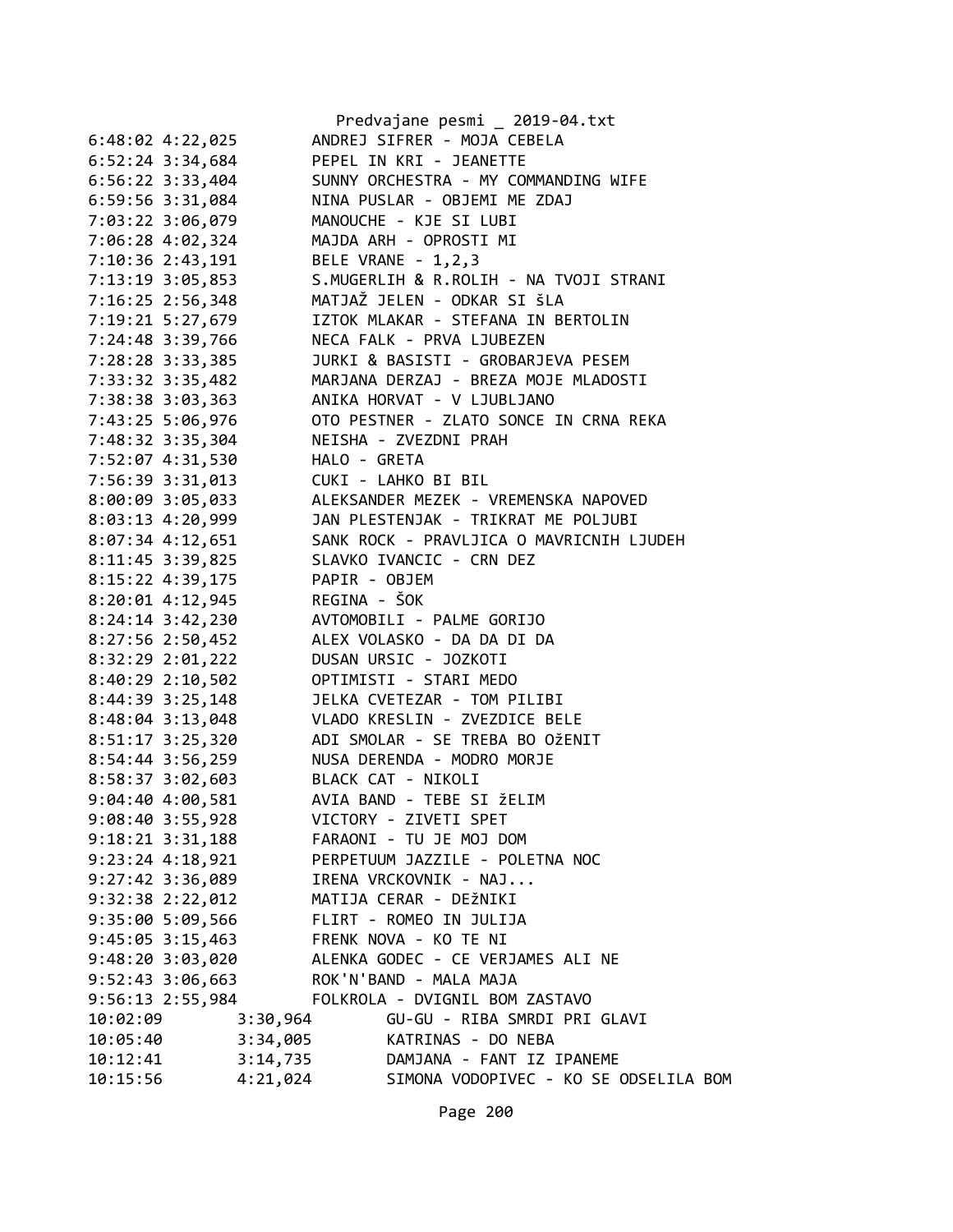|          |          | Predvajane pesmi _ 2019-04.txt            |
|----------|----------|-------------------------------------------|
| 10:21:48 | 2:38,025 | ALENKA VIDRIH - VRTILJAK                  |
| 10:24:26 | 3:03,940 | IRENA KOHONT - AMOR MON AMOUR             |
| 10:27:29 | 2:58,064 | HAZARD - ZABLODA V MODRIH KAVBOJKAH       |
| 10:31:47 | 4:25,436 | BABALOO BAND - DOBRO JUTRO DELOVNI LJUDJE |
| 10:36:12 | 4:13,903 | TOMAZ DOMICELJ - BREZ SONCA CVETJA NI     |
| 10:43:57 | 4:08,335 | VRNI SE - MITHANS                         |
| 10:48:05 | 4:33,416 | KINGSTON - ONA SANJA                      |
| 10:53:58 | 4:12,017 | PANDA - GREM SVOJO POT                    |
| 10:58:10 | 3:16,943 | KATARINA GALIC - POVEJ MI                 |
| 11:04:27 | 3:12,661 | MAJA SLATINŠEK - DO NEBA                  |
| 11:07:39 | 3:34,166 | KARMEN STAVEC - SRCA TI VEC NE DAM        |
| 11:15:26 | 4:24,538 | TINKARA KOVAC - 2X2                       |
| 11:21:21 | 4:01,731 | VILI RESNIK - REKA ZELJA                  |
| 11:25:23 | 2:56,817 | BOZIDAR WOLFGANG WOLF - O NE CHERIE       |
| 11:28:19 | 3:50,133 | ANJA RUPEL - ODSLA BOM SE TO NOC          |
| 11:33:29 | 2:58,038 | BERTA AMBROŽ - POSLEDNJA NOC LJUBEZNI     |
| 11:36:26 | 3:04,712 | DITKA HABERL - NAD MESTOM SE DANI         |
| 11:43:10 | 2:55,702 | ANDRAZ HRIBAR - KADAR SI TU               |
| 11:46:06 | 4:18,052 | ANDREJ SIFRER - CAKAM                     |
| 11:51:41 | 3:24,682 | PEPEL IN KRI - V MENI ŽIV JE SMEH         |
| 11:55:07 | 3:52,024 | KARMEN - TI SI ANGEL MOJ                  |
| 11:58:58 | 2:43,663 | KALAMARI - WWW                            |
| 12:04:42 | 3:52,012 | MZ HEKTOR/CALIFORNIA - POLETJA NE BO'98   |
| 12:08:34 | 4:24,354 | IZTOK MLAKAR - CIKORIJA IN KAFE           |
| 12:16:42 | 2:25,867 | MAJDA SEPE - SUSTARKI MOST                |
| 12:20:39 | 3:08,909 | BOTRI - NA JUG                            |
| 12:23:48 | 3:59,163 | NINA PUSLAR - MAMIN SIN                   |
| 12:27:47 | 3:26,133 | SUNNY ORCHESTRA - V NOV KRAJ              |
| 12:32:32 | 2:58,056 | DON MENTONY BAND - HOPLA KONOPLA          |
| 12:35:30 | 2:37,436 | ELDA VILER - KDO SI, NE VEM               |
| 12:38:07 | 3:51,129 | CUKI - SONCNI ZAREK                       |
| 12:44:49 | 3:19,542 | SLAVKO IVANCIC - TISTO KAR OSTANE         |
| 12:48:09 | 2:56,000 | MANOUCHE - PRIDEM ZVECER                  |
| 12:52:25 | 2:22,280 | OTO PESTNER - TRIDESET LET (KRATKA)       |
| 12:55:11 | 3:35,019 | BAZAR - PRVI MAJ                          |
| 12:58:46 | 3:57,021 | DARJA SVAJGER - BODI VETER                |
| 13:03:28 | 2:55,027 | ALEKSANDER MEZEK - SUZENJ                 |
| 13:06:23 | 3:10,603 | NANA MILCINSKI - PESEM O VETRU            |
| 13:11:43 | 2:58,928 | AYNEE - ZDAJ VEM                          |
| 13:14:41 | 2:38,922 | STANE MANCINI - BESEDA LJUBLJANA          |
| 13:17:20 | 3:41,823 | SKATER - ZA GREH USTVARJENA               |
| 13:23:07 | 2:37,702 | ALEŠ HADALIN - KAKO LEPO JE               |
| 13:25:44 | 2:30,127 | ANIKA HORVAT - URA BREZ KAZALCEV          |
| 13:28:14 | 2:39,537 | MARJANA DERZAJ - VALETA (& BELE VRANE)    |
| 13:31:53 | 4:16,734 | FARAONI - PASJE ZIVLJENJE                 |
| 13:36:09 | 3:02,011 | MARTA ZORE - POJDI Z NJO                  |
| 13:41:20 | 3:55,000 | AVTOMOBILI - POT DOMOV                    |
| 13:45:10 | 4:10,908 | VLADO KRESLIN - ODPIRAM OKNO              |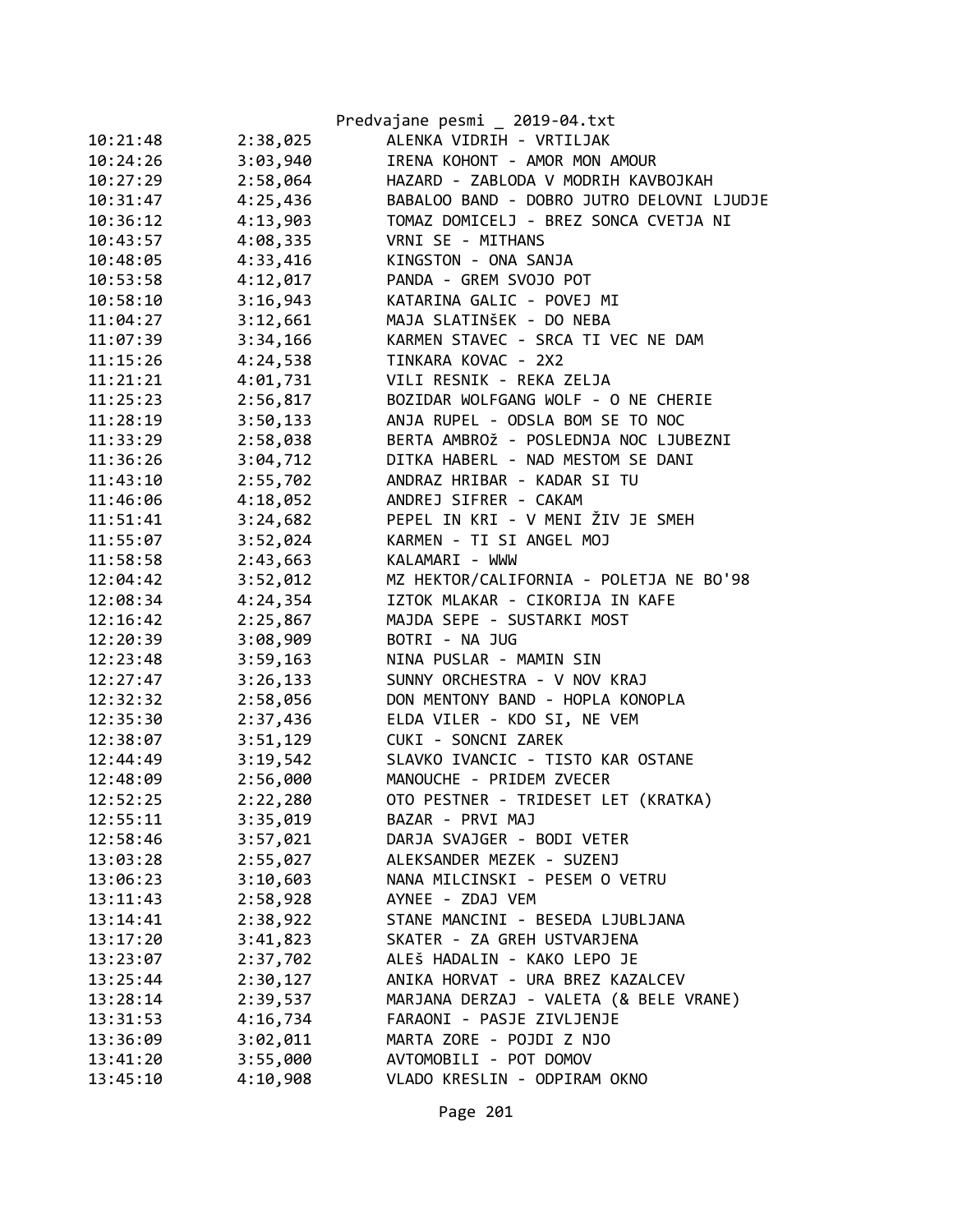|          |          | Predvajane pesmi _ 2019-04.txt                |
|----------|----------|-----------------------------------------------|
| 13:50:54 | 3:26,639 | ADI SMOLAR - KO SEM BIL MLAD, SEM BIL TRAPAST |
| 13:54:20 | 4:16,234 | INDIGO - DRUGACNA                             |
| 13:58:36 | 3:51,987 | NECA FALK - LJUBIMEC MOJ                      |
| 14:03:14 | 3:47,580 | SLOVENSKI EXPRESS - IZI                       |
| 14:07:01 | 4:11,034 | VICTORY - ZELENA DEZELA                       |
| 14:13:16 | 3:41,020 | AVIA BAND - MALA MOJA                         |
| 14:16:57 | 3:26,173 | D'KWASCHEN & RETASHY - VRAUCHE                |
| 14:22:28 | 3:04,487 | PAPIR - DOMOTOZJA                             |
| 14:25:33 | 3:30,694 | METKA ŠTOK - OSAMLJENA ( ALONE AGAIN )        |
| 14:30:02 | 4:23,530 | NUSA DERENDA - ROKO NA SRCE                   |
| 14:34:26 | 4:01,405 | GU-GU - MOJA MALA LUCIJA                      |
| 14:38:27 | 3:52,058 | DAMJANA - DAJ MI LJUBEZEN NAZAJ               |
| 14:44:28 | 3:02,200 | FOLKROLA - KLOBUK V KATEREGA DEŽUJE           |
| 14:47:30 | 2:42,857 | ROK'N'BAND - RAD JO IMAM                      |
| 14:51:42 | 1:53,022 | MATIJA CERAR - Z MOJCO PLESAL BI CHA CHA CHA  |
| 14:53:35 | 3:38,035 | FLIRT - NJENA BALADA (V TEBI IN MENI)         |
| 14:57:14 | 3:47,974 | ALENKA GODEC - RAJE MI PRIZNAJ                |
| 15:01:48 | 3:16,599 | BELE VRANE - BREZ BESED                       |
| 15:05:04 | 2:45,119 | KATRINAS - KOT PRAVLJICA                      |
| 15:07:49 | 2:58,083 | HAZARD - ROZE ZA ELZO                         |
| 15:12:56 | 4:32,851 | JANEZ ZMAZEK - ZGODBA O LJUDEH                |
| 15:17:28 | 3:23,054 | KINGSTON - KO BO PADAL DEZ                    |
| 15:22:57 | 3:58,988 | TOMAZ DOMICELJ - KAM SO ŠLE VSE ROŽICE        |
| 15:26:55 | 3:12,214 | BEPOP - BODI ZVEZDA                           |
| 15:31:07 | 3:39,600 | BILBI - KAJ PA TI                             |
| 15:34:47 | 4:25,845 | AGROPOP - SAMO MILIJON                        |
| 15:41:21 | 3:43,153 | DUSAN URSIC - NIMAMO                          |
| 15:45:04 | 3:13,855 | PANDA - KAKO GA CUTIM                         |
| 15:48:14 | 3:20,124 | JAZZ STATION - DELAM KAR SE NE SME            |
| 15:53:12 | 3:08,224 | NEISHA - TISTE LEPE DNI                       |
| 15:56:44 | 2:54,153 | BERTA AMBROŽ - TIVOLSKI PASTIRCEK             |
| 16:00:24 | 4:44,026 | SANK ROCK - TIH' BOD' IN IGRAJ                |
| 16:05:08 | 3:19,243 | KALAMARI- BYE BYE.WAV -                       |
| 16:08:27 | 4:00,006 | ANJA RUPEL - NE POZABI ME                     |
| 16:14:33 | 3:39,446 | MARTIN KRPAN - MALI BOGOVI                    |
| 16:18:12 | 3:05,989 | IRENA VRCKOVNIK - CEPRAV BOM SPET SAMA        |
| 16:23:24 | 2:49,109 | DEŽUR - HASTA MANANA                          |
| 16:26:12 | 3:20,922 | LETECI POTEPUHI - BICIKL                      |
| 16:29:33 | 2:59,863 | NUDE - TAKO LEPO SI ZLOMILA MI SRCE           |
| 16:34:15 | 3:25,850 | ANDREJ SIFRER - SAMO ŠE TEBE IMAM             |
| 16:43:40 | 3:44,930 | BOTRI - V NOVO JUTRO                          |
| 16:49:25 | 3:36,864 | VILI RESNIK - RAD BI BIL S TEBOJ              |
| 16:53:02 | 3:04,359 | MAJDA SEPE - POJDI SPET NA BLED               |
| 16:56:06 | 3:43,030 | NINA PUSLAR - VSE KAR RECES MI                |
| 17:00:33 | 3:27,244 | BABALOO BAND - POT DOMOV                      |
| 17:04:00 | 2:25,118 | ANDREJ SIFRER - UMAZANCI                      |
| 17:06:25 | 3:20,068 | KALAMARI - PRIDE DAN                          |
| 17:11:12 | 3:43,410 | EVA HREN - KDAJ                               |
|          |          |                                               |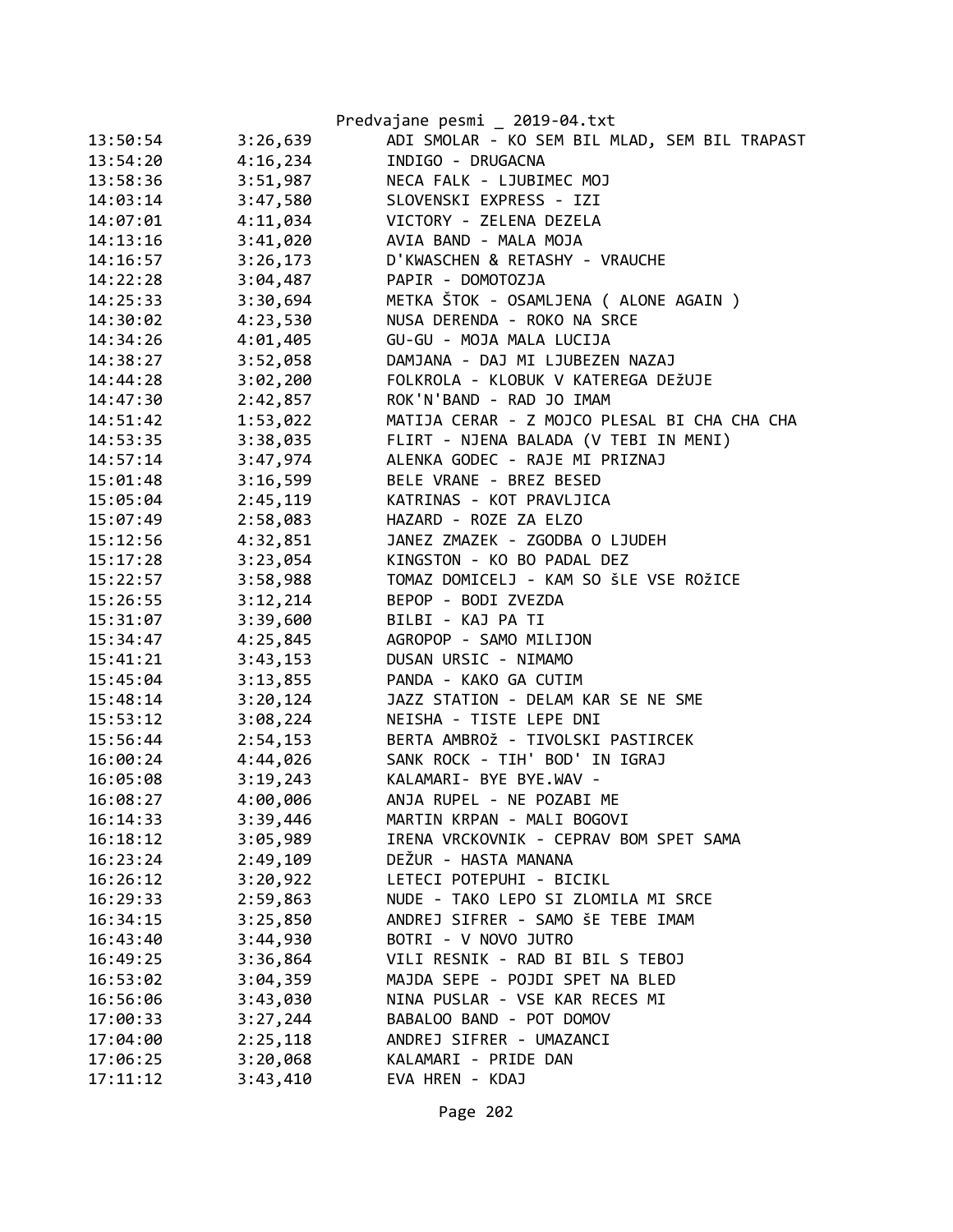|          |          | Predvajane pesmi _ 2019-04.txt                  |
|----------|----------|-------------------------------------------------|
| 17:14:55 | 3:10,323 | ALEKSANDER NOVAK - KAKO SE POCUTIS (RADIO EDIT) |
| 17:18:05 | 3:08,689 | PEPEL IN KRI - LJUBLJANSKI GRAD                 |
| 17:22:43 | 4:57,225 | DRUŠTVO MRTVIH PESNIKOV - KO OSTANEM SAM        |
| 17:27:40 | 3:37,585 | KARMEN STAVEC - FANT IZ PRAVLJICE               |
| 17:32:22 | 3:28,244 | JAN PLESTENJAK - SAM DA TI MAS MENE RADA        |
| 17:35:50 | 3:23,093 | IZTOK MLAKAR - POLITIK GVIDO                    |
| 17:40:40 | 2:57,773 | MARJANA DERZAJ - PRIŠLA JE POMLAD               |
| 17:43:38 | 3:15,059 | OTO PESTNER - IMEL SEM JO RAD                   |
| 17:46:51 | 4:22,945 | MARTA ZORE - POZABIL SI NA VSE                  |
| 17:52:22 | 3:32,029 | BAZAR - URA STRASTI                             |
| 17:55:55 | 3:13,787 | ANIKA HORVAT - KO GRE TVOJA POT OD TOD          |
| 17:59:55 | 3:13,189 | SUPERNOVA - KJE SPI                             |
| 18:03:08 | 2:25,991 | ALEKSANDER MEZEK - SIVA POT                     |
| 18:05:31 | 2:21,012 | CUKI - TISOC ITALIJANOV                         |
| 18:07:52 | 4:32,310 | DARJA SVAJGER - BREZ SANJ SEM SLEPA             |
| 18:14:33 | 2:51,049 | ANDRAZ HRIBAR - TI NE VES                       |
| 18:17:24 | 3:10,978 | CALIFORNIA - V MENI JE CALIFORNIA (RADIO CUT)   |
| 18:22:04 | 4:39,635 | PETER PAN - OH, SABINA                          |
| 18:26:44 | 3:35,019 | FARAONI/SLAVKO IVANCIC - SEM TAKSEN KER SEM ZIV |
| 18:31:48 | 4:03,792 | ELDA VILER - LASTOVKE                           |
| 18:37:22 | 2:25,683 | METKA ŠTOK - LJUBEZEN NA PRODAJ NI              |
| 18:41:32 | 2:05,452 | ADI SMOLAR - HUJSE MUKE NI                      |
| 18:43:37 | 3:47,789 | AVTOMOBILI - MRAZ                               |
| 18:47:25 | 3:19,034 | AVIA BAND - EN KORAK                            |
| 18:50:43 | 3:36,560 | LINTVERN - ZBOGOM BLUES                         |
| 18:54:44 | 3:25,871 | VLADO KRESLIN - VSAK SI ZELI                    |
| 18:58:07 | 3:35,906 | MANOUCHE - BI ŠLA NAPREJ                        |
| 19:02:30 | 2:44,990 | NECA FALK - VSAK JE SVOJE SRECE KOVAC           |
| 19:05:14 | 3:16,784 | DON MENTONY BAND - NA OBALI                     |
| 19:08:31 | 2:33,410 | MATIJA CERAR - HIJA-HO                          |
| 19:12:31 | 2:39,000 | BLUEGRASS HOPPERS - STARA MAMA                  |
| 19:15:10 | 2:29,516 | DAMJANA - V MOJ SVET VSTOPIL SI TI              |
| 19:17:39 | 3:23,348 | ALENKA GODEC - NEZNA PESEM                      |
| 19:22:32 | 3:15,900 | GU-GU - MANGO BANANA                            |
| 19:25:46 | 3:03,430 | FOLKROLA - CYBER BABY                           |
| 19:28:50 | 2:41,125 | BELE VRANE - ŽENITOVANJSKA                      |
| 19:32:35 | 3:27,045 | MAJDA ARH - KAKOR LED IN OGENJ                  |
| 19:36:02 | 3:41,180 | ROK'N'BAND - LJUBIM JO                          |
| 19:41:10 | 3:12,775 | OPTIMISTI - SANJE                               |
| 19:44:23 | 4:13,224 | KINGSTON - IZGUBIVA SE V NOC                    |
| 19:48:36 | 4:12,805 | NAPOLEON - LE TEBE ZELIM SI                     |
| 19:53:55 | 3:01,871 | HAZARD - MARIE NE PISI PESMI VEC                |
| 19:56:57 | 3:35,647 | BILBI - RESETIRAJ ME                            |
| 20:01:19 | 3:35,256 | TOMAZ DOMICELJ - LAŽ                            |
| 20:04:54 | 3:59,898 | GAL IN GALERIST I- PRIDI SEM.WAV -              |
| 20:08:53 | 2:45,193 | BERTA AMBROŽ - PESEM ZAPOJ MI NOCOJ             |
| 20:17:24 | 4:26,218 | KATRINAS - ARIANA                               |
| 20:22:50 | 3:44,842 | PAPIR - VELIKI KORAK                            |

Page 203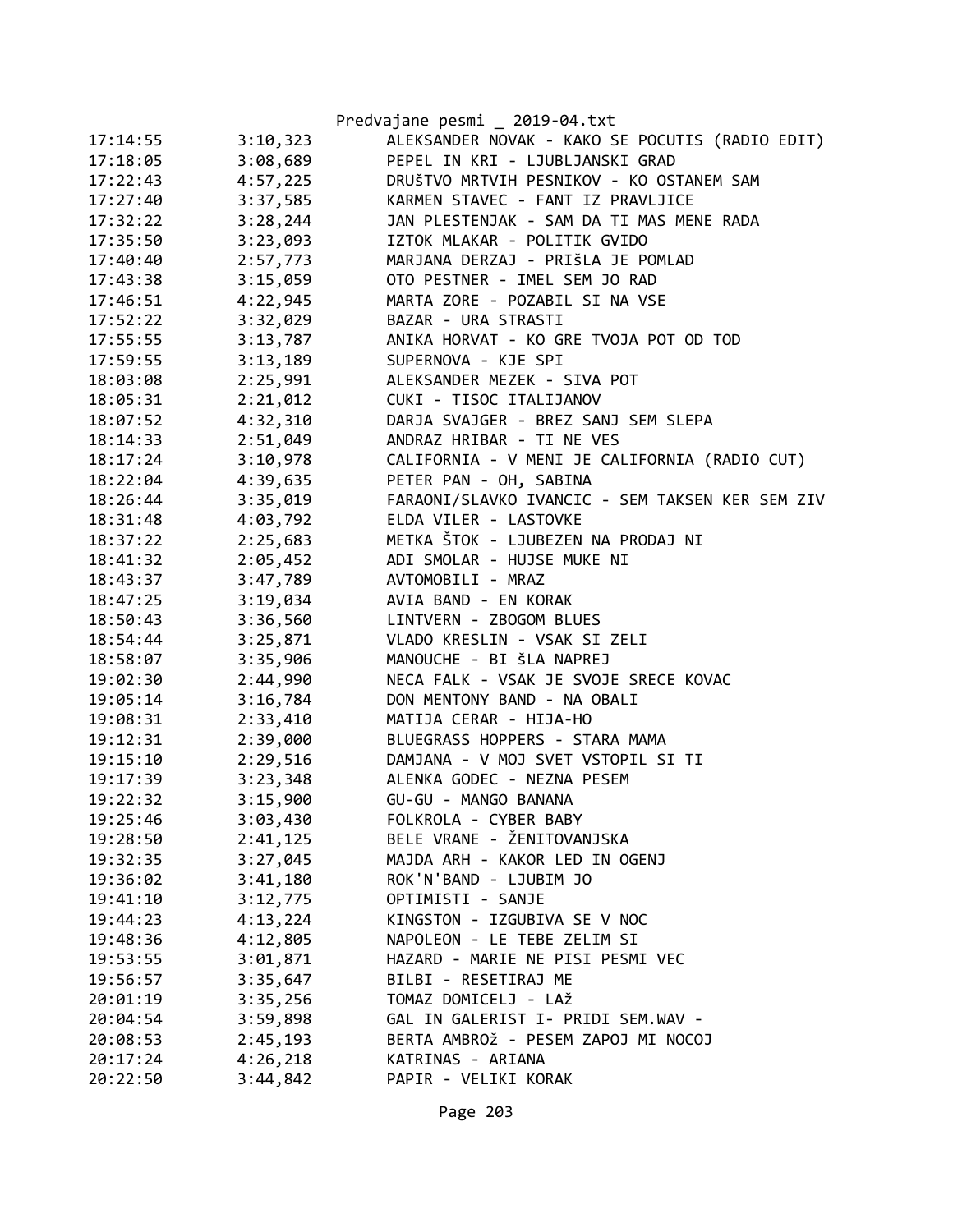|          |          | Predvajane pesmi _ 2019-04.txt              |
|----------|----------|---------------------------------------------|
| 20:26:34 | 3:19,695 | SUNNY ORCHESTRA - AFRO ŽUR                  |
| 20:31:23 | 2:55,987 | IRENA KOHONT - POVABI ME NA LUNO            |
| 20:34:19 | 3:45,042 | ANJA RUPEL - DAN, KOT JE TA                 |
| 20:38:04 | 2:40,598 | JAZZ STATION - NAGAJIV NASMEH               |
| 20:45:44 | 3:25,948 | NUSA DERENDA - BOGINJA                      |
| 20:49:49 | 2:41,037 | IRENA VRCKOVNIK - POLJUB POVE VSE           |
| 20:52:29 | 3:38,002 | STANE MANCINI - KO BI SE ENKRAT             |
| 20:56:09 | 3:55,374 | DEŽUR - PO POMLADI DIŠI                     |
| 21:01:09 | 3:23,800 | NUDE - ROLA                                 |
| 21:04:32 | 3:26,002 | AYNEE - SI TO TI                            |
| 21:07:58 | 2:53,956 | 1X BAND - TIH DEŽEVEN DAN                   |
| 21:14:20 | 2:51,565 | BOTRI - BAMBINA                             |
| 21:17:11 | 4:07,553 | MAJDA SEPE - SIROTA [NOBODY'S CHILD]        |
| 21:22:18 | 3:17,012 | ANDREJ SIFRER - ZAGORSKI ZVONOVI            |
| 21:25:35 | 3:47,083 | SOPRANOS - JUNAK                            |
| 21:30:30 | 3:08,102 | KALAMARI - JAZ SEM THE BEST                 |
| 21:33:38 | 3:34,232 | ATLANTIX - ATLANTIS                         |
| 21:37:12 | 3:16,027 | REGINA - PRAVLJICNA LJUBEZEN                |
| 21:43:59 | 4:29,588 | JANEZ ZMAZEK - DOST JE BLO BESED            |
| 21:48:28 | 2:53,408 | MARJANA DERZAJ - ORION                      |
| 21:52:00 | 3:32,693 | OTO PESTNER - HVALNICO POJEM BOGU           |
| 21:55:57 | 3:37,543 | NINA PUSLAR - POLJUB NA KLOPCI              |
| 22:01:04 | 2:59,807 | KARMEN STAVEC - LEP POLETNI DAN             |
| 22:04:02 | 3:33,843 | PEPEL IN KRI - SVET SE VRTI                 |
| 22:07:36 | 3:06,786 | JAN PLESTENJAK/EVA - IZ PEKLA DO RAJA       |
| 22:14:53 | 4:22,794 | HALO - ZVEZDA                               |
| 22:20:16 | 3:55,043 | VILI RESNIK - KJER MODRA SPI                |
| 22:24:11 | 3:25,785 | MALI OGLASI BAND - VROCA KRI                |
| 22:27:36 | 3:12,043 | ALEKSANDER MEZEK - NEBO PO DEZJU            |
| 22:31:52 | 3:49,498 | BABALOO BAND - KO SEM SAM                   |
| 22:35:42 | 3:27,710 | MARTA ZORE - CUJ MOJ GLAS                   |
| 22:42:47 | 3:44,768 | CUKI - KROKODILCKI                          |
| 22:46:31 | 3:44,557 | DARJA SVAJGER - DIVJA                       |
| 22:50:54 | 2:56,132 | ANIKA HORVAT - DA BO OKOLJE IZGLEDALO BOLJE |
| 22:53:50 | 3:27,930 | BAZAR - NA ZAVAJAJ ME VEC                   |
| 22:57:18 | 3:45,120 | CALIFORNIA/MZ HEKTOR - USTAVIL BI CAS       |
| 23:02:10 | 3:17,750 | FARAONI - SLAVOSPEV                         |
| 23:05:27 | 3:00,167 | AVIA BAND - VSAJ SE TRENUTEK                |
| 23:08:24 | 3:30,050 | ADI SMOLAR - JE TREBA DELAT                 |
| 23:15:33 | 4:50,915 | AVTOMOBILI - HVALA ZA PISMA                 |
| 23:21:24 | 4:46,020 | MARTIN KRPAN/VLADO KRESLIN - SE JE CAS      |
| 23:26:05 | 2:09,052 | MATIJA CERAR - KAJ MI MAR                   |
| 23:28:14 | 2:57,592 | DAMJANA - JE TO LJUBEZEN                    |
| 23:31:50 | 4:55,240 | SAMO GLAVAN - VENTILATORSKA PESEM           |
| 23:36:45 | 4:57,751 | DON MENTONY BAND - DAJ POVEJ MI             |
| 23:44:34 | 3:42,398 | ALENKA GODEC - VSAK JE SAM                  |
| 23:48:17 | 3:15,058 | EDVIN FLISER - TAM KJER SEM DOMA            |
| 23:51:31 | 2:59,483 | DUSAN URSIC - SVOBODEN                      |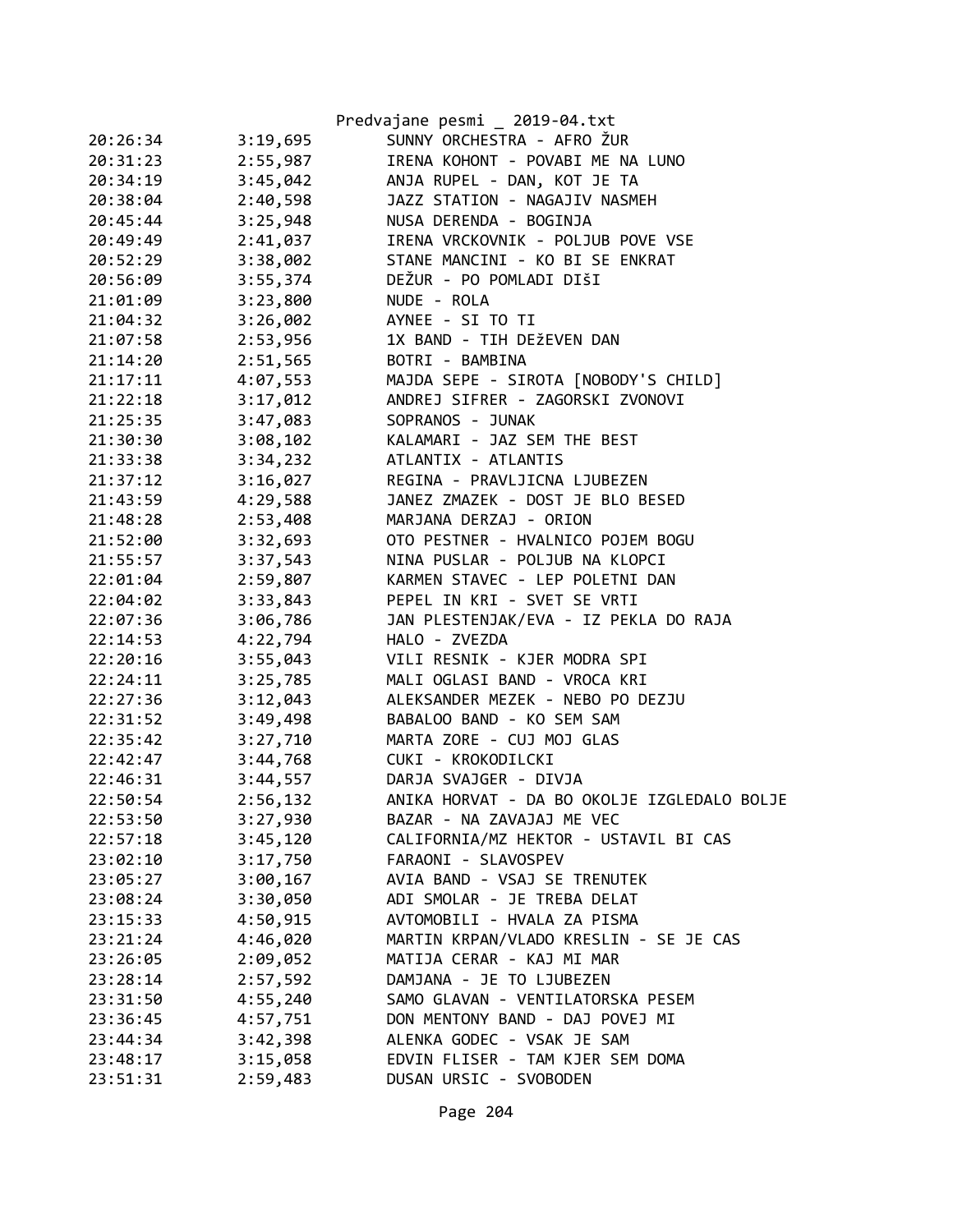|          |          | Predvajane pesmi 2019-04.txt |                           |
|----------|----------|------------------------------|---------------------------|
| 23:54:30 | 3:40,039 |                              | NECA FALK - PRVA LJUBEZEN |
| 23:58:10 | 2:04,431 |                              | GAUDEAMUS - PESEM ZA ŠPAS |

| $0:00:15$ 3:25,773   | ROK'N'BAND - PAZI                                       |
|----------------------|---------------------------------------------------------|
| $0:03:40$ 4:12,050   | FOLKROLA - KÄRNTEN                                      |
| 0:07:52 3:42,534     | KINGSTON - DAJ POVEJ, DAJ POVEJ                         |
| $0:11:34$ 3:30,594   | BOR GOSTIŠA - DOVOLJ JE SRCE, KI ZATE GORI              |
| $0:15:05$ 4:12,059   | IZTOK MLAKAR - REPUBLIKA PALMA DE COCCO                 |
| $0:19:16$ 4:23,638   | GU-GU - AEROBIK                                         |
| 0:23:402:49,893      | BELE VRANE - ŽAREK TVOJE LJUBEZNI                       |
| $0:26:30$ 3:27,844   | JANKO ROPRET - KAJ JE TO                                |
| $0:29:57$ 3:49,488   | DON SERGIO - SPOMIN NA LJUBEZEN                         |
| $0:33:46$ 2:35,096   | PRO ANIMA SINGERS & ELDA VILER - TI SI MOJA LJUBEZEN    |
| $0:36:21$ 2:22,993   | TOMAZ DOMICELJ - HEJ, MERI                              |
| $0:38:44$ 2:34,398   | BILBI - ISKRICE                                         |
| $0:41:18$ 3:51,410   | HISA - MELODIJA                                         |
| $0:45:10$ 3:53,404   | MAJDA ARH - LJUBEZEN JE KOT VINO                        |
| $0:49:03$ 3:06,183   | HAZARD - OTROCI PANKRTOV                                |
| $0:52:09$ 3:03,853   | BABILON - RABIM TVOJ SMEH                               |
| $0:55:12$ 3:07,438   | BLUEGRASS HOPPERS - BREZ SONCA CVETJA NI                |
| $0:58:19$ 3:08,943   | PAPIR - DOMOTOZJA                                       |
| 1:01:28 2:56,494     | HORIZONT - TE IGRE BO KONEC                             |
| $1:04:24$ 3:26,499   | ANJA RUPEL - ZADNJI POLJUB                              |
| $1:07:51$ 4:49,454   | ALEKSANDER MEŽE K- LJUBLJANA V MAJU.WAV -               |
| $1:12:40$ $3:12,239$ | NUSA DERENDA - TO JE LJUBEZEN                           |
| 1:15:52 2:06,908     | LUCKY CUPIDS - DAJ LJUBI ME                             |
| 1:17:59 2:55,747     | ANDRAZ HRIBAR - MOJA MOJA                               |
| $1:20:54$ 3:16,334   | NEISHA - OGENJ POD NOGAMI                               |
| $1:24:10$ $4:11,429$ | OTO PESTNER & PERPETUM JAZZILE - MATI BODIVA PRIJATELJA |
| 1:28:22 3:17,707     | DADI DAZ - IN GREM NAPREJ                               |
| 1:31:39 3:29,670     | IVO MOJZER - CIFRA MOŽ                                  |
| 1:35:08 3:26,224     | MAJDA SEPE - PESEM O POMLADI IN PRIJATELJSTVU           |
| 1:38:34 3:47,664     | KALAMARI - CAKAM TE ZAMAN                               |
| 1:42:22 4:19,659     | SLOVENSKI EXPRESS - IZGUBLJEN                           |
| 1:46:41 3:17,018     | ANDREJ SIFRER - POBEGNIVA                               |
| 1:49:58 3:43,982     | BOTRI - GALEBI                                          |
| 1:53:42 2:48,509     | DITKA HABERL - V MENI RASTE DREVO                       |
| 1:56:30 2:40,823     | JANEZ PUH - BREZ SONCA CVETJA NI                        |
| 1:59:11 4:09,115     | SUNNY ORCHESTRA - KO SPIŠ NA TLEH                       |
| 2:03:20 4:22,331     | PAVLE KAVEC & OKO - VSE SEM DAL TI                      |
| 2:07:42 3:27,063     | MARJANA DERZAJ - CABARET                                |
| 2:11:09 3:14,097     | IRENA VRCKOVNIK - VCERAJ IN DANES                       |
| 2:14:23 3:27,096     | BRANKA KRANER - LJUBEZEN                                |
| 2:17:49 4:03,499     | NAPOLEON - MORSKA PTICA                                 |
| 2:21:53 4:20,769     | OTO PESTNER - 30 LET                                    |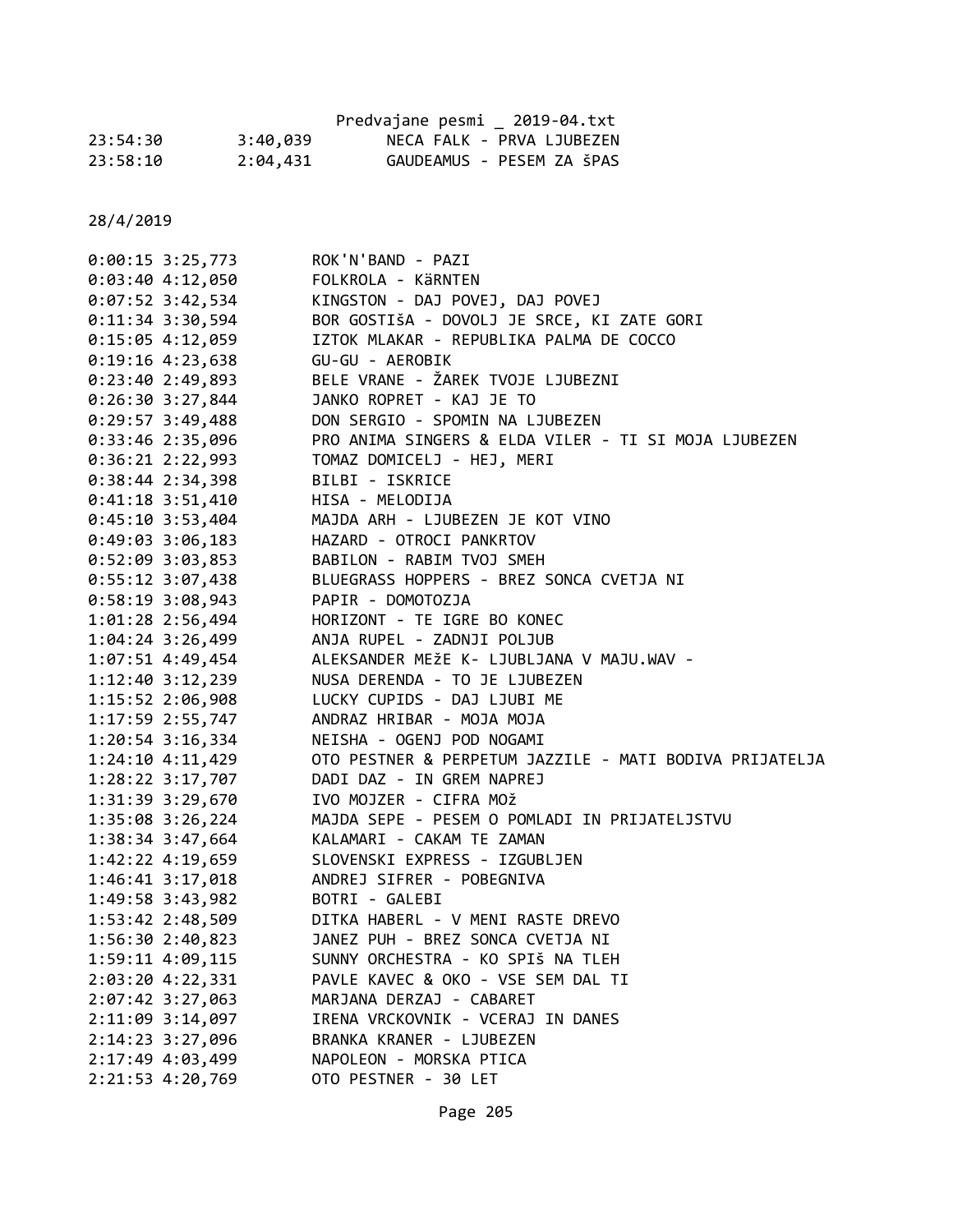|                      | Predvajane pesmi _ 2019-04.txt            |
|----------------------|-------------------------------------------|
| 2:26:13 3:20,604     | IVO MOJZER & OTO PESTNER - LJUDJE POMLADI |
| 2:29:34 2:53,863     | KARMEN STAVEC - OB TEBI ZASPIM            |
| 2:32:27 3:17,247     | TATJANA DREMELJ - DALA SEM TI VSE         |
| 2:35:44 2:59,077     | MAJA KEUC - VANILIJA                      |
| 2:38:43 2:43,209     | BERTA AMBROŽ - BREZ BESED                 |
| 2:41:26 5:04,801     | ALEKSANDER MEZEK - STARI MUZIKANT         |
| 2:46:29 4:08,051     | JAN PLESTENJAK - ZADNJE SLOVO             |
| 2:50:37 3:25,024     | BABALOO BAND - NENAJAVLJEN GOST           |
| 2:54:02 2:43,368     | ROK 'N' BAND - DEJ RUK'N ME               |
| 2:56:45 4:24,900     | HALO - DAM TI JUTRA                       |
| 3:01:10 2:28,977     | PEPEL IN KRI - CUJ, DEKLICA               |
| 3:03:37 4:09,245     | ORLEK - PUNCA S ŠOHTA                     |
| 3:07:46 3:48,999     | MARTA ZORE - PESEM JE VSE KAR IMAM        |
| 3:11:35 3:09,933     | OTO PESTNER & ELDA VILER - MOJA DEZELA    |
| 3:14:45 3:16,958     | ANIKA HORVAT - NOCEM                      |
| 3:18:02 3:40,486     | AVIA BAND - GRAJSKA DAMA                  |
| 3:21:42 3:46,731     | ADI SMOLAR - NIC NISI VREDEN              |
| 3:25:29 2:53,892     | PRELOM - LJUBEZEN IZ ŠOLSKIH DNI          |
| $3:28:22$ $3:44,495$ | NINA PUSLAR - ZA VEDNO                    |
| 3:32:06 4:12,309     | FARAONI - JAZ TE NIMAM RAD                |
| 3:36:18 3:16,029     | CUKI - OE !                               |
| 3:39:34 4:13,895     | BAZAR - MEHKA DEKLETA                     |
| 3:43:47 2:48,063     | AYNEE - NA MORJE                          |
| 3:46:35 4:33,411     | KATRINAS - MOJ ODER JE NEBO               |
| 3:51:09 3:00,853     | DARJA SVAJGER - SE TISOC LET              |
| 3:54:09 2:46,923     | TOMAZ PENGOV IN MLADI LEVI - ODA IRENI    |
| 3:56:56 1:58,312     | MATIJA CERAR - KRAMLJANJE V MRAKU         |
| 3:58:54 3:29,228     | ALENKA GODEC - V DOBREM IN SLABEM         |
| 4:02:23 3:34,201     | DUSAN URSIC - SAHIST                      |
|                      | VLADO KRESLIN - Z GORICKEGA V PIRAN       |
| 4:05:57 3:30,374     | DAMJANA - VZEMI ME ŠE ENKRAT NOCOJ        |
| 4:09:25 3:41,734     | DON MENTONY BAND - ZMIKAVTI               |
| 4:13:07 3:22,024     |                                           |
| 4:16:29 3:45,270     | BRIGITA ŠULER - PESEM V MENI              |
| 4:20:14 2:58,999     | CALIFORNIA/MZ HEKTOR - 1 MILJO OD OBALE   |
| 4:23:11 3:14,286     | WOLF - GOODBYE MICHELLE                   |
| 4:26:25 2:48,660     | ROK'N'BAND - CISTO TVOJ                   |
| 4:29:12 3:43,626     | AVTOMOBILI - V MRZLIH DVORANAH            |
| 4:32:56 4:04,864     | KINGSTON - IZGUBIVA SE V NOC              |
| 4:36:55 4:00,014     | GU-GU - GU-GU PLAY FOR YOU                |
| 4:40:55 3:37,586     | FOLKROLA - DOBRO JUTRO MADAME             |
| 4:44:32 2:18,729     | IZTOK MLAKAR - PUNTARSKA                  |
| 4:46:51 3:54,786     | EVA HREN - REKLA SVA                      |
| 4:50:45 3:25,480     | NECA FALK - ZA TOPOLI NEKJE SI TI         |
| 4:54:10 3:14,990     | TOMAZ PENGOV - CRNA PEGA CEZ OCI          |
| 4:57:25 3:29,590     | DRUŠTVO MRTVIH PESNIKOV - 25              |
| 5:00:55 2:03,010     | TOMAZ DOMICELJ - PO NOVEM LETU BOLJSE BO  |
| 5:02:57 3:31,372     | SAMO GLAVAN - NAPACNI NACIN               |
| 5:06:28 3:10,931     | PANDA - LINO                              |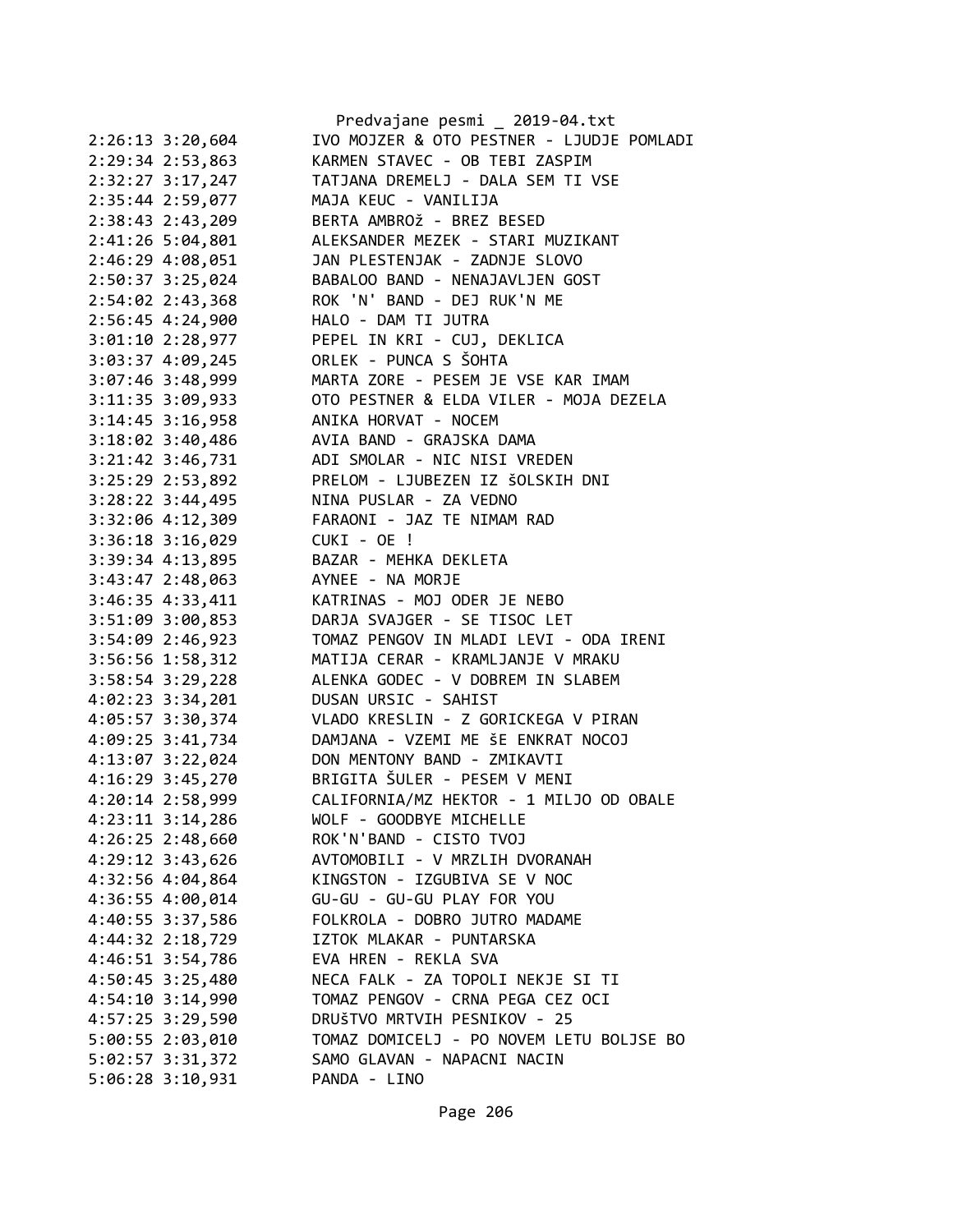|                      | Predvajane pesmi _ 2019-04.txt<br>JANKO ROPRET - LEPA SI NOCOJ |
|----------------------|----------------------------------------------------------------|
| 5:09:39 4:01,452     |                                                                |
| 5:13:40 2:28,066     | BELE VRANE - HVALA VAM ZA VSE                                  |
| $5:16:08$ 4:01,006   | HAZARD - ANDREJA                                               |
| $5:20:09$ 3:34,482   | BILBI - HVALA ZA VIJOLICE                                      |
| 5:23:43 3:12,751     | MANOUCHE - SUPERFAJN                                           |
| 5:26:56 3:08,732     | PAPIR - SLUTNJA                                                |
| 5:30:05 4:40,423     | HISA - LEDENE CESTE                                            |
| 5:34:45 4:12,022     | ANJA RUPEL - BREZ LJUBEZNI                                     |
| 5:38:51 2:29,511     | JANEZ ZMAZEK - HOPLA KONOPLA                                   |
| 5:41:20 4:42,697     | LINTVERN - KRAVATA                                             |
| $5:46:03$ $2:24,111$ | MAJDA SEPE - PRELEPA SI BELA LJUBLJANA                         |
| 5:48:26 4:12,232     | MARTIN KRPAN - SOVRAZNIK NE SPI                                |
| 5:52:39 2:29,311     | VIDEOSEX - VOZI ME VLAK V DALJAVE                              |
| 5:55:09 3:20,395     | NUSA DERENDA - ZA SLOVENIJO ŽIVIM                              |
| 5:58:29 3:26,952     | KALAMARI - SOVRAZIM JUTRA                                      |
| $6:01:56$ 4:27,724   | META MOCNIK & OTO PESTNER - TRENUTKI BEZE                      |
| 6:06:24 3:23,677     | DON SERGIO - TUDI TI                                           |
| $6:09:47$ 3:06,965   | ANDREJ SIFRER - BREZ PRIJATELJEV                               |
| $6:12:54$ $3:02,632$ | ANDRAZ HRIBAR - POMLAD                                         |
| 6:15:56 4:05,559     | TATJANA GROS - ZATO SEM NORO TE LJUBILA                        |
| 6:20:02 2:48,378     | BLUEGRASS HOPPERS - ŠTAJERSKA                                  |
| 6:22:50 3:04,232     | BOTRI - JAZ SEM IN                                             |
| 6:25:54 3:53,992     | MAJDA ARH - LJUBEZEN JE KOT VINO                               |
| 6:29:48 3:47,986     | DITKA HABERL - LJUBIMEC BREZ IMENA                             |
| 6:33:36 2:07,381     | MARJANA DERZAJ - PESEM ZA DINAR                                |
| $6:35:43$ 2:43,008   | IRENA VRCKOVNIK - POVABI ME                                    |
| 6:38:26 3:22,549     | IVO MOJZER - KO SI DAVI SE ZBUDILA                             |
| $6:41:48$ 3:14,843   | KARMEN STAVEC - VZEMI MOJO DLAN                                |
| $6:45:02$ 2:19,961   | OTO PESTNER - RITEM JUTRA                                      |
| $6:47:22$ $3:11,529$ | EDVIN FLISER - SOLZA, KI JE NE PRODAM                          |
| $6:50:33$ $3:03,872$ | SUNNY ORCHESTRA - NA KARIBE                                    |
| 6:53:37 2:47,293     | DELIAL - ZVON LJUBEZNI                                         |
| 6:56:48 2:32,922     | DOCA MAROLT - ŽIVLJENJE JE LEPO                                |
| 6:59:21 5:36,215     | TATJANA DREMELJ - CE NE LJUBIS ME VEC                          |
| 7:04:57 3:10,043     | ALEKSANDER MEZEK - OSAMLJENA SRCA                              |
| 7:08:02 2:41,426     | ROK 'N' BAND - RAD JO IMAM                                     |
| $7:10:44$ 3:22,013   | PEPEL IN KRI - LJUDJE POMLADI                                  |
| 7:14:03 3:06,977     | DANIEL RAMPRE - DOST' 'MAM TEGA                                |
| 7:17:10 3:52,770     | MARTA ZORE - TI                                                |
| 7:21:02 3:50,245     | NAPOLEON - BODI MOJA                                           |
| 7:24:53 3:45,143     | BABALOO BAND - PAJAC                                           |
| 7:28:37 2:26,281     | ORLEK - LOJZI GOBC                                             |
| 7:31:04 3:14,013     | ADI SMOLAR - AJAJAJ, SLOVENIJA                                 |
|                      | AVIA BAND - UTRIP SRCA                                         |
| 7:34:15 3:24,290     |                                                                |
| 7:37:39 3:24,833     | ANIKA HORVAT - 10 MAREC OB 19 30                               |
| 7:41:04 2:39,862     | BRANKA KRANER - POLETNI GIGOLO                                 |
| 7:43:43 2:20,234     | LUCKY CUPIDS - STECI STRAN                                     |
| 7:46:04 2:54,034     | CUKI - RDECA MASNA                                             |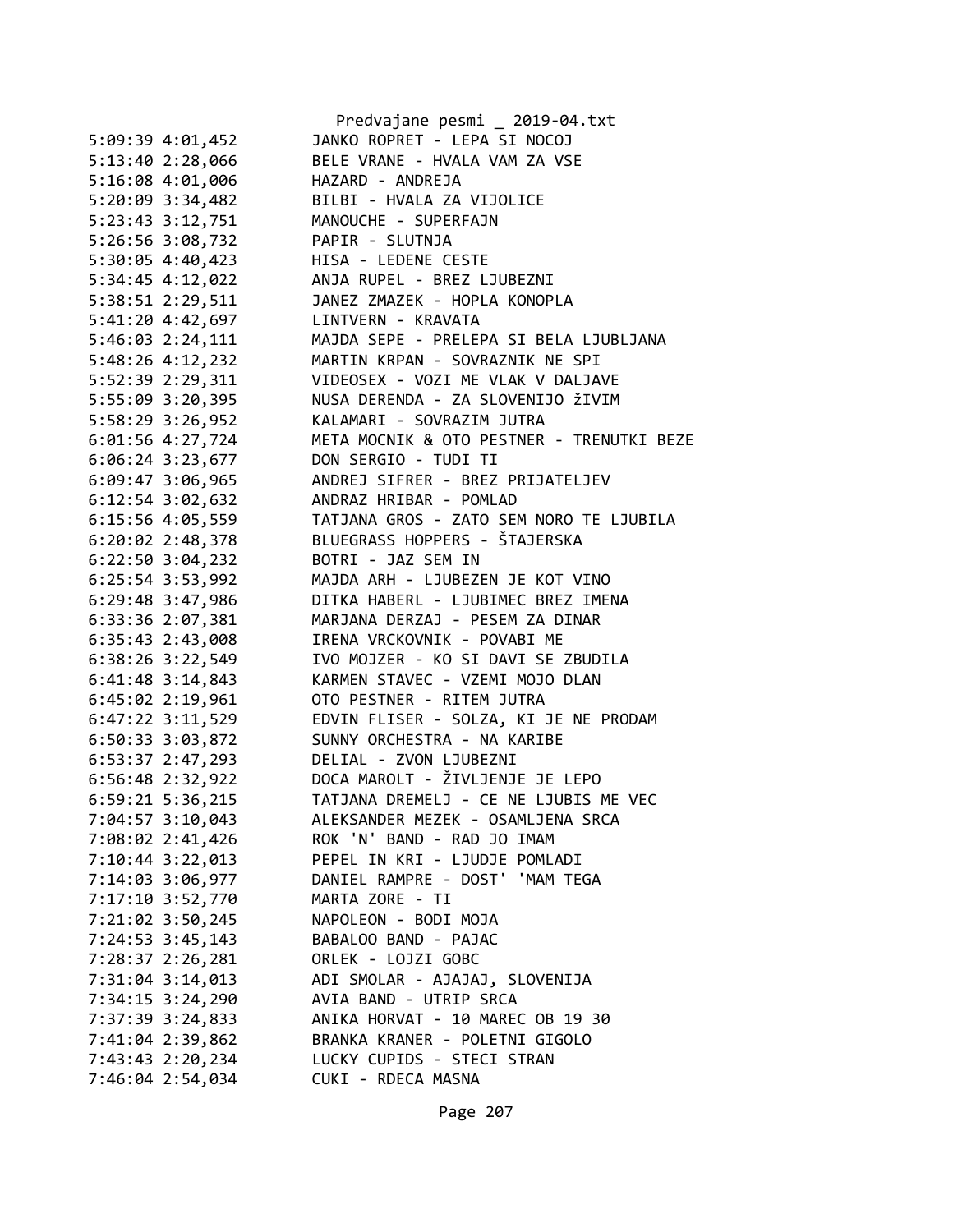|                      |                                 | Predvajane pesmi _ 2019-04.txt                 |
|----------------------|---------------------------------|------------------------------------------------|
| 7:48:57 4:02,442     |                                 | AYNEE - SPOMLADI                               |
|                      | 7:53:00 3:50,445                | BAZAR - DOBER DAN                              |
|                      | 7:56:50 3:20,078                | JAN PLESTENJAK - SMEH IN SOLZE                 |
| $8:07:29$ 4:00,128   |                                 | MARJANA DERZAJ - VRNI SE ŠE KDAJ V LJUBLJANO   |
|                      | 8:11:29 3:07,077                | FARAONI - KAKO SI LEPA NOCOJ                   |
| 8:14:36 3:47,050     |                                 | BOSSA DE NOVO - SESTANEK POD RJUHO             |
| 8:18:23 2:36,717     |                                 | VLADO KRESLIN - TVOJE JUTRO                    |
| 8:21:00 4:32,265     |                                 | DON MENTONY BAND - RAD BI BIL BARABA           |
| 8:25:32 4:42,574     |                                 | ALENKA GODEC - KONEC JE                        |
| 8:30:14 3:37,257     |                                 | KATRINAS - LETIM                               |
| 8:33:51 2:34,832     |                                 | PRO ANIMA SINGERS - TI SI MOJA LJUBEZEN        |
|                      | 8:36:26 2:41,423                | DAMJANA - PRIJATELJ                            |
|                      | 8:39:07 1:21,239                | DUSAN URSIC - OMEJEN                           |
| 8:40:28 3:35,468     |                                 | KINGSTON - V SOBOTO ZVECER                     |
| 8:44:02 4:08,875     |                                 | GU-GU - MOJA MALA LUCIJA                       |
| 8:48:11 2:38,023     |                                 | MAJDA SEPE & NINO ROBIC - BELE LADJE           |
| $8:50:49$ 3:02,109   |                                 | DARJA SVAJGER - SE TISOC LET                   |
|                      | 8:53:51 2:37,166                | ALEKSANDRA CERMELJ - BEZNE MISLI               |
|                      |                                 | 8:56:29 3:33,554 CALIFORNIA - STARA BARKA      |
| $9:01:50$ 3:16,806   |                                 | JERICA HABER - ZIVLJENJE SE SMEJI              |
| $9:05:06$ 4:32,629   |                                 | ROK'N'BAND - BABY BABY                         |
|                      | $9:13:47$ $3:00,052$            | MAJA KEUC - VANILIJA                           |
| $9:16:47$ $4:20,605$ |                                 | DRUSTVO MRTVIH PESNIKOV - CUTIM TE             |
| $9:22:22$ $4:05,779$ |                                 | PRELOM - NAD SRCEM TVOJIM SIJE SONCE           |
|                      |                                 | 9:26:27 4:00,028 ZABJAK TRIO - LENORA          |
|                      |                                 | 9:31:51 3:04,074 IRENA KOHONT - AMOR MON AMOUR |
|                      | 9:34:55 3:19,879 ANETTE - DANES |                                                |
|                      | 9:38:15 3:33,713                | DRUŠTVO MRTVIH PESNIKOV - RABM                 |
|                      |                                 | 9:46:03 4:11,044 PANDA - LJUBIMEC BREZ         |
|                      |                                 |                                                |
| 9:57:00 4:00,134     |                                 | NUDE - NEKJE VMES                              |
|                      |                                 | INDIGO - VESNA                                 |
| 10:03:34             | 2:56,527                        | 3:14,023 BIG FOOT MAMA - ROLA SE               |
| 10:06:29             |                                 | 3:27,134 FOLKROLA - MONA                       |
| 10:14:47<br>10:18:14 | 2:01,012                        | IVANKA KRASEVEC - PRESERN - KRESOVANJE         |
|                      |                                 | HAZARD - MAKALONCA                             |
| 10:21:33             | 3:49,735                        |                                                |
| 10:25:22             | 2:56,990                        | LETECI POTEPUHI - KURJA LOJTRA                 |
| 10:28:17             | 3:34,814                        | YUHUBANDA - MOJA SI                            |
| 10:33:15             | 2:52,478                        | NECA FALK - TAKO DEKLE                         |
| 10:36:08             | 2:59,993                        | FRENK NOVA - KO TE NI                          |
| 10:46:13             | 2:58,078                        | BERTA AMBROŽ - POSLEDNJA NOC LJUBEZNI          |
| 10:50:21             | 2:41,058                        | MATIJA CERAR - TRI DEKLICE                     |
| 10:53:02             | 4:26,009                        | SEBASTIAN - BUM BUM BUM                        |
| 10:57:25             | 3:07,928                        | BELE VRANE - LETALOVLAK                        |
| 11:03:06             | 3:08,739                        | ANA KARNEZA - ZBUDI SE                         |
| 11:06:14             | 3:02,183                        | BOTRI - UGASN'<br>МE                           |
| 11:14:16             | 3:41,295                        | DANI DANDOSA - GREVA TJA DO MURE               |
| 11:17:57             | 3:20,994                        | SAMO GLAVAN - MULTI KULT                       |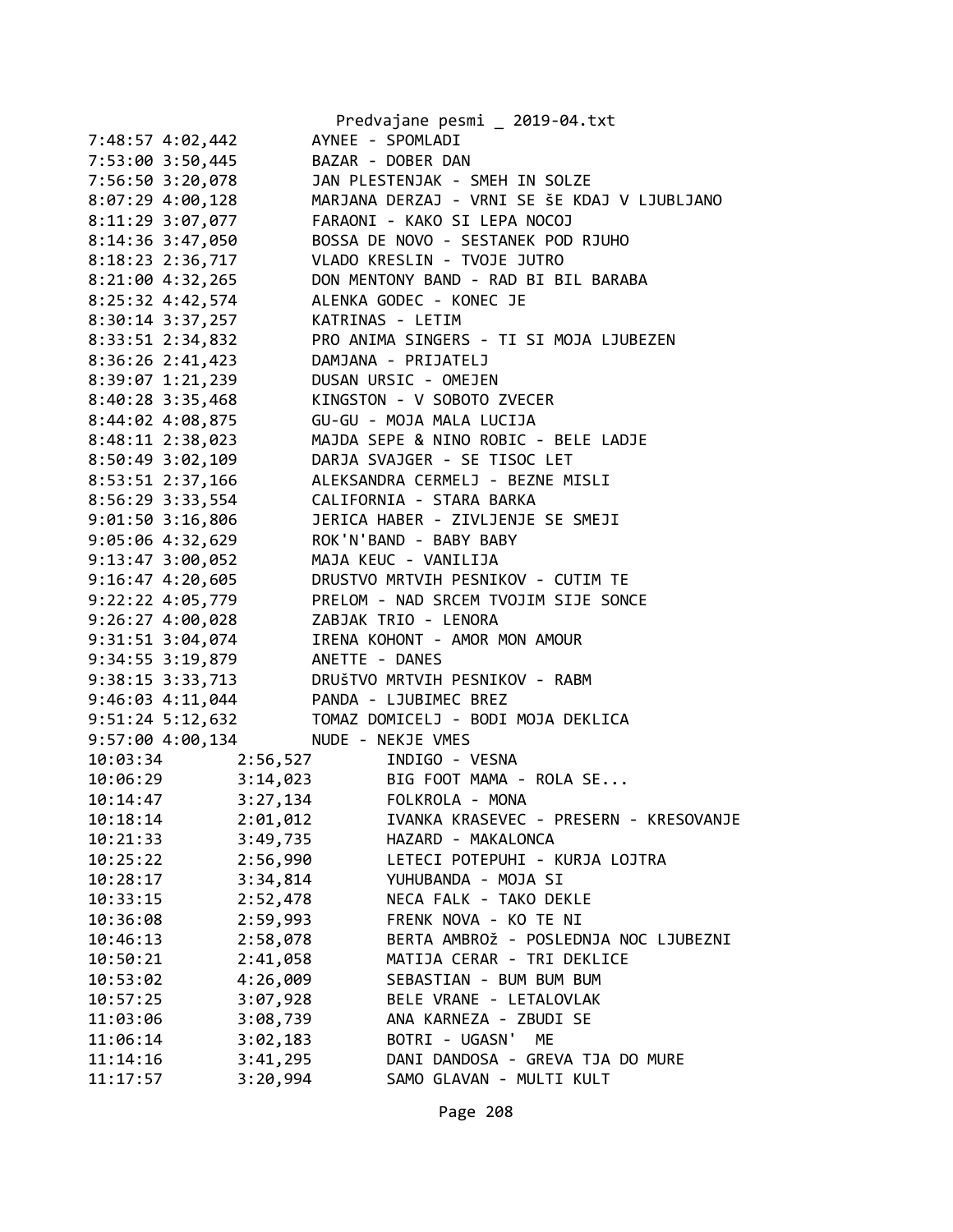|          |          | Predvajane pesmi _ 2019-04.txt                    |
|----------|----------|---------------------------------------------------|
| 11:22:35 | 2:26,051 | NINO ROBIC - VCASIH KO SE SRECAVA                 |
| 11:25:00 | 4:13,521 | ANJA RUPEL - KOT DA TE NI                         |
| 11:30:37 | 2:28,529 | DAZ - RAD BI TE VIDEL ZGORAJ BREZ 2015            |
| 11:33:05 | 3:27,650 | DITKA HABERL - MATI                               |
| 11:36:33 | 3:37,809 | SARA KOBOLT - NE ZNAM NA KONEC NEBA               |
| 11:45:15 | 4:11,555 | K.U.D. GAS - EROTIKA                              |
| 11:50:36 | 3:29,884 | BLUEGRASS HOPPERS - SLOVENSKEGA NARODA SIN        |
| 11:54:08 | 2:59,413 | SANJA GROHAR - GREH V PESKU                       |
| 11:57:07 | 3:00,423 | JELKA CVETEŽAR - SIMFONY                          |
| 12:02:40 | 3:04,995 | NANA MILICINSKI - DRAGI                           |
| 12:05:45 | 3:30,885 | MARTA ZORE - ON                                   |
| 12:13:27 | 3:15,027 | MOJCA - BOZIC JE                                  |
| 12:16:42 | 3:16,621 | ANDREJ SIFRER - POBEGNIVA!                        |
| 12:21:16 | 4:00,035 | DEMMY - VEDNO BOM S TEBOJ                         |
| 12:25:16 | 3:03,754 | ADI SMOLAR - JAZ SEM IZVISEL                      |
| 12:28:20 | 1:47,535 | RAFKO IRGOLIC - KAVBOJEVA LJUBICA                 |
| 12:31:31 | 4:28,708 | ROK N BAND - BAMBINA                              |
| 12:35:59 | 2:19,952 | MATEJA GOLOB - CU-CU                              |
| 12:38:19 | 3:44,474 | AVIA BAND - ZEMLJA PLEŠE                          |
| 12:45:44 | 3:29,029 | GORAZD LAMPE - TRAVNIK IN DREVO                   |
| 12:50:23 | 2:59,796 | OTO PESTNER - SPET PO STARI POTI                  |
| 12:53:22 | 3:45,244 | LAVENDER - DAN SE PREBUJA                         |
| 12:57:31 | 4:32,049 | MIRAN ZADNIK - SAMO ZA TEBE                       |
| 13:02:45 | 3:28,584 | ALEKSANDER MEZEK - MESTO BREZ SRCA                |
| 13:06:13 | 3:59,857 | VICTORY - POLETNE MACKE                           |
| 13:12:30 | 4:04,124 | MAJDA SEPE - PISMO ZA MARY BROWN                  |
| 13:16:34 | 3:01,730 | POP DESIGN - ZATE SLOVENIJA                       |
| 13:20:47 | 3:33,384 | ALENKA GODEC - POT ZA DVA                         |
| 13:24:20 | 4:01,580 | DOM ZA SANJE - KRAVE PLAVAJO PO MORJU             |
| 13:28:22 | 3:45,791 | HISA - SPOZNAL SEM                                |
| 13:33:11 | 3:05,066 | AYNEE - ZVECER                                    |
| 13:36:16 | 4:15,070 | DON MENTONY BAND - RES NE VEM                     |
| 13:42:49 | 2:53,340 | GREGOR RAVNIK - ZDAJ JE CAS                       |
| 13:45:39 | 4:20,729 | IZTOK MLAKAR - BRISKULA                           |
| 13:51:13 | 3:28,806 | ALENKA VIDRIH - PRISLUHNI                         |
| 13:54:41 | 3:22,539 | JAN PLESTENJAK - PRAVE KARTE                      |
| 13:58:04 | 2:54,969 | STANE MANCINI - PRIDES KAKOR VETER                |
| 14:01:40 | 2:29,169 | ANIKA HORVAT - MINI IN MAXI                       |
| 14:04:09 | 3:28,676 | SOPRANOS - PRIVLACNO                              |
| 14:07:38 | 2:54,457 | KARMEN STAVEC - LJUBIM TE                         |
| 14:12:50 | 3:16,091 | SIMONA VODOPIVEC - DIVJI KONJI                    |
| 14:16:05 | 3:00,335 | ROK 'N' BAND - DEKLE MOJEGA                       |
| 14:20:18 | 3:50,073 | IGOR LIJA - KO TE NI                              |
| 14:24:07 | 2:40,222 | STARI MACKI - MOJA BABY [YES SIR, THAT'S MY BABY] |
| 14:26:47 | 2:54,998 | SUNNY ORCHESTRA - NA KARIBE                       |
| 14:30:42 | 3:10,111 | KINGSTON - CELA ULICA NORI                        |
| 14:33:52 | 3:24,115 | BRO FEAT. POLONA LEBEN - RAZSTA                   |
| 14:37:16 | 3:24,422 | ROK'N'BAND - PAZI                                 |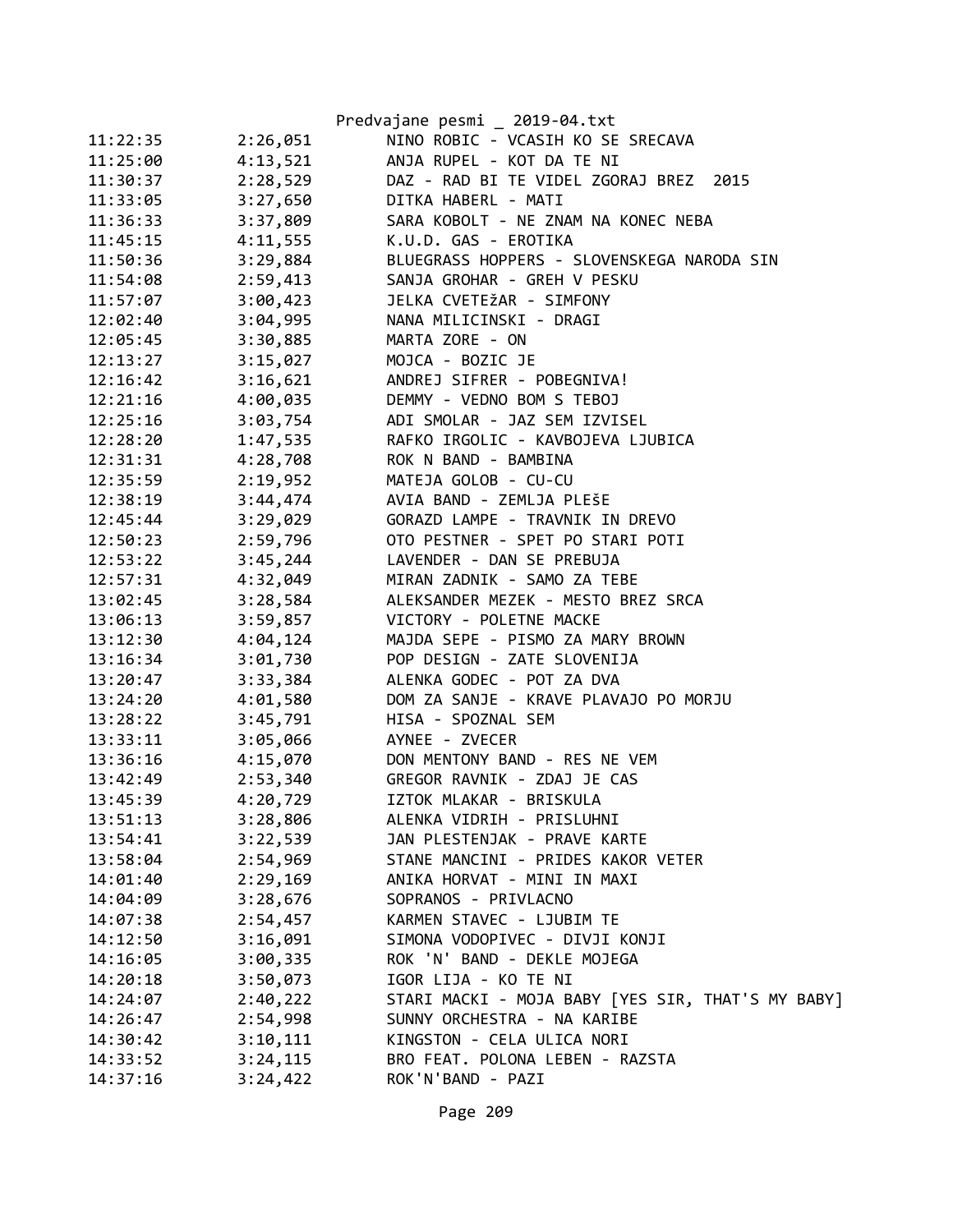|          |          | Predvajane pesmi _ 2019-04.txt                |
|----------|----------|-----------------------------------------------|
| 14:42:58 | 2:47,001 | SANJA, DAMJANA IN IRENA - IGRA JE KONCANA     |
| 14:45:45 | 3:23,562 | PAPIR - NIC MI NI                             |
| 14:50:21 | 3:29,071 | MATEJ ZALAR - KO TE NI                        |
| 14:53:47 | 3:42,184 | BAZAR - BARABE                                |
| 14:57:31 | 3:12,591 | NEISHA - MUZA TVOJ'GA BLUZA                   |
| 15:01:25 | 3:04,511 | KALAMARI - OB ŠTIRIH IN POL                   |
| 15:04:29 | 3:13,032 | ZANA - VEM KAJ SI ZELIS (TROFEJA PART II)     |
| 15:07:40 | 2:19,597 | DUSAN URSIC - SVOBODEN [KRATKA]               |
| 15:12:17 | 2:57,882 | ALJA KRUSIC - NISI SAM                        |
| 15:15:15 | 4:11,618 | FOLKROLA - FRANCI KORAJŽA                     |
| 15:20:38 | 3:38,752 | VLADO KRESLIN - ZIBAJ ME                      |
| 15:24:17 | 3:55,689 | JANKO ROPRET - NE BODI OBJESTNO DEKLE         |
| 15:28:12 | 3:32,037 | MARJANA DERZAJ - NA ZMAJSKEM MOSTU            |
| 15:32:48 | 3:40,819 | KATJA LEVSTIK - ORION                         |
| 15:36:29 | 2:52,038 | TOMAZ DOMICELJ - KAMIJONAR                    |
| 15:41:36 | 2:57,836 | MARTIN KRPAN - NJEN TRENUTEK PRIHAJA          |
| 15:44:34 | 3:23,073 | REVERB - TINA                                 |
| 15:47:57 | 2:15,891 | BELE VRANE - MI MLADI                         |
| 15:51:26 | 3:28,778 | DELIAL - SEJEM ZELJA                          |
| 15:55:18 | 3:39,879 | ANJA RUPEL - VSE                              |
| 15:58:58 | 3:42,327 | GASPER RIFELJ - HOTEL ZA 2                    |
| 16:03:19 | 4:15,889 | SAMO GLAVAN - TUJERODNA INVAZIJA              |
| 16:07:35 | 4:04,163 | DAMIR KOVACIC - KDO KRADE TE                  |
| 16:13:57 | 3:58,824 | DAMJANA - PRIJATELJ IN LJUBIMEC               |
| 16:17:55 | 2:57,673 | NUSA DERENDA - NE, NI RES                     |
| 16:22:03 | 3:42,543 | GU-GU - LJUBICA MOJ'GA SRCA                   |
| 16:25:45 | 4:16,950 | DAN D - KO HODIS NAD OBLAKI                   |
| 16:30:02 | 5:39,995 | DADI DAZ - VEDNO                              |
| 16:35:42 | 2:56,027 | ANDRAZ HRIBAR - MOJA MOJA                     |
| 16:38:36 | 4:27,995 | PRO ANIMA SINGERS - POLETNA NOC               |
| 16:43:04 | 3:56,754 | BEPOP - KOMAJ CAKAM                           |
| 16:46:59 | 3:04,393 | IRENA KOHONT - LJUBEZEN JE NAJLEPŠI DAR       |
| 16:50:03 | 3:34,583 | DEZUR - MORJE CAKA                            |
| 16:53:38 | 4:12,083 | AVIA BAND - SANJAL BOM KOSTANJE               |
| 16:57:50 | 4:22,009 | TINKARA KOVAC - SPEZZACUORI                   |
| 17:03:00 | 3:34,383 | PEPEL IN KRI - DAN LJUBEZNI                   |
| 17:06:34 | 3:16,953 | ALEX VOLASKO - SONG                           |
| 17:11:09 | 4:04,144 | AVTOMOBILI - OBLJUBLJENA                      |
| 17:15:13 | 3:48,899 | BRANKA KRANER - SNEG V MAJU                   |
| 17:18:55 | 4:46,001 | ANDREJ SIFRER - PTICA Z NEBES                 |
| 17:25:09 | 3:46,813 | DAVID GROM - NAJ PADA ZDAJ DEZ                |
| 17:28:56 | 3:44,340 | ADI SMOLAR - ZAVOD ZA ZAPOSLOVANJE            |
| 17:33:55 | 3:44,024 | IRENA VRCKOVNIK - KDAJ SE ZACNE IN KDAJ KONCA |
| 17:37:39 | 4:02,900 | LAMAI - SPET TE SLISIM                        |
| 17:42:59 | 3:07,042 | FARAONI - NE POZABI NIKDAR NAME               |
| 17:46:06 | 3:32,068 | SLAVKO IVANCIC - OGOLJUFAN                    |
| 17:50:46 | 3:44,520 | DITKA HABERL - SAMO NASMEH JE BOLJ GRENAK     |
| 17:54:32 | 4:02,778 | MONIKA PUCELJ - TI OB MENI SI                 |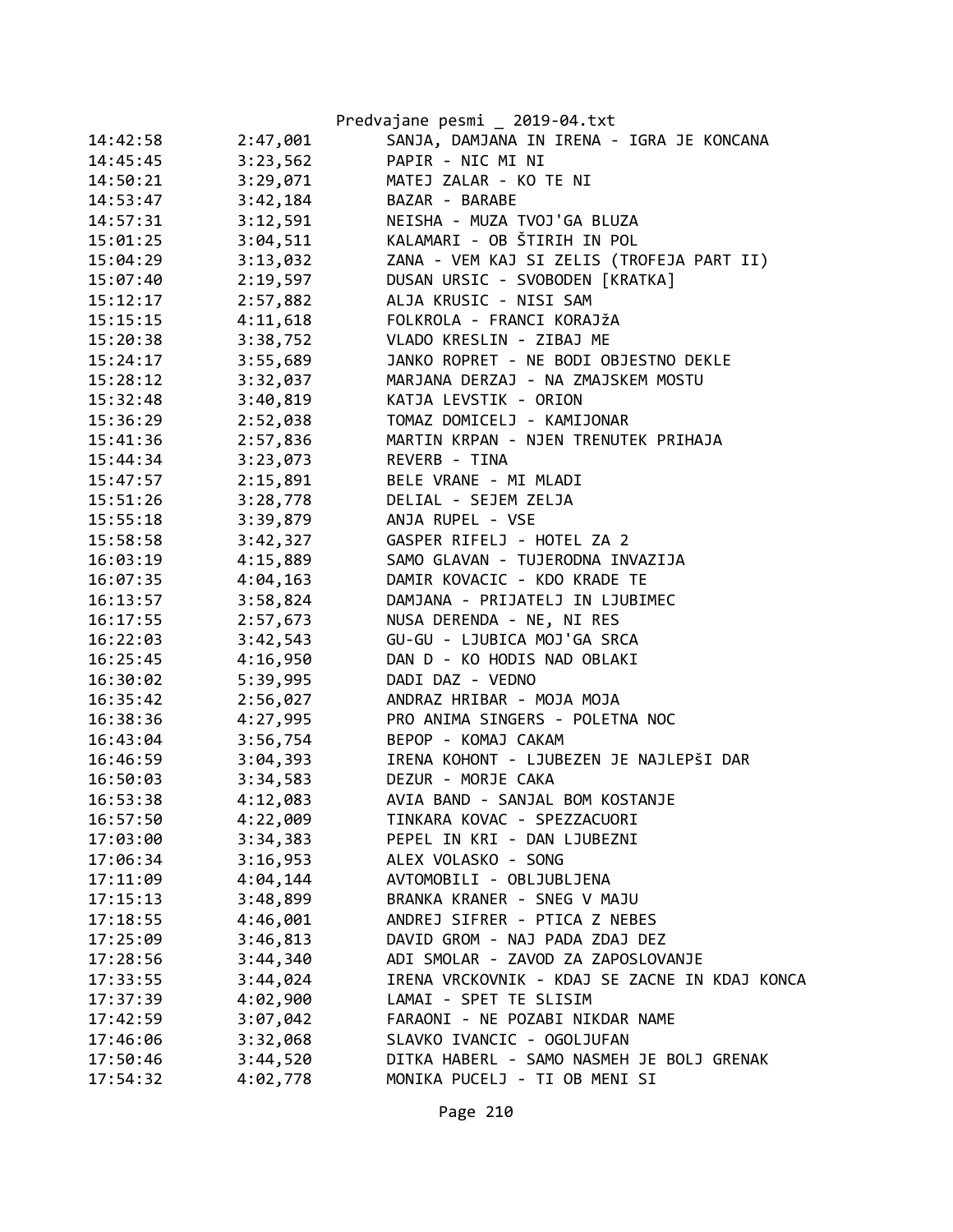|          |          | Predvajane pesmi _ 2019-04.txt              |
|----------|----------|---------------------------------------------|
| 17:58:32 | 1:58,521 | BERTA AMBROŽ - MALI VRAGEC V OCEH           |
| 18:01:19 | 3:43,728 | LUNAPARK - ALARM                            |
| 18:05:02 | 2:49,126 | DARJA SVAJGER - LJUBEZEN NE ODHAJA          |
| 18:07:51 | 3:27,594 | KATARINA AVBAR - SENCE IN PRAH              |
| 18:13:36 | 3:30,477 | CALIFORNIA - LEDENA PTICA                   |
| 18:17:06 | 3:42,034 | VILI RESNIK/MARTA ZORE - VSE KAR SVA BILA   |
| 18:22:16 | 2:44,009 | BOTRI - NA ZABAVI                           |
| 18:25:00 | 3:32,734 | LEA LIKAR - PRIDE TAK DAN                   |
| 18:28:33 | 3:15,222 | NECA FALK - ON JE REKEL SONCE               |
| 18:33:30 | 3:13,127 | ALEKSANDER MEZEK - NEBO PO DEŽJU            |
| 18:42:42 | 4:18,172 | DON MENTONY BAND - TETA MARIJA              |
| 18:49:01 | 3:38,610 | SLOVENAID - EN SVET (RADIO EDIT)            |
| 18:52:39 | 4:51,026 | ALENKA GODEC - NI ME STRAH                  |
| 18:57:54 | 3:38,348 | MANOUCHE - BI SLA NAPREJ                    |
| 19:02:21 | 3:37,464 | OTO PESTNER - VSE JE LEPŠE KER TE LJUBIM    |
| 19:05:58 | 4:03,039 | SIMPLE - SAM                                |
| 19:11:19 | 2:44,733 | BABALOO BAND - KRALJ SVETA                  |
| 19:14:04 | 3:28,688 | SONJA GABERSCEK - BRESKVICE                 |
| 19:17:32 | 3:26,199 | TATJANA DREMELJ - OSTANI TAKŠEN KOT SI      |
| 19:22:26 | 4:18,275 | JADRANKA JURAS - KO SE SPET SRECAVA         |
| 19:26:44 | 3:23,458 | ELDA VILER - TU SI TI                       |
| 19:31:23 | 3:15,900 | DANILO KOCJANCIC - POGUM                    |
| 19:34:39 | 4:01,978 | BILBI - KO TVOJA SEM ŠE BLA                 |
| 19:38:40 | 3:42,929 | CUKI - PESEM O KRALJESTVU KI VZEL GA JE CAS |
| 19:43:42 | 3:10,216 | DUSAN URSIC - JASTREBI                      |
| 19:46:52 | 2:39,216 | ANABEL - POZITIVA                           |
| 19:50:39 | 3:03,809 | JANEZ ZMAZEK - LAHKO NARDIM ŠE BOLJŠ        |
| 19:53:43 | 3:39,030 | PLAMEN - RAJSKI CVET                        |
| 19:57:21 | 4:24,461 | IZTOK MLAKAR - CIKORIJA IN KAFE             |
| 20:02:34 | 3:32,444 | MIRAN RUDAN - NE MISLI DA UMIRAM            |
| 20:06:06 | 4:05,999 | FOLKROLA - MAVRICA                          |
| 20:14:20 | 4:25,976 | TATJANA MIHELJ - SVET V ZNAMENJU SRCA       |
| 20:18:46 | 3:46,135 | ROK'N'BAND - PRIZNAM                        |
| 20:23:28 | 4:05,809 | FLIRT - PRVIC                               |
| 20:27:34 | 4:02,874 | MAJDA ARH - NORI DAN                        |
| 20:33:05 | 2:45,903 | KAMN'S - DEJ, STOP' NA MOJO STRAN           |
| 20:35:49 | 4:30,785 | HISA - MOSTOVI SO PADLI                     |
| 20:44:34 | 3:55,054 | NAPOLEON - HOCEM TE NAZAJ                   |
| 20:48:29 | 3:35,551 | MARJANA DERZAJ - BREZA MOJE MLADOSTI        |
| 20:52:38 | 3:11,763 | POP DESIGN - ZATE                           |
| 20:55:51 | 4:01,680 | DAMJANA - SOLZE                             |
| 21:01:08 | 4:05,994 | VICTORY - DAN BREZ TEBE (ORIGINAL)          |
| 21:05:14 | 3:58,949 | TOMAZ DOMICELJ - KAM SO ŠLE VSE ROŽICE      |
| 21:14:17 | 3:07,643 | MIRAN ZADNIK - SINKO, VRNI SE               |
| 21:17:24 | 2:56,017 | ANJA RUPEL - V LJUBLJANO                    |
| 21:21:17 | 3:53,675 | NUSA DERENDA - CEZ DVAJSET LET              |
| 21:25:07 | 3:20,932 | BAZAR - AMERIKA                             |
| 21:28:28 | 4:11,773 | LEELOOJAMAIS - TIK TAK (RADIO RMX)          |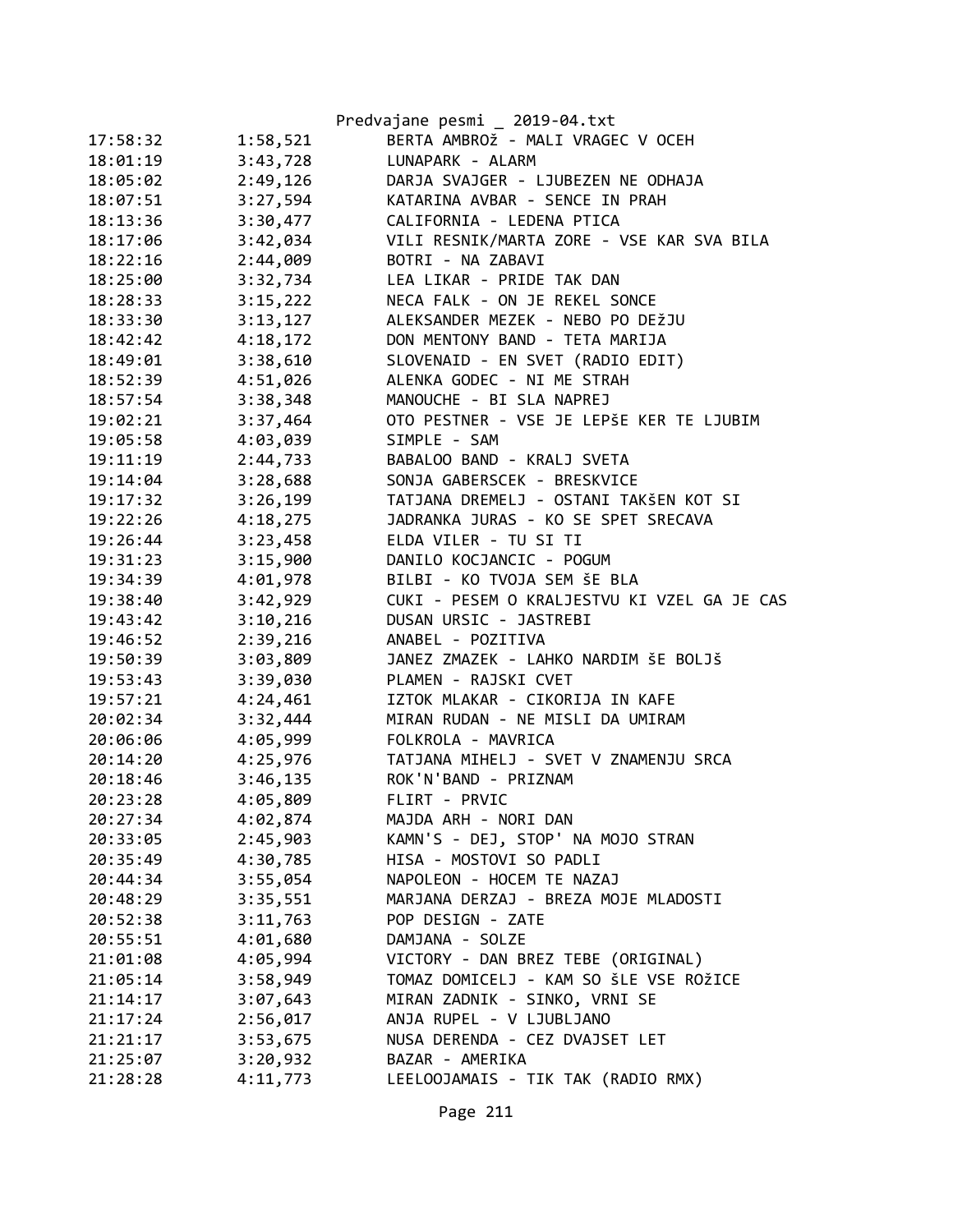|          |          | Predvajane pesmi _ 2019-04.txt                |
|----------|----------|-----------------------------------------------|
| 21:33:47 | 3:41,699 | KARMEN STAVEC - LEP POLETNI DAN '04           |
| 21:37:29 | 3:40,015 | DAMJANA IN HOT HOT HOT - LJUBIM NORO          |
| 21:48:15 | 5:12,132 | ANIKA HORVAT - POGREŠAM TE                    |
| 21:54:00 | 3:45,044 | FOXY TEENS - VZEMI ME V NAROCJE               |
| 21:58:05 | 4:15,115 | DAMJANA GOLAVSEK - PRETEKLOST JE MIMO         |
| 22:03:48 | 3:52,435 | DAMIR KOVACEVIC - PUSTI LJUBEZEN DA DIHA      |
| 22:07:40 | 1:56,136 | JELKA CVETEŽAR - ROŽNATO PISEMCE              |
| 22:14:35 | 3:00,965 | MITJA PODLESNIK - TOTALNO HUDA                |
| 22:17:36 | 3:30,231 | AVTOMOBILI - ZASEBNI RAJ                      |
| 22:22:03 | 3:02,820 | EVA BOTO - VERJAMEM                           |
| 22:25:06 | 3:34,506 | PEPEL IN KRI - JEANETTE                       |
| 22:28:40 | 3:35,020 | FOLK ROLA - DANES                             |
| 22:33:30 | 2:59,475 | ANDRAZ HRIBAR - ŽIVLJENJE JE                  |
| 22:36:29 | 3:23,040 | KINGSTON - KDOR ZNA TA ZNA                    |
| 22:44:56 | 3:52,070 | ANDREJ SIFRER - VONJ ŽELEZNIŠKIH POSTAJ       |
| 22:48:48 | 3:17,014 | VITA CREPINSEK - KO NAJINA POGLEDA            |
| 22:52:39 | 2:19,011 | NECA FALK & ALFI NIPIC - KAKO SVA SI RAZLICNA |
| 22:54:55 | 4:31,776 | GU-GU - LJUBIL BI SE                          |
| 23:00:35 | 3:36,948 | GAL GJURIN IN NINA PUSLAR - TO JE TO          |
| 23:04:12 | 3:21,120 | ADI SMOLAR - EASY COME-EASY GO                |
| 23:07:33 | 3:47,537 | ANIKA - PREMAJHNA BARABA                      |
| 23:15:26 | 2:01,617 | BELE VRANE - STOPI NA TLA                     |
| 23:17:27 | 3:30,007 | NINA PUSLAR - STIRJE LETNI CASI               |
| 23:21:50 | 2:25,647 | METKA ŠTOK - LJUBEZEN NA PRODAJ NI            |
| 23:24:16 | 4:22,799 | BABEWATCH - LADJICE                           |
| 23:28:37 | 3:58,623 | ALENKA GODEC - DOVOLJ MI JE                   |
| 23:33:09 | 3:02,012 | VILI RESNIK - NAJ BOGOVI SLISIJO              |
| 23:36:11 | 5:02,857 | ALEKSANDER MEZEK - PODARJENO SRCU             |
| 23:44:54 | 2:38,047 | ROSA - ROSA                                   |
| 23:47:31 | 4:30,828 | DON MENTONY BAND - NE VERJAMEM                |
| 23:52:02 | 3:40,922 | BIG BIBLS BROTHERS BAND - STARE IGRE          |
| 23:55:43 | 2:22,261 | OTO PESTNER - TRIDESET LET (KRATKA)           |
| 23:58:05 | 3:54,162 | MAJA ZALOZNIK & PAPAS - VZEMI, VSE TI DAM     |

| $0:01:59$ 3:22,762               | DARJA SVAJGER - OTOK LJUBEZNI                |
|----------------------------------|----------------------------------------------|
|                                  | 0:05:21 2:41,091 AYNEE - TVOJA ROZA          |
|                                  | 0:08:02 2:54,547 SAMO GLAVAN - MOJA PUNCA    |
| $0:10:56$ 2:43,987               | IVO MOJZER - NJENE CRNE OCI                  |
|                                  | 0:13:40 3:17,569 AVIA BAND - COOL            |
| 0:16:57 4:32,588 PAPIR - PERON 9 |                                              |
|                                  | 0:21:25 4:25,277 VLADO KRESLIN - LILI MARLEN |
|                                  | 0:25:50 3:13,017 CEDAHUCI - JE MIMO LETO     |
| $0:29:03$ 3:20,093               | NINO ROBIC - POSLEDNJA POSTAJA               |
|                                  |                                              |
| $0:36:29$ 3:21,373               | FARAONI - MI LJUDJE SMO KOT MORJE            |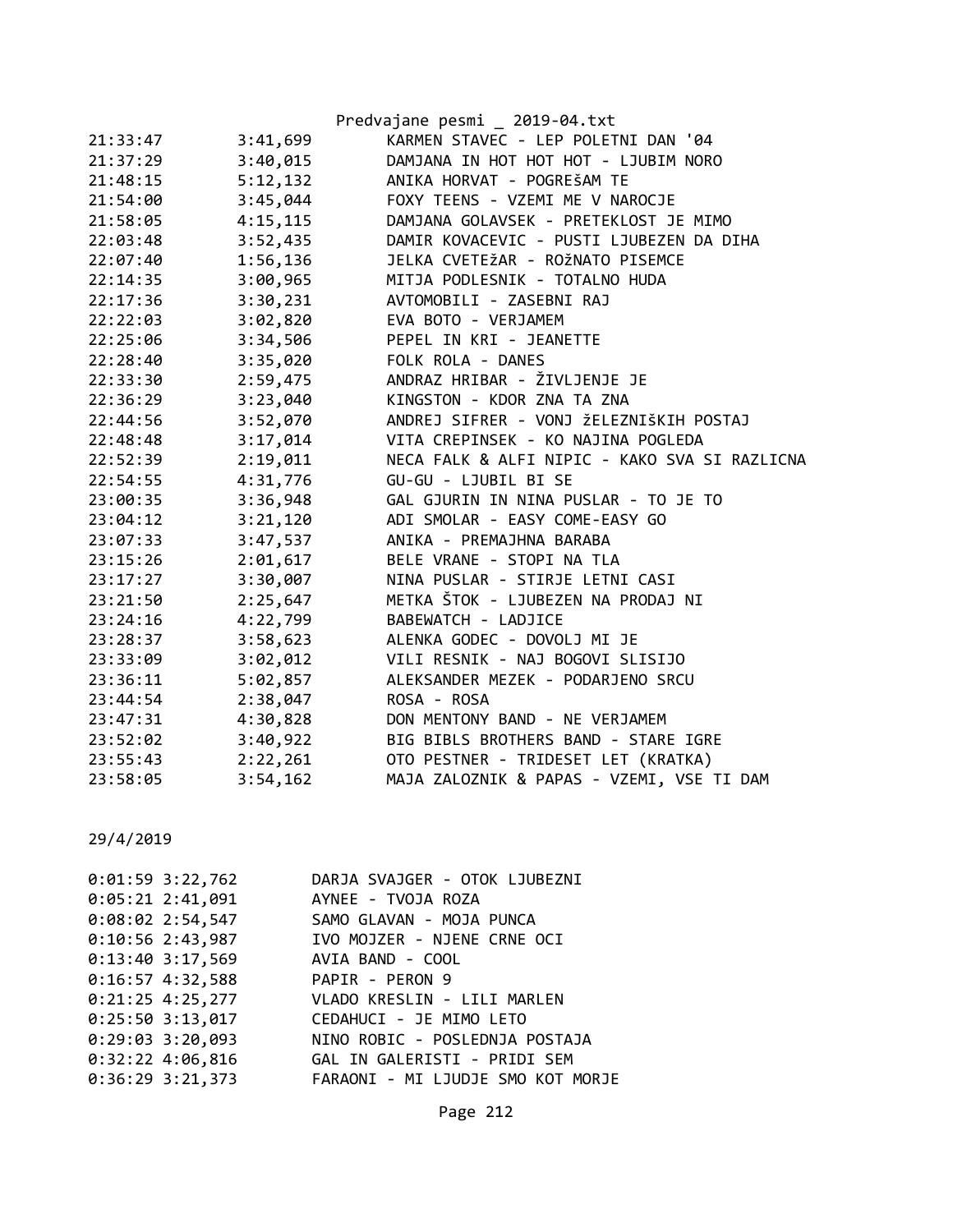|                      | Predvajane pesmi _ 2019-04.txt                      |
|----------------------|-----------------------------------------------------|
| $0:39:50$ 3:56,027   | FRANCO MERKATORI - MA, NE OKOL' GOVORT              |
| $0:43:47$ 4:43,218   | DUSAN URSIC - KRETENIZACIJA                         |
| $0:48:30$ 3:38,497   | DWON - NACIN KVARTA                                 |
| $0:52:08$ 3:04,716   | DAN IN NOC - DAN IN NOC GARA                        |
| $0:55:12$ 3:41,110   | ROK'N'BAND - LJUBIM JO                              |
| $0:58:53$ 2:57,867   | LIDIJA KODRIC - KDOR ZIVI RAD V MIRU                |
| $1:01:51$ 3:38,444   | BOTRI - PLAZILCI                                    |
| 1:05:29 3:05,572     | LOS VENTILOS & TOKAC - NE GLEDAM NAZAJ              |
| 1:08:34 1:57,747     | ROK 'N' BAND - NE TEŽIT                             |
| $1:10:32$ $4:22,853$ | CUKI - POSLEDNJI ROD                                |
| $1:14:50$ 3:38,557   | NATASA & ZIBELNIK - PRIZNAJ DA NI LAHKO             |
| 1:18:28 2:06,171     | NECA FALK - BALADA                                  |
| $1:20:34$ $2:22,172$ | IRENA VRCKOVNIK - MOJI TIGRI                        |
| 1:22:56 2:10,516     | OPTIMISTI - STARI MEDO                              |
| 1:25:06 3:17,698     | MALITA GOLOB - MOJA DEZELA SLOVENIJA                |
| $1:28:23$ $4:11,787$ | DAMJANA - LJUBIMEC                                  |
| 1:32:35 3:22,488     | TOMAZ DOMICELJ - PRIŠLA JE KOT POMLAD               |
| 1:35:57 1:57,980     | MARJETKA RAMSAK - SRECA NA VRVICI                   |
| $1:37:52$ 4:17,116   | ANJA RUPEL - NA ZADNJI POSTAJI                      |
| $1:42:09$ 3:29,552   | NEISHA - PRIDEJO CASI                               |
| 1:45:35 3:27,975     | IZTOK MLAKAR - BETULA                               |
| 1:49:03 3:33,219     | DREVORED - ZUNAJ JE ZIMA                            |
| $1:52:36$ 5:21,418   | SUNNY ORCHESTRA - WELCOME TO THE PARTY              |
| $1:57:57$ 3:42,789   | SANK ROCK - HITRO DRUGAM                            |
| 2:01:40 3:56,270     | HISA - V NOVO JUTRO                                 |
| 2:05:36 3:07,043     | HAZARD - OTROCI PANKRTOV                            |
| 2:08:43 4:55,604     | NAPOLEON - VRNI SE                                  |
|                      | HALO - ANITA NI NIKOLI                              |
| 2:13:38 3:53,814     | NIET - OPROSTI MI                                   |
| 2:17:32 3:06,288     | MATIJA CERAR - PROMETNIK                            |
| 2:20:33 1:35,530     |                                                     |
| 2:22:08 3:49,814     | D.KOCJANCIC & M.JELEN - POISCI ME                   |
| 2:25:58 3:07,753     | TINKARA KOVAC - RASTEMO                             |
| 2:29:05 2:07,978     | BLUEGRASS HOPPERS - PO NOVEM LETU BOLJŠE BO         |
| 2:31:13 2:55,853     | HAMO & TRIBUTE 2 LOVE - DEJVA BIT CIST BLIZ         |
| 2:34:09 2:48,743     | MAJDA ARH - POŠLJI MU VETER POZDRAV                 |
| 2:36:57 3:52,014     | DAN D - JUTRANJA (ORIGINAL)                         |
| 2:40:49 3:07,540     | BRANKA KRANER - LJUBLJANSKI ZVON                    |
| 2:43:57 3:49,024     | BOZIDAR WOLFGANG WOLF - PRIZNAJ                     |
| 2:47:45 4:32,095     | JAN PLESTENJAK - BOLEZEN                            |
| 2:52:17 2:21,582     | IVANKA KRASEVEC - PRESERN - PRODAJALKA VIJOLIC      |
| 2:54:39 4:24,205     | ANIKA HORVAT - PREBUDI SE                           |
| 2:59:03 2:57,374     | ALMA - Z MANO GRES                                  |
| $3:02:00$ $3:34,386$ | FOLKROLA - DANES                                    |
| $3:05:34$ $3:05,113$ | KATRINAS - ZELEN ZAFRAN                             |
| $3:08:39$ $3:14,159$ | SELL OUT - POPOLN DAN                               |
| $3:11:53$ $3:31,684$ | MARJANA DERZAJ - CEZ VELIKO LET                     |
| $3:15:24$ 3:46,998   | AJDA IVSEK & BEST COMPANY - NAJ TE OMAMA NE PREMAMI |
| $3:19:11$ $3:45,562$ | MARTA ZORE - ŠE SI TU                               |
|                      |                                                     |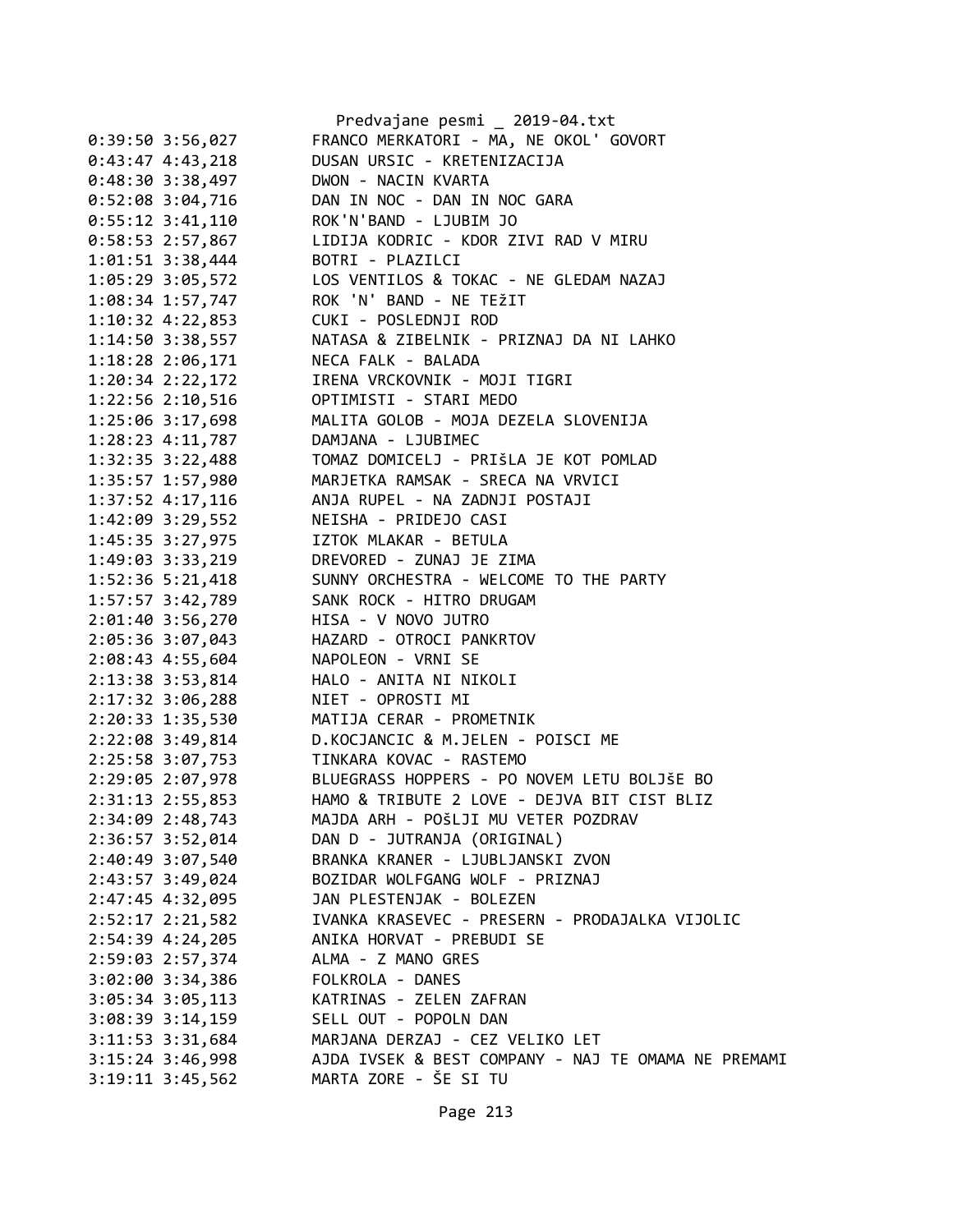|                      | Predvajane pesmi _ 2019-04.txt               |
|----------------------|----------------------------------------------|
| 3:22:56 2:35,017     | STANE MANCINI - NON CAPITO                   |
| 3:25:31 3:22,099     | PEPEL IN KRI - NAJ BO BABY                   |
| 3:28:53 2:46,984     | SANJA GROHAR - POLETNA NOC                   |
| 3:31:40 2:54,729     | ADI SMOLAR - LJUBOSUMNEŽ                     |
| 3:34:34 4:01,075     | DADI DAZ - KO SE STOPIL BO SNEG              |
| 3:38:35 3:27,349     | JANKO ROPRET - VRNI SE                       |
| 3:42:02 3:08,053     | OAZA - OB ZVOKIH KITARE                      |
| 3:45:10 4:17,655     | BILBI - V DNEVNI DOMA                        |
| 3:49:27 3:46,398     | GU-GU - MI 'MAMO SE FAJN                     |
| 3:53:14 2:19,572     | BETI JURKOVIC - TALISMAN                     |
| 3:55:33 3:15,669     | NUSA DERENDA - NAJ MI DEZ NAPOLNI DLAN       |
| 3:58:48 3:06,668     | ANDREJ SIFRER - MAJHNI PSI                   |
| 4:01:54 3:13,773     | GINO - BODI TU                               |
| 4:05:08 2:45,189     | BERTA AMBROŽ - PESEM ZAPOJ MI NOCOJ          |
| 4:07:53 2:07,942     | RAFKO IRGOLIC - JAHAM SPET V KOLORADO        |
| 4:10:01 3:46,714     | ALENKA GODEC - ZA NASMEH                     |
| 4:13:47 3:45,943     | MARKO VOZELJ - ZVEZDE SO Z NAMA              |
| 4:17:33 3:55,891     | BAZAR - PORTOROŽ 1905                        |
| 4:21:28 2:15,916     | JOZICA SVETE - SONCE SIJE NA PORTOROZ        |
| 4:23:44 3:31,674     | DON MENTONY BAND - NKOL SI NAM ODPUSTU       |
| 4:27:16 2:56,992     | CUDEZNA POLJA - BOOGIE DAMA                  |
| 4:30:12 2:41,181     | BELE VRANE - MINI MAXI                       |
| 4:32:53 3:11,049     | TIP TOP - LEPO MI JE                         |
| 4:36:04 3:30,269     | KINGSTON - 3 PRSTE TEKILE                    |
| 4:39:34 3:19,343     | YUHUBANDA/KATJA KOREN - CE JE TO SLOVO       |
| 4:42:51 3:01,366     | ALEKSANDER MEZEK - SIVA POT                  |
| 4:45:52 2:53,369     | TANGELS - KAJ IN KAM (ORIGINAL)              |
| 4:48:45 2:55,051     | MARTIN KRPAN - MI NIKOL NE TARNAMO           |
| 4:51:36 3:56,392     | OTO PESTNER - PRAZEN VRT                     |
| 4:55:32 4:33,875     | FLIRT - NJENA BALADA (V MENI IN TEBI)        |
| 5:00:54 2:23,967     | MAJDA SEPE - ŠUŠTARSKI MOST                  |
| 5:03:18 3:22,750     | LEA SIRK - TAKO JE                           |
| $5:06:41$ $3:38,185$ | DARJA SVAJGER - TVOJ OBRAZ                   |
| 5:11:23 4:09,412     | NINA PUSLAR - TI GRES                        |
| 5:15:32 2:37,021     | FELIKS LANGUS - LJUBEZEN NA DALJAVO          |
| 5:18:09 3:16,860     | FARAONI - SLAVOSPEV                          |
| 5:23:05 3:23,018     | 4 FUN - POKLICI ME                           |
| $5:26:28$ $3:00,168$ | NUDE - SI'Z D BES                            |
| $5:30:31$ $3:58,448$ | AVIA BAND - GLEJ                             |
| 5:34:29 3:56,015     | NEW SWING QUARTET - FANTJE                   |
| 5:38:25 2:43,734     | VLADO KRESLIN & SEVERA GJURIN - ABEL IN KAIN |
| $5:42:12$ $3:26,018$ | RITEM PLANET - NEBO JE BREZ OBLACKA          |
| 5:45:35 2:19,892     | DUSAN URSIC - OBUP                           |
| 5:47:55 3:16,525     | AVTOMOBILI - VSE ZA SVOBODO                  |
| 5:53:00 3:01,711     | MLADI LEVI - ODA IRENI                       |
| 5:56:03 3:32,060     | ALENKA VIDRIH - KAKO SI                      |
| $6:00:28$ 4:00,524   | KARMEN STAVEC - TISTEGA DNE                  |
| $6:04:28$ 3:58,920   | ORLEK - NA KUM                               |
|                      |                                              |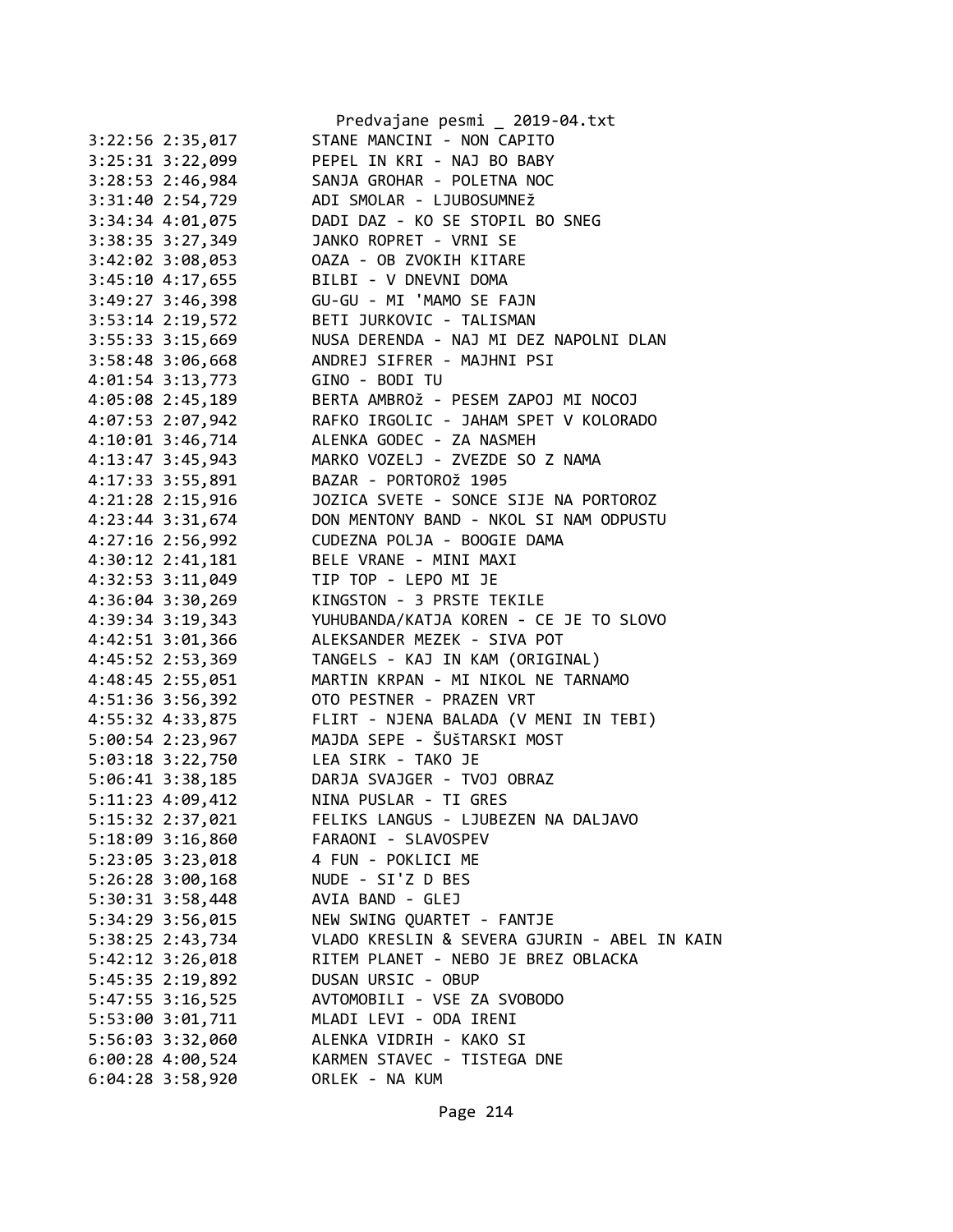|                      | Predvajane pesmi _ 2019-04.txt        |
|----------------------|---------------------------------------|
| $6:08:27$ 3:57,947   | SAMO GLAVAN - NOV DAN                 |
| 6:13:29 3:43,016     | PATROL - CECILIA                      |
| $6:17:11$ $3:45,011$ | MANUELLA BRECKO - IL FUTURO           |
| 6:22:36 3:33,222     | TOMAZ DOMICELJ - SVETI PETER          |
| 6:26:09 3:53,935     | MOULIN ROUGE - NE KLICI ZVEZDE Z NEBA |
| 6:31:11 5:17,391     | DAMJANA - KJE SI ZDAJ                 |
| 6:36:29 3:48,515     | REGINA - RITEM ULICE                  |
| $6:41:21$ $3:23,764$ | SEBASTIAN - KDO MISLIS DA SI          |
| 6:44:43 3:21,086     | VIKEND+ - KO ZABOLI SRCE              |
| 6:48:04 3:51,167     | DITKA HABERL - KO SEM ZALJUBLJENA     |
| $6:53:47$ $4:38,054$ | ANDRAZ HRIBAR - KAJ MI DELAS          |
| 6:58:49 2:37,531     | ELDA VILER - KDO SI, NE VEM           |
| 7:02:20 3:32,859     | DAZ - SRECEN                          |
| 7:05:51 3:56,686     | OBJEM - ODSEL BOM                     |
| $7:10:51$ 3:41,394   | NECA FALK - DRAVSKI MOST              |
| 7:14:32 2:55,203     | ZLATI MUZIKANTI - PEPELKA             |
| 7:17:27 3:25,780     | ANJA RUPEL - NAJ TE SONCE PREBUDI     |
| 7:22:33 3:21,424     | ALJA KRUSIC - DAJ MI POLJUB           |
| $7:25:54$ 3:45,267   | XEQUTIFZ - DALEC STRAN                |
| 7:30:48 3:28,342     | JAN PLESTENJAK & LARA - SOBA 102      |
| 7:34:16 3:48,171     | HAZARD - NI CVETJA BREZ TRNJA         |
| 7:38:04 4:02,674     | AYNEE - SPOMLADI                      |
| 7:43:10 3:17,560     | SUNNY ORCHESTRA - GROBAR              |
| 7:46:27 2:46,057     | POP DESIGN - NEKOC BOM ZBRAL POGUM    |
| 7:51:06 2:38,583     | BLUEGRASS HOPPERS - STARA MAMA        |
| 7:53:44 4:29,899     | SOULGREG ARTIST - NOVI SVET           |
| 7:58:13 1:52,340     | OPTIMISTI - LIMUZINA                  |
|                      |                                       |
| 8:00:59 3:14,005     | WOLF - ZASAVSKI ZVONOVI               |
| 8:04:13 3:50,131     | ADI SMOLAR - J                        |
| 8:08:03 3:32,048     | DAMJANA GOLAVSEK - MODRI HORIZONT     |
| 8:12:38 3:31,869     | PANDA - SIVE CESTE                    |
| $8:16:10$ 4:29,968   | PETER PAN - ODPELJAL TE BOM           |
| 8:22:20 3:00,942     | FOLKROLA - UJEMI ME                   |
| 8:25:20 7:44,121     | MAJDA ARH - MM MIX (MAJDA MEGA MIX)   |
| 8:34:13 3:26,733     | TATJANA DREMELJ - TI SI ZAME VSE      |
| 8:37:39 3:48,033     | AURORA - ANGEL MOJ                    |
| 8:42:31 3:18,132     | MARTA ZORE - MENI SI ŽIVLJENJE        |
| 8:45:49 3:11,522     | ALEX VOLASKO - NAJIN TRENUTEK         |
| 8:50:53 3:08,657     | PEPEL IN KRI - LJUBLJANSKI GRAD       |
| 8:54:03 3:30,293     | GASPER RIFELJ - KRIV SEM              |
| 8:57:33 3:39,078     | DANILO KOCJANCIC & MEF - TA MOSKA     |
| 9:03:504:50,417      | IZTOK MLAKAR - VARSE CECA             |
| $9:08:40$ 3:22,093   | ZAN SERCIC - SATELITI                 |
| 9:14:002:2:42,114    | METKA ŠTOK - KO BOM 64                |
| $9:16:42$ 4:13,423   | ANITA KRALJ - CVET PRVE LJUBEZNI      |
| 9:22:23 3:02,997     | ALENKA GODEC - OBJELA BI TE RADA      |
| $9:25:26$ $2:21,946$ | RAFKO IRGOLIC - SLOVO V PRISTANISCU   |
| 9:27:48 3:32,196     | ROK 'N' BAND - V OBLAKIH              |
|                      |                                       |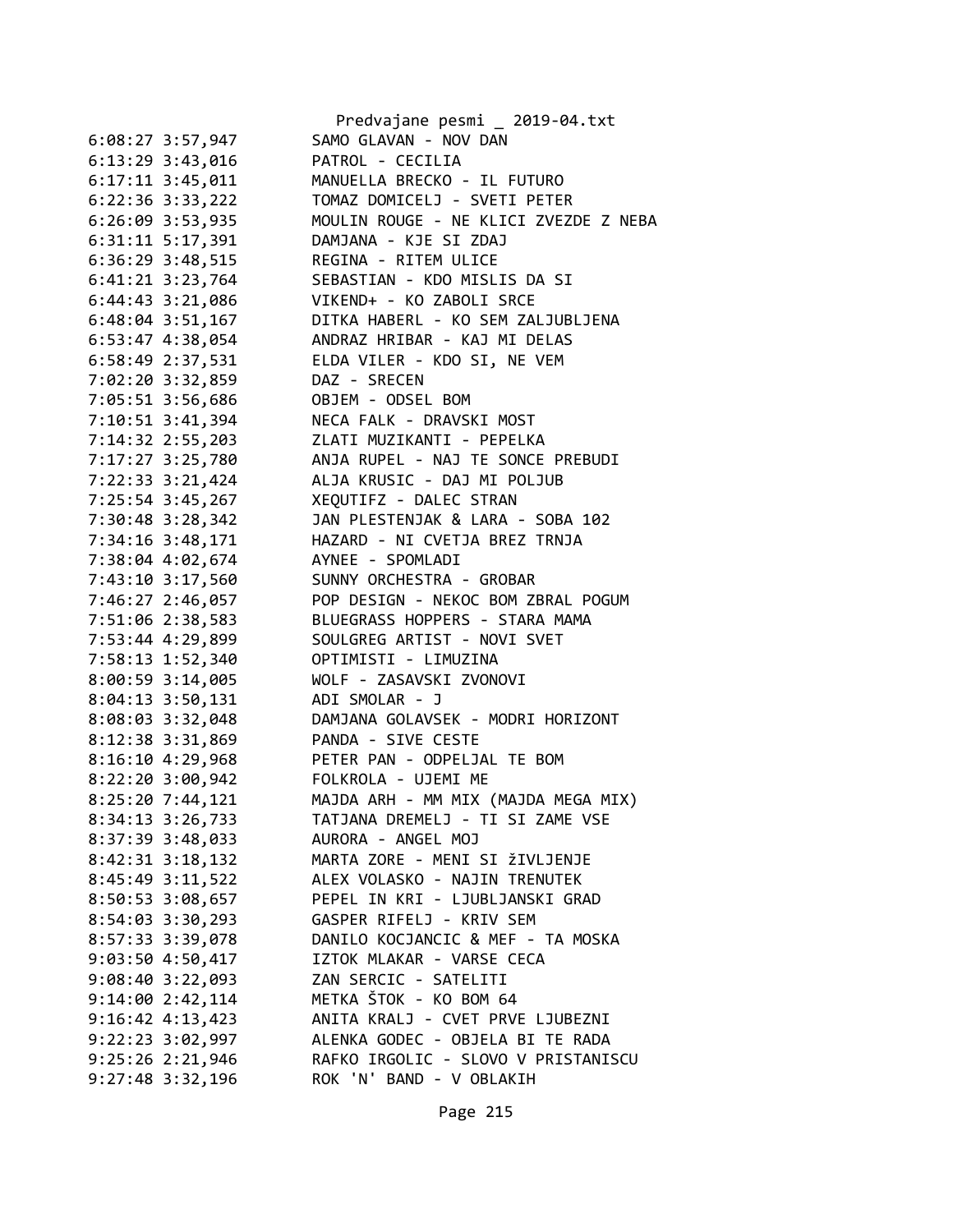|                                  |                          | Predvajane pesmi _ 2019-04.txt                     |
|----------------------------------|--------------------------|----------------------------------------------------|
| $9:32:18$ $3:21,453$             |                          | KALAMARI - RITEM SONCA                             |
| 9:35:39 3:35,233                 |                          | KINGSTON - VZEMI VSE                               |
| 9:44:37 3:04,906                 |                          | JANEZ ZMAZEK ZAN - LAHKO NARDIM SE BOLJS           |
| $9:47:41$ $3:15,532$             |                          | ANDREJ SIFRER - GOZDNI JOŽA                        |
| 9:52:13 3:37,404                 |                          | GAL - CAS BO NA MOJI STRANI                        |
| 9:56:14 4:31,711 PAPIR - PERON 9 |                          |                                                    |
| 10:03:24                         |                          | 3:03,077 CHATEAU/DADI DAZ - SOLZICE                |
| $10:06:27$ 2:39,089              |                          | BELE VRANE - SANJE O KALIFORNIJI                   |
|                                  |                          | 10:15:20 3:21,051 KASTELO - VSE KAR LJUBIM         |
|                                  |                          | 10:18:37 4:27,671 DON MENTONY BAND - KARIERA       |
|                                  |                          | 10:24:32 3:50,673 URSA & PR - KJE SO TISTE STEZICE |
| 10:28:20                         | 3:46,954                 | OTO PESTNER - ZA LJUBEZEN HVALA TI                 |
| 10:33:04                         | 3:26,966 FLIRT - INJA    |                                                    |
| 10:36:31                         | $2:39,480$<br>$3:20,662$ | MARJANA DERZAJ - VALETA (& BELE VRANE)             |
| 10:43:08                         |                          | KARMEN STAVEC - POVEJ                              |
| 10:46:28                         | 4:29,530                 | DARJA SVAJGER - LETIM                              |
| 10:52:14                         | 3:53,897                 | TOMAZ AHACIC - FOGL - POVEJ MI, KOLIKO TI SE       |
| POMENIM JAZ                      |                          |                                                    |
| 10:56:08                         | 4:57,666                 | SAMO GLAVAN - ZGODOVINA OBSTOJA                    |
| 11:03:43 3:32,489                |                          | MONI KOVACIC - NASMEH POLETNIH DNI                 |
| 11:07:15                         | 3:40,034                 | AVIA BAND - TELESKOP                               |
| 11:16:40                         | 3:58,740                 | SOULGREG - PROSIM VRNI SE (NISI ŽENSKA ZAME-PART   |
| II)                              |                          |                                                    |
| 11:22:07                         | 3:51,269                 | TOMAZ DOMICELJ - BIL JE TAKO PRIKUPNO ZMEDEN       |
| 11:25:58                         | 4:03,258                 | NUDE - NAJLEPSA PESEM                              |
| 11:30:59                         | 3:54,254                 | BOTRI - MAL' PREKRATKA                             |
| 11:34:53                         | 3:13,311                 | MANOUCHE - SUPERFAJN                               |
| 11:38:06                         | 3:18,152                 | ANIKA HORVAT - HVALA TI                            |
| 11:44:14                         | 4:09,412                 | MASA - A ME MAS MALO RAD                           |
| 11:48:23                         | 3:33,500                 | CALIFORNIA - STARA BARKA                           |
| 11:53:13                         | 2:26,090                 | GU-GU - PAPAGAJA                                   |
| $11:55:40$ $3:38,270$            |                          | SOPRANOS - POD ZVEZDAMI                            |
| 12:01:56                         | 2:34,005                 | MAJDA SEPE IN NINO ROBIC - BELE LADJE              |
| 12:04:30                         | 4:11,968                 | ANKA COP - VSAK TVOJ TRENUTEK                      |
| 12:08:42                         | 3:42,641                 | BABALOO BAND - JOKAL BOM JUTRI                     |
| 12:17:57                         | 3:16,673                 | PETER JANUS - ZATE                                 |
| 12:22:37                         | 4:21,487                 | BAZAR - SI ŠE JEZNA NAME                           |
| 12:26:58                         | 2:42,037                 | VICTORY - ONA JE KOT SLADKA KAVA                   |
| 12:30:36                         | 3:49,529                 | DAMJANA - ŽIVLJENJE                                |
| 12:34:25                         | 3:02,317                 | MARIJAN NOVINA - ANGEL IN HUDIC                    |
| 12:37:27                         | 3:09,989                 | SPIN - ALI TVOJA MAMA VE                           |
| 12:46:36                         | 2:59,712                 | MONIKA PUCELJ - MI PASE                            |
| 12:50:50                         | 2:57,423                 | HAZARD - ROŽE ZA ELZO                              |
| 12:53:47                         | 3:57,417                 | DMP - KISIK                                        |
| 12:58:08                         | 4:13,230                 | JAN PLESTENJAK - PO NEVIHTI                        |
| 13:03:01                         | 4:15,701                 | SLAPOVI & NUSA DERENDA - KO MI RECES DA ME LJUBIS  |
| 13:07:17                         | 2:56,332                 | ROK'N'BAND - ZDAJ SEM TU                           |
| 13:11:52                         | 2:50,776                 | IRENA VRCKOVNIK - DANES MI JE SESTNAJST LET        |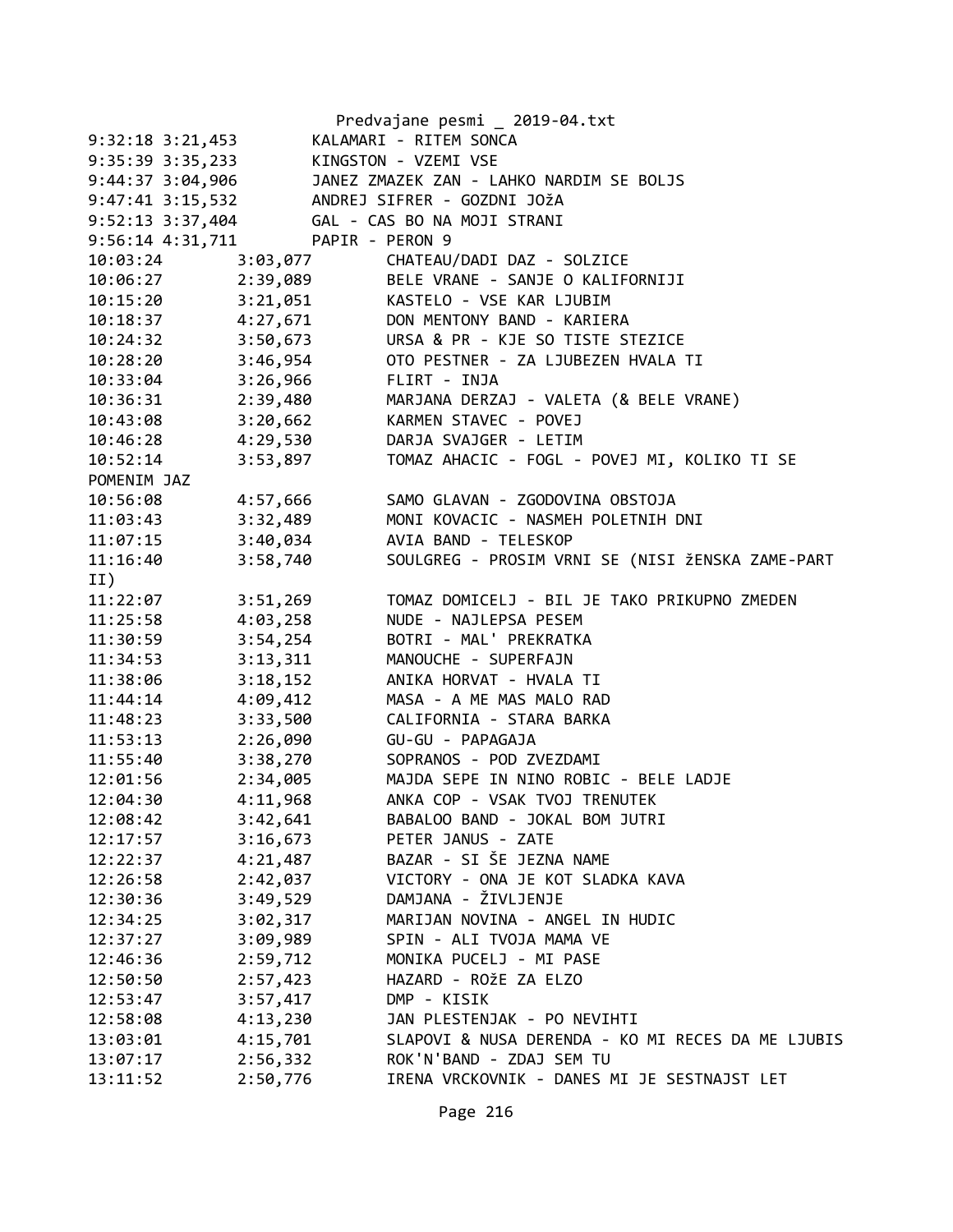|          |          | Predvajane pesmi _ 2019-04.txt                |
|----------|----------|-----------------------------------------------|
| 13:14:43 | 2:25,893 | BERTA AMBROŽ - JOKALA BOM BREZ SOLZ           |
| 13:17:09 | 3:44,052 | LETECI POTEPUHI - POJEM BLUES                 |
| 13:22:36 | 3:59,330 | ANJA RUPEL - NE POZABI ME                     |
| 13:26:35 | 2:49,444 | ALEX VOLASKO - PRAVLJICA                      |
| 13:30:29 | 2:54,063 | BLUEGRASS HOPPERS - KAMIONAR                  |
| 13:33:22 | 3:30,105 | MIHA MERLAK - RANJENO SRCE                    |
| 13:36:52 | 4:31,574 | MARTA ZORE - OB KLICU SLOVESA (& OTO PESTNER) |
| 13:43:03 | 3:44,032 | ANDRAZ HRIBAR - OGNJENI OBROC                 |
| 13:46:46 | 2:50,873 | PEPEL IN KRI - PO BITKI SO GENERALI VSI       |
| 13:51:14 | 3:40,710 | EVA CERNE - KDAJ CE NE ZDAJ                   |
| 13:54:54 | 4:53,646 | SUNNY ORCHESTRA - RELAX                       |
| 14:00:28 | 3:25,773 | VILI RESNIK - ZDAJ JE CAS                     |
| 14:03:54 | 4:11,220 | IZTOK MLAKAR - REPUBLIKA PALMA DE COCCO       |
| 14:08:05 | 3:14,933 | NEISHA - 'MAS SE KJE CAS                      |
| 14:12:59 | 3:28,732 | ADI SMOLAR - NEPRILAGOJEN                     |
| 14:16:28 | 2:49,995 | KLEMEN BUNDERLA - NA POMOC                    |
| 14:21:01 | 2:27,486 | DUSAN URSIC - BUTALCI                         |
| 14:23:28 | 3:15,884 | SLOVENSKI EXPRESS - VRAZJE USNJE              |
| 14:26:44 | 2:34,660 | STANE MANCINI - NON CAPITO                    |
| 14:30:22 | 3:51,992 | ALEKSANDER MEZEK - KRILA                      |
| 14:34:14 | 3:39,155 | DON MENTONY BAND - DOST' 'MAM                 |
| 14:37:53 | 4:14,862 | ESKOBARS - ILUZIJA                            |
| 14:43:47 | 4:19,150 | ANDREJ SIFRER - STOJ MARIJA                   |
| 14:48:06 | 3:53,128 | VLADO JEREMIC - KAVICA JE KUHANA              |
| 14:53:37 | 4:08,540 | ALENKA GODEC - TO JE DAN                      |
| 14:57:47 | 3:02,048 | BYE THE WAY - NEMIR V MENI                    |
| 15:01:29 | 2:48,893 | HISA - ODKRIJ OTROKOM SVET                    |
| 15:04:17 | 3:18,524 | FLORA EMA LOTRIC & PARIS - JUTRANJA ROSA      |
| 15:07:36 | 3:01,797 | FOLKROLA - A SI SAMA                          |
| 15:12:17 | 3:53,443 | SAN DI EGO - JULIJA                           |
| 15:16:10 | 3:51,710 | NECA FALK - LJUBIMEC MOJ                      |
| 15:21:45 | 4:03,022 | DOMINIK KOZARIC - SPOMNI SE NAME              |
| 15:25:48 | 3:15,485 | DITKA - NE SPREMINJAJ ME                      |
| 15:30:07 | 2:45,458 | BELE VRANE - MESTO MLADIH                     |
| 15:32:53 | 3:44,015 | DAN D - ROKE                                  |
| 15:36:34 | 2:37,179 | JELKA CVETEŽAR - KO BOŠ PRIŠLA NA BLED        |
| 15:40:51 | 2:37,908 | JELKA CVETEZER - KO BOS PRISLA NA BLED        |
| 15:43:28 | 3:46,260 | KATRINAS - PESEM O LJUBEZNI                   |
| 15:47:15 | 4:13,068 | 7.OKTOBER - TA DAN                            |
| 15:53:05 | 3:43,635 | OTO PESTNER - TRIDESET LET (JAZZY)            |
| 15:57:13 | 3:41,094 | IVAN HUDNIK - ZELENE LIVADE S TEBOJ           |
| 16:01:34 | 3:18,784 | AVIA BAND - NEKAJ JE V ZRAKU                  |
| 16:04:52 | 3:49,829 | ALENKA VIDRIH - OBLJUBLJENA                   |
| 16:08:42 | 4:11,703 | TOMAZ DOMICELJ - VZEMI ME NA KRAJ SVETA       |
| 16:14:33 | 3:30,761 | NAIO SSAION - N.SS                            |
| 16:18:02 | 3:11,574 | DARJA SVAJGER - NAJ VIDIMO LJUDI              |
| 16:22:57 | 4:08,075 | AURORA - SVOJE DUSE POET                      |
| 16:27:04 | 3:10,974 | RED QUA - VAL MORJA                           |
|          |          |                                               |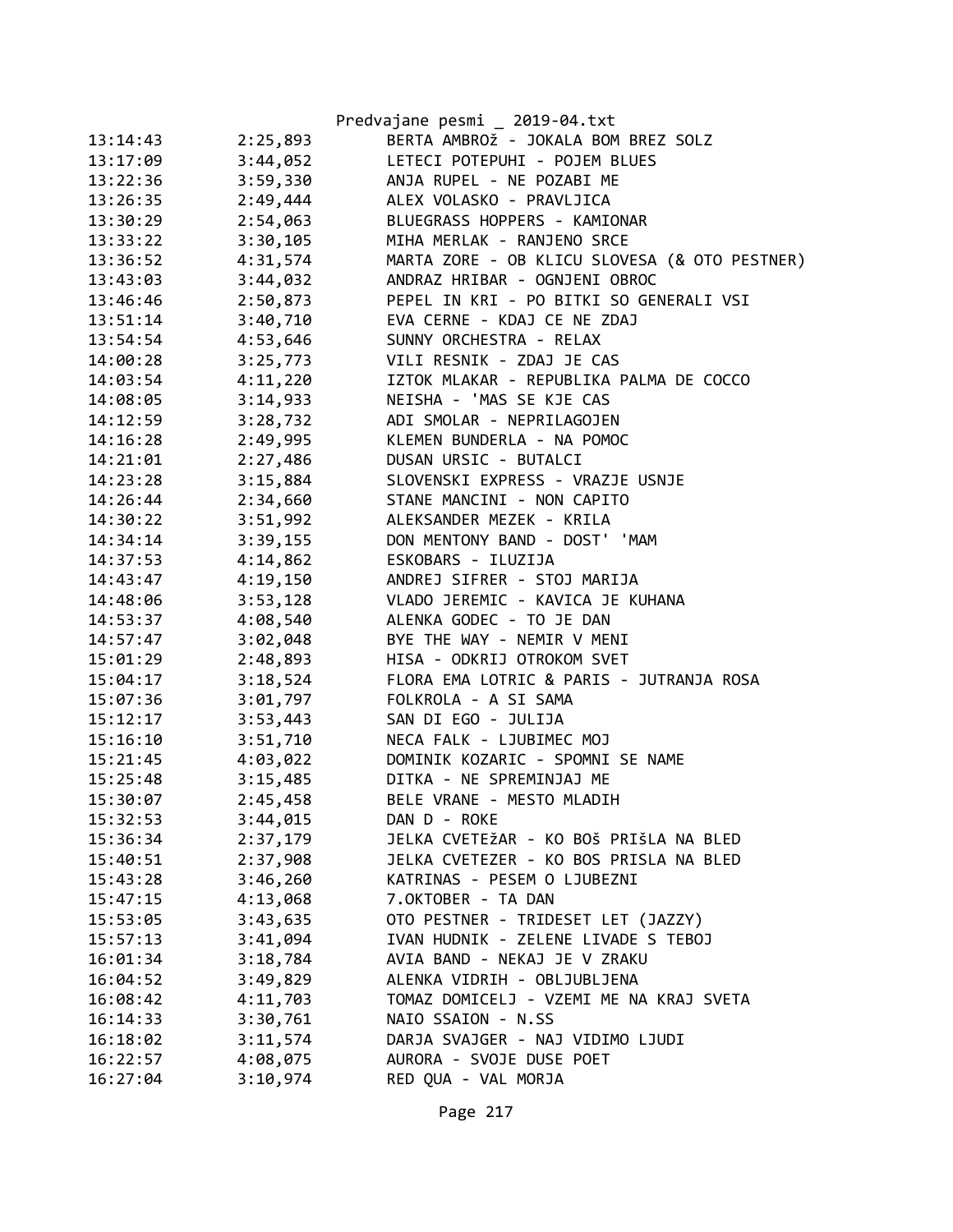|          |          | Predvajane pesmi _ 2019-04.txt              |
|----------|----------|---------------------------------------------|
| 16:31:20 | 3:51,928 | AVTOMOBILI - POT DOMOV                      |
| 16:35:11 | 3:09,020 | FARAONI/SLAVKO IVANCIC - KAR JE RES, JE RES |
| 16:38:15 | 3:46,781 | DRUSTVO MRTVIH PESNIKOV - RABM              |
| 16:43:41 | 3:58,838 | IRENA KOHONT - ŠEL SI MIMO                  |
| 16:47:40 | 3:36,703 | MANOUCHE - KONEC TEDNA                      |
| 16:52:54 | 3:39,554 | MAJDA ARH - ZALJUBLJENA                     |
| 16:56:33 | 3:45,640 | DITKA HABERL - SAMO NASMEH JE BOLJ GRENAK   |
| 17:00:55 | 3:32,879 | BAZAR - URA STRASTI                         |
| 17:04:27 | 3:02,773 | ELDA VILER - ZLATI PRAH IMAS V OCEH         |
| 17:07:30 | 2:57,099 | MARKO JURCA - POVEJ MU                      |
| 17:11:47 | 3:28,310 | KLEPAC IN GUSTINCIC - MOJE OCI              |
| 17:15:13 | 3:36,006 | MOULIN ROUGE - TI SI MOJ BOMBONCEK          |
| 17:18:48 | 2:46,836 | ANIKA HORVAT - ŠUŠTARSKI MOST               |
| 17:22:41 | 3:07,021 | KANTOR - LJUBEZEN IZ SOLSKIH DNI            |
| 17:25:47 | 3:28,033 | LIDIJA KODRIC - MESTO SPI                   |
| 17:30:38 | 3:41,486 | ROK 'N' BAND - GIRI GIRI                    |
| 17:34:19 | 3:51,874 | DAMJANA GOLAVSEK - MASKARADA                |
| 17:38:10 | 2:57,861 | MARJANA DERZAJ - PRIŠLA JE POMLAD           |
| 17:42:28 | 2:55,063 | KARMEN STAVEC - LJUBIM TE                   |
| 17:45:21 | 4:02,302 | ANJA RUPEL - SANJAM TE                      |
| 17:50:27 | 3:49,039 | ANU - DEKLE Z NASLOVNICE                    |
| 17:54:17 | 3:04,819 | GU-GU - F ROMANCA V KINU SLOGA              |
| 17:57:21 | 2:07,868 | ROBERTO - POLETJE ODHAJA                    |
| 18:00:05 | 3:23,044 | KINGSTON - KO BO PADAL DEŽ                  |
| 18:03:28 | 3:25,645 | FRENK NOVA - TIKA TAKA (RADIO EDIT)         |
| 18:06:54 | 2:31,675 | HAZARD - BISTRO                             |
| 18:11:05 | 3:10,908 | REGINA - LJUBEZEN BEZI                      |
| 18:14:15 | 3:50,034 | GLOBUS - LEDENO SRCE                        |
| 18:18:05 | 2:44,289 | ROK'N'BAND - MOJCA                          |
| 18:21:55 | 2:37,012 | ROK KLEMENC - PREPIR                        |
| 18:24:31 | 3:17,849 | RAF - NE MOREM MISLITI NA NJO               |
| 18:27:49 | 3:09,104 | MODRI VAL - BODI MOJ                        |
| 18:32:20 | 2:39,396 | MAJDA SEPE - DREVO                          |
| 18:35:00 | 3:46,639 | NINA PUSLAR - LEPA SI                       |
| 18:38:43 | 4:08,193 | ADI SMOLAR - SPOMIN NA MAJ                  |
| 18:44:11 | 3:23,233 | FLORA & PARIS - VSE SI TI                   |
| 18:47:34 | 3:27,198 | PEPEL IN KRI - PESEM ZA DINAR               |
| 18:52:04 | 2:44,027 | SPIN - SUSTARSKI MOST                       |
| 18:55:12 | 3:47,028 | MARTA ZORE - SE SI TU                       |
| 18:58:56 | 6:07,538 | ORLEK - ADIJO KNAPI                         |
| 19:05:39 | 4:57,247 | JADRANKA JURAS - LJUBEZEN                   |
| 19:11:56 | 3:12,958 | REMI - LE TEBE SE SPOZNAM                   |
| 19:15:07 | 3:25,887 | ALJA KRUSIC - NAJIN PLES                    |
| 19:18:32 | 2:46,617 | KATJA M - ZADNJI DAN                        |
| 19:22:24 | 3:43,224 | DUSAN URSIC - NIMAMO                        |
| 19:26:07 | 4:24,922 | SIMONA VODOPIVEC - GLASBA JE VSE, KAR IMAM  |
| 19:31:54 | 2:14,839 | JOŽICA SVETE - SONCE SIJE NA PORTOROZ       |
| 19:34:09 | 3:11,076 | NANA MILCINSKI - POLETNE IMPRESIJE          |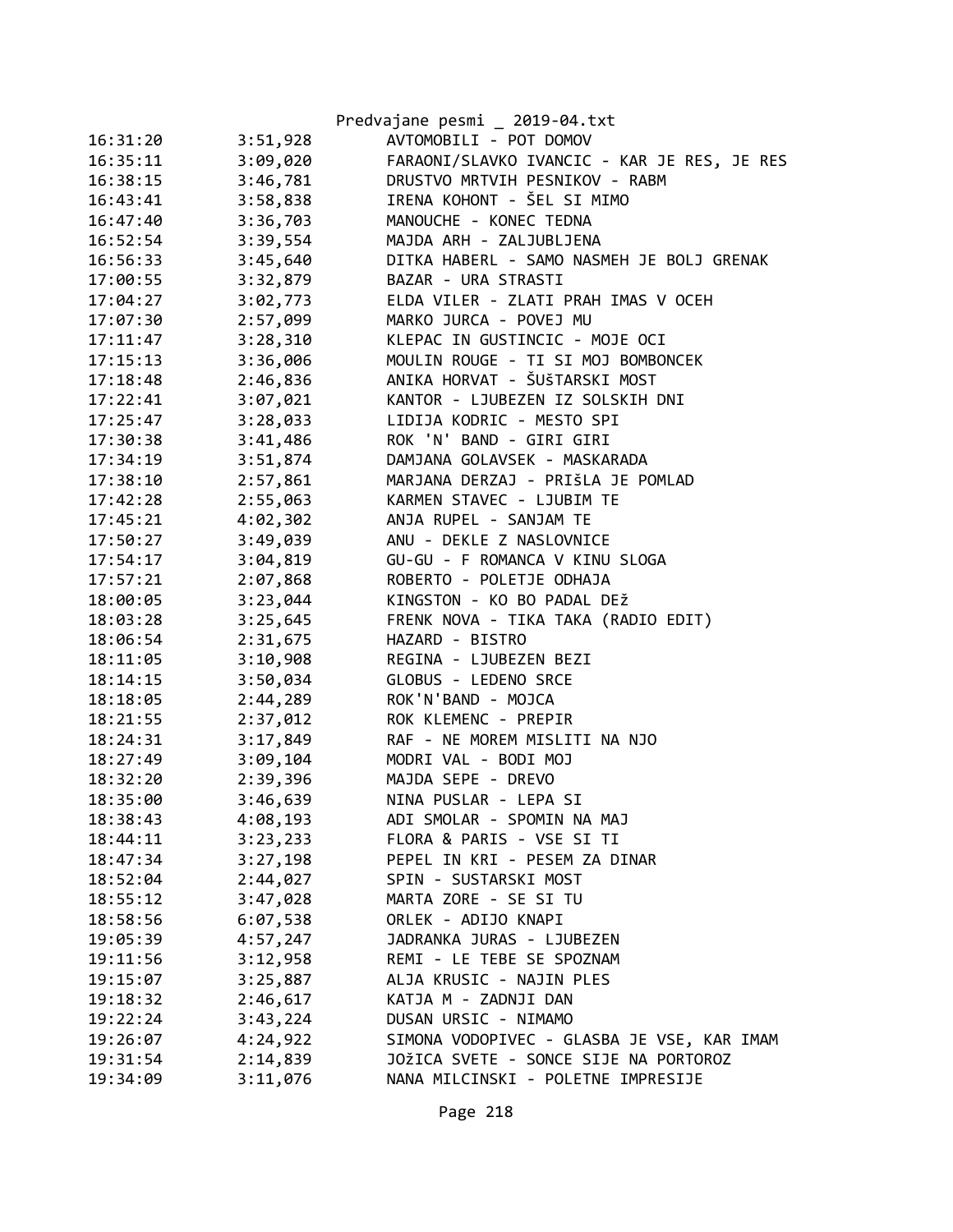|          |          | Predvajane pesmi _ 2019-04.txt            |
|----------|----------|-------------------------------------------|
| 19:37:20 | 4:12,895 | DON MENTONY BAND - MRTVE ROŽE             |
| 19:42:52 | 2:24,874 | FLIRRT - GREM RADIOEDIT                   |
| 19:45:17 | 2:56,509 | ANDREJ SIFRER - MAR NAJ ZATO ZNORIM       |
| 19:48:13 | 5:01,637 | VLADO KRESLIN - DALEC JE MOJ ROJSTNI KRAJ |
| 19:54:18 | 4:21,982 | ALENKA GODEC - KLIC DOBROTE               |
| 19:58:39 | 3:24,024 | A2 - MINUS IN PLUS                        |
| 20:02:40 | 4:09,349 | IVO MOJZER - TI SI REKLA SONCE            |
| 20:06:49 | 3:58,803 | DAMIR - LJUBEZEN JE SLEPA                 |
| 20:12:45 | 4:07,043 | HALO - JIMMY HUE                          |
| 20:16:52 | 4:22,867 | VICTORY - DELILAH                         |
| 20:21:52 | 3:48,654 | KALAMARI - NARIŠI VELIKO SRCE             |
| 20:25:40 | 2:45,392 | THE USERS - PRELEPO JE ZIVLJENJE          |
| 20:28:26 | 4:27,014 | BLUEGRASS HOPPERS - DRAVSKI MOST          |
| 20:33:58 | 3:30,145 | THE STICKY LICKS - IMEL TE BOM RAD        |
| 20:37:28 | 2:27,076 | BARBARA JARC - ZAPLEŠIMO TWIST            |
| 20:45:17 | 2:55,456 | NUSKA DRASCEK - NE ZAPUSTI ME ZDAJ        |
| 20:48:11 | 2:28,569 | AVIA BAND - HODIM PO PARKU                |
| 20:51:34 | 3:40,562 | TINKARA KOVAC - GREM                      |
| 20:55:13 | 4:18,327 | OTO PESTNER - TRIDESET LET (DOLGA)        |
| 21:00:54 | 2:51,723 | HAPPY DAY - VONJ POLETJA                  |
| 21:03:45 | 3:38,134 | DARJA SVAJGER - SONCE SI                  |
| 21:07:23 | 2:42,194 | FELIKS LANGUS - DISKO RAJ (DISCO RAJ)     |
| 21:16:20 | 3:56,380 | SAMO GLAVAN - NEGATIVNE POZITIVMOSTI      |
| 21:20:53 | 4:02,872 | MONI KOVACIC - BREZ LJUBEZNI MI ZIVETI NI |
| 21:24:55 | 2:03,987 | OTO PESTNER &P.UGRIN BAND - KAKOR MADONNA |
| 21:26:59 | 5:27,604 | IZTOK MLAKAR - ŠTEFANA IN BARTOLIN        |
| 21:33:30 | 3:11,840 | VENERA - DISKO KLUB                       |
| 21:36:41 | 3:18,998 | MARJAN NOVINA - LE S TEBOJ MI JE LEPO     |
| 21:43:58 | 5:04,453 | ALEKSANDER MEZEK - STARI MUZIKANT         |
| 21:49:56 | 3:53,052 | MIRAN RUDAN - ZARADI NJE                  |
| 21:53:48 | 3:59,921 | STANE MANCINI - MANDOLINA                 |
| 21:58:12 | 4:22,835 | O. ROUS IN LEA LIKAR - LJUBLJENA          |
| 22:03:40 | 3:47,193 | ANJA RUPEL - NEKAJ UR ZA NOROST           |
| 22:07:27 | 3:21,030 | ANDRAZ HRIBAR - SE VEDNO SI MI VSEC       |
| 22:16:33 | 4:24,616 | ANIKA HORVAT - TUKAJ JAZ ŽIVIM            |
| 22:21:35 | 4:04,035 | IRENA VRCKOVNIK - POJEM PESEM             |
| 22:25:38 | 4:40,293 | LEONART - NOV DAN                         |
| 22:31:41 | 5:39,164 | HISA - PALE SAM NA SVETU                  |
| 22:37:20 | 3:01,845 | JANA SUSTERSIC - GLAS SRCA                |
| 22:43:12 | 3:01,185 | GAL GJURIN - NISEM KRIV                   |
| 22:46:13 | 2:43,082 | BELE VRANE - 1,2,3                        |
| 22:48:56 | 3:41,638 | AVTOMOBILI - KAJ SI HOTEL                 |
| 22:53:32 | 3:24,830 | FOLKROLA - TUMASTI OŽBI                   |
| 22:56:56 | 3:29,085 | MONIKA BAJUK - POGLEJ V NEBO              |
| 23:01:28 | 3:39,748 | NECA FALK - PRVA LJUBEZEN                 |
| 23:05:08 | 3:04,086 | ZELJKO - VERONIKA                         |
| 23:08:12 | 3:25,145 | JELKA CVETEZAR - TOM PILIBI               |
| 23:17:10 | 3:05,667 | MERRISA IN FREEWAY - FENOMENALEN DAN      |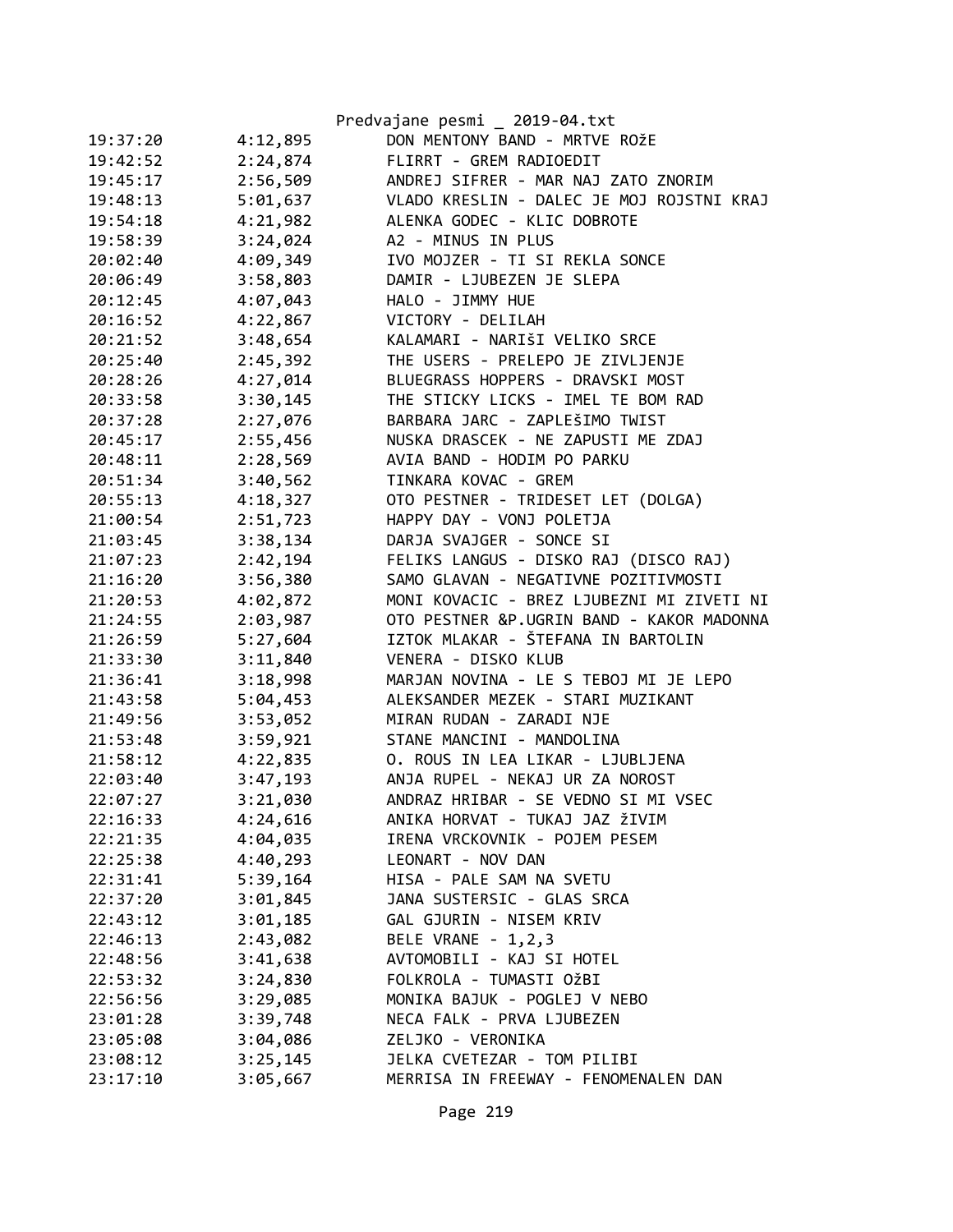|          |          | Predvajane pesmi 2019-04.txt              |
|----------|----------|-------------------------------------------|
| 23:20:52 | 3:24,119 | ADI SMOLAR - JAZ SEM NOR                  |
| 23:24:16 | 3:18,423 | ANDREJ SIFRER & TINA - TAKI LJUDJE        |
| 23:27:34 |          | 3:22,119 TOMAZ DOMICELJ - GOSPOD DIREKTOR |
| 23:31:51 | 3:52,006 | APOLONIA - TA OBCUTEK                     |
| 23:35:42 | 3:30,266 | KINGSTON - TRI PRSTE TEQILE               |
| 23:45:11 | 3:14,749 | VANAGO BAND - ONA                         |
| 23:48:26 | 2:35,088 | SING & SONG - ZENSKE                      |
| 23:51:00 | 4:59,907 | SAN DI EGO BAND - SONCE JE TAM KJER SI TI |
| 23:56:00 | 4:10,417 | BAZAR - ZATE                              |
|          |          |                                           |

30/4/2019

| $0:00:10$ 3:33,014   | BAND 501 - ÈAS SE USTAVI                       |
|----------------------|------------------------------------------------|
| $0:03:43$ 3:50,141   | SANK ROCK - NAJINA PESEM                       |
| $0:07:31$ 4:07,747   | PEPEL IN KRI - DEKLE IZ ZLATE LADJICE          |
| $0:11:38$ 4:20,038   | ANIKA - CUTIM DA ZIVIM                         |
| $0:15:58$ 3:58,319   | MAJDA SEPE - POJ KITARA MOJEGA SRCA            |
| 0:19:56 4:07,177     | FLIRT - JUTRANJI STRIPTIS                      |
| 0:24:03 3:07,307     | DON MENTONY BAND - NON CAPITO                  |
| 0:27:102:49,015      | MAYA - LETELA BOM                              |
| $0:29:59$ 4:09,676   | ANDREJ SIFRER - VSE MANJ JE DOBRIH GOSTILN     |
| $0:34:08$ 3:43,765   | DEJAN LAPANJA - TU IN ZDAJ                     |
| $0:37:52$ 3:24,033   | ALENKA GODEC - ZLATA OBALA                     |
| $0:41:16$ 3:24,809   | ZABJAK TRIO - MORALITETA                       |
| $0:44:40$ 3:13,760   | GU-GU - HONOLULU BABY                          |
| 0:47:54 3:28,930     | BOSTJAN KOROSEC - KJE JE TISTA TRAVA           |
| 0:51:22 4:14,035     | FARAONI/SLAVKO IVANCIC - JAZ TE NIMAM RAD      |
| 0:55:31 3:53,134     | HAZARD - LJUDJE KI SEDIJO V PARKIH             |
| 0:59:23 3:11,207     | LEA SIRK - MOJ PROFIL                          |
| 1:02:34 3:08,636     | MARTA ZORE - MIDVA                             |
| 1:05:43 2:39,006     | CUKI - AVTOSTOP                                |
| 1:08:21 3:00,012     | ROK'N'BAND - JAGODE IN COKOLADA                |
| $1:11:21$ $3:02,563$ | AURORA - REKLA JE                              |
| 1:14:24 3:12,792     | OPTIMISTI - SANJE                              |
| 1:17:36 4:02,242     | BILBI - KO TVOJA SEM SE BLA                    |
| 1:21:38 3:23,767     | KARMEN STAVEC - ENA SOLZICA                    |
| 1:25:02 2:54,409     | DEZUR - CISTO DROBNA ZELJA                     |
| 1:27:56 3:17,031     | OTO PESTNER - CAS ZA ZALJUBLJENE               |
| 1:31:13 2:22,310     | MESTNI POSTOPACI - ELEKTRIK SONJA              |
| 1:33:35 3:49,769     | MAMA REKLA - SPRIJETA V OMAMI, NEKAJ NAJU MAMI |
| 1:37:24 3:17,370     | JANKO ROPRET - NIMA SMISLA DA LAŽEŠ            |
| 1:40:41 3:21,777     | SANJA - MOJE SANJE                             |
| 1:43:59 3:05,117     | LEA LIKAR - ODMIK OD TAL                       |
| $1:47:04$ 3:37,113   | DUSAN URSIC - USMERJENCKI                      |
| 1:50:41 2:58,811     | POP DESIGN - PUSTI SONCU V SRCE                |
| 1:53:40 4:18,640     | JANEZ BONCINA BENC - OB SANKU                  |
| 1:57:58 2:51,341     | KALAMARI - SVEZE VRTNICE                       |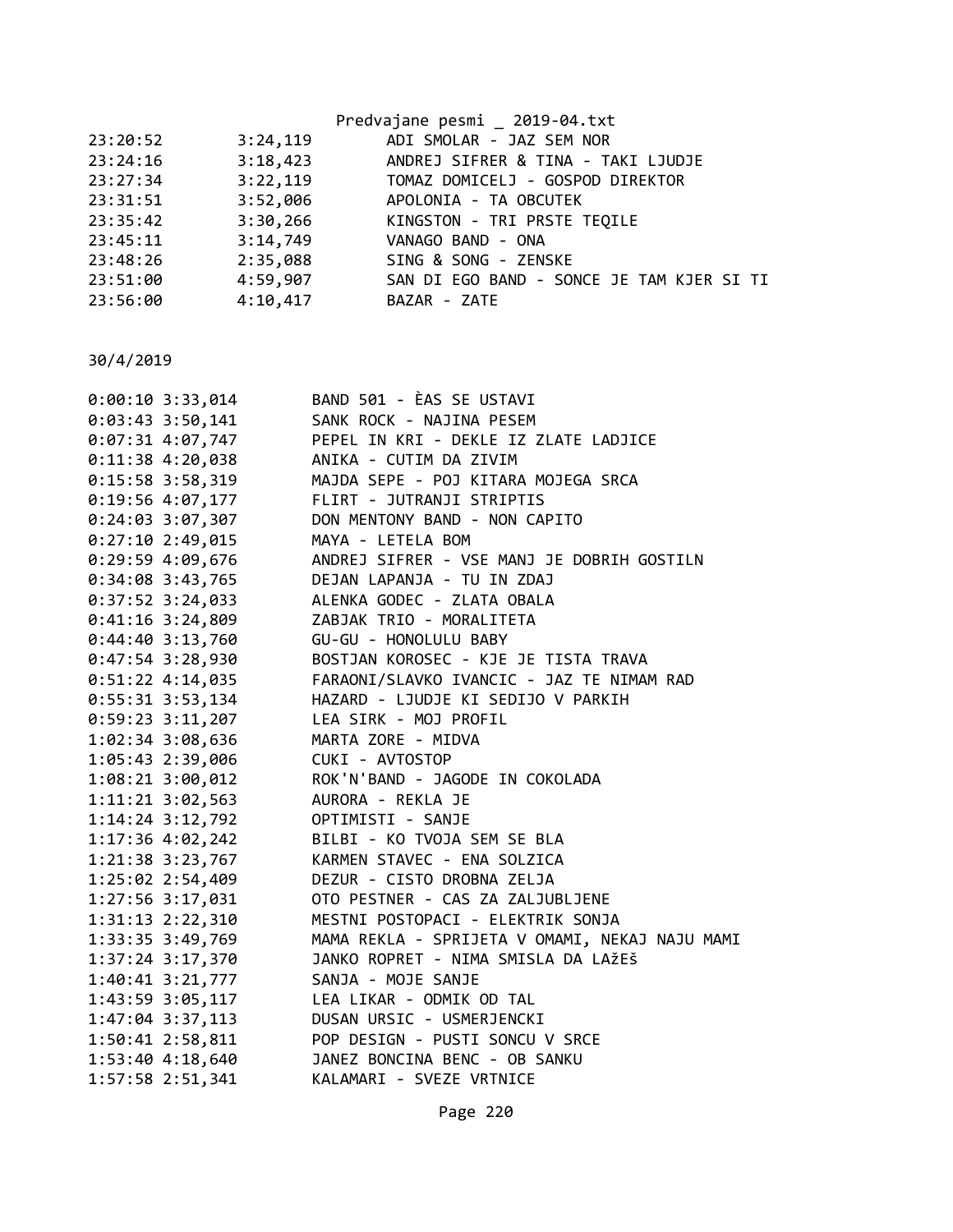|                      | Predvajane pesmi _ 2019-04.txt                      |
|----------------------|-----------------------------------------------------|
| 2:00:49 2:15,082     | STANE MANCINI - TAM, KAMOR GRE VETER SPAT           |
| 2:03:04 2:54,303     | NINA PUSLAR FEAT. STISKI KVARTET - KDO SE VERJAME   |
| 2:05:58 2:45,843     | DARJA SVAJGER - PRISLUHNI MI                        |
| 2:08:44 3:24,306     | MATJAZ JELEN - BREZ TEBE PADAM                      |
| 2:12:08 3:29,131     | SUNNY ORCHESTRA - TAT ZMIKAVT                       |
| 2:15:37 3:21,006     | MARJAN NOVINA - PUNCA TEBE RAB'M                    |
| 2:18:58 4:05,797     | BABILON - VSAK DEL NEBA                             |
| 2:22:56 3:22,948     | MANUELLA - V TVOJEM OGNJU (INFERNO)                 |
| 2:26:19 3:50,061     | VICTORY - A TI!                                     |
| 2:30:01 2:25,784     | NULA KELVINA - MASKERADA                            |
| 2:32:27 3:18,414     | ALEKSANDER NOVAK - DA BI (RADIO EDIT)               |
| 2:35:45 3:26,562     | MARJANA DERZAJ - SAMO ZA NAJU DVA                   |
| 2:39:11 3:41,021     | K.U.T. GAS - FASHION                                |
| 2:42:52 3:48,338     | ANJA RUPEL - LJUBI ME IN NE SPRAŠUJ                 |
| 2:46:40 2:55,859     | TINKARA KOVAC - SONCE V OCEH                        |
| 2:49:33 3:23,020     | IZTOK MLAKAR - POLITIK GVIDO                        |
| 2:52:56 3:31,032     | DAN D - CAS                                         |
| 2:56:20 3:12,028     | GEJA - VZEL SI SONCE                                |
| 2:59:32 2:30,106     | ANIKA HORVAT - URA BREZ KAZALCEV                    |
| 3:02:02 3:19,791     | SELEKCIJA - SPOMIN                                  |
| $3:05:21$ $3:14,167$ | NUSA DERENDA & MARKO VOZELJ - NAJ NAMA SODI LE NEBO |
| 3:08:35 3:55,367     | KATJA KOREN - NA SKRIVAJ                            |
| 3:12:31 3:41,098     | MARKO VOZELJ - MAVRICA                              |
| 3:16:11 2:47,746     | VOCABELLA - MED VRSTICAMI                           |
| 3:18:59 2:11,019     | BERTA AMBROŽ - DAN KOT DNEVI VSI                    |
| 3:21:10 2:22,828     | BRANKA KRANER - PREDRAMI ME                         |
| 3:23:30 3:47,542     | SLOVENSKI EXPRESS - IZI                             |
| $3:27:17$ 2:44,116   | SAMO GLAVAN - VREDNOTE GENOCIDA                     |
| 3:30:01 3:31,820     | TOM TOM - ZVEZDE VEDO                               |
| 3:33:32 2:56,828     | IRENA VRCKOVNIK - TVOJA PESEM                       |
| 3:36:29 2:54,688     | NECA FALK - DOBRO JUTRO, DOBER DAN                  |
| 3:39:24 2:53,099     | DAMJANA G. & IRENA V. - SNEG JE TU                  |
| 3:42:16 2:53,093     | ALEX VOLASKO - INSTA                                |
| 3:45:08 2:21,235     | BELE VRANE - HOROSKOP                               |
| 3:47:29 3:08,403     | REGINA - MOJE SANJE                                 |
| 3:50:37 3:41,748     | A.KOLMAN & G.RIJAVEC - NA BOZICNO NOC               |
| $3:54:18$ $3:45,048$ | AVTOMOBILI - SAMA                                   |
| 3:57:53 2:58,841     | JELKA CVETEŽAR - JUTRO NA PLANINI                   |
| 4:00:51 3:30,041     | NINA PUSLAR - OBJEMI ME ZDAJ                        |
| 4:04:21 3:36,170     | ADI SMOLAR - GENOCID                                |
| 4:07:57 4:24,043     | NUSA DERENDA - ROKO NA SRCE                         |
| 4:12:21 3:37,705     | TOMAZ DOMICELJ - BLUES NA DEŽEVEN DAN               |
| 4:15:58 3:39,720     | ALJA OMLADIC - NE JEMLJI ME ZARES                   |
| 4:19:38 2:19,014     | PREZRTI - NA SKALAH IN MIVKI                        |
| 4:21:56 3:41,045     | NEISHA - SLAB DAN                                   |
| 4:25:34 3:02,009     | NUDE - VESOLJKA                                     |
| 4:28:36 3:14,421     | ROK 'N' BAND - MOJA MLADA LJUBICA                   |
| 4:31:50 3:47,983     | MARKO BRECELJ - ALOJZ VALCEK                        |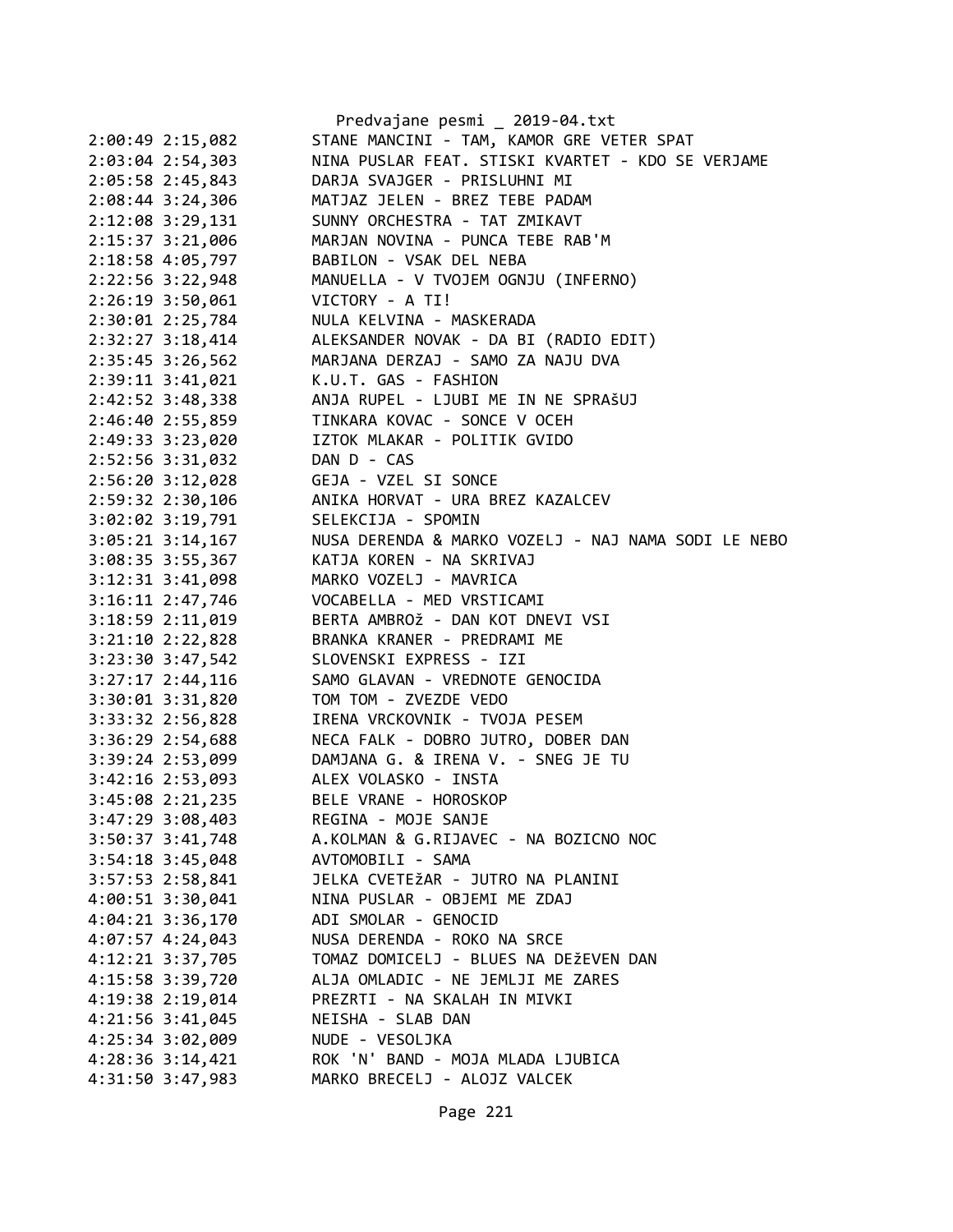|                                      | Predvajane pesmi _ 2019-04.txt                                       |
|--------------------------------------|----------------------------------------------------------------------|
| 4:35:38 3:50,869                     | GAL GJURIN IN TEMNA GODBA - MILE OCI                                 |
| 4:39:29 3:03,370                     | ZANA - SKRITE PRAVLJICE                                              |
| 4:42:32 3:32,632                     | MAJDA SEPE - S TEBOJ                                                 |
| 4:46:04 3:09,300                     | DEMETRA MALALAN - DANES SI TU                                        |
| 4:49:13 3:38,728                     | DON MENTONY BAND - DOBRA MRHA                                        |
| 4:52:52 4:14,951                     | BLUEGRASS HOPPERS - AVTOMAT                                          |
| 4:57:07 3:20,640                     | BAZAR - DOBRODOŠLI                                                   |
| $5:01:16$ $3:21,554$                 | LIDIJA KODRIC - PO TIHO                                              |
| 5:04:38 4:25,926                     | PEPEL IN KRI - MISSISSIPPI                                           |
| 5:08:59 3:37,737                     | ANDREJ SIFRER - DRŽAVA                                               |
|                                      | 5:13:48 3:20,016 VILI RESNIK - DELAJ MI TO                           |
|                                      | 5:17:05 3:16,841 COVERLOVER - VSE JE V GLAVI                         |
| $5:21:54$ $3:15,028$                 | BETI JURKOVIC - PRISLA JE POMLAD                                     |
| 5:25:09 4:30,920                     | SOPRANOS - IZ BOZICA V NOVOLETNI DAN                                 |
| 5:30:46 4:13,032                     | MIRAN RUDAN - NE ODPUSTI MI                                          |
| 5:34:53 2:01,896                     | MATIJA CERAR - MILIJON ŽELJA                                         |
| 5:36:54 3:47,028                     | HAZARD - LJUDJE KI SEDIJO V PARKIH                                   |
| 5:41:49 3:20,983                     | ALENKA GODEC - POGUM                                                 |
| 5:45:10 3:22,942                     | ZABJAK TRIO - BARILOCHE                                              |
| 5:48:33 3:26,675                     | ROK'N'BAND - OSTANI ŠE MINUTO                                        |
| 5:53:14 3:25,070                     | D.A.Z. - BODI MOJA KRI                                               |
| 5:56:41 3:56,645                     | MONIKA PUCELJ - POTISKAS ME OB TLA                                   |
| $6:01:26$ 3:56,084                   | ANIKA - NISVA DOBER PAR                                              |
| $6:05:22$ 3:16,861                   | MERISSA IN FREEWAY - ZA MINUTO                                       |
| 6:08:39 3:59,117                     | GU-GU - GU-GU PLAY FOR YOU                                           |
| 6:13:49 3:47,058                     | BABALOO BAND - PAJAC                                                 |
| $6:17:36$ 3:16,126                   | EDVIN FLISER - LETI, LETI LASTOVKA                                   |
| $6:22:24$ 3:14,958                   | BABILON IN DADA - KOT OCEAN (EMA 99)                                 |
| $6:25:37$ 3:25,857                   | MALI OGLASI BAND - VROCA KRI                                         |
| 6:30:09 3:16,025                     | BOZIDAR WOLFGANG WOLF - ANGEL VARUH                                  |
| $6:33:24$ 2:27,504                   | IVANKA KRASEVEC - PRESERN - POVSOD PO PRAZNIKIH DISI                 |
|                                      | 6:35:52 4:22,009 CALIFORNIA/MZ HEKTOR - KRALJICA POROCNEGA POTOVANJA |
| 6:41:22 3:10,481 SUNDR BAND - BICIKL |                                                                      |
| 6:44:33 3:55,093                     | ALEKSANDER MEZEK - JULIJA                                            |
| 6:48:27 3:02,907                     | STIL 5 - NASMEHNI SE                                                 |
| $6:52:46$ 3:01,109                   | MAJA ZALOZNIK - MI POVES                                             |
| $6:56:11$ $3:24,228$                 | TATJANA DREMELJ - SAJ VEŠ DA RADA TE IMAM                            |
| 7:00:24 2:40,027                     | TOMO JURAK - CE JO NEBI VZEL BI BIL BEDAK                            |
| 7:03:04 4:16,404                     | MARTA ZORE - ZDAJ GA POZNAM (& ALENKA GODEC)                         |
| 7:07:20 4:49,804                     | YUHUBANDA - STEFANA IN BERTOLIN                                      |
| 7:13:21 3:15,940                     | DUSAN URSIC - SMRDECA                                                |
| 7:16:37 3:35,503                     | MANOUCHE - RESNICNA ROMANSA                                          |
| 7:21:44 2:07,408                     | MARJANA DERZAJ - PESEM ZA DINAR                                      |
| 7:23:51 3:48,860                     | MILAN PECOVNIK PIDZI - COWBOY PIDZI                                  |
| 7:27:40 2:44,131                     | BOTRI - NA ZABAVI                                                    |
| 7:31:30 3:47,227                     | MAJA JAJALO - BESEDE BREZ POMENA                                     |
| 7:35:17 3:03,430                     | ANIKA HORVAT - V LJUBLJANO                                           |
| 7:38:20 2:43,504                     | D KWASCHEN RETASHY - ROZALIJA                                        |
|                                      |                                                                      |

Page 222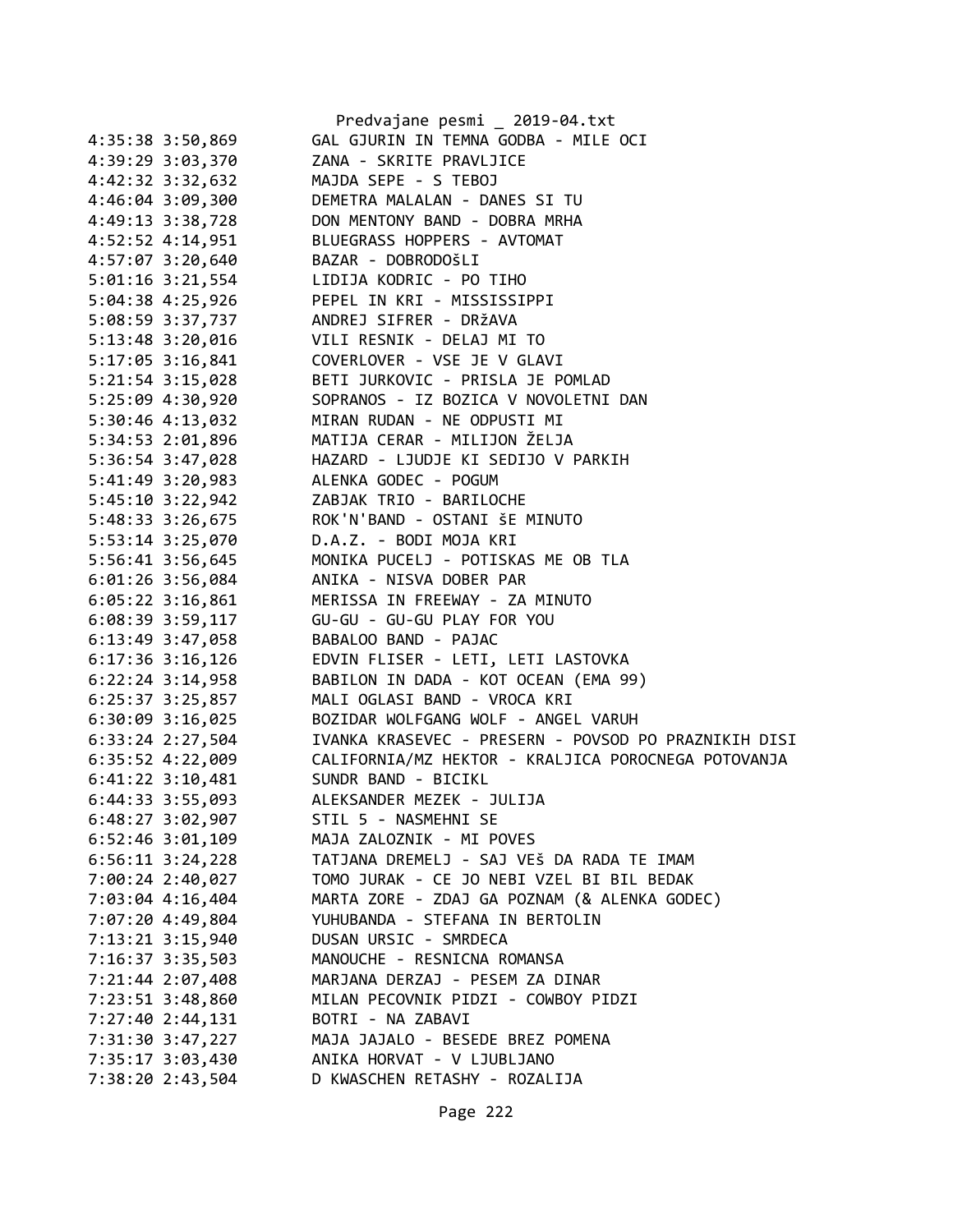|                      | Predvajane pesmi _ 2019-04.txt                |
|----------------------|-----------------------------------------------|
| 7:42:15 3:27,128     | FOLKROLA - MONA                               |
| 7:45:42 2:45,529     | ANDRAZ HRIBAR - RAPAD TEPE IPI MAPAM          |
| 7:48:26 4:44,967     | IZTOK MLAKAR - PEPI ŽBARADORIJA               |
| 7:54:26 3:11,638     | DAMJANA GOLAVSEK - OLJKA                      |
| 7:57:38 3:14,722     | DAMJANA - FANT IZ IPANEME                     |
| 8:01:41 4:05,227     | VLADO KRESLIN - V PARKU ZA GRADOM             |
| 8:05:46 3:30,289     | HISA - NA ZDRAVJE SVET                        |
| 8:10:28 3:43,454     | CAPTAIN'S GANG - OD MRAKA DO ZORE             |
| 8:14:11 2:29,558     | JANEZ ZMAZEK - HOPLA KONOPLA                  |
| 8:16:41 3:25,086     | FARAONI - PUSTI ME                            |
| $8:21:37$ 4:45,600   | GUSTI/POLONA KASAL - MOJE SANJE               |
| $8:26:21$ $3:09,105$ | IRENA KOHONT - ZAPRLA SEM VSA OKNA            |
| $8:30:36$ 3:44,120   | PHONOMONICS - POHITIVA                        |
| 8:34:20 4:48,679     | PAPIR - LEPO MI JE S TEBOJ                    |
| 8:40:20 2:41,029     | KRILA - DO YOU SPEAK ENGLISH                  |
| 8:43:01 3:08,003     | TOMAZ DOMICELJ - JAMAJKA                      |
| 8:46:09 3:01,741     | POP ART - SE JE CAS                           |
| 8:50:25 3:26,659     | ADI SMOLAR - KO SEM BIL MLAD, SEM BIL TRAPAST |
| 8:53:52 3:12,656     | ALEX VOLASKO - TATU                           |
| 8:57:06 3:56,809     | BELE VRANE - TO BIL JE DAN                    |
| 9:04:00 3:24,071     | LINTVERN - CE TE SRECAM                       |
| $9:07:24$ 3:19,633   | SUNNY ORCHESTRA - AFRO ŽUR                    |
| $9:14:52$ $3:32,769$ | ORLEK - HENRIK IN ROZIKA                      |
| 9:18:24 4:03,980     | ELDA VILER - LASTOVKE                         |
| 9:23:52 3:33,635     | KATRINAS - FUNKY BEAT                         |
| $9:27:26$ 3:36,818   | ELECTRIX - RADIO                              |
| $9:31:59$ $3:12,466$ | SAMO GLAVAN - KOSOVIRJI LAHKO                 |
| $9:35:12$ $3:22,529$ | DAMJANA GODNIC - SEDI ZA KLAVIR               |
| $9:38:34$ $3:04,423$ | MAJDA SEPE - POJDI SPET NA BLED               |
| $9:45:07$ 3:29,985   | AVTOMOBILI - POLETJE LJUBEZNI                 |
| 9:48:37 2:59,893     | AYNEE - NAJLEPŠI DAN                          |
|                      | 9:53:00 2:32,022 SUPERNOVA - DON'S GREM ZURAT |
| 9:55:56 3:24,993     | OTO PESTNER - VEM, NEKJE ŽIVETI MORA          |
| 2:52,065<br>10:02:18 | ALENKA LESJAK - NAJINI MOSTOVI                |
| 10:05:10<br>3:39,064 | NUDE - PEPELKA (RAD TE IMAM)                  |
| 10:08:49<br>4:18,862 | PANDA - SAMA PROTI VSEM                       |
| 2:12,359<br>10:16:25 | ANDREJ SIFRER - MOJE MIŠKE                    |
| 3:15,072<br>10:18:37 | IRENA VRCKOVNIK - VSAK MOSKI NAJ              |
| 4:22,621<br>10:23:16 | HALO - ZVEZDA                                 |
| 2:27,068<br>10:27:39 | SANK ROCK - AL' OSTANEM AL' NAJ GREM          |
| 3:33,829<br>10:31:03 | PEPEL IN KRI - SVET SE VRTI                   |
| 3:05,718<br>10:34:36 | CUKI - DVOJNE POCITNICE                       |
| 3:27,065<br>10:37:42 | MAJDA ARH - KAKOR LED IN OGENJ                |
| 2:46,994<br>10:43:47 | DELIALI - ZVON LJUBEZNI                       |
| 3:33,166<br>10:46:34 | LEA LIKAR - VSI VEDO                          |
| 3:22,299<br>10:51:29 | BERTA AMBROŽ - PISES MI                       |
| 10:54:51<br>3:41,723 | NEISHA - VZEMI ME                             |
| 3:24,425<br>10:58:32 | AVIA BAND - UTRIP SRCA                        |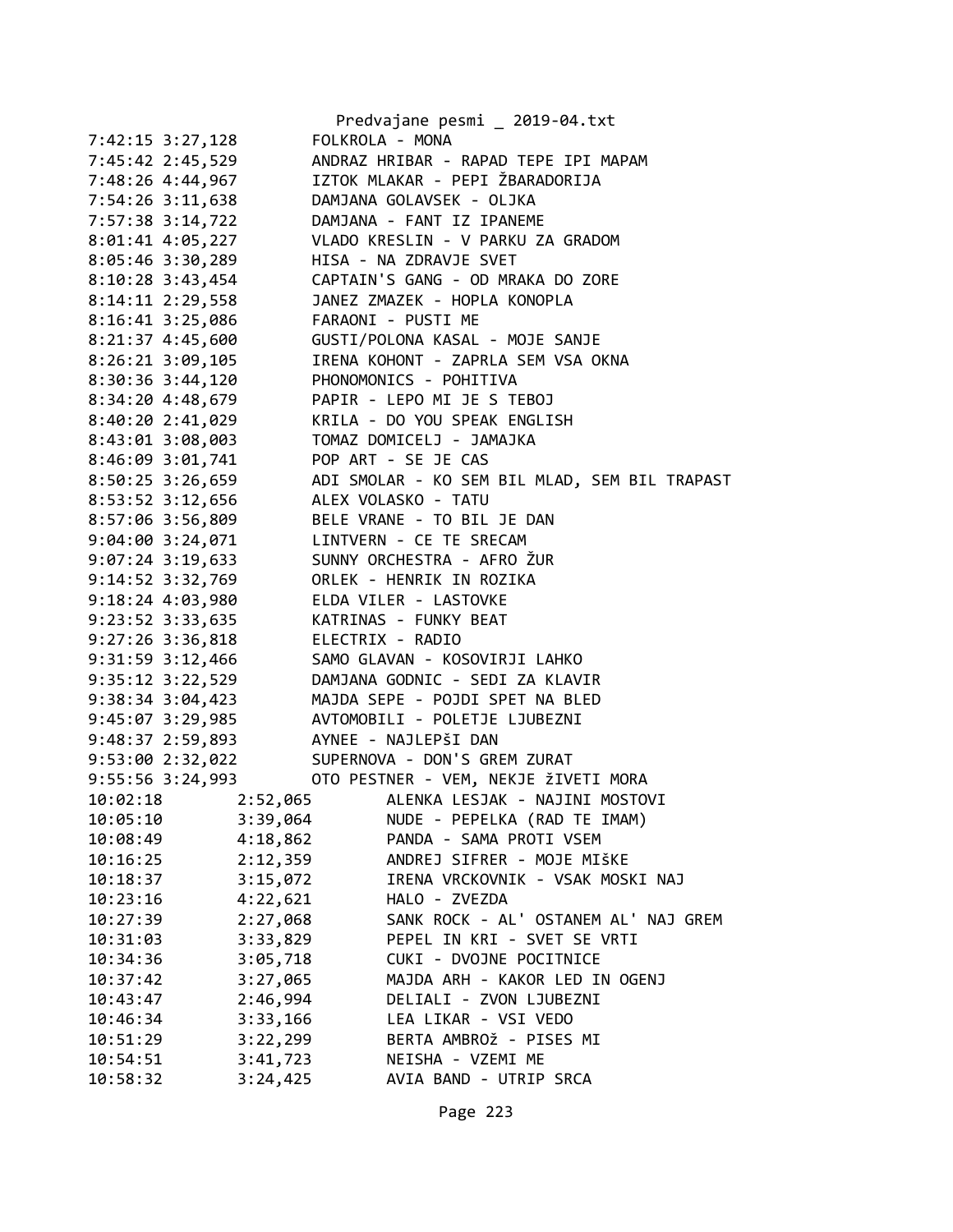|          |          | Predvajane pesmi _ 2019-04.txt             |
|----------|----------|--------------------------------------------|
| 11:04:54 | 3:46,190 | TANGELS - NAJIN (CHR RMX)                  |
| 11:08:40 | 3:48,887 | GU-GU - ŽELIM SI NA JAMAJKO                |
| 11:18:14 | 2:50,314 | SKALP - VEM DA LAHKO                       |
| 11:22:29 | 2:56,126 | DEŽUR - NA VRH SVETA                       |
| 11:25:25 | 3:46,013 | FOXY TEENS - NAJ PADA ZDAJ DEZ             |
| 11:30:04 | 4:34,866 | BAZAR - LJUBOSUMJE                         |
| 11:34:39 | 3:02,988 | VANAGO BAND - KADAR SAM SEM V TEMI         |
| 11:37:42 | 3:19,184 | DARJA SVAJGER - OB MENI                    |
| 11:45:27 | 3:39,616 | NIKKA - SKRIVNOST (RADIO EDIT)             |
| 11:50:30 | 2:33,447 | NIET - VIDIM RDECE                         |
| 11:53:00 | 3:47,865 | JAN PLESTENJAK - AMORE MIO                 |
| 11:56:50 | 3:58,705 | LIDIJA KODRIC - SRECA JE                   |
| 12:03:45 | 3:08,702 | SABINA - NE BOVA PAR                       |
| 12:06:54 | 2:33,294 | MATIJA CERAR - HIJA-HO                     |
| 12:13:47 | 3:00,656 | MAJA P - DRUGACNA                          |
| 12:16:48 | 3:13,101 | IVA STANIC - NORE NEZNOSTI                 |
| 12:21:25 | 2:47,922 | SONJA GABERSCEK - ANDREJ                   |
| 12:24:13 | 4:02,709 | IZTOK MLAKAR - VANDIMA                     |
| 12:28:15 | 3:47,169 | KATJA KOREN - DAJ UPAJ SI                  |
| 12:32:59 | 3:10,155 | DON MENTONY BAND - MORSKI POZDRAV          |
| 12:36:09 | 4:25,024 | AGROPOP - SAMO MILIJON NAS SE ZIVI         |
| 12:44:16 | 3:19,239 | KALAMARI- BYE BYE.WAV -                    |
| 12:47:35 | 3:59,176 | DREVORED - POLETNA NOC                     |
| 12:52:57 | 4:01,720 | NECA FALK - VSI LJUDJE HITIJO              |
| 12:57:23 | 3:04,756 | YLENIA - ZIVIM                             |
| 13:01:06 | 4:03,295 | NAPOLEON - SANJAM                          |
| 13:05:09 | 3:50,979 | OBVEZNA SMER - SRCE JE POPOTNIK            |
| 13:08:59 | 3:35,034 | ROK'N'BAND - SOLZE IN SMEH                 |
| 13:14:04 | 3:53,230 | VICTORY - LJUBEZEN NISO METRI              |
| 13:17:52 | 3:32,108 | PETER AMBROŽ - NA PLESU                    |
| 13:22:30 | 3:47,030 | IVANCIC SLAVKO/LAVANDA - KO MENE VEC NE BO |
| 13:26:17 | 3:25,953 | NUSA DERENDA - BOGINJA                     |
| 13:30:56 | 3:56,735 | BOZIDAR WOLFGANG WOLF - EDINO TI           |
| 13:34:53 | 3:25,043 | TOMAZ DOMICELJ - POVEJ KAR MISLIŠ          |
| 13:38:18 | 3:30,994 | D.A.Z. - OPROSTI MI (2015 EDIT)            |
| 13:43:18 | 3:41,670 | KARMEN STAVEC - LEP POLETNI DAN '04        |
| 13:47:00 | 3:55,505 | KING FOO - NENAVADNO JE OK                 |
| 13:51:47 | 3:37,087 | HISA - ZAMAN                               |
| 13:55:24 | 2:52,751 | ANIKA HORVAT - ORION                       |
| 13:58:16 | 3:26,498 | ANJA RUPEL - ZADNJI POLJUB                 |
| 14:02:21 | 3:29,045 | ALEKSANDER MEZEK - AJDA PA ZNOVA CVETI     |
| 14:05:48 | 3:03,452 | JAZZ STATION - NOV JE DAN                  |
| 14:08:51 | 3:25,376 | ADI SMOLAR - SE TREBA BO OŽENIT            |
| 14:13:46 | 4:24,697 | CALIFORNIA/MZ HEKTOR - MOJE HREPENENJE     |
| 14:18:11 | 3:35,112 | BELE VRANE - LJUBIL BOM LE                 |
| 14:22:52 | 2:07,991 | VULTURE AND THE GURU - NE STRELJAJ NAME    |
| 14:25:00 | 3:30,697 | METKA ŠTOK - OSAMLJENA ( ALONE AGAIN )     |
| 14:28:30 | 3:18,100 | ALES VOLK - KAJ SPOMIN MI BO               |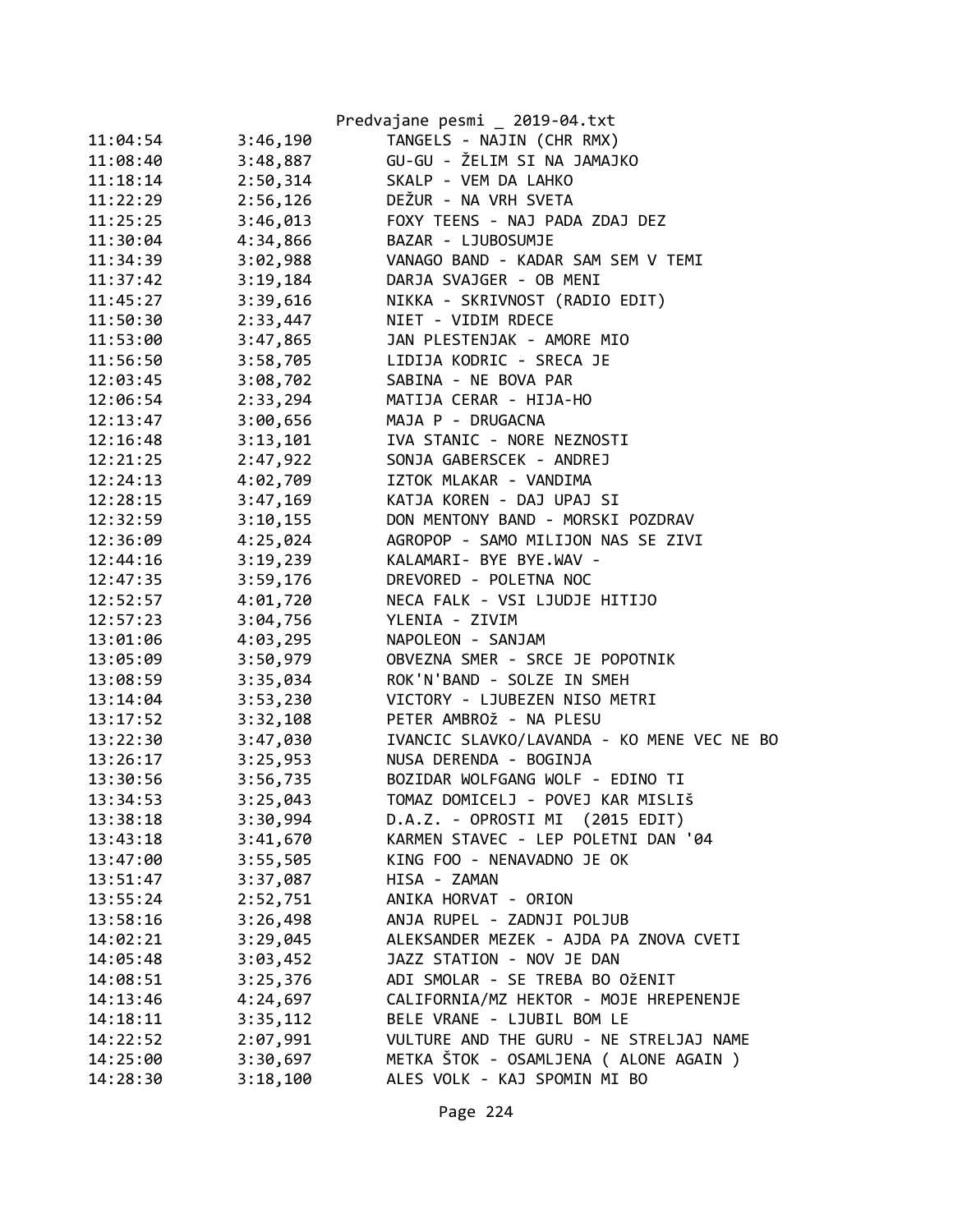|          |          | Predvajane pesmi _ 2019-04.txt                   |
|----------|----------|--------------------------------------------------|
| 14:33:02 | 3:08,895 | BOTRI - NA JUG                                   |
| 14:36:11 | 2:54,862 | IRENA VRCKOVNIK - HEJ, FANT HEJ                  |
| 14:40:35 | 1:49,691 | ANDREJ SIFRER - BIL SEM MLAD                     |
| 14:42:25 | 2:57,531 | BRANE DRVARIC - NE ISCI ME                       |
| 14:45:22 | 3:39,454 | MARTIN KRPAN - MALI BOGOVI                       |
| 14:49:53 | 3:48,644 | DAN D - GOOGLE ME                                |
| 14:53:41 | 4:36,274 | RAF - NA DRUGI STRANI SVETA                      |
| 14:58:16 | 4:29,648 | JANEZ ZMAZEK - DOST JE BLO BESED                 |
| 15:03:24 | 3:14,007 | HALO - NEVESTA                                   |
| 15:06:38 | 2:47,354 | OTO PESTNER - LETIVA                             |
| 15:10:55 | 3:17,050 | VLADO KRESLIN - SPET DOMA                        |
| 15:14:09 | 3:03,676 | DAMJANA - BOŽJI DAR                              |
| 15:17:13 | 2:54,008 | MELANHOLIKI - ANJA                               |
| 15:21:12 | 3:27,001 | ANSAMBEL VITA - PRVA LJUBEZEN                    |
| 15:24:39 | 3:15,642 | MAJDA SEPE - MED ISKRENIMI LJUDMI                |
| 15:27:55 | 2:47,645 | YUHUBANDA - BUM BUM                              |
| 15:31:54 | 2:45,207 | KATRINAS - KOT PRAVLJICA                         |
| 15:34:39 | 3:40,880 | ANU - NIKOLI DOVOLJ                              |
| 15:38:19 | 4:30,235 | PEPEL IN KRI - SONCE POMLADI                     |
| 15:44:19 | 3:25,247 | ENZO HROVATIN - SPREMINJAM SE                    |
| 15:47:44 | 3:24,365 | BABALOO BAND - NENAJAVLJEN GOST                  |
| 15:52:00 | 3:54,969 | IVAN HUDNIK - TANJA                              |
| 15:56:19 | 3:46,329 | DUSAN URSIC - SLOVENCELJNI                       |
| 16:00:44 | 3:04,614 | ZIGA RUSTJA - KJE JE POLETJE                     |
| 16:03:48 | 3:35,626 | BILBI - RESETIRAJ ME                             |
| 16:07:24 | 3:27,824 | DAMIAN - SI KOT POLETJE                          |
| 16:12:21 | 4:01,417 | DOMINIK KOZARIC - REKA LUCI (ORIGINAL)           |
| 16:16:21 | 3:44,291 | KATAYA - TO JE MOJ DAN                           |
| 16:21:11 | 4:04,855 | DRUSTVO MRTVIH PESNIKOV - POD OBLAKOM            |
| 16:25:05 | 3:14,017 | SONJA GABRSCEK - PILULA ZA SRECO                 |
| 16:28:19 | 4:00,216 | MARJANA DERZAJ - VRNI SE ŠE KDAJ V LJUBLJANO     |
| 16:33:33 | 2:47,009 | ANDRAZ HRIBAR - LETIM NAPREJ                     |
| 16:36:20 | 3:03,251 | DADI DAZ - KRALJICA SRCA                         |
| 16:40:52 | 2:55,932 | BEPOP - NE SEKIRAJ SE                            |
| 16:43:46 | 2:52,098 | GU-GU - GU-GU GRE V HOLLYWOOD                    |
| 16:46:38 | 2:57,905 | ABADON - POZITIVNA ENERGIJA                      |
| 16:50:27 | 3:13,688 | BABILON & DADA - KOT OCEAN                       |
| 16:53:41 | 3:38,016 | CUKI - ZANZIBAR                                  |
| 16:57:18 | 4:53,598 | IZTOK MLAKAR - MARJO SPINEL                      |
| 17:02:53 | 2:39,997 | DAMJANA GOLAVSEK - LJUBIM LJUBIS                 |
| 17:05:33 | 3:07,033 | FARAONI - NE POZABI NIKDAR NAME                  |
| 17:08:40 | 2:46,956 | RAFKO IRGOLIC - TO JE MOJ DRAGI DOM (GREEN GREEN |
| GRASS    |          |                                                  |
| 17:12:40 | 3:38,213 | BAZAR - TA MOŠKA                                 |
| 17:16:18 | 3:34,632 | JANEZ BONCINA BENC - KADAR OGNJI DOGORIJO        |
| 17:21:22 | 3:45,282 | BRIGITA ŠULER - PESEM V MENI                     |
| 17:25:07 | 3:08,034 | MARTA ZORE - NE BO TI LAHKO                      |
| 17:28:12 | 3:48,193 | DANI DANDOSA - KOGA LJUBIS ZJUTRAJ               |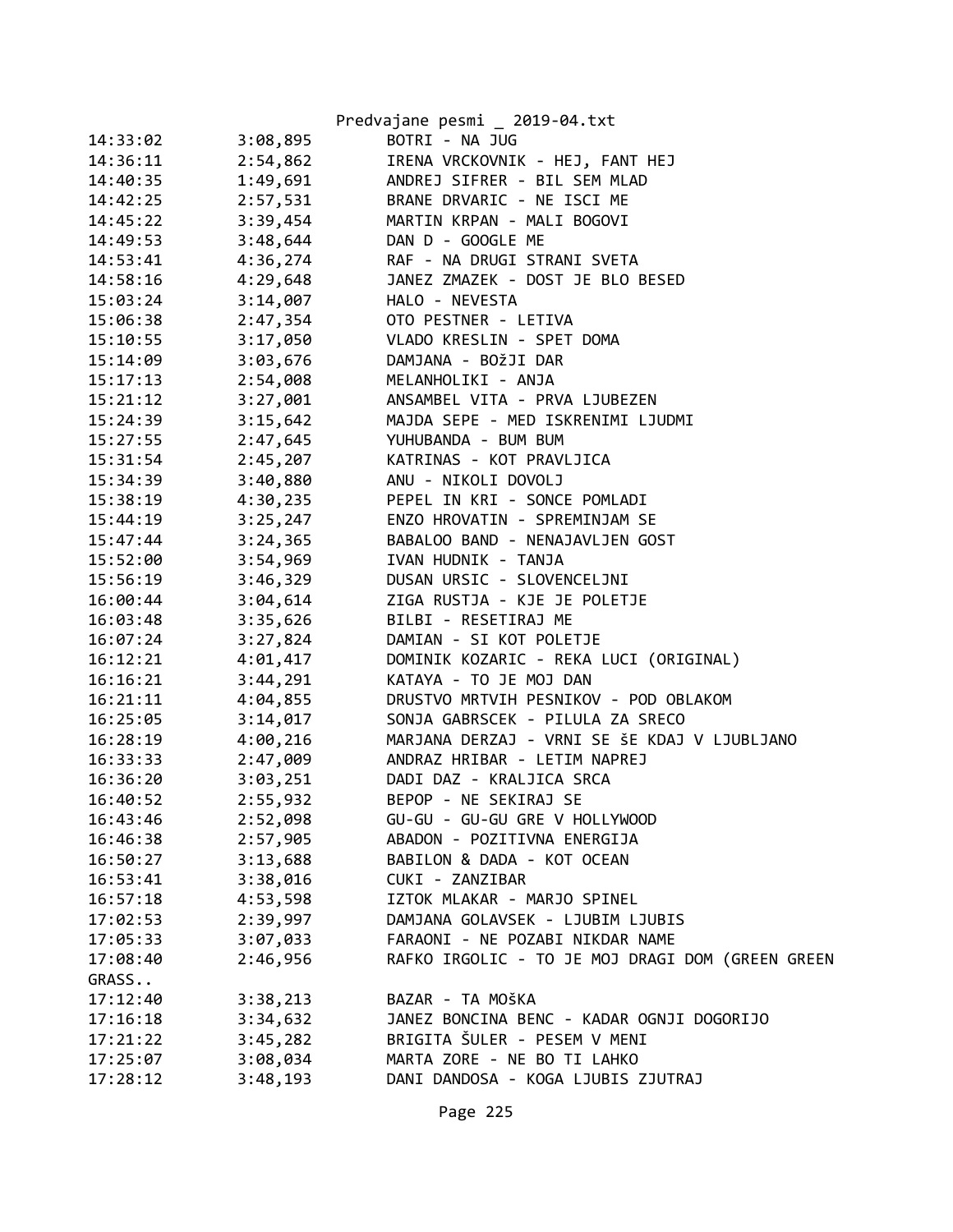|          |          | Predvajane pesmi _ 2019-04.txt             |
|----------|----------|--------------------------------------------|
| 17:33:01 | 2:36,163 | OPTIMISTI - 0, MOJ PAPA                    |
| 17:35:37 | 2:57,389 | LARA KADIS - ZDAJ SEM TU                   |
| 17:38:35 | 3:39,360 | MAJDA ARH - SANJAJVA                       |
| 17:43:27 | 3:18,113 | ALEX VOLASKO - PRIZIGAM LUCI (RADIO EDIT)  |
| 17:46:45 | 3:14,928 | ROK'N'BAND - VERJEMI                       |
| 17:51:04 | 4:04,719 | SKEEBEEP - ENOSTAVNO                       |
| 17:55:10 | 3:59,918 | ZVEZDE - NOVE ZVEZDE NAD EVROPO            |
| 17:59:51 | 2:52,857 | TRISTAN - POLETJE SE POSLAVLJA             |
| 18:02:44 | 3:47,631 | KATJA M FEAT. ARMANI - OBALA NORI          |
| 18:06:31 | 4:00,610 | AVIA BAND - TEBE SI ŽELIM                  |
| 18:12:02 | 3:07,007 | BETI JURKOVIC - ENKRAT SE                  |
| 18:15:08 | 2:45,971 | JOZE KOBLAR - VSE BI ZATE DAL              |
| 18:17:54 | 3:21,249 | BANHOF - KAKO JE TO LEPO                   |
| 18:22:45 | 3:45,676 | NIKKA - ZA TVOJ NASMEH                     |
| 18:26:30 | 3:49,058 | KARAMELA - KO SI MI PRVIC REKLA NE         |
| 18:31:21 | 3:26,936 | IRENA KOHONT - MODRI SPEV [SONG SUNG BLUE] |
| 18:34:48 | 3:17,945 | AMOR DUET - BOZICKOVA                      |
| 18:38:06 | 3:03,854 | SUNNY ORCHESTRA - NA KARIBE                |
| 18:42:23 | 4:36,589 | NE ME JUGAT - JUTRO                        |
| 18:46:59 | 3:08,106 | TOMAZ DOMICELJ - AVTOMAT                   |
| 18:51:11 | 3:27,037 | SEBASTIAN - RECI DA SI ZA                  |
| 18:55:00 | 2:28,431 | ADI SMOLAR - PO SLUŽBI                     |
| 18:57:29 | 3:00,067 | REGINA - DAN NAJLEPSIH SANJ                |
| 19:01:10 | 3:37,102 | ANIKA HORVAT - VSE SI TI                   |
| 19:04:47 | 4:05,847 | FRENK NOVA - VSAK DEL NEBA                 |
| 19:08:53 | 3:00,115 | FOLKROLA - POLNA LUNA                      |
| 19:13:06 | 3:37,815 | FOXY TEENS - SE SE SPOMNIS                 |
| 19:16:44 | 2:41,226 | BELE VRANE - ŽENITOVANJSKA                 |
| 19:20:54 | 2:54,312 | NINA PUSLAR - KDO SE VERJAME               |
| 19:23:48 | 3:37,600 | KARMEN STAVEC - FANT IZ PRAVLJICE          |
| 19:27:26 | 2:55,221 | YLENIA ZOBEC - PRIZNAM                     |
| 19:31:23 | 4:13,808 | ALEKSANDER MEZEK - NA DLANI MESTA          |
| 19:35:36 | 3:41,447 | STEREOTIPU - PLES V DEZJU                  |
| 19:40:31 | 2:50,838 | METKA ŠTOK - MOŠKI IN ŽENSKA               |
| 19:43:22 | 3:43,211 | POTECI LENUHI - ZZ TOP                     |
| 19:47:01 | 3:43,619 | DARJA SVAJGER - JESENSKI LIST              |
| 19:51:49 | 3:06,922 | APOLONIA - V VRTINCU                       |
| 19:54:56 | 2:27,443 | ANDREJ SIFRER - DEBELUHI                   |
| 19:57:23 | 3:12,814 | PETER DIRNBEK - PRVA SLUZBA                |
| 20:01:17 | 4:19,705 | SLOVENSKI EXPRESS - IZGUBLJEN              |
| 20:05:37 | 3:33,244 | STEREOTIPI - LJUBI ME                      |
| 20:13:15 | 2:49,724 | OTO PESTNER - ŽIVLJENJE ODVZETO            |
| 20:16:05 | 3:38,868 | HAZARD - VSAK JE SAM                       |
| 20:20:17 | 4:42,770 | LINTVERN - KRAVATA                         |
| 20:25:00 | 3:06,865 | HELLCATS - DIVJA POT                       |
| 20:28:06 | 2:34,046 | BRANKA KRANER - RUM IN COCA COLA           |
| 20:32:10 | 4:50,960 | ALENKA GODEC - NI ME STRAH                 |
| 20:37:01 | 3:31,227 | MITJA PODLESNIK - DO SRCA                  |

Page 226